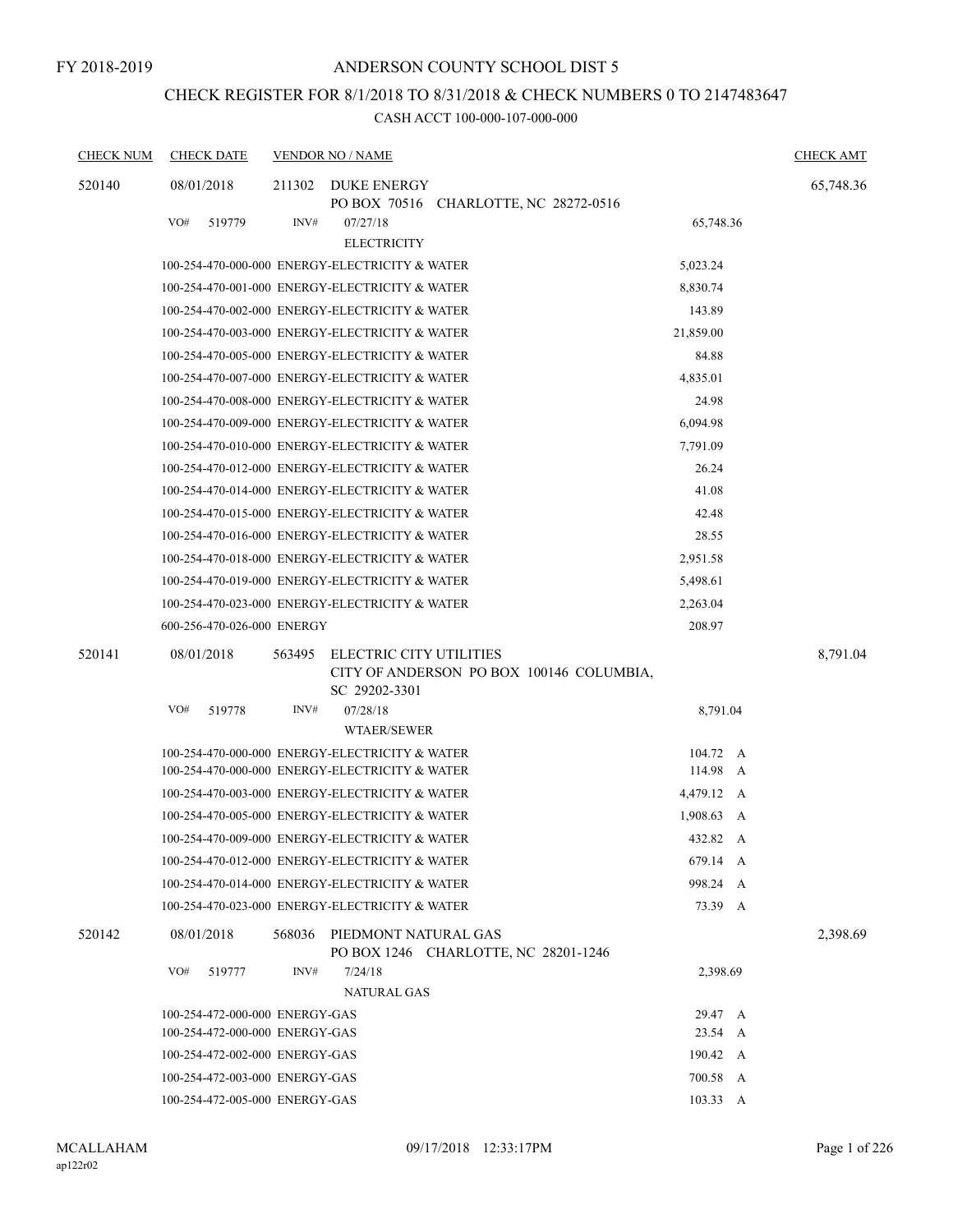## CHECK REGISTER FOR 8/1/2018 TO 8/31/2018 & CHECK NUMBERS 0 TO 2147483647

|   | <u>CHECK NUM</u> |                   | <b>CHECK DATE</b>                   |                | <b>VENDOR NO / NAME</b>                                                                                                                |     |       |                          | <b>CHECK AMT</b> |
|---|------------------|-------------------|-------------------------------------|----------------|----------------------------------------------------------------------------------------------------------------------------------------|-----|-------|--------------------------|------------------|
|   |                  |                   | 100-254-472-006-000 ENERGY-GAS      |                |                                                                                                                                        |     |       | $164.09$ A               |                  |
|   |                  |                   | 100-254-472-007-000 ENERGY-GAS      |                |                                                                                                                                        |     |       | 23.54 A                  |                  |
|   |                  |                   | 100-254-472-009-000 ENERGY-GAS      |                |                                                                                                                                        |     |       | 65.42 A                  |                  |
|   |                  |                   | 100-254-472-010-000 ENERGY-GAS      |                |                                                                                                                                        |     |       | 23.54 A                  |                  |
|   |                  |                   | 100-254-472-013-000 ENERGY-GAS      |                |                                                                                                                                        |     |       | 59.10 A                  |                  |
|   |                  |                   | 100-254-472-014-000 ENERGY-GAS      |                |                                                                                                                                        |     |       | 78.61 A                  |                  |
|   |                  |                   | 100-254-472-019-000 ENERGY-GAS      |                |                                                                                                                                        |     |       | 24.72 A                  |                  |
|   |                  |                   | 100-254-472-020-000 ENERGY-GAS      |                |                                                                                                                                        |     |       | 124.30 A                 |                  |
|   |                  |                   | 100-254-472-023-000 ENERGY-GAS      |                |                                                                                                                                        |     |       | 49.44 A                  |                  |
|   |                  |                   | 600-256-470-002-000 ENERGY          |                |                                                                                                                                        |     |       | 23.54 A                  |                  |
|   |                  |                   | 600-256-470-003-000 ENERGY          |                |                                                                                                                                        |     |       | 84.32 A                  |                  |
|   |                  |                   | 600-256-470-005-000 ENERGY          |                |                                                                                                                                        |     |       | 41.36 A                  |                  |
|   |                  |                   | 600-256-470-007-000 ENERGY          |                |                                                                                                                                        |     |       | 62.26 A                  |                  |
|   |                  |                   | 600-256-470-008-000 ENERGY          |                |                                                                                                                                        |     |       | 89.58 A                  |                  |
|   |                  |                   | 600-256-470-009-000 ENERGY          |                |                                                                                                                                        |     |       | 24.72 A                  |                  |
|   |                  |                   | 600-256-470-010-000 ENERGY          |                |                                                                                                                                        |     |       | 125.70 A                 |                  |
|   |                  |                   | 600-256-470-014-000 ENERGY          |                |                                                                                                                                        |     |       | 78.95 A                  |                  |
|   |                  |                   | 600-256-470-017-000 ENERGY          |                |                                                                                                                                        |     |       | 59.95 A                  |                  |
|   |                  |                   | 600-256-470-018-000 ENERGY          |                |                                                                                                                                        |     |       | 65.88 A                  |                  |
|   |                  |                   | 600-256-470-019-000 ENERGY          |                |                                                                                                                                        |     |       | 82.33 A                  |                  |
| * | 520144           | 08/02/2018<br>VO# | 519764                              | 566562<br>INV# | ANDERSON OUTDOOR POWER EQUIPMENT<br>110 MIRACLE MILE DRIVE ATT: ACCOUNTS<br>RECEIVABLE ANDERSON, SC 29621<br>200449<br><b>SUPPLIES</b> |     |       | 294.08                   | 987.34           |
|   |                  |                   |                                     |                | 100-254-410-000-001 MAINT. SUPPLIES-STRUCTURES                                                                                         |     |       | 294.08                   |                  |
|   |                  | VO#               | 519765                              | INV#           | 200560                                                                                                                                 |     |       | 693.26                   |                  |
|   |                  |                   |                                     |                | <b>TRIMMERS</b>                                                                                                                        |     |       |                          |                  |
|   |                  |                   | 100-254-410-000-100 SMALL EQUIPMENT |                |                                                                                                                                        |     |       | 693.26                   |                  |
|   | 520145           | 08/02/2018        |                                     | 569488         | ANDERSON SCREEN PRINT<br>412 WILLIAMSTON ROAD ATT: ACCOUNTS<br>RECEIVABLE ANDERSON, SC 29621                                           |     |       |                          | 298.53           |
|   |                  | VO#               | 519843                              | INV#           | 3083<br><b>BUS TAGS</b>                                                                                                                | PO# | 99181 | 298.53                   |                  |
|   |                  |                   | 100-255-410-000-000 SUPPLIES        |                |                                                                                                                                        |     |       | 298.53                   |                  |
|   | 520146           | 08/02/2018        |                                     | 116800         | ANDERSON TILE & CARPET DIST CO, INC<br>1109 WHITEHALL ROAD ATT: ACCOUNTS<br>RECEIVABLE ANDERSON, SC 29625-2127                         |     |       |                          | 4,200.00         |
|   |                  | VO#               | 519766                              | INV#           | 21305, 21306<br><b>TL HANNA</b>                                                                                                        | PO# | 98623 | 4,200.00                 |                  |
|   |                  |                   |                                     |                | 100-254-323-002-BUD CONTRACTED SERVICES<br>100-254-323-002-BUD CONTRACTED SERVICES                                                     |     |       | 2,100.00 A<br>2,100.00 A |                  |
|   | $*$ 520149       | 08/02/2018        |                                     | 575390         | ARROYO, ERIK                                                                                                                           |     |       |                          | 320.00           |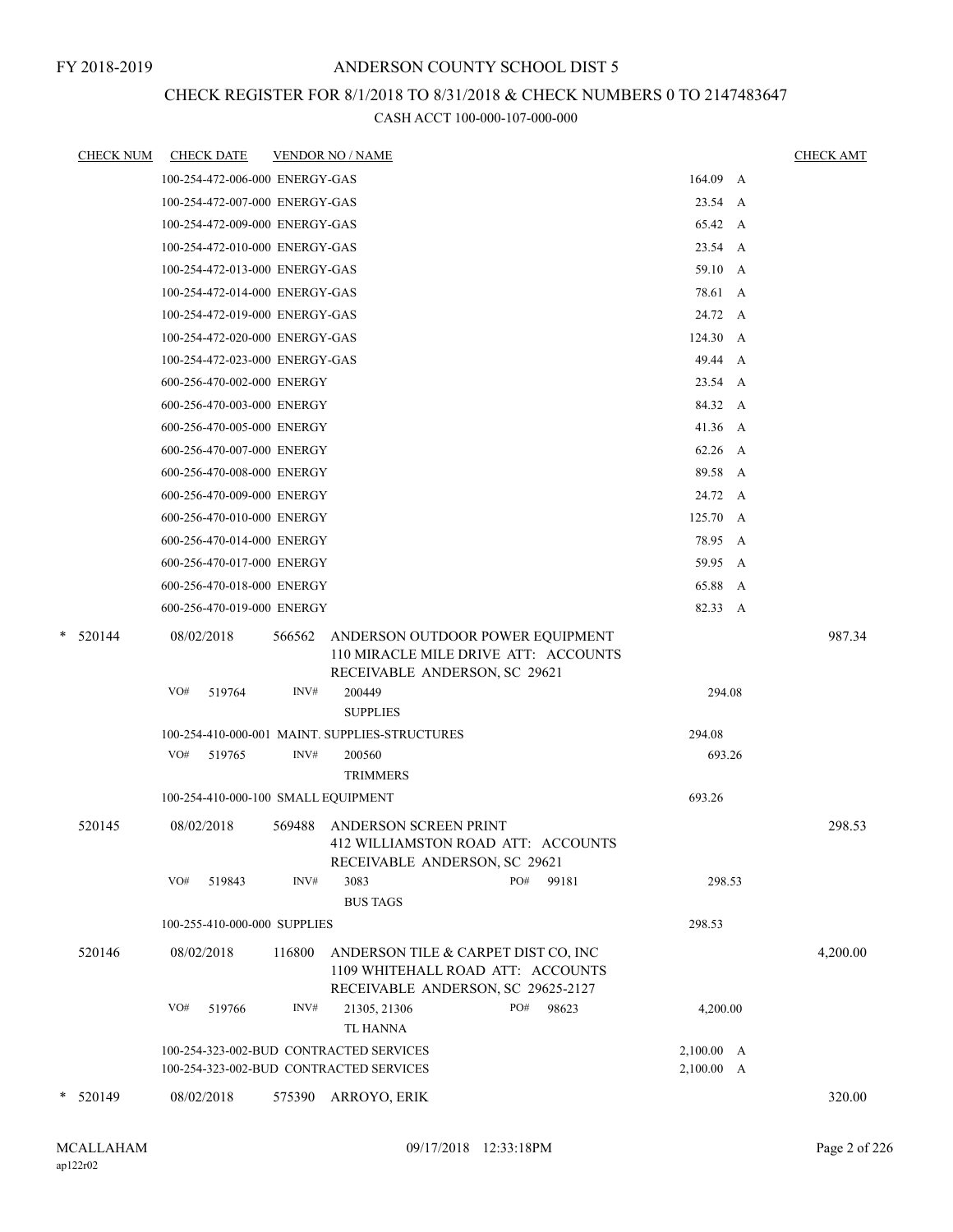FY 2018-2019

## ANDERSON COUNTY SCHOOL DIST 5

# CHECK REGISTER FOR 8/1/2018 TO 8/31/2018 & CHECK NUMBERS 0 TO 2147483647

| <b>CHECK NUM</b> |     | <b>CHECK DATE</b>                                            |        | <b>VENDOR NO / NAME</b>                                                                       |     |       |                 | <b>CHECK AMT</b> |
|------------------|-----|--------------------------------------------------------------|--------|-----------------------------------------------------------------------------------------------|-----|-------|-----------------|------------------|
|                  |     |                                                              |        | 330 F STREET ANDERSON, SC 29625                                                               |     |       |                 |                  |
|                  | VO# | 519816                                                       | INV#   | <b>JULY 23-26</b><br><b>TECHNOLOGY</b>                                                        |     |       | 320.00          |                  |
|                  |     | 100-266-312-000-EXT EXTRA HELP                               |        |                                                                                               |     |       | 320.00          |                  |
| 520150           |     | 08/02/2018                                                   |        | 575447 BARTLEY, JACOB^^<br>222 BUTLER RD HODGES, SC 29653                                     |     |       |                 | 1,200.00         |
|                  | VO# | 519809                                                       | INV#   | 8218<br><b>FLAVOR FEST</b>                                                                    |     |       | 1,200.00        |                  |
|                  |     | 600-256-410-000-000 SUPPLIES                                 |        |                                                                                               |     |       | 1,200.00        |                  |
| 520151           |     | 08/02/2018                                                   | 567141 | BOOKS-A-MILLION, INC<br>POBOX 19768 ATT: ACCOUNTS RECEIVABLE<br>BIRMINGHAM, AL 35219          |     |       |                 | 321.60           |
|                  | VO# | 519844                                                       | INV#   | 1819902107<br>18200000107                                                                     | PO# | 99123 | 321.60          |                  |
|                  |     | 264-162-410-000-000 SUPPLIES<br>264-162-410-000-000 SUPPLIES |        |                                                                                               |     |       | 308.01<br>13.59 |                  |
| 520152           |     | 08/02/2018                                                   | 572588 | BRYANT ENTERPRISES, LLC<br>418 SNEAKING CREEK DRIVE HAYESVILLE, NC<br>28904-6423              |     |       |                 | 13,237.50        |
|                  | VO# | 519838                                                       | INV#   | 11765<br><b>BALANCE DUE</b>                                                                   | PO# | 98600 | 13,237.50       |                  |
|                  |     | 397-258-410-000-000 RADIOS/CAMERAS                           |        |                                                                                               |     |       | 13,237.50 A     |                  |
| $*$ 520155       |     | 08/02/2018                                                   | 569437 | CHASTAIN, DENNIS L<br>CHASTAIN'S HEATING & AIR 3553 KEYS STREET<br>ANDERSON, SC 29624         |     |       |                 | 195.00           |
|                  | VO# | 519845                                                       | INV#   | 117344<br><b>RENTAL</b>                                                                       |     |       | 195.00          |                  |
|                  |     |                                                              |        | 100-255-323-000-000 CONTRACTED SERVICES                                                       |     |       | 195.00          |                  |
| 520156           |     | 08/02/2018                                                   | 170630 | CINTAS CORPORATION #216<br>POBOX 630803 ATT: ACCOUNTS RECEIVABLE<br>CINCINNATI, OH 45263-0803 |     |       |                 | 1,267.36         |
|                  | VO# | 519846                                                       | INV#   | <b>ACCT 01697</b><br><b>DUST MOPS</b>                                                         | PO# | 97232 | 1,267.36        |                  |
|                  |     |                                                              |        | 100-254-323-001-110 CUSTODIAL SERVICES                                                        |     |       | 90.16 A         |                  |
|                  |     |                                                              |        | 100-254-323-002-110 CUSTODIAL SERVICES                                                        |     |       | 132.40 A        |                  |
|                  |     |                                                              |        | 100-254-323-003-110 CUSTODIAL SERVICES                                                        |     |       | 67.07 A         |                  |
|                  |     |                                                              |        | 100-254-323-005-110 CUSTODIAL SERVICES                                                        |     |       | 98.04 A         |                  |
|                  |     |                                                              |        | 100-254-323-006-110 CUSTODIAL SERVICES                                                        |     |       | 75.05 A         |                  |
|                  |     |                                                              |        | 100-254-323-007-110 CUSTODIAL SERVICES                                                        |     |       | 21.12 A         |                  |
|                  |     |                                                              |        | 100-254-323-008-110 CUSTODIAL SERVICES                                                        |     |       | 49.28 A         |                  |
|                  |     |                                                              |        | 100-254-323-009-110 CUSTODIAL SERVICES                                                        |     |       | 73.16 A         |                  |
|                  |     |                                                              |        | 100-254-323-010-110 CUSTODIAL SERVICES                                                        |     |       | 28.36 A         |                  |
|                  |     |                                                              |        | 100-254-323-011-110 CUSTODIAL SERVICES                                                        |     |       | $21.24 \quad A$ |                  |
|                  |     |                                                              |        | 100-254-323-012-110 CUSTODIAL SERVICES                                                        |     |       | $21.30\quad A$  |                  |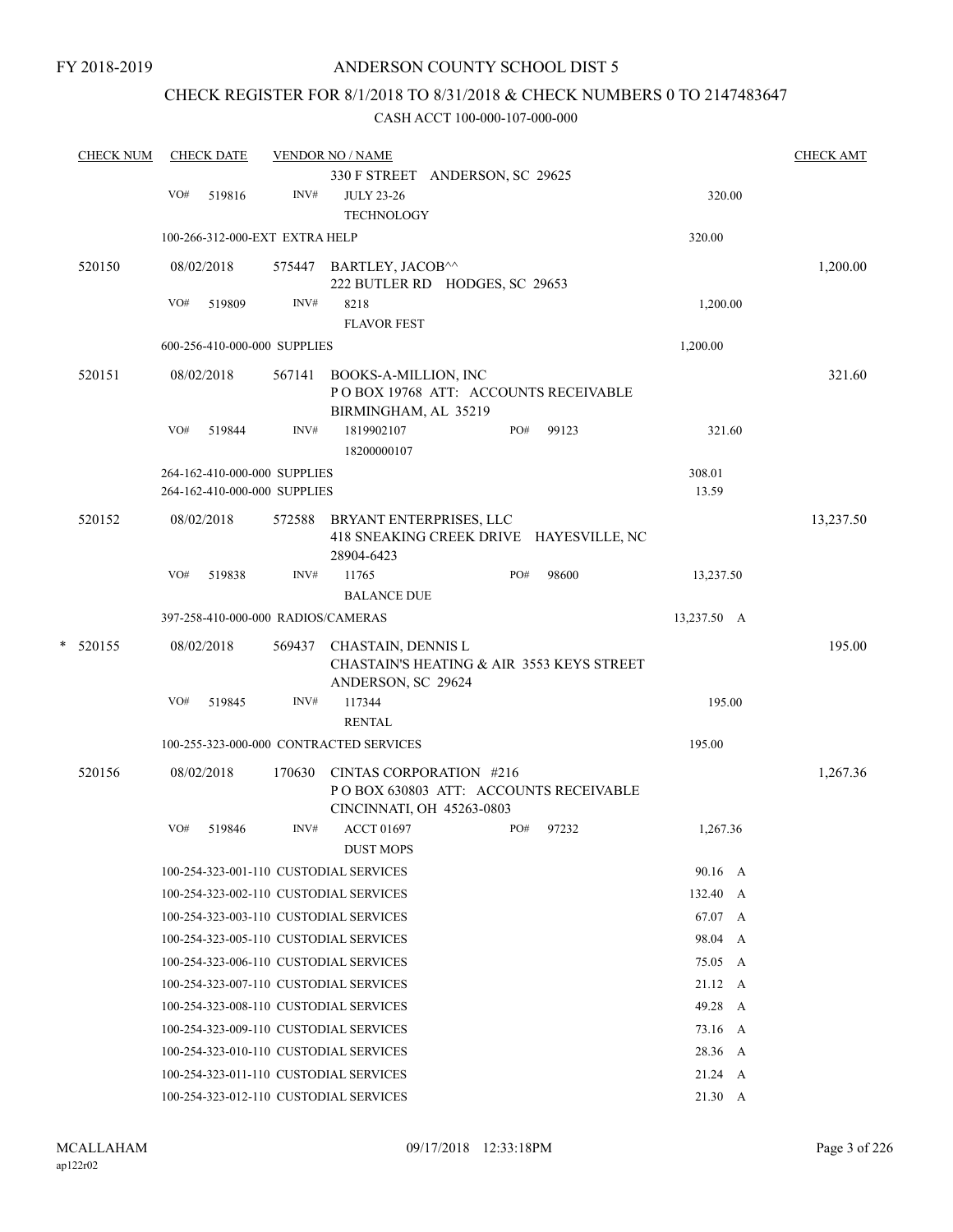## CHECK REGISTER FOR 8/1/2018 TO 8/31/2018 & CHECK NUMBERS 0 TO 2147483647

| <b>CHECK NUM</b> |     | <b>CHECK DATE</b>            |        | <b>VENDOR NO / NAME</b>                                                                       |     |                                                                 |           |              | <b>CHECK AMT</b> |
|------------------|-----|------------------------------|--------|-----------------------------------------------------------------------------------------------|-----|-----------------------------------------------------------------|-----------|--------------|------------------|
|                  |     |                              |        | 100-254-323-013-110 CUSTODIAL SERVICES                                                        |     |                                                                 | 65.94 A   |              |                  |
|                  |     |                              |        | 100-254-323-014-110 CUSTODIAL SERVICES                                                        |     |                                                                 | 62.86 A   |              |                  |
|                  |     |                              |        | 100-254-323-015-110 CUSTODIAL SERVICES                                                        |     |                                                                 | 49.40 A   |              |                  |
|                  |     |                              |        | 100-254-323-016-110 CUSTODIAL SERVICES                                                        |     |                                                                 | 24.70 A   |              |                  |
|                  |     |                              |        | 100-254-323-017-110 CUSTODIAL SERVICES                                                        |     |                                                                 | 127.30 A  |              |                  |
|                  |     |                              |        | 100-254-323-018-110 CUSTODIAL SERVICES                                                        |     |                                                                 | 27.19 A   |              |                  |
|                  |     |                              |        | 100-254-323-019-110 CUSTODIAL SERVICES                                                        |     |                                                                 | 71.64 A   |              |                  |
|                  |     |                              |        | 100-254-323-020-110 CUSTODIAL SERVICES                                                        |     |                                                                 | 72.80     | A            |                  |
|                  |     |                              |        | 100-254-323-021-110 CUSTODIAL SERVICES                                                        |     |                                                                 | 56.69     | $\mathbf{A}$ |                  |
|                  |     |                              |        | 100-254-323-023-110 CUSTODIAL SERVICES                                                        |     |                                                                 | 31.66 A   |              |                  |
| 520157           |     | 08/02/2018                   | 566330 | <b>CLEAN CARE OF ANDERSON</b><br>P.O. BOX 1563 ATT: ACCOUNTS RECEIVABLE<br>ANDERSON, SC 29622 |     |                                                                 |           |              | 1,100.00         |
|                  | VO# | 519761                       | INV#   | 25481                                                                                         |     |                                                                 | 1,100.00  |              |                  |
|                  |     |                              |        | <b>DISTRICT OFFICE</b>                                                                        |     |                                                                 |           |              |                  |
|                  |     |                              |        | 100-254-410-000-000 CUSTODIAL SUPPLIES                                                        |     |                                                                 | 1,100.00  |              |                  |
| $*$ 520159       |     | 08/02/2018                   | 569704 | CONVERGED NETWORKS, LLC<br><b>2 STILL SHADOW DRIVE</b>                                        |     | <b>SUITE G ATT:</b><br>ACCOUNTS RECEIVABLE CHARLESTON, SC 29414 |           |              | 43,446.00        |
|                  | VO# | 519782                       | INV#   | 4300<br><b>SHORETEL</b>                                                                       | PO# | 99085                                                           | 2,499.00  |              |                  |
|                  |     |                              |        | 100-266-445-000-000 SOFTWARE TECHNOLOGY                                                       |     |                                                                 | 2,499.00  |              |                  |
|                  | VO# | 519783                       | INV#   | 4299<br><b>SHORETEL SUPPORT</b>                                                               | PO# | 99102                                                           | 40,947.00 |              |                  |
|                  |     |                              |        | 100-266-445-000-000 SOFTWARE TECHNOLOGY                                                       |     |                                                                 | 40,947.00 |              |                  |
| 520160           |     | 08/02/2018                   | 573226 | CPP, INC.<br>PO BOX 49156 SAN JOSE, CA 95161-9156                                             |     |                                                                 |           |              | 208.65           |
|                  | VO# | 519781                       | INV#   | 00672892<br><b>SKILLS ONE</b>                                                                 |     |                                                                 | 208.65    |              |                  |
|                  |     | 100-115-410-001-000 SUPPLIES |        |                                                                                               |     |                                                                 | 208.65 A  |              |                  |
| 520161           |     | 08/02/2018                   |        | 571485 DARLINGTON COUNTY SCHOOL DISTRICT<br>PO BOX 1117 DARLINGTON, SC 29540                  |     |                                                                 |           |              | 1,869.68         |
|                  | VO# | 519784                       | INV#   | 2017-2018<br><b>PROVISO</b>                                                                   |     |                                                                 | 1,869.68  |              |                  |
|                  |     |                              |        | 100-412-720-000-000 PAYMENTS TO OTHER GOV'T UNITS                                             |     |                                                                 | 1,869.68  |              |                  |
| 520162           |     | 08/02/2018                   | 198651 | DELL MARKETING LP<br>ATLANTA, GA 30353-4118                                                   |     | POBOX 534118 ATT: ACCOUNTS RECEIVABLE                           |           |              | 295.31           |
|                  | VO# | 519785                       | INV#   | 10256050684<br><b>FUSER KIT</b>                                                               | PO# | 99152                                                           | 295.31    |              |                  |
|                  |     |                              |        | 100-266-314-019-000 REPAIRS TO EQUIPMENT                                                      |     |                                                                 | 295.31    |              |                  |
| 520163           |     | 08/02/2018                   | 567647 | D H GRIFFIN WRECKING CO, INC                                                                  |     | 974 BERRY SHOALS ROAD DUNCAN, SC 29334                          |           |              | 108,500.00       |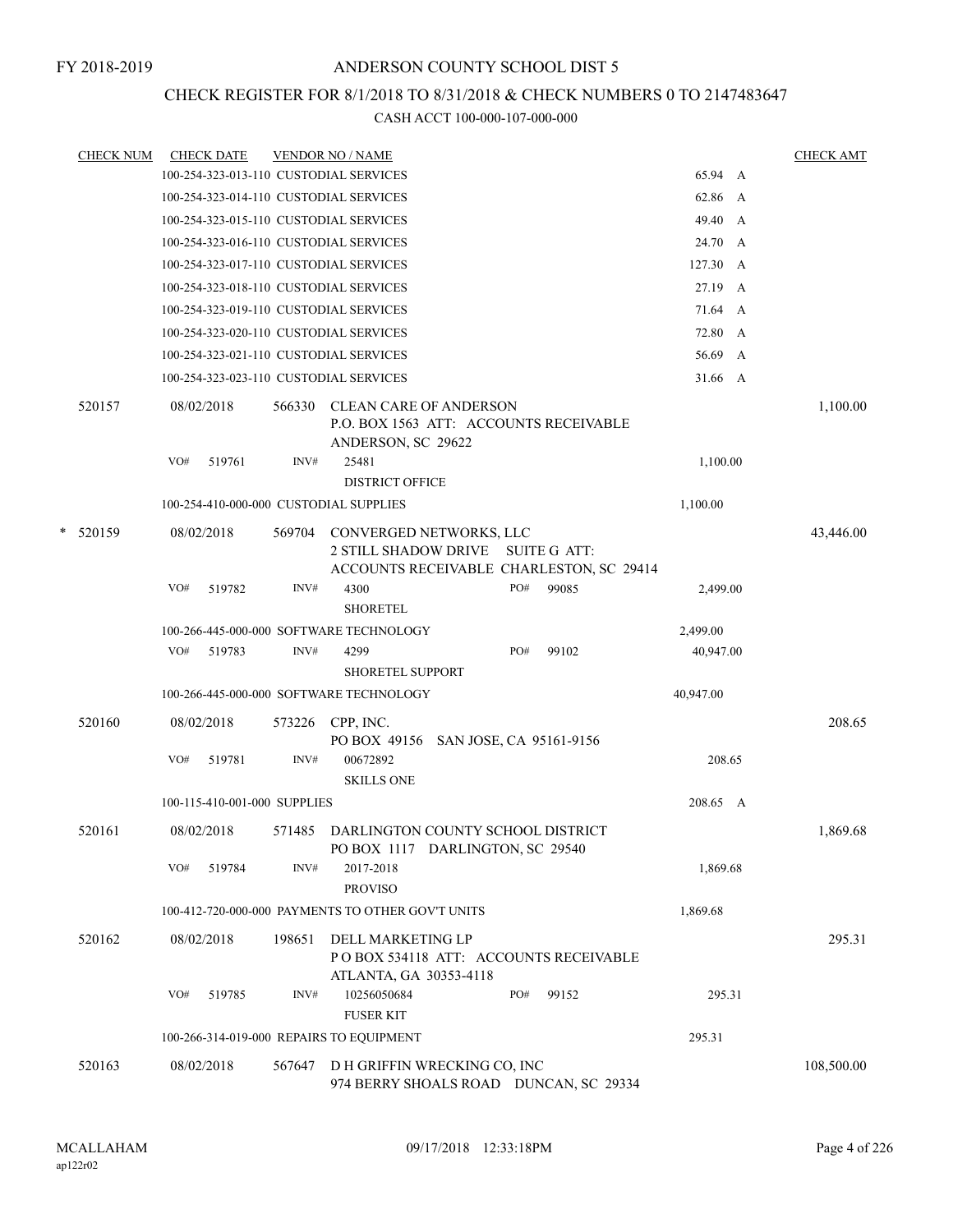# CHECK REGISTER FOR 8/1/2018 TO 8/31/2018 & CHECK NUMBERS 0 TO 2147483647

| <b>CHECK NUM</b> |     | <b>CHECK DATE</b>                 |        | <b>VENDOR NO / NAME</b>                                                                             |     |                          |            | <b>CHECK AMT</b> |
|------------------|-----|-----------------------------------|--------|-----------------------------------------------------------------------------------------------------|-----|--------------------------|------------|------------------|
|                  | VO# | 519786                            | INV#   | 55412901<br><b>MCCANTS</b>                                                                          | PO# | 98016                    | 108,500.00 |                  |
|                  |     |                                   |        | 505-254-323-005-000 CONTRACTED SERVICES                                                             |     |                          | 108,500.00 |                  |
| 520164           |     | 08/02/2018                        | 211302 | <b>DUKE ENERGY</b><br>PO BOX 70516                                                                  |     | CHARLOTTE, NC 28272-0516 |            | 571.14           |
|                  | VO# | 519836                            | INV#   | 0002050043<br><b>UTILITIES</b>                                                                      |     |                          | 571.14     |                  |
|                  |     |                                   |        | 100-254-470-003-000 ENERGY-ELECTRICITY & WATER                                                      |     |                          | 571.14     |                  |
| 520165           |     | 08/02/2018                        | 563495 | ELECTRIC CITY UTILITIES<br>CITY OF ANDERSON PO BOX 100146 COLUMBIA,<br>SC 29202-3301                |     |                          |            | 1,797.72         |
|                  | VO# | 519821                            | INV#   | DUE AUG 17TH<br>WATER & SEWER                                                                       |     |                          | 1,797.72   |                  |
|                  |     |                                   |        | 100-254-470-000-000 ENERGY-ELECTRICITY & WATER                                                      |     |                          | 12.00      |                  |
|                  |     |                                   |        | 100-254-470-007-000 ENERGY-ELECTRICITY & WATER                                                      |     |                          | 608.28     |                  |
|                  |     |                                   |        | 100-254-470-019-000 ENERGY-ELECTRICITY & WATER                                                      |     |                          | 1,165.44   |                  |
|                  |     | 515-253-520-031-CAR CAREER CENTER |        |                                                                                                     |     |                          | 12.00      |                  |
| 520166           |     | 08/02/2018                        | 179840 | ENCORE TECHNOLOGY GROUP LLC<br>DEPT 720017 P.O. BOX 1335 CHARLOTTE, NC<br>28201-1335                |     |                          |            | 11,134.00        |
|                  | VO# | 519847                            | INV#   | 137624<br><b>TECHNOLOGY</b>                                                                         | PO# | 99162                    | 11,134.00  |                  |
|                  |     |                                   |        | 100-266-445-000-000 SOFTWARE TECHNOLOGY                                                             |     |                          | 11,134.00  |                  |
| 520167           |     | 08/02/2018                        | 566455 | <b>EPTING DISTRIBUTORS</b><br>300 INDUSTRIAL DR ATT: ACCOUNTS<br>RECEIVABLE LEXINGTON, SC 29072     |     |                          |            | 232.84           |
|                  | VO# | 519760                            | INV#   | S100730783<br><b>SUPPLIES</b>                                                                       |     |                          | 232.84     |                  |
|                  |     |                                   |        | 100-254-410-003-400 HVAC/ELECTRICAL/PLUMBING                                                        |     |                          | 232.84     |                  |
| 520168           |     | 08/02/2018                        | 571891 | <b>EVENT WRISTBANDS</b><br>A DIVISION OF TICKET ALTERNATIVES 1206<br>SPRING ST NW ATLANTA, GA 30309 |     |                          |            | 230.08           |
|                  | VO# | 519788                            | INV#   | 5025<br><b>NEVITT FOREST</b>                                                                        |     |                          | 230.08     |                  |
|                  |     |                                   |        | 712-271-660-012-324 POSTIVE BEHAVIOR I.S. EXPENSE                                                   |     |                          | 230.08     |                  |
| $*$ 520170       |     | 08/02/2018                        |        | 237555 FORMS & SUPPLY<br>POBOX 563953 ATT: ACCOUNTS RECEIVABLE<br>CHARLOTTE, NC 28256               |     |                          |            | 160.16           |
|                  | VO# | 519790                            | INV#   | 4673716<br><b>SUPPLIES</b>                                                                          | PO# | 99172                    | 110.25     |                  |
|                  |     |                                   |        | 100-252-410-000-000 SUPPLIES AND MATERIALS                                                          |     |                          | 110.25     |                  |
|                  | VO# | 519791                            | INV#   | 4670805<br>4668818                                                                                  | PO# | 99150                    | 49.91      |                  |
|                  |     |                                   |        | 100-252-410-000-000 SUPPLIES AND MATERIALS                                                          |     |                          | 23.90      |                  |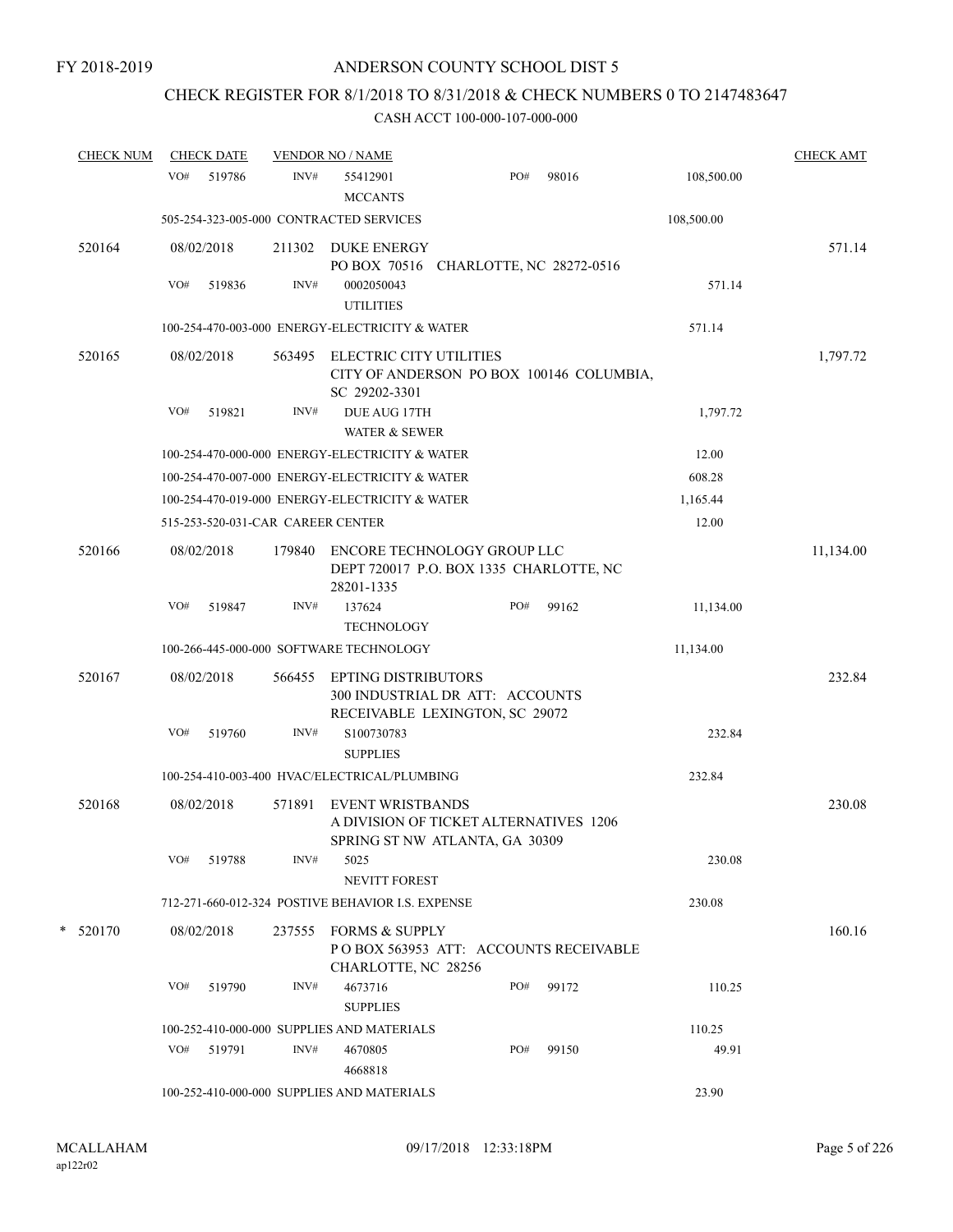## CHECK REGISTER FOR 8/1/2018 TO 8/31/2018 & CHECK NUMBERS 0 TO 2147483647

| <b>CHECK NUM</b> |     | <b>CHECK DATE</b>               |      | <b>VENDOR NO / NAME</b><br>100-252-410-000-000 SUPPLIES AND MATERIALS                                        |     |       | 26.01      | <b>CHECK AMT</b> |
|------------------|-----|---------------------------------|------|--------------------------------------------------------------------------------------------------------------|-----|-------|------------|------------------|
| * 520172         |     | 08/02/2018                      |      | 249700 GLENN PLUMBING COMPANY, INC<br>481 EAST WHITNER STREET ATT: ACCOUNTS<br>RECEIVABLE ANDERSON, SC 29624 |     |       | 4,383.18   |                  |
|                  | VO# | 519754                          | INV# | 0618336<br><b>WESTSIDE</b>                                                                                   |     |       | 493.18     |                  |
|                  |     |                                 |      | 515-253-529-003-FAC STADIUM BATHROOM RENOVATIONS                                                             |     |       | 493.18 A   |                  |
|                  | VO# | 519792                          | INV# | 0718160<br><b>MCLEES</b>                                                                                     | PO# | 99032 | 3,890.00   |                  |
|                  |     |                                 |      | 100-254-323-008-400 CONTR SERV-HVAC/ELECT/PLUMBING                                                           |     |       | 3,890.00   |                  |
| 520173           |     | 08/02/2018                      |      | 573097 HEALTHMASTER<br>2655 OAKLEY PARK RD. SUITE 100 WALLED<br>LAKE, MI 48390-1645                          |     |       |            | 2,970.92         |
|                  | VO# | 519822                          | INV# | 0021173<br><b>CLAIMS FEE</b>                                                                                 | PO# | 97113 | 2,970.92   |                  |
|                  |     |                                 |      | 283-213-316-000-000 HEALTHMASTER DATA PROCESSING                                                             |     |       | 2,970.92 A |                  |
| $*$ 520176       |     | 08/02/2018                      |      | 113700 INDEPENDENT MAIL<br>PO BOX 1411 CHARLOTTE, NC 28201-1411                                              |     |       |            | 913.94           |
|                  | VO# | 519823                          | INV# | <b>ACCT 946871</b><br>AD 2034489                                                                             | PO# | 98924 | 101.50     |                  |
|                  |     | 100-257-350-000-000 ADVERTISING |      |                                                                                                              |     |       | 101.50 A   |                  |
|                  | VO# | 519824                          | INV# | <b>ACCT 946871</b><br>AD 2027532                                                                             | PO# | 98888 | 65.25      |                  |
|                  |     | 100-257-350-000-000 ADVERTISING |      |                                                                                                              |     |       | 65.25 A    |                  |
|                  | VO# | 519825                          | INV# | <b>ACCT 946871</b><br>AD 2024759                                                                             | PO# | 98853 | 58.00      |                  |
|                  |     | 100-257-350-000-000 ADVERTISING |      |                                                                                                              |     |       | 58.00 A    |                  |
|                  |     | VO# 519826                      | INV# | <b>ACCT 946871</b><br>AD 2023826                                                                             | PO# | 98849 | 65.25      |                  |
|                  |     | 100-257-350-000-000 ADVERTISING |      |                                                                                                              |     |       | 65.25 A    |                  |
|                  | VO# | 519827                          | INV# | <b>ACCT 946871</b><br>AD 2018768                                                                             | PO# | 98066 | 58.00      |                  |
|                  |     | 100-257-350-000-000 ADVERTISING |      |                                                                                                              |     |       | 58.00 A    |                  |
|                  | VO# | 519828                          | INV# | <b>ACCT 946871</b><br>2006519, 2017665                                                                       | PO# | 98826 | 152.25     |                  |
|                  |     | 100-257-350-000-000 ADVERTISING |      |                                                                                                              |     |       | 101.50 A   |                  |
|                  |     | 100-257-350-000-000 ADVERTISING |      |                                                                                                              |     |       | 50.75 A    |                  |
|                  |     | VO# 519829                      | INV# | <b>ACCT 946871</b><br>AD 2050703                                                                             | PO# | 99041 | 65.25      |                  |
|                  |     | 100-257-350-000-000 ADVERTISING |      |                                                                                                              |     |       | 65.25 A    |                  |
|                  | VO# | 519839                          | INV# | <b>ACCT 946871</b><br>AD 2018108                                                                             |     |       | 348.44     |                  |
|                  |     |                                 |      | 100-252-410-000-000 SUPPLIES AND MATERIALS                                                                   |     |       | 348.44 A   |                  |
| 520177           |     | 08/02/2018                      |      | 298850 JOHNSON CONTROLS                                                                                      |     |       |            | 15,633.25        |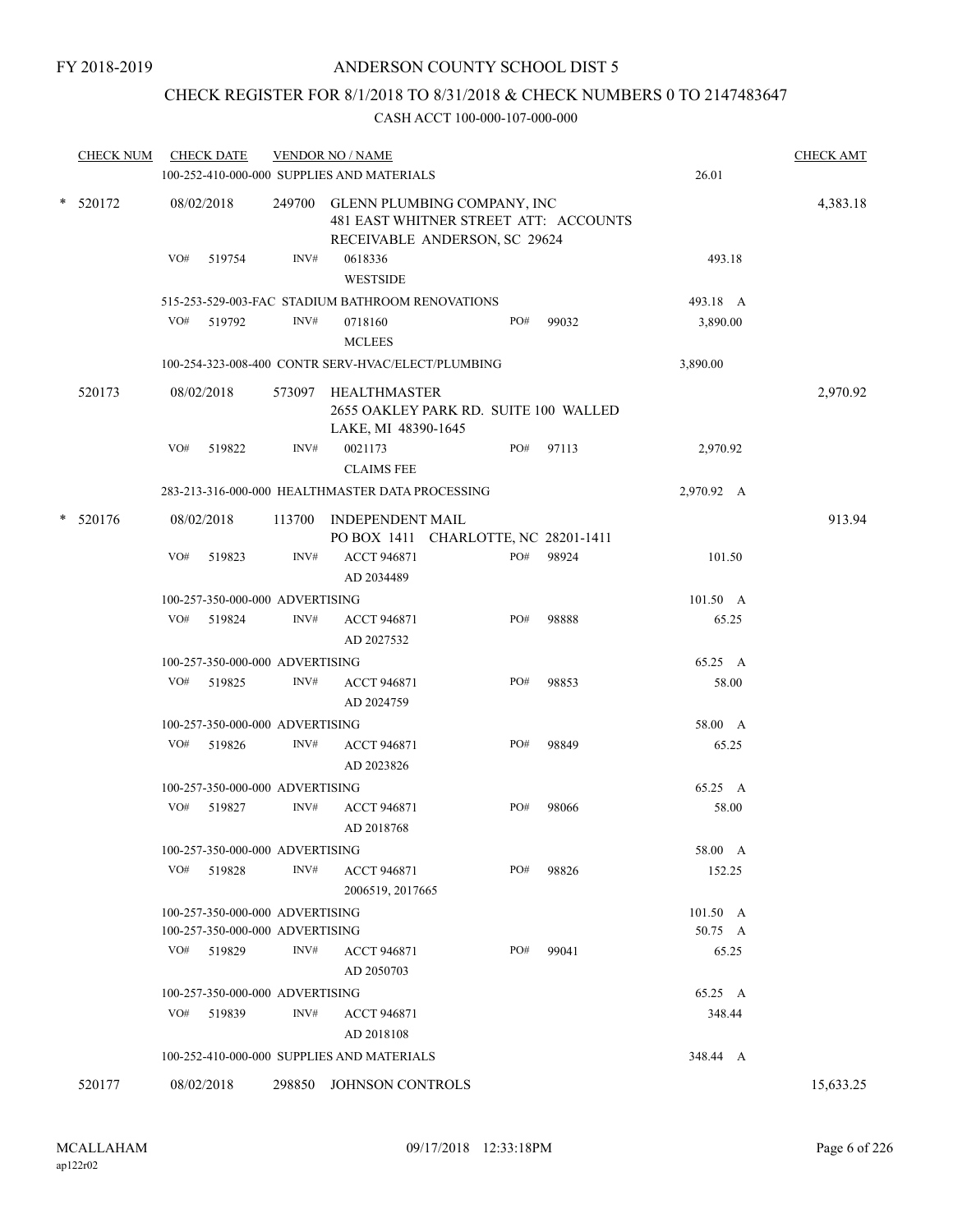## CHECK REGISTER FOR 8/1/2018 TO 8/31/2018 & CHECK NUMBERS 0 TO 2147483647

| <b>CHECK NUM</b> | <b>CHECK DATE</b> |                                                                   | <b>VENDOR NO / NAME</b>                                           |                                       |                        | <b>CHECK AMT</b> |
|------------------|-------------------|-------------------------------------------------------------------|-------------------------------------------------------------------|---------------------------------------|------------------------|------------------|
|                  |                   |                                                                   | DALLAS, TX 75373                                                  | POBOX 730068 ATT: ACCOUNTS RECEIVABLE |                        |                  |
|                  | VO#<br>519848     | INV#                                                              | 1-70303188742<br><b>JULY-SEPT</b>                                 | PO#<br>99103                          | 15,633.25              |                  |
|                  |                   |                                                                   | 100-254-312-000-000 PURCHASED SERVICES-JCI                        |                                       | 15,633.25              |                  |
| 520178           | 08/02/2018        | 575027                                                            | JONES, BENJAMIN <sup>^^</sup><br>JANICE CIRCLE ANDERSON, SC 29626 | ARROWHEAD ARBORIST & LAND DESIGN 113  |                        | 600.00           |
|                  | VO#<br>519762     | INV#                                                              | <b>SOUTH FANT</b>                                                 |                                       | 600.00                 |                  |
|                  |                   |                                                                   | <b>TREE REMOVAL</b><br>100-254-323-015-001 CONTRACTED SERVICES    |                                       | 600.00                 |                  |
|                  |                   |                                                                   |                                                                   |                                       |                        |                  |
| 520179           | 08/02/2018        | 563608                                                            | JW PEPPER & SON, INC<br><b>EXTON, PA 19341</b>                    | POBOX 642 ATT: ACCOUNTS RECEIVABLE    |                        | 529.89           |
|                  | VO#<br>519794     | INV#                                                              | 15976214<br><b>NORTH POINTE</b>                                   |                                       | 488.95                 |                  |
|                  |                   |                                                                   | 713-271-660-013-201 MISCELLANEOUS EXPENSE                         |                                       | 488.95                 |                  |
|                  | VO#<br>519795     | INV#                                                              | 15977618<br><b>NORTH POINTE</b>                                   |                                       | 40.94                  |                  |
|                  |                   |                                                                   | 713-271-660-013-201 MISCELLANEOUS EXPENSE                         |                                       | 40.94                  |                  |
| 520180           | 08/02/2018        | 568647                                                            | MANSFIELD OIL COMPANY                                             | PO BOX 733706 DALLAS, TX 75373-3706   |                        | 9,676.48         |
|                  | VO#<br>519830     | INV#                                                              | SQLCD-424126                                                      |                                       | 5,213.90               |                  |
|                  |                   |                                                                   | <b>FUEL</b>                                                       |                                       |                        |                  |
|                  |                   | 100-254-411-000-001 GASOLINE                                      |                                                                   |                                       | 4,730.77 A<br>124.23 A |                  |
|                  |                   | 100-255-411-000-000 GASOLINE<br>600-256-690-003-SNP OTHER OBJECTS |                                                                   |                                       | 99.45 A                |                  |
|                  |                   |                                                                   |                                                                   |                                       |                        |                  |
|                  | VO#<br>519831     | 600-256-690-020-SNP OTHER OBJECTS<br>INV#                         | <b>JUNE 2018</b>                                                  |                                       | 259.45 A<br>399.00     |                  |
|                  |                   |                                                                   | <b>FUEL</b>                                                       |                                       |                        |                  |
|                  |                   | 100-254-411-000-001 GASOLINE                                      |                                                                   |                                       | 289.96 A               |                  |
|                  |                   | 600-256-690-003-SNP OTHER OBJECTS                                 |                                                                   |                                       | 52.13 A                |                  |
|                  |                   | 600-256-690-020-SNP OTHER OBJECTS                                 |                                                                   |                                       | 56.91 A                |                  |
|                  | VO# 519832        | INV#                                                              | SQLCD-429822<br><b>FUEL</b>                                       |                                       | 4,063.58               |                  |
|                  |                   | 100-254-411-000-001 GASOLINE                                      |                                                                   |                                       | 3,667.26               |                  |
|                  |                   | 100-255-411-000-000 GASOLINE                                      |                                                                   |                                       | 124.89                 |                  |
|                  |                   | 600-256-690-003-SNP OTHER OBJECTS                                 |                                                                   |                                       | 52.17                  |                  |
|                  |                   | 600-256-690-020-SNP OTHER OBJECTS                                 |                                                                   |                                       | 219.26                 |                  |
| $*$ 520182       | 08/02/2018        | 571109                                                            | McG MECHANICAL, INC.<br>29625                                     | 2000 PEARMAN DAIRY ROAD ANDERSON, SC  |                        | 20,128.00        |
|                  | VO#<br>519796     | INV#                                                              | 6635<br>WHITEHALL ELEM                                            | PO#<br>98934                          | 20,128.00              |                  |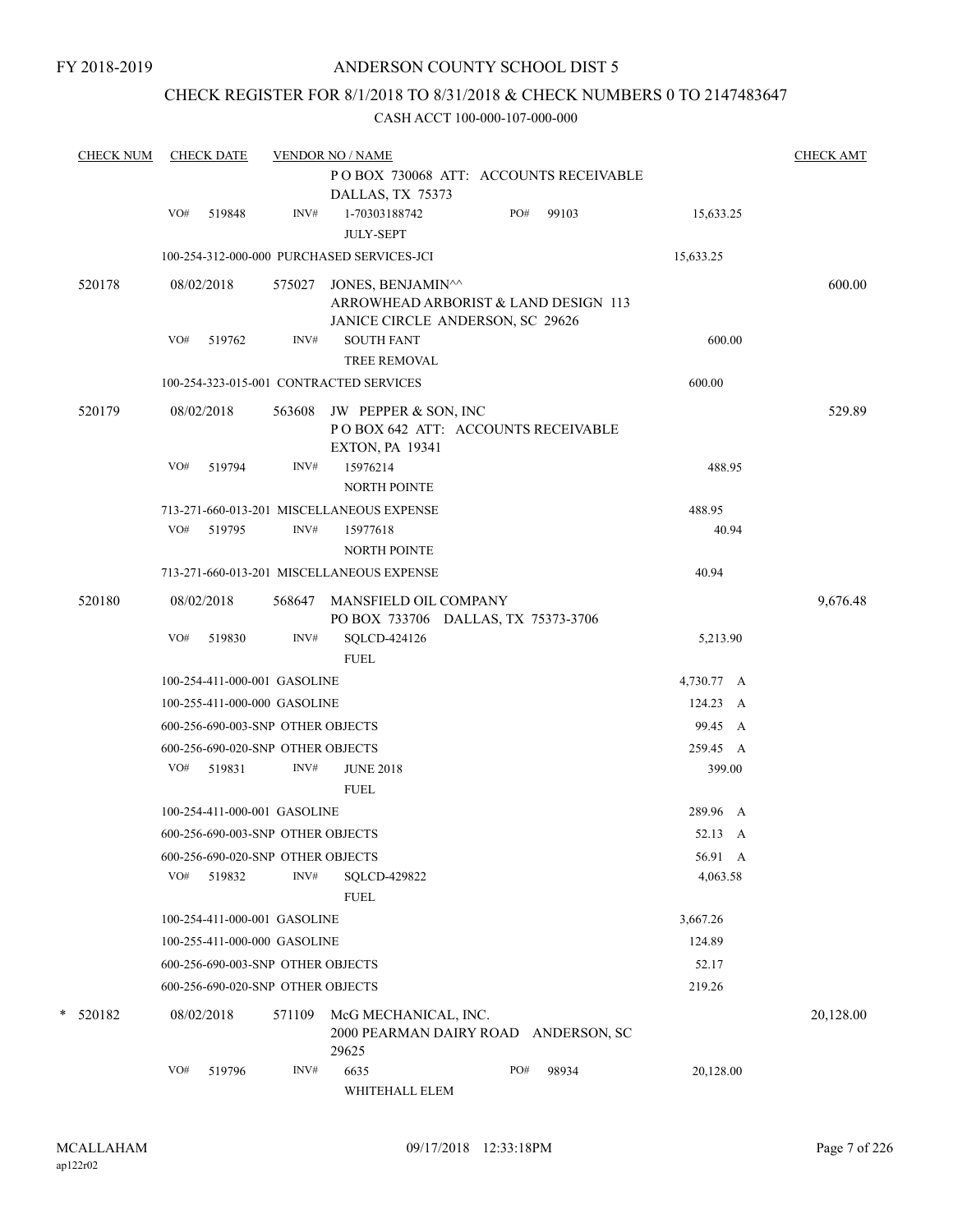## CHECK REGISTER FOR 8/1/2018 TO 8/31/2018 & CHECK NUMBERS 0 TO 2147483647

|   | <b>CHECK NUM</b> |     | <b>CHECK DATE</b>                                  |                | <b>VENDOR NO / NAME</b><br>100-254-323-019-400 CONTR SERV-HVAC/ELECT/PLUMBING                                |     |       | 20,128.00 A    | <b>CHECK AMT</b> |  |
|---|------------------|-----|----------------------------------------------------|----------------|--------------------------------------------------------------------------------------------------------------|-----|-------|----------------|------------------|--|
| * | 520184           |     | 08/02/2018                                         | 352100         | MEREDITH BATTERY SERVICE<br>1802 WEST WHITNER STREET ATT: ACCOUNTS<br>RECEIVABLE ANDERSON, SC 29624          |     |       |                | 108.95           |  |
|   |                  | VO# | 519758                                             | INV#           | 99756<br><b>BATTERY</b>                                                                                      |     |       | 108.95         |                  |  |
|   |                  |     |                                                    |                | 100-254-410-000-001 MAINT. SUPPLIES-STRUCTURES                                                               |     |       | 108.95         |                  |  |
|   | * 520189         |     | 08/02/2018                                         |                | 570395 NETWORK CONTROLS & ELECTRIC, INC<br>136 JOHNS ROAD ATT: ACCOUNTS RECEIVABLE<br><b>GREER, SC 29650</b> |     |       |                | 1,000.00         |  |
|   |                  | VO# | 519798                                             | INV#           | 21978                                                                                                        |     |       | 1,000.00       |                  |  |
|   |                  |     |                                                    |                | <b>DISTRICT OFFICE</b>                                                                                       |     |       |                |                  |  |
|   |                  |     |                                                    |                | 100-266-314-000-000 REPAIRS TO EQUIPMENT                                                                     |     |       | 1,000.00 A     |                  |  |
| * | 520194           |     | 08/02/2018                                         |                | 389900 OFFICE DEPOT<br>POBOX 1413 CHARLOTTE, NC 28201-1413                                                   |     |       |                | 610.20           |  |
|   |                  | VO# | 519799                                             | INV#           | 2206708309<br><b>SUPPLIES</b>                                                                                |     |       | 72.46          |                  |  |
|   |                  |     |                                                    |                | 707-271-660-007-201 MISCELLANEOUS EXPENSE                                                                    |     |       | 72.46          |                  |  |
|   |                  | VO# | 519800                                             | $\text{INV}\#$ | 2207105983<br><b>SUPPLIES</b>                                                                                |     |       | 37.50          |                  |  |
|   |                  |     |                                                    |                | 707-271-660-007-201 MISCELLANEOUS EXPENSE                                                                    |     |       | 37.50          |                  |  |
|   |                  | VO# | 519801                                             | INV#           | 166535978001<br><b>SUPPLIES</b>                                                                              |     |       | 314.14         |                  |  |
|   |                  |     | 100-112-410-017-000 SUPPLIES                       |                |                                                                                                              |     |       | 314.14         |                  |  |
|   |                  |     | VO# 519802                                         | INV#           | 161334709001<br><b>SUPPLIES</b>                                                                              |     |       | 55.64          |                  |  |
|   |                  |     |                                                    |                | 723-190-660-023-911 MISCELLANEOUS- ADULT ED EXPENSE                                                          |     |       | 55.64          |                  |  |
|   |                  | VO# | 519853                                             | INV#           | PO 99111<br><b>SUPPLIES</b>                                                                                  | PO# | 99111 | 54.07          |                  |  |
|   |                  |     | 100-221-410-000-TST SUPPLIES-TESTING               |                |                                                                                                              |     |       | 10.58          |                  |  |
|   |                  |     | 100-221-410-000-TST SUPPLIES-TESTING               |                |                                                                                                              |     |       | 30.69          |                  |  |
|   |                  |     | 100-221-410-000-TST SUPPLIES-TESTING<br>VO# 519854 | INV#           | 164830838001<br><b>SUPPLIES</b>                                                                              | PO# | 99096 | 12.80<br>76.39 |                  |  |
|   |                  |     |                                                    |                | 100-213-410-000-000 SUPPLIES AND MATERIALS                                                                   |     |       | 76.39          |                  |  |
|   | 520195           |     | 08/02/2018                                         |                | 391100 OLD STONE TRACTOR CO, INC                                                                             |     |       |                | 662.95           |  |
|   |                  |     |                                                    |                | PO BOX 13565 ATT: ACCOUNTS RECEIVABLE<br>ANDERSON, SC 29624                                                  |     |       |                |                  |  |
|   |                  | VO# | 519755                                             | INV#           | CT94553<br><b>REPAIR PARTS</b>                                                                               |     |       | 50.97          |                  |  |
|   |                  |     |                                                    |                | 100-254-410-000-001 MAINT. SUPPLIES-STRUCTURES                                                               |     |       | 50.97          |                  |  |
|   |                  | VO# | 519756                                             | INV#           | CT94293<br><b>REPAIR PARTS</b>                                                                               |     |       | 611.98         |                  |  |
|   |                  |     |                                                    |                | 100-254-410-000-001 MAINT. SUPPLIES-STRUCTURES                                                               |     |       | 611.98         |                  |  |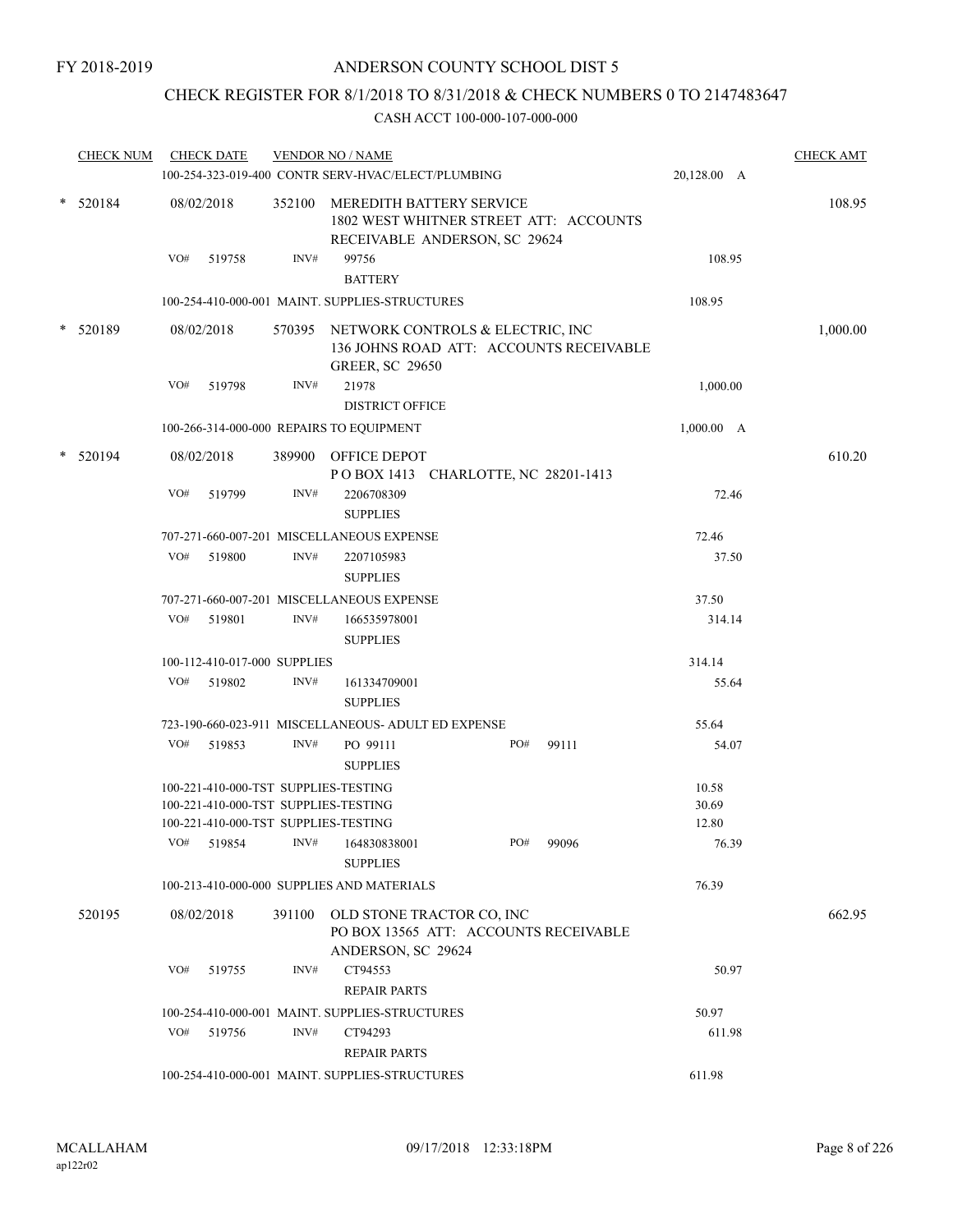## CHECK REGISTER FOR 8/1/2018 TO 8/31/2018 & CHECK NUMBERS 0 TO 2147483647

CASH ACCT 100-000-107-000-000

|   | <b>CHECK NUM</b> |     | <b>CHECK DATE</b> |        | <b>VENDOR NO / NAME</b>                                                          |     |       |          |          |  |
|---|------------------|-----|-------------------|--------|----------------------------------------------------------------------------------|-----|-------|----------|----------|--|
|   | 520196           |     | 08/02/2018        | 574531 | PALMETTO SCREEN PRINTING & EMBROIDERY, L<br>614 N. MURRAY AVE ANDERSON, SC 29625 |     |       |          | 267.50   |  |
|   |                  | VO# | 519803            | INV#   | 8402<br><b>MCCANTS</b>                                                           |     |       | 267.50   |          |  |
|   |                  |     |                   |        | 705-271-660-005-411 MISCELLANEOUS EXPENSE                                        |     |       | 267.50   |          |  |
|   | * 520198         |     | 08/02/2018        | 575404 | POWERHOUSE RECYCLING<br>220 RYAN PATRICK DR. SALISBURY, NY 28147                 |     |       |          | 8,529.00 |  |
|   |                  | VO# | 519855            | INV#   | 7505<br><b>SERVICE</b>                                                           | PO# | 99066 | 8,529.00 |          |  |
|   |                  |     |                   |        | 100-254-323-002-400 CONTR SERV-HVAC/ELECT/PLUMBING                               |     |       | 2,132.25 |          |  |
|   |                  |     |                   |        | 100-254-323-003-400 CONTR SERV-HVAC/ELECT/PLUMBING                               |     |       | 2,132.25 |          |  |
|   |                  |     |                   |        | 100-254-323-005-400 CONTR SERV-HVAC/ELECT/PLUMBING                               |     |       | 2,132.25 |          |  |
|   |                  |     |                   |        | 100-254-323-014-400 CONTR SERV-HVAC/ELECT/PLUMBING                               |     |       | 2,132.25 |          |  |
|   | 520199           |     | 08/02/2018        | 574687 | PRIORITY ONE SECURITY<br>18 INTERCHANGE BLVD., SUITE B GREENVILLE,<br>SC 29607   |     |       |          | 1,282.00 |  |
|   |                  | VO# | 519856            | INV#   | 1704030                                                                          | PO# | 99112 | 1,282.00 |          |  |
|   |                  |     |                   |        | <b>JULY SERVICE</b>                                                              |     |       |          |          |  |
|   |                  |     |                   |        | 100-254-323-000-600 MAINTENANCE SERVICES                                         |     |       | 92.00    |          |  |
|   |                  |     |                   |        | 100-254-323-001-600 MAINTENANCE SERVICES                                         |     |       | 46.00    |          |  |
|   |                  |     |                   |        | 100-254-323-002-600 MAINTENANCE SERVICES                                         |     |       | 168.00   |          |  |
|   |                  |     |                   |        | 100-254-323-003-600 MAINTENANCE SERVICES                                         |     |       | 102.00   |          |  |
|   |                  |     |                   |        | 100-254-323-005-600 MAINTENANCE SERVICES                                         |     |       | 46.00    |          |  |
|   |                  |     |                   |        | 100-254-323-006-600 MAINTENANCE SERVICES                                         |     |       | 69.00    |          |  |
|   |                  |     |                   |        | 100-254-323-007-600 MAINTENANCE SERVICES                                         |     |       | 46.00    |          |  |
|   |                  |     |                   |        | 100-254-323-008-600 MAINTENANCE SERVICES                                         |     |       | 46.00    |          |  |
|   |                  |     |                   |        | 100-254-323-009-600 MAINTENANCE SERVICES                                         |     |       | 46.00    |          |  |
|   |                  |     |                   |        | 100-254-323-010-600 MAINTENANCE SERVICES                                         |     |       | 46.00    |          |  |
|   |                  |     |                   |        | 100-254-323-011-600 MAINTENANCE SERVICES                                         |     |       | 46.00    |          |  |
|   |                  |     |                   |        | 100-254-323-012-600 MAINTENANCE SERVICES                                         |     |       | 46.00    |          |  |
|   |                  |     |                   |        | 100-254-323-013-600 MAINTENANCE SERVICES                                         |     |       | 46.00    |          |  |
|   |                  |     |                   |        | 100-254-323-014-600 MAINTENANCE SERVICES                                         |     |       | 46.00    |          |  |
|   |                  |     |                   |        | 100-254-323-015-600 MAINTENANCE SERVICES                                         |     |       | 46.00    |          |  |
|   |                  |     |                   |        | 100-254-323-016-600 MAINTENANCE SERVICES                                         |     |       | 46.00    |          |  |
|   |                  |     |                   |        | 100-254-323-017-600 MAINTENANCE SERVICES                                         |     |       | 46.00    |          |  |
|   |                  |     |                   |        | 100-254-323-018-600 MAINTENANCE SERVICES                                         |     |       | 46.00    |          |  |
|   |                  |     |                   |        | 100-254-323-019-600 MAINTENANCE SERVICES                                         |     |       | 46.00    |          |  |
|   |                  |     |                   |        | 100-254-323-020-600 MAINTENANCE SERVICES                                         |     |       | 46.00    |          |  |
|   |                  |     |                   |        | 100-254-323-021-600 MAINTENANCE SERVICES                                         |     |       | 46.00    |          |  |
|   |                  |     |                   |        | 100-254-323-023-600 MAINTENANCE SERVICES                                         |     |       | 69.00    |          |  |
| * | 520201           |     | 08/02/2018        | 567525 | ROWLAND MECHANICAL                                                               |     |       |          | 6,042.00 |  |

206 SADDLE TRAIL ANDERSON, SC 29621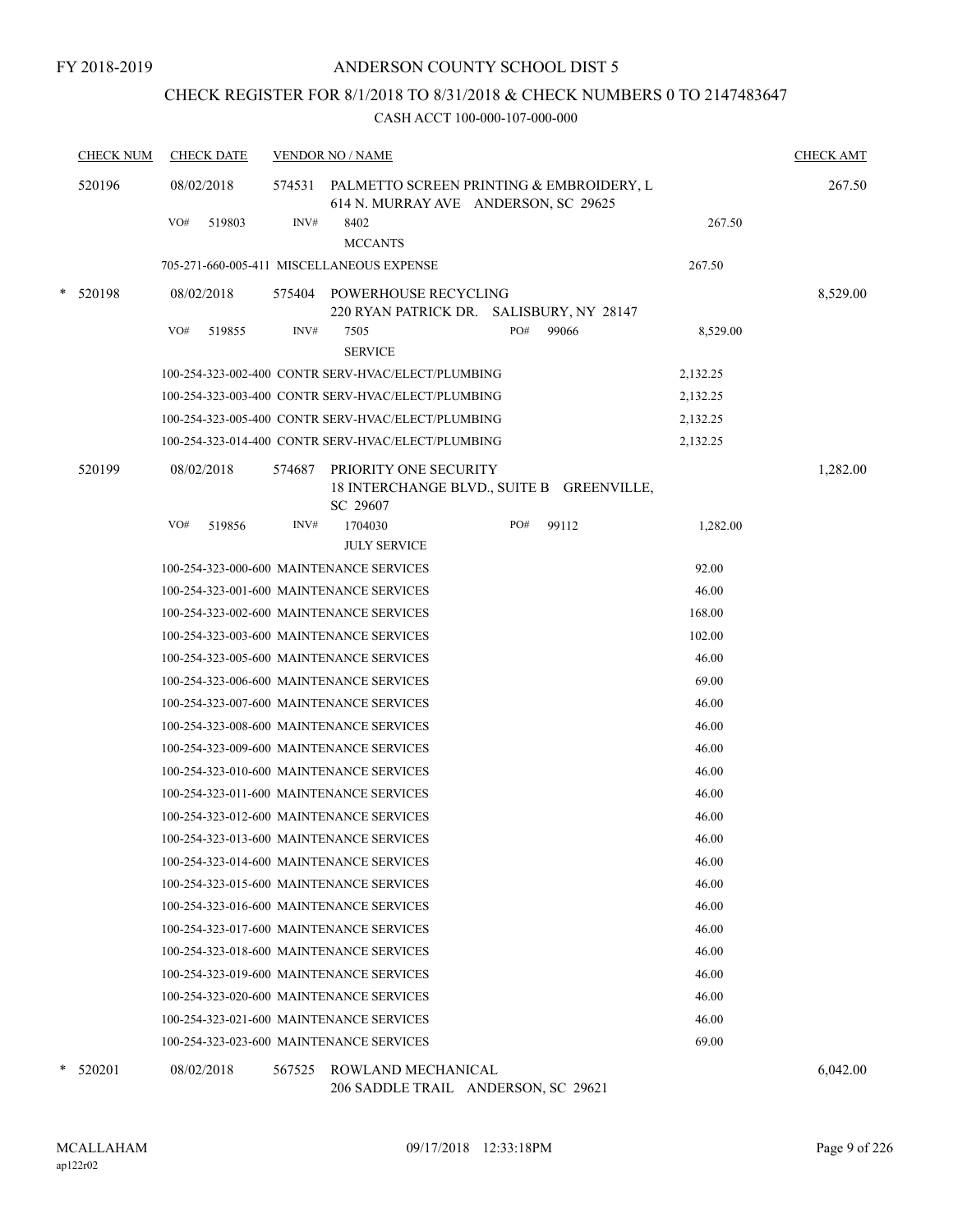# CHECK REGISTER FOR 8/1/2018 TO 8/31/2018 & CHECK NUMBERS 0 TO 2147483647

| <b>CHECK NUM</b> |     | <b>CHECK DATE</b> |        | <b>VENDOR NO / NAME</b>                              |     |       |            | <b>CHECK AMT</b> |
|------------------|-----|-------------------|--------|------------------------------------------------------|-----|-------|------------|------------------|
|                  | VO# | 519857            | INV#   | <b>JULY 23-26</b>                                    | PO# | 99095 | 6,042.00   |                  |
|                  |     |                   |        | <b>BUS REPAIRS</b>                                   |     |       |            |                  |
|                  |     |                   |        | 100-255-323-000-ACT ACTIVITY BUS CONTRACTED SERVICES |     |       | 1,708.16   |                  |
|                  |     |                   |        | 100-255-323-000-ACT ACTIVITY BUS CONTRACTED SERVICES |     |       | 281.31     |                  |
|                  |     |                   |        | 100-255-323-000-ACT ACTIVITY BUS CONTRACTED SERVICES |     |       | 250.00     |                  |
|                  |     |                   |        | 100-255-323-000-ACT ACTIVITY BUS CONTRACTED SERVICES |     |       | 192.50     |                  |
|                  |     |                   |        | 100-255-323-000-ACT ACTIVITY BUS CONTRACTED SERVICES |     |       | 46.00      |                  |
|                  |     |                   |        | 100-255-323-000-ACT ACTIVITY BUS CONTRACTED SERVICES |     |       | 83.66      |                  |
|                  |     |                   |        | 100-255-323-000-ACT ACTIVITY BUS CONTRACTED SERVICES |     |       | 83.66      |                  |
|                  |     |                   |        | 100-255-323-000-ACT ACTIVITY BUS CONTRACTED SERVICES |     |       | 448.18     |                  |
|                  |     |                   |        | 100-255-323-000-ACT ACTIVITY BUS CONTRACTED SERVICES |     |       | 1,842.65   |                  |
|                  |     |                   |        | 100-255-323-000-ACT ACTIVITY BUS CONTRACTED SERVICES |     |       | 616.40     |                  |
|                  |     |                   |        | 100-255-323-000-ACT ACTIVITY BUS CONTRACTED SERVICES |     |       | 307.50     |                  |
|                  |     |                   |        | 100-255-323-000-ACT ACTIVITY BUS CONTRACTED SERVICES |     |       | 90.99      |                  |
|                  |     |                   |        | 100-255-323-000-ACT ACTIVITY BUS CONTRACTED SERVICES |     |       | 90.99      |                  |
| $*$ 520204       |     | 08/02/2018        | 451500 | SC STATE DEPARTMENT OF EDUCATION                     |     |       |            | 327.30           |
|                  |     |                   |        | 1429 SENATE ST ROOM 1101 TRANSPORTATION              |     |       |            |                  |
|                  |     |                   |        | COLUMBIA, SC 29201                                   |     |       |            |                  |
|                  | VO# | 519805            | INV#   | <b>JUNE 2018</b>                                     |     |       | 327.30     |                  |
|                  |     |                   |        | <b>MILEAGE COST</b>                                  |     |       |            |                  |
|                  |     |                   |        |                                                      |     |       |            |                  |
|                  |     |                   |        | 100-255-330-000-TRP TRANSITIONAL MILEAGE             |     |       | 327.30 A   |                  |
| 520205           |     | 08/02/2018        | 472700 | <b>SHERWIN WILLIAMS</b>                              |     |       |            | 146.37           |
|                  |     |                   |        | 613 NORTH MURRAY AVENUE ATT: ACCOUNTS                |     |       |            |                  |
|                  |     |                   |        | RECEIVABLE ANDERSON, SC 29625                        |     |       |            |                  |
|                  | VO# | 519774            | INV#   | 7008-6                                               |     |       | 50.70      |                  |
|                  |     |                   |        | <b>SUPPLIES</b>                                      |     |       |            |                  |
|                  |     |                   |        | 100-254-410-021-001 SUPPLIES - MAINTENANCE           |     |       | 50.70      |                  |
|                  | VO# | 519775            | INV#   | 6947-6                                               |     |       | 95.67      |                  |
|                  |     |                   |        |                                                      |     |       |            |                  |
|                  |     |                   |        | <b>SUPPLIES</b>                                      |     |       |            |                  |
|                  |     |                   |        | 100-254-410-021-001 SUPPLIES - MAINTENANCE           |     |       | 95.67      |                  |
| 520206           |     | 08/02/2018        | 473315 | SIGNARAMA                                            |     |       |            | 4,149.52         |
|                  |     |                   |        | 4130 CLEMSON BLVD SUITE A ANDERSON, SC               |     |       |            |                  |
|                  |     |                   |        | 29621                                                |     |       |            |                  |
|                  | VO# | 519753            | INV#   | 9755                                                 |     |       | 1,053.95   |                  |
|                  |     |                   |        | <b>MCCANTS</b>                                       |     |       |            |                  |
|                  |     |                   |        | 505-254-323-005-000 CONTRACTED SERVICES              |     |       | 1,053.95 A |                  |
|                  |     |                   | INV#   |                                                      |     |       |            |                  |
|                  |     | VO# 519773        |        | 9833                                                 |     |       | 224.70     |                  |
|                  |     |                   |        | <b>STENCILS</b>                                      |     |       |            |                  |
|                  |     |                   |        | 100-254-410-002-001 SUPPLIES - MAINTENANCE           |     |       | 224.70     |                  |
|                  | VO# | 519858            | INV#   | 9368                                                 | PO# | 99138 | 2,870.87   |                  |
|                  |     |                   |        | NEW PROSPECT                                         |     |       |            |                  |
|                  |     |                   |        | 100-254-323-010-001 CONTRACTED SERVICES              |     |       | 2,870.87 A |                  |
|                  |     |                   |        |                                                      |     |       |            |                  |
| 520207           |     | 08/02/2018        | 574691 | <b>SONICLEAR</b>                                     |     |       |            | 295.00           |
|                  |     |                   |        | TRIO SYSTEMS LLC 4 E. HOLLY ST. SUITE 211            |     |       |            |                  |
|                  |     |                   |        | PASADENA, CA 91103                                   |     |       |            |                  |
|                  | VO# | 519806            | INV#   | 67148                                                |     |       | 295.00     |                  |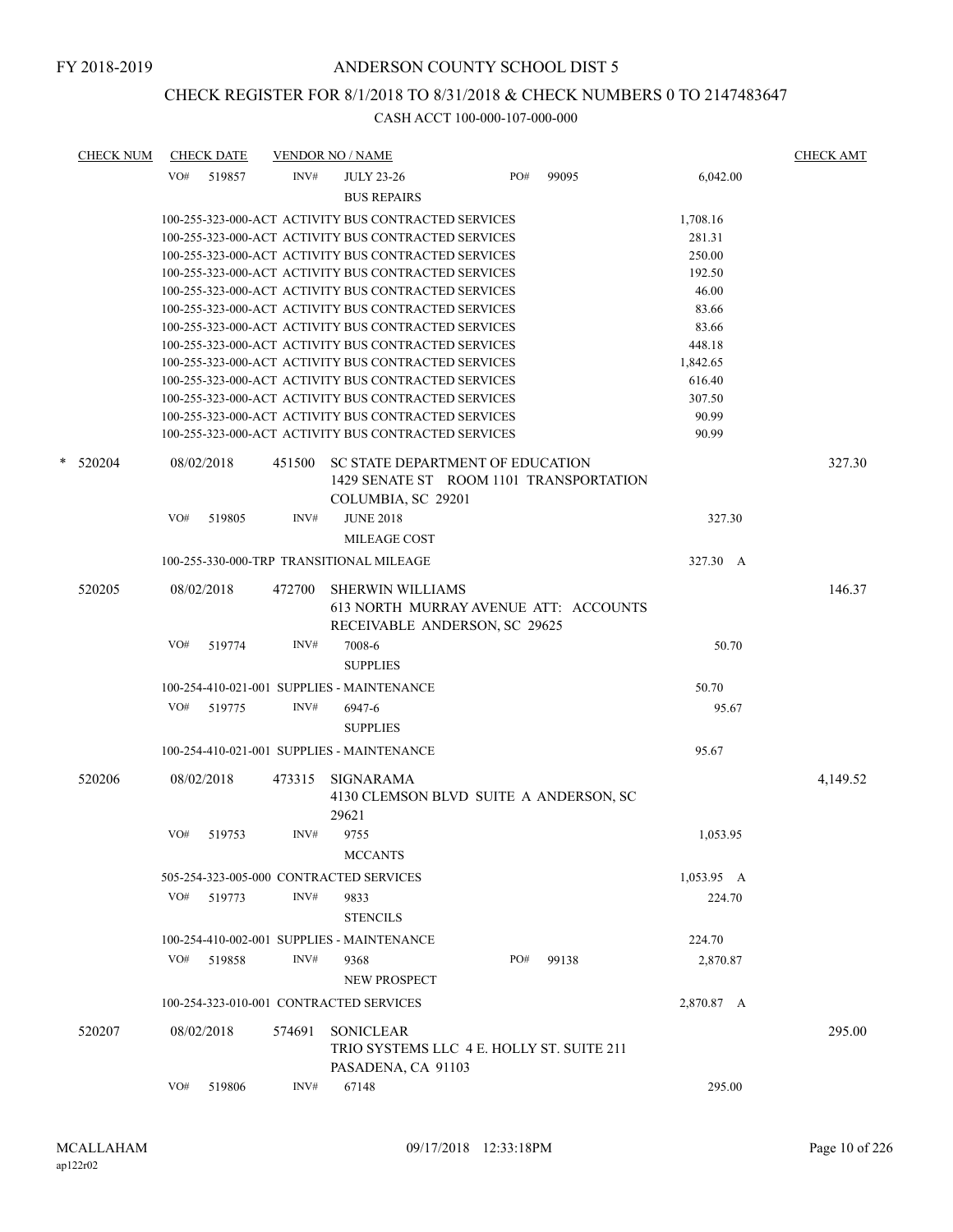## CHECK REGISTER FOR 8/1/2018 TO 8/31/2018 & CHECK NUMBERS 0 TO 2147483647

| <b>CHECK NUM</b> |     | <b>CHECK DATE</b>                                            |        | <b>VENDOR NO / NAME</b><br><b>RENEWAL</b>                                                   |     |       |                        | <b>CHECK AMT</b> |
|------------------|-----|--------------------------------------------------------------|--------|---------------------------------------------------------------------------------------------|-----|-------|------------------------|------------------|
|                  |     |                                                              |        | 100-266-445-000-000 SOFTWARE TECHNOLOGY                                                     |     |       | 295.00                 |                  |
| 520208           |     | 08/02/2018                                                   | 568722 | SOUTHERN FLOORING INC<br>6820 AUGUSTA ROAD ATT: ACCOUNTS<br>RECEIVABLE GREENVILLE, SC 29605 |     |       |                        | 26,946.40        |
|                  | VO# | 519767                                                       | INV#   | 11741, 11776<br>CUSTOMER #18130                                                             | PO# | 98874 | 26,946.40              |                  |
|                  |     |                                                              |        | 100-254-323-002-001 CONTRACTED SERVICES                                                     |     |       | 5,476.00 A             |                  |
|                  |     |                                                              |        | 100-254-323-003-001 CONTRACTED SERVICES                                                     |     |       | 4,716.00 A             |                  |
|                  |     |                                                              |        | 100-254-323-006-001 CONTRACTED SERVICES                                                     |     |       | 2,655.40 A             |                  |
|                  |     |                                                              |        | 100-254-323-020-001 CONTRACTED SERVICES                                                     |     |       | 14,099.00 A            |                  |
| $*$ 520211       |     | 08/02/2018                                                   | 482701 | SOUTHWOOD PETTY CASH                                                                        |     |       |                        | 300.00           |
|                  | VO# | 519835                                                       | INV#   | $, --$<br><b>CASH</b><br><b>STUDENT FEES</b>                                                |     |       | 300.00                 |                  |
|                  |     |                                                              |        | 721-190-660-021-412 MATERIAL FEES EXPENSE                                                   |     |       | 300.00                 |                  |
| 520212           |     | 08/02/2018                                                   | 566906 | TL HANNA PETTY CASH                                                                         |     |       |                        | 300.00           |
|                  | VO# | 519749                                                       | INV#   | <b>CASH</b><br><b>CULINARY SERVICES</b>                                                     |     |       | 300.00                 |                  |
|                  |     |                                                              |        | 600-000-102-002-000 PETTY CASH-T.L. HANNA                                                   |     |       | 300.00                 |                  |
| 520213           |     | 08/02/2018                                                   | 563377 | UNIFIED AV SYSTEMS<br>DBA: MULTI MEDIA SERVICES PO BOX 161122<br>ATLANTA, GA 30321-1122     |     |       |                        | 4,709.00         |
|                  | VO# | 519837                                                       | INV#   | 334798<br><b>TL HANNA</b>                                                                   | PO# | 98878 | 4,709.00               |                  |
|                  |     | 397-114-410-002-000 SUPPLIES<br>397-114-410-002-000 SUPPLIES |        |                                                                                             |     |       | 4,259.00 A<br>450.00 A |                  |
| 520214           |     | 08/02/2018                                                   | 573815 | UNITED REFRIGERATION, INC<br>PO BOX 740703 ATLANTA, GA 30374-0703                           |     |       |                        | 230.56           |
|                  | VO# | 519752                                                       | INV#   | 63415219<br><b>SUPPLIES</b>                                                                 |     |       | 90.15                  |                  |
|                  |     |                                                              |        | 600-256-323-000-000 REPAIRS TO EQUIPMENT                                                    |     |       | 90.15                  |                  |
|                  |     | VO# 519771                                                   | INV#   | 63211798<br><b>SUPPLIES</b>                                                                 |     |       | 114.57                 |                  |
|                  |     |                                                              |        | 100-254-410-011-400 HVAC/ELECTRICAL/PLUMBING                                                |     |       | 114.57                 |                  |
|                  | VO# | 519772                                                       | INV#   | 63412799<br><b>SUPPLIES</b>                                                                 |     |       | 25.84                  |                  |
|                  |     |                                                              |        | 100-254-410-010-400 HVAC/ELECTRICAL/PLUMBING                                                |     |       | 14.32                  |                  |
|                  |     |                                                              |        | 100-254-410-010-400 HVAC/ELECTRICAL/PLUMBING                                                |     |       | 11.52                  |                  |
| $*$ 520217       |     | 08/02/2018                                                   | 524353 | WAL-MART COMMUNITY/GEMB<br>PO BOX 530934 ATT: ACCOUNTS RECEIVABLE<br>ATLANTA, GA 30353-0934 |     |       |                        | 287.42           |
|                  | VO# | 519833                                                       | INV#   | 2017 9876                                                                                   |     |       | 287.42                 |                  |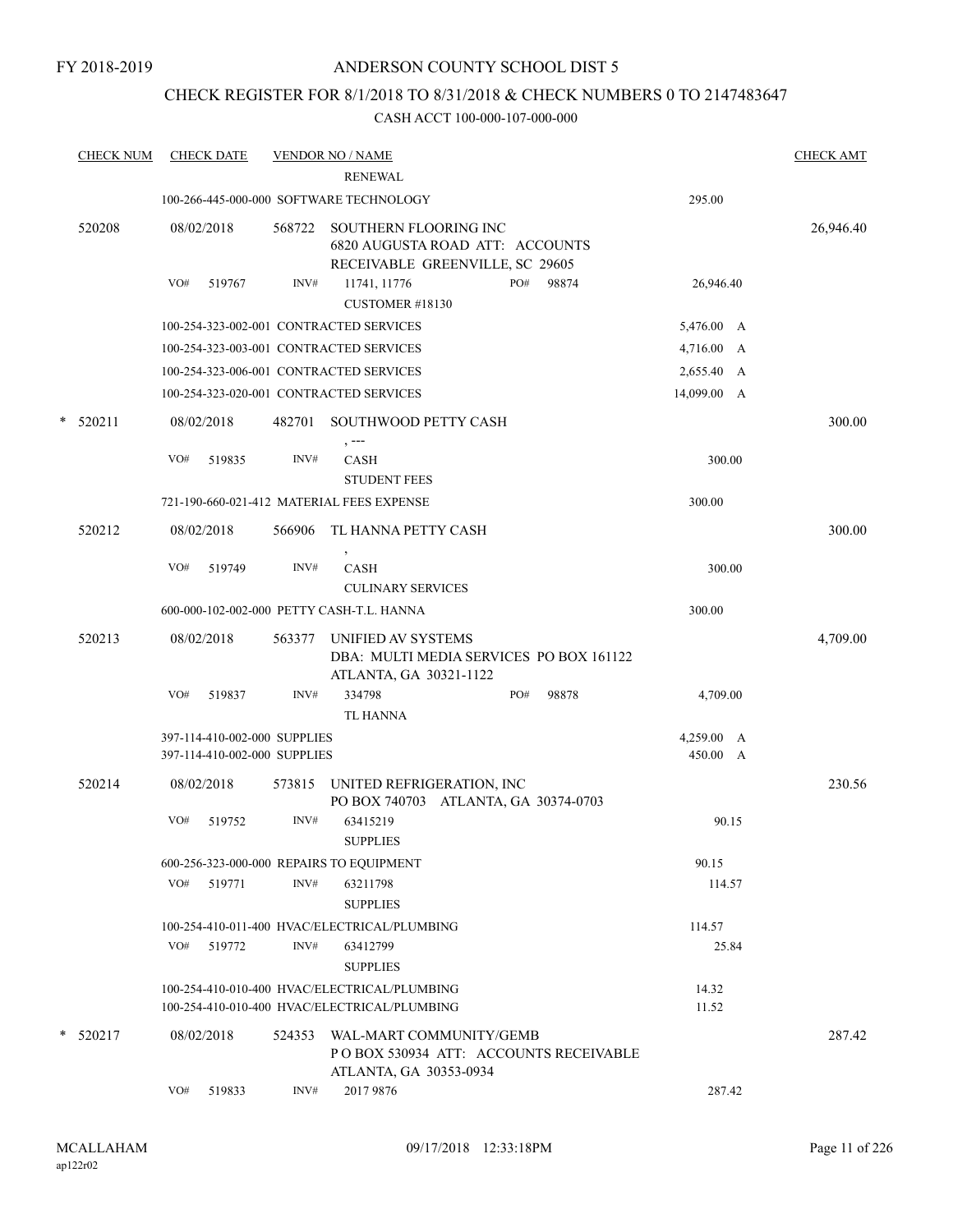## CHECK REGISTER FOR 8/1/2018 TO 8/31/2018 & CHECK NUMBERS 0 TO 2147483647

|   | <b>CHECK NUM</b> |     | <b>CHECK DATE</b>            |        | <b>VENDOR NO / NAME</b>                                                                           |     |                       |             | <b>CHECK AMT</b> |
|---|------------------|-----|------------------------------|--------|---------------------------------------------------------------------------------------------------|-----|-----------------------|-------------|------------------|
|   |                  |     |                              |        | <b>WEST MARKET</b>                                                                                |     |                       |             |                  |
|   |                  |     |                              |        | 718-271-660-018-201 MISCELLANEOUS EXPENSE                                                         |     |                       | 287.42      |                  |
|   | 520218           |     | 08/02/2018                   | 529275 | <b>WESTAR TIRE</b><br>P O BOX 400<br>ACCOUNTS RECEIVABLE ANDERSON, SC 29622                       |     | 715 NORTH MURRAY ATT: |             | 1,352.46         |
|   |                  | VO# | 519769                       | INV#   | 146348<br><b>REPAIR</b>                                                                           |     |                       | 689.60      |                  |
|   |                  |     |                              |        | 100-254-412-000-001 TRUCK SERVICE - MAINTENANCE                                                   |     |                       | 689.60      |                  |
|   |                  | VO# | 519770                       | INV#   | 146231                                                                                            |     |                       | 662.86      |                  |
|   |                  |     |                              |        | <b>TIRES</b>                                                                                      |     |                       |             |                  |
|   |                  |     |                              |        | 100-254-412-000-001 TRUCK SERVICE - MAINTENANCE                                                   |     |                       | 662.86      |                  |
| * | 520220           |     | 08/02/2018                   | 531003 | <b>WESTSIDE PETTY CASH</b><br>$, -- -$                                                            |     |                       |             | 300.00           |
|   |                  | VO# | 519748                       | INV#   | <b>CASH</b><br><b>CULINARY SERVICES</b>                                                           |     |                       | 300.00      |                  |
|   |                  |     |                              |        | 600-000-102-003-000 PETTY CASH-WESTSIDE                                                           |     |                       | 300.00      |                  |
| * | 520223           |     | 08/02/2018                   | 332750 | WILLIAM V MACGILL & CO<br>1000 NORTH LOMBARD ROAD ATT: ACCOUNTS<br>RECEIVABLE LOMBARD, IL 60148   |     |                       |             | 1,296.68         |
|   |                  | VO# | 519808                       | INV#   | 0642592<br><b>SUPPLIES</b>                                                                        | PO# | 99155                 | 1,125.58    |                  |
|   |                  |     |                              |        | 100-213-410-000-000 SUPPLIES AND MATERIALS                                                        |     |                       | 1,037.43    |                  |
|   |                  |     | 100-213-410-005-000 SUPPLIES |        |                                                                                                   |     |                       | 11.50       |                  |
|   |                  |     | 100-213-410-006-000 SUPPLIES |        |                                                                                                   |     |                       | 54.00       |                  |
|   |                  |     | 100-213-410-010-000 SUPPLIES |        |                                                                                                   |     |                       | 22.65       |                  |
|   |                  | VO# | 519859                       | INV#   | 0641321<br><b>SUPPLIES</b>                                                                        | PO# | 99091                 | 171.10      |                  |
|   |                  |     | 100-255-410-000-000 SUPPLIES |        |                                                                                                   |     |                       | 171.10      |                  |
|   | 520224           |     | 08/02/2018                   | 569016 | YOUNG OFFICE ENVIRONMENTS<br>1280 RIDGE ROAD ATT: ACCOUNTS RECEIVABLE<br>GREENVILLE, SC 29607     |     |                       |             | 45,528.50        |
|   |                  | VO# | 519860                       | INV#   | 147<br><b>MCCANTS</b>                                                                             | PO# | 98009                 | 45,528.50   |                  |
|   |                  |     |                              |        | 505-254-323-005-000 CONTRACTED SERVICES                                                           |     |                       | 45,528.50 A |                  |
|   | 520225           |     | 08/07/2018                   | 110960 | ANDERSON AREA YMCA<br>201 EAST REED ROAD ANDERSON, SC 29621                                       |     |                       |             | 500.00           |
|   |                  | VO# | 519907                       | INV#   | <b>DONATION</b><br><b>500 CLUB</b>                                                                |     |                       | 500.00      |                  |
|   |                  |     |                              |        | 100-390-410-000-000 SUPPLIES AND MATERIALS                                                        |     |                       | 500.00      |                  |
|   |                  |     |                              |        |                                                                                                   |     |                       |             |                  |
|   | * 520227         |     | 08/07/2018                   | 114325 | ANDERSON-OCONEE SPEECH & HEARING SVCS<br>106 DOSTAK DRIVE ATT: BRIAN CURTIS<br>ANDERSON, SC 29621 |     |                       |             | 400.00           |
|   |                  | VO# | 519863                       | INV#   | 1807310000<br><b>CALIBRATION</b>                                                                  |     |                       | 400.00      |                  |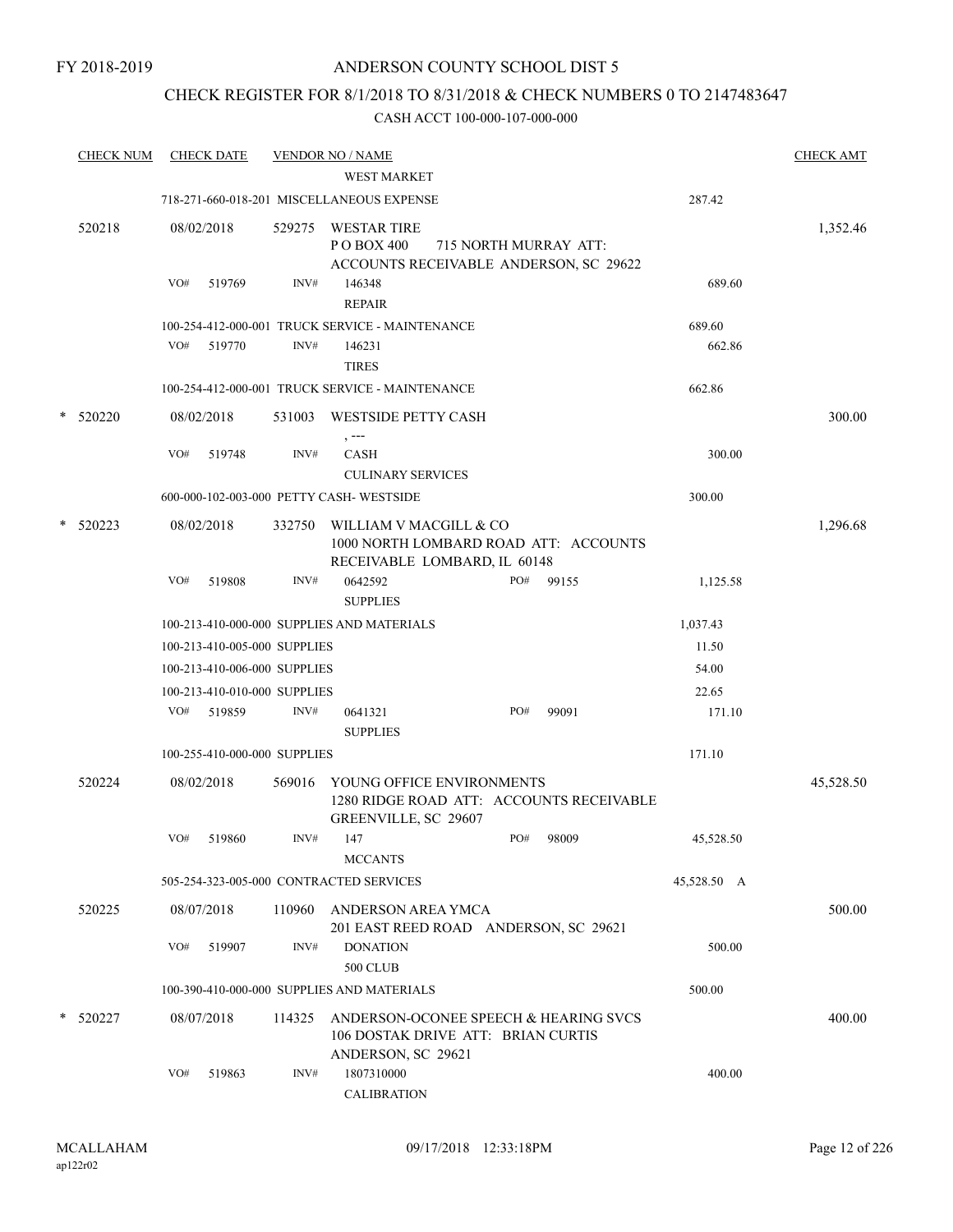## CHECK REGISTER FOR 8/1/2018 TO 8/31/2018 & CHECK NUMBERS 0 TO 2147483647

| <b>CHECK NUM</b> |     | <b>CHECK DATE</b>        |        | <b>VENDOR NO / NAME</b>                                                                               |          | <b>CHECK AMT</b> |
|------------------|-----|--------------------------|--------|-------------------------------------------------------------------------------------------------------|----------|------------------|
|                  |     |                          |        | 283-126-312-000-000 CONTRACTED SERVICES                                                               | 400.00   |                  |
| * 520229         |     | 08/07/2018               |        | 574540 BRASSTOWN VALLEY RESORT & SPA<br>6321 US HIGHWAY 76 YOUNG HARRIS, GA 30582                     |          | 898.41           |
|                  | VO# | 519864                   | INV#   | 9228<br><b>JULY 30 - AUG 1</b>                                                                        | 898.41   |                  |
|                  |     |                          |        | 100-224-333-000-000 TRIPS/CONFERENCES                                                                 | 898.41   |                  |
| 520230           |     | 08/07/2018               | 575031 | <b>CAREERSAFE</b><br>1005 UNIVERSITY DRIVE E. COLLEGE STATION,<br>TX 77540                            |          | 1,250.00         |
|                  | VO# | 519865                   | INV#   | 4344<br><b>OSHA COURSE</b>                                                                            | 1,250.00 |                  |
|                  |     |                          |        | 328-115-312-001-0CO PURCHASED SERVICES (C/O)                                                          | 1,250.00 |                  |
| 520231           |     | 08/07/2018               |        | 155900 CAROLINA BIOLOGICAL SUPPLY<br>POBOX 60232 ATT: ACCOUNTS RECEIVABLE<br>CHARLOTTE, NC 28260-0232 |          | 1,768.90         |
|                  | VO# | 519866                   | INV#   | 99178<br>50341142<br>PO#<br><b>SCIENCE SUPPLIES</b>                                                   | 1,768.90 |                  |
|                  |     |                          |        | 329-115-410-001-0CO SUPPLIES-STATE (C/O)                                                              | 1,768.90 |                  |
| 520232           |     | 08/07/2018               | 156900 | CAROLINA PRODUCE COMPANY<br>POBOX 3849 ATT: ACCOUNTS RECEIVABLE<br>ANDERSON, SC 29622                 |          | 189.00           |
|                  | VO# | 519902                   | INV#   | 744900                                                                                                | 189.00   |                  |
|                  |     | 600-256-460-020-000 FOOD |        | <b>GLENVIEW</b>                                                                                       | 189.00   |                  |
|                  |     |                          |        |                                                                                                       |          |                  |
| 520233           |     | 08/07/2018               | 167800 | <b>CHICK-FIL-A</b><br>3725 CLEMSON BOULEVARD ATT: ACCOUNTS<br>RECEIVABLE ANDERSON, SC 29625           |          | 414.96           |
|                  | VO# | 519867                   | INV#   | 005703339                                                                                             | 414.96   |                  |
|                  |     |                          |        | <b>ROBERT ANDERSON</b><br>100-113-410-006-VEN SUPPLY-ADDT'L FOR LOST VENDING                          | 414.96   |                  |
| 520234           |     |                          | 571748 | <b>COLONIAL LIFE</b>                                                                                  |          |                  |
|                  |     | 08/07/2018               |        | PREMIUM PROCESSING PO BOX 903 COLUMBIA,<br>SC 29202-0903                                              |          | 7,727.70         |
|                  | VO# | 519868                   | INV#   | <b>JULY 2018</b><br>#E4041711                                                                         | 7,727.70 |                  |
|                  |     |                          |        | 100-000-469-000-000 LIFE INSURANCE PAYABLE                                                            | 7,727.70 |                  |
| 520235           |     | 08/07/2018               | 574686 | DCEC-DEVELOPMENTAL<br>CENTER EXCEPTIONAL CHILDREN 1100 W.<br>FRANKLIN ST ANDERSON, SC 29624           |          | 250.00           |
|                  | VO# | 519870                   | INV#   | <b>SPONSOR</b>                                                                                        | 250.00   |                  |
|                  |     |                          |        | <b>CHAMPIONS RUN</b><br>100-390-410-000-000 SUPPLIES AND MATERIALS                                    | 250.00   |                  |
|                  |     |                          |        |                                                                                                       |          |                  |
| 520237           |     | 08/07/2018               | 198651 | DELL MARKETING LP                                                                                     |          | 385.18           |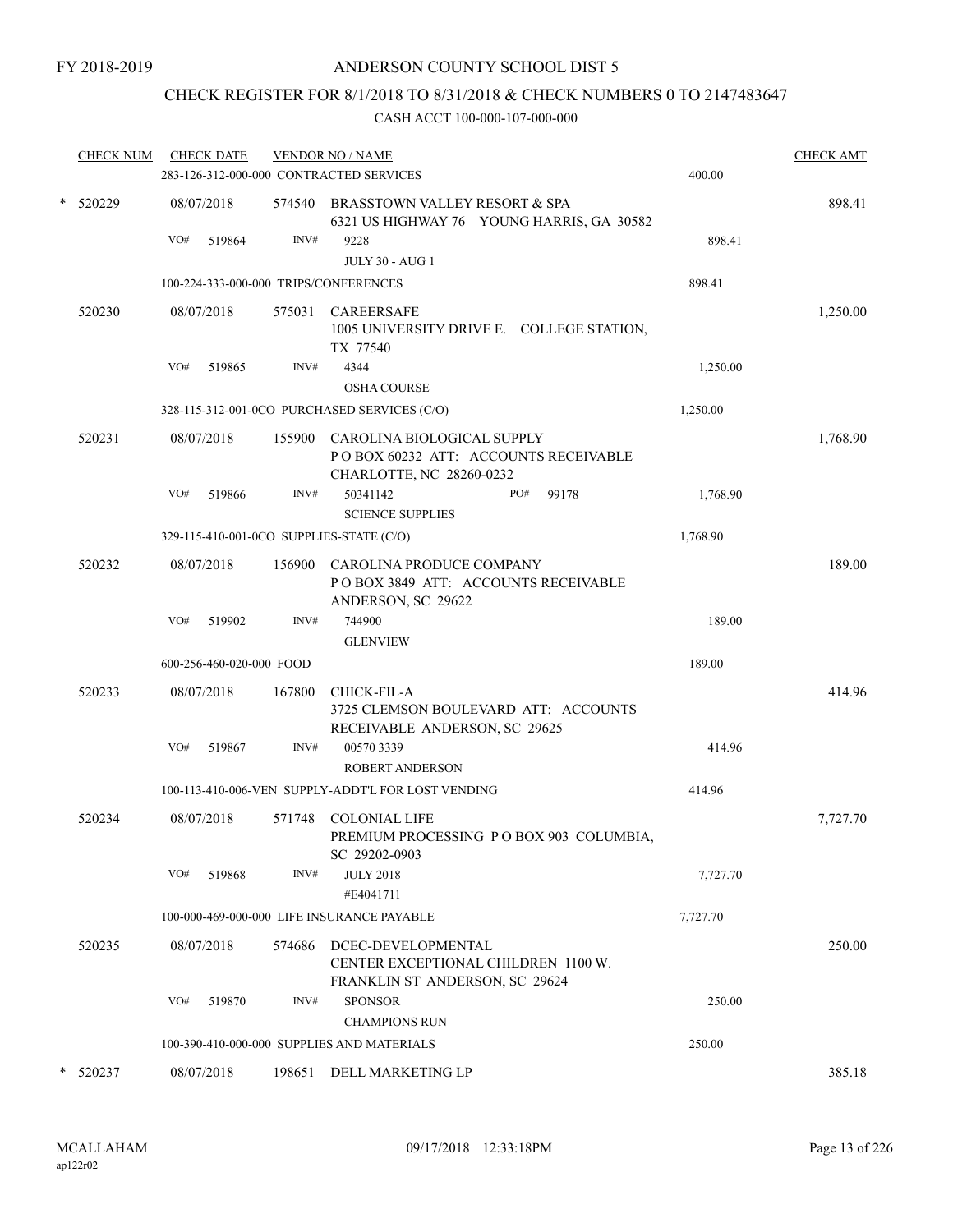## CHECK REGISTER FOR 8/1/2018 TO 8/31/2018 & CHECK NUMBERS 0 TO 2147483647

#### CASH ACCT 100-000-107-000-000

| <b>CHECK NUM</b> |     | <b>CHECK DATE</b>            |        | <b>VENDOR NO / NAME</b>                                                                                           |     |       |                      | <b>CHECK AMT</b> |
|------------------|-----|------------------------------|--------|-------------------------------------------------------------------------------------------------------------------|-----|-------|----------------------|------------------|
|                  |     |                              |        | POBOX 534118 ATT: ACCOUNTS RECEIVABLE<br>ATLANTA, GA 30353-4118                                                   |     |       |                      |                  |
|                  | VO# | 519869                       | INV#   | 10258164541<br><b>TECH SUPPLIES</b>                                                                               | PO# | 99202 | 385.18               |                  |
|                  |     |                              |        | 100-266-314-000-000 REPAIRS TO EQUIPMENT                                                                          |     |       | 385.18               |                  |
| 520238           |     | 08/07/2018                   | 569982 | DSCS HOLDINGS, LLC<br>D/B/A VIRTUAL IMAGE TECHNOLOGY PO BOX<br>2200 CHARLOTTE, NC 28241-2200                      |     |       |                      | 752.64           |
|                  | VO# | 519871                       | INV#   | 283221<br><b>WESTSIDE</b>                                                                                         |     |       | 752.64               |                  |
|                  |     | 100-223-410-003-000 SUPPLIES |        |                                                                                                                   |     |       | 752.64               |                  |
| 520239           |     | 08/07/2018                   | 569871 | FOLLETT SCHOOL SOLUTIONS, INC<br>91826 COLLECTION CENTER DRIVE ATT:<br>ACCOUNTS RECEIVABLE CHICAGO, IL 60693-0918 |     |       |                      | 25,162.38        |
|                  | VO# | 519873                       | INV#   | 1319821                                                                                                           | PO# | 98928 | 25,162.38            |                  |
|                  |     |                              |        | 18-19 RENEWAL                                                                                                     |     |       |                      |                  |
|                  |     |                              |        | 100-222-445-002-000 SOFTWARE AND TECHNOLOGY SUPPLIES                                                              |     |       | 1,480.14             |                  |
|                  |     |                              |        | 100-222-445-003-000 SOFTWARE AND TECHNOLOGY                                                                       |     |       | 1,480.14             |                  |
|                  |     |                              |        | 100-222-445-005-000 SOFTWARE AND TECHNOLOGY SUPPLIES<br>100-222-445-006-000 SOFTWARE AND TECHNOLOGY SUPPLIES      |     |       | 1,480.14<br>1,480.14 |                  |
|                  |     |                              |        | 100-222-445-007-000 SOFTWARE AND TECHNOLOGY SUPPLIES                                                              |     |       |                      |                  |
|                  |     |                              |        | 100-222-445-008-000 SOFTWARE AND TECHNOLOGY SUPPLIES                                                              |     |       | 1,480.14<br>1,480.14 |                  |
|                  |     |                              |        | 100-222-445-009-000 SOFTWARE AND TECHNOLOGY                                                                       |     |       | 1,480.14             |                  |
|                  |     |                              |        | 100-222-445-010-000 SOFTWARE AND TECHNOLOGY SUPPLIES                                                              |     |       | 1,480.14             |                  |
|                  |     |                              |        | 100-222-445-011-000 SOFTWARE AND TECHNOLOGY SUPPLIES                                                              |     |       | 1,480.14             |                  |
|                  |     |                              |        | 100-222-445-012-000 SOFTWARE AND TECHNOLOGY SUPPLIES                                                              |     |       | 1,480.14             |                  |
|                  |     |                              |        | 100-222-445-013-000 SOFTWARE AND TECHNOLOGY                                                                       |     |       | 1,480.14             |                  |
|                  |     |                              |        | 100-222-445-014-000 SOFTWARE AND TECHNOLOGY SUPPLIES                                                              |     |       | 1,480.14             |                  |
|                  |     |                              |        | 100-222-445-016-000 SOFTWARE AND TECHNOLOGY SUPPLIES                                                              |     |       | 1,480.14             |                  |
|                  |     |                              |        | 100-222-445-017-000 SOFTWARE AND TECHNOLOGY                                                                       |     |       | 1,480.14             |                  |
|                  |     |                              |        | 100-222-445-019-000 SOFTWARE AND TECHNOLOGY SUPPLIES                                                              |     |       | 1,480.14             |                  |
|                  |     |                              |        | 100-222-445-020-000 SOFTWARE AND TECHNOLOGY                                                                       |     |       | 1,480.14             |                  |
|                  |     |                              |        | 100-222-445-021-000 SOFTWARE AND TECHNOLOGY                                                                       |     |       | 1,480.14             |                  |
| 520240           |     | 08/07/2018                   | 237555 | <b>FORMS &amp; SUPPLY</b><br>POBOX 563953 ATT: ACCOUNTS RECEIVABLE<br>CHARLOTTE, NC 28256                         |     |       |                      | 7,177.26         |
|                  | VO# | 519874                       | INV#   | 4639127<br><b>FURNITURE</b>                                                                                       | PO# | 99023 | 3,344.89             |                  |
|                  |     | 100-221-410-000-SEC SUPPLIES |        |                                                                                                                   |     |       | 3,344.89 A           |                  |
|                  | VO# | 519875                       | INV#   | 4639591<br><b>FURNITURE</b>                                                                                       | PO# | 99024 | 3,832.37             |                  |
|                  |     | 100-221-410-000-SEC SUPPLIES |        |                                                                                                                   |     |       | 3,832.37 A           |                  |
| 520241           |     | 08/07/2018                   |        | 569352 FRONTLINE TECHNOLOGIES                                                                                     |     |       |                      | 40,031.64        |
|                  |     |                              |        |                                                                                                                   |     |       |                      |                  |

ap122r02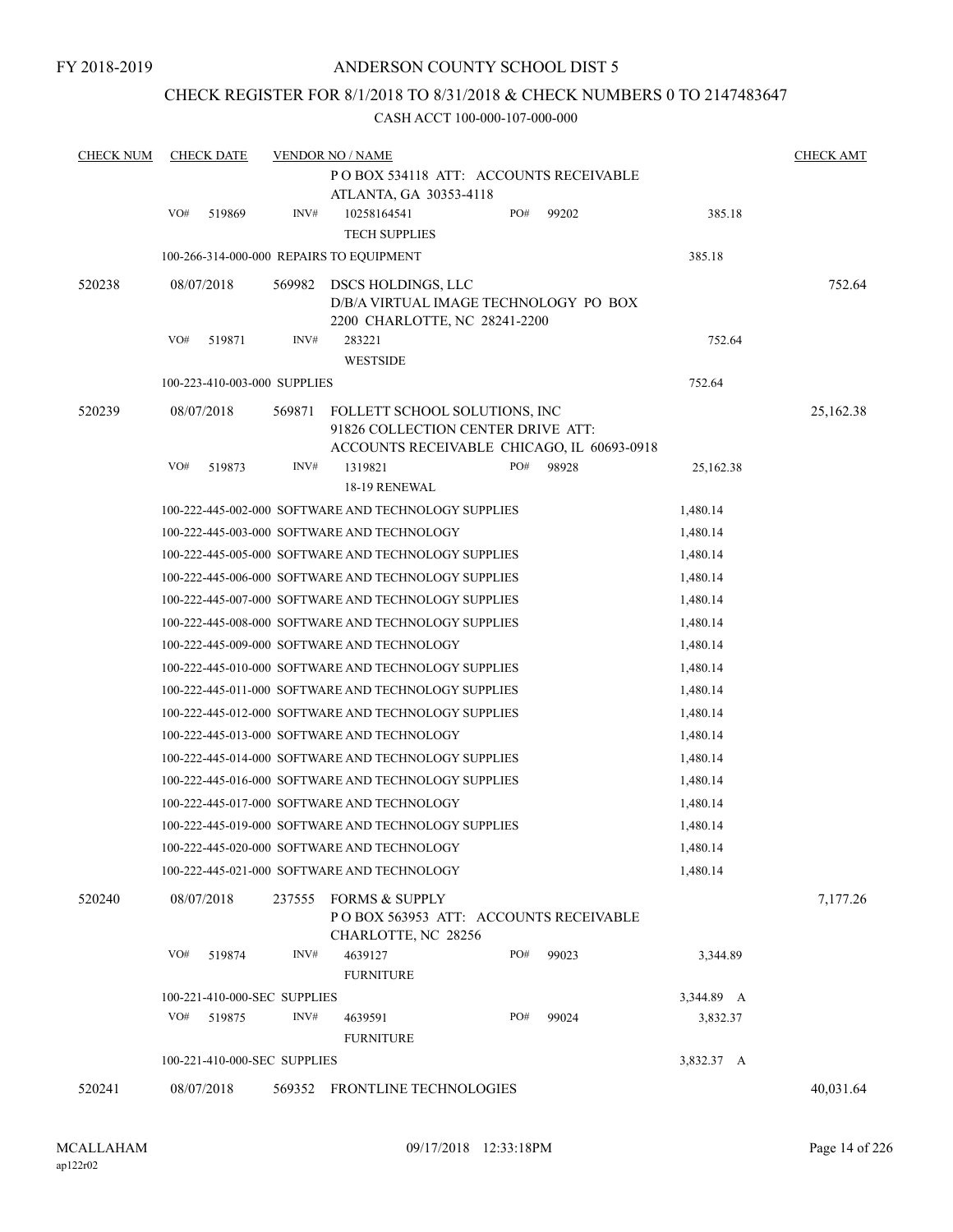## CHECK REGISTER FOR 8/1/2018 TO 8/31/2018 & CHECK NUMBERS 0 TO 2147483647

| <b>CHECK NUM</b> | <b>CHECK DATE</b> |                                      | <b>VENDOR NO / NAME</b>                                                                                 |                    | <b>CHECK AMT</b> |
|------------------|-------------------|--------------------------------------|---------------------------------------------------------------------------------------------------------|--------------------|------------------|
|                  |                   |                                      | PO BOX 780577 PHILADELPHIA, PA 19178-0577                                                               |                    |                  |
|                  | VO#<br>519876     | INV#                                 | PO#<br>99216<br>83728<br>2018-2019                                                                      | 40,031.64          |                  |
|                  |                   | 100-221-445-000-RTI RTI SOFTWARE     |                                                                                                         | 40,031.64          |                  |
| 520242           | 08/07/2018        | 574650                               | GLOBAL INDUSTRIAL                                                                                       |                    | 479.25           |
|                  |                   |                                      | 2505 MILL CENTER PKWAY BUFORD, GA 30518                                                                 |                    |                  |
|                  | VO#<br>519877     | INV#                                 | PO#<br>99176<br>112963635<br>112988271                                                                  | 479.25             |                  |
|                  |                   |                                      | 329-115-410-001-0CO SUPPLIES-STATE (C/O)<br>329-115-410-001-0CO SUPPLIES-STATE (C/O)                    | 196.70<br>282.55   |                  |
| 520243           | 08/07/2018        | 573217                               | HART, SHERRY^^<br>1221 KEONE CIRCLE WILLIAMSTON, SC 29697                                               |                    | 1,200.00         |
|                  | VO#<br>519894     | INV#                                 | <b>LUNCH</b><br><b>CULINARY STAFF</b>                                                                   | 1,200.00           |                  |
|                  |                   | 600-256-410-000-000 SUPPLIES         |                                                                                                         | 1,200.00           |                  |
| 520244           |                   | 574071                               | <b>HEALTHIEST YOU</b>                                                                                   |                    |                  |
|                  | 08/07/2018        |                                      | C/O TELADOC, INC DEPT LA 24542 PASADENA,<br>CA 91185-4542                                               |                    | 2,556.00         |
|                  | VO#<br>519878     | INV#                                 | <b>JULY 2018</b>                                                                                        | 2,556.00           |                  |
|                  |                   |                                      | GROUP ID HY2534                                                                                         |                    |                  |
|                  |                   | 100-000-450-000-000 MISC. DEDUCTIONS |                                                                                                         | 2,556.00           |                  |
| 520245           | 08/07/2018        | 574572                               | HG REYNOLDS COMPANY INC<br>113 CONTRACT DRIVE AIKEN, SC 29801                                           |                    | 980,712.13       |
|                  | VO#<br>519879     | INV#                                 | APP <sub>14</sub>                                                                                       | 980,712.13         |                  |
|                  |                   |                                      | PROJ# 5-5124                                                                                            |                    |                  |
|                  |                   | 515-253-520-031-CAR CAREER CENTER    |                                                                                                         | 980,712.13         |                  |
| 520246           | 08/07/2018        | 272800                               | <b>HOUSE OF TROPHIES</b><br>616 NORTH MURRAY AVENUE ATT: ACCOUNTS<br>RECEIVABLE ANDERSON, SC 29625-4311 |                    | 104.86           |
|                  | VO#<br>519880     | INV#                                 | 32134                                                                                                   | 104.86             |                  |
|                  |                   |                                      | <b>MIDWAY ELEM</b>                                                                                      |                    |                  |
|                  |                   |                                      | 717-190-660-017-201 MISCELLANEOUS EXPENSE                                                               | 104.86             |                  |
| 520247           | 08/07/2018        | 575343                               | INSTRUCTIONAL COACHING GROUP<br>48537 805TH ROAD NORTH LOUP, NE 68859                                   |                    | 4,412.88         |
|                  | VO#<br>519903     | INV#                                 | PO#<br>99237<br>1918<br><b>MATERIALS</b>                                                                | 4,412.88           |                  |
|                  |                   |                                      | 311-224-312-000-COA INSTRUCTIONAL COACHING PD<br>311-224-312-000-COA INSTRUCTIONAL COACHING PD          | 4,086.00<br>326.88 |                  |
| 520248           | 08/07/2018        | 575368                               | KINDERKIDZSTUFF<br>PO BOX 91 FARMINGTON, MN 55024                                                       |                    | 540.72           |
|                  | VO#<br>519881     | INV#                                 | PO#<br>22571<br>98990<br><b>KINDER MATS</b>                                                             | 540.72             |                  |
|                  |                   | 924-147-410-011-000 SUPPLIES         |                                                                                                         | 540.72 A           |                  |
| 520249           | 08/07/2018        |                                      | 564353 LAZER CONSTRUCTION COMPANY INC                                                                   |                    | 85,898.92        |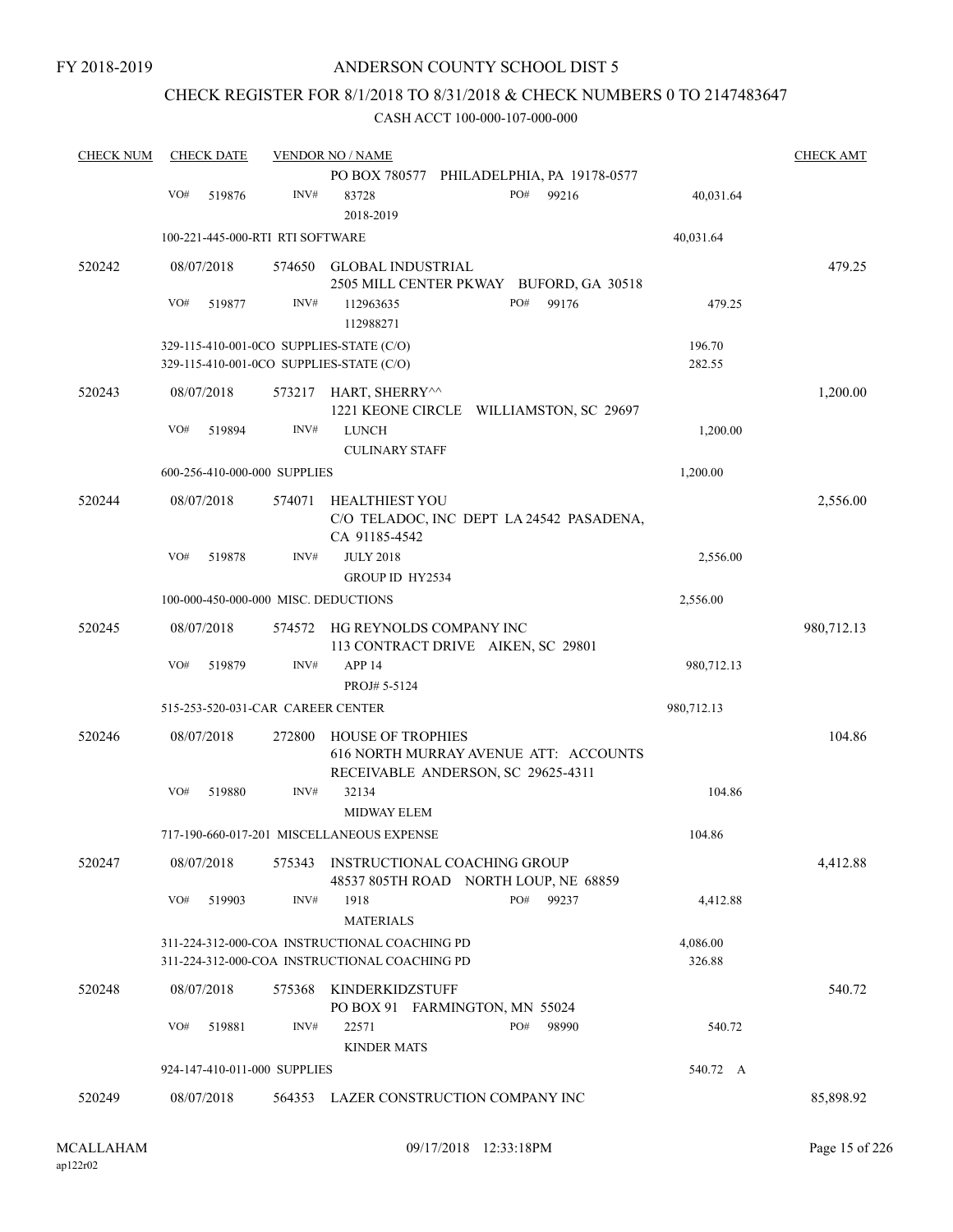## CHECK REGISTER FOR 8/1/2018 TO 8/31/2018 & CHECK NUMBERS 0 TO 2147483647

#### CASH ACCT 100-000-107-000-000

| <b>CHECK NUM</b> |     | <b>CHECK DATE</b> |                                   | <b>VENDOR NO / NAME</b>                                                    |           | <b>CHECK AMT</b> |
|------------------|-----|-------------------|-----------------------------------|----------------------------------------------------------------------------|-----------|------------------|
|                  |     |                   |                                   | PO BOX 5103 ATT: ACCOUNTS RECEIVABLE                                       |           |                  |
|                  |     |                   |                                   | ANDERSON, SC 29623                                                         |           |                  |
|                  | VO# | 519882            | INV#                              | APP 7318-03                                                                | 31,702.50 |                  |
|                  |     |                   |                                   | PROJ #7318.01                                                              |           |                  |
|                  |     |                   |                                   | 505-271-540-002-BSC BASEBALL&SOFTBALL COMPLEX                              | 31,702.50 |                  |
|                  | VO# | 519883            | INV#                              | APP 7418-03                                                                | 54,196.42 |                  |
|                  |     |                   |                                   | PROJ #7418.01                                                              |           |                  |
|                  |     |                   |                                   | 505-271-540-003-BSC BASEBALL&SOFTBALL COMPLEX                              | 54,196.42 |                  |
|                  |     |                   |                                   |                                                                            |           |                  |
| 520250           |     | 08/07/2018        | 570294                            | <b>MARIANNA INDUSTRIES</b>                                                 |           | 455.94           |
|                  |     |                   |                                   | 11222 "I" STREET ATT: ACCOUNTS RECEIVABLE                                  |           |                  |
|                  |     |                   |                                   | OMAHA, NE 68137-1296                                                       |           |                  |
|                  | VO# | 519908            | INV#                              | 99156<br>001-057142-18<br>PO#                                              | 455.94    |                  |
|                  |     |                   |                                   | <b>SUPPLIES</b>                                                            |           |                  |
|                  |     |                   |                                   | 329-115-410-001-0CO SUPPLIES-STATE (C/O)                                   | 455.94    |                  |
| 520251           |     | 08/07/2018        | 564723                            | MATRIX CONSTRUCTION CO. INC                                                |           | 65,395.12        |
|                  |     |                   |                                   | POBOX 1807 ATT: ACCOUNTS RECEIVABLE                                        |           |                  |
|                  |     |                   |                                   | ANDERSON, SC 29622-1807                                                    |           |                  |
|                  | VO# | 519884            | INV#                              | APP 170013-07                                                              | 65,395.12 |                  |
|                  |     |                   |                                   | <b>WESTSIDE</b>                                                            |           |                  |
|                  |     |                   |                                   | 515-253-529-003-FAC STADIUM BATHROOM RENOVATIONS                           | 65,395.12 |                  |
|                  |     |                   |                                   |                                                                            |           |                  |
| 520252           |     | 08/07/2018        | 358500                            | MINUTEMAN PRESS                                                            |           | 2,038.08         |
|                  |     |                   |                                   | 3308 NORTH MAIN STREET ATT: ACCOUNTS                                       |           |                  |
|                  | VO# | 519885            | INV#                              | RECEIVABLE ANDERSON, SC 29621-4108<br>84547,84613                          | 2,038.08  |                  |
|                  |     |                   |                                   |                                                                            |           |                  |
|                  |     |                   |                                   | <b>WESTSIDE</b>                                                            |           |                  |
|                  |     |                   | 100-223-410-003-000 SUPPLIES      |                                                                            | 1,913.96  |                  |
|                  |     |                   | 100-223-410-003-000 SUPPLIES      |                                                                            | 124.12    |                  |
| 520253           |     | 08/07/2018        | 366700                            | MUTUAL OF OMAHA                                                            |           | 23,126.57        |
|                  |     |                   |                                   | PO BOX 2147 OMAHA, NE 68103-2147                                           |           |                  |
|                  | VO# | 519886            | INV#                              | AUGUST 2018                                                                | 23,126.57 |                  |
|                  |     |                   |                                   | #G00018B5                                                                  |           |                  |
|                  |     |                   |                                   | 100-000-450-000-000 MISC. DEDUCTIONS                                       | 7,305.77  |                  |
|                  |     |                   |                                   | 100-000-456-000-000 INSURANCE PAYABLE                                      | 15,820.80 |                  |
|                  |     |                   |                                   |                                                                            |           |                  |
| 520254           |     | 08/07/2018        | 382750                            | NEW FOUNDATIONS CHILDREN & FAM SVCS INC<br>2300 STANDRIDGE ROAD ATT: DONNA |           | 866.70           |
|                  |     |                   |                                   | HARRINGTON ANDERSON, SC 29625                                              |           |                  |
|                  | VO# | 519887            | INV#                              | 1588                                                                       | 785.70    |                  |
|                  |     |                   |                                   | <b>MILEAGE</b>                                                             |           |                  |
|                  |     |                   |                                   |                                                                            |           |                  |
|                  |     |                   | 283-223-333-000-000 TRIPS/MILEAGE |                                                                            | 785.70    |                  |
|                  | VO# | 519888            | INV#                              | 1590                                                                       | 81.00     |                  |
|                  |     |                   |                                   | <b>MILEAGE</b>                                                             |           |                  |
|                  |     |                   | 283-223-333-000-000 TRIPS/MILEAGE |                                                                            | 81.00 A   |                  |
| 520255           |     | 08/07/2018        | 574487                            | NORTH POINTE PETTY CASH                                                    |           | 300.00           |

 $\overline{\phantom{a}}$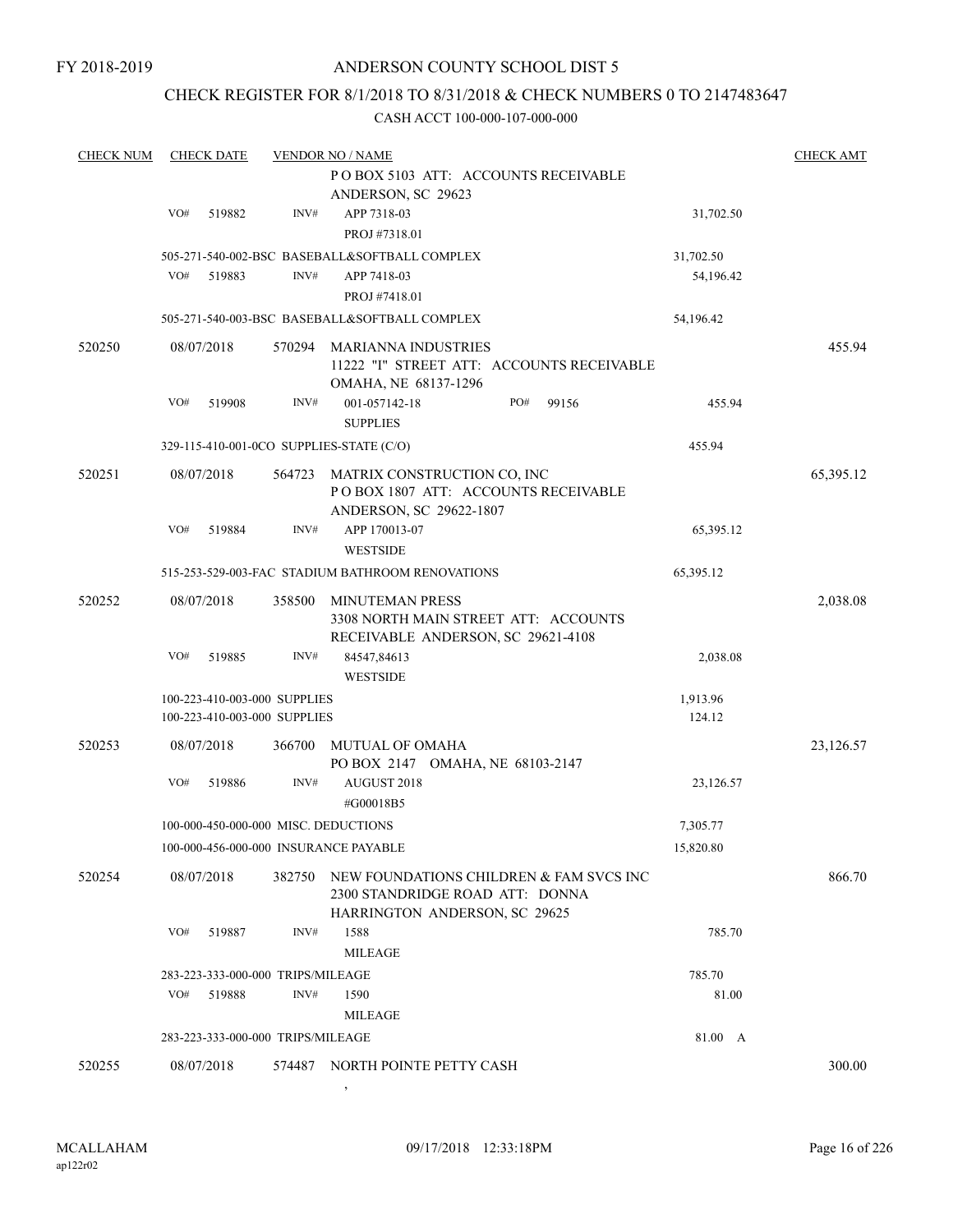## CHECK REGISTER FOR 8/1/2018 TO 8/31/2018 & CHECK NUMBERS 0 TO 2147483647

| <b>CHECK NUM</b> |     | <b>CHECK DATE</b> |                                 | <b>VENDOR NO / NAME</b>                                                                                                |     |       |             | <b>CHECK AMT</b> |
|------------------|-----|-------------------|---------------------------------|------------------------------------------------------------------------------------------------------------------------|-----|-------|-------------|------------------|
|                  | VO# | 519890            | INV#                            | <b>CASH</b><br><b>STUDENT FEES</b>                                                                                     |     |       | 300.00      |                  |
|                  |     |                   |                                 | 713-271-660-013-201 MISCELLANEOUS EXPENSE                                                                              |     |       | 300.00      |                  |
| 520257           |     | 08/07/2018        |                                 | 572126 SERVICE ASSOCIATES, INC<br>807 BURKE STREET WINSTON SALEM, NC 27101                                             |     |       |             | 937.50           |
|                  | VO# | 519891            | INV#                            | 4836<br><b>ERATE SERVICE</b>                                                                                           | PO# | 97966 | 937.50      |                  |
|                  |     |                   |                                 | 850-266-410-000-000 SUPPLIES AND MATERIALS                                                                             |     |       | 937.50      |                  |
| 520258           |     | 08/07/2018        | 570059                          | <b>SHARP BUSINESS SYSTEMS</b><br>DEPT 1216 PO BOX 121216 DALLAS, TX<br>75312-1216                                      |     |       |             | 233.93           |
|                  | VO# | 519898            | INV#                            | 9001249974<br><b>COPIES</b>                                                                                            |     |       | 214.67      |                  |
|                  |     |                   | 201-112-490-014-000 COPIER COST |                                                                                                                        |     |       | 214.67      |                  |
|                  | VO# | 519899            | INV#                            | 9001269784<br><b>COPIES</b>                                                                                            |     |       | 19.26       |                  |
|                  |     |                   | 201-112-490-014-000 COPIER COST |                                                                                                                        |     |       | 19.26       |                  |
| 520260           |     | 08/07/2018        | 569753                          | SOLARWINDS, INC<br>PO BOX 730720 ATT: ACCOUNTS RECEIVABLE<br>DALLAS, TX 75373-0720                                     |     |       |             | 9,436.00         |
|                  | VO# | 519893            | INV#                            | 388892<br><b>RENEWAL</b>                                                                                               | PO# | 99235 | 9,436.00    |                  |
|                  |     |                   |                                 | 100-266-445-000-000 SOFTWARE TECHNOLOGY                                                                                |     |       | 9,436.00    |                  |
| 520261           |     | 08/07/2018        |                                 | 573138 SRC - SOLUTIONS, INC.<br>ATTN: BARBARA DECKER 4647 SAUCON CREEK<br>RD., SUITE SUITE 100 CENTER VALLEY, PA 18034 |     |       |             | 30,615.00        |
|                  | VO# | 519906            | INV#                            | 23779<br><b>TECHNOLOGY</b>                                                                                             | PO# | 99101 | 30,615.00   |                  |
|                  |     |                   |                                 | 100-233-312-000-000 PURCHASED SERVICES                                                                                 |     |       | 30,615.00   |                  |
| 520262           |     | 08/07/2018        | 573864                          | WELLS FARGO VENDOR FIN SERV<br>PO BOX 105710 ATLANTA, GA 30348-5710                                                    |     |       |             | 4,185.84         |
|                  | VO# | 519897            | INV#                            | 68391065<br><b>COPIER</b>                                                                                              | PO# | 99226 | 4,185.84    |                  |
|                  |     |                   |                                 | 124-114-445-024-000 TECHNOLOGY SUPPLIES                                                                                |     |       | 4,185.84    |                  |
| 520267           |     | 08/10/2018        | 112250                          | ANDERSON COUNTY FINANCE DEPT<br>POBOX 8002 ATT: KIM MARTIN ANDERSON, SC<br>29622-8002                                  |     |       |             | 37,988.31        |
|                  | VO# | 521306            | INV#                            | <b>APRIL-JUNE</b>                                                                                                      | PO# | 97695 | 37,988.31   |                  |
|                  |     |                   |                                 | <b>CROSSING GUARDS</b>                                                                                                 |     |       |             |                  |
|                  |     |                   |                                 | 100-258-690-000-000 CROSSING GUARDS                                                                                    |     |       | 37,988.31 A |                  |
| 520268           |     | 08/10/2018        | 570950                          | ANDERSON COUNTY SHERIFF'S OFFICE<br>ATTN: RICHARD BRYSON PO BOX 5497<br>ANDERSON, SC 29623                             |     |       |             | 210.00           |
|                  | VO# | 521307            | INV#                            | <b>FLAVOR FEST</b>                                                                                                     |     |       | 210.00      |                  |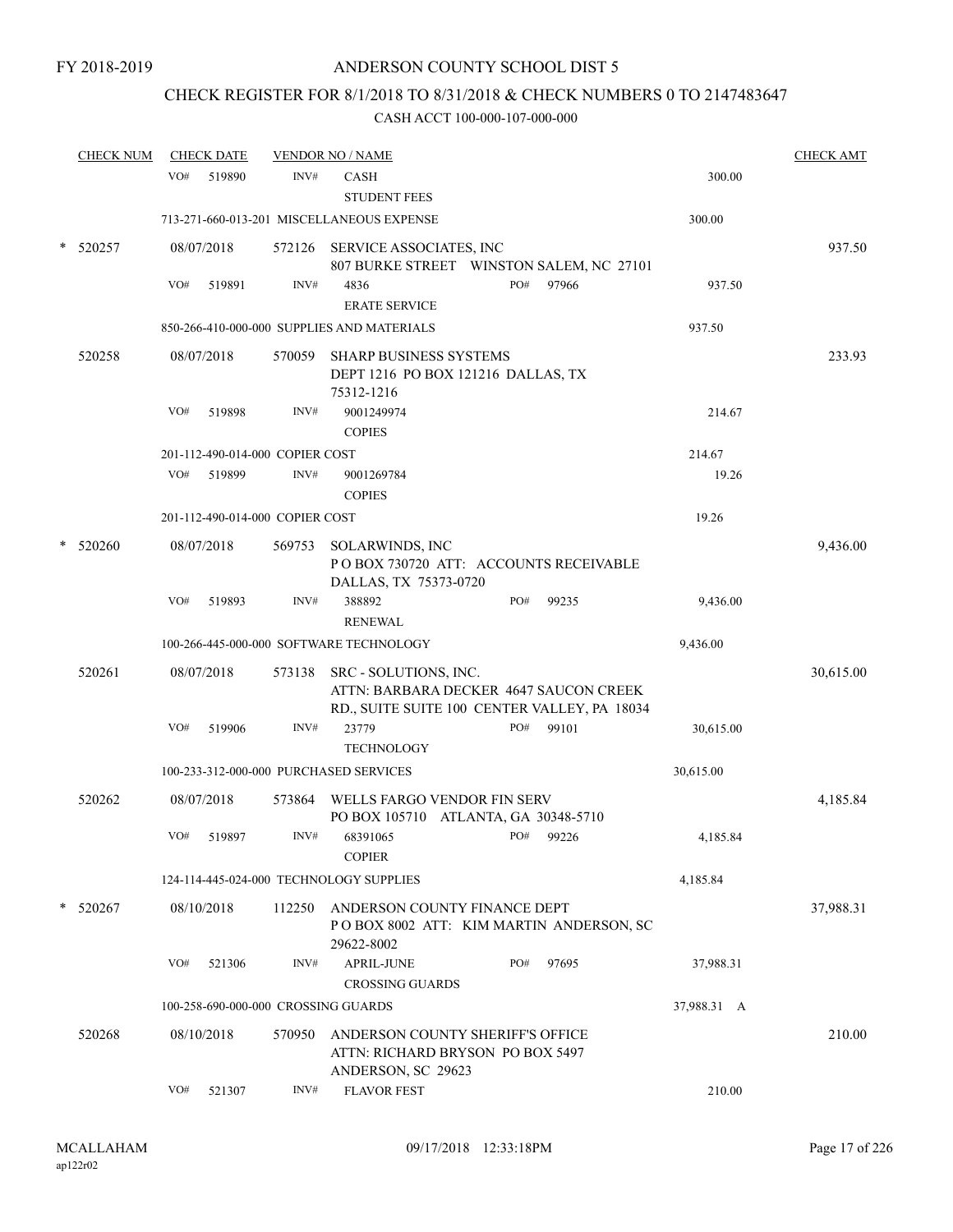## CHECK REGISTER FOR 8/1/2018 TO 8/31/2018 & CHECK NUMBERS 0 TO 2147483647

| <b>CHECK NUM</b> | <b>CHECK DATE</b>                   |             | <b>VENDOR NO / NAME</b>                                                                                   |          | <b>CHECK AMT</b> |
|------------------|-------------------------------------|-------------|-----------------------------------------------------------------------------------------------------------|----------|------------------|
|                  |                                     |             | <b>SECURITY @TLH</b>                                                                                      |          |                  |
|                  | 600-256-690-000-000 OTHER OBJECTS   |             |                                                                                                           | 210.00   |                  |
| 520269           | 08/10/2018                          | 566562      | ANDERSON OUTDOOR POWER EQUIPMENT<br>110 MIRACLE MILE DRIVE ATT: ACCOUNTS<br>RECEIVABLE ANDERSON, SC 29621 |          | 1,075.63         |
|                  | VO#<br>521291                       | INV#        | 201123                                                                                                    | 962.90   |                  |
|                  |                                     |             | <b>EQUIPMENT</b>                                                                                          |          |                  |
|                  | 100-254-410-000-100 SMALL EQUIPMENT |             |                                                                                                           | 962.90   |                  |
|                  | VO#<br>521292                       | INV#        | 201031                                                                                                    | 52.92    |                  |
|                  |                                     |             | <b>SUPPLIES</b>                                                                                           |          |                  |
|                  | 100-254-323-000-001 CONTRACT SRVS   |             |                                                                                                           | 52.92    |                  |
|                  | VO#<br>521293                       | INV#        | 199516                                                                                                    | 59.81    |                  |
|                  |                                     |             | <b>REPAIR PARTS</b>                                                                                       |          |                  |
|                  |                                     |             | 100-254-410-000-001 MAINT. SUPPLIES-STRUCTURES                                                            | 59.81    |                  |
| 520270           | 08/10/2018                          | 563865      | ANDERSON WINNELSON CO<br>POBOX 1446 ATT: ACCOUNTS RECEIVABLE<br>ANDERSON, SC 29622                        |          | 135.35           |
|                  | VO#<br>521288                       | INV#        | 218075                                                                                                    | 3.66     |                  |
|                  |                                     |             | <b>SUPPLIES</b>                                                                                           |          |                  |
|                  |                                     |             | 100-254-410-003-400 HVAC/ELECTRICAL/PLUMBING                                                              | 3.66     |                  |
|                  | VO#<br>521289                       | INV#        | 217741                                                                                                    | 63.15    |                  |
|                  |                                     |             | <b>SUPPLIES</b>                                                                                           |          |                  |
|                  |                                     |             | 100-254-410-014-400 HVAC/ELECTRICAL/PLUMBING                                                              | 63.15    |                  |
|                  | VO#<br>521290                       | INV#        | 218033                                                                                                    | 68.54    |                  |
|                  |                                     |             | <b>SUPPLIES</b>                                                                                           |          |                  |
|                  |                                     |             | 100-254-410-023-400 SUPPLIES-HVAC/ELECT/PLUMBING                                                          | 68.54    |                  |
| 520271           | 08/10/2018                          | 575390      | ARROYO, ERIK<br>330 F STREET ANDERSON, SC 29625                                                           |          | 320.00           |
|                  | VO#<br>521198                       | INV#        | <b>JULY 16-19</b><br><b>TECHNOLOGY</b>                                                                    | 320.00   |                  |
|                  | 100-266-312-000-EXT EXTRA HELP      |             |                                                                                                           | 320.00   |                  |
| 520272           | 08/10/2018                          | 567907 AT&T | $(864 M10-0346)$<br>POBOX 105503 ATT: ACCOUNTS RECEIVABLE<br>ATLANTA, GA 30348-5503                       |          | 4,178.30         |
|                  | VO#<br>521308                       | INV#        | 864 M10-0346<br><b>PHONE</b>                                                                              | 4,178.30 |                  |
|                  | 100-266-340-000-000 TELEPHONE       |             |                                                                                                           | 1,485.22 |                  |
|                  | 100-266-340-000-000 TELEPHONE       |             |                                                                                                           | 82.88    |                  |
|                  | 100-266-340-000-000 TELEPHONE       |             |                                                                                                           | 17.07    |                  |
|                  | 100-266-340-000-000 TELEPHONE       |             |                                                                                                           | 117.74   |                  |
|                  | 100-266-340-001-000 TELEPHONE       |             |                                                                                                           | 69.32    |                  |
|                  | 100-266-340-002-000 TELEPHONE       |             |                                                                                                           | 376.88   |                  |
|                  | 100-266-340-003-000 TELEPHONE       |             |                                                                                                           | 381.25   |                  |
|                  | 100-266-340-005-000 TELEPHONE       |             |                                                                                                           | 82.88    |                  |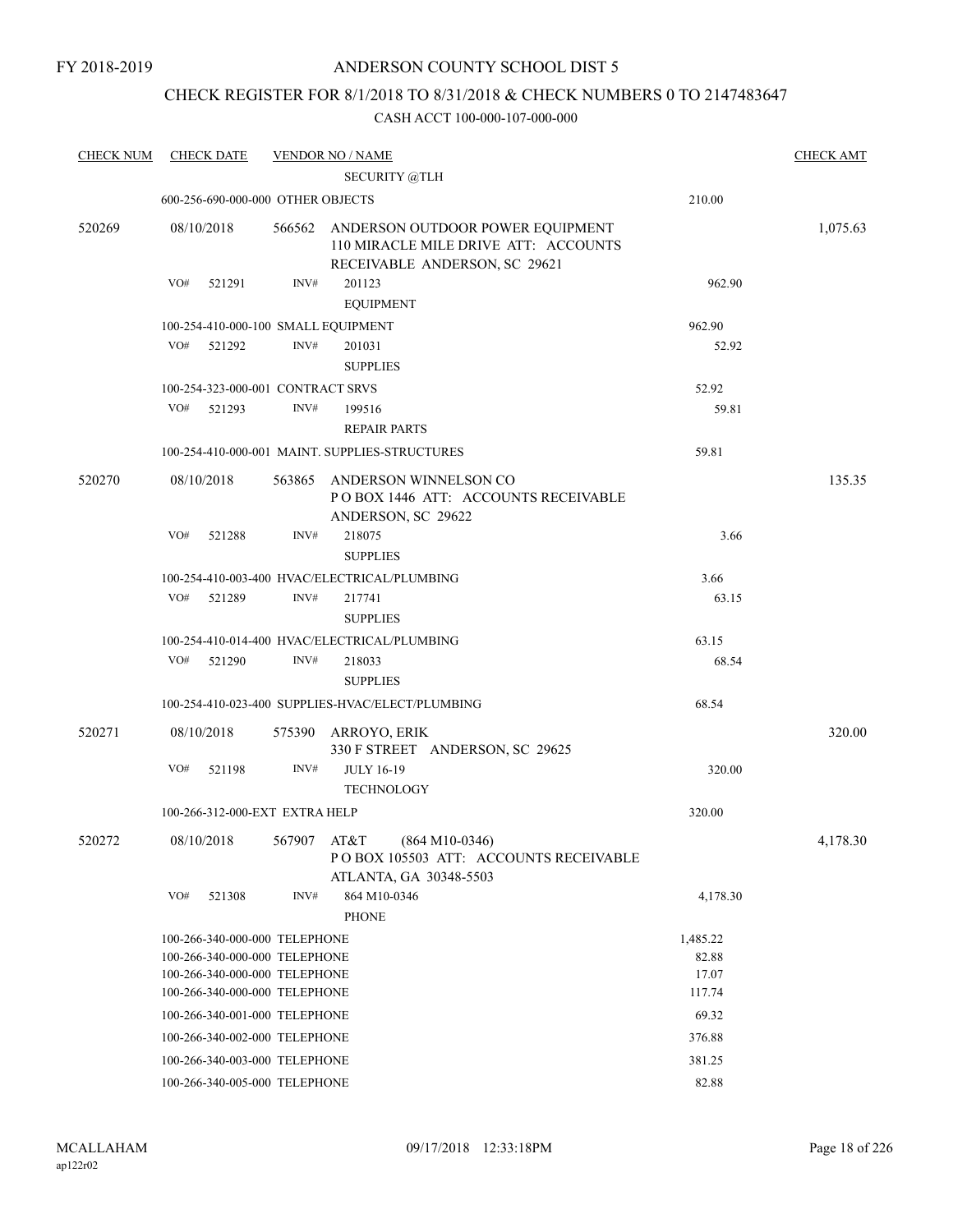## CHECK REGISTER FOR 8/1/2018 TO 8/31/2018 & CHECK NUMBERS 0 TO 2147483647

| <b>CHECK NUM</b> | <b>CHECK DATE</b>                      |             | <b>VENDOR NO / NAME</b>                                                                    |          | <b>CHECK AMT</b> |
|------------------|----------------------------------------|-------------|--------------------------------------------------------------------------------------------|----------|------------------|
|                  | 100-266-340-006-000 TELEPHONE          |             |                                                                                            | 44.39    |                  |
|                  | 100-266-340-007-000 TELEPHONE          |             |                                                                                            | 64.65    |                  |
|                  | 100-266-340-008-000 TELEPHONE          |             |                                                                                            | 56.09    |                  |
|                  | 100-266-340-009-000 TELEPHONE          |             |                                                                                            | 78.33    |                  |
|                  | 100-266-340-010-000 TELEPHONE          |             |                                                                                            | 69.10    |                  |
|                  | 100-266-340-011-000 TELEPHONE          |             |                                                                                            | 254.79   |                  |
|                  | 100-266-340-012-000 TELEPHONE          |             |                                                                                            | 95.99    |                  |
|                  | 100-266-340-013-000 TELEPHONE          |             |                                                                                            | 82.10    |                  |
|                  | 100-266-340-014-000 TELEPHONE          |             |                                                                                            | 82.88    |                  |
|                  | 100-266-340-015-000 TELEPHONE          |             |                                                                                            | 69.75    |                  |
|                  | 100-266-340-016-000 TELEPHONE          |             |                                                                                            | 90.61    |                  |
|                  | 100-266-340-017-000 TELEPHONE          |             |                                                                                            | 82.10    |                  |
|                  | 100-266-340-018-000 TELEPHONE          |             |                                                                                            | 82.10    |                  |
|                  | 100-266-340-019-000 TELEPHONE          |             |                                                                                            | 65.20    |                  |
|                  | 100-266-340-020-000 TELEPHONE          |             |                                                                                            | 56.09    |                  |
|                  | 100-266-340-021-000 TELEPHONE          |             |                                                                                            | 82.88    |                  |
|                  | 100-266-340-023-000 TELEPHONE          |             |                                                                                            | 43.47    |                  |
|                  | 124-266-340-024-000 TELEPHONE          |             |                                                                                            | 56.09    |                  |
|                  | 600-256-340-000-000 TELEPHONE          |             |                                                                                            | 108.45   |                  |
| 520273           | 08/10/2018                             | 570003      | $(803 M24-8701)$<br>AT&T<br>PO BOX 9011 ATT: ACCOUNTS RECEIVABLE<br>CAROL STREAM, IL 60197 |          | 2,144.16         |
|                  | VO#<br>521310                          | INV#        | 11686952<br><b>SERVICE</b>                                                                 | 2,144.16 |                  |
|                  | 100-266-340-000-000 TELEPHONE          |             |                                                                                            | 536.04   |                  |
|                  | 100-266-340-015-000 TELEPHONE          |             |                                                                                            | 536.04   |                  |
|                  | 100-266-340-018-000 TELEPHONE          |             |                                                                                            | 536.04   |                  |
|                  | 100-266-340-023-000 TELEPHONE          |             |                                                                                            | 536.04   |                  |
|                  |                                        |             |                                                                                            |          |                  |
| 520274           | 08/10/2018                             | 570814 AT&T | $(864 M09-9122)$<br>PO BOX 105262 ATTN: ACCOUNTS RECEIVABLE<br>ATLANTA, GA 30348-5262      |          | 1,889.70         |
|                  | VO#<br>521309                          | INV#        | 864 M09-9122<br><b>SERVICE</b>                                                             | 1,889.70 |                  |
|                  | 100-266-340-000-000 TELEPHONE          |             |                                                                                            | 1,889.70 |                  |
| 520275           | 08/10/2018                             | 126675      | ATTAWAY INC<br>PO BOX 302 ATT: ACCOUNTS RECEIVABLE<br>ANDERSON, SC 29622                   |          | 2,673.13         |
|                  | VO#<br>521311                          | INV#        | 216346<br>PO#<br>99007<br><b>BACK TO SCHOOL</b>                                            | 2,673.13 |                  |
|                  | 100-233-312-000-000 PURCHASED SERVICES |             |                                                                                            | 2,673.13 |                  |
| 520276           | 08/10/2018                             | 569220      | AUTECH<br>PO BOX 248 ATT: ACCOUNTS RECEIVABLE<br>WILLIAMSTON, SC 29697                     |          | 398.72           |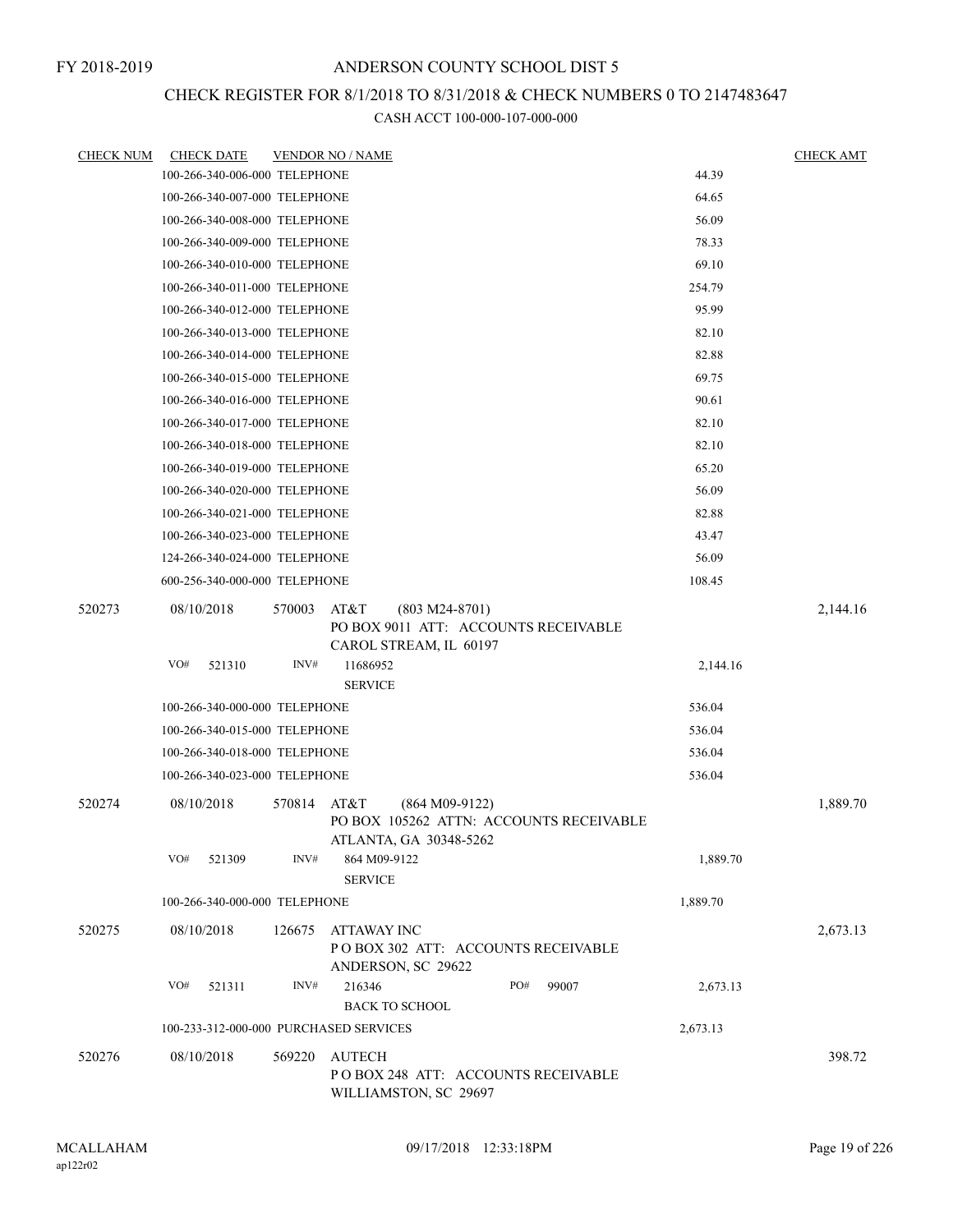## CHECK REGISTER FOR 8/1/2018 TO 8/31/2018 & CHECK NUMBERS 0 TO 2147483647

| <b>CHECK NUM</b> |     | <b>CHECK DATE</b> |        | <b>VENDOR NO / NAME</b>                                                                            |     |       |        | <b>CHECK AMT</b> |
|------------------|-----|-------------------|--------|----------------------------------------------------------------------------------------------------|-----|-------|--------|------------------|
|                  | VO# | 521284            | INV#   | 6797                                                                                               |     |       | 125.00 |                  |
|                  |     |                   |        | <b>ROBERT ANDERSON</b>                                                                             |     |       |        |                  |
|                  |     |                   |        | 100-254-323-006-400 CONTR SERV-HVAC/ELECT/PLUMBING                                                 |     |       | 125.00 |                  |
|                  |     | VO# 521285        | INV#   | 6795                                                                                               |     |       | 100.00 |                  |
|                  |     |                   |        | CONCORD                                                                                            |     |       |        |                  |
|                  |     |                   |        | 100-254-323-009-400 CONTR SERV-HVAC/ELECT/PLUMBING                                                 |     |       | 100.00 |                  |
|                  | VO# | 521286            | INV#   | 6796                                                                                               |     |       | 173.72 |                  |
|                  |     |                   |        | <b>WESTSIDE</b>                                                                                    |     |       |        |                  |
|                  |     |                   |        | 100-254-323-003-400 CONTR SERV-HVAC/ELECT/PLUMBING                                                 |     |       | 173.72 |                  |
| 520277           |     | 08/10/2018        |        | 569356 BATTERIES PLUS - 251<br>3319-D NORTH MAIN ST ATT: ACCOUNTS<br>RECEIVABLE ANDERSON, SC 29621 |     |       |        | 249.34           |
|                  | VO# | 521282            | INV#   | P3936086<br><b>BATTERIES</b>                                                                       |     |       | 36.17  |                  |
|                  |     |                   |        | 100-254-410-012-400 HVAC/ELECTRICAL/PLUMBING                                                       |     |       | 36.17  |                  |
|                  |     | VO# 521283        | INV#   | P4222639                                                                                           |     |       | 191.53 |                  |
|                  |     |                   |        | <b>BATTERIES</b>                                                                                   |     |       |        |                  |
|                  |     |                   |        | 100-254-410-014-001 SUPPLIES - MAINTENANCE                                                         |     |       | 191.53 |                  |
|                  |     | VO# 521312        | INV#   | P4139335                                                                                           | PO# | 99189 | 21.64  |                  |
|                  |     |                   |        | <b>SUPPLIES</b>                                                                                    |     |       |        |                  |
|                  |     |                   |        | 100-266-314-000-000 REPAIRS TO EQUIPMENT                                                           |     |       | 21.64  |                  |
| 520278           |     | 08/10/2018        | 575351 | <b>BRUSTER'S ICE CREAM</b><br>3201 MARTIN LUTHER KING JR. BLVD<br>ANDERSON, SC 29625               |     |       |        | 872.00           |
|                  | VO# | 521313            | INV#   | 1001                                                                                               |     |       | 872.00 |                  |
|                  |     |                   |        | <b>ROBERT ANDERSON</b>                                                                             |     |       |        |                  |
|                  |     |                   |        | 100-113-410-006-VEN SUPPLY-ADDT'L FOR LOST VENDING                                                 |     |       | 872.00 |                  |
| 520279           |     | 08/10/2018        | 567945 | <b>BURNETT ATHLETICS INC</b><br>7095 HIGHWAY 11 ATTN: ACCTS RECEIVABLE<br>CAMPOBELLO, SC 29322     |     |       |        | 476.79           |
|                  | VO# | 521281            | INV#   | BA82693<br><b>SUPPLIES</b>                                                                         |     |       | 476.79 |                  |
|                  |     |                   |        | 100-254-410-000-001 MAINT. SUPPLIES-STRUCTURES                                                     |     |       | 476.79 |                  |
| 520280           |     | 08/10/2018        |        | 152495 CAMCOR, INC<br>POBOX 1899 ATT: ACCOUNTS RECEIVABLE<br><b>BURLINGTON, NC 27216-1899</b>      |     |       |        | 363.80           |
|                  | VO# | 521314            | INV#   | 2452269<br><b>TECHNOLOGY</b>                                                                       | PO# | 99230 | 363.80 |                  |
|                  |     |                   |        | 100-266-345-000-000 TECHNOLOGY INFRASTRUCTURE                                                      |     |       | 363.80 |                  |
| * 520282         |     | 08/10/2018        | 566288 | CES CITY ELECTRIC ACCTS<br>P.O. BOX 71465 ATT: ACCOUNTS RECEIVABLE<br>NORTH CHARLESTON, SC 29415   |     |       |        | 468.76           |
|                  | VO# | 521266            | INV#   | 138789<br><b>SUPPLIES</b>                                                                          |     |       | 126.69 |                  |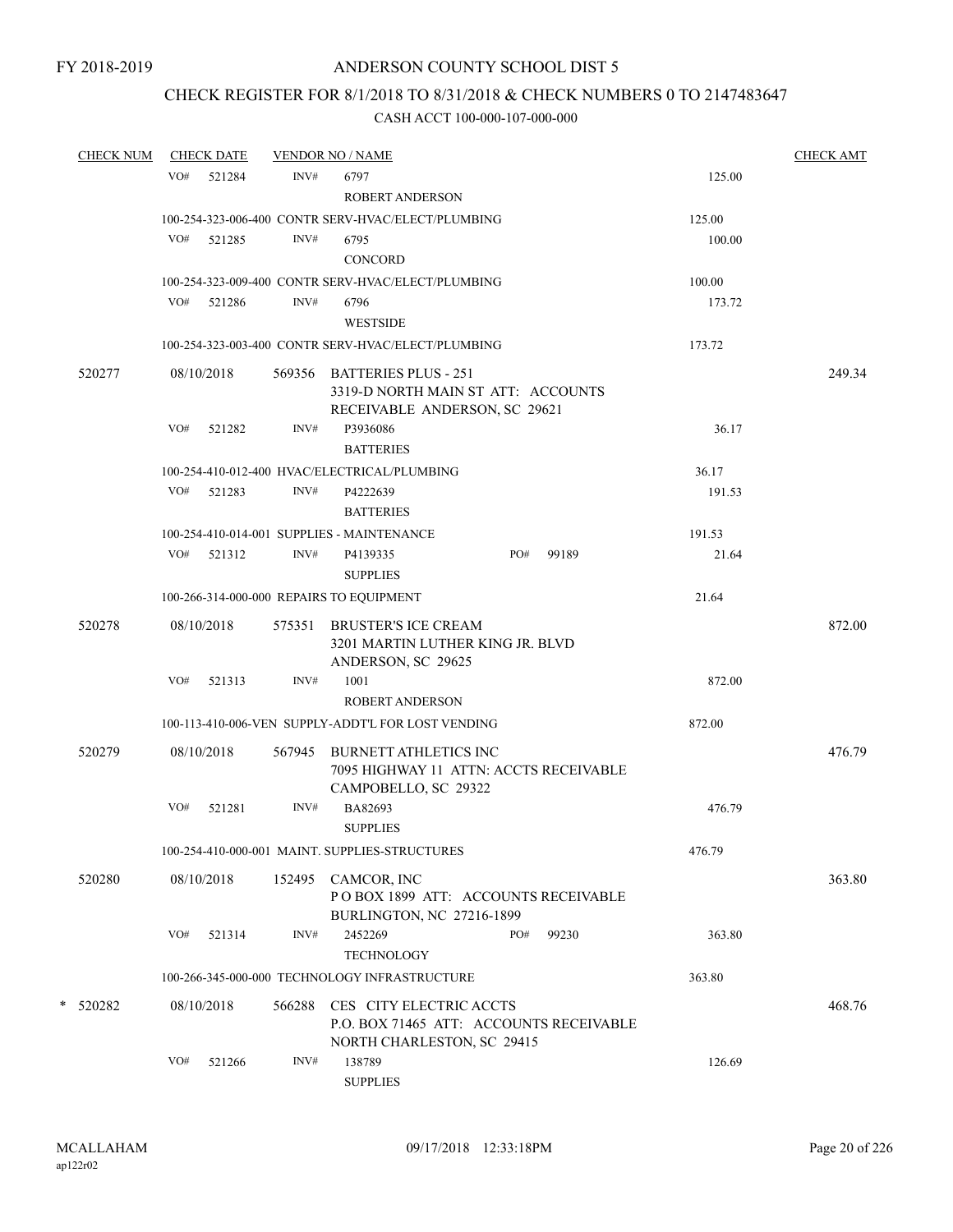## CHECK REGISTER FOR 8/1/2018 TO 8/31/2018 & CHECK NUMBERS 0 TO 2147483647

| <b>CHECK NUM</b> |     | <b>CHECK DATE</b>                            |                                              | <b>VENDOR NO / NAME</b>                        |        | <b>CHECK AMT</b> |
|------------------|-----|----------------------------------------------|----------------------------------------------|------------------------------------------------|--------|------------------|
|                  |     |                                              |                                              | 100-254-410-021-400 HVAC/ELECTRICAL/PLUMBING   | 126.69 |                  |
|                  |     | VO# 521267                                   |                                              | INV# 138929                                    | 117.66 |                  |
|                  |     |                                              |                                              | <b>SUPPLIES</b>                                |        |                  |
|                  |     |                                              |                                              | 100-254-410-012-400 HVAC/ELECTRICAL/PLUMBING   | 117.66 |                  |
|                  | VO# | 521268                                       | INV#                                         | 138749                                         | 35.45  |                  |
|                  |     |                                              |                                              | <b>SUPPLIES</b>                                |        |                  |
|                  |     |                                              |                                              |                                                |        |                  |
|                  |     |                                              |                                              | 100-254-410-002-400 HVAC/ELECTRICAL/PLUMBING   | 35.45  |                  |
|                  | VO# | 521269                                       | INV#                                         | 138653<br><b>SUPPLIES</b>                      | 31.93  |                  |
|                  |     |                                              |                                              |                                                |        |                  |
|                  |     |                                              | 100-254-410-000-400 HVAC SUPPLIES            |                                                | 31.93  |                  |
|                  |     | VO# 521270                                   | INV#                                         | 138957                                         | 31.12  |                  |
|                  |     |                                              |                                              | <b>SUPPLIES</b>                                |        |                  |
|                  |     |                                              |                                              | 100-254-410-017-400 HVAC/ELECTRICAL/PLUMBING   | 31.12  |                  |
|                  | VO# | 521271                                       | INV#                                         | 138901                                         | 28.77  |                  |
|                  |     |                                              |                                              | <b>SUPPLIES</b>                                |        |                  |
|                  |     |                                              | 100-254-410-000-400 HVAC SUPPLIES            |                                                | 28.77  |                  |
|                  |     | VO# 521272                                   | INV#                                         | 138821                                         | 26.75  |                  |
|                  |     |                                              |                                              | <b>SUPPLIES</b>                                |        |                  |
|                  |     |                                              |                                              | 100-254-410-000-001 MAINT. SUPPLIES-STRUCTURES | 26.75  |                  |
|                  | VO# | 521273                                       | INV#                                         | 138706                                         | 21.92  |                  |
|                  |     |                                              |                                              | <b>SUPPLIES</b>                                |        |                  |
|                  |     |                                              |                                              | 100-254-410-000-001 MAINT. SUPPLIES-STRUCTURES |        |                  |
|                  |     |                                              | 21.92                                        |                                                |        |                  |
|                  |     | VO# 521274                                   | INV#                                         | 138980<br><b>SUPPLIES</b>                      | 5.96   |                  |
|                  |     |                                              |                                              |                                                |        |                  |
|                  |     |                                              | 100-254-410-002-400 HVAC/ELECTRICAL/PLUMBING | 5.96                                           |        |                  |
|                  | VO# | 521275                                       | INV#                                         | 139038                                         | 5.85   |                  |
|                  |     |                                              |                                              | <b>SUPPLIES</b>                                |        |                  |
|                  |     | 100-254-410-015-400 HVAC/ELECTRICAL/PLUMBING | 5.85                                         |                                                |        |                  |
|                  | VO# | 521276                                       | INV#                                         | 138945                                         | 2.84   |                  |
|                  |     |                                              |                                              | <b>SUPPLIES</b>                                |        |                  |
|                  |     |                                              |                                              | 100-254-410-021-400 HVAC/ELECTRICAL/PLUMBING   | 2.84   |                  |
|                  | VO# | 521277                                       | INV#                                         | 139101                                         | 29.64  |                  |
|                  |     |                                              |                                              | <b>SUPPLIES</b>                                |        |                  |
|                  |     |                                              |                                              | 100-254-410-009-400 HVAC/ELECTRICAL/PLUMBING   | 29.64  |                  |
|                  | VO# | 521278                                       | INV#                                         | 138743                                         |        |                  |
|                  |     |                                              |                                              |                                                | 2.57   |                  |
|                  |     |                                              |                                              | <b>SUPPLIES</b>                                |        |                  |
|                  |     |                                              |                                              | 100-254-410-002-400 HVAC/ELECTRICAL/PLUMBING   | 2.57   |                  |
|                  | VO# | 521279                                       | INV#                                         | 138754                                         | 1.61   |                  |
|                  |     |                                              |                                              | <b>SUPPLIES</b>                                |        |                  |
|                  |     |                                              |                                              | 100-254-410-002-400 HVAC/ELECTRICAL/PLUMBING   | 1.61   |                  |
| 520283           |     | 08/10/2018                                   | 568558                                       | <b>CHARTER COMMUNICATIONS</b>                  |        | 233.96           |
|                  |     |                                              |                                              | POBOX 742614 ATT: ACCOUNTS RECEIVABLE          |        |                  |
|                  |     |                                              |                                              | CINCINNATI, OH 45274-2614                      |        |                  |
|                  | VO# | 521315                                       | INV#                                         | 663728072618                                   | 138.98 |                  |
|                  |     |                                              |                                              | <b>SERVICE</b>                                 |        |                  |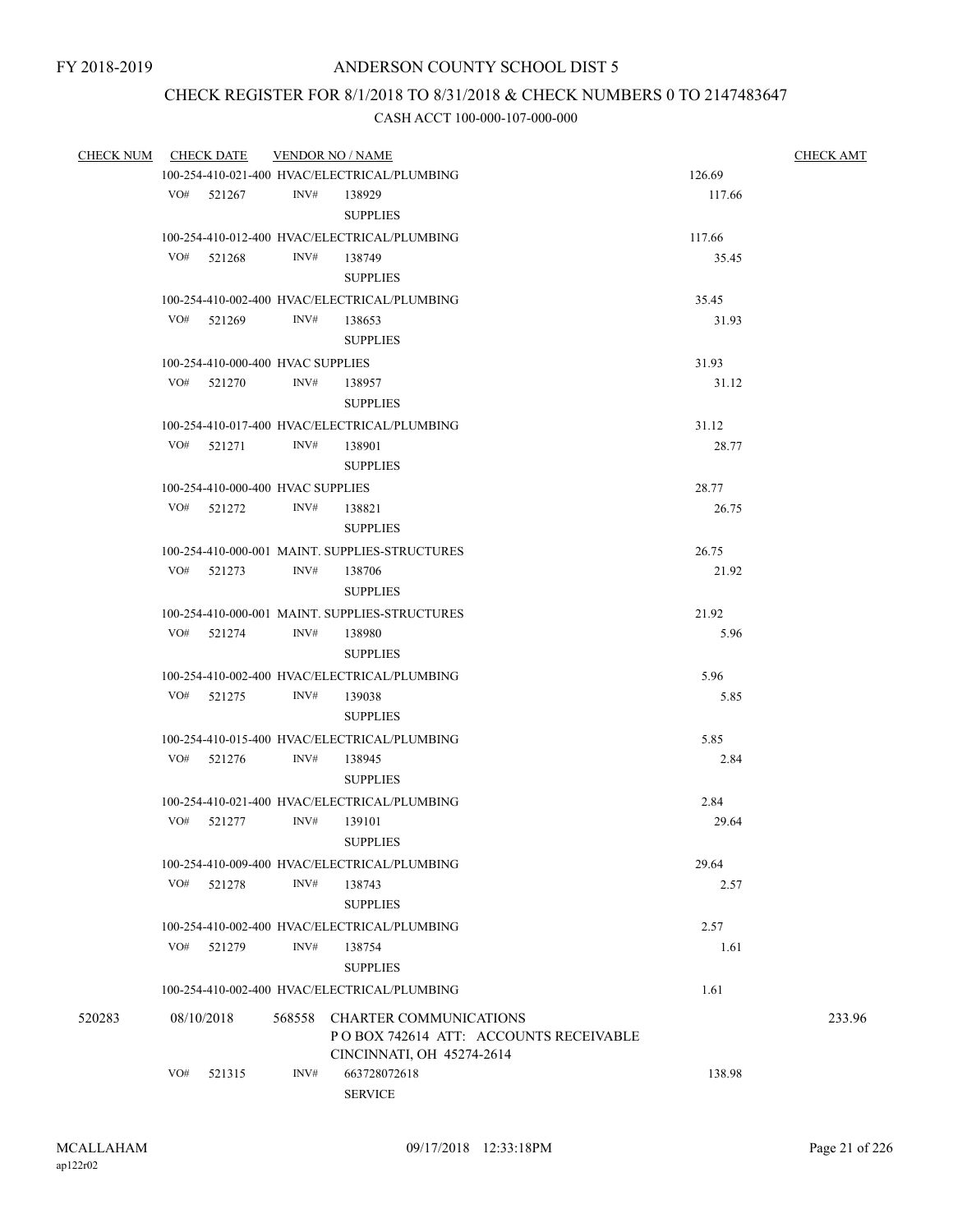# CHECK REGISTER FOR 8/1/2018 TO 8/31/2018 & CHECK NUMBERS 0 TO 2147483647

| <b>CHECK NUM</b> |     | <b>CHECK DATE</b>             |        | <b>VENDOR NO / NAME</b>                                                                                     |     |       |             | <b>CHECK AMT</b> |
|------------------|-----|-------------------------------|--------|-------------------------------------------------------------------------------------------------------------|-----|-------|-------------|------------------|
|                  |     | 100-266-340-000-000 TELEPHONE |        |                                                                                                             |     |       | 138.98      |                  |
|                  | VO# | 521316                        | INV#   | 672778072618<br><b>SERVICE</b>                                                                              |     |       | 94.98       |                  |
|                  |     | 100-266-340-000-000 TELEPHONE |        |                                                                                                             |     |       | 94.98       |                  |
| 520284           |     | 08/10/2018                    | 574553 | <b>EMPLOYEE VENDOR</b><br>8 SWEETGRASS TRAIL ANDERSON, SC 29625                                             |     |       |             | 637.48           |
|                  | VO# | 521221                        | INV#   | <b>JULY 15-18</b>                                                                                           |     |       | 637.48      |                  |
|                  |     |                               |        | <b>SAN ANTONIO</b>                                                                                          |     |       |             |                  |
|                  |     |                               |        | 201-224-333-019-000 TRIPS AND CONFERENCES                                                                   |     |       | 637.48      |                  |
| 520285           |     | 08/10/2018                    | 167800 | CHICK-FIL-A<br>3725 CLEMSON BOULEVARD ATT: ACCOUNTS<br>RECEIVABLE ANDERSON, SC 29625                        |     |       |             | 1,750.00         |
|                  | VO# | 521318                        | INV#   | <b>AUGUST 16</b><br><b>GLENVIEW</b>                                                                         | PO# | 99259 | 1,750.00    |                  |
|                  |     |                               |        | 100-221-410-000-000 SUPPLIES AND MATERIALS                                                                  |     |       | 1,750.00    |                  |
| 520286           |     | 08/10/2018                    | 566154 | CHICK-FIL-A ANDERSON PAVILION<br>1641 EAST GREENVILLE STREET ATT:<br>ACCOUNTS RECEIVABLE ANDERSON, SC 29621 |     |       |             | 1,750.00         |
|                  | VO# | 521317                        | INV#   | <b>AUGUST 16</b>                                                                                            | PO# | 99260 | 1,750.00    |                  |
|                  |     |                               |        | <b>ROBERT ANDERSON</b>                                                                                      |     |       |             |                  |
|                  |     |                               |        | 100-221-410-000-000 SUPPLIES AND MATERIALS                                                                  |     |       | 1,750.00    |                  |
| 520287           |     | 08/10/2018                    | 570581 | CITY OF ANDERSON POLICE DEPT<br>401 SOUTH MAIN ST ANDERSON, SC 29624                                        |     |       |             | 83,576.11        |
|                  | VO# | 521319                        | INV#   | <b>APRIL-JUNE</b><br><b>RESOURCE OFFICERS</b>                                                               | PO# | 97691 | 83,576.11   |                  |
|                  |     |                               |        | 100-258-312-000-000 CONTRACTED SERVICES - RESOURCE OFFR                                                     |     |       | 83,576.11 A |                  |
| 520288           |     | 08/10/2018                    | 566330 | <b>CLEAN CARE OF ANDERSON</b><br>P.O. BOX 1563 ATT: ACCOUNTS RECEIVABLE<br>ANDERSON, SC 29622               |     |       |             | 608.40           |
|                  | VO# | 521265                        | INV#   | 25492<br>WHITEHALL                                                                                          |     |       | 608.40      |                  |
|                  |     |                               |        | 100-254-323-019-000 CUSTODIAL OUTSIDE SERVICES                                                              |     |       | 608.40      |                  |
| 520289           |     | 08/10/2018                    | 211302 | DUKE ENERGY<br>PO BOX 70516 CHARLOTTE, NC 28272-0516                                                        |     |       |             | 74,955.45        |
|                  | VO# | 521303                        | INV#   | <b>DUE 8/16</b><br><b>UTILITIES</b>                                                                         |     |       | 74,955.45   |                  |
|                  |     |                               |        | 100-254-470-002-000 ENERGY-ELECTRICITY & WATER                                                              |     |       | 21,592.22   |                  |
|                  |     |                               |        | 100-254-470-005-000 ENERGY-ELECTRICITY & WATER                                                              |     |       | 14,462.58   |                  |
|                  |     |                               |        | 100-254-470-006-000 ENERGY-ELECTRICITY & WATER                                                              |     |       | 14,372.59   |                  |
|                  |     |                               |        | 100-254-470-008-000 ENERGY-ELECTRICITY & WATER                                                              |     |       | 6,153.68    |                  |
|                  |     |                               |        | 100-254-470-011-000 ENERGY-ELECTRICITY & WATER                                                              |     |       | 4,027.94    |                  |
|                  |     |                               |        | 100-254-470-012-000 ENERGY-ELECTRICITY & WATER                                                              |     |       | 5,460.95    |                  |
|                  |     |                               |        | 100-254-470-021-000 ENERGY-ELECTRICITY & WATER                                                              |     |       | 8,885.49    |                  |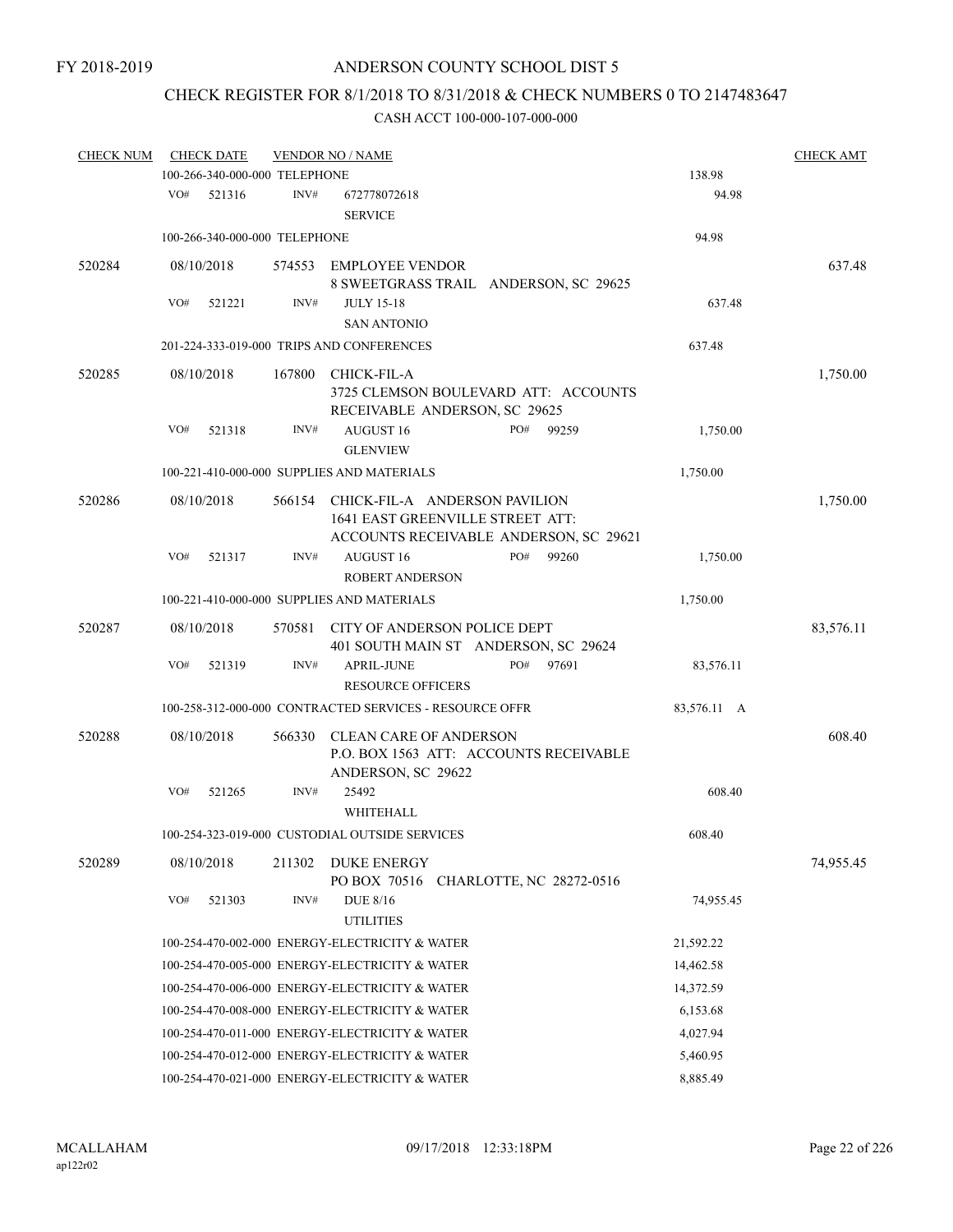## CHECK REGISTER FOR 8/1/2018 TO 8/31/2018 & CHECK NUMBERS 0 TO 2147483647

|        | <b>CHECK NUM</b> |     | <b>CHECK DATE</b> |                              | <b>VENDOR NO / NAME</b>                                                                           |     |           |            | <b>CHECK AMT</b> |
|--------|------------------|-----|-------------------|------------------------------|---------------------------------------------------------------------------------------------------|-----|-----------|------------|------------------|
| $\ast$ | 520291           |     | 08/10/2018        |                              | 575386 ELECTRIC CITY HEATING & COOLING<br>1310 GEORGE ALBERT LAKE ROAD ANDERSON,<br>SC 29624      |     |           |            | 3,316.00         |
|        |                  | VO# | 521321            | INV#                         | 1595<br><b>VARENNES</b>                                                                           | PO# | 99021     | 3,316.00   |                  |
|        |                  |     |                   |                              | 100-254-323-016-400 CONTR SERV-HVAC/ELECT/PLUMBING                                                |     |           | 3,316.00   |                  |
|        | 520292           |     | 08/10/2018        | 571257                       | EMS LINQ, INC.<br>EDUCATION MANAGEMENT SYSTEMS PO BOX<br>745000 ATLANTA, GA 30374                 |     |           |            | 5,024.00         |
|        |                  | VO# | 521322            | INV#                         | 33912<br><b>ISITE</b>                                                                             | PO# | 99026     | 5,024.00   |                  |
|        |                  |     |                   |                              | 600-256-540-003-000 EQUIPMENT-EXPENDABLE                                                          |     |           | 5,024.00 A |                  |
|        | 520293           |     | 08/10/2018        |                              | 573931 ENTERPRISE LEASING COMPANY<br>PO BOX 100243 ATLANTA, GA 30384-0243                         |     |           |            | 389.40           |
|        |                  | VO# | 521323            | INV#                         | 17925489<br><b>MCGEE</b>                                                                          |     |           | 329.82     |                  |
|        |                  |     |                   |                              | 207-115-312-001-C10 STUDENT ORGANIZATIONS (C/O)                                                   |     |           | $-104.92$  |                  |
|        |                  |     |                   |                              | 207-224-333-001-004 TRIPS AND CONFERENCES                                                         |     |           | 434.74     |                  |
|        |                  | VO# | 521324            | INV#                         | 173QND                                                                                            |     |           | 59.58      |                  |
|        |                  |     |                   |                              | JAN 26 DUKES                                                                                      |     |           |            |                  |
|        |                  |     |                   |                              | 100-221-333-000-ELE TRIPS AND CONFERENCES                                                         |     |           | 59.58 A    |                  |
|        | 520294           |     | 08/10/2018        |                              | 574627 FLASHBAY, INC.<br>569 CLYDE AVENUE UNIT 500 MOUNTAIN VIEW,<br>CA 94043                     |     |           |            | 603.00           |
|        |                  | VO# | 521325            | INV#                         | 865525<br><b>TECH SUPPLIES</b>                                                                    | PO# | 99244     | 603.00     |                  |
|        |                  |     |                   |                              | 201-112-410-012-000 SUPPLIES AND MATERIALS                                                        |     |           | 603.00     |                  |
|        | 520295           |     | 08/10/2018        | 237555                       | <b>FORMS &amp; SUPPLY</b><br>POBOX 563953 ATT: ACCOUNTS RECEIVABLE<br>CHARLOTTE, NC 28256         |     |           |            | 5,999.98         |
|        |                  | VO# | 521326            | INV#                         | 4639078<br><b>FURNITURE</b>                                                                       | PO# | 99020     | 2,450.15   |                  |
|        |                  |     |                   | 100-257-410-000-000 SUPPLIES |                                                                                                   |     |           | 2,450.15 A |                  |
|        |                  | VO# | 521327            | INV#                         | 4633954<br><b>SUPPLIES</b>                                                                        | PO# | 99012     | 3,184.96   |                  |
|        |                  |     |                   |                              | 100-000-170-000-000 WAREHOUSE INVENTORY                                                           |     |           | 3,184.96   |                  |
|        |                  | VO# | 521328            | INV#                         | 4572319<br><b>HANDTRUCK</b>                                                                       |     |           | 364.87     |                  |
|        |                  |     |                   | 397-114-410-003-000 SUPPLIES |                                                                                                   |     |           | 364.87 A   |                  |
|        | 520296           |     | 08/10/2018        | 564031                       | <b>GLOVES PLUS INC</b><br>227 NEELY FERRY ROAD ATT: ACCOUNTS<br>RECEIVABLE SIMPSONVILLE, SC 29680 |     |           |            | 464.03           |
|        |                  | VO# | 521329            | INV#                         | 133135<br><b>SUPPLIES</b>                                                                         |     | PO# 99017 | 464.03     |                  |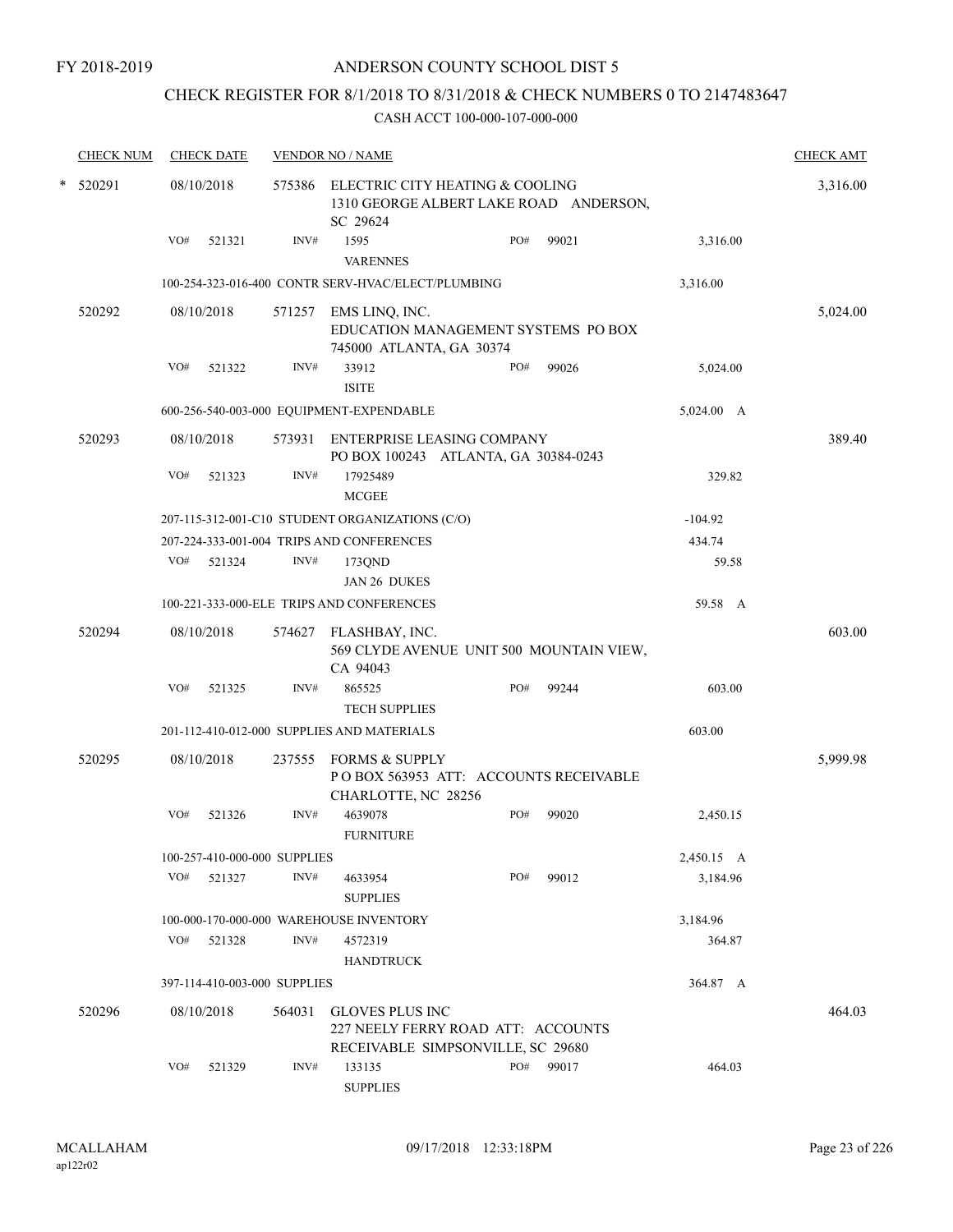## CHECK REGISTER FOR 8/1/2018 TO 8/31/2018 & CHECK NUMBERS 0 TO 2147483647

| <b>CHECK NUM</b> | <b>CHECK DATE</b><br>100-000-170-000-000 WAREHOUSE INVENTORY |        | <b>VENDOR NO / NAME</b>                                                                                   | 464.03                 | <b>CHECK AMT</b> |
|------------------|--------------------------------------------------------------|--------|-----------------------------------------------------------------------------------------------------------|------------------------|------------------|
| 520297           | 08/10/2018                                                   | 259400 | <b>HAMMOND WATER DISTRICT</b><br>250 MITCHELL ROAD ATT: ACCOUNTS<br>RECEIVABLE BELTON, SC 29627           |                        | 6,670.97         |
|                  | VO#<br>521305                                                | INV#   | <b>MAY 15 - JULY 16</b><br><b>WATER/SEWER</b>                                                             | 6,670.97               |                  |
|                  |                                                              |        | 100-254-470-002-000 ENERGY-ELECTRICITY & WATER                                                            | $110.72 \text{ A}$     |                  |
|                  |                                                              |        | 100-254-470-002-000 ENERGY-ELECTRICITY & WATER                                                            | 696.06<br>A            |                  |
|                  |                                                              |        | 100-254-470-002-000 ENERGY-ELECTRICITY & WATER                                                            | 511.62 A               |                  |
|                  |                                                              |        | 100-254-470-002-000 ENERGY-ELECTRICITY & WATER                                                            | 122.87 A               |                  |
|                  |                                                              |        | 100-254-470-013-000 ENERGY-ELECTRICITY & WATER                                                            | 929.15 A               |                  |
|                  |                                                              |        | 100-254-470-017-000 ENERGY-ELECTRICITY & WATER                                                            | 2,348.18 A             |                  |
|                  |                                                              |        | 100-254-470-020-000 ENERGY-ELECTRICITY & WATER<br>100-254-470-020-000 ENERGY-ELECTRICITY & WATER          | 110.72 A<br>1,841.65 A |                  |
| 520298           | 08/10/2018                                                   | 573217 | HART, SHERRY^^<br>1221 KEONE CIRCLE WILLIAMSTON, SC 29697                                                 |                        | 3,395.50         |
|                  | VO#<br>521199                                                | INV#   | <b>STAFF LUNCH</b><br>PO#<br>99255<br><b>AUGUST 14TH</b>                                                  | 3,395.50               |                  |
|                  |                                                              |        | 100-264-312-000-ERP EMPLOYEE RECOGNITION PROGRAM                                                          | 3,395.50               |                  |
| 520299           | 08/10/2018                                                   | 268000 | HOFFMAN & HOFFMAN, INC<br>PO BOX 896000 ATT: ACCOUNTS RECEIVABLE                                          |                        | 394.80           |
|                  | VO#<br>521263                                                | INV#   | CHARLOTTE, NC 28289<br>455266                                                                             | 394.80                 |                  |
|                  |                                                              |        | <b>REPAIR PARTS</b>                                                                                       |                        |                  |
|                  |                                                              |        | 100-254-410-005-400 HVAC/ELECTRICAL/PLUMBING                                                              | 394.80                 |                  |
|                  |                                                              |        |                                                                                                           |                        |                  |
| $*$ 520302       | 08/10/2018                                                   | 300850 | JR WILES SUPPLIES<br>811 HIGHWAY 28 BYPASS ATT: ACCOUNTS<br>RECEIVABLE ANDERSON, SC 29624                 |                        | 240.75           |
|                  | VO#<br>521246                                                | INV#   | 008494<br><b>SUPPLIES</b>                                                                                 | 240.75                 |                  |
|                  |                                                              |        | 100-254-410-000-001 MAINT. SUPPLIES-STRUCTURES                                                            | 240.75                 |                  |
| 520303           | 08/10/2018                                                   |        | 307795 KEPHART SERVICES<br>POBOX 5748 DBA RCI SERVICES INC ATT:<br>ACCOUNTS RECEIVABLE ANDERSON, SC 29623 |                        | 2,300.00         |
|                  | VO#<br>521261                                                | INV#   | <b>PAINT</b><br><b>ADULT ED</b>                                                                           | 2,300.00               |                  |
|                  | 100-254-323-023-PLC CONTRACTED SERVICES                      |        |                                                                                                           | 2,300.00               |                  |
| 520304           | 08/10/2018                                                   | 575457 | LAURENS COUNTY ADULT EDUCATION<br>663 MEDICAL RIDGE ROAD CLINTON, SC 29325                                |                        | 1,790.00         |
|                  | VO#<br>521348                                                | INV#   | 1<br><b>GED &amp; TABE</b>                                                                                | 1,790.00               |                  |
|                  | 124-114-445-024-000 TECHNOLOGY SUPPLIES                      |        |                                                                                                           | 1,790.00               |                  |
| 520305           | 08/10/2018                                                   | 327600 | LOLLIS METALS, INC                                                                                        |                        | 963.00           |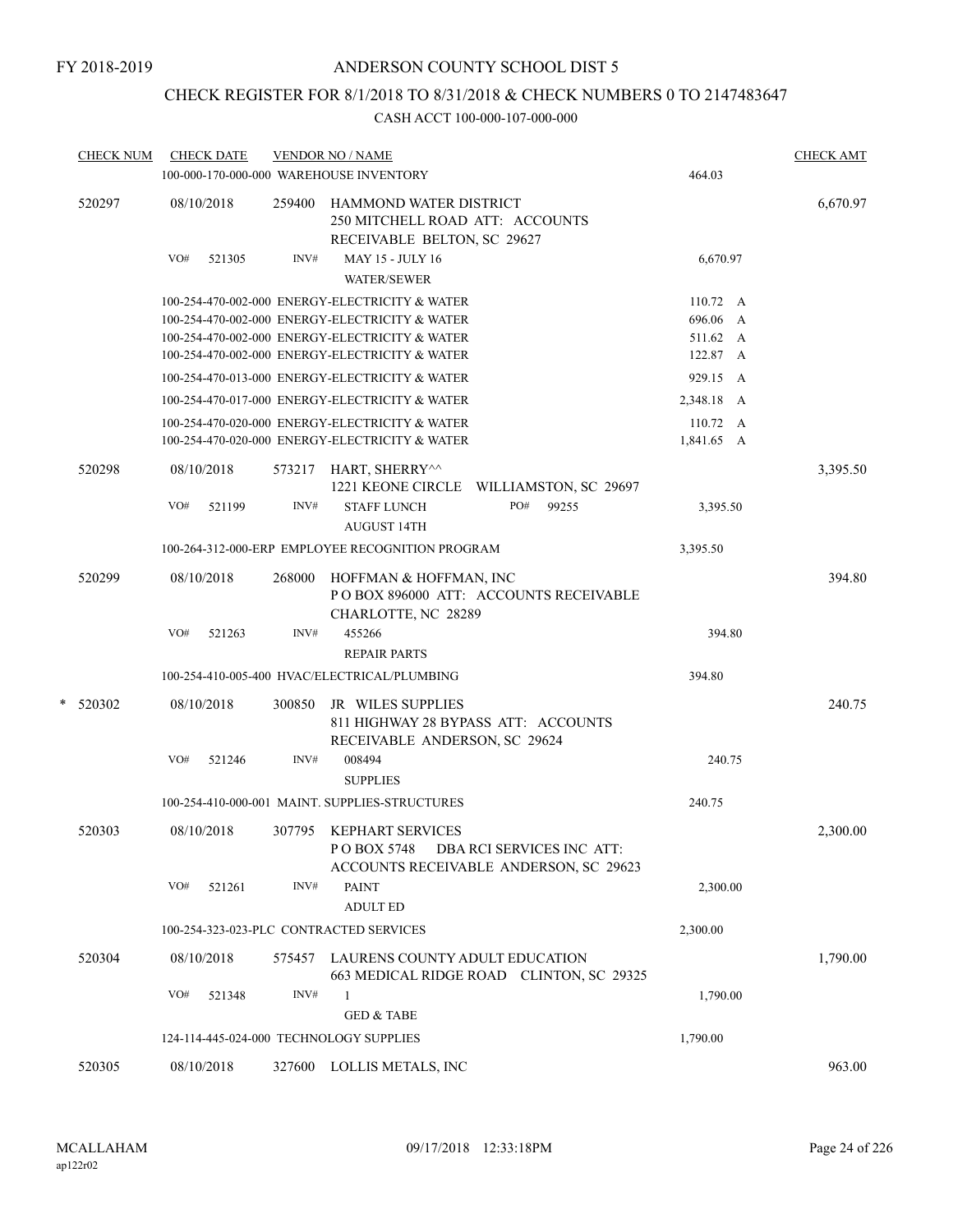## CHECK REGISTER FOR 8/1/2018 TO 8/31/2018 & CHECK NUMBERS 0 TO 2147483647

| <b>CHECK NUM</b> |     | <b>CHECK DATE</b> |        | <b>VENDOR NO / NAME</b>                                                                          |        | <b>CHECK AMT</b> |
|------------------|-----|-------------------|--------|--------------------------------------------------------------------------------------------------|--------|------------------|
|                  |     |                   |        | PO BOX 13042 ATT: ACCOUNTS RECEIVABLE                                                            |        |                  |
|                  |     |                   |        | ANDERSON, SC 29624                                                                               |        |                  |
|                  | VO# | 521260            | INV#   | 77474                                                                                            | 963.00 |                  |
|                  |     |                   |        | <b>SUPPLIES</b>                                                                                  |        |                  |
|                  |     |                   |        | 100-254-410-019-400 HVAC/ELECTRICAL/PLUMBING                                                     | 963.00 |                  |
| 520306           |     | 08/10/2018        |        | 574457 MCLEES PETTY CASH                                                                         |        | 700.00           |
|                  | VO# | 521201            | INV#   | CASH                                                                                             | 700.00 |                  |
|                  |     |                   |        | <b>STUDENT FEES</b>                                                                              |        |                  |
|                  |     |                   |        | 708-271-660-008-210 MATERIAL FEES EXPENSE                                                        | 700.00 |                  |
| 520307           |     | 08/10/2018        | 349701 | MED CENTRAL HEALTH RESOURCES<br>3424 CLEMSON BLVD ATT: ACCOUNTS<br>RECEIVABLE ANDERSON, SC 29621 |        | 1,175.00         |
|                  | VO# | 521330            | INV#   | 54453                                                                                            | 45.00  |                  |
|                  |     |                   |        | <b>CAPELL</b>                                                                                    |        |                  |
|                  |     |                   |        | 100-255-323-000-000 CONTRACTED SERVICES                                                          | 45.00  |                  |
|                  | VO# | 521331            | INV#   | 54441                                                                                            | 45.00  |                  |
|                  |     |                   |        | PRESSLEY                                                                                         |        |                  |
|                  |     |                   |        | 100-255-323-000-000 CONTRACTED SERVICES                                                          | 45.00  |                  |
|                  | VO# | 521332            | INV#   | 32483                                                                                            | 85.00  |                  |
|                  |     |                   |        | <b>BALBUENA</b>                                                                                  |        |                  |
|                  |     |                   |        | 100-255-323-000-000 CONTRACTED SERVICES                                                          | 85.00  |                  |
|                  | VO# | 521333            | INV#   | 54450                                                                                            | 105.00 |                  |
|                  |     |                   |        | <b>GEBHARDT</b>                                                                                  |        |                  |
|                  |     |                   |        | 100-255-323-000-000 CONTRACTED SERVICES                                                          | 105.00 |                  |
|                  | VO# | 521334            | INV#   | 54452                                                                                            | 20.00  |                  |
|                  |     |                   |        | <b>HEATON</b>                                                                                    |        |                  |
|                  |     |                   |        | 100-255-323-000-000 CONTRACTED SERVICES                                                          | 20.00  |                  |
|                  | VO# | 521335            | INV#   | 54452                                                                                            | 85.00  |                  |
|                  |     |                   |        | <b>HEATON</b>                                                                                    |        |                  |
|                  |     |                   |        | 100-255-323-000-000 CONTRACTED SERVICES                                                          | 85.00  |                  |
|                  | VO# | 521336            | INV#   | 54441                                                                                            | 20.00  |                  |
|                  |     |                   |        | PRESSLEY                                                                                         |        |                  |
|                  |     |                   |        | 100-255-323-000-000 CONTRACTED SERVICES                                                          | 20.00  |                  |
|                  | VO# | 521337            | INV#   | 44895                                                                                            | 65.00  |                  |
|                  |     |                   |        | <b>HAYES</b>                                                                                     |        |                  |
|                  |     |                   |        | 100-255-323-000-000 CONTRACTED SERVICES                                                          | 65.00  |                  |
|                  |     | VO# 521338        | INV#   | 34486                                                                                            | 65.00  |                  |
|                  |     |                   |        | <b>MAYFIELD</b>                                                                                  |        |                  |
|                  |     |                   |        | 100-255-323-000-000 CONTRACTED SERVICES                                                          | 65.00  |                  |
|                  | VO# | 521339            | INV#   | 54453                                                                                            | 20.00  |                  |
|                  |     |                   |        | <b>CAPELL</b>                                                                                    |        |                  |
|                  |     |                   |        | 100-255-323-000-000 CONTRACTED SERVICES                                                          | 20.00  |                  |
|                  | VO# | 521340            | INV#   | 30035                                                                                            | 85.00  |                  |
|                  |     |                   |        | <b>RICE</b>                                                                                      |        |                  |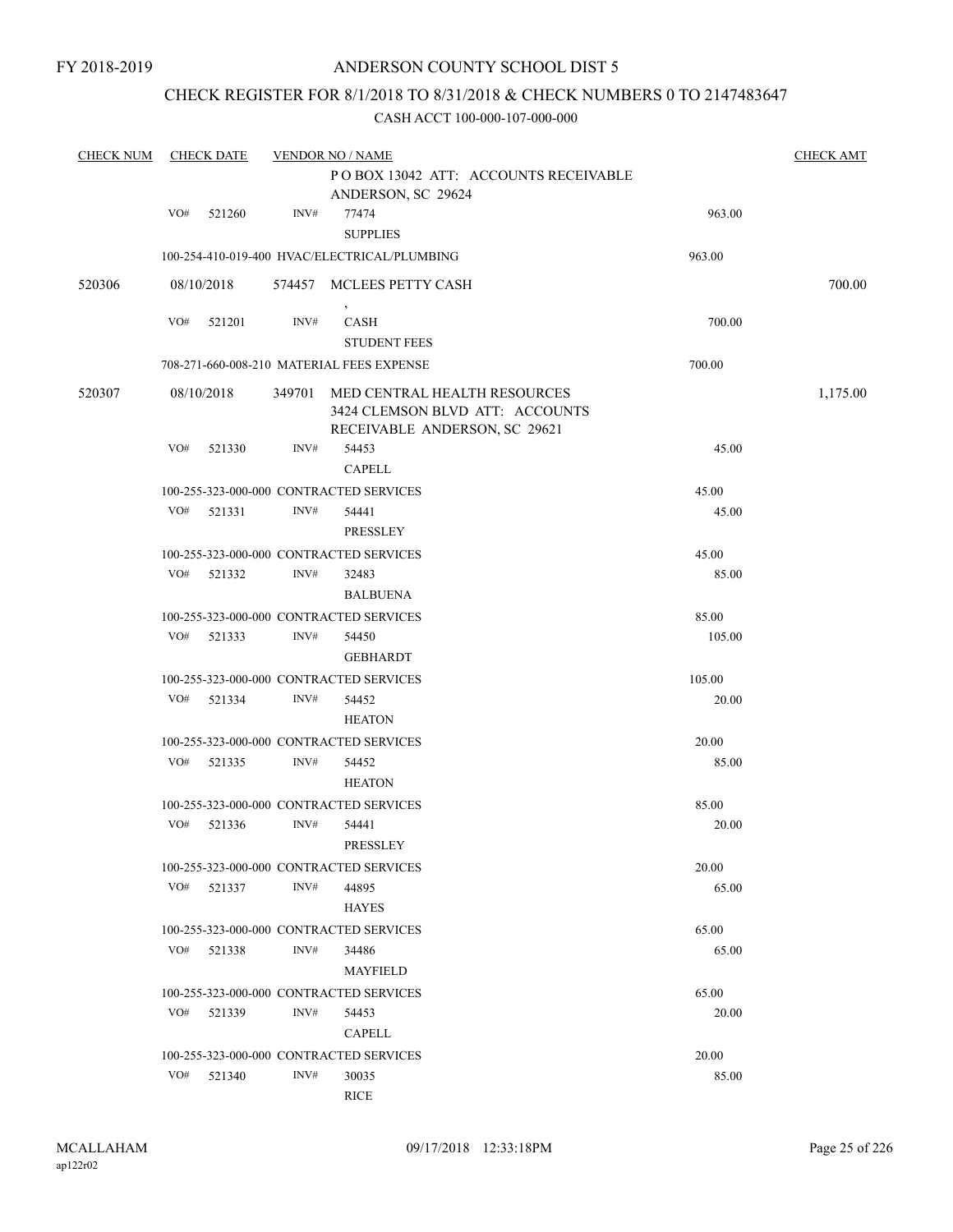## CHECK REGISTER FOR 8/1/2018 TO 8/31/2018 & CHECK NUMBERS 0 TO 2147483647

| <b>CHECK NUM</b> |     | <b>CHECK DATE</b>            |        | <b>VENDOR NO / NAME</b>                        |                                          |       |          | <b>CHECK AMT</b> |
|------------------|-----|------------------------------|--------|------------------------------------------------|------------------------------------------|-------|----------|------------------|
|                  |     |                              |        | 100-255-323-000-000 CONTRACTED SERVICES        |                                          |       | 85.00    |                  |
|                  | VO# | 521341                       | INV#   | 22863                                          |                                          |       | 65.00    |                  |
|                  |     |                              |        | <b>STURGEON</b>                                |                                          |       |          |                  |
|                  |     |                              |        | 100-255-323-000-000 CONTRACTED SERVICES        |                                          |       | 65.00    |                  |
|                  | VO# | 521342                       | INV#   | 54307                                          |                                          |       | 65.00    |                  |
|                  |     |                              |        | <b>WILLIAMS</b>                                |                                          |       |          |                  |
|                  |     |                              |        | 100-255-323-000-000 CONTRACTED SERVICES        |                                          |       | 65.00    |                  |
|                  | VO# | 521343                       | INV#   | 54300                                          |                                          |       | 65.00    |                  |
|                  |     |                              |        | <b>SNELL</b>                                   |                                          |       |          |                  |
|                  |     |                              |        | 100-255-323-000-000 CONTRACTED SERVICES        |                                          |       | 65.00    |                  |
|                  | VO# | 521344                       | INV#   | 22863                                          |                                          |       | 85.00    |                  |
|                  |     |                              |        | <b>STURGEON</b>                                |                                          |       |          |                  |
|                  |     |                              |        | 100-255-323-000-000 CONTRACTED SERVICES        |                                          |       | 85.00    |                  |
|                  | VO# | 521345                       | INV#   | 15847                                          |                                          |       | 85.00    |                  |
|                  |     |                              |        | <b>GLEW</b>                                    |                                          |       |          |                  |
|                  |     |                              |        | 100-255-323-000-000 CONTRACTED SERVICES        |                                          |       | 85.00    |                  |
|                  | VO# | 521346                       | INV#   | 8148                                           |                                          |       | 85.00    |                  |
|                  |     |                              |        | <b>WILLIAMS</b>                                |                                          |       |          |                  |
|                  |     |                              |        | 100-255-323-000-000 CONTRACTED SERVICES        |                                          |       | 85.00    |                  |
|                  | VO# | 521347                       | INV#   | 33579                                          |                                          |       | 85.00    |                  |
|                  |     |                              |        | <b>JORDAN</b>                                  |                                          |       |          |                  |
|                  |     |                              |        | 100-255-323-000-000 CONTRACTED SERVICES        |                                          |       | 85.00    |                  |
|                  |     |                              |        |                                                |                                          |       |          |                  |
| * 520309         |     | 08/10/2018                   | 574549 | <b>NETOP</b>                                   |                                          |       |          | 1,170.00         |
|                  |     |                              |        |                                                | 220 NW SECOND AVE SUITE 940 PORTLAND, OR |       |          |                  |
|                  |     |                              |        | 97209                                          |                                          |       |          |                  |
|                  | VO# | 521349                       | INV#   | IUS0143280                                     | PO#                                      | 99149 | 1,170.00 |                  |
|                  |     |                              |        | <b>RENEWAL</b>                                 |                                          |       |          |                  |
|                  |     |                              |        | 100-266-445-000-000 SOFTWARE TECHNOLOGY        |                                          |       | 1,170.00 |                  |
| $*$ 520311       |     | 08/10/2018                   | 389900 | OFFICE DEPOT                                   |                                          |       |          | 602.07           |
|                  |     |                              |        |                                                | POBOX 1413 CHARLOTTE, NC 28201-1413      |       |          |                  |
|                  | VO# | 521351                       | INV#   | 162588363001                                   |                                          |       | 602.07   |                  |
|                  |     |                              |        | <b>SUPPLIES</b>                                |                                          |       |          |                  |
|                  |     | 124-114-410-024-000 SUPPLIES |        |                                                |                                          |       | 48.79    |                  |
|                  |     | 124-114-410-024-000 SUPPLIES |        |                                                |                                          |       | 553.28   |                  |
| 520312           |     | 08/10/2018                   | 391100 |                                                | OLD STONE TRACTOR CO, INC                |       |          | 302.32           |
|                  |     |                              |        |                                                | PO BOX 13565 ATT: ACCOUNTS RECEIVABLE    |       |          |                  |
|                  |     |                              |        | ANDERSON, SC 29624                             |                                          |       |          |                  |
|                  | VO# | 521256                       | INV#   | CT94661                                        |                                          |       | 54.00    |                  |
|                  |     |                              |        | <b>SUPPLIES</b>                                |                                          |       |          |                  |
|                  |     |                              |        | 100-254-410-000-001 MAINT. SUPPLIES-STRUCTURES |                                          |       | 54.00    |                  |
|                  | VO# | 521257                       | INV#   | CT94789                                        |                                          |       | 43.82    |                  |
|                  |     |                              |        | <b>SUPPLIES</b>                                |                                          |       |          |                  |
|                  |     |                              |        | 100-254-410-000-001 MAINT. SUPPLIES-STRUCTURES |                                          |       | 43.82    |                  |
|                  | VO# | 521258                       | INV#   | CT94735                                        |                                          |       | 204.50   |                  |
|                  |     |                              |        | <b>SUPPLIES</b>                                |                                          |       |          |                  |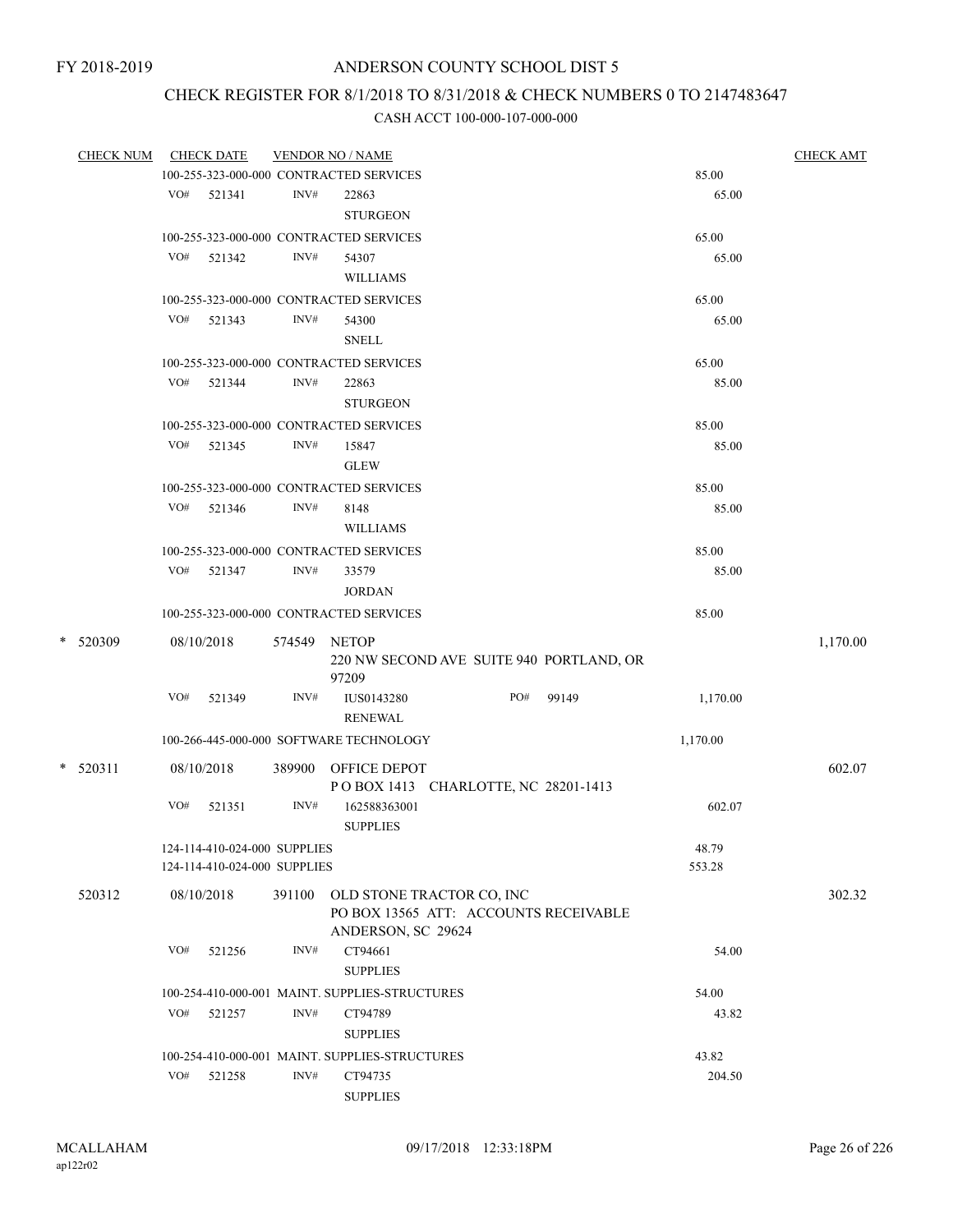## CHECK REGISTER FOR 8/1/2018 TO 8/31/2018 & CHECK NUMBERS 0 TO 2147483647

| <u>CHECK NUM</u> |            | <b>CHECK DATE</b>               |        | <b>VENDOR NO / NAME</b>                                      |     |       |          | <b>CHECK AMT</b> |
|------------------|------------|---------------------------------|--------|--------------------------------------------------------------|-----|-------|----------|------------------|
|                  |            |                                 |        | 100-254-410-000-001 MAINT. SUPPLIES-STRUCTURES               |     |       | 204.50   |                  |
| 520313           | 08/10/2018 |                                 | 571490 | OTIS ELEVATOR COMPANY<br>PO BOX 73579 CHICAGO, IL 60673-7579 |     |       |          | 2,100.00         |
|                  | VO#        | 521352                          | INV#   | TGA05014718<br>CUST#61824799                                 | PO# | 99100 | 2,100.00 |                  |
|                  |            |                                 |        | 100-254-323-006-600 MAINTENANCE SERVICES                     |     |       | 2,100.00 |                  |
| 520314           | 08/10/2018 |                                 | 568036 | PIEDMONT NATURAL GAS<br>PO BOX 1246 CHARLOTTE, NC 28201-1246 |     |       |          | 980.37           |
|                  | VO#        | 521304                          | INV#   | <b>DUE 8/21</b><br><b>UTILITIES</b>                          |     |       | 980.37   |                  |
|                  |            | 100-254-472-000-000 ENERGY-GAS  |        |                                                              |     |       | 48.73    |                  |
|                  |            | 100-254-472-001-000 ENERGY-GAS  |        |                                                              |     |       | 312.11   |                  |
|                  |            | 100-254-472-005-000 ENERGY-GAS  |        |                                                              |     |       | 30.06    |                  |
|                  |            | 100-254-472-011-000 ENERGY-GAS  |        |                                                              |     |       | 23.54    |                  |
|                  |            | 100-254-472-012-000 ENERGY-GAS  |        |                                                              |     |       | 24.72    |                  |
|                  |            | 100-254-472-015-000 ENERGY-GAS  |        |                                                              |     |       | 58.03    |                  |
|                  |            | 100-254-472-016-000 ENERGY-GAS  |        |                                                              |     |       | 23.54    |                  |
|                  |            | 100-254-472-021-000 ENERGY- GAS |        |                                                              |     |       | 49.44    |                  |
|                  |            | 600-256-470-011-000 ENERGY      |        |                                                              |     |       | 68.42    |                  |
|                  |            | 600-256-470-012-000 ENERGY      |        |                                                              |     |       | 66.50    |                  |
|                  |            | 600-256-470-015-000 ENERGY      |        |                                                              |     |       | 87.71    |                  |
|                  |            | 600-256-470-016-000 ENERGY      |        |                                                              |     |       | 75.05    |                  |
|                  |            | 600-256-470-021-000 ENERGY      |        |                                                              |     |       | 112.52   |                  |
| 520315           | 08/10/2018 |                                 | 574687 | PRIORITY ONE SECURITY                                        |     |       |          | 1,282.00         |
|                  |            |                                 |        | 18 INTERCHANGE BLVD., SUITE B GREENVILLE,<br>SC 29607        |     |       |          |                  |
|                  | VO#        | 521353                          | INV#   | 1717393<br>AUGUST 2018                                       | PO# | 99112 | 1,282.00 |                  |
|                  |            |                                 |        | 100-254-323-000-600 MAINTENANCE SERVICES                     |     |       | 92.00    |                  |
|                  |            |                                 |        | 100-254-323-001-600 MAINTENANCE SERVICES                     |     |       | 46.00    |                  |
|                  |            |                                 |        | 100-254-323-002-600 MAINTENANCE SERVICES                     |     |       | 168.00   |                  |
|                  |            |                                 |        | 100-254-323-003-600 MAINTENANCE SERVICES                     |     |       | 102.00   |                  |
|                  |            |                                 |        | 100-254-323-005-600 MAINTENANCE SERVICES                     |     |       | 46.00    |                  |
|                  |            |                                 |        | 100-254-323-006-600 MAINTENANCE SERVICES                     |     |       | 69.00    |                  |
|                  |            |                                 |        | 100-254-323-007-600 MAINTENANCE SERVICES                     |     |       | 46.00    |                  |
|                  |            |                                 |        | 100-254-323-008-600 MAINTENANCE SERVICES                     |     |       | 46.00    |                  |
|                  |            |                                 |        | 100-254-323-009-600 MAINTENANCE SERVICES                     |     |       | 46.00    |                  |
|                  |            |                                 |        | 100-254-323-010-600 MAINTENANCE SERVICES                     |     |       | 46.00    |                  |
|                  |            |                                 |        | 100-254-323-011-600 MAINTENANCE SERVICES                     |     |       | 46.00    |                  |
|                  |            |                                 |        | 100-254-323-012-600 MAINTENANCE SERVICES                     |     |       | 46.00    |                  |
|                  |            |                                 |        | 100-254-323-013-600 MAINTENANCE SERVICES                     |     |       | 46.00    |                  |
|                  |            |                                 |        | 100-254-323-014-600 MAINTENANCE SERVICES                     |     |       | 46.00    |                  |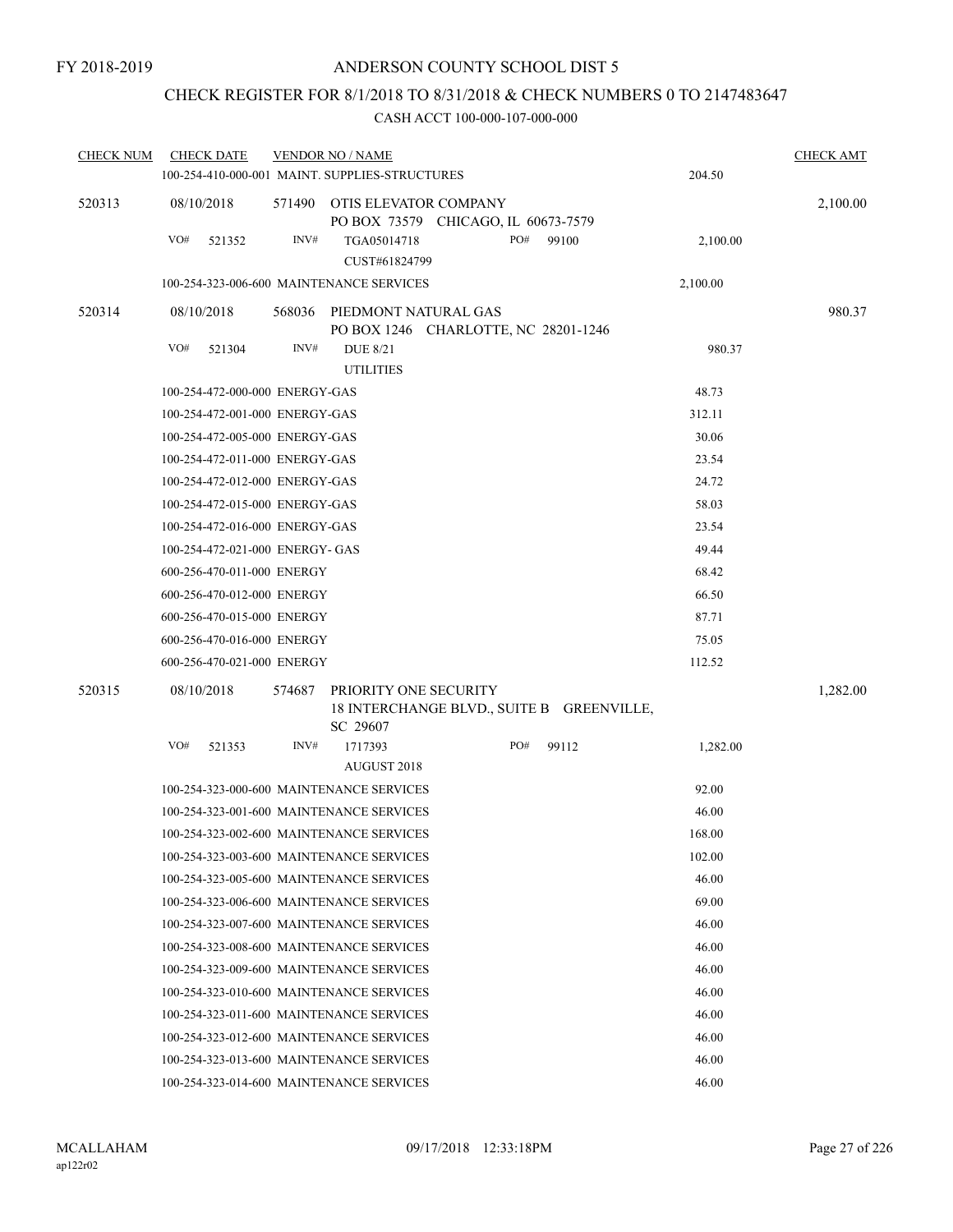## CHECK REGISTER FOR 8/1/2018 TO 8/31/2018 & CHECK NUMBERS 0 TO 2147483647

|                  | VO# | 521355            | INV#   | 8628-8638                                                                 | PO# | 99095 | 5,466.87 |                  |
|------------------|-----|-------------------|--------|---------------------------------------------------------------------------|-----|-------|----------|------------------|
| 520318           |     | 08/10/2018        | 567525 | ROWLAND MECHANICAL<br>206 SADDLE TRAIL ANDERSON, SC 29621                 |     |       |          | 5,466.87         |
|                  |     |                   |        |                                                                           |     |       |          |                  |
|                  |     |                   |        | 100-254-323-023-600 MAINTENANCE SERVICES                                  |     |       | 177.82   |                  |
|                  |     |                   |        | 100-254-323-021-600 MAINTENANCE SERVICES                                  |     |       | 570.95   |                  |
|                  |     |                   |        | 100-254-323-020-600 MAINTENANCE SERVICES                                  |     |       | 475.61   |                  |
|                  |     |                   |        | 100-254-323-019-600 MAINTENANCE SERVICES                                  |     |       | 237.81   |                  |
|                  |     |                   |        | 100-254-323-018-600 MAINTENANCE SERVICES                                  |     |       | 237.81   |                  |
|                  |     |                   |        | 100-254-323-017-600 MAINTENANCE SERVICES                                  |     |       | 286.01   |                  |
|                  |     |                   |        | 100-254-323-016-600 MAINTENANCE SERVICES                                  |     |       | 237.81   |                  |
|                  |     |                   |        | 100-254-323-015-600 MAINTENANCE SERVICES                                  |     |       | 237.81   |                  |
|                  |     |                   |        | 100-254-323-014-600 MAINTENANCE SERVICES                                  |     |       | 237.81   |                  |
|                  |     |                   |        | 100-254-323-013-600 MAINTENANCE SERVICES                                  |     |       | 237.81   |                  |
|                  |     |                   |        | 100-254-323-012-600 MAINTENANCE SERVICES                                  |     |       | 416.70   |                  |
|                  |     |                   |        | 100-254-323-011-600 MAINTENANCE SERVICES                                  |     |       | 237.81   |                  |
|                  |     |                   |        | 100-254-323-010-600 MAINTENANCE SERVICES                                  |     |       | 237.81   |                  |
|                  |     |                   |        | 100-254-323-009-600 MAINTENANCE SERVICES                                  |     |       | 237.81   |                  |
|                  |     |                   |        | 100-254-323-008-600 MAINTENANCE SERVICES                                  |     |       | 286.01   |                  |
|                  |     |                   |        | 100-254-323-007-600 MAINTENANCE SERVICES                                  |     |       | 237.81   |                  |
|                  |     |                   |        | 100-254-323-006-600 MAINTENANCE SERVICES                                  |     |       | 475.61   |                  |
|                  |     |                   |        | 100-254-323-005-600 MAINTENANCE SERVICES                                  |     |       | 684.00   |                  |
|                  |     |                   |        | 100-254-323-003-600 MAINTENANCE SERVICES                                  |     |       | 689.86   |                  |
|                  |     |                   |        | 100-254-323-002-600 MAINTENANCE SERVICES                                  |     |       | 619.15   |                  |
|                  |     |                   |        | 100-254-323-001-600 MAINTENANCE SERVICES                                  |     |       | 1,048.12 |                  |
|                  |     |                   |        | 100-254-323-000-600 MAINTENANCE SERVICES                                  |     |       | 355.91   |                  |
|                  | VO# | 521354            | INV#   | 001809485<br>AUGUST 2018                                                  | PO# | 99114 | 8,463.85 |                  |
| 520317           |     | 08/10/2018        | 571719 | <b>REPUBLIC SERVICES #744</b><br>PO BOX 9001099 LOUISVILLE, KY 40290-1099 |     |       |          | 8,463.85         |
|                  |     |                   |        | 100-254-410-000-001 MAINT. SUPPLIES-STRUCTURES                            |     |       | 540.69   |                  |
|                  |     |                   |        | <b>SUPPLIES</b>                                                           |     |       |          |                  |
|                  | VO# | 521255            | INV#   | P.O. BOX 5339 GREENVILLE, SC 29606<br>S1985041                            |     |       | 540.69   |                  |
| 520316           |     | 08/10/2018        | 571652 | PROSOURCE LLC                                                             |     |       |          | 540.69           |
|                  |     |                   |        | 100-254-323-023-600 MAINTENANCE SERVICES                                  |     |       | 69.00    |                  |
|                  |     |                   |        | 100-254-323-021-600 MAINTENANCE SERVICES                                  |     |       | 46.00    |                  |
|                  |     |                   |        | 100-254-323-020-600 MAINTENANCE SERVICES                                  |     |       | 46.00    |                  |
|                  |     |                   |        | 100-254-323-019-600 MAINTENANCE SERVICES                                  |     |       | 46.00    |                  |
|                  |     |                   |        | 100-254-323-018-600 MAINTENANCE SERVICES                                  |     |       | 46.00    |                  |
|                  |     |                   |        | 100-254-323-017-600 MAINTENANCE SERVICES                                  |     |       | 46.00    |                  |
|                  |     |                   |        | 100-254-323-016-600 MAINTENANCE SERVICES                                  |     |       | 46.00    |                  |
| <b>CHECK NUM</b> |     | <b>CHECK DATE</b> |        | 100-254-323-015-600 MAINTENANCE SERVICES                                  |     |       | 46.00    |                  |
|                  |     |                   |        | <b>VENDOR NO / NAME</b>                                                   |     |       |          | <b>CHECK AMT</b> |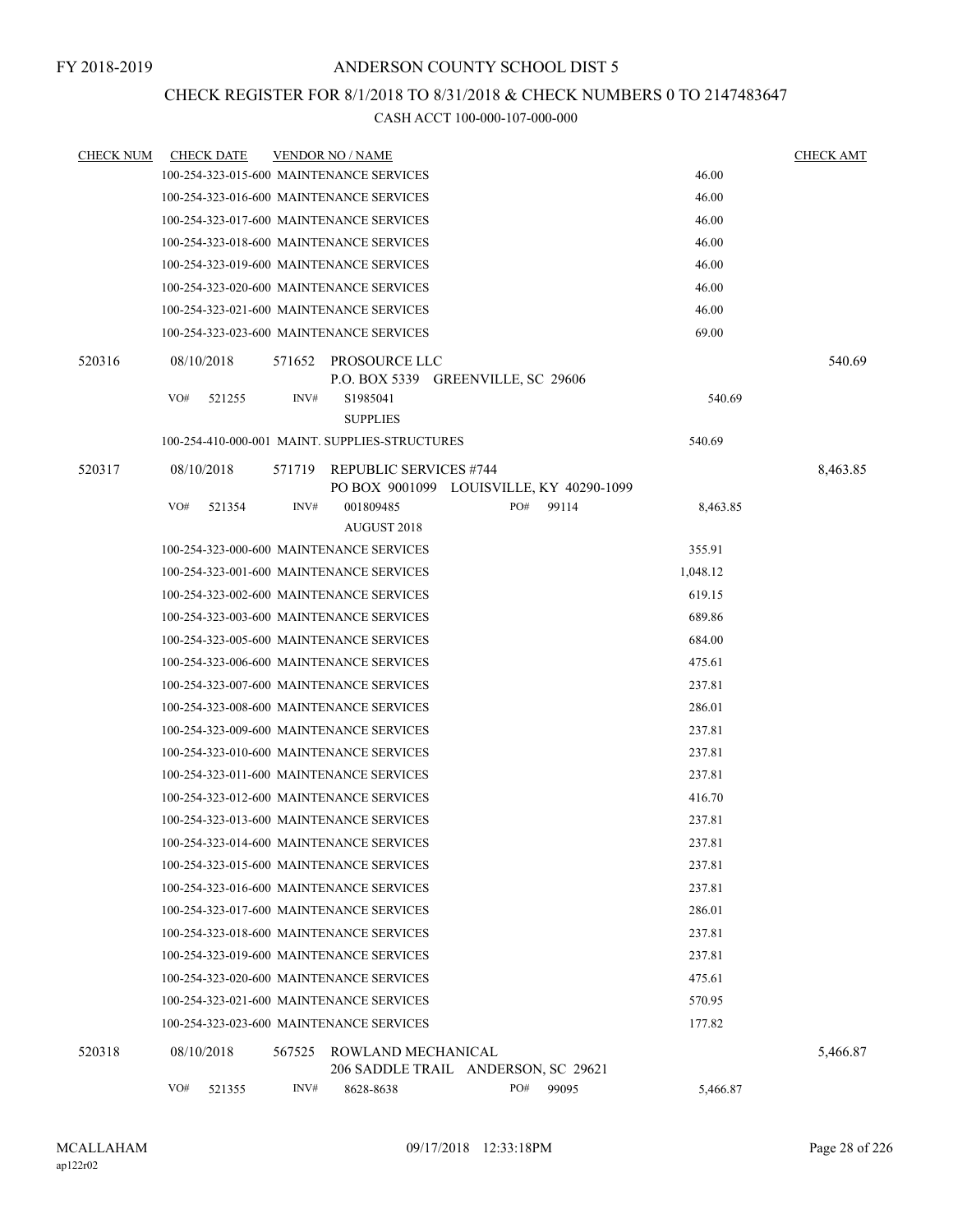## CHECK REGISTER FOR 8/1/2018 TO 8/31/2018 & CHECK NUMBERS 0 TO 2147483647

| <b>CHECK NUM</b> |     | <b>CHECK DATE</b>            |        | <b>VENDOR NO / NAME</b>                              |     |       |            | <b>CHECK AMT</b> |
|------------------|-----|------------------------------|--------|------------------------------------------------------|-----|-------|------------|------------------|
|                  |     |                              |        | <b>BUS REPAIRS</b>                                   |     |       |            |                  |
|                  |     |                              |        | 100-255-323-000-ACT ACTIVITY BUS CONTRACTED SERVICES |     |       | 83.66      |                  |
|                  |     |                              |        | 100-255-323-000-ACT ACTIVITY BUS CONTRACTED SERVICES |     |       | 83.66      |                  |
|                  |     |                              |        | 100-255-323-000-ACT ACTIVITY BUS CONTRACTED SERVICES |     |       | 69.00      |                  |
|                  |     |                              |        | 100-255-323-000-ACT ACTIVITY BUS CONTRACTED SERVICES |     |       | 83.66      |                  |
|                  |     |                              |        | 100-255-323-000-ACT ACTIVITY BUS CONTRACTED SERVICES |     |       | 69.00      |                  |
|                  |     |                              |        | 100-255-323-000-ACT ACTIVITY BUS CONTRACTED SERVICES |     |       | 2,595.87   |                  |
|                  |     |                              |        | 100-255-323-000-ACT ACTIVITY BUS CONTRACTED SERVICES |     |       | 413.31     |                  |
|                  |     |                              |        | 100-255-323-000-ACT ACTIVITY BUS CONTRACTED SERVICES |     |       | 1,208.01   |                  |
|                  |     |                              |        | 100-255-323-000-ACT ACTIVITY BUS CONTRACTED SERVICES |     |       | 756.41     |                  |
|                  |     |                              |        | 100-255-323-000-ACT ACTIVITY BUS CONTRACTED SERVICES |     |       | 46.00      |                  |
|                  |     |                              |        | 100-255-323-000-ACT ACTIVITY BUS CONTRACTED SERVICES |     |       | 58.29      |                  |
| 520319           |     | 08/10/2018                   | 570059 | <b>SHARP BUSINESS SYSTEMS</b>                        |     |       |            | 21,784.94        |
|                  |     |                              |        | DEPT 1216 PO BOX 121216 DALLAS, TX                   |     |       |            |                  |
|                  |     |                              |        | 75312-1216                                           |     |       |            |                  |
|                  | VO# | 521356                       | INV#   | M15897857                                            | PO# | 99052 | 13,724.36  |                  |
|                  |     |                              |        | <b>COPIERS</b>                                       |     |       |            |                  |
|                  |     |                              |        | 201-113-410-006-000 SUPPLIES AND MATERIALS           |     |       | 13,724.36  |                  |
|                  | VO# | 521357                       | INV#   | M15897856                                            | PO# | 99051 | 8,060.58   |                  |
|                  |     |                              |        | <b>COPIERS</b>                                       |     |       |            |                  |
|                  |     | 201-112-410-019-000 Supplies |        |                                                      |     |       | 8,060.58   |                  |
|                  |     |                              |        |                                                      |     |       |            |                  |
| 520320           |     | 08/10/2018                   | 472700 | <b>SHERWIN WILLIAMS</b>                              |     |       |            | 133.70           |
|                  |     |                              |        | 613 NORTH MURRAY AVENUE ATT: ACCOUNTS                |     |       |            |                  |
|                  |     |                              |        | RECEIVABLE ANDERSON, SC 29625                        |     |       |            |                  |
|                  | VO# | 521253                       | INV#   | 6241-5                                               |     |       | 73.18      |                  |
|                  |     |                              |        | <b>SUPPLIES</b>                                      |     |       |            |                  |
|                  |     |                              |        | 100-254-410-017-001 SUPPLIES - MANTENANCE            |     |       | 73.18      |                  |
|                  | VO# | 521254                       | INV#   | 6242-3                                               |     |       | 60.52      |                  |
|                  |     |                              |        | <b>SUPPLIES</b>                                      |     |       |            |                  |
|                  |     |                              |        | 100-254-410-023-001 SUPPLIES-MAINTENANCE             |     |       | 60.52      |                  |
| $*$ 520323       |     | 08/10/2018                   | 574096 | SUMMIT CONSTRUCTION GROUP LLS                        |     |       |            | 10,500.00        |
|                  |     |                              |        | 101 CONCORD CIR ANDERSON, SC 29621                   |     |       |            |                  |
|                  | VO# | 521360                       | INV#   | 86                                                   | PO# | 98577 | 10,500.00  |                  |
|                  |     |                              |        | <b>FENCING</b>                                       |     |       |            |                  |
|                  |     |                              |        |                                                      |     |       |            |                  |
|                  |     | 100-254-540-013-000 FENCE    |        |                                                      |     |       | 4,800.00 A |                  |
|                  |     | 100-254-540-014-000 FENCE    |        |                                                      |     |       | 5,700.00 A |                  |
| 520324           |     | 08/10/2018                   | 572995 | <b>SUPPLYWORKS</b>                                   |     |       |            | 5,984.51         |
|                  |     |                              |        | PO BOX 742604 ATLANTA, GA 30374-2604                 |     |       |            |                  |
|                  | VO# | 521361                       | INV#   | 449332808                                            | PO# | 99203 | 5,984.51   |                  |
|                  |     |                              |        | <b>SUPPLIES</b>                                      |     |       |            |                  |
|                  |     |                              |        | 100-000-170-000-000 WAREHOUSE INVENTORY              |     |       | 5,984.51   |                  |
|                  |     |                              |        |                                                      |     |       |            |                  |
| 520325           |     | 08/10/2018                   | 568718 | THE READING WAREHOUSE                                |     |       |            | 558.03           |
|                  |     |                              |        | POBOX 41328 ATT: ACCOUNTS RECEIVABLE                 |     |       |            |                  |
|                  |     |                              |        | NORTH CHARLESTON, SC 29423                           |     |       |            |                  |
|                  | VO# | 521362                       | INV#   | 185456                                               | PO# | 99208 | 558.03     |                  |
|                  |     |                              |        | WHITEHALL ELEM                                       |     |       |            |                  |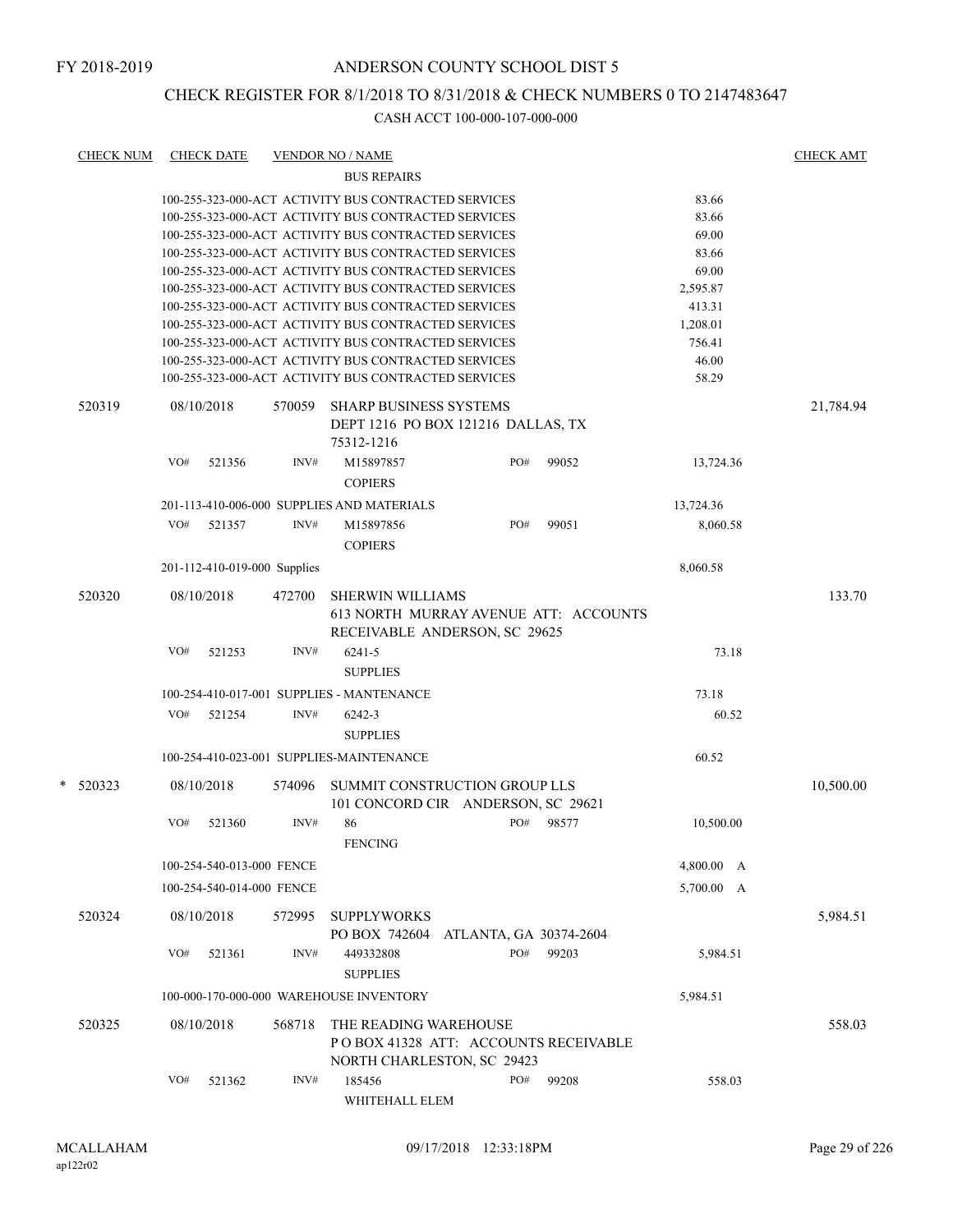## CHECK REGISTER FOR 8/1/2018 TO 8/31/2018 & CHECK NUMBERS 0 TO 2147483647

|   | <b>CHECK NUM</b> |     | <b>CHECK DATE</b>               |        | <b>VENDOR NO / NAME</b>                                                                 |     |                       |           | <b>CHECK AMT</b> |
|---|------------------|-----|---------------------------------|--------|-----------------------------------------------------------------------------------------|-----|-----------------------|-----------|------------------|
|   |                  |     | 201-112-410-019-000 Supplies    |        |                                                                                         |     |                       | 558.03    |                  |
| * | 520327           |     | 08/10/2018                      | 573903 | <b>UPSTATE AHEC</b><br>104 S. VENTURE DR. GREENVILLE, SC 29615                          |     |                       |           | 800.00           |
|   |                  | VO# | 521363                          | INV#   | 819<br><b>MEMBERSHIP FEES</b>                                                           |     |                       | 800.00    |                  |
|   |                  |     |                                 |        | 100-213-312-000-000 PURCHASED SERVICES                                                  |     |                       | 800.00    |                  |
|   | 520328           |     | 08/10/2018                      |        | 510790 US FOODSERVICE<br>POBOX 602292 CHARLOTTE, NC 28260-2292                          |     |                       |           | 31,126.27        |
|   |                  | VO# | 521366                          | INV#   | 20950515<br><b>FOOD &amp; SUPPLIES</b>                                                  |     |                       | 31,126.27 |                  |
|   |                  |     | 600-256-410-000-000 SUPPLIES    |        |                                                                                         |     |                       | 812.59    |                  |
|   |                  |     | 600-256-410-003-000 SUPPLIES    |        |                                                                                         |     |                       | 2,341.89  |                  |
|   |                  |     | 600-256-410-020-000 SUPPLIES    |        |                                                                                         |     |                       | 642.86    |                  |
|   |                  |     | 600-256-460-003-000 FOOD        |        |                                                                                         |     |                       | 19,349.16 |                  |
|   |                  |     | 600-256-460-020-000 FOOD        |        |                                                                                         |     |                       | 7,979.77  |                  |
|   | 520329           |     | 08/10/2018                      | 574511 | VERIFIED SERVICES LTD, LLC<br>518 COUNTRY MDWS ANDERSON, SC 29626                       |     |                       |           | 2,480.00         |
|   |                  | VO# | 521250                          | INV#   | 180048<br><b>WESTSIDE</b>                                                               |     |                       | 2,480.00  |                  |
|   |                  |     |                                 |        | 100-254-323-003-001 CONTRACTED SERVICES                                                 |     |                       | 2,480.00  |                  |
|   | 520330           |     | 08/10/2018                      | 572675 | <b>WAFFLE HOUSE</b><br>207 WILLOW GROVE WAY ATTN: RICHARD<br>FEACHER PIEDMONT, SC 29673 |     |                       |           | 912.50           |
|   |                  | VO# | 521364                          | INV#   | <b>BREAKFAST</b><br><b>ROBERT ANDERSON</b>                                              |     |                       | 912.50    |                  |
|   |                  |     |                                 |        | 100-113-410-006-VEN SUPPLY-ADDT'L FOR LOST VENDING                                      |     |                       | 912.50    |                  |
|   | 520331           |     | 08/10/2018                      | 573864 | WELLS FARGO VENDOR FIN SERV<br>PO BOX 105710 ATLANTA, GA 30348-5710                     |     |                       |           | 32,965.82        |
|   |                  | VO# | 521365                          | INV#   | PO 99192<br><b>COPIERS</b>                                                              | PO# | 99192                 | 32,965.82 |                  |
|   |                  |     | 201-112-490-010-000 COPIER COST |        |                                                                                         |     |                       | 5,961.54  |                  |
|   |                  |     | 201-112-490-011-000 COPIER COST |        |                                                                                         |     |                       | 8,645.76  |                  |
|   |                  |     | 201-112-490-012-000 COPIER COST |        |                                                                                         |     |                       | 7,722.40  |                  |
|   |                  |     | 201-112-490-014-000 COPIER COST |        |                                                                                         |     |                       | 7,096.08  |                  |
|   |                  |     |                                 |        | 201-112-490-016-000 OTHER/ COPIER COST                                                  |     |                       | 3,540.04  |                  |
|   | 520332           |     | 08/10/2018                      | 529275 | <b>WESTAR TIRE</b><br>PO BOX 400<br>ACCOUNTS RECEIVABLE ANDERSON, SC 29622              |     | 715 NORTH MURRAY ATT: |           | 961.32           |
|   |                  | VO# | 521247                          | INV#   | 146442<br><b>REPAIR</b>                                                                 |     |                       | 20.00     |                  |
|   |                  |     |                                 |        | 100-254-412-000-001 TRUCK SERVICE - MAINTENANCE                                         |     |                       | 20.00     |                  |
|   |                  | VO# | 521248                          | INV#   | 146550<br><b>TIRES</b>                                                                  |     |                       | 627.55    |                  |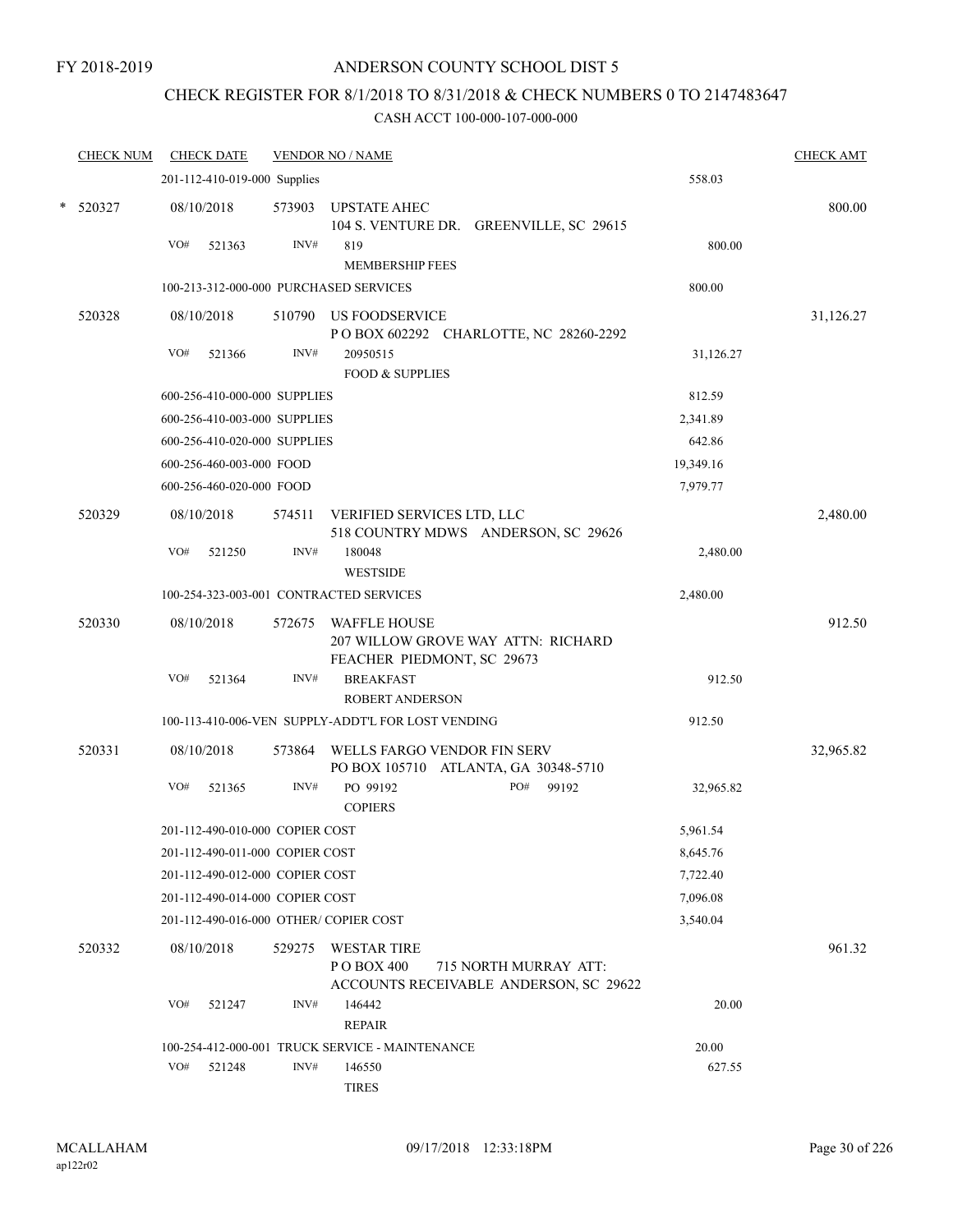# CHECK REGISTER FOR 8/1/2018 TO 8/31/2018 & CHECK NUMBERS 0 TO 2147483647

| <b>CHECK NUM</b> |     | <b>CHECK DATE</b>            |            | <b>VENDOR NO / NAME</b>                                                  |        | <b>CHECK AMT</b> |
|------------------|-----|------------------------------|------------|--------------------------------------------------------------------------|--------|------------------|
|                  |     |                              |            | 100-254-412-000-001 TRUCK SERVICE - MAINTENANCE                          | 627.55 |                  |
|                  |     | VO# 521249                   | INV#       | 146549<br><b>TIRES</b>                                                   | 313.77 |                  |
|                  |     |                              |            | 100-254-412-000-001 TRUCK SERVICE - MAINTENANCE                          | 313.77 |                  |
| 520333           |     | 08/10/2018                   |            | 532300 WHITE JONES ACE HARDWARE<br>PO BOX 13012 ATT: ACCOUNTS RECEIVABLE |        | 325.90           |
|                  |     |                              |            | ANDERSON, SC 29624                                                       |        |                  |
|                  | VO# | 521236                       | INV#       | 874340<br><b>SUPPLIES</b>                                                | 21.65  |                  |
|                  |     |                              |            | 100-254-410-023-001 SUPPLIES-MAINTENANCE                                 | 21.65  |                  |
|                  | VO# | 521237                       | INV#       | 874363<br><b>SUPPLIES</b>                                                | 97.39  |                  |
|                  |     |                              |            | 100-254-410-010-001 SUPPLIES - MAINTENANCE                               | 97.39  |                  |
|                  | VO# | 521238                       | INV#       | 874407                                                                   | 7.85   |                  |
|                  |     |                              |            | <b>SUPPLIES</b>                                                          |        |                  |
|                  |     |                              |            | 100-254-410-016-001 SUPPLIES - MAINTENANCE                               | 7.85   |                  |
|                  | VO# | 521239                       | INV#       | 392872<br><b>SUPPLIES</b>                                                | 21.33  |                  |
|                  |     |                              |            | 100-254-410-000-001 MAINT. SUPPLIES-STRUCTURES                           | 21.33  |                  |
|                  | VO# | 521240                       | INV#       | 873958                                                                   | 30.97  |                  |
|                  |     |                              |            | <b>SUPPLIES</b>                                                          |        |                  |
|                  |     |                              |            | 100-254-410-021-400 HVAC/ELECTRICAL/PLUMBING                             | 30.97  |                  |
|                  | VO# | 521241                       | INV#       | 392744                                                                   | 13.48  |                  |
|                  |     |                              |            | <b>SUPPLIES</b>                                                          |        |                  |
|                  |     | 100-254-410-001-000 SUPPLIES |            |                                                                          | 13.48  |                  |
|                  |     | $VO#$ 521242                 | INV#       | 874180                                                                   | 4.70   |                  |
|                  |     |                              |            | <b>SUPPLIES</b>                                                          |        |                  |
|                  |     | 100-254-410-012-000 SUPPLIES |            |                                                                          | 4.70   |                  |
|                  | VO# | 521243                       | INV#       | 392773                                                                   | 28.31  |                  |
|                  |     |                              |            | <b>SUPPLIES</b>                                                          |        |                  |
|                  |     | 100-254-410-002-000 SUPPLIES |            |                                                                          | 28.31  |                  |
|                  | VO# | 521244                       | INV#       | 874281<br><b>SUPPLIES</b>                                                | 82.52  |                  |
|                  |     |                              |            | 100-254-410-016-400 HVAC/ELECTRICAL/PLUMBING                             | 82.52  |                  |
|                  | VO# | 521245                       | INV#       | 874317<br><b>SUPPLIES</b>                                                | 17.70  |                  |
|                  |     |                              |            | 100-254-410-001-001 SUPPLIES - MAINTENANCE                               | 17.70  |                  |
| 520334           |     | 08/15/2018                   | 100075     | 4IMPRINT                                                                 |        | 365.42           |
|                  |     |                              |            | 25303 NETWORK PLACE CHICAGO, IL 60673-1253                               |        |                  |
|                  | VO# | 521381                       | INV#       | 6527983<br><b>PLANNERS</b>                                               | 365.42 |                  |
|                  |     | 100-115-410-001-000 SUPPLIES |            |                                                                          | 365.42 |                  |
| 520335           |     | 08/15/2018                   | 563627 ACT |                                                                          |        | 14,960.00        |
|                  |     |                              |            | FINANCE PO BOX 4072 IOWA CITY, IA 52243-4072                             |        |                  |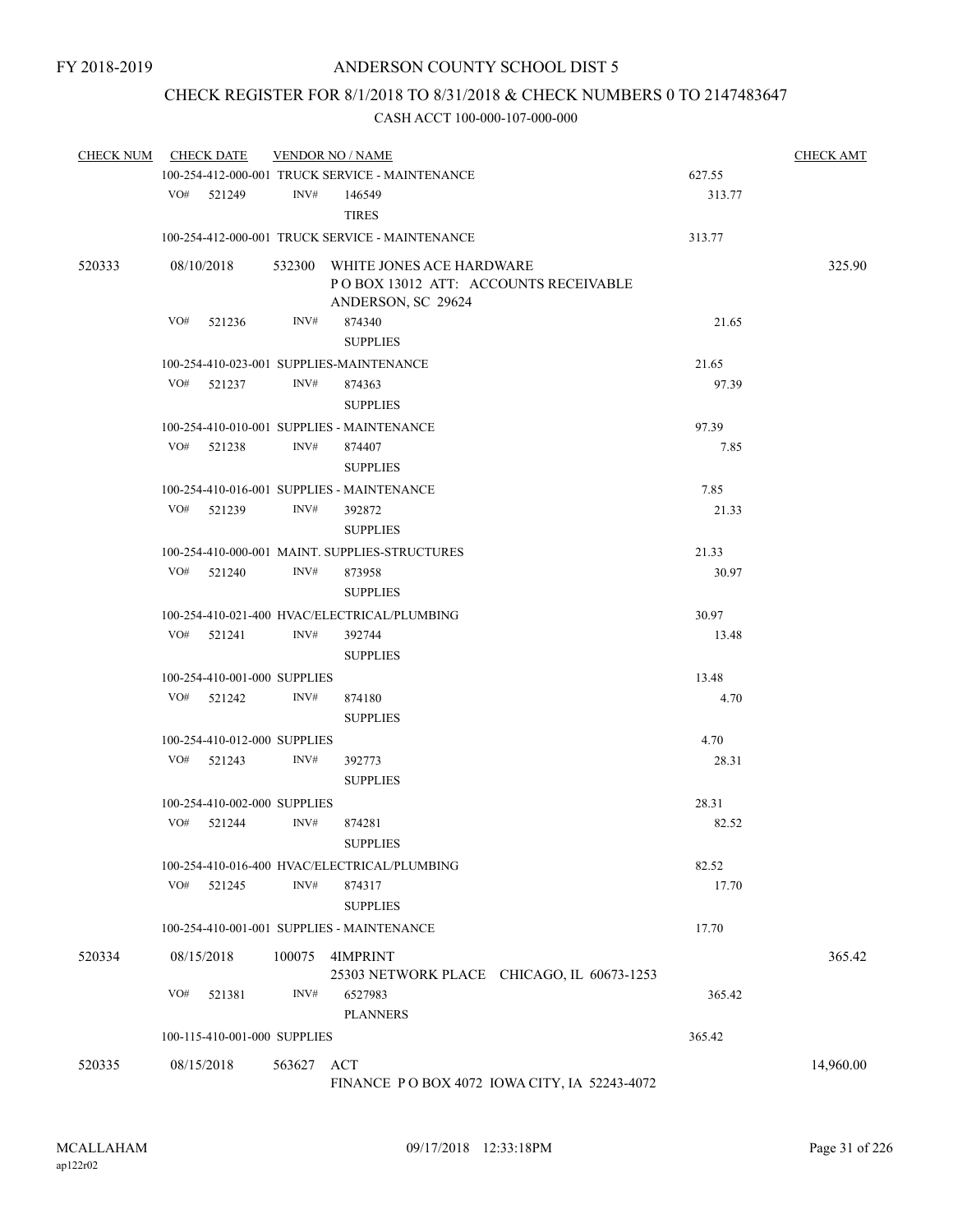# CHECK REGISTER FOR 8/1/2018 TO 8/31/2018 & CHECK NUMBERS 0 TO 2147483647

| <b>CHECK NUM</b> | <b>CHECK DATE</b>                                  |        | <b>VENDOR NO / NAME</b>              |                                                                            |             | <b>CHECK AMT</b> |
|------------------|----------------------------------------------------|--------|--------------------------------------|----------------------------------------------------------------------------|-------------|------------------|
|                  | VO#<br>521382                                      | INV#   | 129151<br><b>STATE TESTING</b>       | PO#<br>99058                                                               | 14,960.00   |                  |
|                  | 319-221-312-000-000 PURCHASED SERVICES-TESTING     |        |                                      |                                                                            | 14,960.00 A |                  |
| 520336           | 08/15/2018                                         |        |                                      | 572919 ADVANCED SALES & SERVICE<br>PO BOX 205 SANDY SPRINGS, SC 29677-0205 |             | 325.87           |
|                  | VO#<br>521383                                      | INV#   | 41931<br>WHITEHALL ELEM              |                                                                            | 325.87      |                  |
|                  | 600-256-323-019-000 REPAIRS TO EQUIPMENT           |        |                                      |                                                                            | 325.87      |                  |
| 520337           | 08/15/2018                                         | 573966 | ALCO SOAP AND SUPPLY                 | PO BOX 1086 MOORESVILLE, NC 28115                                          |             | 266.66           |
|                  | VO#<br>521384                                      | INV#   | 7902, 7903<br><b>SUPPLIES</b>        |                                                                            | 266.66      |                  |
|                  | 600-256-410-003-CHE CHEMICAL SUPPLIES              |        |                                      |                                                                            | 149.57 A    |                  |
|                  | 600-256-410-020-CHE CHEMICAL SUPPLIES              |        |                                      |                                                                            | 117.09 A    |                  |
| 520338           | 08/15/2018                                         | 572075 | SC 29625                             | ANDERSON AREA TOUCHDOWN CLUB<br>5505-D OLD PEARMAN DAIRY ROAD ANDERSON,    |             | 200.00           |
|                  | VO#<br>521385                                      | INV#   | 2018                                 |                                                                            | 200.00      |                  |
|                  |                                                    |        | <b>MEMBERSHIP</b>                    |                                                                            |             |                  |
|                  | 100-390-410-000-000 SUPPLIES AND MATERIALS         |        |                                      |                                                                            | 200.00      |                  |
| 520339           | 08/15/2018                                         | 111125 | <b>ANDERSON AWARDS</b>               | 716 WHITEHALL ROAD ATT: ACCOUNTS<br>RECEIVABLE ANDERSON, SC 29625          |             | 1,861.80         |
|                  | VO#<br>521386                                      | INV#   | <b>BADGES</b>                        |                                                                            | 751.14      |                  |
|                  |                                                    |        | <b>CULINARY SERVICES</b>             |                                                                            |             |                  |
|                  | 600-256-410-000-000 SUPPLIES                       |        |                                      |                                                                            | 751.14 A    |                  |
|                  | VO#<br>521387                                      | INV#   | <b>BADGES</b>                        |                                                                            | 57.78       |                  |
|                  |                                                    |        | <b>CULINARY SERVICES</b>             |                                                                            |             |                  |
|                  | 600-256-410-000-000 SUPPLIES                       |        |                                      |                                                                            | 57.78       |                  |
|                  | VO#<br>521388                                      | INV#   | <b>BADGES</b><br>ROBERT ANDERSON     |                                                                            | 956.58      |                  |
|                  | 100-113-410-006-VEN SUPPLY-ADDT'L FOR LOST VENDING |        |                                      |                                                                            | 956.58      |                  |
|                  | VO#<br>521389                                      | INV#   | <b>BADGES</b><br><b>CENTERVILLE</b>  |                                                                            | 96.30       |                  |
|                  | 707-271-660-007-201 MISCELLANEOUS EXPENSE          |        |                                      |                                                                            | 96.30       |                  |
| 520340           | 08/15/2018                                         | 112250 | 29622-8002                           | ANDERSON COUNTY FINANCE DEPT<br>POBOX 8002 ATT: KIM MARTIN ANDERSON, SC    |             | 57,102.48        |
|                  | VO#<br>521396                                      | INV#   | <b>JUNE 2018</b><br><b>SRO GRANT</b> | PO#<br>97692                                                               | 57,102.48   |                  |
|                  |                                                    |        |                                      | 100-258-312-000-000 CONTRACTED SERVICES - RESOURCE OFFR                    | 57,102.48 A |                  |
| 520341           | 08/15/2018                                         | 572893 | <b>ANDERSON MAGAZINE</b>             | POBOX 3848 ANDERSON, SC 29622                                              |             | 390.00           |
|                  | VO#<br>521392                                      | INV#   | 10868                                |                                                                            | 390.00      |                  |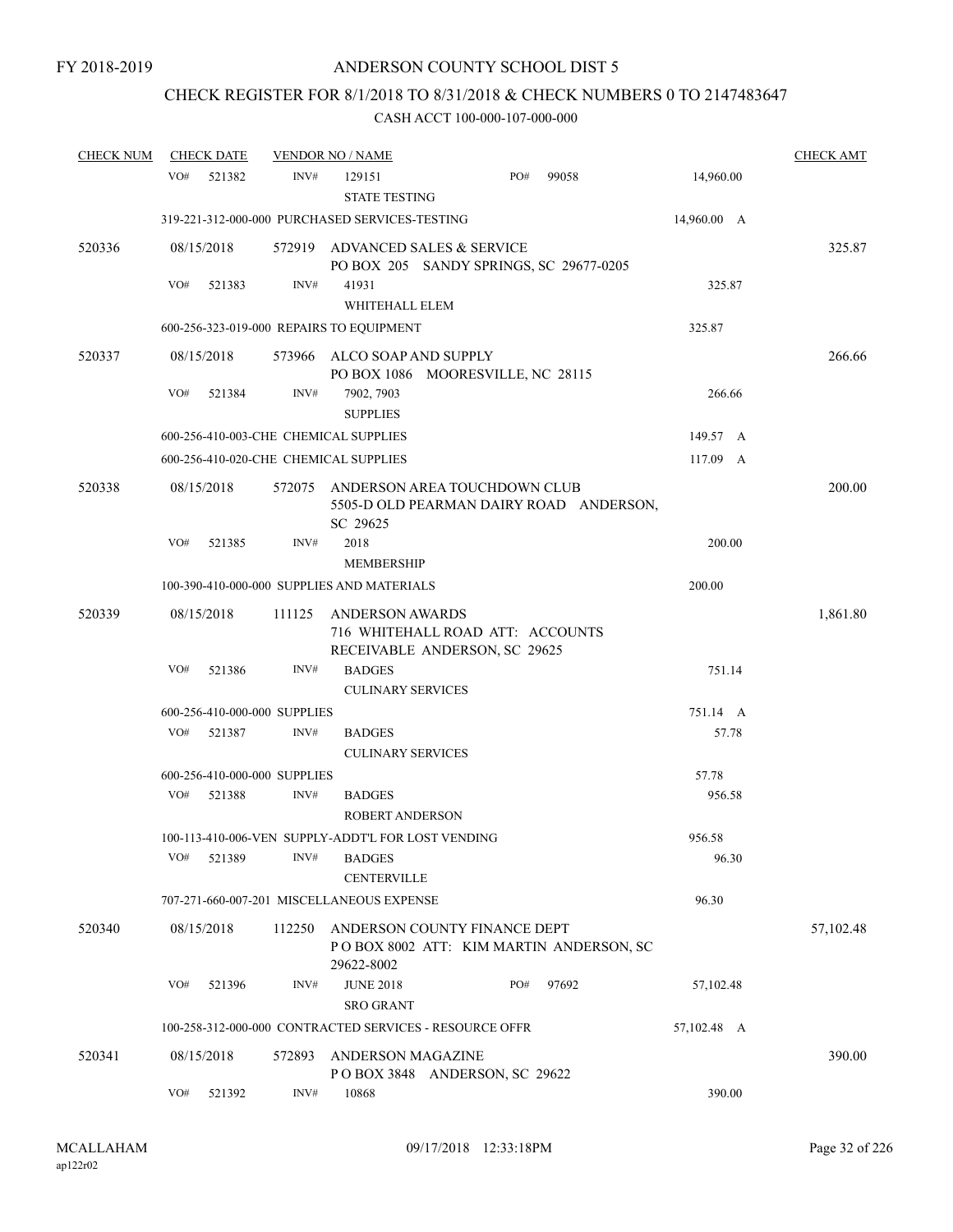## CHECK REGISTER FOR 8/1/2018 TO 8/31/2018 & CHECK NUMBERS 0 TO 2147483647

|   | <b>CHECK NUM</b> |     | <b>CHECK DATE</b> |                                     | <b>VENDOR NO / NAME</b><br>QTR PAGE AD                                                       |     |                                         |              | <b>CHECK AMT</b> |
|---|------------------|-----|-------------------|-------------------------------------|----------------------------------------------------------------------------------------------|-----|-----------------------------------------|--------------|------------------|
|   |                  |     |                   |                                     | 100-263-360-000-000 PRINTING AND BINDING                                                     |     |                                         | 390.00       |                  |
|   |                  |     |                   |                                     |                                                                                              |     |                                         |              |                  |
|   | 520342           |     | 08/15/2018        | 115176                              | ANDERSON SCHOOL DISTRICT FOUR<br>PO BOX 545 ATTN: CRISTY JABLONSKI<br>PENDLETON, SC 29670    |     |                                         |              | 3,178.09         |
|   |                  | VO# | 521391            | INV#                                | <b>APRIL-JUNE</b>                                                                            |     |                                         | 3,178.09     |                  |
|   |                  |     |                   |                                     | <b>ESOL GRANT FY18</b>                                                                       |     |                                         |              |                  |
|   |                  |     |                   | 264-162-410-000-AD4 SUPPLIES        |                                                                                              |     |                                         | 480.00 A     |                  |
|   |                  |     |                   | 264-175-130-000-AD4 BAS STIPENDS    |                                                                                              |     |                                         | 1,200.00 A   |                  |
|   |                  |     |                   |                                     | 264-175-210-000-AD4 SOCIAL SECURITY                                                          |     |                                         | 202.68 A     |                  |
|   |                  |     |                   | 264-175-220-000-AD4 RETIREMENT      |                                                                                              |     |                                         | 247.32 A     |                  |
|   |                  |     |                   |                                     | 264-224-333-000-AD4 TRIPS AND CONFERENCES                                                    |     |                                         | $1,048.09$ A |                  |
|   | 520343           |     | 08/15/2018        | 568170                              | ANDERSON UNIVERSITY<br>316 BOULEVARD ANDERSON, SC 29621                                      |     |                                         |              | 1,000.00         |
|   |                  | VO# | 521393            | INV#                                | 18-19 PLEDGE                                                                                 |     |                                         | 1,000.00     |                  |
|   |                  |     |                   |                                     | PRESIDENTS CLUB                                                                              |     |                                         |              |                  |
|   |                  |     |                   | 100-232-640-000-000 DUES AND FEES   |                                                                                              |     |                                         | 1,000.00     |                  |
|   | 520344           |     | 08/15/2018        | 570168                              | APPLE, INC<br>PO BOX 281877 ATT: ACCOUNTS RECEIVABLE<br>ATLANTA, GA 30384-1877               |     |                                         |              | 5,745.90         |
|   |                  | VO# | 521394            | INV#                                | 6747396046<br>6747192102                                                                     | PO# | 98917                                   | 5,745.90     |                  |
|   |                  |     |                   | 124-233-410-024-000 SQUARE SUPPLIES |                                                                                              |     |                                         | 383.06       |                  |
|   |                  |     |                   |                                     | 397-112-445-000-000 TECHNOLOGY SUPPLIES                                                      |     |                                         | 766.12       |                  |
|   |                  |     |                   |                                     | 397-113-445-000-000 TECHNOLOGY SUPPLIES                                                      |     |                                         | 3,064.48     |                  |
|   |                  |     |                   |                                     | 397-114-445-000-000 TECHNOLOGY SUPPLIES                                                      |     |                                         | 1,532.24     |                  |
| * | 520346           |     | 08/15/2018        | 115202                              | ASD5 CULINARY SERVICES PETTY CASH                                                            |     |                                         |              | 104.06           |
|   |                  | VO# | 521398            | INV#                                | $\,$<br><b>SUPPLIES</b><br>REIMBURSEMENT                                                     |     |                                         | 104.06       |                  |
|   |                  |     |                   | 600-256-410-000-000 SUPPLIES        |                                                                                              |     |                                         | 104.06       |                  |
|   | 520347           |     | 08/15/2018        | 566585                              | <b>BANK OF AMERICA</b><br>PO BOX 15731 ATT: ACCOUNTS RECEIVABLE<br>WILMINGTON, DE 19886-5731 |     |                                         |              | 1,357.57         |
|   |                  | VO# | 521399            | INV#                                | 8355 & 7779<br><b>PURCHASES</b>                                                              |     |                                         | 1,357.57     |                  |
|   |                  |     |                   | 201-112-410-010-000 SUPPLIES        |                                                                                              |     |                                         | 705.69       |                  |
|   |                  |     |                   | 232-188-410-000-000 SUPPLIES        |                                                                                              |     |                                         | 501.88       |                  |
|   |                  |     |                   |                                     | 900-188-313-000-006 HOMELESS STUDENT SERVICES/TUTORS                                         |     |                                         | 150.00       |                  |
|   | 520348           |     | 08/15/2018        | 572588                              | BRYANT ENTERPRISES, LLC<br>28904-6423                                                        |     | 418 SNEAKING CREEK DRIVE HAYESVILLE, NC |              | 180.00           |
|   |                  | VO# | 521400            | INV#                                | 11981                                                                                        | PO# | 99225                                   | 180.00       |                  |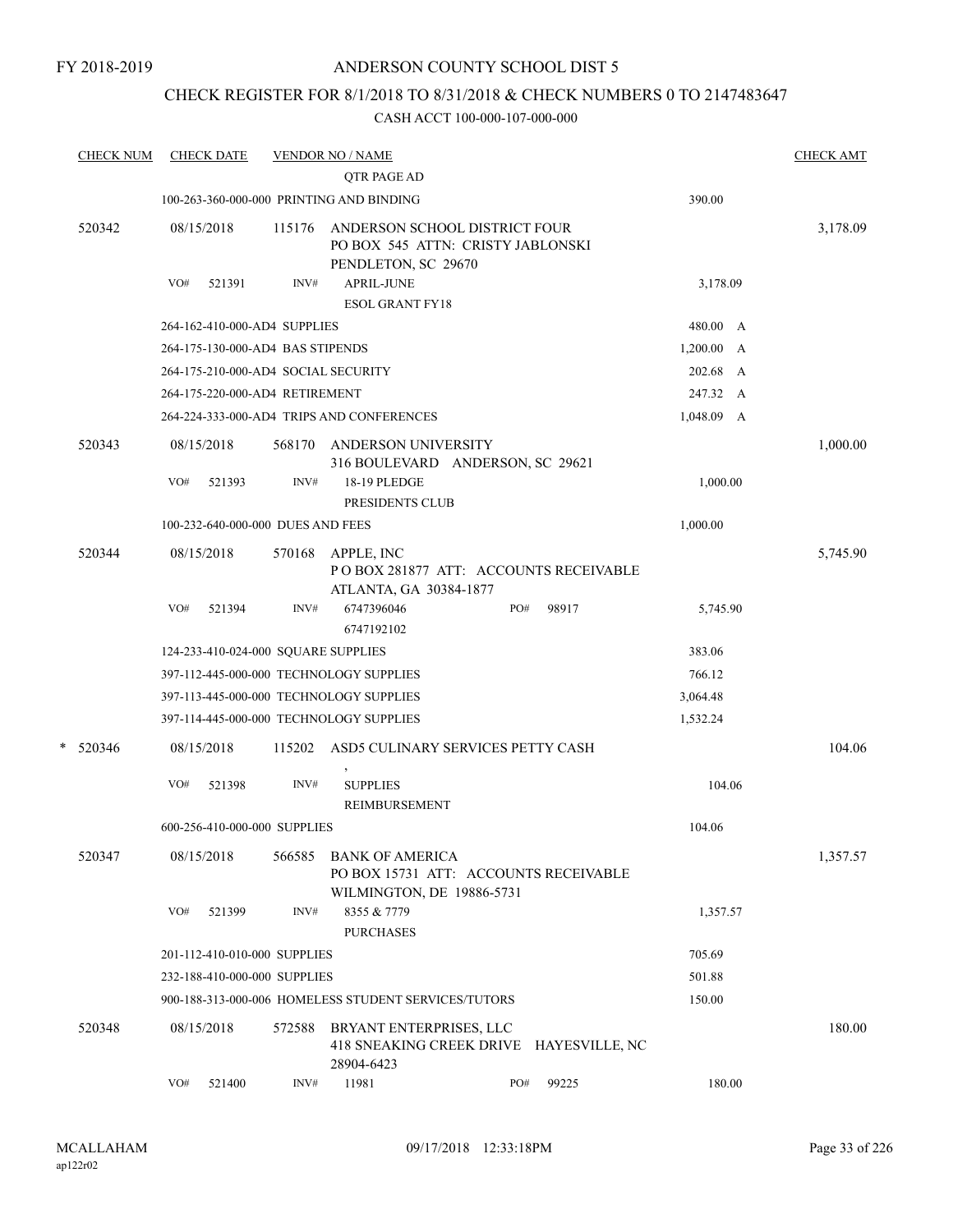## CHECK REGISTER FOR 8/1/2018 TO 8/31/2018 & CHECK NUMBERS 0 TO 2147483647

|            | <b>CHECK NUM</b> |     | <b>CHECK DATE</b>          |        | <b>VENDOR NO / NAME</b><br><b>NORTH POINTE</b>                                                    |     |       |             | <b>CHECK AMT</b> |
|------------|------------------|-----|----------------------------|--------|---------------------------------------------------------------------------------------------------|-----|-------|-------------|------------------|
|            |                  |     | 100-233-410-000-RAD RADIOS |        |                                                                                                   |     |       | 180.00      |                  |
| 520349     |                  |     | 08/15/2018                 |        | 572787 CC&I SERVICES LLC<br>4795 S CHURCH ST EXT SUITE 2 ROEBUCK, SC<br>29376                     |     |       |             | 770.00           |
|            |                  | VO# | 521401                     | INV#   | 3986<br><b>INSPECTIONS</b>                                                                        | PO# | 98317 | 770.00      |                  |
|            |                  |     |                            |        | 505-271-540-002-BSC BASEBALL&SOFTBALL COMPLEX                                                     |     |       | 770.00      |                  |
| 520350     |                  |     | 08/15/2018                 | 171100 | CITY GLASS COMPANY, INC.<br>POBOX 275 ATT: ACCOUNTS RECEIVABLE<br>ANDERSON, SC 29622              |     |       |             | 2,490.00         |
|            |                  | VO# | 521402                     | INV#   | 318<br><b>MIDWAY</b>                                                                              |     |       | 990.00      |                  |
|            |                  |     |                            |        | 100-254-323-017-001 CONTRACTED SERVICES                                                           |     |       | 990.00 A    |                  |
|            |                  |     | VO# 521403                 | INV#   | 257<br><b>MCCANTS</b>                                                                             |     |       | 770.00      |                  |
|            |                  |     |                            |        | 100-254-323-005-001 CONTRACTED SERVICES                                                           |     |       | 770.00 A    |                  |
|            |                  | VO# | 521404                     | INV#   | 256<br><b>CONCORD</b>                                                                             |     |       | 485.00      |                  |
|            |                  |     |                            |        | 100-254-323-009-001 CONTRACTED SERVICES                                                           |     |       | 485.00 A    |                  |
|            |                  | VO# | 521405                     | INV#   | 363<br><b>CENTERVILLE</b>                                                                         |     |       | 245.00      |                  |
|            |                  |     |                            |        | 100-254-323-007-001 CONTRACTED SERVICES                                                           |     |       | 245.00 A    |                  |
| 520351     |                  |     | 08/15/2018                 |        | 570581 CITY OF ANDERSON POLICE DEPT<br>401 SOUTH MAIN ST ANDERSON, SC 29624                       |     |       |             | 13,212.34        |
|            |                  | VO# | 521453                     | INV#   | APR-JUNE 2018<br><b>CROSSING GUARDS</b>                                                           | PO# | 97690 | 13,212.34   |                  |
|            |                  |     |                            |        | 100-258-690-000-000 CROSSING GUARDS                                                               |     |       | 13,212.34 A |                  |
| 520352     |                  |     | 08/15/2018                 | 571234 | <b>CLEMSON UNIVERSITY</b><br>FINANCIAL AID OFFICE G-01 SIKES HALL BOX<br>345123 CLEMSON, SC 29634 |     |       |             | 500.00           |
|            |                  | VO# | 521406                     | INV#   | <b>FALL 2018</b><br>ACCT C14324290                                                                |     |       | 500.00      |                  |
|            |                  |     |                            |        | 900-114-410-000-009 EVELYN MURPHY AVID SUPPLIES                                                   |     |       | 500.00      |                  |
| $*$ 520354 |                  |     | 08/15/2018                 | 574077 | DR. FLUSH, INC<br>200 FORD STREET GREER, SC 29650                                                 |     |       |             | 600.00           |
|            |                  | VO# | 521407                     | INV#   | 3035878<br><b>TLHANNA</b>                                                                         |     |       | 600.00      |                  |
|            |                  |     |                            |        | 600-256-323-002-000 REPAIRS TO EQUIPMENT                                                          |     |       | 600.00      |                  |
| $*$ 520356 |                  |     | 08/15/2018                 | 237555 | <b>FORMS &amp; SUPPLY</b><br>POBOX 563953 ATT: ACCOUNTS RECEIVABLE<br>CHARLOTTE, NC 28256         |     |       |             | 447.19           |
|            |                  | VO# | 521409                     | INV#   | 4668827<br><b>SUPPLIES</b>                                                                        | PO# | 99136 | 447.19      |                  |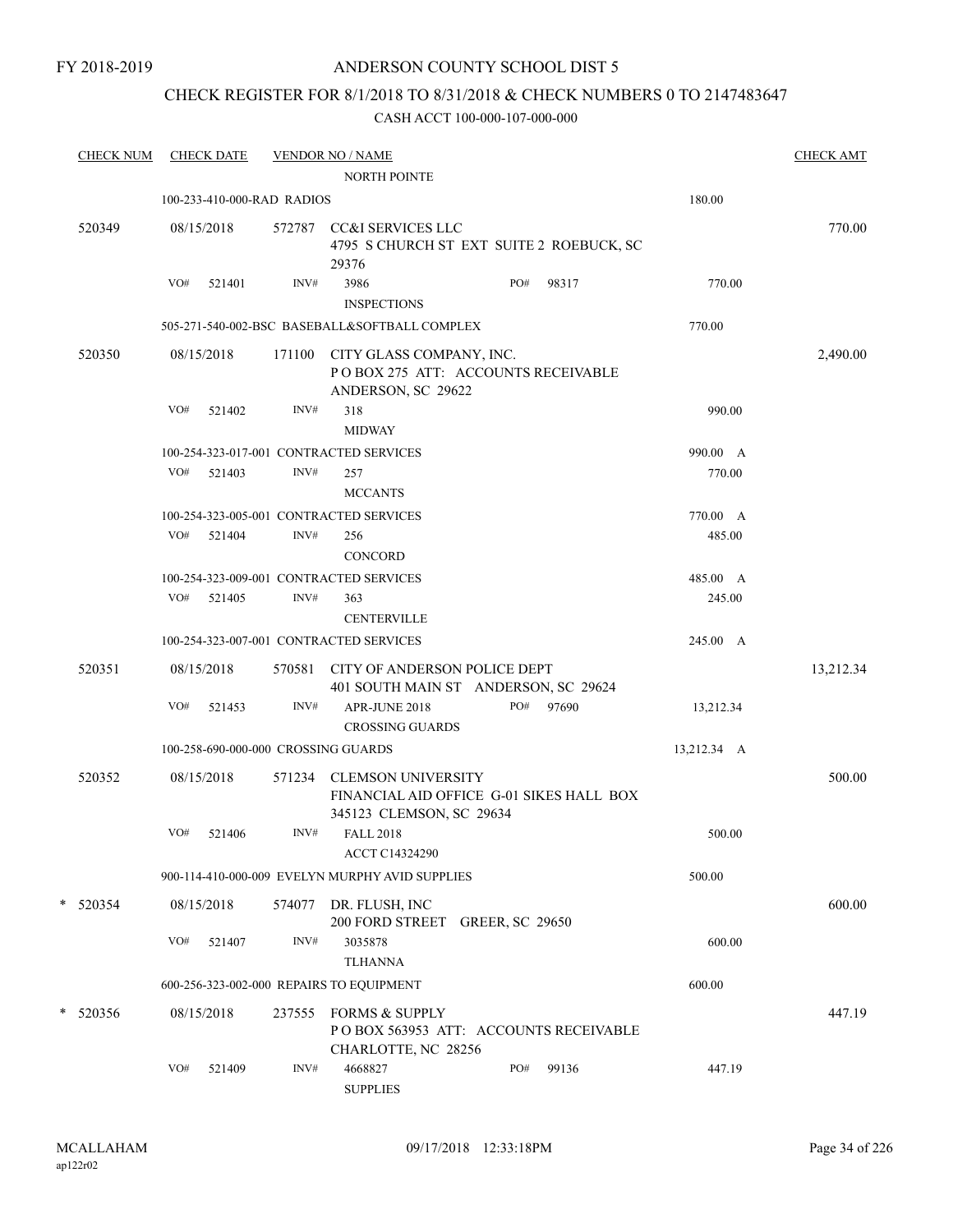## CHECK REGISTER FOR 8/1/2018 TO 8/31/2018 & CHECK NUMBERS 0 TO 2147483647

|   | <b>CHECK NUM</b> | <b>CHECK DATE</b>                       |                                      | <b>VENDOR NO / NAME</b><br>871-113-410-000-000 SUPPLIES AND MATERIALS                         | 447.19     | <b>CHECK AMT</b> |
|---|------------------|-----------------------------------------|--------------------------------------|-----------------------------------------------------------------------------------------------|------------|------------------|
| * | 520358           | 08/15/2018                              | 284250                               | <b>JC'S SANDWICH SHOPPE</b><br>713-B EAST GREENVILLE ST ANDERSON, SC<br>29621                 |            | 259.95           |
|   |                  | VO#<br>521411                           | INV#                                 | AUG 9 & 10<br>CENTERVILLE ELEM                                                                | 259.95     |                  |
|   |                  |                                         |                                      | 707-190-660-007-201 MISCELLANEOUS EXPENSE                                                     | 133.94     |                  |
|   |                  |                                         |                                      | 707-190-660-007-201 MISCELLANEOUS EXPENSE                                                     | 126.01     |                  |
|   | 520359           | 08/15/2018                              | 575027                               | JONES, BENJAMIN^^<br>ARROWHEAD ARBORIST & LAND DESIGN 113<br>JANICE CIRCLE ANDERSON, SC 29626 |            | 150.00           |
|   |                  | VO#<br>521412                           | INV#                                 | <b>MCCANTS</b>                                                                                | 150.00     |                  |
|   |                  |                                         |                                      | <b>REMOVE LIMBS</b>                                                                           |            |                  |
|   |                  | 100-254-323-005-001 CONTRACTED SERVICES |                                      |                                                                                               | 150.00     |                  |
|   | 520360           | 08/15/2018                              | 566591                               | KINLEY'S WOODWORKS & CABINETS, INC<br>120 EAST MAULDIN STREET ANDERSON, SC<br>29621           |            | 2,475.00         |
|   |                  | VO#<br>521413                           | INV#                                 | 5626<br><b>WESTSIDE</b>                                                                       | 2,475.00   |                  |
|   |                  | 100-271-410-003-FUR SUPPLIES            |                                      |                                                                                               | 2,475.00 A |                  |
|   | 520361           | 08/15/2018                              | 329401                               | <b>LOWES BUSINESS ACCOUNT</b><br>PO BOX 530954 CREDIT SERVICES ATLANTA, GA                    |            | 1,746.76         |
|   |                  | VO#<br>521414                           | INV#                                 | 30353-0954<br>7288008                                                                         | 1,746.76   |                  |
|   |                  |                                         |                                      | <b>PURCHASES</b>                                                                              |            |                  |
|   |                  |                                         |                                      | 100-254-410-000-001 MAINT. SUPPLIES-STRUCTURES                                                | 487.91 A   |                  |
|   |                  | 100-254-410-000-400 HVAC SUPPLIES       |                                      |                                                                                               | 26.25 A    |                  |
|   |                  | 100-254-410-000-500 PEST MANAGEMENT     |                                      |                                                                                               | 8.09 A     |                  |
|   |                  |                                         |                                      | 100-254-410-002-001 SUPPLIES - MAINTENANCE                                                    | 188.97 A   |                  |
|   |                  |                                         |                                      | 100-254-410-003-001 SUPPLIES - MAINTENANCE                                                    | 151.85 A   |                  |
|   |                  |                                         |                                      | 100-254-410-005-001 SUPPLIES - MAINTENANCE                                                    | 399.37 A   |                  |
|   |                  | 100-254-410-009-000 SUPPLIES            |                                      |                                                                                               | 15.24 A    |                  |
|   |                  |                                         |                                      |                                                                                               |            |                  |
|   |                  | 100-254-410-010-000 SUPPLIES            |                                      |                                                                                               | 15.23 A    |                  |
|   |                  |                                         |                                      | 100-254-410-010-001 SUPPLIES - MAINTENANCE                                                    | 69.04 A    |                  |
|   |                  | 100-254-410-014-000 SUPPLIES            |                                      |                                                                                               | 15.23 A    |                  |
|   |                  |                                         |                                      | 100-254-410-021-001 SUPPLIES - MAINTENANCE                                                    | 369.58 A   |                  |
|   | $* 520364$       | 08/15/2018                              | 568354                               | MCKAY, ZORN & ASSOCIATES, PA<br>110 FEDERAL STREET STE 5-C ANDERSON, SC<br>29625              |            | 75,278.40        |
|   |                  | VO#<br>521416                           | INV#                                 | 1465.0718                                                                                     | 75,278.40  |                  |
|   |                  |                                         |                                      | PROJ #1465                                                                                    |            |                  |
|   |                  |                                         | 515-253-520-000-ART FINE ARTS CENTER |                                                                                               |            |                  |
|   | 520365           | 08/15/2018                              | 574711                               | NETSCOUT SYSTEMS, INC                                                                         |            | 1,691.76         |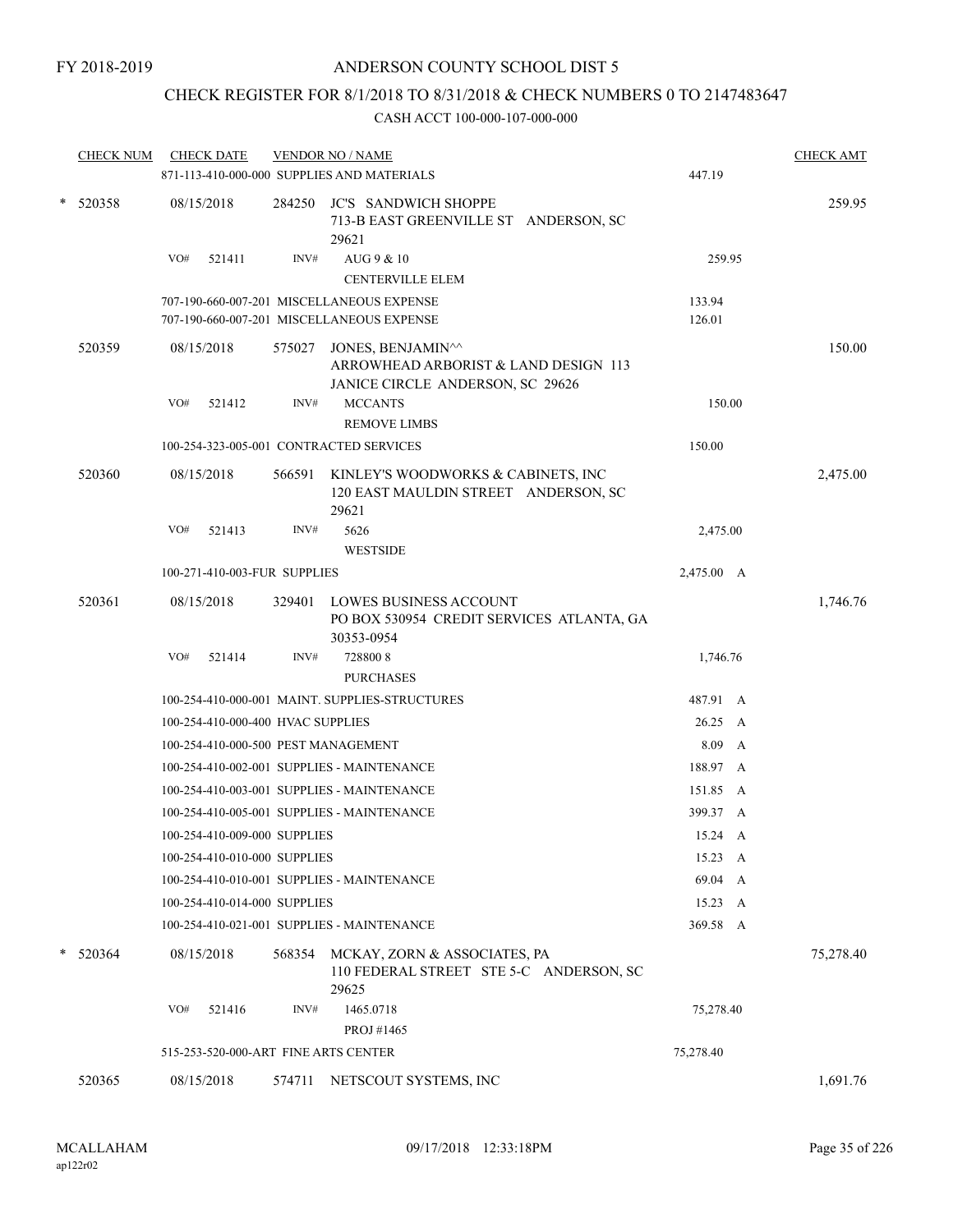## CHECK REGISTER FOR 8/1/2018 TO 8/31/2018 & CHECK NUMBERS 0 TO 2147483647

| <b>CHECK NUM</b> | <b>CHECK DATE</b> |        | <b>VENDOR NO / NAME</b>                                                                |                                                                         |                | <b>CHECK AMT</b> |
|------------------|-------------------|--------|----------------------------------------------------------------------------------------|-------------------------------------------------------------------------|----------------|------------------|
|                  |                   |        | 01886-4105                                                                             | 310 LITTLETON ROAD WESTFORD, MA                                         |                |                  |
|                  | VO#<br>521417     | INV#   | 179462<br><b>RENEWAL</b>                                                               | PO#<br>99268                                                            | 1,691.76       |                  |
|                  |                   |        | 100-266-445-000-000 SOFTWARE TECHNOLOGY                                                |                                                                         | 1,691.76       |                  |
| 520366           | 08/15/2018        |        | 407900 PICKENS CONSTRUCTION, INC                                                       | PO BOX 5135 ANDERSON, SC 29623-5135                                     |                | 132,481.00       |
|                  | VO#<br>521418     | INV#   | 1855<br><b>CENTERVILLE ELEM</b>                                                        | PO#<br>98950                                                            | 132,481.00     |                  |
|                  |                   |        | 505-253-530-007-000 CENTERVILLE PAVING                                                 |                                                                         | 132,481.00     |                  |
| 520367           | 08/15/2018        | 571253 | POCKET NURSE                                                                           | P.O. BOX 644898 PITTSBURGH, PA 15264-4898                               |                | 215.00           |
|                  | VO#<br>521430     | INV#   | 914407<br><b>SUPPLIES</b>                                                              |                                                                         | 215.00         |                  |
|                  |                   |        | 329-115-410-001-0CO SUPPLIES-STATE (C/O)                                               |                                                                         | 215.00         |                  |
| 520368           | 08/15/2018        |        | 575445 POWER OF ICU<br>TN 37087                                                        | 102 HARTMAN DRIVE SUITE G#224 LEBANON,                                  |                | 3,099.00         |
|                  | VO#<br>521419     | INV#   | PO 99206<br><b>TECHNOLOGY</b>                                                          | PO#<br>99206                                                            | 3,099.00       |                  |
|                  |                   |        | 338-221-445-003-EAR TECHNOLOGY SUPPLIES                                                |                                                                         | 3,099.00       |                  |
| 520369           | 08/15/2018        | 566995 | <b>SC DEPT OF JUVENILE JUSTICE</b><br>SC 29221-1069                                    | POBOX 21069 ATT: FISCAL AFFAIRS COLUMBIA,                               |                | 462.98           |
|                  | VO#<br>521420     | INV#   | 2000424071<br>2017-2018                                                                |                                                                         | 462.98         |                  |
|                  |                   |        | 100-412-720-000-000 PAYMENTS TO OTHER GOV'T UNITS                                      |                                                                         | 462.98 A       |                  |
| 520370           | 08/15/2018        | 569727 | PROVISO NEWBERRY, SC 29108                                                             | <b>SCHOOL DISTRICT OF NEWBERRY</b><br>POBOX 718 ATT: MARY HELEN STUHR - |                | 1,381.68         |
|                  | VO#<br>521421     | INV#   | 2017-2018<br><b>PROVISO</b>                                                            |                                                                         | 1,381.68       |                  |
|                  |                   |        | 100-412-720-000-000 PAYMENTS TO OTHER GOV'T UNITS                                      |                                                                         | 1,381.68 A     |                  |
| * 520372         | 08/15/2018        | 568954 | <b>SHRED A WAY</b><br>PIEDMONT, SC 29673                                               | PO BOX 51132 ATT: ACCOUNTS RECEIVABLE                                   |                | 144.00           |
|                  | VO#<br>521425     | INV#   | A 33091<br>ROBERT ANDERSON                                                             |                                                                         | 38.00          |                  |
|                  |                   |        | 706-271-660-006-411 MISCELLANEOUS EXPENSE                                              |                                                                         | 38.00          |                  |
|                  | VO#<br>521426     | INV#   | A33962, A62588<br><b>WEST MARKET</b>                                                   |                                                                         | 106.00         |                  |
|                  |                   |        | 718-271-660-018-201 MISCELLANEOUS EXPENSE<br>718-271-660-018-201 MISCELLANEOUS EXPENSE |                                                                         | 73.00<br>33.00 |                  |
| * 520374         | 08/15/2018        | 571484 | <b>STAPLES ADVANTAGE</b>                                                               |                                                                         |                | 548.62           |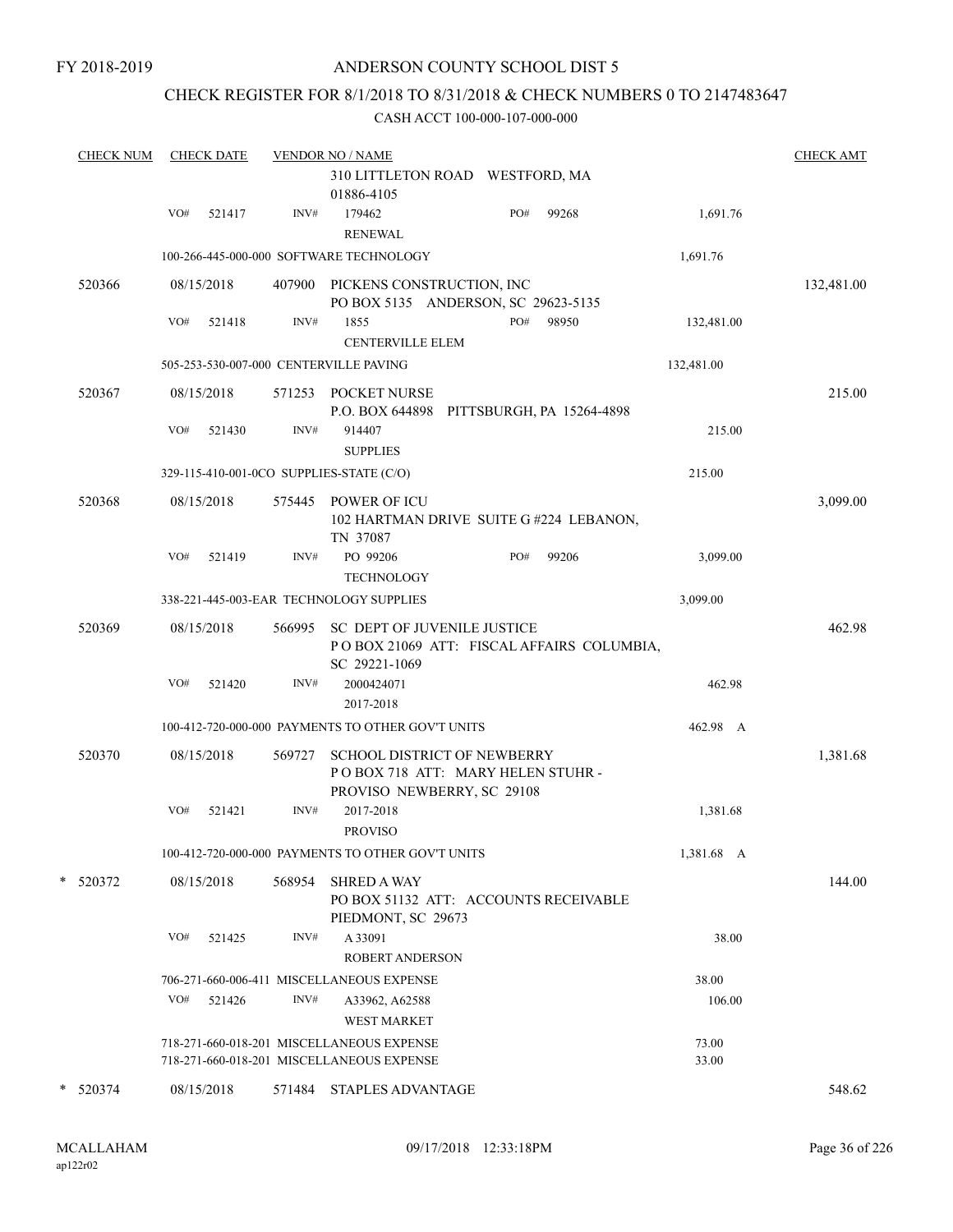### CHECK REGISTER FOR 8/1/2018 TO 8/31/2018 & CHECK NUMBERS 0 TO 2147483647

| <b>CHECK NUM</b> |     | <b>CHECK DATE</b>            |        | <b>VENDOR NO / NAME</b>                                                            |     |       |                       | <b>CHECK AMT</b> |
|------------------|-----|------------------------------|--------|------------------------------------------------------------------------------------|-----|-------|-----------------------|------------------|
|                  |     |                              |        | DEPT ATL PO BOX 405386 ATLANTA, GA 30384                                           |     |       |                       |                  |
|                  | VO# | 521427                       | INV#   | PO 98300                                                                           | PO# | 98300 | 548.62                |                  |
|                  |     |                              |        | ACCT AT20159                                                                       |     |       |                       |                  |
|                  |     | 924-147-410-019-000 SUPPLIES |        |                                                                                    |     |       |                       |                  |
|                  |     |                              |        |                                                                                    |     |       | $16.04 \quad A$       |                  |
|                  |     | 924-147-410-019-000 SUPPLIES |        |                                                                                    |     |       | 13.90 A               |                  |
|                  |     | 924-147-410-019-000 SUPPLIES |        |                                                                                    |     |       | 32.09 A               |                  |
|                  |     | 924-147-410-019-000 SUPPLIES |        |                                                                                    |     |       | 17.11<br>A            |                  |
|                  |     | 924-147-410-019-000 SUPPLIES |        |                                                                                    |     |       | 21.39<br>$\mathbf{A}$ |                  |
|                  |     | 924-147-410-019-000 SUPPLIES |        |                                                                                    |     |       | 10.69<br>$\mathbf{A}$ |                  |
|                  |     | 924-147-410-019-000 SUPPLIES |        |                                                                                    |     |       | 16.04<br>A            |                  |
|                  |     | 924-147-410-019-000 SUPPLIES |        |                                                                                    |     |       | 32.09 A               |                  |
|                  |     | 924-147-410-019-000 SUPPLIES |        |                                                                                    |     |       | 22.25 A               |                  |
|                  |     | 924-147-410-019-000 SUPPLIES |        |                                                                                    |     |       | 33.58<br>A            |                  |
|                  |     | 924-147-410-019-000 SUPPLIES |        |                                                                                    |     |       | 142.74 A              |                  |
|                  |     | 924-147-410-019-000 SUPPLIES |        |                                                                                    |     |       | $4.90\quad A$         |                  |
|                  |     | 924-147-410-019-000 SUPPLIES |        |                                                                                    |     |       | 32.09 A               |                  |
|                  |     | 924-147-410-019-000 SUPPLIES |        |                                                                                    |     |       | 32.09<br>A            |                  |
|                  |     | 924-147-410-019-000 SUPPLIES |        |                                                                                    |     |       | 32.09<br>A            |                  |
|                  |     | 924-147-410-019-000 SUPPLIES |        |                                                                                    |     |       | 32.09 A               |                  |
|                  |     | 924-147-410-019-000 SUPPLIES |        |                                                                                    |     |       | 32.09<br>A            |                  |
|                  |     | 924-147-410-019-000 SUPPLIES |        |                                                                                    |     |       | 25.35<br>A            |                  |
| 520375           |     | 08/15/2018                   | 565469 | <b>STRICKLAND FINE ART</b><br>2705 NORTH MAIN STREET SUITE A ANDERSON,<br>SC 29621 |     |       |                       | 211.85           |
|                  | VO# | 521428                       | INV#   | 377500                                                                             |     |       | 211.85                |                  |
|                  |     |                              |        |                                                                                    |     |       |                       |                  |
|                  |     |                              |        | <b>FRAMING</b>                                                                     |     |       |                       |                  |
|                  |     |                              |        | 100-264-312-000-ERP EMPLOYEE RECOGNITION PROGRAM                                   |     |       | 211.85                |                  |
| 520376           |     | 08/15/2018                   | 571797 | THE BLECKLEY INN                                                                   |     |       |                       | 432.70           |
|                  |     |                              |        | 151 EAST CHURCH STREET ANDERSON, SC 29624                                          |     |       |                       |                  |
|                  | VO# | 521431                       | INV#   | <b>AUG 1-2</b>                                                                     |     |       | 432.70                |                  |
|                  |     |                              |        |                                                                                    |     |       |                       |                  |
|                  |     |                              |        | <b>VARENNES ELEM</b>                                                               |     |       |                       |                  |
|                  |     | 100-113-410-016-000 SUPPLIES |        |                                                                                    |     |       | 432.70                |                  |
| 520377           |     | 08/15/2018                   | 573070 | TRAILERLOGIC, LLC                                                                  |     |       |                       | 136.05           |
|                  |     |                              |        | 4102 HIGHWAY 29 NORTH BELTON, SC 29627                                             |     |       |                       |                  |
|                  |     |                              |        |                                                                                    |     |       |                       |                  |
|                  | VO# | 521432                       | INV#   | 3448                                                                               |     |       | 136.05                |                  |
|                  |     |                              |        | <b>REPAIR</b>                                                                      |     |       |                       |                  |
|                  |     |                              |        | 600-256-323-000-000 REPAIRS TO EQUIPMENT                                           |     |       | 136.05                |                  |
| 520378           |     | 08/15/2018                   | 572675 | <b>WAFFLE HOUSE</b><br>207 WILLOW GROVE WAY ATTN: RICHARD                          |     |       |                       | 401.00           |
|                  |     |                              |        | FEACHER PIEDMONT, SC 29673                                                         |     |       |                       |                  |
|                  | VO# | 521433                       | INV#   | <b>AUG 13 BKFAST</b>                                                               |     |       | 401.00                |                  |
|                  |     |                              |        |                                                                                    |     |       |                       |                  |
|                  |     |                              |        | NEW PROSPECT ELEM                                                                  |     |       |                       |                  |
|                  |     |                              |        | 710-271-660-010-201 MISCELLANEOUS EXPENSE                                          |     |       | 401.00                |                  |
| 520379           |     | 08/15/2018                   | 565833 | WEX BANK                                                                           |     |       |                       | 2,278.80         |
|                  |     |                              |        | WRIGHT EXPRESS FLEET SERVICES PO BOX 6293                                          |     |       |                       |                  |
|                  |     |                              |        | CAROL STREAM, IL 60197-6293                                                        |     |       |                       |                  |
|                  | VO# | 521434                       | INV#   | 55448611                                                                           |     |       | 2,278.80              |                  |
|                  |     |                              |        |                                                                                    |     |       |                       |                  |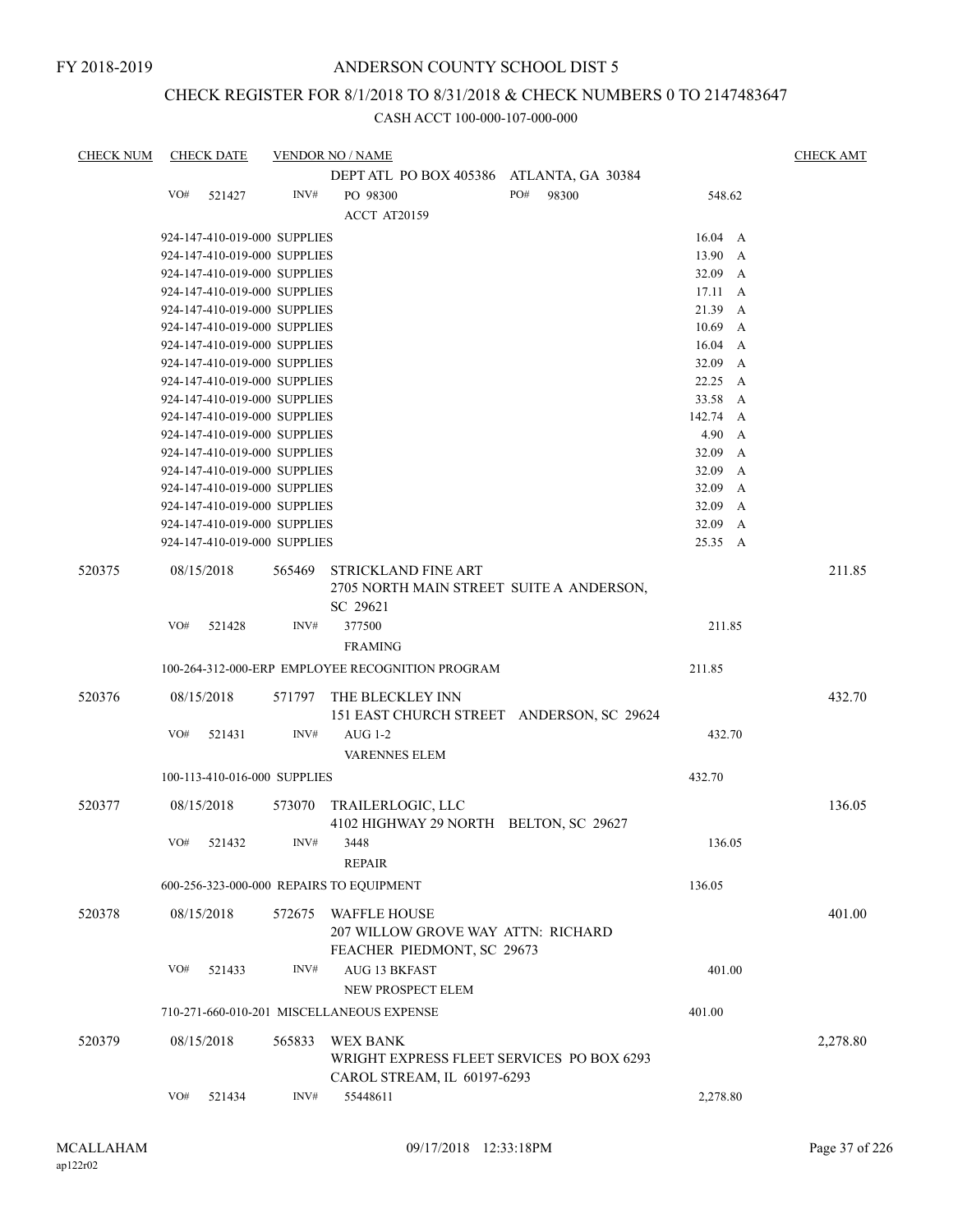FY 2018-2019

### ANDERSON COUNTY SCHOOL DIST 5

## CHECK REGISTER FOR 8/1/2018 TO 8/31/2018 & CHECK NUMBERS 0 TO 2147483647

| <b>CHECK NUM</b> | <b>CHECK DATE</b> |        |                                | <b>VENDOR NO / NAME</b>                 |                                                                                              |     |                                           |          | <b>CHECK AMT</b> |
|------------------|-------------------|--------|--------------------------------|-----------------------------------------|----------------------------------------------------------------------------------------------|-----|-------------------------------------------|----------|------------------|
|                  |                   |        |                                | <b>FUEL</b>                             |                                                                                              |     |                                           |          |                  |
|                  |                   |        | 100-255-411-000-000 GASOLINE   |                                         |                                                                                              |     |                                           | 2,278.80 |                  |
| 520380           | 08/17/2018        |        |                                |                                         | 572707 EMPLOYEE VENDOR<br>ANDERSON, SC 29625                                                 |     | BOARD OF TRUSTEES 5230 WHITE CITY PARK RD |          | 600.00           |
|                  | VO#               | 521481 | INV#                           | 2018-2019                               |                                                                                              |     |                                           | 600.00   |                  |
|                  |                   |        |                                |                                         | <b>BOARD BONUS</b>                                                                           |     |                                           |          |                  |
|                  |                   |        |                                | 100-231-334-000-000 TRUSTEE EXPENSE     |                                                                                              |     |                                           | 600.00 A |                  |
| * 520382         | 08/17/2018        |        |                                |                                         | 112485 ANDERSON COUNTY SEWER<br>P.O. BOX 13666 ANDERSON, SC 29624                            |     |                                           |          | 3,217.65         |
|                  | VO#               | 521575 | INV#                           | <b>ACCT 4931</b>                        | <b>MAY 18 - JULY 16</b>                                                                      |     |                                           | 50.85    |                  |
|                  |                   |        |                                |                                         | 100-254-470-002-000 ENERGY-ELECTRICITY & WATER                                               |     |                                           | 50.85    |                  |
|                  | VO#               | 521576 | INV#                           | ACCT <sub>8</sub>                       | <b>MAY 18 - JULY 16</b>                                                                      |     |                                           | 3,166.80 |                  |
|                  |                   |        |                                |                                         | 100-254-470-002-000 ENERGY-ELECTRICITY & WATER                                               |     |                                           | 3,166.80 |                  |
| 520383           | 08/17/2018        |        | 570950                         |                                         | ANDERSON COUNTY SHERIFF'S OFFICE<br>ATTN: RICHARD BRYSON PO BOX 5497<br>ANDERSON, SC 29623   |     |                                           |          | 105.00           |
|                  | VO#               | 521567 | INV#                           | AUG 4 WHS<br><b>SECURITY</b>            |                                                                                              |     |                                           | 105.00   |                  |
|                  |                   |        |                                | 100-271-312-003-000 ADDITIONAL SECURITY |                                                                                              |     |                                           | 105.00   |                  |
| 520384           | 08/17/2018        |        |                                |                                         | 575391 ANDERSON CUSTOM FLOORS<br>2004 WHITEHALL ROAD ANDERSON, SC 29625                      |     |                                           |          | 3,407.64         |
|                  | VO#               | 521518 | INV#                           | 2129<br><b>ADULT ED</b>                 |                                                                                              | PO# | 99194                                     | 3,407.64 |                  |
|                  |                   |        |                                | 100-254-323-023-001 CONTRACTED SERVICES |                                                                                              |     |                                           | 3,407.64 |                  |
| 520385           | 08/17/2018        |        | 569488                         |                                         | ANDERSON SCREEN PRINT<br>412 WILLIAMSTON ROAD ATT: ACCOUNTS<br>RECEIVABLE ANDERSON, SC 29621 |     |                                           |          | 224.54           |
|                  | VO#               | 521519 | INV#                           | 3111<br><b>BUS TAGS</b>                 |                                                                                              |     |                                           | 224.54   |                  |
|                  |                   |        | 100-255-410-000-000 SUPPLIES   |                                         |                                                                                              |     |                                           | 224.54   |                  |
| 520386           | 08/17/2018        |        | 575390                         | ARROYO, ERIK                            | 330 F STREET ANDERSON, SC 29625                                                              |     |                                           |          | 660.00           |
|                  | VO#               | 521559 | INV#                           |                                         | JULY 30-AUG 2<br><b>TECHNOLOGY</b>                                                           |     |                                           | 320.00   |                  |
|                  |                   |        | 100-266-312-000-EXT EXTRA HELP |                                         |                                                                                              |     |                                           | 320.00   |                  |
|                  | VO#               | 521560 | INV#                           |                                         | AUG 6-AUG 10<br><b>TECHNOLOGY</b>                                                            |     |                                           | 340.00   |                  |
|                  |                   |        | 100-266-312-000-EXT EXTRA HELP |                                         |                                                                                              |     |                                           | 340.00   |                  |
| 520387           | 08/17/2018        |        | 567907                         | AT&T                                    | $(864 M10-0346)$<br>PO BOX 105503 ATT: ACCOUNTS RECEIVABLE<br>ATLANTA, GA 30348-5503         |     |                                           |          | 4,338.19         |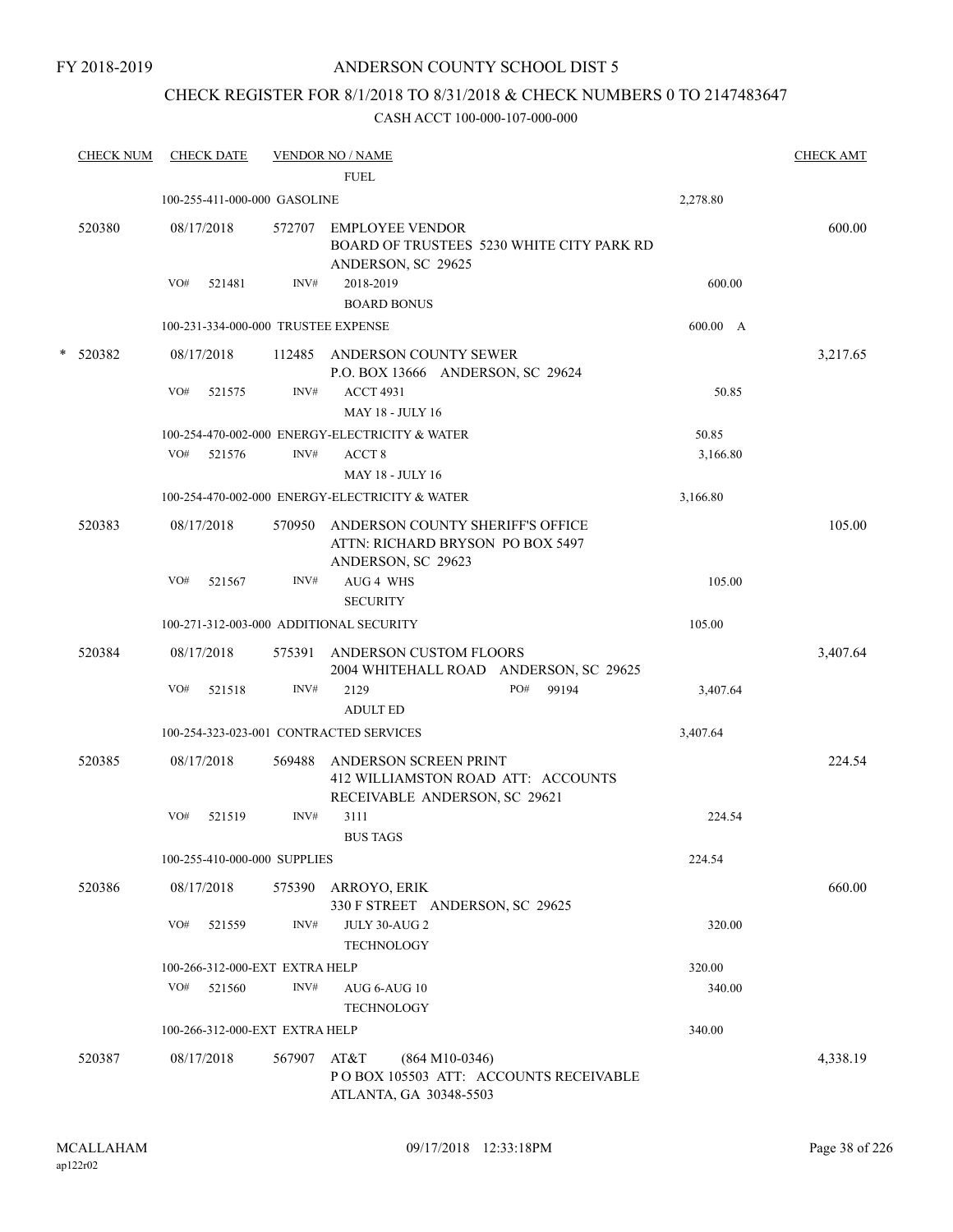## CHECK REGISTER FOR 8/1/2018 TO 8/31/2018 & CHECK NUMBERS 0 TO 2147483647

| <b>CHECK NUM</b> | <b>CHECK DATE</b> |                                                                | <b>VENDOR NO / NAME</b>                                          |                 | <b>CHECK AMT</b> |
|------------------|-------------------|----------------------------------------------------------------|------------------------------------------------------------------|-----------------|------------------|
|                  | VO#<br>521520     | INV#                                                           | 864 M10-0346                                                     | 4,338.19        |                  |
|                  |                   |                                                                | <b>SERVICE</b>                                                   |                 |                  |
|                  |                   | 100-266-340-000-000 TELEPHONE                                  |                                                                  | 17.70           |                  |
|                  |                   | 100-266-340-000-000 TELEPHONE                                  |                                                                  | 120.99          |                  |
|                  |                   | 100-266-340-000-000 TELEPHONE                                  |                                                                  | 1,547.66        |                  |
|                  |                   | 100-266-340-000-000 TELEPHONE                                  |                                                                  | 85.39           |                  |
|                  |                   | 100-266-340-001-000 TELEPHONE                                  |                                                                  | 71.45<br>387.51 |                  |
|                  |                   | 100-266-340-002-000 TELEPHONE<br>100-266-340-003-000 TELEPHONE |                                                                  |                 |                  |
|                  |                   |                                                                |                                                                  | 392.24          |                  |
|                  |                   | 100-266-340-005-000 TELEPHONE                                  |                                                                  | 85.39           |                  |
|                  |                   | 100-266-340-006-000 TELEPHONE                                  |                                                                  | 71.21           |                  |
|                  |                   | 100-266-340-007-000 TELEPHONE                                  |                                                                  | 66.39           |                  |
|                  |                   | 100-266-340-008-000 TELEPHONE                                  |                                                                  | 57.83           |                  |
|                  |                   | 100-266-340-009-000 TELEPHONE                                  |                                                                  | 80.46           |                  |
|                  |                   | 100-266-340-010-000 TELEPHONE                                  |                                                                  | 71.21           |                  |
|                  |                   | 100-266-340-011-000 TELEPHONE                                  |                                                                  | 256.90          |                  |
|                  |                   | 100-266-340-012-000 TELEPHONE                                  |                                                                  | 98.87           |                  |
|                  |                   | 100-266-340-013-000 TELEPHONE                                  |                                                                  | 84.58           |                  |
|                  |                   | 100-266-340-014-000 TELEPHONE                                  |                                                                  | 85.39           |                  |
|                  |                   | 100-266-340-015-000 TELEPHONE                                  |                                                                  | 71.88           |                  |
|                  |                   | 100-266-340-016-000 TELEPHONE                                  |                                                                  | 93.09           |                  |
|                  |                   | 100-266-340-017-000 TELEPHONE                                  |                                                                  | 84.58           |                  |
|                  |                   | 100-266-340-018-000 TELEPHONE                                  |                                                                  | 84.58           |                  |
|                  |                   | 100-266-340-019-000 TELEPHONE                                  |                                                                  | 66.95           |                  |
|                  |                   | 100-266-340-020-000 TELEPHONE                                  |                                                                  | 57.83           |                  |
|                  |                   | 100-266-340-021-000 TELEPHONE                                  |                                                                  | 85.39           |                  |
|                  |                   | 100-266-340-023-000 TELEPHONE                                  |                                                                  | 44.85           |                  |
|                  |                   | 124-266-340-024-000 TELEPHONE                                  |                                                                  | 57.83           |                  |
|                  |                   | 600-256-340-000-000 TELEPHONE                                  |                                                                  | 110.04          |                  |
| 520388           | 08/17/2018        | 574045                                                         | <b>BORDEN DAIRY COMPANY</b><br>PO BOX 933179 CLEVELAND, OH 44193 |                 | 4,665.80         |
|                  | VO#<br>521573     | INV#                                                           | STMT 2210171                                                     | 2,927.17        |                  |
|                  |                   |                                                                | <b>CUST 138386</b>                                               |                 |                  |
|                  |                   | 600-256-460-003-000 FOOD                                       |                                                                  | 2,927.17        |                  |
|                  | VO#<br>521574     | INV#                                                           | STMT 2210171                                                     | 1,738.63        |                  |
|                  |                   |                                                                | <b>CUST 138379</b>                                               |                 |                  |
|                  |                   | 600-256-460-020-000 FOOD                                       |                                                                  | 1,738.63        |                  |
| 520389           | 08/17/2018        | 567666                                                         | <b>EMPLOYEE VENDOR</b><br>BOARD OF TRUSTEES 404 QUAIL HOLLOW     |                 | 600.00           |
|                  |                   |                                                                | ANDERSON, SC 29621                                               |                 |                  |
|                  | VO#<br>521488     | INV#                                                           | 2018-2019                                                        | 600.00          |                  |
|                  |                   |                                                                | <b>BOARD BONUS</b>                                               |                 |                  |
|                  |                   | 100-231-334-000-000 TRUSTEE EXPENSE                            |                                                                  | $600.00\quad$ A |                  |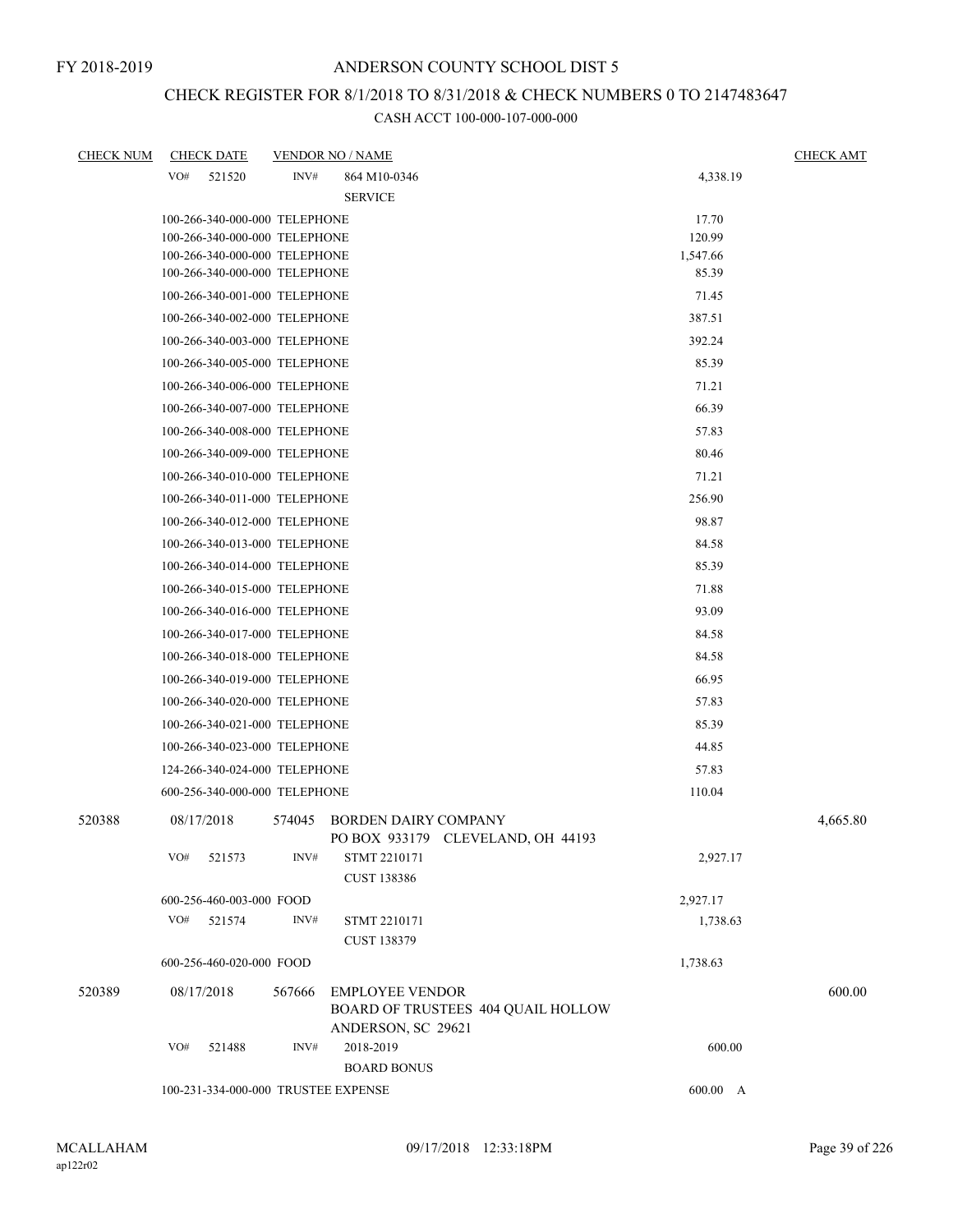### CHECK REGISTER FOR 8/1/2018 TO 8/31/2018 & CHECK NUMBERS 0 TO 2147483647

| <b>CHECK NUM</b> | <b>CHECK DATE</b>                        |        | <b>VENDOR NO / NAME</b>                                                                                            |          | <b>CHECK AMT</b> |
|------------------|------------------------------------------|--------|--------------------------------------------------------------------------------------------------------------------|----------|------------------|
| 520390           | 08/17/2018                               | 162750 | CENTER ROCK WELDING & FABRICATING INC<br>5005 DOBBINS BRIDGE RD ATT: ACCOUNTS<br>RECEIVABLE ANDERSON, SC 29626     |          | 400.00           |
|                  | VO#<br>521476                            | INV#   | 1674                                                                                                               | 400.00   |                  |
|                  |                                          |        | <b>WESTSIDE</b>                                                                                                    |          |                  |
|                  | 100-254-323-003-001 CONTRACTED SERVICES  |        |                                                                                                                    | 400.00   |                  |
| 520391           | 08/17/2018                               | 566288 | CES CITY ELECTRIC ACCTS<br>P.O. BOX 71465 ATT: ACCOUNTS RECEIVABLE<br>NORTH CHARLESTON, SC 29415                   |          | 162.47           |
|                  | VO#<br>521474                            | INV#   | 139279<br><b>SUPPLIES</b>                                                                                          | 71.48    |                  |
|                  |                                          |        | 100-254-410-000-001 MAINT. SUPPLIES-STRUCTURES                                                                     | 71.48    |                  |
|                  | VO#<br>521475                            | INV#   | 139243<br><b>SUPPLIES</b>                                                                                          | 40.98    |                  |
|                  |                                          |        | 100-254-410-002-400 HVAC/ELECTRICAL/PLUMBING                                                                       | 40.98    |                  |
|                  | VO#<br>521521                            | INV#   | 139280<br><b>SUPPLIES</b>                                                                                          | 50.01    |                  |
|                  | 600-256-323-000-000 REPAIRS TO EQUIPMENT |        |                                                                                                                    | 50.01    |                  |
| 520392           | 08/17/2018                               | 167800 | <b>CHICK-FIL-A</b><br>3725 CLEMSON BOULEVARD ATT: ACCOUNTS<br>RECEIVABLE ANDERSON, SC 29625                        |          | 350.00           |
|                  | VO#<br>521568                            | INV#   | 8/16 GLENVIEW<br>PO#<br>99305<br><b>ADDITIONAL ORDER</b>                                                           | 350.00   |                  |
|                  |                                          |        | 100-221-410-000-000 SUPPLIES AND MATERIALS                                                                         | 350.00   |                  |
| 520393           | 08/17/2018                               |        | 566154 CHICK-FIL-A ANDERSON PAVILION<br>1641 EAST GREENVILLE STREET ATT:<br>ACCOUNTS RECEIVABLE ANDERSON, SC 29621 |          | 525.00           |
|                  | VO#<br>521569                            | INV#   | <b>RBT ANDERSON</b><br>PO#<br>99306<br><b>ADDITIONAL ORDER</b>                                                     | 525.00   |                  |
|                  |                                          |        | 100-221-410-000-000 SUPPLIES AND MATERIALS                                                                         | 525.00   |                  |
| 520394           | 08/17/2018                               | 571600 | CIT<br>21146 NETWORK PLACE CHICAGO, IL 60673-1211                                                                  |          | 191.33           |
|                  | VO#<br>521522                            | INV#   | PO#<br>99142<br>32250393<br><b>COPIER</b>                                                                          | 191.33   |                  |
|                  | 100-113-410-021-000 SUPPLIES             |        |                                                                                                                    | 191.33   |                  |
| 520395           | 08/17/2018                               | 171100 | CITY GLASS COMPANY, INC.<br>POBOX 275 ATT: ACCOUNTS RECEIVABLE<br>ANDERSON, SC 29622                               |          | 485.00           |
|                  | VO#<br>521473                            | INV#   | 396<br><b>TL HANNA</b>                                                                                             | 485.00   |                  |
|                  | 100-254-323-002-001 CONTRACTED SERVICES  |        |                                                                                                                    | 485.00 A |                  |
| 520396           | 08/17/2018                               | 174700 | <b>CLERK OF COURT</b><br>FAMILY COURT RECORD P O BOX 8002<br>ANDERSON, SC 29622                                    |          | 341.36           |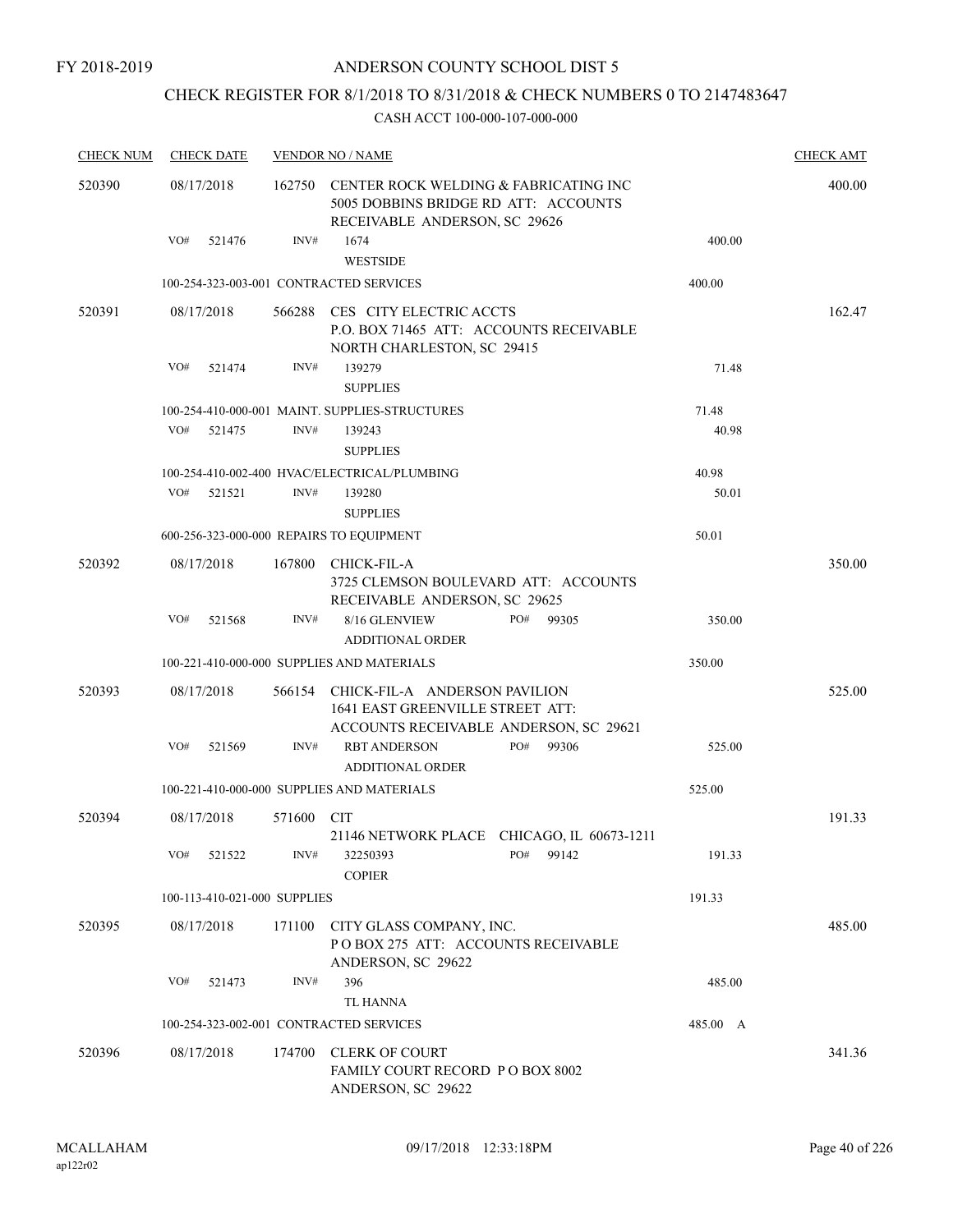# CHECK REGISTER FOR 8/1/2018 TO 8/31/2018 & CHECK NUMBERS 0 TO 2147483647

| <b>CHECK NUM</b> | <b>CHECK DATE</b>                    |        | <b>VENDOR NO / NAME</b>                                                                      |     |       |          | <b>CHECK AMT</b> |
|------------------|--------------------------------------|--------|----------------------------------------------------------------------------------------------|-----|-------|----------|------------------|
|                  | VO#<br>521508                        | INV#   | 8/15/18 PAYROLL<br><b>DEDUCTIONS</b>                                                         |     |       | 341.36   |                  |
|                  |                                      |        | 100-000-435-000-000 WAGE GARNISH/CH SUPPORT                                                  |     |       | 341.36   |                  |
| 520397           | 08/17/2018                           | 565763 | <b>CONVERSE COLLEGE</b><br>580 EAST MAIN STREET ATT: PAMELA BRADLEY<br>SPARTANBURG, SC 29302 |     |       |          | 5,750.00         |
|                  | VO#<br>521523                        | INV#   | 2558                                                                                         | PO# | 99284 | 5,750.00 |                  |
|                  |                                      |        | <b>FALL 2018</b>                                                                             |     |       |          |                  |
|                  | 311-224-333-000-0GT GT PROF DEV      |        |                                                                                              |     |       | 5,750.00 |                  |
| 520398           | 08/17/2018                           | 565685 | <b>CORNER BAGEL SHOP</b><br>715 EAST GREENVILLE STREET ANDERSON, SC<br>29621                 |     |       |          | 1,449.70         |
|                  | VO#<br>521524                        | INV#   | 1157<br><b>AUGUST 8</b>                                                                      |     |       | 1,449.70 |                  |
|                  |                                      |        | 100-224-312-000-000 STAFF DEV. - PURCHASED SERVICES                                          |     |       | 1,449.70 |                  |
| 520399           | 08/17/2018                           | 187300 | CRESCENT SUPPLY CO, INC<br>POBOX 8798 ATT: ACCOUNTS RECEIVABLE<br>GREENVILLE, SC 29604       |     |       |          | 296.83           |
|                  | VO#<br>521469                        | INV#   | 391644<br><b>SUPPLIES</b>                                                                    |     |       | 164.25   |                  |
|                  |                                      |        | 100-254-410-016-400 HVAC/ELECTRICAL/PLUMBING                                                 |     |       | 164.25   |                  |
|                  | VO#<br>521470                        | INV#   | 391569                                                                                       |     |       | 124.12   |                  |
|                  |                                      |        | <b>SUPPLIES</b>                                                                              |     |       |          |                  |
|                  |                                      |        | 100-254-410-002-400 HVAC/ELECTRICAL/PLUMBING                                                 |     |       | 124.12   |                  |
|                  | VO#<br>521471                        | INV#   | 391645<br><b>SUPPLIES</b>                                                                    |     |       | 5.38     |                  |
|                  |                                      |        | 100-254-410-023-400 SUPPLIES-HVAC/ELECT/PLUMBING                                             |     |       | 5.38     |                  |
|                  | VO#<br>521472                        | INV#   | 391643<br><b>SUPPLIES</b>                                                                    |     |       | 3.08     |                  |
|                  |                                      |        | 100-254-410-002-400 HVAC/ELECTRICAL/PLUMBING                                                 |     |       | 3.08     |                  |
| 520400           | 08/17/2018                           | 198651 | DELL MARKETING LP<br>PO BOX 534118 ATT: ACCOUNTS RECEIVABLE<br>ATLANTA, GA 30353-4118        |     |       |          | 198.48           |
|                  | VO#<br>521525                        | INV#   | 10259677718<br><b>TECHNOLOGY</b>                                                             | PO# | 99240 | 198.48   |                  |
|                  | 100-221-410-000-TST SUPPLIES-TESTING |        |                                                                                              |     |       | 198.48   |                  |
| 520401           | 08/17/2018                           | 573223 | <b>DEPT OF ADMINISTRATION</b><br>SUITE 409 1200 SENATE STREET COLUMBIA, SC                   |     |       |          | 736.22           |
|                  | VO#<br>521570                        | INV#   | 29201<br>C125990<br>SAP 2000423158                                                           |     |       | 736.22   |                  |
|                  | 100-266-340-000-000 TELEPHONE        |        |                                                                                              |     |       | 76.45    |                  |
|                  | 100-266-340-001-000 TELEPHONE        |        |                                                                                              |     |       | 38.81    |                  |
|                  | 100-266-340-005-000 TELEPHONE        |        |                                                                                              |     |       | 38.81    |                  |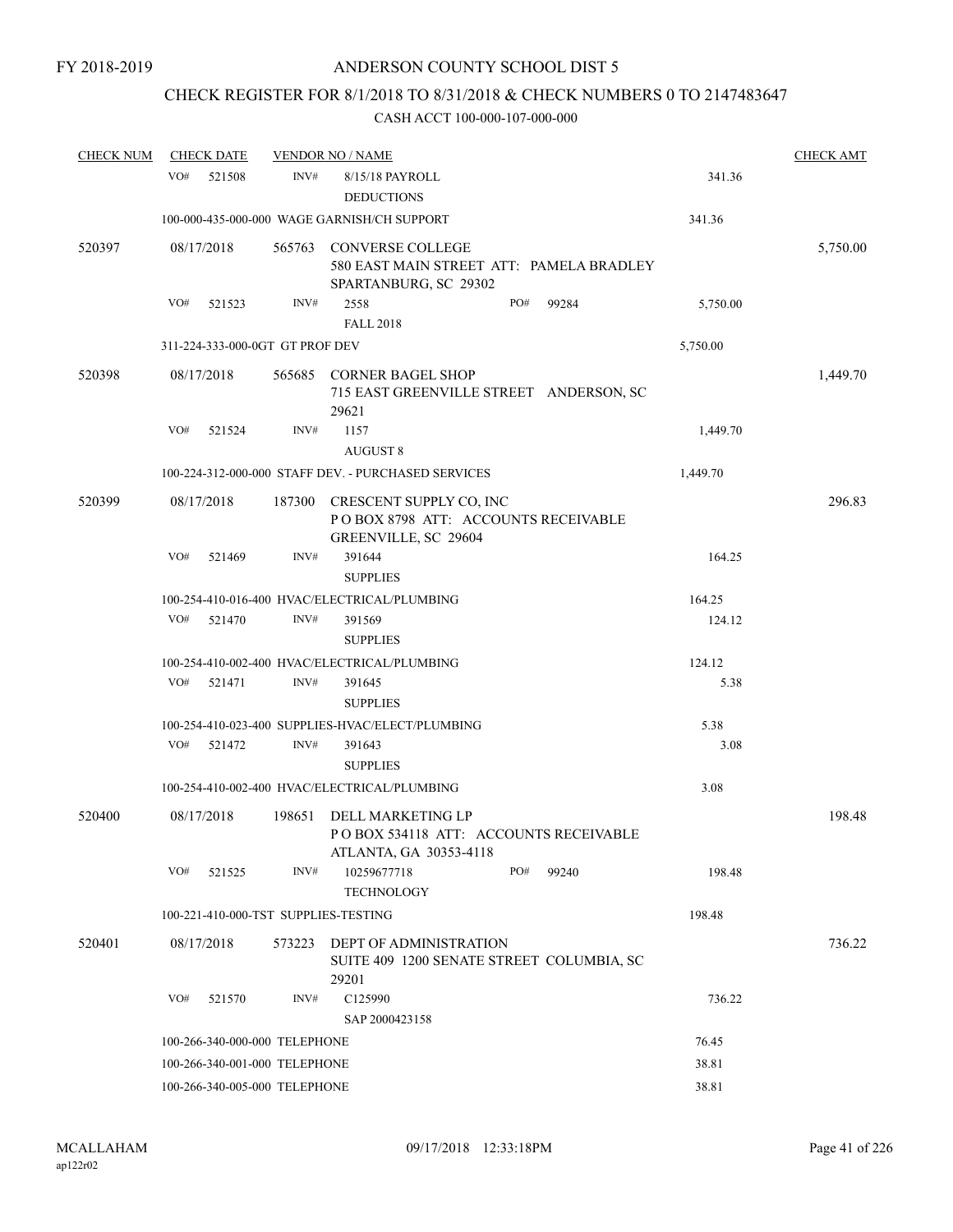### CHECK REGISTER FOR 8/1/2018 TO 8/31/2018 & CHECK NUMBERS 0 TO 2147483647

| <u>CHECK NUM</u> | <b>CHECK DATE</b>                       |        | <b>VENDOR NO / NAME</b>                                                                 |           | <b>CHECK AMT</b> |
|------------------|-----------------------------------------|--------|-----------------------------------------------------------------------------------------|-----------|------------------|
|                  | 100-266-340-006-000 TELEPHONE           |        |                                                                                         | 38.81     |                  |
|                  | 100-266-340-007-000 TELEPHONE           |        |                                                                                         | 38.81     |                  |
|                  | 100-266-340-008-000 TELEPHONE           |        |                                                                                         | 38.81     |                  |
|                  | 100-266-340-009-000 TELEPHONE           |        |                                                                                         | 38.81     |                  |
|                  | 100-266-340-010-000 TELEPHONE           |        |                                                                                         | 38.81     |                  |
|                  | 100-266-340-011-000 TELEPHONE           |        |                                                                                         | 38.81     |                  |
|                  | 100-266-340-012-000 TELEPHONE           |        |                                                                                         | 38.81     |                  |
|                  | 100-266-340-013-000 TELEPHONE           |        |                                                                                         | 38.81     |                  |
|                  | 100-266-340-014-000 TELEPHONE           |        |                                                                                         | 38.81     |                  |
|                  | 100-266-340-016-000 TELEPHONE           |        |                                                                                         | 38.81     |                  |
|                  | 100-266-340-017-000 TELEPHONE           |        |                                                                                         | 38.81     |                  |
|                  | 100-266-340-019-000 TELEPHONE           |        |                                                                                         | 38.81     |                  |
|                  | 100-266-340-020-000 TELEPHONE           |        |                                                                                         | 38.81     |                  |
|                  | 100-266-340-021-000 TELEPHONE           |        |                                                                                         | 38.81     |                  |
|                  | 100-266-340-023-000 TELEPHONE           |        |                                                                                         | 38.81     |                  |
| 520402           | 08/17/2018                              |        | 573762 DONALD, JOHNNY<br><b>BOARD OF TRUSTEES 2010 BOLT DRIVE</b><br>ANDERSON, SC 29621 |           | 600.00           |
|                  | VO#<br>521484                           | INV#   | 2018-2019<br><b>BOARD BONUS</b>                                                         | 600.00    |                  |
|                  | 100-231-334-000-000 TRUSTEE EXPENSE     |        |                                                                                         | 600.00 A  |                  |
| 520403           | 08/17/2018                              | 211302 | DUKE ENERGY<br>PO BOX 70516 CHARLOTTE, NC 28272-0516                                    |           | 47,575.15        |
|                  | VO#<br>521577                           | INV#   | DUE AUG 20<br><b>UTILITIES</b>                                                          | 47,575.15 |                  |
|                  |                                         |        | 100-254-470-000-000 ENERGY-ELECTRICITY & WATER                                          | 671.44    |                  |
|                  |                                         |        | 100-254-470-001-000 ENERGY-ELECTRICITY & WATER                                          | 367.79    |                  |
|                  |                                         |        | 100-254-470-002-000 ENERGY-ELECTRICITY & WATER                                          | 458.04    |                  |
|                  |                                         |        | 100-254-470-003-000 ENERGY-ELECTRICITY & WATER                                          | 285.29    |                  |
|                  |                                         |        | 100-254-470-013-000 ENERGY-ELECTRICITY & WATER                                          | 10,322.04 |                  |
|                  |                                         |        | 100-254-470-014-000 ENERGY-ELECTRICITY & WATER                                          | 6,196.58  |                  |
|                  | 100-254-470-014-THR UTILITIES - THEATRE |        |                                                                                         | 1,510.59  |                  |
|                  |                                         |        | 100-254-470-015-000 ENERGY-ELECTRICITY & WATER                                          | 2,810.57  |                  |
|                  |                                         |        | 100-254-470-016-000 ENERGY-ELECTRICITY & WATER                                          | 5,074.89  |                  |
|                  |                                         |        | 100-254-470-017-000 ENERGY-ELECTRICITY & WATER                                          | 8,045.43  |                  |
|                  |                                         |        | 100-254-470-020-000 ENERGY-ELECTRICITY & WATER                                          | 10,956.33 |                  |
|                  |                                         |        | 100-254-470-023-000 ENERGY-ELECTRICITY & WATER                                          | 84.78     |                  |
|                  | 600-256-470-026-000 ENERGY              |        |                                                                                         | 791.38    |                  |
|                  |                                         |        |                                                                                         |           |                  |
| 520404           | 08/17/2018                              | 573962 | ECMC<br>LOCKBOX 7096 P.O. BOX 16478 ST. PAUL, MN<br>55116-0478                          |           | 154.56           |
|                  | VO#<br>521515                           | INV#   | 8/15/18 PAYROLL<br><b>DEDUCTIONS</b>                                                    | 154.56    |                  |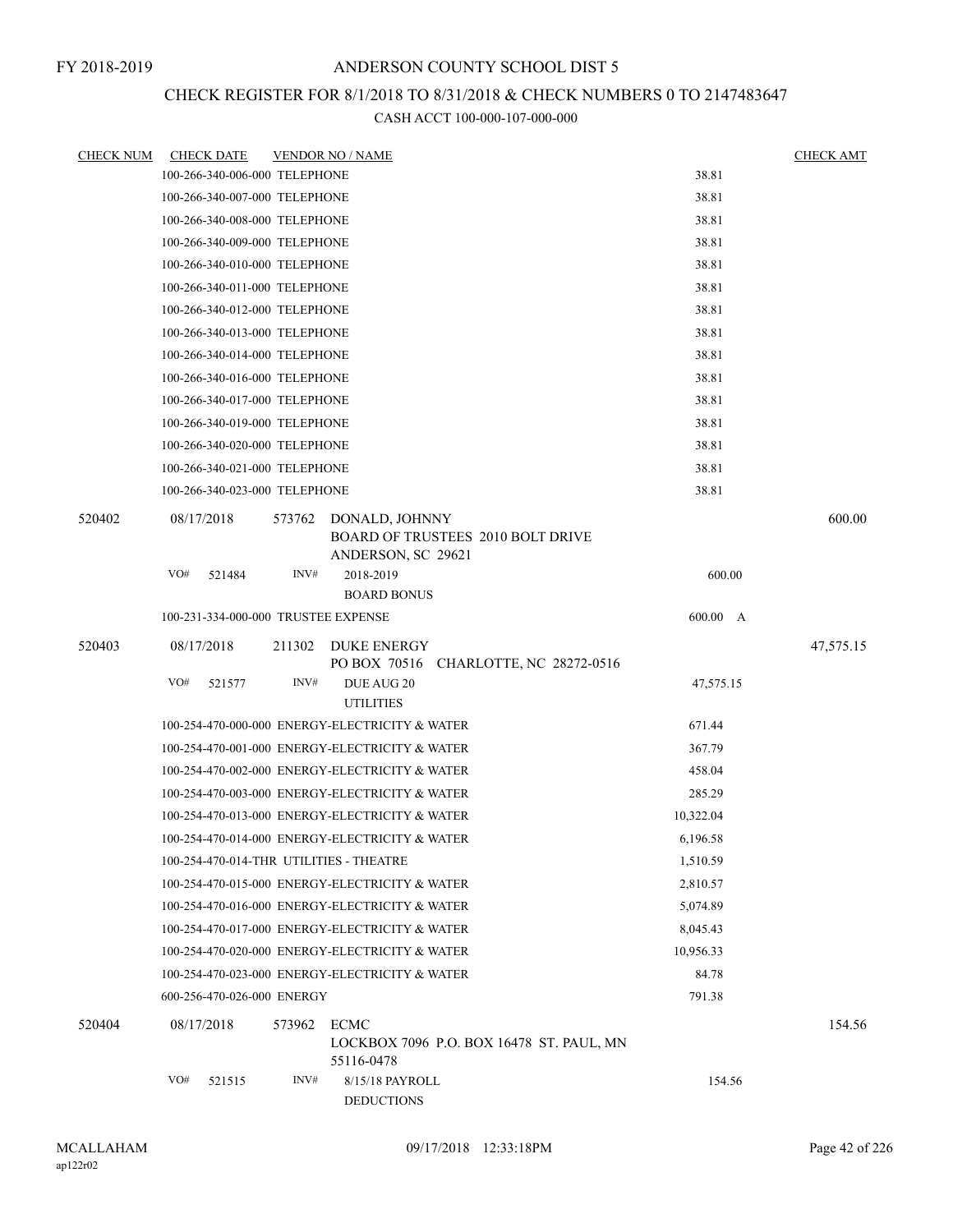#### FY 2018-2019

### ANDERSON COUNTY SCHOOL DIST 5

## CHECK REGISTER FOR 8/1/2018 TO 8/31/2018 & CHECK NUMBERS 0 TO 2147483647

| <b>CHECK NUM</b> | <b>CHECK DATE</b>                                                      |        | <b>VENDOR NO / NAME</b>                                             |                                                                                         |                                           | <b>CHECK AMT</b> |
|------------------|------------------------------------------------------------------------|--------|---------------------------------------------------------------------|-----------------------------------------------------------------------------------------|-------------------------------------------|------------------|
|                  | 100-000-441-000-000 MISCELLANEOUS                                      |        |                                                                     |                                                                                         | 154.56                                    |                  |
| 520405           | 08/17/2018                                                             | 563495 | ELECTRIC CITY UTILITIES<br>SC 29202-3301                            | CITY OF ANDERSON PO BOX 100146 COLUMBIA,                                                |                                           | 6,917.62         |
|                  | VO#<br>521578                                                          | INV#   | DUE AUG 26<br><b>UTILITIES</b>                                      |                                                                                         | 6,917.62                                  |                  |
|                  |                                                                        |        | 100-254-470-001-000 ENERGY-ELECTRICITY & WATER                      |                                                                                         | 803.57                                    |                  |
|                  |                                                                        |        | 100-254-470-005-000 ENERGY-ELECTRICITY & WATER                      |                                                                                         | 12.00                                     |                  |
|                  |                                                                        |        | 100-254-470-006-000 ENERGY-ELECTRICITY & WATER                      |                                                                                         | 2,751.86                                  |                  |
|                  |                                                                        |        | 100-254-470-015-000 ENERGY-ELECTRICITY & WATER                      |                                                                                         | 171.65                                    |                  |
|                  |                                                                        |        | 100-254-470-016-000 ENERGY-ELECTRICITY & WATER                      |                                                                                         | 1,547.83                                  |                  |
|                  |                                                                        |        | 100-254-470-018-000 ENERGY-ELECTRICITY & WATER                      |                                                                                         | 455.55                                    |                  |
|                  |                                                                        |        | 100-254-470-021-000 ENERGY-ELECTRICITY & WATER                      |                                                                                         | 1,175.16                                  |                  |
| 520406           | 08/17/2018                                                             | 569871 | FOLLETT SCHOOL SOLUTIONS, INC<br>91826 COLLECTION CENTER DRIVE ATT: | ACCOUNTS RECEIVABLE CHICAGO, IL 60693-0918                                              |                                           | 4,583.80         |
|                  | VO#<br>521526                                                          | INV#   | 841008<br>CUST#3902470                                              | PO#<br>99047                                                                            | 4,583.80                                  |                  |
|                  | 397-222-430-021-000 LIBRARY BOOKS<br>397-222-430-021-000 LIBRARY BOOKS |        |                                                                     |                                                                                         | 3,976.90<br>A<br>606.90<br>$\overline{A}$ |                  |
| 520407           | 08/17/2018                                                             | 237555 | <b>FORMS &amp; SUPPLY</b><br>CHARLOTTE, NC 28256                    | PO BOX 563953 ATT: ACCOUNTS RECEIVABLE                                                  |                                           | 1,152.15         |
|                  | VO#<br>521527                                                          | INV#   | 4660968<br><b>FILE CABINET</b>                                      | PO#<br>99087                                                                            | 1,176.05                                  |                  |
|                  |                                                                        |        | 100-221-410-000-000 SUPPLIES AND MATERIALS                          |                                                                                         | 1,176.05                                  |                  |
|                  | VO#<br>521528                                                          | INV#   | C4670450<br><b>CREDIT</b>                                           |                                                                                         | $-23.90$                                  |                  |
|                  |                                                                        |        | 100-252-410-000-000 SUPPLIES AND MATERIALS                          |                                                                                         | $-23.90$                                  |                  |
| 520408           | 08/17/2018                                                             | 575471 | FULLER, ALEXANDREA^^<br>110 RICHFIELD DR. ANDERSON, SC 29625        |                                                                                         |                                           | 680.00           |
|                  | VO#<br>521563                                                          | INV#   | $7/23 - 8/3$<br><b>WESTSIDE BAND</b>                                |                                                                                         | 680.00                                    |                  |
|                  | 100-114-410-003-001 BAND SUPPLIES                                      |        |                                                                     |                                                                                         | 680.00                                    |                  |
| 520409           | 08/17/2018                                                             | 572552 | BOX 83230 CHICAGO, IL 60691-0230                                    | <b>GREAT LAKES HIGHER EDUC GUARANTY CORP</b><br>ADMINISTRATIVE WAGE GARNISHMENT UNIT PO |                                           | 221.53           |
|                  | VO#<br>521514                                                          | INV#   | 8/15/18 PAYROLL<br><b>DEDUCTIONS</b>                                |                                                                                         | 221.53                                    |                  |
|                  | 100-000-441-000-000 MISCELLANEOUS                                      |        |                                                                     |                                                                                         | 221.53                                    |                  |
| 520410           | 08/17/2018                                                             | 572471 | <b>GREENVILLE ARENA DISTRICT</b><br><b>GREENVILLE, SC 29601</b>     | ATTN: ASHLEY DYAL 650 N ACADEMY STREET                                                  |                                           | 10,000.00        |
|                  | VO#<br>521571                                                          | INV#   | <b>DEPOSIT</b>                                                      | PO#<br>99294                                                                            | 10,000.00                                 |                  |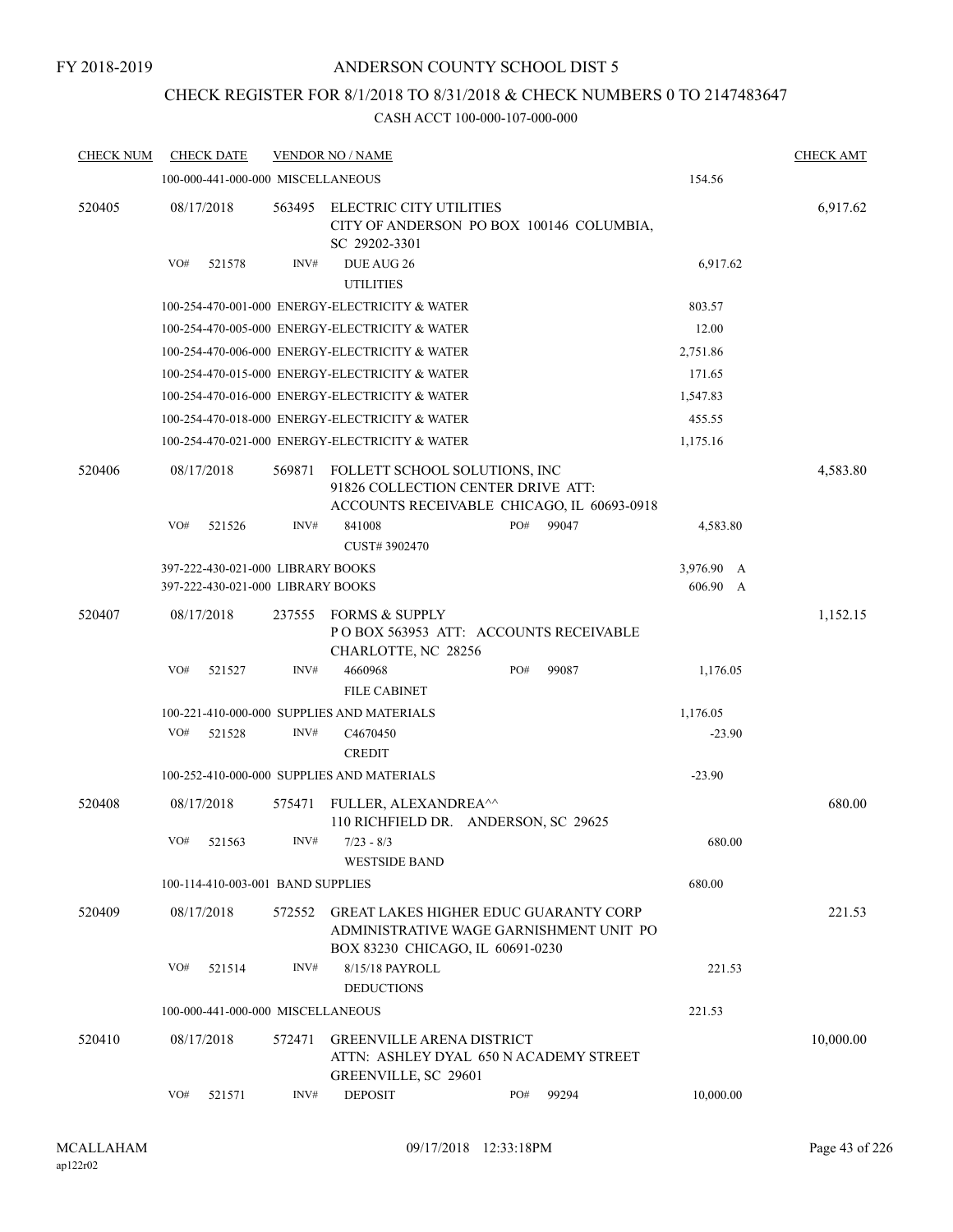### CHECK REGISTER FOR 8/1/2018 TO 8/31/2018 & CHECK NUMBERS 0 TO 2147483647

| <b>CHECK NUM</b> |     | <b>CHECK DATE</b> |        | <b>VENDOR NO / NAME</b><br><b>2019 GRADUATION</b>                                                       |                | <b>CHECK AMT</b> |
|------------------|-----|-------------------|--------|---------------------------------------------------------------------------------------------------------|----------------|------------------|
|                  |     |                   |        | 100-221-410-000-GRA GRADUATION COSTS                                                                    | 10,000.00      |                  |
|                  |     |                   |        |                                                                                                         |                |                  |
| 520411           |     | 08/17/2018        |        | 571711 EMPLOYEE VENDOR<br>BOARD OF TRUSTEES 1313 NORTHAMPTON ROAD<br>ANDERSON, SC 29621                 |                | 600.00           |
|                  | VO# | 521489            | INV#   | 2018-2019<br><b>BOARD BONUS</b>                                                                         | 600.00         |                  |
|                  |     |                   |        | 100-231-334-000-000 TRUSTEE EXPENSE                                                                     | 600.00 A       |                  |
| $*$ 520413       |     | 08/17/2018        | 566478 | GT SYSTEMS<br>166 PARNELL BRIDGE ROAD ATT: ACCOUNTS<br>RECEIVABLE MARIETTA, SC 29661                    |                | 1,000.00         |
|                  | VO# | 521529            | INV#   | WSCTVX4<br>PO#<br>98947<br><b>WESTSIDE</b>                                                              | 1,000.00       |                  |
|                  |     |                   |        | 600-256-323-003-000 REPAIRS TO EQUIPMENT                                                                | 1,000.00 A     |                  |
| 520414           |     | 08/17/2018        | 567977 | HARVEY & ASSOCIATES, INC<br>POBOX 818 ATT: ACCOUNTS RECEIVABLE<br>FOUNTAIN INN, SC 29644                |                | 1,300.93         |
|                  | VO# | 521468            | INV#   | 29111<br><b>MIDWAY REPAIR</b>                                                                           | 1,300.93       |                  |
|                  |     |                   |        | 100-254-323-017-400 CONTR SERV-HVAC/ELECT/PLUMBING                                                      | 1,300.93       |                  |
| 520415           |     | 08/17/2018        | 268000 | HOFFMAN & HOFFMAN, INC<br>PO BOX 896000 ATT: ACCOUNTS RECEIVABLE<br>CHARLOTTE, NC 28289                 |                | 725.31           |
|                  | VO# | 521466            | INV#   | 457579<br><b>MOTOR</b>                                                                                  | 304.34         |                  |
|                  |     |                   |        | 100-254-410-005-400 HVAC/ELECTRICAL/PLUMBING                                                            | 304.34         |                  |
|                  | VO# | 521467            | INV#   | 457580<br><b>MOTOR</b>                                                                                  | 420.97         |                  |
|                  |     |                   |        | 100-254-410-005-400 HVAC/ELECTRICAL/PLUMBING                                                            | 420.97         |                  |
| 520416           |     | 08/17/2018        | 272800 | <b>HOUSE OF TROPHIES</b><br>616 NORTH MURRAY AVENUE ATT: ACCOUNTS<br>RECEIVABLE ANDERSON, SC 29625-4311 |                | 252.79           |
|                  | VO# | 521530            | INV#   | 32125 & 32032<br><b>CLOCKS</b>                                                                          | 252.79         |                  |
|                  |     |                   |        | 100-264-312-000-ERP EMPLOYEE RECOGNITION PROGRAM<br>100-264-312-000-ERP EMPLOYEE RECOGNITION PROGRAM    | 248.51<br>4.28 |                  |
| 520417           |     | 08/17/2018        | 575036 | HUITT, ANN<br><b>BOARD OF TRUSTEES 120 HUITT ROAD</b><br>ANDERSON, SC 29626                             |                | 600.00           |
|                  | VO# | 521483            | INV#   | 2018-2019                                                                                               | 600.00         |                  |
|                  |     |                   |        | <b>BOARD BONUS</b>                                                                                      |                |                  |
|                  |     |                   |        | 100-231-334-000-000 TRUSTEE EXPENSE                                                                     | 600.00 A       |                  |
| 520418           |     | 08/17/2018        | 285075 | <b>JJ KELLER &amp; ASSOCIATES INC</b><br>PO BOX 6609 CAROL STREAM, IL 60197-6609                        |                | 295.60           |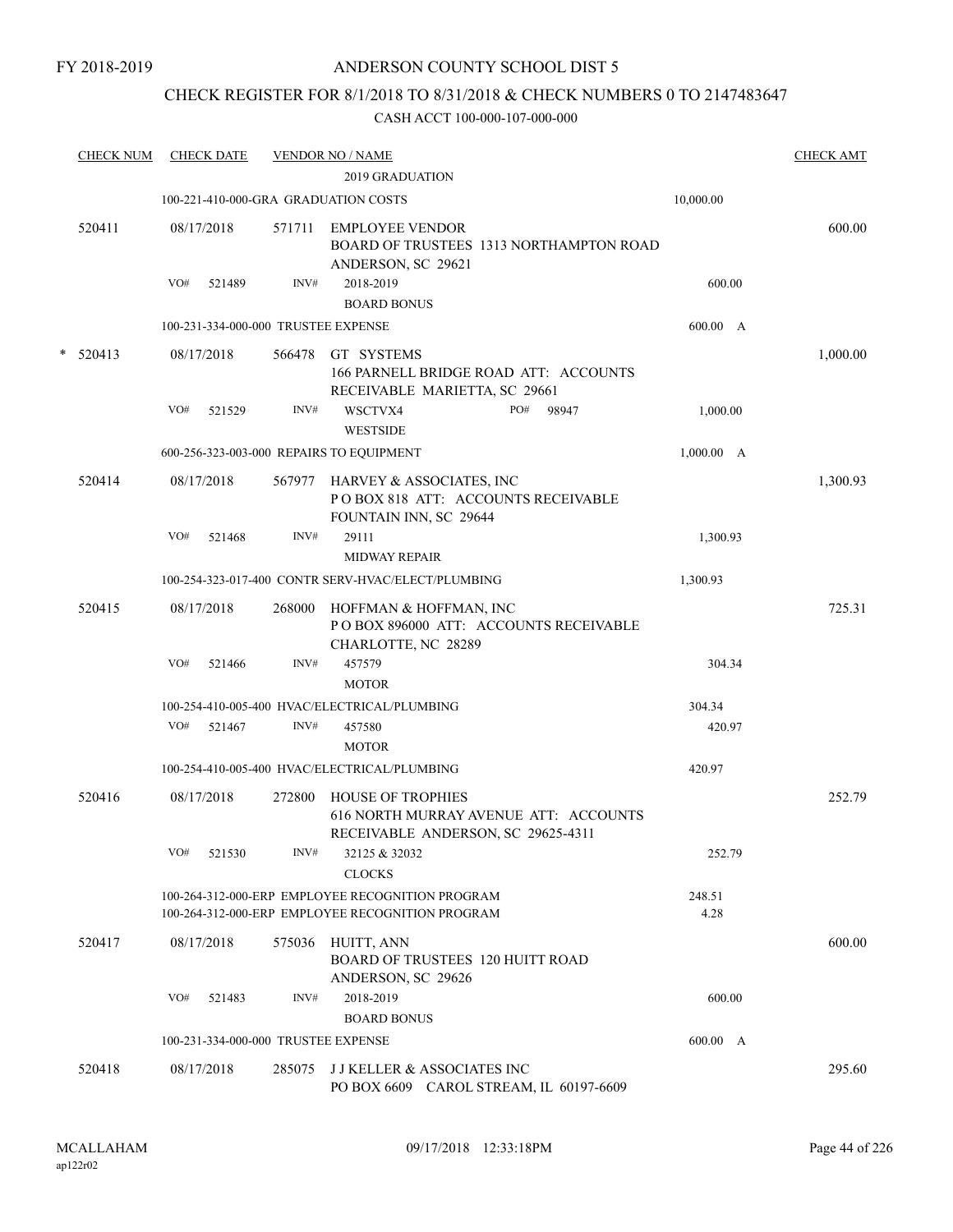# CHECK REGISTER FOR 8/1/2018 TO 8/31/2018 & CHECK NUMBERS 0 TO 2147483647

|   | <b>CHECK NUM</b> |     | <b>CHECK DATE</b>                   |        | <b>VENDOR NO / NAME</b>                                                       |     |       |          | <b>CHECK AMT</b> |
|---|------------------|-----|-------------------------------------|--------|-------------------------------------------------------------------------------|-----|-------|----------|------------------|
|   |                  | VO# | 521531                              | INV#   | 9103017554<br><b>HANDBOOKS</b>                                                |     |       | 295.60   |                  |
|   |                  |     | 100-255-410-000-000 SUPPLIES        |        |                                                                               |     |       | 295.60 A |                  |
|   | 520419           |     | 08/17/2018                          | 298850 | <b>JOHNSON CONTROLS</b><br>POBOX 730068 ATT: ACCOUNTS RECEIVABLE              |     |       |          | 2,545.75         |
|   |                  | VO# | 521532                              | INV#   | DALLAS, TX 75373<br>1-71093657115<br>JULY-SEPT 2018                           | PO# | 99105 | 2,545.75 |                  |
|   |                  |     |                                     |        | 100-254-312-000-000 PURCHASED SERVICES-JCI                                    |     |       | 2,545.75 |                  |
| * | 520422           |     | 08/17/2018                          | 306035 | <b>EMPLOYEE VENDOR</b><br>BOARD OF TRUSTEES PO BOX 2473 ANDERSON,<br>SC 29622 |     |       |          | 600.00           |
|   |                  | VO# | 521487                              | INV#   | 2018-2019<br><b>BOARD BONUS</b>                                               |     |       | 600.00   |                  |
|   |                  |     | 100-231-334-000-000 TRUSTEE EXPENSE |        |                                                                               |     |       | 600.00 A |                  |
|   | 520423           |     | 08/17/2018                          | 574848 | KNOWBE4, INC<br>33 N GARDEN AVENUE SUITE 1200<br>CLEARWATER, FL 33755         |     |       |          | 2,484.00         |
|   |                  | VO# | 521537                              | INV#   | 39290<br>CUST #C-015691                                                       | PO# | 99257 | 2,484.00 |                  |
|   |                  |     |                                     |        | 100-266-445-000-000 SOFTWARE TECHNOLOGY                                       |     |       | 112.91   |                  |
|   |                  |     |                                     |        | 100-266-445-001-000 SOFTWARE TECHNOLOGY                                       |     |       | 112.91   |                  |
|   |                  |     |                                     |        | 100-266-445-002-000 SOFTWARE TECHNOLOGY                                       |     |       | 112.91   |                  |
|   |                  |     |                                     |        | 100-266-445-003-000 SOFTWARE TECHNOLOGY                                       |     |       | 112.91   |                  |
|   |                  |     |                                     |        | 100-266-445-005-000 SOFTWARE TECHNOLOGY                                       |     |       | 112.91   |                  |
|   |                  |     |                                     |        | 100-266-445-006-000 SOFTWARE TECHNOLOGY                                       |     |       | 112.91   |                  |
|   |                  |     |                                     |        | 100-266-445-007-000 SOFTWARE TECHNOLOGY                                       |     |       | 112.91   |                  |
|   |                  |     |                                     |        | 100-266-445-008-000 SOFTWARE TECHNOLOGY                                       |     |       | 112.91   |                  |
|   |                  |     |                                     |        | 100-266-445-009-000 SOFTWARE TECHNOLOGY                                       |     |       | 112.91   |                  |
|   |                  |     |                                     |        | 100-266-445-010-000 SOFTWARE TECHNOLOGY                                       |     |       | 112.91   |                  |
|   |                  |     |                                     |        | 100-266-445-011-000 SOFTWARE TECHNOLOGY                                       |     |       | 112.91   |                  |
|   |                  |     |                                     |        | 100-266-445-012-000 SOFTWARE TECHNOLOGY                                       |     |       | 112.91   |                  |
|   |                  |     |                                     |        | 100-266-445-013-000 SOFTWARE TECHNOLOGY                                       |     |       | 112.91   |                  |
|   |                  |     |                                     |        | 100-266-445-014-000 SOFTWARE TECHNOLOGY                                       |     |       | 112.91   |                  |
|   |                  |     |                                     |        | 100-266-445-015-000 SOFTWARE TECHNOLOGY                                       |     |       | 112.91   |                  |
|   |                  |     |                                     |        | 100-266-445-016-000 SOFTWARE TECHNOLOGY                                       |     |       | 112.91   |                  |
|   |                  |     |                                     |        | 100-266-445-017-000 SOFTWARE TECHNOLOGY                                       |     |       | 112.91   |                  |
|   |                  |     |                                     |        | 100-266-445-018-000 SOFTWARE TECHNOLOGY                                       |     |       | 112.90   |                  |
|   |                  |     |                                     |        | 100-266-445-019-000 SOFTWARE TECHNOLOGY                                       |     |       | 112.90   |                  |
|   |                  |     |                                     |        | 100-266-445-020-000 SOFTWARE TECHNOLOGY                                       |     |       | 112.91   |                  |
|   |                  |     |                                     |        | 100-266-445-021-000 SOFTWARE TECHNOLOGY                                       |     |       | 112.91   |                  |
|   |                  |     |                                     |        | 100-266-445-023-000 SOFTWARE TECHNOLOGY                                       |     |       | 112.91   |                  |
|   | 520424           |     | 08/17/2018                          | 329401 | LOWES BUSINESS ACCOUNT                                                        |     |       |          | 1,223.15         |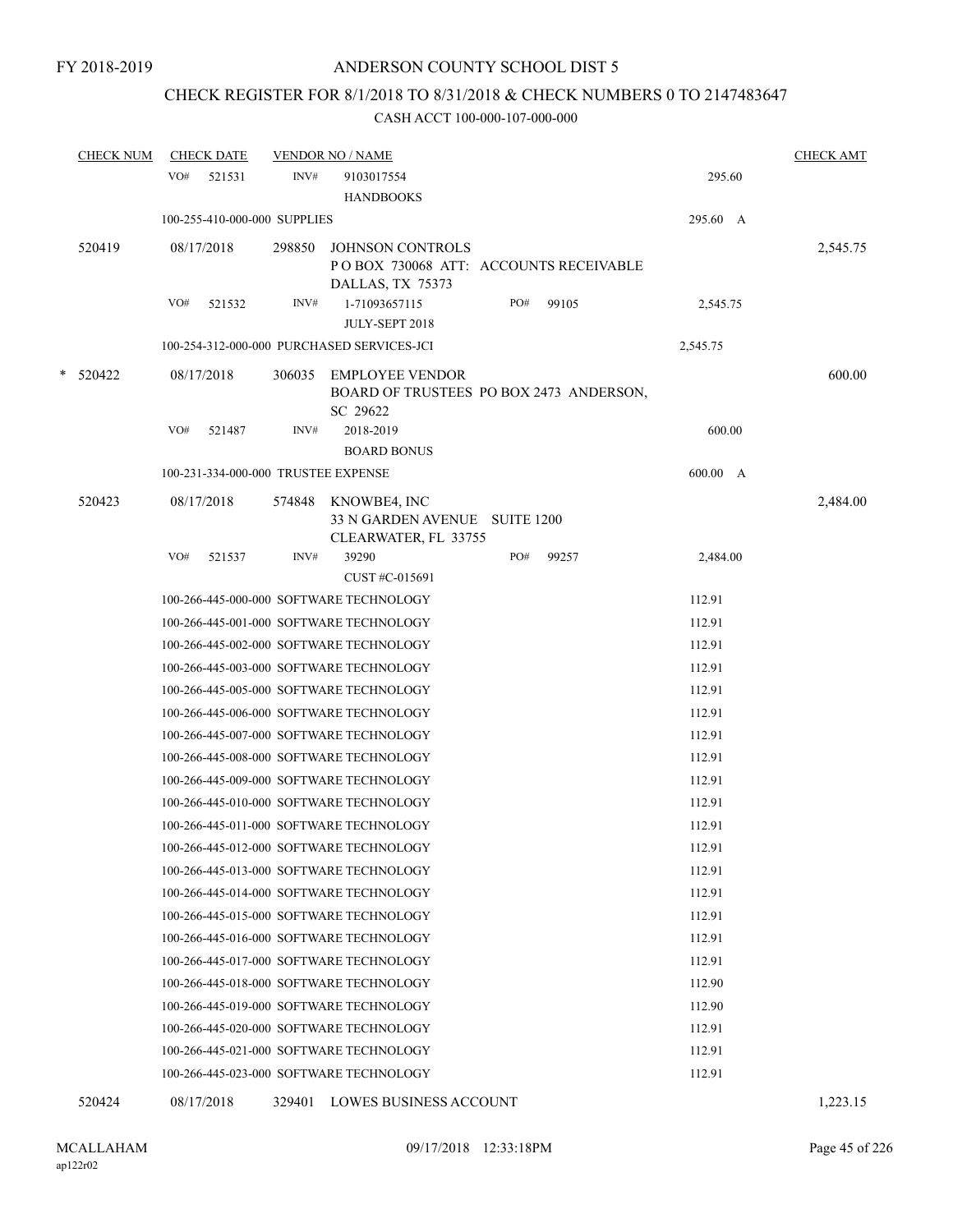### CHECK REGISTER FOR 8/1/2018 TO 8/31/2018 & CHECK NUMBERS 0 TO 2147483647

| <b>CHECK NUM</b> | <b>CHECK DATE</b>            | <b>VENDOR NO / NAME</b>                                                                   |                | <b>CHECK AMT</b> |
|------------------|------------------------------|-------------------------------------------------------------------------------------------|----------------|------------------|
|                  |                              | PO BOX 530954 CREDIT SERVICES ATLANTA, GA                                                 |                |                  |
|                  |                              | 30353-0954                                                                                |                |                  |
|                  | VO#<br>521538                | INV#<br>98231                                                                             | 97.58          |                  |
|                  |                              | <b>SUPPLIES</b>                                                                           |                |                  |
|                  |                              | 100-254-410-002-001 SUPPLIES - MAINTENANCE                                                | 97.58 A        |                  |
|                  | VO#<br>521539                | INV#<br>7288008                                                                           | 1,125.57       |                  |
|                  |                              | <b>SUPPLIES</b>                                                                           |                |                  |
|                  |                              | 100-254-410-000-001 MAINT. SUPPLIES-STRUCTURES                                            | 5.99           |                  |
|                  |                              | 100-254-410-000-001 MAINT. SUPPLIES-STRUCTURES                                            | 10.15          |                  |
|                  |                              | 100-254-410-000-001 MAINT, SUPPLIES-STRUCTURES                                            | 85.78          |                  |
|                  |                              | 100-254-410-000-001 MAINT. SUPPLIES-STRUCTURES                                            | 4.56           |                  |
|                  |                              | 100-254-410-000-001 MAINT. SUPPLIES-STRUCTURES                                            | 5.05           |                  |
|                  |                              | 100-254-410-000-500 PEST MANAGEMENT                                                       | 24.14          |                  |
|                  |                              | 100-254-410-002-001 SUPPLIES - MAINTENANCE                                                | 101.54         |                  |
|                  |                              | 100-254-410-002-001 SUPPLIES - MAINTENANCE                                                | 220.40         |                  |
|                  |                              | 100-254-410-002-001 SUPPLIES - MAINTENANCE                                                | 4.69           |                  |
|                  |                              | 100-254-410-002-001 SUPPLIES - MAINTENANCE                                                | 11.18          |                  |
|                  |                              | 100-254-410-002-001 SUPPLIES - MAINTENANCE                                                | 76.58          |                  |
|                  |                              | 100-254-410-003-001 SUPPLIES - MAINTENANCE                                                | 44.48          |                  |
|                  |                              | 100-254-410-003-001 SUPPLIES - MAINTENANCE                                                | 25.34          |                  |
|                  |                              | 100-254-410-003-001 SUPPLIES - MAINTENANCE                                                | 20.32          |                  |
|                  |                              | 100-254-410-003-001 SUPPLIES - MAINTENANCE                                                | 26.80          |                  |
|                  |                              | 100-254-410-003-001 SUPPLIES - MAINTENANCE<br>100-254-410-003-001 SUPPLIES - MAINTENANCE  | 90.16<br>11.17 |                  |
|                  |                              |                                                                                           |                |                  |
|                  |                              | 100-254-410-006-001 SUPPLIES - MAINTENANCE                                                | 24.35          |                  |
|                  | 100-254-410-012-000 SUPPLIES |                                                                                           | 21.85          |                  |
|                  |                              | 100-254-410-012-001 SUPPLIES - MAINTENANCE                                                | 34.55          |                  |
|                  |                              | 100-254-410-012-001 SUPPLIES - MAINTENANCE                                                | 30.43          |                  |
|                  |                              | 100-254-410-012-400 HVAC/ELECTRICAL/PLUMBING                                              | 32.97          |                  |
|                  | 100-254-410-013-000 SUPPLIES |                                                                                           | 9.14           |                  |
|                  |                              | 100-254-410-021-001 SUPPLIES - MAINTENANCE                                                | 15.43          |                  |
|                  |                              | 100-254-410-021-001 SUPPLIES - MAINTENANCE                                                | 7.54           |                  |
|                  |                              | 100-254-410-021-001 SUPPLIES - MAINTENANCE                                                | 96.73          |                  |
|                  |                              | 100-254-410-021-400 HVAC/ELECTRICAL/PLUMBING                                              | 71.38          |                  |
|                  |                              | 100-254-410-021-400 HVAC/ELECTRICAL/PLUMBING                                              | 12.87          |                  |
| 520425           | 08/17/2018                   | 575473 MALACHIED, INC<br>THE BREAKTHROUGH COACH PO BOX 890<br>PONTE VEDRA BEACH, FL 32004 |                | 695.00           |
|                  | VO#<br>521572                | INV#<br>2822                                                                              | 695.00         |                  |
|                  |                              | OCT 18-19 SEMINAR                                                                         |                |                  |
|                  |                              | 311-224-312-006-000 PURCHASED SERVICES                                                    | 695.00         |                  |
| 520426           | 08/17/2018                   | 575472 MATHEWS, PARKER <sup>^^</sup>                                                      |                | 1,120.50         |
|                  |                              | 231 RIGGS DR CLEMSON, SC 29631                                                            |                |                  |
|                  | VO#<br>521562                | INV#<br>$7/23 - 8/10$                                                                     | 1,120.50       |                  |
|                  |                              | <b>WESTSIDE BAND</b>                                                                      |                |                  |
|                  |                              | 100-114-410-003-001 BAND SUPPLIES                                                         | 1,120.50       |                  |
|                  |                              |                                                                                           |                |                  |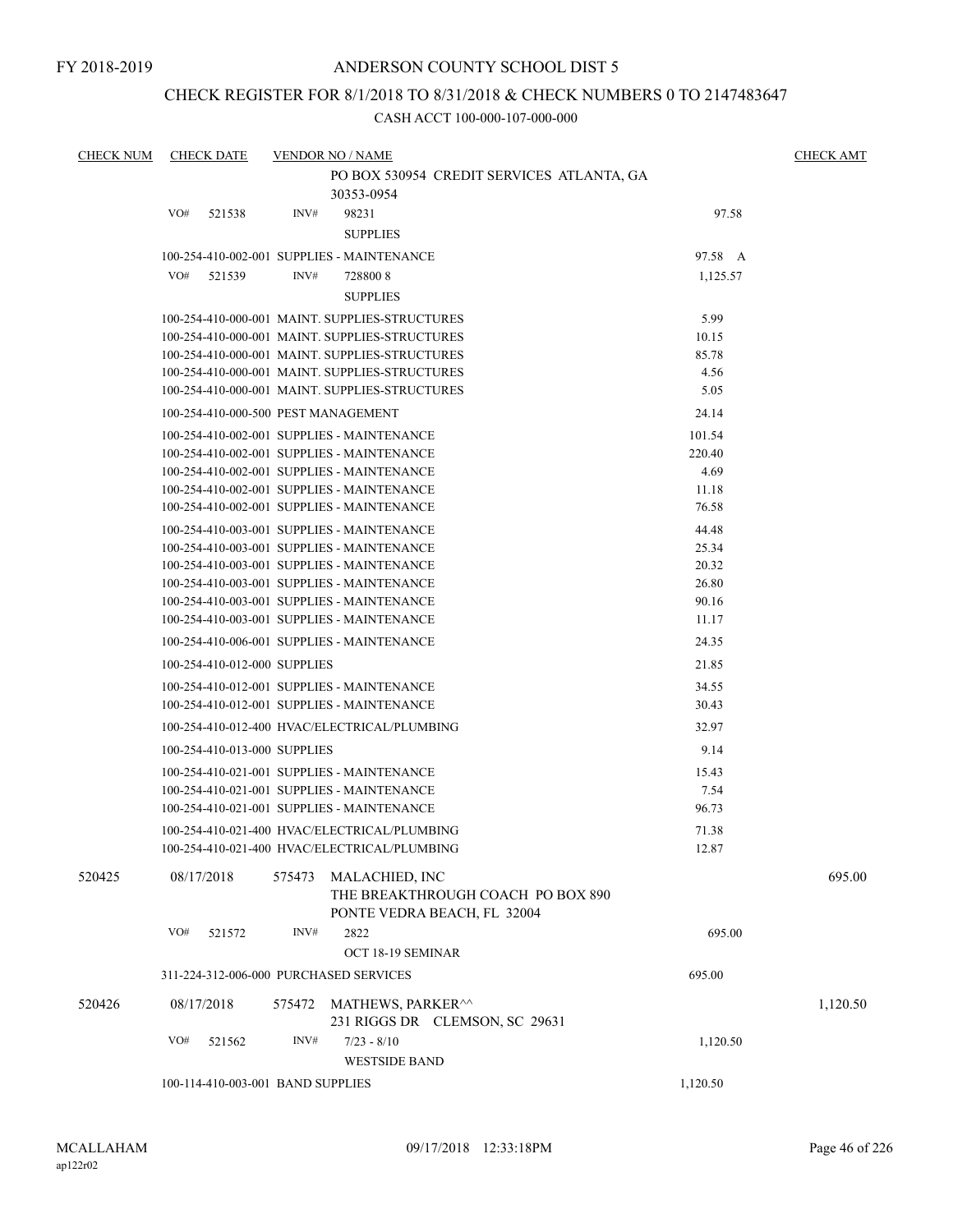## CHECK REGISTER FOR 8/1/2018 TO 8/31/2018 & CHECK NUMBERS 0 TO 2147483647

|   | <b>CHECK NUM</b> | <b>CHECK DATE</b>                                            |        | <b>VENDOR NO / NAME</b>                                                                                     |     |       |                 | <b>CHECK AMT</b> |
|---|------------------|--------------------------------------------------------------|--------|-------------------------------------------------------------------------------------------------------------|-----|-------|-----------------|------------------|
|   | 520427           | 08/17/2018                                                   | 574440 | MCCANTS PETTY CASH                                                                                          |     |       |                 | 225.00           |
|   |                  | VO#<br>521540                                                | INV#   | <b>CASH AUG 29TH</b><br>VOLLEYBALL                                                                          |     |       | 225.00          |                  |
|   |                  | 705-271-660-005-666 CONCESSIONS EXPENSE                      |        |                                                                                                             |     |       | 75.00           |                  |
|   |                  |                                                              |        | 705-271-660-005-679 VOLLEYBALL GATE RECEIPTS EXPENSE                                                        |     |       | 150.00          |                  |
|   | 520428           | 08/17/2018                                                   | 563769 | MCDANIEL DEVELOPMENT SERVICES<br>6622 DUNCAN PLACE FREDERICK, MD 21703                                      |     |       |                 | 10,500.00        |
|   |                  | VO#<br>521541                                                | INV#   | #ANDERS-0001<br><b>CUSTOM WEB APP</b>                                                                       | PO# | 99279 | 10,500.00       |                  |
|   |                  | 100-221-312-000-000 PURCHASED SERVICES                       |        |                                                                                                             |     |       | 10,500.00       |                  |
| * | 520430           | 08/17/2018                                                   |        | 564010 NC CHILD SUPPORT CENTRALIZED COLLECTNS<br>POBOX 900012 RALEIGH, NC 27675-9012                        |     |       |                 | 305.50           |
|   |                  | VO#<br>521506                                                | INV#   | 8/15/18 PAYROLL<br><b>DEDUCTIONS</b>                                                                        |     |       | 305.50          |                  |
|   |                  |                                                              |        | 100-000-435-000-000 WAGE GARNISH/CH SUPPORT                                                                 |     |       | 305.50          |                  |
|   | 520431           | 08/17/2018                                                   | 382750 | NEW FOUNDATIONS CHILDREN & FAM SVCS INC<br>2300 STANDRIDGE ROAD ATT: DONNA<br>HARRINGTON ANDERSON, SC 29625 |     |       |                 | 3,545.94         |
|   |                  | VO#<br>521543                                                | INV#   | <b>JULY 2018</b><br><b>EXPENSES</b>                                                                         | PO# | 99286 | 3,545.94        |                  |
|   |                  | 221-113-312-NFH-000 COORD/FACIL/TUTORS                       |        |                                                                                                             |     |       | 3,545.94        |                  |
|   | 520432           | 08/17/2018                                                   |        | 575440 NYS CHILD SUPPORT PROCESSING CENTER (SDU<br>PO BOX 15363 ALBANY, NY 12212-5363                       |     |       |                 | 231.98           |
|   |                  | VO#<br>521507                                                | INV#   | 8/15/18 PAYROLL<br><b>DEDUCTIONS</b>                                                                        |     |       | 231.98          |                  |
|   |                  |                                                              |        | 100-000-435-000-000 WAGE GARNISH/CH SUPPORT                                                                 |     |       | 231.98          |                  |
|   | 520433           | 08/17/2018                                                   | 389900 | OFFICE DEPOT<br>POBOX 1413 CHARLOTTE, NC 28201-1413                                                         |     |       |                 | 970.49           |
|   |                  | VO#<br>521465                                                | INV#   | 2208343543<br><b>SUPPLIES</b>                                                                               |     |       | 170.24          |                  |
|   |                  |                                                              |        | 100-254-410-000-055 OFFICE SUPPLIES & FURNITURE                                                             |     |       | 170.24          |                  |
|   |                  | VO#<br>521544                                                | INV#   | PO 99092<br><b>SUPPLIES</b>                                                                                 | PO# | 99092 | 800.25          |                  |
|   |                  | 100-255-410-000-000 SUPPLIES                                 |        |                                                                                                             |     |       | 88.50           |                  |
|   |                  | 100-255-410-000-000 SUPPLIES                                 |        |                                                                                                             |     |       | 138.04          |                  |
|   |                  | 100-255-410-000-000 SUPPLIES                                 |        |                                                                                                             |     |       | 53.49<br>125.50 |                  |
|   |                  | 100-255-410-000-000 SUPPLIES<br>100-255-410-000-000 SUPPLIES |        |                                                                                                             |     |       | 201.47          |                  |
|   |                  | 100-255-410-000-000 SUPPLIES                                 |        |                                                                                                             |     |       | 193.25          |                  |
|   | * 520435         | 08/17/2018                                                   | 407900 | PICKENS CONSTRUCTION, INC<br>PO BOX 5135 ANDERSON, SC 29623-5135                                            |     |       |                 | 2,446.00         |
|   |                  | VO#<br>521545                                                | INV#   | 1866<br>NEVITT FOREST                                                                                       |     |       | 2,446.00        |                  |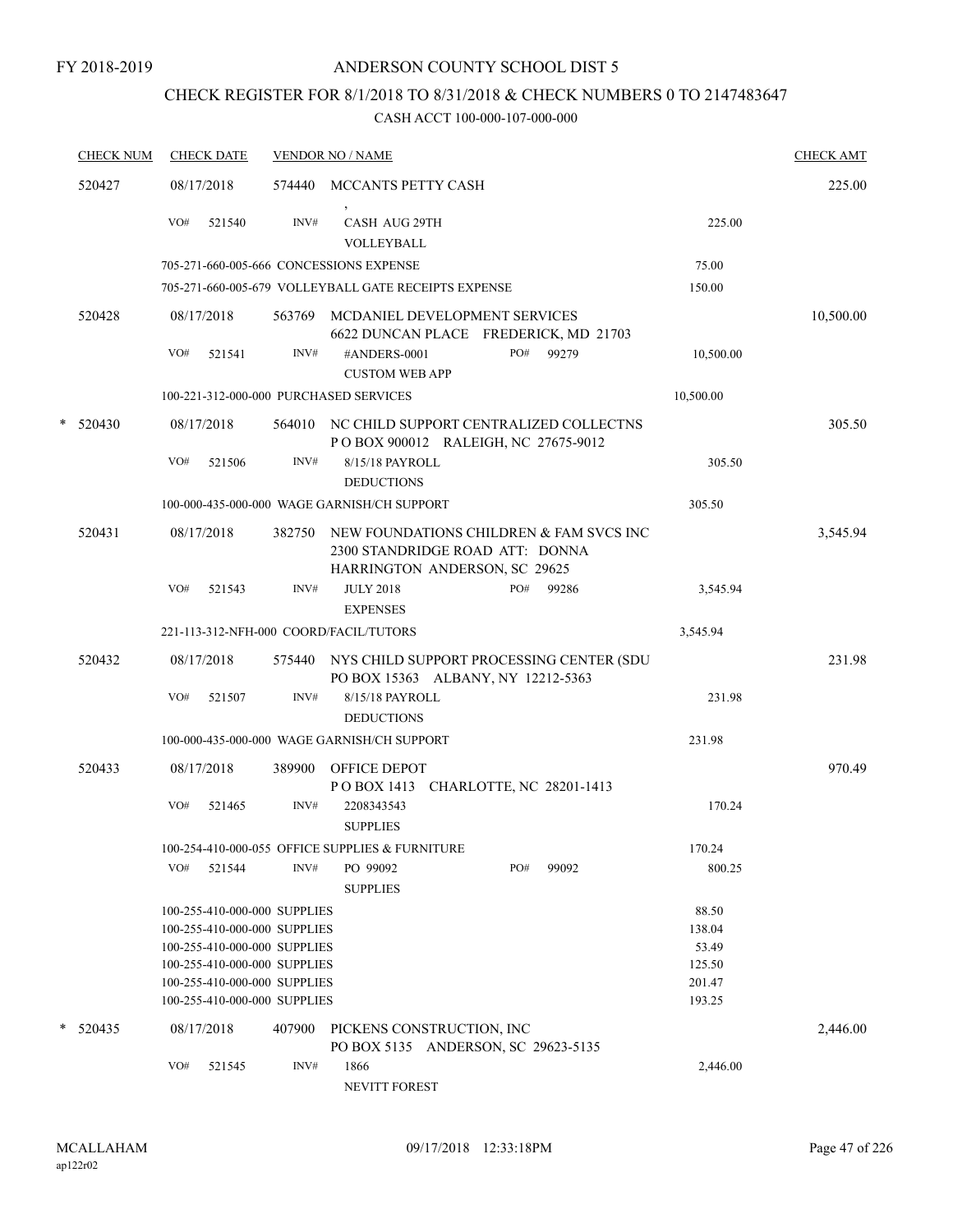### CHECK REGISTER FOR 8/1/2018 TO 8/31/2018 & CHECK NUMBERS 0 TO 2147483647

| <b>CHECK NUM</b> |     | <b>CHECK DATE</b>               |        | <b>VENDOR NO / NAME</b>                                                                                     |     |       |          | <b>CHECK AMT</b> |
|------------------|-----|---------------------------------|--------|-------------------------------------------------------------------------------------------------------------|-----|-------|----------|------------------|
|                  |     |                                 |        | 100-254-323-012-CAP CONTRACTED SERVICES                                                                     |     |       | 2,446.00 |                  |
| 520436           |     | 08/17/2018                      | 394675 | PIP PRINTING<br>1005 NORTH FANT STREET ATT: ACCOUNTS<br>RECEIVABLE ANDERSON, SC 29621                       |     |       |          | 2,038.79         |
|                  | VO# | 521546                          | INV#   | 97200<br><b>HANDBOOKS</b>                                                                                   | PO# | 99272 | 2,038.79 |                  |
|                  |     |                                 |        | 201-188-410-010-000 SUPPLIES-PARENTING                                                                      |     |       | 2,038.79 |                  |
| 520437           |     | 08/17/2018                      | 571701 | <b>EMPLOYEE VENDOR</b><br><b>BOARD OF TRUSTEES 201 HUNTERS LANE</b><br>ANDERSON, SC 29625                   |     |       |          | 600.00           |
|                  | VO# | 521485                          | INV#   | 2018-2019<br><b>BOARD BONUS</b>                                                                             |     |       | 600.00   |                  |
|                  |     |                                 |        | 100-231-334-000-000 TRUSTEE EXPENSE                                                                         |     |       | 600.00 A |                  |
| 520438           |     | 08/17/2018                      | 574635 | PRINT IT!                                                                                                   |     |       |          | 1,343.02         |
|                  | VO# | 521547                          | INV#   | PO BOX 1707 SENECA, SC 29679<br>68996                                                                       |     |       | 1,343.02 |                  |
|                  |     |                                 |        | POLICY MANUALS                                                                                              |     |       |          |                  |
|                  |     |                                 |        | 100-255-360-000-000 PRINTING AND BINDING                                                                    |     |       | 1,343.02 |                  |
| 520439           |     | 08/17/2018                      |        | 571652 PROSOURCE LLC<br>P.O. BOX 5339 GREENVILLE, SC 29606                                                  |     |       |          | 495.98           |
|                  | VO# | 521463                          | INV#   | S1985803<br><b>SUPPLIES</b>                                                                                 |     |       | 76.57    |                  |
|                  |     |                                 |        | 100-254-410-002-400 HVAC/ELECTRICAL/PLUMBING                                                                |     |       | 76.57    |                  |
|                  | VO# | 521464                          | INV#   | S1985772<br><b>SUPPLIES</b>                                                                                 |     |       | 419.41   |                  |
|                  |     |                                 |        | 100-254-410-002-400 HVAC/ELECTRICAL/PLUMBING                                                                |     |       | 419.41   |                  |
| 520440           |     | 08/17/2018                      | 435050 | <b>RESOURCES FOR READING</b><br>130 EAST GRAND AVENUE ATT: ACCOUNTS<br>RECEIVABLE S SAN FRANCISCO, CA 94080 |     |       |          | 206.91           |
|                  | VO# | 521548                          | INV#   | K488117<br><b>SUPPLIES</b>                                                                                  | PO# | 99212 | 206.91   |                  |
|                  |     | 201-224-410-012-000 PD SUPPLIES |        |                                                                                                             |     |       | 206.91   |                  |
| 520441           |     | 08/17/2018                      |        | 567525 ROWLAND MECHANICAL<br>206 SADDLE TRAIL ANDERSON, SC 29621                                            |     |       |          | 7,669.02         |
|                  | VO# | 521549                          | INV#   | 8640-8652<br><b>BUS REPAIRS</b>                                                                             | PO# | 99095 | 7,669.02 |                  |
|                  |     |                                 |        | 100-255-323-000-ACT ACTIVITY BUS CONTRACTED SERVICES                                                        |     |       | 1,714.30 |                  |
|                  |     |                                 |        | 100-255-323-000-ACT ACTIVITY BUS CONTRACTED SERVICES                                                        |     |       | 98.32    |                  |
|                  |     |                                 |        | 100-255-323-000-ACT ACTIVITY BUS CONTRACTED SERVICES                                                        |     |       | 83.66    |                  |
|                  |     |                                 |        | 100-255-323-000-ACT ACTIVITY BUS CONTRACTED SERVICES                                                        |     |       | 90.99    |                  |
|                  |     |                                 |        | 100-255-323-000-ACT ACTIVITY BUS CONTRACTED SERVICES                                                        |     |       | 83.66    |                  |
|                  |     |                                 |        | 100-255-323-000-ACT ACTIVITY BUS CONTRACTED SERVICES                                                        |     |       | 665.56   |                  |
|                  |     |                                 |        | 100-255-323-000-ACT ACTIVITY BUS CONTRACTED SERVICES                                                        |     |       | 406.20   |                  |
|                  |     |                                 |        | 100-255-323-000-ACT ACTIVITY BUS CONTRACTED SERVICES                                                        |     |       | 2,985.85 |                  |
|                  |     |                                 |        | 100-255-323-000-ACT ACTIVITY BUS CONTRACTED SERVICES                                                        |     |       | 46.00    |                  |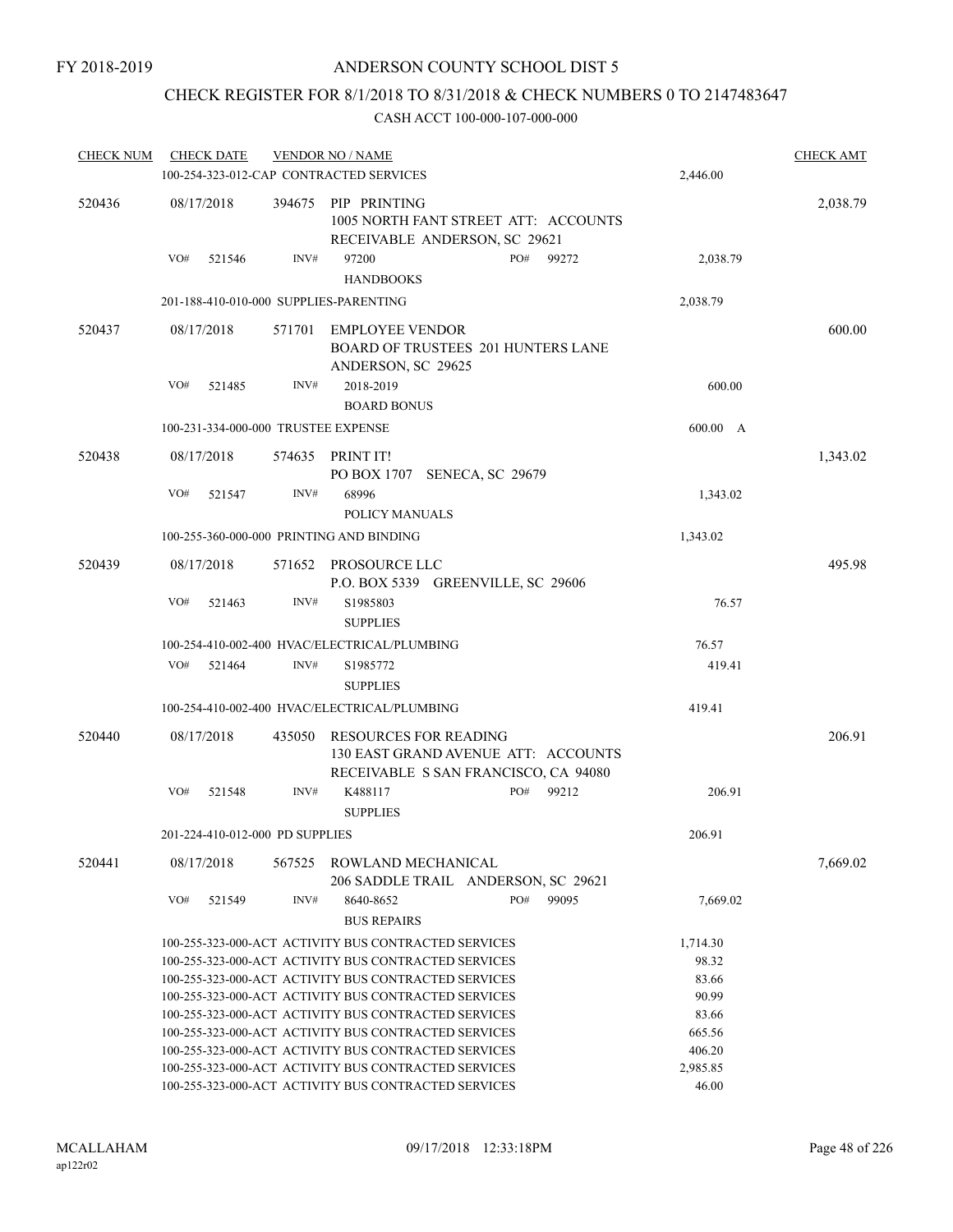## CHECK REGISTER FOR 8/1/2018 TO 8/31/2018 & CHECK NUMBERS 0 TO 2147483647

| <b>CHECK NUM</b> |     | <b>CHECK DATE</b>                                    |                                     | <b>VENDOR NO / NAME</b>                                                                                |           | <b>CHECK AMT</b> |
|------------------|-----|------------------------------------------------------|-------------------------------------|--------------------------------------------------------------------------------------------------------|-----------|------------------|
|                  |     |                                                      |                                     | 100-255-323-000-ACT ACTIVITY BUS CONTRACTED SERVICES                                                   | 90.99     |                  |
|                  |     |                                                      |                                     | 100-255-323-000-ACT ACTIVITY BUS CONTRACTED SERVICES                                                   | 205.99    |                  |
|                  |     |                                                      |                                     | 100-255-323-000-ACT ACTIVITY BUS CONTRACTED SERVICES                                                   | 832.50    |                  |
|                  |     | 100-255-323-000-ACT ACTIVITY BUS CONTRACTED SERVICES | 365.00                              |                                                                                                        |           |                  |
| 520442           |     | 08/17/2018                                           |                                     | 452202 SC DEPT OF REVENUE<br>POBOX 125 301 GERVAIS STREET CENTRAL<br>LEVY UNIT COLUMBIA, SC 29214-0213 |           | 519.20           |
|                  | VO# | 521509                                               | INV#                                | 8/15/18 PAYROLL<br><b>DEDUCTIONS</b>                                                                   | 519.20    |                  |
|                  |     |                                                      |                                     | 100-000-440-000-000 SC STATE TAX LEVY                                                                  | 519.20    |                  |
| 520443           |     | 08/17/2018                                           |                                     | 449800 SC HIGH SCHOOL LEAGUE<br>PO BOX 211575 COLUMBIA, SC 29221-6575                                  |           | 664.00           |
|                  | VO# | 521550                                               | INV#                                | 2018-2019<br><b>MCCANTS MIDDLE</b>                                                                     | 664.00    |                  |
|                  |     |                                                      |                                     | 100-271-312-000-000 PURCHASED SERVICE                                                                  | 621.00    |                  |
|                  |     |                                                      |                                     | 705-271-660-005-663 ATHLETIC GENERAL EXPENSE                                                           | 43.00     |                  |
| $*$ 520445       |     | 08/17/2018                                           | 570099                              | SCHOOL SPECIALTY, INC.<br>32656 COLLECTION CENTER DR. ATT:                                             |           | 280.91           |
|                  | VO# | 521553                                               | INV#                                | ACCOUNTS RECEIVABLE CHICAGO, IL 60693-0656<br>PO#<br>99164<br>202501577989<br><b>MATERIALS</b>         | 280.91    |                  |
|                  |     |                                                      | 100-111-410-017-000 SUPPLIES        |                                                                                                        | 280.91    |                  |
| * 520447         |     | 08/17/2018                                           | 450701                              | SC RETIREMENT SYSTEM (SPP)<br>POBOX 11960 CAPITOL STATION COLUMBIA, SC                                 |           | 283.27           |
|                  | VO# | 521504                                               | INV#                                | 29211<br>8/15/18 PAYROLL<br><b>DEDUCTIONS</b>                                                          | 283.27    |                  |
|                  |     |                                                      |                                     | 100-000-438-000-000 RETIREMENT SERV PURCHASE                                                           | 283.27    |                  |
| 520448           |     | 08/17/2018                                           | 451105                              | <b>SCSBA MEMBERSHIP</b><br>111 RESEARCH DRIVE ATT: MEMBERSHIP<br>COLUMBIA, SC 29203                    |           | 33,995.00        |
|                  | VO# | 521551                                               | INV#                                | 33651<br>PO#<br>99296<br>18-19 MEMBERSHIP                                                              | 33,995.00 |                  |
|                  |     |                                                      | 100-231-334-000-000 TRUSTEE EXPENSE |                                                                                                        | 33,995.00 |                  |
| 520449           |     | 08/17/2018                                           | 469775                              | SEVEN OAKS DOORS & HARDWARE, INC<br>POBOX 280 ATT: ACCOUNTS RECEIVABLE<br>OAKBORO, NC 28129            |           | 388.41           |
|                  | VO# | 521462                                               | INV#                                | 975481<br><b>RAILS</b>                                                                                 | 388.41    |                  |
|                  |     |                                                      |                                     | 100-254-410-002-001 SUPPLIES - MAINTENANCE                                                             | 388.41    |                  |
| 520450           |     | 08/17/2018                                           | 570059                              | <b>SHARP BUSINESS SYSTEMS</b><br>DEPT 1216 PO BOX 121216 DALLAS, TX<br>75312-1216                      |           | 274.50           |
|                  | VO# | 521554                                               | INV#                                | 9001290661<br><b>COPIES</b>                                                                            | 81.27     |                  |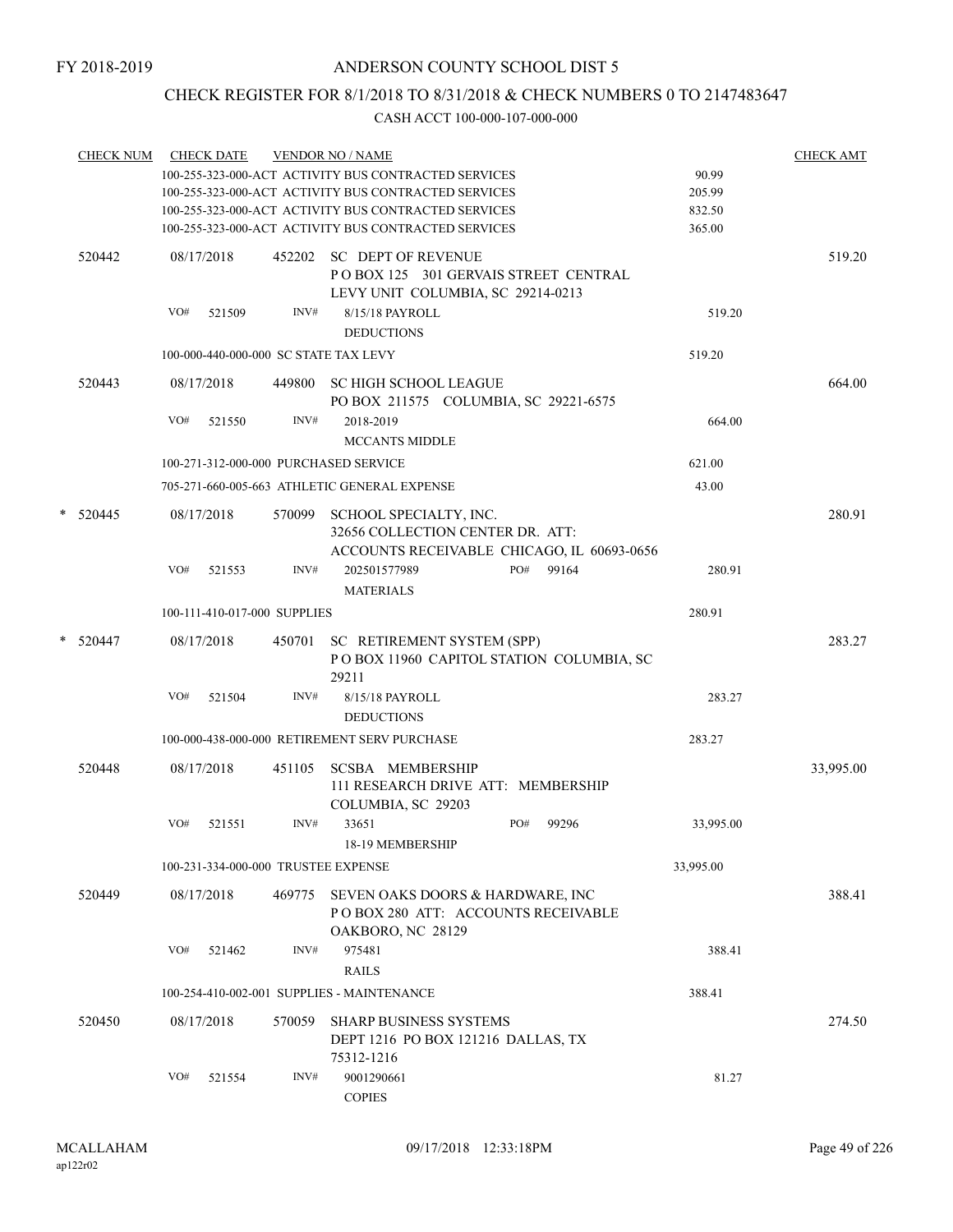### CHECK REGISTER FOR 8/1/2018 TO 8/31/2018 & CHECK NUMBERS 0 TO 2147483647

| <b>CHECK NUM</b> |            | <b>CHECK DATE</b>                 |                | <b>VENDOR NO / NAME</b>                                                          |          | <b>CHECK AMT</b> |
|------------------|------------|-----------------------------------|----------------|----------------------------------------------------------------------------------|----------|------------------|
|                  |            |                                   |                | 100-252-360-000-000 PRINTING AND BINDING                                         | 81.27    |                  |
|                  | VO#        | 521555                            | INV#           | 9001290688                                                                       | 3.15     |                  |
|                  |            |                                   |                | <b>COPIES</b>                                                                    |          |                  |
|                  |            | 201-113-490-006-000 COPIER COST   |                |                                                                                  | 3.15     |                  |
|                  | VO#        | 521556                            | INV#           | 9001232761                                                                       | 190.08   |                  |
|                  |            |                                   |                | 9001272708                                                                       |          |                  |
|                  |            | 100-139-410-018-000 Supplies      |                |                                                                                  | 185.28 A |                  |
|                  |            | 100-139-410-018-000 Supplies      |                |                                                                                  | 4.80 A   |                  |
| $*$ 520452       | 08/17/2018 |                                   |                | 574516 SOCIAL SECURTIY ADMINISTRATION<br>PO BOX 3430 PHILADELPHIA, PA 19122-9985 |          | 135.11           |
|                  | VO#        | 521511                            | INV#           | 8/15/18 PAYROLL<br><b>DEDUCTIONS</b>                                             | 135.11   |                  |
|                  |            | 100-000-441-000-000 MISCELLANEOUS |                |                                                                                  | 135.11   |                  |
| * 520455         | 08/17/2018 |                                   | 572503         | TG                                                                               |          | 403.49           |
|                  |            |                                   |                | P O BOX 659601 SAN ANTONIO, TX 78265-9601                                        |          |                  |
|                  | VO#        | 521513                            | INV#           | 8/15/18 PAYROLL                                                                  | 403.49   |                  |
|                  |            |                                   |                | <b>DEDUCTIONS</b>                                                                |          |                  |
|                  |            | 100-000-441-000-000 MISCELLANEOUS |                |                                                                                  | 403.49   |                  |
| $*$ 520457       | 08/17/2018 |                                   |                | 573815 UNITED REFRIGERATION, INC<br>PO BOX 740703 ATLANTA, GA 30374-0703         |          | 467.25           |
|                  | VO#        | 521455                            | INV#           | 63730788<br><b>SUPPLIES</b>                                                      | 197.09   |                  |
|                  |            |                                   |                | 100-254-410-011-400 HVAC/ELECTRICAL/PLUMBING                                     | 197.09   |                  |
|                  | VO#        | 521456                            | $\text{INV}\#$ | 63730859                                                                         | 113.18   |                  |
|                  |            |                                   |                | <b>SUPPLIES</b>                                                                  |          |                  |
|                  |            |                                   |                | 100-254-410-005-400 HVAC/ELECTRICAL/PLUMBING                                     | 113.18   |                  |
|                  | VO#        | 521457                            | INV#           | 63698529                                                                         | 47.90    |                  |
|                  |            |                                   |                | <b>SUPPLIES</b>                                                                  |          |                  |
|                  |            |                                   |                | 100-254-410-020-400 HVAC/ELECTRICAL/PLUMBING                                     | 47.90    |                  |
|                  | VO#        | 521458                            | INV#           | 63770319                                                                         | 13.03    |                  |
|                  |            |                                   |                | <b>SUPPLIES</b>                                                                  |          |                  |
|                  |            |                                   |                | 100-254-410-003-400 HVAC/ELECTRICAL/PLUMBING                                     | 13.03    |                  |
|                  | VO#        | 521459                            | INV#           | 63837456                                                                         | 87.21    |                  |
|                  |            |                                   |                | <b>SUPPLIES</b>                                                                  |          |                  |
|                  |            |                                   |                | 100-254-410-006-400 HVAC/ELECTRICAL/PLUMBING                                     | 87.21    |                  |
|                  | VO#        | 521460                            | INV#           | 63781312<br><b>SUPPLIES</b>                                                      | 8.84     |                  |
|                  |            |                                   |                | 100-254-410-005-400 HVAC/ELECTRICAL/PLUMBING                                     | 8.84     |                  |
| 520458           | 08/17/2018 |                                   |                | 564298 UNITED WAY OF ANDERSON COUNTY                                             |          | 1,361.44         |
|                  |            |                                   |                | POBOX 2067 ANDERSON, SC 29622                                                    |          |                  |
|                  | VO#        | 521505                            | INV#           | 8/15/18 PAYROLL                                                                  | 1,361.44 |                  |
|                  |            |                                   |                | <b>DEDUCTIONS</b>                                                                |          |                  |
|                  |            |                                   |                | 100-000-455-000-000 UNITED FUND - PAYABLE                                        | 1,361.44 |                  |
| 520459           | 08/17/2018 |                                   |                | 572350 US DEPARTMENT OF EDUCATION                                                |          | 514.02           |
|                  |            |                                   |                |                                                                                  |          |                  |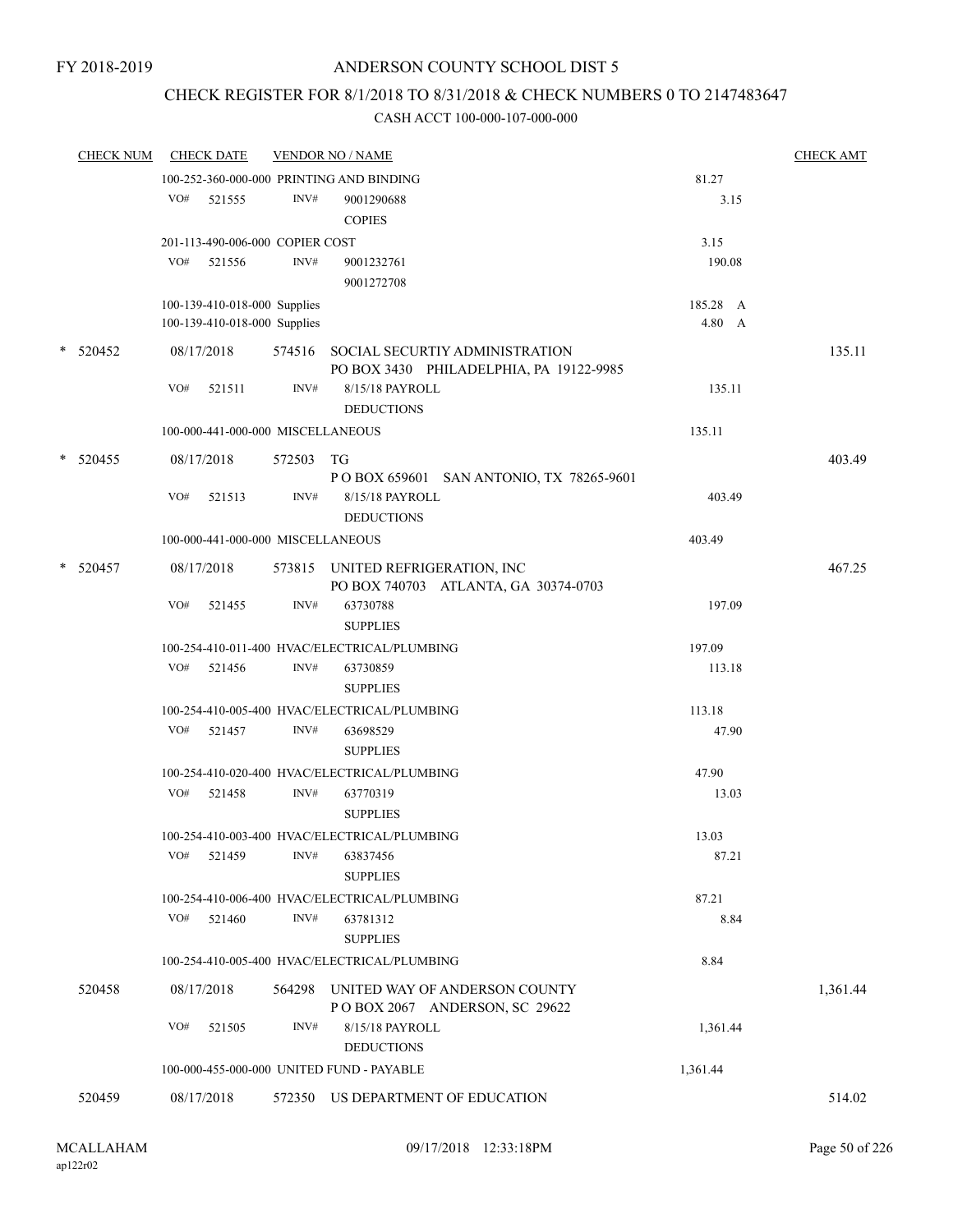### CHECK REGISTER FOR 8/1/2018 TO 8/31/2018 & CHECK NUMBERS 0 TO 2147483647

| <b>CHECK NUM</b> |     | <b>CHECK DATE</b>                   |        | <b>VENDOR NO / NAME</b>                                                             |          | <b>CHECK AMT</b> |
|------------------|-----|-------------------------------------|--------|-------------------------------------------------------------------------------------|----------|------------------|
|                  |     |                                     |        | NATIONAL PAYMENT CENTER PO BOX 105081                                               |          |                  |
|                  | VO# | 521510                              | INV#   | ATLANTA, GA 30348-5081                                                              | 514.02   |                  |
|                  |     |                                     |        | 8/15/18 PAYROLL<br><b>DEDUCTIONS</b>                                                |          |                  |
|                  |     | 100-000-441-000-000 MISCELLANEOUS   |        |                                                                                     | 514.02   |                  |
| 520460           |     | 08/17/2018                          | 519401 | <b>VERIZON</b>                                                                      |          | 5,628.26         |
|                  |     |                                     |        | POBOX 660108 DALLAS, TX 75266-0652                                                  |          |                  |
|                  | VO# | 521516                              | INV#   | 9811605187                                                                          | 5,628.26 |                  |
|                  |     |                                     |        | <b>SERVICE</b>                                                                      |          |                  |
|                  |     | 100-266-340-000-000 TELEPHONE       |        |                                                                                     | 4,294.83 |                  |
|                  |     | 100-266-340-001-000 TELEPHONE       |        |                                                                                     | 117.72   |                  |
|                  |     | 100-266-340-002-000 TELEPHONE       |        | 141.68                                                                              |          |                  |
|                  |     | 100-266-340-003-000 TELEPHONE       |        | 106.30                                                                              |          |                  |
|                  |     | 100-266-340-006-000 TELEPHONE       |        | 70.47                                                                               |          |                  |
|                  |     | 100-266-340-007-000 TELEPHONE       |        |                                                                                     | 66.40    |                  |
|                  |     | 100-266-340-008-000 TELEPHONE       |        |                                                                                     | 66.40    |                  |
|                  |     | 100-266-340-009-000 TELEPHONE       |        |                                                                                     | 66.40    |                  |
|                  |     | 100-266-340-010-000 TELEPHONE       |        |                                                                                     | 13.25    |                  |
|                  |     | 100-266-340-012-000 TELEPHONE       |        |                                                                                     | 13.25    |                  |
|                  |     | 100-266-340-013-000 TELEPHONE       |        |                                                                                     | 13.25    |                  |
|                  |     | 100-266-340-014-000 TELEPHONE       |        |                                                                                     | 66.40    |                  |
|                  |     | 100-266-340-015-000 TELEPHONE       |        |                                                                                     | 79.65    |                  |
|                  |     | 100-266-340-016-000 TELEPHONE       |        |                                                                                     | 53.15    |                  |
|                  |     | 100-266-340-017-000 TELEPHONE       |        |                                                                                     | 76.40    |                  |
|                  |     | 100-266-340-018-000 TELEPHONE       |        | 13.25                                                                               |          |                  |
|                  |     | 100-266-340-019-000 TELEPHONE       |        | 13.25                                                                               |          |                  |
|                  |     | 100-266-340-020-000 TELEPHONE       |        | 17.32                                                                               |          |                  |
|                  |     | 283-126-321-000-000 CELL PHONES     |        |                                                                                     | 88.22    |                  |
|                  |     | 338-221-340-000-EAR TELEPHONE       |        |                                                                                     | 38.07    |                  |
|                  |     | 600-256-340-000-000 TELEPHONE       |        |                                                                                     | 159.45   |                  |
|                  |     |                                     |        | 900-188-340-000-006 HOMELESS TELEPHONE                                              | 53.15    |                  |
| 520461           |     | 08/17/2018                          | 572293 | EMPLOYEE VENDOR<br><b>BOARD OF TRUSTEES 211 TERRACE DRIVE</b><br>ANDERSON, SC 29621 |          | 600.00           |
|                  | VO# | 521482                              | INV#   | 2018-2019                                                                           | 600.00   |                  |
|                  |     |                                     |        | <b>BOARD BONUS</b>                                                                  |          |                  |
|                  |     |                                     |        | 100-231-334-000-000 TRUSTEE EXPENSE                                                 | 600.00 A |                  |
| 520462           |     | 08/17/2018                          | 571542 | ZUGG, PAUL<br><b>BOARD OF TRUSTEES 532 STAGECOACH DRIVE</b><br>ANDERSON, SC 29625   |          | 600.00           |
|                  | VO# | 521486                              | INV#   | 2018-2019                                                                           | 600.00   |                  |
|                  |     |                                     |        | <b>BOARD BONUS</b>                                                                  |          |                  |
|                  |     | 100-231-334-000-000 TRUSTEE EXPENSE |        | 600.00 A                                                                            |          |                  |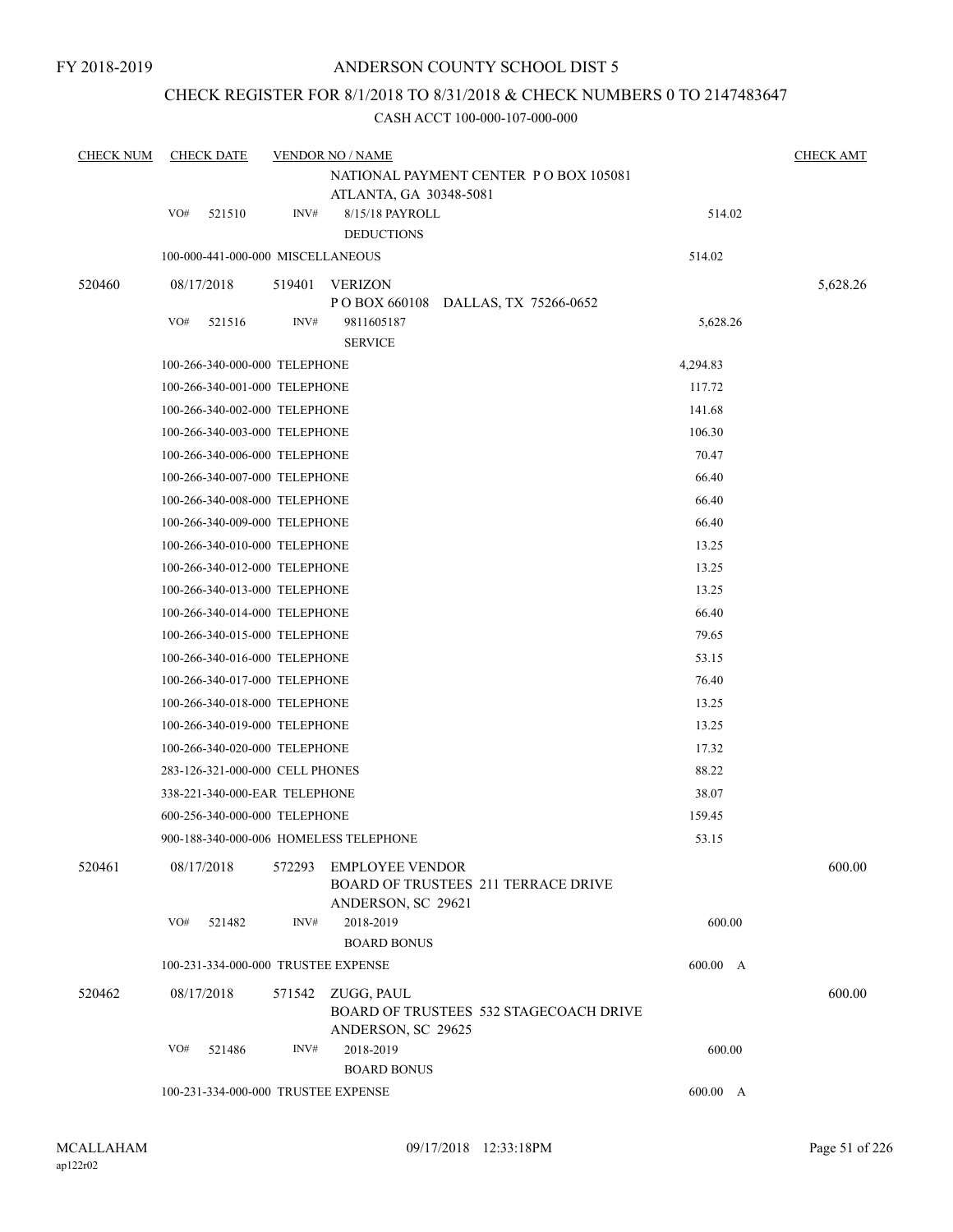## CHECK REGISTER FOR 8/1/2018 TO 8/31/2018 & CHECK NUMBERS 0 TO 2147483647

| <b>CHECK NUM</b> | <b>CHECK DATE</b>                                            |        | <b>VENDOR NO / NAME</b>                                                                 |                 | <b>CHECK AMT</b> |
|------------------|--------------------------------------------------------------|--------|-----------------------------------------------------------------------------------------|-----------------|------------------|
| 520463           | 08/21/2018                                                   |        | 572076 ALLIANCE PUBLISHING & MARKETING, INC<br>PO BOX 2010 CUMBERLAND, MD 21503-2010    |                 | 745.52           |
|                  | VO#<br>521588                                                | INV#   | ORD 18C-0203<br><b>SOUTHWOOD</b>                                                        | 745.52          |                  |
|                  | 721-190-660-021-528 AGENDAS EXPENSE                          |        |                                                                                         | 745.52          |                  |
| $*$ 520465       | 08/21/2018                                                   |        | 115205 ASD5 GENERAL FUND PETTY CASH                                                     |                 | 121.98           |
|                  | VO#<br>521590                                                | INV#   | <b>PURCHASES</b><br><b>REIMBURSEMENT</b>                                                | 121.98          |                  |
|                  |                                                              |        | 100-213-410-000-000 SUPPLIES AND MATERIALS                                              | 14.96           |                  |
|                  | 100-252-324-000-000 PROPERTY INSURANCE                       |        |                                                                                         | 25.00           |                  |
|                  | 100-257-410-000-000 SUPPLIES                                 |        |                                                                                         | 3.20            |                  |
|                  | 100-257-410-000-000 SUPPLIES                                 |        |                                                                                         | 24.31           |                  |
|                  | 100-264-312-000-000 PURCHASED SERVICES                       |        |                                                                                         | 4.00            |                  |
|                  |                                                              |        | 100-264-312-000-ERP EMPLOYEE RECOGNITION PROGRAM                                        | 32.76           |                  |
|                  | 283-127-410-000-000 SUPPLIES-LD/DD/OHI                       |        |                                                                                         | 12.84           |                  |
|                  | 820-264-410-000-000 SUPPLIES                                 |        |                                                                                         | 4.91            |                  |
| 520466           | 08/21/2018                                                   | 126675 | ATTAWAY INC<br>POBOX 302 ATT: ACCOUNTS RECEIVABLE<br>ANDERSON, SC 29622                 |                 | 1,025.60         |
|                  | VO#<br>521591                                                | INV#   | 216312,216184<br><b>TL HANNA</b>                                                        | 1,025.60        |                  |
|                  |                                                              |        | 100-114-410-002-VEN SUPPLY-ADDT'L FOR LOST VENDING                                      | 199.03          |                  |
|                  | 100-212-410-002-000 SUPPLIES<br>100-212-410-002-000 SUPPLIES |        |                                                                                         | 738.30<br>88.27 |                  |
| 520467           | 08/21/2018                                                   | 139785 | BLACKMON, LEE.^^<br>201 HEATHWOOD DRIVE LIBERTY, SC 29657                               |                 | 300.00           |
|                  | VO#<br>521592                                                | INV#   | <b>FOOTBALL</b><br><b>TL HANNA</b>                                                      | 100.00          |                  |
|                  | 100-271-312-002-000 ADDITIONAL SECURITY                      |        |                                                                                         | 100.00          |                  |
|                  | VO#<br>521593                                                | INV#   | <b>FOOTBALL</b><br>ROBERT ANDERSON                                                      | 100.00          |                  |
|                  | 706-271-660-006-674 FOOTBALL EXPENSE                         |        |                                                                                         | 100.00          |                  |
|                  | VO#<br>521594                                                | INV#   | <b>FOOTBALL</b><br><b>MCCANTS</b>                                                       | 100.00          |                  |
|                  | 705-271-660-005-674 FOOTBALL EXPENSE                         |        |                                                                                         | 100.00          |                  |
| 520468           | 08/21/2018                                                   |        | 572588 BRYANT ENTERPRISES, LLC<br>418 SNEAKING CREEK DRIVE HAYESVILLE, NC<br>28904-6423 |                 | 750.00           |
|                  | VO#<br>521595                                                | INV#   | 12010<br><b>RADIOS</b>                                                                  | 750.00          |                  |
|                  |                                                              |        | 100-113-410-021-VEN SUPPLY-ADDT'L FOR LOST VENDING                                      | 750.00          |                  |
| 520469           | 08/21/2018                                                   |        | 151400 CALHOUN ACADEMY OF THE ARTS<br>1520 CALHOUN STREET ANDERSON, SC 29621            |                 | 713.69           |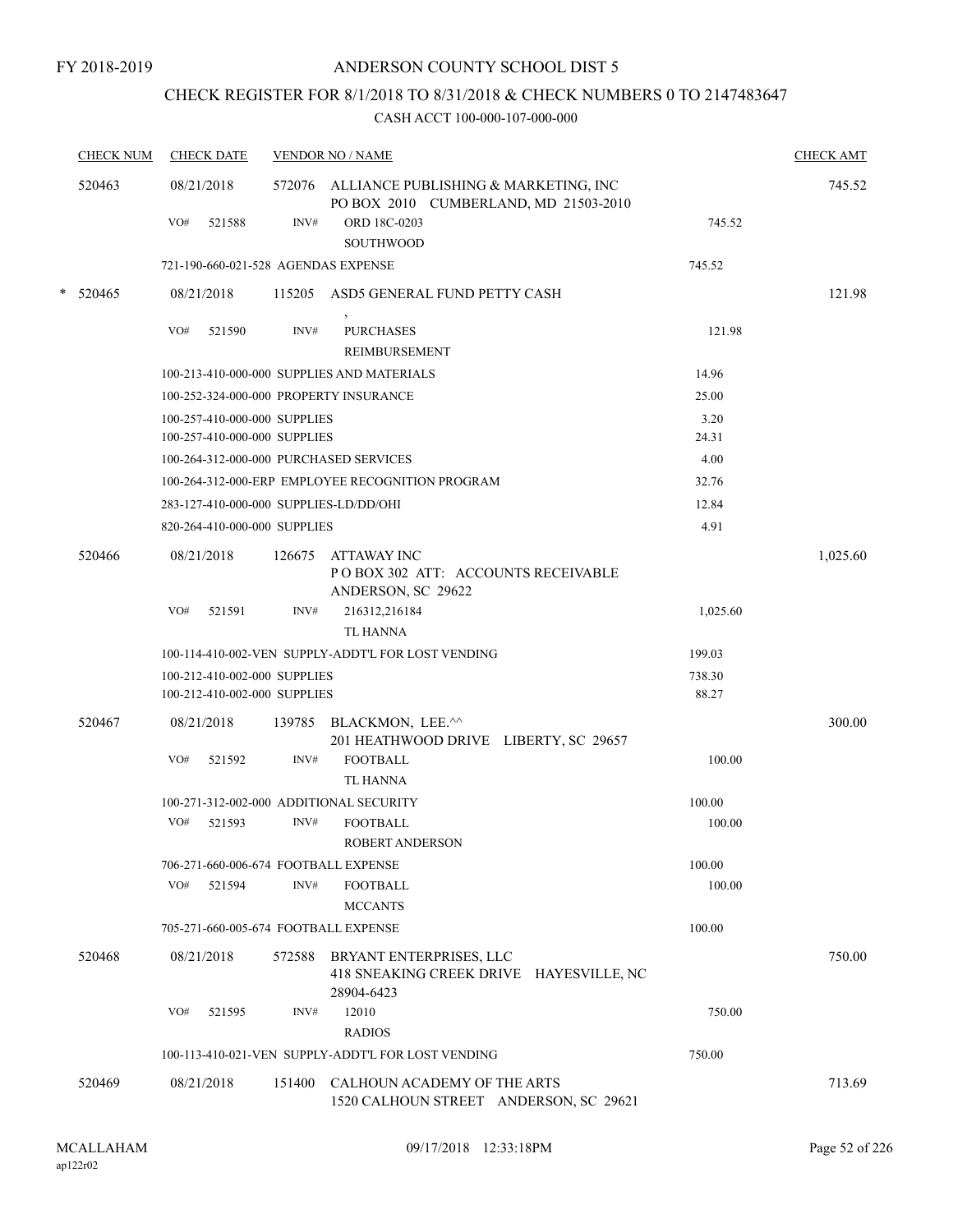### CHECK REGISTER FOR 8/1/2018 TO 8/31/2018 & CHECK NUMBERS 0 TO 2147483647

| <b>CHECK NUM</b> | <b>CHECK DATE</b>                     |        | <b>VENDOR NO / NAME</b>                                                                       |     |       |            | <b>CHECK AMT</b> |
|------------------|---------------------------------------|--------|-----------------------------------------------------------------------------------------------|-----|-------|------------|------------------|
|                  | VO#<br>521596                         | INV#   | REIMBURSEMENT<br>PUPIL ACTIVITY                                                               |     |       | 713.69     |                  |
|                  | 100-224-333-000-000 TRIPS/CONFERENCES |        |                                                                                               |     |       | 713.69 A   |                  |
| 520470           | 08/21/2018                            |        | 568574 CCP CROWE'S CORPORATE PROMOTIONS<br>PO BOX 2647 ANDERSON, SC 29622                     |     |       |            | 490.06           |
|                  | VO#<br>521597                         | INV#   | 12572<br><b>SOUTHWOOD</b>                                                                     |     |       | 490.06     |                  |
|                  |                                       |        | 721-190-660-021-508 ID NAME TAGS/ BADGES EXPENSE                                              |     |       | 490.06     |                  |
| 520471           | 08/21/2018                            | 170630 | CINTAS CORPORATION #216<br>POBOX 630803 ATT: ACCOUNTS RECEIVABLE<br>CINCINNATI, OH 45263-0803 |     |       |            | 915.92           |
|                  | VO#<br>521582                         | INV#   | <b>ACCT 01697</b>                                                                             | PO# | 96471 | 915.92     |                  |
|                  |                                       |        | <b>TERRY TOWELS</b>                                                                           |     |       |            |                  |
|                  | 600-256-410-002-000 SUPPLIES          |        |                                                                                               |     |       | 42.80 A    |                  |
|                  | 600-256-410-003-000 SUPPLIES          |        |                                                                                               |     |       | 51.36 A    |                  |
|                  | 600-256-410-004-000 SUPPLIES          |        |                                                                                               |     |       | 0.00 A     |                  |
|                  | 600-256-410-005-000 SUPPLIES          |        |                                                                                               |     |       | 51.36 A    |                  |
|                  | 600-256-410-006-000 SUPPLIES          |        |                                                                                               |     |       | 77.04 A    |                  |
|                  | 600-256-410-007-000 SUPPLIES          |        |                                                                                               |     |       | 42.80 A    |                  |
|                  | 600-256-410-008-000 SUPPLIES          |        |                                                                                               |     |       | 42.80 A    |                  |
|                  | 600-256-410-009-000 SUPPLIES          |        |                                                                                               |     |       | 51.36 A    |                  |
|                  | 600-256-410-010-000 SUPPLIES          |        |                                                                                               |     |       | 42.80 A    |                  |
|                  | 600-256-410-011-000 SUPPLIES          |        |                                                                                               |     |       | 42.80 A    |                  |
|                  | 600-256-410-012-000 SUPPLIES          |        |                                                                                               |     |       | 42.80 A    |                  |
|                  | 600-256-410-013-000 SUPPLIES          |        |                                                                                               |     |       | 42.80 A    |                  |
|                  | 600-256-410-014-000 SUPPLIES          |        |                                                                                               |     |       | 51.36 A    |                  |
|                  | 600-256-410-015-000 SUPPLIES          |        |                                                                                               |     |       | 51.36 A    |                  |
|                  | 600-256-410-016-000 SUPPLIES          |        |                                                                                               |     |       | 42.80 A    |                  |
|                  | 600-256-410-017-000 SUPPLIES          |        |                                                                                               |     |       | 42.80 A    |                  |
|                  | 600-256-410-018-000 SUPPLIES          |        |                                                                                               |     |       | 42.80 A    |                  |
|                  | 600-256-410-019-000 SUPPLIES          |        |                                                                                               |     |       | 51.36 A    |                  |
|                  | 600-256-410-020-000 SUPPLIES          |        |                                                                                               |     |       | 59.92 A    |                  |
|                  | 600-256-410-021-000 SUPPLIES          |        |                                                                                               |     |       | 42.80 A    |                  |
| 520472           | 08/21/2018                            | 180700 | CONCORD ELEMENTARY SCHOOL<br>2701 CALROSSIE ROAD ANDERSON, SC 29621                           |     |       |            | 3,992.00         |
|                  | VO#<br>521599                         | INV#   | <b>REIMBURSEMENT</b><br>PUPIL ACTIVITY                                                        |     |       | 3,992.00   |                  |
|                  |                                       |        | 100-112-410-000-000 SUPPLIES AND MATERIALS                                                    |     |       | 2,747.96 A |                  |
|                  | 100-221-410-000-ELE SUPPLIES          |        |                                                                                               |     |       | 1,244.04 A |                  |
| 520473           | 08/21/2018                            | 180700 | CONCORD ELEMENTARY SCHOOL<br>2701 CALROSSIE ROAD ANDERSON, SC 29621                           |     |       |            | 2,341.96         |
|                  | VO#<br>521630                         | INV#   | <b>REIMBURSEMENT</b><br>PUPIL ACTIVITY                                                        |     |       | 2,341.96   |                  |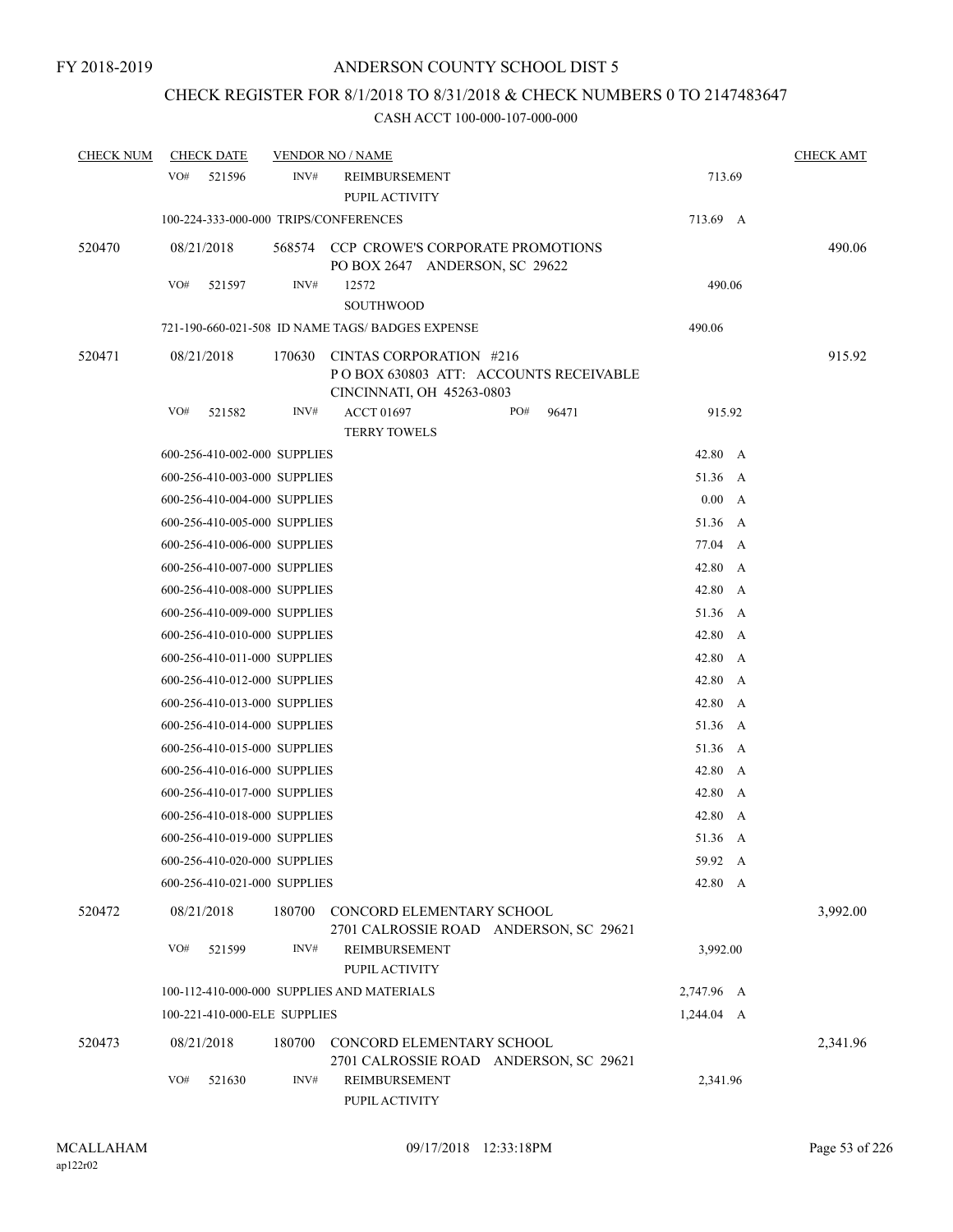#### FY 2018-2019

### ANDERSON COUNTY SCHOOL DIST 5

## CHECK REGISTER FOR 8/1/2018 TO 8/31/2018 & CHECK NUMBERS 0 TO 2147483647

| <b>CHECK NUM</b><br><b>CHECK DATE</b><br><b>VENDOR NO / NAME</b>                                                                                              |              |                          | <b>CHECK AMT</b> |
|---------------------------------------------------------------------------------------------------------------------------------------------------------------|--------------|--------------------------|------------------|
| 397-112-410-009-000 SUPPLIES                                                                                                                                  |              | 2,341.96 A               |                  |
| 08/21/2018<br>520474<br>573765<br>COZZINI BROS., INC.<br>350 HOWARD AVENUE DES PLAINES, IL 60018<br>VO#<br>INV#<br>C5432918<br>521598<br><b>KNIFE SERVICE</b> |              | 338.00                   | 338.00           |
| 600-256-323-002-000 REPAIRS TO EQUIPMENT                                                                                                                      |              | 16.90                    |                  |
| 600-256-323-003-000 REPAIRS TO EQUIPMENT                                                                                                                      |              | 16.90                    |                  |
| 600-256-323-005-000 REPAIRS TO EQUIPMENT                                                                                                                      |              | 16.90                    |                  |
| 600-256-323-006-000 REPAIRS TO EQUIPMENT                                                                                                                      |              | 33.80                    |                  |
| 600-256-323-007-000 REPAIRS TO EQUIPMENT                                                                                                                      |              | 16.90                    |                  |
| 600-256-323-008-000 REPAIRS TO EQUIPMENT                                                                                                                      |              | 16.90                    |                  |
| 600-256-323-009-000 REPAIRS TO EQUIPMENT                                                                                                                      |              | 16.90                    |                  |
| 600-256-323-010-000 REPAIRS TO EQUIPMENT                                                                                                                      |              | 16.90                    |                  |
| 600-256-323-011-000 REPAIRS TO EQUIPMENT                                                                                                                      |              | 16.90                    |                  |
| 600-256-323-012-000 REPAIRS TO EQUIPMENT                                                                                                                      |              | 16.90                    |                  |
| 600-256-323-013-000 REPAIRS TO EQUIPMENT                                                                                                                      |              | 16.90                    |                  |
| 600-256-323-014-000 REPAIRS TO EQUIPMENT                                                                                                                      |              | 16.90                    |                  |
| 600-256-323-015-000 REPAIRS TO EQUIPMENT                                                                                                                      |              | 16.90                    |                  |
| 600-256-323-016-000 REPAIRS TO EQUIPMENT                                                                                                                      |              | 16.90                    |                  |
| 600-256-323-017-000 REPAIRS TO EQUIPMENT                                                                                                                      |              | 16.90                    |                  |
| 600-256-323-018-000 REPAIRS TO EQUIPMENT                                                                                                                      |              | 16.90                    |                  |
| 600-256-323-019-000 REPAIRS TO EQUIPMENT                                                                                                                      |              | 16.90                    |                  |
| 600-256-323-020-000 REPAIRS TO EQUIPMENT                                                                                                                      |              | 16.90                    |                  |
| 600-256-323-021-000 REPAIRS TO EQUIPMENT                                                                                                                      |              | 16.90                    |                  |
| $* 520476$<br>08/21/2018<br>CUSTOM SIGNS & GRAPHICS, INC<br>574255<br>4 EAST BUTLER RD MAULDIN, SC 29662                                                      |              |                          | 571.34           |
| VO#<br>INV#<br>6083<br>521600<br><b>CALHOUN</b>                                                                                                               |              | 571.34                   |                  |
| 714-271-660-014-201 MISCELLANEOUS EXPENSE                                                                                                                     |              | 571.34                   |                  |
| 520477<br>08/21/2018<br>198646<br><b>DELL FINANCIAL SERVICES</b><br>POBOX 5292 PAYAMENT PROCESSING CENTER<br>CAROL STREAM, IL 60197-5292                      |              |                          | 630,159.34       |
| VO#<br>INV#<br>79624240<br>521580<br><b>RENTAL</b>                                                                                                            | PO#<br>98658 | 481,056.07               |                  |
| 100-266-545-000-121 TECHNOLOGY EQUIPMENT<br>100-266-545-000-121 TECHNOLOGY EQUIPMENT                                                                          |              | 173,257.87<br>129,882.14 |                  |
| 100-266-545-000-121 TECHNOLOGY EQUIPMENT                                                                                                                      |              | 177,916.06               |                  |
| VO#<br>INV#<br>521583<br>79624240<br><b>RENTAL</b>                                                                                                            | PO#<br>99006 | 149, 103. 27             |                  |
| 100-266-545-000-121 TECHNOLOGY EQUIPMENT                                                                                                                      |              | 149, 103. 27             |                  |
| * 520479<br>569982<br>DSCS HOLDINGS, LLC<br>08/21/2018<br>D/B/A VIRTUAL IMAGE TECHNOLOGY PO BOX<br>2200 CHARLOTTE, NC 28241-2200                              |              |                          | 869.76           |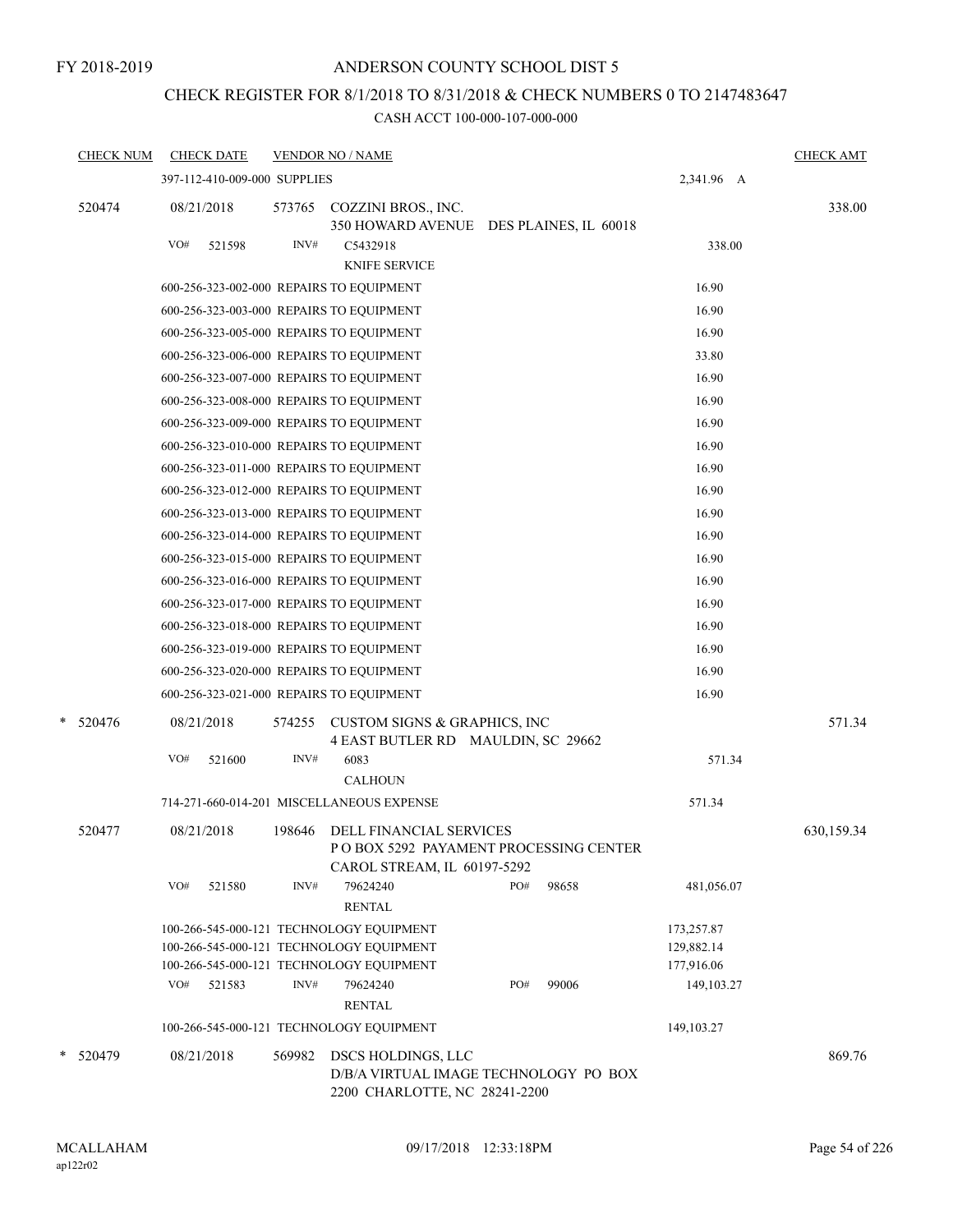### CHECK REGISTER FOR 8/1/2018 TO 8/31/2018 & CHECK NUMBERS 0 TO 2147483647

| <b>CHECK NUM</b> |     | <b>CHECK DATE</b> |                              | <b>VENDOR NO / NAME</b>                                                                     |     |                                        |             | <b>CHECK AMT</b> |
|------------------|-----|-------------------|------------------------------|---------------------------------------------------------------------------------------------|-----|----------------------------------------|-------------|------------------|
|                  | VO# | 521601            | INV#                         | 283220<br><b>SERVICE</b>                                                                    |     |                                        | 824.04      |                  |
|                  |     |                   |                              | 100-221-410-000-000 SUPPLIES AND MATERIALS                                                  |     |                                        | 321.00      |                  |
|                  |     |                   | 397-221-410-000-000 SUPPLIES |                                                                                             |     |                                        | 503.04      |                  |
|                  | VO# | 521632            | INV#                         | 283385                                                                                      |     |                                        | 45.72       |                  |
|                  |     |                   |                              | <b>STORAGE</b>                                                                              |     |                                        |             |                  |
|                  |     |                   |                              | 100-264-312-000-000 PURCHASED SERVICES                                                      |     |                                        | 45.72       |                  |
| 520480           |     | 08/21/2018        | 573961                       | <b>ELECTUDE USA</b>                                                                         |     |                                        |             | 3,210.00         |
|                  |     |                   |                              | 02451-1208                                                                                  |     | 303 WYMAN STREET SUITE 300 WALTHAM, MA |             |                  |
|                  | VO# | 521602            | INV#                         | PO 99222<br>ORG #13312                                                                      | PO# | 99222                                  | 3,210.00    |                  |
|                  |     |                   |                              | 328-115-312-001-0CO PURCHASED SERVICES (C/O)                                                |     |                                        | 3,210.00    |                  |
| 520481           |     | 08/21/2018        | 575439                       | <b>EVENT RENTALS</b><br>529 CAMSON RD ANDERSON, SC 29625                                    |     |                                        |             | 864.53           |
|                  | VO# | 521603            | INV#                         | JOB 531549<br><b>RENTAL</b>                                                                 |     |                                        | 864.53      |                  |
|                  |     |                   | 100-233-410-031-000 SUPPLIES |                                                                                             |     |                                        | 864.53      |                  |
| 520482           |     | 08/21/2018        | 573048                       | <b>EXPLORE LEARNING</b><br>110 AVON STREET, SUITE 300                                       |     |                                        |             | 16,820.40        |
|                  |     |                   |                              | CHARLOTTESVILLE, VA 22902                                                                   |     |                                        |             |                  |
|                  | VO# | 521633            | INV#                         | 1980514<br>CUST #1452731                                                                    | PO# | 99293                                  | 16,820.40   |                  |
|                  |     |                   |                              | 338-221-445-002-EAR TECHNOLOGY SUPPLIES                                                     |     |                                        | 8,410.20    |                  |
|                  |     |                   |                              | 338-221-445-003-EAR TECHNOLOGY SUPPLIES                                                     |     |                                        | 8,410.20    |                  |
| 520483           |     | 08/21/2018        | 563501                       | FOOD EQUIPMENT COMPANY, INC<br>34 TEDWALL COURT ATT: ACCOUNTS<br>RECEIVABLE GREER, SC 29650 |     |                                        |             | 92,237.18        |
|                  | VO# | 521634            | INV#                         | 085970<br><b>VARENNES COOLER</b>                                                            | PO# | 99061                                  | 13,368.86   |                  |
|                  |     |                   |                              | 600-256-540-016-000 EQUIPMENT-EXPENDABLE                                                    |     |                                        | 13,368.86 A |                  |
|                  | VO# | 521635            | INV#                         | 085606<br><b>SOUTH FANT</b>                                                                 | PO# | 98981                                  | 27,286.11   |                  |
|                  |     |                   |                              | 600-256-541-015-CNP CNP SCHOOLS MEALS EQUIIPMENT                                            |     |                                        | 27,286.11 A |                  |
|                  | VO# | 521636            | INV#                         | 085971                                                                                      | PO# | 99059                                  | 37,531.94   |                  |
|                  |     |                   |                              | <b>MCCANTS</b>                                                                              |     |                                        |             |                  |
|                  |     |                   |                              | 600-256-540-005-000 EQUIPMENT-EXPENDABLE                                                    |     |                                        | 37,531.94 A |                  |
|                  | VO# | 521637            | INV#                         | 085968                                                                                      | PO# | 99062                                  | 14,050.27   |                  |
|                  |     |                   |                              | SOUTHWOOD                                                                                   |     |                                        |             |                  |
|                  |     |                   |                              | 600-256-540-021-000 EQUIPMENT-EXPENDABLE                                                    |     |                                        | 14,050.27 A |                  |
| 520484           |     | 08/21/2018        | 571139                       | <b>GLENVIEW MIDDLE SCHOOL</b><br>2575 OLD WILLIAMSTON ROAD<br>29621                         |     | ANDERSON, SC                           |             | 4,263.20         |
|                  | VO# | 521638            | INV#                         | <b>FOOD SERVICE</b>                                                                         |     |                                        | 4,263.20    |                  |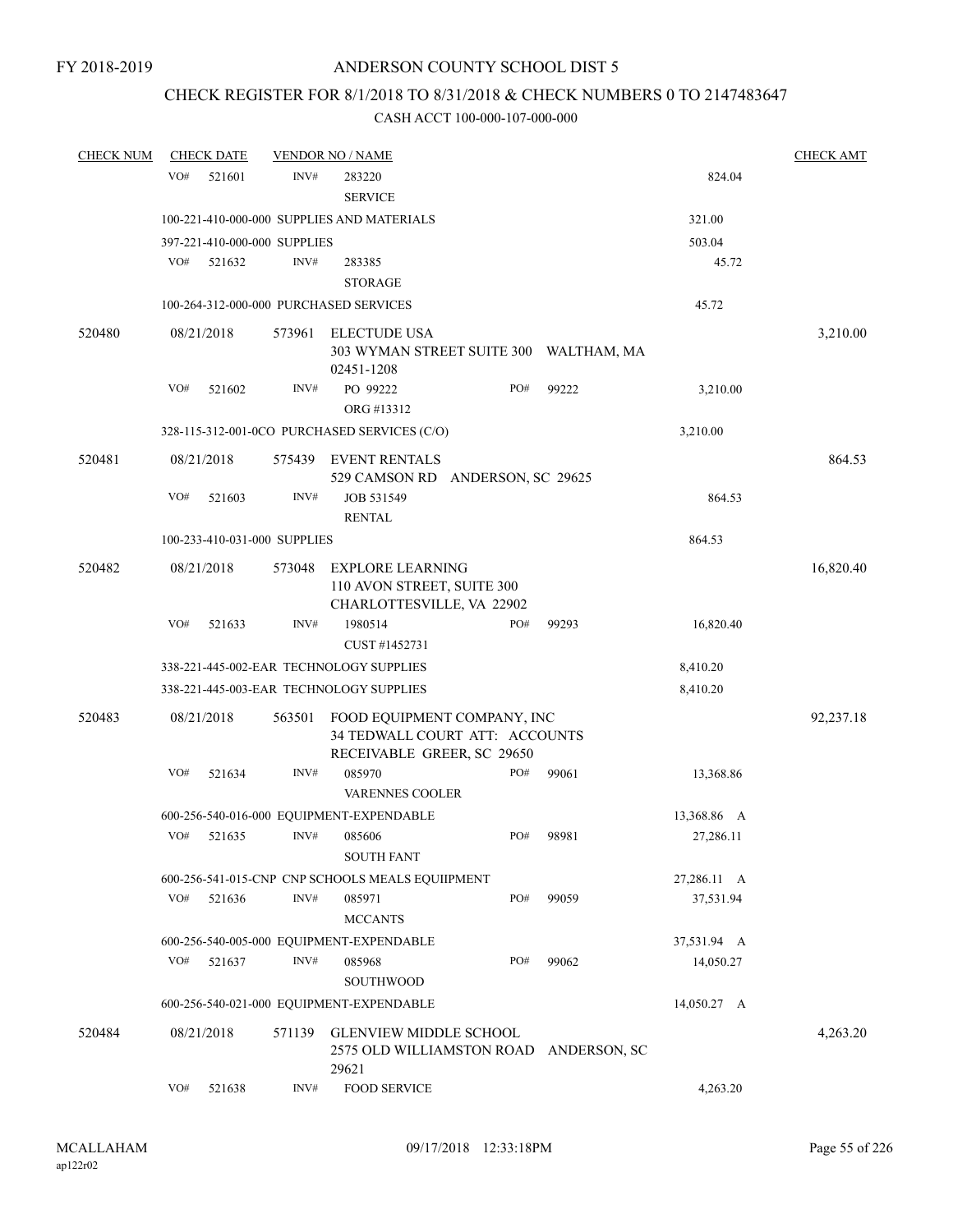### CHECK REGISTER FOR 8/1/2018 TO 8/31/2018 & CHECK NUMBERS 0 TO 2147483647

| <b>CHECK NUM</b> |     | <b>CHECK DATE</b>                                            |             | <b>VENDOR NO / NAME</b>                                                                 |     |       |                      | <b>CHECK AMT</b> |
|------------------|-----|--------------------------------------------------------------|-------------|-----------------------------------------------------------------------------------------|-----|-------|----------------------|------------------|
|                  |     |                                                              |             | MONEY COLLECTED                                                                         |     |       |                      |                  |
|                  |     |                                                              |             | 720-271-660-020-591 OUTSIDE LUNCH SALES EXPENSE                                         |     |       | 4,263.20             |                  |
| 520485           |     | 08/21/2018                                                   | 571139      | <b>GLENVIEW MIDDLE SCHOOL</b><br>2575 OLD WILLIAMSTON ROAD ANDERSON, SC<br>29621        |     |       |                      | 3,614.63         |
|                  | VO# | 521604                                                       | INV#        | <b>REIMBURSEMENT</b><br>PUPIL ACTIVITY                                                  |     |       | 3,614.63             |                  |
|                  |     | 100-113-410-020-000 SUPPLIES                                 |             |                                                                                         |     |       | 3,614.63 A           |                  |
| 520486           |     | 08/21/2018                                                   | 571139      | <b>GLENVIEW MIDDLE SCHOOL</b><br>2575 OLD WILLIAMSTON ROAD ANDERSON, SC<br>29621        |     |       |                      | 1,822.28         |
|                  | VO# | 521605                                                       | INV#        | <b>REIMBURSEMENT</b><br>PUPIL ACTIVITY                                                  |     |       | 1,822.28             |                  |
|                  |     | 100-113-410-020-000 SUPPLIES                                 |             |                                                                                         |     |       | 1,822.28 A           |                  |
| 520487           |     | 08/21/2018                                                   |             | 573736 GREAT AMERICAN OPPORTUNITES, INC<br>PO BOX 306047 NASHVILLE, TN 37230-0647       |     |       |                      | 515.38           |
|                  | VO# | 521606                                                       | INV#        | 914415854<br><b>ACCT DZ-931171</b>                                                      |     |       | 515.38               |                  |
|                  |     |                                                              |             | 706-271-660-006-611 PEP CLUB EXPENSE                                                    |     |       | 515.38               |                  |
| 520488           |     | 08/21/2018                                                   | 566478      | GT SYSTEMS<br>166 PARNELL BRIDGE ROAD ATT: ACCOUNTS<br>RECEIVABLE MARIETTA, SC 29661    |     |       |                      | 1,100.00         |
|                  | VO# | 521639                                                       | INV#        | <b>MWQA</b><br><b>MIDWAY</b>                                                            | PO# | 99310 | 1,100.00             |                  |
|                  |     | 100-112-410-017-000 SUPPLIES                                 |             |                                                                                         |     |       | 1,100.00             |                  |
| 520489           |     | 08/21/2018                                                   | 573217      | HART, SHERRY^^<br>1221 KEONE CIRCLE WILLIAMSTON, SC 29697                               |     |       |                      | 160.00           |
|                  | VO# | 521640                                                       | INV#        | 8/21 DINNER<br><b>BOARD MEETING</b>                                                     |     |       | 160.00               |                  |
|                  |     |                                                              |             | 100-231-334-000-000 TRUSTEE EXPENSE                                                     |     |       | 160.00               |                  |
| 520490           |     | 08/21/2018                                                   | 281825 ISTE | 621 SW MORRISON ST. SUITE 800 PORTLAND, OR<br>97205                                     |     |       |                      | 115.00           |
|                  | VO# | 521607                                                       | INV#        | 730308<br>CUST #267637                                                                  | PO# | 99098 | 115.00               |                  |
|                  |     |                                                              |             | 100-266-333-000-000 TRIPS & CONFERENCES                                                 |     |       | 115.00               |                  |
| 520491           |     | 08/21/2018                                                   | 300176      | <b>JOSTENS INC</b><br>21336 NETWORK PLACE ATT: ACCOUNTS<br>RECEIVABLE CHICAGO, IL 60673 |     |       |                      | 645.67           |
|                  | VO# | 521608                                                       | INV#        | 21724352<br>N002665884                                                                  |     |       | 645.67               |                  |
|                  |     | 124-114-410-024-000 SUPPLIES<br>124-114-410-024-000 SUPPLIES |             |                                                                                         |     |       | 335.51 A<br>310.16 A |                  |
| * 520494         |     | 08/21/2018                                                   |             | 346000 MCCANTS MIDDLE SCHOOL                                                            |     |       |                      | 1,066.96         |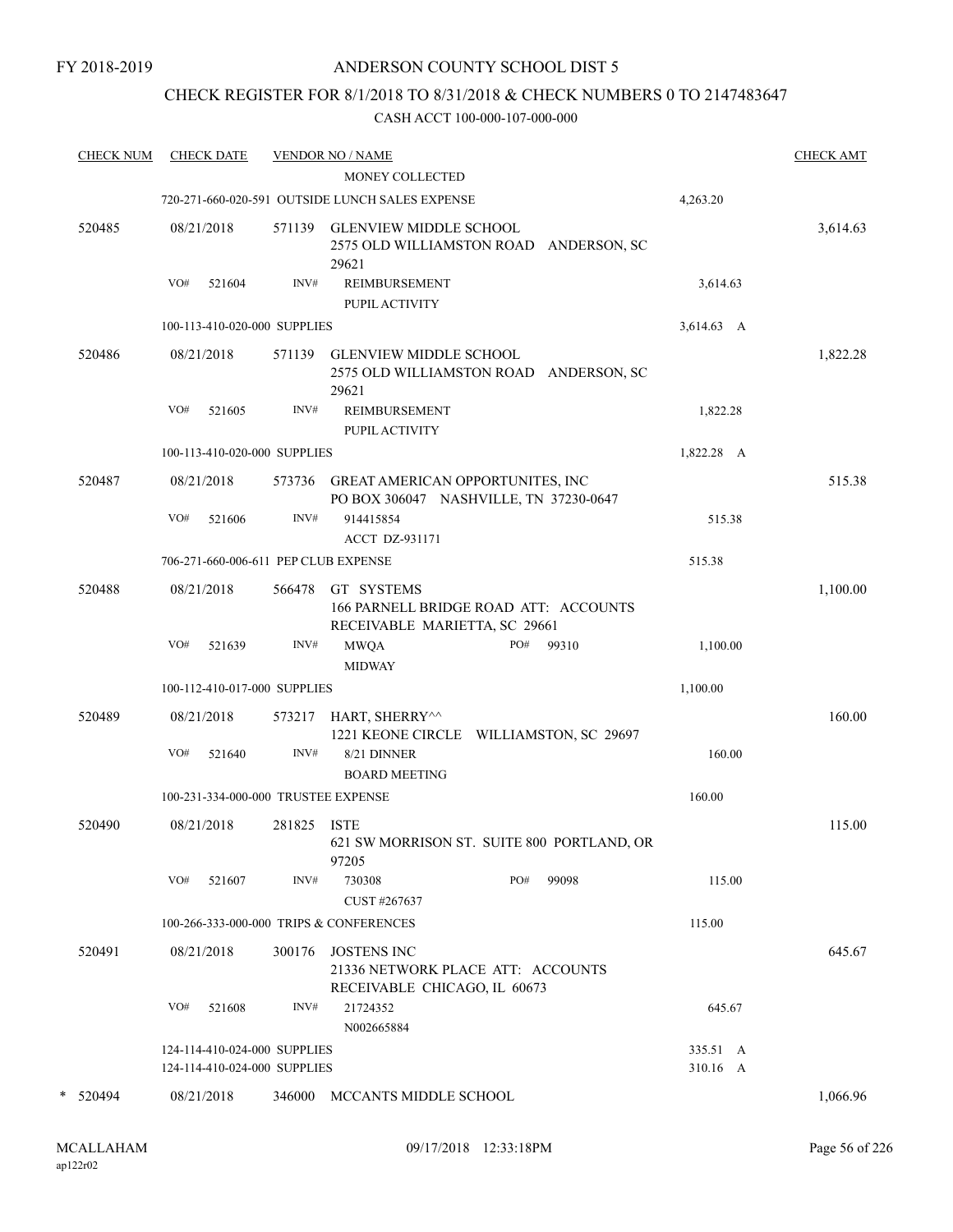### CHECK REGISTER FOR 8/1/2018 TO 8/31/2018 & CHECK NUMBERS 0 TO 2147483647

| <b>CHECK NUM</b> |     | <b>CHECK DATE</b> |                              | <b>VENDOR NO / NAME</b>                                                                                 |            | <b>CHECK AMT</b> |
|------------------|-----|-------------------|------------------------------|---------------------------------------------------------------------------------------------------------|------------|------------------|
|                  |     |                   |                              | 2123 MARCHBANKS AVENUE ANDERSON, SC<br>29621                                                            |            |                  |
|                  | VO# | 521642            | INV#                         | REIMBURSEMENT<br>PUPIL ACTIVITY                                                                         | 1,066.96   |                  |
|                  |     |                   | 397-113-410-005-000 SUPPLIES |                                                                                                         | 1,066.96 A |                  |
| 520495           |     | 08/21/2018        | 574440                       | MCCANTS PETTY CASH                                                                                      |            | 400.00           |
|                  | VO# | 521641            | INV#                         | CASH<br><b>FOOTBALL AUG 23</b>                                                                          | 400.00     |                  |
|                  |     |                   |                              | 705-271-660-005-666 CONCESSIONS EXPENSE                                                                 | 175.00     |                  |
|                  |     |                   |                              | 705-271-660-005-671 FOOTBALL GATE RECEIPTS EXPENSE                                                      | 225.00     |                  |
| 520496           |     | 08/21/2018        | 564731                       | MCLEES ELEMENTARY<br>ANDERSON, SC                                                                       |            | 1,258.83         |
|                  | VO# | 521656            | INV#                         | REIMBURSEMENT<br>PUPIL ACTIVITY                                                                         | 1,258.83   |                  |
|                  |     |                   | 397-112-410-008-000 SUPPLIES |                                                                                                         | 1,258.83 A |                  |
| 520497           |     | 08/21/2018        | 349701                       | <b>MED CENTRAL HEALTH RESOURCES</b><br>3424 CLEMSON BLVD ATT: ACCOUNTS<br>RECEIVABLE ANDERSON, SC 29621 |            | 195.00           |
|                  | VO# | 521611            | INV#                         | 16498<br><b>KINLEY</b>                                                                                  | 20.00      |                  |
|                  |     |                   |                              | 100-255-323-000-000 CONTRACTED SERVICES                                                                 | 20.00      |                  |
|                  | VO# | 521612            | INV#                         | 16498<br><b>KINLEY</b>                                                                                  | 45.00      |                  |
|                  |     |                   |                              | 100-255-323-000-000 CONTRACTED SERVICES                                                                 | 45.00      |                  |
|                  | VO# | 521613            | INV#                         | 33191<br><b>MCCLAIN</b>                                                                                 | 85.00      |                  |
|                  |     |                   |                              | 100-255-323-000-000 CONTRACTED SERVICES                                                                 | 85.00      |                  |
|                  | VO# | 521614            | INV#                         | 37883<br><b>VOLLRATH</b>                                                                                | 45.00      |                  |
|                  |     |                   |                              | 100-255-323-000-000 CONTRACTED SERVICES                                                                 | 45.00      |                  |
| 520498           |     | 08/21/2018        | 358500                       | <b>MINUTEMAN PRESS</b><br>3308 NORTH MAIN STREET ATT: ACCOUNTS<br>RECEIVABLE ANDERSON, SC 29621-4108    |            | 1,064.50         |
|                  | VO# | 521615            | INV#                         | 84762<br><b>ROBERT ANDERSON</b>                                                                         | 814.06     |                  |
|                  |     |                   |                              | 100-113-410-006-VEN SUPPLY-ADDT'L FOR LOST VENDING                                                      | 814.06     |                  |
|                  | VO# | 521643            | INV#                         | 84656                                                                                                   | 250.44     |                  |
|                  |     |                   |                              | WHITEHALL ELEM                                                                                          |            |                  |
|                  |     |                   |                              | 719-271-660-019-201 MISCELLANEOUS EXPENSE                                                               | 250.44     |                  |
| 520499           |     | 08/21/2018        | 566736                       | MUSIC THEATRE INTERNATIONAL<br>421 WEST 54TH STREET ATT: ACCOUNTS<br>RECEIVABLE NEW YORK, NY 10019      |            | 4,075.00         |
|                  | VO# | 521616            | INV#                         | ACCT#86757                                                                                              | 4,075.00   |                  |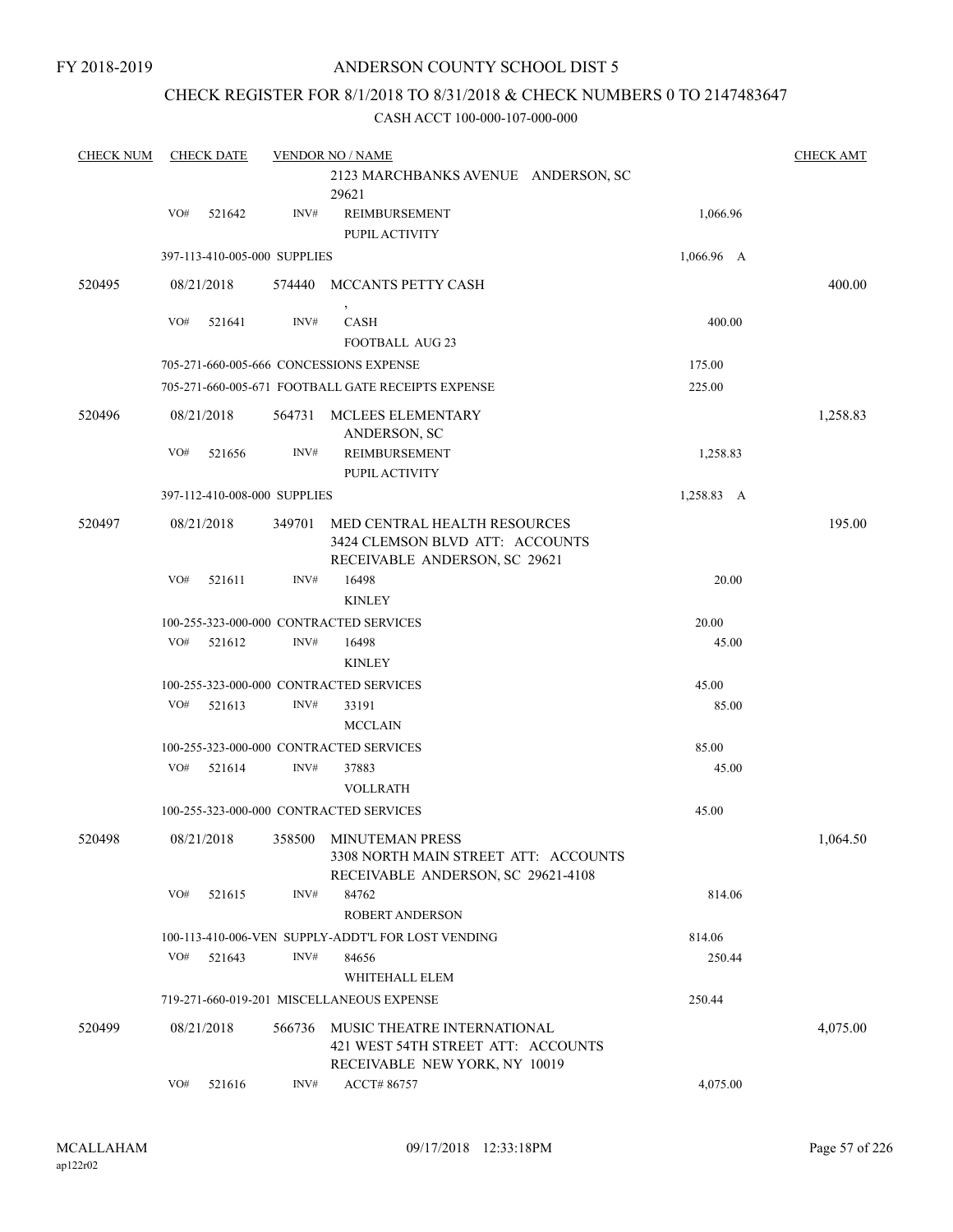### CHECK REGISTER FOR 8/1/2018 TO 8/31/2018 & CHECK NUMBERS 0 TO 2147483647

| <b>CHECK NUM</b> | <b>CHECK DATE</b>                        |        | <b>VENDOR NO / NAME</b><br><b>SOUTHWOOD</b> |                                                                             |       |            | <b>CHECK AMT</b> |
|------------------|------------------------------------------|--------|---------------------------------------------|-----------------------------------------------------------------------------|-------|------------|------------------|
|                  | 721-190-660-021-647 DRAMA HIGH EXPENSE   |        |                                             |                                                                             |       | 4,075.00   |                  |
| 520500           | 08/21/2018                               | 570395 | <b>GREER, SC 29650</b>                      | NETWORK CONTROLS & ELECTRIC, INC<br>136 JOHNS ROAD ATT: ACCOUNTS RECEIVABLE |       |            | 550.00           |
|                  | VO#<br>521644                            | INV#   | 21893<br><b>DISTRICT OFFICE</b>             |                                                                             |       | 120.00     |                  |
|                  | 100-266-314-000-000 REPAIRS TO EQUIPMENT |        |                                             |                                                                             |       | 120.00     |                  |
|                  | VO#<br>521645                            | INV#   | 21894<br><b>BURNS OFFICE</b>                |                                                                             |       | 177.50     |                  |
|                  | 100-266-314-000-000 REPAIRS TO EQUIPMENT |        |                                             |                                                                             |       | 177.50     |                  |
|                  | VO#<br>521646                            | INV#   | 21895<br><b>DISTRICT OFFICE</b>             |                                                                             |       | 177.50     |                  |
|                  | 100-266-314-000-000 REPAIRS TO EQUIPMENT |        |                                             |                                                                             |       | 177.50     |                  |
|                  | VO#<br>521647                            | INV#   | 21896<br><b>TL HANNA</b>                    |                                                                             |       | 75.00      |                  |
|                  | 100-266-314-002-000 REPAIRS TO EQUIPMENT |        |                                             |                                                                             |       | 75.00      |                  |
| 520501           | 08/21/2018                               | 389900 | OFFICE DEPOT                                | POBOX 1413 CHARLOTTE, NC 28201-1413                                         |       |            | 1,941.15         |
|                  | VO#<br>521617                            | INV#   | 141042844001<br><b>TABLES</b>               |                                                                             |       | 1,658.39   |                  |
|                  | 397-113-410-005-000 SUPPLIES             |        |                                             |                                                                             |       | 1,658.39 A |                  |
|                  | VO#<br>521618                            | INV#   | 176866352001<br><b>SUPPLIES</b>             | PO#                                                                         | 99241 | 158.19     |                  |
|                  | 100-221-410-000-TST SUPPLIES-TESTING     |        |                                             |                                                                             |       | 158.19     |                  |
|                  | VO#<br>521648                            | INV#   | 174103593001<br><b>SUPPLIES</b>             | PO#                                                                         | 99201 | 124.57     |                  |
|                  |                                          |        | 100-213-410-000-000 SUPPLIES AND MATERIALS  |                                                                             |       | 124.57     |                  |
| 520502           | 08/21/2018                               | 568697 | ORIENTAL TRADING COMPANY                    | PO BOX 14502 DES MOINES, IA 50306                                           |       |            | 108.93           |
|                  | VO#<br>521649                            | INV#   | 691274802-01<br>WHITEHALL ELEM              |                                                                             |       | 108.93     |                  |
|                  |                                          |        | 719-271-660-019-201 MISCELLANEOUS EXPENSE   |                                                                             |       | 108.93     |                  |
| 520503           | 08/21/2018                               | 394675 | PIP PRINTING                                | 1005 NORTH FANT STREET ATT: ACCOUNTS<br>RECEIVABLE ANDERSON, SC 29621       |       |            | 107.82           |
|                  | VO#<br>521619                            | INV#   | 97319<br><b>AIT PICTURES</b>                |                                                                             |       | 46.63      |                  |
|                  | 100-233-410-031-000 SUPPLIES             |        |                                             |                                                                             |       | 46.63      |                  |
|                  | VO#<br>521650                            | INV#   | 97343<br><b>WONKA POSTERS</b>               |                                                                             |       | 61.19      |                  |
|                  | 721-190-660-021-647 DRAMA HIGH EXPENSE   |        |                                             |                                                                             |       | 61.19      |                  |
| 520504           | 08/21/2018                               |        | 570443 PROJECT LEAD THE WAY                 |                                                                             |       |            | 4,138.25         |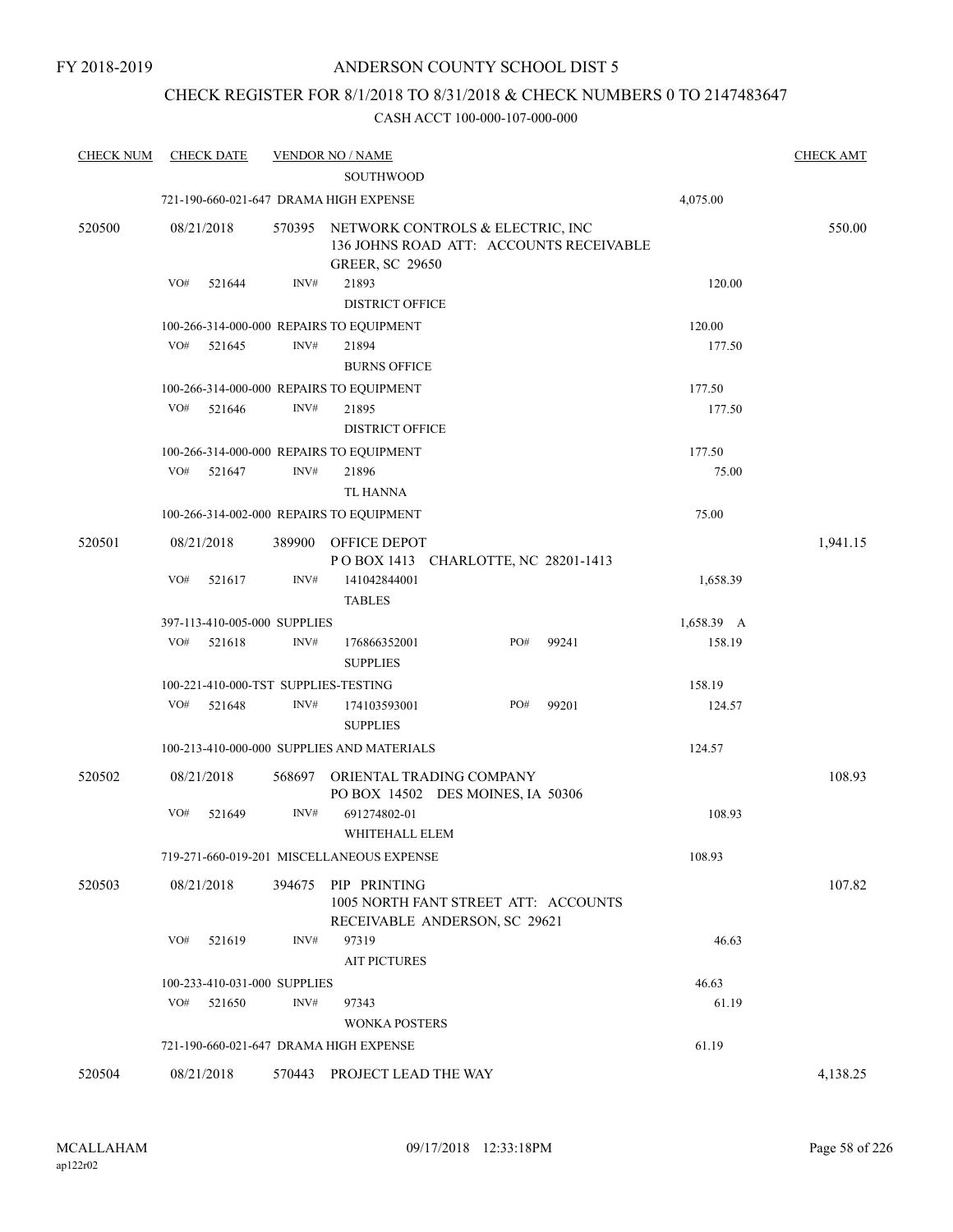### CHECK REGISTER FOR 8/1/2018 TO 8/31/2018 & CHECK NUMBERS 0 TO 2147483647

| <b>CHECK NUM</b> |     | <b>CHECK DATE</b> |                                      | <b>VENDOR NO / NAME</b>                                                                                           |     |                                            |            | <b>CHECK AMT</b> |
|------------------|-----|-------------------|--------------------------------------|-------------------------------------------------------------------------------------------------------------------|-----|--------------------------------------------|------------|------------------|
|                  |     |                   |                                      | 3939 PRIORITY WAY SOUTH DRIVE SUITE 400                                                                           |     |                                            |            |                  |
|                  |     |                   |                                      | INDIANAPOLIS, IN 46240                                                                                            |     |                                            |            |                  |
|                  | VO# | 521620            | INV#                                 | 140668                                                                                                            | PO# | 99219                                      | 2,400.00   |                  |
|                  |     |                   |                                      | <b>ONLINE TRAINING</b>                                                                                            |     |                                            |            |                  |
|                  |     |                   |                                      | 207-224-333-001-C04 TRIPS AND CONFERENCES (C/O)                                                                   |     |                                            | 2,400.00   |                  |
|                  | VO# | 521621            | INV#                                 | 141365                                                                                                            |     |                                            | 1,738.25   |                  |
|                  |     |                   |                                      | <b>GLENVIEW MS</b>                                                                                                |     |                                            |            |                  |
|                  |     |                   |                                      | 100-221-410-000-PLW PROJECT LEAD THE WAY                                                                          |     |                                            | 1,738.25 A |                  |
| 520505           |     | 08/21/2018        |                                      | 575478 ROCKSTAR CHEER AND DANCE<br>428 S. BUNCOMBE ROAD GREER, SC 29650                                           |     |                                            |            | 625.00           |
|                  | VO# | 521651            | INV#                                 | 2                                                                                                                 |     |                                            | 625.00     |                  |
|                  |     |                   |                                      | <b>STUNT CLINIC</b>                                                                                               |     |                                            |            |                  |
|                  |     |                   | 705-271-660-005-611 PEP CLUB EXPENSE |                                                                                                                   |     |                                            | 625.00     |                  |
| 520506           |     | 08/21/2018        | 563477                               | <b>SC ASSOC MIDDLE LEVEL EDUCATION</b><br>TINA JAMISON, DIRECTOR 225 GARDENWALK                                   |     |                                            |            | 150.00           |
|                  |     |                   |                                      | DRIVE WEST COLUMBIA, SC 29170                                                                                     |     |                                            |            |                  |
|                  | VO# | 521622            | INV#                                 | MCCANTS MS                                                                                                        |     |                                            | 150.00     |                  |
|                  |     |                   |                                      | 18-19 MEMBERSHIP                                                                                                  |     |                                            |            |                  |
|                  |     |                   |                                      | 705-271-660-005-411 MISCELLANEOUS EXPENSE                                                                         |     |                                            | 150.00     |                  |
| 520507           |     | 08/21/2018        | 570300                               | <b>SCHOOL DISTRICT OF PICKENS COUNTY</b><br>1348 GRIFFIN MILL ROAD ATT: STUDENT<br>SERVICES EASLEY, SC 29640-6997 |     |                                            |            | 2,250.00         |
|                  | VO# | 521623            | INV#                                 | <b>JUNE 25-28</b>                                                                                                 |     |                                            | 2,250.00   |                  |
|                  |     |                   |                                      | <b>MASTER TEACHER</b>                                                                                             |     |                                            |            |                  |
|                  |     |                   |                                      | 100-224-312-000-CLE MASTER TEACHER CLASSES                                                                        |     |                                            | 2,250.00 A |                  |
| 520508           |     | 08/21/2018        |                                      |                                                                                                                   |     |                                            |            | 395.80           |
|                  |     |                   | 473315                               | SIGNARAMA<br>4130 CLEMSON BLVD SUITE A ANDERSON, SC<br>29621                                                      |     |                                            |            |                  |
|                  | VO# | 521624            | INV#                                 | 10046                                                                                                             | PO# | 99209                                      | 395.80     |                  |
|                  |     |                   |                                      | <b>TECH SUPPLIES</b>                                                                                              |     |                                            |            |                  |
|                  |     |                   |                                      | 100-266-345-000-000 TECHNOLOGY INFRASTRUCTURE                                                                     |     |                                            | 395.80     |                  |
| $*$ 520510       |     | 08/21/2018        |                                      | 574176 STANLEY, JACOUELINE^^<br>3104 SAWYER STREET CONWAY, SC 29527                                               |     |                                            |            | 760.11           |
|                  | VO# | 521585            | INV#                                 | AUGUST 10                                                                                                         |     |                                            | 760.11     |                  |
|                  |     |                   |                                      | WINNING @ SERVICE                                                                                                 |     |                                            |            |                  |
|                  |     |                   | 600-256-410-000-000 SUPPLIES         |                                                                                                                   |     |                                            | 760.11     |                  |
| $*$ 520512       |     | 08/21/2018        | 575405                               | TC EDUCATIONAL CONSULTING LLC<br>219 COUNTRY GLEN LANE PELZER, SC 29669                                           |     |                                            |            | 600.00           |
|                  | VO# | 521653            | INV#                                 | <b>JULY 24-26</b>                                                                                                 |     |                                            | 600.00     |                  |
|                  |     |                   |                                      | <b>RUBRIC TRAINING</b>                                                                                            |     |                                            |            |                  |
|                  |     |                   |                                      | 100-224-312-000-TEF TEACHER EFFECTIVENESS                                                                         |     |                                            | 600.00     |                  |
| 520513           |     | 08/21/2018        | 573165                               | <b>TEACHING STRATEGIES</b>                                                                                        |     |                                            |            | 933.41           |
|                  |     |                   |                                      | MD 20814                                                                                                          |     | 4500 EAST WEST HIGHWAY SUITE 300 BETHESDA, |            |                  |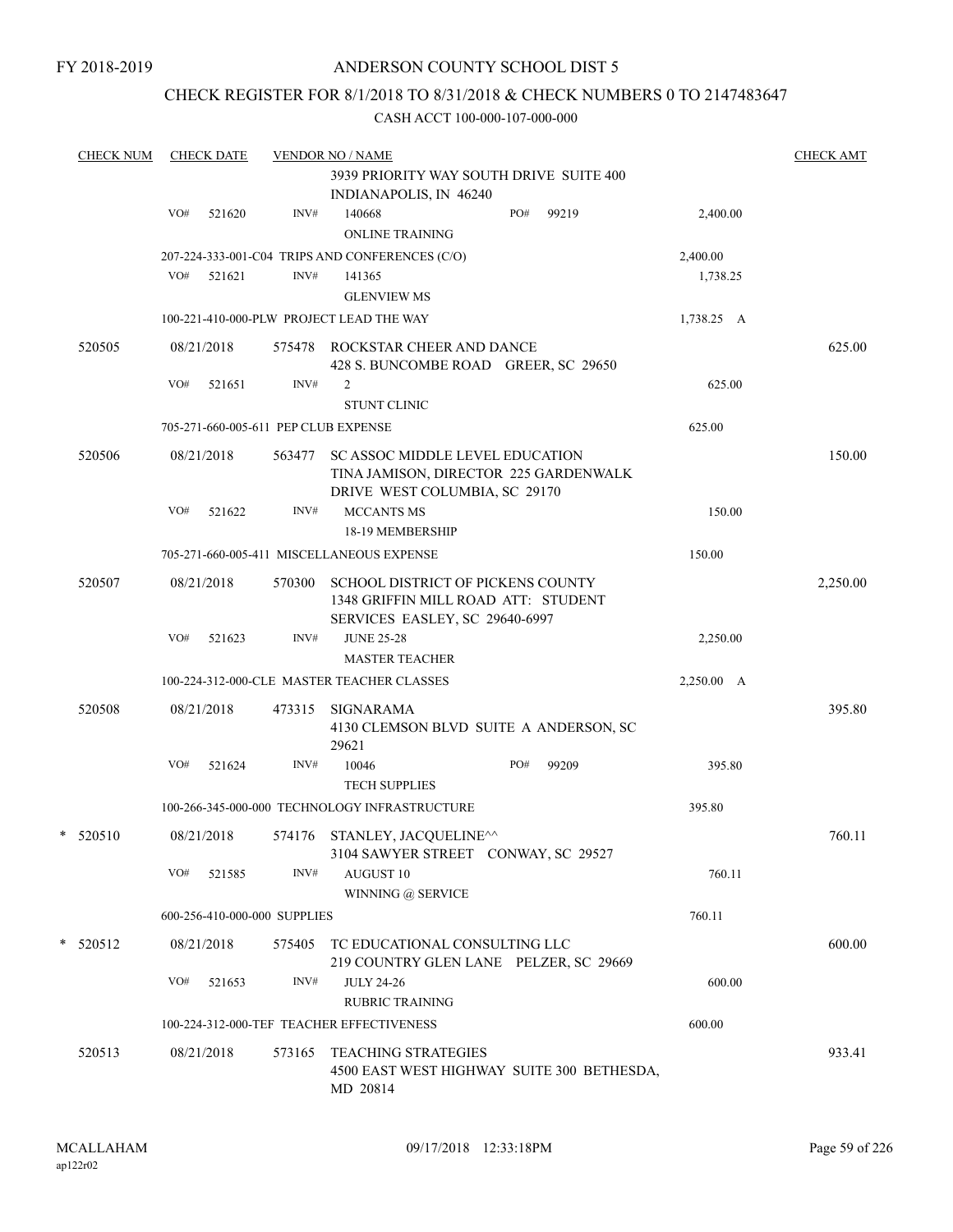## CHECK REGISTER FOR 8/1/2018 TO 8/31/2018 & CHECK NUMBERS 0 TO 2147483647

| <b>CHECK NUM</b> | <b>CHECK DATE</b>                        |        | <b>VENDOR NO / NAME</b>                                                                  |                                           |            | <b>CHECK AMT</b> |
|------------------|------------------------------------------|--------|------------------------------------------------------------------------------------------|-------------------------------------------|------------|------------------|
|                  | VO#<br>521626                            | INV#   | Q 42487<br><b>ASSESSMENTS</b>                                                            | PO#<br>99331                              | 933.41     |                  |
|                  | 100-147-312-000-000 PURCHASED SERVICES   |        |                                                                                          |                                           | 933.41     |                  |
| 520514           | 08/21/2018                               | 571571 | <b>TECHPOINT</b><br>30548                                                                | 144 PEARL INDUSTRIAL AVE HOSCHTON, GA     |            | 1,381.88         |
|                  | VO#<br>521627                            | INV#   | 2770<br><b>MCLEES GYM</b>                                                                | PO#<br>99104                              | 1,381.88   |                  |
|                  | 100-266-314-008-000 REPAIRS TO EQUIPMENT |        |                                                                                          |                                           | 1,381.88   |                  |
| 520515           | 08/21/2018                               | 571797 | THE BLECKLEY INN                                                                         | 151 EAST CHURCH STREET ANDERSON, SC 29624 |            | 141.54           |
|                  | VO#<br>521628                            | INV#   | <b>RSV 120640</b><br><b>AUGUST 13TH</b>                                                  |                                           | 141.54     |                  |
|                  | 100-224-333-000-000 TRIPS/CONFERENCES    |        |                                                                                          |                                           | 141.54     |                  |
| 520516           | 08/21/2018                               | 570937 | TOSHIBA BUSINESS SOLUTIONS, USA<br>9201 J SOUTHERN PINE BOULEVARD<br>CHARLOTTE, NC 28273 |                                           |            | 302.84           |
|                  | VO#<br>521629                            | INV#   | 14678411<br><b>COPIES</b>                                                                |                                           | 302.84     |                  |
|                  | 100-113-410-021-000 SUPPLIES             |        |                                                                                          |                                           | 302.84 A   |                  |
| 520517           | 08/21/2018                               | 524353 | WAL-MART COMMUNITY/GEMB<br>ATLANTA, GA 30353-0934                                        | PO BOX 530934 ATT: ACCOUNTS RECEIVABLE    |            | 193.55           |
|                  | VO#<br>521654                            | INV#   | 2021-5316<br><b>ROBERT ANDERSON</b>                                                      |                                           | 193.55     |                  |
|                  | 706-271-660-006-611 PEP CLUB EXPENSE     |        |                                                                                          |                                           | 172.32     |                  |
|                  | 706-271-660-006-666 CONCESSIONS EXPENSE  |        |                                                                                          |                                           | 21.23      |                  |
| 520518           | 08/21/2018                               | 532600 | WHITEHALL ELEMENTARY SCHOOL                                                              | 702 WHITEHALL ROAD ANDERSON, SC 29625     |            | 3,397.88         |
|                  | VO#<br>521655                            | INV#   | REIMBURSEMENT<br>PUPIL ACTIVITY                                                          |                                           | 3,397.88   |                  |
|                  | 397-112-410-019-000 SUPPLIES             |        |                                                                                          |                                           | 3,397.88 A |                  |
| 520519           | 08/24/2018                               | 572683 | ABLES, JAMES <sup>^^</sup>                                                               | 302 BRIDGEVIEW DR. ANDERSON, SC 29625     |            | 1,200.00         |
|                  | VO#<br>521787                            | INV#   | 07/23-08/10/18                                                                           |                                           | 1,200.00   |                  |
|                  |                                          |        | <b>BAND CAMP</b>                                                                         |                                           |            |                  |
|                  | 100-114-410-002-001 BAND SUPPLIES        |        |                                                                                          |                                           | 1,200.00   |                  |
| 520520           | 08/24/2018                               | 574476 | ALLEN, ADELL <sup>^^</sup><br>DRIVE ANDERSON, SC 29625                                   | ANOINTED HANDS CATERING 208 LOBLOLLY      |            | 297.50           |
|                  | VO#<br>521872                            | INV#   | 1146<br><b>SOUTH FANT</b>                                                                |                                           | 297.50     |                  |
|                  |                                          |        | 715-271-660-015-201 MISCELLANEOUS EXPENSE                                                |                                           | 297.50     |                  |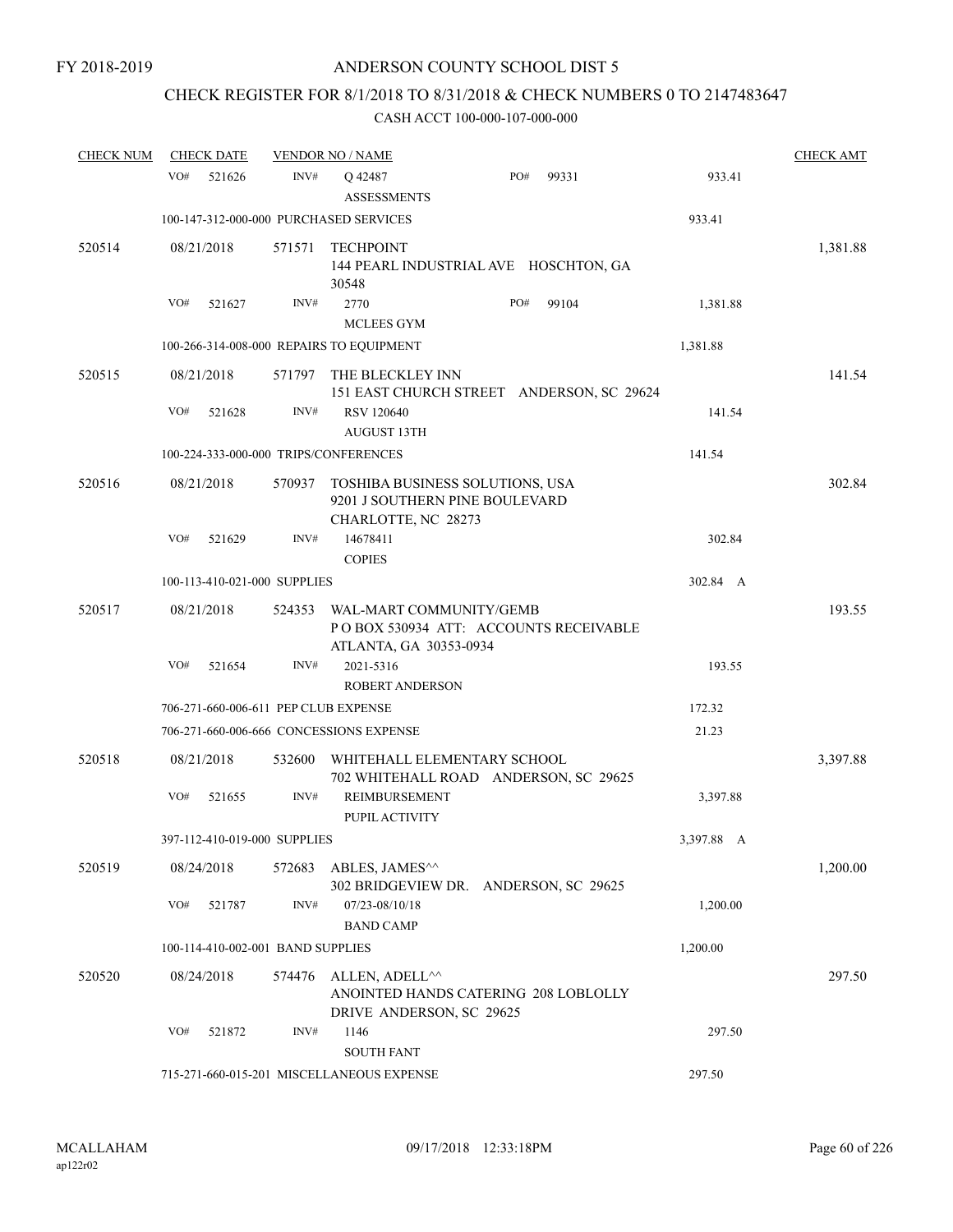### CHECK REGISTER FOR 8/1/2018 TO 8/31/2018 & CHECK NUMBERS 0 TO 2147483647

| <b>CHECK NUM</b> |     | <b>CHECK DATE</b>                 |        | <b>VENDOR NO / NAME</b>                                                                                          |              |          | <b>CHECK AMT</b> |
|------------------|-----|-----------------------------------|--------|------------------------------------------------------------------------------------------------------------------|--------------|----------|------------------|
| $*$ 520522       |     | 08/24/2018                        |        | 570950 ANDERSON COUNTY SHERIFF'S OFFICE<br>ATTN: RICHARD BRYSON PO BOX 5497<br>ANDERSON, SC 29623                |              |          | 280.00           |
|                  | VO# | 521822                            | INV#   | AUG 7 WHS<br><b>SECURITY</b>                                                                                     |              | 280.00   |                  |
|                  |     |                                   |        | 100-271-312-003-000 ADDITIONAL SECURITY                                                                          |              | 280.00   |                  |
| 520523           |     | 08/24/2018                        |        | 566562 ANDERSON OUTDOOR POWER EQUIPMENT<br>110 MIRACLE MILE DRIVE ATT: ACCOUNTS<br>RECEIVABLE ANDERSON, SC 29621 |              |          | 466.60           |
|                  | VO# | 521817                            | INV#   | 201535<br><b>SUPPLIES</b>                                                                                        |              | 54.80    |                  |
|                  |     |                                   |        | 100-254-410-000-001 MAINT. SUPPLIES-STRUCTURES                                                                   |              | 54.80    |                  |
|                  | VO# | 521818                            | INV#   | 201846<br><b>SUPPLIES</b>                                                                                        |              | 112.29   |                  |
|                  |     |                                   |        | 100-254-410-000-001 MAINT. SUPPLIES-STRUCTURES                                                                   |              | 112.29   |                  |
|                  |     | VO# 521819                        | INV#   | 201653<br><b>SUPPLIES</b>                                                                                        |              | 185.10   |                  |
|                  |     |                                   |        | 100-254-410-000-001 MAINT. SUPPLIES-STRUCTURES                                                                   |              | 185.10   |                  |
|                  | VO# | 521820                            | INV#   | 202419<br><b>REPAIRS</b>                                                                                         |              | 114.41   |                  |
|                  |     | 100-254-323-000-001 CONTRACT SRVS |        |                                                                                                                  |              | 114.41   |                  |
| 520524           |     | 08/24/2018                        | 569488 | ANDERSON SCREEN PRINT<br>412 WILLIAMSTON ROAD ATT: ACCOUNTS<br>RECEIVABLE ANDERSON, SC 29621                     |              |          | 2,902.10         |
|                  | VO# | 521826                            | INV#   | 3094<br><b>EMBROIDERY</b>                                                                                        | PO#<br>99364 | 2,902.10 |                  |
|                  |     | 600-256-410-002-000 SUPPLIES      |        |                                                                                                                  |              | 149.36   |                  |
|                  |     | 600-256-410-003-000 SUPPLIES      |        |                                                                                                                  |              | 152.93   |                  |
|                  |     | 600-256-410-005-000 SUPPLIES      |        |                                                                                                                  |              | 152.93   |                  |
|                  |     | 600-256-410-006-000 SUPPLIES      |        |                                                                                                                  |              | 152.93   |                  |
|                  |     | 600-256-410-007-000 SUPPLIES      |        |                                                                                                                  |              | 152.93   |                  |
|                  |     | 600-256-410-008-000 SUPPLIES      |        |                                                                                                                  |              | 152.93   |                  |
|                  |     | 600-256-410-009-000 SUPPLIES      |        |                                                                                                                  |              | 152.93   |                  |
|                  |     | 600-256-410-010-000 SUPPLIES      |        |                                                                                                                  |              | 152.93   |                  |
|                  |     | 600-256-410-011-000 SUPPLIES      |        |                                                                                                                  |              | 152.93   |                  |
|                  |     | 600-256-410-012-000 SUPPLIES      |        |                                                                                                                  |              | 152.93   |                  |
|                  |     | 600-256-410-013-000 SUPPLIES      |        |                                                                                                                  |              | 152.93   |                  |
|                  |     | 600-256-410-014-000 SUPPLIES      |        |                                                                                                                  |              | 152.93   |                  |
|                  |     | 600-256-410-015-000 SUPPLIES      |        |                                                                                                                  |              | 152.93   |                  |
|                  |     | 600-256-410-016-000 SUPPLIES      |        |                                                                                                                  |              | 152.93   |                  |
|                  |     | 600-256-410-017-000 SUPPLIES      |        |                                                                                                                  |              | 152.93   |                  |
|                  |     | 600-256-410-018-000 SUPPLIES      |        |                                                                                                                  |              | 152.93   |                  |
|                  |     | 600-256-410-019-000 SUPPLIES      |        |                                                                                                                  |              | 152.93   |                  |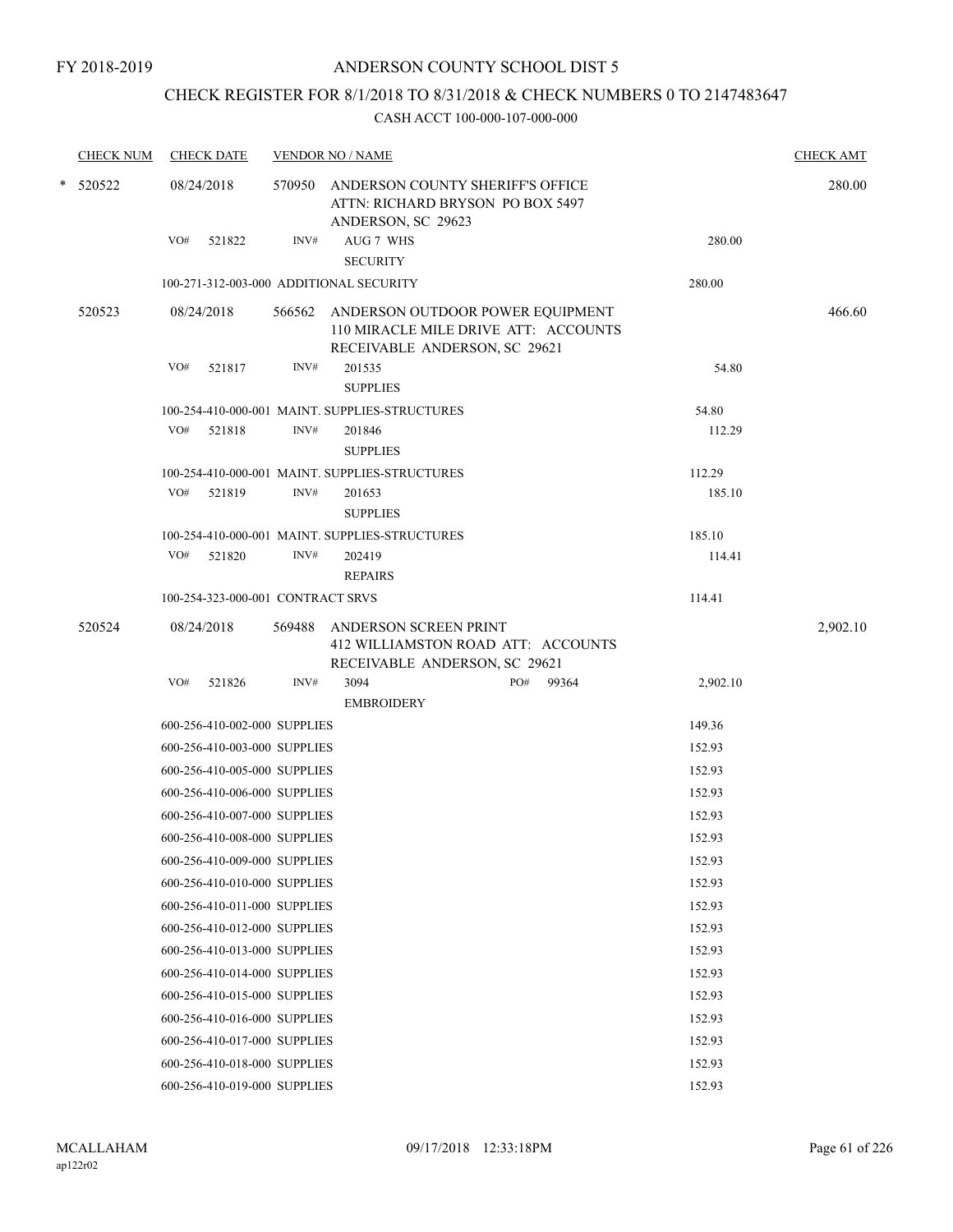## CHECK REGISTER FOR 8/1/2018 TO 8/31/2018 & CHECK NUMBERS 0 TO 2147483647

| <b>CHECK NUM</b> |     | <b>CHECK DATE</b> |                              | <b>VENDOR NO / NAME</b>                                                            |     |       |          | <b>CHECK AMT</b> |
|------------------|-----|-------------------|------------------------------|------------------------------------------------------------------------------------|-----|-------|----------|------------------|
|                  |     |                   | 600-256-410-020-000 SUPPLIES |                                                                                    |     |       | 152.93   |                  |
|                  |     |                   | 600-256-410-021-000 SUPPLIES |                                                                                    |     |       | 152.93   |                  |
| 520525           |     | 08/24/2018        | 563865                       | ANDERSON WINNELSON CO<br>POBOX 1446 ATT: ACCOUNTS RECEIVABLE<br>ANDERSON, SC 29622 |     |       |          | 390.84           |
|                  | VO# | 521816            | INV#                         | 218354<br><b>WATER COOLER</b>                                                      |     |       | 390.84   |                  |
|                  |     |                   |                              | 100-254-410-012-400 HVAC/ELECTRICAL/PLUMBING                                       |     |       | 390.84   |                  |
| 520526           |     | 08/24/2018        | 574765                       | APPLIED EDUCATIONAL SYSTEMS<br>312 E. WALNUT ST., SUITE 200 LANCASTER, PA<br>17602 |     |       |          | 3,500.00         |
|                  | VO# | 521827            | INV#                         | 26275<br><b>LICENSE</b>                                                            | PO# | 99250 | 3,500.00 |                  |
|                  |     |                   |                              | 328-115-312-001-0CO PURCHASED SERVICES (C/O)                                       |     |       | 3,500.00 |                  |
| 520527           |     | 08/24/2018        | 126675                       | <b>ATTAWAY INC</b><br>POBOX 302 ATT: ACCOUNTS RECEIVABLE<br>ANDERSON, SC 29622     |     |       |          | 1,383.56         |
|                  | VO# | 521687            | INV#                         | 216643<br><b>MCCANTS</b>                                                           |     |       | 85.60    |                  |
|                  |     |                   |                              | 705-271-660-005-411 MISCELLANEOUS EXPENSE                                          |     |       | 85.60    |                  |
|                  | VO# | 521828            | INV#                         | 216532<br><b>CENTERVILLE</b>                                                       |     |       | 117.70   |                  |
|                  |     |                   |                              | 707-190-660-007-201 MISCELLANEOUS EXPENSE                                          |     |       | 117.70   |                  |
|                  | VO# | 521829            | INV#                         | 216767<br><b>LUNCH LETTERS</b>                                                     |     |       | 1,180.26 |                  |
|                  |     |                   | 600-256-410-000-000 SUPPLIES |                                                                                    |     |       | 1,180.26 |                  |
| 520528           |     | 08/24/2018        | 569220                       | <b>AUTECH</b><br>POBOX 248 ATT: ACCOUNTS RECEIVABLE<br>WILLIAMSTON, SC 29697       |     |       |          | 434.10           |
|                  | VO# | 521813            | INV#                         | 6818<br><b>MCCANTS</b>                                                             |     |       | 150.00   |                  |
|                  |     |                   |                              | 100-254-323-005-400 CONTR SERV-HVAC/ELECT/PLUMBING                                 |     |       | 150.00   |                  |
|                  | VO# | 521814            | INV#                         | 6814<br><b>CALHOUN</b>                                                             |     |       | 184.10   |                  |
|                  |     |                   |                              | 100-254-323-014-400 CONTR SERV-HVAC/ELECT/PLUMBING                                 |     |       | 184.10   |                  |
|                  | VO# | 521815            | INV#                         | 6835<br><b>DISTRICT OFFICE</b>                                                     |     |       | 100.00   |                  |
|                  |     |                   |                              | 100-254-323-000-400 CONTRACT SRVS.-HVAC                                            |     |       | 100.00   |                  |
| 520529           |     | 08/24/2018        | 575483                       | BENNET, JEFFERY^^                                                                  |     |       |          | 250.00           |
|                  | VO# | 521874            | INV#                         | 115 PLEASANT VIEW DRIVE CLEMSON, SC 29631<br>1089                                  |     |       | 250.00   |                  |
|                  |     |                   |                              | <b>SWARM VIDEO</b>                                                                 |     |       |          |                  |
|                  |     |                   |                              | 712-271-660-012-324 POSTIVE BEHAVIOR I.S. EXPENSE                                  |     |       | 250.00   |                  |
| 520530           |     | 08/24/2018        |                              | 572620 BOOKS INTERNATIONAL                                                         |     |       |          | 150.00           |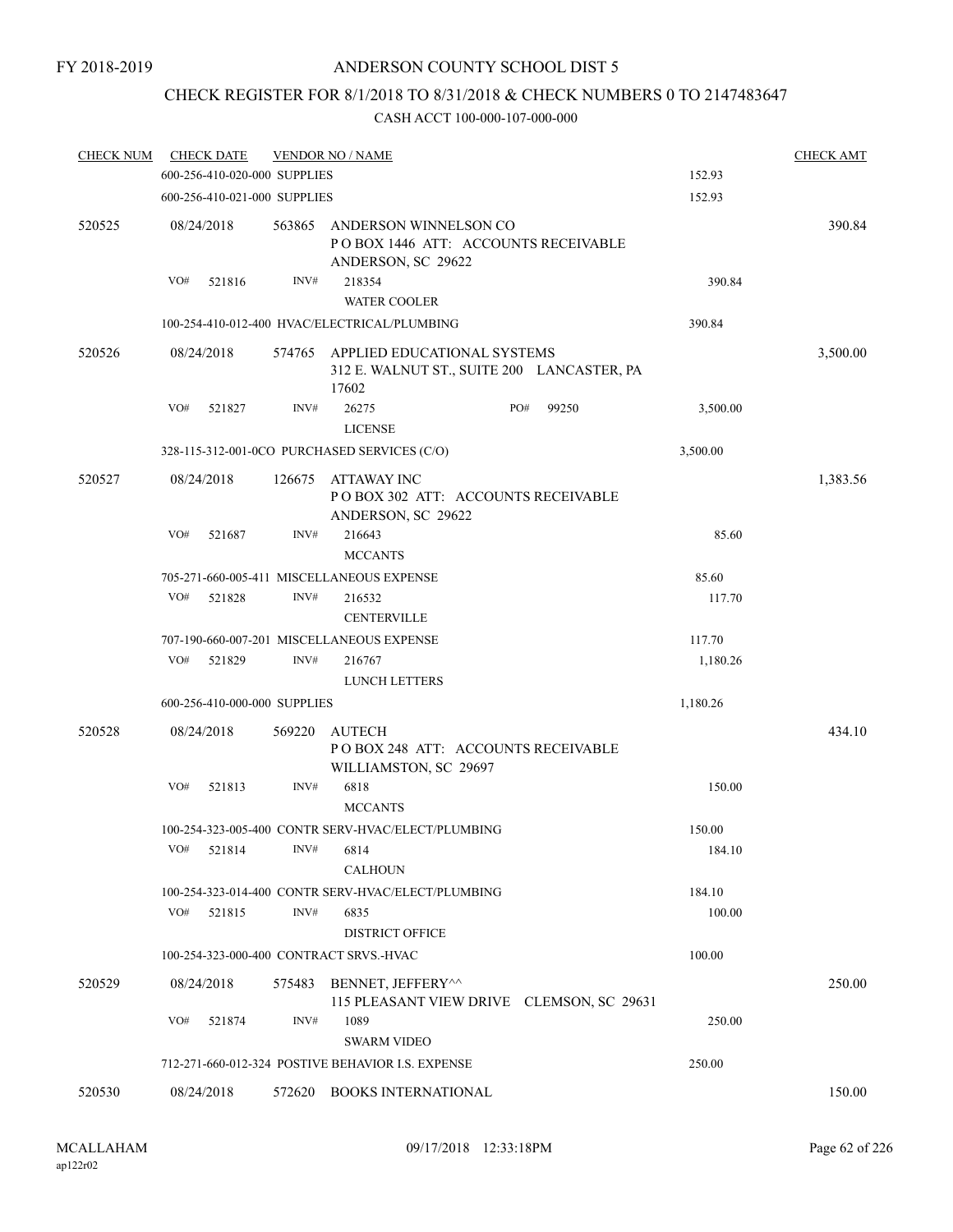### CHECK REGISTER FOR 8/1/2018 TO 8/31/2018 & CHECK NUMBERS 0 TO 2147483647

|   | <b>CHECK NUM</b> |     | <b>CHECK DATE</b> |        | <b>VENDOR NO / NAME</b>                                                                                                                                                                                                       |     |       |                                                | <b>CHECK AMT</b> |
|---|------------------|-----|-------------------|--------|-------------------------------------------------------------------------------------------------------------------------------------------------------------------------------------------------------------------------------|-----|-------|------------------------------------------------|------------------|
|   |                  |     |                   |        | DBA LETTERLAND PO BOX 605 HERNDON, VA<br>20172-0605                                                                                                                                                                           |     |       |                                                |                  |
|   |                  | VO# | 521830            | INV#   | LTR1003152<br><b>MATERIALS</b>                                                                                                                                                                                                | PO# | 99232 | 150.00                                         |                  |
|   |                  |     |                   |        | 201-224-333-010-000 TRIPS & CONFERENCES                                                                                                                                                                                       |     |       | 150.00                                         |                  |
|   | 520531           |     | 08/24/2018        |        | 574875 BOUNCE-A-BUNCH<br>12 UNITED AVENUE PENDLETON, SC 29670                                                                                                                                                                 |     |       |                                                | 425.00           |
|   |                  | VO# | 521831            | INV#   | 081518<br>WHITEHALL ELEM                                                                                                                                                                                                      |     |       | 425.00                                         |                  |
|   |                  |     |                   |        | 719-271-660-019-201 MISCELLANEOUS EXPENSE                                                                                                                                                                                     |     |       | 425.00                                         |                  |
|   | 520532           |     | 08/24/2018        |        | 571566 BURMAX COMPANY, INC<br>28 BARRETTS AVENUE HOLTSVILLE, NY<br>11742-2127                                                                                                                                                 |     |       |                                                | 1,346.48         |
|   |                  | VO# | 521833            | INV#   | 885179<br><b>SUPPLIES</b>                                                                                                                                                                                                     | PO# | 99154 | 1,346.48                                       |                  |
|   |                  |     |                   |        | 329-115-410-001-0CO SUPPLIES-STATE (C/O)                                                                                                                                                                                      |     |       | 1,346.48                                       |                  |
|   | 520533           |     | 08/24/2018        |        | 567945 BURNETT ATHLETICS INC<br>7095 HIGHWAY 11 ATTN: ACCTS RECEIVABLE<br>CAMPOBELLO, SC 29322                                                                                                                                |     |       |                                                | 2,923.80         |
|   |                  | VO# | 521688            | INV#   | <b>BA82768</b><br><b>FIELD PAINT</b>                                                                                                                                                                                          | PO# | 99161 | 2,923.80                                       |                  |
|   |                  |     |                   |        | 100-254-410-003-001 SUPPLIES - MAINTENANCE                                                                                                                                                                                    |     |       | 2,923.80                                       |                  |
| * | 520535           |     | 08/24/2018        | 569307 | CAROLINA PCO SUPPLY CO. INC<br>POBOX 3517 ATT: ACCOUNTS RECEIVABLE<br>CAYCE, SC 29171                                                                                                                                         |     |       |                                                | 115.56           |
|   |                  | VO# | 521811            | INV#   | 001728<br><b>SUPPLIES</b>                                                                                                                                                                                                     | PO# | 99095 | 115.56                                         |                  |
|   |                  |     |                   |        | 100-254-410-000-500 PEST MANAGEMENT                                                                                                                                                                                           |     |       | 115.56                                         |                  |
|   | 520536           |     | 08/24/2018        | 156910 | <b>CAROLINA TESOL</b><br>PO BOX 6912 C/O REVAE BOSTWICK<br>STATESVILLE, NC 28687                                                                                                                                              |     |       |                                                | 625.00           |
|   |                  | VO# | 521689            | INV#   | 7873-7877<br><b>REGISTRATION</b>                                                                                                                                                                                              |     |       | 625.00                                         |                  |
|   |                  |     |                   |        | 264-224-333-000-000 TRIPS AND CONFERENCES<br>264-224-333-000-000 TRIPS AND CONFERENCES<br>264-224-333-000-000 TRIPS AND CONFERENCES<br>264-224-333-000-000 TRIPS AND CONFERENCES<br>264-224-333-000-000 TRIPS AND CONFERENCES |     |       | 125.00<br>125.00<br>125.00<br>125.00<br>125.00 |                  |
|   | 520537           |     | 08/24/2018        | 572600 | CENERGISTIC, INC<br>DEPARTMENT 41160 PO BOX 650823 DALLAS, TX<br>75265                                                                                                                                                        |     |       |                                                | 48,800.00        |
|   |                  | VO# | 521691            | INV#   | 129048                                                                                                                                                                                                                        | PO# | 99295 | 48,800.00                                      |                  |
|   |                  |     |                   |        | <b>ENERGY MGMT</b>                                                                                                                                                                                                            |     |       |                                                |                  |
|   |                  |     |                   |        | 100-254-470-000-CEN CENERGISTIC CONTRACT                                                                                                                                                                                      |     |       | 48,800.00                                      |                  |
|   | 520538           |     | 08/24/2018        | 572725 | <b>CENGAGE LEARNING</b>                                                                                                                                                                                                       |     |       |                                                | 3,284.95         |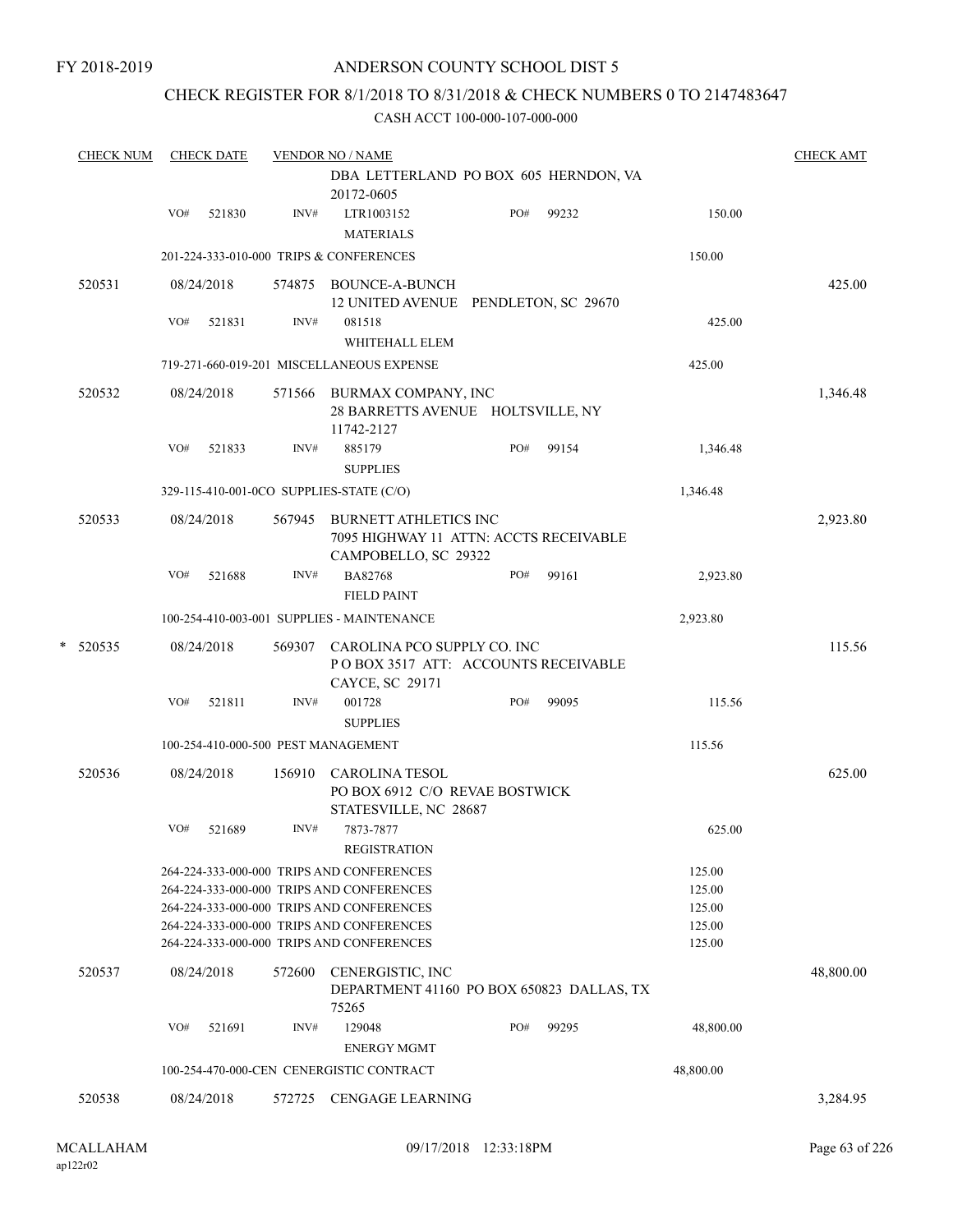### CHECK REGISTER FOR 8/1/2018 TO 8/31/2018 & CHECK NUMBERS 0 TO 2147483647

|   | <b>CHECK NUM</b> |                      | <b>CHECK DATE</b> |                                   | <b>VENDOR NO / NAME</b>                                                                                   |     |       |                    | <b>CHECK AMT</b> |
|---|------------------|----------------------|-------------------|-----------------------------------|-----------------------------------------------------------------------------------------------------------|-----|-------|--------------------|------------------|
|   |                  |                      |                   |                                   | 10650 TOEBBEN DRIVE INDEPENDENCE, KY<br>41051                                                             |     |       |                    |                  |
|   |                  | VO#                  | 521690            | INV#                              | 64191079<br><b>LICENSING</b>                                                                              | PO# | 99218 | 3,284.95           |                  |
|   |                  |                      |                   |                                   | 328-115-312-001-0CO PURCHASED SERVICES (C/O)<br>328-115-312-001-0CO PURCHASED SERVICES (C/O)              |     |       | 1,672.06<br>220.75 |                  |
|   |                  |                      |                   |                                   | 329-115-410-001-0CO SUPPLIES-STATE (C/O)                                                                  |     |       | 1,392.14           |                  |
|   | 520539           |                      | 08/24/2018        | 162900                            | CENTERVILLE ELEMENTARY SCHOOL<br>1529 WHITEHALL ROAD ANDERSON, SC 29625                                   |     |       |                    | 3,007.69         |
|   |                  | VO#                  | 521657            | INV#                              | REIMBURSEMENT<br>PUPIL ACTIVITY                                                                           |     |       | 3,007.69           |                  |
|   |                  |                      |                   | 397-112-410-007-000 SUPPLIES      |                                                                                                           |     |       | 3,007.69 A         |                  |
| * | 520541           |                      | 08/24/2018        | 566288                            | CES CITY ELECTRIC ACCTS<br>P.O. BOX 71465 ATT: ACCOUNTS RECEIVABLE<br>NORTH CHARLESTON, SC 29415          |     |       |                    | 128.16           |
|   |                  | VO#                  | 521809            | INV#                              | 139271<br><b>SUPPLIES</b>                                                                                 |     |       | 128.16             |                  |
|   |                  |                      |                   |                                   | 100-254-410-002-400 HVAC/ELECTRICAL/PLUMBING                                                              |     |       | 128.16             |                  |
|   | 520542           |                      | 08/24/2018        | 163600                            | CHANNING BETE COMPANY, INC<br>PO BOX 3538 ATT: ACCOUNTS RECEIVABLE<br>SOUTH DEERFIELD, MA 01373-3538      |     |       |                    | 171.25           |
|   |                  | VO#                  | 521836            | INV#                              | 53551473<br><b>SUPPLIES</b>                                                                               | PO# | 99165 | 171.25             |                  |
|   |                  |                      |                   |                                   | 329-115-410-001-0CO SUPPLIES-STATE (C/O)                                                                  |     |       | 171.25             |                  |
| * | 520544           |                      | 08/24/2018        |                                   | 174376 CLEMSON UNIVERSITY<br>227 POOLE AGRICULTURAL CENTER ATTN:<br>JACKIE ELLIS CLEMSON, SC 29634        |     |       |                    | 125.00           |
|   |                  | VO#                  | 521692            | INV#                              | <b>JAMES HALL</b><br><b>REGISTRATION</b>                                                                  |     |       | 125.00             |                  |
|   |                  |                      |                   |                                   | 100-254-333-000-001 TRIPS & CONFERENCES                                                                   |     |       | 125.00             |                  |
|   | 520545           |                      | 08/24/2018        | 177550                            | COLLINS LANDSCAPE MANAGEMENT, INC<br>3304 NORTH HIGHWAY 81 ATT: ACCOUNTS<br>RECEIVABLE ANDERSON, SC 29621 |     |       |                    | 2,392.00         |
|   |                  | VO#                  | 521805            | INV#                              | 18342<br><b>WESTSIDE</b>                                                                                  |     |       | 700.00             |                  |
|   |                  |                      |                   | 100-254-410-003-MUL MULCH         |                                                                                                           |     |       | 700.00             |                  |
|   |                  | VO#                  | 521806            | INV#                              | 18349                                                                                                     |     |       | 1,692.00           |                  |
|   |                  |                      |                   |                                   | TL HANNA                                                                                                  |     |       |                    |                  |
|   |                  |                      |                   | 100-254-410-002-MUL MULCH         |                                                                                                           |     |       | 1,692.00           |                  |
|   | 520546           | 08/24/2018<br>574663 |                   |                                   | CRAWFORD, JOHN^^<br>913 MEADOWCREEK DR ANDERSON, SC 29621                                                 |     |       |                    | 640.00           |
|   |                  | VO#                  | 521780            | INV#                              | 07/30-08/10/18<br><b>BAND CAMP</b>                                                                        |     |       | 640.00             |                  |
|   |                  |                      |                   | 100-114-410-002-001 BAND SUPPLIES |                                                                                                           |     |       | 640.00             |                  |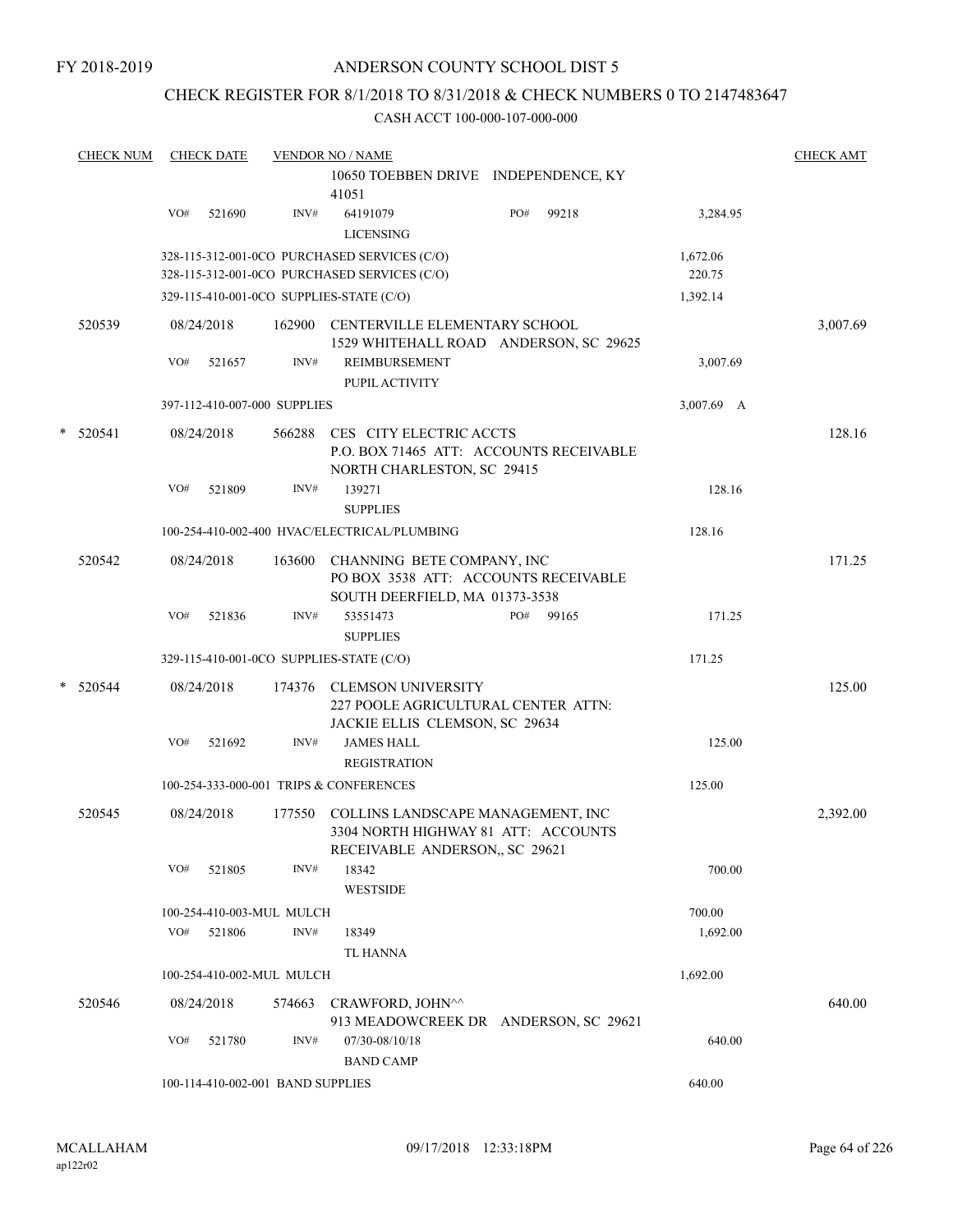#### FY 2018-2019

### ANDERSON COUNTY SCHOOL DIST 5

## CHECK REGISTER FOR 8/1/2018 TO 8/31/2018 & CHECK NUMBERS 0 TO 2147483647

| <b>CHECK NUM</b> | <b>CHECK DATE</b>            | <b>VENDOR NO / NAME</b>                                                                                | <b>CHECK AMT</b> |
|------------------|------------------------------|--------------------------------------------------------------------------------------------------------|------------------|
| 520547           | 08/24/2018                   | CRESCENT SUPPLY CO, INC<br>187300<br>POBOX 8798 ATT: ACCOUNTS RECEIVABLE<br>GREENVILLE, SC 29604       | 102.64           |
|                  | VO#<br>521803                | INV#<br>391778<br><b>SUPPLIES</b>                                                                      | 34.39            |
|                  |                              | 100-254-410-006-400 HVAC/ELECTRICAL/PLUMBING                                                           | 34.39            |
|                  | VO#<br>521804                | INV#<br>391779<br><b>SUPPLIES</b>                                                                      | 68.25            |
|                  |                              | 100-254-410-003-400 HVAC/ELECTRICAL/PLUMBING                                                           | 68.25            |
| 520548           | 08/24/2018                   | 569462<br>CROSSROADS ENVIRONMENTAL, LLC<br>1258 BOILING SPRINGS ROAD SPARTANBURG, SC<br>29303          | 377.20           |
|                  | VO#<br>521802                | INV#<br>6998<br><b>WESTSIDE HS</b>                                                                     | 377.20           |
|                  |                              | 515-253-531-003-FAC Cooling Tower/Chiller/Top Units                                                    | 377.20           |
| 520549           | 08/24/2018                   | 575480<br>DAYS CARPET CARE<br>1551 DENVER ROAD ANDERSON, SC 29625                                      | 140.00           |
|                  | VO#<br>521693                | INV#<br>12055<br>WHITEHALL ELEM                                                                        | 140.00           |
|                  |                              | 719-271-660-019-201 MISCELLANEOUS EXPENSE                                                              | 140.00           |
| 520550           | 08/24/2018                   | 196400<br>DEAN HUNTER & COMPANY<br>1815 NORTH BOULEVARD ATT: ACCOUNTS<br>RECEIVABLE ANDERSON, SC 29621 | 5,716.00         |
|                  | VO#<br>521694                | INV#<br>PO#<br>47380<br>99245<br>WHITEHALL ELEM                                                        | 5,716.00         |
|                  |                              | 100-254-323-019-001 CONTRACTED SERVICES                                                                | 5,716.00         |
| 520551           | 08/24/2018                   | 567489<br>DE LAGE LANDEN<br>POBOX 41602 PHILADELPHIA, PA 19101-1602                                    | 285.16           |
|                  | VO#<br>521707                | INV#<br>PO#<br>60055568<br>99352<br><b>COPIER</b>                                                      | 207.58           |
|                  | 100-113-410-009-000 SUPPLIES |                                                                                                        | 207.58           |
|                  | VO#<br>521708                | INV#<br>PO#<br>60259064<br>99141<br><b>COPIER</b>                                                      | 77.58            |
|                  | 100-113-410-021-000 SUPPLIES |                                                                                                        | 77.58            |
| 520552           | 08/24/2018                   | 573214<br>DIPLMOA TECHNOLOGIES<br>10512 NE 68TH ST., SUITE 103 KIRKLAND, WA<br>98033                   | 200.00           |
|                  | VO#<br>521695                | INV#<br>R175463<br>18-19 SUPPORT                                                                       | 200.00           |
|                  |                              | 329-115-410-001-000 SUPPLIES-STATE EQUIPMENT                                                           | 200.00           |
| 520553           | 08/24/2018                   | DUKE ENERGY<br>211302<br>PO BOX 70516 CHARLOTTE, NC 28272-0516                                         | 17,393.36        |
|                  | VO#<br>521727                | INV#<br>8/20/18<br><b>ELECTRICITY</b>                                                                  | 17,393.36        |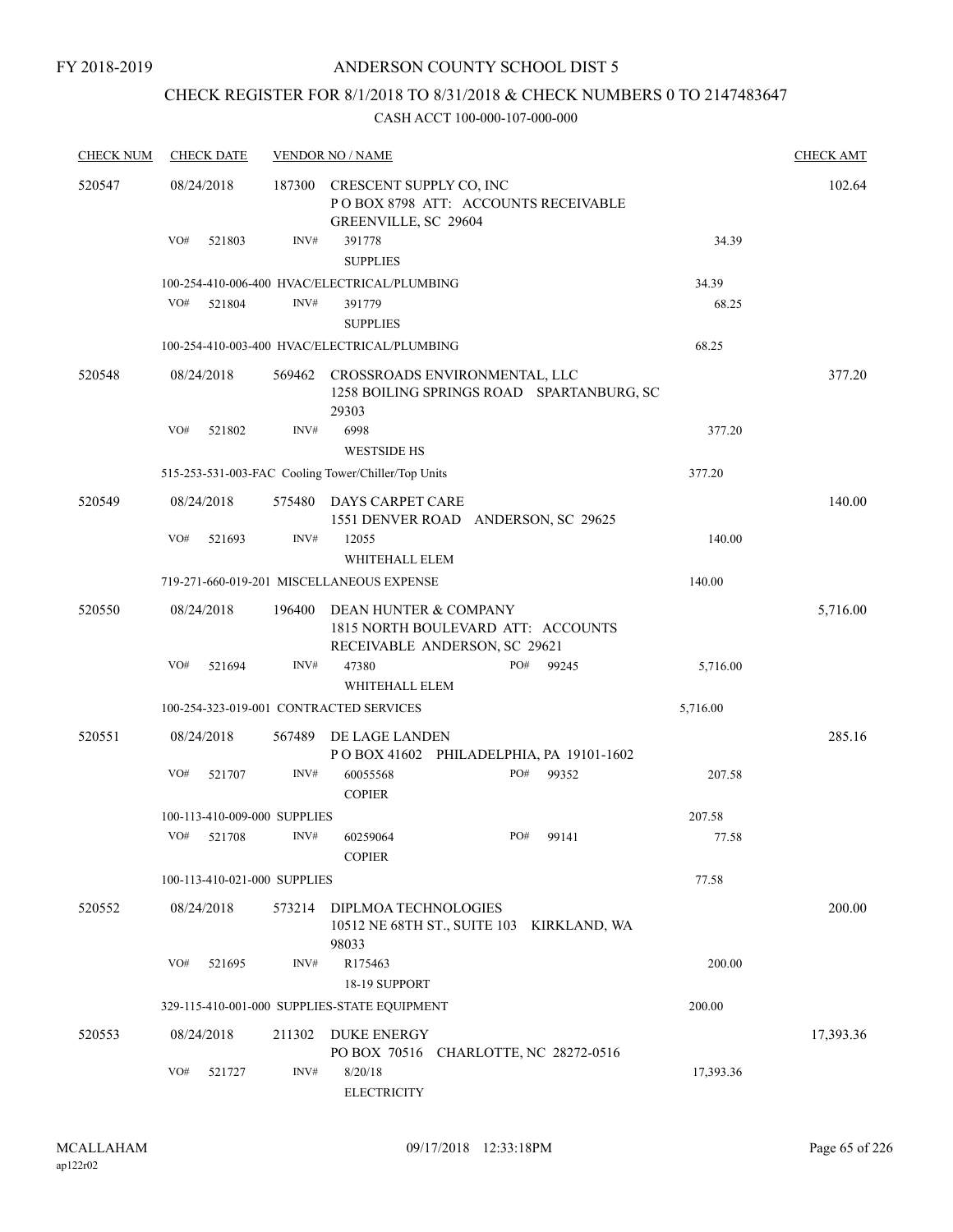### CHECK REGISTER FOR 8/1/2018 TO 8/31/2018 & CHECK NUMBERS 0 TO 2147483647

| <b>CHECK NUM</b> | <b>CHECK DATE</b>                 |        | <b>VENDOR NO / NAME</b>                                                                          |                   | <b>CHECK AMT</b> |
|------------------|-----------------------------------|--------|--------------------------------------------------------------------------------------------------|-------------------|------------------|
|                  |                                   |        | 100-254-470-001-000 ENERGY-ELECTRICITY & WATER                                                   | 9,590.96          |                  |
|                  |                                   |        | 100-254-470-008-000 ENERGY-ELECTRICITY & WATER                                                   | 23.48             |                  |
|                  |                                   |        | 100-254-470-010-000 ENERGY-ELECTRICITY & WATER                                                   | 27.72             |                  |
|                  |                                   |        | 100-254-470-019-000 ENERGY-ELECTRICITY & WATER                                                   | 5,325.26          |                  |
|                  |                                   |        | 100-254-470-023-000 ENERGY-ELECTRICITY & WATER<br>100-254-470-023-000 ENERGY-ELECTRICITY & WATER | 2,332.41<br>93.53 |                  |
| 520554           | 08/24/2018                        |        | 573987 DUKES, DYLAN^^<br>304 CHURCH STREET PENDLETON, SC 29670                                   |                   | 700.00           |
|                  | VO#<br>521785                     | INV#   | 07/30-08/10/18<br><b>BAND CAMP</b>                                                               | 700.00            |                  |
|                  | 100-114-410-002-001 BAND SUPPLIES |        |                                                                                                  | 700.00            |                  |
| 520555           | 08/24/2018                        | 575490 | DURGAN, BRANDON^^<br>DURGAN LANDSCAPING 251 KIRBY ROAD<br>BELTON, SC 29627                       |                   | 1,535.00         |
|                  | VO#<br>521821                     | INV#   | 8698                                                                                             | 1,535.00          |                  |
|                  |                                   |        | <b>GROUND SERVICES</b>                                                                           |                   |                  |
|                  |                                   |        | 100-254-323-005-001 CONTRACTED SERVICES                                                          | 290.00            |                  |
|                  |                                   |        | 100-254-323-009-001 CONTRACTED SERVICES                                                          | 340.00            |                  |
|                  |                                   |        | 100-254-323-013-001 CONTRACTED SERVICES                                                          | 340.00            |                  |
|                  |                                   |        | 100-254-323-017-001 CONTRACTED SERVICES                                                          | 565.00            |                  |
| 520556           | 08/24/2018                        | 213300 | EBS, INC<br>615 EAST RIVER STREET ATT: ACCOUNTS<br>RECEIVABLE ANDERSON, SC 29624                 |                   | 1,030.12         |
|                  | VO#<br>521791                     | INV#   | 104112<br><b>KEYS</b>                                                                            | 50.06             |                  |
|                  |                                   |        | 100-254-323-005-001 CONTRACTED SERVICES                                                          | 50.06             |                  |
|                  | VO#<br>521792                     | INV#   | 104072<br><b>KEYS</b>                                                                            | 206.40            |                  |
|                  |                                   |        | 100-254-323-005-001 CONTRACTED SERVICES                                                          | 206.40            |                  |
|                  | VO#<br>521793                     | INV#   | 104084<br><b>REKEY</b>                                                                           | 60.00             |                  |
|                  |                                   |        | 100-254-323-005-001 CONTRACTED SERVICES                                                          | 60.00             |                  |
|                  | VO#<br>521794                     | INV#   | 104077<br><b>REKEY</b>                                                                           | 75.00             |                  |
|                  |                                   |        | 100-254-323-005-001 CONTRACTED SERVICES                                                          | 75.00             |                  |
|                  | VO#<br>521795                     | INV#   | 104078<br><b>REKEY</b>                                                                           | 248.03            |                  |
|                  |                                   |        | 100-254-323-005-001 CONTRACTED SERVICES                                                          | 248.03            |                  |
|                  | VO#<br>521796                     | INV#   | 104074<br><b>REKEY</b>                                                                           | 128.03            |                  |
|                  |                                   |        | 100-254-323-005-001 CONTRACTED SERVICES                                                          | 128.03            |                  |
|                  | VO#<br>521798                     | INV#   | 104079<br><b>REKEY</b>                                                                           | 20.00             |                  |
|                  |                                   |        | 100-254-323-005-001 CONTRACTED SERVICES                                                          | 20.00             |                  |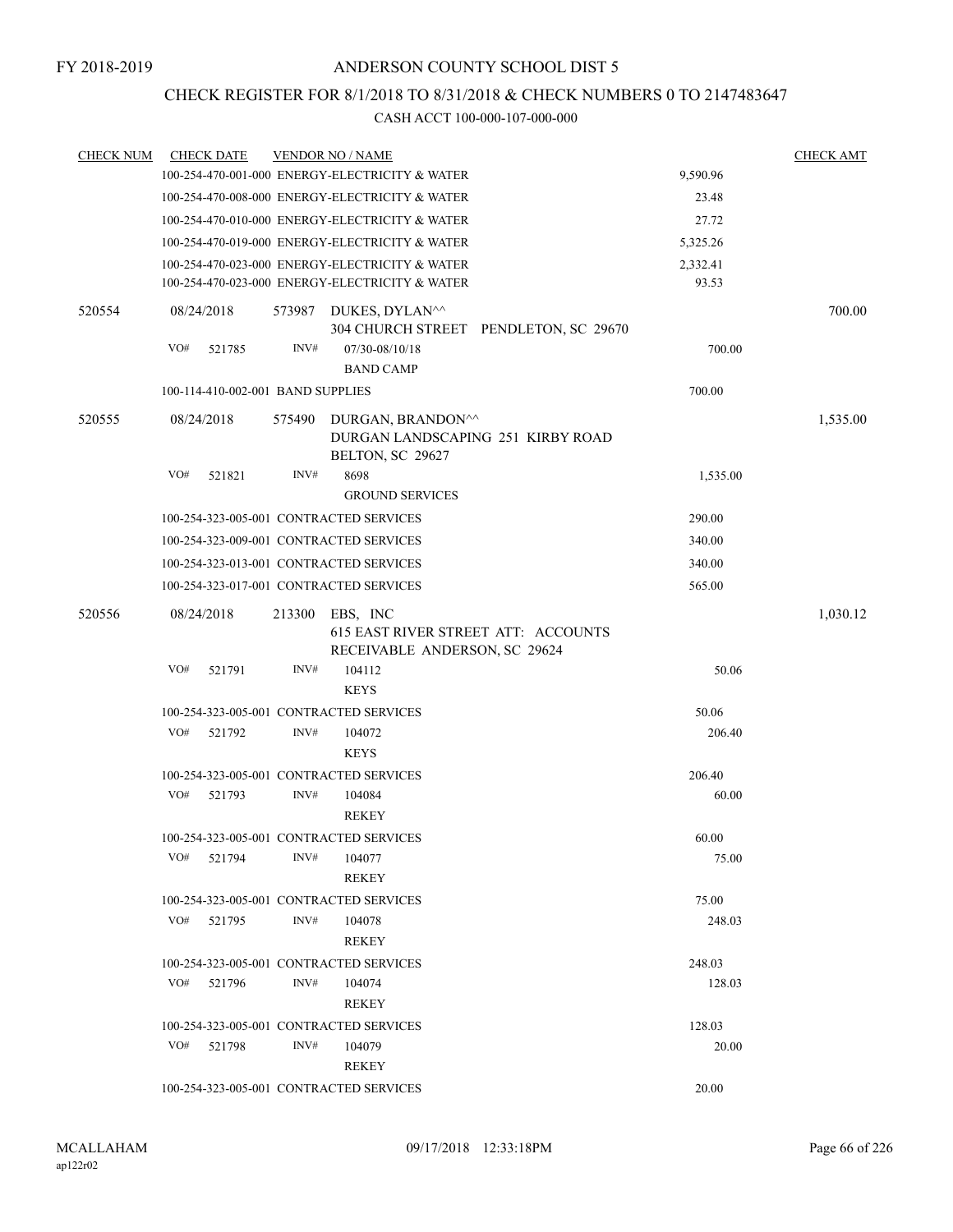## CHECK REGISTER FOR 8/1/2018 TO 8/31/2018 & CHECK NUMBERS 0 TO 2147483647

| <b>CHECK NUM</b> |     | <b>CHECK DATE</b>            |      | <b>VENDOR NO / NAME</b>                                                                             |              |          | <b>CHECK AMT</b> |
|------------------|-----|------------------------------|------|-----------------------------------------------------------------------------------------------------|--------------|----------|------------------|
|                  |     | VO# 521799                   | INV# | 104058<br><b>REKEY</b>                                                                              |              | 242.60   |                  |
|                  |     |                              |      | 100-254-323-005-001 CONTRACTED SERVICES                                                             |              | 242.60   |                  |
| 520557           |     | 08/24/2018                   |      | 563495 ELECTRIC CITY UTILITIES<br>CITY OF ANDERSON PO BOX 100146 COLUMBIA,<br>SC 29202-3301         |              |          | 606.88           |
|                  | VO# | 521726                       | INV# | 295758061<br>495402011                                                                              |              | 606.88   |                  |
|                  |     |                              |      | 100-254-470-000-000 ENERGY-ELECTRICITY & WATER                                                      |              | 111.50   |                  |
|                  |     |                              |      | 100-254-470-012-000 ENERGY-ELECTRICITY & WATER                                                      |              | 495.38   |                  |
| 520558           |     | 08/24/2018                   |      | 237555 FORMS & SUPPLY<br>POBOX 563953 ATT: ACCOUNTS RECEIVABLE<br>CHARLOTTE, NC 28256               |              |          | 114.38           |
|                  | VO# | 521696                       | INV# | 4693751<br><b>TONER</b>                                                                             |              | 59.87    |                  |
|                  |     | 100-113-410-014-000 SUPPLIES |      |                                                                                                     |              | 59.87    |                  |
|                  | VO# | 521697                       | INV# | 4686610<br><b>SUPPLIES</b>                                                                          |              | 54.51    |                  |
|                  |     |                              |      | 705-271-660-005-411 MISCELLANEOUS EXPENSE                                                           |              | 54.51    |                  |
| 520559           |     | 08/24/2018                   |      | 564031 GLOVES PLUS INC<br>227 NEELY FERRY ROAD ATT: ACCOUNTS<br>RECEIVABLE SIMPSONVILLE, SC 29680   |              |          | 430.68           |
|                  | VO# | 521840                       | INV# | GP 134339<br><b>SUPPLIES</b>                                                                        | PO#<br>99328 | 430.68   |                  |
|                  |     |                              |      | 100-000-170-000-000 WAREHOUSE INVENTORY                                                             |              | 430.68   |                  |
| $*$ 520561       |     | 08/24/2018                   |      | 569372 GREAT AMERICA LEASING CORP<br>POBOX 660831 ATT: ACCOUNTS RECEIVABLE<br>DALLAS, TX 75266-0831 |              |          | 1,641.62         |
|                  | VO# | 521722                       | INV# | 23120765<br><b>COPIER</b>                                                                           | PO#<br>99140 | 1,641.62 |                  |
|                  |     |                              |      | 100-252-360-000-000 PRINTING AND BINDING                                                            |              | 1,641.62 |                  |
| 520562           |     | 08/24/2018                   |      | 567977 HARVEY & ASSOCIATES, INC<br>PO BOX 818 ATT: ACCOUNTS RECEIVABLE<br>FOUNTAIN INN, SC 29644    |              |          | 1,807.78         |
|                  | VO# | 521789                       | INV# | 29138<br><b>WESTSIDE</b>                                                                            |              | 1,807.78 |                  |
|                  |     |                              |      | 100-254-323-003-400 CONTR SERV-HVAC/ELECT/PLUMBING                                                  |              | 1,807.78 |                  |
| 520563           |     | 08/24/2018                   |      | 573279 HERSHEY CREAMERY COMPANY<br>301 S CAMERON STREET HARRISBURG, PA<br>17101-2815                |              |          | 192.96           |
|                  | VO# | 521841                       | INV# | 13347693                                                                                            |              | 192.96   |                  |
|                  |     |                              |      | <b>NEVITT FOREST</b>                                                                                |              |          |                  |
|                  |     |                              |      | 712-271-660-012-391 ICE CREAM SALES EXPENSE                                                         |              | 192.96   |                  |
| 520564           |     | 08/24/2018                   |      | 573205 HILL COMPANY, INC.                                                                           |              |          | 444.29           |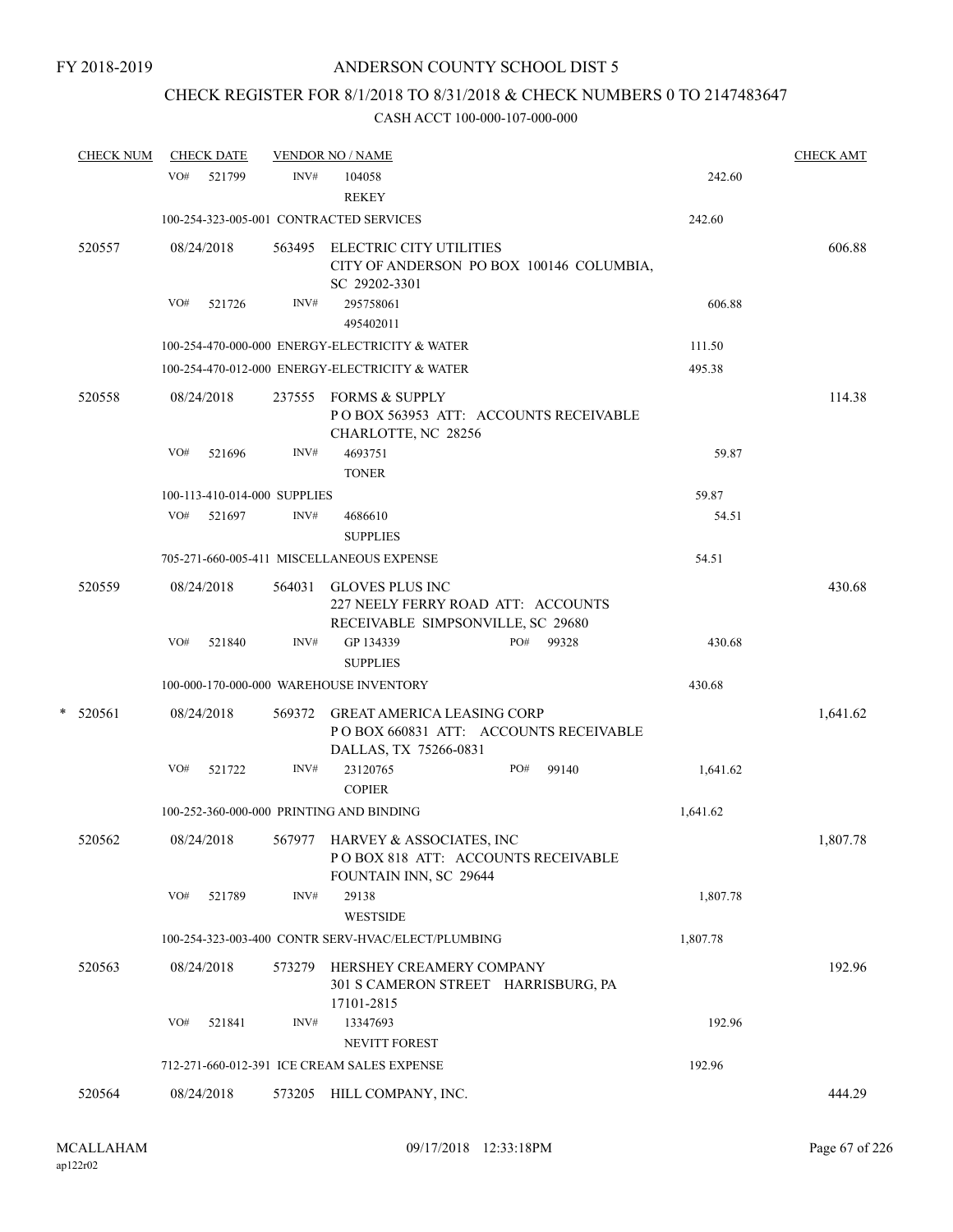### CHECK REGISTER FOR 8/1/2018 TO 8/31/2018 & CHECK NUMBERS 0 TO 2147483647

| <b>CHECK NUM</b> |     | <b>CHECK DATE</b>                 |        | <b>VENDOR NO / NAME</b>                                    |          | <b>CHECK AMT</b> |
|------------------|-----|-----------------------------------|--------|------------------------------------------------------------|----------|------------------|
|                  |     |                                   |        | PO BOX 699 ROSWELL, GA 30077                               |          |                  |
|                  | VO# | 521698                            | INV#   | 18-P4820                                                   | 444.29   |                  |
|                  |     |                                   |        | <b>FAN MOTOR</b>                                           |          |                  |
|                  |     |                                   |        | 100-254-410-005-400 HVAC/ELECTRICAL/PLUMBING               | 444.29 A |                  |
| 520565           |     | 08/24/2018                        | 268000 | HOFFMAN & HOFFMAN, INC                                     |          | 405.17           |
|                  |     |                                   |        | POBOX 896000 ATT: ACCOUNTS RECEIVABLE                      |          |                  |
|                  |     |                                   |        | CHARLOTTE, NC 28289                                        |          |                  |
|                  | VO# | 521788                            | INV#   | 457786                                                     | 405.17   |                  |
|                  |     |                                   |        | <b>COMPRESSOR</b>                                          |          |                  |
|                  |     |                                   |        | 100-254-410-005-400 HVAC/ELECTRICAL/PLUMBING               | 405.17   |                  |
| 520566           |     | 08/24/2018                        | 272800 | HOUSE OF TROPHIES<br>616 NORTH MURRAY AVENUE ATT: ACCOUNTS |          | 530.72           |
|                  |     |                                   |        | RECEIVABLE ANDERSON, SC 29625-4311                         |          |                  |
|                  | VO# | 521842                            | INV#   | 32151                                                      | 59.92    |                  |
|                  |     |                                   |        | <b>NAME BADGES</b>                                         |          |                  |
|                  |     |                                   |        | 715-271-660-015-201 MISCELLANEOUS EXPENSE                  | 59.92    |                  |
|                  | VO# | 521843                            | INV#   | 32147                                                      | 37.45    |                  |
|                  |     |                                   |        | <b>NAME BADGES</b>                                         |          |                  |
|                  |     |                                   |        | 717-190-660-017-201 MISCELLANEOUS EXPENSE                  | 37.45    |                  |
|                  | VO# | 521844                            | INV#   | 32140                                                      | 298.53   |                  |
|                  |     |                                   |        | <b>NAME BADGES</b>                                         |          |                  |
|                  |     |                                   |        | 719-271-660-019-201 MISCELLANEOUS EXPENSE                  | 298.53   |                  |
|                  | VO# | 521845                            | INV#   | 32141                                                      | 134.82   |                  |
|                  |     |                                   |        | <b>NAME BADGES</b>                                         |          |                  |
|                  |     |                                   |        | 712-271-660-012-201 MISCELLANEOUS EXPENSE                  | 134.82   |                  |
| 520567           |     | 08/24/2018                        | 575488 | HOWARD, GRANT^^                                            |          | 640.00           |
|                  |     |                                   |        | 111 HARLAND DR ANDERSON, SC 29621                          |          |                  |
|                  | VO# | 521800                            | INV#   | 07/30-08/10/18                                             | 640.00   |                  |
|                  |     |                                   |        | <b>BAND CAMP</b>                                           |          |                  |
|                  |     | 100-114-410-002-001 BAND SUPPLIES |        |                                                            | 640.00   |                  |
| 520568           |     | 08/24/2018                        | 564696 | JOHNSTONE SUPPLY<br>POBOX 17466 GREENVILLE, SC 29606       |          | 498.93           |
|                  | VO# | 521782                            | INV#   | 4005280<br><b>SUPPLIES</b>                                 | 267.50   |                  |
|                  |     |                                   |        | 100-254-410-013-400 HVAC/ELECTRICAL/PLUMBING               | 267.50   |                  |
|                  | VO# | 521783                            | INV#   | 4005149                                                    | 76.70    |                  |
|                  |     |                                   |        | <b>SUPPLIES</b>                                            |          |                  |
|                  |     |                                   |        | 100-254-410-006-400 HVAC/ELECTRICAL/PLUMBING               | 76.70    |                  |
|                  | VO# | 521786                            | INV#   | 4005033                                                    | 154.73   |                  |
|                  |     |                                   |        | <b>SUPPLIES</b>                                            |          |                  |
|                  |     |                                   |        | 100-254-410-011-400 HVAC/ELECTRICAL/PLUMBING               | 154.73   |                  |
| 520569           |     | 08/24/2018                        | 575487 | JONES, BENJAMIN^^<br>2502 SAXONY DRIVE ANDERSON, SC 29621  |          | 800.00           |
|                  | VO# | 521801                            | INV#   | 07/30-08/10/18                                             | 800.00   |                  |
|                  |     |                                   |        |                                                            |          |                  |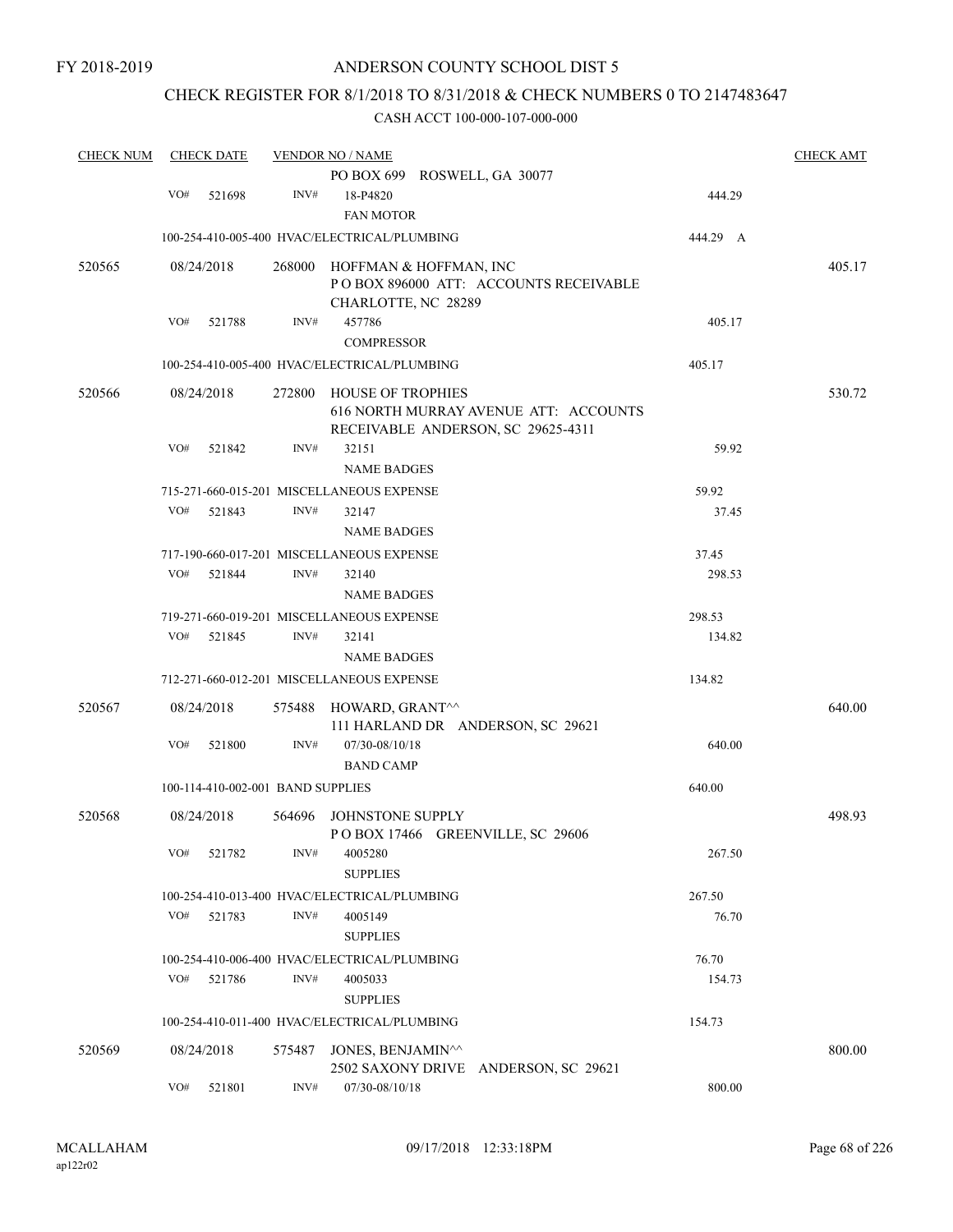### CHECK REGISTER FOR 8/1/2018 TO 8/31/2018 & CHECK NUMBERS 0 TO 2147483647

|   | <b>CHECK NUM</b> |     | <b>CHECK DATE</b>                 |        | <b>VENDOR NO / NAME</b>                                                                          |           | <b>CHECK AMT</b> |
|---|------------------|-----|-----------------------------------|--------|--------------------------------------------------------------------------------------------------|-----------|------------------|
|   |                  |     |                                   |        | <b>BAND CAMP</b>                                                                                 |           |                  |
|   |                  |     | 100-114-410-002-001 BAND SUPPLIES |        |                                                                                                  | 800.00    |                  |
| * | 520571           |     | 08/24/2018                        |        | 327600 LOLLIS METALS, INC<br>POBOX 13042 ATT: ACCOUNTS RECEIVABLE<br>ANDERSON, SC 29624          |           | 187.25           |
|   |                  | VO# | 521781                            | INV#   | 77769<br><b>HOMELAND PARK</b>                                                                    | 187.25    |                  |
|   |                  |     |                                   |        | 100-254-410-011-400 HVAC/ELECTRICAL/PLUMBING                                                     | 187.25    |                  |
|   | 520572           |     | 08/24/2018                        |        | 344125 MATHEWS R V SALES & SERVICE<br>POBOX 821 ATT: ACCOUNTS RECEIVABLE<br>ANDERSON, SC 29622   |           | 191.43           |
|   |                  | VO# | 521779                            | INV#   | 26377<br><b>TRAILER REPAIR</b>                                                                   | 191.43    |                  |
|   |                  |     | 100-254-323-000-001 CONTRACT SRVS |        |                                                                                                  | 191.43    |                  |
|   | 520573           |     | 08/24/2018                        |        | 563769 MCDANIEL DEVELOPMENT SERVICES<br>6622 DUNCAN PLACE FREDERICK, MD 21703                    |           | 2,200.00         |
|   |                  | VO# | 521699                            | INV#   | ANDERS0001<br><b>TECH SERVICES</b>                                                               | 2,200.00  |                  |
|   |                  |     |                                   |        | 100-266-345-000-000 TECHNOLOGY INFRASTRUCTURE                                                    | 2,200.00  |                  |
|   | 520574           |     | 08/24/2018                        |        | 569988 MCMILLAN PAZDAN SMITH, LLC<br>DEPT 999450 PO BOX 537044 ATLANTA, GA<br>30353-9450         |           | 21,079.12        |
|   |                  | VO# | 521709                            | INV#   | 01802603<br>PROJ#015013                                                                          | 13,225.28 |                  |
|   |                  |     | 515-253-520-031-CAR CAREER CENTER |        |                                                                                                  | 13,225.28 |                  |
|   |                  | VO# | 521710                            | INV#   | 01802569<br>PROJ#017296                                                                          | 2,297.93  |                  |
|   |                  |     |                                   |        | 515-253-529-003-FAC STADIUM BATHROOM RENOVATIONS                                                 | 2,297.93  |                  |
|   |                  |     | VO# 521711                        | INV#   | 01802570<br>PROJ#017396                                                                          | 5,555.91  |                  |
|   |                  |     |                                   |        | 505-271-540-002-BSC BASEBALL&SOFTBALL COMPLEX                                                    | 2,777.95  |                  |
|   |                  |     |                                   |        | 505-271-540-003-BSC BASEBALL&SOFTBALL COMPLEX                                                    | 2,777.96  |                  |
|   | 520575           |     | 08/24/2018                        | 349701 | MED CENTRAL HEALTH RESOURCES<br>3424 CLEMSON BLVD ATT: ACCOUNTS<br>RECEIVABLE ANDERSON, SC 29621 |           | 190.00           |
|   |                  | VO# | 521712                            | INV#   | 15273<br><b>PRINCE</b>                                                                           | 85.00     |                  |
|   |                  |     |                                   |        | 100-255-323-000-000 CONTRACTED SERVICES                                                          | 85.00     |                  |
|   |                  |     | VO# 521713                        | INV#   | 37883<br><b>VOLLRATH</b>                                                                         | 20.00     |                  |
|   |                  |     |                                   |        | 100-255-323-000-000 CONTRACTED SERVICES                                                          | 20.00     |                  |
|   |                  | VO# | 521714                            | INV#   | 52475<br><b>HARDIN</b>                                                                           | 85.00     |                  |
|   |                  |     |                                   |        | 100-255-323-000-000 CONTRACTED SERVICES                                                          | 85.00     |                  |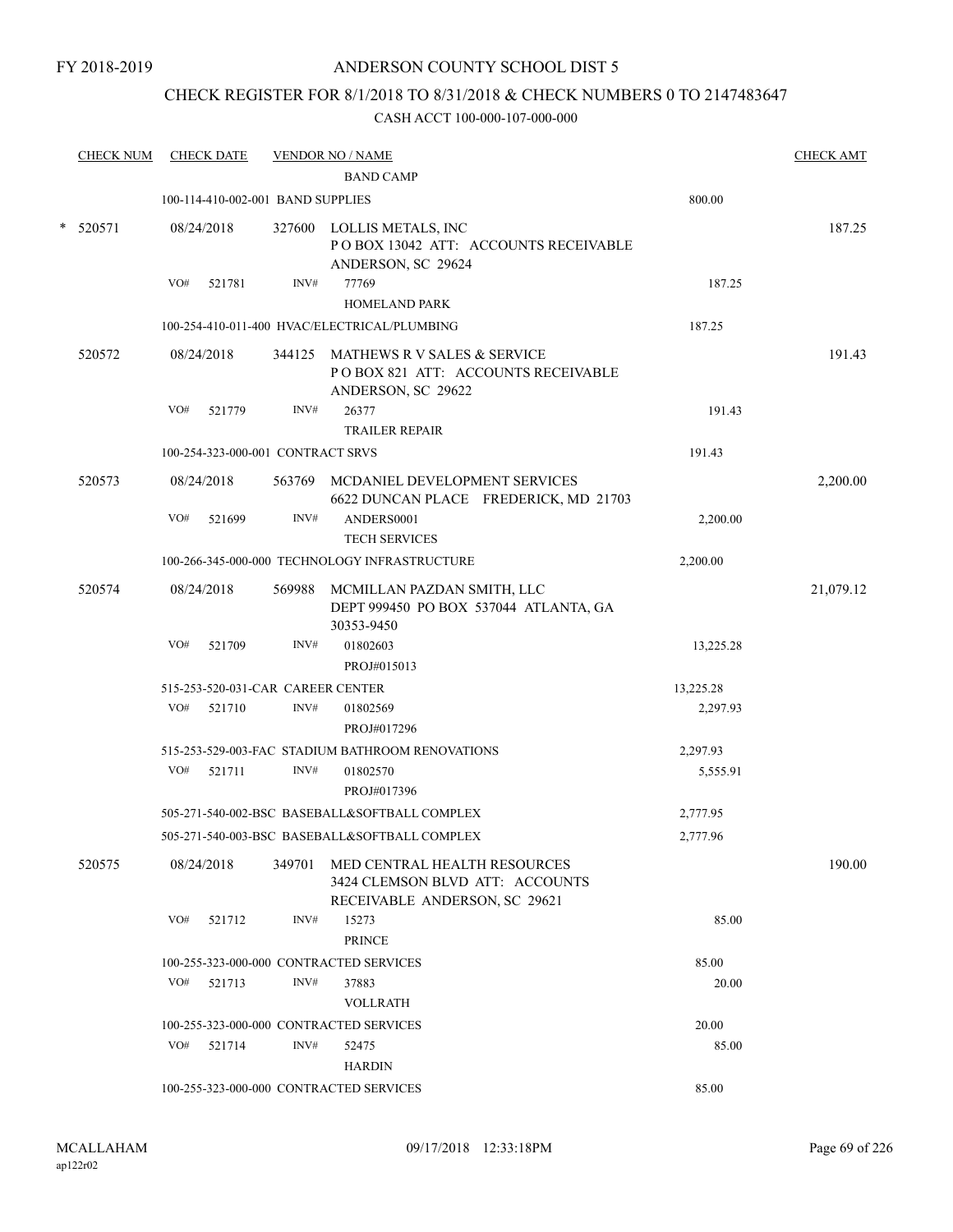## CHECK REGISTER FOR 8/1/2018 TO 8/31/2018 & CHECK NUMBERS 0 TO 2147483647

| <b>CHECK NUM</b> | <b>CHECK DATE</b>                        |        | <b>VENDOR NO / NAME</b>                                                                               |     |       |            | <b>CHECK AMT</b> |
|------------------|------------------------------------------|--------|-------------------------------------------------------------------------------------------------------|-----|-------|------------|------------------|
| 520576           | 08/24/2018                               | 564756 | MIDWAY ELEMENTARY<br>1221 HARRIETT CIRCLE ANDERSON, SC 29621                                          |     |       |            | 2,977.54         |
|                  | VO#<br>521658                            | INV#   | REIMBURSEMENT<br>PUPIL ACTIVITY                                                                       |     |       | 2,977.54   |                  |
|                  | 100-221-410-000-ELE SUPPLIES             |        |                                                                                                       |     |       | 2,977.54 A |                  |
| 520577           | 08/24/2018                               | 363400 | MOORE MEDICAL, LLC<br>POBOX 99718 ATT: ACCOUNTS RECEIVABLE<br>CHICAGO, IL 60696                       |     |       |            | 279.07           |
|                  | VO#<br>521848                            | INV#   | 99982297<br><b>SUPPLIES</b>                                                                           | PO# | 99200 | 279.07     |                  |
|                  | 329-115-410-001-0CO SUPPLIES-STATE (C/O) |        |                                                                                                       |     |       | 279.07     |                  |
| 520578           | 08/24/2018                               | 574388 | NAPA AUTO PARTS<br>508 SOUTH MAIN ST ANDERSON, SC 29624                                               |     |       |            | 2,221.09         |
|                  | VO#<br>521849                            | INV#   | 677830<br><b>SUPPLIES</b>                                                                             | PO# | 99167 | 1,098.99   |                  |
|                  | 329-115-410-001-0CO SUPPLIES-STATE (C/O) |        |                                                                                                       |     |       | 1,098.99   |                  |
|                  | VO#<br>521850                            | INV#   | 677831<br><b>SUPPLIES</b>                                                                             | PO# | 99175 | 1,122.10   |                  |
|                  | 329-115-410-001-0CO SUPPLIES-STATE (C/O) |        |                                                                                                       |     |       | 1,122.10   |                  |
| 520579           | 08/24/2018                               | 570395 | NETWORK CONTROLS & ELECTRIC, INC<br>136 JOHNS ROAD ATT: ACCOUNTS RECEIVABLE<br><b>GREER, SC 29650</b> |     |       |            | 102.80           |
|                  | VO#<br>521851                            | INV#   | 21897<br><b>WESTSIDE</b>                                                                              | PO# | 98944 | 102.80     |                  |
|                  |                                          |        | 600-256-540-003-000 EQUIPMENT-EXPENDABLE                                                              |     |       | 102.80     |                  |
| 520580           | 08/24/2018                               | 389900 | OFFICE DEPOT<br>POBOX 1413 CHARLOTTE, NC 28201-1413                                                   |     |       |            | 762.14           |
|                  | VO#<br>521700                            | INV#   | 172091154001<br><b>SUPPLIES</b>                                                                       |     |       | 187.60     |                  |
|                  |                                          |        | 705-271-660-005-411 MISCELLANEOUS EXPENSE                                                             |     |       | 187.60     |                  |
|                  | VO#<br>521701                            | INV#   | 172090360001<br>174418437001CREDIT                                                                    |     |       | 3.74       |                  |
|                  |                                          |        | 705-271-660-005-411 MISCELLANEOUS EXPENSE                                                             |     |       | 11.50      |                  |
|                  |                                          |        | 705-271-660-005-411 MISCELLANEOUS EXPENSE                                                             |     |       | $-7.76$    |                  |
|                  | VO#<br>521715                            | INV#   | <b>ADULT ED</b><br>ACCT# 37917515                                                                     |     |       | 357.33     |                  |
|                  |                                          |        | 723-190-660-023-911 MISCELLANEOUS-ADULT ED EXPENSE                                                    |     |       | 203.10     |                  |
|                  |                                          |        | 723-190-660-023-911 MISCELLANEOUS- ADULT ED EXPENSE                                                   |     |       | 75.31      |                  |
|                  |                                          |        | 723-190-660-023-911 MISCELLANEOUS- ADULT ED EXPENSE                                                   |     |       | 67.63      |                  |
|                  |                                          |        | 723-190-660-023-911 MISCELLANEOUS- ADULT ED EXPENSE                                                   |     |       | 11.29      |                  |
|                  | VO#<br>521716                            | INV#   | <b>ADULT ED</b><br>ACCT# 37917515                                                                     |     |       | 213.47     |                  |
|                  |                                          |        | 723-190-660-023-911 MISCELLANEOUS- ADULT ED EXPENSE                                                   |     |       | 60.75      |                  |
|                  |                                          |        | 723-190-660-023-911 MISCELLANEOUS- ADULT ED EXPENSE                                                   |     |       | 152.72     |                  |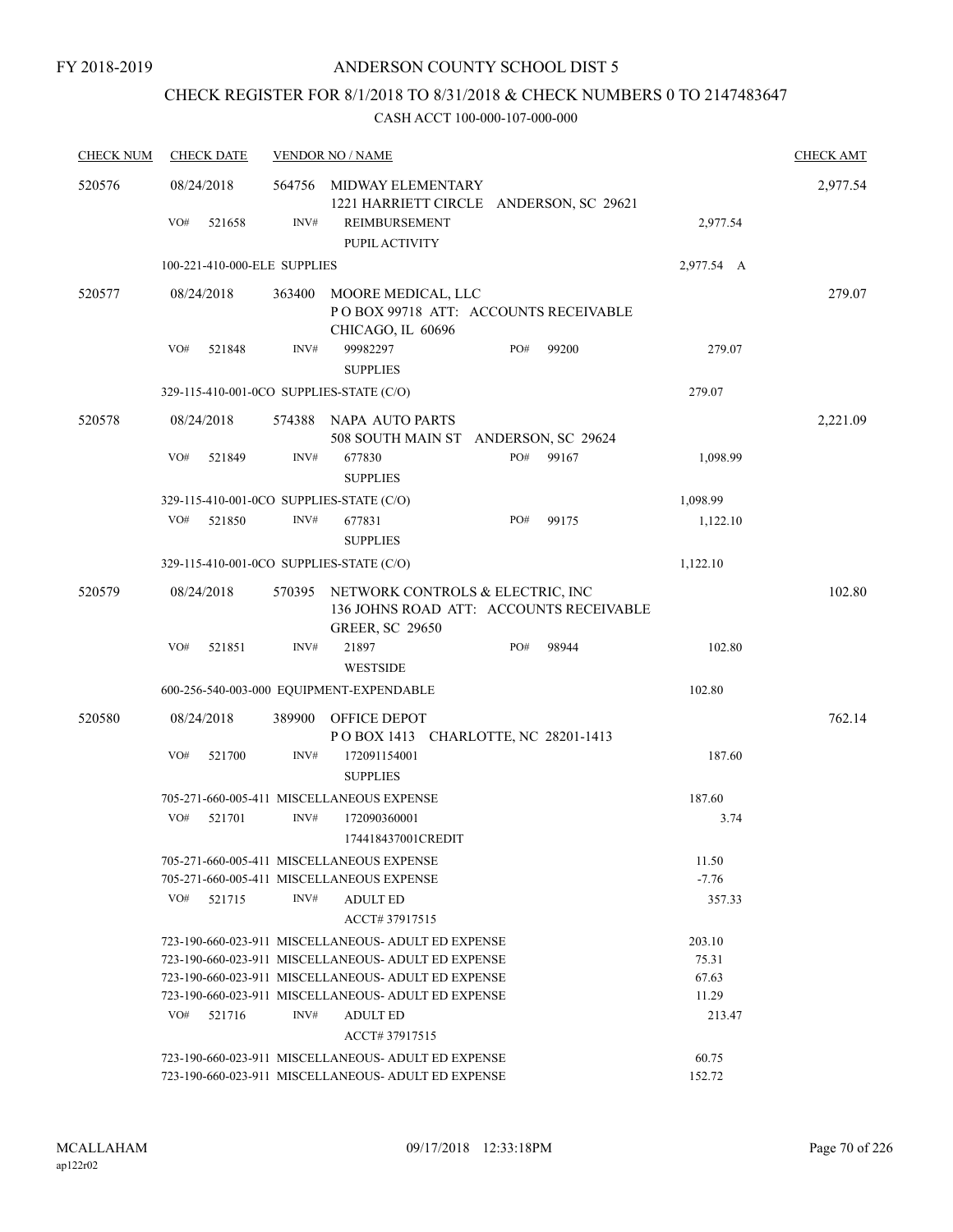## CHECK REGISTER FOR 8/1/2018 TO 8/31/2018 & CHECK NUMBERS 0 TO 2147483647

#### CASH ACCT 100-000-107-000-000

| <b>CHECK NUM</b> | <b>CHECK DATE</b>                                                |                | <b>VENDOR NO / NAME</b>                                                                             |                  | <b>CHECK AMT</b> |
|------------------|------------------------------------------------------------------|----------------|-----------------------------------------------------------------------------------------------------|------------------|------------------|
| 520581           | 08/24/2018<br>VO#<br>521769                                      | 391100<br>INV# | OLD STONE TRACTOR CO, INC<br>PO BOX 13565 ATT: ACCOUNTS RECEIVABLE<br>ANDERSON, SC 29624<br>CT94856 | 97.74            | 716.54           |
|                  |                                                                  |                | <b>BELT</b>                                                                                         |                  |                  |
|                  | VO#<br>521771                                                    | INV#           | 100-254-410-000-001 MAINT. SUPPLIES-STRUCTURES<br>CT95065<br><b>REPAIR PARTS</b>                    | 97.74<br>78.63   |                  |
|                  |                                                                  |                | 100-254-410-000-001 MAINT. SUPPLIES-STRUCTURES                                                      | 78.63            |                  |
|                  | VO#<br>521774                                                    | INV#           | CT94882<br><b>REPAIR PARTS</b>                                                                      | 146.96           |                  |
|                  | VO#<br>521776                                                    | INV#           | 100-254-410-000-001 MAINT. SUPPLIES-STRUCTURES<br>W036348<br>CT94804                                | 146.96<br>393.21 |                  |
|                  | 100-254-323-000-001 CONTRACT SRVS                                |                |                                                                                                     | 183.99           |                  |
|                  |                                                                  |                | 100-254-410-000-001 MAINT, SUPPLIES-STRUCTURES                                                      | 209.22           |                  |
| 520582           | 08/24/2018                                                       |                | 572466 PICKENS ADULT LEARNING CENTER<br>201 S. 5TH ST SUITE D EASLEY, SC 29640                      |                  | 106.41           |
|                  | VO#<br>521717                                                    | INV#           | AEAC3-5<br><b>WORKLINK</b>                                                                          | 106.41           |                  |
|                  |                                                                  |                | 723-190-660-023-911 MISCELLANEOUS- ADULT ED EXPENSE                                                 | 106.41           |                  |
| 520583           | 08/24/2018                                                       |                | 407900 PICKENS CONSTRUCTION, INC<br>PO BOX 5135 ANDERSON, SC 29623-5135                             |                  | 2,487.00         |
|                  | VO#<br>521766                                                    | INV#           | 1882<br><b>WEST MARKET</b>                                                                          | 2,487.00         |                  |
|                  | 100-254-323-018-CAP RESTRIPE PARKING LOT                         |                |                                                                                                     | 2,487.00         |                  |
| 520584           | 08/24/2018                                                       | 568036         | PIEDMONT NATURAL GAS<br>PO BOX 1246 CHARLOTTE, NC 28201-1246                                        |                  | 1,228.60         |
|                  | VO#<br>521728                                                    | INV#           | 8/9/18<br><b>NATURAL GAS</b>                                                                        | 1,228.60         |                  |
|                  | 100-254-472-000-000 ENERGY-GAS<br>100-254-472-000-000 ENERGY-GAS |                |                                                                                                     | 27.78            |                  |
|                  | 100-254-472-003-000 ENERGY-GAS                                   |                |                                                                                                     | 23.54<br>654.51  |                  |
|                  | 100-254-472-006-000 ENERGY-GAS                                   |                |                                                                                                     | 116.68           |                  |
|                  | 100-254-472-007-000 ENERGY-GAS                                   |                |                                                                                                     | 23.54            |                  |
|                  | 100-254-472-010-000 ENERGY-GAS                                   |                |                                                                                                     | 23.54            |                  |
|                  | 600-256-470-003-000 ENERGY                                       |                |                                                                                                     | 66.72            |                  |
|                  | 600-256-470-007-000 ENERGY                                       |                |                                                                                                     | 62.48            |                  |
|                  | 600-256-470-008-000 ENERGY                                       |                |                                                                                                     | 68.42            |                  |
|                  | 600-256-470-010-000 ENERGY                                       |                |                                                                                                     | 101.44           |                  |
|                  | 600-256-470-018-000 ENERGY                                       |                |                                                                                                     | 59.95            |                  |
| 520585           | 08/24/2018                                                       |                | 569814 PITSCO EDUCATION                                                                             |                  | 682.13           |

PO BOX 804908 KANSAS CITY, MO 64180-4908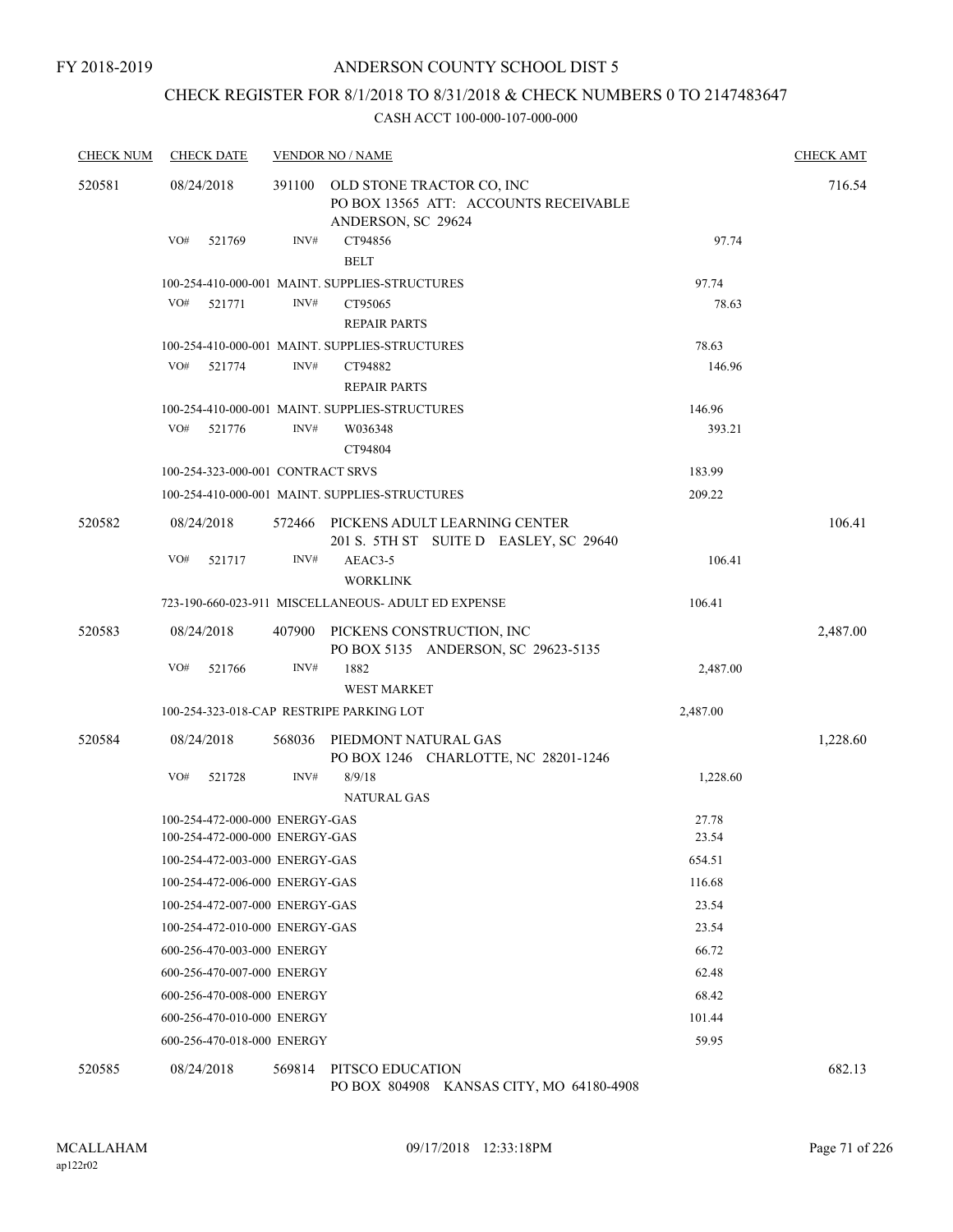## CHECK REGISTER FOR 8/1/2018 TO 8/31/2018 & CHECK NUMBERS 0 TO 2147483647

|   | <b>CHECK NUM</b> | <b>CHECK DATE</b> |        | <b>VENDOR NO / NAME</b>                                                                                  |                                      |       |                  | <b>CHECK AMT</b> |
|---|------------------|-------------------|--------|----------------------------------------------------------------------------------------------------------|--------------------------------------|-------|------------------|------------------|
|   |                  | VO#<br>521852     | INV#   | 714725                                                                                                   | PO#                                  | 99186 | 682.13           |                  |
|   |                  |                   |        | <b>TRONIX LAB</b>                                                                                        |                                      |       |                  |                  |
|   |                  |                   |        | 329-115-410-001-0CO SUPPLIES-STATE (C/O)                                                                 |                                      |       | 682.13           |                  |
| * | 520587           | 08/24/2018        |        | 573746 PUBLIC CONSULTING GROUP                                                                           | PO BOX 845308 BOSTON, MA 02284-5308  |       |                  | 8,366.81         |
|   |                  | VO#<br>521718     | INV#   | 184109                                                                                                   | PO#                                  | 99333 | 8,366.81         |                  |
|   |                  |                   |        | PROJ# 566.19                                                                                             |                                      |       |                  |                  |
|   |                  |                   |        | 283-126-312-000-000 CONTRACTED SERVICES                                                                  |                                      |       | 2,378.67 A       |                  |
|   |                  |                   |        | 283-126-312-000-000 CONTRACTED SERVICES                                                                  |                                      |       | 2,342.48 A       |                  |
|   |                  |                   |        | 283-126-312-000-000 CONTRACTED SERVICES                                                                  |                                      |       | 3,645.66 A       |                  |
|   | 520588           | 08/24/2018        | 426200 | <b>QUILL CORPORATION</b>                                                                                 | POBOX 37600 ATT: ACCOUNTS RECEIVABLE |       |                  | 687.52           |
|   |                  |                   |        |                                                                                                          | PHILADELPHIA, PA 19101-0600          |       |                  |                  |
|   |                  | VO#<br>521853     | INV#   | ACCT C6409914<br><b>SOUTHWOOD</b>                                                                        |                                      |       | 687.52           |                  |
|   |                  |                   |        | 100-113-410-021-VEN SUPPLY-ADDT'L FOR LOST VENDING                                                       |                                      |       | 10.69            |                  |
|   |                  |                   |        | 100-113-410-021-VEN SUPPLY-ADDT'L FOR LOST VENDING                                                       |                                      |       | 95.44            |                  |
|   |                  |                   |        | 100-113-410-021-VEN SUPPLY-ADDT'L FOR LOST VENDING                                                       |                                      |       | 48.41            |                  |
|   |                  |                   |        | 100-113-410-021-VEN SUPPLY-ADDT'L FOR LOST VENDING                                                       |                                      |       | 58.83            |                  |
|   |                  |                   |        | 100-113-410-021-VEN SUPPLY-ADDT'L FOR LOST VENDING                                                       |                                      |       | 26.88            |                  |
|   |                  |                   |        | 100-113-410-021-VEN SUPPLY-ADDT'L FOR LOST VENDING                                                       |                                      |       | 149.95           |                  |
|   |                  |                   |        | 100-113-410-021-VEN SUPPLY-ADDT'L FOR LOST VENDING<br>100-113-410-021-VEN SUPPLY-ADDT'L FOR LOST VENDING |                                      |       | 172.12<br>111.02 |                  |
|   |                  |                   |        | 100-113-410-021-VEN SUPPLY-ADDT'L FOR LOST VENDING                                                       |                                      |       | 14.18            |                  |
|   |                  |                   |        |                                                                                                          |                                      |       |                  |                  |
|   | 520589           | 08/24/2018        | 575491 | RIGSBY, JOSHUA <sup>^^</sup>                                                                             | 113 DEVON DRIVE MAULDIN, SC 29662    |       |                  | 650.00           |
|   |                  | VO#<br>521873     | INV#   | 0013                                                                                                     |                                      |       | 650.00           |                  |
|   |                  |                   |        | WHITEHALL MURAL                                                                                          |                                      |       |                  |                  |
|   |                  |                   |        | 719-271-660-019-201 MISCELLANEOUS EXPENSE                                                                |                                      |       | 650.00           |                  |
|   | 520590           | 08/24/2018        | 572850 | $, --$                                                                                                   | ROBERT ANDERSON PETTY CASH           |       |                  | 250.00           |
|   |                  | VO#<br>521854     | INV#   | <b>CASH</b>                                                                                              |                                      |       | 250.00           |                  |
|   |                  |                   |        | <b>VOLLEYBALL 8/29</b>                                                                                   |                                      |       |                  |                  |
|   |                  |                   |        | 706-271-660-006-666 CONCESSIONS EXPENSE                                                                  |                                      |       | 100.00           |                  |
|   |                  |                   |        | 706-271-660-006-679 VOLLEYBALL GATE RECEIPTS EXPENSE                                                     |                                      |       | 150.00           |                  |
|   | 520591           | 08/24/2018        |        | 567525 ROWLAND MECHANICAL                                                                                | 206 SADDLE TRAIL ANDERSON, SC 29621  |       |                  | 32,055.06        |
|   |                  | VO#<br>521856     | INV#   | 8653-8669                                                                                                | PO#                                  | 99095 | 10,425.84        |                  |
|   |                  |                   |        | <b>REPAIRS</b>                                                                                           |                                      |       |                  |                  |
|   |                  |                   |        | 100-255-323-000-ACT ACTIVITY BUS CONTRACTED SERVICES                                                     |                                      |       | 446.37           |                  |
|   |                  |                   |        | 100-255-323-000-ACT ACTIVITY BUS CONTRACTED SERVICES                                                     |                                      |       | 450.37           |                  |
|   |                  |                   |        | 100-255-323-000-ACT ACTIVITY BUS CONTRACTED SERVICES                                                     |                                      |       | 1,813.28         |                  |
|   |                  |                   |        | 100-255-323-000-ACT ACTIVITY BUS CONTRACTED SERVICES                                                     |                                      |       | 4,046.94         |                  |
|   |                  |                   |        | 100-255-323-000-ACT ACTIVITY BUS CONTRACTED SERVICES                                                     |                                      |       | 342.34           |                  |
|   |                  |                   |        | 100-255-323-000-ACT ACTIVITY BUS CONTRACTED SERVICES                                                     |                                      |       | 135.00           |                  |
|   |                  |                   |        | 100-255-323-000-ACT ACTIVITY BUS CONTRACTED SERVICES                                                     |                                      |       | 90.99            |                  |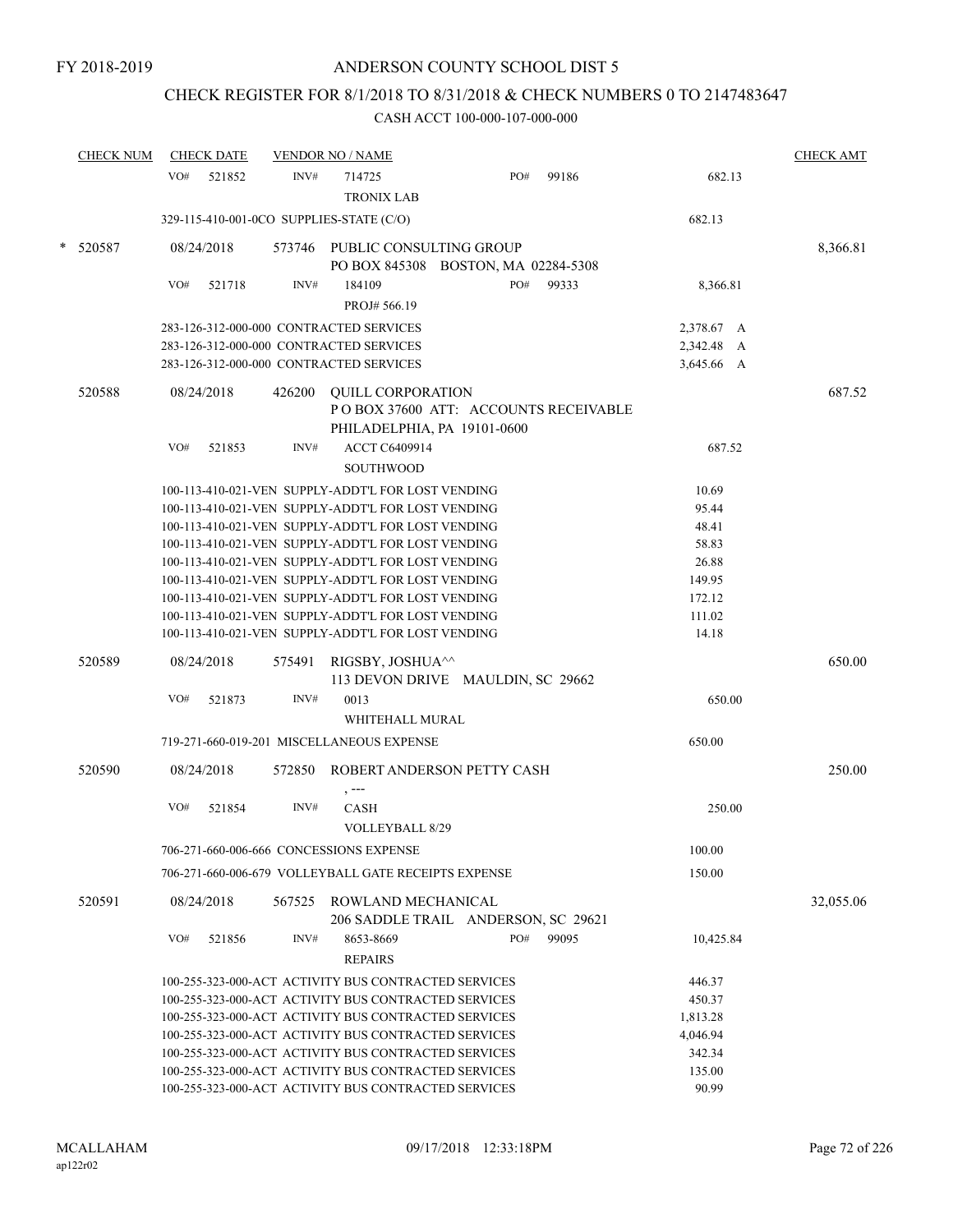# CHECK REGISTER FOR 8/1/2018 TO 8/31/2018 & CHECK NUMBERS 0 TO 2147483647

| <b>CHECK NUM</b> | <b>CHECK DATE</b>                                    |        | <b>VENDOR NO / NAME</b>                                    |                                            |             | <b>CHECK AMT</b> |
|------------------|------------------------------------------------------|--------|------------------------------------------------------------|--------------------------------------------|-------------|------------------|
|                  | 100-255-323-000-ACT ACTIVITY BUS CONTRACTED SERVICES |        | 71.66                                                      |                                            |             |                  |
|                  | 100-255-323-000-ACT ACTIVITY BUS CONTRACTED SERVICES |        | 450.37                                                     |                                            |             |                  |
|                  |                                                      |        | 100-255-323-000-ACT ACTIVITY BUS CONTRACTED SERVICES       |                                            | 90.99       |                  |
|                  | 100-255-323-000-ACT ACTIVITY BUS CONTRACTED SERVICES |        | 446.37                                                     |                                            |             |                  |
|                  | 100-255-323-000-ACT ACTIVITY BUS CONTRACTED SERVICES |        | 192.50                                                     |                                            |             |                  |
|                  | 100-255-323-000-ACT ACTIVITY BUS CONTRACTED SERVICES |        | 785.00                                                     |                                            |             |                  |
|                  |                                                      |        | 100-255-323-000-ACT ACTIVITY BUS CONTRACTED SERVICES       |                                            | 980.00      |                  |
|                  |                                                      |        | 100-255-323-000-ACT ACTIVITY BUS CONTRACTED SERVICES       |                                            | 83.66       |                  |
|                  | VO#<br>521875                                        | INV#   | 8670                                                       | PO#<br>99095                               | 21,629.22   |                  |
|                  |                                                      |        | <b>ENGINE &amp; PARTS</b>                                  |                                            |             |                  |
|                  |                                                      |        | 100-255-323-000-ACT ACTIVITY BUS CONTRACTED SERVICES       |                                            | 21,629.22   |                  |
| 520592           | 08/24/2018                                           | 566995 | SC DEPT OF JUVENILE JUSTICE                                |                                            |             | 513.43           |
|                  |                                                      |        | POBOX 21069 ATT: FISCAL AFFAIRS COLUMBIA,<br>SC 29221-1069 |                                            |             |                  |
|                  | VO#<br>521702                                        | INV#   | 2000424939                                                 |                                            | 513.43      |                  |
|                  |                                                      |        | CUST# 3045003                                              |                                            |             |                  |
|                  |                                                      |        | 100-412-720-000-000 PAYMENTS TO OTHER GOV'T UNITS          |                                            | 513.43      |                  |
| 520593           | 08/24/2018                                           |        | 567435 SCHOLASTIC INC                                      |                                            |             | 541.52           |
|                  |                                                      |        | POBOX 3720 ATT: ACCOUNTS RECEIVABLE                        |                                            |             |                  |
|                  |                                                      |        | JEFFERSON CITY, MO 65102-3720                              |                                            |             |                  |
|                  | VO#<br>521857                                        | INV#   | 17531670                                                   |                                            | 541.52      |                  |
|                  |                                                      |        | <b>CENTERVILLE ELEM</b>                                    |                                            |             |                  |
|                  | 707-190-660-007-288 LITERACY EXPENSE                 |        |                                                            |                                            | 541.52      |                  |
| 520594           | 08/24/2018                                           | 570099 | SCHOOL SPECIALTY, INC.                                     |                                            |             | 9,847.51         |
|                  |                                                      |        | 32656 COLLECTION CENTER DR. ATT:                           |                                            |             |                  |
|                  |                                                      |        |                                                            | ACCOUNTS RECEIVABLE CHICAGO, IL 60693-0656 |             |                  |
|                  | VO#<br>521858                                        | INV#   | PO 98663                                                   | PO#<br>98663                               | 9,847.51    |                  |
|                  |                                                      |        | <b>SUPPLIES</b>                                            |                                            |             |                  |
|                  |                                                      |        | 100-000-170-000-000 WAREHOUSE INVENTORY                    |                                            | 9,594.36 A  |                  |
|                  |                                                      |        | 100-000-170-000-000 WAREHOUSE INVENTORY                    |                                            | 784.73 A    |                  |
|                  |                                                      |        | 100-000-170-000-000 WAREHOUSE INVENTORY                    |                                            | 341.54 A    |                  |
|                  |                                                      |        | 100-000-170-000-000 WAREHOUSE INVENTORY                    |                                            | $-873.12$ A |                  |
|                  |                                                      |        |                                                            |                                            |             |                  |
| 520595           | 08/24/2018                                           | 570059 | SHARP BUSINESS SYSTEMS                                     |                                            |             | 314.65           |
|                  |                                                      |        | DEPT 1216 PO BOX 121216 DALLAS, TX                         |                                            |             |                  |
|                  |                                                      |        | 75312-1216                                                 |                                            |             |                  |
|                  | VO#<br>521703                                        | INV#   | 9001301768                                                 |                                            | 12.84       |                  |
|                  |                                                      |        | <b>LICENSE</b>                                             |                                            |             |                  |
|                  | 100-113-410-005-000 SUPPLIES                         |        |                                                            |                                            | 12.84       |                  |
|                  | VO#<br>521704                                        | INV#   | 9001265492                                                 |                                            | 38.82       |                  |
|                  |                                                      |        | <b>COPIES</b>                                              |                                            |             |                  |
|                  | 201-112-490-019-000 COPIER COST                      |        |                                                            |                                            | 38.82       |                  |
|                  | VO#<br>521719                                        | INV#   | <b>COPIES</b>                                              |                                            | 123.04      |                  |
|                  |                                                      |        | ACCT 710816,710815                                         |                                            |             |                  |
|                  |                                                      |        |                                                            |                                            |             |                  |
|                  | 723-190-660-023-913 COPIER EXPENSE                   |        |                                                            |                                            | 77.49       |                  |
|                  | 723-190-660-023-913 COPIER EXPENSE                   |        | 39.10<br>6.45                                              |                                            |             |                  |
|                  | 723-190-660-023-913 COPIER EXPENSE                   |        |                                                            |                                            |             |                  |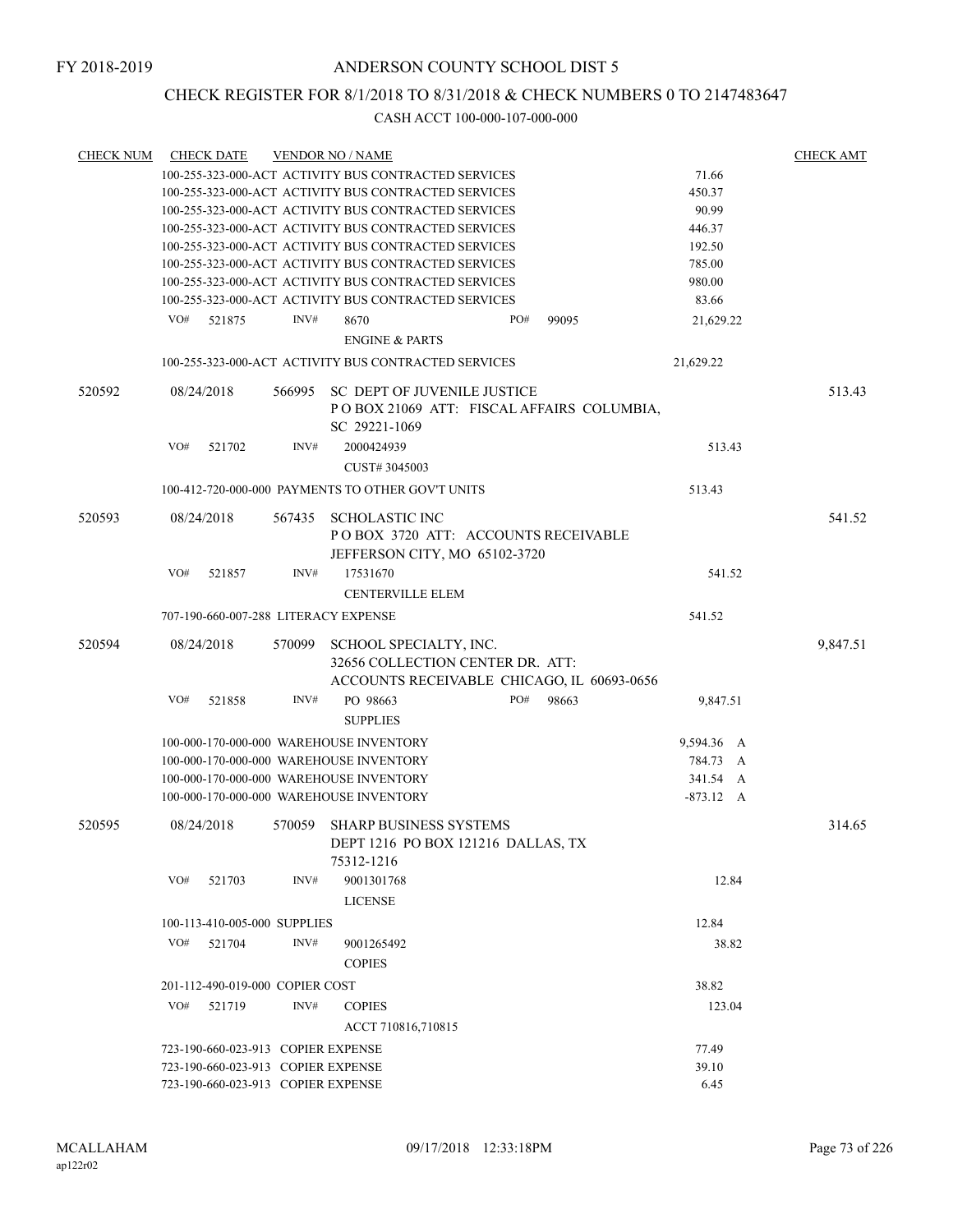# CHECK REGISTER FOR 8/1/2018 TO 8/31/2018 & CHECK NUMBERS 0 TO 2147483647

| <b>CHECK NUM</b> | <b>CHECK DATE</b>            |        |        | <b>VENDOR NO / NAME</b>                                                                           |          | <b>CHECK AMT</b> |
|------------------|------------------------------|--------|--------|---------------------------------------------------------------------------------------------------|----------|------------------|
|                  | VO#                          | 521762 | INV#   | 9001290657                                                                                        | 120.69   |                  |
|                  |                              |        |        | <b>COPIES</b>                                                                                     |          |                  |
|                  |                              |        |        | 100-254-410-000-055 OFFICE SUPPLIES & FURNITURE                                                   | 120.69   |                  |
|                  | VO#                          | 521859 | INV#   | 9001326133                                                                                        | 19.26    |                  |
|                  |                              |        |        | <b>COPIER</b>                                                                                     |          |                  |
|                  | 100-111-410-007-000 SUPPLIES |        |        |                                                                                                   | 19.26    |                  |
| 520596           | 08/24/2018                   |        | 472700 | <b>SHERWIN WILLIAMS</b><br>613 NORTH MURRAY AVENUE ATT: ACCOUNTS<br>RECEIVABLE ANDERSON, SC 29625 |          | 133.56           |
|                  | VO#                          | 521756 | INV#   | 6885-9                                                                                            | 55.47    |                  |
|                  |                              |        |        | <b>SUPPLIES</b>                                                                                   |          |                  |
|                  |                              |        |        | 100-254-410-019-001 SUPPLIES - MAINTENANCE                                                        | 55.47    |                  |
|                  | VO#                          | 521758 | INV#   | 7419-5                                                                                            | 50.70    |                  |
|                  |                              |        |        | <b>SUPPLIES</b>                                                                                   |          |                  |
|                  |                              |        |        | 100-254-410-019-001 SUPPLIES - MAINTENANCE                                                        | 50.70    |                  |
|                  | VO#                          | 521759 | INV#   | 6966-7                                                                                            | 16.81    |                  |
|                  |                              |        |        | <b>SUPPLIES</b>                                                                                   |          |                  |
|                  |                              |        |        | 100-254-410-023-001 SUPPLIES-MAINTENANCE                                                          | 16.81    |                  |
|                  | VO#                          | 521760 | INV#   | 6967-5                                                                                            | 10.58    |                  |
|                  |                              |        |        | <b>SUPPLIES</b>                                                                                   |          |                  |
|                  |                              |        |        | 100-254-410-000-001 MAINT, SUPPLIES-STRUCTURES                                                    | 10.58    |                  |
| 520597           | 08/24/2018                   |        | 568954 | <b>SHRED A WAY</b><br>PO BOX 51132 ATT: ACCOUNTS RECEIVABLE<br>PIEDMONT, SC 29673                 |          | 439.00           |
|                  | VO#                          | 521705 | INV#   | A62786                                                                                            | 33.00    |                  |
|                  |                              |        |        | WHITEHALL ELEM                                                                                    |          |                  |
|                  |                              |        |        | 719-271-660-019-201 MISCELLANEOUS EXPENSE                                                         | 33.00    |                  |
|                  | VO#                          | 521720 | INV#   | A35012, A62433<br><b>ADULT ED</b>                                                                 | 148.00   |                  |
|                  |                              |        |        | 723-190-660-023-911 MISCELLANEOUS- ADULT ED EXPENSE                                               | 75.00    |                  |
|                  |                              |        |        | 723-190-660-023-911 MISCELLANEOUS- ADULT ED EXPENSE                                               | 73.00    |                  |
|                  | VO#                          | 521860 | INV#   | A35026                                                                                            | 230.00   |                  |
|                  |                              |        |        | DISTRICT OFFICE                                                                                   |          |                  |
|                  |                              |        |        | 100-252-312-000-000 PURCHASED SERVICES                                                            | 230.00   |                  |
|                  | VO#                          | 521861 | INV#   | A63050<br><b>ADULT ED</b>                                                                         | 28.00    |                  |
|                  |                              |        |        | 723-190-660-023-911 MISCELLANEOUS- ADULT ED EXPENSE                                               | 28.00    |                  |
| 520598           | 08/24/2018                   |        | 571007 | SIMPLIFIED OFFICE SYSTEMS<br>6220 BUSH RIVER ROAD COLUMBIA, SC 29212                              |          | 241.95           |
|                  | VO#                          | 521862 | INV#   | 180813-0031<br><b>COPIES</b>                                                                      | 164.17   |                  |
|                  | 100-112-410-007-000 SUPPLIES |        |        |                                                                                                   | 164.17 A |                  |
|                  | VO#                          | 521863 | INV#   | 180816-0040<br><b>COPIER</b>                                                                      | 77.78    |                  |
|                  | 100-113-410-021-000 SUPPLIES |        |        |                                                                                                   | 77.78    |                  |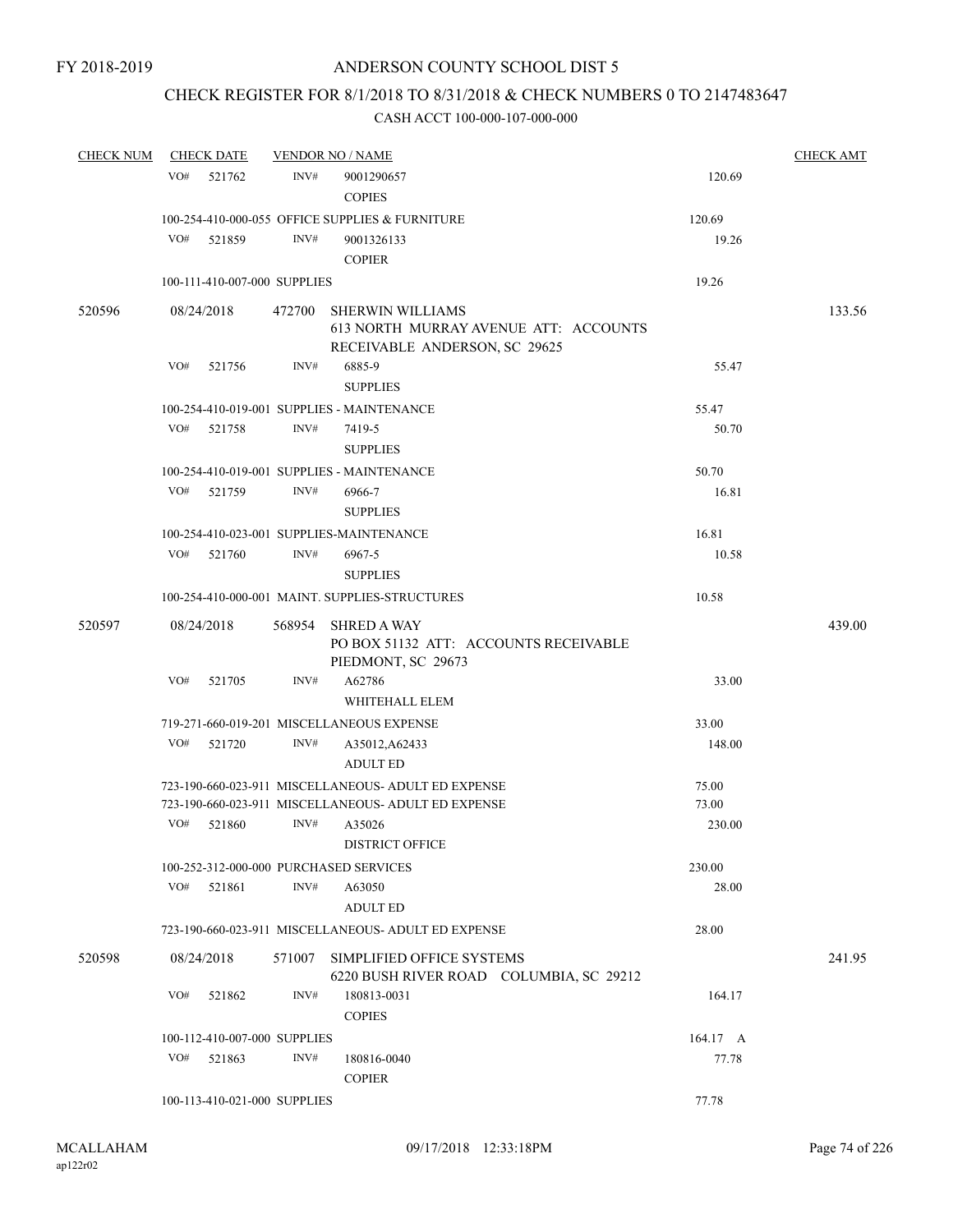# CHECK REGISTER FOR 8/1/2018 TO 8/31/2018 & CHECK NUMBERS 0 TO 2147483647

| <b>CHECK NUM</b> | <b>CHECK DATE</b>                       |                | <b>VENDOR NO / NAME</b>                                                                                                       |              |                      | <b>CHECK AMT</b> |
|------------------|-----------------------------------------|----------------|-------------------------------------------------------------------------------------------------------------------------------|--------------|----------------------|------------------|
| 520599           | 08/24/2018<br>VO#<br>521755             | 481650<br>INV# | SOUTHERN STATES #71029 - FARM PLAN<br>4010 SOUTH MURRAY AVENUE ATT: ACCOUNTS<br>RECEIVABLE ANDERSON, SC 02962-4429<br>B729700 |              | 422.65               | 422.65           |
|                  |                                         |                | <b>SUPPLIES</b>                                                                                                               |              |                      |                  |
|                  |                                         |                | 100-254-410-000-001 MAINT. SUPPLIES-STRUCTURES                                                                                |              | 422.65               |                  |
| 520600           | 08/24/2018                              |                | 573988 STONEMAN, TYLER <sup>^^</sup><br>303 SASSAFRAS DRIVE EASLEY, SC 29642                                                  |              |                      | 1,600.00         |
|                  | VO#<br>521784                           | INV#           | 07/16-08/10/18<br><b>BAND CAMP</b>                                                                                            |              | 1,600.00             |                  |
|                  | 100-114-410-002-001 BAND SUPPLIES       |                |                                                                                                                               |              | 1,600.00             |                  |
| 520601           | 08/24/2018                              | 574664         | STORIE, PHILLIP^^<br>212 THOMPSON RD PENDLETON, SC 29670                                                                      |              |                      | 700.00           |
|                  | VO#<br>521778                           | INV#           | 07/30-08/10/18<br><b>BAND CAMP</b>                                                                                            |              | 700.00               |                  |
|                  | 100-114-410-002-001 BAND SUPPLIES       |                |                                                                                                                               |              | 700.00               |                  |
| 520602           | 08/24/2018                              | 575489         | SULLIVAN, ISAIAH^^<br>2 FLINTLOCK COURT GREENVILLE, SC 29611                                                                  |              |                      | 1,050.00         |
|                  | VO#<br>521797                           | INV#           | 07/23-08/10/18<br><b>BAND CAMP</b>                                                                                            |              | 1,050.00             |                  |
|                  | 100-114-410-002-001 BAND SUPPLIES       |                |                                                                                                                               |              | 1,050.00             |                  |
| 520603           | 08/24/2018                              |                | 574096 SUMMIT CONSTRUCTION GROUP LLS<br>101 CONCORD CIR ANDERSON, SC 29621                                                    |              |                      | 500.00           |
|                  | VO#<br>521754                           | INV#           | 87<br><b>WATER HEATER</b>                                                                                                     |              | 500.00               |                  |
|                  | 100-254-323-000-400 CONTRACT SRVS.-HVAC |                |                                                                                                                               |              | 500.00               |                  |
| 520604           | 08/24/2018<br>VO#<br>521864             | 572995<br>INV# | <b>SUPPLYWORKS</b><br>PO BOX 742604 ATLANTA, GA 30374-2604<br>450468178                                                       | PO#<br>99238 | 2,662.70             | 5,273.50         |
|                  |                                         |                | <b>SUPPLIES</b>                                                                                                               |              |                      |                  |
|                  | VO# 521865                              |                | 100-000-170-000-000 WAREHOUSE INVENTORY<br>$INV#$ 451741425                                                                   | PO# 99326    | 2,662.70<br>2,610.80 |                  |
|                  |                                         |                | <b>SUPPLIES</b>                                                                                                               |              |                      |                  |
|                  |                                         |                | 100-000-170-000-000 WAREHOUSE INVENTORY                                                                                       |              | 2,610.80             |                  |
| 520605           | 08/24/2018                              |                | 497150 TL HANNA HIGH SCHOOL<br>2600 HWY 81 NORTH ANDERSON, SC 29621                                                           |              |                      | 3,904.23         |
|                  | VO#<br>521659                           | INV#           | REIMBURSEMENT<br>PUPIL ACTIVITY                                                                                               |              | 3,904.23             |                  |
|                  |                                         |                | 100-114-410-002-VEN SUPPLY-ADDT'L FOR LOST VENDING                                                                            |              | 3,904.23 A           |                  |
| * 520607         | 08/24/2018                              |                | 570855 ULINE - ATLANTA<br>P.O. BOX 88741 ATT: ACCOUNTS RECEIVABLE<br>CHICAGO, IL 60680-1741                                   |              |                      | 124.53           |
|                  | VO#<br>521867                           | INV#           | 99577122<br><b>STORAGE BOXES</b>                                                                                              | PO#<br>99168 | 124.53               |                  |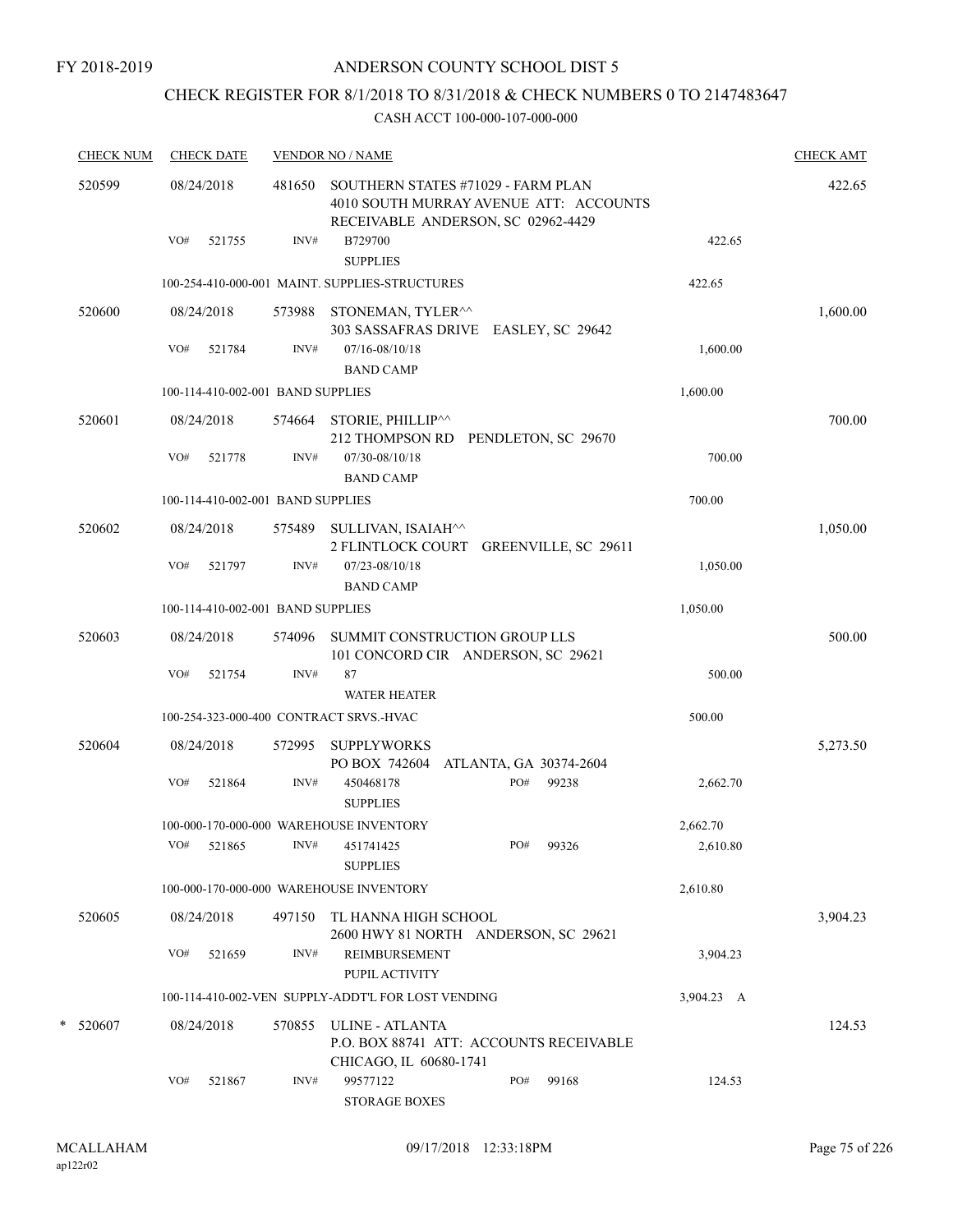# CHECK REGISTER FOR 8/1/2018 TO 8/31/2018 & CHECK NUMBERS 0 TO 2147483647

| <b>CHECK NUM</b> |     | <b>CHECK DATE</b>                  |        | <b>VENDOR NO / NAME</b>                                  |                                      |                                        |          | <b>CHECK AMT</b> |
|------------------|-----|------------------------------------|--------|----------------------------------------------------------|--------------------------------------|----------------------------------------|----------|------------------|
|                  |     |                                    |        | 329-115-410-001-0CO SUPPLIES-STATE (C/O)                 |                                      |                                        | 124.53   |                  |
| 520608           |     | 08/24/2018                         |        | 572513 UNITED LASER                                      | P.O. BOX 6889 FLORENCE, SC 29501     |                                        |          | 129.47           |
|                  | VO# | 521706                             | INV#   | 166033<br><b>TONER</b>                                   | PO#                                  | 99267                                  | 129.47   |                  |
|                  |     |                                    |        | 201-223-410-000-000 SUPPLIES- ADMIN (GENERAL/PD)         |                                      |                                        | 129.47   |                  |
| 520609           |     | 08/24/2018                         | 524353 | WAL-MART COMMUNITY/GEMB<br>ATLANTA, GA 30353-0934        |                                      | PO BOX 530934 ATT: ACCOUNTS RECEIVABLE |          | 297.07           |
|                  | VO# | 521868                             | INV#   | 1016 1830<br><b>MIDWAY</b>                               |                                      |                                        | 297.07   |                  |
|                  |     |                                    |        | 717-190-660-017-375 FACULTY EXPENSE                      |                                      |                                        | 297.07   |                  |
| 520610           |     | 08/24/2018                         |        | 524353 WAL-MART COMMUNITY/GEMB<br>ATLANTA, GA 30353-0934 |                                      | PO BOX 530934 ATT: ACCOUNTS RECEIVABLE |          | 854.37           |
|                  | VO# | 521869                             | INV#   | 2022 0159<br><b>SOUTHWOOD</b>                            |                                      |                                        | 854.37   |                  |
|                  |     |                                    |        | 100-113-410-021-VEN SUPPLY-ADDT'L FOR LOST VENDING       |                                      |                                        | 455.94   |                  |
|                  |     |                                    |        | 721-190-660-021-411 MISCELLANEOUS EXPENSE                |                                      |                                        | 243.82   |                  |
|                  |     |                                    |        | 721-190-660-021-429 FACULTY EXPENSE                      |                                      |                                        | 154.61   |                  |
| 520611           |     | 08/24/2018                         |        | 573864 WELLS FARGO VENDOR FIN SERV                       | PO BOX 105710 ATLANTA, GA 30348-5710 |                                        |          | 5,124.58         |
|                  | VO# | 521721                             | INV#   | 68635213<br><b>COPIER</b>                                | PO#                                  | 99147                                  | 763.45   |                  |
|                  |     | 100-112-410-017-000 SUPPLIES       |        |                                                          |                                      |                                        | 763.45   |                  |
|                  | VO# | 521723                             | INV#   | 68644405<br>68635945                                     |                                      |                                        | 804.45   |                  |
|                  |     | 723-190-660-023-913 COPIER EXPENSE |        |                                                          |                                      |                                        | 630.04   |                  |
|                  |     | 723-190-660-023-913 COPIER EXPENSE |        |                                                          |                                      |                                        | 174.41   |                  |
|                  | VO# | 521724                             | INV#   | 68467444<br><b>COPIER</b>                                | PO#                                  | 99351                                  | 3,556.68 |                  |
|                  |     |                                    |        | 100-255-323-000-000 CONTRACTED SERVICES                  |                                      |                                        | 3,556.68 |                  |
| 520612           |     | 08/24/2018                         |        | 529275 WESTAR TIRE<br>P O BOX 400                        | 715 NORTH MURRAY ATT:                | ACCOUNTS RECEIVABLE ANDERSON, SC 29622 |          | 221.43           |
|                  | VO# | 521751                             | INV#   | 146882<br><b>REPAIR</b>                                  |                                      |                                        | 79.09    |                  |
|                  |     |                                    |        | 100-254-412-000-001 TRUCK SERVICE - MAINTENANCE          |                                      |                                        | 79.09    |                  |
|                  |     | VO# 521753                         | INV#   | 146812<br><b>REPAIR</b>                                  |                                      |                                        | 142.34   |                  |
|                  |     |                                    |        | 100-254-412-000-001 TRUCK SERVICE - MAINTENANCE          |                                      |                                        | 142.34   |                  |
| $*$ 520614       |     | 08/24/2018                         | 532300 | ANDERSON, SC 29624                                       | WHITE JONES ACE HARDWARE             | PO BOX 13012 ATT: ACCOUNTS RECEIVABLE  |          | 204.02           |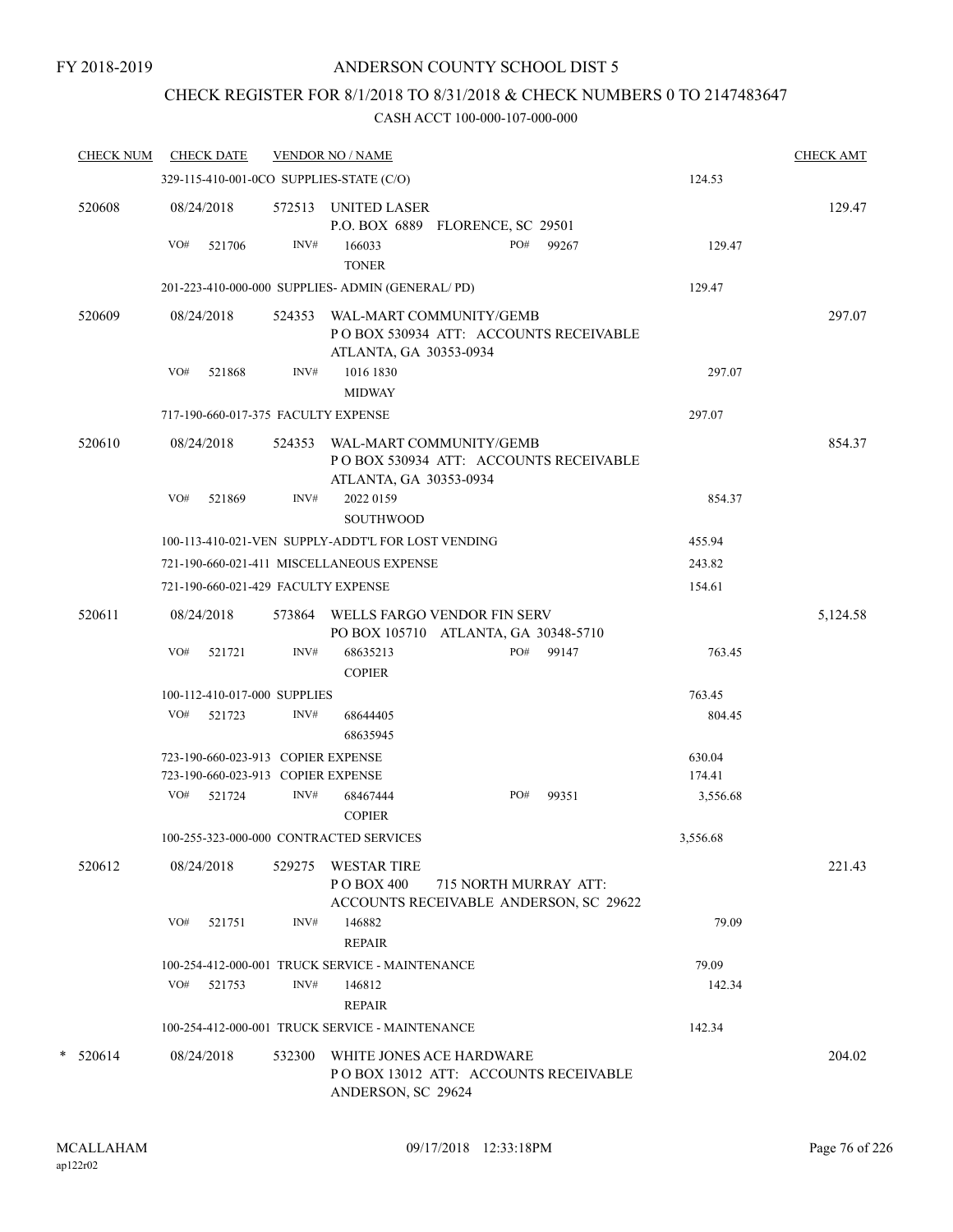# CHECK REGISTER FOR 8/1/2018 TO 8/31/2018 & CHECK NUMBERS 0 TO 2147483647

| <b>CHECK NUM</b> |     | <b>CHECK DATE</b>            |        | <b>VENDOR NO / NAME</b>                             |     |                    |          | <b>CHECK AMT</b> |
|------------------|-----|------------------------------|--------|-----------------------------------------------------|-----|--------------------|----------|------------------|
|                  | VO# | 521725                       | INV#   | 874743,874564<br><b>SUPPLIES</b>                    | PO# | 99275              | 24.66    |                  |
|                  |     | 100-255-410-000-000 SUPPLIES |        |                                                     |     |                    | 17.30    |                  |
|                  |     | 100-255-410-000-000 SUPPLIES |        |                                                     |     |                    | 7.36     |                  |
|                  |     | VO# 521730                   | INV#   | 874674                                              |     |                    | 35.18    |                  |
|                  |     |                              |        | <b>SUPPLIES</b>                                     |     |                    |          |                  |
|                  |     |                              |        | 100-254-410-000-001 MAINT. SUPPLIES-STRUCTURES      |     |                    | 35.18    |                  |
|                  | VO# | 521735                       | INV#   | 874668                                              |     |                    | 38.36    |                  |
|                  |     |                              |        | <b>SUPPLIES</b>                                     |     |                    |          |                  |
|                  |     |                              |        | 100-254-410-000-500 PEST MANAGEMENT                 |     |                    | 38.36    |                  |
|                  | VO# | 521737                       | INV#   | 393149                                              |     |                    | 4.88     |                  |
|                  |     |                              |        | <b>SUPPLIES</b>                                     |     |                    |          |                  |
|                  |     |                              |        | 100-254-410-000-500 PEST MANAGEMENT                 |     |                    | 4.88     |                  |
|                  | VO# | 521738                       | INV#   | 874728                                              |     |                    | 5.33     |                  |
|                  |     |                              |        | <b>SUPPLIES</b>                                     |     |                    |          |                  |
|                  |     |                              |        | 100-254-410-011-400 HVAC/ELECTRICAL/PLUMBING        |     |                    | 5.33     |                  |
|                  | VO# | 521740                       | INV#   | 393130                                              |     |                    | 21.39    |                  |
|                  |     |                              |        | <b>SUPPLIES</b>                                     |     |                    |          |                  |
|                  |     |                              |        | 100-254-410-000-001 MAINT. SUPPLIES-STRUCTURES      |     |                    | 21.39    |                  |
|                  | VO# | 521741                       | INV#   | 874783                                              |     |                    | 8.11     |                  |
|                  |     |                              |        | <b>SUPPLIES</b>                                     |     |                    |          |                  |
|                  |     |                              |        | 100-254-410-002-001 SUPPLIES - MAINTENANCE          |     |                    | 8.11     |                  |
|                  | VO# | 521746                       | INV#   | 874469                                              |     |                    | 30.66    |                  |
|                  |     |                              |        | <b>SUPPLIES</b>                                     |     |                    |          |                  |
|                  |     |                              |        | 100-254-410-011-400 HVAC/ELECTRICAL/PLUMBING        |     |                    | 30.66    |                  |
|                  | VO# | 521747                       | INV#   | 874483                                              |     |                    | 16.60    |                  |
|                  |     |                              |        | <b>SUPPLIES</b>                                     |     |                    |          |                  |
|                  |     |                              |        | 100-254-410-011-400 HVAC/ELECTRICAL/PLUMBING        |     |                    | 16.60    |                  |
|                  | VO# | 521748                       | INV#   | 392970                                              |     |                    | 8.21     |                  |
|                  |     |                              |        | <b>SUPPLIES</b>                                     |     |                    |          |                  |
|                  |     |                              |        | 100-254-410-009-400 HVAC/ELECTRICAL/PLUMBING        |     |                    | 8.21     |                  |
|                  | VO# | 521749                       | INV#   | 393043                                              |     |                    | 3.17     |                  |
|                  |     |                              |        | <b>SUPPLIES</b>                                     |     |                    |          |                  |
|                  |     | 100-254-410-021-000 SUPPLIES |        |                                                     |     |                    | 3.17     |                  |
|                  | VO# | 521750                       | INV#   | 393028                                              |     |                    | 7.47     |                  |
|                  |     |                              |        | <b>SUPPLIES</b>                                     |     |                    |          |                  |
|                  |     |                              |        | 100-254-410-000-001 MAINT. SUPPLIES-STRUCTURES      |     |                    | 7.47     |                  |
| 520615           |     | 08/28/2018                   | 575481 | AASA                                                |     |                    |          | 9,950.00         |
|                  |     |                              |        | 1615 DUKE STREET ALEXANDRIA, VA 22314               |     |                    |          |                  |
|                  | VO# | 521938                       | INV#   | <b>REGISTRATION</b>                                 | PO# | 99374              | 9,950.00 |                  |
|                  |     |                              |        | <b>LEADERSHIP NETWRK</b>                            |     |                    |          |                  |
|                  |     |                              |        | 100-224-312-000-000 STAFF DEV. - PURCHASED SERVICES |     |                    | 9,950.00 |                  |
| 520616           |     | 08/28/2018                   | 575442 | ABRA ELECTRONICS                                    |     |                    |          | 911.80           |
|                  |     |                              |        | 1320 STATE ROUTE 9, #21                             |     | CHAMPION, NY 12919 |          |                  |
|                  | VO# | 521939                       | INV#   | <b>ORDER 24754</b>                                  | PO# | 99187              | 911.80   |                  |
|                  |     |                              |        |                                                     |     |                    |          |                  |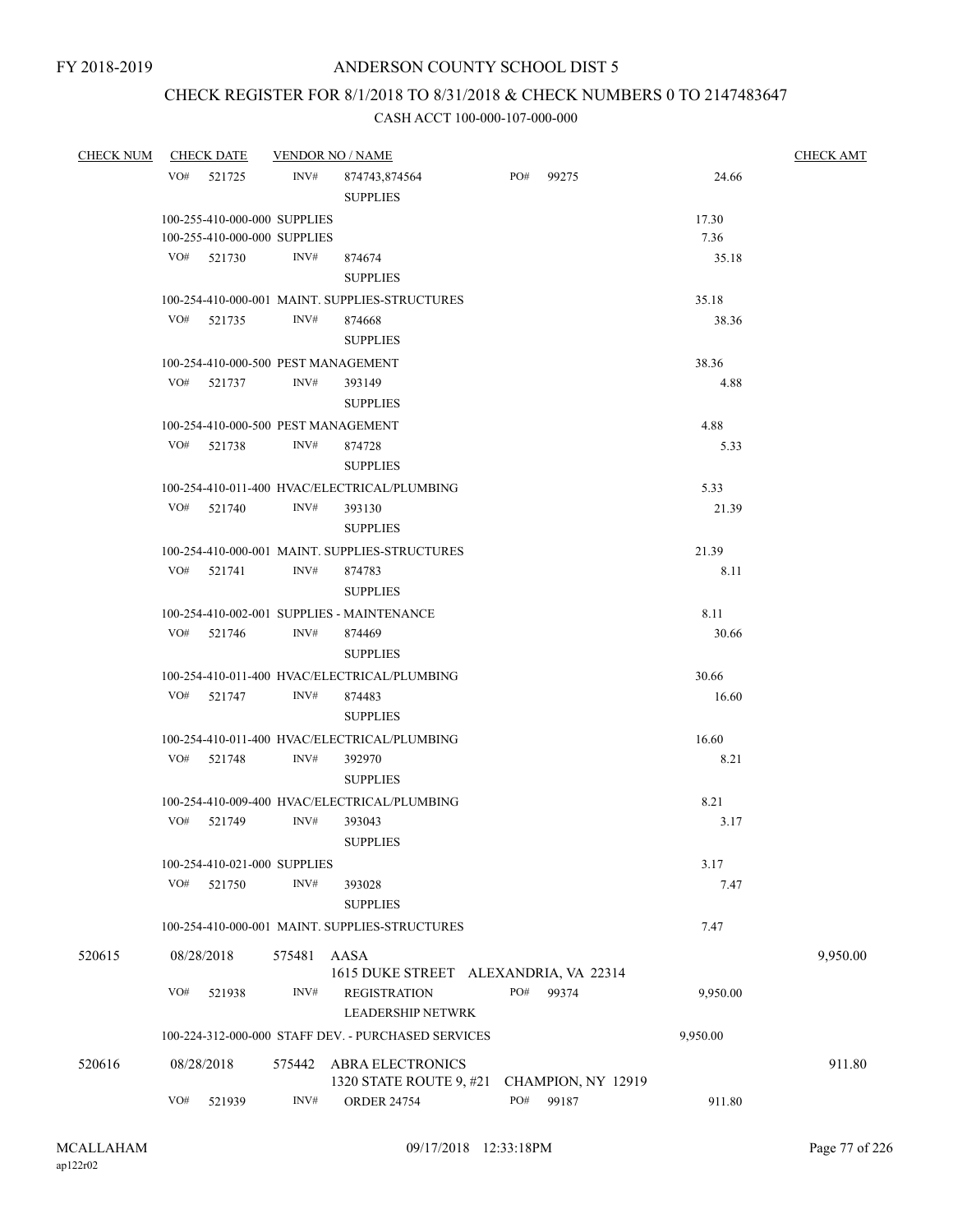# CHECK REGISTER FOR 8/1/2018 TO 8/31/2018 & CHECK NUMBERS 0 TO 2147483647

|   | <b>CHECK NUM</b> |     | <b>CHECK DATE</b>            |        | <b>VENDOR NO / NAME</b><br><b>SOLDER KIT</b>                                         |     |       |                  | <b>CHECK AMT</b> |
|---|------------------|-----|------------------------------|--------|--------------------------------------------------------------------------------------|-----|-------|------------------|------------------|
|   |                  |     |                              |        | 329-115-410-001-0CO SUPPLIES-STATE (C/O)                                             |     |       | 911.80           |                  |
|   | 520617           |     | 08/28/2018                   |        | 572731 ACCO BRANDS USA LLC                                                           |     |       |                  | 494.46           |
|   |                  | VO# | 521883                       | INV#   | PO BOX 203412 DALLAS, TX 75320-3412<br>509684<br>18-19 CONTRACT                      |     |       | 494.46           |                  |
|   |                  |     | 100-113-410-021-000 SUPPLIES |        |                                                                                      |     |       | 494.46           |                  |
|   |                  |     |                              |        |                                                                                      |     |       |                  |                  |
| * | 520619           |     | 08/28/2018                   | 111125 | ANDERSON AWARDS<br>716 WHITEHALL ROAD ATT: ACCOUNTS<br>RECEIVABLE ANDERSON, SC 29625 |     |       |                  | 333.84           |
|   |                  | VO# | 521940                       | INV#   | <b>VARENNES</b><br><b>NAME BADGES</b>                                                |     |       | 256.80           |                  |
|   |                  |     | 100-112-410-016-000 SUPPLIES |        |                                                                                      |     |       | 256.80           |                  |
|   |                  |     | VO# 521941                   | INV#   | <b>VARENNES</b><br><b>NAME BADGES</b>                                                |     |       | 25.68            |                  |
|   |                  |     | 100-112-410-016-000 SUPPLIES |        |                                                                                      |     |       | 25.68            |                  |
|   |                  |     | VO# 521942                   | INV#   | <b>FINANCE</b><br><b>NAME BADGES</b>                                                 |     |       | 51.36            |                  |
|   |                  |     |                              |        | 100-252-410-000-000 SUPPLIES AND MATERIALS                                           |     |       | 51.36            |                  |
|   | 520620           |     | 08/28/2018                   |        | 564339 ARBENA, JOSEPH SCOTT^^<br>P.O. BOX 1205 CLEMSON, SC 29633                     |     |       |                  | 116.10           |
|   |                  | VO# | 521877                       | INV#   | <b>TLH VB</b><br>OFFICIAL 8/21                                                       |     |       | 116.10           |                  |
|   |                  |     |                              |        | 100-271-312-002-000 ADDITIONAL SECURITY                                              |     |       | 116.10           |                  |
|   | 520621           |     | 08/28/2018                   |        | 126675 ATTAWAY INC<br>POBOX 302 ATT: ACCOUNTS RECEIVABLE<br>ANDERSON, SC 29622       |     |       |                  | 4,355.19         |
|   |                  | VO# | 521884                       | INV#   | 216768<br><b>NEVITT FOREST</b>                                                       |     |       | 224.56           |                  |
|   |                  |     |                              |        | 201-188-360-012-000 PRINTING AND BINDING                                             |     |       | 224.56           |                  |
|   |                  | VO# | 521885                       | INV#   | 216736<br><b>HOMELAND PARK</b>                                                       |     |       | 1,048.60         |                  |
|   |                  |     | 201-188-410-011-000 SUPPLIES |        |                                                                                      |     |       | 1,048.60         |                  |
|   |                  | VO# | 521886                       | INV#   | 216794<br><b>NEVITT FOREST</b>                                                       |     |       | 416.77           |                  |
|   |                  |     |                              |        | 712-271-660-012-324 POSTIVE BEHAVIOR I.S. EXPENSE                                    |     |       | 416.77           |                  |
|   |                  | VO# | 521887                       | INV#   | 216718<br><b>CENTERVILLE</b>                                                         |     |       | 48.15            |                  |
|   |                  |     |                              |        | 707-190-660-007-201 MISCELLANEOUS EXPENSE                                            |     |       | 48.15            |                  |
|   |                  | VO# | 521943                       | INV#   | PO 99036<br><b>SUPPLIES</b>                                                          | PO# | 99036 | 2,617.11         |                  |
|   |                  |     |                              |        | 100-000-170-000-000 WAREHOUSE INVENTORY                                              |     |       | 1,384.05         |                  |
|   |                  |     |                              |        | 100-000-170-000-000 WAREHOUSE INVENTORY<br>100-000-170-000-000 WAREHOUSE INVENTORY   |     |       | 957.65<br>275.41 |                  |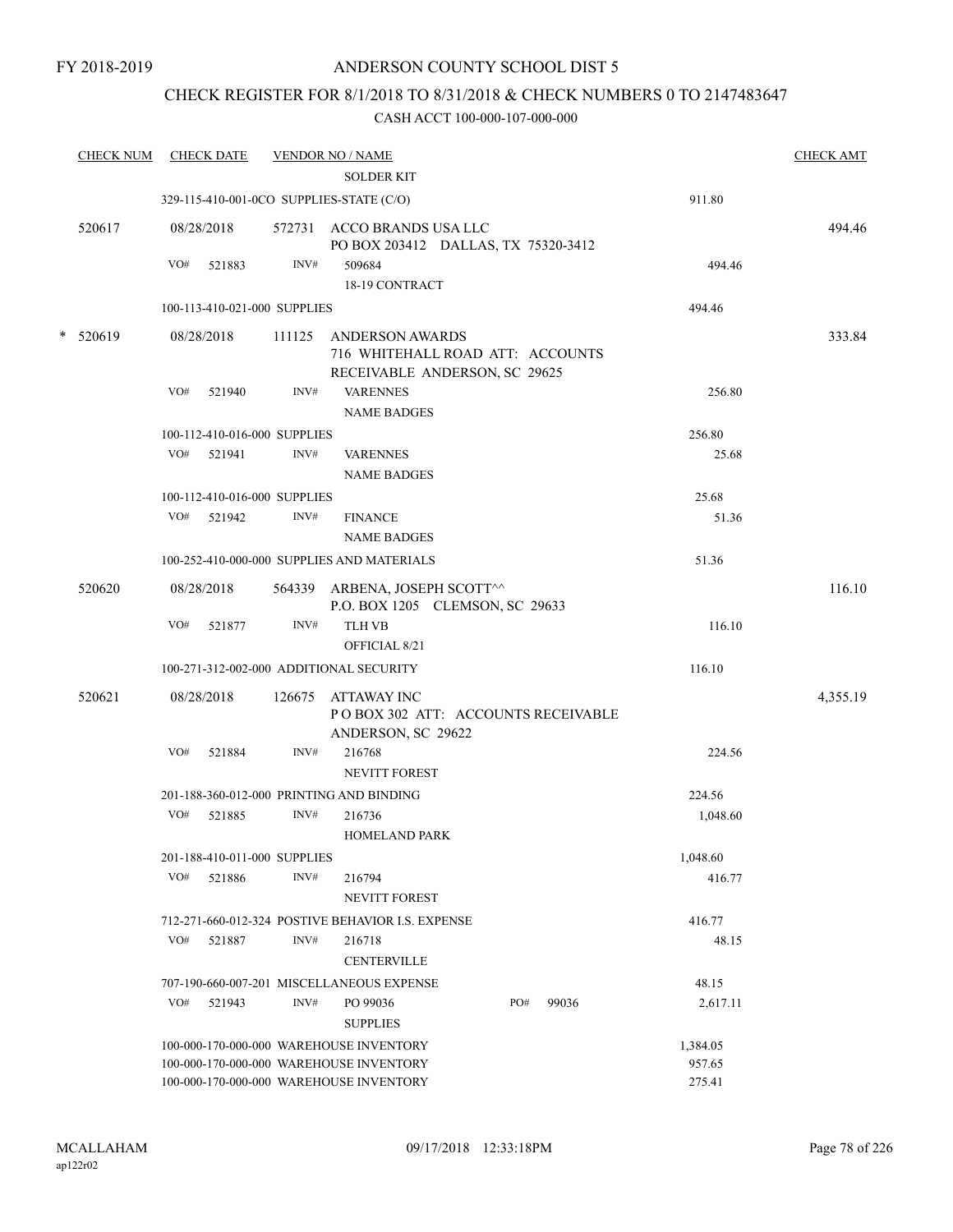# CHECK REGISTER FOR 8/1/2018 TO 8/31/2018 & CHECK NUMBERS 0 TO 2147483647

| <b>CHECK NUM</b> |     | <b>CHECK DATE</b> |                              | <b>VENDOR NO / NAME</b>                                                              |        | <b>CHECK AMT</b> |
|------------------|-----|-------------------|------------------------------|--------------------------------------------------------------------------------------|--------|------------------|
| $*$ 520624       |     | 08/28/2018        |                              | 568779 BRANNEN, TERRENCE J^^<br>119 HEDGE STREET CENTRAL, SC 29630                   |        | 121.50           |
|                  | VO# | 521879            | INV#                         | <b>TLH VB</b>                                                                        | 121.50 |                  |
|                  |     |                   |                              | OFFICIAL 8/21                                                                        |        |                  |
|                  |     |                   |                              | 100-271-312-002-000 ADDITIONAL SECURITY                                              | 121.50 |                  |
|                  |     |                   |                              |                                                                                      |        |                  |
| 520625           |     | 08/28/2018        |                              | 574191 BREAKOUT, INC.<br>PO BOX 280 OLD BETHPAGE, NY 11804                           |        | 550.00           |
|                  | VO# | 521890            | INV#                         | 14878                                                                                | 550.00 |                  |
|                  |     |                   |                              | <b>EDU KITS</b>                                                                      |        |                  |
|                  |     |                   |                              | 720-271-660-020-493 SCHOOL/CLASS DONATIONS EXPENSE                                   | 550.00 |                  |
| 520626           |     | 08/28/2018        |                              |                                                                                      |        | 979.78           |
|                  |     |                   |                              | 569895 BROADWAY TECHNOLOGIES, INC<br>203 N. HAMILTON STREET WILLIAMSTON, SC<br>29697 |        |                  |
|                  | VO# | 521891            | INV#                         | 7631                                                                                 | 760.31 |                  |
|                  |     |                   |                              | <b>WESTSIDE HS</b>                                                                   |        |                  |
|                  |     |                   | 100-223-410-003-000 SUPPLIES |                                                                                      | 760.31 |                  |
|                  | VO# | 521944            | INV#                         | 7655                                                                                 | 219.47 |                  |
|                  |     |                   |                              | <b>RADIO</b>                                                                         |        |                  |
|                  |     |                   |                              | 100-114-410-002-VEN SUPPLY-ADDT'L FOR LOST VENDING                                   | 219.47 |                  |
| 520627           |     | 08/28/2018        |                              | 571566 BURMAX COMPANY, INC                                                           |        | 167.90           |
|                  |     |                   |                              | 28 BARRETTS AVENUE HOLTSVILLE, NY                                                    |        |                  |
|                  |     |                   |                              | 11742-2127                                                                           |        |                  |
|                  | VO# | 521945            | INV#                         | 885179-01<br>PO#<br>99154                                                            | 167.90 |                  |
|                  |     |                   |                              | <b>SUPPLIES</b>                                                                      |        |                  |
|                  |     |                   |                              | 329-115-410-001-0CO SUPPLIES-STATE (C/O)                                             | 167.90 |                  |
| 520628           |     | 08/28/2018        |                              | 573302 CAROWINDS 2019 FESTIVAL OF MUSIC<br>PO BOX 410289 CHARLOTTE, NC 28273-0289    |        | 200.00           |
|                  | VO# | 521893            | INV#                         | 1 MCCANTS                                                                            | 100.00 |                  |
|                  |     |                   |                              | <b>REGISTRATION</b>                                                                  |        |                  |
|                  |     |                   |                              | 100-113-410-005-COB CHORUS, ORCHESTRA & BAND                                         | 100.00 |                  |
|                  | VO# | 521894            | INV#                         | <b>GLENVIEW MS</b><br><b>REGISTRATION</b>                                            | 100.00 |                  |
|                  |     |                   |                              |                                                                                      |        |                  |
|                  |     |                   |                              | 720-271-660-020-601 BAND CLUB EXPENSE                                                | 100.00 |                  |
| 520629           |     | 08/28/2018        |                              | 574823 CATEECHEE GOLF CLUB<br>140 CATEECHEE TRAIL HARTWELL, GA 30643                 |        | 200.00           |
|                  | VO# | 521892            | INV#                         | 151807270002                                                                         | 200.00 |                  |
|                  |     |                   |                              | <b>DEPOSIT</b>                                                                       |        |                  |
|                  |     |                   |                              | 100-264-312-000-ERP EMPLOYEE RECOGNITION PROGRAM                                     | 200.00 |                  |
| 520630           |     | 08/28/2018        |                              | 568574 CCP CROWE'S CORPORATE PROMOTIONS<br>PO BOX 2647 ANDERSON, SC 29622            |        | 826.07           |
|                  | VO# | 521895            | INV#                         | 12422                                                                                | 771.47 |                  |
|                  |     |                   |                              | <b>GLENVIEW</b>                                                                      |        |                  |
|                  |     |                   |                              | 720-271-660-020-601 BAND CLUB EXPENSE                                                | 771.47 |                  |
|                  |     | VO# 521896        | INV#                         | 12730                                                                                | 54.60  |                  |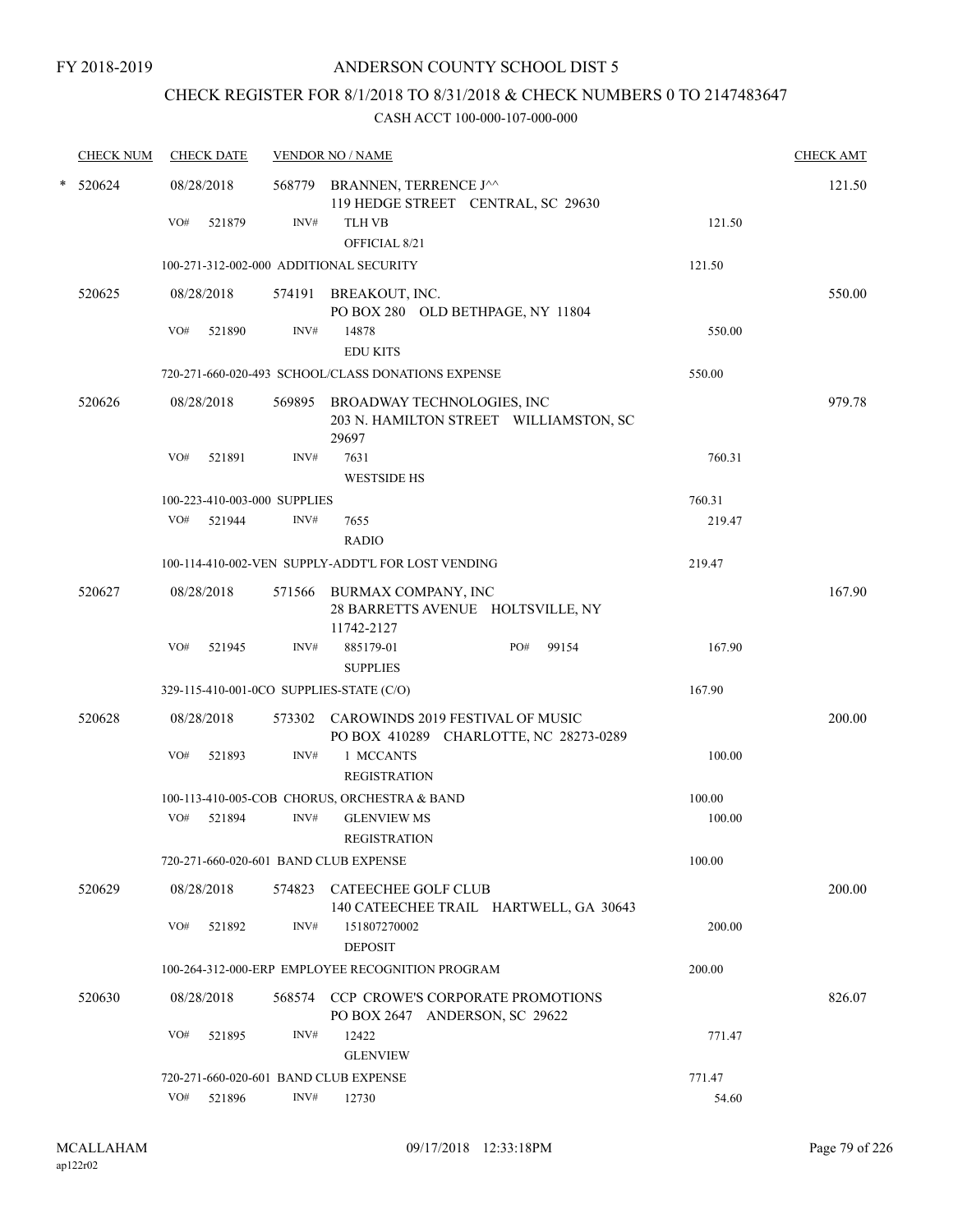# CHECK REGISTER FOR 8/1/2018 TO 8/31/2018 & CHECK NUMBERS 0 TO 2147483647

| <b>CHECK NUM</b> |     | <b>CHECK DATE</b> |                                   | <b>VENDOR NO / NAME</b>                                                                        |           | <b>CHECK AMT</b> |
|------------------|-----|-------------------|-----------------------------------|------------------------------------------------------------------------------------------------|-----------|------------------|
|                  |     |                   |                                   | 2018 AWARDS                                                                                    |           |                  |
|                  |     |                   |                                   | 100-264-312-000-ERP EMPLOYEE RECOGNITION PROGRAM                                               | 54.60     |                  |
| 520632           |     | 08/28/2018        |                                   | 174700 CLERK OF COURT<br>FAMILY COURT RECORD P O BOX 8002<br>ANDERSON, SC 29622                |           | 621.09           |
|                  | VO# | 521926            | INV#                              | PAYROLL 8/30/18<br><b>DEDUCTIONS</b>                                                           | 621.09    |                  |
|                  |     |                   |                                   | 100-000-435-000-000 WAGE GARNISH/CH SUPPORT                                                    | 621.09    |                  |
| 520633           |     | 08/28/2018        |                                   | 575499 CUSTOM TAGS<br>PO BOX 28 AMES, IA 50010                                                 |           | 112.00           |
|                  | VO# | 521901            | INV#                              | 159479<br><b>MCCANTS MS</b>                                                                    | 112.00    |                  |
|                  |     |                   |                                   | 705-271-660-005-517 SCHOOL STORE EXPENSE                                                       | 112.00    |                  |
| 520634           |     | 08/28/2018        |                                   | 198651 DELL MARKETING LP<br>PO BOX 534118 ATT: ACCOUNTS RECEIVABLE<br>ATLANTA, GA 30353-4118   |           | 13,776.25        |
|                  | VO# | 521897            | INV#                              | 10255321627<br>PO#<br>98877<br><b>TECH SUPPLIES</b>                                            | 13,776.25 |                  |
|                  |     |                   |                                   | 866-266-312-000-000 PURCHASED SERVICES                                                         | 13,776.25 |                  |
| 520635           |     | 08/28/2018        | 202600                            | DILLARD'S SPORTS CENTER<br>708 WHITEHALL ROAD ATT: ACCOUNTS<br>RECEIVABLE ANDERSON, SC 29625   |           | 124.09           |
|                  | VO# | 521898            | INV#                              | 100944,100989<br><b>GLENVIEW</b>                                                               | 124.09    |                  |
|                  |     |                   |                                   | 720-271-660-020-674 FOOTBALL EXPENSE                                                           | 32.08     |                  |
|                  |     |                   |                                   | 720-271-660-020-751 BASKETBALL BOYS EXPENSE                                                    | 92.01     |                  |
| 520636           |     | 08/28/2018        | 209600                            | DRAISEN-EDWARDS MUSIC<br>2902 NORTH MAIN STREET ATT: ACCOUNTS<br>RECEIVABLE ANDERSON, SC 29621 |           | 312.16           |
|                  | VO# | 521899            | INV#                              | 2296462<br><b>GLENVIEW</b>                                                                     | 312.16    |                  |
|                  |     |                   |                                   | 720-271-660-020-601 BAND CLUB EXPENSE                                                          | 312.16    |                  |
| 520637           |     | 08/28/2018        | 569982                            | DSCS HOLDINGS, LLC<br>D/B/A VIRTUAL IMAGE TECHNOLOGY PO BOX<br>2200 CHARLOTTE, NC 28241-2200   |           | 894.72           |
|                  | VO# | 521947            | INV#                              | 283219<br><b>STORAGE</b>                                                                       | 894.72    |                  |
|                  |     |                   |                                   | 397-114-312-002-000 PURCHASED SERVICES                                                         | 894.72    |                  |
| 520638           |     | 08/28/2018        | 573962                            | ECMC<br>LOCKBOX 7096 P.O. BOX 16478 ST. PAUL, MN<br>55116-0478                                 |           | 154.56           |
|                  | VO# | 521934            | INV#                              | PAYROLL 8/30/18<br><b>DEDUCTIONS</b>                                                           | 154.56    |                  |
|                  |     |                   | 100-000-441-000-000 MISCELLANEOUS |                                                                                                | 154.56    |                  |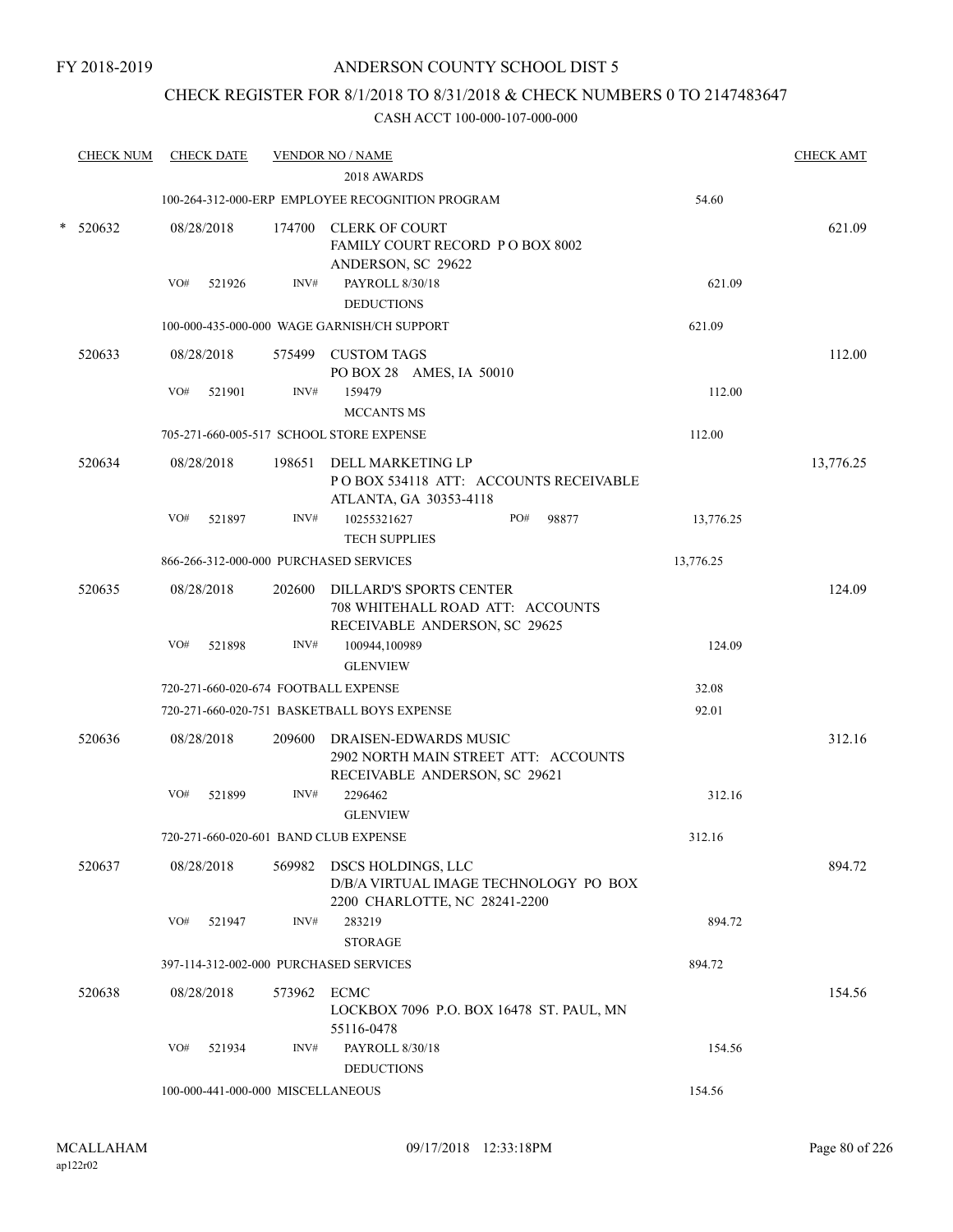# CHECK REGISTER FOR 8/1/2018 TO 8/31/2018 & CHECK NUMBERS 0 TO 2147483647

| <b>CHECK NUM</b> | <b>CHECK DATE</b>                        |        | <b>VENDOR NO / NAME</b>                                                                |              |                  | <b>CHECK AMT</b> |
|------------------|------------------------------------------|--------|----------------------------------------------------------------------------------------|--------------|------------------|------------------|
| 520639           | 08/28/2018                               | 575500 | <b>EDPUZZLE</b><br>833 MARKET STREET, SUITE 427 SAN<br>FRANCISCO, CA 94103             |              |                  | 699.00           |
|                  | VO#<br>521902                            | INV#   | 1967<br><b>GLENVIEW MS</b>                                                             |              | 699.00           |                  |
|                  |                                          |        | 720-271-660-020-411 MISCELLANEOUS EXPENSE                                              |              | 699.00           |                  |
| 520640           | 08/28/2018                               | 573931 | ENTERPRISE LEASING COMPANY                                                             |              |                  | 594.11           |
|                  | VO#<br>521948                            | INV#   | PO BOX 100243 ATLANTA, GA 30384-0243<br>18170345<br>18137675                           |              | 594.11           |                  |
|                  |                                          |        | 207-115-312-001-010 STUDENT ORGANIZATIONS<br>207-115-312-001-010 STUDENT ORGANIZATIONS |              | 268.07<br>326.04 |                  |
|                  |                                          |        |                                                                                        |              |                  |                  |
| 520641           | 08/28/2018                               |        | 572119 FAULKNER, MICHAEL <sup>^^</sup><br>103 EAST CROYDON COURT EASLEY, SC 29642      |              |                  | 105.00           |
|                  | VO#<br>521878                            | INV#   | <b>TLH VB</b><br>OFFICIAL 8/21                                                         |              | 105.00           |                  |
|                  | 100-271-312-002-000 ADDITIONAL SECURITY  |        |                                                                                        |              | 105.00           |                  |
| 520642           | 08/28/2018                               |        | 237555 FORMS & SUPPLY<br>POBOX 563953 ATT: ACCOUNTS RECEIVABLE<br>CHARLOTTE, NC 28256  |              |                  | 828.17           |
|                  | VO#<br>521900                            | INV#   | 4684689<br><b>SUPPLIES</b>                                                             | PO#<br>99223 | 439.05           |                  |
|                  |                                          |        | 201-223-410-000-000 SUPPLIES- ADMIN (GENERAL/PD)                                       |              | 439.05           |                  |
|                  | VO#<br>521950                            | INV#   | 4697754<br><b>SUPPLIES</b>                                                             | PO#<br>99172 | 110.25           |                  |
|                  |                                          |        | 100-252-410-000-000 SUPPLIES AND MATERIALS                                             |              | 110.25           |                  |
|                  | VO#<br>521951                            | INV#   | CUST# 2605015<br><b>TL HANNA</b>                                                       |              | 278.87           |                  |
|                  |                                          |        | 100-114-410-002-VEN SUPPLY-ADDT'L FOR LOST VENDING                                     |              | $-64.20$         |                  |
|                  |                                          |        | 100-114-410-002-VEN SUPPLY-ADDT'L FOR LOST VENDING                                     |              | 65.73            |                  |
|                  |                                          |        | 100-114-410-002-VEN SUPPLY-ADDT'L FOR LOST VENDING                                     |              | 64.97            |                  |
|                  | 100-212-410-002-000 SUPPLIES             |        |                                                                                        |              | 212.37           |                  |
| 520643           | 08/28/2018                               | 574009 | FUN EXPRESS, LLC<br>PO BOX 14463 DES MOINES, IA 50306                                  |              |                  | 100.37           |
|                  | VO#<br>521952                            | INV#   | 691531608<br><b>SUPPLIES</b>                                                           |              | 100.37           |                  |
|                  | 100-112-410-012-000 SUPPLIES             |        |                                                                                        |              | 100.37           |                  |
| 520644           | 08/28/2018                               | 574650 | <b>GLOBAL INDUSTRIAL</b><br>2505 MILL CENTER PKWAY BUFORD, GA 30518                    |              |                  | 1,572.37         |
|                  | VO#<br>521903                            | INV#   | PO 99176<br><b>SUPPLIES</b>                                                            | PO#<br>99176 | 1,572.37         |                  |
|                  | 329-115-410-001-0CO SUPPLIES-STATE (C/O) | 46.15  |                                                                                        |              |                  |                  |
|                  | 329-115-410-001-0CO SUPPLIES-STATE (C/O) | 91.29  |                                                                                        |              |                  |                  |
|                  | 329-115-410-001-0CO SUPPLIES-STATE (C/O) |        |                                                                                        |              | 1,244.84         |                  |
|                  | 329-115-410-001-0CO SUPPLIES-STATE (C/O) |        |                                                                                        |              | 190.09           |                  |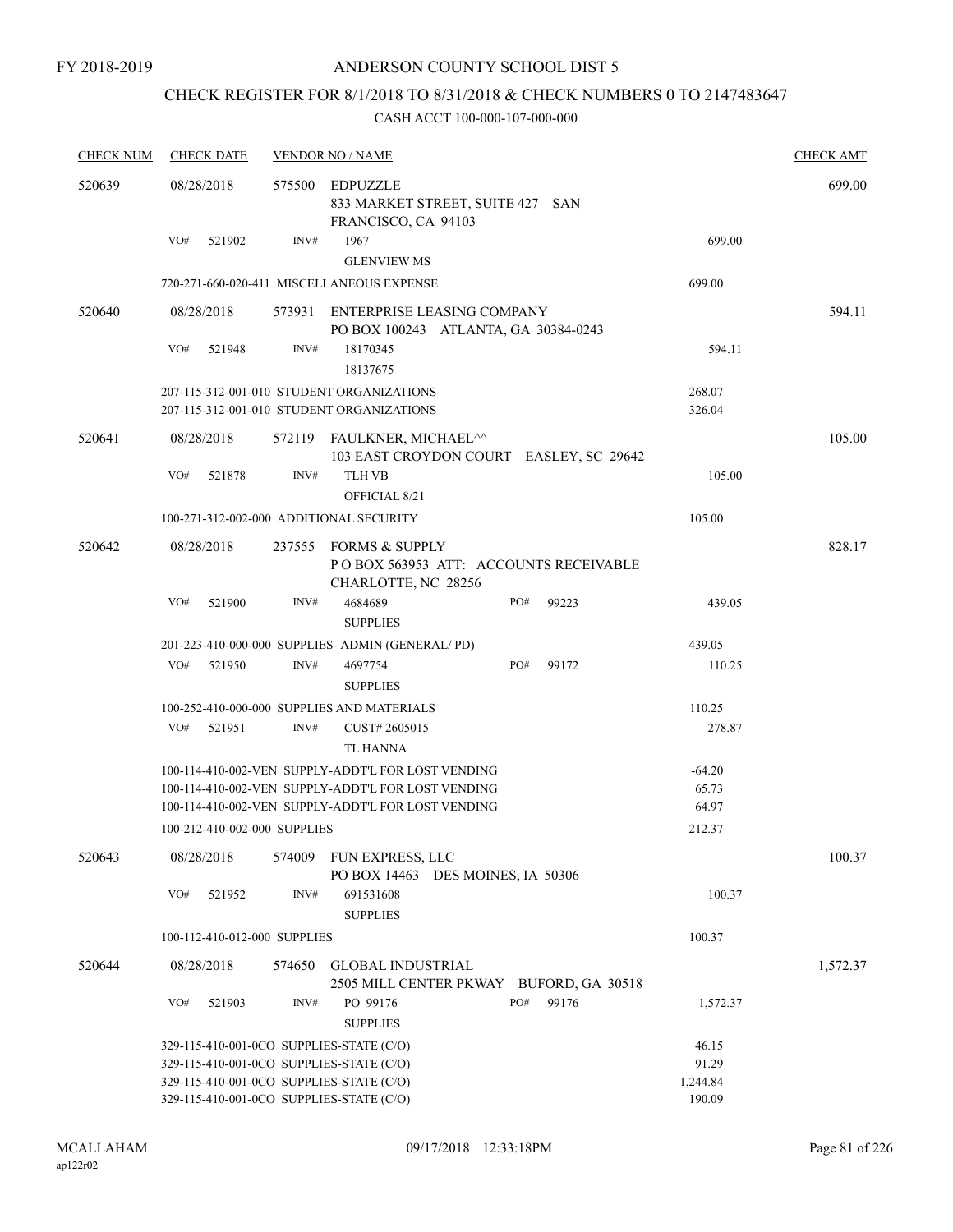FY 2018-2019

# ANDERSON COUNTY SCHOOL DIST 5

# CHECK REGISTER FOR 8/1/2018 TO 8/31/2018 & CHECK NUMBERS 0 TO 2147483647

| <b>CHECK NUM</b> | <b>CHECK DATE</b>                    |        | <b>VENDOR NO / NAME</b>                                                                                                     |          | <b>CHECK AMT</b> |
|------------------|--------------------------------------|--------|-----------------------------------------------------------------------------------------------------------------------------|----------|------------------|
| 520645           | 08/28/2018                           | 573180 | GOVERLAN, INC.<br><b>GABLES INTERNATIONAL PLAZA 2655 SOUTH LE</b><br>JEUNE RD. SUITE 1001 MIAMI, FL 33134-5815              |          | 4,280.00         |
|                  | VO#<br>521953                        | INV#   | PO#<br>05729<br>99340<br><b>SOFTWARE</b>                                                                                    | 4,280.00 |                  |
|                  |                                      |        | 100-266-445-000-000 SOFTWARE TECHNOLOGY                                                                                     | 3,200.00 |                  |
|                  |                                      |        | 100-266-445-001-000 SOFTWARE TECHNOLOGY                                                                                     | 60.00    |                  |
|                  |                                      |        | 100-266-445-002-000 SOFTWARE TECHNOLOGY                                                                                     | 60.00    |                  |
|                  |                                      |        | 100-266-445-003-000 SOFTWARE TECHNOLOGY                                                                                     | 60.00    |                  |
|                  |                                      |        | 100-266-445-005-000 SOFTWARE TECHNOLOGY                                                                                     | 60.00    |                  |
|                  |                                      |        | 100-266-445-006-000 SOFTWARE TECHNOLOGY                                                                                     | 60.00    |                  |
|                  |                                      |        | 100-266-445-007-000 SOFTWARE TECHNOLOGY                                                                                     | 60.00    |                  |
|                  |                                      |        | 100-266-445-008-000 SOFTWARE TECHNOLOGY                                                                                     | 60.00    |                  |
|                  |                                      |        | 100-266-445-009-000 SOFTWARE TECHNOLOGY                                                                                     | 60.00    |                  |
|                  |                                      |        | 100-266-445-010-000 SOFTWARE TECHNOLOGY                                                                                     | 60.00    |                  |
|                  |                                      |        | 100-266-445-011-000 SOFTWARE TECHNOLOGY                                                                                     | 60.00    |                  |
|                  |                                      |        | 100-266-445-012-000 SOFTWARE TECHNOLOGY                                                                                     | 60.00    |                  |
|                  |                                      |        | 100-266-445-013-000 SOFTWARE TECHNOLOGY                                                                                     | 60.00    |                  |
|                  |                                      |        | 100-266-445-014-000 SOFTWARE TECHNOLOGY                                                                                     | 60.00    |                  |
|                  |                                      |        | 100-266-445-016-000 SOFTWARE TECHNOLOGY                                                                                     | 60.00    |                  |
|                  |                                      |        | 100-266-445-017-000 SOFTWARE TECHNOLOGY                                                                                     | 60.00    |                  |
|                  |                                      |        | 100-266-445-019-000 SOFTWARE TECHNOLOGY                                                                                     | 60.00    |                  |
|                  |                                      |        | 100-266-445-020-000 SOFTWARE TECHNOLOGY                                                                                     | 60.00    |                  |
|                  |                                      |        | 100-266-445-021-000 SOFTWARE TECHNOLOGY                                                                                     | 60.00    |                  |
| 520646           | 08/28/2018                           | 572552 | <b>GREAT LAKES HIGHER EDUC GUARANTY CORP</b><br>ADMINISTRATIVE WAGE GARNISHMENT UNIT PO<br>BOX 83230 CHICAGO, IL 60691-0230 |          | 221.53           |
|                  | VO#<br>521933                        | INV#   | PAYROLL 8/30/18                                                                                                             | 221.53   |                  |
|                  |                                      |        | <b>DEDUCTIONS</b>                                                                                                           |          |                  |
|                  | 100-000-441-000-000 MISCELLANEOUS    |        |                                                                                                                             | 221.53   |                  |
| 520647           | 08/28/2018                           |        | 574279 HALLIGAN MAHONEY & WILLIAMS<br>PO BOX 11367 COLUMBIA, SC 29211-1367                                                  |          | 5,935.45         |
|                  | VO#<br>521954                        | INV#   | 12362<br><b>JULY SERVICES</b>                                                                                               | 5,935.45 |                  |
|                  | 100-231-319-000-000 LEGAL FEES       |        |                                                                                                                             | 5,935.45 |                  |
| 520648           | 08/28/2018                           |        | 573237 IVEY SALES ASSOCIATES, INC.<br>363 RIDGEWOOD DR. WATERLOO, SC 29384                                                  |          | 323.00           |
|                  | VO#<br>521904                        | INV#   | 3227<br><b>ROBERT ANDERSON</b>                                                                                              | 323.00   |                  |
|                  | 706-271-660-006-674 FOOTBALL EXPENSE |        |                                                                                                                             | 323.00   |                  |
| 520649           | 08/28/2018                           | 563608 | JW PEPPER & SON, INC<br>POBOX 642 ATT: ACCOUNTS RECEIVABLE<br><b>EXTON, PA 19341</b>                                        |          | 197.38           |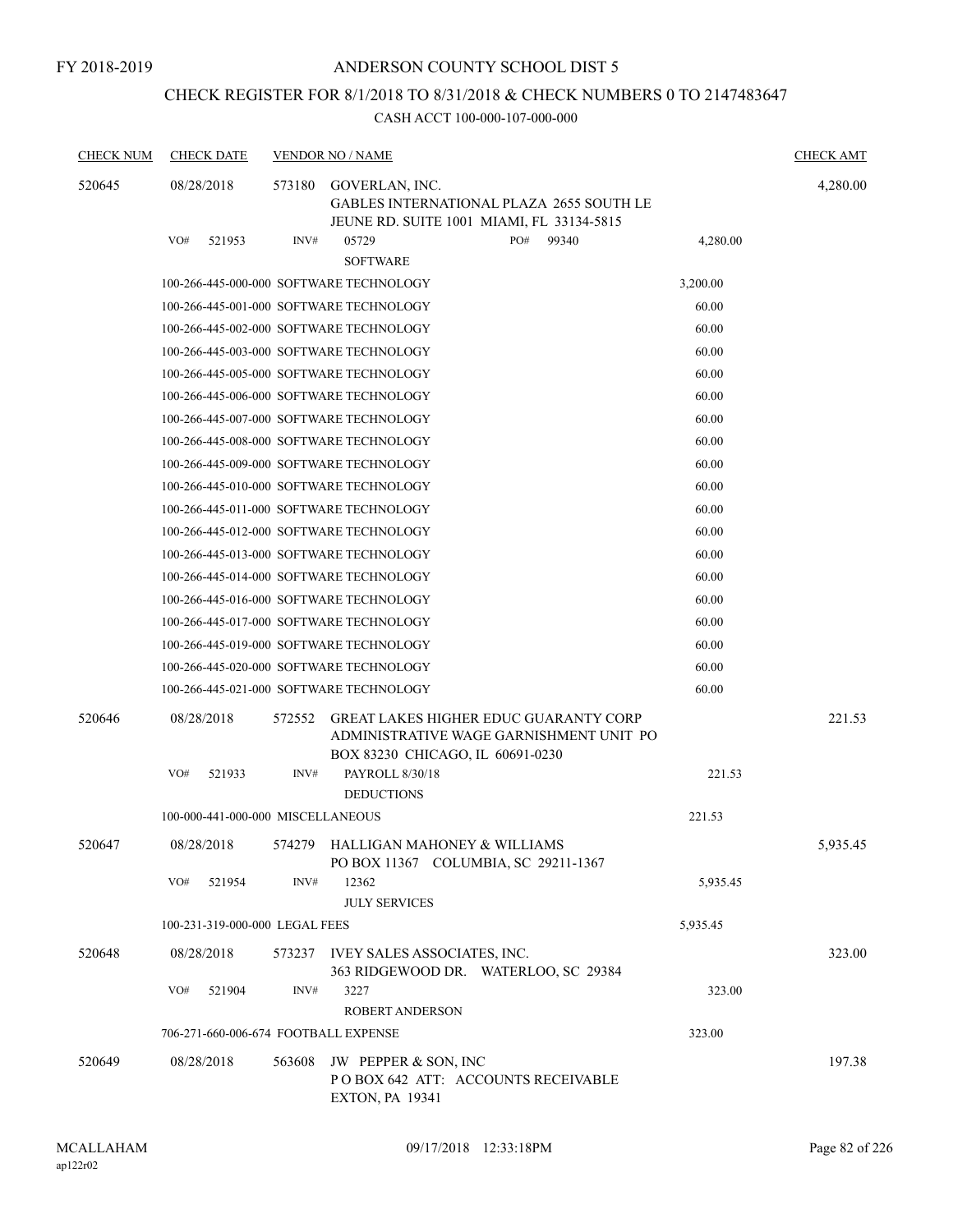# CHECK REGISTER FOR 8/1/2018 TO 8/31/2018 & CHECK NUMBERS 0 TO 2147483647

| <b>CHECK NUM</b> |     | <b>CHECK DATE</b> |        | <b>VENDOR NO / NAME</b>                                                              |                                                            |          | <b>CHECK AMT</b> |
|------------------|-----|-------------------|--------|--------------------------------------------------------------------------------------|------------------------------------------------------------|----------|------------------|
|                  | VO# | 521905            | INV#   | 15A15203                                                                             |                                                            | 12.50    |                  |
|                  |     |                   |        | SOUTHWOOD                                                                            |                                                            |          |                  |
|                  |     |                   |        | 721-190-660-021-642 CHORUS HIGH EXPENSE                                              |                                                            | 12.50    |                  |
|                  | VO# | 521906            | INV#   | 15A14132                                                                             |                                                            | 184.88   |                  |
|                  |     |                   |        | <b>GLENVIEW MS</b>                                                                   |                                                            |          |                  |
|                  |     |                   |        | 720-271-660-020-604 CHORUS CLUB EXPENSE                                              |                                                            | 184.88   |                  |
| * 520651         |     | 08/28/2018        |        | 573808 LOGO'S SIGNS AND SCREEN PRINTING, LLC                                         | 2704 NORTH MAIN STREET ANDERSON, SC 29621                  |          | 810.28           |
|                  | VO# | 521907            | INV#   | 1367<br><b>GLENVIEW</b>                                                              |                                                            | 810.28   |                  |
|                  |     |                   |        | 720-271-660-020-611 PEP CLUB EXPENSE                                                 |                                                            | 810.28   |                  |
| 520652           |     | 08/28/2018        |        | 574440 MCCANTS PETTY CASH                                                            |                                                            |          | 575.00           |
|                  | VO# | 521908            | INV#   | <b>CASH</b><br>FOOTBALL 9/5                                                          |                                                            | 575.00   |                  |
|                  |     |                   |        | 705-271-660-005-666 CONCESSIONS EXPENSE                                              |                                                            | 225.00   |                  |
|                  |     |                   |        | 705-271-660-005-671 FOOTBALL GATE RECEIPTS EXPENSE                                   |                                                            | 350.00   |                  |
|                  |     |                   |        |                                                                                      |                                                            |          |                  |
| 520653           |     | 08/28/2018        | 574440 | MCCANTS PETTY CASH                                                                   |                                                            |          | 525.00           |
|                  | VO# | 521909            | INV#   | <b>CASH</b><br>FOOTBALL 9/6                                                          |                                                            | 525.00   |                  |
|                  |     |                   |        | 705-271-660-005-666 CONCESSIONS EXPENSE                                              |                                                            | 225.00   |                  |
|                  |     |                   |        | 705-271-660-005-671 FOOTBALL GATE RECEIPTS EXPENSE                                   |                                                            | 300.00   |                  |
| 520654           |     | 08/28/2018        | 574440 | MCCANTS PETTY CASH                                                                   |                                                            |          | 225.00           |
|                  | VO# | 521910            | INV#   | $\,$<br><b>CASH</b>                                                                  |                                                            | 225.00   |                  |
|                  |     |                   |        | VOLLEYBALL 9/10                                                                      |                                                            |          |                  |
|                  |     |                   |        | 705-271-660-005-666 CONCESSIONS EXPENSE                                              |                                                            | 75.00    |                  |
|                  |     |                   |        | 705-271-660-005-679 VOLLEYBALL GATE RECEIPTS EXPENSE                                 |                                                            | 150.00   |                  |
| 520655           |     | 08/28/2018        | 574440 | MCCANTS PETTY CASH                                                                   |                                                            |          | 575.00           |
|                  | VO# | 521911            | INV#   | $\,$<br>CASH                                                                         |                                                            | 575.00   |                  |
|                  |     |                   |        | FOOTBALL 9/12                                                                        |                                                            |          |                  |
|                  |     |                   |        | 705-271-660-005-666 CONCESSIONS EXPENSE                                              |                                                            | 225.00   |                  |
|                  |     |                   |        | 705-271-660-005-671 FOOTBALL GATE RECEIPTS EXPENSE                                   |                                                            | 350.00   |                  |
| * 520658         |     | 08/28/2018        | 574806 | MITCHELL1                                                                            |                                                            |          | 1,175.93         |
|                  | VO# | 521914            | INV#   | 21851025<br><b>SHOPKEY</b>                                                           | 25029 NETWORK PLACE CHICAGO, IL 60673-1250<br>PO#<br>99205 | 1,175.93 |                  |
|                  |     |                   |        | 328-115-312-001-0CO PURCHASED SERVICES (C/O)                                         |                                                            | 1,175.93 |                  |
| 520659           |     | 08/28/2018        |        | 564010 NC CHILD SUPPORT CENTRALIZED COLLECTNS<br>POBOX 900012 RALEIGH, NC 27675-9012 |                                                            |          | 305.50           |
|                  | VO# | 521927            | INV#   | PAYROLL 8/30/18                                                                      |                                                            | 305.50   |                  |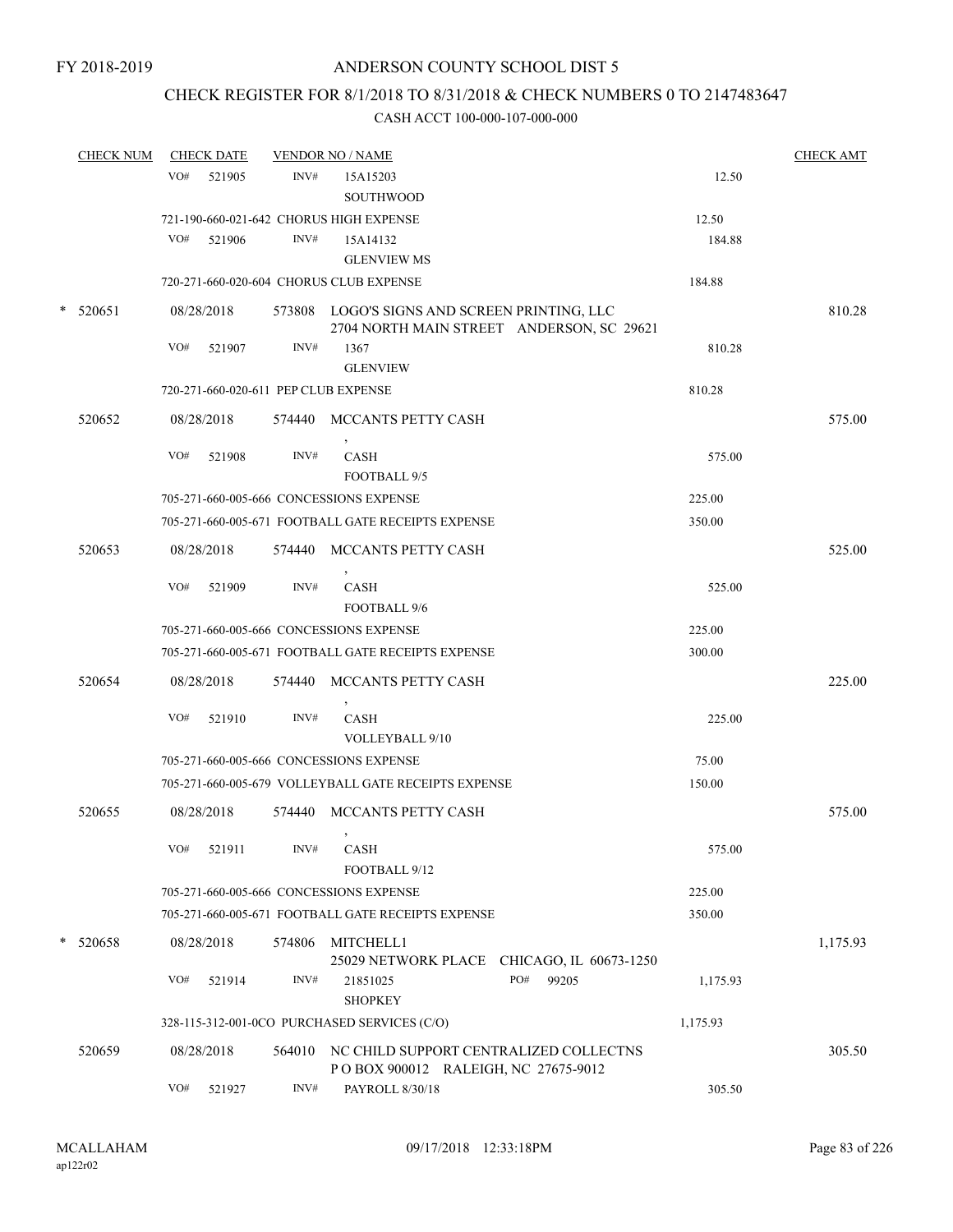# CHECK REGISTER FOR 8/1/2018 TO 8/31/2018 & CHECK NUMBERS 0 TO 2147483647

| <b>CHECK NUM</b> | <b>CHECK DATE</b>                                            |        | <b>VENDOR NO / NAME</b>                                                                         |     |       |                  | <b>CHECK AMT</b> |
|------------------|--------------------------------------------------------------|--------|-------------------------------------------------------------------------------------------------|-----|-------|------------------|------------------|
|                  |                                                              |        | <b>DEDUCTIONS</b>                                                                               |     |       |                  |                  |
|                  |                                                              |        | 100-000-435-000-000 WAGE GARNISH/CH SUPPORT                                                     |     |       | 305.50           |                  |
| 520660           | 08/28/2018                                                   |        | 575440 NYS CHILD SUPPORT PROCESSING CENTER (SDU<br>PO BOX 15363 ALBANY, NY 12212-5363           |     |       |                  | 231.98           |
|                  | VO#<br>521928                                                | INV#   | PAYROLL 8/30/18                                                                                 |     |       | 231.98           |                  |
|                  |                                                              |        | <b>DEDUCTIONS</b>                                                                               |     |       |                  |                  |
|                  |                                                              |        | 100-000-435-000-000 WAGE GARNISH/CH SUPPORT                                                     |     |       | 231.98           |                  |
| 520661           | 08/28/2018                                                   | 389900 | OFFICE DEPOT<br>POBOX 1413 CHARLOTTE, NC 28201-1413                                             |     |       |                  | 1,151.93         |
|                  | VO#<br>521957                                                | INV#   | 2212921345<br><b>SUPPLIES</b>                                                                   | PO# | 99092 | 56.93            |                  |
|                  | 100-255-410-000-000 SUPPLIES                                 |        |                                                                                                 |     |       | 56.93            |                  |
|                  | VO#                                                          |        |                                                                                                 |     |       |                  |                  |
|                  | 521958                                                       | INV#   | 174115089001<br>174117463001                                                                    |     |       | 543.18           |                  |
|                  | 100-223-410-003-000 SUPPLIES                                 |        |                                                                                                 |     |       | 251.09           |                  |
|                  | 100-223-410-003-000 SUPPLIES                                 |        |                                                                                                 |     |       | 292.09           |                  |
|                  | VO#<br>521959                                                | INV#   | 2212058743                                                                                      |     |       | 164.26           |                  |
|                  |                                                              |        | <b>SUPPLIES</b>                                                                                 |     |       |                  |                  |
|                  | 100-223-410-003-000 SUPPLIES                                 |        |                                                                                                 |     |       | 164.26           |                  |
|                  | VO#<br>521960                                                | INV#   | PO CHARTER                                                                                      |     |       | 387.56           |                  |
|                  |                                                              |        | <b>SUPPLIES</b>                                                                                 |     |       |                  |                  |
|                  | 124-114-410-024-000 SUPPLIES                                 |        |                                                                                                 |     |       | 20.21            |                  |
|                  | 124-114-410-024-000 SUPPLIES                                 |        |                                                                                                 |     |       | 56.12            |                  |
|                  | 124-114-410-024-000 SUPPLIES                                 |        |                                                                                                 |     |       | 65.95            |                  |
|                  | 124-114-410-024-000 SUPPLIES                                 |        |                                                                                                 |     |       | 245.28           |                  |
|                  |                                                              |        |                                                                                                 |     |       |                  |                  |
| 520662           | 08/28/2018                                                   | 416350 | PRESENTATION SYSTEMS SOUTH, INC<br>POBOX 3872 ATT: ACCOUNTS RECEIVABLE<br>MOORESVILLE, NC 28117 |     |       |                  | 199.00           |
|                  | VO#<br>521961                                                | INV#   | 182134                                                                                          |     |       | 199.00           |                  |
|                  |                                                              |        | <b>TL HANNA</b>                                                                                 |     |       |                  |                  |
|                  |                                                              |        | 100-114-410-002-VEN SUPPLY-ADDT'L FOR LOST VENDING                                              |     |       | 199.00           |                  |
| 520663           | 08/28/2018                                                   | 426200 | <b>OUILL CORPORATION</b><br>POBOX 37600 ATT: ACCOUNTS RECEIVABLE<br>PHILADELPHIA, PA 19101-0600 |     |       |                  | 1,354.16         |
|                  | VO#<br>521962                                                | INV#   | 9242484<br>9176268                                                                              | PO# | 99266 | 939.02           |                  |
|                  |                                                              |        |                                                                                                 |     |       |                  |                  |
|                  | 100-115-410-001-000 SUPPLIES<br>100-115-410-001-000 SUPPLIES |        |                                                                                                 |     |       | 749.07<br>189.95 |                  |
|                  | VO#<br>521963                                                | INV#   | 9403317<br><b>SHREDDER</b>                                                                      | PO# | 99312 | 415.14           |                  |
|                  | 207-115-410-001-C06 SUPPLIES (C/O)                           |        |                                                                                                 |     |       | 415.14           |                  |
| 520664           | 08/28/2018                                                   |        | 430325 RAVAN, STEPHEN.**                                                                        |     |       |                  | 112.50           |
|                  |                                                              |        | 120 MIRIAM ROAD STARR, SC 29684                                                                 |     |       |                  |                  |
|                  | VO#<br>521882                                                | INV#   | WHS VB                                                                                          |     |       | 112.50           |                  |
|                  |                                                              |        | OFFICIAL 8/23                                                                                   |     |       |                  |                  |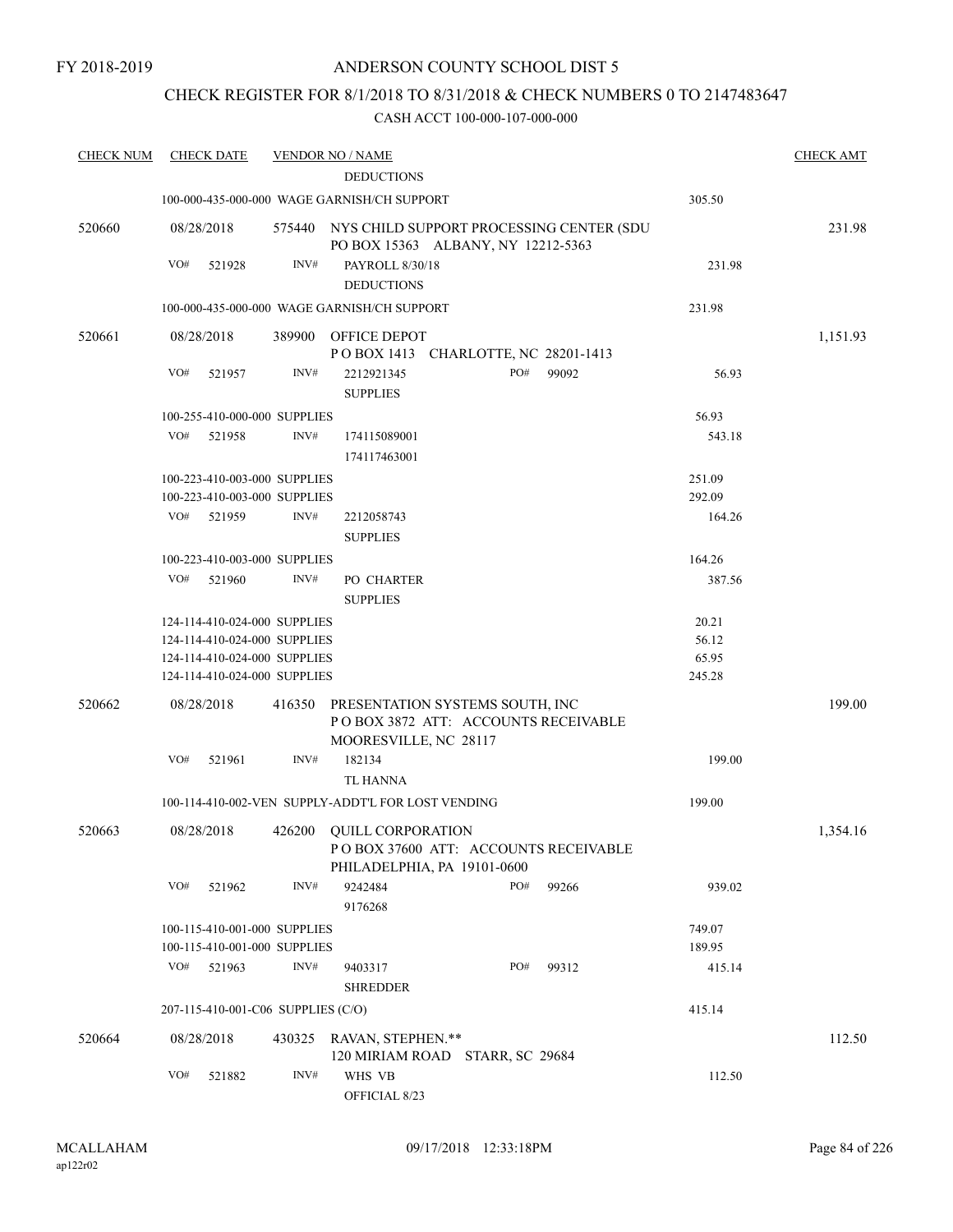# CHECK REGISTER FOR 8/1/2018 TO 8/31/2018 & CHECK NUMBERS 0 TO 2147483647

| <b>CHECK NUM</b> |            | <b>CHECK DATE</b>            |             | <b>VENDOR NO / NAME</b>                                                           |     |                         |           | <b>CHECK AMT</b> |
|------------------|------------|------------------------------|-------------|-----------------------------------------------------------------------------------|-----|-------------------------|-----------|------------------|
|                  |            |                              |             | 100-271-312-003-000 ADDITIONAL SECURITY                                           |     |                         | 112.50    |                  |
| 520665           |            | 08/28/2018                   | 572850      | ROBERT ANDERSON PETTY CASH                                                        |     |                         |           | 500.00           |
|                  | VO#        | 521915                       | INV#        | $, -- -$<br><b>CASH</b>                                                           |     |                         | 500.00    |                  |
|                  |            |                              |             | FOOTBALL 9/5                                                                      |     |                         |           |                  |
|                  |            |                              |             | 706-271-660-006-666 CONCESSIONS EXPENSE                                           |     |                         | 200.00    |                  |
|                  |            |                              |             | 706-271-660-006-671 FOOTBALL GATE RECEIPTS EXPENSE                                |     |                         | 300.00    |                  |
| 520666           |            | 08/28/2018                   | 572850      | ROBERT ANDERSON PETTY CASH                                                        |     |                         |           | 500.00           |
|                  | VO#        | 521917                       | INV#        | , ---<br><b>CASH</b><br>FOOTBALL 9/13                                             |     |                         | 500.00    |                  |
|                  |            |                              |             | 706-271-660-006-666 CONCESSIONS EXPENSE                                           |     |                         | 200.00    |                  |
|                  |            |                              |             | 706-271-660-006-671 FOOTBALL GATE RECEIPTS EXPENSE                                |     |                         | 300.00    |                  |
| 520667           |            | 08/28/2018                   | 572850      | ROBERT ANDERSON PETTY CASH                                                        |     |                         |           | 250.00           |
|                  | VO#        | 521916                       | INV#        | <b>CASH</b><br>VOLLEYBALL 9/11                                                    |     |                         | 250.00    |                  |
|                  |            |                              |             | 706-271-660-006-666 CONCESSIONS EXPENSE                                           |     |                         | 100.00    |                  |
|                  |            |                              |             | 706-271-660-006-679 VOLLEYBALL GATE RECEIPTS EXPENSE                              |     |                         | 150.00    |                  |
| 520668           | 08/28/2018 |                              | 440950      | ROCHESTER 100 INC<br>PO BOX 92801 ATT: ACCOUNTS RECEIVABLE<br>ROCHESTER, NY 14692 |     |                         |           | 750.00           |
|                  | VO#        | 521964                       | INV#        | A07372<br><b>MIDWAY ELEM</b>                                                      |     |                         | 750.00    |                  |
|                  |            | 100-111-410-017-000 SUPPLIES |             |                                                                                   |     |                         | 750.00    |                  |
| 520669           |            | 08/28/2018                   | 571699      | ROSETTA STONE, LTD<br>DEPARTMENT CH 19948                                         |     | PALATINE, IL 60055-9948 |           | 18,280.50        |
|                  | VO#        | 521918                       | INV#        | 9997379<br><b>ORDER 12834878</b>                                                  | PO# | 99076                   | 18,280.50 |                  |
|                  |            |                              |             | 264-162-345-000-000 SOFTWARE LICENSE                                              |     |                         | 18,280.50 |                  |
| 520670           |            | 08/28/2018                   | 575303 ROVE |                                                                                   |     |                         |           | 40,844.79        |
|                  |            |                              |             | 3201 INTERNATIONAL AIRPORT DRIVE SUITE #100<br>CHARLOTTE, NC 28208                |     |                         |           |                  |
|                  | VO#        | 521965                       | INV#        | 161991<br><b>TECH SUPPLIES</b>                                                    | PO# | 99195                   | 40,844.79 |                  |
|                  |            |                              |             | 100-266-345-001-000 TECHNOLOGY PURCHASED SERV                                     |     |                         | 2,042.24  |                  |
|                  |            |                              |             | 100-266-345-002-000 TECHNOLOGY PURCHASED SERV                                     |     |                         | 2,042.24  |                  |
|                  |            |                              |             | 100-266-345-003-000 TECHNOLOGY PURCHASED SERV                                     |     |                         | 2,042.24  |                  |
|                  |            |                              |             | 100-266-345-005-000 TECHNOLOGY PURCHASED SERV                                     |     |                         | 2,042.24  |                  |
|                  |            |                              |             | 100-266-345-006-000 TECHNOLOGY PURCHASED SERV                                     |     |                         | 2,042.24  |                  |
|                  |            |                              |             | 100-266-345-007-000 TECHNOLOGY PURCHASED SERV                                     |     |                         | 2,042.24  |                  |
|                  |            |                              |             | 100-266-345-008-000 TECHNOLOGY PURCHASED SERV                                     |     |                         | 2,042.24  |                  |
|                  |            |                              |             | 100-266-345-009-000 TECHNOLOGY PURCHASED SERV                                     |     |                         | 2,042.24  |                  |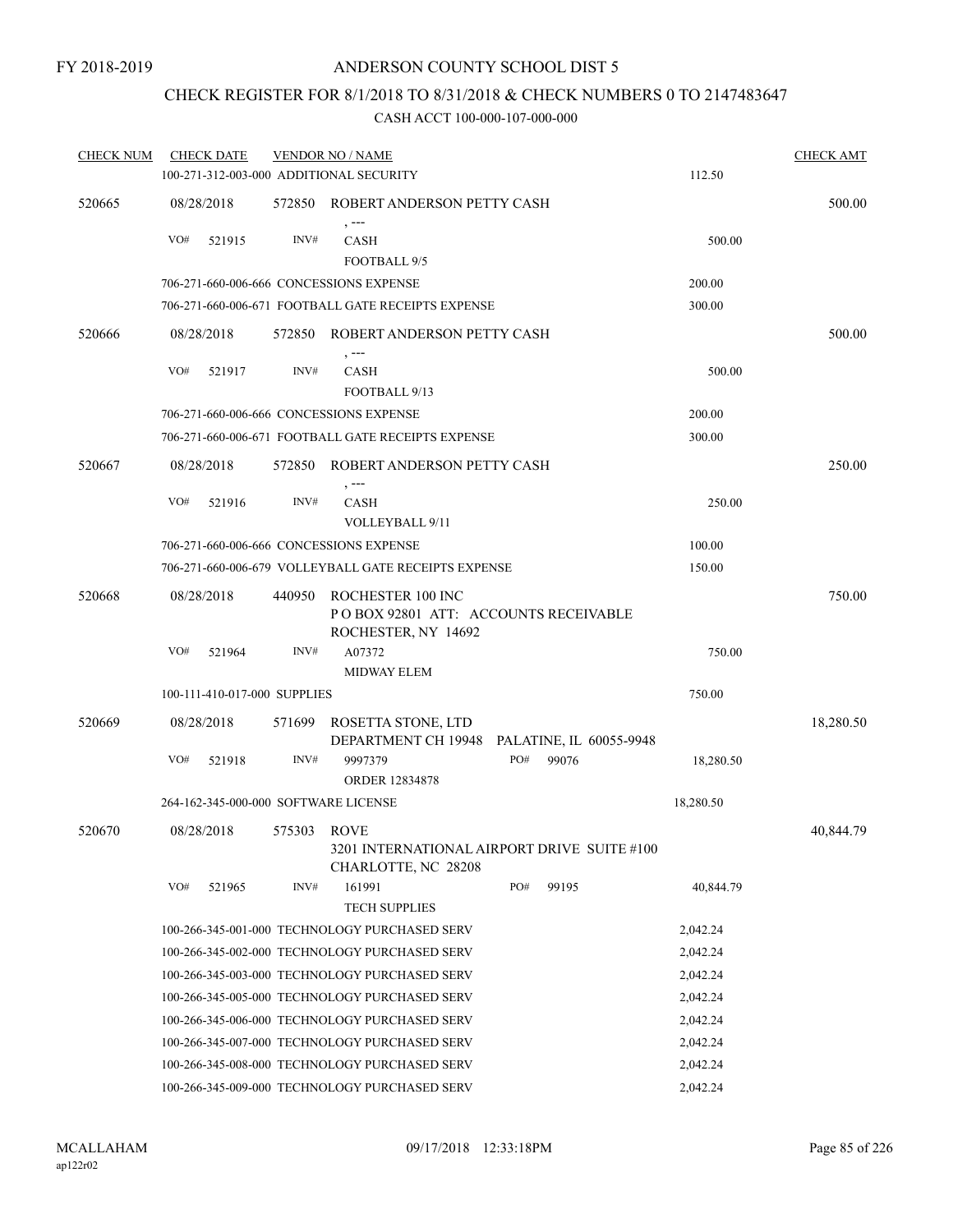# CHECK REGISTER FOR 8/1/2018 TO 8/31/2018 & CHECK NUMBERS 0 TO 2147483647

| <b>CHECK NUM</b> | <b>CHECK DATE</b>                        |        | <b>VENDOR NO / NAME</b>                                                                                          |          | <b>CHECK AMT</b> |
|------------------|------------------------------------------|--------|------------------------------------------------------------------------------------------------------------------|----------|------------------|
|                  |                                          |        | 100-266-345-010-000 TECHNOLOGY PURCHASED SERV                                                                    | 2,042.24 |                  |
|                  |                                          |        | 100-266-345-011-000 TECHNOLOGY PURCHASED SERV                                                                    | 2,042.24 |                  |
|                  |                                          |        | 100-266-345-012-000 TECHNOLOGY PURCHASED SERV                                                                    | 2,042.24 |                  |
|                  |                                          |        | 100-266-345-013-000 TECHNOLOGY PURCHASED SERV                                                                    | 2,042.24 |                  |
|                  |                                          |        | 100-266-345-014-000 TECHNOLOGY PURCHASED SERV                                                                    | 2,042.24 |                  |
|                  |                                          |        | 100-266-345-015-000 TECHNOLOGY PURCHASED SERV                                                                    | 2,042.24 |                  |
|                  |                                          |        | 100-266-345-016-000 TECHNOLOGY PURCHASED SERV                                                                    | 2,042.24 |                  |
|                  |                                          |        | 100-266-345-017-000 TECHNOLOGY PURCHASED SERV                                                                    | 2,042.24 |                  |
|                  |                                          |        | 100-266-345-018-000 TECHNOLOGY PURCHASED SERV                                                                    | 2,042.23 |                  |
|                  |                                          |        | 100-266-345-019-000 TECHNOLOGY PURCHASED SERV                                                                    | 2,042.24 |                  |
|                  |                                          |        | 100-266-345-020-000 TECHNOLOGY PURCHASED SERV                                                                    | 2,042.24 |                  |
|                  |                                          |        | 100-266-345-021-000 TECHNOLOGY PURCHASED SERV                                                                    | 2,042.24 |                  |
| 520671           | 08/28/2018                               | 567025 | <b>SAM'S CLUB</b>                                                                                                |          | 421.03           |
|                  |                                          |        | 3812 LIBERTY HWY ANDERSON, SC 29621                                                                              |          |                  |
|                  | VO#<br>521966                            | INV#   | <b>ORDER</b>                                                                                                     | 421.03   |                  |
|                  |                                          |        | <b>CULINARY ARTS</b>                                                                                             |          |                  |
|                  | 329-115-410-001-0CO SUPPLIES-STATE (C/O) |        |                                                                                                                  | 421.03   |                  |
| 520672           | 08/28/2018                               | 563477 | <b>SC ASSOC MIDDLE LEVEL EDUCATION</b><br>TINA JAMISON, DIRECTOR 225 GARDENWALK<br>DRIVE WEST COLUMBIA, SC 29170 |          | 150.00           |
|                  | VO#<br>521919                            | INV#   | 2018-2019                                                                                                        | 150.00   |                  |
|                  |                                          |        | <b>GLENVIEW MS</b>                                                                                               |          |                  |
|                  |                                          |        | 720-271-660-020-411 MISCELLANEOUS EXPENSE                                                                        | 150.00   |                  |
| 520673           | 08/28/2018                               | 452202 | <b>SC DEPT OF REVENUE</b><br>POBOX 125 301 GERVAIS STREET CENTRAL<br>LEVY UNIT COLUMBIA, SC 29214-0213           |          | 1,599.32         |
|                  | VO#<br>521923                            | INV#   | PAYROLL 8/30/18<br><b>DEDUCTIONS</b>                                                                             | 1,599.32 |                  |
|                  | 100-000-440-000-000 SC STATE TAX LEVY    |        |                                                                                                                  | 1,599.32 |                  |
| 520674           | 08/28/2018                               | 450701 | SC RETIREMENT SYSTEM (SPP)<br>POBOX 11960 CAPITOL STATION COLUMBIA, SC<br>29211                                  |          | 283.27           |
|                  | VO#<br>521924                            | INV#   | PAYROLL 8/30/18<br><b>DEDUCTIONS</b>                                                                             | 283.27   |                  |
|                  |                                          |        | 100-000-438-000-000 RETIREMENT SERV PURCHASE                                                                     | 283.27   |                  |
| 520675           | 08/28/2018                               | 570059 | <b>SHARP BUSINESS SYSTEMS</b><br>DEPT 1216 PO BOX 121216 DALLAS, TX                                              |          | 101.96           |
|                  | VO#<br>521967                            | INV#   | 75312-1216<br>9001331194<br><b>COPIES</b>                                                                        | 85.13    |                  |
|                  | 100-112-410-007-000 SUPPLIES             |        |                                                                                                                  | 85.13    |                  |
|                  | VO#<br>521968                            | INV#   | 9001316032<br><b>COPIES</b>                                                                                      | 13.17    |                  |
|                  | 708-271-660-008-362 COPIER EXPENSE       |        |                                                                                                                  | 13.17    |                  |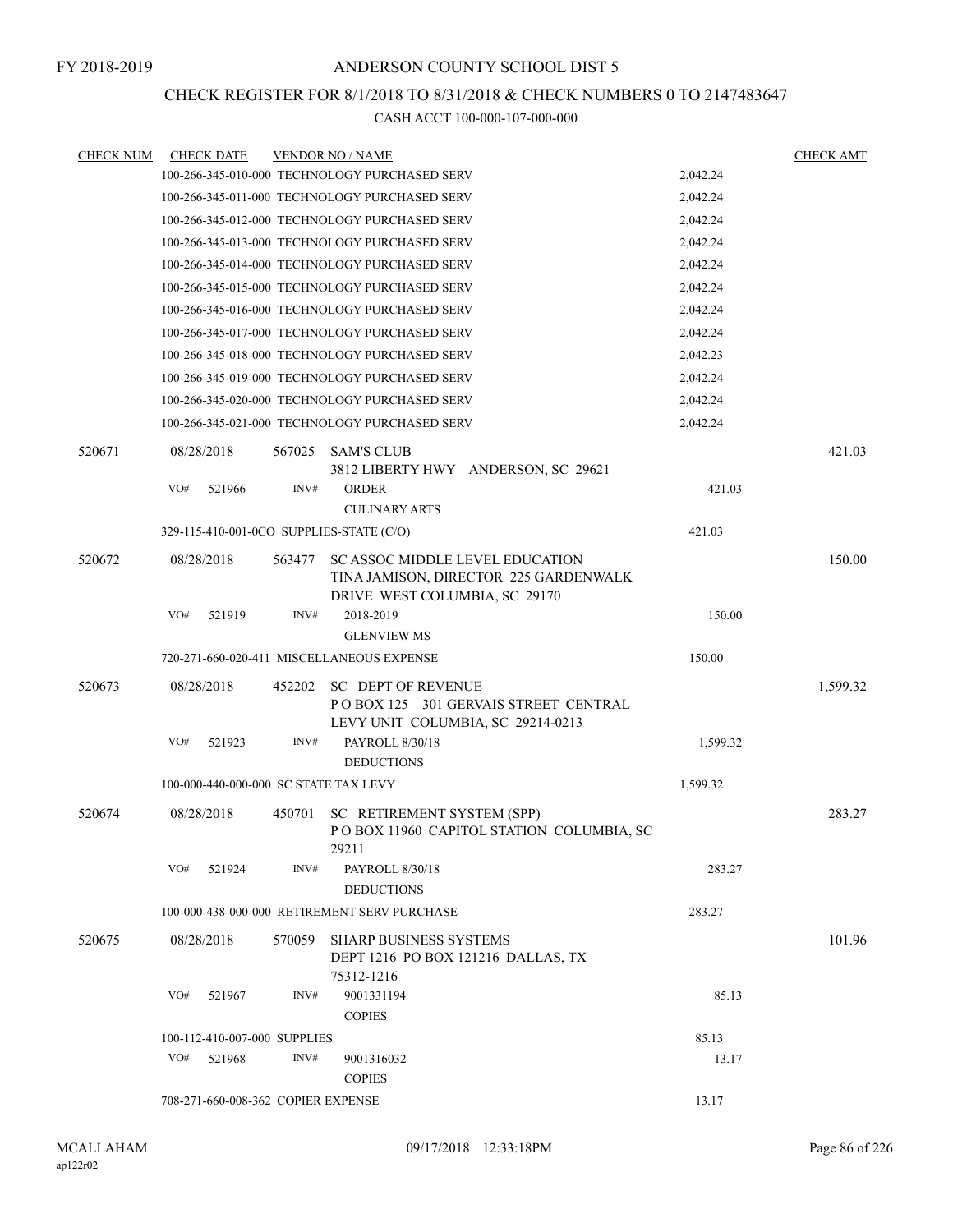# CHECK REGISTER FOR 8/1/2018 TO 8/31/2018 & CHECK NUMBERS 0 TO 2147483647

|   | <b>CHECK NUM</b> | <b>CHECK DATE</b> |        |                                   | <b>VENDOR NO / NAME</b>                                                          |                                                                                  |               | <b>CHECK AMT</b> |
|---|------------------|-------------------|--------|-----------------------------------|----------------------------------------------------------------------------------|----------------------------------------------------------------------------------|---------------|------------------|
|   |                  | VO#               | 521969 | INV#                              | 9001265493<br><b>COPIES</b>                                                      |                                                                                  | 3.66          |                  |
|   |                  |                   |        | 100-113-410-020-000 SUPPLIES      |                                                                                  |                                                                                  | $3.66\quad A$ |                  |
|   | 520676           | 08/28/2018        |        | 568954                            | <b>SHRED A WAY</b><br>PIEDMONT, SC 29673                                         | PO BOX 51132 ATT: ACCOUNTS RECEIVABLE                                            |               | 140.00           |
|   |                  | VO#               | 521970 | INV#                              | A63049                                                                           |                                                                                  | 140.00        |                  |
|   |                  |                   |        |                                   | <b>WESTSIDE</b>                                                                  |                                                                                  |               |                  |
|   |                  |                   |        | 100-114-410-003-000 SUPPLIES      |                                                                                  |                                                                                  | 140.00        |                  |
| * | 520678           | 08/28/2018        |        |                                   | 574516 SOCIAL SECURTIY ADMINISTRATION                                            | PO BOX 3430 PHILADELPHIA, PA 19122-9985                                          |               | 135.11           |
|   |                  | VO#               | 521929 | INV#                              | PAYROLL 8/30/18<br><b>DEDUCTIONS</b>                                             |                                                                                  | 135.11        |                  |
|   |                  |                   |        | 100-000-441-000-000 MISCELLANEOUS |                                                                                  |                                                                                  | 135.11        |                  |
|   | 520679           | 08/28/2018        |        | 573721                            | 219062 KANSAS CITY, MO 64121                                                     | SSBT AS TTEE FOR SCORP MM61953-001-042<br>MASS MUTUAL RETIREMENT SERVICES PO BOX |               | 19,331.54        |
|   |                  | VO#               | 521935 | INV#                              | PAYROLL 8/30/18<br><b>DEDUCTIONS</b>                                             |                                                                                  | 19,331.54     |                  |
|   |                  |                   |        |                                   | 100-000-468-000-000 OPTIONAL RETIREMENT PLAN                                     |                                                                                  | 12,427.42     |                  |
|   |                  |                   |        |                                   | 100-000-484-000-000 EMPLOYER RETIREMENT PAYABLE                                  |                                                                                  | 6,904.12      |                  |
|   | 520680           | 08/28/2018        |        |                                   | 572995 SUPPLYWORKS<br>PO BOX 742604 ATLANTA, GA 30374-2604                       |                                                                                  |               | 2,662.70         |
|   |                  | VO#               | 521971 | INV#                              | 452101025<br><b>SUPPLIES</b>                                                     | PO#<br>99348                                                                     | 2,662.70      |                  |
|   |                  |                   |        |                                   | 100-000-170-000-000 WAREHOUSE INVENTORY                                          |                                                                                  | 2,662.70      |                  |
|   | 520681           | 08/28/2018        |        | 572503                            | TG                                                                               | P O BOX 659601 SAN ANTONIO, TX 78265-9601                                        |               | 403.49           |
|   |                  | VO#               | 521932 | INV#                              | PAYROLL 8/30/18<br><b>DEDUCTIONS</b>                                             |                                                                                  | 403.49        |                  |
|   |                  |                   |        | 100-000-441-000-000 MISCELLANEOUS |                                                                                  |                                                                                  | 403.49        |                  |
|   | 520682           | 08/28/2018        |        |                                   | 572446 THE NATIONAL BETA CLUB<br>151 BETA CLUB WAY SPARTANBURG, SC<br>29306-3012 |                                                                                  |               | 624.37           |
|   |                  | VO#               | 521920 | INV#                              | M159918<br><b>SOUTHWOOD</b>                                                      |                                                                                  | 624.37        |                  |
|   |                  |                   |        |                                   | 721-190-660-021-602 BETA CLUB EXPENSE                                            |                                                                                  | 624.37        |                  |
|   | 520683           | 08/28/2018        |        | 504890                            | <b>TIAA-CREF</b><br>P O BOX 105316 ATLANTA, GA 30348-5316                        |                                                                                  |               | 19,903.43        |
|   |                  | VO#               | 521937 | INV#                              | PAYROLL 8/30/18<br><b>DEDUCTIONS</b>                                             |                                                                                  | 19,903.43     |                  |
|   |                  |                   |        |                                   | 100-000-468-000-000 OPTIONAL RETIREMENT PLAN                                     |                                                                                  | 12,795.08     |                  |
|   |                  |                   |        |                                   | 100-000-484-000-000 EMPLOYER RETIREMENT PAYABLE                                  |                                                                                  | 7,108.35      |                  |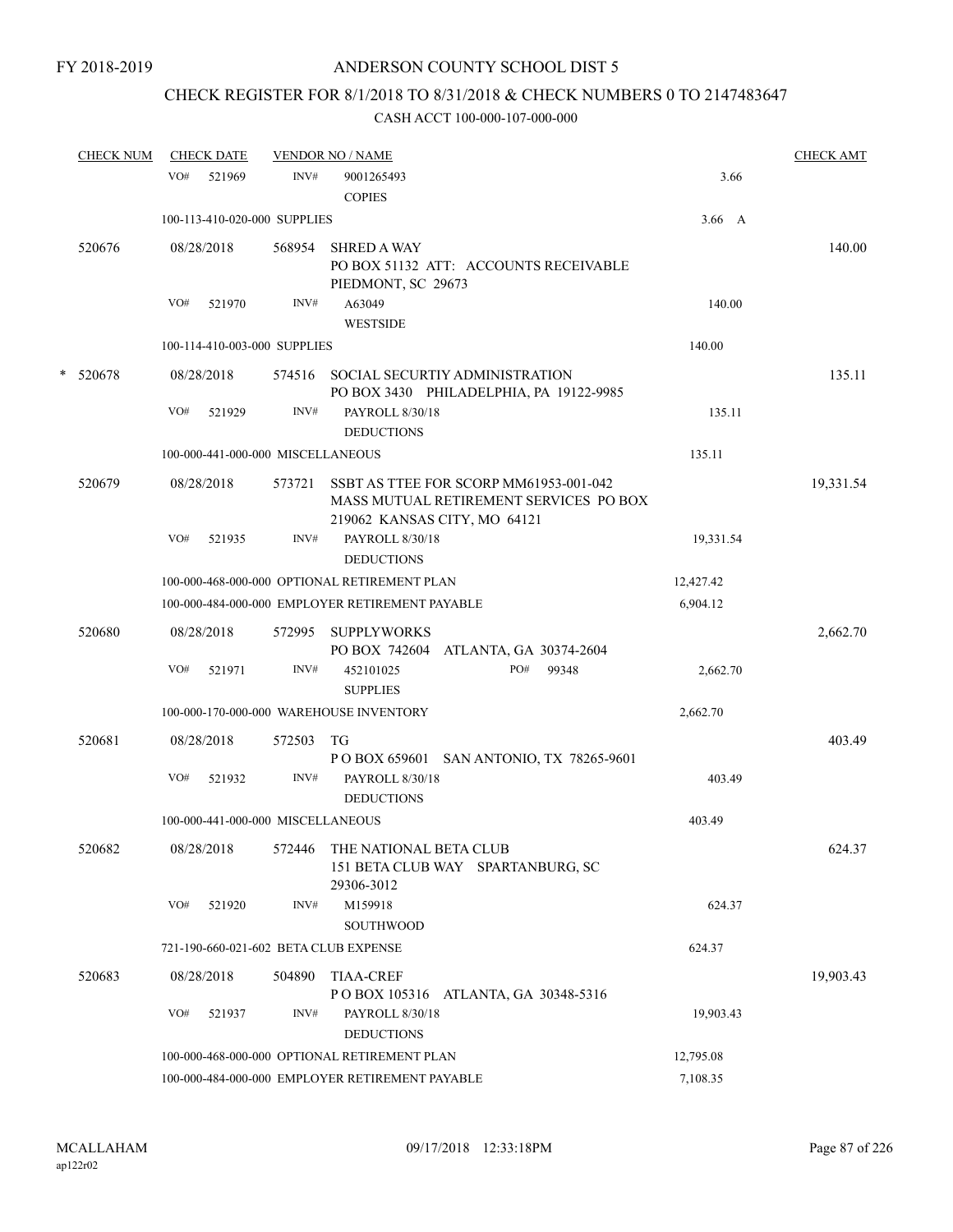# CHECK REGISTER FOR 8/1/2018 TO 8/31/2018 & CHECK NUMBERS 0 TO 2147483647

|        | <b>CHECK NUM</b> |     | <b>CHECK DATE</b>                 |        | <b>VENDOR NO / NAME</b>                                                                            | <b>CHECK AMT</b> |
|--------|------------------|-----|-----------------------------------|--------|----------------------------------------------------------------------------------------------------|------------------|
|        | 520684           |     | 08/28/2018                        | 575148 | TILE RESTORATION INC.<br>119 EAST MAIN ST. HOOKERTON, NC 28538                                     | 5,100.00         |
|        |                  | VO# | 521972                            | INV#   | PO#<br>98535<br>5,100.00<br>S4435<br><b>WESTSIDE</b>                                               |                  |
|        |                  |     |                                   |        | 600-256-323-003-000 REPAIRS TO EQUIPMENT<br>5,100.00 A                                             |                  |
| $\ast$ | 520687           |     | 08/28/2018                        | 564298 | UNITED WAY OF ANDERSON COUNTY<br>POBOX 2067 ANDERSON, SC 29622                                     | 1,356.44         |
|        |                  | VO# | 521925                            | INV#   | PAYROLL 8/30/18<br>1,356.44                                                                        |                  |
|        |                  |     |                                   |        | <b>DEDUCTIONS</b>                                                                                  |                  |
|        |                  |     |                                   |        | 100-000-455-000-000 UNITED FUND - PAYABLE<br>1,356.44                                              |                  |
|        | 520688           |     | 08/28/2018                        | 572350 | US DEPARTMENT OF EDUCATION<br>NATIONAL PAYMENT CENTER PO BOX 105081<br>ATLANTA, GA 30348-5081      | 514.02           |
|        |                  | VO# | 521930                            | INV#   | PAYROLL 8/30/18<br>514.02<br><b>DEDUCTIONS</b>                                                     |                  |
|        |                  |     | 100-000-441-000-000 MISCELLANEOUS |        | 514.02                                                                                             |                  |
|        | 520689           |     | 08/28/2018                        | 575086 | <b>VALIC</b>                                                                                       | 46,866.24        |
|        |                  |     |                                   |        | C/O JP MORGAN CHASE PO BOX 301701                                                                  |                  |
|        |                  |     |                                   |        | DALLAS, TX 75303-1701                                                                              |                  |
|        |                  | VO# | 521936                            | INV#   | PAYROLL 8/30/18<br>46,866.24<br><b>DEDUCTIONS</b>                                                  |                  |
|        |                  |     |                                   |        | 100-000-468-000-000 OPTIONAL RETIREMENT PLAN<br>30,128.31                                          |                  |
|        |                  |     |                                   |        | 100-000-484-000-000 EMPLOYER RETIREMENT PAYABLE<br>16,737.93                                       |                  |
|        | 520690           |     | 08/28/2018                        | 573363 | VARSITY SPIRIT FASHION                                                                             | 5,256.62         |
|        |                  |     |                                   |        | PO BOX 751210 MEMPHIS, TN 38175-1210                                                               |                  |
|        |                  | VO# | 521921                            | INV#   | 41603089,090<br>5,256.62                                                                           |                  |
|        |                  |     |                                   |        | CUST #34940489                                                                                     |                  |
|        |                  |     |                                   |        | 720-271-660-020-611 PEP CLUB EXPENSE<br>4,533.91                                                   |                  |
|        |                  |     |                                   |        | 720-271-660-020-611 PEP CLUB EXPENSE<br>780.99<br>720-271-660-020-611 PEP CLUB EXPENSE<br>$-58.28$ |                  |
|        |                  |     |                                   |        |                                                                                                    |                  |
|        | 520691           |     | 08/28/2018                        | 569016 | YOUNG OFFICE ENVIRONMENTS<br>1280 RIDGE ROAD ATT: ACCOUNTS RECEIVABLE<br>GREENVILLE, SC 29607      | 38,471.50        |
|        |                  | VO# | 521974                            | INV#   | 159<br>PO#<br>98009<br>38,471.50                                                                   |                  |
|        |                  |     |                                   |        | <b>MCCANTS</b>                                                                                     |                  |
|        |                  |     |                                   |        | 505-254-323-005-000 CONTRACTED SERVICES<br>38,471.50                                               |                  |
|        | 520692           |     | 08/30/2018                        | 100075 | 4IMPRINT<br>25303 NETWORK PLACE CHICAGO, IL 60673-1253                                             | 3,204.73         |
|        |                  | VO# | 522101                            | INV#   | PO#<br>99229<br>6555991<br>3,204.73<br>ACCT 1488551                                                |                  |
|        |                  |     |                                   |        | 100-264-312-000-ERP EMPLOYEE RECOGNITION PROGRAM<br>3,204.73                                       |                  |
|        | 520693           |     | 08/30/2018                        | 575508 | ALTERATIONS UNLIMITED                                                                              | 408.00           |
|        |                  |     |                                   |        | 1301 N. MAIN STREET ANDERSON, SC 29621                                                             |                  |
|        |                  | VO# | 522071                            | INV#   | 408.00<br><b>CES</b>                                                                               |                  |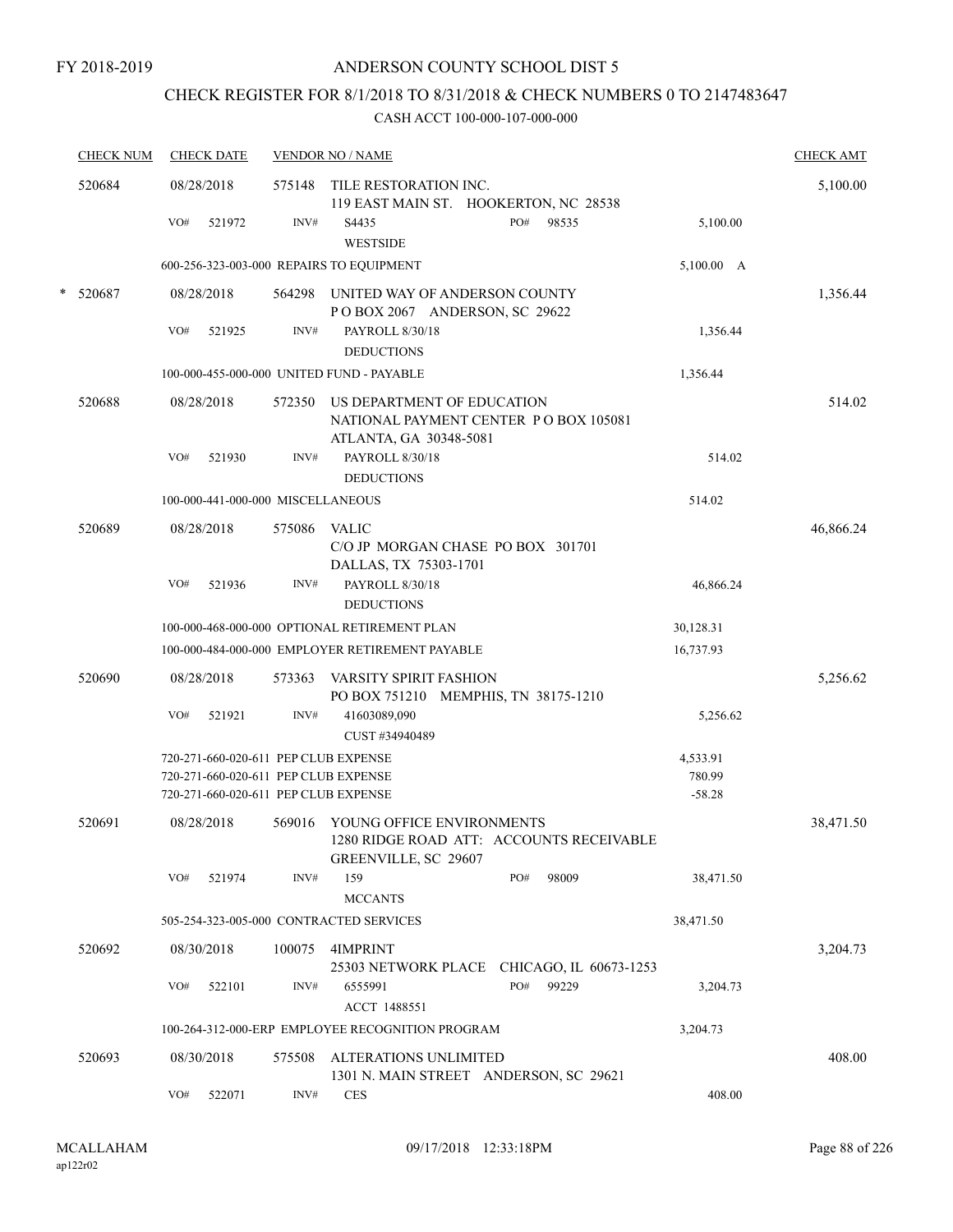# CHECK REGISTER FOR 8/1/2018 TO 8/31/2018 & CHECK NUMBERS 0 TO 2147483647

| <b>CHECK NUM</b> |            | <b>CHECK DATE</b>            |        | <b>VENDOR NO / NAME</b>                                                                                 |        | <b>CHECK AMT</b> |
|------------------|------------|------------------------------|--------|---------------------------------------------------------------------------------------------------------|--------|------------------|
|                  |            |                              |        | <b>PATCHES</b>                                                                                          |        |                  |
|                  |            |                              |        | 100-254-410-000-075 UNIFORM PURCHASES                                                                   | 408.00 |                  |
| 520694           | 08/30/2018 |                              | 570950 | ANDERSON COUNTY SHERIFF'S OFFICE<br>ATTN: RICHARD BRYSON PO BOX 5497<br>ANDERSON, SC 29623              |        | 612.50           |
|                  | VO#        | 522169                       | INV#   | WESTSIDE<br><b>SECURITY</b>                                                                             | 472.50 |                  |
|                  |            |                              |        | 100-271-312-003-000 ADDITIONAL SECURITY                                                                 | 472.50 |                  |
|                  | VO#        | 522170                       | INV#   | TL HANNA<br><b>SECURITY</b>                                                                             | 140.00 |                  |
|                  |            |                              |        | 100-271-312-002-000 ADDITIONAL SECURITY                                                                 | 140.00 |                  |
| 520695           |            | 08/30/2018                   | 114225 | ANDERSON RESTAURANT EQUIPMENT<br>112 EAST MAULDIN STREET ATT: ACCOUNTS<br>RECEIVABLE ANDERSON, SC 29621 |        | 1,096.48         |
|                  | VO#        | 522102                       | INV#   | 51167<br><b>SUPPLIES</b>                                                                                | 405.14 |                  |
|                  |            | 600-256-410-010-000 SUPPLIES |        |                                                                                                         | 153.89 |                  |
|                  |            | 600-256-410-011-000 SUPPLIES |        |                                                                                                         | 173.62 |                  |
|                  |            | 600-256-410-016-000 SUPPLIES |        |                                                                                                         | 38.79  |                  |
|                  |            | 600-256-410-021-000 SUPPLIES |        |                                                                                                         | 38.84  |                  |
|                  |            | VO# 522103                   | INV#   | 51162<br><b>SUPPLIES</b>                                                                                | 141.12 |                  |
|                  |            | 600-256-410-012-000 SUPPLIES |        |                                                                                                         | 141.12 |                  |
|                  | VO#        | 522104                       | INV#   | 51239<br><b>SUPPLIES</b>                                                                                | 17.01  |                  |
|                  |            | 600-256-410-008-000 SUPPLIES |        |                                                                                                         | 17.01  |                  |
|                  | VO#        | 522105                       | INV#   | 51161<br><b>SUPPLIES</b>                                                                                | 226.44 |                  |
|                  |            | 600-256-410-007-000 SUPPLIES |        |                                                                                                         | 226.44 |                  |
|                  |            | VO# 522106                   | INV#   | 51131<br><b>SUPPLIES</b>                                                                                | 306.77 |                  |
|                  |            | 600-256-410-005-000 SUPPLIES |        |                                                                                                         | 306.77 |                  |
| * 520697         | 08/30/2018 |                              | 563865 | ANDERSON WINNELSON CO<br>POBOX 1446 ATT: ACCOUNTS RECEIVABLE<br>ANDERSON, SC 29622                      |        | 122.40           |
|                  | VO#        | 522066                       | INV#   | 219226<br><b>REPAIR PARTS</b>                                                                           | 50.40  |                  |
|                  |            |                              |        | 100-254-410-003-400 HVAC/ELECTRICAL/PLUMBING                                                            | 50.40  |                  |
|                  | VO#        | 522067                       | INV#   | 219114                                                                                                  | 72.00  |                  |
|                  |            |                              |        | <b>REPAIR PARTS</b>                                                                                     |        |                  |
|                  |            |                              |        | 100-254-410-014-400 HVAC/ELECTRICAL/PLUMBING                                                            | 72.00  |                  |
| 520698           | 08/30/2018 |                              | 575390 | ARROYO, ERIK<br>330 F STREET ANDERSON, SC 29625                                                         |        | 370.00           |
|                  | VO#        | 522086                       | INV#   | AUG 13-17                                                                                               | 370.00 |                  |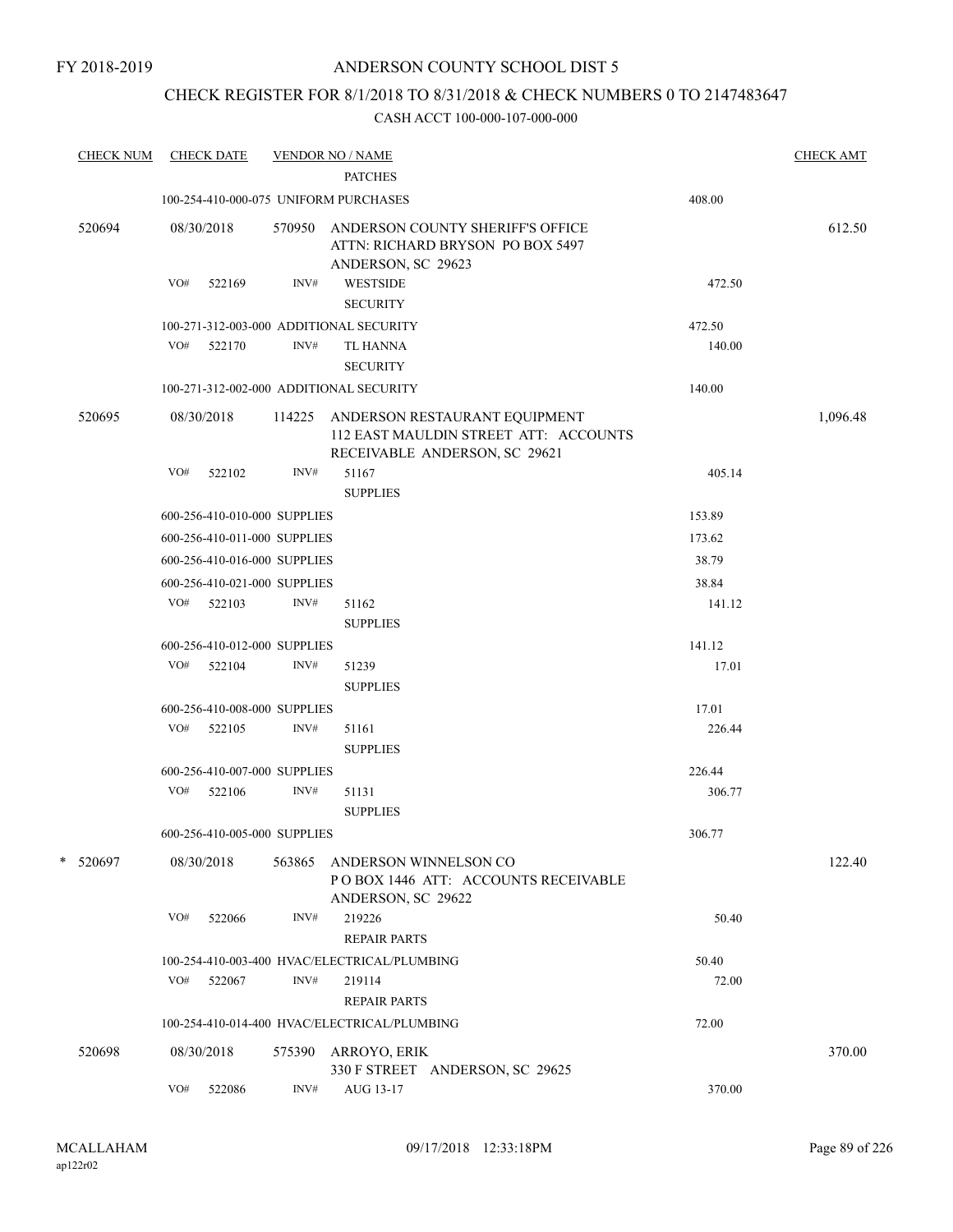### FY 2018-2019

# ANDERSON COUNTY SCHOOL DIST 5

# CHECK REGISTER FOR 8/1/2018 TO 8/31/2018 & CHECK NUMBERS 0 TO 2147483647

|   | <b>CHECK NUM</b> |     | <b>CHECK DATE</b>                 |        | <b>VENDOR NO / NAME</b><br><b>TECHNOLOGY</b>                                                                         |     |       |                                  | <b>CHECK AMT</b> |
|---|------------------|-----|-----------------------------------|--------|----------------------------------------------------------------------------------------------------------------------|-----|-------|----------------------------------|------------------|
|   |                  |     | 100-266-312-000-EXT EXTRA HELP    |        |                                                                                                                      |     |       | 370.00                           |                  |
|   | 520699           |     | 08/30/2018                        | 126675 | <b>ATTAWAY INC</b><br>PO BOX 302 ATT: ACCOUNTS RECEIVABLE<br>ANDERSON, SC 29622                                      |     |       |                                  | 208.65           |
|   |                  | VO# | 522107                            | INV#   | 216582<br><b>BACK TO SCHOOL</b>                                                                                      |     |       | 128.40                           |                  |
|   |                  |     | 600-256-410-000-000 SUPPLIES      |        |                                                                                                                      |     |       | 128.40                           |                  |
|   |                  | VO# | 522108                            | INV#   | 216708<br><b>MORGAN</b>                                                                                              |     |       | 80.25                            |                  |
|   |                  |     |                                   |        | 201-223-410-000-000 SUPPLIES- ADMIN (GENERAL/PD)                                                                     |     |       | 80.25                            |                  |
|   | 520700           |     | 08/30/2018                        | 569220 | <b>AUTECH</b><br>POBOX 248 ATT: ACCOUNTS RECEIVABLE<br>WILLIAMSTON, SC 29697                                         |     |       |                                  | 200.00           |
|   |                  | VO# | 522068                            | INV#   | 6867<br><b>SOUTH FANT</b>                                                                                            |     |       | 200.00                           |                  |
|   |                  |     |                                   |        | 100-254-323-015-400 CONTR SERV-HVAC/ELECT/PLUMBING                                                                   |     |       | 200.00                           |                  |
| * | 520703           |     | 08/30/2018                        |        | 575496 BEAULE, JOHN^^<br>52 SYCAMORE RIDGE DRIVE SIMPSONVILLE, SC<br>29681                                           |     |       |                                  | 175.00           |
|   |                  | VO# | 521989                            | INV#   | SOUTHWOOD<br><b>INSTRUCTION</b>                                                                                      |     |       | 175.00                           |                  |
|   |                  |     | 721-190-660-021-607 DANCE EXPENSE |        |                                                                                                                      |     |       | 175.00                           |                  |
|   | 520704           |     | 08/30/2018                        |        | 573265 BILL SANDERS MOVING, INC.<br>2 JUNE BUG LANE WILLIAMSTON, SC 29697                                            |     |       |                                  | 465.00           |
|   |                  | VO# | 522109                            | INV#   | 4448<br><b>FOOD SERVICE</b>                                                                                          |     |       | 465.00                           |                  |
|   |                  |     |                                   |        | 600-256-323-005-000 REPAIRS TO EQUIPMENT                                                                             |     |       | 465.00                           |                  |
|   | * 520706         |     | 08/30/2018                        |        | 571991 CAROLINA CUSTOM PAINTING<br>1021 LADY'S LANE ANDERSON, SC 29621                                               |     |       |                                  | 8,700.00         |
|   |                  | VO# | 522110                            | INV#   | 2114,2120,2124<br><b>DISTRICT OFFICE</b>                                                                             | PO# | 99254 | 8,700.00                         |                  |
|   |                  |     |                                   |        | 100-254-323-000-CAP CAPITAL PROJECTS<br>100-254-323-000-CAP CAPITAL PROJECTS<br>100-254-323-000-CAP CAPITAL PROJECTS |     |       | 5,500.00<br>1,700.00<br>1,500.00 |                  |
|   | 520707           |     | 08/30/2018                        | 160602 | CDW GOVERNMENT<br>75 REMITTANCE DRIVE SUITE 1515 ATT:<br>ACCOUNTS RECEIVABLE CHICAGO, IL 60675-1515                  |     |       |                                  | 4,210.33         |
|   |                  | VO# | 522111                            | INV#   | <b>NVB7663</b><br><b>TECH SUPPLIES</b>                                                                               | PO# | 99308 | 164.78                           |                  |
|   |                  |     |                                   |        | 100-266-314-003-000 REPAIRS TO EQUIPMENT                                                                             |     |       | 164.78                           |                  |
|   |                  | VO# | 522112                            | INV#   | NVM2406<br>NTP9347                                                                                                   | PO# | 99313 | 2,396.80                         |                  |
|   |                  |     |                                   |        | 100-266-314-000-000 REPAIRS TO EQUIPMENT                                                                             |     |       | 144.45                           |                  |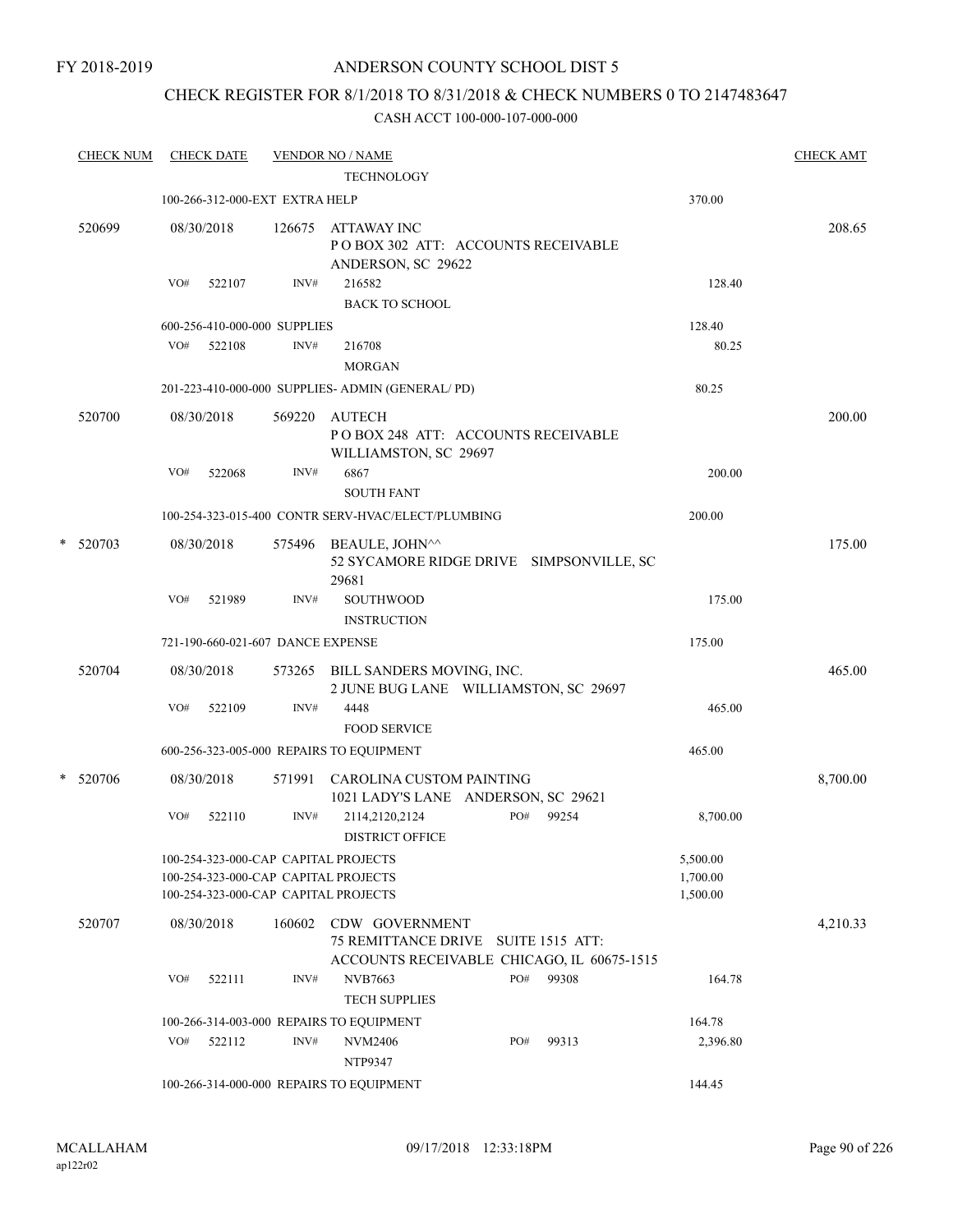# CHECK REGISTER FOR 8/1/2018 TO 8/31/2018 & CHECK NUMBERS 0 TO 2147483647

| <b>CHECK NUM</b> |     | <b>CHECK DATE</b> |                                 | <b>VENDOR NO / NAME</b>                                                              |                                                                                 |       |                    | <b>CHECK AMT</b> |
|------------------|-----|-------------------|---------------------------------|--------------------------------------------------------------------------------------|---------------------------------------------------------------------------------|-------|--------------------|------------------|
|                  |     |                   |                                 | 100-266-314-000-000 REPAIRS TO EQUIPMENT                                             |                                                                                 |       | 2,252.35           |                  |
|                  |     | VO# 522113        | INV#                            | NPD1671<br><b>NPF5864</b>                                                            | PO#                                                                             | 99199 | 1,648.75           |                  |
|                  |     |                   |                                 | 329-115-410-001-0CO SUPPLIES-STATE (C/O)<br>329-115-410-001-0CO SUPPLIES-STATE (C/O) |                                                                                 |       | 1,422.99<br>225.76 |                  |
| 520708           |     | 08/30/2018        |                                 | 564855 CERRA SOUTH CAROLINA                                                          | STEWART HOUSE AT WINTHROP UNIVERSITY<br>ATTN: JAN PATTERSON ROCK HILL, SC 29733 |       |                    | 500.00           |
|                  | VO# | 522146            | INV#                            | <b>REGISTRATION</b><br><b>TEACHER OF YEAR</b>                                        |                                                                                 |       | 500.00             |                  |
|                  |     |                   |                                 | 100-264-312-000-ERP EMPLOYEE RECOGNITION PROGRAM                                     |                                                                                 |       | 500.00             |                  |
| 520709           |     | 08/30/2018        | 566288                          | CES CITY ELECTRIC ACCTS<br>NORTH CHARLESTON, SC 29415                                | P.O. BOX 71465 ATT: ACCOUNTS RECEIVABLE                                         |       |                    | 133.75           |
|                  | VO# | 522065            | INV#                            | 139299<br><b>SUPPLIES</b>                                                            |                                                                                 |       | 133.75             |                  |
|                  |     |                   |                                 | 600-256-323-000-000 REPAIRS TO EQUIPMENT                                             |                                                                                 |       | 133.75             |                  |
| 520710           |     | 08/30/2018        | 569437                          | CHASTAIN, DENNIS L<br>ANDERSON, SC 29624                                             | CHASTAIN'S HEATING & AIR 3553 KEYS STREET                                       |       |                    | 195.00           |
|                  | VO# | 522114            | INV#                            | 117370<br><b>RENTAL</b>                                                              |                                                                                 |       | 195.00             |                  |
|                  |     |                   |                                 | 100-255-323-000-000 CONTRACTED SERVICES                                              |                                                                                 |       | 195.00             |                  |
| * 520712         |     | 08/30/2018        | 573557                          | <b>CLAY-KING</b><br>29307-5400                                                       | 125 BEN-ABI ROAD SPARTANBURG, SC                                                |       |                    | 340.36           |
|                  | VO# | 522115            | INV#                            | 2859<br><b>CONCORD ELEM</b>                                                          |                                                                                 |       | 340.36             |                  |
|                  |     |                   | 709-271-660-009-228 ART EXPENSE |                                                                                      |                                                                                 |       | 340.36             |                  |
| $*$ 520714       |     | 08/30/2018        | 571529                          | CONTRACT PAPER GROUP                                                                 | 2284 PAYSPHERE CIRCLE CHICAGO, IL 60674                                         |       |                    | 1,138.48         |
|                  | VO# | 522116            | INV#                            | 43006866001<br>PAPER                                                                 | PO#                                                                             | 99003 | 1,138.48           |                  |
|                  |     |                   |                                 | 100-000-170-000-000 WAREHOUSE INVENTORY                                              |                                                                                 |       | 1,138.48           |                  |
| $*$ 520716       |     | 08/30/2018        | 565639                          | DATA RECOGNITION CORP                                                                | BIN #131410 P.O. BOX 1414 MINNEAPOLIS, MN                                       |       |                    | 1,360.96         |
|                  | VO# | 522117            | INV#                            | 55480-1414<br>118245<br><b>TESTING SUPPLIES</b>                                      |                                                                                 |       | 1,360.96           |                  |
|                  |     |                   |                                 | 723-190-660-023-911 MISCELLANEOUS- ADULT ED EXPENSE                                  |                                                                                 |       | 1,360.96           |                  |
| 520717           |     | 08/30/2018        | 567489                          | DE LAGE LANDEN                                                                       | POBOX 41602 PHILADELPHIA, PA 19101-1602                                         |       |                    | 385.20           |
|                  | VO# | 522118            | INV#                            | 60055199<br><b>COPIER</b>                                                            | PO#                                                                             | 99339 | 265.36             |                  |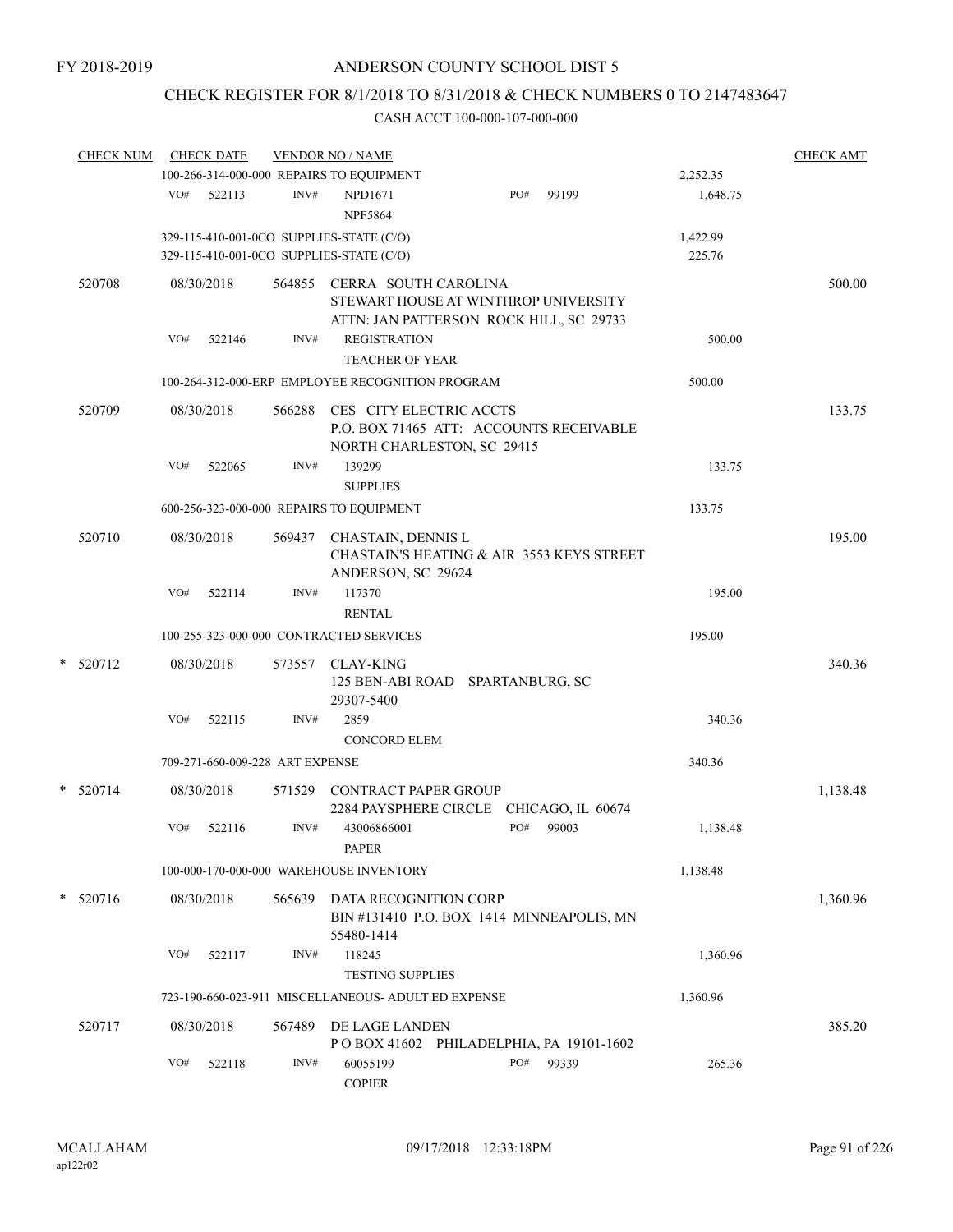# CHECK REGISTER FOR 8/1/2018 TO 8/31/2018 & CHECK NUMBERS 0 TO 2147483647

| <b>CHECK NUM</b> | <b>CHECK DATE</b>                  |        | <b>VENDOR NO / NAME</b>                                                      |           | <b>CHECK AMT</b> |
|------------------|------------------------------------|--------|------------------------------------------------------------------------------|-----------|------------------|
|                  | 100-113-410-017-000 SUPPLIES       |        |                                                                              | 265.36    |                  |
|                  | VO#<br>522119                      | INV#   | 59969050<br><b>COPIER</b>                                                    | 119.84    |                  |
|                  | 713-271-660-013-362 COPIER EXPENSE |        |                                                                              | 119.84    |                  |
| 520718           | 08/30/2018                         | 573223 | DEPT OF ADMINISTRATION<br>SUITE 409 1200 SENATE STREET COLUMBIA, SC<br>29201 |           | 736.22           |
|                  | VO#<br>522120                      | INV#   | C <sub>126399</sub>                                                          | 736.22    |                  |
|                  |                                    |        | SAP 2000425827                                                               |           |                  |
|                  | 100-266-340-000-000 TELEPHONE      |        |                                                                              | 76.45     |                  |
|                  | 100-266-340-001-000 TELEPHONE      |        |                                                                              | 38.81     |                  |
|                  | 100-266-340-003-000 TELEPHONE      |        |                                                                              | 38.81     |                  |
|                  | 100-266-340-005-000 TELEPHONE      |        |                                                                              | 38.81     |                  |
|                  | 100-266-340-006-000 TELEPHONE      |        |                                                                              | 38.81     |                  |
|                  | 100-266-340-007-000 TELEPHONE      |        |                                                                              | 38.81     |                  |
|                  | 100-266-340-008-000 TELEPHONE      |        |                                                                              | 38.81     |                  |
|                  | 100-266-340-009-000 TELEPHONE      |        |                                                                              | 38.81     |                  |
|                  | 100-266-340-010-000 TELEPHONE      |        |                                                                              | 38.81     |                  |
|                  | 100-266-340-011-000 TELEPHONE      |        |                                                                              | 38.81     |                  |
|                  | 100-266-340-012-000 TELEPHONE      |        |                                                                              | 38.81     |                  |
|                  | 100-266-340-013-000 TELEPHONE      |        |                                                                              | 38.81     |                  |
|                  | 100-266-340-014-000 TELEPHONE      |        |                                                                              | 38.81     |                  |
|                  | 100-266-340-016-000 TELEPHONE      |        |                                                                              | 38.81     |                  |
|                  | 100-266-340-017-000 TELEPHONE      |        |                                                                              | 38.81     |                  |
|                  | 100-266-340-019-000 TELEPHONE      |        |                                                                              | 38.81     |                  |
|                  | 100-266-340-020-000 TELEPHONE      |        |                                                                              | 38.81     |                  |
|                  | 100-266-340-021-000 TELEPHONE      |        |                                                                              | 38.81     |                  |
| 520719           | 08/30/2018                         | 211302 | <b>DUKE ENERGY</b><br>PO BOX 70516 CHARLOTTE, NC 28272-0516                  |           | 22,455.03        |
|                  | VO#<br>522174                      | INV#   | <b>DUE 9/6</b><br><b>UTILITES</b>                                            | 22,455.03 |                  |
|                  |                                    |        | 100-254-470-001-000 ENERGY-ELECTRICITY & WATER                               | 68.81     |                  |
|                  |                                    |        | 100-254-470-002-000 ENERGY-ELECTRICITY & WATER                               | 142.94    |                  |
|                  |                                    |        | 100-254-470-003-000 ENERGY-ELECTRICITY & WATER                               | 482.90    |                  |
|                  |                                    |        | 100-254-470-005-000 ENERGY-ELECTRICITY & WATER                               | 74.21     |                  |
|                  |                                    |        | 100-254-470-007-000 ENERGY-ELECTRICITY & WATER                               | 5,654.99  |                  |
|                  |                                    |        | 100-254-470-009-000 ENERGY-ELECTRICITY & WATER                               | 7,102.83  |                  |
|                  |                                    |        | 100-254-470-010-000 ENERGY-ELECTRICITY & WATER                               | 8,680.91  |                  |
|                  |                                    |        | 100-254-470-014-000 ENERGY-ELECTRICITY & WATER                               | 44.83     |                  |
|                  |                                    |        | 100-254-470-015-000 ENERGY-ELECTRICITY & WATER                               | 42.48     |                  |
|                  | 600-256-470-026-000 ENERGY         |        |                                                                              | 160.13    |                  |
| 520720           | 08/30/2018                         | 213300 | EBS, INC                                                                     |           | 1,139.71         |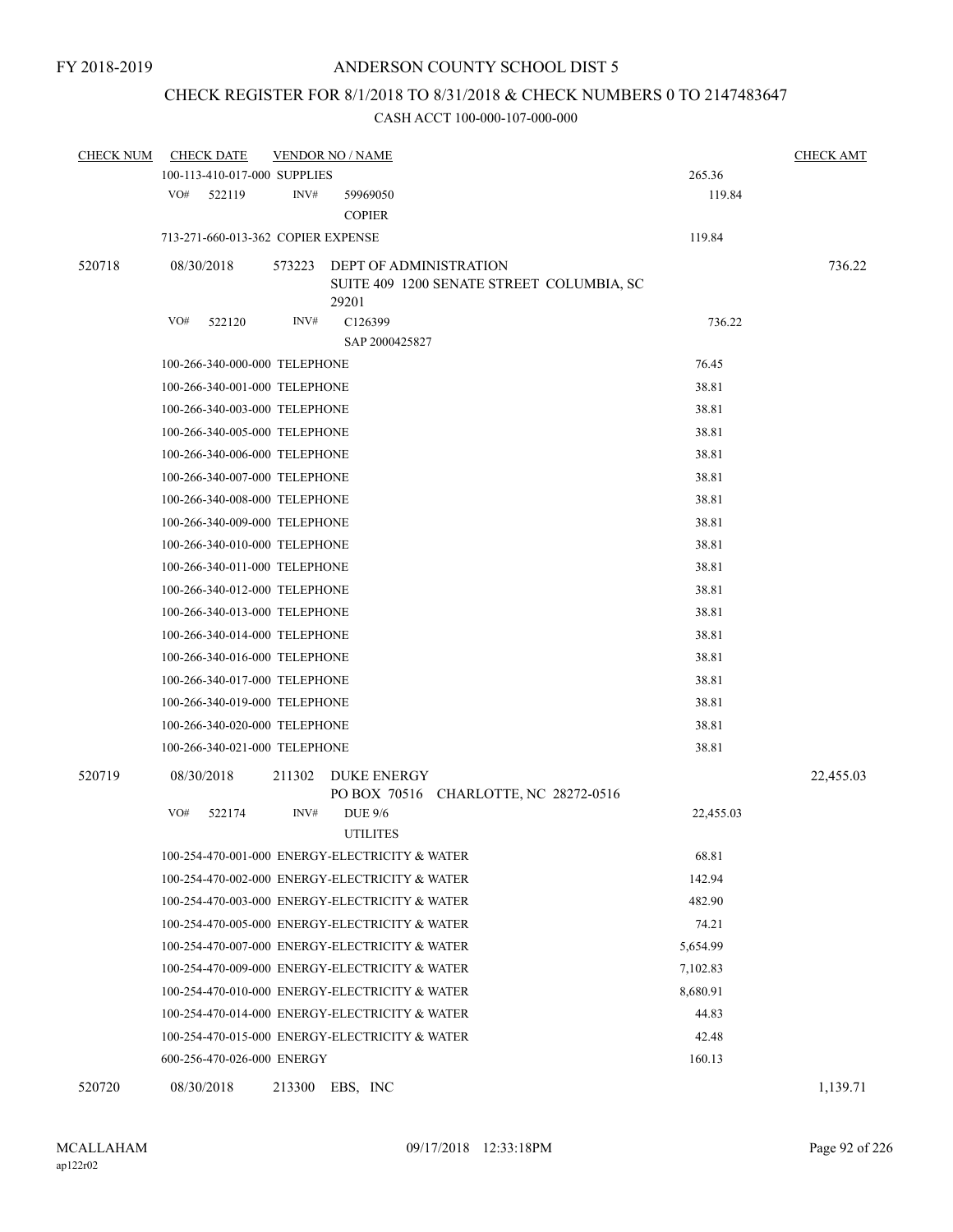# CHECK REGISTER FOR 8/1/2018 TO 8/31/2018 & CHECK NUMBERS 0 TO 2147483647

| <b>CHECK NUM</b> |     | <b>CHECK DATE</b>                    | <b>VENDOR NO / NAME</b> |                                                                      |               | <b>CHECK AMT</b> |
|------------------|-----|--------------------------------------|-------------------------|----------------------------------------------------------------------|---------------|------------------|
|                  |     |                                      |                         | 615 EAST RIVER STREET ATT: ACCOUNTS<br>RECEIVABLE ANDERSON, SC 29624 |               |                  |
|                  | VO# | 522049                               | INV#                    | 104137<br><b>LOCKS</b>                                               | 344.43        |                  |
|                  |     |                                      |                         | 100-254-410-002-001 SUPPLIES - MAINTENANCE                           | 344.43        |                  |
|                  | VO# | 522050                               | INV#                    | 104133                                                               | 123.05        |                  |
|                  |     |                                      |                         | <b>LOCKS</b>                                                         |               |                  |
|                  |     |                                      |                         | 100-254-410-002-001 SUPPLIES - MAINTENANCE                           | 123.05        |                  |
|                  |     | VO# 522051                           | INV#                    | 104141                                                               | 68.75         |                  |
|                  |     |                                      |                         | <b>KEYS</b>                                                          |               |                  |
|                  |     |                                      |                         | 100-254-410-013-001 SUPPLIES - MAINTENANCE                           | 16.59         |                  |
|                  |     |                                      |                         | 100-254-410-020-001 SUPPLIES - MAINTENANCE                           | 52.16         |                  |
|                  | VO# | 522052                               | INV#                    | 104116                                                               | 17.12         |                  |
|                  |     |                                      |                         | <b>REKEY</b>                                                         |               |                  |
|                  |     |                                      |                         | 100-254-410-015-001 SUPPLIES - MAINTENANCE                           | 17.12         |                  |
|                  |     | VO# 522053                           | INV#                    | 104121                                                               | 29.43         |                  |
|                  |     |                                      |                         | <b>KEYS</b>                                                          |               |                  |
|                  |     |                                      |                         | 100-254-410-000-001 MAINT. SUPPLIES-STRUCTURES                       | 11.78         |                  |
|                  |     |                                      |                         | 100-254-410-002-001 SUPPLIES - MAINTENANCE                           | 17.65         |                  |
|                  |     | VO# 522054                           | INV#                    | 104129                                                               | 11.24         |                  |
|                  |     |                                      |                         | <b>KEYS</b>                                                          |               |                  |
|                  |     |                                      |                         | 100-254-410-014-001 SUPPLIES - MAINTENANCE                           | 11.24         |                  |
|                  | VO# | 522055                               | INV#                    | 104120                                                               | 72.48         |                  |
|                  |     |                                      |                         | <b>KEYS</b>                                                          |               |                  |
|                  |     |                                      |                         | 100-254-410-009-001 SUPPLIES - MAINTENANCE                           | 72.48         |                  |
|                  | VO# | 522056                               | INV#                    | 104111                                                               | 43.64         |                  |
|                  |     |                                      |                         | <b>LOCKS</b>                                                         |               |                  |
|                  |     | 100-254-323-000-001 CONTRACT SRVS    |                         |                                                                      | 43.64         |                  |
|                  | VO# | 522057                               | INV#                    | 10147                                                                | 60.00         |                  |
|                  |     |                                      |                         | REKEY                                                                |               |                  |
|                  |     |                                      |                         | 100-254-323-001-001 CONTRACTED SERVICES                              | 60.00         |                  |
|                  | VO# | 522058                               | INV#                    | 104124                                                               | 37.45         |                  |
|                  |     |                                      |                         | LOCK                                                                 |               |                  |
|                  |     |                                      |                         | 100-254-410-003-001 SUPPLIES - MAINTENANCE                           | 37.45         |                  |
|                  | VO# | 522059                               | INV#                    | 104123                                                               | 20.06         |                  |
|                  |     |                                      |                         | <b>KEYS</b>                                                          |               |                  |
|                  |     | VO# 522060                           | INV#                    | 100-254-410-000-001 MAINT. SUPPLIES-STRUCTURES<br>104135             | 20.06<br>9.10 |                  |
|                  |     |                                      |                         | <b>KEYS</b>                                                          |               |                  |
|                  |     |                                      |                         | 100-254-410-000-001 MAINT. SUPPLIES-STRUCTURES                       | 9.10          |                  |
|                  | VO# | 522061                               | INV#                    | 104115                                                               | 184.06        |                  |
|                  |     |                                      |                         | <b>KEYS</b>                                                          |               |                  |
|                  |     | 515-253-520-000-ART FINE ARTS CENTER |                         |                                                                      | 184.06        |                  |
|                  | VO# | 522062                               | INV#                    | 104053                                                               | 118.90        |                  |
|                  |     |                                      |                         | <b>LOCKS</b>                                                         |               |                  |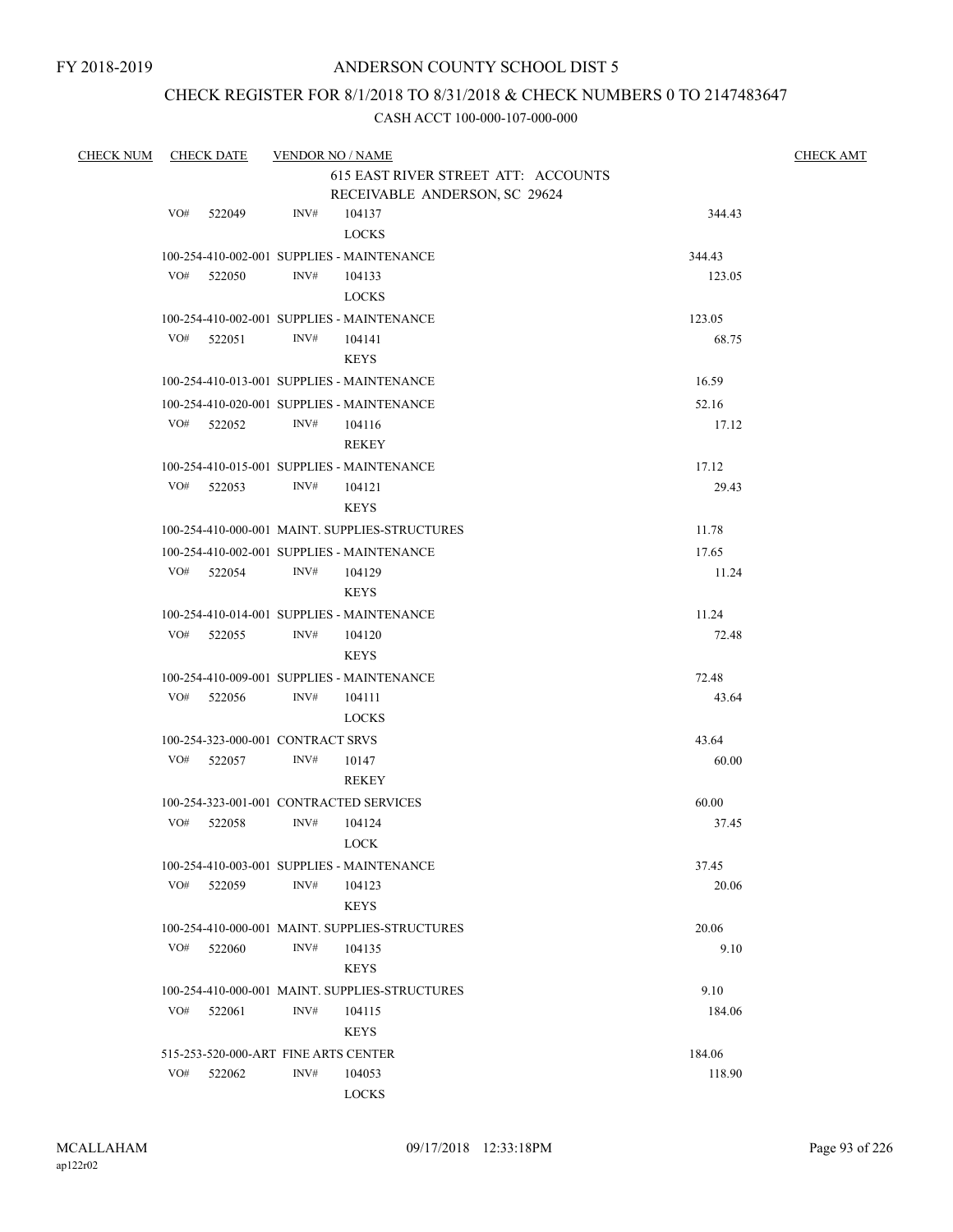# CHECK REGISTER FOR 8/1/2018 TO 8/31/2018 & CHECK NUMBERS 0 TO 2147483647

| <b>CHECK NUM</b> |     | <b>CHECK DATE</b>                 |        | <b>VENDOR NO / NAME</b>                                                                       |                                            |            | <b>CHECK AMT</b> |
|------------------|-----|-----------------------------------|--------|-----------------------------------------------------------------------------------------------|--------------------------------------------|------------|------------------|
|                  |     |                                   |        | 600-256-323-007-000 REPAIRS TO EQUIPMENT                                                      |                                            | 39.64      |                  |
|                  |     |                                   |        | 600-256-323-009-000 REPAIRS TO EQUIPMENT                                                      |                                            | 39.63      |                  |
|                  |     |                                   |        | 600-256-323-011-000 REPAIRS TO EQUIPMENT                                                      |                                            | 39.63      |                  |
| 520721           |     | 08/30/2018                        | 563495 | ELECTRIC CITY UTILITIES<br>SC 29202-3301                                                      | CITY OF ANDERSON PO BOX 100146 COLUMBIA,   |            | 3,022.13         |
|                  | VO# | 522171                            | INV#   | <b>DUE 9/10</b><br><b>WATER/SEWER</b>                                                         |                                            | 3,022.13   |                  |
|                  |     |                                   |        | 100-254-470-005-000 ENERGY-ELECTRICITY & WATER                                                |                                            | 1,446.25   |                  |
|                  |     |                                   |        | 100-254-470-009-000 ENERGY-ELECTRICITY & WATER                                                |                                            | 467.45     |                  |
|                  |     |                                   |        | 100-254-470-014-000 ENERGY-ELECTRICITY & WATER                                                |                                            | 924.02     |                  |
|                  |     |                                   |        | 100-254-470-023-000 ENERGY-ELECTRICITY & WATER                                                |                                            | 184.41     |                  |
| 520722           |     | 08/30/2018                        | 564637 | EMD ELECTRIC MOTORS & DRIVES INC<br>POBOX 2565 ATT: ACCOUNTS RECEIVABLE<br>ANDERSON, SC 29622 |                                            |            | 858.61           |
|                  | VO# | 522063                            | INV#   | 0052951                                                                                       |                                            | 858.61     |                  |
|                  |     |                                   |        | <b>MOTOR</b>                                                                                  |                                            |            |                  |
|                  |     |                                   |        | 100-254-410-019-400 HVAC/ELECTRICAL/PLUMBING                                                  |                                            | 858.61     |                  |
| 520723           |     | 08/30/2018                        | 569871 | FOLLETT SCHOOL SOLUTIONS, INC<br>91826 COLLECTION CENTER DRIVE ATT:                           | ACCOUNTS RECEIVABLE CHICAGO, IL 60693-0918 |            | 7,025.30         |
|                  | VO# | 522121                            | INV#   | 862933F<br><b>VARENNES ELEM</b>                                                               | PO#<br>98898                               | 7,025.30   |                  |
|                  |     | 397-222-430-016-000 LIBRARY BOOKS |        |                                                                                               |                                            | 7,025.30 A |                  |
| * 520725         |     | 08/30/2018                        | 570843 | <b>GATEWAY SUPPLY CO</b><br>SC 29202                                                          | CORPORATE OFFICES P.O. BOX 2826 COLUMBIA,  |            | 262.25           |
|                  | VO# | 522048                            | INV#   | S4372102<br><b>SUPPLIES</b>                                                                   |                                            | 262.25     |                  |
|                  |     | 100-254-410-000-400 HVAC SUPPLIES |        |                                                                                               |                                            | 200.28     |                  |
|                  |     |                                   |        | 100-254-410-003-400 HVAC/ELECTRICAL/PLUMBING                                                  |                                            | 18.24      |                  |
|                  |     |                                   |        | 100-254-410-006-400 HVAC/ELECTRICAL/PLUMBING                                                  |                                            | 17.50      |                  |
|                  |     |                                   |        | 100-254-410-017-400 HVAC/ELECTRICAL/PLUMBING                                                  |                                            | 26.23      |                  |
| * 520727         |     | 08/30/2018                        | 252650 | GRAINGER<br>DEPT 867098550 ATT: ACCOUNTS RECEIVABLE<br>PALATINE, IL 60038-0001                |                                            |            | 158.90           |
|                  | VO# | 522047                            | INV#   | 9875121627<br><b>CAMERA</b>                                                                   |                                            | 158.90     |                  |
|                  |     |                                   |        | 100-254-412-000-001 TRUCK SERVICE - MAINTENANCE                                               |                                            | 158.90     |                  |
| 520728           |     | 08/30/2018                        | 567977 | HARVEY & ASSOCIATES, INC<br>PO BOX 818 ATT: ACCOUNTS RECEIVABLE<br>FOUNTAIN INN, SC 29644     |                                            |            | 964.61           |
|                  | VO# | 522045                            | INV#   | 29201<br>MIDWAY ELEM                                                                          |                                            | 1,043.12   |                  |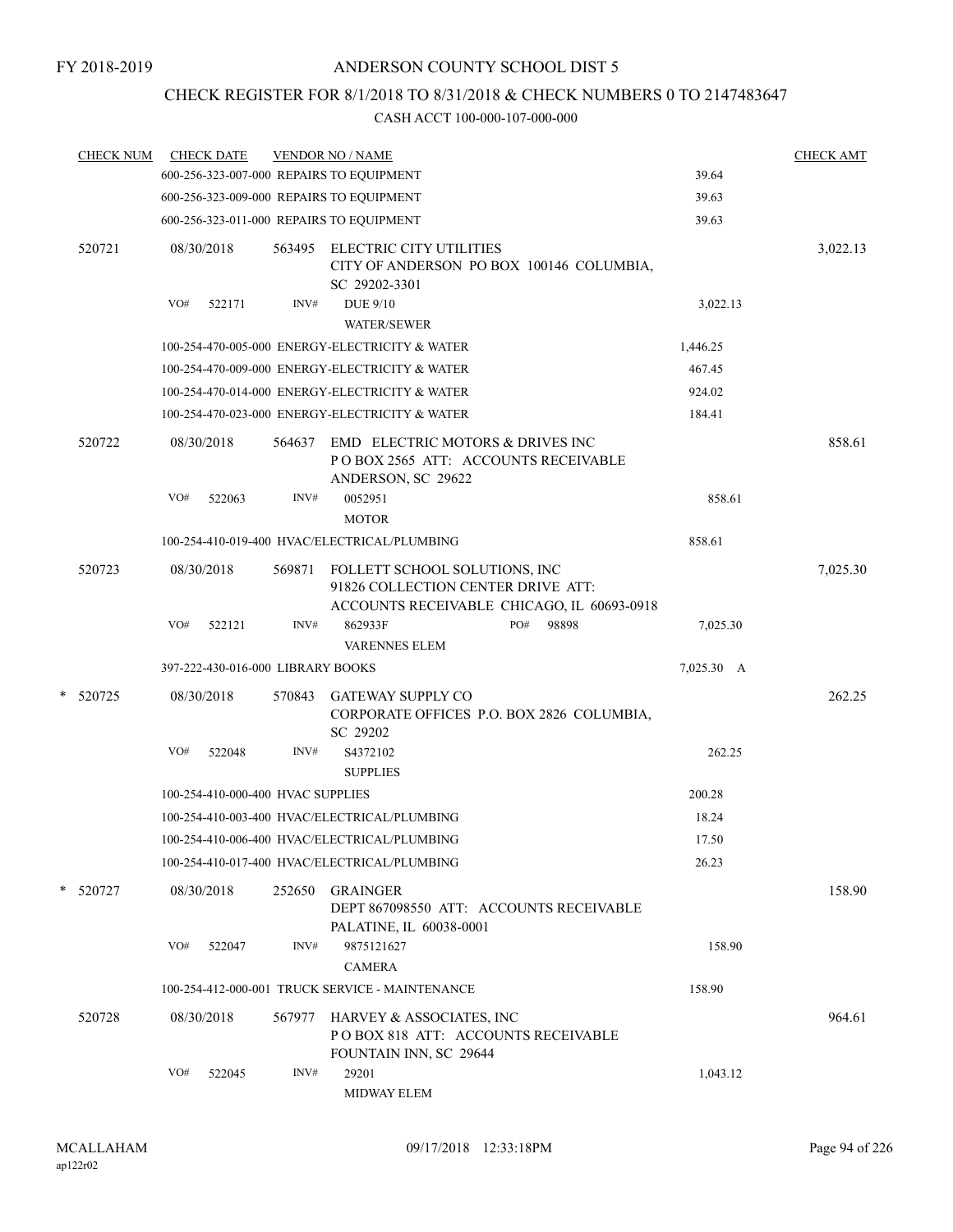# CHECK REGISTER FOR 8/1/2018 TO 8/31/2018 & CHECK NUMBERS 0 TO 2147483647

| <b>CHECK NUM</b> |     | <b>CHECK DATE</b>                                                  |        | <b>VENDOR NO / NAME</b>                                                                                  |               | <b>CHECK AMT</b> |
|------------------|-----|--------------------------------------------------------------------|--------|----------------------------------------------------------------------------------------------------------|---------------|------------------|
|                  |     |                                                                    |        | 100-254-323-017-400 CONTR SERV-HVAC/ELECT/PLUMBING                                                       | 1,043.12      |                  |
|                  | VO# | 522046                                                             | INV#   | <b>CREDIT</b><br><b>JOB 180690</b>                                                                       | $-78.51$      |                  |
|                  |     |                                                                    |        | 100-254-323-017-400 CONTR SERV-HVAC/ELECT/PLUMBING                                                       | $-78.51$      |                  |
| 520729           |     | 08/30/2018                                                         | 270200 | HOMELAND PARK WATER & SEWER DISTRICT<br>PO BOX 13003 ATT: ACCOUNTS RECEIVABLE<br>ANDERSON, SC 29624-0001 |               | 250.75           |
|                  | VO# | 522172                                                             | INV#   | 03039-0<br>3519 WILMONT ST                                                                               | 250.75        |                  |
|                  |     |                                                                    |        | 100-254-470-011-000 ENERGY-ELECTRICITY & WATER                                                           | 250.75        |                  |
| 520730           |     | 08/30/2018                                                         | 272800 | HOUSE OF TROPHIES<br>616 NORTH MURRAY AVENUE ATT: ACCOUNTS<br>RECEIVABLE ANDERSON, SC 29625-4311         |               | 196.88           |
|                  | VO# | 522125                                                             | INV#   | 32146<br><b>NEW PROSPECT</b>                                                                             | 127.33        |                  |
|                  |     | 100-112-410-010-000 SUPPLIES                                       |        |                                                                                                          | 127.33        |                  |
|                  | VO# | 522126                                                             | INV#   | 32157<br>WHITEHALL                                                                                       | 69.55         |                  |
|                  |     |                                                                    |        | 719-271-660-019-201 MISCELLANEOUS EXPENSE                                                                | 69.55         |                  |
| 520731           |     | 08/30/2018                                                         |        | 574294 INDEPENDENT MAIL<br>SUBSCRIPTIONS PO BOX 742699 CINCINNATI, OH<br>45274-2699                      |               | 137.97           |
|                  | VO# | 522127                                                             | INV#   | <b>ACCT 946871</b><br>PO#<br>99185<br>AD 2076319                                                         | 79.97         |                  |
|                  |     | 100-257-350-000-000 ADVERTISING<br>100-257-350-000-000 ADVERTISING |        |                                                                                                          | 72.50<br>7.47 |                  |
|                  | VO# | 522128                                                             | INV#   | <b>ACCT 946871</b><br>PO#<br>99197<br>AD 2078414                                                         | 58.00         |                  |
|                  |     | 100-257-350-000-000 ADVERTISING                                    |        |                                                                                                          | 58.00         |                  |
| 520732           |     | 08/30/2018                                                         | 575393 | <b>JA PIPER ROOFING CO</b><br>PO BOX 8456 GREENVILLE, SC 29604                                           |               | 645.82           |
|                  | VO# | 522044                                                             | INV#   | 10752<br>JOB #16147                                                                                      | 645.82        |                  |
|                  |     |                                                                    |        | 600-256-323-016-000 REPAIRS TO EQUIPMENT                                                                 | 322.91        |                  |
|                  |     |                                                                    |        | 600-256-323-021-000 REPAIRS TO EQUIPMENT                                                                 | 322.91        |                  |
| 520733           |     | 08/30/2018                                                         | 307795 | KEPHART SERVICES<br>PO BOX 5748<br>DBA RCI SERVICES INC ATT:<br>ACCOUNTS RECEIVABLE ANDERSON, SC 29623   |               | 65,630.00        |
|                  | VO# | 522129                                                             | INV#   | PO#<br>98010<br><b>MCCANTS</b><br>PAINTING SERVICES                                                      | 65,630.00     |                  |
|                  |     |                                                                    |        | 505-254-323-005-000 CONTRACTED SERVICES                                                                  | 65,630.00     |                  |
| 520734           |     | 08/30/2018                                                         | 313476 | LAKESHORE LEARNING MATERIALS<br>2695 EAST DOMINGUEZ STREET ATT: ACCOUNTS<br>RECEIVABLE CARSON, CA 90895  |               | 236.38           |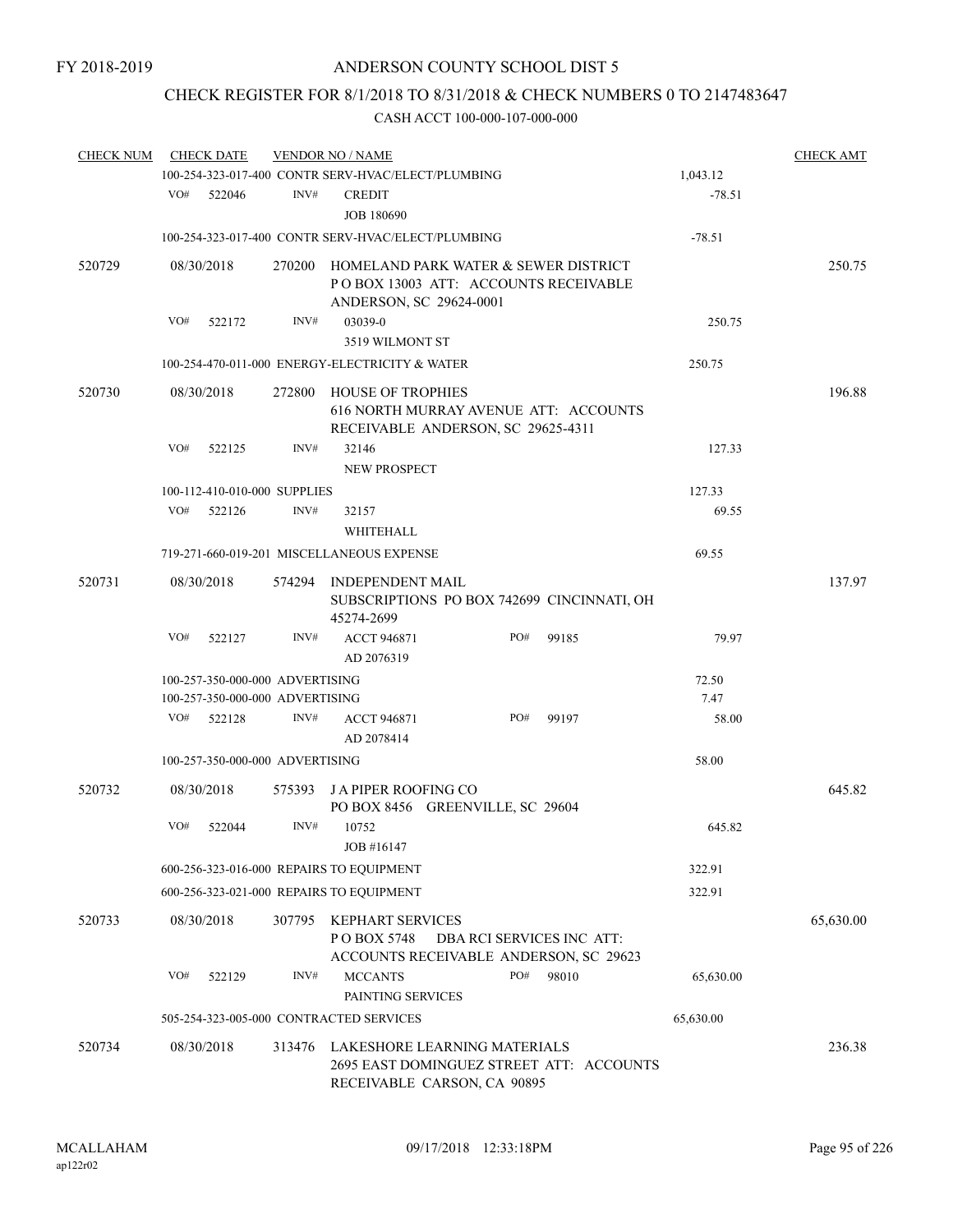# CHECK REGISTER FOR 8/1/2018 TO 8/31/2018 & CHECK NUMBERS 0 TO 2147483647

| <b>CHECK NUM</b> |     | <b>CHECK DATE</b>                 |        | <b>VENDOR NO / NAME</b>                                                                            |                 | <b>CHECK AMT</b> |
|------------------|-----|-----------------------------------|--------|----------------------------------------------------------------------------------------------------|-----------------|------------------|
|                  | VO# | 522130                            | INV#   | 2936620818<br><b>NORTH POINTE</b>                                                                  | 236.38          |                  |
|                  |     | 100-112-410-013-000 SUPPLIES      |        |                                                                                                    | 153.74          |                  |
|                  |     | 100-139-410-013-000 SUPPLIES      |        |                                                                                                    | 82.64           |                  |
| 520735           |     | 08/30/2018                        | 575505 | MCCOLLUM, CHRISTOPER <sup>^^</sup><br>PO BOX 14161 ANDERSON, SC 29624                              |                 | 2,400.00         |
|                  | VO# | 522072                            | INV#   | 10<br><b>WESTSIDE</b>                                                                              | 2,400.00        |                  |
|                  |     |                                   |        | 515-253-529-003-FAC STADIUM BATHROOM RENOVATIONS                                                   | 2,400.00        |                  |
| 520736           |     | 08/30/2018                        | 572165 | MCGRAW-HILL SCHOOL EDUCATION, LLC<br>BMO HARRIS BANK, N.A. LOCKBOX 71545<br>CHICAGO, IL 60694-1545 |                 | 829.08           |
|                  | VO# | 522131                            | INV#   | 104123262001<br><b>SUPPLIES</b>                                                                    | 829.08          |                  |
|                  |     |                                   |        | 723-190-660-023-911 MISCELLANEOUS- ADULT ED EXPENSE                                                | 829.08          |                  |
| 520737           |     | 08/30/2018                        | 574845 | MGI COMPANIES, INC<br>POBOX 1455 MINNETONKA, MN 55345-0455                                         |                 | 1,410.00         |
|                  | VO# | 522132                            | INV#   | 39504<br>PO#<br>99233<br><b>SUPPLIES</b>                                                           | 1,410.00        |                  |
|                  |     |                                   |        | 201-113-410-006-000 SUPPLIES AND MATERIALS                                                         | 1,410.00        |                  |
| 520738           |     | 08/30/2018                        |        | 575115 MONSTER WORLDWIDE, INC<br>PO BOX 90364 CHICAGO, IL 60696-0364                               |                 | 728.00           |
|                  | VO# | 522133                            | INV#   | 6571175<br>JOB AD 2018-2019                                                                        | 299.00          |                  |
|                  |     |                                   |        | 100-266-345-000-000 TECHNOLOGY INFRASTRUCTURE                                                      | 299.00          |                  |
|                  | VO# | 522134                            | INV#   | 6571162<br>JOB AD 2018-2019                                                                        | 429.00          |                  |
|                  |     |                                   |        | 100-266-345-000-000 TECHNOLOGY INFRASTRUCTURE                                                      | 429.00          |                  |
| 520739           |     | 08/30/2018                        | 575495 | MORAN, BRENDAN^^<br>715 HATWOOD COURT DUNCAN, SC 29334                                             |                 | 175.00           |
|                  | VO# | 521990                            | INV#   | SOUTHWOOD<br><b>INSTRUCTION</b>                                                                    | 175.00          |                  |
|                  |     | 721-190-660-021-607 DANCE EXPENSE |        |                                                                                                    | 175.00          |                  |
| 520740           |     | 08/30/2018                        |        | 575066 M&R METAL FABRICATION<br>1020 WILES ROAD ANDERSON, SC 29625                                 |                 | 355.00           |
|                  | VO# | 522043                            | INV#   | 50067<br><b>BLEACHER CAPS</b>                                                                      | 355.00          |                  |
|                  |     |                                   |        | 100-254-323-003-001 CONTRACTED SERVICES                                                            | 355.00          |                  |
| * 520742         |     | 08/30/2018                        | 389900 | <b>OFFICE DEPOT</b><br>POBOX 1413 CHARLOTTE, NC 28201-1413                                         |                 | 1,009.67         |
|                  | VO# | 522135                            | INV#   | 2216157360<br>183234719001                                                                         | 212.70          |                  |
|                  |     |                                   |        | 718-271-660-018-201 MISCELLANEOUS EXPENSE<br>718-271-660-018-201 MISCELLANEOUS EXPENSE             | 134.80<br>77.90 |                  |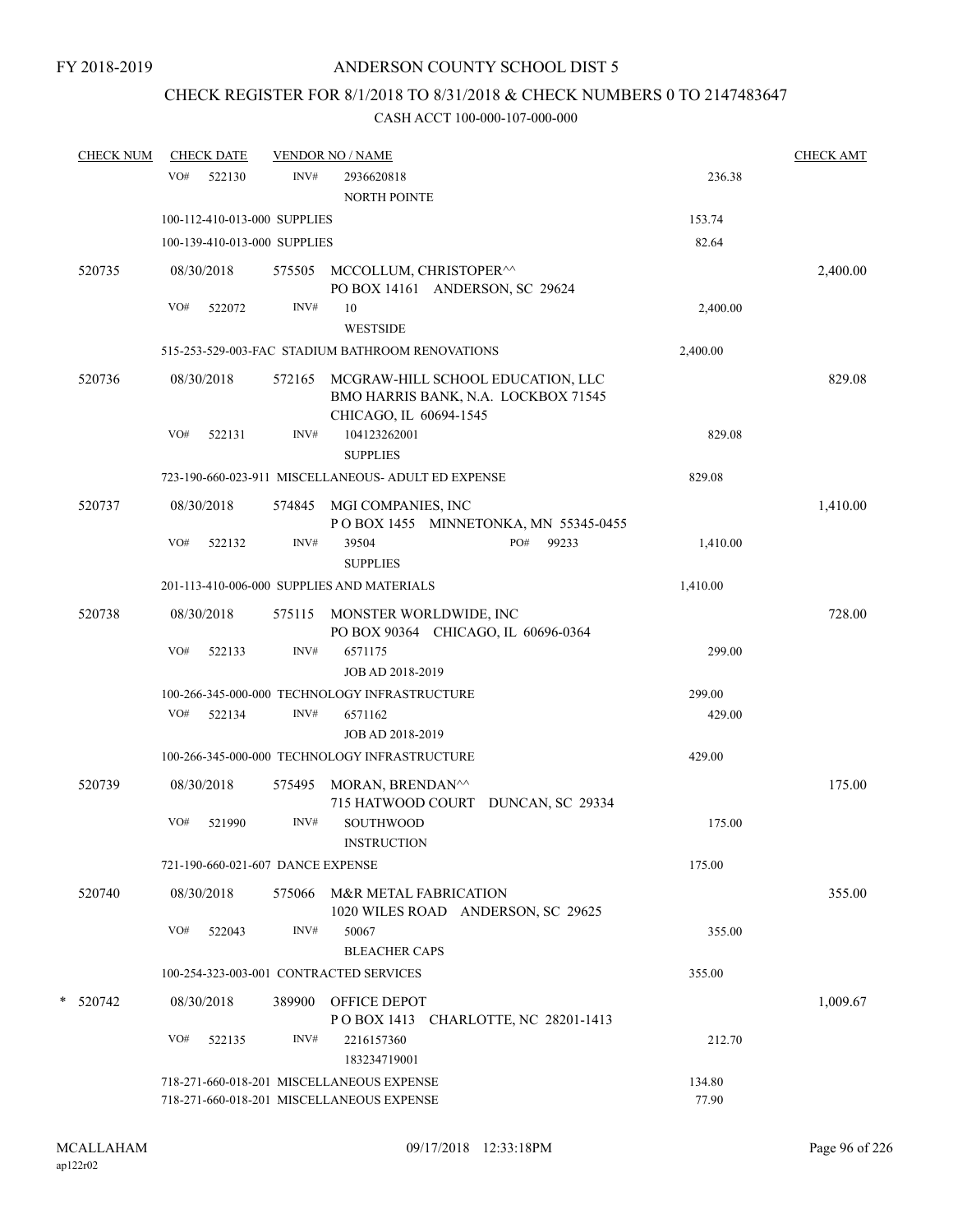# CHECK REGISTER FOR 8/1/2018 TO 8/31/2018 & CHECK NUMBERS 0 TO 2147483647

| <b>CHECK NUM</b> | <b>CHECK DATE</b> |                                |        | <b>VENDOR NO / NAME</b>                                                                  |     |       |          | <b>CHECK AMT</b> |
|------------------|-------------------|--------------------------------|--------|------------------------------------------------------------------------------------------|-----|-------|----------|------------------|
|                  | VO#               | 522136                         | INV#   | 185012827001                                                                             |     |       | 71.13    |                  |
|                  |                   |                                |        | <b>SUPPLIES</b>                                                                          |     |       |          |                  |
|                  |                   |                                |        | 719-271-660-019-201 MISCELLANEOUS EXPENSE                                                |     |       | 71.13    |                  |
|                  | VO#               | 522137                         | INV#   | 161512044001                                                                             |     |       | 543.12   |                  |
|                  |                   |                                |        | <b>SUPPLIES</b>                                                                          |     |       |          |                  |
|                  |                   | 100-112-410-010-000 SUPPLIES   |        |                                                                                          |     |       | 543.12   |                  |
|                  | VO#               | 522138                         | INV#   | 184125093001                                                                             | PO# | 99298 | 182.72   |                  |
|                  |                   |                                |        | <b>SUPPLIES</b>                                                                          |     |       |          |                  |
|                  |                   |                                |        | 100-221-410-000-000 SUPPLIES AND MATERIALS                                               |     |       | 182.72   |                  |
| 520743           | 08/30/2018        |                                | 391100 | OLD STONE TRACTOR CO, INC<br>PO BOX 13565 ATT: ACCOUNTS RECEIVABLE<br>ANDERSON, SC 29624 |     |       |          | 569.23           |
|                  | VO#               | 522040                         | INV#   | CT95259<br><b>REPAIR PARTS</b>                                                           |     |       | 186.64   |                  |
|                  |                   |                                |        | 100-254-410-000-001 MAINT. SUPPLIES-STRUCTURES                                           |     |       | 186.64   |                  |
|                  | VO#               | 522041                         | INV#   | CT95306                                                                                  |     |       | 382.59   |                  |
|                  |                   |                                |        | <b>REPAIR PARTS</b>                                                                      |     |       |          |                  |
|                  |                   |                                |        | 100-254-410-000-001 MAINT. SUPPLIES-STRUCTURES                                           |     |       | 382.59   |                  |
| 520744           | 08/30/2018        |                                |        | 573192 PACIFIC NORTHWEST PUBLISHING<br>PO BOX 50610 EUGENE, OR 97405                     |     |       |          | 278.20           |
|                  | VO#               | 522139                         | INV#   | 96263<br><b>SUPPLIES</b>                                                                 | PO# | 99330 | 278.20   |                  |
|                  |                   |                                |        | 203-127-410-000-000 SUPPLIES-LD/DD/OHI                                                   |     |       | 278.20   |                  |
| 520745           | 08/30/2018        |                                | 568036 | PIEDMONT NATURAL GAS<br>PO BOX 1246 CHARLOTTE, NC 28201-1246                             |     |       |          | 1,528.43         |
|                  | VO#               | 522173                         | INV#   | DUE 9/10<br><b>UTILITIES</b>                                                             |     |       | 1,528.43 |                  |
|                  |                   | 100-254-472-002-000 ENERGY-GAS |        |                                                                                          |     |       | 754.75   |                  |
|                  |                   | 100-254-472-005-000 ENERGY-GAS |        |                                                                                          |     |       | 103.33   |                  |
|                  |                   | 100-254-472-009-000 ENERGY-GAS |        |                                                                                          |     |       | 65.61    |                  |
|                  |                   | 100-254-472-013-000 ENERGY-GAS |        |                                                                                          |     |       | 54.87    |                  |
|                  |                   | 100-254-472-014-000 ENERGY-GAS |        |                                                                                          |     |       | 78.61    |                  |
|                  |                   | 100-254-472-019-000 ENERGY-GAS |        |                                                                                          |     |       | 24.72    |                  |
|                  |                   | 100-254-472-020-000 ENERGY-GAS |        |                                                                                          |     |       | 109.07   |                  |
|                  |                   | 100-254-472-023-000 ENERGY-GAS |        |                                                                                          |     |       | 49.44    |                  |
|                  |                   | 600-256-470-002-000 ENERGY     |        |                                                                                          |     |       | 26.07    |                  |
|                  |                   | 600-256-470-005-000 ENERGY     |        |                                                                                          |     |       | 38.05    |                  |
|                  |                   | 600-256-470-009-000 ENERGY     |        |                                                                                          |     |       | 24.72    |                  |
|                  |                   | 600-256-470-014-000 ENERGY     |        |                                                                                          |     |       | 70.06    |                  |
|                  |                   | 600-256-470-017-000 ENERGY     |        |                                                                                          |     |       | 59.95    |                  |
|                  |                   | 600-256-470-019-000 ENERGY     |        |                                                                                          |     |       | 69.18    |                  |
| 520746           | 08/30/2018        |                                |        | 394675 PIP PRINTING                                                                      |     |       |          | 301.21           |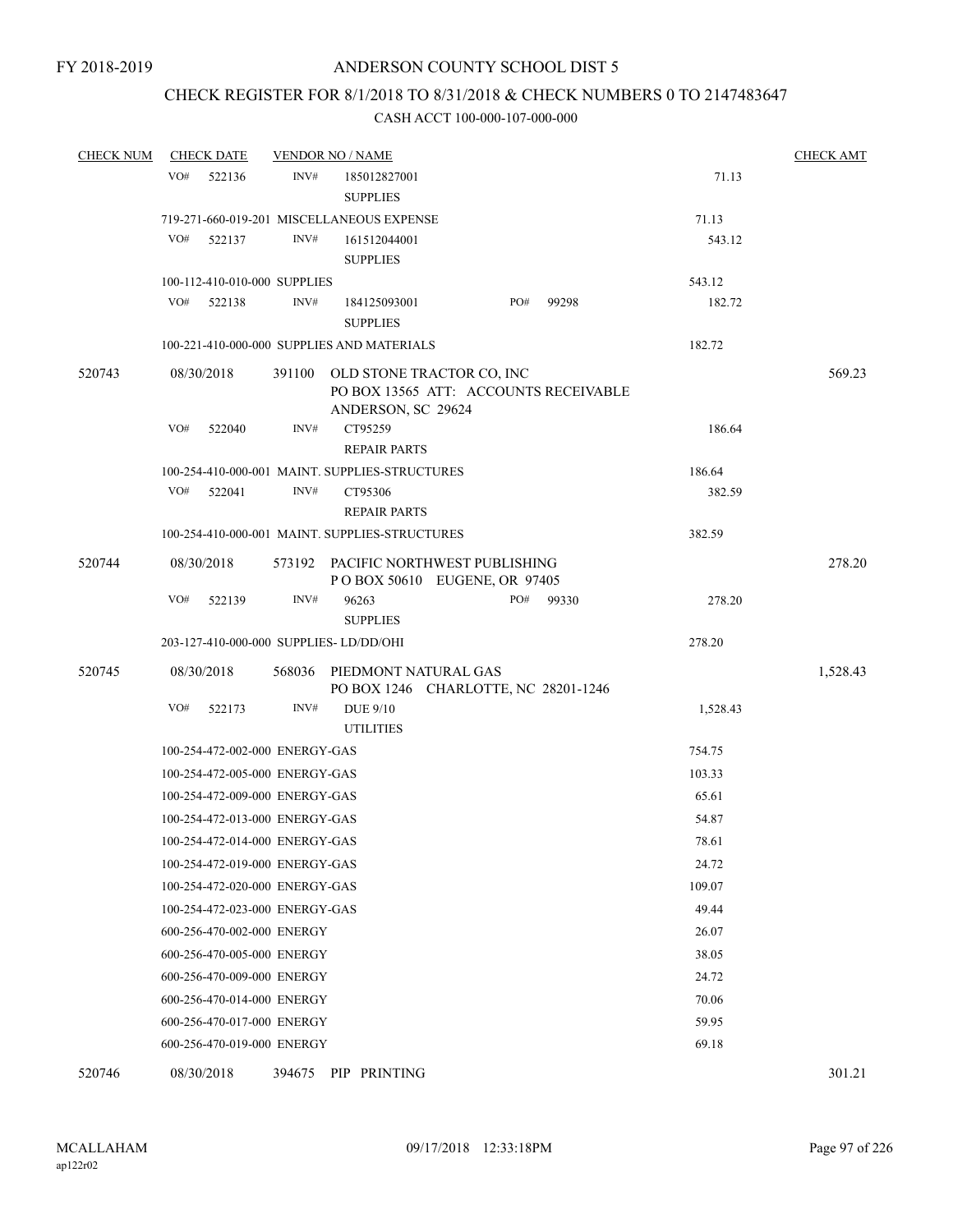# CHECK REGISTER FOR 8/1/2018 TO 8/31/2018 & CHECK NUMBERS 0 TO 2147483647

|        | <b>CHECK NUM</b> |     | <b>CHECK DATE</b>                 |        | <b>VENDOR NO / NAME</b>                                                                                      |          | <b>CHECK AMT</b> |
|--------|------------------|-----|-----------------------------------|--------|--------------------------------------------------------------------------------------------------------------|----------|------------------|
|        |                  |     |                                   |        | 1005 NORTH FANT STREET ATT: ACCOUNTS<br>RECEIVABLE ANDERSON, SC 29621                                        |          |                  |
|        |                  | VO# | 522140                            | INV#   | 97306<br>NEW PROSPECT                                                                                        | 301.21   |                  |
|        |                  |     | 100-112-410-010-000 SUPPLIES      |        |                                                                                                              | 301.21   |                  |
| $\ast$ | 520748           |     | 08/30/2018                        |        | 571652 PROSOURCE LLC<br>P.O. BOX 5339 GREENVILLE, SC 29606                                                   |          | 863.63           |
|        |                  | VO# | 522038                            | INV#   | S1987954<br><b>FILTERS</b>                                                                                   | 745.50   |                  |
|        |                  |     | 100-254-410-000-400 HVAC SUPPLIES |        |                                                                                                              | 175.72   |                  |
|        |                  |     |                                   |        | 100-254-410-002-400 HVAC/ELECTRICAL/PLUMBING                                                                 | 189.93   |                  |
|        |                  |     |                                   |        | 100-254-410-003-400 HVAC/ELECTRICAL/PLUMBING                                                                 | 189.93   |                  |
|        |                  |     |                                   |        | 100-254-410-005-400 HVAC/ELECTRICAL/PLUMBING                                                                 | 189.92   |                  |
|        |                  |     | VO# 522039                        | INV#   | S1991183<br><b>SUPPLIES</b>                                                                                  | 118.13   |                  |
|        |                  |     |                                   |        | 100-254-410-006-400 HVAC/ELECTRICAL/PLUMBING                                                                 | 118.13   |                  |
|        | 520749           |     | 08/30/2018                        |        | 575506 R AND B LAWN CARE INC<br>1619 SAUER FARM RD HONEA PATH, SC 29654                                      |          | 2,100.00         |
|        |                  | VO# | 522073                            | INV#   | 82018<br><b>LAWN SERVICE</b>                                                                                 | 2,100.00 |                  |
|        |                  |     |                                   |        | 100-254-323-006-001 CONTRACTED SERVICES                                                                      | 900.00   |                  |
|        |                  |     |                                   |        | 100-254-323-007-001 CONTRACTED SERVICES                                                                      | 500.00   |                  |
|        |                  |     |                                   |        | 100-254-323-008-001 CONTRACTED SERVICES                                                                      | 700.00   |                  |
|        | 520750           |     | 08/30/2018                        |        | 431095 REALLY GOOD STUFF, INC<br>PO BOX 1111 ATT: ACCOUNTS RECEIVABLE<br>SHELTON, CT 06484-1110              |          | 612.82           |
|        |                  | VO# | 522142                            | INV#   | 6584493<br><b>SUPPLIES</b>                                                                                   | 45.52    |                  |
|        |                  |     | 100-112-410-013-000 SUPPLIES      |        |                                                                                                              | 45.52    |                  |
|        |                  | VO# | 522143                            | INV#   | 6619124<br><b>SUPPLIES</b>                                                                                   | 567.30   |                  |
|        |                  |     | 100-111-410-013-000 SUPPLIES      |        |                                                                                                              | 567.30   |                  |
|        | * 520752         |     | 08/30/2018                        |        | 565485 RESOURCES FOR EDUCATORS<br>P O BOX 97293 WASHINGTON, DC 20077-9911                                    |          | 190.80           |
|        |                  | VO# | 522145                            | INV#   | 2580422<br><b>WEST MARKET</b>                                                                                | 190.80   |                  |
|        |                  |     | 338-188-410-018-FAM SUPPLIES      |        |                                                                                                              | 190.80   |                  |
|        | * 520754         |     | 08/30/2018                        | 463000 | SCHOLASTIC INC/SCHOLASTIC MAGAZINES<br>PO BOX 3725 ATT: ACCOUNTS RECEIVABLE<br>JEFFERSON CITY, MO 65102-3725 |          | 726.00           |
|        |                  | VO# | 522147                            | INV#   | M6450079 6<br><b>WEST MARKET</b>                                                                             | 726.00   |                  |
|        |                  |     | 338-188-410-018-FAM SUPPLIES      |        |                                                                                                              | 726.00   |                  |
|        | 520755           |     | 08/30/2018                        |        | 570059 SHARP BUSINESS SYSTEMS                                                                                |          | 2,684.96         |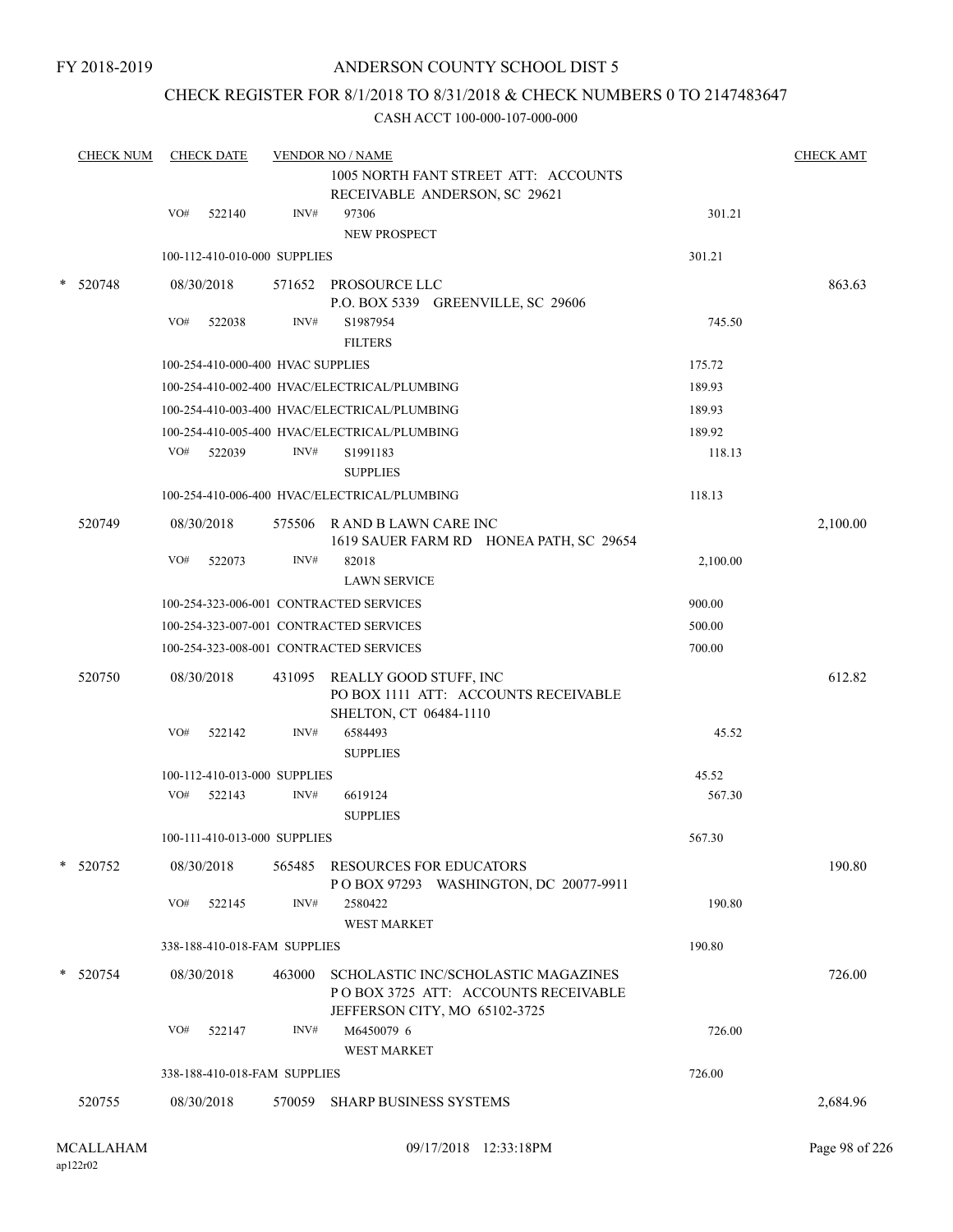# CHECK REGISTER FOR 8/1/2018 TO 8/31/2018 & CHECK NUMBERS 0 TO 2147483647

| <b>CHECK NUM</b> | CHECK DATE                         |        | <b>VENDOR NO / NAME</b>                        |                        |           |           | <b>CHECK AMT</b> |
|------------------|------------------------------------|--------|------------------------------------------------|------------------------|-----------|-----------|------------------|
|                  |                                    |        | DEPT 1216 PO BOX 121216 DALLAS, TX             |                        |           |           |                  |
|                  |                                    |        | 75312-1216                                     |                        |           |           |                  |
|                  | VO# 522148                         | INV#   | PO 99373                                       |                        | PO# 99373 | 638.87    |                  |
|                  |                                    |        | <b>ACCT 726714</b>                             |                        |           |           |                  |
|                  | 100-114-410-002-000 SUPPLIES       |        |                                                |                        |           | 60.58     |                  |
|                  | 100-114-410-002-000 SUPPLIES       |        |                                                |                        |           | 52.04     |                  |
|                  | 100-114-410-002-000 SUPPLIES       |        |                                                |                        |           | 8.08      |                  |
|                  | 100-114-410-002-000 SUPPLIES       |        |                                                |                        |           | 19.26     |                  |
|                  | 100-114-410-002-000 SUPPLIES       |        |                                                |                        |           | 19.26     |                  |
|                  | 100-114-410-002-000 SUPPLIES       |        |                                                |                        |           | 35.33     |                  |
|                  | 100-114-410-002-000 SUPPLIES       |        |                                                |                        |           | 444.32    |                  |
|                  | VO# 522149                         | INV#   | 9001331191                                     |                        |           | 1,982.42  |                  |
|                  |                                    |        | <b>COPIES</b>                                  |                        |           |           |                  |
|                  |                                    |        | 100-252-360-000-000 PRINTING AND BINDING       |                        |           | 1,982.42  |                  |
|                  | VO#<br>522150                      | INV#   | 9001331207                                     |                        |           | 39.78     |                  |
|                  |                                    |        | <b>COPIES</b>                                  |                        |           |           |                  |
|                  |                                    |        |                                                |                        |           |           |                  |
|                  | 713-271-660-013-362 COPIER EXPENSE |        |                                                |                        |           | 39.78     |                  |
|                  | VO#<br>522151                      | INV#   | 9001319500                                     |                        |           | 23.89     |                  |
|                  |                                    |        | 9001319499                                     |                        |           |           |                  |
|                  | 201-112-490-019-000 COPIER COST    |        |                                                |                        |           | 6.57      |                  |
|                  | 201-112-490-019-000 COPIER COST    |        |                                                |                        |           | 17.32     |                  |
| 520756           | 08/30/2018                         |        | 472700 SHERWIN WILLIAMS                        |                        |           |           | 128.74           |
|                  |                                    |        | 613 NORTH MURRAY AVENUE ATT: ACCOUNTS          |                        |           |           |                  |
|                  |                                    |        | RECEIVABLE ANDERSON, SC 29625                  |                        |           |           |                  |
|                  | VO#<br>522034                      | INV#   | 7386-7                                         |                        |           | 73.95     |                  |
|                  |                                    |        | <b>SUPPLIES</b>                                |                        |           |           |                  |
|                  |                                    |        |                                                |                        |           |           |                  |
|                  |                                    |        | 100-254-410-003-001 SUPPLIES - MAINTENANCE     |                        |           | 73.95     |                  |
|                  | VO# 522035                         | INV#   | 7583-8                                         |                        |           | 58.74     |                  |
|                  |                                    |        | <b>SUPPLIES</b>                                |                        |           |           |                  |
|                  |                                    |        | 100-254-410-003-001 SUPPLIES - MAINTENANCE     |                        |           | 58.74     |                  |
|                  | VO# 522036                         | INV#   | 7122-6                                         |                        |           | $-3.95$   |                  |
|                  |                                    |        | <b>CREDIT</b>                                  |                        |           |           |                  |
|                  |                                    |        | 100-254-410-000-001 MAINT. SUPPLIES-STRUCTURES |                        |           | $-3.95$   |                  |
|                  |                                    |        |                                                |                        |           |           |                  |
| * 520758         | 08/30/2018                         |        | 574096 SUMMIT CONSTRUCTION GROUP LLS           |                        |           |           | 90,950.00        |
|                  |                                    |        | 101 CONCORD CIR ANDERSON, SC 29621             |                        |           |           |                  |
|                  | VO#<br>522033                      | INV#   | 91                                             |                        |           | 950.00    |                  |
|                  |                                    |        | TLH SOFTBALL                                   |                        |           |           |                  |
|                  | 515-253-534-002-FAC FENCING        |        |                                                |                        |           | 950.00    |                  |
|                  | VO#<br>522153                      | INV#   | 89                                             | PO#                    | 97783     | 90,000.00 |                  |
|                  |                                    |        | <b>FENCING</b>                                 |                        |           |           |                  |
|                  | 515-253-534-002-FAC FENCING        |        |                                                |                        |           | 33,300.00 |                  |
|                  | 515-253-534-003-FAC FENCING        |        |                                                |                        |           | 56,700.00 |                  |
|                  |                                    |        |                                                |                        |           |           |                  |
| 520759           | 08/30/2018                         | 572995 | <b>SUPPLYWORKS</b>                             |                        |           |           | 821.76           |
|                  |                                    |        | PO BOX 742604                                  | ATLANTA, GA 30374-2604 |           |           |                  |
|                  | VO#<br>522154                      | INV#   | 452656275<br>451195911                         | PO#                    | 99278     | 821.76    |                  |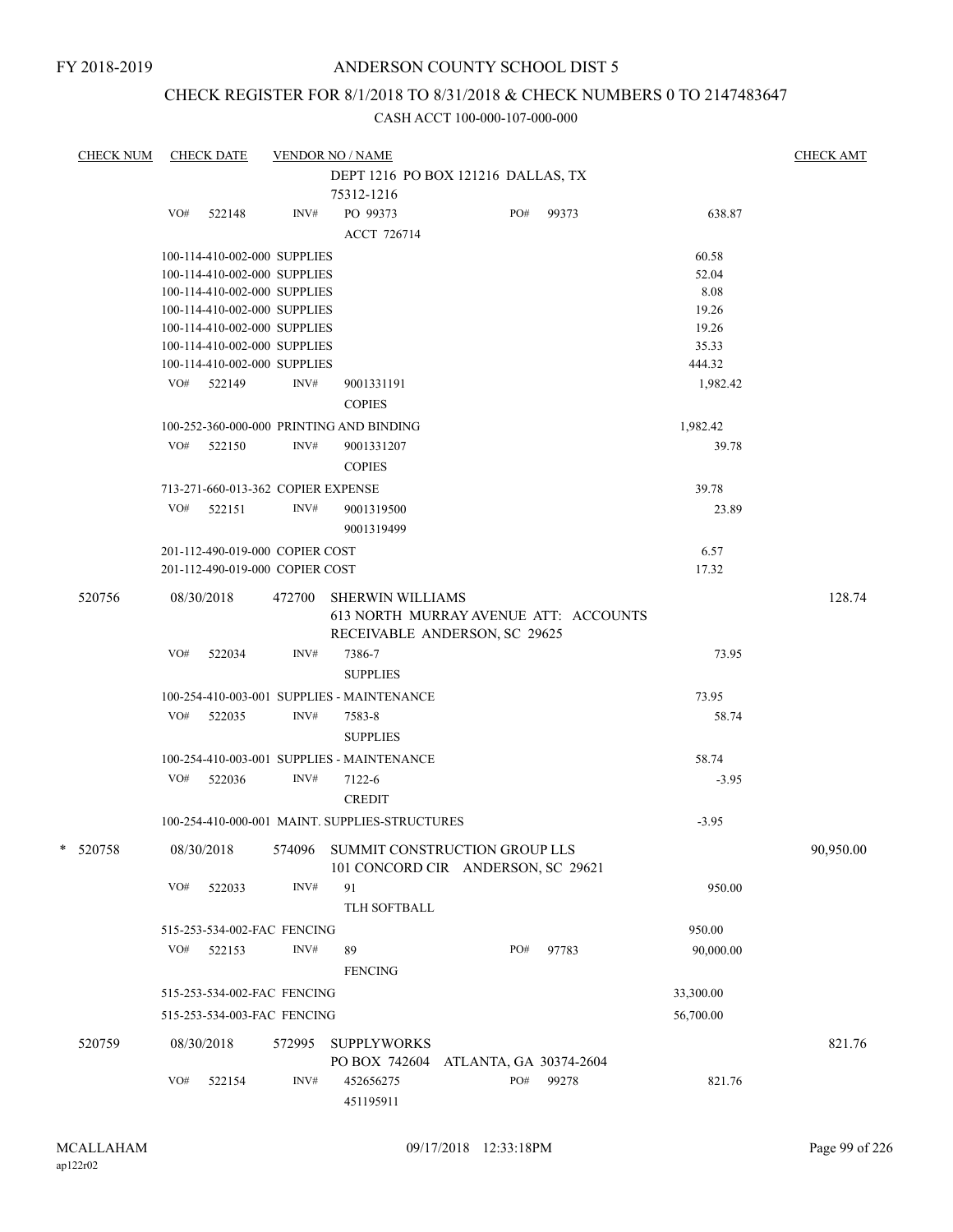# CHECK REGISTER FOR 8/1/2018 TO 8/31/2018 & CHECK NUMBERS 0 TO 2147483647

| <b>CHECK NUM</b> | <b>CHECK DATE</b>                        |        | <b>VENDOR NO / NAME</b>                                                            |                  | <b>CHECK AMT</b> |
|------------------|------------------------------------------|--------|------------------------------------------------------------------------------------|------------------|------------------|
|                  |                                          |        | 100-000-170-000-000 WAREHOUSE INVENTORY<br>100-000-170-000-000 WAREHOUSE INVENTORY | 616.32<br>205.44 |                  |
| 520760           | 08/30/2018                               | 571571 | <b>TECHPOINT</b><br>144 PEARL INDUSTRIAL AVE HOSCHTON, GA<br>30548                 |                  | 1,075.00         |
|                  | VO#<br>522155                            | INV#   | 2772<br><b>NORTH POINTE</b>                                                        | 815.00           |                  |
|                  | 100-266-314-013-000 REPAIRS TO EQUIPMENT |        |                                                                                    | 815.00           |                  |
|                  | VO#<br>522156                            | INV#   | 2771                                                                               | 260.00           |                  |
|                  |                                          |        | MCCANTS/GLENVIEW                                                                   |                  |                  |
|                  | 100-266-314-005-000 REPAIRS TO EQUIPMENT |        |                                                                                    | 135.00           |                  |
|                  | 100-266-314-020-000 REPAIRS TO EQUIPMENT |        |                                                                                    | 125.00           |                  |
| 520761           | 08/30/2018                               | 566248 | THE BREAKERS RESORT<br>2006 NORTH OCEAN BLVD MYRTLE BEACH, SC<br>29577             |                  | 2,140.26         |
|                  | VO#<br>522157                            | INV#   | <b>CAVANAGH</b><br><b>SNA OCT 18-20</b>                                            | 2,140.26         |                  |
|                  |                                          |        | 600-256-333-000-000 TRIPS AND CONFERENCES                                          | 428.13           |                  |
|                  |                                          |        | 600-256-333-003-000 TRIPS AND CONFERENCES                                          | 214.00           |                  |
|                  |                                          |        | 600-256-333-007-000 TRIPS AND CONFERENCES                                          | 214.00           |                  |
|                  |                                          |        | 600-256-333-008-000 TRIPS AND CONFERENCES                                          | 428.13           |                  |
|                  |                                          |        | 600-256-333-011-000 TRIPS AND CONFERENCES                                          | 214.00           |                  |
|                  |                                          |        | 600-256-333-014-000 TRIPS AND CONFERENCES                                          | 214.00           |                  |
|                  |                                          |        | 600-256-333-017-000 TRIPS AND CONFERENCES                                          | 214.00           |                  |
|                  |                                          |        | 600-256-333-021-000 TRIPS AND CONFERENCES                                          | 214.00           |                  |
| 520762           | 08/30/2018                               | 566496 | THE PEACE CENTER<br>300 SOUTH MAIN ST GREENVILLE, SC 29601                         |                  | 250.00           |
|                  | VO#<br>522158                            | INV#   | 854326                                                                             | 250.00           |                  |
|                  |                                          |        | <b>NORTH POINTE</b>                                                                |                  |                  |
|                  |                                          |        | 713-271-660-013-351 FIELD TRIPS GRADE 1 EXPENSE                                    | 250.00           |                  |
| 520763           | 08/30/2018                               |        | 571546 TUCKER MATERIALS, INC<br>P.O. BOX 8 MAULDIN, SC 29662                       |                  | 146.18           |
|                  | VO#<br>522032                            | INV#   | 7184564<br><b>CEILING TILES</b>                                                    | 146.18           |                  |
|                  |                                          |        | 100-254-410-019-001 SUPPLIES - MAINTENANCE                                         | 146.18           |                  |
| 520764           | 08/30/2018                               | 573815 | UNITED REFRIGERATION, INC<br>PO BOX 740703 ATLANTA, GA 30374-0703                  |                  | 1,129.88         |
|                  | VO#<br>522023                            | INV#   | 64061387<br><b>REPAIR PARTS</b>                                                    | 245.85           |                  |
|                  |                                          |        | 100-254-410-006-400 HVAC/ELECTRICAL/PLUMBING                                       | 245.85           |                  |
|                  | VO#<br>522024                            | INV#   | 64010881<br><b>SUPPLIES</b>                                                        | 227.38           |                  |
|                  |                                          |        | 100-254-410-006-400 HVAC/ELECTRICAL/PLUMBING                                       | 227.38           |                  |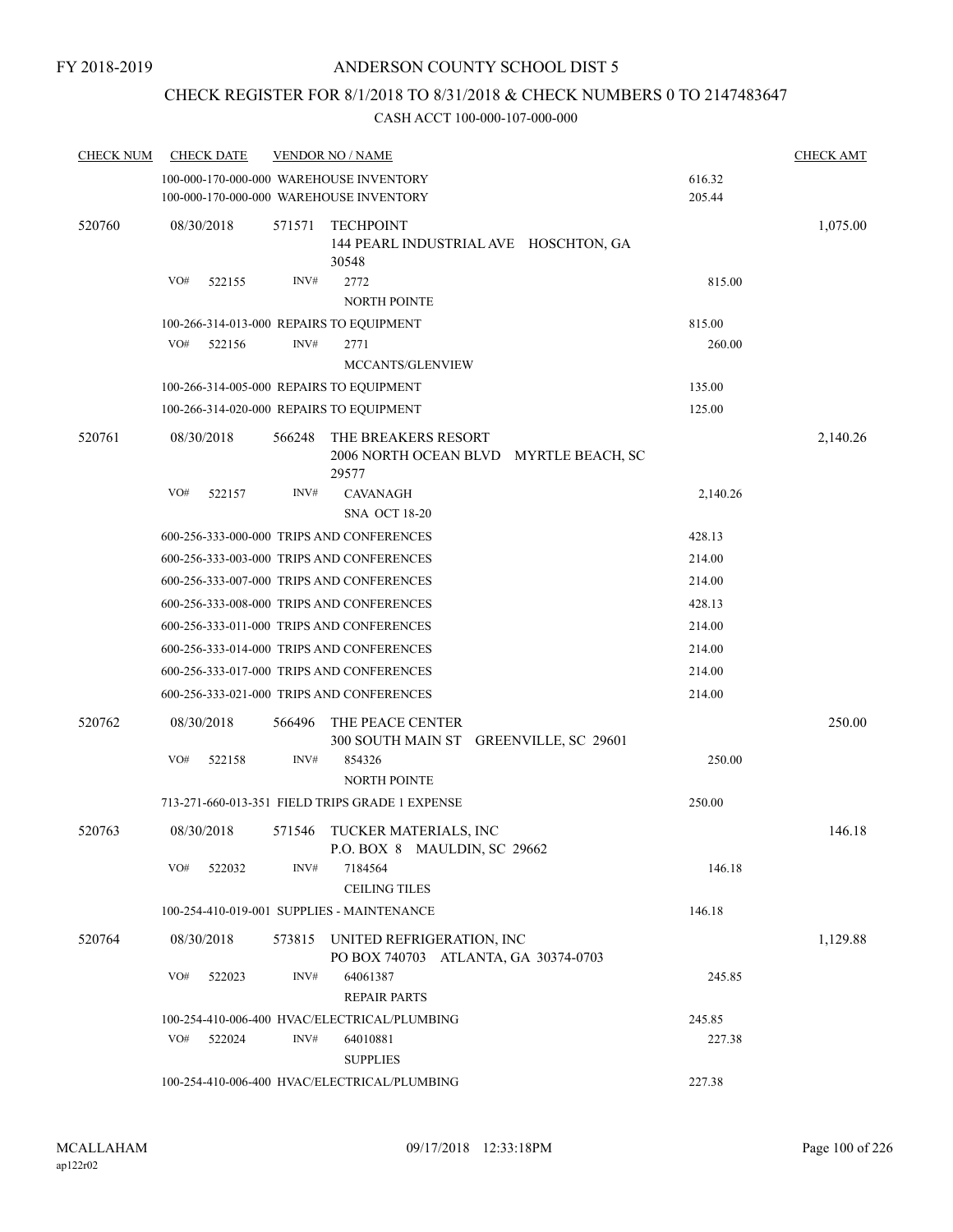# CHECK REGISTER FOR 8/1/2018 TO 8/31/2018 & CHECK NUMBERS 0 TO 2147483647

| <b>CHECK NUM</b> | <b>CHECK DATE</b> |        | <b>VENDOR NO / NAME</b>                                                                     |     |          | <b>CHECK AMT</b> |
|------------------|-------------------|--------|---------------------------------------------------------------------------------------------|-----|----------|------------------|
|                  | VO#<br>522025     | INV#   | 63742978<br><b>REPAIR PARTS</b>                                                             |     |          | 174.93           |
|                  |                   |        | 100-254-410-008-400 HVAC/ELECTRICAL/PLUMBING                                                |     | 174.93   |                  |
|                  | VO#<br>522026     | INV#   | 63991804<br><b>REPAIR PARTS</b>                                                             |     |          | 93.46            |
|                  |                   |        | 100-254-410-006-400 HVAC/ELECTRICAL/PLUMBING                                                |     | 93.46    |                  |
|                  | VO#<br>522027     | INV#   | 64013769                                                                                    |     |          | 43.99            |
|                  |                   |        | <b>REPAIR PARTS</b>                                                                         |     |          |                  |
|                  |                   |        | 100-254-410-010-400 HVAC/ELECTRICAL/PLUMBING                                                |     | 43.99    |                  |
|                  | VO#<br>522028     | INV#   | 64089840<br><b>SUPPLIES</b>                                                                 |     |          | 156.76           |
|                  |                   |        | 100-254-410-019-400 HVAC/ELECTRICAL/PLUMBING                                                |     | 156.76   |                  |
|                  | VO#<br>522029     | INV#   | 64178418<br><b>REPAIR PARTS</b>                                                             |     |          | 93.03            |
|                  |                   |        | 100-254-410-016-400 HVAC/ELECTRICAL/PLUMBING                                                |     | 93.03    |                  |
|                  | VO# 522030        | INV#   | 64074095<br><b>REPAIR PARTS</b>                                                             |     |          | 47.77            |
|                  |                   |        | 100-254-410-006-400 HVAC/ELECTRICAL/PLUMBING                                                |     | 47.77    |                  |
|                  | VO#<br>522031     | INV#   | 64061697                                                                                    |     |          | 46.71            |
|                  |                   |        | <b>REPAIR PARTS</b>                                                                         |     |          |                  |
|                  |                   |        | 100-254-410-020-400 HVAC/ELECTRICAL/PLUMBING                                                |     | 46.71    |                  |
| 520765           | 08/30/2018        |        | 575450 USUMBRELLAS.COM<br>100 CAPLITOLA DRIVE SUITE 100 DURHAM, NC<br>27713                 |     |          | 452.27           |
|                  | VO#<br>522159     | INV#   | 18080805                                                                                    | PO# | 99270    | 452.27           |
|                  |                   |        | <b>UMBRELLAS</b>                                                                            |     |          |                  |
|                  |                   |        | 100-221-410-000-000 SUPPLIES AND MATERIALS                                                  |     | 452.27   |                  |
| 520766           | 08/30/2018        |        | 574098 VALLEN DISTRIBUTION, INC<br>PO BOX 404753 ATLANTA, GA 30384-4753                     |     |          | 183.61           |
|                  | VO#<br>522021     | INV#   | 47-75717-11<br><b>SUPPLIES</b>                                                              |     |          | 31.63            |
|                  |                   |        | 100-254-410-000-001 MAINT. SUPPLIES-STRUCTURES                                              |     | 31.63    |                  |
|                  | VO#<br>522022     | INV#   | 47-75775-11<br><b>SUPPLIES</b>                                                              |     |          | 151.98           |
|                  |                   |        | 100-254-410-002-400 HVAC/ELECTRICAL/PLUMBING                                                |     | 151.98   |                  |
| 520767           | 08/30/2018        | 574511 | VERIFIED SERVICES LTD, LLC<br>518 COUNTRY MDWS ANDERSON, SC 29626                           |     |          | 2,000.00         |
|                  | VO#<br>522020     | INV#   | VSSC180063<br><b>SOUTHWOOD</b>                                                              |     |          | 2,000.00         |
|                  |                   |        | 600-256-323-021-000 REPAIRS TO EQUIPMENT                                                    |     | 2,000.00 |                  |
| 520768           | 08/30/2018        | 568026 | VULCAN INFORMATION PACKAGING<br>POBOX 29 ATT: ACCOUNTS RECEIVABLE<br>VINCENT, AL 35178-0029 |     |          | 2,752.47         |
|                  | VO#<br>522160     | INV#   | 10199822                                                                                    | PO# | 99234    | 2,752.47         |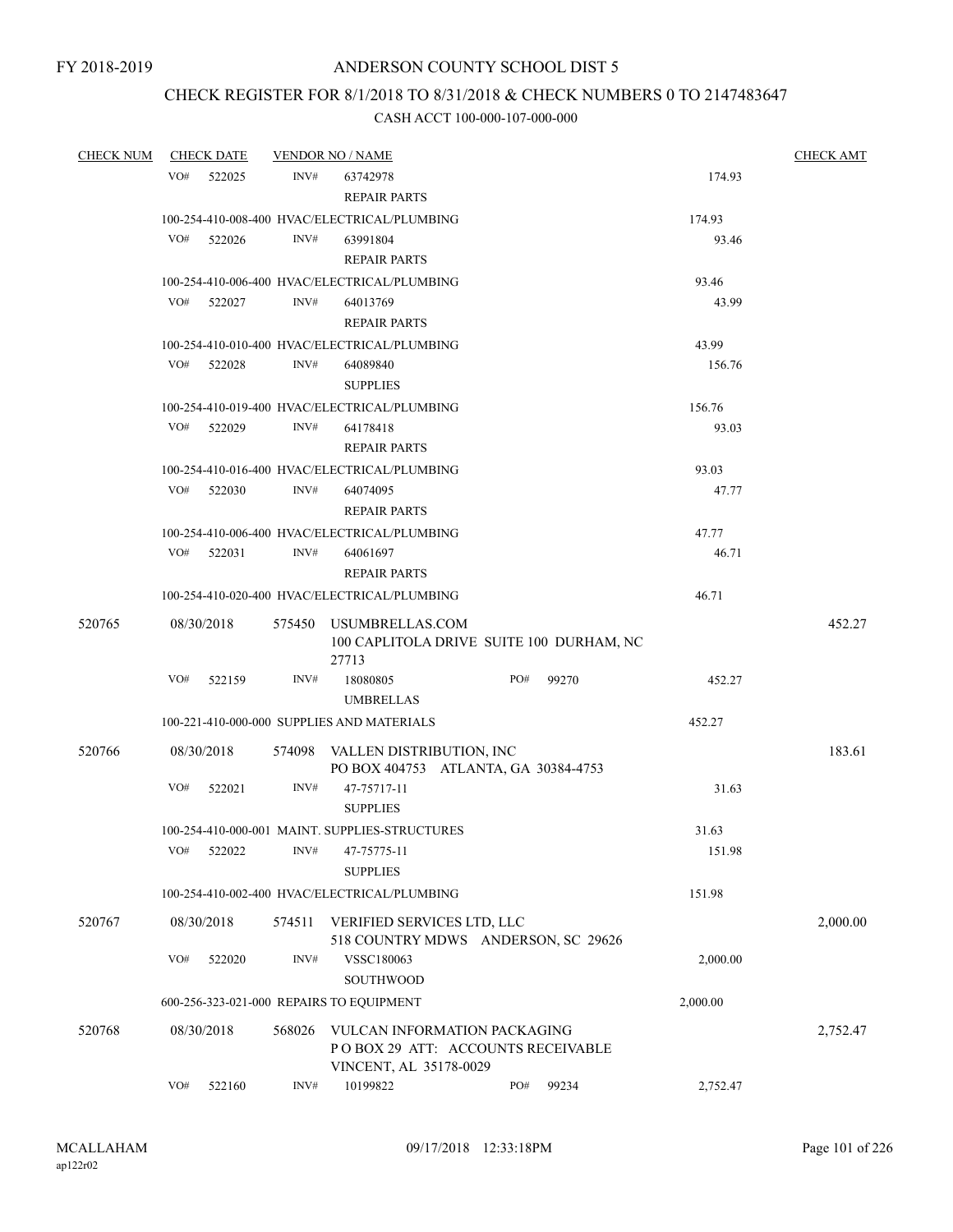# CHECK REGISTER FOR 8/1/2018 TO 8/31/2018 & CHECK NUMBERS 0 TO 2147483647

| <b>CHECK NUM</b> | <b>CHECK DATE</b>                 |        |        | <b>VENDOR NO / NAME</b><br><b>SUPPLIES</b>                                                               |     |       |          | <b>CHECK AMT</b> |  |
|------------------|-----------------------------------|--------|--------|----------------------------------------------------------------------------------------------------------|-----|-------|----------|------------------|--|
|                  | 201-113-410-006-AVD AVID SUPPLIES |        |        |                                                                                                          |     |       | 2,752.47 |                  |  |
| 520769           | 08/30/2018                        |        | 524353 | WAL-MART COMMUNITY/GEMB<br>PO BOX 530934 ATT: ACCOUNTS RECEIVABLE<br>ATLANTA, GA 30353-0934              |     |       |          | 285.84           |  |
|                  | VO#                               | 522161 | INV#   | 2022 8962<br><b>NORTH POINTE</b>                                                                         |     |       | 285.84   |                  |  |
|                  |                                   |        |        | 713-271-660-013-201 MISCELLANEOUS EXPENSE                                                                |     |       | 285.84   |                  |  |
| 520770           | 08/30/2018                        |        | 573864 | WELLS FARGO VENDOR FIN SERV<br>PO BOX 105710 ATLANTA, GA 30348-5710                                      |     |       |          | 6,729.23         |  |
|                  | VO#                               | 522162 | INV#   | 6550916050<br><b>CONCORD ELEM</b>                                                                        | PO# | 99188 | 2,169.96 |                  |  |
|                  | 100-112-410-009-000 SUPPLIES      |        |        |                                                                                                          |     |       | 2,169.96 |                  |  |
|                  | VO#                               | 522163 | INV#   | 6483608030<br><b>MCLEES ELEM</b>                                                                         | PO# | 99118 | 4,339.92 |                  |  |
|                  |                                   |        |        | 100-112-410-008-000 SUPPLIES AND MATERIALS                                                               |     |       | 4,339.92 |                  |  |
|                  | VO#                               | 522164 | INV#   | 68642829<br><b>NEVITT FOREST</b>                                                                         |     |       | 219.35   |                  |  |
|                  | 201-112-490-012-000 COPIER COST   |        |        |                                                                                                          |     |       | 219.35   |                  |  |
| * 520772         | 08/30/2018                        |        | 570755 | WILSON & ASSOCIATES SPORTS TURF<br>1737 SOUTH LAKE DRIVE ATT: ACCOUNTS<br>RECEIVABLE LEXINGTON, SC 29073 |     |       |          | 1,440.00         |  |
|                  | VO#                               | 522165 | INV#   | 15363<br><b>WEED CONTROL</b>                                                                             | PO# | 99386 | 1,440.00 |                  |  |
|                  |                                   |        |        | 100-254-323-002-001 CONTRACTED SERVICES                                                                  |     |       | 0.00     |                  |  |
|                  |                                   |        |        | 100-254-323-003-001 CONTRACTED SERVICES                                                                  |     |       | 840.00   |                  |  |
|                  |                                   |        |        | 100-254-323-005-001 CONTRACTED SERVICES                                                                  |     |       | 0.00     |                  |  |
|                  |                                   |        |        | 100-254-323-006-001 CONTRACTED SERVICES                                                                  |     |       | 300.00   |                  |  |
|                  |                                   |        |        | 100-254-323-020-001 CONTRACTED SERVICES                                                                  |     |       | 300.00   |                  |  |
| 520773           | 08/30/2018                        |        | 540615 | WORTHINGTON DIRECT<br>PO BOX 140038 ATT: ACCOUNTS RECEIVABLE<br>DALLAS, TX 75214-0038                    |     |       |          | 1,179.57         |  |
|                  | VO#                               | 522166 | INV#   | 316313NEW2057<br><b>TABLES</b>                                                                           |     |       | 1,179.57 |                  |  |
|                  | 100-112-410-010-000 SUPPLIES      |        |        |                                                                                                          |     |       | 1,179.57 |                  |  |
| 520774           | 08/30/2018                        |        |        | 569016 YOUNG OFFICE ENVIRONMENTS<br>1280 RIDGE ROAD ATT: ACCOUNTS RECEIVABLE<br>GREENVILLE, SC 29607     |     |       |          | 600.00           |  |
|                  | VO#                               | 522014 | INV#   | 164<br><b>TL HANNA</b>                                                                                   |     |       | 600.00   |                  |  |
|                  |                                   |        |        | 100-254-323-002-CAP CONTRACTED SERVICES                                                                  |     |       | 600.00   |                  |  |
| $*$ 2862         | 08/02/2018                        |        | 574673 | <b>EMPLOYEE VENDOR</b><br>109 COUNTRY GARDEN LANE ANDERSON, SC<br>29626                                  |     |       |          | 807.07 E         |  |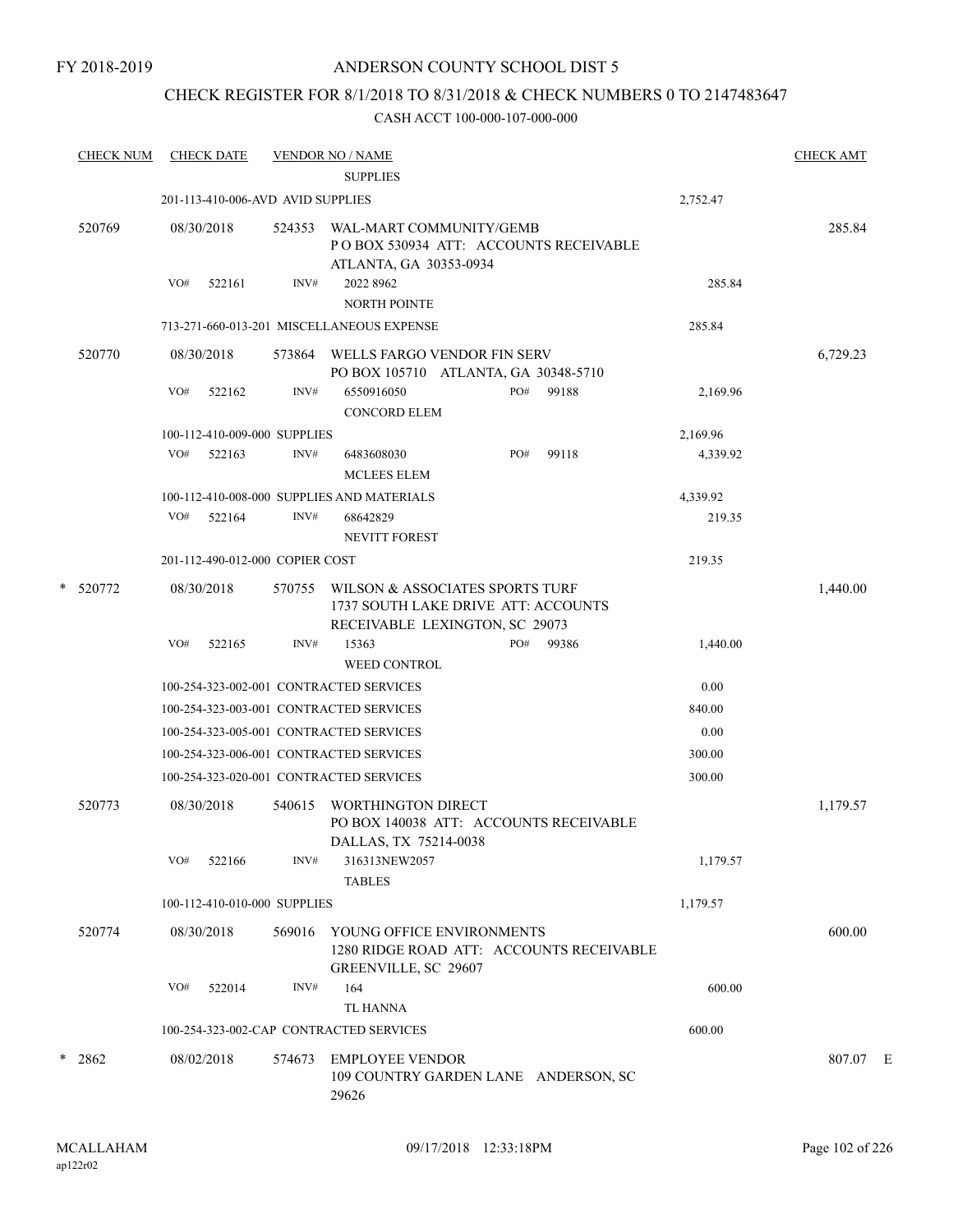# CHECK REGISTER FOR 8/1/2018 TO 8/31/2018 & CHECK NUMBERS 0 TO 2147483647

|   | <b>CHECK NUM</b> |     | <b>CHECK DATE</b>            |        | <b>VENDOR NO / NAME</b>                                            |          | <b>CHECK AMT</b> |  |
|---|------------------|-----|------------------------------|--------|--------------------------------------------------------------------|----------|------------------|--|
|   |                  |     | VO# 519726                   | INV#   | <b>BOOKS</b><br><b>REIMBURSEMENT</b>                               | 807.07   |                  |  |
|   |                  |     | 100-115-410-001-000 SUPPLIES |        |                                                                    | 807.07 A |                  |  |
| * | 2864             |     | 08/02/2018                   |        | 141455 EMPLOYEE VENDOR<br>201 BOXWOOD LANE ANDERSON, SC 29621      |          | 145.94 E         |  |
|   |                  | VO# | 519724                       | INV#   | <b>JULY 24</b>                                                     | 118.81   |                  |  |
|   |                  |     |                              |        | <b>COLUMBIA</b>                                                    |          |                  |  |
|   |                  |     |                              |        | 100-213-333-000-000 TRIPS AND CONFERENCES                          | 118.81   |                  |  |
|   |                  |     | VO# 519732                   | INV#   | <b>LUNCH</b><br>REIMBURSEMENT                                      | 27.13    |                  |  |
|   |                  |     |                              |        | 100-213-333-000-000 TRIPS AND CONFERENCES                          | 27.13    |                  |  |
| * | 2867             |     | 08/02/2018                   |        | 575427 EMPLOYEE VENDOR<br>200 BROOK FOREST DR ANDERSON, SC 29621   |          | 200.00 E         |  |
|   |                  | VO# | 519841                       | INV#   | AUG 11TH<br><b>ROBERT ANDERSON</b>                                 | 200.00   |                  |  |
|   |                  |     |                              |        | 100-113-410-006-VEN SUPPLY-ADDT'L FOR LOST VENDING                 | 200.00   |                  |  |
|   | 2868             |     | 08/02/2018                   |        | 226585 EMPLOYEE VENDOR<br>222 DANDELION TRAIL ANDERSON, SC 29621   |          | 163.50 E         |  |
|   |                  | VO# | 519731                       | INV#   | <b>WRISTBANDS</b><br><b>REIMBURSEMENT</b>                          | 163.50   |                  |  |
|   |                  |     |                              |        | 705-271-660-005-411 MISCELLANEOUS EXPENSE                          | 163.50   |                  |  |
|   | 2870             |     | 08/02/2018                   |        | 565398 EMPLOYEE VENDOR<br>104 BAYBROOKE LANE ANDERSON, SC 29621    |          | 189.92 E         |  |
|   |                  | VO# | 519840                       | INV#   | <b>SUPPLIES</b><br>REIMBURSEMENT                                   | 189.92   |                  |  |
|   |                  |     | 100-233-410-006-000 SUPPLIES |        |                                                                    | 189.92   |                  |  |
|   | 2871             |     | 08/02/2018                   |        | 573954 EMPLOYEE VENDOR<br>1045 BLYTHWOOD DRIVE PIEDMONT, SC 29673  |          | 472.56 E         |  |
|   |                  | VO# | 519811                       | INV#   | <b>JULY 16-19</b><br><b>BLYTHEWOOD</b>                             | 472.56   |                  |  |
|   |                  |     |                              |        | 267-224-333-000-PD5 TRIPS- SC STANDARDS                            | 472.56   |                  |  |
|   | $* 2873$         |     | 08/02/2018                   | 574000 | <b>EMPLOYEE VENDOR</b><br>103 HUDSON CIRCLE ANDERSON, SC 29625     |          | 284.28 E         |  |
|   |                  | VO# | 519718                       | INV#   | <b>JULY 17-21</b><br><b>SUMTER SC</b>                              | 284.28   |                  |  |
|   |                  |     |                              |        | 207-224-333-000-004 TRIPS & CONFERENCES                            | 284.28   |                  |  |
|   | $* 2876$         |     | 08/02/2018                   |        | 574631 EMPLOYEE VENDOR<br>918 BRENTWOOD WAY SIMPSONVILLE, SC 29680 |          | 387.97 E         |  |
|   |                  | VO# | 519812                       | INV#   | <b>JULY 16-19</b><br><b>BLYTHEWOOD</b>                             | 387.97   |                  |  |
|   |                  |     |                              |        | 267-224-333-000-PD5 TRIPS- SC STANDARDS                            | 387.97   |                  |  |
|   | $*$ 2878         |     | 08/02/2018                   |        | 370175 EMPLOYEE VENDOR<br>427 BROADWAY LAKE RD ANDERSON, SC 29621  |          | 621.13 E         |  |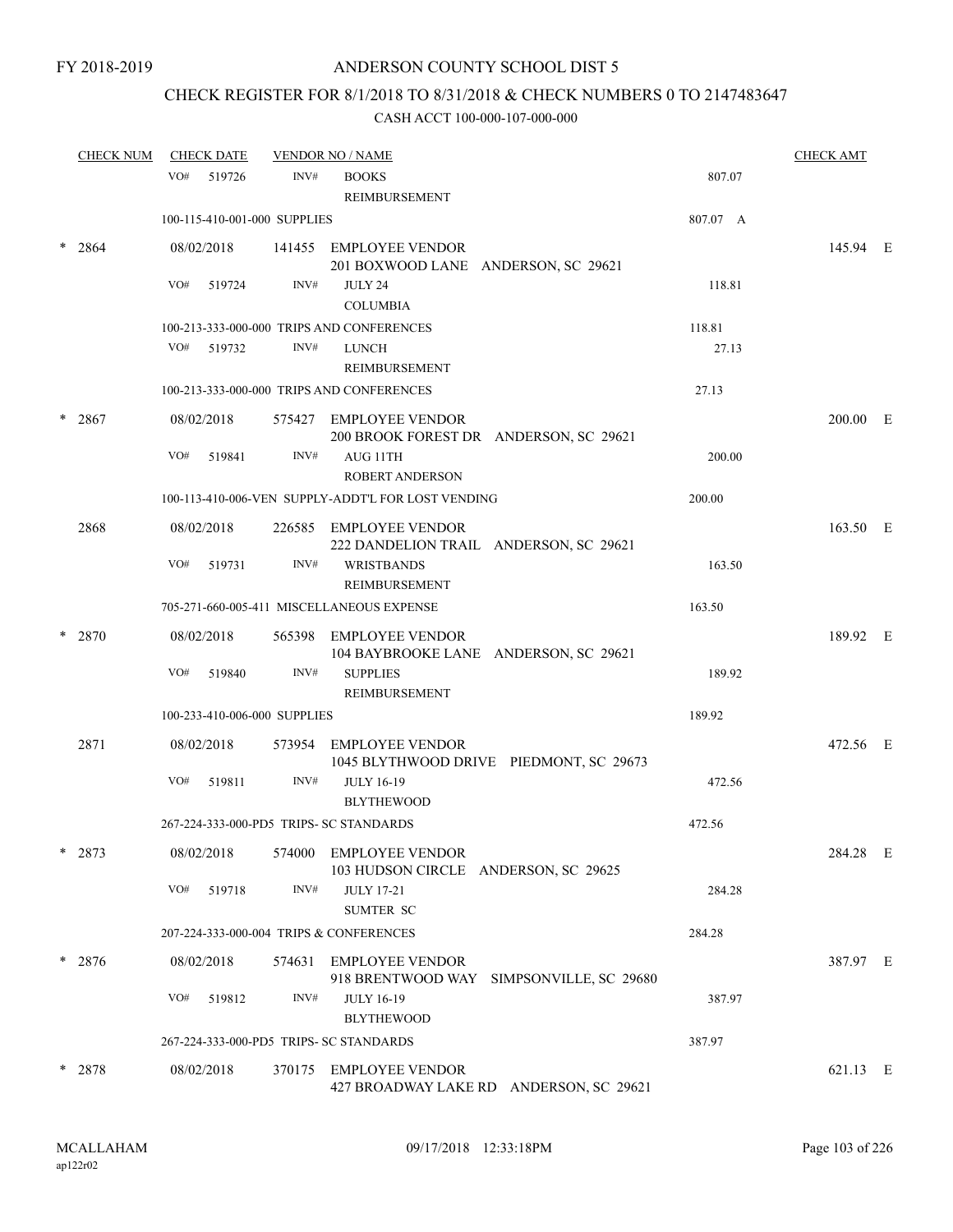# CHECK REGISTER FOR 8/1/2018 TO 8/31/2018 & CHECK NUMBERS 0 TO 2147483647

| <b>CHECK NUM</b> | <b>CHECK DATE</b> |                                        | <b>VENDOR NO / NAME</b>                                                       |          | <b>CHECK AMT</b> |  |
|------------------|-------------------|----------------------------------------|-------------------------------------------------------------------------------|----------|------------------|--|
|                  | VO#<br>519719     | INV#                                   | <b>JULY 10-15</b><br><b>ORLANDO</b>                                           | 621.13   |                  |  |
|                  |                   |                                        | 207-224-333-000-004 TRIPS & CONFERENCES                                       | 621.13   |                  |  |
| 2879             | 08/02/2018        |                                        | 563687 EMPLOYEE VENDOR<br>211 GRACEVIEW W ANDERSON, SC 29625                  |          | 608.45 E         |  |
|                  | VO#<br>519720     | INV#                                   | <b>JUNE 25-28</b><br><b>GREENVILLE</b>                                        | 143.84   |                  |  |
|                  |                   |                                        | 207-224-333-000-004 TRIPS & CONFERENCES                                       | 143.84 A |                  |  |
|                  | VO# 519723        | INV#                                   | <b>JULY 15-19</b><br><b>PALM SPRINGS</b>                                      | 408.03   |                  |  |
|                  |                   | 311-224-312-001-000 PURCHASED SERVICES |                                                                               | 408.03   |                  |  |
|                  | VO#<br>519728     | INV#                                   | <b>FOOD</b><br>REIMBURSEMENT                                                  | 56.58    |                  |  |
|                  |                   | 100-115-410-001-000 SUPPLIES           |                                                                               | 56.58    |                  |  |
| 2880             | 08/02/2018        |                                        | 573164 EMPLOYEE VENDOR<br>100 BUTTERCUP TRAIL ANDERSON, SC 29621              |          | 1,552.30 E       |  |
|                  | VO#<br>519725     | INV#                                   | <b>JULY 14-19</b><br><b>ORLANDO</b>                                           | 1,552.30 |                  |  |
|                  |                   | 311-224-312-002-000 PURCHASED SERVICES |                                                                               | 1,552.30 |                  |  |
| $*$ 2882         | 08/02/2018        |                                        | 574599 EMPLOYEE VENDOR<br>110 LYTTLETON WAY ANDERSON, SC 29621                |          | 929.97 E         |  |
|                  | VO#<br>519733     | INV#                                   | <b>LUNCH</b><br>REIMBURSEMENT                                                 | 26.25    |                  |  |
|                  |                   |                                        | 721-190-660-021-411 MISCELLANEOUS EXPENSE                                     | 26.25    |                  |  |
|                  | VO#<br>519810     | INV#                                   | <b>JULY 8-14</b>                                                              | 903.72   |                  |  |
|                  |                   |                                        | <b>ORLANDO</b>                                                                |          |                  |  |
|                  |                   |                                        | 378-224-333-021-000 TRIPS AND CONFERENCES                                     | 903.72   |                  |  |
| 2883             | 08/02/2018        | 569107                                 | <b>EMPLOYEE VENDOR</b><br>1004 DRAKES CROSSING ANDERSON, SC 29625             |          | 719.31 E         |  |
|                  | VO#<br>519722     | INV#                                   | <b>JULY 10-14</b><br><b>ORLANDO</b>                                           | 719.31   |                  |  |
|                  |                   | 267-224-333-000-P19 TRIPS- SREB        |                                                                               | 719.31   |                  |  |
| 2884             | 08/02/2018        |                                        | 575112 EMPLOYEE VENDOR<br>200 COUNTRY CLUB LANE APT D13 ANDERSON,<br>SC 29625 |          | 253.28 E         |  |
|                  | VO#<br>519721     | INV#                                   | <b>JULY 17-19</b><br><b>SUMTER SC</b>                                         | 253.28   |                  |  |
|                  |                   |                                        | 207-224-333-000-004 TRIPS & CONFERENCES                                       | 253.28   |                  |  |
| 2885             | 08/02/2018        |                                        | 574654 EMPLOYEE VENDOR<br>234 GREENLAND ROAD ANDERSON, SC 29626               |          | 1,358.96 E       |  |
|                  | VO#<br>519817     | INV#                                   | <b>T-SHIRTS</b><br>REIMBURSEMENT                                              | 1,333.48 |                  |  |
|                  |                   |                                        | 710-271-660-010-201 MISCELLANEOUS EXPENSE                                     | 1,333.48 |                  |  |
|                  | VO#<br>519818     | INV#                                   | <b>DONUTS</b>                                                                 | 25.48    |                  |  |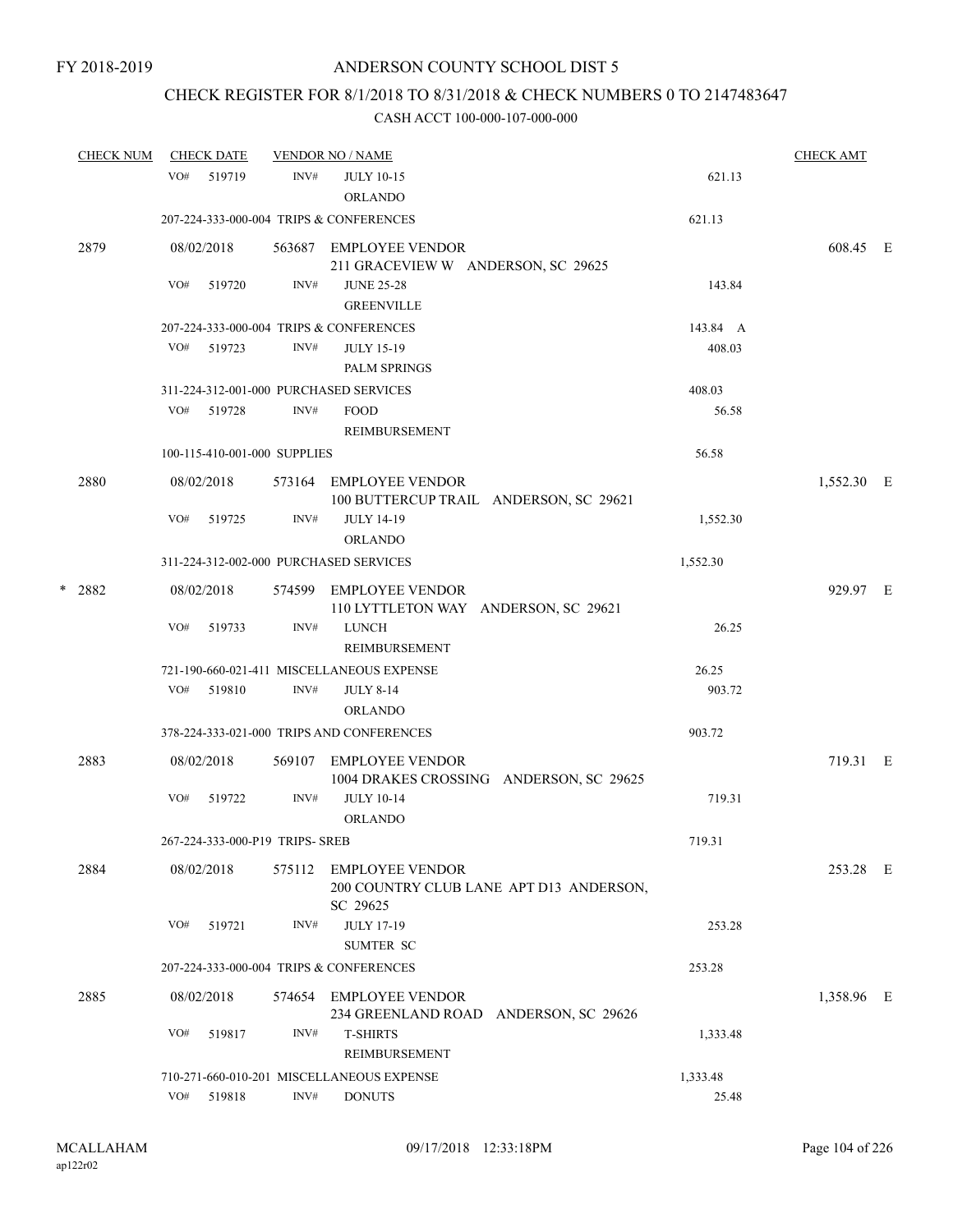# CHECK REGISTER FOR 8/1/2018 TO 8/31/2018 & CHECK NUMBERS 0 TO 2147483647

| <b>CHECK NUM</b> | <b>CHECK DATE</b>           |        | <b>VENDOR NO / NAME</b>                                                                 |        | <b>CHECK AMT</b> |  |
|------------------|-----------------------------|--------|-----------------------------------------------------------------------------------------|--------|------------------|--|
|                  |                             |        | <b>REIMBURSEMENT</b>                                                                    |        |                  |  |
|                  |                             |        | 710-271-660-010-201 MISCELLANEOUS EXPENSE                                               | 25.48  |                  |  |
| 2886             | 08/07/2018<br>VO#<br>519910 | INV#   | 574915 EMPLOYEE VENDOR<br>73 HILLSBOROUGH DRIVE ANDERSON, SC 29621<br><b>JULY 10-15</b> | 524.52 | 524.52 E         |  |
|                  |                             |        | <b>ORLANDO</b>                                                                          |        |                  |  |
|                  |                             |        | 207-224-333-001-004 TRIPS AND CONFERENCES                                               | 524.52 |                  |  |
| 2887             | 08/07/2018                  |        | 573851 EMPLOYEE VENDOR<br>112 ASHLAWN CT ANDERSON, SC 29625                             |        | 567.57 E         |  |
|                  | VO#<br>519909               | INV#   | <b>JULY 10-15</b><br><b>ORLANDO</b>                                                     | 567.57 |                  |  |
|                  |                             |        | 207-224-333-001-004 TRIPS AND CONFERENCES                                               | 567.57 |                  |  |
| 2888             | 08/08/2018                  |        | 569749 CELECIA HUMPHREY<br>512 W. HAMPTON STREET ANDERSON, SC 29624                     |        | 275.00 E         |  |
|                  | VO#<br>519911               | INV#   | $***$<br><b>18/19 TEACHER SUPPLY</b>                                                    | 275.00 |                  |  |
|                  |                             |        | 377-114-410-000-000 TEACHER SUPPLY - DISTRICT OFFICE                                    | 275.00 |                  |  |
| 2889             | 08/08/2018                  | 569749 | ANNA ACREE<br>837 ALLISON CIRCLE ANDERSON, SC 29625                                     |        | 275.00 E         |  |
|                  | VO#<br>519946               | INV#   | $***$                                                                                   | 275.00 |                  |  |
|                  |                             |        | 18/19 TEACHER SUPPLY<br>377-139-410-018-000 TEACHER SUPPLY - WEST MARKET                | 275.00 |                  |  |
| 2890             | 08/08/2018                  | 569749 | DENISE BARRETT<br>206 LONDONBERRY DRIVE ANDERSON, SC 29621                              |        | 275.00 E         |  |
|                  | VO#<br>519944               | INV#   | $***$<br>18/19 TEACHER SUPPLY                                                           | 275.00 |                  |  |
|                  |                             |        | 377-139-410-018-000 TEACHER SUPPLY - WEST MARKET                                        | 275.00 |                  |  |
| 2891             | 08/08/2018                  | 569749 | <b>SHERRI BOWLES</b><br>111 TURNBERRY ROAD ANDERSON, SC 29621                           |        | 275.00 E         |  |
|                  | VO#<br>519938               | INV#   | $***$<br><b>18/19 TEACHER SUPPLY</b>                                                    | 275.00 |                  |  |
|                  |                             |        | 377-139-410-018-000 TEACHER SUPPLY - WEST MARKET                                        | 275.00 |                  |  |
| 2892             | 08/08/2018                  | 569749 | ALLISON BUCHANAN<br>212 LAKE HILLS DRIVE TOWNVILLE, SC 29689                            |        | 275.00 E         |  |
|                  | VO#<br>519941               | INV#   | **                                                                                      | 275.00 |                  |  |
|                  |                             |        | <b>18/19 TEACHER SUPPLY</b><br>377-139-410-018-000 TEACHER SUPPLY - WEST MARKET         | 275.00 |                  |  |
| 2893             | 08/08/2018                  | 569749 | AUBREY KNIGHT                                                                           |        | 275.00 E         |  |
|                  | VO#<br>519948               | INV#   | 311 BLEEKER LANE WEST COLUMBIA, SC 29169<br>$***$                                       | 275.00 |                  |  |
|                  |                             |        | 18/19 TEACHER SUPPLY                                                                    |        |                  |  |
|                  |                             |        | 377-139-410-018-000 TEACHER SUPPLY - WEST MARKET                                        | 275.00 |                  |  |
| 2894             | 08/08/2018                  |        | 569749 CAROLYN MOODY                                                                    |        | 275.00 E         |  |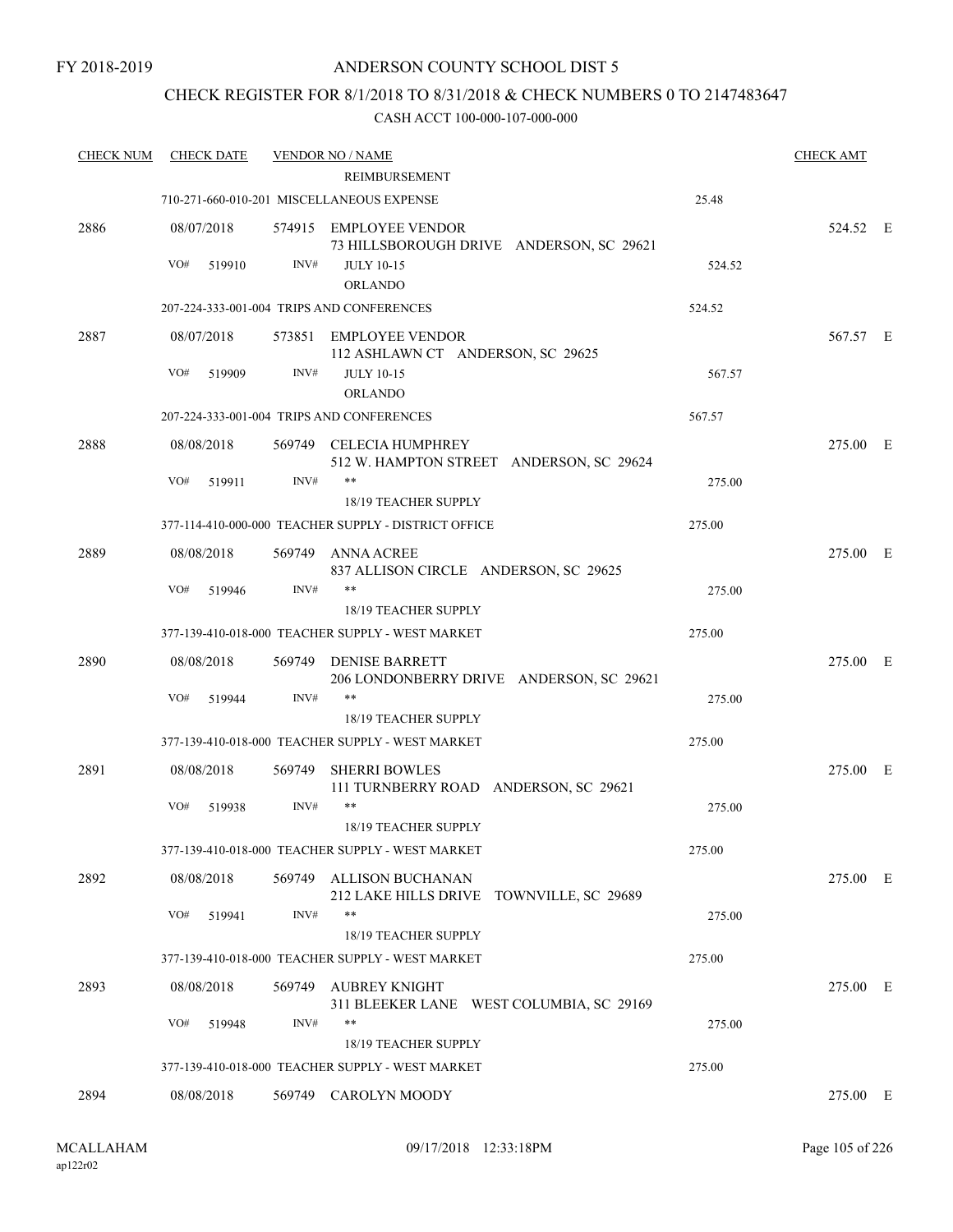FY 2018-2019

# ANDERSON COUNTY SCHOOL DIST 5

# CHECK REGISTER FOR 8/1/2018 TO 8/31/2018 & CHECK NUMBERS 0 TO 2147483647

| <b>CHECK NUM</b> |     | <b>CHECK DATE</b> |        | <b>VENDOR NO / NAME</b>                                          |        | <b>CHECK AMT</b> |  |
|------------------|-----|-------------------|--------|------------------------------------------------------------------|--------|------------------|--|
|                  |     |                   |        | 123 INDIAN TRAIL ANDERSON, SC 29625                              |        |                  |  |
|                  | VO# | 519943            | INV#   | $***$                                                            | 275.00 |                  |  |
|                  |     |                   |        | 18/19 TEACHER SUPPLY                                             |        |                  |  |
|                  |     |                   |        | 377-139-410-018-000 TEACHER SUPPLY - WEST MARKET                 | 275.00 |                  |  |
| 2895             |     | 08/08/2018        |        | 569749 CAROL PIKE                                                |        | 275.00 E         |  |
|                  |     |                   |        | 106 CRIPPLE CREEK ROAD ANDERSON, SC 29626                        |        |                  |  |
|                  | VO# | 519945            | INV#   | $***$                                                            | 275.00 |                  |  |
|                  |     |                   |        | 18/19 TEACHER SUPPLY                                             |        |                  |  |
|                  |     |                   |        | 377-139-410-018-000 TEACHER SUPPLY - WEST MARKET                 | 275.00 |                  |  |
| 2896             |     | 08/08/2018        |        | 569749 KAYLA RACKLEY                                             |        | 275.00 E         |  |
|                  |     |                   |        | 109 LANFORD DRIVE SENECA, SC 29672                               |        |                  |  |
|                  | VO# | 519949            | INV#   |                                                                  | 275.00 |                  |  |
|                  |     |                   |        | 18/19 TEACHER SUPPLY                                             |        |                  |  |
|                  |     |                   |        | 377-139-410-018-000 TEACHER SUPPLY - WEST MARKET                 | 275.00 |                  |  |
| 2897             |     | 08/08/2018        |        | 569749 MARY ELLEN ROBERTS                                        |        | 275.00 E         |  |
|                  |     |                   |        | 105 BUCKINGHAM COURT ANDERSON, SC 29621                          |        |                  |  |
|                  | VO# | 519939            | INV#   | $***$                                                            | 275.00 |                  |  |
|                  |     |                   |        | 18/19 TEACHER SUPPLY                                             |        |                  |  |
|                  |     |                   |        | 377-139-410-018-000 TEACHER SUPPLY - WEST MARKET                 | 275.00 |                  |  |
|                  |     |                   |        |                                                                  |        |                  |  |
| 2898             |     | 08/08/2018        | 569749 | <b>KRISTIN ROBERTS</b><br>2406 E NORTH AVENUE ANDERSON, SC 29625 |        | 275.00 E         |  |
|                  | VO# | 519940            | INV#   | $***$                                                            | 275.00 |                  |  |
|                  |     |                   |        | 18/19 TEACHER SUPPLY                                             |        |                  |  |
|                  |     |                   |        | 377-139-410-018-000 TEACHER SUPPLY - WEST MARKET                 | 275.00 |                  |  |
|                  |     |                   |        |                                                                  |        |                  |  |
| 2899             |     | 08/08/2018        | 569749 | ALESIA SMITH                                                     |        | 275.00 E         |  |
|                  |     |                   |        | 215 LIBERTY DRIVE ANDERSON, SC 29624                             |        |                  |  |
|                  | VO# | 519947            | INV#   | $***$                                                            | 275.00 |                  |  |
|                  |     |                   |        | 18/19 TEACHER SUPPLY                                             |        |                  |  |
|                  |     |                   |        | 377-139-410-018-000 TEACHER SUPPLY - WEST MARKET                 | 275.00 |                  |  |
| 2900             |     | 08/08/2018        | 569749 | <b>APRIL WENTZKY</b>                                             |        | 275.00 E         |  |
|                  |     |                   |        | 135 ASHTON LANE ANDERSON, SC 29621                               |        |                  |  |
|                  |     | VO# 519942        | INV#   | **                                                               | 275.00 |                  |  |
|                  |     |                   |        | 18/19 TEACHER SUPPLY                                             |        |                  |  |
|                  |     |                   |        | 377-139-410-018-000 TEACHER SUPPLY - WEST MARKET                 | 275.00 |                  |  |
| 2901             |     | 08/08/2018        |        | 569749 JOHN ALEXANDER                                            |        | 275.00 E         |  |
|                  |     |                   |        | 1520 OLD WILLIAMSTON ROAD ANDERSON, SC                           |        |                  |  |
|                  |     |                   |        | 29621                                                            |        |                  |  |
|                  | VO# | 519965            | INV#   | $***$                                                            | 275.00 |                  |  |
|                  |     |                   |        | 18/19 TEACHER SUPPLY                                             |        |                  |  |
|                  |     |                   |        | 377-115-410-001-000 TEACHER SUPPLY - AVCC                        | 275.00 |                  |  |
| 2902             |     | 08/08/2018        |        | 569749 JANICE BLANKENSHIP                                        |        | 275.00 E         |  |
|                  |     |                   |        | 134 CAYMEN WAY ANDERSON, SC 29621                                |        |                  |  |
|                  | VO# | 519974            | INV#   | $***$                                                            | 275.00 |                  |  |
|                  |     |                   |        | 18/19 TEACHER SUPPLY                                             |        |                  |  |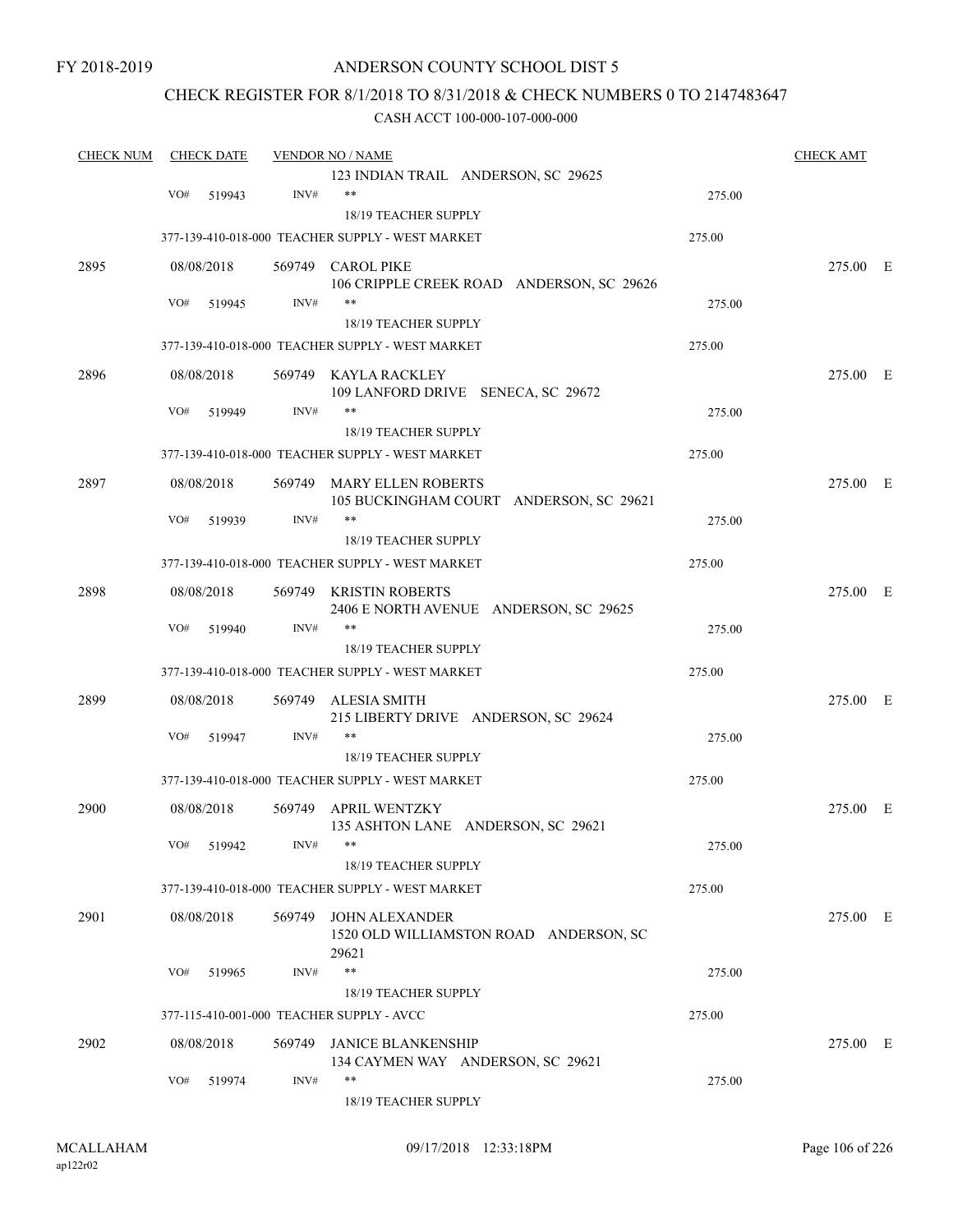# CHECK REGISTER FOR 8/1/2018 TO 8/31/2018 & CHECK NUMBERS 0 TO 2147483647

| <b>CHECK NUM</b> | <b>CHECK DATE</b> |        | <b>VENDOR NO / NAME</b>                                                  |        | <b>CHECK AMT</b> |  |
|------------------|-------------------|--------|--------------------------------------------------------------------------|--------|------------------|--|
|                  |                   |        | 377-115-410-001-000 TEACHER SUPPLY - AVCC                                | 275.00 |                  |  |
| $*$ 2904         | 08/08/2018        |        | 569749 BRENDA CARTER<br>238 PAULAN ROAD WILLIAMSTON, SC 29697            |        | 275.00 E         |  |
|                  | VO#<br>519964     | INV#   | **                                                                       | 275.00 |                  |  |
|                  |                   |        | 18/19 TEACHER SUPPLY                                                     |        |                  |  |
|                  |                   |        | 377-115-410-001-000 TEACHER SUPPLY - AVCC                                | 275.00 |                  |  |
| 2905             | 08/08/2018        | 569749 | <b>JERI CARTER</b><br>114 LAZY WILLOW COURT WILLIAMSTON, SC<br>29697     |        | 275.00 E         |  |
|                  | VO#<br>519970     | INV#   | **                                                                       | 275.00 |                  |  |
|                  |                   |        | 18/19 TEACHER SUPPLY                                                     |        |                  |  |
|                  |                   |        | 377-115-410-001-000 TEACHER SUPPLY - AVCC                                | 275.00 |                  |  |
| 2906             | 08/08/2018        | 569749 | <b>STACY COLEMAN</b><br>604 SWEET WILLIAM WAY FOUNTAIN INN, SC<br>29644  |        | 275.00 E         |  |
|                  | VO#<br>519975     | INV#   | $***$                                                                    | 275.00 |                  |  |
|                  |                   |        | 18/19 TEACHER SUPPLY                                                     |        |                  |  |
|                  |                   |        | 377-115-410-001-000 TEACHER SUPPLY - AVCC                                | 275.00 |                  |  |
| 2907             | 08/08/2018        | 569749 | ERIN DARNELL<br>108 GADWALL DRIVE EASLEY, SC 29642                       |        | 275.00 E         |  |
|                  | VO#<br>519966     | INV#   | $***$<br>18/19 TEACHER SUPPLY                                            | 275.00 |                  |  |
|                  |                   |        | 377-115-410-001-000 TEACHER SUPPLY - AVCC                                | 275.00 |                  |  |
| 2908             | 08/08/2018        | 569749 | TELVA ELWELL<br>524 MOORES MILL ROAD PELZER, SC 29669                    |        | 275.00 E         |  |
|                  | VO#<br>519963     | INV#   | **                                                                       | 275.00 |                  |  |
|                  |                   |        | 18/19 TEACHER SUPPLY                                                     |        |                  |  |
|                  |                   |        | 377-115-410-001-000 TEACHER SUPPLY - AVCC                                | 275.00 |                  |  |
| 2909             | 08/08/2018        | 569749 | RANI GRIGGS<br>100 SANTEE DRIVE PIEDMONT, SC 29673                       |        | 275.00 E         |  |
|                  | VO#<br>519960     | INV#   | **<br>18/19 TEACHER SUPPLY                                               | 275.00 |                  |  |
|                  |                   |        | 377-115-410-001-000 TEACHER SUPPLY - AVCC                                | 275.00 |                  |  |
| 2910             | 08/08/2018        |        | 569749 MICHAEL HAMMETT<br>126 ELLIOTT CIRCLE ANDERSON, SC 29621          |        | 275.00 E         |  |
|                  | VO#<br>519951     | INV#   | **                                                                       | 275.00 |                  |  |
|                  |                   |        | 18/19 TEACHER SUPPLY                                                     |        |                  |  |
|                  |                   |        | 377-115-410-001-000 TEACHER SUPPLY - AVCC                                | 275.00 |                  |  |
| 2911             | 08/08/2018        |        | 569749 MELANEE HARWELL TAYLOR<br>110 BOYD MOSS ROAD WEST UNION, SC 29696 |        | 275.00 E         |  |
|                  | VO#<br>519971     | INV#   | **<br>18/19 TEACHER SUPPLY                                               | 275.00 |                  |  |
|                  |                   |        | 377-115-410-001-000 TEACHER SUPPLY - AVCC                                | 275.00 |                  |  |
|                  |                   |        |                                                                          |        |                  |  |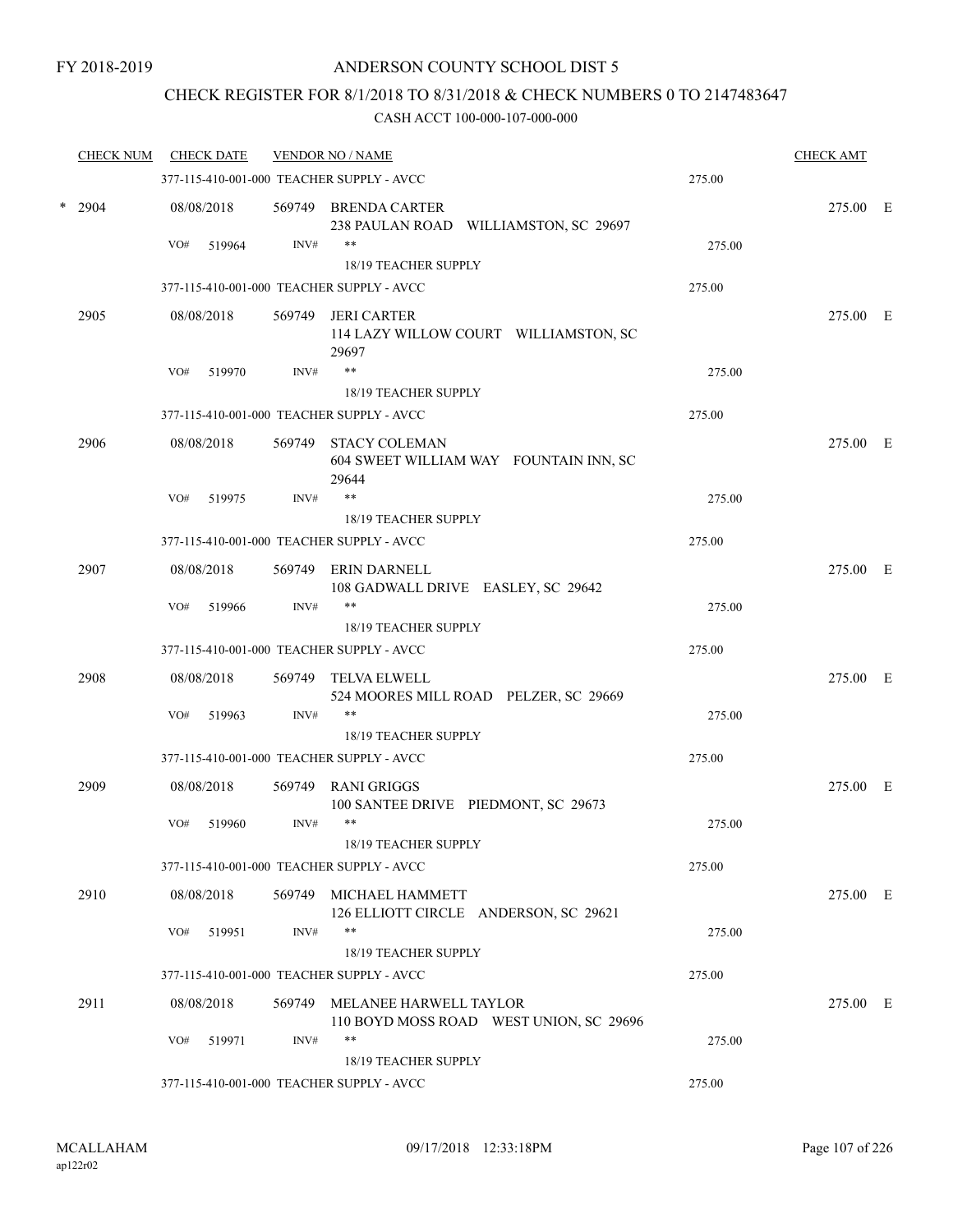# CHECK REGISTER FOR 8/1/2018 TO 8/31/2018 & CHECK NUMBERS 0 TO 2147483647

| <b>CHECK NUM</b> | <b>CHECK DATE</b>                         |        | <b>VENDOR NO / NAME</b>                                              |        | <b>CHECK AMT</b> |  |
|------------------|-------------------------------------------|--------|----------------------------------------------------------------------|--------|------------------|--|
| 2912             | 08/08/2018                                |        | 569749 WANDA BROWN JOHNSON<br>325 HOBSON ROAD ANDERSON, SC 29621     |        | 275.00 E         |  |
|                  | VO#<br>519952                             | INV#   | $***$<br>18/19 TEACHER SUPPLY                                        | 275.00 |                  |  |
|                  |                                           |        | 377-115-410-001-000 TEACHER SUPPLY - AVCC                            | 275.00 |                  |  |
| 2913             | 08/08/2018                                |        | 569749 CAROLYN LAURITZEN<br>103 HUDSON CIRCLE ANDERSON, SC 29625     |        | 275.00 E         |  |
|                  | VO#<br>519968                             | INV#   | $***$<br><b>18/19 TEACHER SUPPLY</b>                                 | 275.00 |                  |  |
|                  |                                           |        | 377-115-410-001-000 TEACHER SUPPLY - AVCC                            | 275.00 |                  |  |
| 2914             | 08/08/2018                                |        | 569749 KYLE LOCKE<br>1809 COLLEGE AVE ANDERSON, SC 29621             |        | 275.00 E         |  |
|                  | VO#<br>519956                             | INV#   | $***$<br>18/19 TEACHER SUPPLY                                        | 275.00 |                  |  |
|                  | 377-115-410-001-000 TEACHER SUPPLY - AVCC |        |                                                                      | 275.00 |                  |  |
| 2915             | 08/08/2018                                |        | 569749 RALPH MACDONALD<br>314 PRINCESS GRACE AVE. CLEMSON, SC 29631  |        | 275.00 E         |  |
|                  | VO#<br>519953                             | INV#   | $***$                                                                | 275.00 |                  |  |
|                  | 377-115-410-001-000 TEACHER SUPPLY - AVCC |        | <b>18/19 TEACHER SUPPLY</b>                                          | 275.00 |                  |  |
|                  |                                           |        |                                                                      |        |                  |  |
| 2916             | 08/08/2018                                |        | 569749 BRIAN MARSHBANKS<br>694 BROOKWOOD CIRCLE LAURENS, SC 29360    |        | 275.00 E         |  |
|                  | VO#<br>519972                             | INV#   | $***$<br>18/19 TEACHER SUPPLY                                        | 275.00 |                  |  |
|                  |                                           |        | 377-115-410-001-000 TEACHER SUPPLY - AVCC                            | 275.00 |                  |  |
| 2917             | 08/08/2018                                |        | 569749 RANDY MARTIN<br>3143 OLD WILLIAMSTON RD ANDERSON, SC<br>29621 |        | 275.00 E         |  |
|                  | VO#<br>519958                             | INV#   | $***$                                                                | 275.00 |                  |  |
|                  |                                           |        | 18/19 TEACHER SUPPLY                                                 |        |                  |  |
|                  |                                           |        | 377-115-410-001-000 TEACHER SUPPLY - AVCC                            | 275.00 |                  |  |
| 2918             | 08/08/2018                                |        | 569749 CRYSTAL MCGEE<br>73 HILLSBOROUGH DRIVE ANDERSON, SC 29621     |        | 275.00 E         |  |
|                  | VO#<br>519962                             | INV#   | $***$<br>18/19 TEACHER SUPPLY                                        | 275.00 |                  |  |
|                  |                                           |        | 377-115-410-001-000 TEACHER SUPPLY - AVCC                            | 275.00 |                  |  |
| 2919             | 08/08/2018                                | 569749 | <b>SHANNON MERRITT</b><br>8000 HWY 24 TOWNVILLE, SC 29689            |        | 275.00 E         |  |
|                  | VO#<br>519961                             | INV#   | **<br>18/19 TEACHER SUPPLY                                           | 275.00 |                  |  |
|                  |                                           |        | 377-115-410-001-000 TEACHER SUPPLY - AVCC                            | 275.00 |                  |  |
| 2920             | 08/08/2018                                |        | 569749 GAIL NASH<br>427 BROADWAY LAKE RD ANDERSON, SC 29621          |        | 275.00 E         |  |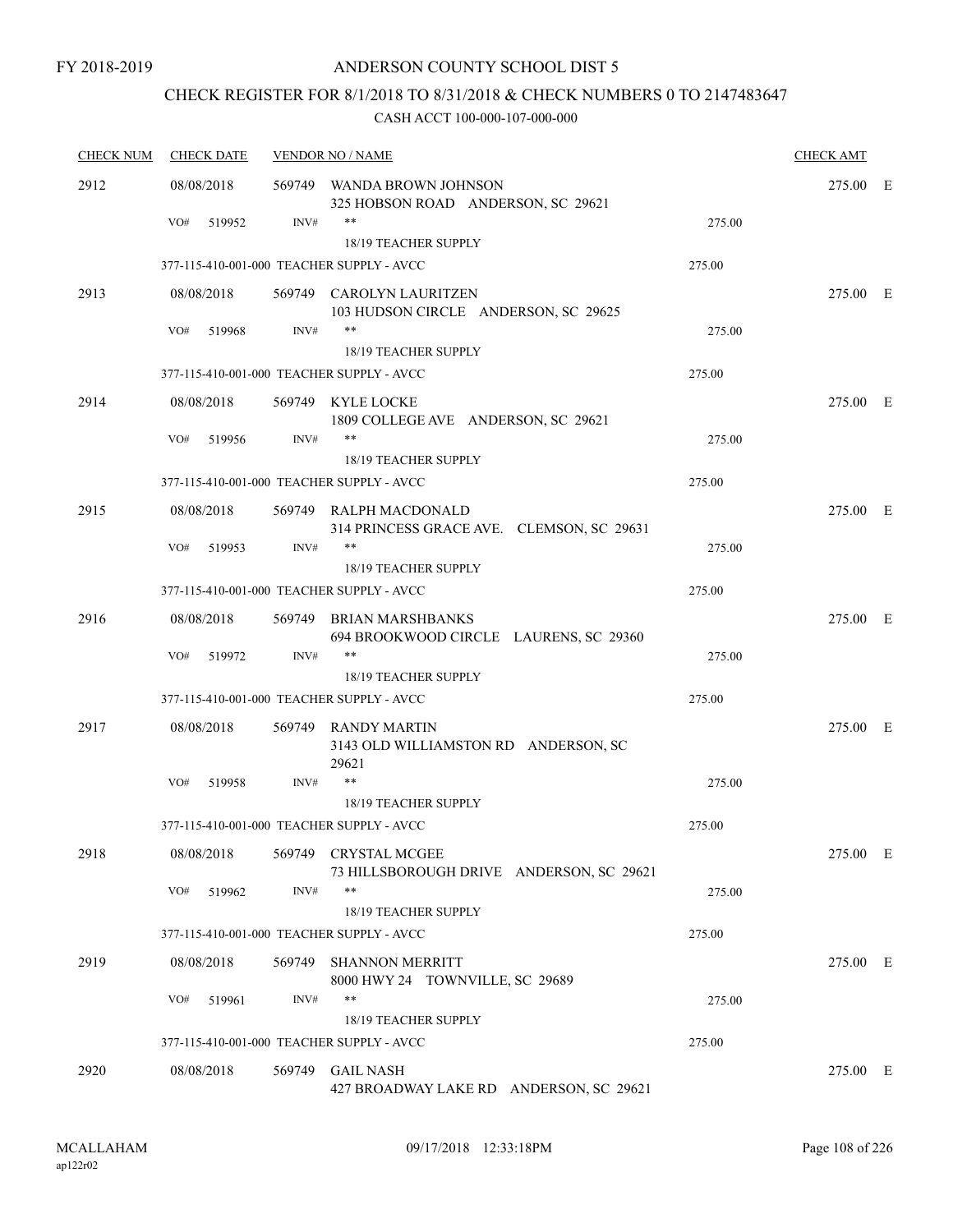# CHECK REGISTER FOR 8/1/2018 TO 8/31/2018 & CHECK NUMBERS 0 TO 2147483647

| <b>CHECK NUM</b> | <b>CHECK DATE</b> |        | <b>VENDOR NO / NAME</b>                                                 |        | <b>CHECK AMT</b> |  |
|------------------|-------------------|--------|-------------------------------------------------------------------------|--------|------------------|--|
|                  | VO#<br>519954     | INV#   | **                                                                      | 275.00 |                  |  |
|                  |                   |        | 18/19 TEACHER SUPPLY                                                    |        |                  |  |
|                  |                   |        | 377-115-410-001-000 TEACHER SUPPLY - AVCC                               | 275.00 |                  |  |
| 2921             | 08/08/2018        |        | 569749 MICHELLE PETTY                                                   |        | 275.00 E         |  |
|                  |                   |        | 1203 HANOVER ROAD ANDERSON, SC 29621                                    |        |                  |  |
|                  | VO#<br>519969     | INV#   | $***$                                                                   | 275.00 |                  |  |
|                  |                   |        | 18/19 TEACHER SUPPLY                                                    |        |                  |  |
|                  |                   |        | 377-115-410-001-000 TEACHER SUPPLY - AVCC                               | 275.00 |                  |  |
| 2922             | 08/08/2018        |        | 569749 KERRY RANKIN                                                     |        | 275.00 E         |  |
|                  | VO#<br>519957     | INV#   | 112 ASHLAWN CT ANDERSON, SC 29625<br>$***$                              | 275.00 |                  |  |
|                  |                   |        | 18/19 TEACHER SUPPLY                                                    |        |                  |  |
|                  |                   |        | 377-115-410-001-000 TEACHER SUPPLY - AVCC                               | 275.00 |                  |  |
| 2923             | 08/08/2018        |        |                                                                         |        | 275.00 E         |  |
|                  |                   |        | 569749 CHARLES RICHARDSON<br>1032 LADY'S LANE ANDERSON, SC 29621        |        |                  |  |
|                  | VO#<br>519955     | INV#   | $***$                                                                   | 275.00 |                  |  |
|                  |                   |        | <b>18/19 TEACHER SUPPLY</b>                                             |        |                  |  |
|                  |                   |        | 377-115-410-001-000 TEACHER SUPPLY - AVCC                               | 275.00 |                  |  |
| 2924             | 08/08/2018        |        | 569749 CURTIS RUSSELL                                                   |        | 275.00 E         |  |
|                  |                   |        | 121 JAMES ROAD EASLEY, SC 29642                                         |        |                  |  |
|                  | VO#<br>519959     | INV#   | $***$                                                                   | 275.00 |                  |  |
|                  |                   |        | 18/19 TEACHER SUPPLY                                                    |        |                  |  |
|                  |                   |        | 377-115-410-001-000 TEACHER SUPPLY - AVCC                               | 275.00 |                  |  |
| 2925             | 08/08/2018        | 569749 | ALLISON SAVILLE                                                         |        | 275.00 E         |  |
|                  |                   |        | 107 CALHOUN ROAD BELTON, SC 29627<br>$***$                              |        |                  |  |
|                  | VO#<br>519950     | INV#   | 18/19 TEACHER SUPPLY                                                    | 275.00 |                  |  |
|                  |                   |        | 377-115-410-001-000 TEACHER SUPPLY - AVCC                               | 275.00 |                  |  |
|                  |                   |        |                                                                         |        |                  |  |
| 2926             | 08/08/2018        | 569749 | KIMBERLY WILKINS<br>200 COUNTRY CLUB LANE APT D13 ANDERSON,<br>SC 29625 |        | 275.00 E         |  |
|                  | VO#<br>519973     | INV#   | **                                                                      | 275.00 |                  |  |
|                  |                   |        | 18/19 TEACHER SUPPLY                                                    |        |                  |  |
|                  |                   |        | 377-115-410-001-000 TEACHER SUPPLY - AVCC                               | 275.00 |                  |  |
| 2927             | 08/08/2018        |        | 569749 LISA ARNOLD                                                      |        | 275.00 E         |  |
|                  |                   |        | 809 S MCDUFFIE STREET ANDERSON, SC 29624                                |        |                  |  |
|                  | VO#<br>519978     | INV#   | **                                                                      | 275.00 |                  |  |
|                  |                   |        | 18/19 TEACHER SUPPLY                                                    |        |                  |  |
|                  |                   |        | 377-139-410-015-000 TEACHER SUPPLY - SOUTH FANT                         | 275.00 |                  |  |
| 2928             | 08/08/2018        | 569749 | <b>SYLVIA FOWLER</b>                                                    |        | 275.00 E         |  |
|                  | VO#<br>519976     | INV#   | 806 STONE CREEK DRIVE ANDERSON, SC 29621<br>$***$                       | 275.00 |                  |  |
|                  |                   |        | 18/19 TEACHER SUPPLY                                                    |        |                  |  |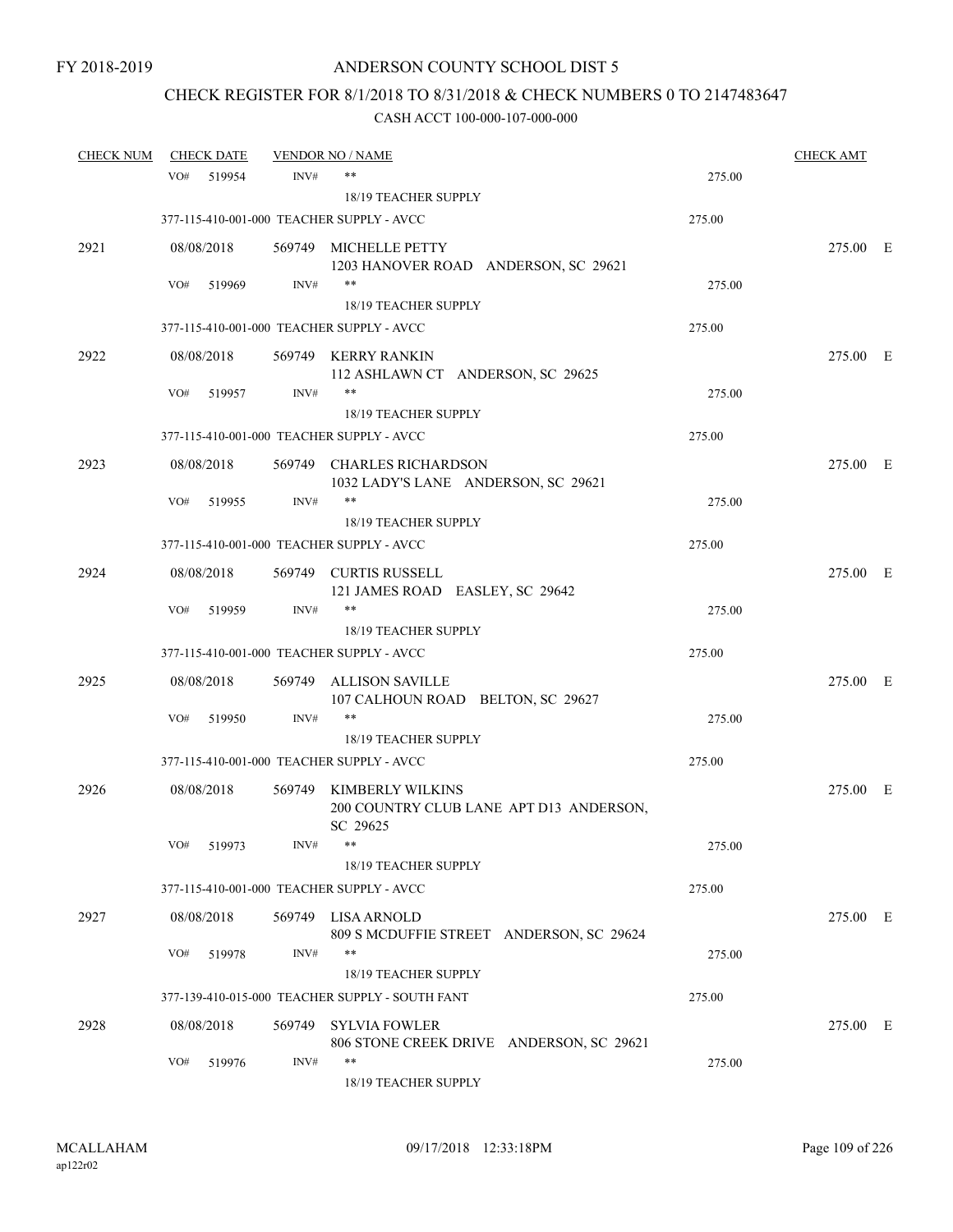### CHECK REGISTER FOR 8/1/2018 TO 8/31/2018 & CHECK NUMBERS 0 TO 2147483647

| <b>CHECK NUM</b> | <b>CHECK DATE</b> |      | <b>VENDOR NO / NAME</b>                                                    |        | <b>CHECK AMT</b> |  |
|------------------|-------------------|------|----------------------------------------------------------------------------|--------|------------------|--|
|                  |                   |      | 377-139-410-015-000 TEACHER SUPPLY - SOUTH FANT                            | 275.00 |                  |  |
| 2929             | 08/08/2018        |      | 569749 CANDACE GRIFFEY<br>221 BEDFORD FOREST AVENUE ANDERSON, SC<br>29625  |        | 275.00 E         |  |
|                  | VO#<br>519980     | INV# | $***$<br>18/19 TEACHER SUPPLY                                              | 275.00 |                  |  |
|                  |                   |      | 377-139-410-015-000 TEACHER SUPPLY - SOUTH FANT                            | 275.00 |                  |  |
| 2930             | 08/08/2018        |      | 569749 CHANDAWN MARTIN<br>402 S. GOSSETT STREET ANDERSON, SC 29624         |        | 275.00 E         |  |
|                  | VO#<br>519982     | INV# | **<br>18/19 TEACHER SUPPLY                                                 | 275.00 |                  |  |
|                  |                   |      | 377-139-410-015-000 TEACHER SUPPLY - SOUTH FANT                            | 275.00 |                  |  |
| 2931             | 08/08/2018        |      | 569749 REGINA MCKIE<br>124 SAINT KITTS COURT GREENWOOD, SC 29646           |        | 275.00 E         |  |
|                  | VO#<br>519983     | INV# | **<br>18/19 TEACHER SUPPLY                                                 | 275.00 |                  |  |
|                  |                   |      | 377-139-410-015-000 TEACHER SUPPLY - SOUTH FANT                            | 275.00 |                  |  |
| 2932             | 08/08/2018        |      | 569749 JULIE ORR<br>302 BRIGHTON RD ANDERSON, SC 29621                     |        | 275.00 E         |  |
|                  | VO#<br>519977     | INV# | **<br>18/19 TEACHER SUPPLY                                                 | 275.00 |                  |  |
|                  |                   |      | 377-139-410-015-000 TEACHER SUPPLY - SOUTH FANT                            | 275.00 |                  |  |
| 2933             | 08/08/2018        |      | 569749 CONSTANCE PAZDERSKI<br>313 TRINITY THREE ROAD IRMO, SC 29063        |        | 275.00 E         |  |
|                  | VO#<br>519985     | INV# | **                                                                         | 275.00 |                  |  |
|                  |                   |      | 18/19 TEACHER SUPPLY                                                       |        |                  |  |
|                  |                   |      | 377-139-410-015-000 TEACHER SUPPLY - SOUTH FANT                            | 275.00 |                  |  |
| 2934             | 08/08/2018        |      | 569749 DIANNA ROBINSON<br>110 CHEROKEE ROAD BELTON, SC 29627               |        | 275.00 E         |  |
|                  | VO#<br>519981     | INV# | **<br><b>18/19 TEACHER SUPPLY</b>                                          | 275.00 |                  |  |
|                  |                   |      | 377-139-410-015-000 TEACHER SUPPLY - SOUTH FANT                            | 275.00 |                  |  |
| 2935             | 08/08/2018        |      | 569749 ANDREA STANLEY<br>553 MEMORIAL DRIVE EXT. APT. 5 GREER, SC<br>29651 |        | 275.00 E         |  |
|                  | VO#<br>519984     | INV# | **                                                                         | 275.00 |                  |  |
|                  |                   |      | 18/19 TEACHER SUPPLY                                                       |        |                  |  |
|                  |                   |      | 377-139-410-015-000 TEACHER SUPPLY - SOUTH FANT                            | 275.00 |                  |  |
| 2936             | 08/08/2018        |      | 569749 HALEY VAUGHN<br>625 CHEDDAR ROAD BELTON, SC 29627                   |        | 275.00 E         |  |
|                  | VO#<br>519979     | INV# | **                                                                         | 275.00 |                  |  |
|                  |                   |      | 18/19 TEACHER SUPPLY                                                       | 275.00 |                  |  |
|                  |                   |      | 377-139-410-015-000 TEACHER SUPPLY - SOUTH FANT                            |        |                  |  |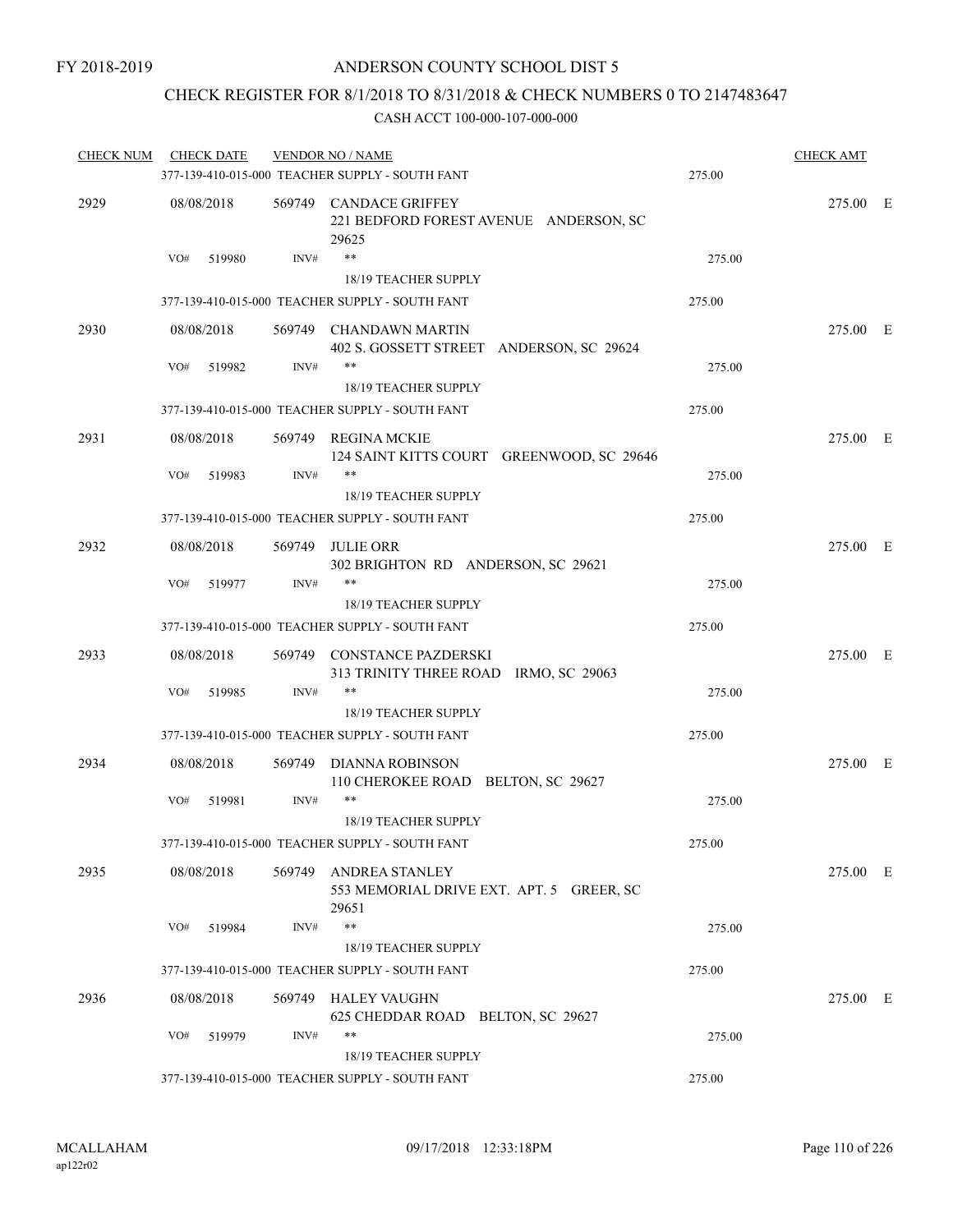## CHECK REGISTER FOR 8/1/2018 TO 8/31/2018 & CHECK NUMBERS 0 TO 2147483647

| <b>CHECK NUM</b> | <b>CHECK DATE</b> |        | <b>VENDOR NO / NAME</b>                                            |        | <b>CHECK AMT</b> |  |
|------------------|-------------------|--------|--------------------------------------------------------------------|--------|------------------|--|
| 2937             | 08/08/2018        |        | 569749 LAVINIA ANDERSON<br>420 WESLEY COURT STARR, SC 29684        |        | 275.00 E         |  |
|                  | VO#<br>519986     | INV#   | **                                                                 | 275.00 |                  |  |
|                  |                   |        | 18/19 TEACHER SUPPLY                                               |        |                  |  |
|                  |                   |        | 377-112-410-016-000 TEACHER SUPPLY - VARENNES                      | 275.00 |                  |  |
| 2938             | 08/08/2018        |        | 569749 LAURA BANKS<br>101 CRUGER COURT NINETY SIX, SC 29666        |        | 275.00 E         |  |
|                  | VO#<br>520011     | INV#   | $***$<br>18/19 TEACHER SUPPLY                                      | 275.00 |                  |  |
|                  |                   |        | 377-112-410-016-000 TEACHER SUPPLY - VARENNES                      | 275.00 |                  |  |
| 2939             | 08/08/2018        |        | 569749 PATRICIA BLIZARD<br>3002 W. GEORGIA ROAD PIEDMONT, SC 29673 |        | 275.00 E         |  |
|                  | VO#<br>520012     | INV#   | $***$<br><b>18/19 TEACHER SUPPLY</b>                               | 275.00 |                  |  |
|                  |                   |        | 377-112-410-016-000 TEACHER SUPPLY - VARENNES                      | 275.00 |                  |  |
| 2940             | 08/08/2018        |        | 569749 DAVID BRANDT<br>203 JOHN RUTLEDGE ANDERSON, SC 29621        |        | 275.00 E         |  |
|                  | VO#<br>520000     | INV#   | $***$                                                              | 275.00 |                  |  |
|                  |                   |        | <b>18/19 TEACHER SUPPLY</b>                                        |        |                  |  |
|                  |                   |        | 377-112-410-016-000 TEACHER SUPPLY - VARENNES                      | 275.00 |                  |  |
| 2941             | 08/08/2018        | 569749 | TRACEY BUREL<br>10 HWY 178 SOUTH DONALDS, SC 29638                 |        | 275.00 E         |  |
|                  | VO#<br>519997     | INV#   | $***$<br>18/19 TEACHER SUPPLY                                      | 275.00 |                  |  |
|                  |                   |        | 377-112-410-016-000 TEACHER SUPPLY - VARENNES                      | 275.00 |                  |  |
| 2942             | 08/08/2018        | 569749 | ROBERT CASON<br>665 CAMPBELL ROAD PELZER, SC 29669                 |        | 275.00 E         |  |
|                  | VO#<br>519992     | INV#   | **<br>18/19 TEACHER SUPPLY                                         | 275.00 |                  |  |
|                  |                   |        | 377-112-410-016-000 TEACHER SUPPLY - VARENNES                      | 275.00 |                  |  |
| 2943             | 08/08/2018        |        | 569749 CHARLOTTE COWDEN<br>PO BOX 386 ANDERSON, SC 29622           |        | 275.00 E         |  |
|                  | VO#<br>519987     | INV#   | $***$<br>18/19 TEACHER SUPPLY                                      | 275.00 |                  |  |
|                  |                   |        | 377-112-410-016-000 TEACHER SUPPLY - VARENNES                      | 275.00 |                  |  |
| 2944             | 08/08/2018        |        | 569749 DEBORAH CROXTON<br>421 BLAIR STREET ANDERSON, SC 29625      |        | 275.00 E         |  |
|                  | VO#<br>519989     | INV#   | $***$                                                              | 275.00 |                  |  |
|                  |                   |        | 18/19 TEACHER SUPPLY                                               |        |                  |  |
|                  |                   |        | 377-112-410-016-000 TEACHER SUPPLY - VARENNES                      | 275.00 |                  |  |
| 2945             | 08/08/2018        | 569749 | <b>COURTNEY DICKERSON</b><br>716 FRIENDSHIP ROAD SENECA, SC 29678  |        | 275.00 E         |  |
|                  | VO#<br>520010     | INV#   | $***$                                                              | 275.00 |                  |  |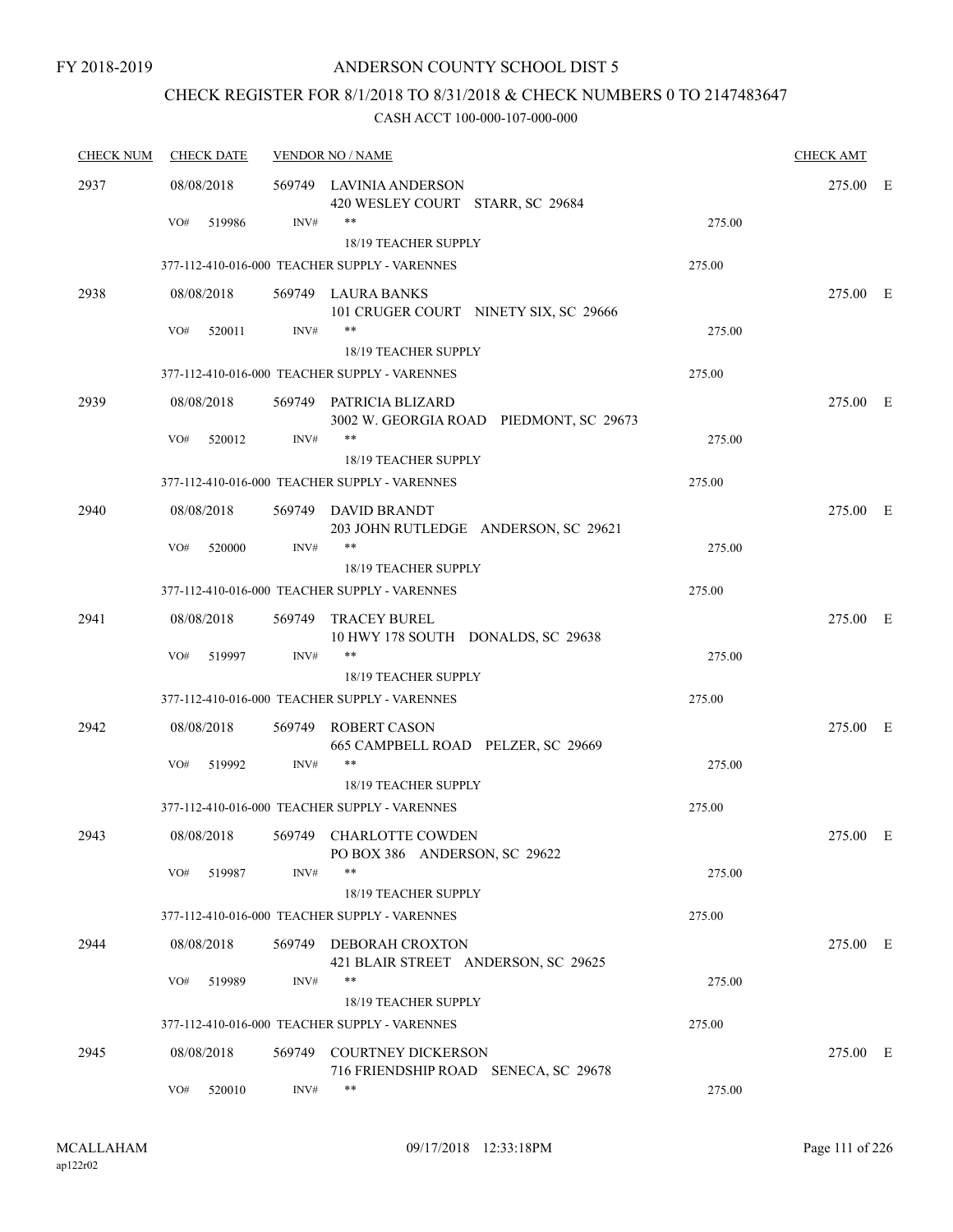### CHECK REGISTER FOR 8/1/2018 TO 8/31/2018 & CHECK NUMBERS 0 TO 2147483647

| <b>CHECK NUM</b> | <b>CHECK DATE</b> |        | <b>VENDOR NO / NAME</b>                                             |        | <b>CHECK AMT</b> |  |
|------------------|-------------------|--------|---------------------------------------------------------------------|--------|------------------|--|
|                  |                   |        | 18/19 TEACHER SUPPLY                                                |        |                  |  |
|                  |                   |        | 377-112-410-016-000 TEACHER SUPPLY - VARENNES                       | 275.00 |                  |  |
| 2946             | 08/08/2018        |        | 569749 CASSANDRA ELLIS<br>104 MCCLAIN LAKE DRIVE ANDERSON, SC 29625 |        | 275.00 E         |  |
|                  | VO#<br>519995     | INV#   | $***$                                                               | 275.00 |                  |  |
|                  |                   |        | 18/19 TEACHER SUPPLY                                                |        |                  |  |
|                  |                   |        | 377-112-410-016-000 TEACHER SUPPLY - VARENNES                       | 275.00 |                  |  |
| 2947             | 08/08/2018        |        | 569749 AMANDA EPPES<br>719 LOBLOLLY DRIVE ANDERSON, SC 29625        |        | 275.00 E         |  |
|                  | VO#<br>520001     | INV#   | **                                                                  | 275.00 |                  |  |
|                  |                   |        | 18/19 TEACHER SUPPLY                                                |        |                  |  |
|                  |                   |        | 377-112-410-016-000 TEACHER SUPPLY - VARENNES                       | 275.00 |                  |  |
| 2948             | 08/08/2018        |        | 569749 SANDRA EUDY                                                  |        | 275.00 E         |  |
|                  |                   |        | 114 WINDHAM DRIVE ANDERSON, SC 29621                                |        |                  |  |
|                  | VO#<br>519996     | INV#   | **                                                                  | 275.00 |                  |  |
|                  |                   |        | 18/19 TEACHER SUPPLY                                                |        |                  |  |
|                  |                   |        | 377-112-410-016-000 TEACHER SUPPLY - VARENNES                       | 275.00 |                  |  |
| 2949             | 08/08/2018        |        | 569749 ELIZABETH FARRELL<br>131 ALLISON CIRCLE ANDERSON, SC 29625   |        | 275.00 E         |  |
|                  | VO#<br>520002     | INV#   | **                                                                  | 275.00 |                  |  |
|                  |                   |        | 18/19 TEACHER SUPPLY                                                |        |                  |  |
|                  |                   |        | 377-112-410-016-000 TEACHER SUPPLY - VARENNES                       | 275.00 |                  |  |
| 2950             | 08/08/2018        | 569749 | SOKOYA GAY<br>518 ROSE HILL STREET ANDERSON, SC 29624               |        | 275.00 E         |  |
|                  | VO#<br>520003     | INV#   | **                                                                  | 275.00 |                  |  |
|                  |                   |        | 18/19 TEACHER SUPPLY                                                |        |                  |  |
|                  |                   |        | 377-112-410-016-000 TEACHER SUPPLY - VARENNES                       | 275.00 |                  |  |
| 2951             | 08/08/2018        | 569749 | KRISTIE HARRISON<br>117 STARRWOOD DRIVE STARR, SC 29684             |        | 275.00 E         |  |
|                  | VO#<br>519988     | INV#   | $***$<br>18/19 TEACHER SUPPLY                                       | 275.00 |                  |  |
|                  |                   |        | 377-112-410-016-000 TEACHER SUPPLY - VARENNES                       | 275.00 |                  |  |
| 2952             | 08/08/2018        | 569749 | <b>CAROL HEATON</b><br>2506 WHITEHALL AVENUE ANDERSON, SC 29621     |        | 275.00 E         |  |
|                  | VO#<br>519994     | INV#   | $***$                                                               | 275.00 |                  |  |
|                  |                   |        | 18/19 TEACHER SUPPLY                                                |        |                  |  |
|                  |                   |        | 377-112-410-016-000 TEACHER SUPPLY - VARENNES                       | 275.00 |                  |  |
| 2953             | 08/08/2018        | 569749 | WILLIAM HENDRICKS                                                   |        | 275.00 E         |  |
|                  |                   |        | 13 ALEXANDER STREET LIBERTY, SC 29657                               |        |                  |  |
|                  | VO#<br>520008     | INV#   | **                                                                  | 275.00 |                  |  |
|                  |                   |        | 18/19 TEACHER SUPPLY                                                |        |                  |  |
|                  |                   |        | 377-112-410-016-000 TEACHER SUPPLY - VARENNES                       | 275.00 |                  |  |
| 2954             | 08/08/2018        |        | 569749 CONNIE LEWIS                                                 |        | 275.00 E         |  |
|                  |                   |        |                                                                     |        |                  |  |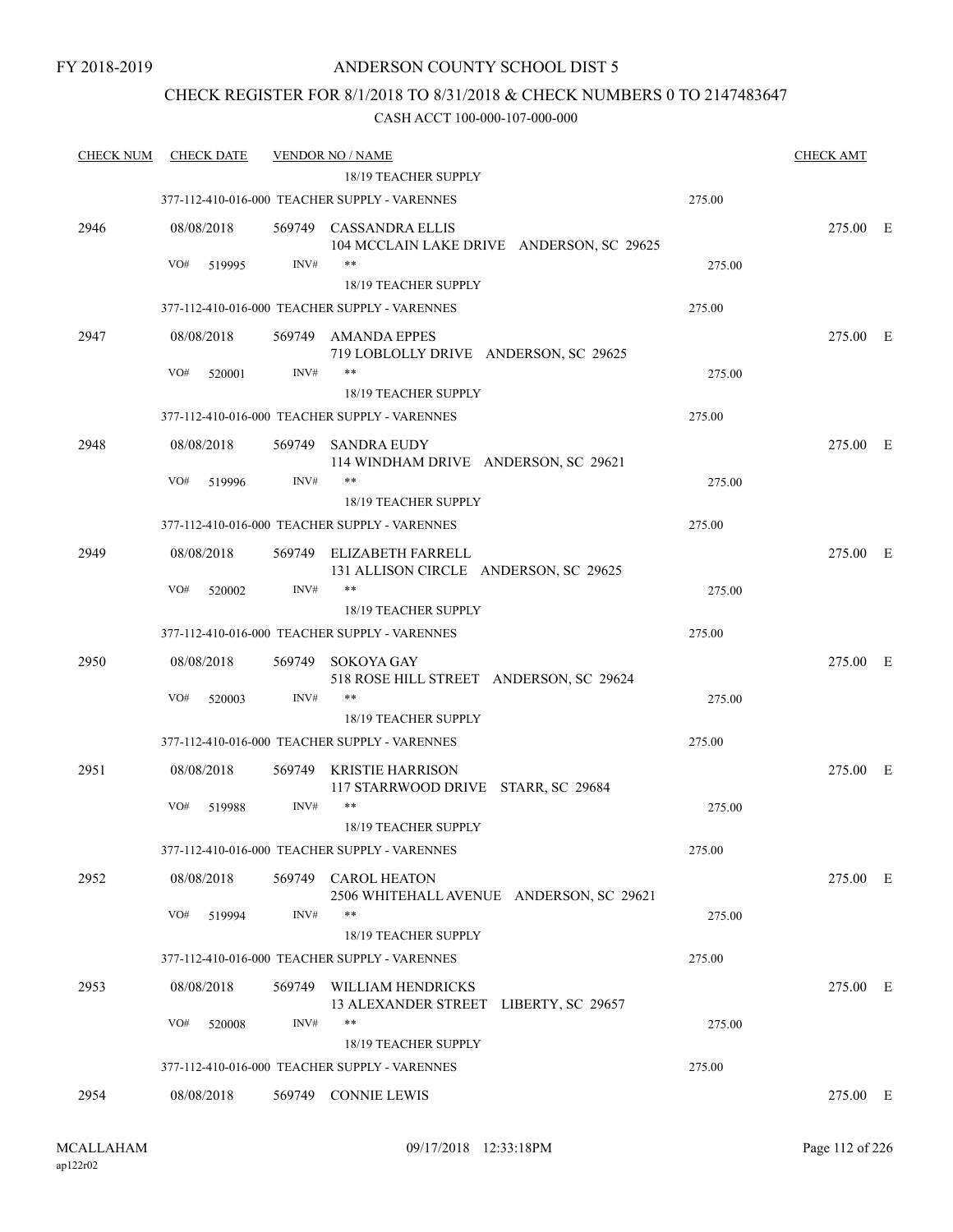### ANDERSON COUNTY SCHOOL DIST 5

### CHECK REGISTER FOR 8/1/2018 TO 8/31/2018 & CHECK NUMBERS 0 TO 2147483647

| <b>CHECK NUM</b> | <b>CHECK DATE</b> |        |        | <b>VENDOR NO / NAME</b>                       |        | <b>CHECK AMT</b> |  |
|------------------|-------------------|--------|--------|-----------------------------------------------|--------|------------------|--|
|                  |                   |        |        | 1207 WILLIAMSBURG DR ANDERSON, SC 29621       |        |                  |  |
|                  | VO#               | 519991 | INV#   | $**$                                          | 275.00 |                  |  |
|                  |                   |        |        | 18/19 TEACHER SUPPLY                          |        |                  |  |
|                  |                   |        |        | 377-112-410-016-000 TEACHER SUPPLY - VARENNES | 275.00 |                  |  |
| 2955             | 08/08/2018        |        |        | 569749 ELIZABETH MOORE                        |        | 275.00 E         |  |
|                  |                   |        |        | 311 WHITE LANE APT. #93 CLEMSON, SC 29631     |        |                  |  |
|                  | VO#               | 520014 | INV#   | **                                            | 275.00 |                  |  |
|                  |                   |        |        | <b>18/19 TEACHER SUPPLY</b>                   |        |                  |  |
|                  |                   |        |        | 377-112-410-016-000 TEACHER SUPPLY - VARENNES | 275.00 |                  |  |
| 2956             | 08/08/2018        |        |        | 569749 SUSANNAH PETERS                        |        | 275.00 E         |  |
|                  |                   |        |        | 333 WOODLAND WAY CLEMSON, SC 29631            |        |                  |  |
|                  | VO#               | 519993 | INV#   | **                                            | 275.00 |                  |  |
|                  |                   |        |        | 18/19 TEACHER SUPPLY                          |        |                  |  |
|                  |                   |        |        | 377-112-410-016-000 TEACHER SUPPLY - VARENNES | 275.00 |                  |  |
| 2957             | 08/08/2018        |        |        | 569749 TARA SHAVER                            |        | 275.00 E         |  |
|                  |                   |        |        | 76 B KEOWEE ROAD IVA, SC 29655                |        |                  |  |
|                  | VO#               | 520009 | INV#   | **                                            | 275.00 |                  |  |
|                  |                   |        |        | <b>18/19 TEACHER SUPPLY</b>                   |        |                  |  |
|                  |                   |        |        | 377-112-410-016-000 TEACHER SUPPLY - VARENNES | 275.00 |                  |  |
| 2958             | 08/08/2018        |        | 569749 | <b>SANDRA SIMS</b>                            |        | 275.00 E         |  |
|                  |                   |        |        | 319 VENTURE DRIVE WEST UNION, SC 29696        |        |                  |  |
|                  | VO#               | 520004 | INV#   | **                                            | 275.00 |                  |  |
|                  |                   |        |        | 18/19 TEACHER SUPPLY                          |        |                  |  |
|                  |                   |        |        | 377-112-410-016-000 TEACHER SUPPLY - VARENNES | 275.00 |                  |  |
| 2959             | 08/08/2018        |        | 569749 | ANDREA STOWERS                                |        | 275.00 E         |  |
|                  |                   |        |        | 750 ROSS ROAD LIBERTY, SC 29657               |        |                  |  |
|                  | VO#               | 519998 | INV#   | $**$                                          | 275.00 |                  |  |
|                  |                   |        |        | 18/19 TEACHER SUPPLY                          |        |                  |  |
|                  |                   |        |        | 377-112-410-016-000 TEACHER SUPPLY - VARENNES | 275.00 |                  |  |
| 2960             | 08/08/2018        |        |        | 569749 LATASHA TATE                           |        | 275.00 E         |  |
|                  |                   |        |        | 210 GRACEVIEW W ANDERSON, SC 29625            |        |                  |  |
|                  | VO# 520007        |        | INV#   | **                                            | 275.00 |                  |  |
|                  |                   |        |        | 18/19 TEACHER SUPPLY                          |        |                  |  |
|                  |                   |        |        | 377-112-410-016-000 TEACHER SUPPLY - VARENNES | 275.00 |                  |  |
| 2961             | 08/08/2018        |        |        | 569749 MARY WALLNER                           |        | 275.00 E         |  |
|                  |                   |        |        | 123 TOPSAIL DRIVE ANDERSON, SC 29625          |        |                  |  |
|                  | VO#               | 520005 | INV#   | **                                            | 275.00 |                  |  |
|                  |                   |        |        | 18/19 TEACHER SUPPLY                          |        |                  |  |
|                  |                   |        |        | 377-112-410-016-000 TEACHER SUPPLY - VARENNES | 275.00 |                  |  |
| 2962             | 08/08/2018        |        |        | 569749 KELLY WILLIAMSON                       |        | 275.00 E         |  |
|                  |                   |        |        | 114 CHARPING LANE ANDERSON, SC 29621          |        |                  |  |
|                  | VO#               | 520006 | INV#   | **                                            | 275.00 |                  |  |
|                  |                   |        |        | 18/19 TEACHER SUPPLY                          |        |                  |  |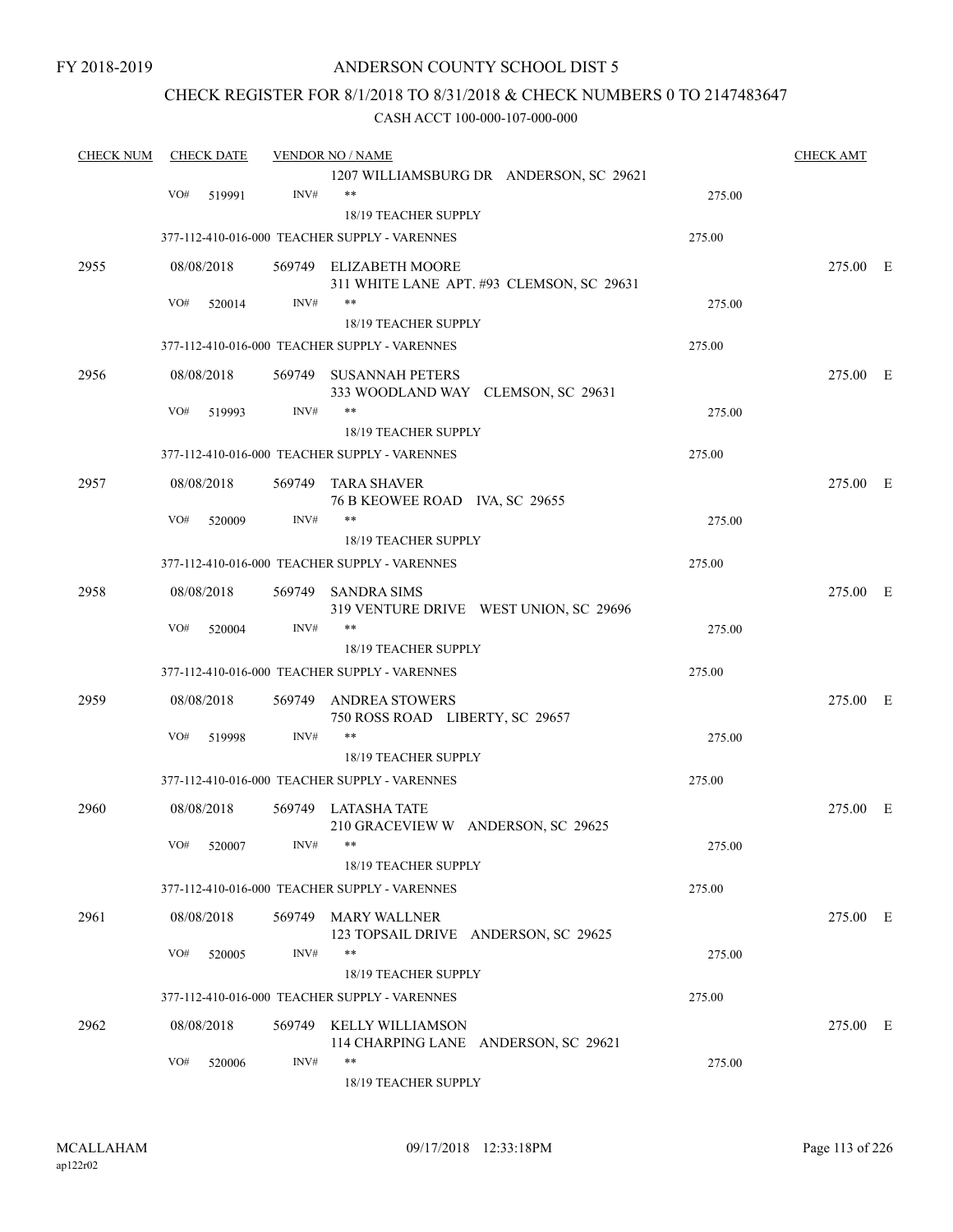### CHECK REGISTER FOR 8/1/2018 TO 8/31/2018 & CHECK NUMBERS 0 TO 2147483647

| <b>CHECK NUM</b> | <b>CHECK DATE</b> |        | <b>VENDOR NO / NAME</b>                                                    |        | <b>CHECK AMT</b> |  |
|------------------|-------------------|--------|----------------------------------------------------------------------------|--------|------------------|--|
|                  |                   |        | 377-112-410-016-000 TEACHER SUPPLY - VARENNES                              | 275.00 |                  |  |
| 2963             | 08/08/2018        |        | 569749 MAGON WILSON<br>140 CRAFT ROAD BELTON, SC 29627                     |        | 275.00 E         |  |
|                  | 519999<br>VO#     | INV#   | **<br><b>18/19 TEACHER SUPPLY</b>                                          | 275.00 |                  |  |
|                  |                   |        | 377-112-410-016-000 TEACHER SUPPLY - VARENNES                              | 275.00 |                  |  |
| 2964             | 08/08/2018        |        | 569749 CHRISTINE WILSON                                                    |        | 275.00 E         |  |
|                  |                   |        | 106 WOODSIDE CROSSING GREENVILLE, SC<br>29607                              |        |                  |  |
|                  | VO#<br>520013     | INV#   | $***$                                                                      | 275.00 |                  |  |
|                  |                   |        | 18/19 TEACHER SUPPLY                                                       |        |                  |  |
|                  |                   |        | 377-112-410-016-000 TEACHER SUPPLY - VARENNES                              | 275.00 |                  |  |
| 2965             | 08/08/2018        |        | 569749 PAULINE YOUNG<br>508 BLUME RD. ANDERSON, SC 29625                   |        | 275.00 E         |  |
|                  | VO#<br>519990     | INV#   | $***$                                                                      | 275.00 |                  |  |
|                  |                   |        | 18/19 TEACHER SUPPLY                                                       |        |                  |  |
|                  |                   |        | 377-112-410-016-000 TEACHER SUPPLY - VARENNES                              | 275.00 |                  |  |
| 2966             | 08/08/2018        |        | 569749 AMANDA AGNELLO<br>605 BLUME ROAD ANDERSON, SC 29625                 |        | 275.00 E         |  |
|                  | VO#<br>520033     | INV#   | $***$                                                                      | 275.00 |                  |  |
|                  |                   |        | 18/19 TEACHER SUPPLY                                                       |        |                  |  |
|                  |                   |        | 377-112-410-019-000 TEACHER SUPPLY - WHITEHALL                             | 275.00 |                  |  |
| 2967             | 08/08/2018        |        | 569749 LESLIE ALLERTON-MOFFITT<br>225 LONGVIEW DRIVE WILLIAMSTON, SC 29697 |        | 275.00 E         |  |
|                  | VO#<br>520041     | INV#   | $***$                                                                      | 275.00 |                  |  |
|                  |                   |        | <b>18/19 TEACHER SUPPLY</b>                                                |        |                  |  |
|                  |                   |        | 377-112-410-019-000 TEACHER SUPPLY - WHITEHALL                             | 275.00 |                  |  |
| 2968             | 08/08/2018        | 569749 | CONNITHA BAUGH<br>103 GROVELAND COURT ANDERSON, SC 29626                   |        | 275.00 E         |  |
|                  | VO#<br>520032     | INV#   | $***$<br><b>18/19 TEACHER SUPPLY</b>                                       | 275.00 |                  |  |
|                  |                   |        | 377-112-410-019-000 TEACHER SUPPLY - WHITEHALL                             | 275.00 |                  |  |
| 2969             | 08/08/2018        |        | 569749 DEBRA BROWN<br>104 BROOKWOOD COURT ANDERSON, SC 29621               |        | 275.00 E         |  |
|                  | VO#<br>520015     | INV#   | **<br>18/19 TEACHER SUPPLY                                                 | 275.00 |                  |  |
|                  |                   |        | 377-112-410-019-000 TEACHER SUPPLY - WHITEHALL                             | 275.00 |                  |  |
| 2970             | 08/08/2018        |        | 569749 KATELYN BRYANT<br>486 CHANDLER ROAD PELZER, SC 29669                |        | 275.00 E         |  |
|                  | VO#<br>520040     | INV#   | **<br>18/19 TEACHER SUPPLY                                                 | 275.00 |                  |  |
|                  |                   |        | 377-112-410-019-000 TEACHER SUPPLY - WHITEHALL                             | 275.00 |                  |  |
| 2971             | 08/08/2018        |        | 569749 MEAGAN BRYANT                                                       |        | 275.00 E         |  |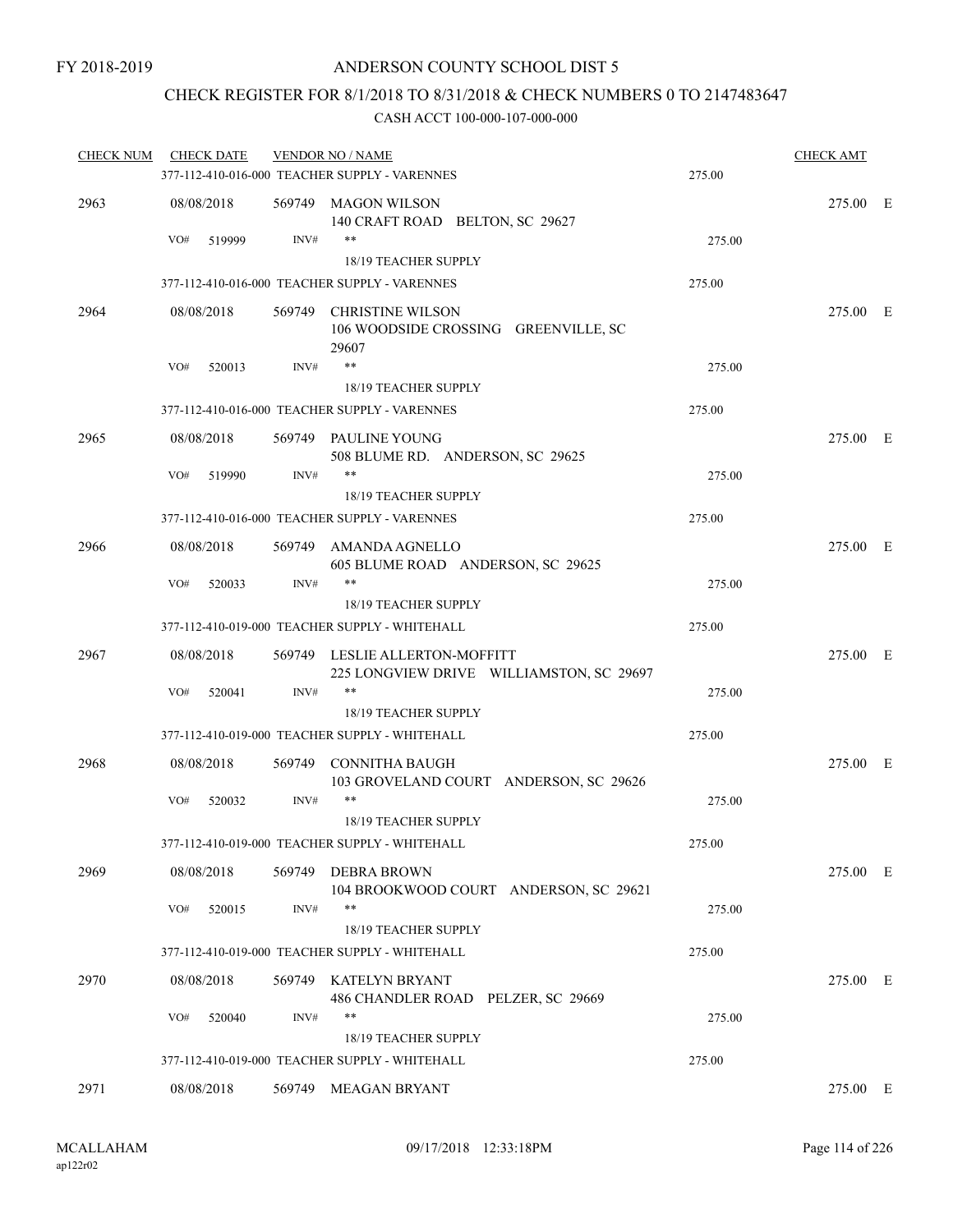### ANDERSON COUNTY SCHOOL DIST 5

### CHECK REGISTER FOR 8/1/2018 TO 8/31/2018 & CHECK NUMBERS 0 TO 2147483647

| <b>CHECK NUM</b> |     | <b>CHECK DATE</b> |        | <b>VENDOR NO / NAME</b>                                         |        | <b>CHECK AMT</b> |  |
|------------------|-----|-------------------|--------|-----------------------------------------------------------------|--------|------------------|--|
|                  |     |                   |        | 1421 HONEY CREEK ROAD ANDERSON, SC 29621                        |        |                  |  |
|                  | VO# | 520046            | INV#   | $***$                                                           | 275.00 |                  |  |
|                  |     |                   |        | 18/19 TEACHER SUPPLY                                            |        |                  |  |
|                  |     |                   |        | 377-112-410-019-000 TEACHER SUPPLY - WHITEHALL                  | 275.00 |                  |  |
| 2972             |     | 08/08/2018        | 569749 | <b>ANGELA CAVENDER</b>                                          |        | 275.00 E         |  |
|                  |     |                   |        | 153 CIVIC CENTER BLVD APT.3-102 ANDERSON,                       |        |                  |  |
|                  |     |                   |        | SC 29625                                                        |        |                  |  |
|                  | VO# | 520048            | INV#   | $***$                                                           | 275.00 |                  |  |
|                  |     |                   |        | 18/19 TEACHER SUPPLY                                            |        |                  |  |
|                  |     |                   |        | 377-112-410-019-000 TEACHER SUPPLY - WHITEHALL                  | 275.00 |                  |  |
| 2973             |     | 08/08/2018        | 569749 | <b>SHELBY CHASTAIN</b><br>8 SWEETGRASS TRAIL ANDERSON, SC 29625 |        | 275.00 E         |  |
|                  | VO# | 520038            | INV#   | **                                                              | 275.00 |                  |  |
|                  |     |                   |        | 18/19 TEACHER SUPPLY                                            |        |                  |  |
|                  |     |                   |        | 377-112-410-019-000 TEACHER SUPPLY - WHITEHALL                  | 275.00 |                  |  |
| 2974             |     | 08/08/2018        | 569749 | SARAH CORDELL                                                   |        | 275.00 E         |  |
|                  |     |                   |        | 417 ISSAQUEENA TRAIL CLEMSON, SC 29631                          |        |                  |  |
|                  | VO# | 520035            | INV#   | **                                                              | 275.00 |                  |  |
|                  |     |                   |        | 18/19 TEACHER SUPPLY                                            |        |                  |  |
|                  |     |                   |        | 377-112-410-019-000 TEACHER SUPPLY - WHITEHALL                  | 275.00 |                  |  |
| 2975             |     | 08/08/2018        | 569749 | AMANDA DAVIS                                                    |        | 275.00 E         |  |
|                  |     |                   |        | 213 RHODEHAVEN DRIVE ANDERSON, SC 29625                         |        |                  |  |
|                  | VO# | 520030            | INV#   | $***$                                                           | 275.00 |                  |  |
|                  |     |                   |        | 18/19 TEACHER SUPPLY                                            |        |                  |  |
|                  |     |                   |        | 377-112-410-019-000 TEACHER SUPPLY - WHITEHALL                  | 275.00 |                  |  |
| 2976             |     | 08/08/2018        | 569749 | <b>HALEY DAVIS</b>                                              |        | 275.00 E         |  |
|                  |     |                   |        | 112 MARTIN COURT WILLIAMSTON, SC 29697                          |        |                  |  |
|                  | VO# | 520043            | INV#   | $***$                                                           | 275.00 |                  |  |
|                  |     |                   |        | <b>18/19 TEACHER SUPPLY</b>                                     |        |                  |  |
|                  |     |                   |        | 377-112-410-019-000 TEACHER SUPPLY - WHITEHALL                  | 275.00 |                  |  |
| 2977             |     | 08/08/2018        |        | 569749 ROBIN ECHOLS                                             |        | 275.00 E         |  |
|                  |     |                   |        | 5200 OLDEN PORTER RD. PENDLETON, SC 29670                       |        |                  |  |
|                  | VO# | 520022            | INV#   | **                                                              | 275.00 |                  |  |
|                  |     |                   |        | 18/19 TEACHER SUPPLY                                            |        |                  |  |
|                  |     |                   |        | 377-112-410-019-000 TEACHER SUPPLY - WHITEHALL                  | 275.00 |                  |  |
| 2978             |     | 08/08/2018        | 569749 | KIMBERLY GENTRY                                                 |        | 275.00 E         |  |
|                  |     |                   |        | 103 B RAEBURN WAY ANDERSON, SC 29621                            |        |                  |  |
|                  | VO# | 520044            | INV#   | $***$                                                           | 275.00 |                  |  |
|                  |     |                   |        | 18/19 TEACHER SUPPLY                                            |        |                  |  |
|                  |     |                   |        | 377-112-410-019-000 TEACHER SUPPLY - WHITEHALL                  | 275.00 |                  |  |
| 2979             |     | 08/08/2018        | 569749 | ALISON GUTHRIE                                                  |        | 275.00 E         |  |
|                  |     |                   |        | 5022 MOOREFIELD MEMORIAL HIGHWAY                                |        |                  |  |
|                  |     |                   |        | PICKENS, SC 29671                                               |        |                  |  |
|                  | VO# | 520050            | INV#   | $***$                                                           | 275.00 |                  |  |
|                  |     |                   |        |                                                                 |        |                  |  |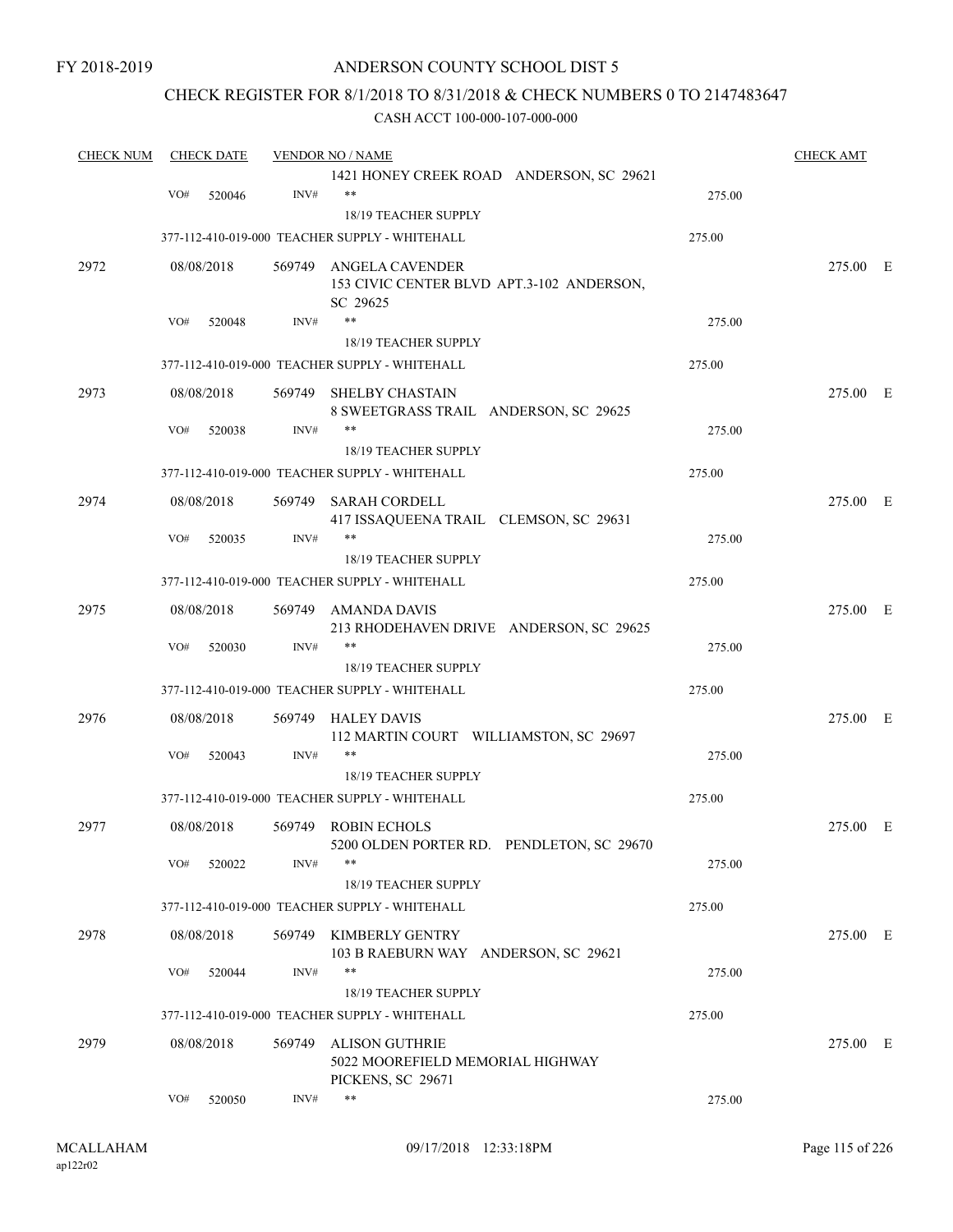### CHECK REGISTER FOR 8/1/2018 TO 8/31/2018 & CHECK NUMBERS 0 TO 2147483647

| <b>CHECK NUM</b> | <b>CHECK DATE</b> |        | <b>VENDOR NO / NAME</b>                                           |        | <b>CHECK AMT</b> |  |
|------------------|-------------------|--------|-------------------------------------------------------------------|--------|------------------|--|
|                  |                   |        | 18/19 TEACHER SUPPLY                                              |        |                  |  |
|                  |                   |        | 377-112-410-019-000 TEACHER SUPPLY - WHITEHALL                    | 275.00 |                  |  |
| 2980             | 08/08/2018        |        | 569749 CATHERINE HALE<br>123 GLEN ARBOR DRIVE ANDERSON, SC 29625  |        | 275.00 E         |  |
|                  | VO#<br>520024     | INV#   | $***$<br>18/19 TEACHER SUPPLY                                     | 275.00 |                  |  |
|                  |                   |        | 377-112-410-019-000 TEACHER SUPPLY - WHITEHALL                    | 275.00 |                  |  |
| 2981             | 08/08/2018        |        | 569749 ERIN LANDRETH                                              |        | 275.00 E         |  |
|                  |                   |        | 102 WALNUT HILL EASLEY, SC 29642<br>**                            |        |                  |  |
|                  | VO#<br>520023     | INV#   | 18/19 TEACHER SUPPLY                                              | 275.00 |                  |  |
|                  |                   |        | 377-112-410-019-000 TEACHER SUPPLY - WHITEHALL                    | 275.00 |                  |  |
|                  |                   |        |                                                                   |        |                  |  |
| 2982             | 08/08/2018        |        | 569749 LEIGH ANNE LEMONS<br>103 DEWARS TRAIL ANDERSON, SC 29621   |        | 275.00 E         |  |
|                  | VO#<br>520016     | INV#   | $***$                                                             | 275.00 |                  |  |
|                  |                   |        | 18/19 TEACHER SUPPLY                                              |        |                  |  |
|                  |                   |        | 377-112-410-019-000 TEACHER SUPPLY - WHITEHALL                    | 275.00 |                  |  |
| 2983             | 08/08/2018        | 569749 | <b>EMILY LOWERY</b><br>110 PINEY BLUFF LANE WESTMINSTER, SC       |        | 275.00 E         |  |
|                  | VO#<br>520051     | INV#   | 29693<br>**                                                       | 275.00 |                  |  |
|                  |                   |        | 18/19 TEACHER SUPPLY                                              |        |                  |  |
|                  |                   |        | 377-112-410-019-000 TEACHER SUPPLY - WHITEHALL                    | 275.00 |                  |  |
| 2984             | 08/08/2018        | 569749 | <b>KENDALL MAULDIN</b><br>107 SLAWSON DRIVE WILLIAMSTON, SC 29697 |        | 275.00 E         |  |
|                  | VO#<br>520039     | INV#   | $***$                                                             | 275.00 |                  |  |
|                  |                   |        | 18/19 TEACHER SUPPLY                                              |        |                  |  |
|                  |                   |        | 377-112-410-019-000 TEACHER SUPPLY - WHITEHALL                    | 275.00 |                  |  |
| 2985             | 08/08/2018        | 569749 | CAROL MAXWELL<br>2492 MAXWELL FARM ROAD DEWY ROSE, GA<br>30634    |        | 275.00 E         |  |
|                  | VO# 520017        | INV#   | **<br>18/19 TEACHER SUPPLY                                        | 275.00 |                  |  |
|                  |                   |        | 377-112-410-019-000 TEACHER SUPPLY - WHITEHALL                    | 275.00 |                  |  |
|                  |                   |        | 569749 CATHERINE MAZZA                                            |        |                  |  |
| 2986             | 08/08/2018        |        | 2805 WOODRIDGE ANDERSON, SC 29621                                 |        | 275.00 E         |  |
|                  | VO#<br>520028     | INV#   | **<br>18/19 TEACHER SUPPLY                                        | 275.00 |                  |  |
|                  |                   |        | 377-112-410-019-000 TEACHER SUPPLY - WHITEHALL                    | 275.00 |                  |  |
| 2987             | 08/08/2018        |        | 569749 MADISON NALLY<br>2310 WHITEHALL ROAD ANDERSON, SC 29625    |        | 275.00 E         |  |
|                  | VO#<br>520049     | INV#   | $***$<br>18/19 TEACHER SUPPLY                                     | 275.00 |                  |  |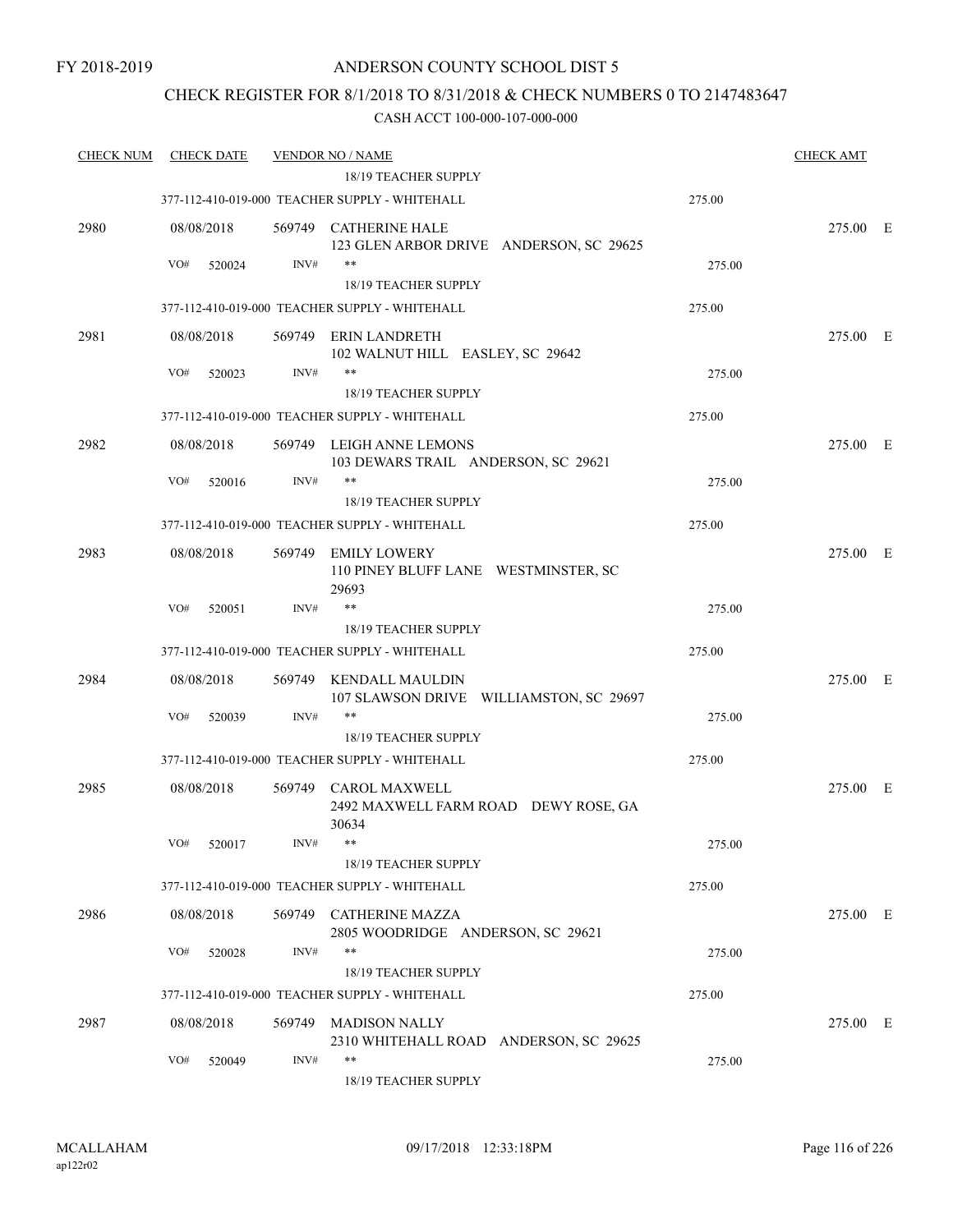### CHECK REGISTER FOR 8/1/2018 TO 8/31/2018 & CHECK NUMBERS 0 TO 2147483647

| <b>CHECK NUM</b> | <b>CHECK DATE</b> |        | <b>VENDOR NO / NAME</b>                                                       |        | <b>CHECK AMT</b> |  |
|------------------|-------------------|--------|-------------------------------------------------------------------------------|--------|------------------|--|
|                  |                   |        | 377-112-410-019-000 TEACHER SUPPLY - WHITEHALL                                | 275.00 |                  |  |
| 2988             | 08/08/2018        |        | 569749 CHERYL NIMMONS<br>306 WHITEN ROAD ANDERSON, SC 29621                   |        | 275.00 E         |  |
|                  | VO#<br>520037     | INV#   | **<br>18/19 TEACHER SUPPLY                                                    | 275.00 |                  |  |
|                  |                   |        | 377-112-410-019-000 TEACHER SUPPLY - WHITEHALL                                | 275.00 |                  |  |
| 2989             | 08/08/2018        |        | 569749 MEREDITH PRICE                                                         |        | 275.00 E         |  |
|                  |                   |        | 129 CHAD COURT ANDERSON, SC 29621                                             |        |                  |  |
|                  | VO#<br>520018     | INV#   | **                                                                            | 275.00 |                  |  |
|                  |                   |        | <b>18/19 TEACHER SUPPLY</b><br>377-112-410-019-000 TEACHER SUPPLY - WHITEHALL | 275.00 |                  |  |
|                  |                   |        |                                                                               |        | 275.00 E         |  |
| 2990             | 08/08/2018        |        | 569749 DIANE RIELLY-BOATMAN<br>7 HALE STREET PELZER, SC 29669                 |        |                  |  |
|                  | VO#<br>520047     | INV#   | **<br><b>18/19 TEACHER SUPPLY</b>                                             | 275.00 |                  |  |
|                  |                   |        | 377-112-410-019-000 TEACHER SUPPLY - WHITEHALL                                | 275.00 |                  |  |
| 2991             | 08/08/2018        |        | 569749 ANGELA RIGSBY                                                          |        | 275.00 E         |  |
|                  |                   |        | 113 DEVON DRIVE MAULDIN, SC 29662                                             |        |                  |  |
|                  | VO#<br>520026     | INV#   | **                                                                            | 275.00 |                  |  |
|                  |                   |        | <b>18/19 TEACHER SUPPLY</b><br>377-112-410-019-000 TEACHER SUPPLY - WHITEHALL | 275.00 |                  |  |
|                  |                   |        |                                                                               |        |                  |  |
| 2992             | 08/08/2018        |        | 569749 ASHLEY ROLLINS<br>201 WINDEMERE WAY ANDERSON, SC 29625                 |        | 275.00 E         |  |
|                  | VO#<br>520034     | INV#   | **                                                                            | 275.00 |                  |  |
|                  |                   |        | <b>18/19 TEACHER SUPPLY</b>                                                   |        |                  |  |
|                  |                   |        | 377-112-410-019-000 TEACHER SUPPLY - WHITEHALL                                | 275.00 |                  |  |
| 2993             | 08/08/2018        | 569749 | <b>JESSICA SHARPE</b><br>3107 PINEHURST LN ANDERSON, SC 29621                 |        | 275.00 E         |  |
|                  | VO#<br>520027     | INV#   | **                                                                            | 275.00 |                  |  |
|                  |                   |        | 18/19 TEACHER SUPPLY<br>377-112-410-019-000 TEACHER SUPPLY - WHITEHALL        | 275.00 |                  |  |
|                  |                   |        |                                                                               |        |                  |  |
| 2994             | 08/08/2018        | 569749 | <b>MENG SHERIDAN</b><br>108 GEORGE B TIMMERMAN DR. ANDERSON, SC<br>29621      |        | 275.00 E         |  |
|                  | VO#<br>520019     | INV#   | **                                                                            | 275.00 |                  |  |
|                  |                   |        | 18/19 TEACHER SUPPLY                                                          |        |                  |  |
|                  |                   |        | 377-112-410-019-000 TEACHER SUPPLY - WHITEHALL                                | 275.00 |                  |  |
| 2995             | 08/08/2018        | 569749 | <b>SHELBY SMITH</b><br>4623 SCHIRRA COURT SPARTANBURG, SC 29301               |        | 275.00 E         |  |
|                  | VO#<br>520045     | INV#   | **<br>18/19 TEACHER SUPPLY                                                    | 275.00 |                  |  |
|                  |                   |        | 377-112-410-019-000 TEACHER SUPPLY - WHITEHALL                                | 275.00 |                  |  |
| 2996             | 08/08/2018        |        | 569749 KATHERYN TATE                                                          |        | 275.00 E         |  |
|                  |                   |        |                                                                               |        |                  |  |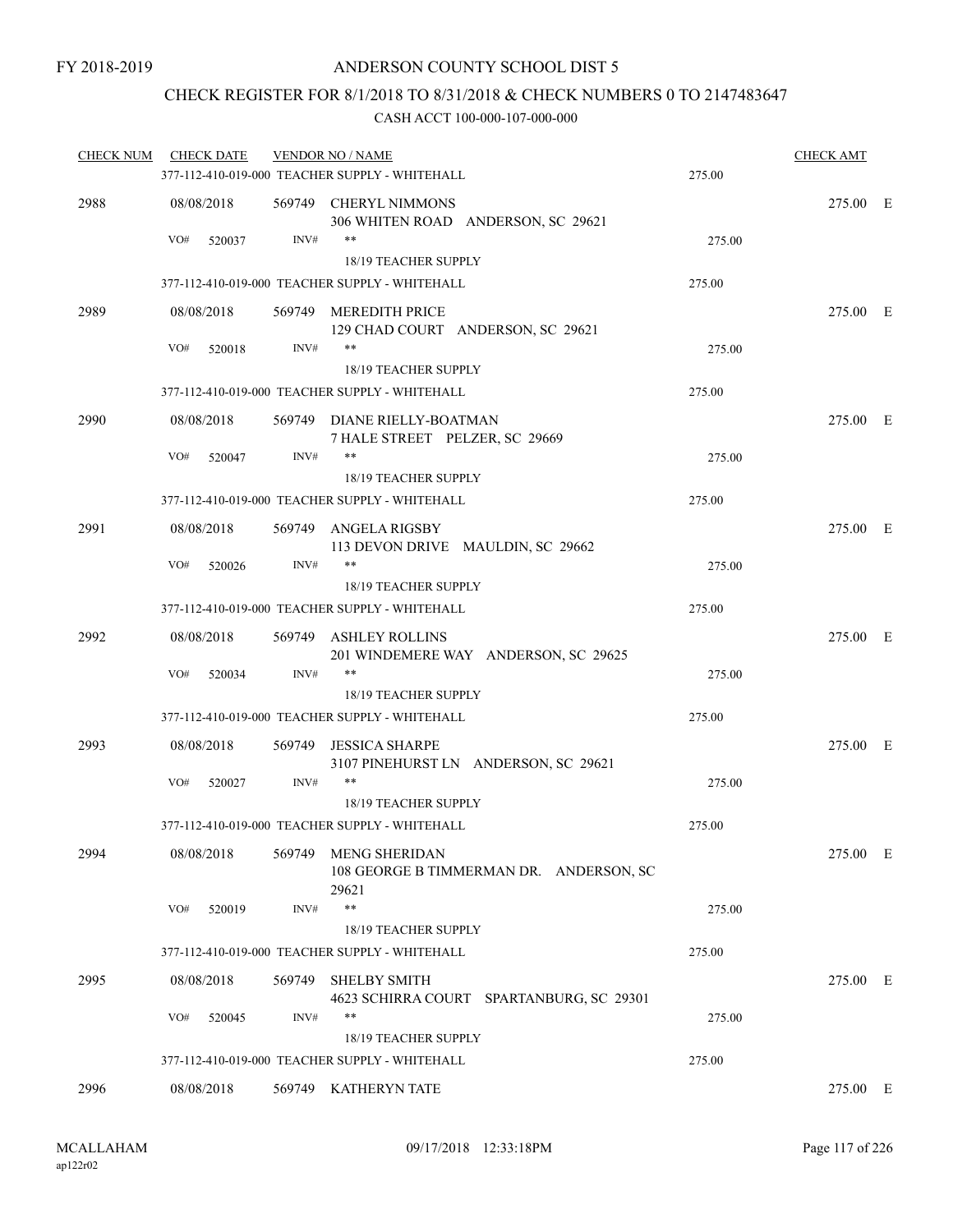### CHECK REGISTER FOR 8/1/2018 TO 8/31/2018 & CHECK NUMBERS 0 TO 2147483647

| <b>CHECK NUM</b> | <b>CHECK DATE</b> |            |        | <b>VENDOR NO / NAME</b>                                                  |        |          |  |  |
|------------------|-------------------|------------|--------|--------------------------------------------------------------------------|--------|----------|--|--|
|                  |                   |            |        | 4006 WEATHERSTONE WAY ANDERSON, SC<br>29621                              |        |          |  |  |
|                  | VO#               | 520031     | INV#   | $***$                                                                    | 275.00 |          |  |  |
|                  |                   |            |        | 18/19 TEACHER SUPPLY                                                     |        |          |  |  |
|                  |                   |            |        | 377-112-410-019-000 TEACHER SUPPLY - WHITEHALL                           | 275.00 |          |  |  |
| 2997             |                   | 08/08/2018 |        | 569749 PAMELA THOMASON<br>2306 BELLVIEW RD ANDERSON, SC 29621            |        | 275.00 E |  |  |
|                  | VO#               | 520020     | INV#   | $***$                                                                    | 275.00 |          |  |  |
|                  |                   |            |        | 18/19 TEACHER SUPPLY                                                     |        |          |  |  |
|                  |                   |            |        | 377-112-410-019-000 TEACHER SUPPLY - WHITEHALL                           | 275.00 |          |  |  |
| 2998             |                   | 08/08/2018 |        | 569749 LORIE TRUHN<br>2412 ANNANDALE DRIVE ANDERSON, SC 29621            |        | 275.00 E |  |  |
|                  | VO#               | 520029     | INV#   | **                                                                       | 275.00 |          |  |  |
|                  |                   |            |        | 18/19 TEACHER SUPPLY                                                     |        |          |  |  |
|                  |                   |            |        | 377-112-410-019-000 TEACHER SUPPLY - WHITEHALL                           | 275.00 |          |  |  |
| 2999             |                   | 08/08/2018 |        | 569749 VANETTE WILSON<br>1303 NORTHAMPTON ROAD ANDERSON, SC<br>29621     |        | 275.00 E |  |  |
|                  | VO#               | 520021     | INV#   | **                                                                       | 275.00 |          |  |  |
|                  |                   |            |        | 18/19 TEACHER SUPPLY                                                     |        |          |  |  |
|                  |                   |            |        | 377-112-410-019-000 TEACHER SUPPLY - WHITEHALL                           | 275.00 |          |  |  |
| 3000             |                   | 08/08/2018 | 569749 | <b>TRISHA WRAY</b>                                                       |        | 275.00 E |  |  |
|                  | VO#               | 520036     | INV#   | 125 HANNAH CIRCLE ANDERSON, SC 29621<br>**                               | 275.00 |          |  |  |
|                  |                   |            |        | 18/19 TEACHER SUPPLY                                                     |        |          |  |  |
|                  |                   |            |        | 377-112-410-019-000 TEACHER SUPPLY - WHITEHALL                           | 275.00 |          |  |  |
| 3001             |                   | 08/08/2018 |        | 569749 KAREN YARBOROUGH<br>2812 ECHO TRAIL ANDERSON, SC 29621            |        | 275.00 E |  |  |
|                  | VO#               | 520025     | INV#   | **                                                                       | 275.00 |          |  |  |
|                  |                   |            |        | <b>18/19 TEACHER SUPPLY</b>                                              |        |          |  |  |
|                  |                   |            |        | 377-112-410-019-000 TEACHER SUPPLY - WHITEHALL                           | 275.00 |          |  |  |
| 3002             |                   |            |        | 08/08/2018 569749 CHARLES GAY<br>836 OAK GROVE ROAD CARROLLTON, GA 30117 |        | 275.00 E |  |  |
|                  | VO#               | 520053     | INV#   | $***$                                                                    | 275.00 |          |  |  |
|                  |                   |            |        | 18/19 TEACHER SUPPLY                                                     |        |          |  |  |
|                  |                   |            |        | 377-114-410-023-000 TEACHER SUPPLY - ADULT ED                            | 275.00 |          |  |  |
| 3003             |                   | 08/08/2018 |        | 569749 KATHERINE BANASZAK<br>331 LOOKOVER DRIVE ANDERSON, SC 29621       |        | 275.00 E |  |  |
|                  | VO#               | 520059     | INV#   | $***$<br>18/19 TEACHER SUPPLY                                            | 275.00 |          |  |  |
|                  |                   |            |        | 377-114-410-024-000 TEACHER SUPPLY - CHARTER                             | 275.00 |          |  |  |
| 3004             |                   | 08/08/2018 | 569749 | RUEANNA CAMPBELL                                                         |        | 275.00 E |  |  |
|                  |                   |            |        | 213 GILES ST ANDERSON, SC 29621                                          |        |          |  |  |
|                  | VO#               | 520057     | INV#   | $***$                                                                    | 275.00 |          |  |  |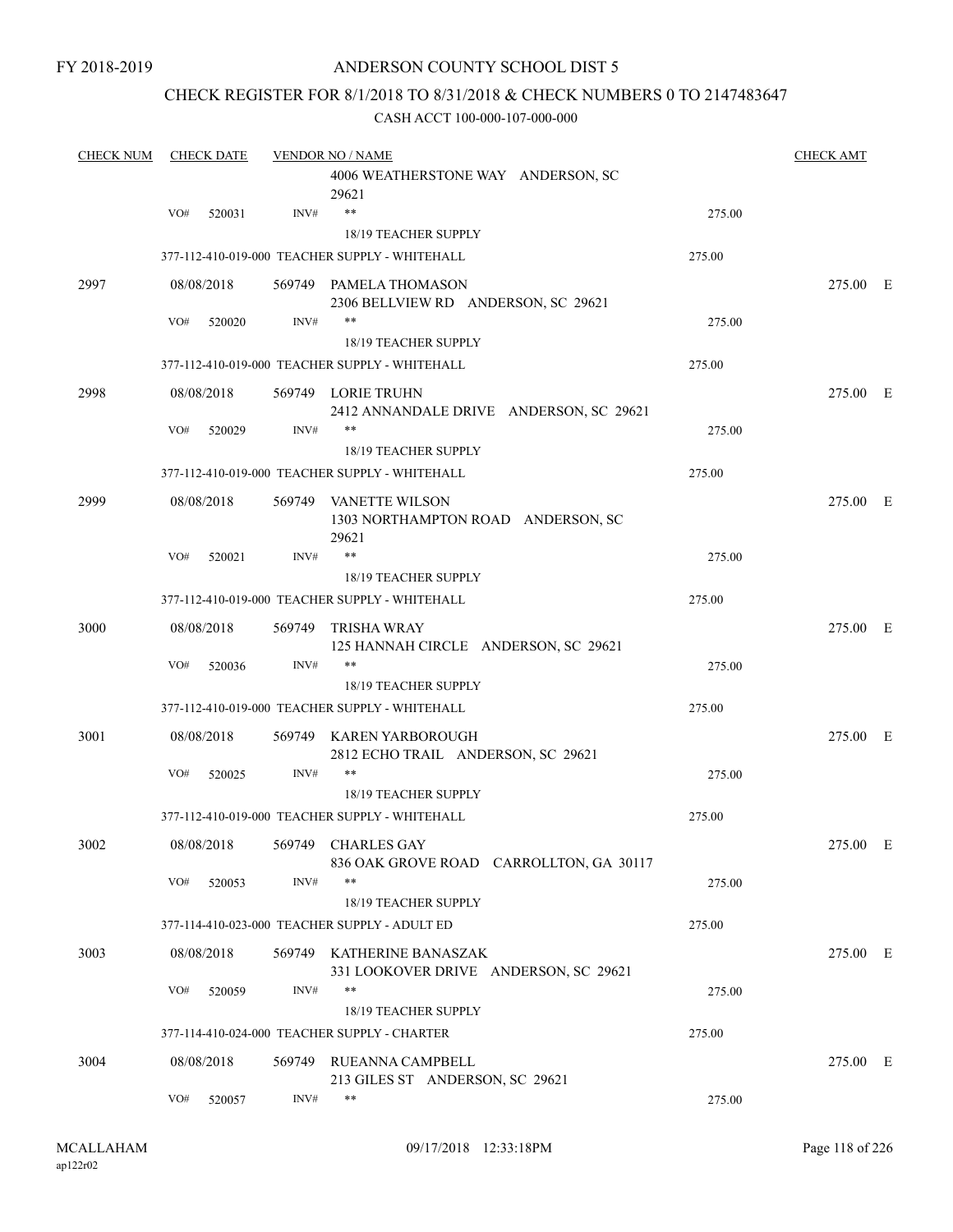### ANDERSON COUNTY SCHOOL DIST 5

### CHECK REGISTER FOR 8/1/2018 TO 8/31/2018 & CHECK NUMBERS 0 TO 2147483647

| <b>CHECK NUM</b> | <b>CHECK DATE</b> |        | <b>VENDOR NO / NAME</b>                                                           |        | <b>CHECK AMT</b> |  |
|------------------|-------------------|--------|-----------------------------------------------------------------------------------|--------|------------------|--|
|                  |                   |        | 18/19 TEACHER SUPPLY                                                              |        |                  |  |
|                  |                   |        | 377-114-410-024-000 TEACHER SUPPLY - CHARTER                                      | 275.00 |                  |  |
| 3005             | 08/08/2018        |        | 569749 DAVID HYMSON<br>136 MOSSCREEK DRIVE PIEDMONT, SC 29673                     |        | 275.00 E         |  |
|                  | VO#<br>520058     | INV#   | $***$<br>18/19 TEACHER SUPPLY                                                     | 275.00 |                  |  |
|                  |                   |        |                                                                                   |        |                  |  |
|                  |                   |        | 377-114-410-024-000 TEACHER SUPPLY - CHARTER                                      | 275.00 |                  |  |
| 3006             | 08/08/2018        | 569749 | <b>TERESA NAJJAR</b><br>2603 CENTERVILLE ROAD ANDERSON, SC 29625                  |        | 275.00 E         |  |
|                  | VO#<br>520054     | INV#   | **<br>18/19 TEACHER SUPPLY                                                        | 275.00 |                  |  |
|                  |                   |        | 377-114-410-024-000 TEACHER SUPPLY - CHARTER                                      | 275.00 |                  |  |
| 3007             | 08/08/2018        |        | 569749 KENA STEEPLE                                                               |        | 275.00 E         |  |
|                  |                   |        | 117 SHAKLETON DRIVE ANDERSON, SC 29625                                            |        |                  |  |
|                  | VO#<br>520055     | INV#   | $***$                                                                             | 275.00 |                  |  |
|                  |                   |        | 18/19 TEACHER SUPPLY                                                              |        |                  |  |
|                  |                   |        | 377-114-410-024-000 TEACHER SUPPLY - CHARTER                                      | 275.00 |                  |  |
| 3008             | 08/08/2018        | 569749 | MONTE BLACKWELL<br>105 SOUTH VALLEY LANE GREENVILLE, SC<br>29611                  |        | 275.00 E         |  |
|                  | VO#<br>520087     | INV#   | $***$                                                                             | 275.00 |                  |  |
|                  |                   |        | 18/19 TEACHER SUPPLY                                                              |        |                  |  |
|                  |                   |        | 377-113-410-021-000 TEACHER SUPPLY - SOUTHWOOD                                    | 275.00 |                  |  |
| 3009             | 08/08/2018        | 569749 | HARRISON BOLTIN<br>129 VICTORIA WAY PIEDMONT, SC 29673                            |        | 275.00 E         |  |
|                  | VO#<br>520091     | INV#   | $***$                                                                             | 275.00 |                  |  |
|                  |                   |        | 18/19 TEACHER SUPPLY                                                              |        |                  |  |
|                  |                   |        | 377-113-410-021-000 TEACHER SUPPLY - SOUTHWOOD                                    | 275.00 |                  |  |
| 3010             | 08/08/2018        |        | 569749 NORMAN BURDETTE<br>398 SPRING VALLEY ROAD SENECA, SC 29678                 |        | 275.00 E         |  |
|                  | VO#<br>520077     | INV#   | **<br>18/19 TEACHER SUPPLY                                                        | 275.00 |                  |  |
|                  |                   |        | 377-113-410-021-000 TEACHER SUPPLY - SOUTHWOOD                                    | 275.00 |                  |  |
|                  |                   |        |                                                                                   |        |                  |  |
| 3011             | 08/08/2018        |        | 569749 MARY FRANCES CLONINGER<br>111 WEXFORD DRIVE UNIT 300 ANDERSON, SC<br>29621 |        | 275.00 E         |  |
|                  | VO#<br>520072     | INV#   | $***$                                                                             | 275.00 |                  |  |
|                  |                   |        | 18/19 TEACHER SUPPLY                                                              |        |                  |  |
|                  |                   |        | 377-113-410-021-000 TEACHER SUPPLY - SOUTHWOOD                                    | 275.00 |                  |  |
| 3012             | 08/08/2018        |        | 569749 CAROLINE DAVIS<br>PO BOX 314 WILLIAMSTON, SC 29697                         |        | 275.00 E         |  |
|                  | VO#<br>520060     | INV#   | $***$<br>18/19 TEACHER SUPPLY                                                     | 275.00 |                  |  |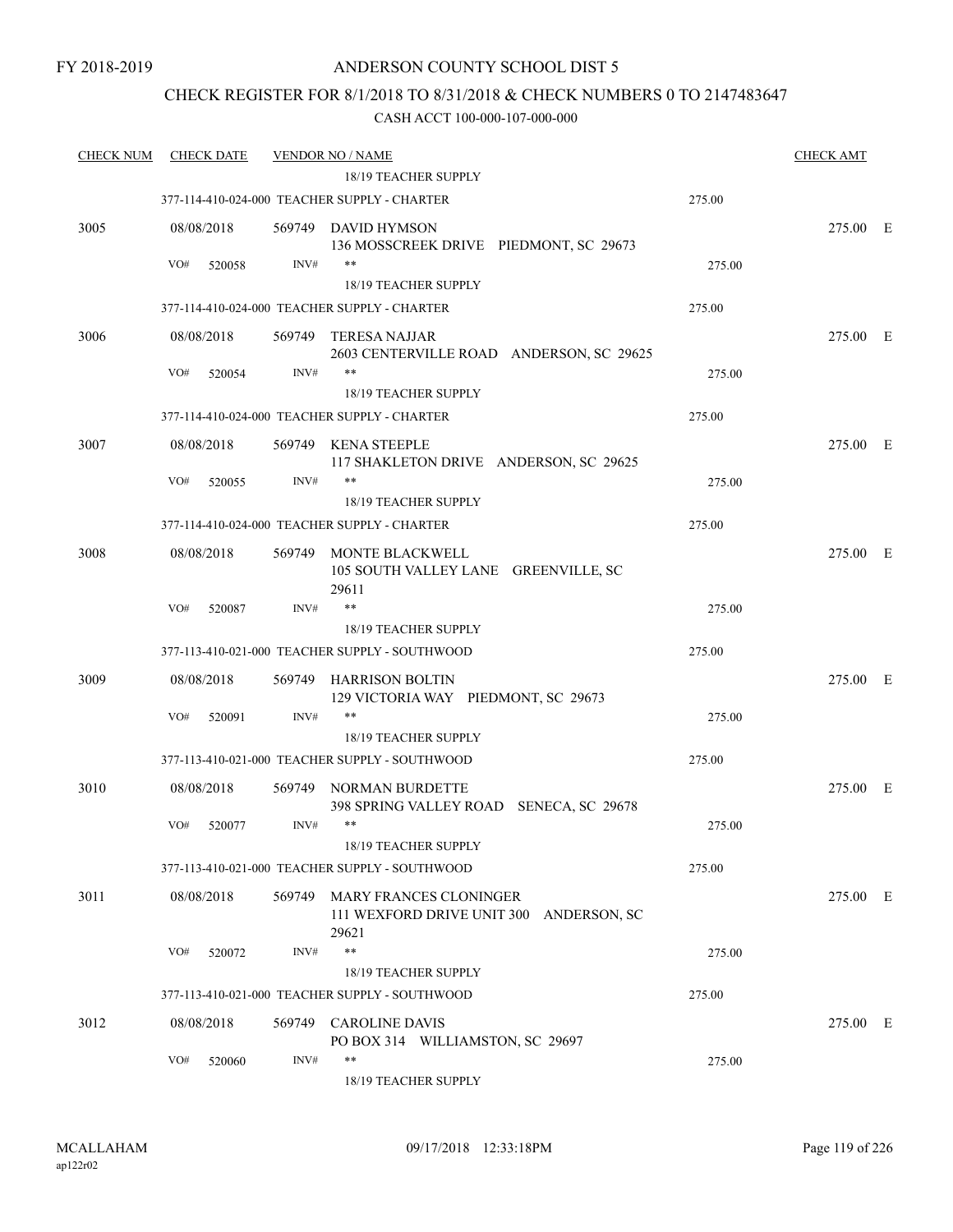### CHECK REGISTER FOR 8/1/2018 TO 8/31/2018 & CHECK NUMBERS 0 TO 2147483647

| <b>CHECK NUM</b> | <b>CHECK DATE</b> |        | <b>VENDOR NO / NAME</b>                                                       |        | <b>CHECK AMT</b> |  |
|------------------|-------------------|--------|-------------------------------------------------------------------------------|--------|------------------|--|
|                  |                   |        | 377-113-410-021-000 TEACHER SUPPLY - SOUTHWOOD                                | 275.00 |                  |  |
| 3013             | 08/08/2018        | 569749 | CHRISTOPHER DICKEY<br>1014 FAIRVIEW ROAD BEECH ISLAND, SC 29842               |        | 275.00 E         |  |
|                  | VO#<br>520085     | INV#   | **<br>18/19 TEACHER SUPPLY                                                    | 275.00 |                  |  |
|                  |                   |        | 377-113-410-021-000 TEACHER SUPPLY - SOUTHWOOD                                | 275.00 |                  |  |
| 3014             | 08/08/2018        |        | 569749 OLIVIA DONE                                                            |        | 275.00 E         |  |
|                  |                   |        | 77 HOUSTON AVENUE MILTON, MA 02186                                            |        |                  |  |
|                  | VO#<br>520100     | INV#   | **                                                                            | 275.00 |                  |  |
|                  |                   |        | 18/19 TEACHER SUPPLY                                                          |        |                  |  |
|                  |                   |        | 377-113-410-021-000 TEACHER SUPPLY - SOUTHWOOD                                | 275.00 |                  |  |
| 3015             | 08/08/2018        |        | 569749 PAULA DOOLITTLE<br>232 BRIARCLIFF ROAD CENTRAL, SC 29630               |        | 275.00 E         |  |
|                  | VO#<br>520086     | INV#   | **                                                                            | 275.00 |                  |  |
|                  |                   |        | 18/19 TEACHER SUPPLY                                                          |        |                  |  |
|                  |                   |        | 377-113-410-021-000 TEACHER SUPPLY - SOUTHWOOD                                | 275.00 |                  |  |
| 3016             | 08/08/2018        |        | 569749 CELESTE GRIFFITH<br>1313 NORTHAMPTON ROAD ANDERSON, SC<br>29621        |        | 275.00 E         |  |
|                  | VO#<br>520071     | INV#   | $***$                                                                         | 275.00 |                  |  |
|                  |                   |        | <b>18/19 TEACHER SUPPLY</b>                                                   |        |                  |  |
|                  |                   |        | 377-113-410-021-000 TEACHER SUPPLY - SOUTHWOOD                                | 275.00 |                  |  |
| 3017             | 08/08/2018        |        | 569749 THERESA HAMM<br>315 FIDDLERS WAY SENECA, SC 29678                      |        | 275.00 E         |  |
|                  | VO#<br>520102     | INV#   | **                                                                            | 275.00 |                  |  |
|                  |                   |        | 18/19 TEACHER SUPPLY                                                          |        |                  |  |
|                  |                   |        | 377-113-410-021-000 TEACHER SUPPLY - SOUTHWOOD                                | 275.00 |                  |  |
| 3018             | 08/08/2018        |        | 569749 WILSON HATCHER<br>13 ALEXANDER STREET LIBERTY, SC 29657                |        | 275.00 E         |  |
|                  | VO#<br>520097     | INV#   | **                                                                            | 275.00 |                  |  |
|                  |                   |        | <b>18/19 TEACHER SUPPLY</b><br>377-113-410-021-000 TEACHER SUPPLY - SOUTHWOOD | 275.00 |                  |  |
|                  |                   |        |                                                                               |        |                  |  |
| 3019             | 08/08/2018        |        | 569749 DIAMONEKA HEYWARD<br>109 HILLCREST CIRCLE ANDERSON, SC 29624<br>**     |        | 275.00 E         |  |
|                  | VO#<br>520073     | INV#   | 18/19 TEACHER SUPPLY                                                          | 275.00 |                  |  |
|                  |                   |        | 377-113-410-021-000 TEACHER SUPPLY - SOUTHWOOD                                | 275.00 |                  |  |
|                  |                   |        |                                                                               |        |                  |  |
| 3020             | 08/08/2018        |        | 569749 MELISSA HOLLINGSWORTH<br>107 MATTHEW DRIVE BELTON, SC 29627<br>**      |        | 275.00 E         |  |
|                  | VO#<br>520094     | INV#   | 18/19 TEACHER SUPPLY                                                          | 275.00 |                  |  |
|                  |                   |        | 377-113-410-021-000 TEACHER SUPPLY - SOUTHWOOD                                | 275.00 |                  |  |
|                  |                   |        |                                                                               |        |                  |  |
| 3021             | 08/08/2018        |        | 569749 WILLIAM KAY                                                            |        | 275.00 E         |  |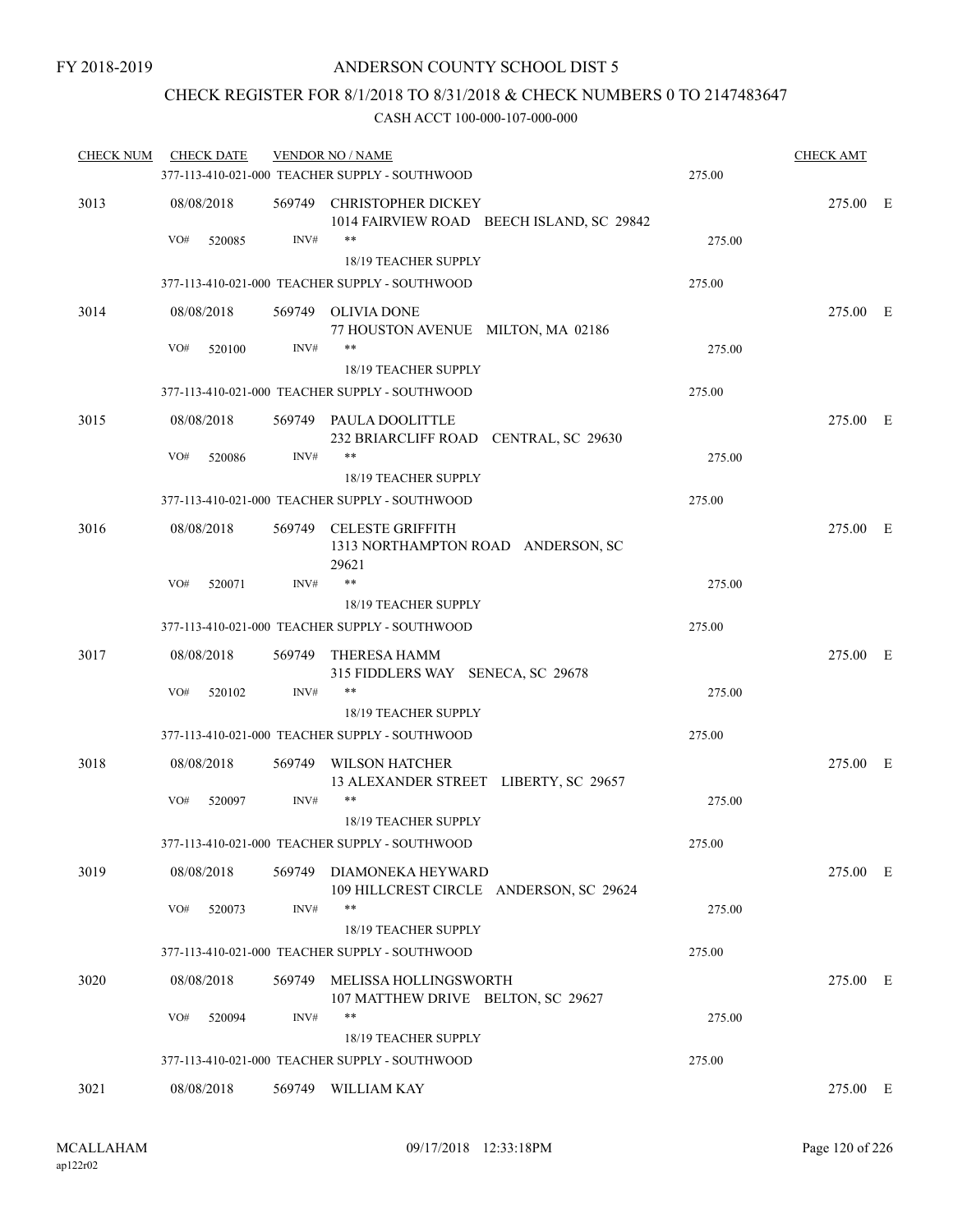### ANDERSON COUNTY SCHOOL DIST 5

### CHECK REGISTER FOR 8/1/2018 TO 8/31/2018 & CHECK NUMBERS 0 TO 2147483647

| <b>CHECK NUM</b> |     | <b>CHECK DATE</b> |        | <b>VENDOR NO / NAME</b>                                               |        | <b>CHECK AMT</b> |  |
|------------------|-----|-------------------|--------|-----------------------------------------------------------------------|--------|------------------|--|
|                  |     |                   |        | 1212 HWY. 413 ANDERSON, SC 29621                                      |        |                  |  |
|                  | VO# | 520098            | INV#   | $***$                                                                 | 275.00 |                  |  |
|                  |     |                   |        | 18/19 TEACHER SUPPLY                                                  |        |                  |  |
|                  |     |                   |        | 377-113-410-021-000 TEACHER SUPPLY - SOUTHWOOD                        | 275.00 |                  |  |
| 3022             |     | 08/08/2018        |        | 569749 LEROY KENNEDY<br>227 LAUREL TRACE CIRCLE PIEDMONT, SC<br>29673 |        | 275.00 E         |  |
|                  | VO# | 520078            | INV#   | $***$                                                                 | 275.00 |                  |  |
|                  |     |                   |        | 18/19 TEACHER SUPPLY                                                  |        |                  |  |
|                  |     |                   |        | 377-113-410-021-000 TEACHER SUPPLY - SOUTHWOOD                        | 275.00 |                  |  |
| 3023             |     | 08/08/2018        |        | 569749 SUSAN LADUKE<br>106 HARLOND DRIVE ANDERSON, SC 29621           |        | 275.00 E         |  |
|                  | VO# | 520092            | INV#   | $***$                                                                 | 275.00 |                  |  |
|                  |     |                   |        | <b>18/19 TEACHER SUPPLY</b>                                           |        |                  |  |
|                  |     |                   |        | 377-113-410-021-000 TEACHER SUPPLY - SOUTHWOOD                        | 275.00 |                  |  |
| 3024             |     | 08/08/2018        |        | 569749 LONITA LEE<br>2103 OLD WILLIAMSTON RD ANDERSON, SC<br>29621    |        | 275.00 E         |  |
|                  | VO# | 520068            | INV#   | $***$                                                                 | 275.00 |                  |  |
|                  |     |                   |        | 18/19 TEACHER SUPPLY                                                  |        |                  |  |
|                  |     |                   |        | 377-113-410-021-000 TEACHER SUPPLY - SOUTHWOOD                        | 275.00 |                  |  |
| 3025             |     | 08/08/2018        | 569749 | <b>TAYLOR LESTER</b>                                                  |        | 275.00 E         |  |
|                  |     |                   |        | 636 ALLISON CIRCLE ANDERSON, SC 29625<br>$***$                        |        |                  |  |
|                  | VO# | 520089            | INV#   |                                                                       | 275.00 |                  |  |
|                  |     |                   |        | 18/19 TEACHER SUPPLY                                                  |        |                  |  |
|                  |     |                   |        | 377-113-410-021-000 TEACHER SUPPLY - SOUTHWOOD                        | 275.00 |                  |  |
| 3026             |     | 08/08/2018        | 569749 | <b>MONICA LOFTIS</b><br>208 MIRIAM RD. STARR, SC 29684                |        | 275.00 E         |  |
|                  | VO# | 520061            | INV#   | $***$                                                                 | 275.00 |                  |  |
|                  |     |                   |        | 18/19 TEACHER SUPPLY                                                  |        |                  |  |
|                  |     |                   |        | 377-113-410-021-000 TEACHER SUPPLY - SOUTHWOOD                        | 275.00 |                  |  |
| 3027             |     |                   |        | 08/08/2018 569749 ALICIA MADISON                                      |        | 275.00 E         |  |
|                  | VO# | 520082            | INV#   | 200 LOCKE ROAD BELTON, SD 29627<br>$***$                              | 275.00 |                  |  |
|                  |     |                   |        | 18/19 TEACHER SUPPLY                                                  |        |                  |  |
|                  |     |                   |        | 377-113-410-021-000 TEACHER SUPPLY - SOUTHWOOD                        | 275.00 |                  |  |
| 3028             |     | 08/08/2018        |        | 569749 DENNIS MAEGER                                                  |        | 275.00 E         |  |
|                  |     |                   |        | 109 BEECH LANE ANDERSON, SC 29621                                     |        |                  |  |
|                  | VO# | 520081            | INV#   | $***$<br>18/19 TEACHER SUPPLY                                         | 275.00 |                  |  |
|                  |     |                   |        | 377-113-410-021-000 TEACHER SUPPLY - SOUTHWOOD                        | 275.00 |                  |  |
|                  |     |                   |        |                                                                       |        |                  |  |
| 3029             |     | 08/08/2018        | 569749 | <b>CHRISTINE MAHONEY</b>                                              |        | 275.00 E         |  |
|                  | VO# | 520084            | INV#   | 608 WESTVIEW AVE ANDERSON, SC 29625<br>$***$                          | 275.00 |                  |  |
|                  |     |                   |        |                                                                       |        |                  |  |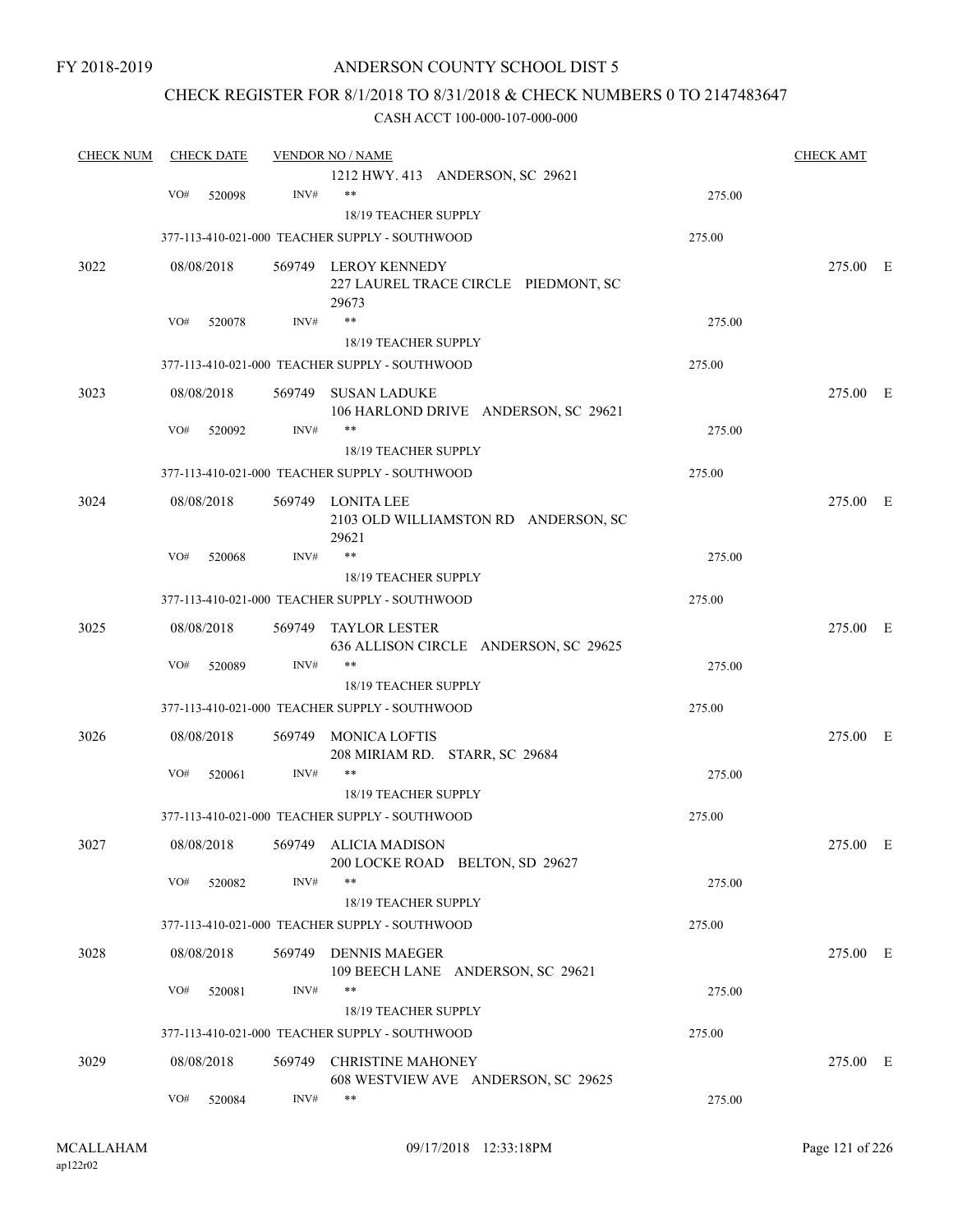### CHECK REGISTER FOR 8/1/2018 TO 8/31/2018 & CHECK NUMBERS 0 TO 2147483647

| <u>CHECK NUM</u> | <b>CHECK DATE</b> |        | <b>VENDOR NO / NAME</b>                                                    |        | <b>CHECK AMT</b> |  |
|------------------|-------------------|--------|----------------------------------------------------------------------------|--------|------------------|--|
|                  |                   |        | 18/19 TEACHER SUPPLY                                                       |        |                  |  |
|                  |                   |        | 377-113-410-021-000 TEACHER SUPPLY - SOUTHWOOD                             | 275.00 |                  |  |
| 3030             | 08/08/2018        |        | 569749 MARIE MARCHANT<br>17 TIDEWATER ANDERSON, SC 29625                   |        | 275.00 E         |  |
|                  | VO#<br>520093     | INV#   | **                                                                         | 275.00 |                  |  |
|                  |                   |        | 18/19 TEACHER SUPPLY                                                       |        |                  |  |
|                  |                   |        | 377-113-410-021-000 TEACHER SUPPLY - SOUTHWOOD                             | 275.00 |                  |  |
| 3031             | 08/08/2018        |        | 569749 LESLIE ANNE MARCHI-MONROE<br>222 GREENWAY DRIVE GREENWOOD, SC 29649 |        | 275.00 E         |  |
|                  | VO#<br>520066     | INV#   | **                                                                         | 275.00 |                  |  |
|                  |                   |        | 18/19 TEACHER SUPPLY                                                       |        |                  |  |
|                  |                   |        | 377-113-410-021-000 TEACHER SUPPLY - SOUTHWOOD                             | 275.00 |                  |  |
| 3032             | 08/08/2018        | 569749 | JANE MCELHANNON<br>103 MAPLE LEAF DRIVE HONEA PATH, SC 29654               |        | 275.00 E         |  |
|                  | VO#<br>520101     | INV#   | **                                                                         | 275.00 |                  |  |
|                  |                   |        | 18/19 TEACHER SUPPLY                                                       |        |                  |  |
|                  |                   |        | 377-113-410-021-000 TEACHER SUPPLY - SOUTHWOOD                             | 275.00 |                  |  |
| 3033             | 08/08/2018        | 569749 | <b>JESSICA MCFARLAND</b><br>708 CHEROKEE ROAD PELZER, SC 29669             |        | 275.00 E         |  |
|                  | VO#<br>520096     | INV#   | **                                                                         | 275.00 |                  |  |
|                  |                   |        | 18/19 TEACHER SUPPLY                                                       |        |                  |  |
|                  |                   |        | 377-113-410-021-000 TEACHER SUPPLY - SOUTHWOOD                             | 275.00 |                  |  |
| 3034             | 08/08/2018        | 569749 | MARIAN MILLER<br>326 SHADOW CREEK LANE ANDERSON, SC 29621                  |        | 275.00 E         |  |
|                  | VO#<br>520088     | INV#   | **                                                                         | 275.00 |                  |  |
|                  |                   |        | 18/19 TEACHER SUPPLY                                                       |        |                  |  |
|                  |                   |        | 377-113-410-021-000 TEACHER SUPPLY - SOUTHWOOD                             | 275.00 |                  |  |
| 3035             | 08/08/2018        |        | 569749 PAIGE MITCHELL<br>207 THOMAS ST. CLEMSON, SC 29631                  |        | 275.00 E         |  |
|                  | VO#<br>520083     | INV#   | $***$<br>18/19 TEACHER SUPPLY                                              | 275.00 |                  |  |
|                  |                   |        | 377-113-410-021-000 TEACHER SUPPLY - SOUTHWOOD                             | 275.00 |                  |  |
| 3036             | 08/08/2018        | 569749 | <b>CASEY MUNDY</b><br>105 DEAN STREET BELTON, SC 29627                     |        | 275.00 E         |  |
|                  | VO#<br>520095     | INV#   | $***$                                                                      | 275.00 |                  |  |
|                  |                   |        | 18/19 TEACHER SUPPLY                                                       |        |                  |  |
|                  |                   |        | 377-113-410-021-000 TEACHER SUPPLY - SOUTHWOOD                             | 275.00 |                  |  |
| 3037             | 08/08/2018        |        | 569749 PATRICK MURCH<br>PO BOX 5062 ANDERSON, SC 29623                     |        | 275.00 E         |  |
|                  | VO#<br>520065     | INV#   | **                                                                         | 275.00 |                  |  |
|                  |                   |        | 18/19 TEACHER SUPPLY                                                       |        |                  |  |
|                  |                   |        | 377-113-410-021-000 TEACHER SUPPLY - SOUTHWOOD                             | 275.00 |                  |  |
| 3038             | 08/08/2018        |        | 569749 CHERYL NICKLES                                                      |        | 275.00 E         |  |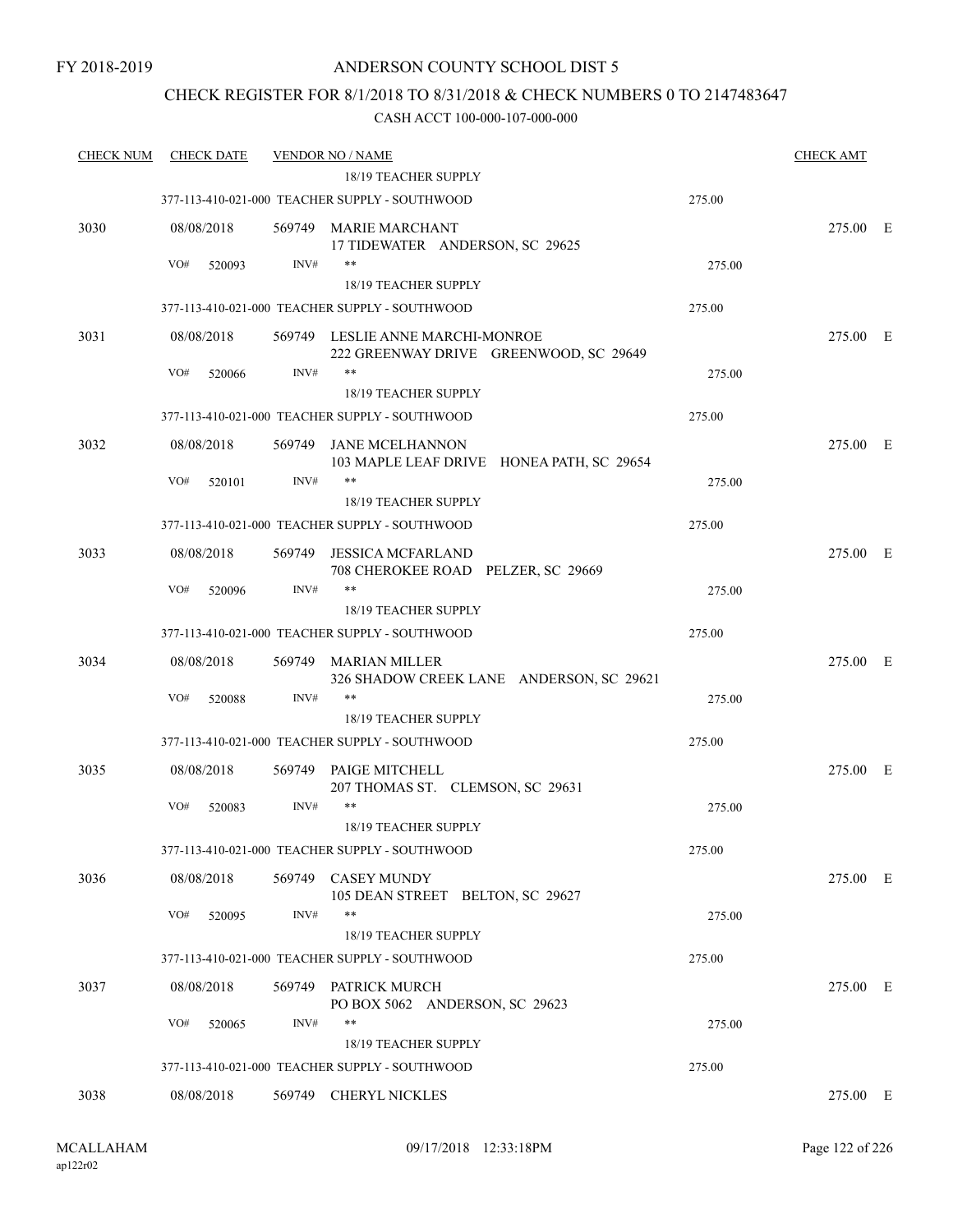### ANDERSON COUNTY SCHOOL DIST 5

### CHECK REGISTER FOR 8/1/2018 TO 8/31/2018 & CHECK NUMBERS 0 TO 2147483647

| <b>CHECK NUM</b> | <b>CHECK DATE</b> |        | <b>VENDOR NO / NAME</b>                                           |        | <b>CHECK AMT</b> |  |
|------------------|-------------------|--------|-------------------------------------------------------------------|--------|------------------|--|
|                  |                   |        | 1000 WILL HANKS ROAD HONEA PATH, SC 29654                         |        |                  |  |
|                  | VO#<br>520076     | INV#   | $***$<br>18/19 TEACHER SUPPLY                                     | 275.00 |                  |  |
|                  |                   |        | 377-113-410-021-000 TEACHER SUPPLY - SOUTHWOOD                    | 275.00 |                  |  |
|                  |                   |        |                                                                   |        |                  |  |
| 3039             | 08/08/2018        |        | 569749 JAMES NOWELL<br>1216 OAK HILL DRIVE ANDERSON, SC 29621     |        | 275.00 E         |  |
|                  | VO#<br>520062     | INV#   | $***$                                                             | 275.00 |                  |  |
|                  |                   |        | <b>18/19 TEACHER SUPPLY</b>                                       |        |                  |  |
|                  |                   |        | 377-113-410-021-000 TEACHER SUPPLY - SOUTHWOOD                    | 275.00 |                  |  |
| 3040             | 08/08/2018        |        | 569749 LAURA PARADIS                                              |        | 275.00 E         |  |
|                  |                   |        | 303 E. FRANKLIN STREET ANDERSON, SC 29624                         |        |                  |  |
|                  | VO#<br>520079     | INV#   | **                                                                | 275.00 |                  |  |
|                  |                   |        | 18/19 TEACHER SUPPLY                                              |        |                  |  |
|                  |                   |        | 377-113-410-021-000 TEACHER SUPPLY - SOUTHWOOD                    | 275.00 |                  |  |
| 3041             | 08/08/2018        | 569749 | <b>JOSEPH PARKER</b>                                              |        | 275.00 E         |  |
|                  |                   |        | 113 INDIAN TRAIL ROAD TOWNVILLE, SC 29689                         |        |                  |  |
|                  | VO#<br>520069     | INV#   | $***$                                                             | 275.00 |                  |  |
|                  |                   |        | 18/19 TEACHER SUPPLY                                              |        |                  |  |
|                  |                   |        | 377-113-410-021-000 TEACHER SUPPLY - SOUTHWOOD                    | 275.00 |                  |  |
| 3042             | 08/08/2018        |        | 569749 KATHRYN PATTERSON<br>403 REGENCY CIRCLE ANDERSON, SC 29625 |        | 275.00 E         |  |
|                  | VO#<br>520063     | INV#   | $***$                                                             | 275.00 |                  |  |
|                  |                   |        | 18/19 TEACHER SUPPLY                                              |        |                  |  |
|                  |                   |        | 377-113-410-021-000 TEACHER SUPPLY - SOUTHWOOD                    | 275.00 |                  |  |
| 3043             | 08/08/2018        | 569749 | KATHY PERRY<br>203 SAVANNAH DRIVE ANDERSON, SC 29621              |        | 275.00 E         |  |
|                  | VO#<br>520080     | INV#   | **                                                                | 275.00 |                  |  |
|                  |                   |        | 18/19 TEACHER SUPPLY                                              |        |                  |  |
|                  |                   |        | 377-113-410-021-000 TEACHER SUPPLY - SOUTHWOOD                    | 275.00 |                  |  |
| 3044             | 08/08/2018        | 569749 | JOSHUA POWELL<br>402 CATHEY ROAD ANDERSON, SC 29621               |        | 275.00 E         |  |
|                  | VO# 520067        | INV#   | 18/19 TEACHER SUPPLY                                              | 275.00 |                  |  |
|                  |                   |        | 377-113-410-021-000 TEACHER SUPPLY - SOUTHWOOD                    | 275.00 |                  |  |
| 3045             | 08/08/2018        |        | 569749 REBECCA ROSS<br>105 LIMELIGHT DRIVE ANDERSON, SC 29621     |        | 275.00 E         |  |
|                  | VO#<br>520090     | INV#   | $***$                                                             | 275.00 |                  |  |
|                  |                   |        | 18/19 TEACHER SUPPLY                                              |        |                  |  |
|                  |                   |        | 377-113-410-021-000 TEACHER SUPPLY - SOUTHWOOD                    | 275.00 |                  |  |
| 3046             | 08/08/2018        | 569749 | <b>JOSEPH SCARBOROUGH</b>                                         |        | 275.00 E         |  |
|                  |                   |        | 110 MING LANE ANDERSON, SC 29625                                  |        |                  |  |
|                  | VO#<br>520075     | INV#   | **<br>18/19 TEACHER SUPPLY                                        | 275.00 |                  |  |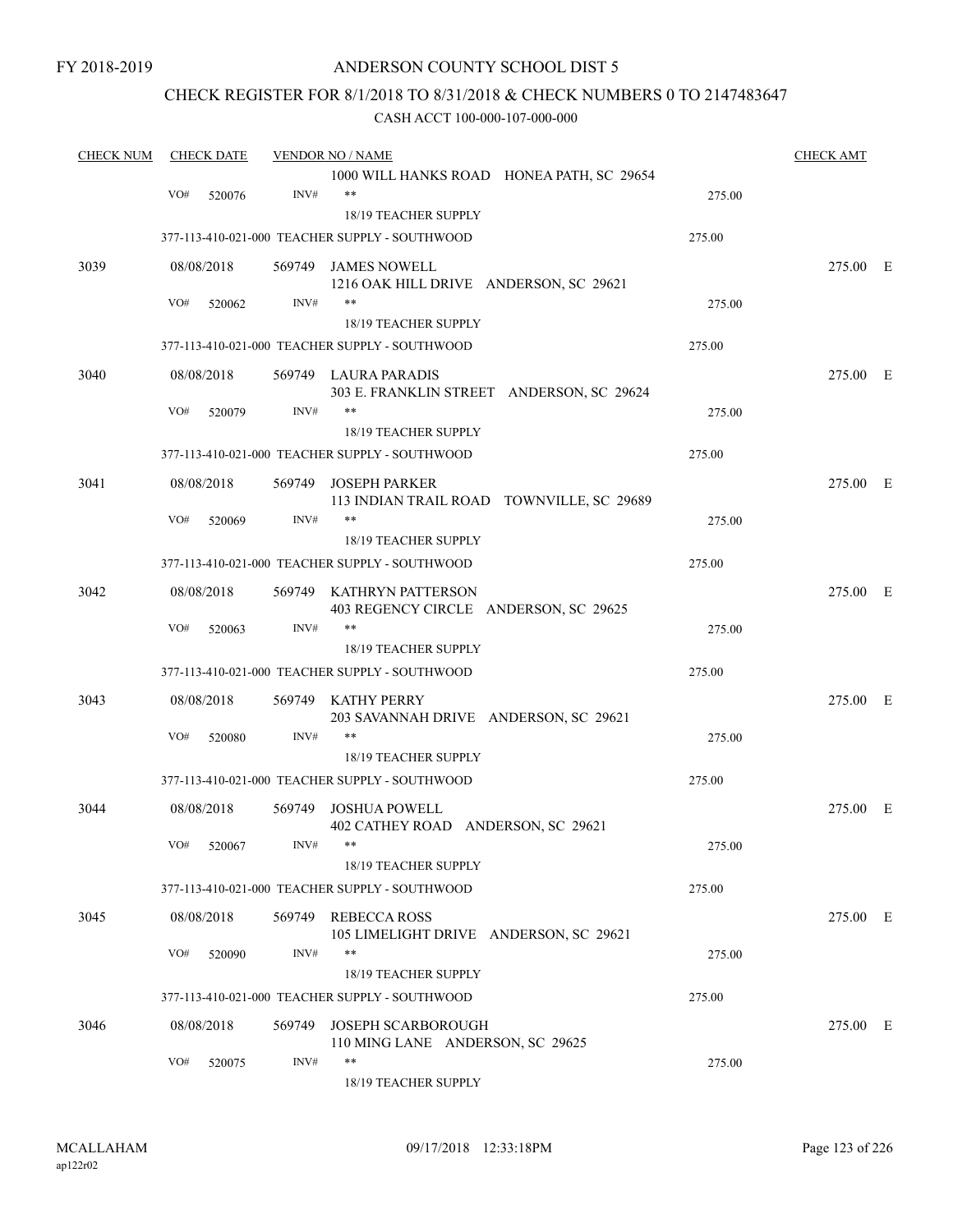### CHECK REGISTER FOR 8/1/2018 TO 8/31/2018 & CHECK NUMBERS 0 TO 2147483647

| <b>CHECK NUM</b> | <b>CHECK DATE</b> |        | <b>VENDOR NO / NAME</b><br>377-113-410-021-000 TEACHER SUPPLY - SOUTHWOOD | 275.00 | <b>CHECK AMT</b> |  |
|------------------|-------------------|--------|---------------------------------------------------------------------------|--------|------------------|--|
|                  |                   |        |                                                                           |        |                  |  |
| 3047             | 08/08/2018        | INV#   | 569749 JESSICA SCOTT<br>143 GREEN TREE ROAD ANDERSON, SC 29625<br>**      |        | 275.00 E         |  |
|                  | VO#<br>520099     |        | 18/19 TEACHER SUPPLY                                                      | 275.00 |                  |  |
|                  |                   |        | 377-113-410-021-000 TEACHER SUPPLY - SOUTHWOOD                            | 275.00 |                  |  |
| 3048             | 08/08/2018        |        | 569749 KRISTIN SPENCER<br>102 CHAD COURT ANDERSON, SC 29621               |        | 275.00 E         |  |
|                  | VO#<br>520074     | INV#   | $***$<br>18/19 TEACHER SUPPLY                                             | 275.00 |                  |  |
|                  |                   |        | 377-113-410-021-000 TEACHER SUPPLY - SOUTHWOOD                            | 275.00 |                  |  |
| 3049             | 08/08/2018        |        | 569749 CORRY WHITE<br>112 PINE RIDGE DRIVE BELTON, SC 29627               |        | 275.00 E         |  |
|                  | VO#<br>520070     | INV#   | **                                                                        | 275.00 |                  |  |
|                  |                   |        | 18/19 TEACHER SUPPLY                                                      |        |                  |  |
|                  |                   |        | 377-113-410-021-000 TEACHER SUPPLY - SOUTHWOOD                            | 275.00 |                  |  |
| 3050             | 08/08/2018        |        | 569749 BRANDI AIKEN<br>406 ASHWOOD LANE ANDERSON, SC 29625                |        | 275.00 E         |  |
|                  | VO#<br>520178     | INV#   | **<br>18/19 TEACHER SUPPLY                                                | 275.00 |                  |  |
|                  |                   |        | 377-112-410-008-000 TEACHER SUPPLY - MCLEES                               | 275.00 |                  |  |
| 3051             | 08/08/2018        |        | 569749 ELIZABETH ANDERS<br>1216 PHILLIPS ROAD ANDERSON, SC 29625          |        | 275.00 E         |  |
|                  | VO#<br>520156     | INV#   | **                                                                        | 275.00 |                  |  |
|                  |                   |        | 18/19 TEACHER SUPPLY                                                      |        |                  |  |
|                  |                   |        | 377-112-410-008-000 TEACHER SUPPLY - MCLEES                               | 275.00 |                  |  |
| 3052             | 08/08/2018        | 569749 | KIMBERLY BARNETTE<br>621 COUNTRY FARM WAY ANDERSON, SC 29626<br>$***$     |        | 275.00 E         |  |
|                  | VO#<br>520164     | INV#   | 18/19 TEACHER SUPPLY                                                      | 275.00 |                  |  |
|                  |                   |        | 377-112-410-008-000 TEACHER SUPPLY - MCLEES                               | 275.00 |                  |  |
| 3053             | 08/08/2018        |        | 569749 DANIELLE BARTAL<br>138 MCPHAIL FARMS CIRCLE ANDERSON, SC           |        | 275.00 E         |  |
|                  | VO#<br>520176     | INV#   | 29621<br>**                                                               | 275.00 |                  |  |
|                  |                   |        | 18/19 TEACHER SUPPLY                                                      |        |                  |  |
|                  |                   |        | 377-112-410-008-000 TEACHER SUPPLY - MCLEES                               | 275.00 |                  |  |
| 3054             | 08/08/2018        |        | 569749 EVELYN BELT<br>204 CLARKE STREAM DRIVE ANDERSON, SC                |        | 275.00 E         |  |
|                  | VO#<br>520181     | INV#   | 29621<br>**                                                               | 275.00 |                  |  |
|                  |                   |        | 18/19 TEACHER SUPPLY                                                      |        |                  |  |
|                  |                   |        | 377-112-410-008-000 TEACHER SUPPLY - MCLEES                               | 275.00 |                  |  |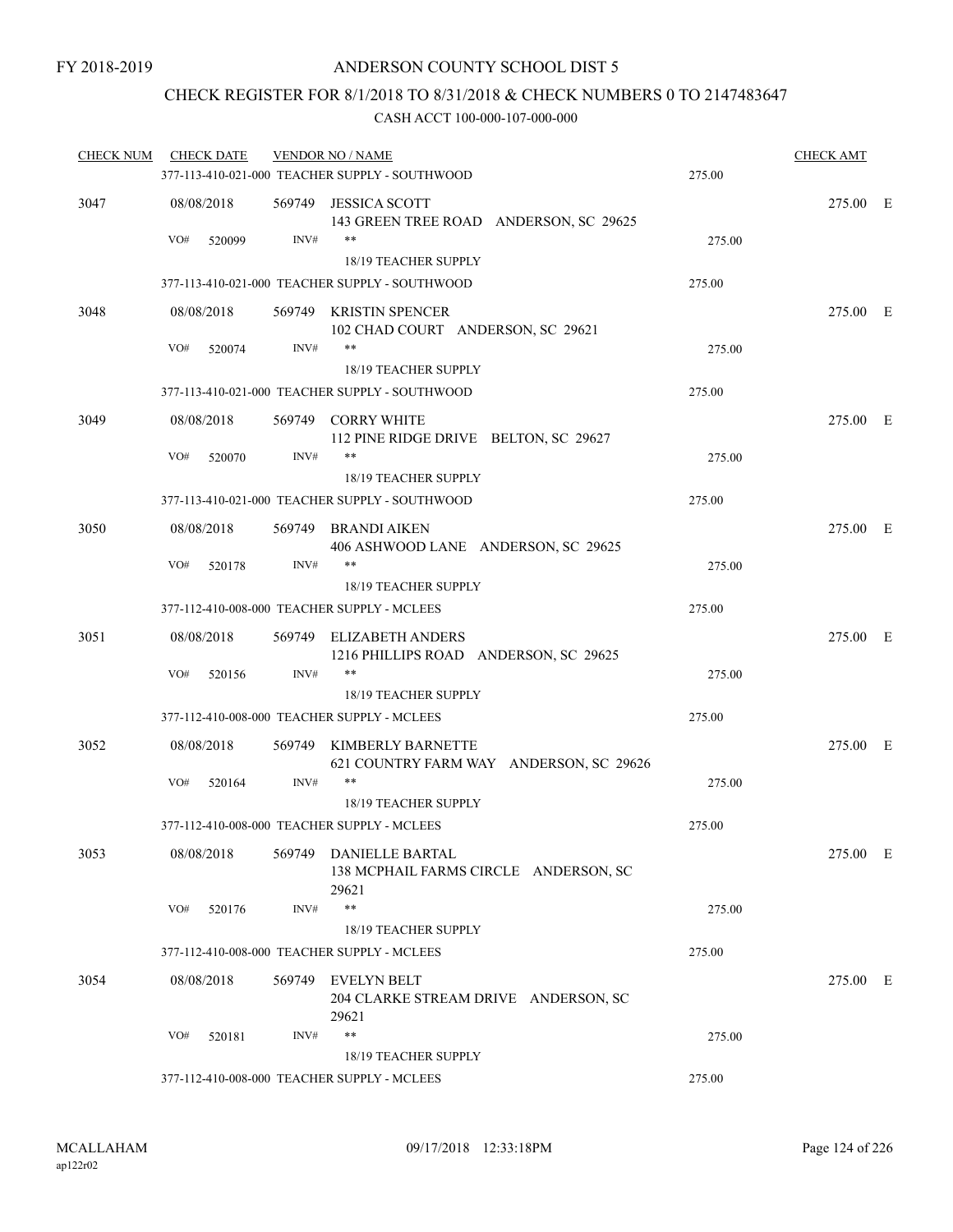## CHECK REGISTER FOR 8/1/2018 TO 8/31/2018 & CHECK NUMBERS 0 TO 2147483647

| <b>CHECK NUM</b> | <b>CHECK DATE</b> | <b>VENDOR NO / NAME</b> |                                                                                | <b>CHECK AMT</b> |          |  |
|------------------|-------------------|-------------------------|--------------------------------------------------------------------------------|------------------|----------|--|
| 3055             | 08/08/2018        |                         | 569749 ALLYSON BOWEN<br>1214 AGNEW ROAD STARR, SC 29684                        |                  | 275.00 E |  |
|                  | VO#<br>520146     | INV#                    | **                                                                             | 275.00           |          |  |
|                  |                   |                         | <b>18/19 TEACHER SUPPLY</b>                                                    |                  |          |  |
|                  |                   |                         | 377-112-410-008-000 TEACHER SUPPLY - MCLEES                                    | 275.00           |          |  |
| 3056             | 08/08/2018        |                         | 569749 MELISSA BRYAN<br>111 SENTRY LANE ANDERSON, SC 29621                     |                  | 275.00 E |  |
|                  | VO#<br>520159     | INV#                    | **<br>18/19 TEACHER SUPPLY                                                     | 275.00           |          |  |
|                  |                   |                         | 377-112-410-008-000 TEACHER SUPPLY - MCLEES                                    | 275.00           |          |  |
| 3057             | 08/08/2018        |                         | 569749 ANDREA BUCKLESS<br>213B BLACK BASS ROAD ANDERSON, SC 29626              |                  | 275.00 E |  |
|                  | VO#<br>520184     | INV#                    | **<br>18/19 TEACHER SUPPLY                                                     | 275.00           |          |  |
|                  |                   |                         | 377-112-410-008-000 TEACHER SUPPLY - MCLEES                                    | 275.00           |          |  |
| 3058             | 08/08/2018        |                         | 569749 ELIZABETH CHESHIRE<br>2418 MARCHBANKS AVE APT 36F ANDERSON, SC<br>29621 |                  | 275.00 E |  |
|                  | VO#<br>520163     | INV#                    | $***$                                                                          | 275.00           |          |  |
|                  |                   |                         | 18/19 TEACHER SUPPLY                                                           |                  |          |  |
|                  |                   |                         | 377-112-410-008-000 TEACHER SUPPLY - MCLEES                                    | 275.00           |          |  |
| 3059             | 08/08/2018        |                         | 569749 STACIE CLARK<br>407 JASMINE DRIVE ANDERSON, SC 29626                    |                  | 275.00 E |  |
|                  | VO#<br>520145     | INV#                    | **<br>18/19 TEACHER SUPPLY                                                     | 275.00           |          |  |
|                  |                   |                         | 377-112-410-008-000 TEACHER SUPPLY - MCLEES                                    | 275.00           |          |  |
| 3060             | 08/08/2018        |                         | 569749 ROBIN CLARK<br>259 DEVONSHIRE ROAD STARR, SC 29684                      |                  | 275.00 E |  |
|                  | VO#<br>520155     | INV#                    | **                                                                             | 275.00           |          |  |
|                  |                   |                         | 18/19 TEACHER SUPPLY                                                           |                  |          |  |
|                  |                   |                         | 377-112-410-008-000 TEACHER SUPPLY - MCLEES                                    | 275.00           |          |  |
| 3061             | 08/08/2018        |                         | 569749 KATILYN COGBURN<br>305 WEST BEATTIE STREET LIBERTY, SC 29657            |                  | 275.00 E |  |
|                  | VO#<br>520179     | INV#                    | **<br>18/19 TEACHER SUPPLY                                                     | 275.00           |          |  |
|                  |                   |                         | 377-112-410-008-000 TEACHER SUPPLY - MCLEES                                    | 275.00           |          |  |
| 3062             | 08/08/2018        |                         | 569749 SARAH COOK<br>3 CUTTER WAY GREENVILLE, SC 29615                         |                  | 275.00 E |  |
|                  | VO#<br>520183     | INV#                    | **                                                                             | 275.00           |          |  |
|                  |                   |                         | 18/19 TEACHER SUPPLY                                                           |                  |          |  |
|                  |                   |                         | 377-112-410-008-000 TEACHER SUPPLY - MCLEES                                    | 275.00           |          |  |
| 3063             | 08/08/2018        |                         | 569749 ELIZABETH DICKARD<br>414 STONEHAVEN DR. ANDERSON, SC 29625              |                  | 275.00 E |  |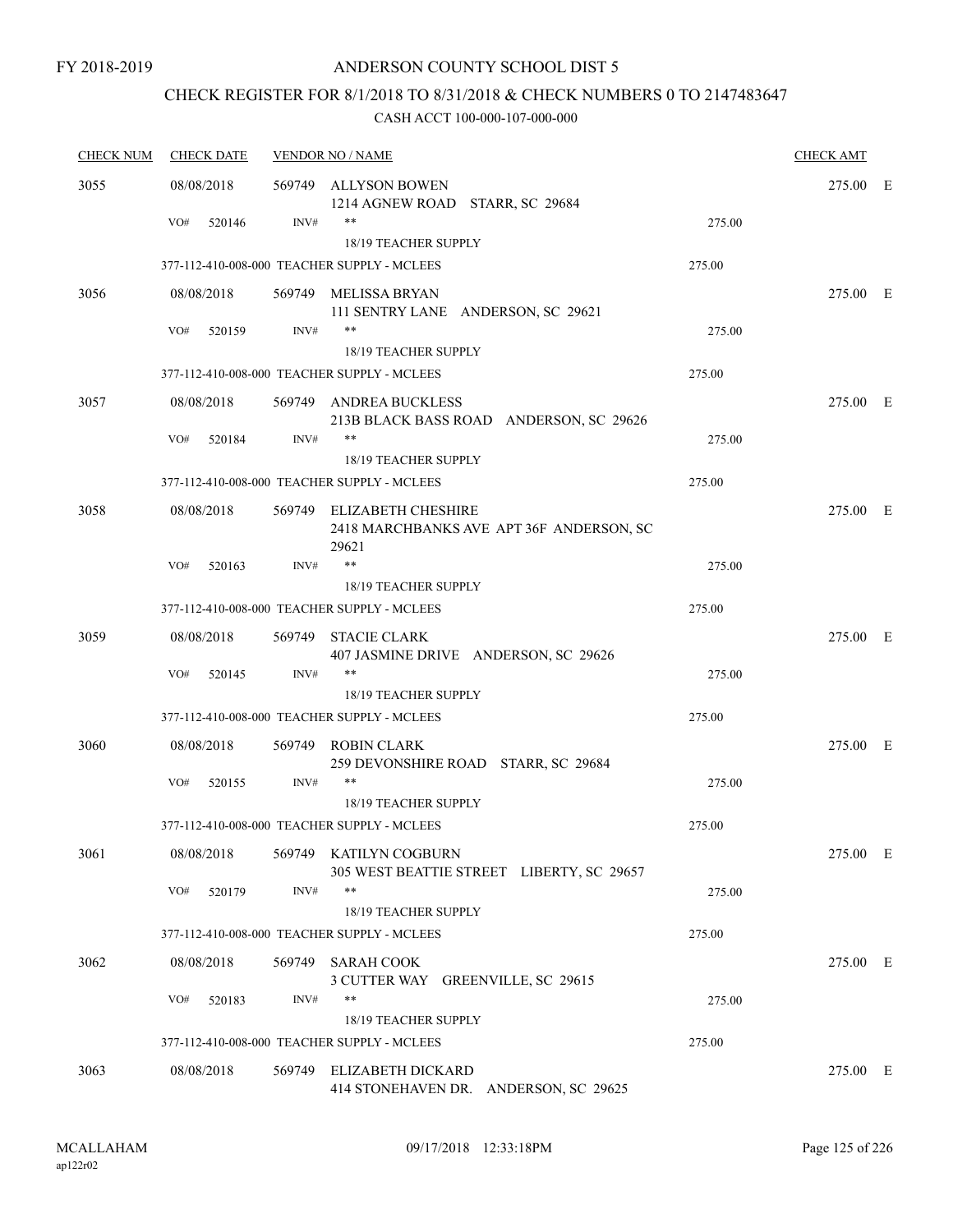# CHECK REGISTER FOR 8/1/2018 TO 8/31/2018 & CHECK NUMBERS 0 TO 2147483647

| <b>CHECK NUM</b> |     | <b>CHECK DATE</b> |        | <b>VENDOR NO / NAME</b>                           |        | <b>CHECK AMT</b> |  |
|------------------|-----|-------------------|--------|---------------------------------------------------|--------|------------------|--|
|                  | VO# | 520147            | INV#   | $***$                                             | 275.00 |                  |  |
|                  |     |                   |        | 18/19 TEACHER SUPPLY                              |        |                  |  |
|                  |     |                   |        | 377-112-410-008-000 TEACHER SUPPLY - MCLEES       | 275.00 |                  |  |
| 3064             |     | 08/08/2018        |        | 569749 MARGARET EARLEY                            |        | 275.00 E         |  |
|                  |     |                   |        | 317 REGENCY CIRCLE ANDERSON, SC 29625             |        |                  |  |
|                  | VO# | 520173            | INV#   | $***$                                             | 275.00 |                  |  |
|                  |     |                   |        | 18/19 TEACHER SUPPLY                              |        |                  |  |
|                  |     |                   |        | 377-112-410-008-000 TEACHER SUPPLY - MCLEES       | 275.00 |                  |  |
| 3065             |     | 08/08/2018        |        | 569749 CARMEN ELKINS                              |        | 275.00 E         |  |
|                  |     |                   |        | 112 LYTTLETON WAY ANDERSON, SC 29621              |        |                  |  |
|                  | VO# | 520148            | INV#   | $***$                                             | 275.00 |                  |  |
|                  |     |                   |        | 18/19 TEACHER SUPPLY                              |        |                  |  |
|                  |     |                   |        | 377-112-410-008-000 TEACHER SUPPLY - MCLEES       | 275.00 |                  |  |
| 3066             |     | 08/08/2018        |        | 569749 MARY ELIZABETH FORD                        |        | 275.00 E         |  |
|                  |     |                   |        | 111 GLEN ARBOR DRIVE ANDERSON, SC 29625           |        |                  |  |
|                  | VO# | 520161            | INV#   | $***$<br><b>18/19 TEACHER SUPPLY</b>              | 275.00 |                  |  |
|                  |     |                   |        |                                                   |        |                  |  |
|                  |     |                   |        | 377-112-410-008-000 TEACHER SUPPLY - MCLEES       | 275.00 |                  |  |
| 3067             |     | 08/08/2018        | 569749 | JANE FRALIX                                       |        | 275.00 E         |  |
|                  | VO# |                   | INV#   | 260 RIGGS DRIVE CLEMSON, SC 29631<br>$***$        |        |                  |  |
|                  |     | 520186            |        | 18/19 TEACHER SUPPLY                              | 275.00 |                  |  |
|                  |     |                   |        | 377-112-410-008-000 TEACHER SUPPLY - MCLEES       | 275.00 |                  |  |
|                  |     |                   |        |                                                   |        |                  |  |
| 3068             |     | 08/08/2018        | 569749 | AUDEY GREEN<br>106 BRYSON ROAD ANDERSON, SC 29625 |        | 275.00 E         |  |
|                  | VO# | 520169            | INV#   | $***$                                             | 275.00 |                  |  |
|                  |     |                   |        | 18/19 TEACHER SUPPLY                              |        |                  |  |
|                  |     |                   |        | 377-112-410-008-000 TEACHER SUPPLY - MCLEES       | 275.00 |                  |  |
|                  |     |                   |        | TRACY HARBERT                                     |        |                  |  |
| 3069             |     | 08/08/2018        | 569749 | 2017 FOX FIRE ROAD ANDERSON, SC 29621             |        | 275.00 E         |  |
|                  | VO# | 520167            | INV#   | $***$                                             | 275.00 |                  |  |
|                  |     |                   |        | 18/19 TEACHER SUPPLY                              |        |                  |  |
|                  |     |                   |        | 377-112-410-008-000 TEACHER SUPPLY - MCLEES       | 275.00 |                  |  |
| 3070             |     | 08/08/2018        | 569749 | <b>BRANTLEY ISOM</b>                              |        | 275.00 E         |  |
|                  |     |                   |        | 107 NEWINGTON CIRCLE ANDERSON, SC 29621           |        |                  |  |
|                  | VO# | 520171            | INV#   | $***$                                             | 275.00 |                  |  |
|                  |     |                   |        | 18/19 TEACHER SUPPLY                              |        |                  |  |
|                  |     |                   |        | 377-112-410-008-000 TEACHER SUPPLY - MCLEES       | 275.00 |                  |  |
| 3071             |     | 08/08/2018        | 569749 | <b>AMY JANSSEN</b>                                |        | 275.00 E         |  |
|                  |     |                   |        | 207 SWEET GUM CIRCLE WILLIAMSTON, SC              |        |                  |  |
|                  |     |                   |        | 29697                                             |        |                  |  |
|                  | VO# | 520149            | INV#   | $***$                                             | 275.00 |                  |  |
|                  |     |                   |        | 18/19 TEACHER SUPPLY                              |        |                  |  |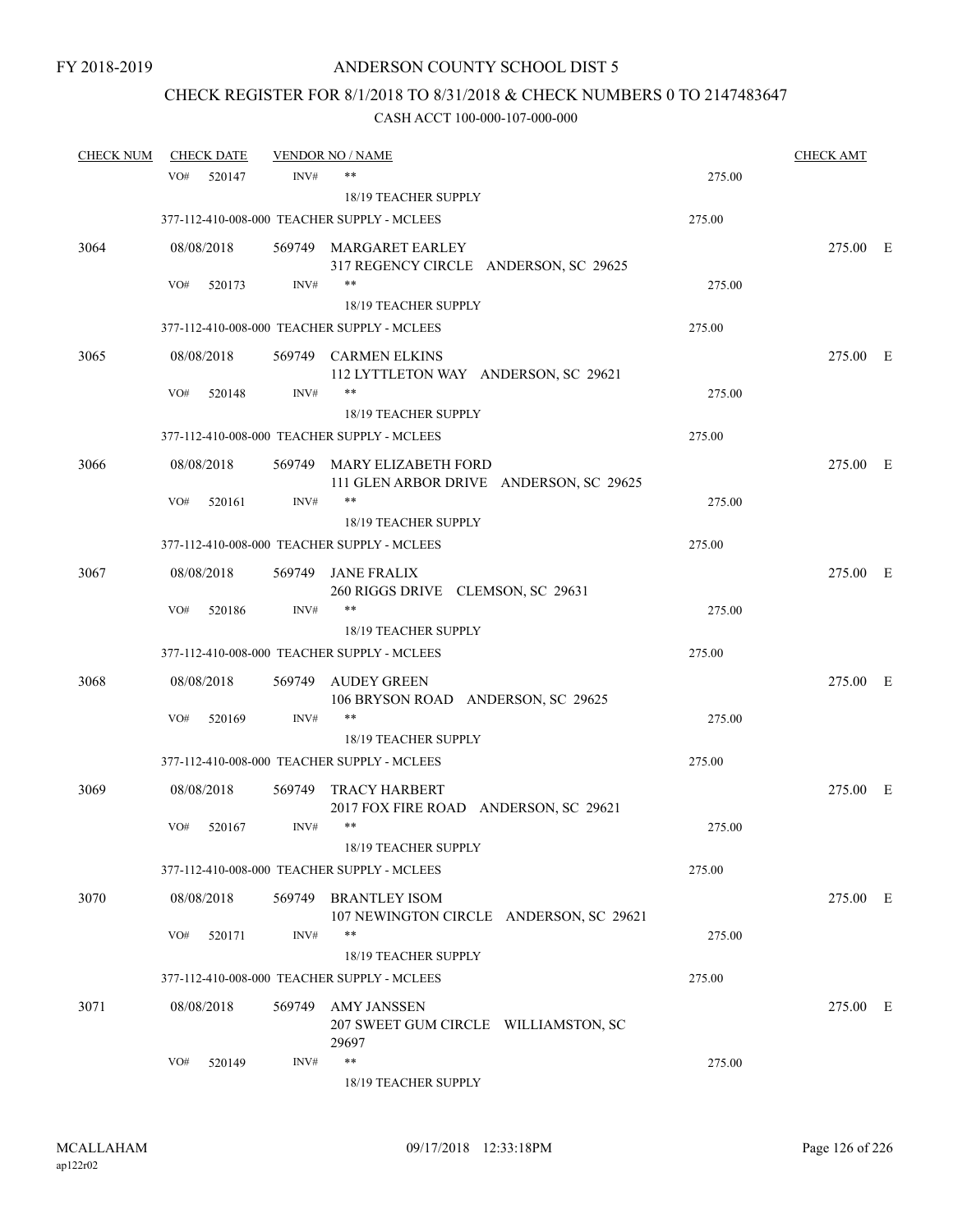### CHECK REGISTER FOR 8/1/2018 TO 8/31/2018 & CHECK NUMBERS 0 TO 2147483647

| <b>CHECK NUM</b> | <b>CHECK DATE</b> |      | <b>VENDOR NO / NAME</b><br>377-112-410-008-000 TEACHER SUPPLY - MCLEES  | 275.00 | <b>CHECK AMT</b> |  |
|------------------|-------------------|------|-------------------------------------------------------------------------|--------|------------------|--|
|                  |                   |      |                                                                         |        |                  |  |
| 3072             | 08/08/2018        |      | 569749 NANCY JEROLAMON<br>4115 LIBERTY HWY APT B2 ANDERSON, SC<br>29621 |        | 275.00 E         |  |
|                  | VO#<br>520166     | INV# | $***$<br>18/19 TEACHER SUPPLY                                           | 275.00 |                  |  |
|                  |                   |      | 377-112-410-008-000 TEACHER SUPPLY - MCLEES                             | 275.00 |                  |  |
| 3073             | 08/08/2018        |      | 569749 JUDITH JONES<br>618 PINEHOLLOW DRIVE ANDERSON, SC 29621          |        | 275.00 E         |  |
|                  | VO#<br>520150     | INV# | $***$<br>18/19 TEACHER SUPPLY                                           | 275.00 |                  |  |
|                  |                   |      | 377-112-410-008-000 TEACHER SUPPLY - MCLEES                             | 275.00 |                  |  |
| 3074             | 08/08/2018        |      | 569749 JEAN JONES<br>308 KINGS RD ANDERSON, SC 29621                    |        | 275.00 E         |  |
|                  | VO#<br>520158     | INV# | $***$<br>18/19 TEACHER SUPPLY                                           | 275.00 |                  |  |
|                  |                   |      | 377-112-410-008-000 TEACHER SUPPLY - MCLEES                             | 275.00 |                  |  |
| 3075             | 08/08/2018        |      | 569749 TARA KELLY<br>903 WEST BROAD STREET IVA, SC 29655                |        | 275.00 E         |  |
|                  | VO#<br>520170     | INV# | $***$<br>18/19 TEACHER SUPPLY                                           | 275.00 |                  |  |
|                  |                   |      | 377-112-410-008-000 TEACHER SUPPLY - MCLEES                             | 275.00 |                  |  |
|                  |                   |      |                                                                         |        |                  |  |
| 3076             | 08/08/2018        |      | 569749 MICHAEL KIRBY<br>110 EASY GAP ROAD ANDERSON, SC 29621            |        | 275.00 E         |  |
|                  | VO#<br>520172     | INV# | $***$<br>18/19 TEACHER SUPPLY                                           | 275.00 |                  |  |
|                  |                   |      | 377-112-410-008-000 TEACHER SUPPLY - MCLEES                             | 275.00 |                  |  |
| 3077             | 08/08/2018        |      | 569749 MELANIE LOWE<br>1030 HONEY CREEK ROAD ANDERSON, SC 29621         |        | 275.00 E         |  |
|                  | VO#<br>520185     | INV# | $***$<br>18/19 TEACHER SUPPLY                                           | 275.00 |                  |  |
|                  |                   |      | 377-112-410-008-000 TEACHER SUPPLY - MCLEES                             | 275.00 |                  |  |
| 3078             | 08/08/2018        |      | 569749 LESLEY MCCABE<br>364 GREEN HILL DRIVE ANDERSON, SC 29621         |        | 275.00 E         |  |
|                  | VO#<br>520175     | INV# | **<br>18/19 TEACHER SUPPLY                                              | 275.00 |                  |  |
|                  |                   |      | 377-112-410-008-000 TEACHER SUPPLY - MCLEES                             | 275.00 |                  |  |
| 3079             | 08/08/2018        |      | 569749 LEAH MILLER<br>1022 CLOUD DRIVE BELTON, SC 29627                 |        | 275.00 E         |  |
|                  | VO#<br>520162     | INV# | **<br>18/19 TEACHER SUPPLY                                              | 275.00 |                  |  |
|                  |                   |      | 377-112-410-008-000 TEACHER SUPPLY - MCLEES                             | 275.00 |                  |  |
| 3080             | 08/08/2018        |      | 569749 WENDY NIX                                                        |        | 275.00 E         |  |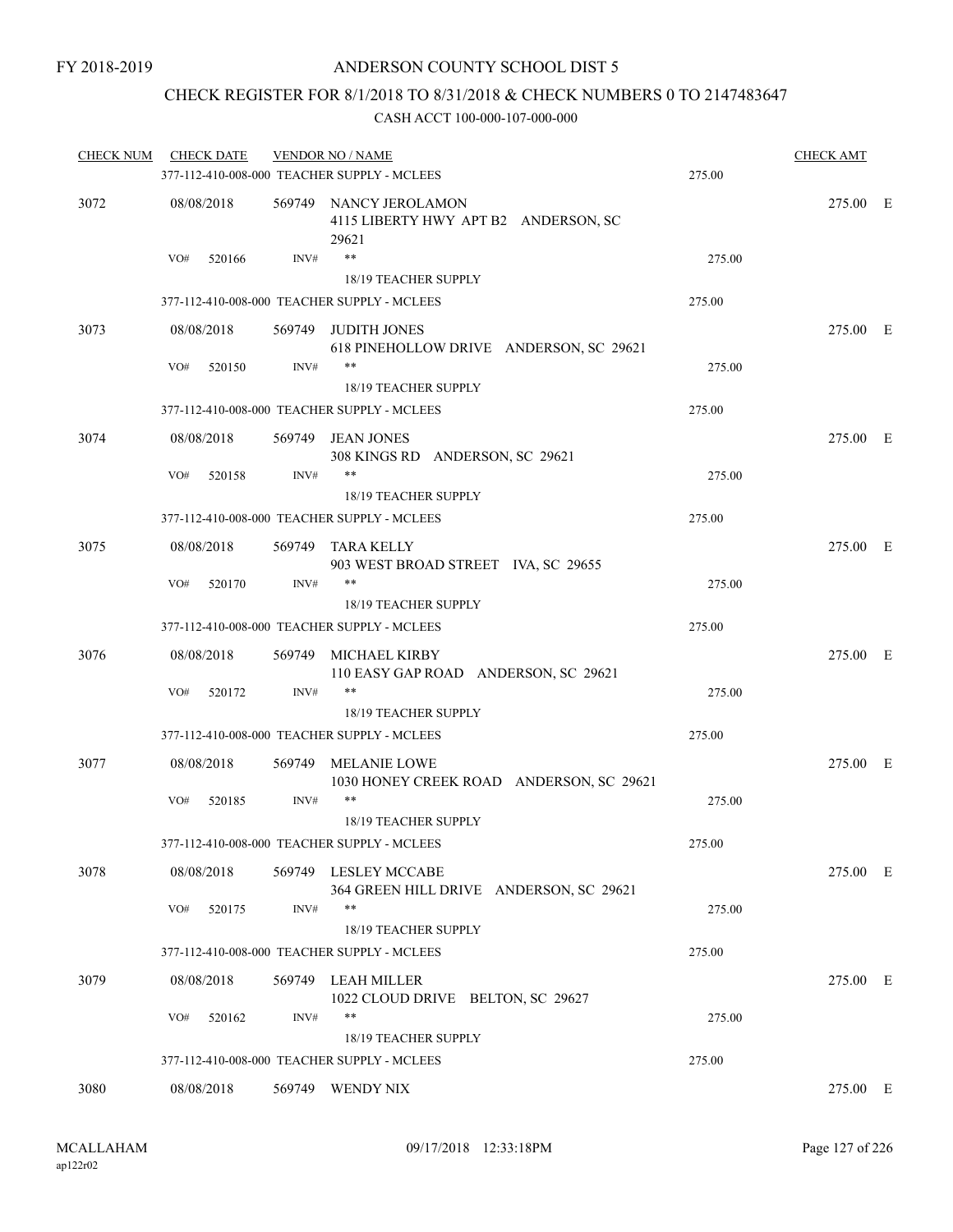### ANDERSON COUNTY SCHOOL DIST 5

### CHECK REGISTER FOR 8/1/2018 TO 8/31/2018 & CHECK NUMBERS 0 TO 2147483647

| <b>CHECK NUM</b><br><b>CHECK DATE</b> |               |        | <b>VENDOR NO / NAME</b>                                                          |        |          |  |  |
|---------------------------------------|---------------|--------|----------------------------------------------------------------------------------|--------|----------|--|--|
|                                       | VO#<br>520174 | INV#   | 566 SAM BROWN ROAD SENECA, SC 29678<br>$***$                                     | 275.00 |          |  |  |
|                                       |               |        | 18/19 TEACHER SUPPLY                                                             |        |          |  |  |
|                                       |               |        | 377-112-410-008-000 TEACHER SUPPLY - MCLEES                                      | 275.00 |          |  |  |
| 3081                                  | 08/08/2018    |        | 569749 COURTNEY PAGE<br>2703 E. NORTH AVE ANDERSON, SC 29625                     |        | 275.00 E |  |  |
|                                       | VO#<br>520177 | INV#   | **                                                                               | 275.00 |          |  |  |
|                                       |               |        | 18/19 TEACHER SUPPLY                                                             |        |          |  |  |
|                                       |               |        | 377-112-410-008-000 TEACHER SUPPLY - MCLEES                                      | 275.00 |          |  |  |
| 3082                                  | 08/08/2018    |        | 569749 MELISSA PAYTON<br>502 REGENCY CIRCLE ANDERSON, SC 29625                   |        | 275.00 E |  |  |
|                                       | VO#<br>520160 | INV#   | **                                                                               | 275.00 |          |  |  |
|                                       |               |        | 18/19 TEACHER SUPPLY                                                             |        |          |  |  |
|                                       |               |        | 377-112-410-008-000 TEACHER SUPPLY - MCLEES                                      | 275.00 |          |  |  |
| 3083                                  | 08/08/2018    |        | 569749 HAILEA RINGER<br>102 HERITAGE RIVERWOOD DRIVE APT. D<br>CENTRAL, SC 29630 |        | 275.00 E |  |  |
|                                       | VO#<br>520180 | INV#   | $***$                                                                            | 275.00 |          |  |  |
|                                       |               |        | 18/19 TEACHER SUPPLY                                                             |        |          |  |  |
|                                       |               |        | 377-112-410-008-000 TEACHER SUPPLY - MCLEES                                      | 275.00 |          |  |  |
| 3084                                  | 08/08/2018    | 569749 | <b>JESSICA STONE</b><br>309 MAPLE BLVD. CLEMSON, SC 29631                        |        | 275.00 E |  |  |
|                                       | VO#<br>520182 | INV#   | $***$                                                                            | 275.00 |          |  |  |
|                                       |               |        | 18/19 TEACHER SUPPLY                                                             |        |          |  |  |
|                                       |               |        | 377-112-410-008-000 TEACHER SUPPLY - MCLEES                                      | 275.00 |          |  |  |
| 3085                                  | 08/08/2018    | 569749 | <b>STEWART ULDRICK</b><br>102 RICHLAND COVE ROAD ANDERSON, SC<br>29626           |        | 275.00 E |  |  |
|                                       | VO#<br>520152 | INV#   | $***$                                                                            | 275.00 |          |  |  |
|                                       |               |        | 18/19 TEACHER SUPPLY                                                             |        |          |  |  |
|                                       |               |        | 377-112-410-008-000 TEACHER SUPPLY - MCLEES                                      | 275.00 |          |  |  |
| 3086                                  |               |        | 08/08/2018 569749 JENNIFER WARD                                                  |        | 275.00 E |  |  |
|                                       | VO#<br>520157 | INV#   | 107 VININGS CROSSING BELTON, SC 29627<br>$***$                                   | 275.00 |          |  |  |
|                                       |               |        | 18/19 TEACHER SUPPLY                                                             |        |          |  |  |
|                                       |               |        | 377-112-410-008-000 TEACHER SUPPLY - MCLEES                                      | 275.00 |          |  |  |
| 3087                                  | 08/08/2018    |        | 569749 JULIE WERTZ<br>507 ASHLEY DOWNS ANDERSON, SC 29621                        |        | 275.00 E |  |  |
|                                       | VO#<br>520153 | INV#   | **<br>18/19 TEACHER SUPPLY                                                       | 275.00 |          |  |  |
|                                       |               |        | 377-112-410-008-000 TEACHER SUPPLY - MCLEES                                      | 275.00 |          |  |  |
|                                       |               |        |                                                                                  |        |          |  |  |
| 3088                                  | 08/08/2018    |        | 569749 BONNIE WILLIAMS                                                           |        | 275.00 E |  |  |
|                                       | VO#<br>520165 | INV#   | 112 STONE HEDGE CT. EASLEY, SC 29642<br>$***$                                    | 275.00 |          |  |  |
|                                       |               |        |                                                                                  |        |          |  |  |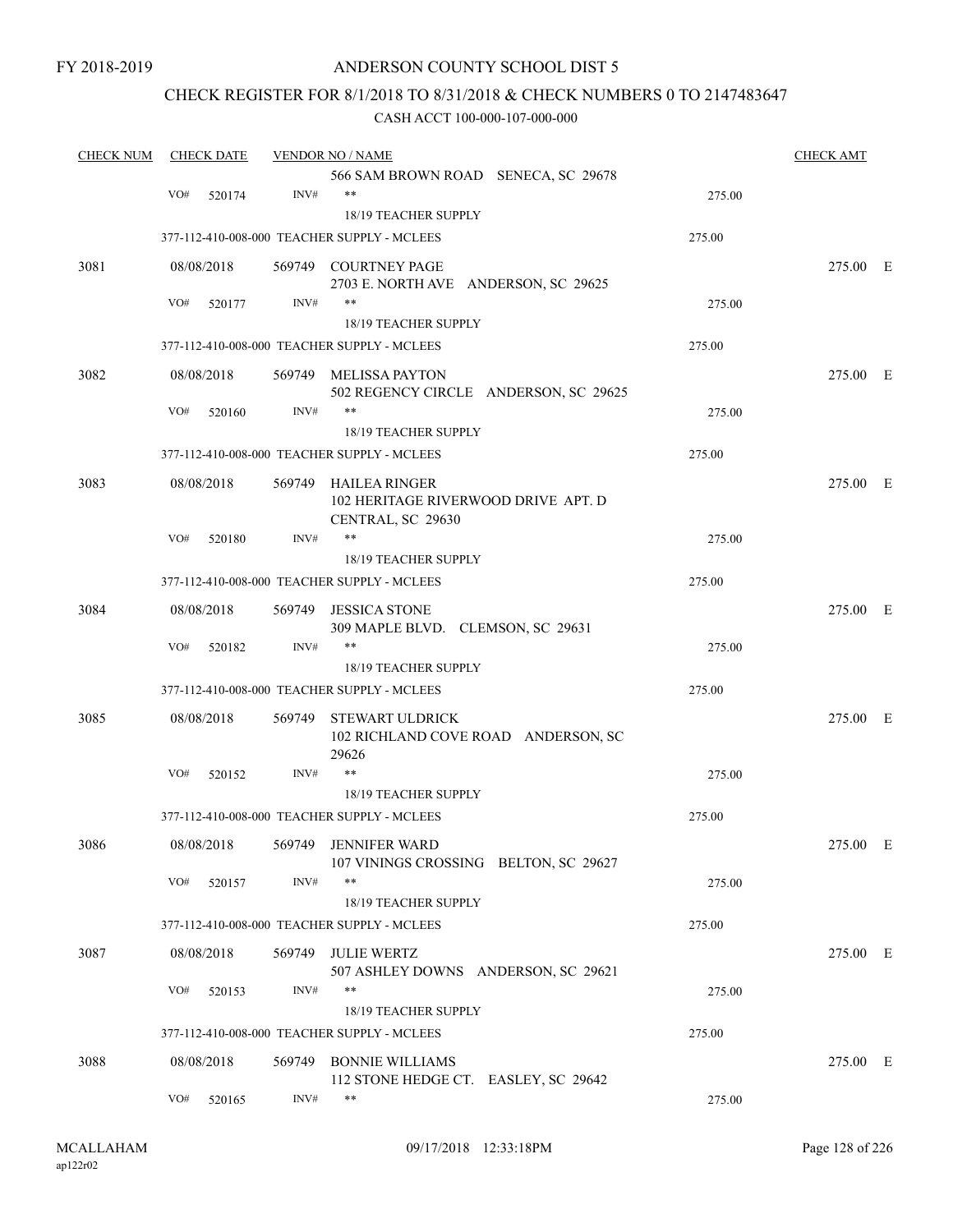### CHECK REGISTER FOR 8/1/2018 TO 8/31/2018 & CHECK NUMBERS 0 TO 2147483647

| <b>CHECK NUM</b> | <b>CHECK DATE</b> |        | <b>VENDOR NO / NAME</b>                                                  |        | <b>CHECK AMT</b> |  |
|------------------|-------------------|--------|--------------------------------------------------------------------------|--------|------------------|--|
|                  |                   |        | 18/19 TEACHER SUPPLY                                                     |        |                  |  |
|                  |                   |        | 377-112-410-008-000 TEACHER SUPPLY - MCLEES                              | 275.00 |                  |  |
| 3089             | 08/08/2018        |        | 569749 BRANDY WURST<br>111 RICHFIELD DR. ANDERSON, SC 29625              |        | 275.00 E         |  |
|                  | VO#<br>520154     | INV#   | **                                                                       | 275.00 |                  |  |
|                  |                   |        | 18/19 TEACHER SUPPLY                                                     |        |                  |  |
|                  |                   |        | 377-112-410-008-000 TEACHER SUPPLY - MCLEES                              | 275.00 |                  |  |
| 3090             | 08/08/2018        |        | 569749 SANDRA BARNES<br>404 BLACKBERRY LANE ANDERSON, SC 29625           |        | 275.00 E         |  |
|                  | VO#<br>520234     | INV#   | **                                                                       | 275.00 |                  |  |
|                  |                   |        | 18/19 TEACHER SUPPLY                                                     |        |                  |  |
|                  |                   |        | 377-112-410-007-000 TEACHER SUPPLY - CENTERVILLE                         | 275.00 |                  |  |
| 3091             | 08/08/2018        | 569749 | <b>JANET BENITEZ</b><br>802 STONE CREEK DRIVE ANDERSON, SC 29621         |        | 275.00 E         |  |
|                  | VO#<br>520235     | INV#   | **                                                                       | 275.00 |                  |  |
|                  |                   |        | <b>18/19 TEACHER SUPPLY</b>                                              |        |                  |  |
|                  |                   |        | 377-112-410-007-000 TEACHER SUPPLY - CENTERVILLE                         | 275.00 |                  |  |
| 3092             | 08/08/2018        |        | 569749 DANA BOWEN<br>1514 WEST END AVENUE ANDERSON, SC 29625             |        | 275.00 E         |  |
|                  | VO#<br>520265     | INV#   | **                                                                       | 275.00 |                  |  |
|                  |                   |        | 18/19 TEACHER SUPPLY<br>377-112-410-007-000 TEACHER SUPPLY - CENTERVILLE | 275.00 |                  |  |
|                  |                   |        |                                                                          |        |                  |  |
| 3093             | 08/08/2018        | 569749 | <b>STEPHANIE BRIDGES</b><br>104 HOBSON ROAD ANDERSON, SC 29621           |        | 275.00 E         |  |
|                  | VO#<br>520251     | INV#   | **<br>18/19 TEACHER SUPPLY                                               | 275.00 |                  |  |
|                  |                   |        | 377-112-410-007-000 TEACHER SUPPLY - CENTERVILLE                         | 275.00 |                  |  |
|                  |                   |        |                                                                          |        |                  |  |
| 3094             | 08/08/2018        | 569749 | <b>SHANA BRIDGES</b><br>509 HARPER ROAD PENDLETON, SC 29670              |        | 275.00 E         |  |
|                  | VO#<br>520256     | INV#   | **                                                                       | 275.00 |                  |  |
|                  |                   |        | 18/19 TEACHER SUPPLY                                                     |        |                  |  |
|                  |                   |        | 377-112-410-007-000 TEACHER SUPPLY - CENTERVILLE                         | 275.00 |                  |  |
| 3095             | 08/08/2018        | 569749 | <b>DANA COKER</b><br>702 WOODLAKE ROAD ANDERSON, SC 29621                |        | 275.00 E         |  |
|                  | VO#<br>520236     | INV#   | $***$                                                                    | 275.00 |                  |  |
|                  |                   |        | 18/19 TEACHER SUPPLY                                                     |        |                  |  |
|                  |                   |        | 377-112-410-007-000 TEACHER SUPPLY - CENTERVILLE                         | 275.00 |                  |  |
| 3096             | 08/08/2018        | 569749 | <b>GINGER COTTINGHAM</b><br>125 WINDING CREEK RD ANDERSON, SC 29621      |        | 275.00 E         |  |
|                  | VO#<br>520254     | INV#   | **                                                                       | 275.00 |                  |  |
|                  |                   |        | 18/19 TEACHER SUPPLY                                                     |        |                  |  |
|                  |                   |        | 377-112-410-007-000 TEACHER SUPPLY - CENTERVILLE                         | 275.00 |                  |  |
| 3097             | 08/08/2018        |        | 569749 MELISSA ELGIN                                                     |        | 275.00 E         |  |
|                  |                   |        |                                                                          |        |                  |  |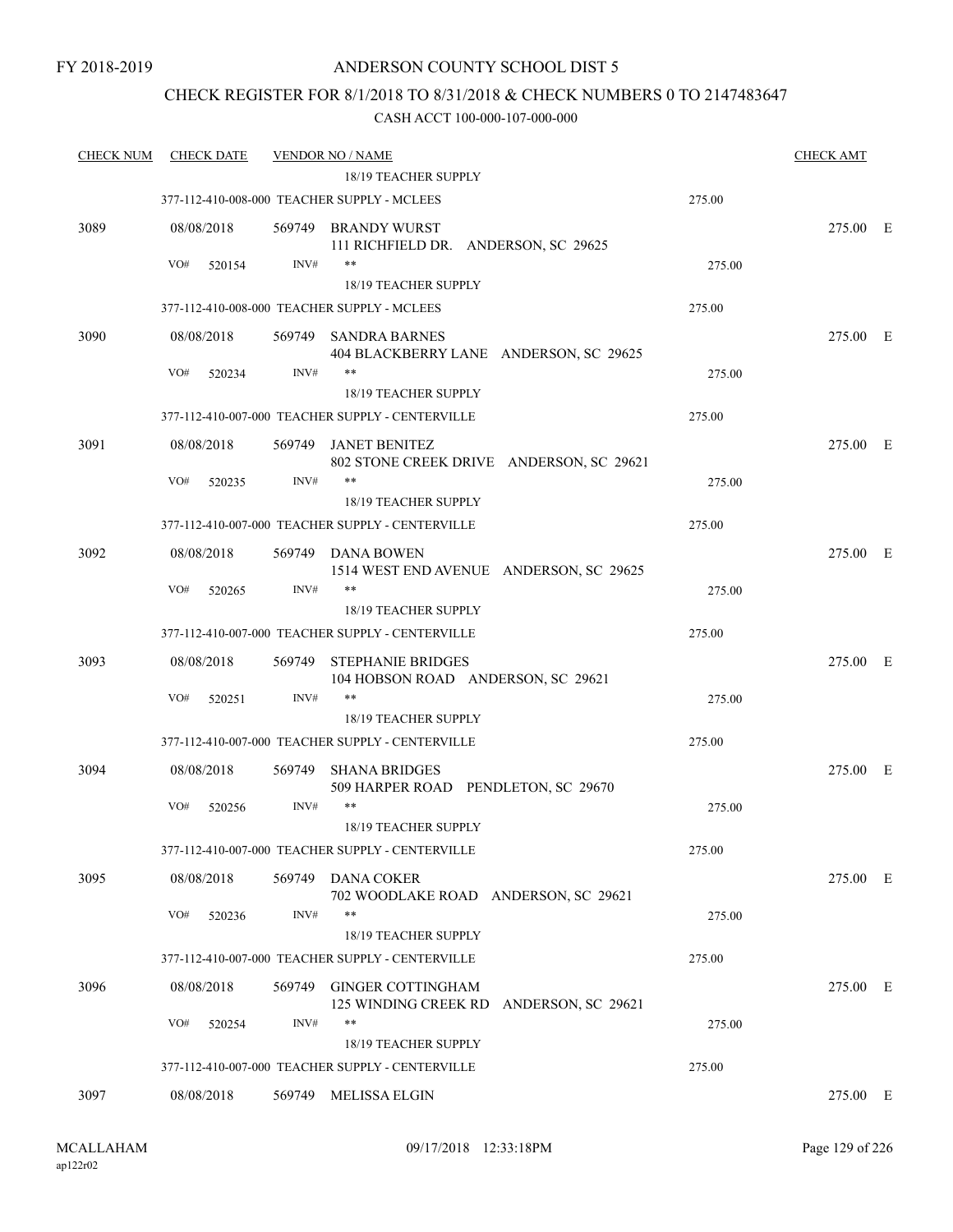### ANDERSON COUNTY SCHOOL DIST 5

### CHECK REGISTER FOR 8/1/2018 TO 8/31/2018 & CHECK NUMBERS 0 TO 2147483647

| <b>CHECK NUM</b> |            | <b>CHECK DATE</b> |        | <b>VENDOR NO / NAME</b>                                     |        | <b>CHECK AMT</b> |  |
|------------------|------------|-------------------|--------|-------------------------------------------------------------|--------|------------------|--|
|                  |            |                   |        | 320 MURPHY ROAD ANDERSON, SC 29626                          |        |                  |  |
|                  | VO#        | 520260            | INV#   | $***$                                                       | 275.00 |                  |  |
|                  |            |                   |        | 18/19 TEACHER SUPPLY                                        |        |                  |  |
|                  |            |                   |        | 377-112-410-007-000 TEACHER SUPPLY - CENTERVILLE            | 275.00 |                  |  |
| 3098             | 08/08/2018 |                   |        | 569749 DONNA FENNELL                                        |        | 275.00 E         |  |
|                  |            |                   |        | 311 JOLLY ACRES ANDERSON, SC 29621                          |        |                  |  |
|                  | VO#        | 520249            | INV#   | $\ast\ast$                                                  | 275.00 |                  |  |
|                  |            |                   |        | 18/19 TEACHER SUPPLY                                        |        |                  |  |
|                  |            |                   |        | 377-112-410-007-000 TEACHER SUPPLY - CENTERVILLE            | 275.00 |                  |  |
| 3099             | 08/08/2018 |                   |        | 569749 DEBBIE LEE GARDNER                                   |        | 275.00 E         |  |
|                  |            |                   |        | 1630 FIVE FORKS RD PENDLETON, SC 29670                      |        |                  |  |
|                  | VO#        | 520237            | INV#   | **                                                          | 275.00 |                  |  |
|                  |            |                   |        | 18/19 TEACHER SUPPLY                                        |        |                  |  |
|                  |            |                   |        | 377-112-410-007-000 TEACHER SUPPLY - CENTERVILLE            | 275.00 |                  |  |
| 3100             | 08/08/2018 |                   |        | 569749 CORTNEY GLEW                                         |        | 275.00 E         |  |
|                  |            |                   |        | 108 LULLWATER PARKWAY ANDERSON, SC 29625                    |        |                  |  |
|                  | VO#        | 520262            | INV#   | $***$                                                       | 275.00 |                  |  |
|                  |            |                   |        | <b>18/19 TEACHER SUPPLY</b>                                 |        |                  |  |
|                  |            |                   |        | 377-112-410-007-000 TEACHER SUPPLY - CENTERVILLE            | 275.00 |                  |  |
| 3101             | 08/08/2018 |                   | 569749 | <b>JULIE GRANT</b>                                          |        | 275.00 E         |  |
|                  |            |                   |        | 1800 ANDERSON HIGHWAY ELBERTON, GA 30635                    |        |                  |  |
|                  | VO#        | 520275            | INV#   | $***$                                                       | 275.00 |                  |  |
|                  |            |                   |        | 18/19 TEACHER SUPPLY                                        |        |                  |  |
|                  |            |                   |        | 377-112-410-007-000 TEACHER SUPPLY - CENTERVILLE            | 275.00 |                  |  |
| 3102             | 08/08/2018 |                   |        | 569749 LAURA GUTHRIE                                        |        | 275.00 E         |  |
|                  |            |                   |        | 4020 BRACKENBERRY DRIVE ANDERSON, SC                        |        |                  |  |
|                  | VO#        | 520269            | INV#   | 29621<br>$***$                                              | 275.00 |                  |  |
|                  |            |                   |        | <b>18/19 TEACHER SUPPLY</b>                                 |        |                  |  |
|                  |            |                   |        | 377-112-410-007-000 TEACHER SUPPLY - CENTERVILLE            | 275.00 |                  |  |
|                  |            |                   |        |                                                             |        |                  |  |
| 3103             | 08/08/2018 |                   | 569749 | <b>JUDITH HARDY</b>                                         |        | 275.00 E         |  |
|                  | VO#        | 520277            | INV#   | 2507 NEVILLE WAY ANDERSON, SC 29621<br>**                   | 275.00 |                  |  |
|                  |            |                   |        | 18/19 TEACHER SUPPLY                                        |        |                  |  |
|                  |            |                   |        | 377-112-410-007-000 TEACHER SUPPLY - CENTERVILLE            | 275.00 |                  |  |
|                  |            |                   |        |                                                             |        |                  |  |
| 3104             | 08/08/2018 |                   |        | 569749 APRIL HAYS<br>213A WESTWIND ROAD ANDERSON, SC 29625  |        | 275.00 E         |  |
|                  | VO#        | 520238            | INV#   | $***$                                                       | 275.00 |                  |  |
|                  |            |                   |        | 18/19 TEACHER SUPPLY                                        |        |                  |  |
|                  |            |                   |        | 377-112-410-007-000 TEACHER SUPPLY - CENTERVILLE            | 275.00 |                  |  |
|                  |            |                   |        |                                                             |        |                  |  |
| 3105             | 08/08/2018 |                   |        | 569749 PAUL HERR<br>27 DAHLGLEN AVENUE GREENVILLE, SC 29607 |        | 275.00 E         |  |
|                  | VO#        | 520278            | INV#   | $***$                                                       | 275.00 |                  |  |
|                  |            |                   |        | 18/19 TEACHER SUPPLY                                        |        |                  |  |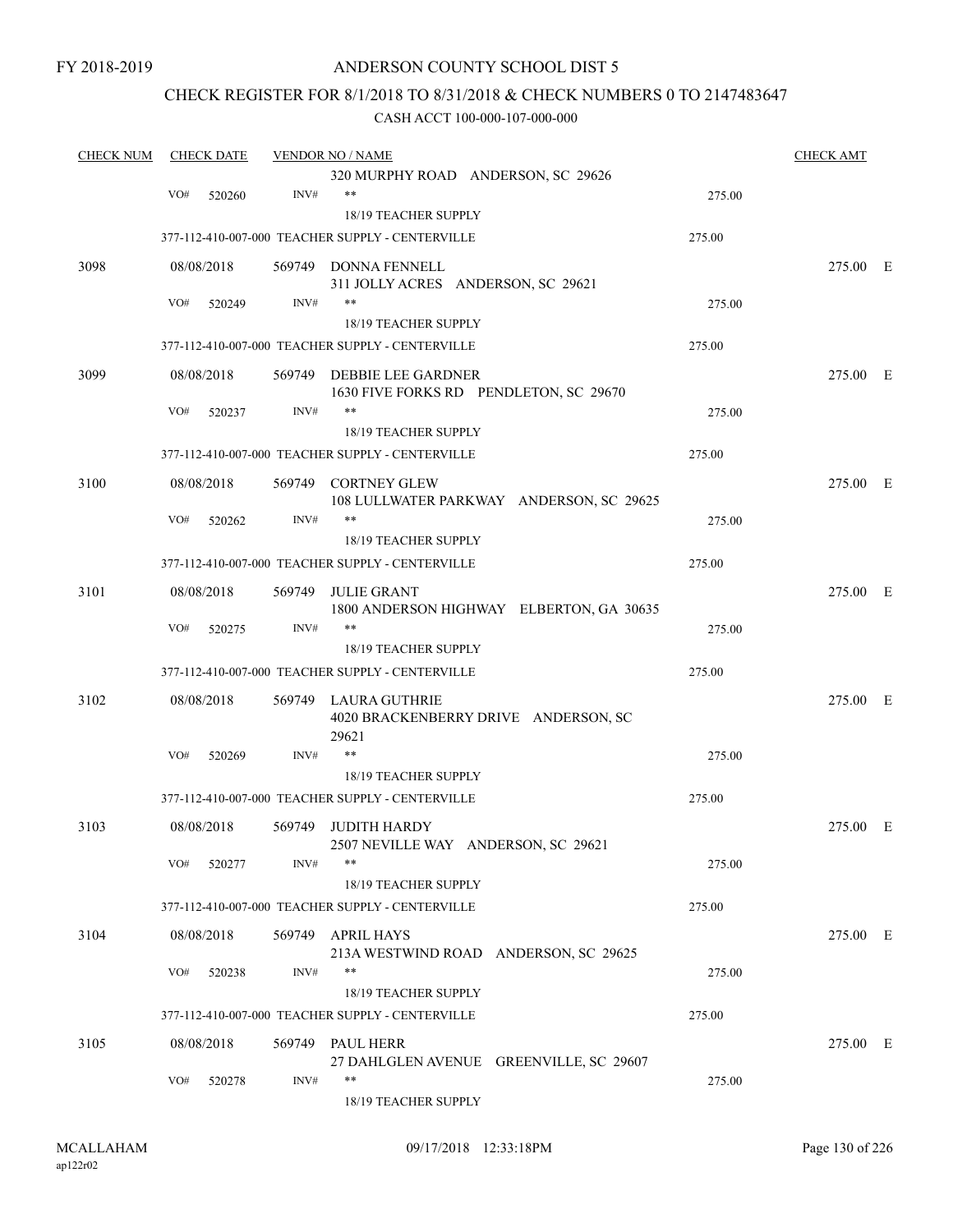### CHECK REGISTER FOR 8/1/2018 TO 8/31/2018 & CHECK NUMBERS 0 TO 2147483647

| <b>CHECK NUM</b> | <b>CHECK DATE</b>           |        | <b>VENDOR NO / NAME</b>                                                    |        |          |  |
|------------------|-----------------------------|--------|----------------------------------------------------------------------------|--------|----------|--|
|                  |                             |        | 377-112-410-007-000 TEACHER SUPPLY - CENTERVILLE                           | 275.00 |          |  |
| 3106             | 08/08/2018                  |        | 569749 GABRIELLE HILLIARD<br>306 TIFFANY DR. ANDERSON, SC 29625            |        | 275.00 E |  |
|                  | VO#<br>520239               | INV#   | $***$                                                                      | 275.00 |          |  |
|                  |                             |        | 18/19 TEACHER SUPPLY                                                       |        |          |  |
|                  |                             |        | 377-112-410-007-000 TEACHER SUPPLY - CENTERVILLE                           | 275.00 |          |  |
| 3107             | 08/08/2018                  |        | 569749 CHRISTOPHER HOLT<br>119 ROLLING OAK DRIVE EASLEY, SC 29642          |        | 275.00 E |  |
|                  | VO#<br>520240               | INV#   | **<br>18/19 TEACHER SUPPLY                                                 | 275.00 |          |  |
|                  |                             |        | 377-112-410-007-000 TEACHER SUPPLY - CENTERVILLE                           | 275.00 |          |  |
| 3108             | 08/08/2018                  |        | 569749 AMBER JOHNSON<br>125 VALLEY DRIVE ANDERSON, SC 29625                |        | 275.00 E |  |
|                  | VO#<br>520270               | INV#   | $***$                                                                      | 275.00 |          |  |
|                  |                             |        | <b>18/19 TEACHER SUPPLY</b>                                                |        |          |  |
|                  |                             |        | 377-112-410-007-000 TEACHER SUPPLY - CENTERVILLE                           | 275.00 |          |  |
| 3109             | 08/08/2018                  |        | 569749 ASHLEY JOHNSON<br>6 SANFORD COURT GREENVILLE, SC 29605              |        | 275.00 E |  |
|                  | VO#<br>520271               | INV#   | $***$                                                                      | 275.00 |          |  |
|                  |                             |        | <b>18/19 TEACHER SUPPLY</b>                                                |        |          |  |
|                  |                             |        | 377-112-410-007-000 TEACHER SUPPLY - CENTERVILLE                           | 275.00 |          |  |
| 3110             | 08/08/2018                  | 569749 | <b>JENNIFER JONES</b><br>2004 SHELDON DRIVE ANDERSON, SC 29621             |        | 275.00 E |  |
|                  | VO#<br>520241               | INV#   | $***$                                                                      | 275.00 |          |  |
|                  |                             |        | 18/19 TEACHER SUPPLY<br>377-112-410-007-000 TEACHER SUPPLY - CENTERVILLE   | 275.00 |          |  |
|                  |                             |        |                                                                            |        |          |  |
| 3111             | 08/08/2018                  | 569749 | <b>HEIDI LEVERETTE</b><br>104 WIEUCA CT. ANDERSON, SC 29625                |        | 275.00 E |  |
|                  | VO#<br>520252               | INV#   | $***$<br>18/19 TEACHER SUPPLY                                              | 275.00 |          |  |
|                  |                             |        | 377-112-410-007-000 TEACHER SUPPLY - CENTERVILLE                           | 275.00 |          |  |
|                  |                             |        |                                                                            |        |          |  |
| 3112             | 08/08/2018                  |        | 569749 HOLLY MARCENGILL<br>116 COACHMAN DRIVE ANDERSON, SC 29625<br>**     |        | 275.00 E |  |
|                  | VO#<br>520255               | INV#   | 18/19 TEACHER SUPPLY                                                       | 275.00 |          |  |
|                  |                             |        | 377-112-410-007-000 TEACHER SUPPLY - CENTERVILLE                           | 275.00 |          |  |
|                  |                             |        |                                                                            |        |          |  |
| 3113             | 08/08/2018<br>VO#<br>520243 | INV#   | 569749 REBECCA MARSENGILL<br>237 GILLESPIE ROAD LIBERTY, SC 29657<br>$***$ | 275.00 | 275.00 E |  |
|                  |                             |        | 18/19 TEACHER SUPPLY                                                       |        |          |  |
|                  |                             |        | 377-112-410-007-000 TEACHER SUPPLY - CENTERVILLE                           | 275.00 |          |  |
| 3114             | 08/08/2018                  | 569749 | <b>BETHANY MCCALL</b><br>320 WOOD VALLEY DRIVE ANDERSON, SC 29621          |        | 275.00 E |  |
|                  |                             |        |                                                                            |        |          |  |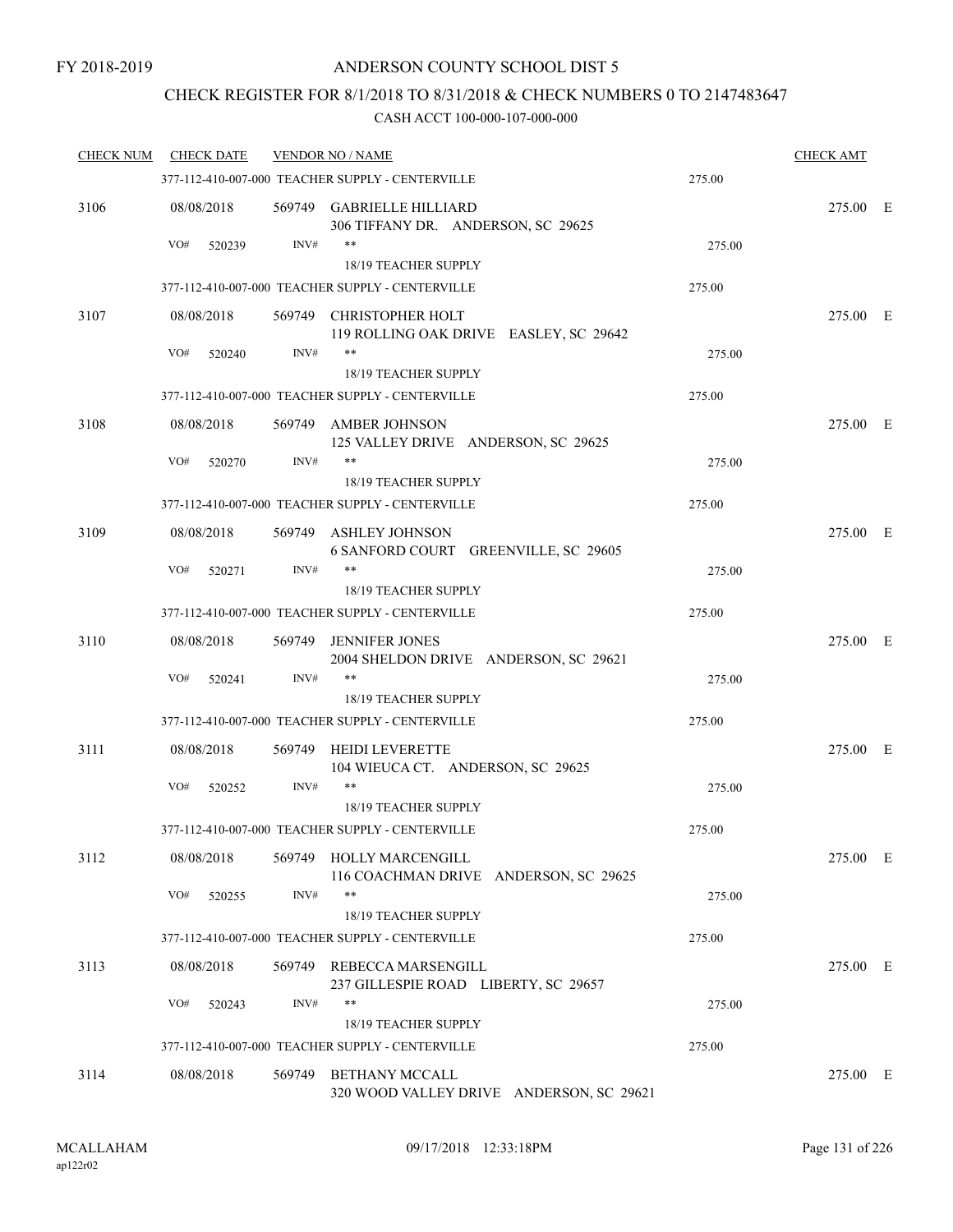# CHECK REGISTER FOR 8/1/2018 TO 8/31/2018 & CHECK NUMBERS 0 TO 2147483647

| <b>CHECK NUM</b> |     | <b>CHECK DATE</b> |        | <b>VENDOR NO / NAME</b>                                                               |        | <b>CHECK AMT</b> |  |
|------------------|-----|-------------------|--------|---------------------------------------------------------------------------------------|--------|------------------|--|
|                  | VO# | 520264            | INV#   | $***$                                                                                 | 275.00 |                  |  |
|                  |     |                   |        | <b>18/19 TEACHER SUPPLY</b>                                                           |        |                  |  |
|                  |     |                   |        | 377-112-410-007-000 TEACHER SUPPLY - CENTERVILLE                                      | 275.00 |                  |  |
| 3115             |     | 08/08/2018        |        | 569749 AIMEE MCGILL<br>114 COUNTRY GARDEN LANE ANDERSON, SC<br>29626                  |        | 275.00 E         |  |
|                  | VO# | 520244            | INV#   | $***$                                                                                 | 275.00 |                  |  |
|                  |     |                   |        | <b>18/19 TEACHER SUPPLY</b>                                                           |        |                  |  |
|                  |     |                   |        | 377-112-410-007-000 TEACHER SUPPLY - CENTERVILLE                                      | 275.00 |                  |  |
| 3116             |     | 08/08/2018        |        | 569749 ELIZABETH MCKNIGHT<br>904 CAMFIELD ROAD ANDERSON, SC 29621                     |        | 275.00 E         |  |
|                  | VO# | 520266            | INV#   | $***$<br>18/19 TEACHER SUPPLY                                                         | 275.00 |                  |  |
|                  |     |                   |        | 377-112-410-007-000 TEACHER SUPPLY - CENTERVILLE                                      | 275.00 |                  |  |
| 3117             |     | 08/08/2018        |        | 569749 RANDI MCLAURIN<br>103 HUNTERS LANE ANDERSON, SC 29625                          |        | 275.00 E         |  |
|                  | VO# | 520258            | INV#   | **<br><b>18/19 TEACHER SUPPLY</b>                                                     | 275.00 |                  |  |
|                  |     |                   |        | 377-112-410-007-000 TEACHER SUPPLY - CENTERVILLE                                      | 275.00 |                  |  |
| 3118             |     | 08/08/2018        |        | 569749 ABIGAIL MONTESI<br>2160 SHADYPONDY DRIVE CLOVER, SC 29710                      |        | 275.00 E         |  |
|                  | VO# | 520274            | INV#   | **<br>18/19 TEACHER SUPPLY                                                            | 275.00 |                  |  |
|                  |     |                   |        | 377-112-410-007-000 TEACHER SUPPLY - CENTERVILLE                                      | 275.00 |                  |  |
|                  |     |                   |        |                                                                                       |        |                  |  |
| 3119             |     | 08/08/2018        | 569749 | <b>SHANNON MOORHEAD</b><br>120 OLIVE BRANCH ANDERSON, SC 29626                        |        | 275.00 E         |  |
|                  | VO# | 520233            | INV#   | $***$<br>18/19 TEACHER SUPPLY                                                         | 275.00 |                  |  |
|                  |     |                   |        | 377-112-410-007-000 TEACHER SUPPLY - CENTERVILLE                                      | 275.00 |                  |  |
| 3120             |     | 08/08/2018        | 569749 | <b>STEPHANIE MYERS</b><br>153 CIVIC CENTER BOULEVARD APT. 5-225<br>ANDERSON, SC 29625 |        | 275.00 E         |  |
|                  | VO# | 520250            | INV#   | $***$<br>18/19 TEACHER SUPPLY                                                         | 275.00 |                  |  |
|                  |     |                   |        | 377-112-410-007-000 TEACHER SUPPLY - CENTERVILLE                                      | 275.00 |                  |  |
|                  |     |                   |        |                                                                                       |        |                  |  |
| 3121             |     | 08/08/2018        |        | 569749 AMY RAMAGE<br>300 WHITFIELD DR PENDLETON, SC 29670<br>$***$                    |        | 275.00 E         |  |
|                  | VO# | 520257            | INV#   | 18/19 TEACHER SUPPLY                                                                  | 275.00 |                  |  |
|                  |     |                   |        | 377-112-410-007-000 TEACHER SUPPLY - CENTERVILLE                                      | 275.00 |                  |  |
| 3122             |     | 08/08/2018        | 569749 | ALEXANDRA RUFF<br>101 KINGS COURT ANDERSON, SC 29621                                  |        | 275.00 E         |  |
|                  | VO# | 520272            | INV#   | $***$<br>18/19 TEACHER SUPPLY                                                         | 275.00 |                  |  |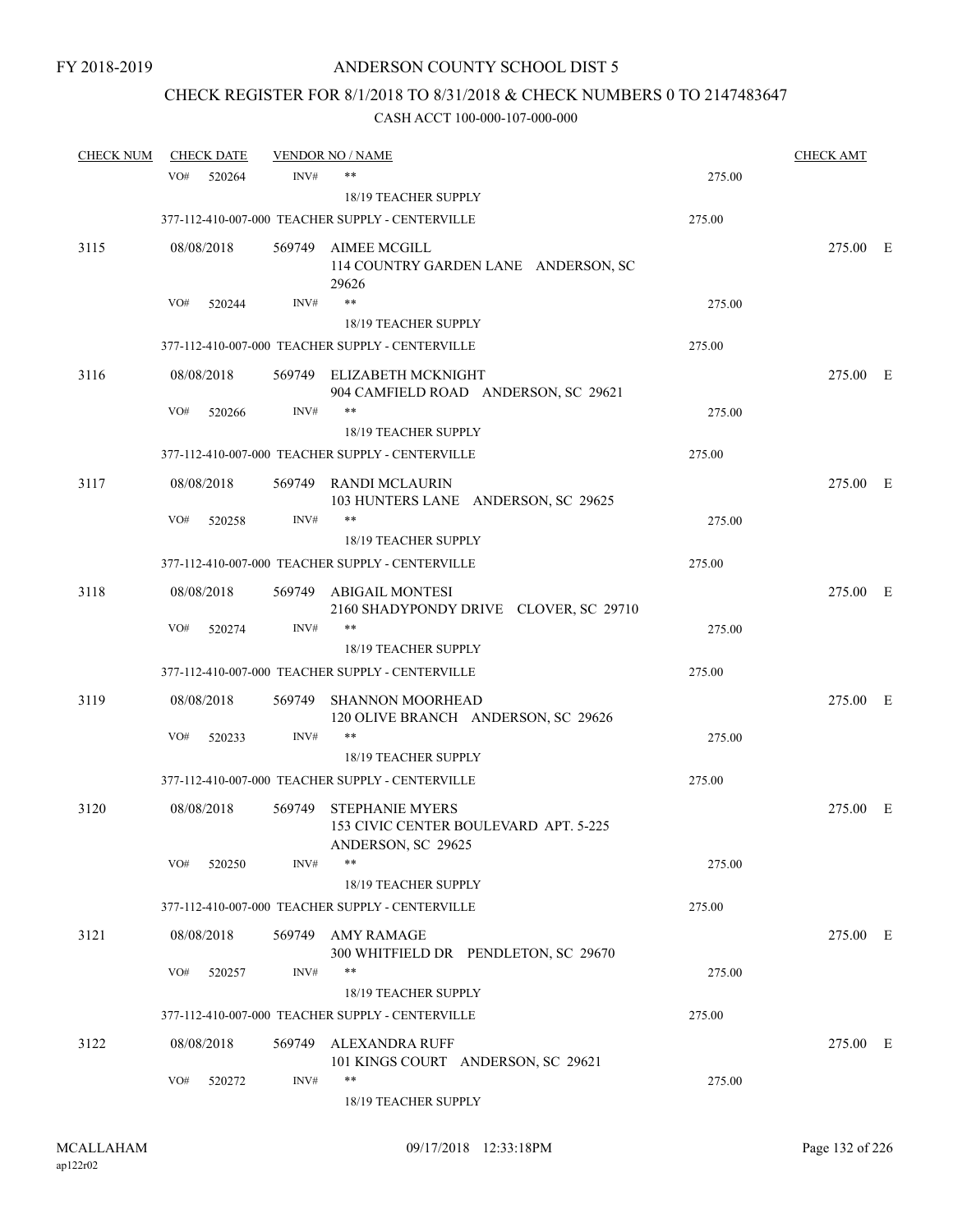### CHECK REGISTER FOR 8/1/2018 TO 8/31/2018 & CHECK NUMBERS 0 TO 2147483647

| <b>CHECK NUM</b> | <b>CHECK DATE</b> |        | <b>VENDOR NO / NAME</b>                                                  |        | <b>CHECK AMT</b> |  |
|------------------|-------------------|--------|--------------------------------------------------------------------------|--------|------------------|--|
|                  |                   |        | 377-112-410-007-000 TEACHER SUPPLY - CENTERVILLE                         | 275.00 |                  |  |
| 3123             | 08/08/2018        |        | 569749 ALLYSON SANDERS<br>218 MCPHAIL FARM CIRCLE ANDERSON, SC<br>29621  |        | 275.00 E         |  |
|                  | VO#<br>520246     | INV#   | **                                                                       | 275.00 |                  |  |
|                  |                   |        | 18/19 TEACHER SUPPLY                                                     |        |                  |  |
|                  |                   |        | 377-112-410-007-000 TEACHER SUPPLY - CENTERVILLE                         | 275.00 |                  |  |
| 3124             | 08/08/2018        | 569749 | <b>TERESA SANDERS</b><br>1005 CHANTILLY LANE ANDERSON, SC 29625          |        | 275.00 E         |  |
|                  | VO#<br>520261     | INV#   | **                                                                       | 275.00 |                  |  |
|                  |                   |        | 18/19 TEACHER SUPPLY                                                     |        |                  |  |
|                  |                   |        | 377-112-410-007-000 TEACHER SUPPLY - CENTERVILLE                         | 275.00 |                  |  |
| 3125             | 08/08/2018        |        | 569749 CARLA SHAW<br>1308 BROWN ROAD ANDERSON, SC 29621                  |        | 275.00 E         |  |
|                  | VO#<br>520245     | INV#   | **                                                                       | 275.00 |                  |  |
|                  |                   |        | 18/19 TEACHER SUPPLY<br>377-112-410-007-000 TEACHER SUPPLY - CENTERVILLE | 275.00 |                  |  |
|                  |                   |        |                                                                          |        |                  |  |
| 3126             | 08/08/2018        |        | 569749 JACQUELINE SMITH<br>81 PUMPKIN ROAD IVA, SC 29655                 |        | 275.00 E         |  |
|                  | VO#<br>520267     | INV#   | **                                                                       | 275.00 |                  |  |
|                  |                   |        | 18/19 TEACHER SUPPLY                                                     |        |                  |  |
|                  |                   |        | 377-112-410-007-000 TEACHER SUPPLY - CENTERVILLE                         | 275.00 |                  |  |
| 3127             | 08/08/2018        |        | 569749 MCKINSEY SMITH<br>2415 POPE DRIVE ANDERSON, SC 29625              |        | 275.00 E         |  |
|                  | VO#<br>520268     | INV#   | **                                                                       | 275.00 |                  |  |
|                  |                   |        | 18/19 TEACHER SUPPLY                                                     |        |                  |  |
|                  |                   |        | 377-112-410-007-000 TEACHER SUPPLY - CENTERVILLE                         | 275.00 |                  |  |
| 3128             | 08/08/2018        | 569749 | ALEXANDRA SMITH                                                          |        | 275.00 E         |  |
|                  | VO#<br>520276     | INV#   | 202 CAPEVIEW LANE ANDERSON, SC 29626<br>**                               | 275.00 |                  |  |
|                  |                   |        | 18/19 TEACHER SUPPLY                                                     |        |                  |  |
|                  |                   |        | 377-112-410-007-000 TEACHER SUPPLY - CENTERVILLE                         | 275.00 |                  |  |
| 3129             | 08/08/2018        | 569749 | JONI SPEARMAN<br>PO BOX 276 CENTRAL, SC 29630                            |        | 275.00 E         |  |
|                  | VO#<br>520247     | INV#   | **                                                                       | 275.00 |                  |  |
|                  |                   |        | 18/19 TEACHER SUPPLY                                                     |        |                  |  |
|                  |                   |        | 377-112-410-007-000 TEACHER SUPPLY - CENTERVILLE                         | 275.00 |                  |  |
| 3130             | 08/08/2018        |        | 569749 ASHLEIGH STODDARD<br>209 TERRACE DRIVE ANDERSON, SC 29621         |        | 275.00 E         |  |
|                  | VO#<br>520263     | INV#   | **                                                                       | 275.00 |                  |  |
|                  |                   |        | 18/19 TEACHER SUPPLY                                                     |        |                  |  |
|                  |                   |        | 377-112-410-007-000 TEACHER SUPPLY - CENTERVILLE                         | 275.00 |                  |  |
| 3131             | 08/08/2018        |        | 569749 KELLY SUTTON                                                      |        | 275.00 E         |  |
|                  |                   |        |                                                                          |        |                  |  |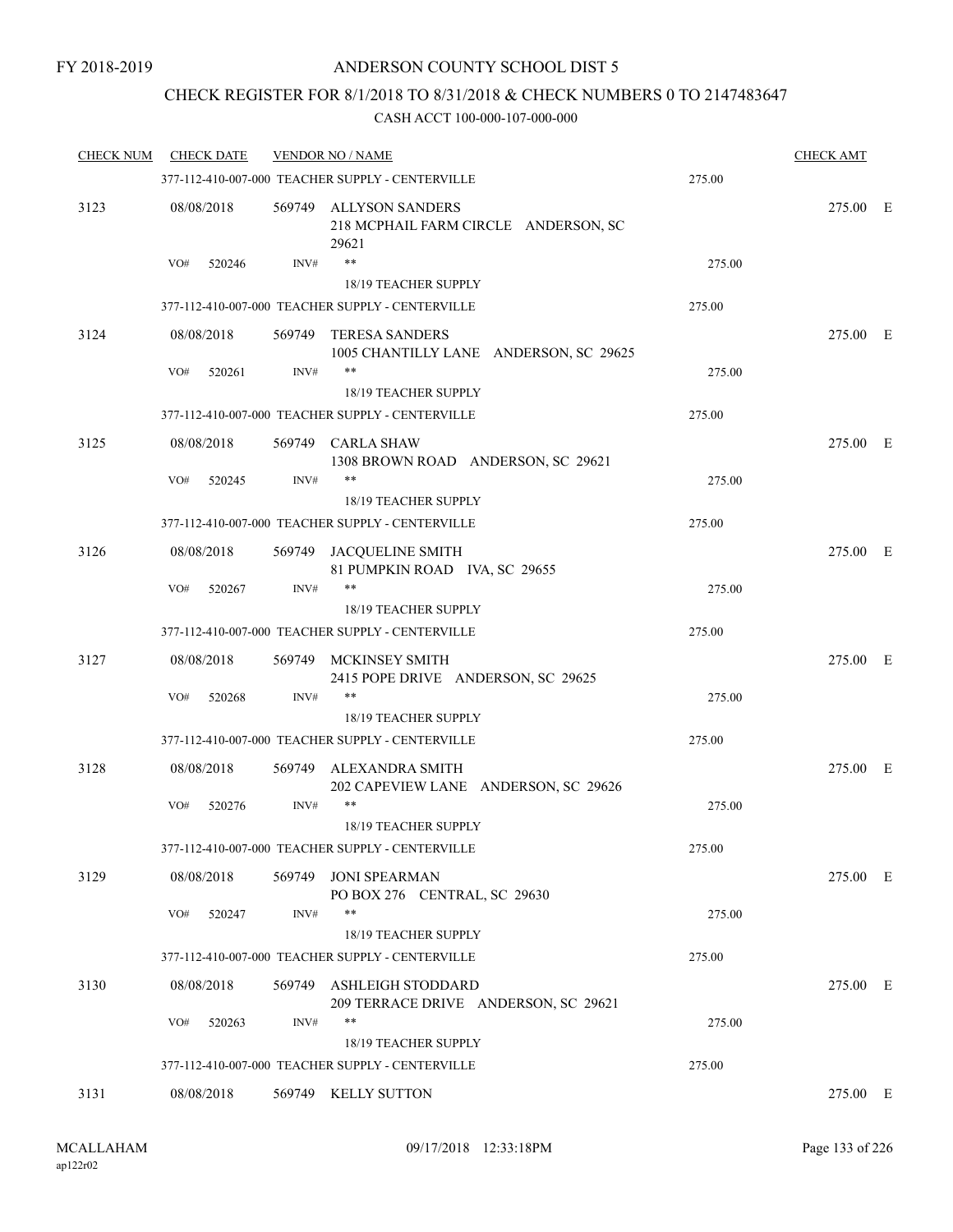### CHECK REGISTER FOR 8/1/2018 TO 8/31/2018 & CHECK NUMBERS 0 TO 2147483647

| 107 RUDOLPH COURT ANDERSON, SC 29625<br>INV#<br>**<br>VO#<br>520242<br>275.00<br>18/19 TEACHER SUPPLY<br>377-112-410-007-000 TEACHER SUPPLY - CENTERVILLE<br>275.00<br>3132<br>08/08/2018<br>569749 CARLISLE TAYLOR<br>275.00 E<br>3003 LECONTE ROAD ANDERSON, SC 29621<br>INV#<br>**<br>VO#<br>520259<br>275.00<br>18/19 TEACHER SUPPLY<br>377-112-410-007-000 TEACHER SUPPLY - CENTERVILLE<br>275.00<br>3133<br>08/08/2018<br>569749 EMILY VICKERY<br>275.00 E<br>214 TEA ROSE CT ANDERSON, SC 29625<br>INV#<br>VO#<br>520253<br>275.00<br>18/19 TEACHER SUPPLY<br>377-112-410-007-000 TEACHER SUPPLY - CENTERVILLE<br>275.00<br>3134<br>08/08/2018<br>569749 PAMELA WALLENZINE<br>275.00 E<br>204 TIARA COURT ANDERSON, SC 29625<br>VO#<br>INV#<br>**<br>520248<br>275.00 |
|------------------------------------------------------------------------------------------------------------------------------------------------------------------------------------------------------------------------------------------------------------------------------------------------------------------------------------------------------------------------------------------------------------------------------------------------------------------------------------------------------------------------------------------------------------------------------------------------------------------------------------------------------------------------------------------------------------------------------------------------------------------------------|
|                                                                                                                                                                                                                                                                                                                                                                                                                                                                                                                                                                                                                                                                                                                                                                              |
|                                                                                                                                                                                                                                                                                                                                                                                                                                                                                                                                                                                                                                                                                                                                                                              |
|                                                                                                                                                                                                                                                                                                                                                                                                                                                                                                                                                                                                                                                                                                                                                                              |
|                                                                                                                                                                                                                                                                                                                                                                                                                                                                                                                                                                                                                                                                                                                                                                              |
|                                                                                                                                                                                                                                                                                                                                                                                                                                                                                                                                                                                                                                                                                                                                                                              |
|                                                                                                                                                                                                                                                                                                                                                                                                                                                                                                                                                                                                                                                                                                                                                                              |
|                                                                                                                                                                                                                                                                                                                                                                                                                                                                                                                                                                                                                                                                                                                                                                              |
|                                                                                                                                                                                                                                                                                                                                                                                                                                                                                                                                                                                                                                                                                                                                                                              |
|                                                                                                                                                                                                                                                                                                                                                                                                                                                                                                                                                                                                                                                                                                                                                                              |
|                                                                                                                                                                                                                                                                                                                                                                                                                                                                                                                                                                                                                                                                                                                                                                              |
|                                                                                                                                                                                                                                                                                                                                                                                                                                                                                                                                                                                                                                                                                                                                                                              |
|                                                                                                                                                                                                                                                                                                                                                                                                                                                                                                                                                                                                                                                                                                                                                                              |
|                                                                                                                                                                                                                                                                                                                                                                                                                                                                                                                                                                                                                                                                                                                                                                              |
|                                                                                                                                                                                                                                                                                                                                                                                                                                                                                                                                                                                                                                                                                                                                                                              |
|                                                                                                                                                                                                                                                                                                                                                                                                                                                                                                                                                                                                                                                                                                                                                                              |
|                                                                                                                                                                                                                                                                                                                                                                                                                                                                                                                                                                                                                                                                                                                                                                              |
|                                                                                                                                                                                                                                                                                                                                                                                                                                                                                                                                                                                                                                                                                                                                                                              |
| <b>18/19 TEACHER SUPPLY</b>                                                                                                                                                                                                                                                                                                                                                                                                                                                                                                                                                                                                                                                                                                                                                  |
| 377-112-410-007-000 TEACHER SUPPLY - CENTERVILLE<br>275.00                                                                                                                                                                                                                                                                                                                                                                                                                                                                                                                                                                                                                                                                                                                   |
| 3135<br>08/08/2018<br>275.00 E<br>569749<br>SUMMER ANZUR                                                                                                                                                                                                                                                                                                                                                                                                                                                                                                                                                                                                                                                                                                                     |
| 1326 BROADWAY SCHOOL ROAD BELTON, SC                                                                                                                                                                                                                                                                                                                                                                                                                                                                                                                                                                                                                                                                                                                                         |
| 29627<br>$***$<br>VO#<br>INV#                                                                                                                                                                                                                                                                                                                                                                                                                                                                                                                                                                                                                                                                                                                                                |
| 520291<br>275.00<br>18/19 TEACHER SUPPLY                                                                                                                                                                                                                                                                                                                                                                                                                                                                                                                                                                                                                                                                                                                                     |
| 377-113-410-020-000 TEACHER SUPPLY - GLENVIEW<br>275.00                                                                                                                                                                                                                                                                                                                                                                                                                                                                                                                                                                                                                                                                                                                      |
|                                                                                                                                                                                                                                                                                                                                                                                                                                                                                                                                                                                                                                                                                                                                                                              |
| 3136<br>275.00 E<br>08/08/2018<br>569749 KIMBERLY BARNES                                                                                                                                                                                                                                                                                                                                                                                                                                                                                                                                                                                                                                                                                                                     |
| 3 FAWN HILL DRIVE ANDERSON, SC 29621<br>INV#<br>**<br>VO#<br>520316<br>275.00                                                                                                                                                                                                                                                                                                                                                                                                                                                                                                                                                                                                                                                                                                |
| 18/19 TEACHER SUPPLY                                                                                                                                                                                                                                                                                                                                                                                                                                                                                                                                                                                                                                                                                                                                                         |
| 377-113-410-020-000 TEACHER SUPPLY - GLENVIEW<br>275.00                                                                                                                                                                                                                                                                                                                                                                                                                                                                                                                                                                                                                                                                                                                      |
|                                                                                                                                                                                                                                                                                                                                                                                                                                                                                                                                                                                                                                                                                                                                                                              |
| 3137<br>08/08/2018<br>569749 BETH BEARD<br>275.00 E                                                                                                                                                                                                                                                                                                                                                                                                                                                                                                                                                                                                                                                                                                                          |
| 100 TOWN CREEK DRIVE ANDERSON, SC 29621<br>$***$<br>INV#<br>VO#<br>520279<br>275.00                                                                                                                                                                                                                                                                                                                                                                                                                                                                                                                                                                                                                                                                                          |
| 18/19 TEACHER SUPPLY                                                                                                                                                                                                                                                                                                                                                                                                                                                                                                                                                                                                                                                                                                                                                         |
| 377-113-410-020-000 TEACHER SUPPLY - GLENVIEW<br>275.00                                                                                                                                                                                                                                                                                                                                                                                                                                                                                                                                                                                                                                                                                                                      |
|                                                                                                                                                                                                                                                                                                                                                                                                                                                                                                                                                                                                                                                                                                                                                                              |
| 3138<br>08/08/2018<br>569749 DONNA BIBB<br>275.00 E                                                                                                                                                                                                                                                                                                                                                                                                                                                                                                                                                                                                                                                                                                                          |
| 113 LYNDHURST DR. ANDERSON, SC 29621<br>INV#<br>**<br>VO#<br>275.00<br>520299                                                                                                                                                                                                                                                                                                                                                                                                                                                                                                                                                                                                                                                                                                |
| 18/19 TEACHER SUPPLY                                                                                                                                                                                                                                                                                                                                                                                                                                                                                                                                                                                                                                                                                                                                                         |
| 377-113-410-020-000 TEACHER SUPPLY - GLENVIEW<br>275.00                                                                                                                                                                                                                                                                                                                                                                                                                                                                                                                                                                                                                                                                                                                      |
|                                                                                                                                                                                                                                                                                                                                                                                                                                                                                                                                                                                                                                                                                                                                                                              |
| 08/08/2018<br>3139<br>569749<br>MEGHAN BUCH<br>275.00 E                                                                                                                                                                                                                                                                                                                                                                                                                                                                                                                                                                                                                                                                                                                      |
| 202 VINTAGE AVENUE GREENVILLE, SC 29607<br>INV#<br>**<br>VO#<br>520307<br>275.00                                                                                                                                                                                                                                                                                                                                                                                                                                                                                                                                                                                                                                                                                             |
| 18/19 TEACHER SUPPLY                                                                                                                                                                                                                                                                                                                                                                                                                                                                                                                                                                                                                                                                                                                                                         |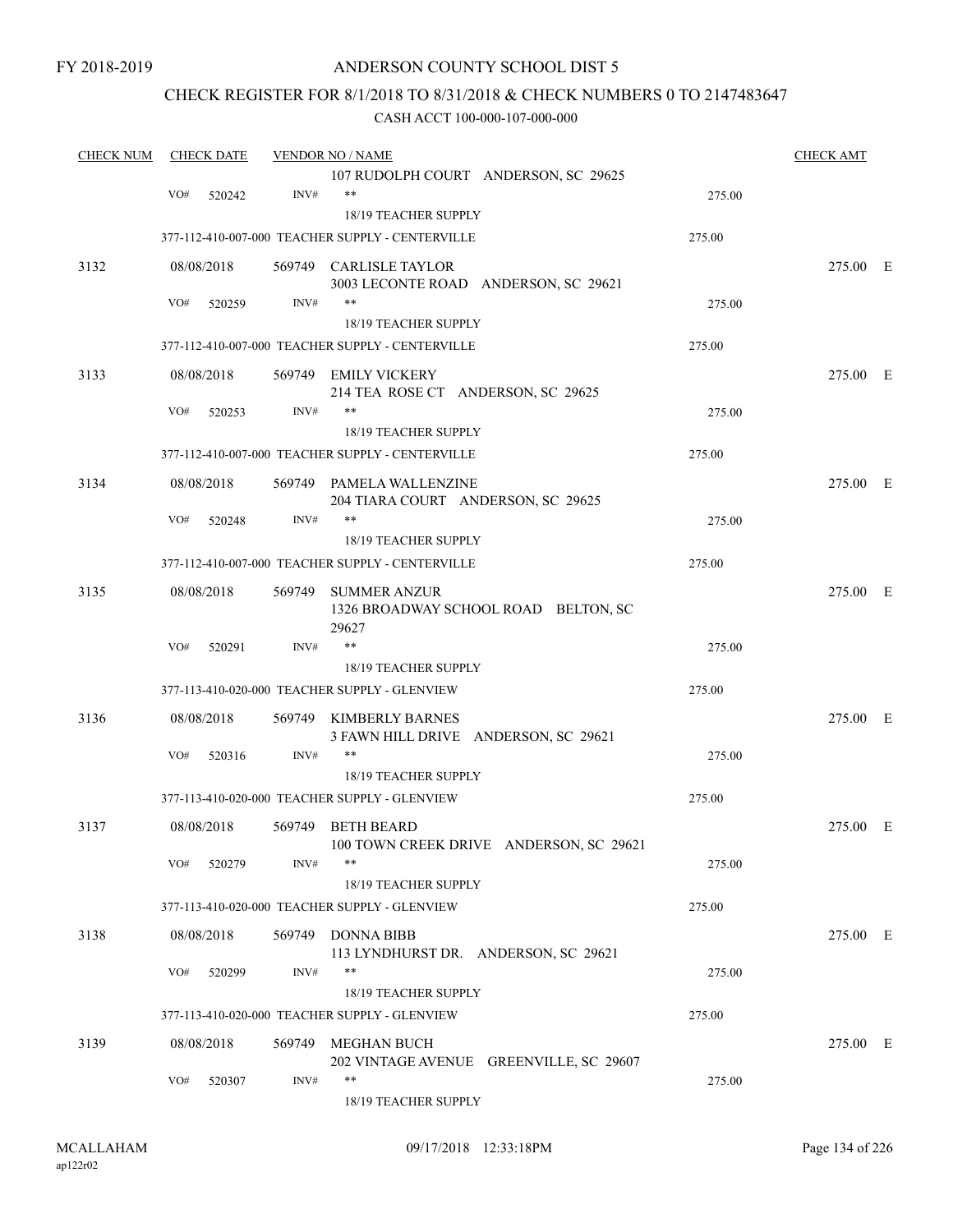### CHECK REGISTER FOR 8/1/2018 TO 8/31/2018 & CHECK NUMBERS 0 TO 2147483647

| <b>CHECK NUM</b> | <b>CHECK DATE</b> |        | <b>VENDOR NO / NAME</b>                                                      |        | <b>CHECK AMT</b> |  |
|------------------|-------------------|--------|------------------------------------------------------------------------------|--------|------------------|--|
|                  |                   |        | 377-113-410-020-000 TEACHER SUPPLY - GLENVIEW                                | 275.00 |                  |  |
| 3140             | 08/08/2018        |        | 569749 MEGAN BUSH<br>104 CAVELIER COURT WILLIAMSTON, SC 29697                |        | 275.00 E         |  |
|                  | VO#<br>520314     | INV#   | $***$                                                                        | 275.00 |                  |  |
|                  |                   |        | 18/19 TEACHER SUPPLY                                                         |        |                  |  |
|                  |                   |        | 377-113-410-020-000 TEACHER SUPPLY - GLENVIEW                                | 275.00 |                  |  |
| 3141             | 08/08/2018        | 569749 | <b>JAMES BUTTREY</b><br>103 STONELEIGH COURT ANDERSON, SC 29621              |        | 275.00 E         |  |
|                  | VO#<br>520290     | INV#   | $***$<br>18/19 TEACHER SUPPLY                                                | 275.00 |                  |  |
|                  |                   |        | 377-113-410-020-000 TEACHER SUPPLY - GLENVIEW                                | 275.00 |                  |  |
| 3142             | 08/08/2018        |        | 569749 COURTNEY CALVO<br>406 EVANS STREET ANDERSON, SC 29621                 |        | 275.00 E         |  |
|                  | VO#<br>520311     | INV#   | $***$                                                                        | 275.00 |                  |  |
|                  |                   |        | <b>18/19 TEACHER SUPPLY</b>                                                  |        |                  |  |
|                  |                   |        | 377-113-410-020-000 TEACHER SUPPLY - GLENVIEW                                | 275.00 |                  |  |
| 3143             | 08/08/2018        |        | 569749 GEORGIA CANNADY<br>1184 DAPRYMPLE ROAD ANDERSON, SC 29621             |        | 275.00 E         |  |
|                  | VO#<br>520320     | INV#   | **                                                                           | 275.00 |                  |  |
|                  |                   |        | <b>18/19 TEACHER SUPPLY</b>                                                  |        |                  |  |
|                  |                   |        | 377-113-410-020-000 TEACHER SUPPLY - GLENVIEW                                | 275.00 |                  |  |
| 3144             | 08/08/2018        |        | 569749 KIMBERLY CARABO<br>200 SLEEPY HOLLOW PENDLETON, SC 29670              |        | 275.00 E         |  |
|                  | VO#<br>520326     | INV#   | $***$                                                                        | 275.00 |                  |  |
|                  |                   |        | <b>18/19 TEACHER SUPPLY</b><br>377-113-410-020-000 TEACHER SUPPLY - GLENVIEW | 275.00 |                  |  |
|                  |                   |        |                                                                              |        |                  |  |
| 3145             | 08/08/2018<br>VO# | INV#   | 569749 KARMON CARPENTER<br>150 BUCKLAND DRIVE ANDERSON, SC 29621<br>$***$    |        | 275.00 E         |  |
|                  | 520292            |        | 18/19 TEACHER SUPPLY                                                         | 275.00 |                  |  |
|                  |                   |        | 377-113-410-020-000 TEACHER SUPPLY - GLENVIEW                                | 275.00 |                  |  |
| 3146             | 08/08/2018        | 569749 | <b>BRITTANY COLEMAN</b><br>302 SALUDA STREET BELTON, SC 29627                |        | 275.00 E         |  |
|                  | VO#<br>520322     | INV#   | **<br>18/19 TEACHER SUPPLY                                                   | 275.00 |                  |  |
|                  |                   |        | 377-113-410-020-000 TEACHER SUPPLY - GLENVIEW                                | 275.00 |                  |  |
|                  |                   |        |                                                                              |        |                  |  |
| 3147             | 08/08/2018<br>VO# | INV#   | 569749 BRANDI COLLINS<br>108 WESTVIEW NORTH PIEDMONT, SC 29673<br>$***$      |        | 275.00 E         |  |
|                  | 520280            |        | 18/19 TEACHER SUPPLY                                                         | 275.00 |                  |  |
|                  |                   |        | 377-113-410-020-000 TEACHER SUPPLY - GLENVIEW                                | 275.00 |                  |  |
| 3148             | 08/08/2018        | 569749 | <b>SERENA COUGHENOUR</b><br>109 BANABUS LANE ANDERSON, SC 29621              |        | 275.00 E         |  |
|                  |                   |        |                                                                              |        |                  |  |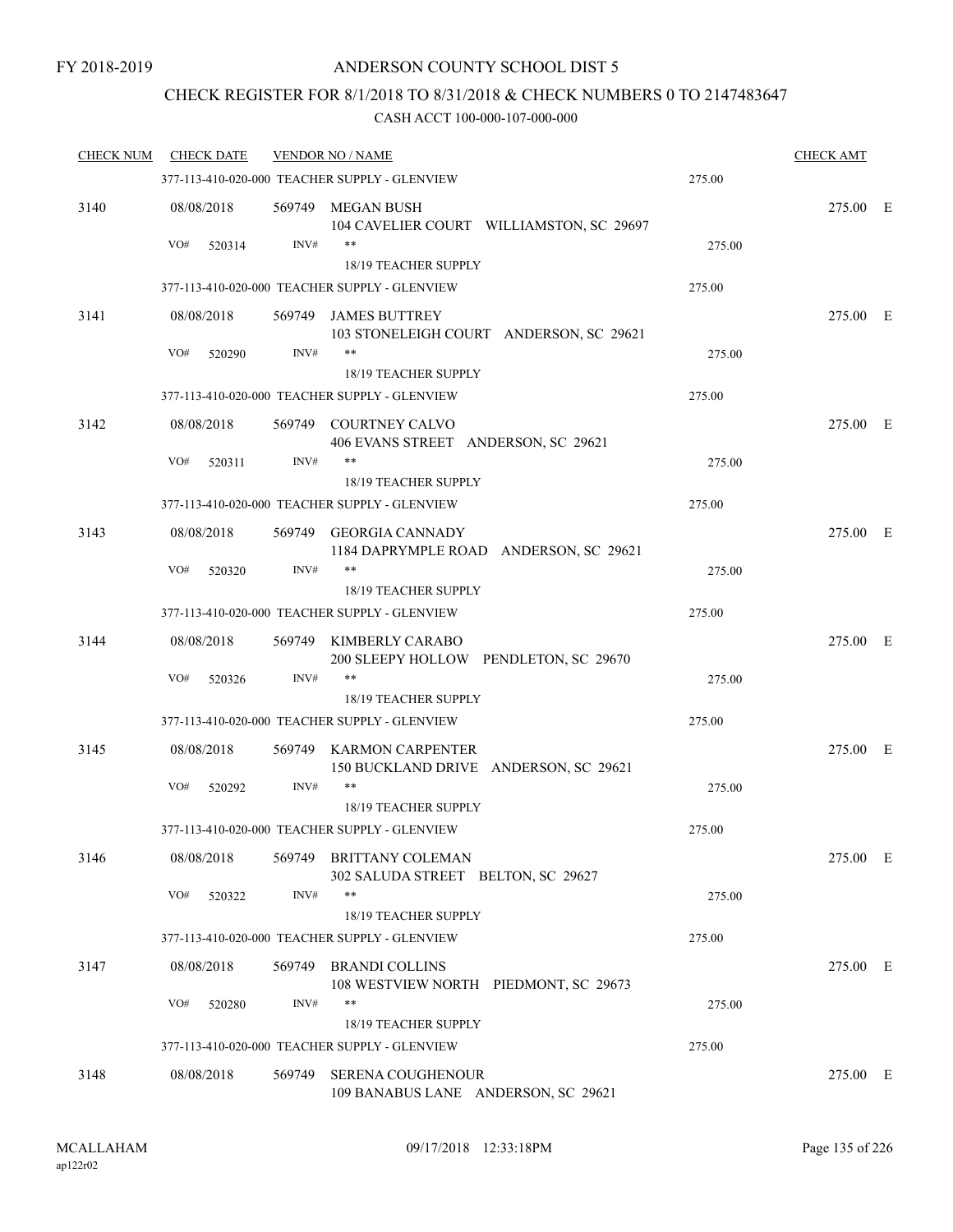# CHECK REGISTER FOR 8/1/2018 TO 8/31/2018 & CHECK NUMBERS 0 TO 2147483647

| <b>CHECK NUM</b> |     | <b>CHECK DATE</b> |      | <b>VENDOR NO / NAME</b>                                                   |        | <b>CHECK AMT</b> |  |
|------------------|-----|-------------------|------|---------------------------------------------------------------------------|--------|------------------|--|
|                  | VO# | 520281            | INV# | **                                                                        | 275.00 |                  |  |
|                  |     |                   |      | <b>18/19 TEACHER SUPPLY</b>                                               |        |                  |  |
|                  |     |                   |      | 377-113-410-020-000 TEACHER SUPPLY - GLENVIEW                             | 275.00 |                  |  |
| 3149             |     | 08/08/2018        |      | 569749 JAMES CRENSHAW<br>606 BARN SWALLOW DRIVE SIMPSONVILLE, SC<br>29680 |        | 275.00 E         |  |
|                  | VO# | 520304            | INV# | $***$                                                                     | 275.00 |                  |  |
|                  |     |                   |      | 18/19 TEACHER SUPPLY                                                      |        |                  |  |
|                  |     |                   |      | 377-113-410-020-000 TEACHER SUPPLY - GLENVIEW                             | 275.00 |                  |  |
| 3150             |     | 08/08/2018        |      | 569749 LINDSEY DOSHER<br>403 ARCADIA DRIVE ANDERSON, SC 29621             |        | 275.00 E         |  |
|                  | VO# | 520324            | INV# | **                                                                        | 275.00 |                  |  |
|                  |     |                   |      | 18/19 TEACHER SUPPLY                                                      |        |                  |  |
|                  |     |                   |      | 377-113-410-020-000 TEACHER SUPPLY - GLENVIEW                             | 275.00 |                  |  |
| 3151             |     | 08/08/2018        |      | 569749 RACHEL DOSS<br>8 ETHRIDGE ST WILLIAMSTON, SC 29697                 |        | 275.00 E         |  |
|                  | VO# | 520296            | INV# | **                                                                        | 275.00 |                  |  |
|                  |     |                   |      | 18/19 TEACHER SUPPLY                                                      |        |                  |  |
|                  |     |                   |      | 377-113-410-020-000 TEACHER SUPPLY - GLENVIEW                             | 275.00 |                  |  |
| 3152             |     | 08/08/2018        |      | 569749 WILLIAM ELROD<br>111 DURALEIGH ROAD ANDERSON, SC 29621             |        | 275.00 E         |  |
|                  | VO# | 520303            | INV# | **                                                                        | 275.00 |                  |  |
|                  |     |                   |      | 18/19 TEACHER SUPPLY                                                      |        |                  |  |
|                  |     |                   |      | 377-113-410-020-000 TEACHER SUPPLY - GLENVIEW                             | 275.00 |                  |  |
| 3153             |     | 08/08/2018        |      | 569749 WENDY FIELDS<br>220 GRAY DRIVE WILLIAMSTON, SC 29697               |        | 275.00 E         |  |
|                  | VO# | 520310            | INV# | **                                                                        | 275.00 |                  |  |
|                  |     |                   |      | 18/19 TEACHER SUPPLY                                                      |        |                  |  |
|                  |     |                   |      | 377-113-410-020-000 TEACHER SUPPLY - GLENVIEW                             | 275.00 |                  |  |
| 3154             |     | 08/08/2018        |      | 569749 KATHERINE GARRIS<br>156 CALEB COURT ANDERSON, SC 29625             |        | 275.00 E         |  |
|                  |     | VO# 520289        | INV# | 18/19 TEACHER SUPPLY                                                      | 275.00 |                  |  |
|                  |     |                   |      | 377-113-410-020-000 TEACHER SUPPLY - GLENVIEW                             | 275.00 |                  |  |
| 3155             |     | 08/08/2018        |      | 569749 SARAH GIDDINGS<br>20A JONES AVENUE GREENVILLE, SC 29601            |        | 275.00 E         |  |
|                  | VO# | 520300            | INV# | **<br>18/19 TEACHER SUPPLY                                                | 275.00 |                  |  |
|                  |     |                   |      | 377-113-410-020-000 TEACHER SUPPLY - GLENVIEW                             | 275.00 |                  |  |
| 3156             |     | 08/08/2018        |      | 569749 KRISTINE GOSSETT<br>111 HIAWATHA DR BELTON, SC 29627               |        | 275.00 E         |  |
|                  | VO# | 520297            | INV# | **<br>18/19 TEACHER SUPPLY                                                | 275.00 |                  |  |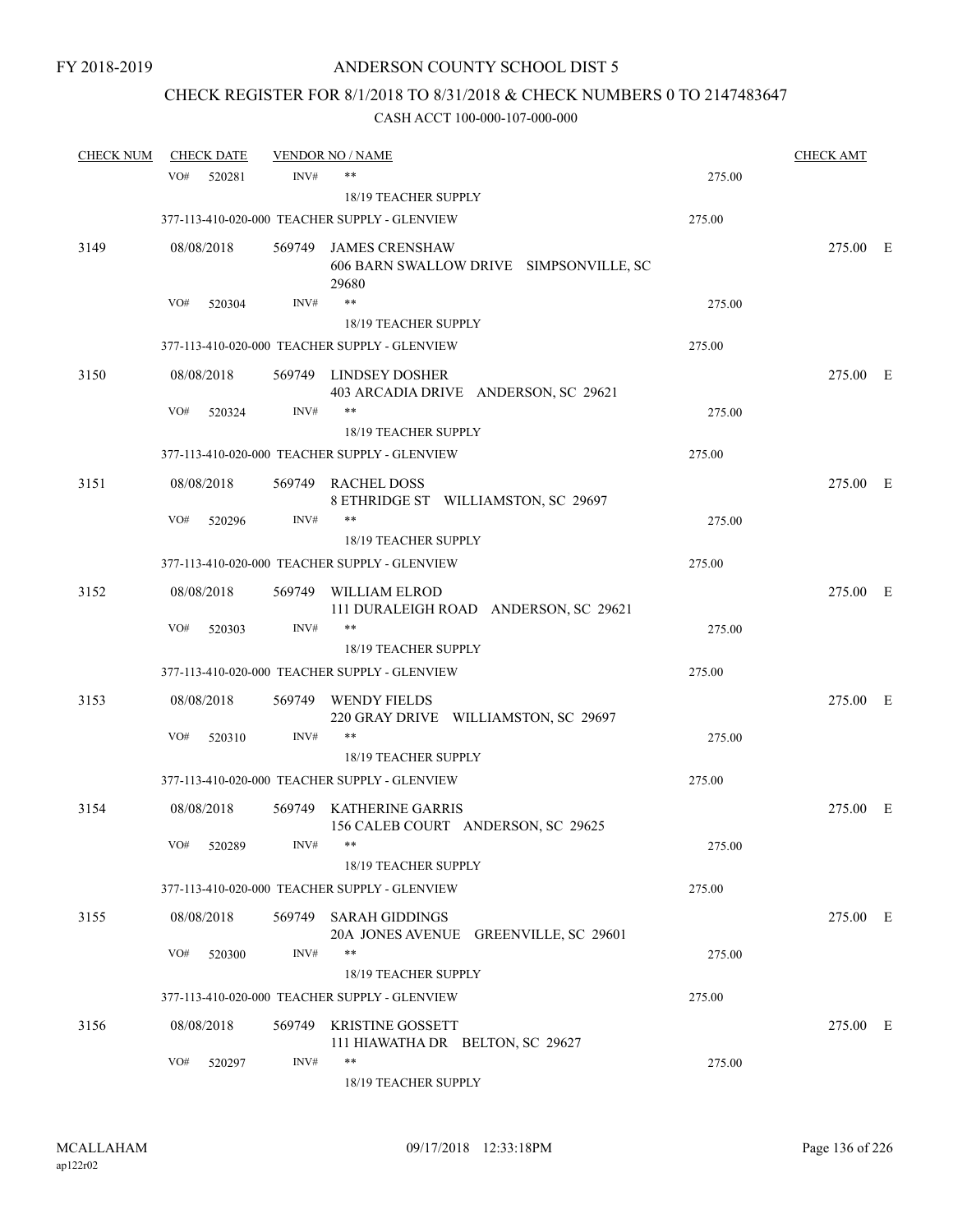### CHECK REGISTER FOR 8/1/2018 TO 8/31/2018 & CHECK NUMBERS 0 TO 2147483647

| <b>CHECK NUM</b> | <b>CHECK DATE</b> |        | <b>VENDOR NO / NAME</b>                                                      |        | <b>CHECK AMT</b> |  |
|------------------|-------------------|--------|------------------------------------------------------------------------------|--------|------------------|--|
|                  |                   |        | 377-113-410-020-000 TEACHER SUPPLY - GLENVIEW                                | 275.00 |                  |  |
| 3157             | 08/08/2018        |        | 569749 JENNIFER GUTHRIE<br>282 PARADISE VISTA DRIVE WILLIAMSTON, SC<br>29697 |        | 275.00 E         |  |
|                  | VO#<br>520309     | INV#   | $\ast\ast$                                                                   | 275.00 |                  |  |
|                  |                   |        | 18/19 TEACHER SUPPLY                                                         |        |                  |  |
|                  |                   |        | 377-113-410-020-000 TEACHER SUPPLY - GLENVIEW                                | 275.00 |                  |  |
| 3158             | 08/08/2018        |        | 569749 REBEKAH HUGUET<br>110 FRANCES CANNON DRIVE ANDERSON, SC<br>29621      |        | 275.00 E         |  |
|                  | VO#<br>520315     | INV#   | $***$                                                                        | 275.00 |                  |  |
|                  |                   |        | 18/19 TEACHER SUPPLY                                                         |        |                  |  |
|                  |                   |        | 377-113-410-020-000 TEACHER SUPPLY - GLENVIEW                                | 275.00 |                  |  |
| 3159             | 08/08/2018        | 569749 | SHANIQUA JOHNSON<br>117 ROBERTSON ROAD ANDERSON, SC 29621                    |        | 275.00 E         |  |
|                  | VO#<br>520313     | INV#   | **                                                                           | 275.00 |                  |  |
|                  |                   |        | 18/19 TEACHER SUPPLY                                                         |        |                  |  |
|                  |                   |        | 377-113-410-020-000 TEACHER SUPPLY - GLENVIEW                                | 275.00 |                  |  |
| 3160             | 08/08/2018        |        | 569749 ANDREW KING<br>104 BELSPRING LANE ANDERSON, SC 29621                  |        | 275.00 E         |  |
|                  | VO#<br>520302     | INV#   | **                                                                           | 275.00 |                  |  |
|                  |                   |        | <b>18/19 TEACHER SUPPLY</b>                                                  |        |                  |  |
|                  |                   |        | 377-113-410-020-000 TEACHER SUPPLY - GLENVIEW                                | 275.00 |                  |  |
| 3161             | 08/08/2018        |        | 569749 BARBARA KNOBLAUCH<br>225 STELLING ROAD TOWNVILLE, SC 29689            |        | 275.00 E         |  |
|                  | VO#<br>520321     | INV#   | **                                                                           | 275.00 |                  |  |
|                  |                   |        | 18/19 TEACHER SUPPLY                                                         |        |                  |  |
|                  |                   |        | 377-113-410-020-000 TEACHER SUPPLY - GLENVIEW                                | 275.00 |                  |  |
| 3162             | 08/08/2018        |        | 569749 ELINOR LISTER<br>171 AMBERWOOD DRIVE ANDERSON, SC 29621               |        | 275.00 E         |  |
|                  | VO#<br>520293     | INV#   | $***$                                                                        | 275.00 |                  |  |
|                  |                   |        | 18/19 TEACHER SUPPLY                                                         |        |                  |  |
|                  |                   |        | 377-113-410-020-000 TEACHER SUPPLY - GLENVIEW                                | 275.00 |                  |  |
| 3163             | 08/08/2018        |        | 569749 LORI MCDOWELL<br>101 SENTINEL RIDGE BELTON, SC 29627                  |        | 275.00 E         |  |
|                  | VO#<br>520306     | INV#   | **                                                                           | 275.00 |                  |  |
|                  |                   |        | 18/19 TEACHER SUPPLY                                                         |        |                  |  |
|                  |                   |        | 377-113-410-020-000 TEACHER SUPPLY - GLENVIEW                                | 275.00 |                  |  |
| 3164             | 08/08/2018        |        | 569749 KIRSTEN NELSON<br>922 CAMEO COURT ANDERSON, SC 29621                  |        | 275.00 E         |  |
|                  | VO#<br>520308     | INV#   | **                                                                           | 275.00 |                  |  |
|                  |                   |        | 18/19 TEACHER SUPPLY                                                         |        |                  |  |
|                  |                   |        | 377-113-410-020-000 TEACHER SUPPLY - GLENVIEW                                | 275.00 |                  |  |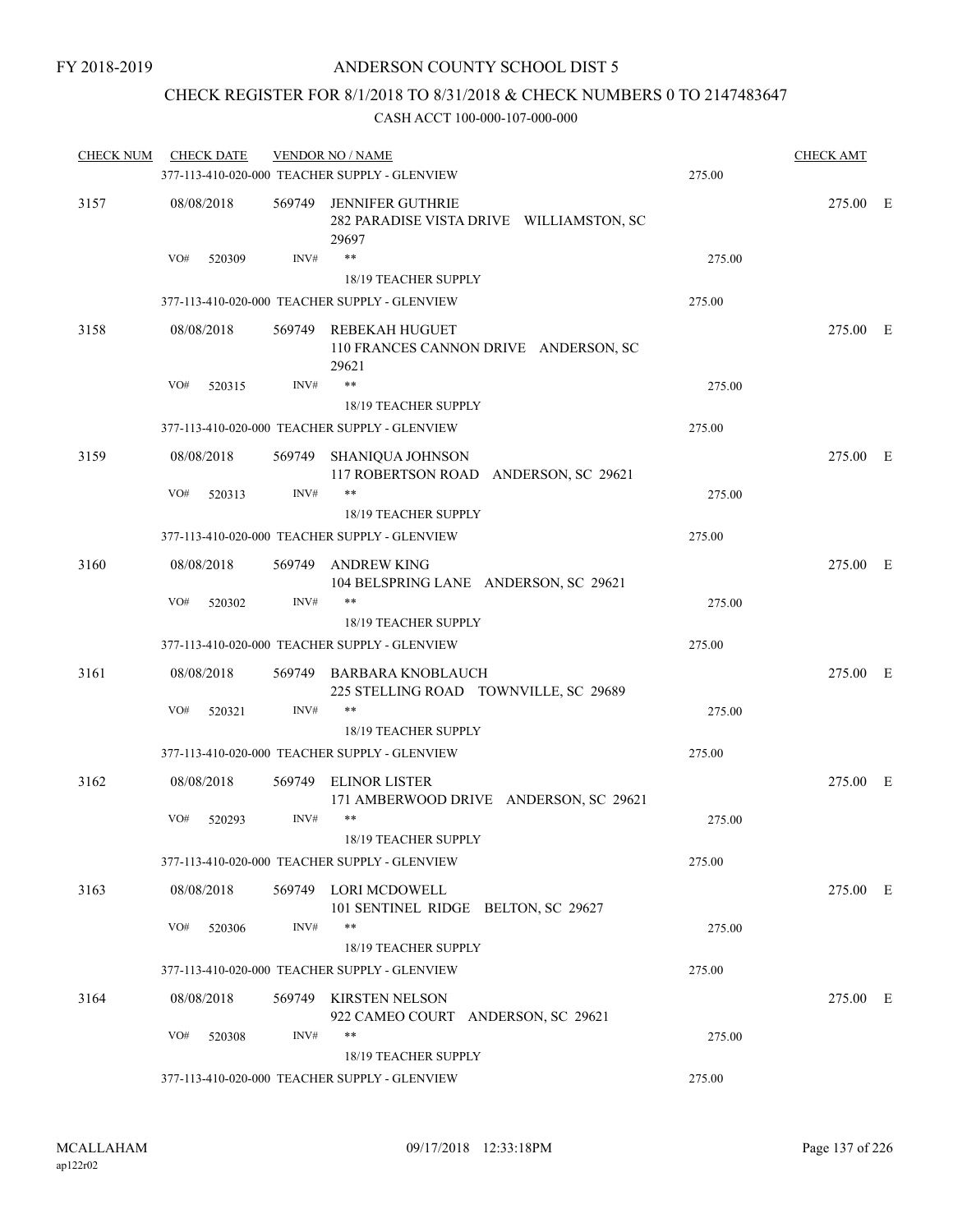### CHECK REGISTER FOR 8/1/2018 TO 8/31/2018 & CHECK NUMBERS 0 TO 2147483647

| <b>CHECK NUM</b> | <b>CHECK DATE</b> | <b>VENDOR NO / NAME</b> |                                                                 |        |          |  |  |
|------------------|-------------------|-------------------------|-----------------------------------------------------------------|--------|----------|--|--|
| 3165             | 08/08/2018        |                         | 569749 VALERIE PETERSON<br>200 JARRETT ROAD ANDERSON, SC 29626  |        | 275.00 E |  |  |
|                  | VO#<br>520317     | INV#                    | $***$                                                           | 275.00 |          |  |  |
|                  |                   |                         | 18/19 TEACHER SUPPLY                                            |        |          |  |  |
|                  |                   |                         | 377-113-410-020-000 TEACHER SUPPLY - GLENVIEW                   | 275.00 |          |  |  |
| 3166             | 08/08/2018        |                         | 569749 HALLEY REESE<br>2011 COLLEGE AVENUE ANDERSON, SC 29621   |        | 275.00 E |  |  |
|                  | VO#<br>520305     | INV#                    | **<br>18/19 TEACHER SUPPLY                                      | 275.00 |          |  |  |
|                  |                   |                         | 377-113-410-020-000 TEACHER SUPPLY - GLENVIEW                   | 275.00 |          |  |  |
| 3167             | 08/08/2018        | 569749                  | JESSICA REID<br>1415 CRESTVIEW ROAD ANDERSON, SC 29621          |        | 275.00 E |  |  |
|                  | VO#<br>520318     | INV#                    | **<br>18/19 TEACHER SUPPLY                                      | 275.00 |          |  |  |
|                  |                   |                         | 377-113-410-020-000 TEACHER SUPPLY - GLENVIEW                   | 275.00 |          |  |  |
| 3168             | 08/08/2018        |                         | 569749 SHERI RICHEY<br>1318 LEE DOBBINS ROAD ANDERSON, SC 29626 |        | 275.00 E |  |  |
|                  | VO#<br>520283     | INV#                    | $***$<br>18/19 TEACHER SUPPLY                                   | 275.00 |          |  |  |
|                  |                   |                         | 377-113-410-020-000 TEACHER SUPPLY - GLENVIEW                   | 275.00 |          |  |  |
| 3169             | 08/08/2018        |                         | 569749 CONNIE ROOSE<br>220 BOGGS ROAD BELTON, SC 29627          |        | 275.00 E |  |  |
|                  | VO#<br>520282     | INV#                    | **<br><b>18/19 TEACHER SUPPLY</b>                               | 275.00 |          |  |  |
|                  |                   |                         | 377-113-410-020-000 TEACHER SUPPLY - GLENVIEW                   | 275.00 |          |  |  |
| 3170             | 08/08/2018        | 569749                  | <b>ANNA SPRAKER</b><br>517 CONCORD AVE. ANDERSON, SC 29621      |        | 275.00 E |  |  |
|                  | VO#<br>520288     | INV#                    | **<br><b>18/19 TEACHER SUPPLY</b>                               | 275.00 |          |  |  |
|                  |                   |                         | 377-113-410-020-000 TEACHER SUPPLY - GLENVIEW                   | 275.00 |          |  |  |
| 3171             | 08/08/2018        |                         | 569749 REBECCA STINEDURF<br>128 FOREST DR. TOWNVILLE, SC 29689  |        | 275.00 E |  |  |
|                  | VO#<br>520285     | INV#                    | $***$<br>18/19 TEACHER SUPPLY                                   | 275.00 |          |  |  |
|                  |                   |                         | 377-113-410-020-000 TEACHER SUPPLY - GLENVIEW                   | 275.00 |          |  |  |
| 3172             | 08/08/2018        |                         | 569749 VICTORIA TARCSON<br>212 SPRUCE CREEK ANDERSON, SC 29625  |        | 275.00 E |  |  |
|                  | VO#<br>520325     | INV#                    | **<br>18/19 TEACHER SUPPLY                                      | 275.00 |          |  |  |
|                  |                   |                         | 377-113-410-020-000 TEACHER SUPPLY - GLENVIEW                   | 275.00 |          |  |  |
| 3173             | 08/08/2018        | 569749                  | LILLIAN THIGPEN<br>102 CHICOMA DRIVE TOWNVILLE, SC 29689        |        | 275.00 E |  |  |
|                  | VO#<br>520323     | INV#                    | **                                                              | 275.00 |          |  |  |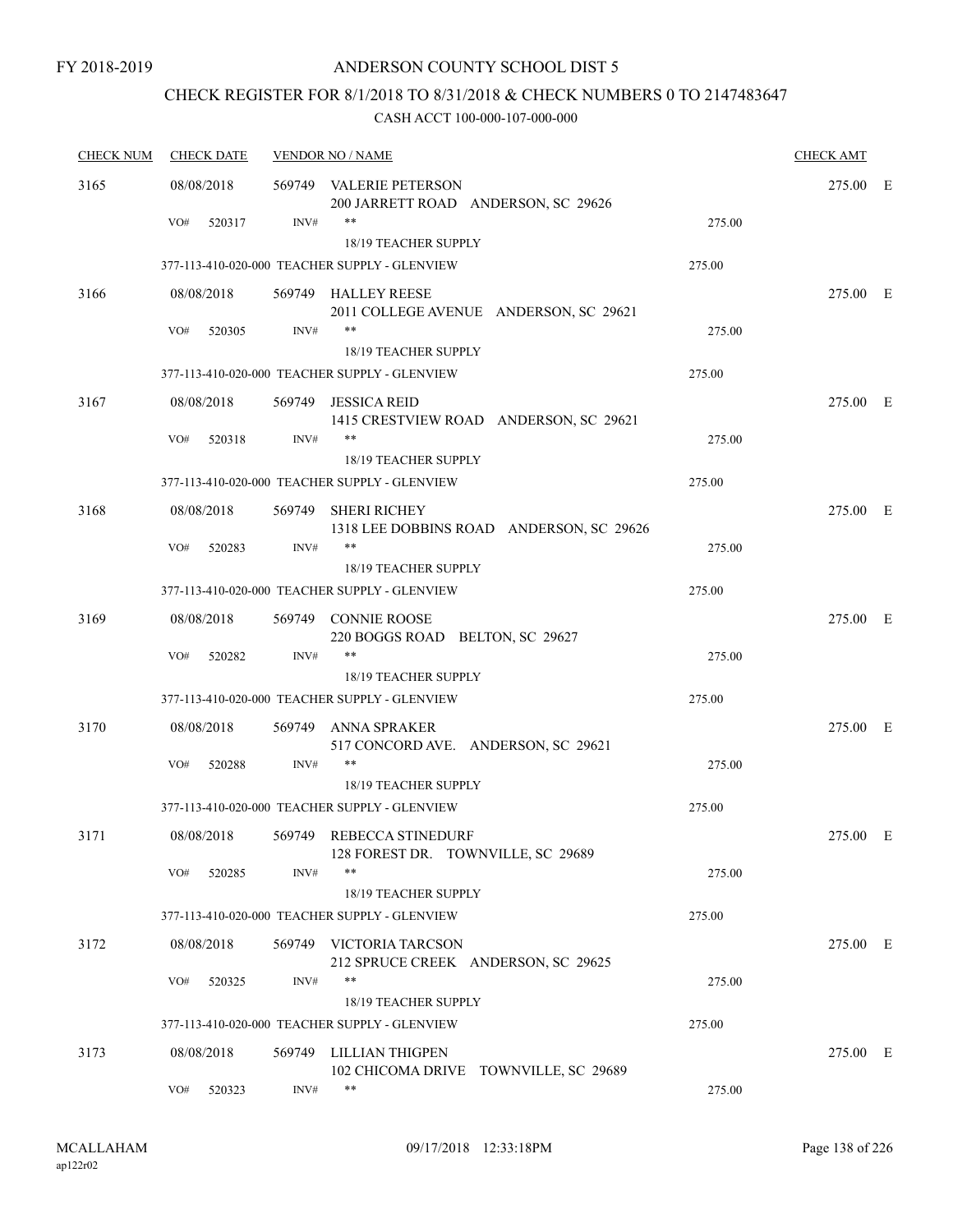### CHECK REGISTER FOR 8/1/2018 TO 8/31/2018 & CHECK NUMBERS 0 TO 2147483647

| <b>CHECK NUM</b> |     | <b>CHECK DATE</b>    |        | <b>VENDOR NO / NAME</b>                                               |        | <b>CHECK AMT</b> |  |
|------------------|-----|----------------------|--------|-----------------------------------------------------------------------|--------|------------------|--|
|                  |     |                      |        | 18/19 TEACHER SUPPLY                                                  |        |                  |  |
|                  |     |                      |        | 377-113-410-020-000 TEACHER SUPPLY - GLENVIEW                         | 275.00 |                  |  |
| 3174             |     | 08/08/2018           |        | 569749 KIMBERLY THOMPSON<br>102 WILLOW COURT ANDERSON, SC 29621       |        | 275.00 E         |  |
|                  | VO# | 520287               | INV#   | $***$                                                                 | 275.00 |                  |  |
|                  |     |                      |        | <b>18/19 TEACHER SUPPLY</b>                                           |        |                  |  |
|                  |     |                      |        | 377-113-410-020-000 TEACHER SUPPLY - GLENVIEW                         | 275.00 |                  |  |
| 3175             |     | 08/08/2018           | 569749 | <b>BROOKE TIMMS</b><br>3007 BRACKENBERRY DRIVE ANDERSON, SC<br>29621  |        | 275.00 E         |  |
|                  | VO# | 520319               | INV#   | **                                                                    | 275.00 |                  |  |
|                  |     |                      |        | 18/19 TEACHER SUPPLY                                                  |        |                  |  |
|                  |     |                      |        | 377-113-410-020-000 TEACHER SUPPLY - GLENVIEW                         | 275.00 |                  |  |
| 3176             |     | 08/08/2018           | 569749 | CHRISTY WALKER<br>113 FAIROAKS DRIVE WILLIAMSTON, SC 29697            |        | 275.00 E         |  |
|                  | VO# | 520312               | INV#   | $***$                                                                 | 275.00 |                  |  |
|                  |     |                      |        | 18/19 TEACHER SUPPLY                                                  |        |                  |  |
|                  |     |                      |        | 377-113-410-020-000 TEACHER SUPPLY - GLENVIEW                         | 275.00 |                  |  |
| 3177             |     | 08/08/2018           | 569749 | ANGELA WATT<br>1209 ROUNDABOUT TRAIL ANDERSON, SC 29625               |        | 275.00 E         |  |
|                  | VO# | 520298               | INV#   | $***$                                                                 | 275.00 |                  |  |
|                  |     |                      |        | 18/19 TEACHER SUPPLY                                                  |        |                  |  |
|                  |     |                      |        | 377-113-410-020-000 TEACHER SUPPLY - GLENVIEW                         | 275.00 |                  |  |
| 3178             |     | 08/08/2018           |        | 569749 DOUGLAS WERTZ<br>507 ASHLEY DOWNS ANDERSON, SC 29621           |        | 275.00 E         |  |
|                  | VO# | 520294               | INV#   | $***$                                                                 | 275.00 |                  |  |
|                  |     |                      |        | 18/19 TEACHER SUPPLY                                                  |        |                  |  |
|                  |     |                      |        | 377-113-410-020-000 TEACHER SUPPLY - GLENVIEW                         | 275.00 |                  |  |
| 3179             |     | 08/08/2018           | 569749 | AMIE WIRCHBALL<br>406 EASTVIEW DRIVE PENDLETON, SC 29670              |        | 275.00 E         |  |
|                  | VO# | 520286               | INV#   | $***$<br>18/19 TEACHER SUPPLY                                         | 275.00 |                  |  |
|                  |     |                      |        | 377-113-410-020-000 TEACHER SUPPLY - GLENVIEW                         | 275.00 |                  |  |
|                  |     |                      |        |                                                                       |        |                  |  |
| 3180             | VO# | 08/08/2018<br>520284 | INV#   | 569749 DONNA WOFFORD<br>328 SMITHFIELD DRIVE ANDERSON, SC 29621<br>** | 275.00 | 275.00 E         |  |
|                  |     |                      |        | <b>18/19 TEACHER SUPPLY</b>                                           |        |                  |  |
|                  |     |                      |        | 377-113-410-020-000 TEACHER SUPPLY - GLENVIEW                         | 275.00 |                  |  |
|                  |     |                      |        |                                                                       |        |                  |  |
| 3181             |     | 08/08/2018           |        | 569749 LESLIE YOUNGBLOOD<br>4820 MIDWAY ROAD WILLIAMSTON, SC 29697    |        | 275.00 E         |  |
|                  | VO# | 520295               | INV#   | $***$<br>18/19 TEACHER SUPPLY                                         | 275.00 |                  |  |
|                  |     |                      |        | 377-113-410-020-000 TEACHER SUPPLY - GLENVIEW                         | 275.00 |                  |  |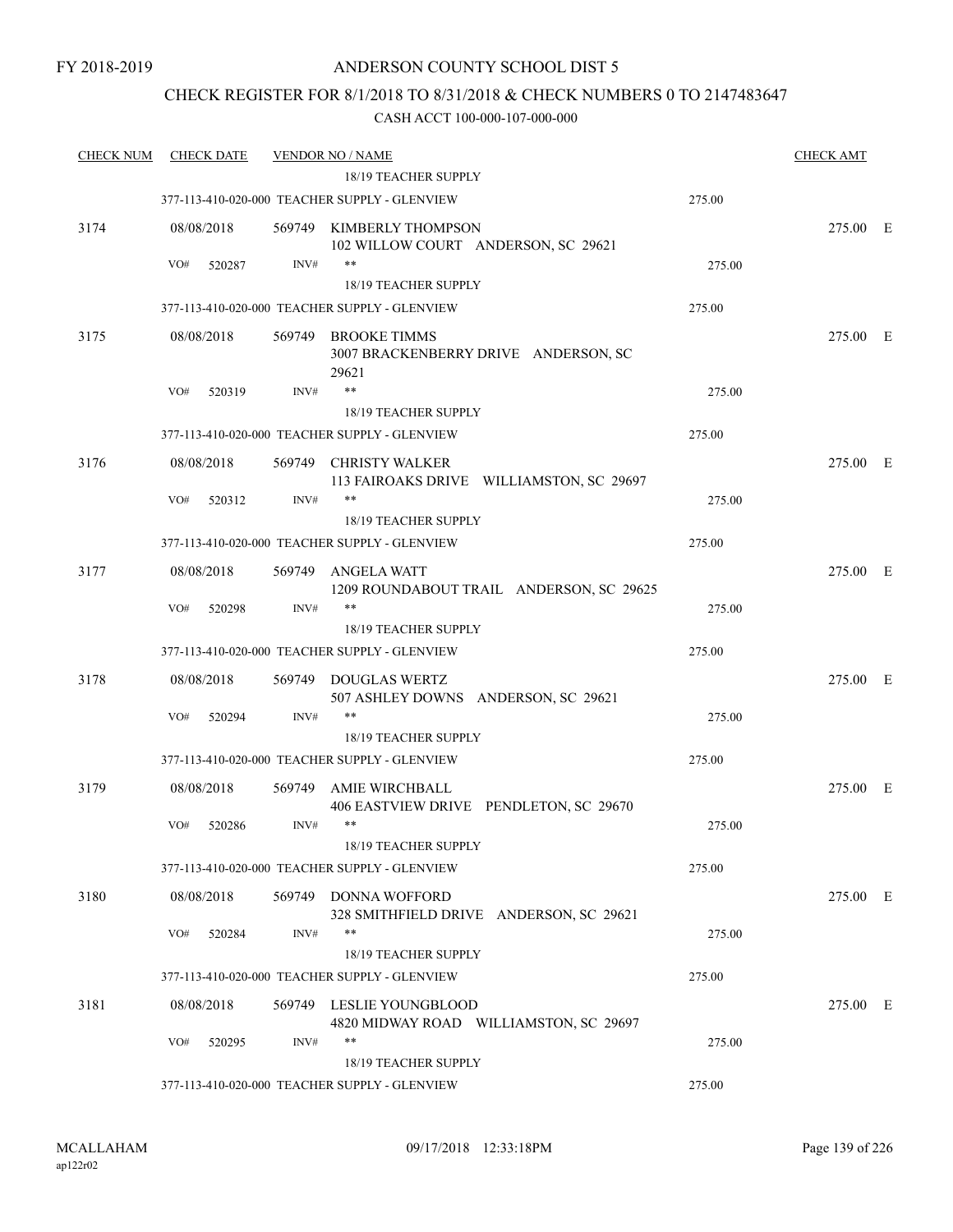### CHECK REGISTER FOR 8/1/2018 TO 8/31/2018 & CHECK NUMBERS 0 TO 2147483647

| <b>CHECK NUM</b> | <b>CHECK DATE</b> |        | <b>VENDOR NO / NAME</b>                                                |        | <b>CHECK AMT</b> |  |
|------------------|-------------------|--------|------------------------------------------------------------------------|--------|------------------|--|
| 3182             | 08/08/2018        | 569749 | KIMBERLY ADDIS<br>2024 MOULTRIE SQUARE ANDERSON, SC 29621              |        | 275.00 E         |  |
|                  | VO#<br>520375     | INV#   | $***$<br>18/19 TEACHER SUPPLY                                          | 275.00 |                  |  |
|                  |                   |        | 377-112-410-009-000 TEACHER SUPPLY - CONCORD                           | 275.00 |                  |  |
| 3183             | 08/08/2018        |        | 569749 ASHLEY ANDERSON                                                 |        | 275.00 E         |  |
|                  |                   |        | 901 PINE CONE TRAIL ANDERSON, SC 29621                                 |        |                  |  |
|                  | VO#<br>520396     | INV#   | $***$<br><b>18/19 TEACHER SUPPLY</b>                                   | 275.00 |                  |  |
|                  |                   |        | 377-112-410-009-000 TEACHER SUPPLY - CONCORD                           | 275.00 |                  |  |
| 3184             | 08/08/2018        |        | 569749 EUNICE BARDIN<br>109 EVERGREEN ST WILLIAMSTON, SC 29697         |        | 275.00 E         |  |
|                  | VO#<br>520369     | INV#   | $***$                                                                  | 275.00 |                  |  |
|                  |                   |        | <b>18/19 TEACHER SUPPLY</b>                                            |        |                  |  |
|                  |                   |        | 377-112-410-009-000 TEACHER SUPPLY - CONCORD                           | 275.00 |                  |  |
| 3185             | 08/08/2018        |        | 569749 PENELOPE BIKAS<br>5214 OLDEN PORTER ROAD PENDLETON, SC<br>29670 |        | 275.00 E         |  |
|                  | VO#<br>520370     | INV#   | $\ast\ast$                                                             | 275.00 |                  |  |
|                  |                   |        | <b>18/19 TEACHER SUPPLY</b>                                            |        |                  |  |
|                  |                   |        | 377-112-410-009-000 TEACHER SUPPLY - CONCORD                           | 275.00 |                  |  |
| 3186             | 08/08/2018        | 569749 | HEATHER BRADSHAW<br>105 MCPHAIL FARMS CIRCLE ANDERSON, SC<br>29621     |        | 275.00 E         |  |
|                  | VO#<br>520390     | INV#   | $***$                                                                  | 275.00 |                  |  |
|                  |                   |        | <b>18/19 TEACHER SUPPLY</b>                                            |        |                  |  |
|                  |                   |        | 377-112-410-009-000 TEACHER SUPPLY - CONCORD                           | 275.00 |                  |  |
| 3187             | 08/08/2018        | 569749 | <b>SUZANNE CAMPBELL</b><br>2602 LINDALE ROAD ANDERSON, SC 29621        |        | 275.00 E         |  |
|                  | VO#<br>520400     | INV#   | $***$                                                                  | 275.00 |                  |  |
|                  |                   |        | 18/19 TEACHER SUPPLY                                                   |        |                  |  |
|                  |                   |        | 377-112-410-009-000 TEACHER SUPPLY - CONCORD                           | 275.00 |                  |  |
| 3188             | 08/08/2018        |        | 569749 MARIAN CARWILE<br>127 GARDEN PARK DRIVE ANDERSON, SC 29621      |        | 275.00 E         |  |
|                  | VO#<br>520371     | INV#   | $***$<br>18/19 TEACHER SUPPLY                                          | 275.00 |                  |  |
|                  |                   |        | 377-112-410-009-000 TEACHER SUPPLY - CONCORD                           | 275.00 |                  |  |
| 3189             | 08/08/2018        |        | 569749 HEATHER CHANDLER                                                |        | 275.00 E         |  |
|                  |                   |        | 117 CHESTNUT LANE ANDERSON, SC 29625                                   |        |                  |  |
|                  | VO#<br>520388     | INV#   | $***$                                                                  | 275.00 |                  |  |
|                  |                   |        | <b>18/19 TEACHER SUPPLY</b>                                            |        |                  |  |
|                  |                   |        | 377-112-410-009-000 TEACHER SUPPLY - CONCORD                           | 275.00 |                  |  |
| 3190             | 08/08/2018        |        | 569749 FRANCES CLARY                                                   |        | 275.00 E         |  |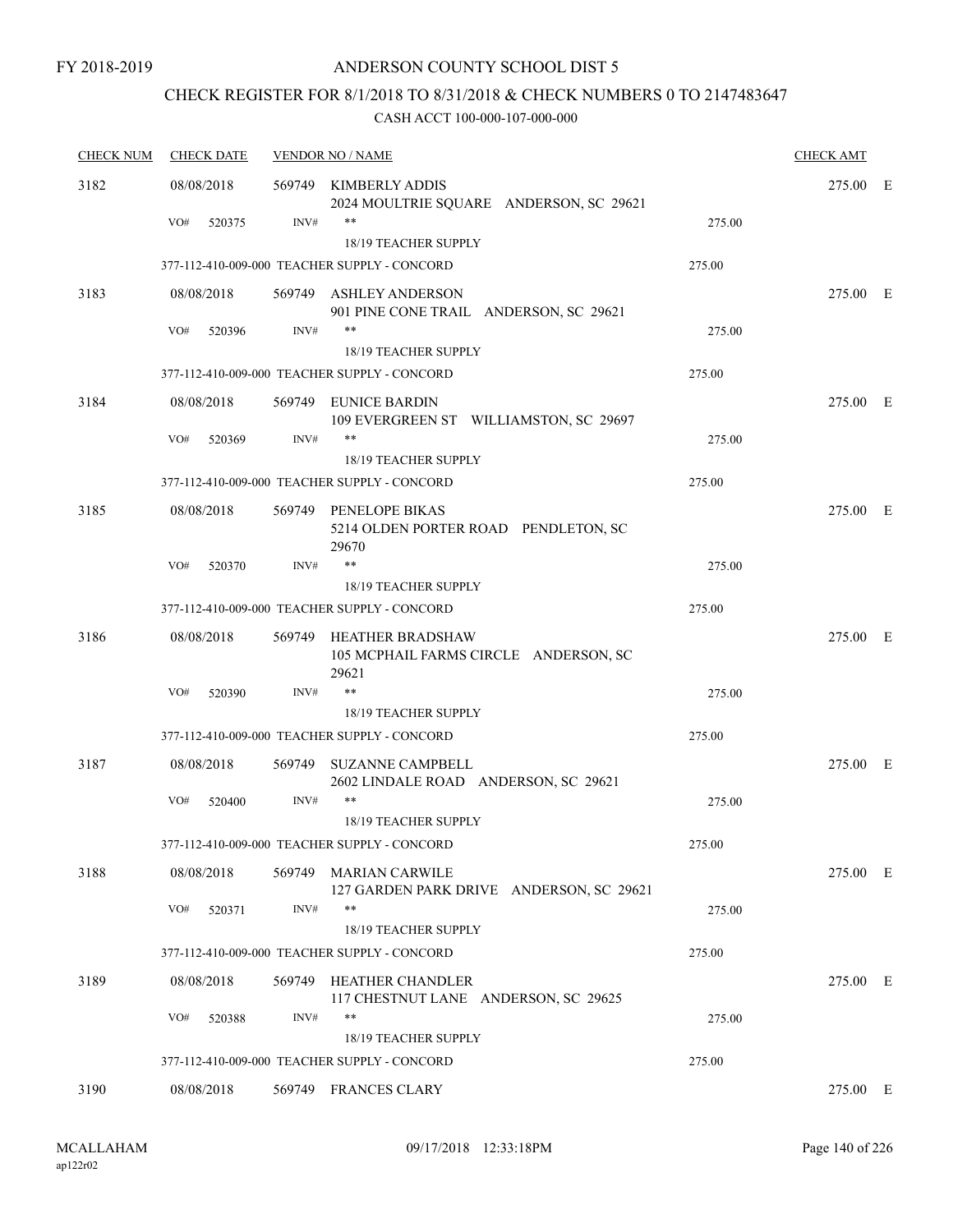### ANDERSON COUNTY SCHOOL DIST 5

### CHECK REGISTER FOR 8/1/2018 TO 8/31/2018 & CHECK NUMBERS 0 TO 2147483647

| <b>CHECK NUM</b> | <b>CHECK DATE</b> |            | <b>VENDOR NO / NAME</b> | <b>CHECK AMT</b>                                                |        |          |  |
|------------------|-------------------|------------|-------------------------|-----------------------------------------------------------------|--------|----------|--|
|                  |                   |            |                         | 113 CARTER HALL DRIVE ANDERSON, SC 29621                        |        |          |  |
|                  | VO#               | 520408     | INV#                    | $***$                                                           | 275.00 |          |  |
|                  |                   |            |                         | 18/19 TEACHER SUPPLY                                            |        |          |  |
|                  |                   |            |                         | 377-112-410-009-000 TEACHER SUPPLY - CONCORD                    | 275.00 |          |  |
| 3191             |                   | 08/08/2018 |                         | 569749 MISTIE CRONIC                                            |        | 275.00 E |  |
|                  |                   |            |                         | 105 REGENT ROAD ANDERSON, SC 29621                              |        |          |  |
|                  | VO#               | 520389     | INV#                    | **                                                              | 275.00 |          |  |
|                  |                   |            |                         | 18/19 TEACHER SUPPLY                                            |        |          |  |
|                  |                   |            |                         | 377-112-410-009-000 TEACHER SUPPLY - CONCORD                    | 275.00 |          |  |
| 3192             |                   | 08/08/2018 |                         | 569749 KARON DUKES                                              |        | 275.00 E |  |
|                  |                   |            |                         | 204 ARDEN CHASE ANDERSON, SC 29621                              |        |          |  |
|                  | VO#               | 520372     | INV#                    | **                                                              | 275.00 |          |  |
|                  |                   |            |                         | 18/19 TEACHER SUPPLY                                            |        |          |  |
|                  |                   |            |                         | 377-112-410-009-000 TEACHER SUPPLY - CONCORD                    | 275.00 |          |  |
| 3193             |                   | 08/08/2018 |                         | 569749 MARY FARMER                                              |        | 275.00 E |  |
|                  |                   |            |                         | 516 BRITTANY PARK ANDERSON, SC 29621                            |        |          |  |
|                  | VO#               | 520395     | INV#                    | **                                                              | 275.00 |          |  |
|                  |                   |            |                         | <b>18/19 TEACHER SUPPLY</b>                                     |        |          |  |
|                  |                   |            |                         | 377-112-410-009-000 TEACHER SUPPLY - CONCORD                    | 275.00 |          |  |
| 3194             |                   | 08/08/2018 | 569749                  | MEREDITH FINLEY                                                 |        | 275.00 E |  |
|                  |                   |            |                         | 2027 MOULTRIE SQUARE ANDERSON, SC 29621                         |        |          |  |
|                  | VO#               | 520374     | INV#                    | **                                                              | 275.00 |          |  |
|                  |                   |            |                         | 18/19 TEACHER SUPPLY                                            |        |          |  |
|                  |                   |            |                         | 377-112-410-009-000 TEACHER SUPPLY - CONCORD                    | 275.00 |          |  |
| 3195             |                   | 08/08/2018 | 569749                  | ANNA GRAY                                                       |        | 275.00 E |  |
|                  |                   |            |                         | 603 CAMFIELD ROAD ANDERSON, SC 29621                            |        |          |  |
|                  | VO#               | 520397     | INV#                    | **                                                              | 275.00 |          |  |
|                  |                   |            |                         | <b>18/19 TEACHER SUPPLY</b>                                     |        |          |  |
|                  |                   |            |                         | 377-112-410-009-000 TEACHER SUPPLY - CONCORD                    | 275.00 |          |  |
| 3196             |                   | 08/08/2018 | 569749                  | <b>DIANE GURLEY</b>                                             |        | 275.00 E |  |
|                  |                   |            |                         | 1135 MOUNTAIN SPRING RD ANDERSON, SC<br>29621                   |        |          |  |
|                  | VO#               | 520376     | INV#                    | **                                                              | 275.00 |          |  |
|                  |                   |            |                         | 18/19 TEACHER SUPPLY                                            |        |          |  |
|                  |                   |            |                         | 377-112-410-009-000 TEACHER SUPPLY - CONCORD                    | 275.00 |          |  |
|                  |                   |            |                         |                                                                 |        |          |  |
| 3197             |                   | 08/08/2018 |                         | 569749 MARICARY HANSEN<br>123 CAVERSHAM LANE ANDERSON, SC 29621 |        | 275.00 E |  |
|                  | VO#               | 520404     | INV#                    | $***$                                                           | 275.00 |          |  |
|                  |                   |            |                         | 18/19 TEACHER SUPPLY                                            |        |          |  |
|                  |                   |            |                         | 377-112-410-009-000 TEACHER SUPPLY - CONCORD                    | 275.00 |          |  |
| 3198             |                   | 08/08/2018 |                         | 569749 ALEXIS HARTMAN                                           |        | 275.00 E |  |
|                  |                   |            |                         | 201 GEORGE B. TIMMERMAN DRIVE ANDERON,                          |        |          |  |
|                  |                   |            |                         | SC 29621                                                        |        |          |  |
|                  | VO#               | 520409     | INV#                    | $***$                                                           | 275.00 |          |  |
|                  |                   |            |                         |                                                                 |        |          |  |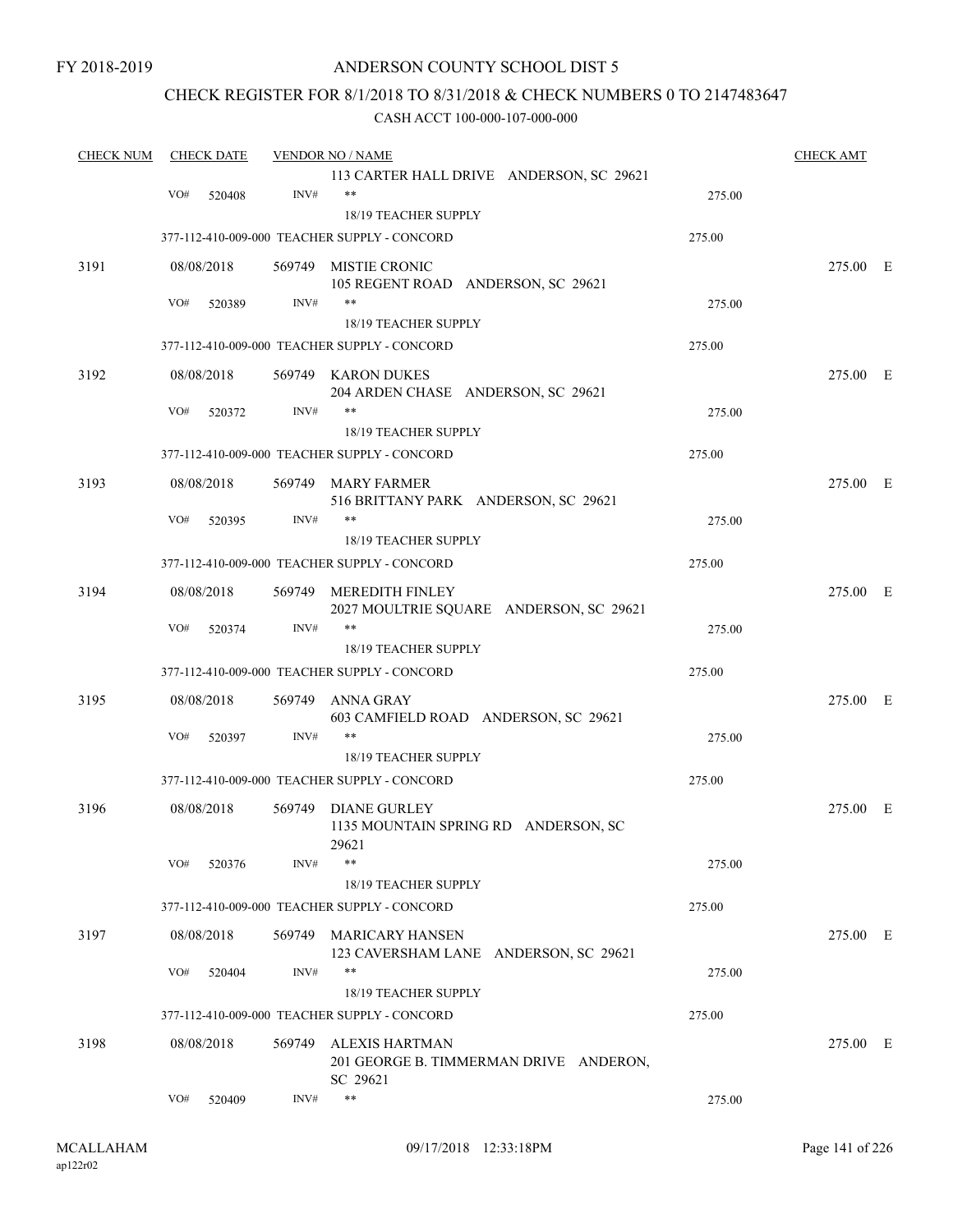### CHECK REGISTER FOR 8/1/2018 TO 8/31/2018 & CHECK NUMBERS 0 TO 2147483647

| <b>CHECK NUM</b> | <b>CHECK DATE</b> |        | <b>VENDOR NO / NAME</b>                                                    |        | <b>CHECK AMT</b> |  |
|------------------|-------------------|--------|----------------------------------------------------------------------------|--------|------------------|--|
|                  |                   |        | 18/19 TEACHER SUPPLY                                                       |        |                  |  |
|                  |                   |        | 377-112-410-009-000 TEACHER SUPPLY - CONCORD                               | 275.00 |                  |  |
| 3199             | 08/08/2018        | 569749 | <b>CHANDLER HERBERT</b><br>3138 OLD WILLIAMSTON ROAD ANDERSON, SC<br>29621 |        | 275.00 E         |  |
|                  | VO#<br>520399     | INV#   | $***$                                                                      | 275.00 |                  |  |
|                  |                   |        | <b>18/19 TEACHER SUPPLY</b>                                                |        |                  |  |
|                  |                   |        | 377-112-410-009-000 TEACHER SUPPLY - CONCORD                               | 275.00 |                  |  |
| 3200             | 08/08/2018        | 569749 | AMY HILLIARD<br>4016 BRACKENBERRY DRIVE ANDERSON, SC<br>29621              |        | 275.00 E         |  |
|                  | VO#<br>520394     | INV#   | **                                                                         | 275.00 |                  |  |
|                  |                   |        | <b>18/19 TEACHER SUPPLY</b>                                                |        |                  |  |
|                  |                   |        | 377-112-410-009-000 TEACHER SUPPLY - CONCORD                               | 275.00 |                  |  |
| 3201             | 08/08/2018        | 569749 | SARAH HOGAN<br>4 DONAN COURT ANDERSON, SC 29625                            |        | 275.00 E         |  |
|                  | VO#<br>520405     | INV#   | **                                                                         | 275.00 |                  |  |
|                  |                   |        | 18/19 TEACHER SUPPLY                                                       |        |                  |  |
|                  |                   |        | 377-112-410-009-000 TEACHER SUPPLY - CONCORD                               | 275.00 |                  |  |
| 3202             | 08/08/2018        | 569749 | SUSAN HUNSINGER<br>328 KNOLLWOOD DR ANDERSON, SC 29625                     |        | 275.00 E         |  |
|                  | VO#<br>520377     | INV#   | $***$                                                                      | 275.00 |                  |  |
|                  |                   |        | 18/19 TEACHER SUPPLY                                                       |        |                  |  |
|                  |                   |        | 377-112-410-009-000 TEACHER SUPPLY - CONCORD                               | 275.00 |                  |  |
| 3203             | 08/08/2018        | 569749 | <b>BUFFY JAMESON</b><br>1005 BROWN ROAD ANDERSON, SC 29621                 |        | 275.00 E         |  |
|                  | VO#<br>520402     | INV#   | $***$                                                                      | 275.00 |                  |  |
|                  |                   |        | 18/19 TEACHER SUPPLY                                                       |        |                  |  |
|                  |                   |        | 377-112-410-009-000 TEACHER SUPPLY - CONCORD                               | 275.00 |                  |  |
| 3204             | 08/08/2018        | 569749 | MARY KILGALLON<br>432 WINESAP CIRCLE ANDERSON, SC 29621                    |        | 275.00 E         |  |
|                  | VO# 520406        |        | $INV#$ **<br>18/19 TEACHER SUPPLY                                          | 275.00 |                  |  |
|                  |                   |        | 377-112-410-009-000 TEACHER SUPPLY - CONCORD                               | 275.00 |                  |  |
| 3205             | 08/08/2018        |        | 569749 KAY KING<br>401 MILFORD RD ANDERSON, SC 29621                       |        | 275.00 E         |  |
|                  | VO#<br>520379     | INV#   |                                                                            | 275.00 |                  |  |
|                  |                   |        | 18/19 TEACHER SUPPLY                                                       |        |                  |  |
|                  |                   |        | 377-112-410-009-000 TEACHER SUPPLY - CONCORD                               | 275.00 |                  |  |
| 3206             | 08/08/2018        |        | 569749 KRISTEN LOPEZ<br>4 DOTTIE COURT WILLIAMSTON, SC 29697               |        | 275.00 E         |  |
|                  | VO#<br>520393     | INV#   | $***$<br>18/19 TEACHER SUPPLY                                              | 275.00 |                  |  |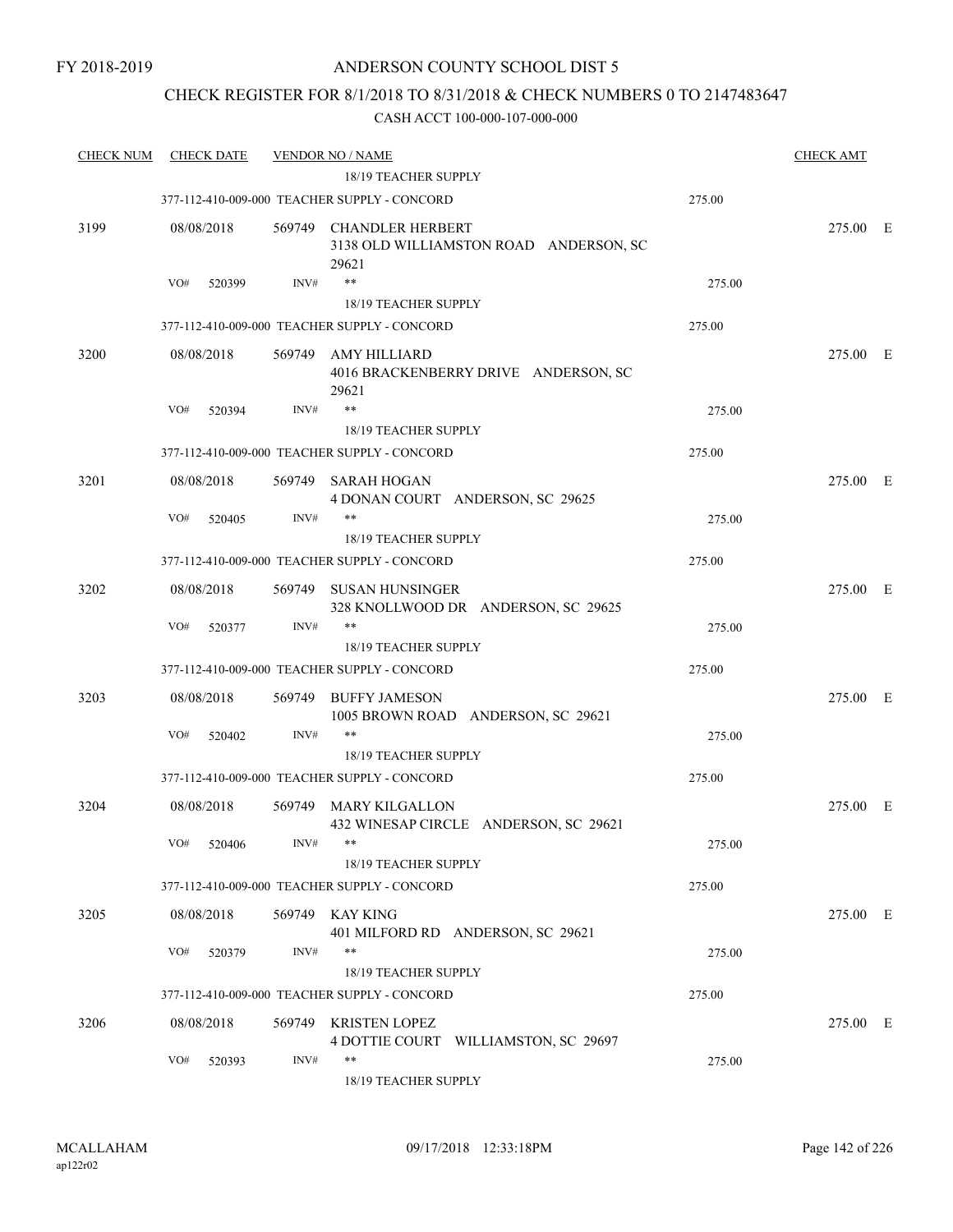### CHECK REGISTER FOR 8/1/2018 TO 8/31/2018 & CHECK NUMBERS 0 TO 2147483647

| <b>CHECK NUM</b> | <b>CHECK DATE</b> |        | <b>VENDOR NO / NAME</b>                                            |        | <b>CHECK AMT</b> |  |
|------------------|-------------------|--------|--------------------------------------------------------------------|--------|------------------|--|
|                  |                   |        | 377-112-410-009-000 TEACHER SUPPLY - CONCORD                       | 275.00 |                  |  |
| 3207             | 08/08/2018        |        | 569749 VICTOR MARTINEZ<br>120 ASPEN WAY ANDERSON, SC 29626         |        | 275.00 E         |  |
|                  | VO#<br>520401     | INV#   | $***$<br>18/19 TEACHER SUPPLY                                      | 275.00 |                  |  |
|                  |                   |        | 377-112-410-009-000 TEACHER SUPPLY - CONCORD                       | 275.00 |                  |  |
| 3208             | 08/08/2018        |        | 569749 MARY MASSENGALE<br>611 GLENWOOD AVENUE ANDERSON, SC 29625   |        | 275.00 E         |  |
|                  | VO#<br>520407     | INV#   | $***$<br>18/19 TEACHER SUPPLY                                      | 275.00 |                  |  |
|                  |                   |        | 377-112-410-009-000 TEACHER SUPPLY - CONCORD                       | 275.00 |                  |  |
| 3209             | 08/08/2018        |        | 569749 ASHLEY MEARES<br>202 FOX CREEK ROAD ANDERSON, SC 29621      |        | 275.00 E         |  |
|                  | VO#<br>520403     | INV#   | $***$<br>18/19 TEACHER SUPPLY                                      | 275.00 |                  |  |
|                  |                   |        | 377-112-410-009-000 TEACHER SUPPLY - CONCORD                       | 275.00 |                  |  |
| 3210             | 08/08/2018        |        | 569749 SHARON MEREDITH<br>129 SPANISH WELLS ANDERSON, SC 29621     |        | 275.00 E         |  |
|                  | VO#<br>520392     | INV#   | $***$<br>18/19 TEACHER SUPPLY                                      | 275.00 |                  |  |
|                  |                   |        | 377-112-410-009-000 TEACHER SUPPLY - CONCORD                       | 275.00 |                  |  |
| 3211             | 08/08/2018        |        | 569749 LAURIE MILLER<br>5 PEPPERTREE LANE ANDERSON, SC 29621       |        | 275.00 E         |  |
|                  | VO#<br>520387     | INV#   | **<br>18/19 TEACHER SUPPLY                                         | 275.00 |                  |  |
|                  |                   |        | 377-112-410-009-000 TEACHER SUPPLY - CONCORD                       | 275.00 |                  |  |
| 3212             | 08/08/2018        |        | 569749 MARIANNE NORRIS<br>1011 SHIRLEY DRIVE ANDERSON, SC 29621    |        | 275.00 E         |  |
|                  | VO#<br>520380     | INV#   | **<br>18/19 TEACHER SUPPLY                                         | 275.00 |                  |  |
|                  |                   |        | 377-112-410-009-000 TEACHER SUPPLY - CONCORD                       | 275.00 |                  |  |
| 3213             | 08/08/2018        |        | 569749 ALLISON PETTIGREW<br>190 SENTELL ROAD WILLIAMSTON, SC 29697 |        | 275.00 E         |  |
|                  | VO#<br>520410     | INV#   | **<br>18/19 TEACHER SUPPLY                                         | 275.00 |                  |  |
|                  |                   |        | 377-112-410-009-000 TEACHER SUPPLY - CONCORD                       | 275.00 |                  |  |
| 3214             | 08/08/2018        | 569749 | <b>JEAN ANN ROGERS</b>                                             |        | 275.00 E         |  |
|                  | VO#<br>520381     | INV#   | 803 WOODFIELD DRIVE ANDERSON, SC 29621<br>**                       | 275.00 |                  |  |
|                  |                   |        | 18/19 TEACHER SUPPLY                                               |        |                  |  |
|                  |                   |        | 377-112-410-009-000 TEACHER SUPPLY - CONCORD                       | 275.00 |                  |  |
| 3215             | 08/08/2018        | 569749 | <b>ANNISE ROUSEY</b><br>1213 RAVENSWOOD DR. ANDERSON, SC 29625     |        | 275.00 E         |  |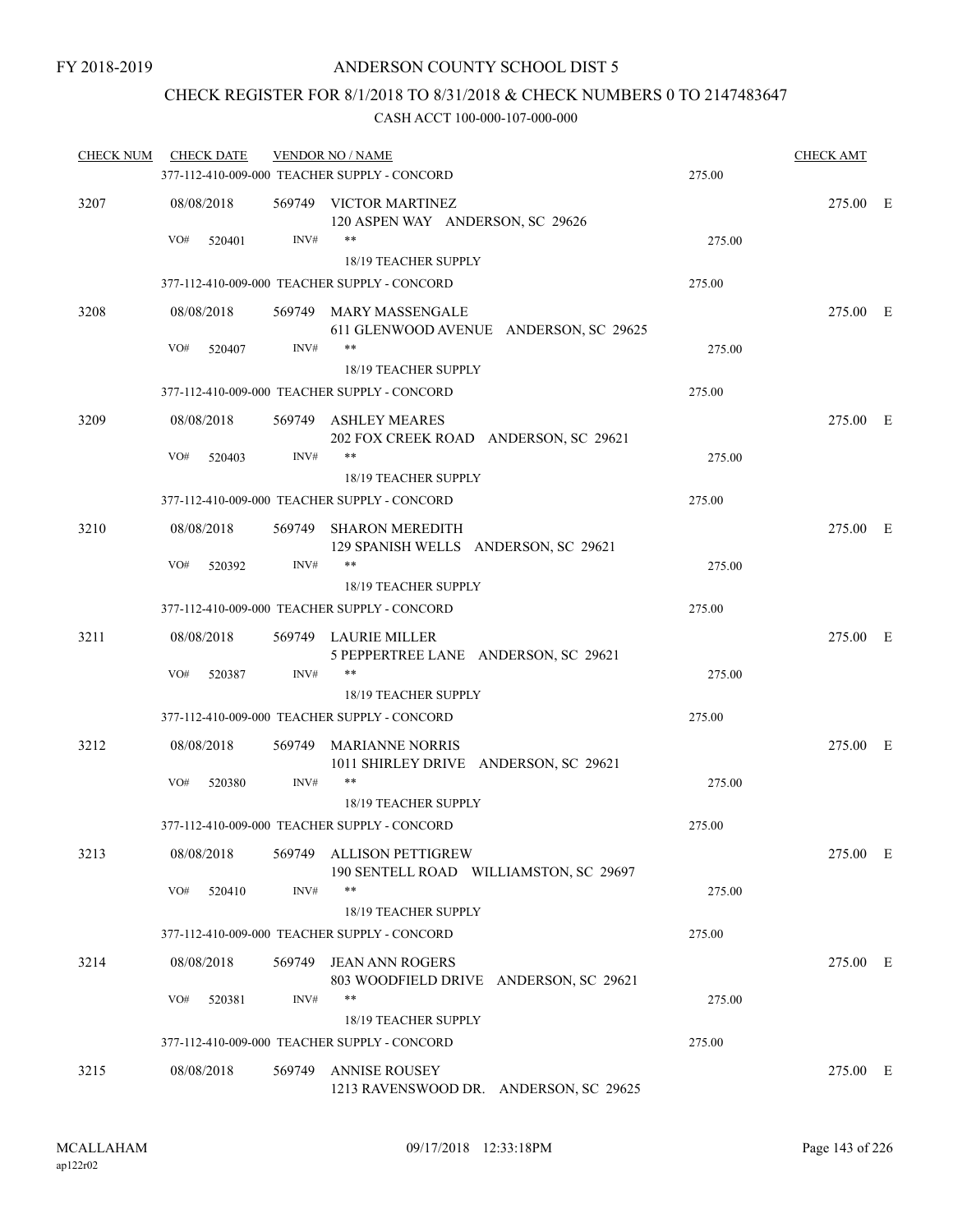# CHECK REGISTER FOR 8/1/2018 TO 8/31/2018 & CHECK NUMBERS 0 TO 2147483647

| <b>CHECK NUM</b> |            | <b>CHECK DATE</b> |        | <b>VENDOR NO / NAME</b>                                              |        | <b>CHECK AMT</b> |  |
|------------------|------------|-------------------|--------|----------------------------------------------------------------------|--------|------------------|--|
|                  | VO#        | 520382            | INV#   | $***$                                                                | 275.00 |                  |  |
|                  |            |                   |        | 18/19 TEACHER SUPPLY                                                 |        |                  |  |
|                  |            |                   |        | 377-112-410-009-000 TEACHER SUPPLY - CONCORD                         | 275.00 |                  |  |
| 3216             | 08/08/2018 |                   |        | 569749 GAIL SAYLORS<br>128 FOXCROFT WAY ANDERSON, SC 29621           |        | 275.00 E         |  |
|                  | VO#        | 520383            | INV#   | $***$                                                                | 275.00 |                  |  |
|                  |            |                   |        | 18/19 TEACHER SUPPLY                                                 |        |                  |  |
|                  |            |                   |        | 377-112-410-009-000 TEACHER SUPPLY - CONCORD                         | 275.00 |                  |  |
| 3217             | 08/08/2018 |                   |        | 569749 SARAH SENN<br>307 MOUNTAIN VIEW DRIVE CENTRAL, SC 29630       |        | 275.00 E         |  |
|                  | VO#        | 520391            | INV#   | $***$                                                                | 275.00 |                  |  |
|                  |            |                   |        | 18/19 TEACHER SUPPLY                                                 |        |                  |  |
|                  |            |                   |        | 377-112-410-009-000 TEACHER SUPPLY - CONCORD                         | 275.00 |                  |  |
| 3218             | 08/08/2018 |                   |        | 569749 MICHELLE SWANN<br>1311 DALRYMPLE RD ANDERSON, SC 29621        |        | 275.00 E         |  |
|                  | VO#        | 520384            | INV#   | **                                                                   | 275.00 |                  |  |
|                  |            |                   |        | <b>18/19 TEACHER SUPPLY</b>                                          |        |                  |  |
|                  |            |                   |        | 377-112-410-009-000 TEACHER SUPPLY - CONCORD                         | 275.00 |                  |  |
| 3219             | 08/08/2018 |                   |        | 569749 LANE THORNTON<br>1217 NORTHAMPTON ROAD ANDERSON, SC<br>29621  |        | 275.00 E         |  |
|                  | VO#        | 520386            | INV#   | $***$                                                                | 275.00 |                  |  |
|                  |            |                   |        | 18/19 TEACHER SUPPLY                                                 |        |                  |  |
|                  |            |                   |        | 377-112-410-009-000 TEACHER SUPPLY - CONCORD                         | 275.00 |                  |  |
| 3220             | 08/08/2018 |                   | 569749 | MARY VAN HEULE<br>310 W. FREDERICKS ST. ANDERSON, SC 29625           |        | 275.00 E         |  |
|                  | VO#        | 520378            | INV#   | $***$                                                                | 275.00 |                  |  |
|                  |            |                   |        | 18/19 TEACHER SUPPLY                                                 |        |                  |  |
|                  |            |                   |        | 377-112-410-009-000 TEACHER SUPPLY - CONCORD                         | 275.00 |                  |  |
| 3221             | 08/08/2018 |                   | 569749 | DAWN VANDE WEGHE<br>106 GEORGE TIMMERMAN DRIVE ANDERSON,<br>SC 29621 |        | 275.00 E         |  |
|                  | VO#        | 520398            | INV#   | $***$                                                                | 275.00 |                  |  |
|                  |            |                   |        | 18/19 TEACHER SUPPLY                                                 |        |                  |  |
|                  |            |                   |        | 377-112-410-009-000 TEACHER SUPPLY - CONCORD                         | 275.00 |                  |  |
| 3222             | 08/08/2018 |                   | 569749 | <b>JULIE WEATHERS</b><br>1503 FERNWOOD COURT ANDERSON, SC 29621      |        | 275.00 E         |  |
|                  | VO#        | 520385            | INV#   | $***$<br>18/19 TEACHER SUPPLY                                        | 275.00 |                  |  |
|                  |            |                   |        | 377-112-410-009-000 TEACHER SUPPLY - CONCORD                         | 275.00 |                  |  |
| 3223             | 08/08/2018 |                   | 569749 | <b>JOELLEN WILKINSON</b><br>410 JEB STUART AVE ANDERSON, SC 29625    |        | 275.00 E         |  |
|                  | VO#        | 520373            | INV#   | **<br>18/19 TEACHER SUPPLY                                           | 275.00 |                  |  |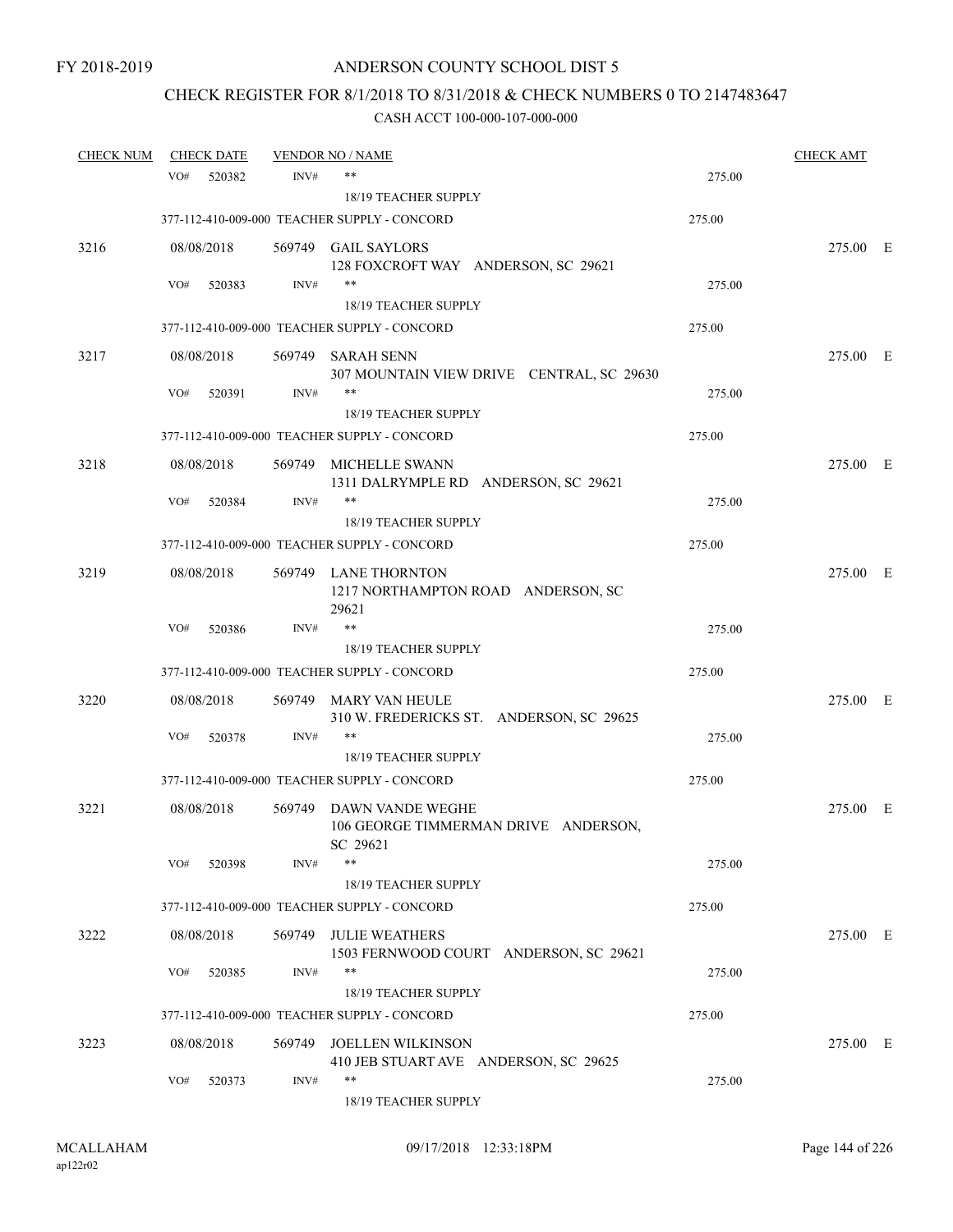## CHECK REGISTER FOR 8/1/2018 TO 8/31/2018 & CHECK NUMBERS 0 TO 2147483647

| <b>CHECK NUM</b> | <b>CHECK DATE</b> |        | <b>VENDOR NO / NAME</b>                                                   |        | <b>CHECK AMT</b> |  |
|------------------|-------------------|--------|---------------------------------------------------------------------------|--------|------------------|--|
|                  |                   |        | 377-112-410-009-000 TEACHER SUPPLY - CONCORD                              | 275.00 |                  |  |
| 3224             | 08/08/2018        |        | 569749 ANGELA ALDRET<br>205 WINDJAMMER WAY ANDERSON, SC 29626             |        | 275.00 E         |  |
|                  | VO#<br>520411     | INV#   | **                                                                        | 275.00 |                  |  |
|                  |                   |        | 18/19 TEACHER SUPPLY<br>377-112-410-010-000 TEACHER SUPPLY - NEW PROSPECT | 275.00 |                  |  |
|                  |                   |        |                                                                           |        |                  |  |
| 3225             | 08/08/2018        |        | 569749 NATALIE EVE BARNES<br>116 RICHFIELD DRIVE ANDERSON, SC 29625       |        | 275.00 E         |  |
|                  | VO#<br>520417     | INV#   | **<br>18/19 TEACHER SUPPLY                                                | 275.00 |                  |  |
|                  |                   |        | 377-112-410-010-000 TEACHER SUPPLY - NEW PROSPECT                         | 275.00 |                  |  |
| 3226             | 08/08/2018        |        | 569749 IRIS BERGT<br>1031 ANNA LANE ANDERSON, SC 29625                    |        | 275.00 E         |  |
|                  | VO#<br>520446     | INV#   | **                                                                        | 275.00 |                  |  |
|                  |                   |        | 18/19 TEACHER SUPPLY                                                      |        |                  |  |
|                  |                   |        | 377-112-410-010-000 TEACHER SUPPLY - NEW PROSPECT                         | 275.00 |                  |  |
| 3227             | 08/08/2018        | 569749 | <b>JESSICA BROWN</b><br>720 BLUME ROAD ANDERSON, SC 29625                 |        | 275.00 E         |  |
|                  | VO#<br>520419     | INV#   | **<br><b>18/19 TEACHER SUPPLY</b>                                         | 275.00 |                  |  |
|                  |                   |        | 377-112-410-010-000 TEACHER SUPPLY - NEW PROSPECT                         | 275.00 |                  |  |
| 3228             | 08/08/2018        | 569749 | KINSLEY BURDETTE<br>106 PINE NEEDLE TRAIL ANDERSON, SC 29625              |        | 275.00 E         |  |
|                  | VO#<br>520435     | INV#   | **<br>18/19 TEACHER SUPPLY                                                | 275.00 |                  |  |
|                  |                   |        | 377-112-410-010-000 TEACHER SUPPLY - NEW PROSPECT                         | 275.00 |                  |  |
| 3229             | 08/08/2018        | 569749 | <b>ASHLEY CHRISTOPHER</b><br>439 OLD COLONY ROAD ANDERSON, SC 29621       |        | 275.00 E         |  |
|                  | VO#<br>520432     | INV#   | **<br>18/19 TEACHER SUPPLY                                                | 275.00 |                  |  |
|                  |                   |        | 377-112-410-010-000 TEACHER SUPPLY - NEW PROSPECT                         | 275.00 |                  |  |
| 3230             | 08/08/2018        |        | 569749 CHRISTOPHER CLARK                                                  |        | 275.00 E         |  |
|                  | VO#<br>520412     | INV#   | 259 DEVONSHIRE ROAD STARR, SC 29684<br>18/19 TEACHER SUPPLY               | 275.00 |                  |  |
|                  |                   |        | 377-112-410-010-000 TEACHER SUPPLY - NEW PROSPECT                         | 275.00 |                  |  |
| 3231             | 08/08/2018        |        | 569749 JENNIFER COMPTON                                                   |        | 275.00 E         |  |
|                  | VO#<br>520423     | INV#   | 2604 LINMAR CIRCLE ANDERSON, SC 29621<br>**                               | 275.00 |                  |  |
|                  |                   |        | 18/19 TEACHER SUPPLY                                                      |        |                  |  |
|                  |                   |        | 377-112-410-010-000 TEACHER SUPPLY - NEW PROSPECT                         | 275.00 |                  |  |
| 3232             | 08/08/2018        |        | 569749 APRIL COWAN<br>100 TAYLORS TRAIL ANDERSON, SC 29621-2667           |        | 275.00 E         |  |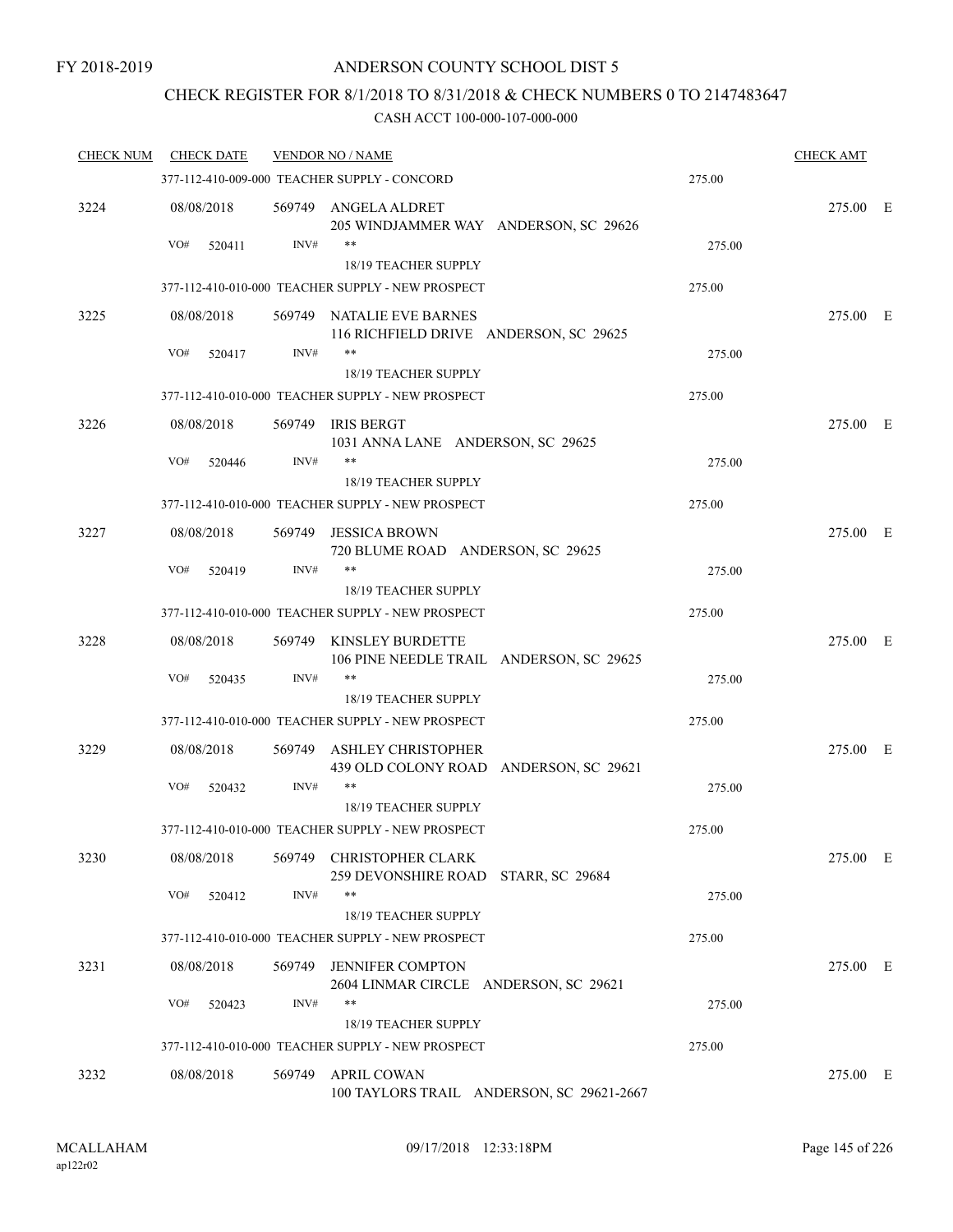# CHECK REGISTER FOR 8/1/2018 TO 8/31/2018 & CHECK NUMBERS 0 TO 2147483647

| <b>CHECK NUM</b> |     | <b>CHECK DATE</b> |        | <b>VENDOR NO / NAME</b>                                                  |        | <b>CHECK AMT</b> |  |
|------------------|-----|-------------------|--------|--------------------------------------------------------------------------|--------|------------------|--|
|                  | VO# | 520424            | INV#   | $***$                                                                    | 275.00 |                  |  |
|                  |     |                   |        | <b>18/19 TEACHER SUPPLY</b>                                              |        |                  |  |
|                  |     |                   |        | 377-112-410-010-000 TEACHER SUPPLY - NEW PROSPECT                        | 275.00 |                  |  |
| 3233             |     | 08/08/2018        |        | 569749 JUSTUS COX<br>4344 OLD MILL ROAD ANDERSON, SC 29621               |        | 275.00 E         |  |
|                  | VO# | 520427            | INV#   | $***$                                                                    | 275.00 |                  |  |
|                  |     |                   |        | 18/19 TEACHER SUPPLY                                                     |        |                  |  |
|                  |     |                   |        | 377-112-410-010-000 TEACHER SUPPLY - NEW PROSPECT                        | 275.00 |                  |  |
| 3234             |     | 08/08/2018        |        | 569749 AMY DAVIS<br>1923 JAMES COX RD BELTON, SC 29627                   |        | 275.00 E         |  |
|                  | VO# | 520415            | INV#   | $***$                                                                    | 275.00 |                  |  |
|                  |     |                   |        | 18/19 TEACHER SUPPLY                                                     |        |                  |  |
|                  |     |                   |        | 377-112-410-010-000 TEACHER SUPPLY - NEW PROSPECT                        | 275.00 |                  |  |
| 3235             |     | 08/08/2018        |        | 569749 NICHOLAUS DAVIS<br>164 ASHTON LANE ANDERSON, SC 29621             |        | 275.00 E         |  |
|                  | VO# | 520416            | INV#   |                                                                          | 275.00 |                  |  |
|                  |     |                   |        | <b>18/19 TEACHER SUPPLY</b>                                              |        |                  |  |
|                  |     |                   |        | 377-112-410-010-000 TEACHER SUPPLY - NEW PROSPECT                        | 275.00 |                  |  |
| 3236             |     | 08/08/2018        |        | 569749 VICKIE DOCKERY<br>101 PENINSULA DRIVE ANDERSON, SC 29626          |        | 275.00 E         |  |
|                  | VO# | 520413            | INV#   | $***$                                                                    | 275.00 |                  |  |
|                  |     |                   |        | 18/19 TEACHER SUPPLY                                                     |        |                  |  |
|                  |     |                   |        | 377-112-410-010-000 TEACHER SUPPLY - NEW PROSPECT                        | 275.00 |                  |  |
| 3237             |     | 08/08/2018        | 569749 | ASHLEY GELDER<br>109 JASMINE LANE PENDLETON, SC 29670                    |        | 275.00 E         |  |
|                  | VO# | 520422            | INV#   | $***$                                                                    | 275.00 |                  |  |
|                  |     |                   |        | 18/19 TEACHER SUPPLY                                                     |        |                  |  |
|                  |     |                   |        | 377-112-410-010-000 TEACHER SUPPLY - NEW PROSPECT                        | 275.00 |                  |  |
| 3238             |     | 08/08/2018        |        | 569749 MEGAN GILMER<br>308 TILLOTSON ROAD ANDERSON, SC 29621             |        | 275.00 E         |  |
|                  | VO# | 520439            | INV#   | $***$                                                                    | 275.00 |                  |  |
|                  |     |                   |        | 18/19 TEACHER SUPPLY                                                     |        |                  |  |
|                  |     |                   |        | 377-112-410-010-000 TEACHER SUPPLY - NEW PROSPECT                        | 275.00 |                  |  |
| 3239             |     | 08/08/2018        | 569749 | COURTNEY GOLDSMITH<br>811 ISSAQUEENA TRAIL APT 2202 CENTRAL, SC<br>29630 |        | 275.00 E         |  |
|                  | VO# | 520425            | INV#   | $***$                                                                    | 275.00 |                  |  |
|                  |     |                   |        | 18/19 TEACHER SUPPLY                                                     |        |                  |  |
|                  |     |                   |        | 377-112-410-010-000 TEACHER SUPPLY - NEW PROSPECT                        | 275.00 |                  |  |
| 3240             |     | 08/08/2018        | 569749 | ANNE GOSNELL                                                             |        | 275.00 E         |  |
|                  |     |                   |        | 707 WHITEHALL ROAD ANDERSON, SC 29625                                    |        |                  |  |
|                  | VO# | 520418            | INV#   | $***$<br>18/19 TEACHER SUPPLY                                            | 275.00 |                  |  |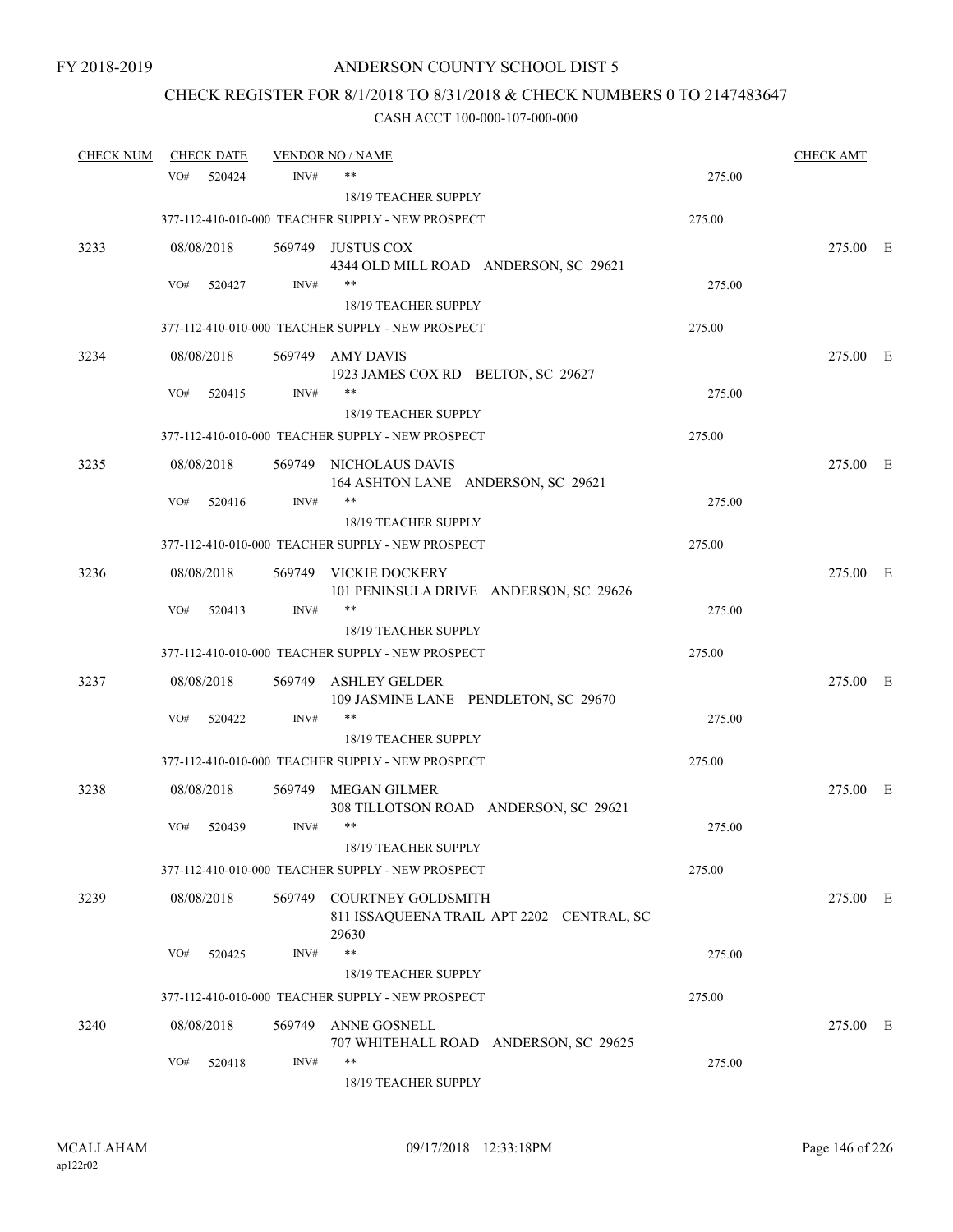### CHECK REGISTER FOR 8/1/2018 TO 8/31/2018 & CHECK NUMBERS 0 TO 2147483647

| <b>CHECK NUM</b> | <b>CHECK DATE</b> |        | <b>VENDOR NO / NAME</b>                                                        |        | <b>CHECK AMT</b> |  |
|------------------|-------------------|--------|--------------------------------------------------------------------------------|--------|------------------|--|
|                  |                   |        | 377-112-410-010-000 TEACHER SUPPLY - NEW PROSPECT                              | 275.00 |                  |  |
| 3241             | 08/08/2018        |        | 569749 MARIANNE HARDY<br>1727 DALRYMPLE ROAD ANDERSON, SC 29261                |        | 275.00 E         |  |
|                  | VO#<br>520426     | INV#   | **<br>18/19 TEACHER SUPPLY                                                     | 275.00 |                  |  |
|                  |                   |        | 377-112-410-010-000 TEACHER SUPPLY - NEW PROSPECT                              | 275.00 |                  |  |
| 3242             | 08/08/2018        |        | 569749 ASHLEY HUGHES<br>104 ABINGTON COURT ANDERSON, SC 29621                  |        | 275.00 E         |  |
|                  | VO#<br>520443     | INV#   | $***$<br>18/19 TEACHER SUPPLY                                                  | 275.00 |                  |  |
|                  |                   |        | 377-112-410-010-000 TEACHER SUPPLY - NEW PROSPECT                              | 275.00 |                  |  |
| 3243             | 08/08/2018        |        | 569749 LINDSEY HUGHES<br>105 ABINGTON COURT ANDERSON, SC 29621                 |        | 275.00 E         |  |
|                  | VO#<br>520444     | INV#   | $***$                                                                          | 275.00 |                  |  |
|                  |                   |        | 18/19 TEACHER SUPPLY                                                           |        |                  |  |
|                  |                   |        | 377-112-410-010-000 TEACHER SUPPLY - NEW PROSPECT                              | 275.00 |                  |  |
| 3244             | 08/08/2018        |        | 569749 CHRISTINA MATASAVAGE<br>406 TIMBERLAKE ROAD ANDERSON, SC 29625<br>$***$ |        | 275.00 E         |  |
|                  | VO#<br>520434     | INV#   | 18/19 TEACHER SUPPLY                                                           | 275.00 |                  |  |
|                  |                   |        | 377-112-410-010-000 TEACHER SUPPLY - NEW PROSPECT                              | 275.00 |                  |  |
| 3245             | 08/08/2018        |        | 569749 ELIZABETH MCCUEN                                                        |        | 275.00 E         |  |
|                  | VO#<br>520433     | INV#   | 302 BRITTANY PARK ANDERSON, SC 29621<br>$***$<br>18/19 TEACHER SUPPLY          | 275.00 |                  |  |
|                  |                   |        | 377-112-410-010-000 TEACHER SUPPLY - NEW PROSPECT                              | 275.00 |                  |  |
| 3246             | 08/08/2018        |        | 569749 KATHY MCMILLAN-BENNON                                                   |        | 275.00 E         |  |
|                  | VO#<br>520436     | INV#   | 112 TURNHOUSE LANE SIMPSONVILLE, SC 29681<br>**                                | 275.00 |                  |  |
|                  |                   |        | 18/19 TEACHER SUPPLY                                                           |        |                  |  |
|                  |                   |        | 377-112-410-010-000 TEACHER SUPPLY - NEW PROSPECT                              | 275.00 |                  |  |
| 3247             | 08/08/2018        |        | 569749 MARY MITCHELL<br>106 SHANNON DRIVE ANDERSON, SC 29625                   |        | 275.00 E         |  |
|                  | VO#<br>520430     | INV#   | **<br>18/19 TEACHER SUPPLY                                                     | 275.00 |                  |  |
|                  |                   |        | 377-112-410-010-000 TEACHER SUPPLY - NEW PROSPECT                              | 275.00 |                  |  |
| 3248             | 08/08/2018        |        | 569749 KEVIN NEW<br>405 DUNHILL DRIVE ANDERSON, SC 29625                       |        | 275.00 E         |  |
|                  | VO#<br>520414     | INV#   | **                                                                             | 275.00 |                  |  |
|                  |                   |        | 18/19 TEACHER SUPPLY                                                           |        |                  |  |
|                  |                   |        | 377-112-410-010-000 TEACHER SUPPLY - NEW PROSPECT                              | 275.00 |                  |  |
| 3249             | 08/08/2018        | 569749 | <b>JENNIFER OGLESBY</b><br>316 COOK STREET ELBERTON, GA 30635                  |        | 275.00 E         |  |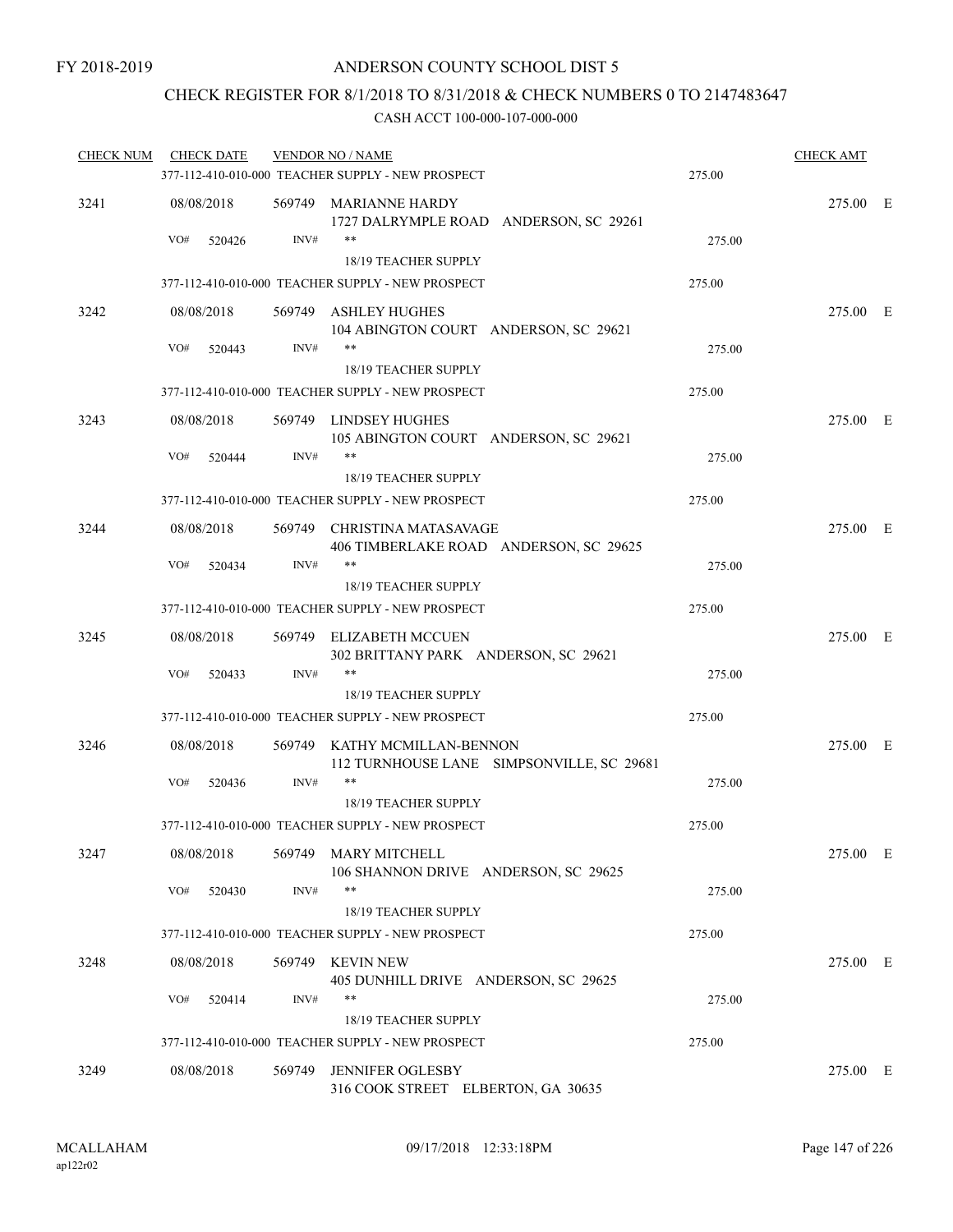# CHECK REGISTER FOR 8/1/2018 TO 8/31/2018 & CHECK NUMBERS 0 TO 2147483647

| <b>CHECK NUM</b> | <b>CHECK DATE</b> |        | <b>VENDOR NO / NAME</b>                                                     |        | <b>CHECK AMT</b> |  |
|------------------|-------------------|--------|-----------------------------------------------------------------------------|--------|------------------|--|
|                  | VO#<br>520437     | INV#   | **                                                                          | 275.00 |                  |  |
|                  |                   |        | 18/19 TEACHER SUPPLY                                                        |        |                  |  |
|                  |                   |        | 377-112-410-010-000 TEACHER SUPPLY - NEW PROSPECT                           | 275.00 |                  |  |
| 3250             | 08/08/2018        |        | 569749 AMBER ORTEGO<br>5028 WESTWIND WAY ANDERSON, SC 29626                 |        | 275.00 E         |  |
|                  | VO#<br>520438     | INV#   | $***$                                                                       | 275.00 |                  |  |
|                  |                   |        | 18/19 TEACHER SUPPLY                                                        |        |                  |  |
|                  |                   |        | 377-112-410-010-000 TEACHER SUPPLY - NEW PROSPECT                           | 275.00 |                  |  |
| 3251             | 08/08/2018        |        | 569749 LAUREN PARKS<br>111 COUNTRY GLEN PELZER, SC 29669                    |        | 275.00 E         |  |
|                  | VO#<br>520445     | INV#   | $***$                                                                       | 275.00 |                  |  |
|                  |                   |        | 18/19 TEACHER SUPPLY                                                        |        |                  |  |
|                  |                   |        | 377-112-410-010-000 TEACHER SUPPLY - NEW PROSPECT                           | 275.00 |                  |  |
| 3252             | 08/08/2018        |        | 569749 YASMIN PRINCE<br>210 BRISTOL COURT ANDERSON, SC 29625                |        | 275.00 E         |  |
|                  | VO#<br>520421     | INV#   | **                                                                          | 275.00 |                  |  |
|                  |                   |        | 18/19 TEACHER SUPPLY                                                        |        |                  |  |
|                  |                   |        | 377-112-410-010-000 TEACHER SUPPLY - NEW PROSPECT                           | 275.00 |                  |  |
| 3253             | 08/08/2018        | 569749 | <b>ASHLEY RICKETTS</b><br>1253 COX LAKE ROAD BELTON, SC 29627               |        | 275.00 E         |  |
|                  | VO#<br>520441     | INV#   | **                                                                          | 275.00 |                  |  |
|                  |                   |        | 18/19 TEACHER SUPPLY                                                        |        |                  |  |
|                  |                   |        | 377-112-410-010-000 TEACHER SUPPLY - NEW PROSPECT                           | 275.00 |                  |  |
| 3254             | 08/08/2018        |        | 569749 HANNAH TRADO<br>200 COUNTRY CLUB LANE, APT. 1E ANDERSON,<br>SC 29625 |        | 275.00 E         |  |
|                  | VO#<br>520429     | INV#   | $***$                                                                       | 275.00 |                  |  |
|                  |                   |        | 18/19 TEACHER SUPPLY                                                        |        |                  |  |
|                  |                   |        | 377-112-410-010-000 TEACHER SUPPLY - NEW PROSPECT                           | 275.00 |                  |  |
| 3255             | 08/08/2018        | 569749 | <b>MARLEE WALDROP</b><br>158 GLASSY MOUNTAIN STREET PICKENS, SC<br>29671    |        | 275.00 E         |  |
|                  | VO#<br>520431     | INV#   | **<br>18/19 TEACHER SUPPLY                                                  | 275.00 |                  |  |
|                  |                   |        | 377-112-410-010-000 TEACHER SUPPLY - NEW PROSPECT                           | 275.00 |                  |  |
| 3256             | 08/08/2018        |        | 569749 PHILLIP WATSON                                                       |        | 275.00 E         |  |
|                  |                   |        | 101 JULIA CIRCLE ANDERSON, SC 29625                                         |        |                  |  |
|                  | VO#<br>520420     | INV#   | $***$                                                                       | 275.00 |                  |  |
|                  |                   |        | 18/19 TEACHER SUPPLY                                                        |        |                  |  |
|                  |                   |        | 377-112-410-010-000 TEACHER SUPPLY - NEW PROSPECT                           | 275.00 |                  |  |
| 3257             | 08/08/2018        | 569749 | KARLEE WILSON<br>107 GRACEVIEW E ANDERSON, SC 29625                         |        | 275.00 E         |  |
|                  | VO#<br>520440     | INV#   | $***$<br>18/19 TEACHER SUPPLY                                               | 275.00 |                  |  |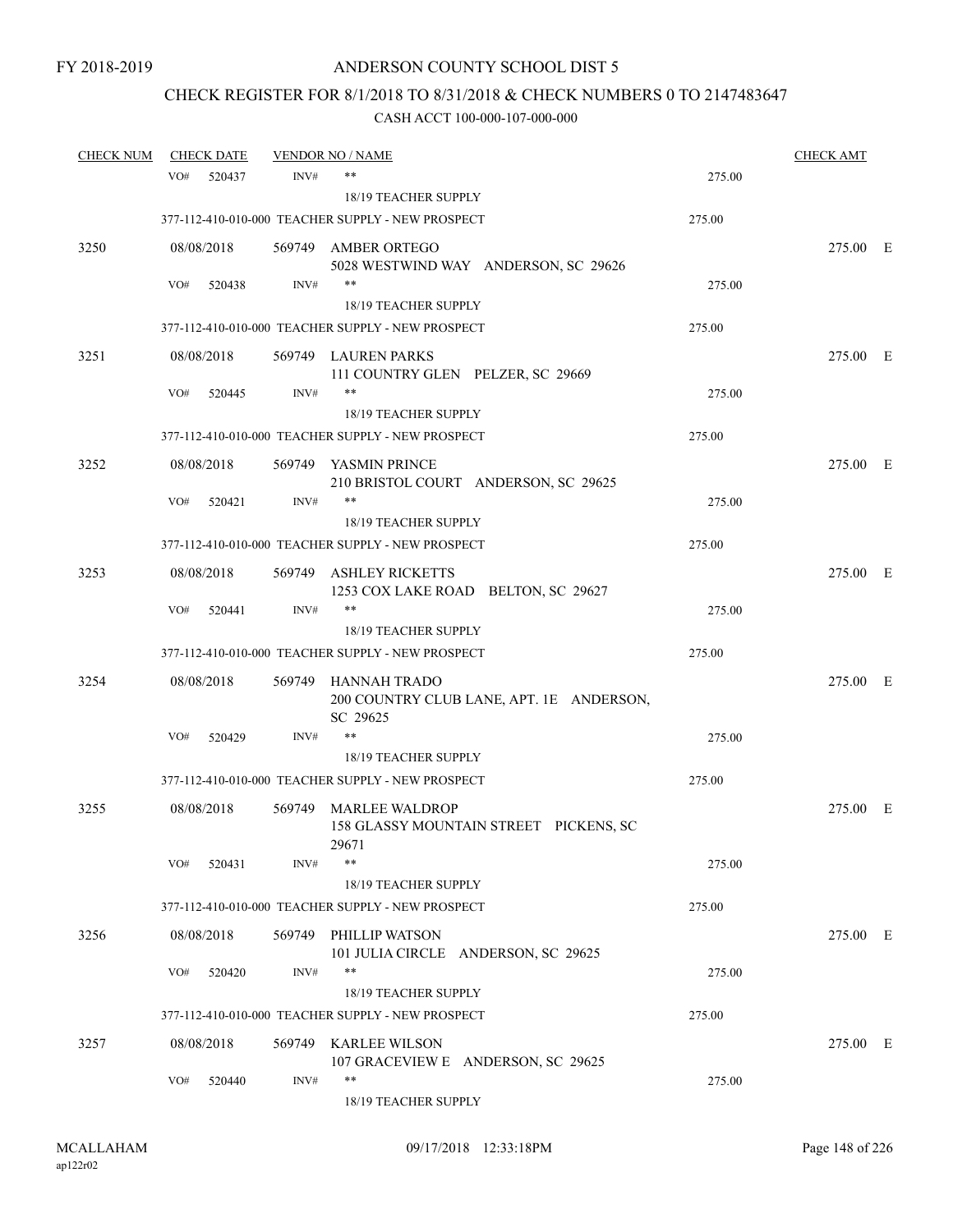## CHECK REGISTER FOR 8/1/2018 TO 8/31/2018 & CHECK NUMBERS 0 TO 2147483647

| <b>CHECK NUM</b> | <b>CHECK DATE</b> |      | <b>VENDOR NO / NAME</b>                                                    |        | <b>CHECK AMT</b> |  |
|------------------|-------------------|------|----------------------------------------------------------------------------|--------|------------------|--|
|                  |                   |      | 377-112-410-010-000 TEACHER SUPPLY - NEW PROSPECT                          | 275.00 |                  |  |
| 3258             | 08/08/2018        |      | 569749 REBECCA WING<br>211 S. 7TH STREET EASLEY, SC 29640                  |        | 275.00 E         |  |
|                  | VO#<br>520442     | INV# | **                                                                         | 275.00 |                  |  |
|                  |                   |      | 18/19 TEACHER SUPPLY                                                       |        |                  |  |
|                  |                   |      | 377-112-410-010-000 TEACHER SUPPLY - NEW PROSPECT                          | 275.00 |                  |  |
| 3259             | 08/08/2018        |      | 569749 CHERYL ARCHIE<br>207 GREENLAND ROAD ANDERSON, SC 29626              |        | 275.00 E         |  |
|                  | VO#<br>520490     | INV# | **                                                                         | 275.00 |                  |  |
|                  |                   |      | 18/19 TEACHER SUPPLY                                                       |        |                  |  |
|                  |                   |      | 377-112-410-011-000 TEACHER SUPPLY - HOMELAND PARK                         | 275.00 |                  |  |
| 3260             | 08/08/2018        |      | 569749 NICOLE BALLEW<br>603 BLUME ROAD ANDERSON, SC 29625                  |        | 275.00 E         |  |
|                  | VO#<br>520504     | INV# | **                                                                         | 275.00 |                  |  |
|                  |                   |      | 18/19 TEACHER SUPPLY                                                       |        |                  |  |
|                  |                   |      | 377-112-410-011-000 TEACHER SUPPLY - HOMELAND PARK                         | 275.00 |                  |  |
| 3261             | 08/08/2018        |      | 569749 CIARA BARKSDALE<br>1241 HARRIETT CIRCLE ANDERSON, SC 29621          |        | 275.00 E         |  |
|                  | VO#<br>520508     | INV# | **<br>18/19 TEACHER SUPPLY                                                 | 275.00 |                  |  |
|                  |                   |      | 377-112-410-011-000 TEACHER SUPPLY - HOMELAND PARK                         | 275.00 |                  |  |
|                  |                   |      |                                                                            |        |                  |  |
| 3262             | 08/08/2018        |      | 569749 HOLLY BEARDEN<br>5420 MCGILL ROAD ANDERSON, SC 29626                |        | 275.00 E         |  |
|                  | VO#<br>520503     | INV# | **                                                                         | 275.00 |                  |  |
|                  |                   |      | 18/19 TEACHER SUPPLY<br>377-112-410-011-000 TEACHER SUPPLY - HOMELAND PARK | 275.00 |                  |  |
|                  |                   |      |                                                                            |        |                  |  |
| 3263             | 08/08/2018        |      | 569749 KELLIE CATHEY<br>3342 TRAIL ROAD BELTON, SC 29627                   |        | 275.00 E         |  |
|                  | VO#<br>520494     | INV# | **<br>18/19 TEACHER SUPPLY                                                 | 275.00 |                  |  |
|                  |                   |      | 377-112-410-011-000 TEACHER SUPPLY - HOMELAND PARK                         | 275.00 |                  |  |
|                  |                   |      |                                                                            |        |                  |  |
| 3264             | 08/08/2018        |      | 569749 LAUREN CHAVIS<br>2015 OLD SPRING DRIVE ANDERSON, SC 29625           |        | 275.00 E         |  |
|                  | VO#<br>520495     | INV# | 18/19 TEACHER SUPPLY                                                       | 275.00 |                  |  |
|                  |                   |      | 377-112-410-011-000 TEACHER SUPPLY - HOMELAND PARK                         | 275.00 |                  |  |
|                  |                   |      |                                                                            |        |                  |  |
| 3265             | 08/08/2018        |      | 569749 SHELBY CRUSE<br>442 WILDERNESS TRAIL LIBERTY, SC 29657              |        | 275.00 E         |  |
|                  | VO#<br>520502     | INV# | **<br>18/19 TEACHER SUPPLY                                                 | 275.00 |                  |  |
|                  |                   |      | 377-112-410-011-000 TEACHER SUPPLY - HOMELAND PARK                         | 275.00 |                  |  |
|                  |                   |      |                                                                            |        |                  |  |
| 3266             | 08/08/2018        |      | 569749 ANGELA DORSKI<br>207 HARBOROUGH RD ANDERSON, SC 29625               |        | 275.00 E         |  |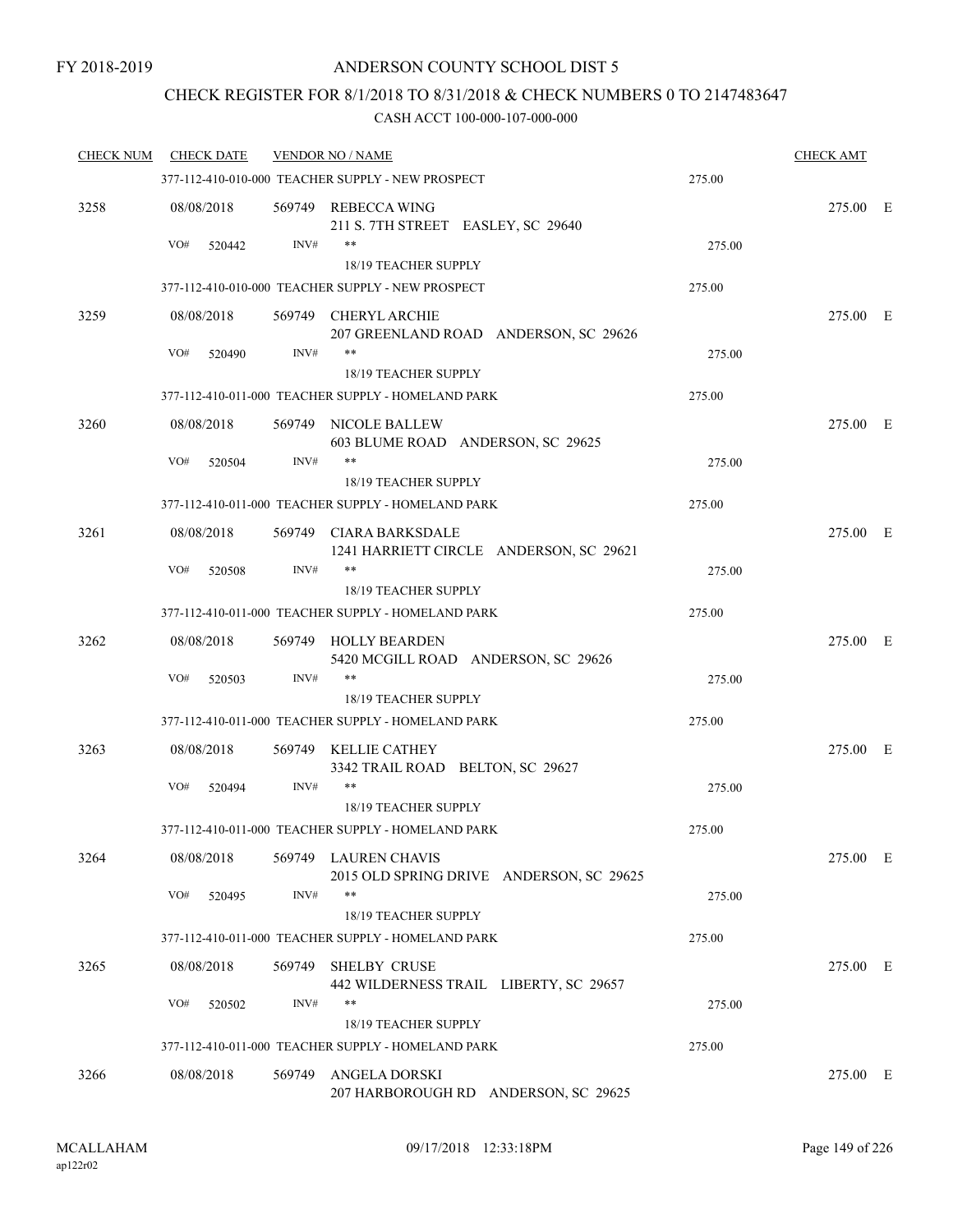# CHECK REGISTER FOR 8/1/2018 TO 8/31/2018 & CHECK NUMBERS 0 TO 2147483647

| <b>CHECK NUM</b> |     | <b>CHECK DATE</b> |        | <b>VENDOR NO / NAME</b>                                           |        | <b>CHECK AMT</b> |  |
|------------------|-----|-------------------|--------|-------------------------------------------------------------------|--------|------------------|--|
|                  | VO# | 520496            | INV#   | $***$                                                             | 275.00 |                  |  |
|                  |     |                   |        | 18/19 TEACHER SUPPLY                                              |        |                  |  |
|                  |     |                   |        | 377-112-410-011-000 TEACHER SUPPLY - HOMELAND PARK                | 275.00 |                  |  |
| 3267             |     | 08/08/2018        |        | 569749 AMY DOWDY                                                  |        | 275.00 E         |  |
|                  |     |                   |        | 116 BLAKE DAIRY ROAD BELTON, SC 29627                             |        |                  |  |
|                  | VO# | 520509            | INV#   | $***$                                                             | 275.00 |                  |  |
|                  |     |                   |        | 18/19 TEACHER SUPPLY                                              |        |                  |  |
|                  |     |                   |        | 377-112-410-011-000 TEACHER SUPPLY - HOMELAND PARK                | 275.00 |                  |  |
| 3268             |     | 08/08/2018        |        | 569749 KIMBERLY EARGLE                                            |        | 275.00 E         |  |
|                  |     |                   |        | 124 LILLIE MARIE DR. PIEDMONT, SC 29673<br>$***$                  |        |                  |  |
|                  | VO# | 520498            | INV#   | 18/19 TEACHER SUPPLY                                              | 275.00 |                  |  |
|                  |     |                   |        | 377-112-410-011-000 TEACHER SUPPLY - HOMELAND PARK                | 275.00 |                  |  |
|                  |     |                   |        |                                                                   |        |                  |  |
| 3269             |     | 08/08/2018        |        | 569749 BRIANA HAWKINS<br>218 BROADWATER CIRCLE ANDERSON, SC 29626 |        | 275.00 E         |  |
|                  | VO# | 520497            | INV#   | **                                                                | 275.00 |                  |  |
|                  |     |                   |        | 18/19 TEACHER SUPPLY                                              |        |                  |  |
|                  |     |                   |        | 377-112-410-011-000 TEACHER SUPPLY - HOMELAND PARK                | 275.00 |                  |  |
| 3270             |     | 08/08/2018        |        | 569749 LAUREN HOLZSHU                                             |        | 275.00 E         |  |
|                  |     |                   |        | 1018 CARLISLE PLACE ANDERSON, SC 29621                            |        |                  |  |
|                  | VO# | 520499            | INV#   | $***$                                                             | 275.00 |                  |  |
|                  |     |                   |        | 18/19 TEACHER SUPPLY                                              |        |                  |  |
|                  |     |                   |        | 377-112-410-011-000 TEACHER SUPPLY - HOMELAND PARK                | 275.00 |                  |  |
| 3271             |     | 08/08/2018        | 569749 | <b>TRACY HUDGENS</b>                                              |        | 275.00 E         |  |
|                  |     |                   |        | 120 MCCLAIN LAKE DR ANDERSON, SC 29625                            |        |                  |  |
|                  | VO# | 520479            | INV#   | $***$                                                             | 275.00 |                  |  |
|                  |     |                   |        | 18/19 TEACHER SUPPLY                                              |        |                  |  |
|                  |     |                   |        | 377-112-410-011-000 TEACHER SUPPLY - HOMELAND PARK                | 275.00 |                  |  |
| 3272             |     | 08/08/2018        | 569749 | <b>BRANDI KELLEY</b>                                              |        | 275.00 E         |  |
|                  |     |                   |        | 1133 BROWN ROAD ANDERSON, SC 29621<br>$***$                       |        |                  |  |
|                  | VO# | 520491            | INV#   |                                                                   | 275.00 |                  |  |
|                  |     |                   |        | 18/19 TEACHER SUPPLY                                              |        |                  |  |
|                  |     |                   |        | 377-112-410-011-000 TEACHER SUPPLY - HOMELAND PARK                | 275.00 |                  |  |
| 3273             |     | 08/08/2018        | 569749 | <b>MELISSA KNOWLES</b>                                            |        | 275.00 E         |  |
|                  | VO# | 520501            | INV#   | 1305 HANOVER ROAD ANDERSON, SC 29621<br>$***$                     | 275.00 |                  |  |
|                  |     |                   |        | 18/19 TEACHER SUPPLY                                              |        |                  |  |
|                  |     |                   |        | 377-112-410-011-000 TEACHER SUPPLY - HOMELAND PARK                | 275.00 |                  |  |
| 3274             |     | 08/08/2018        | 569749 | <b>STACY KUBU</b>                                                 |        | 275.00 E         |  |
|                  |     |                   |        | 109 BUTTERCUP TRAIL ANDERSON, SC 29621                            |        |                  |  |
|                  | VO# | 520488            | INV#   | $***$                                                             | 275.00 |                  |  |
|                  |     |                   |        | 18/19 TEACHER SUPPLY                                              |        |                  |  |
|                  |     |                   |        | 377-112-410-011-000 TEACHER SUPPLY - HOMELAND PARK                | 275.00 |                  |  |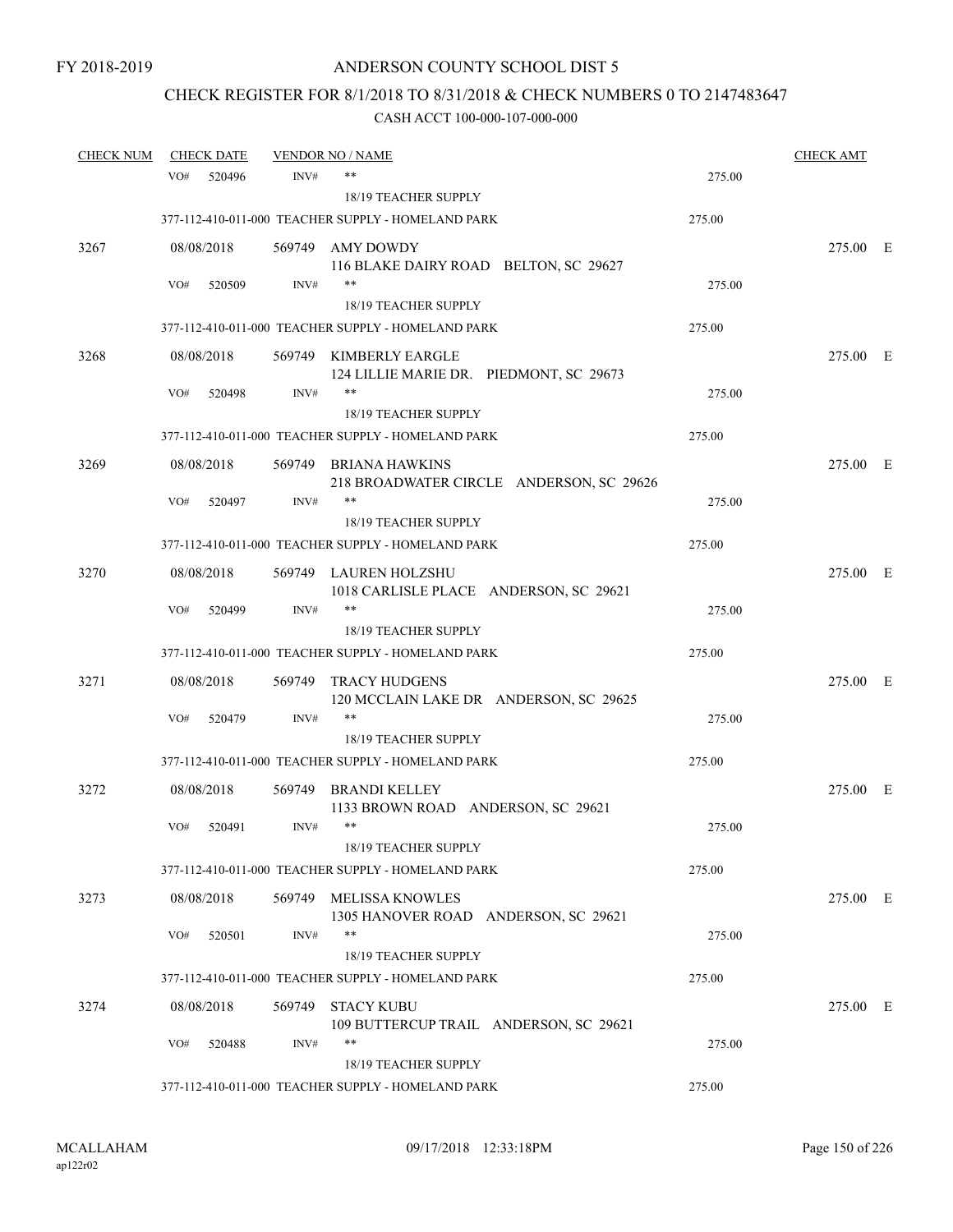## CHECK REGISTER FOR 8/1/2018 TO 8/31/2018 & CHECK NUMBERS 0 TO 2147483647

| <b>CHECK NUM</b> | <b>CHECK DATE</b> |        | <b>VENDOR NO / NAME</b>                                                    |        | <b>CHECK AMT</b> |  |
|------------------|-------------------|--------|----------------------------------------------------------------------------|--------|------------------|--|
| 3275             | 08/08/2018        |        | 569749 CANDACE MADDOX<br>142 RIVENDELL DRIVE ANDERSON, SC 29621            |        | 275.00 E         |  |
|                  | VO#<br>520489     | INV#   | **<br>18/19 TEACHER SUPPLY                                                 | 275.00 |                  |  |
|                  |                   |        | 377-112-410-011-000 TEACHER SUPPLY - HOMELAND PARK                         | 275.00 |                  |  |
| 3276             | 08/08/2018        |        | 569749 ASHLEY MATTOCH<br>311 TWO NOTCH TRAIL EASLEY, SC 29642              |        | 275.00 E         |  |
|                  | VO#<br>520510     | INV#   | **<br>18/19 TEACHER SUPPLY                                                 | 275.00 |                  |  |
|                  |                   |        | 377-112-410-011-000 TEACHER SUPPLY - HOMELAND PARK                         | 275.00 |                  |  |
| 3277             | 08/08/2018        |        | 569749 LINDSAY MORGAN<br>100 TEESIDE COURT ANDERSON, SC 29625              |        | 275.00 E         |  |
|                  | VO#<br>520500     | INV#   | **<br>18/19 TEACHER SUPPLY                                                 | 275.00 |                  |  |
|                  |                   |        | 377-112-410-011-000 TEACHER SUPPLY - HOMELAND PARK                         | 275.00 |                  |  |
| 3278             | 08/08/2018        |        | 569749 YVONNE NIX<br>856 BLACKMAN RD PENDLETON, SC 29670                   |        | 275.00 E         |  |
|                  | VO#<br>520480     | INV#   | $***$                                                                      | 275.00 |                  |  |
|                  |                   |        | 18/19 TEACHER SUPPLY<br>377-112-410-011-000 TEACHER SUPPLY - HOMELAND PARK | 275.00 |                  |  |
| 3279             | 08/08/2018        | 569749 | <b>CHARLES POLSON</b><br>116 JAMES LAWRENCE ORR DR. ANDERSON, SC<br>29621  |        | 275.00 E         |  |
|                  | VO#<br>520481     | INV#   | **                                                                         | 275.00 |                  |  |
|                  |                   |        | 18/19 TEACHER SUPPLY                                                       |        |                  |  |
|                  |                   |        | 377-112-410-011-000 TEACHER SUPPLY - HOMELAND PARK                         | 275.00 |                  |  |
| 3280             | 08/08/2018        | 569749 | <b>JAMES RASH</b><br>165 BUCKLAND DRIVE ANDERSON, SC 29621                 |        | 275.00 E         |  |
|                  | VO#<br>520493     | INV#   | $***$<br>18/19 TEACHER SUPPLY                                              | 275.00 |                  |  |
|                  |                   |        | 377-112-410-011-000 TEACHER SUPPLY - HOMELAND PARK                         | 275.00 |                  |  |
| 3281             | 08/08/2018        | 569749 | <b>JENNIFER SMITH</b><br>105 COUNTRY GARDEN LANE ANDERSON, SC<br>29626     |        | 275.00 E         |  |
|                  | VO#<br>520487     | INV#   | $***$                                                                      | 275.00 |                  |  |
|                  |                   |        | 18/19 TEACHER SUPPLY                                                       |        |                  |  |
|                  |                   |        | 377-112-410-011-000 TEACHER SUPPLY - HOMELAND PARK                         | 275.00 |                  |  |
| 3282             | 08/08/2018        | 569749 | <b>ELIZABETH SMITH</b><br>2005 COLLEGE AVE ANDERSON, SC 29621              |        | 275.00 E         |  |
|                  | VO#<br>520507     | INV#   | **<br>18/19 TEACHER SUPPLY                                                 | 275.00 |                  |  |
|                  |                   |        | 377-112-410-011-000 TEACHER SUPPLY - HOMELAND PARK                         | 275.00 |                  |  |
| 3283             | 08/08/2018        |        | 569749 CANDICE STANZIONE                                                   |        | 275.00 E         |  |
|                  |                   |        |                                                                            |        |                  |  |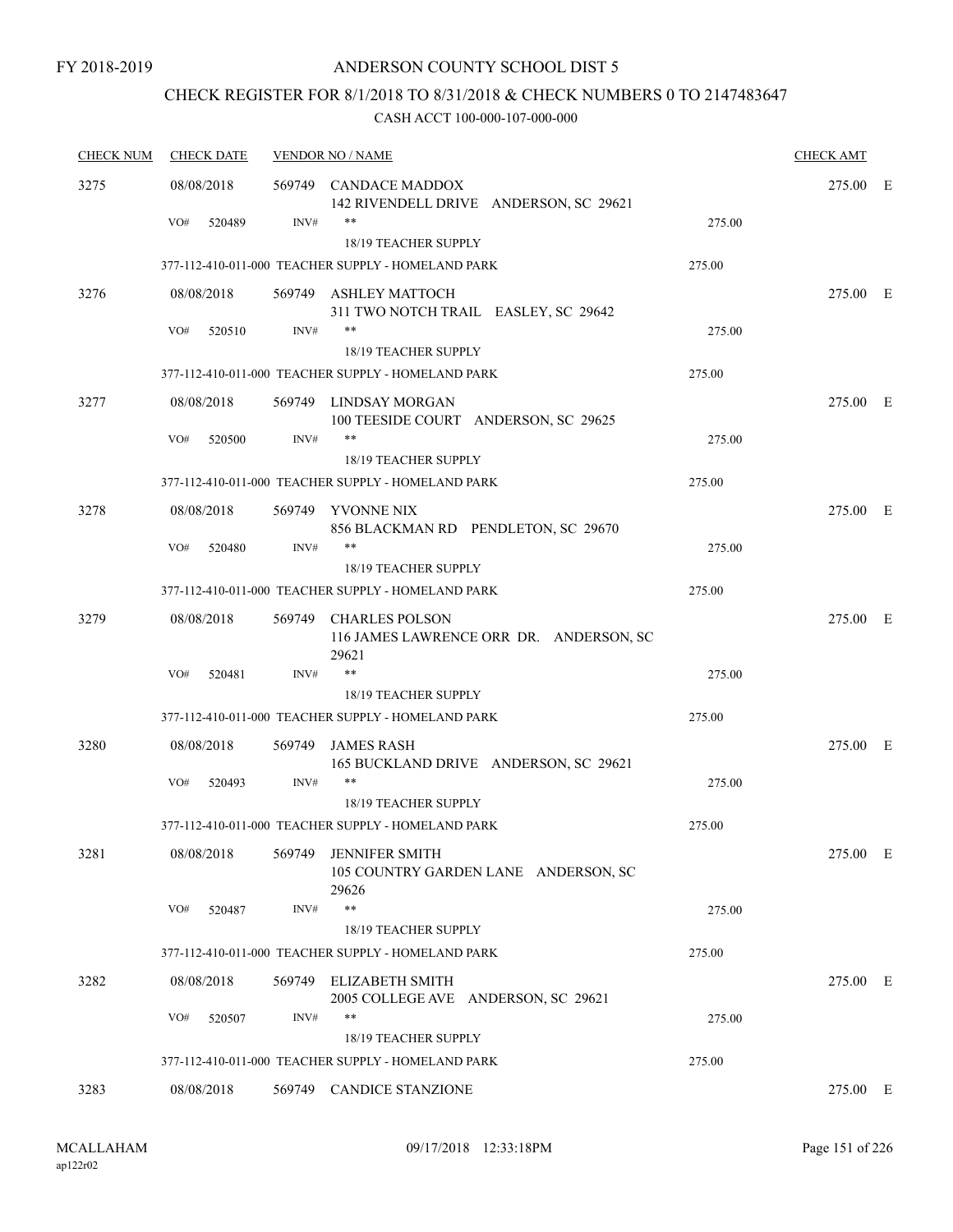### CHECK REGISTER FOR 8/1/2018 TO 8/31/2018 & CHECK NUMBERS 0 TO 2147483647

| <b>CHECK NUM</b> |     | <b>CHECK DATE</b> |      | <b>VENDOR NO / NAME</b>                                        |        | <b>CHECK AMT</b> |  |
|------------------|-----|-------------------|------|----------------------------------------------------------------|--------|------------------|--|
|                  |     |                   |      | 1003 WILLOW RUN ANDERSON, SC 29621                             |        |                  |  |
|                  | VO# | 520482            | INV# | $***$                                                          | 275.00 |                  |  |
|                  |     |                   |      | 18/19 TEACHER SUPPLY                                           |        |                  |  |
|                  |     |                   |      | 377-112-410-011-000 TEACHER SUPPLY - HOMELAND PARK             | 275.00 |                  |  |
| 3284             |     | 08/08/2018        |      | 569749 MICHELLE TRAYNUM                                        |        | 275.00 E         |  |
|                  | VO# | 520483            | INV# | 101 CORAL ST WILLIAMSTON, SC 29697<br>**                       | 275.00 |                  |  |
|                  |     |                   |      | 18/19 TEACHER SUPPLY                                           |        |                  |  |
|                  |     |                   |      | 377-112-410-011-000 TEACHER SUPPLY - HOMELAND PARK             | 275.00 |                  |  |
| 3285             |     | 08/08/2018        |      | 569749 PENNY TRITT<br>250 CIRCLE DRIVE PENDLETON, SC 29670     |        | 275.00 E         |  |
|                  | VO# | 520484            | INV# | **                                                             | 275.00 |                  |  |
|                  |     |                   |      | 18/19 TEACHER SUPPLY                                           |        |                  |  |
|                  |     |                   |      | 377-112-410-011-000 TEACHER SUPPLY - HOMELAND PARK             | 275.00 |                  |  |
| 3286             |     | 08/08/2018        |      | 569749 LAUREN VAUGHN<br>310 HARTVIEW CIRCLE ANDERSON, SC 29625 |        | 275.00 E         |  |
|                  | VO# | 520506            | INV# | **                                                             | 275.00 |                  |  |
|                  |     |                   |      | <b>18/19 TEACHER SUPPLY</b>                                    |        |                  |  |
|                  |     |                   |      | 377-112-410-011-000 TEACHER SUPPLY - HOMELAND PARK             | 275.00 |                  |  |
| 3287             |     | 08/08/2018        |      | 569749 SUSAN WALKER<br>207 TIMBERLAKE ROAD ANDERSON, SC 29625  |        | 275.00 E         |  |
|                  | VO# | 520485            | INV# | $***$                                                          | 275.00 |                  |  |
|                  |     |                   |      | 18/19 TEACHER SUPPLY                                           |        |                  |  |
|                  |     |                   |      | 377-112-410-011-000 TEACHER SUPPLY - HOMELAND PARK             | 275.00 |                  |  |
| 3288             |     | 08/08/2018        |      | 569749 DEDRA WATSON<br>121 SELWYN DRIVE ANDERSON, SC 29625     |        | 275.00 E         |  |
|                  | VO# | 520492            | INV# | **                                                             | 275.00 |                  |  |
|                  |     |                   |      | <b>18/19 TEACHER SUPPLY</b>                                    |        |                  |  |
|                  |     |                   |      | 377-112-410-011-000 TEACHER SUPPLY - HOMELAND PARK             | 275.00 |                  |  |
| 3289             |     | 08/08/2018        |      | 569749 DORIENNE WILLIAMS<br>414 FOREST LANE BELTON, SC 29627   |        | 275.00 E         |  |
|                  |     | VO# 520505        | INV# | 18/19 TEACHER SUPPLY                                           | 275.00 |                  |  |
|                  |     |                   |      | 377-112-410-011-000 TEACHER SUPPLY - HOMELAND PARK             | 275.00 |                  |  |
| 3290             |     | 08/08/2018        |      | 569749 RUBY WOOTEN                                             |        | 275.00 E         |  |
|                  |     |                   |      | 2500 MAGAHA DRIVE ANDERSON, SC 29621                           |        |                  |  |
|                  | VO# | 520486            | INV# | **                                                             | 275.00 |                  |  |
|                  |     |                   |      | 18/19 TEACHER SUPPLY                                           |        |                  |  |
|                  |     |                   |      | 377-112-410-011-000 TEACHER SUPPLY - HOMELAND PARK             | 275.00 |                  |  |
| 3291             |     | 08/08/2018        |      | 569749 CYNTHIA ADKINS                                          |        | 275.00 E         |  |
|                  |     |                   |      | 204 MEADOW COURT HONEA PATH, SC 29654                          |        |                  |  |
|                  | VO# | 520547            | INV# | **<br>18/19 TEACHER SUPPLY                                     | 275.00 |                  |  |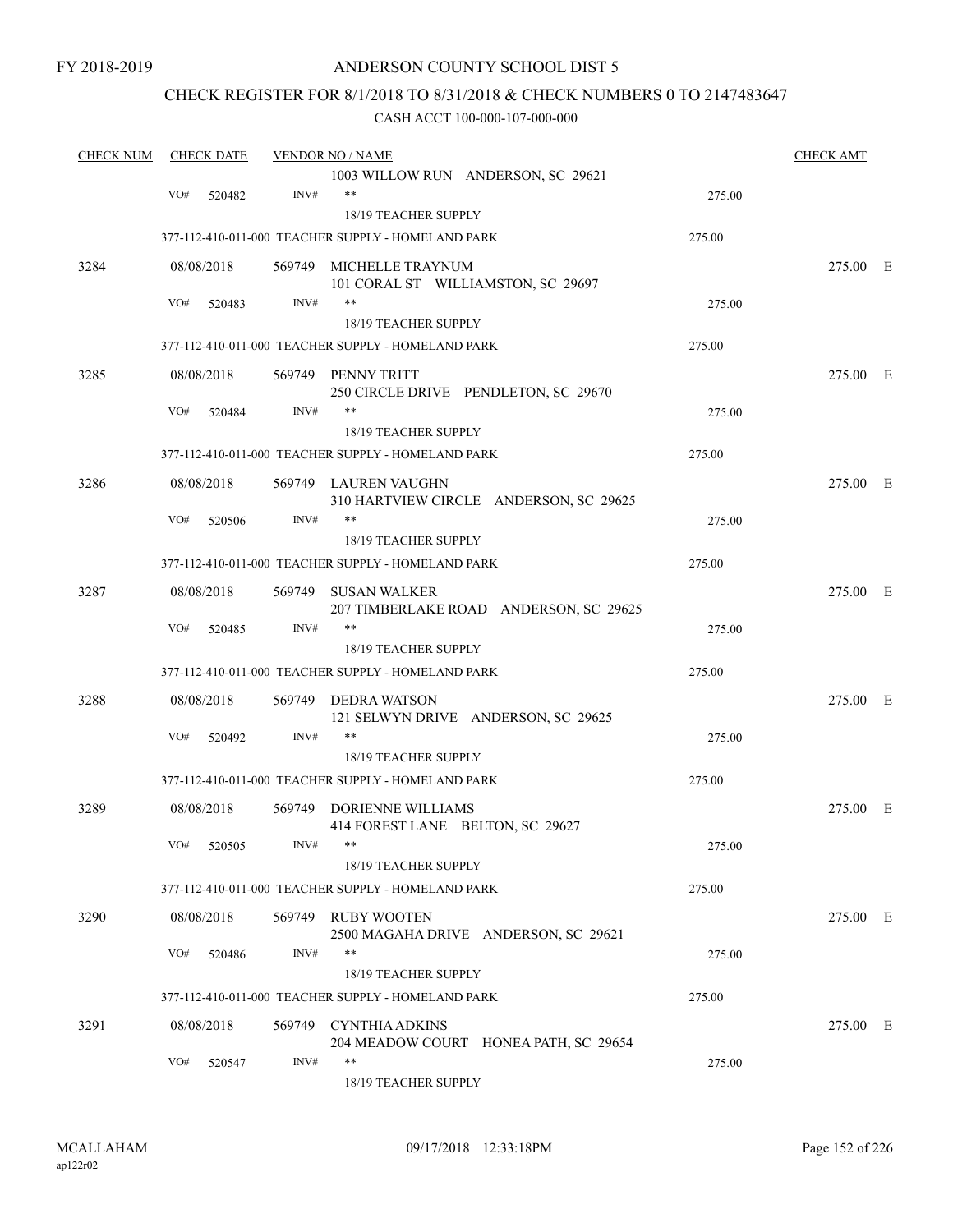## CHECK REGISTER FOR 8/1/2018 TO 8/31/2018 & CHECK NUMBERS 0 TO 2147483647

| <b>CHECK NUM</b> | <b>CHECK DATE</b> |      | <b>VENDOR NO / NAME</b><br>377-112-410-012-000 TEACHER SUPPLY - NEVITT FOREST | 275.00 | <b>CHECK AMT</b> |  |
|------------------|-------------------|------|-------------------------------------------------------------------------------|--------|------------------|--|
| 3292             | 08/08/2018        |      | 569749 KAITLIN BREEDEN<br>1001 KINGS MILL COURT ANDERSON, SC 29621            |        | 275.00 E         |  |
|                  | VO#<br>520536     | INV# | **<br>18/19 TEACHER SUPPLY                                                    | 275.00 |                  |  |
|                  |                   |      | 377-112-410-012-000 TEACHER SUPPLY - NEVITT FOREST                            | 275.00 |                  |  |
| 3293             | 08/08/2018        |      | 569749 MELISSA BROCK                                                          |        | 275.00 E         |  |
|                  |                   |      | 1009 HILLCREST COURT ANDERSON, SC 29621                                       |        |                  |  |
|                  | VO#<br>520529     | INV# | $***$                                                                         | 275.00 |                  |  |
|                  |                   |      | 18/19 TEACHER SUPPLY<br>377-112-410-012-000 TEACHER SUPPLY - NEVITT FOREST    | 275.00 |                  |  |
|                  | 08/08/2018        |      |                                                                               |        |                  |  |
| 3294             |                   |      | 569749 MATTHEW BROPHY<br>1026 WHIRLAWAY CIRCLE ANDERSON, SC 29621             |        | 275.00 E         |  |
|                  | VO#<br>520534     | INV# | $***$                                                                         | 275.00 |                  |  |
|                  |                   |      | 18/19 TEACHER SUPPLY                                                          |        |                  |  |
|                  |                   |      | 377-112-410-012-000 TEACHER SUPPLY - NEVITT FOREST                            | 275.00 |                  |  |
| 3295             | 08/08/2018        |      | 569749 SAMUELYN BROWN<br>274 FULLER ROAD ABBEVILLE, SC 29620                  |        | 275.00 E         |  |
|                  | VO#<br>520543     | INV# | $***$                                                                         | 275.00 |                  |  |
|                  |                   |      | 18/19 TEACHER SUPPLY                                                          |        |                  |  |
|                  |                   |      | 377-112-410-012-000 TEACHER SUPPLY - NEVITT FOREST                            | 275.00 |                  |  |
| 3296             | 08/08/2018        |      | 569749 CATHERINE BUCKS<br>119 FENNELL POINTE ROAD ANDERSON, SC<br>29625       |        | 275.00 E         |  |
|                  | VO#<br>520533     | INV# | **                                                                            | 275.00 |                  |  |
|                  |                   |      | 18/19 TEACHER SUPPLY                                                          |        |                  |  |
|                  |                   |      | 377-112-410-012-000 TEACHER SUPPLY - NEVITT FOREST                            | 275.00 |                  |  |
| 3297             | 08/08/2018        |      | 569749 CASSANDRA CHURCHILL<br>1110 GILREATH RD ANDERSON, SC 29621             |        | 275.00 E         |  |
|                  | VO#<br>520524     | INV# | $***$                                                                         | 275.00 |                  |  |
|                  |                   |      | <b>18/19 TEACHER SUPPLY</b>                                                   |        |                  |  |
|                  |                   |      | 377-112-410-012-000 TEACHER SUPPLY - NEVITT FOREST                            | 275.00 |                  |  |
| 3298             | 08/08/2018        |      | 569749 KELSEY COX<br>518 WEST FIVE NOTCH ROAD NORTH AUGUSTA,<br>SC 29860      |        | 275.00 E         |  |
|                  | VO#<br>520538     | INV# | **                                                                            | 275.00 |                  |  |
|                  |                   |      | 18/19 TEACHER SUPPLY                                                          |        |                  |  |
|                  |                   |      | 377-112-410-012-000 TEACHER SUPPLY - NEVITT FOREST                            | 275.00 |                  |  |
| 3299             | 08/08/2018        |      | 569749 LORI CRISP<br>4346 HWY 20 DONALDS, SC 29638                            |        | 275.00 E         |  |
|                  | VO#<br>520511     | INV# | **                                                                            | 275.00 |                  |  |
|                  |                   |      | 18/19 TEACHER SUPPLY                                                          |        |                  |  |
|                  |                   |      | 377-112-410-012-000 TEACHER SUPPLY - NEVITT FOREST                            | 275.00 |                  |  |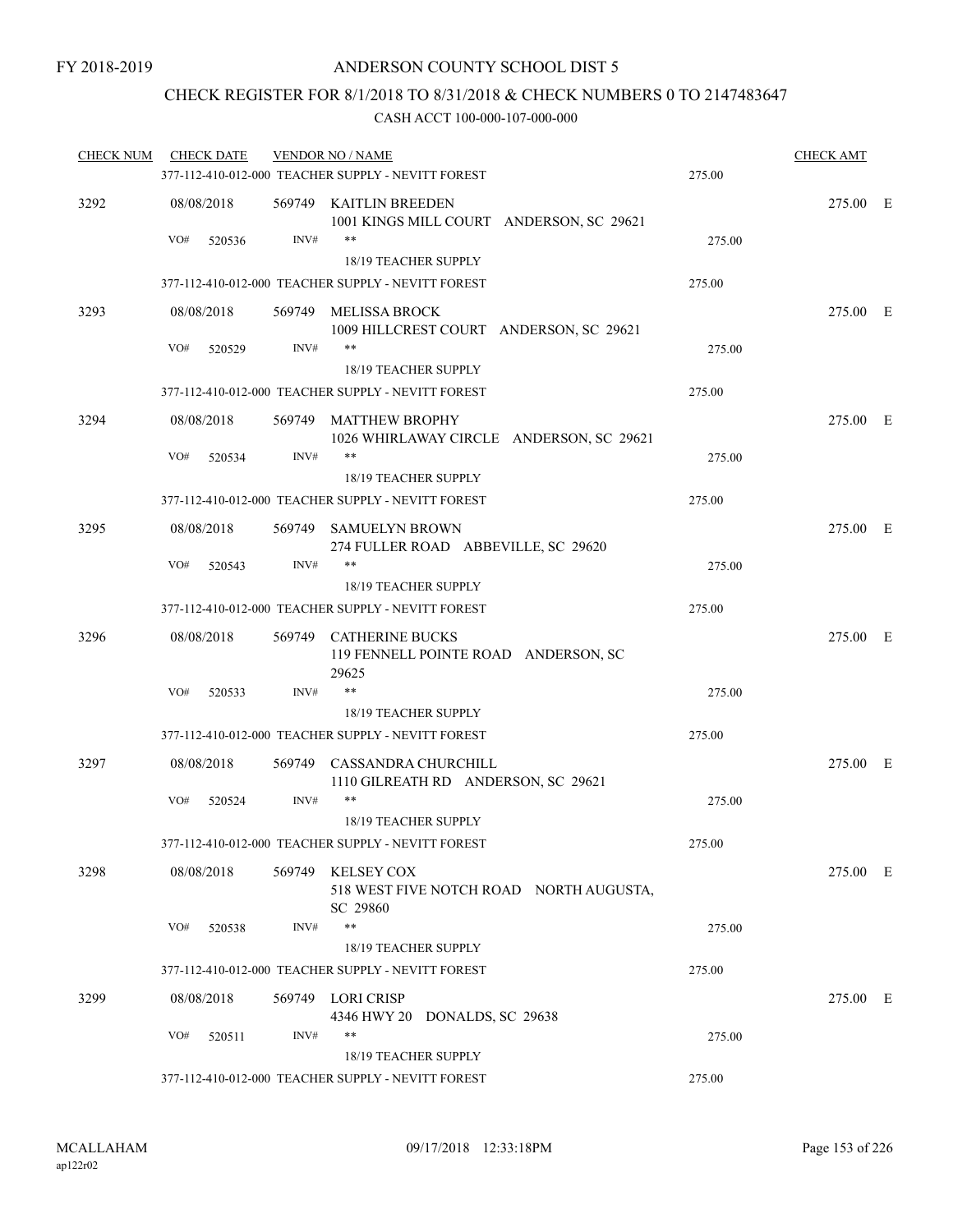# CHECK REGISTER FOR 8/1/2018 TO 8/31/2018 & CHECK NUMBERS 0 TO 2147483647

| <b>CHECK NUM</b> | <b>CHECK DATE</b> |        | <b>VENDOR NO / NAME</b>                                                       |        | <b>CHECK AMT</b> |  |
|------------------|-------------------|--------|-------------------------------------------------------------------------------|--------|------------------|--|
| 3300             | 08/08/2018        | 569749 | JASON CUNNINGHAM<br>446 GEORGE ALEWINE RD DUE WEST, SC 29639                  |        | 275.00 E         |  |
|                  | VO#<br>520514     | INV#   | **                                                                            | 275.00 |                  |  |
|                  |                   |        | 18/19 TEACHER SUPPLY                                                          |        |                  |  |
|                  |                   |        | 377-112-410-012-000 TEACHER SUPPLY - NEVITT FOREST                            | 275.00 |                  |  |
| 3301             | 08/08/2018        |        | 569749 ELIZABETH DUNKLEMAN<br>124 NORTHWOODS DRIVE APT. K SENECA, SD<br>29678 |        | 275.00 E         |  |
|                  | VO#<br>520528     | INV#   | $***$                                                                         | 275.00 |                  |  |
|                  |                   |        | 18/19 TEACHER SUPPLY                                                          |        |                  |  |
|                  |                   |        | 377-112-410-012-000 TEACHER SUPPLY - NEVITT FOREST                            | 275.00 |                  |  |
| 3302             | 08/08/2018        |        | 569749 VERIKA GAMBRELL<br>220 GREENMEADOW CIRCLE ANDERSON, SC<br>29626        |        | 275.00 E         |  |
|                  | VO#<br>520520     | INV#   | $***$                                                                         | 275.00 |                  |  |
|                  |                   |        | 18/19 TEACHER SUPPLY                                                          |        |                  |  |
|                  |                   |        | 377-112-410-012-000 TEACHER SUPPLY - NEVITT FOREST                            | 275.00 |                  |  |
| 3303             | 08/08/2018        |        | 569749 JO GIBERT<br>103 ASHLAWN COURT ANDERSON, SC 29625                      |        | 275.00 E         |  |
|                  | VO#<br>520537     | INV#   | $***$                                                                         | 275.00 |                  |  |
|                  |                   |        | 18/19 TEACHER SUPPLY                                                          |        |                  |  |
|                  |                   |        | 377-112-410-012-000 TEACHER SUPPLY - NEVITT FOREST                            | 275.00 |                  |  |
| 3304             | 08/08/2018        |        | 569749 AMANDA GLADNEY<br>108 YELLOW PINE DRIVE ANDERSON, SC 29626             |        | 275.00 E         |  |
|                  | VO#<br>520526     | INV#   | **                                                                            | 275.00 |                  |  |
|                  |                   |        | 18/19 TEACHER SUPPLY                                                          |        |                  |  |
|                  |                   |        | 377-112-410-012-000 TEACHER SUPPLY - NEVITT FOREST                            | 275.00 |                  |  |
| 3305             | 08/08/2018        | 569749 | KAREN GLENN<br>601 WEST FRANKLIN ST ANDERSON, SC 29624                        |        | 275.00 E         |  |
|                  | VO#<br>520512     | INV#   | **<br>18/19 TEACHER SUPPLY                                                    | 275.00 |                  |  |
|                  |                   |        | 377-112-410-012-000 TEACHER SUPPLY - NEVITT FOREST                            | 275.00 |                  |  |
| 3306             | 08/08/2018        |        | 569749 JADA GOODWIN<br>652 HUNTERS LANE ANDERSON, SC 29625                    |        | 275.00 E         |  |
|                  | VO#<br>520523     | INV#   | **                                                                            | 275.00 |                  |  |
|                  |                   |        | 18/19 TEACHER SUPPLY                                                          |        |                  |  |
|                  |                   |        | 377-112-410-012-000 TEACHER SUPPLY - NEVITT FOREST                            | 275.00 |                  |  |
| 3307             | 08/08/2018        |        | 569749 ELIZABETH HEINTZ<br>12 ROHAN DRIVE ANDERSON, SC 29621                  |        | 275.00 E         |  |
|                  | VO#<br>520541     | INV#   | **                                                                            | 275.00 |                  |  |
|                  |                   |        | 18/19 TEACHER SUPPLY                                                          |        |                  |  |
|                  |                   |        | 377-112-410-012-000 TEACHER SUPPLY - NEVITT FOREST                            | 275.00 |                  |  |
| 3308             | 08/08/2018        |        | 569749 ASHLEY JAMES                                                           |        | 275.00 E         |  |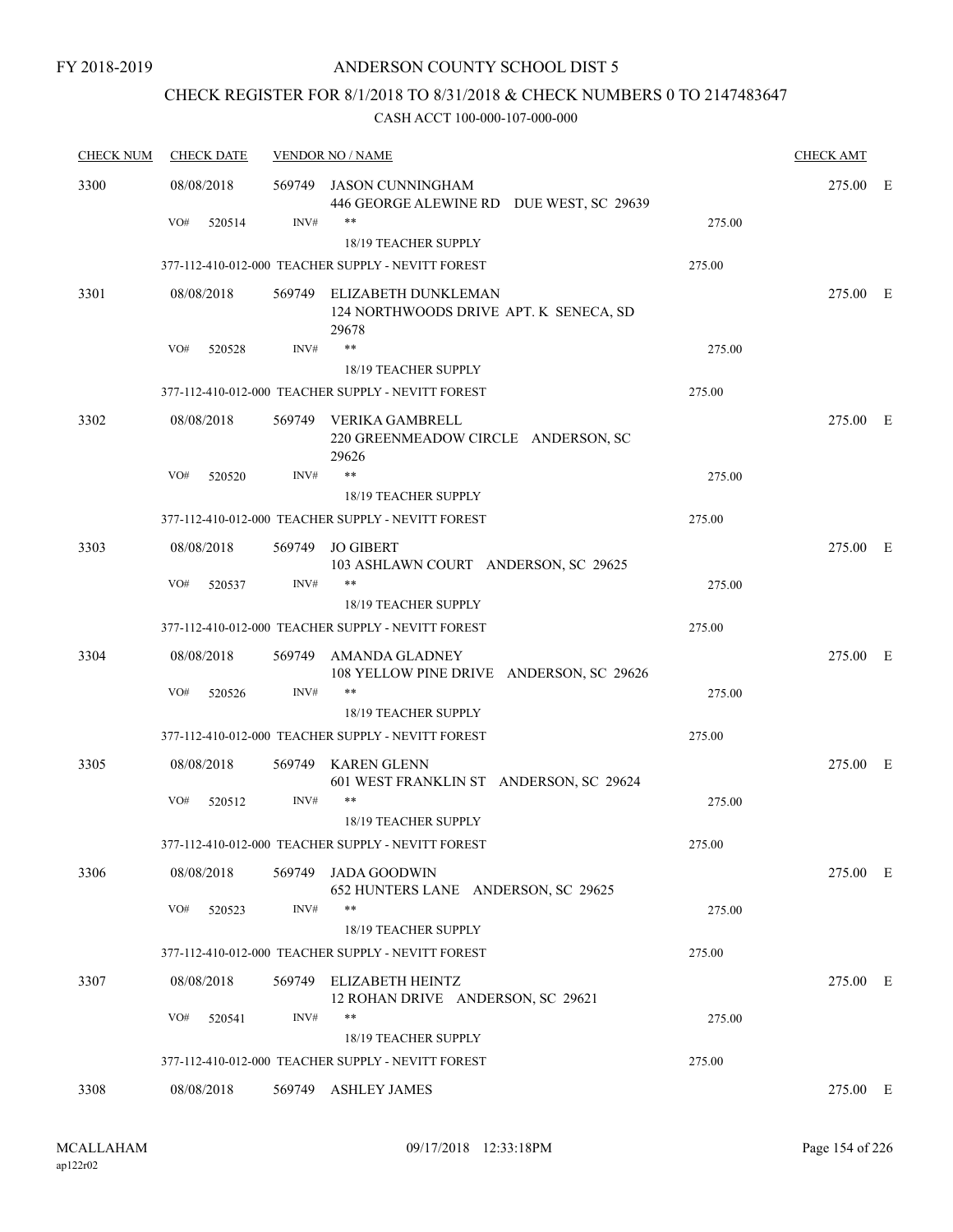### CHECK REGISTER FOR 8/1/2018 TO 8/31/2018 & CHECK NUMBERS 0 TO 2147483647

| <b>CHECK NUM</b> |     | <b>CHECK DATE</b> |            | <b>VENDOR NO / NAME</b>                                           |        | <b>CHECK AMT</b> |  |
|------------------|-----|-------------------|------------|-------------------------------------------------------------------|--------|------------------|--|
|                  |     |                   |            | 2624 SYDNEY PLACE PEKIN, IL 61554                                 |        |                  |  |
|                  | VO# | 520525            | INV#       | $***$                                                             | 275.00 |                  |  |
|                  |     |                   |            | 18/19 TEACHER SUPPLY                                              |        |                  |  |
|                  |     |                   |            | 377-112-410-012-000 TEACHER SUPPLY - NEVITT FOREST                | 275.00 |                  |  |
| 3309             |     | 08/08/2018        |            | 569749 MICHAEL KENNEDY                                            |        | 275.00 E         |  |
|                  |     |                   |            | 101 SUNSET DRIVE IVA, SC 29655<br>**                              |        |                  |  |
|                  | VO# | 520519            | INV#       |                                                                   | 275.00 |                  |  |
|                  |     |                   |            | 18/19 TEACHER SUPPLY                                              |        |                  |  |
|                  |     |                   |            | 377-112-410-012-000 TEACHER SUPPLY - NEVITT FOREST                | 275.00 |                  |  |
| 3310             |     | 08/08/2018        |            | 569749 FELECIA LUCAS<br>POBOX 4031 ANDERSON, SC 29622             |        | 275.00 E         |  |
|                  | VO# | 520518            | INV#       |                                                                   | 275.00 |                  |  |
|                  |     |                   |            | 18/19 TEACHER SUPPLY                                              |        |                  |  |
|                  |     |                   |            | 377-112-410-012-000 TEACHER SUPPLY - NEVITT FOREST                | 275.00 |                  |  |
| 3311             |     | 08/08/2018        |            | 569749 BRANDON MCINTOSH                                           |        | 275.00 E         |  |
|                  |     |                   |            | 132 GALLANT LANE ANDERSON, SC 29621                               |        |                  |  |
|                  | VO# | 520530            | INV#       | **                                                                | 275.00 |                  |  |
|                  |     |                   |            | 18/19 TEACHER SUPPLY                                              |        |                  |  |
|                  |     |                   |            | 377-112-410-012-000 TEACHER SUPPLY - NEVITT FOREST                | 275.00 |                  |  |
| 3312             |     | 08/08/2018        |            | 569749 ANNA MINYARD                                               |        | 275.00 E         |  |
|                  |     |                   |            | 113 AYCOCK DRIVE ANDERSON, SC 29621                               |        |                  |  |
|                  | VO# | 520544            | INV#       | **                                                                | 275.00 |                  |  |
|                  |     |                   |            | 18/19 TEACHER SUPPLY                                              |        |                  |  |
|                  |     |                   |            | 377-112-410-012-000 TEACHER SUPPLY - NEVITT FOREST                | 275.00 |                  |  |
| 3313             |     | 08/08/2018        |            | 569749 CATHLENE MORRIS<br>195 MORRIS DRIVE SENECA, SC 29678       |        | 275.00 E         |  |
|                  | VO# | 520521            | INV#       | **                                                                | 275.00 |                  |  |
|                  |     |                   |            | 18/19 TEACHER SUPPLY                                              |        |                  |  |
|                  |     |                   |            | 377-112-410-012-000 TEACHER SUPPLY - NEVITT FOREST                | 275.00 |                  |  |
|                  |     |                   |            |                                                                   |        |                  |  |
| 3314             |     | 08/08/2018        |            | 569749 SUE NORMAN<br>215 E FRANKLIN STREET ANDERSON, SC 29624     |        | 275.00 E         |  |
|                  |     | VO# 520548        | $INV\#$ ** |                                                                   | 275.00 |                  |  |
|                  |     |                   |            | 18/19 TEACHER SUPPLY                                              |        |                  |  |
|                  |     |                   |            | 377-112-410-012-000 TEACHER SUPPLY - NEVITT FOREST                | 275.00 |                  |  |
|                  |     |                   |            |                                                                   |        |                  |  |
| 3315             |     | 08/08/2018        |            | 569749 ANDREA OVERTON<br>337 BRAEBURN DRIVE ANDERSON, SC 29621    |        | 275.00 E         |  |
|                  | VO# | 520513            | INV#       | **                                                                | 275.00 |                  |  |
|                  |     |                   |            | 18/19 TEACHER SUPPLY                                              |        |                  |  |
|                  |     |                   |            | 377-112-410-012-000 TEACHER SUPPLY - NEVITT FOREST                | 275.00 |                  |  |
|                  |     |                   |            |                                                                   |        |                  |  |
| 3316             |     | 08/08/2018        |            | 569749 ASHINIQUE OWENS<br>2209 ANNANDALE DRIVE ANDERSON, SC 29621 |        | 275.00 E         |  |
|                  | VO# | 520517            | INV#       | **                                                                | 275.00 |                  |  |
|                  |     |                   |            | 18/19 TEACHER SUPPLY                                              |        |                  |  |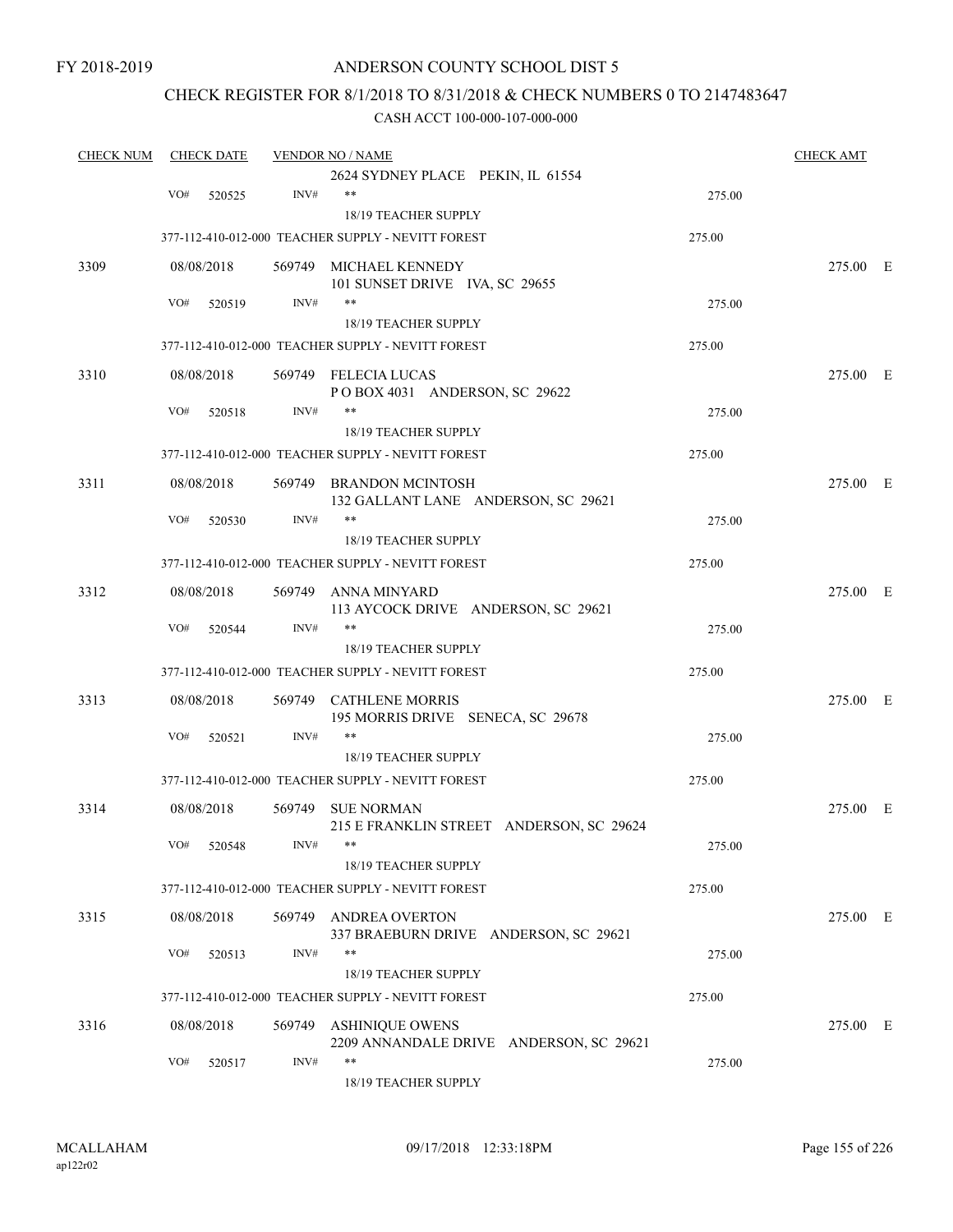## CHECK REGISTER FOR 8/1/2018 TO 8/31/2018 & CHECK NUMBERS 0 TO 2147483647

| <b>CHECK NUM</b> | <b>CHECK DATE</b> |      | <b>VENDOR NO / NAME</b>                                                    |        | <b>CHECK AMT</b> |  |
|------------------|-------------------|------|----------------------------------------------------------------------------|--------|------------------|--|
|                  |                   |      | 377-112-410-012-000 TEACHER SUPPLY - NEVITT FOREST                         | 275.00 |                  |  |
| 3317             | 08/08/2018        |      | 569749 NATHANIEL PADGETT<br>102A HEATHERBROOK COURT ANDERSON, SC<br>29625  |        | 275.00 E         |  |
|                  | VO#<br>520527     | INV# | $***$<br>18/19 TEACHER SUPPLY                                              | 275.00 |                  |  |
|                  |                   |      | 377-112-410-012-000 TEACHER SUPPLY - NEVITT FOREST                         | 275.00 |                  |  |
| 3318             | 08/08/2018        |      | 569749 TAMARA PORTER<br>5408 OLDEN PORTER ROAD PENDLETON, SC<br>29670      |        | 275.00 E         |  |
|                  | VO#<br>520535     | INV# | $***$<br>18/19 TEACHER SUPPLY                                              | 275.00 |                  |  |
|                  |                   |      | 377-112-410-012-000 TEACHER SUPPLY - NEVITT FOREST                         | 275.00 |                  |  |
| 3319             | 08/08/2018        |      | 569749 RICHARD POWELL                                                      |        | 275.00 E         |  |
|                  | VO#<br>520515     | INV# | 225 HANNAH CIRCLE ANDERSON, SC 29621<br>**                                 | 275.00 |                  |  |
|                  |                   |      | 18/19 TEACHER SUPPLY<br>377-112-410-012-000 TEACHER SUPPLY - NEVITT FOREST | 275.00 |                  |  |
|                  |                   |      |                                                                            |        |                  |  |
| 3320             | 08/08/2018        |      | 569749 TAYLOR QUINN<br>109 ROSSMOOR COURT ANDERSON, SC 29621               |        | 275.00 E         |  |
|                  | VO#<br>520539     | INV# | $***$<br>18/19 TEACHER SUPPLY                                              | 275.00 |                  |  |
|                  |                   |      | 377-112-410-012-000 TEACHER SUPPLY - NEVITT FOREST                         | 275.00 |                  |  |
| 3321             | 08/08/2018        |      | 569749 ANGEL REESE<br>106 LAURELWOOD DRIVE ANDERSON, SC 29621              |        | 275.00 E         |  |
|                  | VO#<br>520531     | INV# | **<br>18/19 TEACHER SUPPLY                                                 | 275.00 |                  |  |
|                  |                   |      | 377-112-410-012-000 TEACHER SUPPLY - NEVITT FOREST                         | 275.00 |                  |  |
| 3322             | 08/08/2018        |      | 569749 PAMELA RITTERLING<br>713 MARSHALL AVENUE ANDERSON, SC 29621         |        | 275.00 E         |  |
|                  | VO#<br>520516     | INV# | **<br>18/19 TEACHER SUPPLY                                                 | 275.00 |                  |  |
|                  |                   |      | 377-112-410-012-000 TEACHER SUPPLY - NEVITT FOREST                         | 275.00 |                  |  |
|                  | 08/08/2018        |      |                                                                            |        |                  |  |
| 3323             |                   |      | 569749 LORI RIZK<br>101 SHADOW OAKS DRIVE EASLEY, SC 29642                 |        | 275.00 E         |  |
|                  | VO#<br>520532     | INV# | **<br>18/19 TEACHER SUPPLY                                                 | 275.00 |                  |  |
|                  |                   |      | 377-112-410-012-000 TEACHER SUPPLY - NEVITT FOREST                         | 275.00 |                  |  |
| 3324             | 08/08/2018        |      | 569749 KIMBERLY SHARP<br>849 RIVER STREET BELTON, SC 29627                 |        | 275.00 E         |  |
|                  | VO#<br>520522     | INV# | **                                                                         | 275.00 |                  |  |
|                  |                   |      | 18/19 TEACHER SUPPLY<br>377-112-410-012-000 TEACHER SUPPLY - NEVITT FOREST | 275.00 |                  |  |
|                  |                   |      |                                                                            |        |                  |  |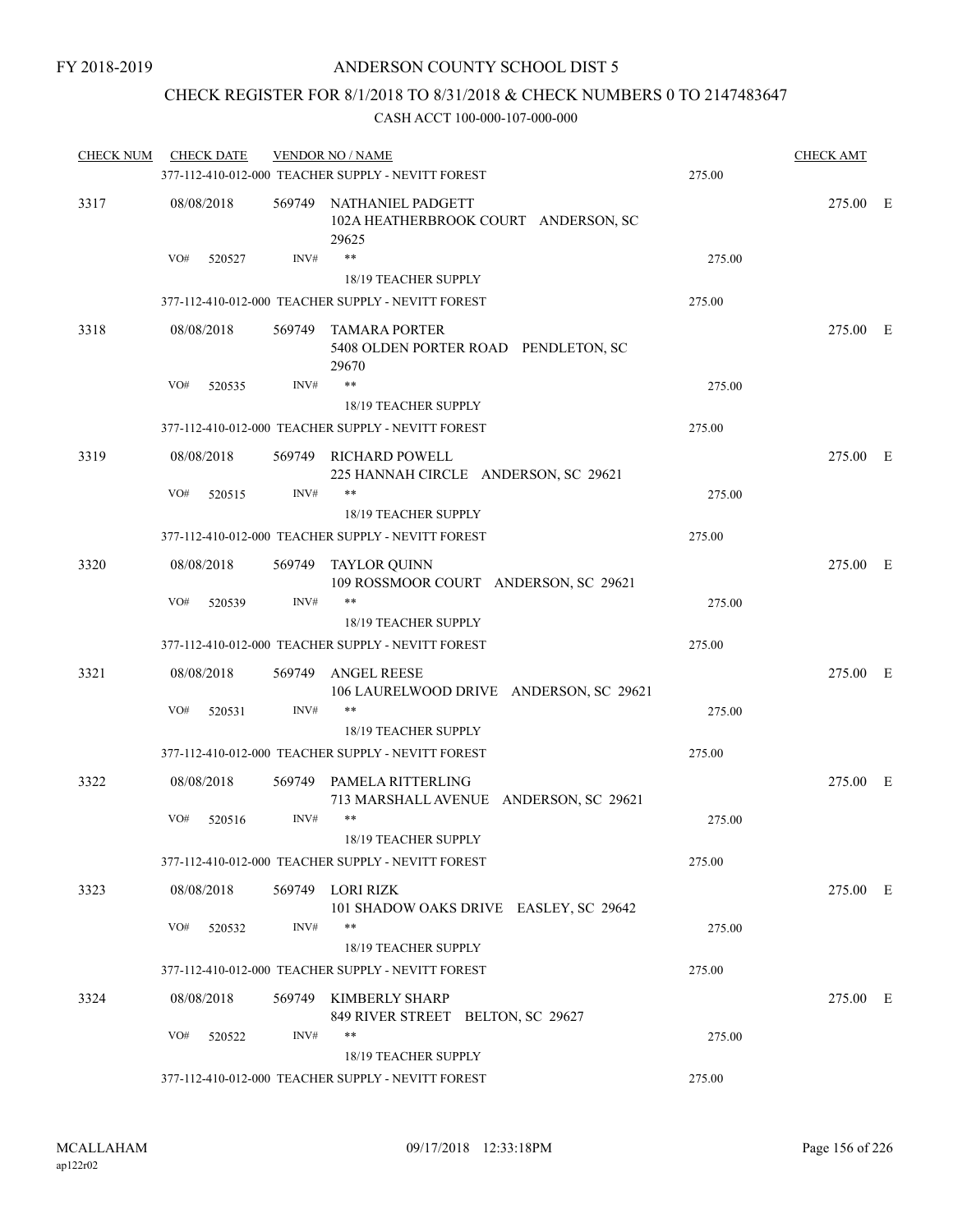## CHECK REGISTER FOR 8/1/2018 TO 8/31/2018 & CHECK NUMBERS 0 TO 2147483647

| <b>CHECK NUM</b> | <b>CHECK DATE</b> |        | <b>VENDOR NO / NAME</b>                                                |        | <b>CHECK AMT</b> |  |
|------------------|-------------------|--------|------------------------------------------------------------------------|--------|------------------|--|
| 3325             | 08/08/2018        | 569749 | <b>CHARLES STANBACK</b><br>5915 N. DEXTER AVENUE TAMPA, FL 33604       |        | 275.00 E         |  |
|                  | VO#<br>520546     | INV#   | $***$                                                                  | 275.00 |                  |  |
|                  |                   |        | 18/19 TEACHER SUPPLY                                                   |        |                  |  |
|                  |                   |        | 377-112-410-012-000 TEACHER SUPPLY - NEVITT FOREST                     | 275.00 |                  |  |
| 3326             | 08/08/2018        | 569749 | AMANDA STRICKLAND<br>6 SUE CLEVELAND SCHOOL ROAD PIEDMONT,<br>SC 29673 |        | 275.00 E         |  |
|                  | VO#<br>520542     | INV#   | $***$                                                                  | 275.00 |                  |  |
|                  |                   |        | 18/19 TEACHER SUPPLY                                                   |        |                  |  |
|                  |                   |        | 377-112-410-012-000 TEACHER SUPPLY - NEVITT FOREST                     | 275.00 |                  |  |
| 3327             | 08/08/2018        | 569749 | ALYSSA SUTTER<br>1026 UPPER DAVIDSON STREET ELLWOOD CITY,<br>PA 16117  |        | 275.00 E         |  |
|                  | VO#<br>520545     | INV#   | $\ast\ast$                                                             | 275.00 |                  |  |
|                  |                   |        | 18/19 TEACHER SUPPLY                                                   |        |                  |  |
|                  |                   |        | 377-112-410-012-000 TEACHER SUPPLY - NEVITT FOREST                     | 275.00 |                  |  |
| 3328             | 08/08/2018        |        | 569749 CHELSEA YOST<br>2417 NORTHVIEW AVENUE ANDERSON, SC 29625        |        | 275.00 E         |  |
|                  | VO#<br>520540     | INV#   | $***$                                                                  | 275.00 |                  |  |
|                  |                   |        | 18/19 TEACHER SUPPLY                                                   |        |                  |  |
|                  |                   |        | 377-112-410-012-000 TEACHER SUPPLY - NEVITT FOREST                     | 275.00 |                  |  |
| 3329             | 08/08/2018        |        | 569749 CARYN BISHOP<br>305 MEETING STREET ANDERSON, SC 29621           |        | 275.00 E         |  |
|                  | VO#<br>520566     | INV#   | $***$<br>18/19 TEACHER SUPPLY                                          | 275.00 |                  |  |
|                  |                   |        | 377-112-410-013-000 TEACHER SUPPLY - NORTH POINTE                      | 275.00 |                  |  |
| 3330             | 08/08/2018        | 569749 | <b>CARMELLA BLAKE</b><br>105 PALM BRANCH WAY ANDERSON, SC 29621        |        | 275.00 E         |  |
|                  | VO#<br>520563     | INV#   | $***$<br>18/19 TEACHER SUPPLY                                          | 275.00 |                  |  |
|                  |                   |        | 377-112-410-013-000 TEACHER SUPPLY - NORTH POINTE                      | 275.00 |                  |  |
| 3331             | 08/08/2018        |        | 569749 VANESSA BROWN<br>104 QUEENSDALE END ANDERSON, SC 29621          |        | 275.00 E         |  |
|                  | VO#<br>520557     | INV#   | $***$<br>18/19 TEACHER SUPPLY                                          | 275.00 |                  |  |
|                  |                   |        | 377-112-410-013-000 TEACHER SUPPLY - NORTH POINTE                      | 275.00 |                  |  |
| 3332             | 08/08/2018        |        | 569749 MEGAN BROWN                                                     |        | 275.00 E         |  |
|                  | VO#<br>520558     | INV#   | 110 ASHLEY RD CLEMSON, SC 29631<br>**                                  | 275.00 |                  |  |
|                  |                   |        | 18/19 TEACHER SUPPLY                                                   |        |                  |  |
|                  |                   |        | 377-112-410-013-000 TEACHER SUPPLY - NORTH POINTE                      | 275.00 |                  |  |
| 3333             | 08/08/2018        | 569749 | <b>STEPHANIE CANTER</b>                                                |        | 275.00 E         |  |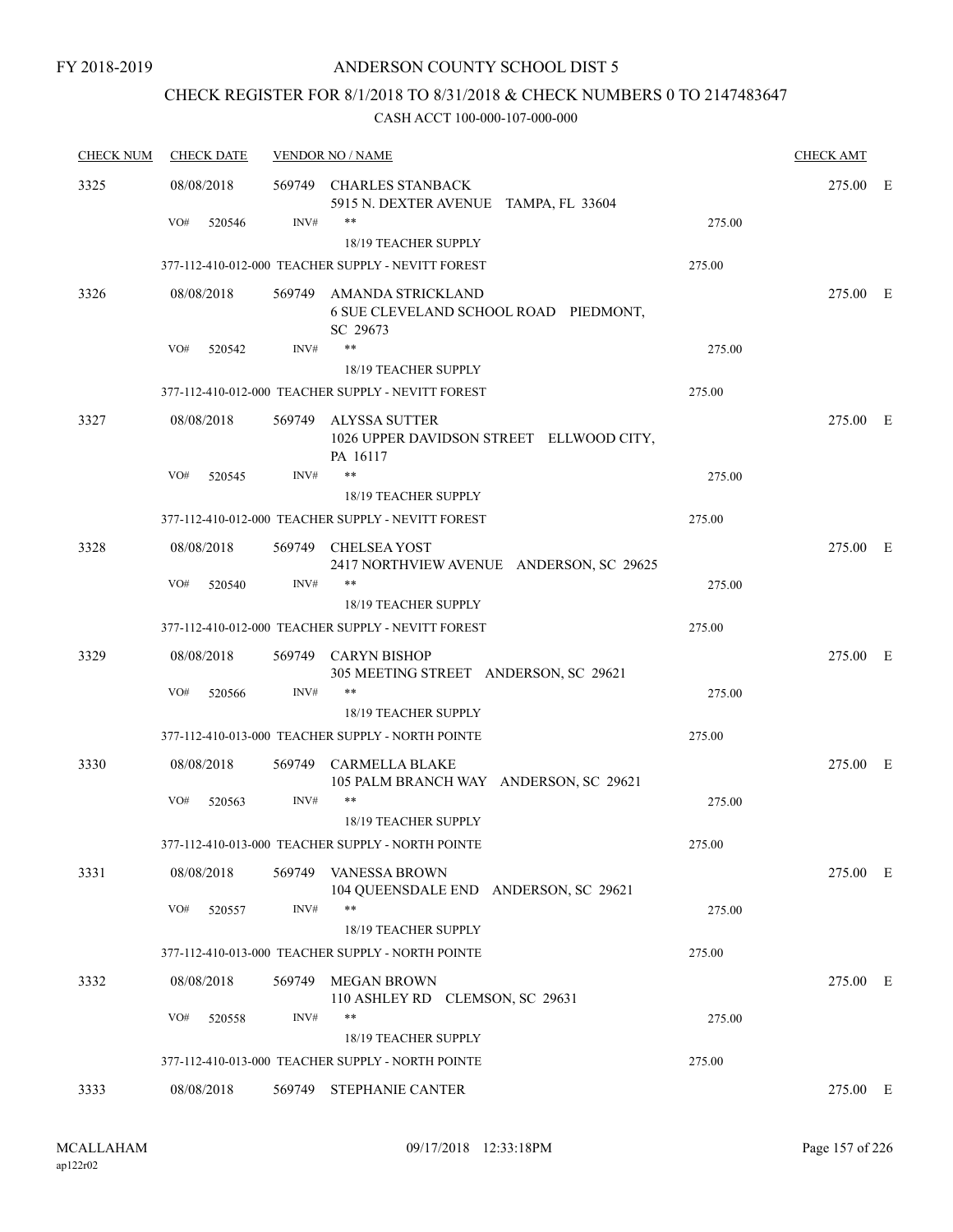FY 2018-2019

### ANDERSON COUNTY SCHOOL DIST 5

### CHECK REGISTER FOR 8/1/2018 TO 8/31/2018 & CHECK NUMBERS 0 TO 2147483647

| <b>CHECK NUM</b> | <b>CHECK DATE</b> |        | <b>VENDOR NO / NAME</b>                                                   |        | <b>CHECK AMT</b> |  |
|------------------|-------------------|--------|---------------------------------------------------------------------------|--------|------------------|--|
|                  |                   |        | 506 CATHEY ROAD ANDERSON, SC 29621                                        |        |                  |  |
|                  | VO#<br>520567     | INV#   | $***$                                                                     | 275.00 |                  |  |
|                  |                   |        | 18/19 TEACHER SUPPLY                                                      |        |                  |  |
|                  |                   |        | 377-112-410-013-000 TEACHER SUPPLY - NORTH POINTE                         | 275.00 |                  |  |
| 3334             | 08/08/2018        |        | 569749 RACHAEL CARY<br>119 BRIDGEVIEW DRIVE ANDERSON, SC 29625            |        | 275.00 E         |  |
|                  | VO#<br>520575     | INV#   | **                                                                        | 275.00 |                  |  |
|                  |                   |        | 18/19 TEACHER SUPPLY                                                      |        |                  |  |
|                  |                   |        | 377-112-410-013-000 TEACHER SUPPLY - NORTH POINTE                         | 275.00 |                  |  |
| 3335             | 08/08/2018        |        | 569749 DANIEL COUGHENOUR<br>109 BANABUS LANE ANDERSON, SC 29621           |        | 275.00 E         |  |
|                  | VO#<br>520550     | INV#   |                                                                           | 275.00 |                  |  |
|                  |                   |        | 18/19 TEACHER SUPPLY                                                      |        |                  |  |
|                  |                   |        | 377-112-410-013-000 TEACHER SUPPLY - NORTH POINTE                         | 275.00 |                  |  |
| 3336             | 08/08/2018        |        | 569749 CASEY CROMER                                                       |        | 275.00 E         |  |
|                  |                   |        | 138 EASY GAP ROAD ANDERSON, SC 29621                                      |        |                  |  |
|                  | VO#<br>520562     | INV#   | **                                                                        | 275.00 |                  |  |
|                  |                   |        | 18/19 TEACHER SUPPLY                                                      |        |                  |  |
|                  |                   |        | 377-112-410-013-000 TEACHER SUPPLY - NORTH POINTE                         | 275.00 |                  |  |
| 3337             | 08/08/2018        | 569749 | AUBREE EDWARDS<br>110 WOODRANCH LANE MOORE, SC 29369                      |        | 275.00 E         |  |
|                  | VO#<br>520579     | INV#   | **                                                                        | 275.00 |                  |  |
|                  |                   |        | 18/19 TEACHER SUPPLY                                                      |        |                  |  |
|                  |                   |        | 377-112-410-013-000 TEACHER SUPPLY - NORTH POINTE                         | 275.00 |                  |  |
| 3338             | 08/08/2018        | 569749 | <b>JILL FINLEY</b><br>115 LAKEVIEW DRIVE WILLIAMSTON, SC 29697            |        | 275.00 E         |  |
|                  | VO#<br>520573     | INV#   | **                                                                        | 275.00 |                  |  |
|                  |                   |        | 18/19 TEACHER SUPPLY                                                      |        |                  |  |
|                  |                   |        | 377-112-410-013-000 TEACHER SUPPLY - NORTH POINTE                         | 275.00 |                  |  |
| 3339             | 08/08/2018        |        | 569749 LANI GRAY                                                          |        | 275.00 E         |  |
|                  | VO# 520564        | INV#   | 304 ASHLEY DOWNS ANDERSON, SC 29621<br>**                                 | 275.00 |                  |  |
|                  |                   |        | 18/19 TEACHER SUPPLY<br>377-112-410-013-000 TEACHER SUPPLY - NORTH POINTE | 275.00 |                  |  |
|                  |                   |        |                                                                           |        |                  |  |
| 3340             | 08/08/2018        |        | 569749 JESSICA GREEN<br>117 ABIGAIL LANE ANDERSON, SC 29621               |        | 275.00 E         |  |
|                  | VO#<br>520571     | INV#   | **<br>18/19 TEACHER SUPPLY                                                | 275.00 |                  |  |
|                  |                   |        | 377-112-410-013-000 TEACHER SUPPLY - NORTH POINTE                         | 275.00 |                  |  |
| 3341             | 08/08/2018        |        | 569749 SOMMER HAMMETT                                                     |        | 275.00 E         |  |
|                  | VO#<br>520560     | INV#   | 126 ELLIOTT CIRCLE ANDERSON, SC 29621<br>**<br>18/19 TEACHER SUPPLY       | 275.00 |                  |  |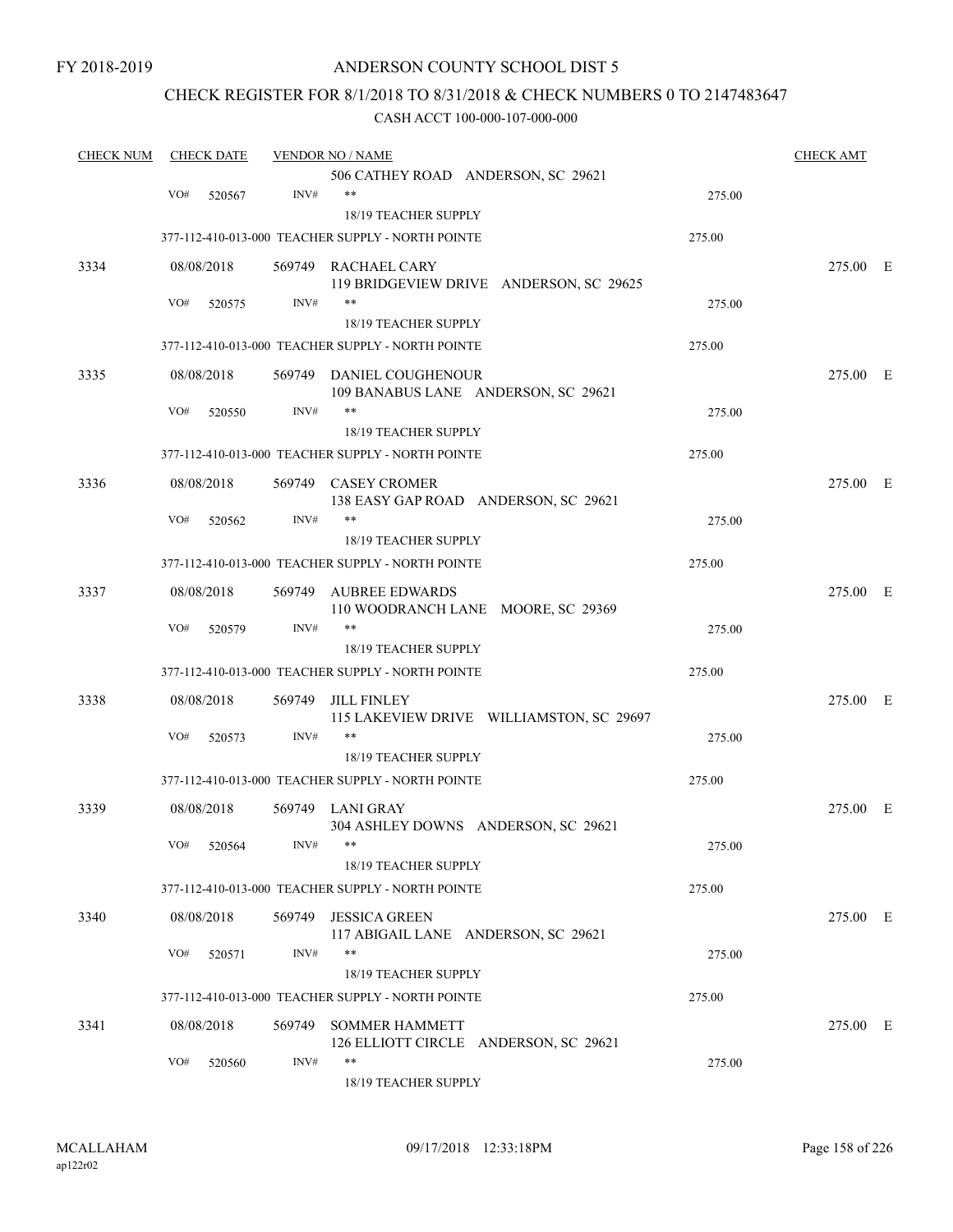### CHECK REGISTER FOR 8/1/2018 TO 8/31/2018 & CHECK NUMBERS 0 TO 2147483647

| <b>CHECK NUM</b> | <b>CHECK DATE</b> |        |        | <b>VENDOR NO / NAME</b>                                                               |        | <b>CHECK AMT</b> |  |
|------------------|-------------------|--------|--------|---------------------------------------------------------------------------------------|--------|------------------|--|
|                  |                   |        |        | 377-112-410-013-000 TEACHER SUPPLY - NORTH POINTE                                     | 275.00 |                  |  |
| 3342             | 08/08/2018        |        |        | 569749 ASHLEY HAYES<br>120 BRENTWOOD CIRCLE ANDERSON, SC 29625                        |        | 275.00 E         |  |
|                  | VO#               | 520568 | INV#   | $***$<br>18/19 TEACHER SUPPLY                                                         | 275.00 |                  |  |
|                  |                   |        |        | 377-112-410-013-000 TEACHER SUPPLY - NORTH POINTE                                     | 275.00 |                  |  |
| 3343             | 08/08/2018        |        |        | 569749 NATALIE HILL                                                                   |        | 275.00 E         |  |
|                  |                   |        |        | 212 SHADOW CREEK LANE ANDERSON, SC 29621                                              |        |                  |  |
|                  | VO#               | 520586 | INV#   | $***$                                                                                 | 275.00 |                  |  |
|                  |                   |        |        | 18/19 TEACHER SUPPLY                                                                  |        |                  |  |
|                  |                   |        |        | 377-112-410-013-000 TEACHER SUPPLY - NORTH POINTE                                     | 275.00 |                  |  |
| 3344             | 08/08/2018        |        |        | 569749 ANNE HODGES<br>11377 HIGHLANDS HIGHWAY P.O. BOX 120<br>MOUNTAIN REST, SC 29664 |        | 275.00 E         |  |
|                  | VO#               | 520584 | INV#   | $***$                                                                                 | 275.00 |                  |  |
|                  |                   |        |        | 18/19 TEACHER SUPPLY                                                                  |        |                  |  |
|                  |                   |        |        | 377-112-410-013-000 TEACHER SUPPLY - NORTH POINTE                                     | 275.00 |                  |  |
| 3345             | 08/08/2018        |        |        | 569749 LAUREN KESLER<br>614 CATHEY ROAD ANDERSON, SC 29621                            |        | 275.00 E         |  |
|                  | VO#               | 520585 | INV#   | $***$<br>18/19 TEACHER SUPPLY                                                         | 275.00 |                  |  |
|                  |                   |        |        | 377-112-410-013-000 TEACHER SUPPLY - NORTH POINTE                                     | 275.00 |                  |  |
| 3346             | 08/08/2018        |        |        | 569749 KRISTEN LAZARUS<br>216 DURSELY DRIVE ANDERSON, SC 29621                        |        | 275.00 E         |  |
|                  | VO#               | 520578 | INV#   | **                                                                                    | 275.00 |                  |  |
|                  |                   |        |        | 18/19 TEACHER SUPPLY                                                                  |        |                  |  |
|                  |                   |        |        | 377-112-410-013-000 TEACHER SUPPLY - NORTH POINTE                                     | 275.00 |                  |  |
| 3347             | 08/08/2018        |        | 569749 | ROBIN LOCKE<br>107 CAYMAN WAY ANDERSON, SC 29621                                      |        | 275.00 E         |  |
|                  | VO#               | 520572 | INV#   | **                                                                                    | 275.00 |                  |  |
|                  |                   |        |        | 18/19 TEACHER SUPPLY                                                                  |        |                  |  |
|                  |                   |        |        | 377-112-410-013-000 TEACHER SUPPLY - NORTH POINTE                                     | 275.00 |                  |  |
| 3348             | 08/08/2018        |        |        | 569749 KELLIE MARTIN<br>3014 BRACKENBERRY DRIVE ANDERSON, SC<br>29621                 |        | 275.00 E         |  |
|                  | VO#               | 520559 | INV#   | **                                                                                    | 275.00 |                  |  |
|                  |                   |        |        | 18/19 TEACHER SUPPLY                                                                  |        |                  |  |
|                  |                   |        |        | 377-112-410-013-000 TEACHER SUPPLY - NORTH POINTE                                     | 275.00 |                  |  |
| 3349             | 08/08/2018        |        | 569749 | <b>BRANDY MCDAVID</b><br>100 BUTEOS WAY ANDERSON, SC 29621                            |        | 275.00 E         |  |
|                  | VO#               | 520561 | INV#   | **                                                                                    | 275.00 |                  |  |
|                  |                   |        |        | 18/19 TEACHER SUPPLY                                                                  |        |                  |  |
|                  |                   |        |        | 377-112-410-013-000 TEACHER SUPPLY - NORTH POINTE                                     | 275.00 |                  |  |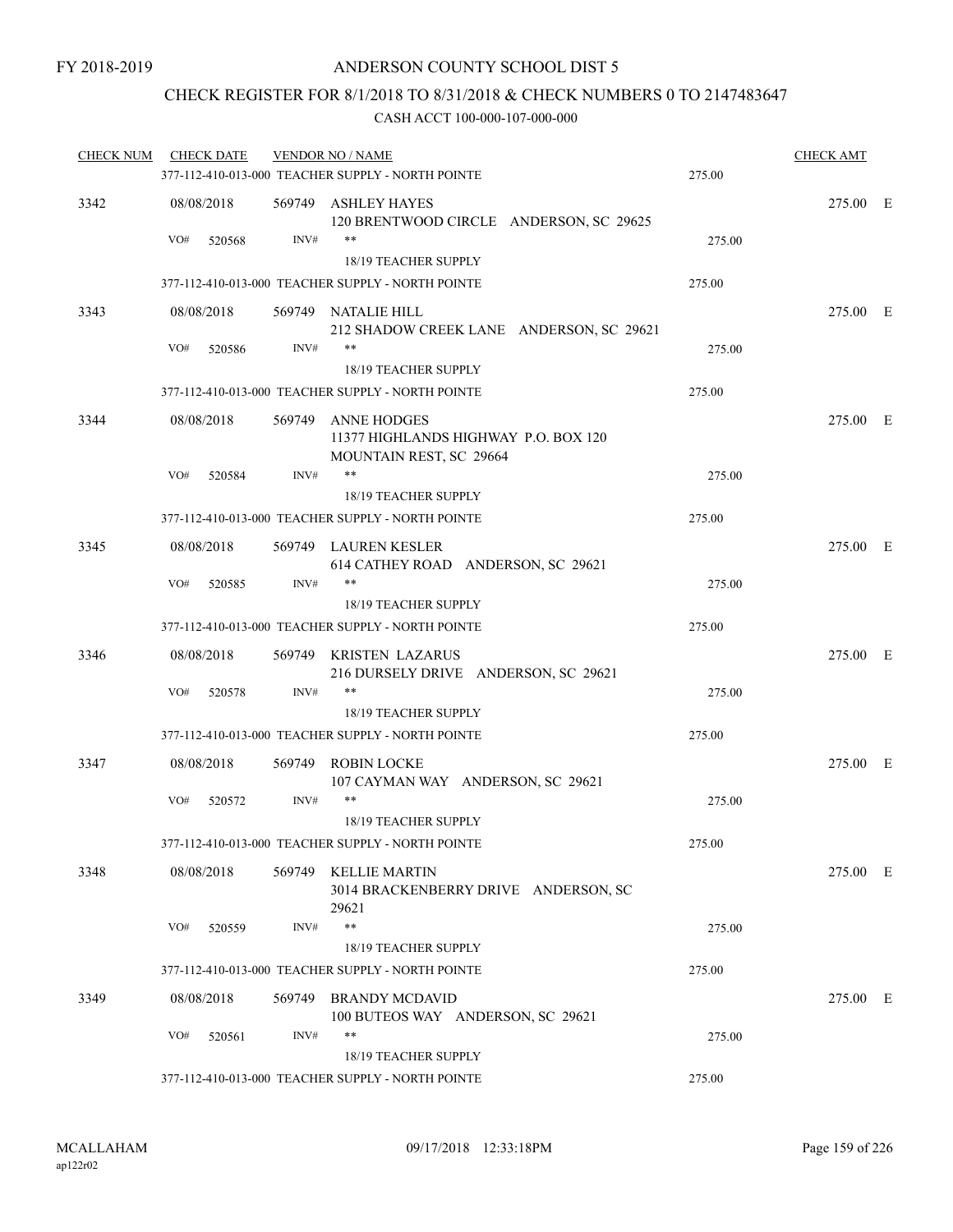# CHECK REGISTER FOR 8/1/2018 TO 8/31/2018 & CHECK NUMBERS 0 TO 2147483647

| <b>CHECK NUM</b> | <b>CHECK DATE</b> |        | <b>VENDOR NO / NAME</b>                                                         |        |          |  |  |
|------------------|-------------------|--------|---------------------------------------------------------------------------------|--------|----------|--|--|
| 3350             | 08/08/2018        |        | 569749 NANCY JONES MCGREGOR<br>1434 WILDERNESS TRAIL ANDERSON, SC 29626         |        | 275.00 E |  |  |
|                  | VO#<br>520551     | INV#   | $***$<br><b>18/19 TEACHER SUPPLY</b>                                            | 275.00 |          |  |  |
|                  |                   |        | 377-112-410-013-000 TEACHER SUPPLY - NORTH POINTE                               | 275.00 |          |  |  |
| 3351             | 08/08/2018        |        | 569749 MELANIE OSBORN<br>109 SUNNY HILL LANE ANDERSON, SC 29626                 |        | 275.00 E |  |  |
|                  | VO#<br>520565     | INV#   | $***$<br><b>18/19 TEACHER SUPPLY</b>                                            | 275.00 |          |  |  |
|                  |                   |        | 377-112-410-013-000 TEACHER SUPPLY - NORTH POINTE                               | 275.00 |          |  |  |
| 3352             | 08/08/2018        |        | 569749 ASHLI PETTUS<br>509 DRAYTON CIRCLE ANDERSON, SC 29621                    |        | 275.00 E |  |  |
|                  | VO#<br>520577     | INV#   | $***$<br>18/19 TEACHER SUPPLY                                                   | 275.00 |          |  |  |
|                  |                   |        | 377-112-410-013-000 TEACHER SUPPLY - NORTH POINTE                               | 275.00 |          |  |  |
| 3353             | 08/08/2018        |        | 569749 SHELLEY PHILLIPS<br>121 DANDELION TRAIL ANDERSON, SC 29621               |        | 275.00 E |  |  |
|                  | VO#<br>520549     | INV#   | $***$<br>18/19 TEACHER SUPPLY                                                   | 275.00 |          |  |  |
|                  |                   |        | 377-112-410-013-000 TEACHER SUPPLY - NORTH POINTE                               | 275.00 |          |  |  |
| 3354             | 08/08/2018        |        | 569749 LEIGH ANN RENNER<br>109 TOPSAIL DRIVE ANDERSON, SC 29625                 |        | 275.00 E |  |  |
|                  | VO#<br>520570     | INV#   | $***$<br>18/19 TEACHER SUPPLY                                                   | 275.00 |          |  |  |
|                  |                   |        | 377-112-410-013-000 TEACHER SUPPLY - NORTH POINTE                               | 275.00 |          |  |  |
| 3355             | 08/08/2018        |        | 569749 KAREN SHUMAKER<br>1816 HARRRIS BRIDGE ROAD ANDERSON, SC<br>29621         |        | 275.00 E |  |  |
|                  | VO#<br>520574     | INV#   | $***$                                                                           | 275.00 |          |  |  |
|                  |                   |        | 18/19 TEACHER SUPPLY                                                            |        |          |  |  |
|                  |                   |        | 377-112-410-013-000 TEACHER SUPPLY - NORTH POINTE                               | 275.00 |          |  |  |
| 3356             | 08/08/2018        |        | 569749 ALLISON SILKNETTER<br>210 COCHRAN ROAD UNIT 3 CLEMSON, SC 29631<br>$***$ |        | 275.00 E |  |  |
|                  | VO#<br>520581     | INV#   | 18/19 TEACHER SUPPLY                                                            | 275.00 |          |  |  |
|                  |                   |        | 377-112-410-013-000 TEACHER SUPPLY - NORTH POINTE                               | 275.00 |          |  |  |
| 3357             | 08/08/2018        | 569749 | <b>JENNIFER SLATTERY</b><br>226 HUDSON CIRCLE ANDERSON, SC 29625                |        | 275.00 E |  |  |
|                  | VO#<br>520583     | INV#   | **                                                                              | 275.00 |          |  |  |
|                  |                   |        | 18/19 TEACHER SUPPLY                                                            |        |          |  |  |
|                  |                   |        | 377-112-410-013-000 TEACHER SUPPLY - NORTH POINTE                               | 275.00 |          |  |  |
| 3358             | 08/08/2018        | 569749 | <b>SARAH TALMAGE</b><br>135 SHACKLEBURG ROAD ANDERSON, SC 29621                 |        | 275.00 E |  |  |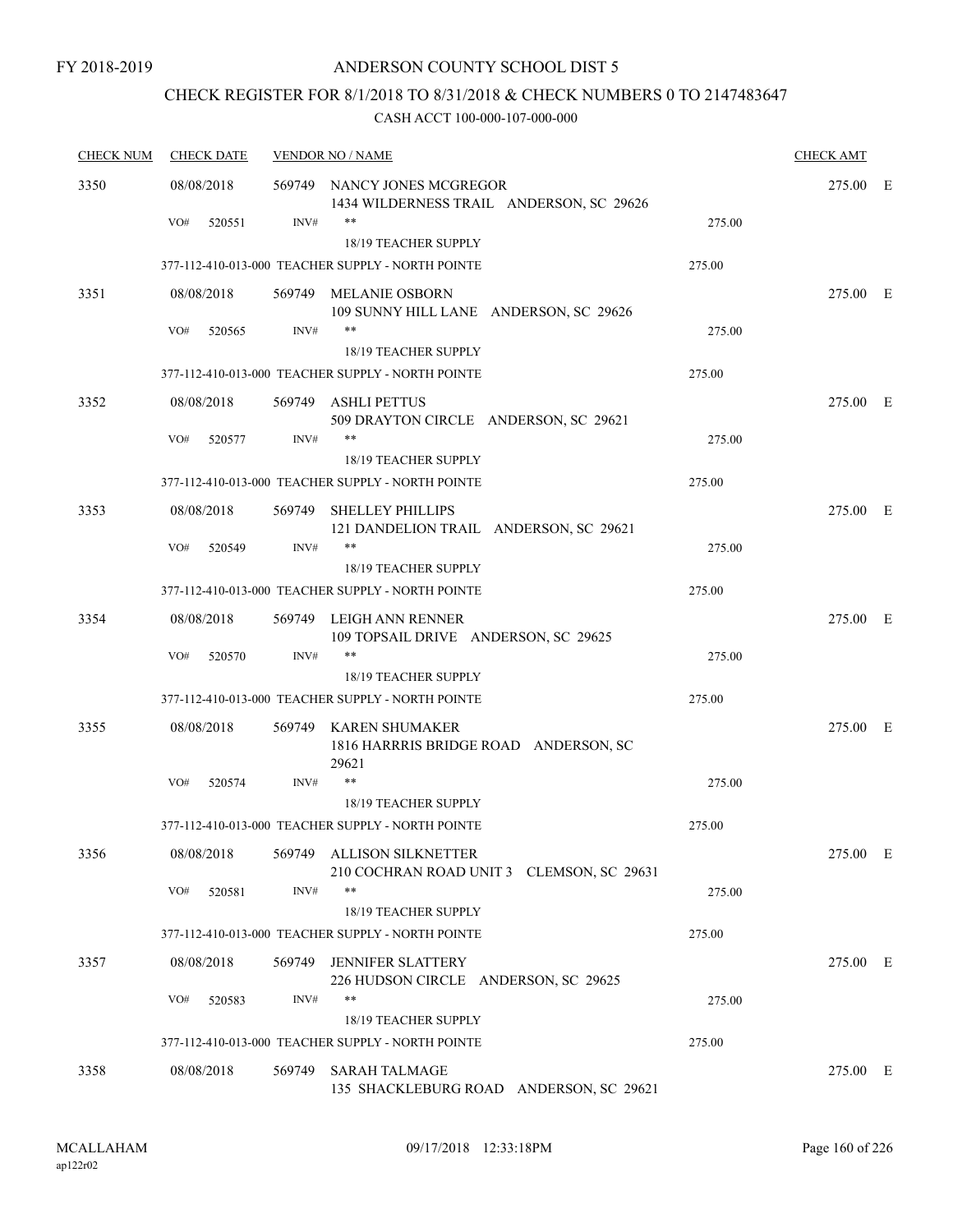# CHECK REGISTER FOR 8/1/2018 TO 8/31/2018 & CHECK NUMBERS 0 TO 2147483647

| <b>CHECK NUM</b> | <b>CHECK DATE</b> |        |        | <b>VENDOR NO / NAME</b>                                                  |                                          |        | <u>CHECK AMT</u> |  |
|------------------|-------------------|--------|--------|--------------------------------------------------------------------------|------------------------------------------|--------|------------------|--|
|                  | VO#               | 520576 | INV#   | $***$                                                                    |                                          | 275.00 |                  |  |
|                  |                   |        |        | <b>18/19 TEACHER SUPPLY</b>                                              |                                          |        |                  |  |
|                  |                   |        |        | 377-112-410-013-000 TEACHER SUPPLY - NORTH POINTE                        |                                          | 275.00 |                  |  |
| 3359             | 08/08/2018        |        |        | 569749 SHANNON THOMAS<br>239 ANSONBOROUGH BELTON, SC 29627               |                                          |        | 275.00 E         |  |
|                  | VO#               | 520569 | INV#   | $***$                                                                    |                                          | 275.00 |                  |  |
|                  |                   |        |        | 18/19 TEACHER SUPPLY                                                     |                                          |        |                  |  |
|                  |                   |        |        | 377-112-410-013-000 TEACHER SUPPLY - NORTH POINTE                        |                                          | 275.00 |                  |  |
| 3360             | 08/08/2018        |        |        | 569749 EMILY TONE<br>937 CAMEO COURT ANDERSON, SC 29621                  |                                          |        | 275.00 E         |  |
|                  | VO#               | 520580 | INV#   | $***$                                                                    |                                          | 275.00 |                  |  |
|                  |                   |        |        | 18/19 TEACHER SUPPLY                                                     |                                          |        |                  |  |
|                  |                   |        |        | 377-112-410-013-000 TEACHER SUPPLY - NORTH POINTE                        |                                          | 275.00 |                  |  |
| 3361             | 08/08/2018        |        | 569749 | TARA WELBORN<br>104 LIMELIGHT DRIVE ANDERSON, SC 29621                   |                                          |        | 275.00 E         |  |
|                  | VO#               | 520552 | INV#   | **                                                                       |                                          | 275.00 |                  |  |
|                  |                   |        |        | <b>18/19 TEACHER SUPPLY</b>                                              |                                          |        |                  |  |
|                  |                   |        |        | 377-112-410-013-000 TEACHER SUPPLY - NORTH POINTE                        |                                          | 275.00 |                  |  |
| 3362             | 08/08/2018        |        |        | 569749 SUSAN WEST<br>1014 HARPERS WAY ANDERSON, SC 29621                 |                                          |        | 275.00 E         |  |
|                  | VO#               | 520553 | INV#   | $***$                                                                    |                                          | 275.00 |                  |  |
|                  |                   |        |        | 18/19 TEACHER SUPPLY                                                     |                                          |        |                  |  |
|                  |                   |        |        | 377-112-410-013-000 TEACHER SUPPLY - NORTH POINTE                        |                                          | 275.00 |                  |  |
| 3363             | 08/08/2018        |        | 569749 | AMANDA WOODS<br>250 BENT TREE LANE PENDLETON, SC 29670                   |                                          |        | 275.00 E         |  |
|                  | VO#               | 520554 | INV#   | **                                                                       |                                          | 275.00 |                  |  |
|                  |                   |        |        | 18/19 TEACHER SUPPLY                                                     |                                          |        |                  |  |
|                  |                   |        |        | 377-112-410-013-000 TEACHER SUPPLY - NORTH POINTE                        |                                          | 275.00 |                  |  |
| 3364             | 08/08/2018        |        | 569749 | VALERIE WOODSON                                                          | 215 WATERFRONT DR. WILLIAMSTON, SC 29697 |        | 275.00 E         |  |
|                  | VO#               | 520555 | INV#   | $***$                                                                    |                                          | 275.00 |                  |  |
|                  |                   |        |        | 18/19 TEACHER SUPPLY                                                     |                                          |        |                  |  |
|                  |                   |        |        | 377-112-410-013-000 TEACHER SUPPLY - NORTH POINTE                        |                                          | 275.00 |                  |  |
| 3365             | 08/08/2018        |        |        | 569749 CAROLINE ZION<br>108 WORTHINGTON COURT ANDERSON, SC<br>29621      |                                          |        | 275.00 E         |  |
|                  | VO#               | 520556 | INV#   | $***$                                                                    |                                          | 275.00 |                  |  |
|                  |                   |        |        | 18/19 TEACHER SUPPLY                                                     |                                          |        |                  |  |
|                  |                   |        |        | 377-112-410-013-000 TEACHER SUPPLY - NORTH POINTE                        |                                          | 275.00 |                  |  |
| 3366             | 08/08/2018        |        | 569749 | <b>ASHLEY BLACKWELL</b><br>105 SOUTH VALLEY LANE GREENVILLE, SC<br>29611 |                                          |        | 275.00 E         |  |
|                  | VO#               | 520629 | INV#   | $***$<br>18/19 TEACHER SUPPLY                                            |                                          | 275.00 |                  |  |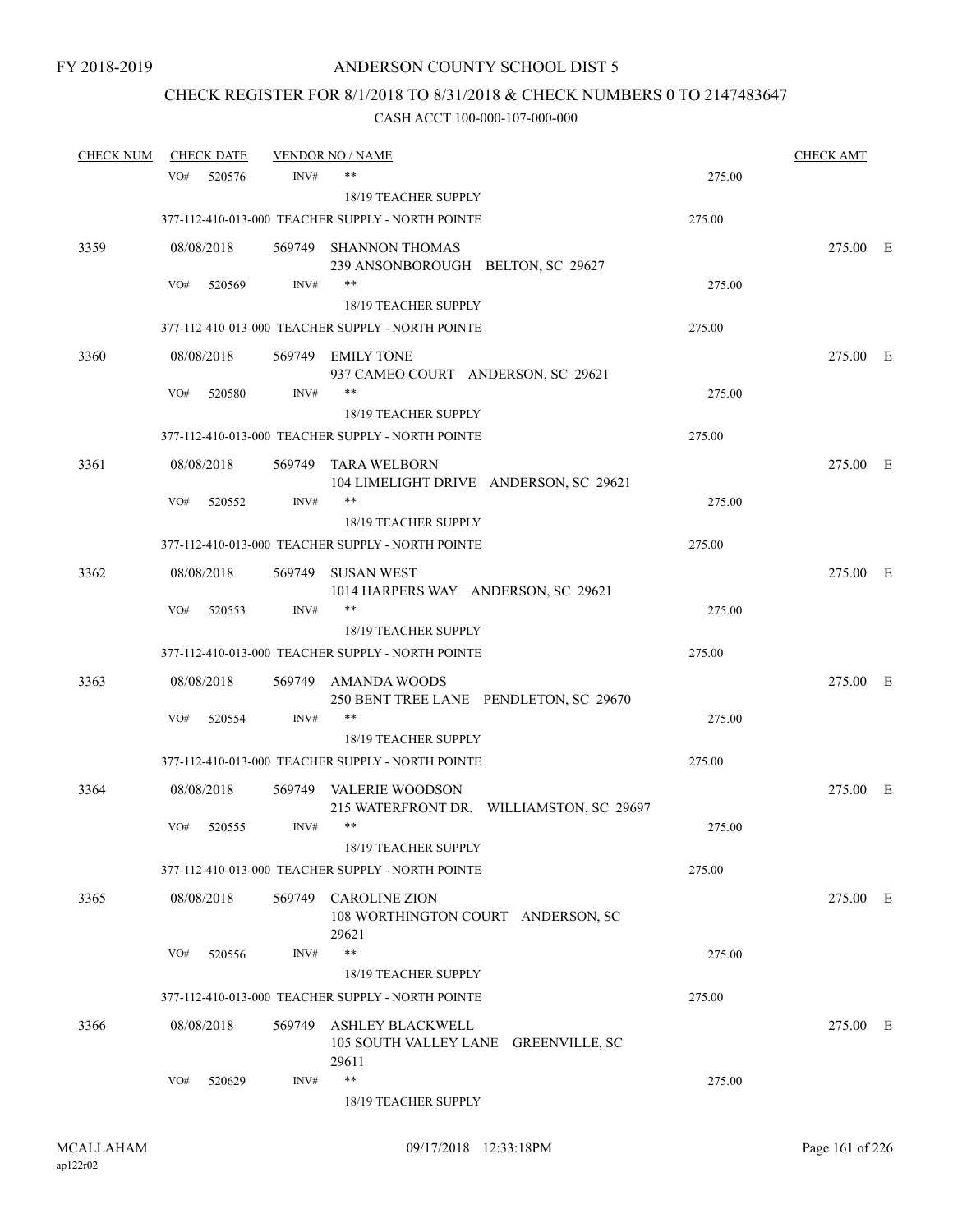## CHECK REGISTER FOR 8/1/2018 TO 8/31/2018 & CHECK NUMBERS 0 TO 2147483647

| <b>CHECK NUM</b> | <b>CHECK DATE</b> |        | <b>VENDOR NO / NAME</b>                                               |        | <b>CHECK AMT</b> |  |
|------------------|-------------------|--------|-----------------------------------------------------------------------|--------|------------------|--|
|                  |                   |        | 377-112-410-014-000 TEACHER SUPPLY - CALHOUN                          | 275.00 |                  |  |
| 3367             | 08/08/2018        |        | 569749 ROBIN BRACKEN<br>152 TURNER HILL RD EASLEY, SC 29642           |        | 275.00 E         |  |
|                  | VO#<br>520601     | INV#   | $***$                                                                 | 275.00 |                  |  |
|                  |                   |        | 18/19 TEACHER SUPPLY                                                  |        |                  |  |
|                  |                   |        | 377-112-410-014-000 TEACHER SUPPLY - CALHOUN                          | 275.00 |                  |  |
| 3368             | 08/08/2018        | 569749 | <b>TREVOR COLE</b><br>102 TRUDY LANE ANDERSON, SC 29621               |        | 275.00 E         |  |
|                  | VO#<br>520589     | INV#   | **<br>18/19 TEACHER SUPPLY                                            | 275.00 |                  |  |
|                  |                   |        | 377-112-410-014-000 TEACHER SUPPLY - CALHOUN                          | 275.00 |                  |  |
| 3369             | 08/08/2018        |        | 569749 MEREDITH COLE<br>411 ROWLEY COURT EASLEY, SC 29642             |        | 275.00 E         |  |
|                  | VO#<br>520602     | INV#   | $***$                                                                 | 275.00 |                  |  |
|                  |                   |        | <b>18/19 TEACHER SUPPLY</b>                                           |        |                  |  |
|                  |                   |        | 377-112-410-014-000 TEACHER SUPPLY - CALHOUN                          | 275.00 |                  |  |
| 3370             | 08/08/2018        | 569749 | AMANDA COX<br>100 ENGRAM LANE ANDERSON, SC 29621                      |        | 275.00 E         |  |
|                  | VO#<br>520590     | INV#   | $***$                                                                 | 275.00 |                  |  |
|                  |                   |        | 18/19 TEACHER SUPPLY                                                  |        |                  |  |
|                  |                   |        | 377-112-410-014-000 TEACHER SUPPLY - CALHOUN                          | 275.00 |                  |  |
| 3371             | 08/08/2018        |        | 569749 DANA CRAFT<br>114 DANDELION TRAIL ANDERSON, SC 29621           |        | 275.00 E         |  |
|                  | VO#<br>520591     | INV#   | $***$<br>18/19 TEACHER SUPPLY                                         | 275.00 |                  |  |
|                  |                   |        | 377-112-410-014-000 TEACHER SUPPLY - CALHOUN                          | 275.00 |                  |  |
| 3372             | 08/08/2018        |        | 569749 MARY CULP<br>235 GRIER LESSLIE ROAD ROCK HILL, SC 29730        |        | 275.00 E         |  |
|                  | VO#<br>520622     | INV#   | $***$                                                                 | 275.00 |                  |  |
|                  |                   |        | 18/19 TEACHER SUPPLY                                                  |        |                  |  |
|                  |                   |        | 377-112-410-014-000 TEACHER SUPPLY - CALHOUN                          | 275.00 |                  |  |
| 3373             | 08/08/2018        | 569749 | <b>SHELBY DICKEY</b><br>104 FEATHERFILLED COURT ANDERSON, SC<br>29625 |        | 275.00 E         |  |
|                  | VO#<br>520624     | INV#   | $***$                                                                 | 275.00 |                  |  |
|                  |                   |        | 18/19 TEACHER SUPPLY                                                  |        |                  |  |
|                  |                   |        | 377-112-410-014-000 TEACHER SUPPLY - CALHOUN                          | 275.00 |                  |  |
| 3374             | 08/08/2018        |        | 569749 STACEY DORSEY<br>263 BOWEN ROAD ANDERSON, SC 29621             |        | 275.00 E         |  |
|                  | VO#<br>520592     | INV#   | $***$                                                                 | 275.00 |                  |  |
|                  |                   |        | 18/19 TEACHER SUPPLY                                                  |        |                  |  |
|                  |                   |        | 377-112-410-014-000 TEACHER SUPPLY - CALHOUN                          | 275.00 |                  |  |
| 3375             | 08/08/2018        | 569749 | <b>JESSICA EASTERLIN</b>                                              |        | 275.00 E         |  |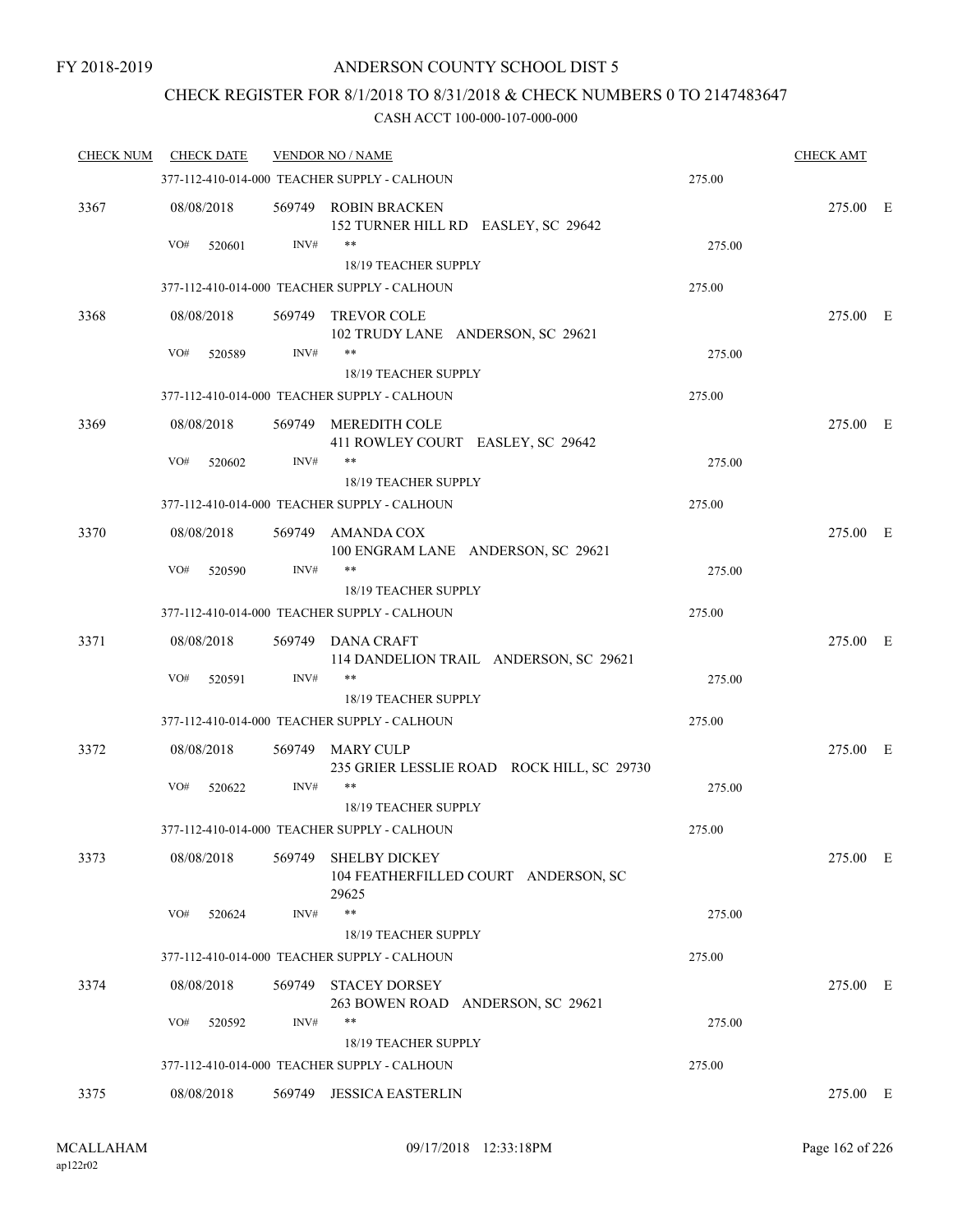### CHECK REGISTER FOR 8/1/2018 TO 8/31/2018 & CHECK NUMBERS 0 TO 2147483647

| <b>CHECK NUM</b> | <b>CHECK DATE</b> |        | <b>VENDOR NO / NAME</b>                                        |        | <b>CHECK AMT</b> |  |
|------------------|-------------------|--------|----------------------------------------------------------------|--------|------------------|--|
|                  | VO#<br>520619     | INV#   | 129 CIRCLEVIEW DRIVE LEXINGTON, SC 29072<br>$***$              | 275.00 |                  |  |
|                  |                   |        | 18/19 TEACHER SUPPLY                                           |        |                  |  |
|                  |                   |        | 377-112-410-014-000 TEACHER SUPPLY - CALHOUN                   | 275.00 |                  |  |
| 3376             | 08/08/2018        |        | 569749 ASHLEY GIBSON<br>2315 HANNA ROAD ANDERSON, SC 29621     |        | 275.00 E         |  |
|                  | VO#<br>520604     | INV#   | **                                                             | 275.00 |                  |  |
|                  |                   |        | 18/19 TEACHER SUPPLY                                           |        |                  |  |
|                  |                   |        | 377-112-410-014-000 TEACHER SUPPLY - CALHOUN                   | 275.00 |                  |  |
| 3377             | 08/08/2018        |        | 569749 KAYLA GUFFEE<br>218 STREAMS WAY ANDERSON, SC 29625      |        | 275.00 E         |  |
|                  | VO#<br>520615     | INV#   | **                                                             | 275.00 |                  |  |
|                  |                   |        | 18/19 TEACHER SUPPLY                                           |        |                  |  |
|                  |                   |        | 377-112-410-014-000 TEACHER SUPPLY - CALHOUN                   | 275.00 |                  |  |
| 3378             | 08/08/2018        |        | 569749 CARLETTE HAMBY<br>516 DRAYTON CIRCLE ANDERSON, SC 29621 |        | 275.00 E         |  |
|                  | VO#<br>520608     | INV#   | **                                                             | 275.00 |                  |  |
|                  |                   |        | 18/19 TEACHER SUPPLY                                           |        |                  |  |
|                  |                   |        | 377-112-410-014-000 TEACHER SUPPLY - CALHOUN                   | 275.00 |                  |  |
| 3379             | 08/08/2018        |        | 569749 ROBIN SUZETTE HART<br>300 DEVON WAY ANDERSON, SC 29621  |        | 275.00 E         |  |
|                  | VO#<br>520593     | INV#   | **                                                             | 275.00 |                  |  |
|                  |                   |        | 18/19 TEACHER SUPPLY                                           |        |                  |  |
|                  |                   |        | 377-112-410-014-000 TEACHER SUPPLY - CALHOUN                   | 275.00 |                  |  |
| 3380             | 08/08/2018        | 569749 | SAMANTHA HEMBREE<br>319 SHIRLEY CIRCLE TOWNVILLE, SC 29689     |        | 275.00 E         |  |
|                  | VO#<br>520606     | INV#   | **                                                             | 275.00 |                  |  |
|                  |                   |        | <b>18/19 TEACHER SUPPLY</b>                                    |        |                  |  |
|                  |                   |        | 377-112-410-014-000 TEACHER SUPPLY - CALHOUN                   | 275.00 |                  |  |
| 3381             | 08/08/2018        |        | 569749 BROOKE HILL<br>38 LYME BAY COLUMBIA, SC 29212           |        | 275.00 E         |  |
|                  | VO# 520626        | INV#   | **<br>18/19 TEACHER SUPPLY                                     | 275.00 |                  |  |
|                  |                   |        | 377-112-410-014-000 TEACHER SUPPLY - CALHOUN                   | 275.00 |                  |  |
| 3382             | 08/08/2018        |        | 569749 MARY HILL                                               |        | 275.00 E         |  |
|                  |                   |        | 300 PENDLETON ROAD CLEMSON, SC 29631                           |        |                  |  |
|                  | VO#<br>520627     | INV#   | **                                                             | 275.00 |                  |  |
|                  |                   |        | 18/19 TEACHER SUPPLY                                           |        |                  |  |
|                  |                   |        | 377-112-410-014-000 TEACHER SUPPLY - CALHOUN                   | 275.00 |                  |  |
| 3383             | 08/08/2018        |        | 569749 SACHA HUNT<br>140 PRESCOTT DRIVE ANDERSON, SC 29621     |        | 275.00 E         |  |
|                  | VO#<br>520618     | INV#   | **<br>18/19 TEACHER SUPPLY                                     | 275.00 |                  |  |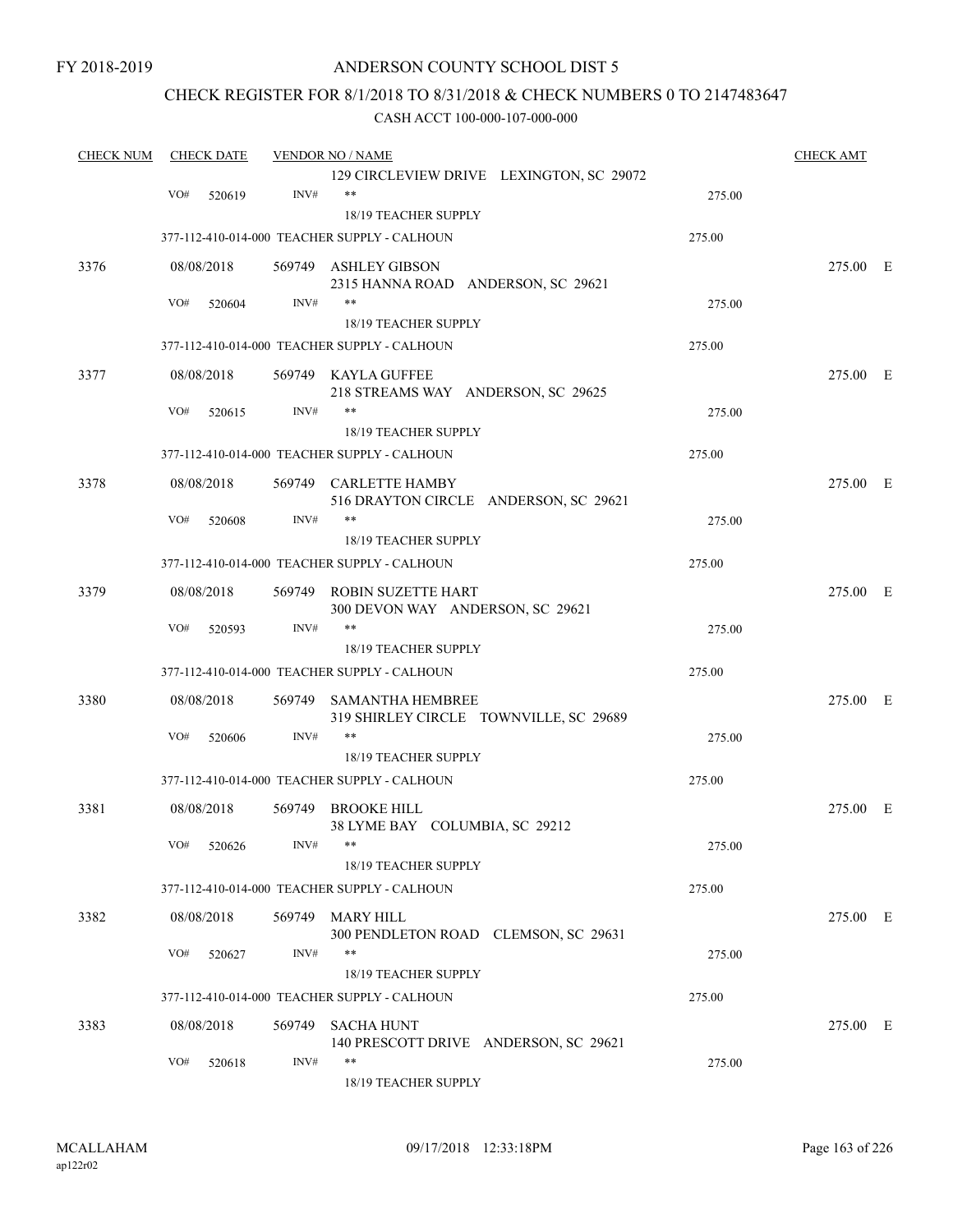### CHECK REGISTER FOR 8/1/2018 TO 8/31/2018 & CHECK NUMBERS 0 TO 2147483647

| <b>CHECK NUM</b> | <b>CHECK DATE</b> |      | <b>VENDOR NO / NAME</b>                                                   |        | <b>CHECK AMT</b> |  |
|------------------|-------------------|------|---------------------------------------------------------------------------|--------|------------------|--|
|                  |                   |      | 377-112-410-014-000 TEACHER SUPPLY - CALHOUN                              | 275.00 |                  |  |
| 3384             | 08/08/2018        |      | 569749 KENNEDI KIMBRELL<br>207 BOWEN DR. ANDERSON, SC 29621               |        | 275.00 E         |  |
|                  | VO#<br>520616     | INV# | **<br>18/19 TEACHER SUPPLY                                                | 275.00 |                  |  |
|                  |                   |      | 377-112-410-014-000 TEACHER SUPPLY - CALHOUN                              | 275.00 |                  |  |
|                  |                   |      |                                                                           |        |                  |  |
| 3385             | 08/08/2018        |      | 569749 FELICIA LATHAM<br>128 TAYLORS TRAIL ANDERSON, SC 29621             |        | 275.00 E         |  |
|                  | VO#<br>520628     | INV# | **<br>18/19 TEACHER SUPPLY                                                | 275.00 |                  |  |
|                  |                   |      | 377-112-410-014-000 TEACHER SUPPLY - CALHOUN                              | 275.00 |                  |  |
| 3386             | 08/08/2018        |      | 569749 KATHERINE LAUGHRIDGE<br>138 PALM BRANCH WAY ANDERSON, SC 29621     |        | 275.00 E         |  |
|                  | VO#<br>520611     | INV# | **                                                                        | 275.00 |                  |  |
|                  |                   |      | 18/19 TEACHER SUPPLY                                                      |        |                  |  |
|                  |                   |      | 377-112-410-014-000 TEACHER SUPPLY - CALHOUN                              | 275.00 |                  |  |
| 3387             | 08/08/2018        |      | 569749 KAREN LEWALLEN<br>1 RIVER DRIVE EXTENSION WILLIAMSTON, SC<br>29697 |        | 275.00 E         |  |
|                  | VO#<br>520594     | INV# | $***$                                                                     | 275.00 |                  |  |
|                  |                   |      | 18/19 TEACHER SUPPLY                                                      |        |                  |  |
|                  |                   |      | 377-112-410-014-000 TEACHER SUPPLY - CALHOUN                              | 275.00 |                  |  |
| 3388             | 08/08/2018        |      | 569749 JENNIFER MAKISON<br>312 SIMPSON ROAD ANDERSON, SC 29621            |        | 275.00 E         |  |
|                  | VO#<br>520598     | INV# | **                                                                        | 275.00 |                  |  |
|                  |                   |      | 18/19 TEACHER SUPPLY                                                      |        |                  |  |
|                  |                   |      | 377-112-410-014-000 TEACHER SUPPLY - CALHOUN                              | 275.00 |                  |  |
| 3389             | 08/08/2018        |      | 569749 ANGEL MCALISTER<br>401 MARTIN ROAD WILLIAMSTON, SC 29697           |        | 275.00 E         |  |
|                  | VO#<br>520596     | INV# | **                                                                        | 275.00 |                  |  |
|                  |                   |      | <b>18/19 TEACHER SUPPLY</b>                                               |        |                  |  |
|                  |                   |      | 377-112-410-014-000 TEACHER SUPPLY - CALHOUN                              | 275.00 |                  |  |
| 3390             | 08/08/2018        |      | 569749 MELBA MCCORMICK<br>402 OAKWOOD ESTATES DR. ANDERSON, SC            |        | 275.00 E         |  |
|                  | VO#<br>520587     | INV# | 29621<br>**                                                               | 275.00 |                  |  |
|                  |                   |      | 18/19 TEACHER SUPPLY                                                      |        |                  |  |
|                  |                   |      | 377-112-410-014-000 TEACHER SUPPLY - CALHOUN                              | 275.00 |                  |  |
| 3391             | 08/08/2018        |      | 569749 HEATHER MCCULLOUGH<br>616 LIBERTY ROAD IVA, SC 29655               |        | 275.00 E         |  |
|                  | VO#<br>520630     | INV# | **<br>18/19 TEACHER SUPPLY                                                | 275.00 |                  |  |
|                  |                   |      | 377-112-410-014-000 TEACHER SUPPLY - CALHOUN                              | 275.00 |                  |  |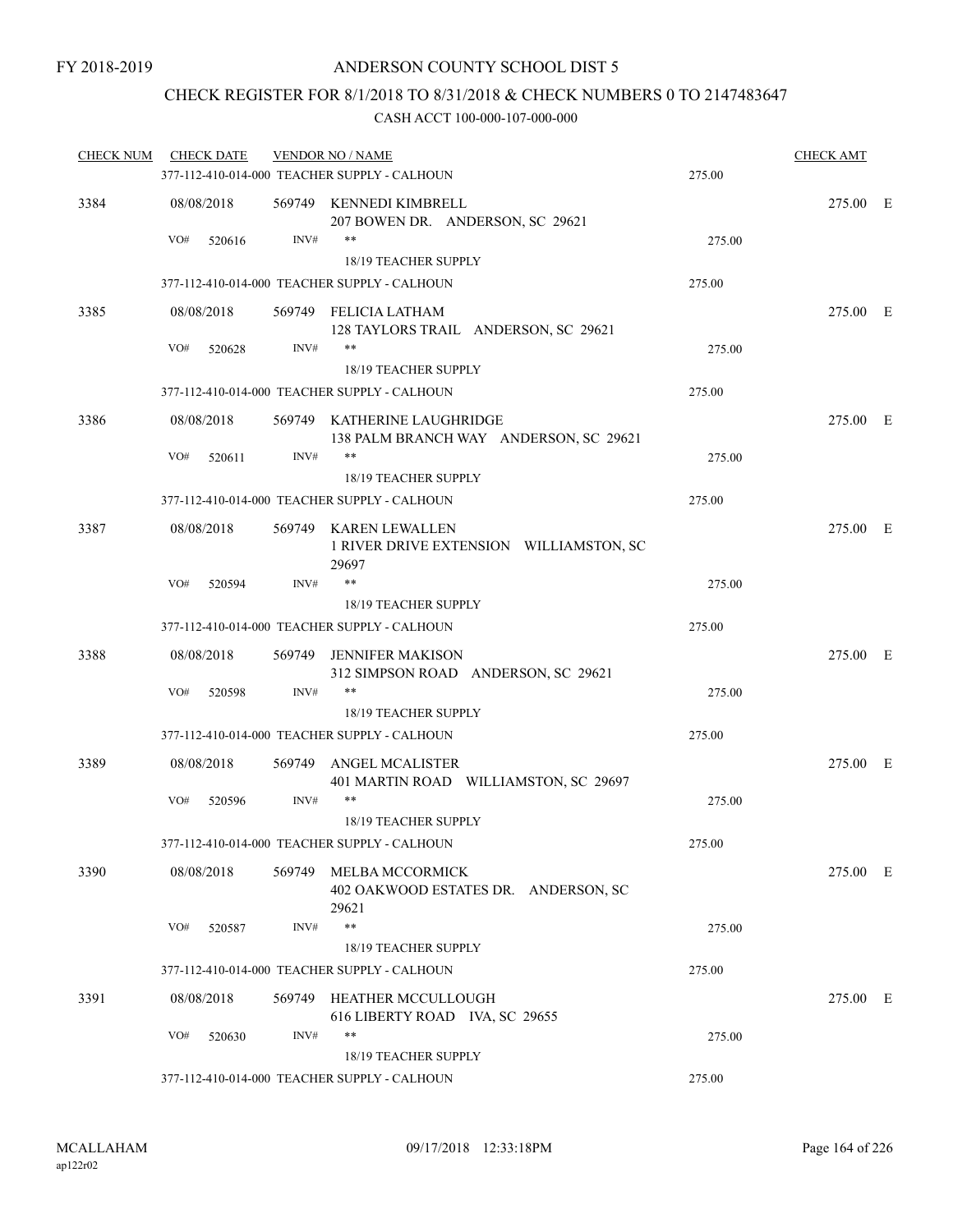## CHECK REGISTER FOR 8/1/2018 TO 8/31/2018 & CHECK NUMBERS 0 TO 2147483647

| <b>CHECK NUM</b> | <b>CHECK DATE</b> | <b>VENDOR NO / NAME</b> |                                                                  |        |          |  |
|------------------|-------------------|-------------------------|------------------------------------------------------------------|--------|----------|--|
| 3392             | 08/08/2018        | 569749                  | ERIK MELVIN<br>1950 CENTERVILLE ROAD ANDERSON, SC 29625          |        | 275.00 E |  |
|                  | VO#<br>520620     | INV#                    | $***$<br>18/19 TEACHER SUPPLY                                    | 275.00 |          |  |
|                  |                   |                         | 377-112-410-014-000 TEACHER SUPPLY - CALHOUN                     | 275.00 |          |  |
| 3393             | 08/08/2018        |                         | 569749 PAMELA MONROE<br>107 DEVON WAY ANDERSON, SC 29621         |        | 275.00 E |  |
|                  | VO#<br>520597     | INV#                    | $***$<br>18/19 TEACHER SUPPLY                                    | 275.00 |          |  |
|                  |                   |                         | 377-112-410-014-000 TEACHER SUPPLY - CALHOUN                     | 275.00 |          |  |
| 3394             | 08/08/2018        |                         | 569749 CAROL MOORHEAD<br>5010 KING DRIVE ANDERSON, SC 29621      |        | 275.00 E |  |
|                  | VO#<br>520603     | INV#                    | $***$<br>18/19 TEACHER SUPPLY                                    | 275.00 |          |  |
|                  |                   |                         | 377-112-410-014-000 TEACHER SUPPLY - CALHOUN                     | 275.00 |          |  |
| 3395             | 08/08/2018        |                         | 569749 DONET MORF<br>102 LOTTS DRIVE CLINTON, SC 29325           |        | 275.00 E |  |
|                  | VO#<br>520600     | INV#                    | $***$<br>18/19 TEACHER SUPPLY                                    | 275.00 |          |  |
|                  |                   |                         | 377-112-410-014-000 TEACHER SUPPLY - CALHOUN                     | 275.00 |          |  |
| 3396             | 08/08/2018        | 569749                  | <b>SUSAN MOSER</b><br>110 CEDAR POND ROAD ANDERSON, SC 29621     |        | 275.00 E |  |
|                  | VO#<br>520588     | INV#                    | $***$<br>18/19 TEACHER SUPPLY                                    | 275.00 |          |  |
|                  |                   |                         | 377-112-410-014-000 TEACHER SUPPLY - CALHOUN                     | 275.00 |          |  |
| 3397             | 08/08/2018        |                         | 569749 MICHAEL PEARSON<br>91 MAIN STREET PELZER, SC 29669        |        | 275.00 E |  |
|                  | VO#<br>520605     | INV#                    | **<br><b>18/19 TEACHER SUPPLY</b>                                | 275.00 |          |  |
|                  |                   |                         | 377-112-410-014-000 TEACHER SUPPLY - CALHOUN                     | 275.00 |          |  |
| 3398             | 08/08/2018        |                         | 569749 CRYSTAL QUALLS<br>129 RUNNING FOX LANE ANDERSON, SC 29621 |        | 275.00 E |  |
|                  | VO#<br>520617     | INV#                    | $***$<br>18/19 TEACHER SUPPLY                                    | 275.00 |          |  |
|                  |                   |                         | 377-112-410-014-000 TEACHER SUPPLY - CALHOUN                     | 275.00 |          |  |
| 3399             | 08/08/2018        | 569749                  | <b>MACKENZIE RASH</b><br>165 BUCKLAND DRIVE ANDERSON, SC 29621   |        | 275.00 E |  |
|                  | VO#<br>520625     | INV#                    | **<br>18/19 TEACHER SUPPLY                                       | 275.00 |          |  |
|                  |                   |                         | 377-112-410-014-000 TEACHER SUPPLY - CALHOUN                     | 275.00 |          |  |
| 3400             | 08/08/2018        | 569749                  | <b>HANNAH SAMMONS</b><br>305 TILLOTSON ROAD ANDERSON, SC 29621   |        | 275.00 E |  |
|                  | VO#<br>520621     | INV#                    | **                                                               | 275.00 |          |  |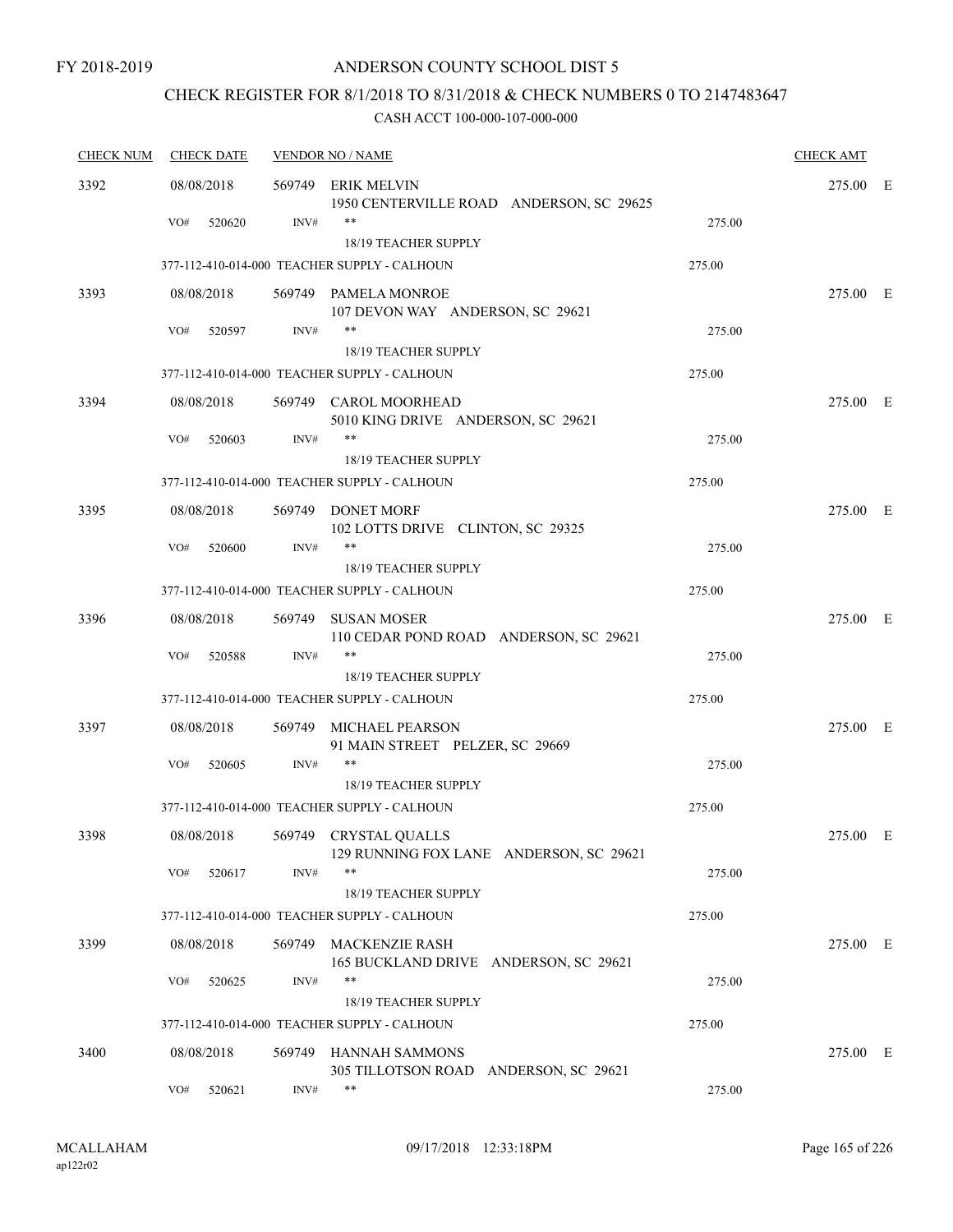#### FY 2018-2019

### ANDERSON COUNTY SCHOOL DIST 5

### CHECK REGISTER FOR 8/1/2018 TO 8/31/2018 & CHECK NUMBERS 0 TO 2147483647

| <u>CHECK NUM</u> | <b>CHECK DATE</b>           |                | <b>VENDOR NO / NAME</b>                                              |        | <b>CHECK AMT</b> |  |
|------------------|-----------------------------|----------------|----------------------------------------------------------------------|--------|------------------|--|
|                  |                             |                | <b>18/19 TEACHER SUPPLY</b>                                          |        |                  |  |
|                  |                             |                | 377-112-410-014-000 TEACHER SUPPLY - CALHOUN                         | 275.00 |                  |  |
| 3401             | 08/08/2018<br>VO#<br>520607 | 569749<br>INV# | CYNTHIA SELF<br>2605 DELLWOOD LANE ANDERSON, SC 29621<br>$***$       | 275.00 | 275.00 E         |  |
|                  |                             |                | 18/19 TEACHER SUPPLY                                                 |        |                  |  |
|                  |                             |                | 377-112-410-014-000 TEACHER SUPPLY - CALHOUN                         | 275.00 |                  |  |
|                  |                             |                |                                                                      |        |                  |  |
| 3402             | 08/08/2018                  |                | 569749 DONNA SMITH<br>701 REGENCY CIRCLE ANDERSON, SC 29625          |        | 275.00 E         |  |
|                  | VO#<br>520599               | INV#           | $***$                                                                | 275.00 |                  |  |
|                  |                             |                | <b>18/19 TEACHER SUPPLY</b>                                          |        |                  |  |
|                  |                             |                | 377-112-410-014-000 TEACHER SUPPLY - CALHOUN                         | 275.00 |                  |  |
| 3403             | 08/08/2018                  |                | 569749 ASHLEY SMITH<br>524 BIG CREEK ROAD BELTON, SC 29627           |        | 275.00 E         |  |
|                  | VO#<br>520609               | INV#           | <b>18/19 TEACHER SUPPLY</b>                                          | 275.00 |                  |  |
|                  |                             |                | 377-112-410-014-000 TEACHER SUPPLY - CALHOUN                         | 275.00 |                  |  |
| 3404             | 08/08/2018                  |                | 569749 MELLONEE SMITH<br>1616 CENTERVILLE ROAD ANDERSON, SC 29625    |        | 275.00 E         |  |
|                  | VO#<br>520610               | INV#           | $***$<br>18/19 TEACHER SUPPLY                                        | 275.00 |                  |  |
|                  |                             |                |                                                                      |        |                  |  |
|                  |                             |                | 377-112-410-014-000 TEACHER SUPPLY - CALHOUN                         | 275.00 |                  |  |
| 3405             | 08/08/2018                  | 569749         | <b>STACY SMITH</b><br>107 HOMESTEAD DRIVE PIEDMONT, SC 29673         |        | 275.00 E         |  |
|                  | VO#<br>520613               | INV#           | **                                                                   | 275.00 |                  |  |
|                  |                             |                | 18/19 TEACHER SUPPLY                                                 |        |                  |  |
|                  |                             |                | 377-112-410-014-000 TEACHER SUPPLY - CALHOUN                         | 275.00 |                  |  |
| 3406             | 08/08/2018                  | 569749         | <b>ASHLEY STONE</b><br>102 SPRING VALLEY ANDERSON, SC 29621          |        | 275.00 E         |  |
|                  | VO#<br>520595               | INV#           | $***$<br>18/19 TEACHER SUPPLY                                        | 275.00 |                  |  |
|                  |                             |                | 377-112-410-014-000 TEACHER SUPPLY - CALHOUN                         | 275.00 |                  |  |
|                  |                             |                |                                                                      |        |                  |  |
| 3407             | 08/08/2018                  | 569749         | MEGAN TARBERT<br>1206 BRIARWOOD STREET ANDERSON, SC 29621<br>**      |        | 275.00 E         |  |
|                  | VO#<br>520614               | INV#           |                                                                      | 275.00 |                  |  |
|                  |                             |                | 18/19 TEACHER SUPPLY<br>377-112-410-014-000 TEACHER SUPPLY - CALHOUN | 275.00 |                  |  |
|                  |                             |                |                                                                      |        |                  |  |
| 3408             | 08/08/2018                  |                | 569749 PAMLICO WILLOUGHBY<br>P.O. BOX 27 LOWNDESVILLE, SC 29659      |        | 275.00 E         |  |
|                  | VO#<br>520612               | INV#           | **                                                                   | 275.00 |                  |  |
|                  |                             |                | 18/19 TEACHER SUPPLY                                                 |        |                  |  |
|                  |                             |                | 377-112-410-014-000 TEACHER SUPPLY - CALHOUN                         | 275.00 |                  |  |
| 3409             | 08/08/2018                  |                | 569749 EVA ADDISON                                                   |        | 275.00 E         |  |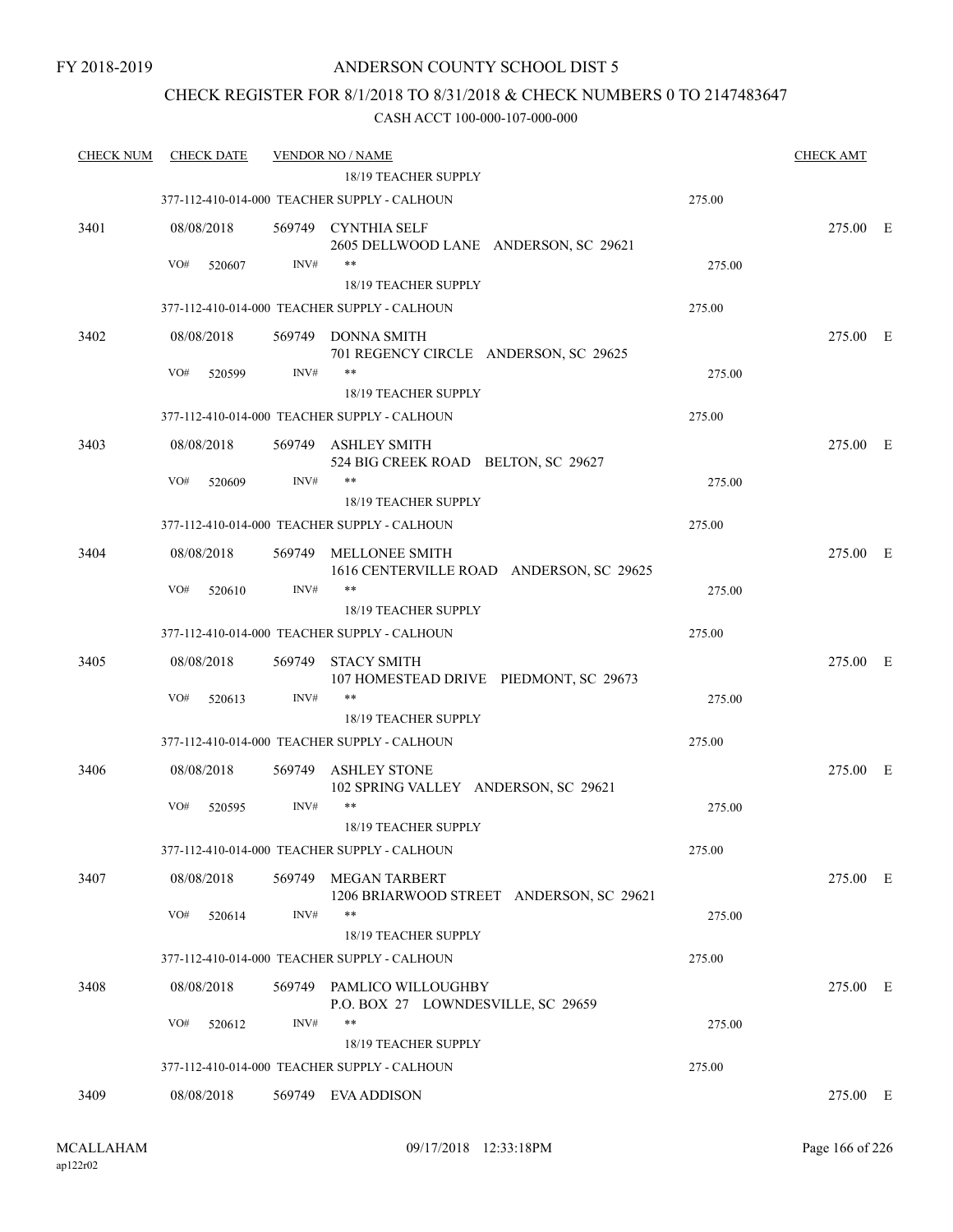FY 2018-2019

### ANDERSON COUNTY SCHOOL DIST 5

### CHECK REGISTER FOR 8/1/2018 TO 8/31/2018 & CHECK NUMBERS 0 TO 2147483647

| <b>CHECK NUM</b><br><b>CHECK DATE</b> |     |            |      | <b>VENDOR NO / NAME</b>                     |        | <b>CHECK AMT</b> |  |
|---------------------------------------|-----|------------|------|---------------------------------------------|--------|------------------|--|
|                                       |     |            |      | 2604 BELLVIEW RD ANDERSON, SC 29621         |        |                  |  |
|                                       | VO# | 520656     | INV# | $***$                                       | 275.00 |                  |  |
|                                       |     |            |      | 18/19 TEACHER SUPPLY                        |        |                  |  |
|                                       |     |            |      | 377-112-410-017-000 TEACHER SUPPLY - MIDWAY | 275.00 |                  |  |
| 3410                                  |     | 08/08/2018 |      | 569749 KATHRYN ANDRADE                      |        | 275.00 E         |  |
|                                       |     |            |      | 117 TINSLEY DRIVE ANDERSON, SC 29621        |        |                  |  |
|                                       | VO# | 520667     | INV# | $***$                                       | 275.00 |                  |  |
|                                       |     |            |      | 18/19 TEACHER SUPPLY                        |        |                  |  |
|                                       |     |            |      | 377-112-410-017-000 TEACHER SUPPLY - MIDWAY | 275.00 |                  |  |
| 3411                                  |     | 08/08/2018 |      | 569749 PAMELA ARROYO                        |        | 275.00 E         |  |
|                                       |     |            |      | 116 KING ARTHUR DRIVE PIEDMONT, SC 29673    |        |                  |  |
|                                       | VO# | 520673     | INV# | **                                          | 275.00 |                  |  |
|                                       |     |            |      | 18/19 TEACHER SUPPLY                        |        |                  |  |
|                                       |     |            |      | 377-112-410-017-000 TEACHER SUPPLY - MIDWAY | 275.00 |                  |  |
| 3412                                  |     | 08/08/2018 |      | 569749 LISA ASHLEY                          |        | 275.00 E         |  |
|                                       |     |            |      | 121 BRIAR PATCH ROAD ANDERSON, SC 29621     |        |                  |  |
|                                       | VO# | 520631     | INV# | $***$                                       | 275.00 |                  |  |
|                                       |     |            |      | <b>18/19 TEACHER SUPPLY</b>                 |        |                  |  |
|                                       |     |            |      | 377-112-410-017-000 TEACHER SUPPLY - MIDWAY | 275.00 |                  |  |
| 3413                                  |     | 08/08/2018 |      | 569749 HOLLY ATKINS                         |        | 275.00 E         |  |
|                                       |     |            |      | 401 CUMBERLAND WAY ANDERSON, SC 29621       |        |                  |  |
|                                       | VO# | 520652     | INV# | $***$                                       | 275.00 |                  |  |
|                                       |     |            |      | 18/19 TEACHER SUPPLY                        |        |                  |  |
|                                       |     |            |      | 377-112-410-017-000 TEACHER SUPPLY - MIDWAY | 275.00 |                  |  |
| 3414                                  |     | 08/08/2018 |      | 569749 LAURA BELL                           |        | 275.00 E         |  |
|                                       |     |            |      | 190 WEXFORD DRIVE-UNIT 205 ANDERSON, SC     |        |                  |  |
|                                       |     |            |      | 29621                                       |        |                  |  |
|                                       | VO# | 520670     | INV# | $\ast\ast$                                  | 275.00 |                  |  |
|                                       |     |            |      | 18/19 TEACHER SUPPLY                        |        |                  |  |
|                                       |     |            |      | 377-112-410-017-000 TEACHER SUPPLY - MIDWAY | 275.00 |                  |  |
| 3415                                  |     | 08/08/2018 |      | 569749 ERIN BEST                            |        | 275.00 E         |  |
|                                       |     |            |      | 1020 GRADY HALL ROAD ANDERSON, SC 29626     |        |                  |  |
|                                       | VO# | 520666     | INV# | **                                          | 275.00 |                  |  |
|                                       |     |            |      | 18/19 TEACHER SUPPLY                        |        |                  |  |
|                                       |     |            |      | 377-112-410-017-000 TEACHER SUPPLY - MIDWAY | 275.00 |                  |  |
| 3416                                  |     | 08/08/2018 |      | 569749 KAITLYN BIEDENBENDER                 |        | 275.00 E         |  |
|                                       |     |            |      | 218 WILLIAMSTON RD ANDERSON, SC 29621       |        |                  |  |
|                                       | VO# | 520672     | INV# | $***$                                       | 275.00 |                  |  |
|                                       |     |            |      | 18/19 TEACHER SUPPLY                        |        |                  |  |
|                                       |     |            |      | 377-112-410-017-000 TEACHER SUPPLY - MIDWAY | 275.00 |                  |  |
| 3417                                  |     | 08/08/2018 |      | 569749 BRETT BODELL                         |        | 275.00 E         |  |
|                                       |     |            |      | 505 OAKMONT DRIVE ANDERSON, SC 29621        |        |                  |  |
|                                       | VO# | 520632     | INV# | $***$                                       | 275.00 |                  |  |
|                                       |     |            |      | 18/19 TEACHER SUPPLY                        |        |                  |  |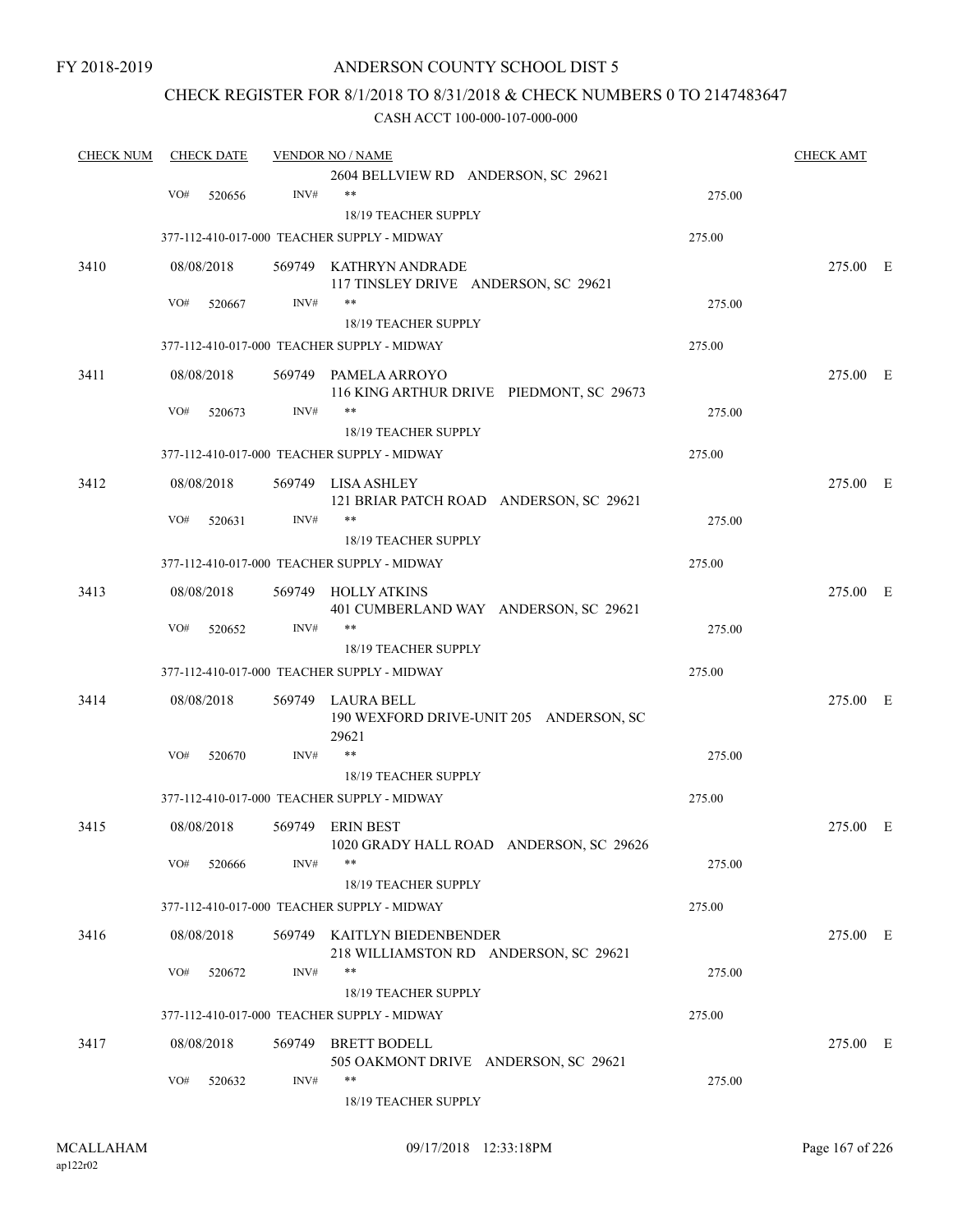## CHECK REGISTER FOR 8/1/2018 TO 8/31/2018 & CHECK NUMBERS 0 TO 2147483647

| <b>CHECK NUM</b> | <b>CHECK DATE</b> |        | <b>VENDOR NO / NAME</b>                                                  |        | <b>CHECK AMT</b> |  |
|------------------|-------------------|--------|--------------------------------------------------------------------------|--------|------------------|--|
|                  |                   |        | 377-112-410-017-000 TEACHER SUPPLY - MIDWAY                              | 275.00 |                  |  |
| 3418             | 08/08/2018        | 569749 | SANDRA BRADSHAW<br>404 QUAIL HOLLOW ROAD ANDERSON, SC 29621              |        | 275.00 E         |  |
|                  | VO#<br>520633     | INV#   | $***$<br>18/19 TEACHER SUPPLY                                            | 275.00 |                  |  |
|                  |                   |        | 377-112-410-017-000 TEACHER SUPPLY - MIDWAY                              | 275.00 |                  |  |
| 3419             | 08/08/2018        |        | 569749 RACHEL BROOKMAN                                                   |        | 275.00 E         |  |
|                  |                   |        | 24 FAWN HILL DRIVE ANDERSON, SC 29621                                    |        |                  |  |
|                  | VO#<br>520678     | INV#   | $***$<br>18/19 TEACHER SUPPLY                                            | 275.00 |                  |  |
|                  |                   |        | 377-112-410-017-000 TEACHER SUPPLY - MIDWAY                              | 275.00 |                  |  |
| 3420             | 08/08/2018        |        | 569749 COURTNEY BRUNETTI<br>15 VILLA ROAD, APT. 182 GREENVILLE, SC 29615 |        | 275.00 E         |  |
|                  | VO#<br>520659     | INV#   | $***$                                                                    | 275.00 |                  |  |
|                  |                   |        | 18/19 TEACHER SUPPLY                                                     |        |                  |  |
|                  |                   |        | 377-112-410-017-000 TEACHER SUPPLY - MIDWAY                              | 275.00 |                  |  |
| 3421             | 08/08/2018        |        | 569749 LEIGH BUCKNER                                                     |        | 275.00 E         |  |
|                  | VO#<br>520634     | INV#   | 504 AUTUMN OAKS ANDERSON, SC 29621                                       | 275.00 |                  |  |
|                  |                   |        | <b>18/19 TEACHER SUPPLY</b>                                              |        |                  |  |
|                  |                   |        | 377-112-410-017-000 TEACHER SUPPLY - MIDWAY                              | 275.00 |                  |  |
| 3422             | 08/08/2018        |        | 569749 MELINDA BUTLER<br>403 CHASEN COURT ANDERSON, SC 29621             |        | 275.00 E         |  |
|                  | VO#<br>520635     | INV#   | $***$<br>18/19 TEACHER SUPPLY                                            | 275.00 |                  |  |
|                  |                   |        | 377-112-410-017-000 TEACHER SUPPLY - MIDWAY                              | 275.00 |                  |  |
| 3423             | 08/08/2018        | 569749 | AMY CAMPBELL<br>111 CHAD COURT ANDERSON, SC 29621                        |        | 275.00 E         |  |
|                  | VO#<br>520648     | INV#   | $***$                                                                    | 275.00 |                  |  |
|                  |                   |        | <b>18/19 TEACHER SUPPLY</b>                                              |        |                  |  |
|                  |                   |        | 377-112-410-017-000 TEACHER SUPPLY - MIDWAY                              | 275.00 |                  |  |
| 3424             | 08/08/2018        |        | 569749 ELIZABETH CARTLIDGE<br>1721 MANSE JOLLY RD. ANDERSON, SC 29621    |        | 275.00 E         |  |
|                  | VO#<br>520636     | INV#   | $***$<br>18/19 TEACHER SUPPLY                                            | 275.00 |                  |  |
|                  |                   |        | 377-112-410-017-000 TEACHER SUPPLY - MIDWAY                              | 275.00 |                  |  |
| 3425             | 08/08/2018        |        | 569749 KAILEIGH COATS<br>101 BRANDYWINE LANE ANDERSON, SC 29625          |        | 275.00 E         |  |
|                  | VO#<br>520664     | INV#   | $***$                                                                    | 275.00 |                  |  |
|                  |                   |        | 18/19 TEACHER SUPPLY                                                     |        |                  |  |
|                  |                   |        | 377-112-410-017-000 TEACHER SUPPLY - MIDWAY                              | 275.00 |                  |  |
| 3426             | 08/08/2018        |        | 569749 PATRICIA COMSTOCK<br>1022 HARPERS WAY ANDERSON, SC 29621          |        | 275.00 E         |  |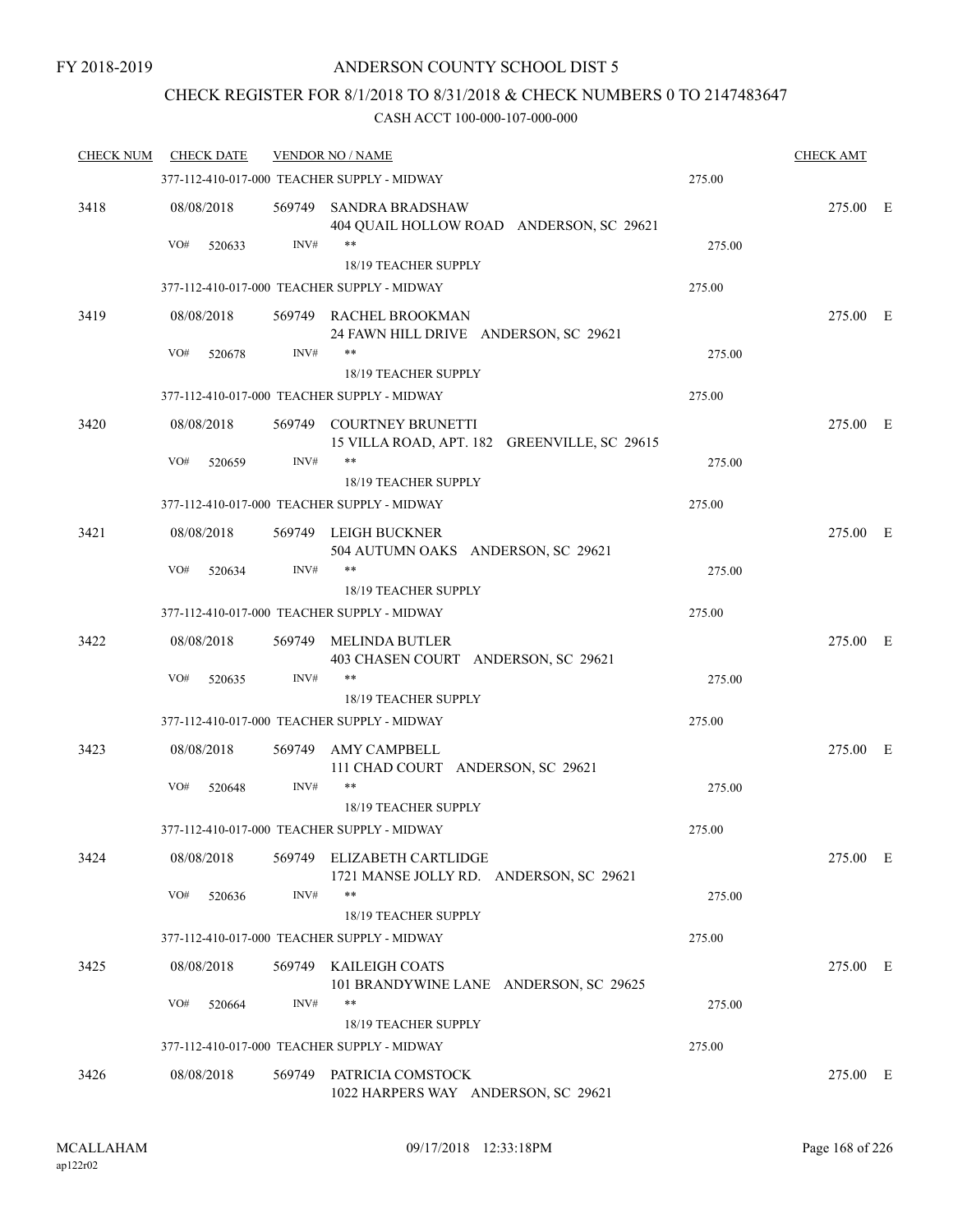# CHECK REGISTER FOR 8/1/2018 TO 8/31/2018 & CHECK NUMBERS 0 TO 2147483647

|     |                   |                                                                                                                                                                                     |                                          |                                                                                                                                                                                                                                                                                                                                                                                                                                                                                                                                                                                                                                                                                                                                                                                                                                                                                                       | <b>CHECK AMT</b>                                                             |                                              |
|-----|-------------------|-------------------------------------------------------------------------------------------------------------------------------------------------------------------------------------|------------------------------------------|-------------------------------------------------------------------------------------------------------------------------------------------------------------------------------------------------------------------------------------------------------------------------------------------------------------------------------------------------------------------------------------------------------------------------------------------------------------------------------------------------------------------------------------------------------------------------------------------------------------------------------------------------------------------------------------------------------------------------------------------------------------------------------------------------------------------------------------------------------------------------------------------------------|------------------------------------------------------------------------------|----------------------------------------------|
| VO# | 520653            | INV#                                                                                                                                                                                | **                                       | 275.00                                                                                                                                                                                                                                                                                                                                                                                                                                                                                                                                                                                                                                                                                                                                                                                                                                                                                                |                                                                              |                                              |
|     |                   |                                                                                                                                                                                     | 18/19 TEACHER SUPPLY                     |                                                                                                                                                                                                                                                                                                                                                                                                                                                                                                                                                                                                                                                                                                                                                                                                                                                                                                       |                                                                              |                                              |
|     |                   |                                                                                                                                                                                     |                                          | 275.00                                                                                                                                                                                                                                                                                                                                                                                                                                                                                                                                                                                                                                                                                                                                                                                                                                                                                                |                                                                              |                                              |
|     |                   |                                                                                                                                                                                     |                                          |                                                                                                                                                                                                                                                                                                                                                                                                                                                                                                                                                                                                                                                                                                                                                                                                                                                                                                       | 275.00 E                                                                     |                                              |
|     |                   |                                                                                                                                                                                     | 12 ELMWOOD DRIVE TAYLORS, SC 29687       |                                                                                                                                                                                                                                                                                                                                                                                                                                                                                                                                                                                                                                                                                                                                                                                                                                                                                                       |                                                                              |                                              |
| VO# | 520671            | INV#                                                                                                                                                                                | $***$                                    | 275.00                                                                                                                                                                                                                                                                                                                                                                                                                                                                                                                                                                                                                                                                                                                                                                                                                                                                                                |                                                                              |                                              |
|     |                   |                                                                                                                                                                                     |                                          |                                                                                                                                                                                                                                                                                                                                                                                                                                                                                                                                                                                                                                                                                                                                                                                                                                                                                                       |                                                                              |                                              |
|     |                   |                                                                                                                                                                                     |                                          |                                                                                                                                                                                                                                                                                                                                                                                                                                                                                                                                                                                                                                                                                                                                                                                                                                                                                                       |                                                                              |                                              |
|     |                   |                                                                                                                                                                                     |                                          |                                                                                                                                                                                                                                                                                                                                                                                                                                                                                                                                                                                                                                                                                                                                                                                                                                                                                                       | 275.00 E                                                                     |                                              |
|     |                   |                                                                                                                                                                                     |                                          |                                                                                                                                                                                                                                                                                                                                                                                                                                                                                                                                                                                                                                                                                                                                                                                                                                                                                                       |                                                                              |                                              |
|     |                   |                                                                                                                                                                                     |                                          |                                                                                                                                                                                                                                                                                                                                                                                                                                                                                                                                                                                                                                                                                                                                                                                                                                                                                                       |                                                                              |                                              |
|     |                   |                                                                                                                                                                                     |                                          |                                                                                                                                                                                                                                                                                                                                                                                                                                                                                                                                                                                                                                                                                                                                                                                                                                                                                                       |                                                                              |                                              |
|     |                   |                                                                                                                                                                                     |                                          |                                                                                                                                                                                                                                                                                                                                                                                                                                                                                                                                                                                                                                                                                                                                                                                                                                                                                                       |                                                                              |                                              |
|     |                   |                                                                                                                                                                                     |                                          |                                                                                                                                                                                                                                                                                                                                                                                                                                                                                                                                                                                                                                                                                                                                                                                                                                                                                                       |                                                                              |                                              |
| VO# |                   | INV#                                                                                                                                                                                | $***$                                    |                                                                                                                                                                                                                                                                                                                                                                                                                                                                                                                                                                                                                                                                                                                                                                                                                                                                                                       |                                                                              |                                              |
|     |                   |                                                                                                                                                                                     | 18/19 TEACHER SUPPLY                     |                                                                                                                                                                                                                                                                                                                                                                                                                                                                                                                                                                                                                                                                                                                                                                                                                                                                                                       |                                                                              |                                              |
|     |                   |                                                                                                                                                                                     |                                          | 275.00                                                                                                                                                                                                                                                                                                                                                                                                                                                                                                                                                                                                                                                                                                                                                                                                                                                                                                |                                                                              |                                              |
|     |                   |                                                                                                                                                                                     |                                          |                                                                                                                                                                                                                                                                                                                                                                                                                                                                                                                                                                                                                                                                                                                                                                                                                                                                                                       |                                                                              |                                              |
|     |                   |                                                                                                                                                                                     | 300 TANNER CHASE WAY GREENILLE, SC 29607 |                                                                                                                                                                                                                                                                                                                                                                                                                                                                                                                                                                                                                                                                                                                                                                                                                                                                                                       |                                                                              |                                              |
| VO# | 520660            | INV#                                                                                                                                                                                | **                                       | 275.00                                                                                                                                                                                                                                                                                                                                                                                                                                                                                                                                                                                                                                                                                                                                                                                                                                                                                                |                                                                              |                                              |
|     |                   |                                                                                                                                                                                     | <b>18/19 TEACHER SUPPLY</b>              |                                                                                                                                                                                                                                                                                                                                                                                                                                                                                                                                                                                                                                                                                                                                                                                                                                                                                                       |                                                                              |                                              |
|     |                   |                                                                                                                                                                                     |                                          | 275.00                                                                                                                                                                                                                                                                                                                                                                                                                                                                                                                                                                                                                                                                                                                                                                                                                                                                                                |                                                                              |                                              |
|     |                   | 569749                                                                                                                                                                              |                                          |                                                                                                                                                                                                                                                                                                                                                                                                                                                                                                                                                                                                                                                                                                                                                                                                                                                                                                       | 275.00 E                                                                     |                                              |
|     |                   |                                                                                                                                                                                     |                                          |                                                                                                                                                                                                                                                                                                                                                                                                                                                                                                                                                                                                                                                                                                                                                                                                                                                                                                       |                                                                              |                                              |
|     |                   |                                                                                                                                                                                     |                                          |                                                                                                                                                                                                                                                                                                                                                                                                                                                                                                                                                                                                                                                                                                                                                                                                                                                                                                       |                                                                              |                                              |
|     |                   |                                                                                                                                                                                     |                                          |                                                                                                                                                                                                                                                                                                                                                                                                                                                                                                                                                                                                                                                                                                                                                                                                                                                                                                       |                                                                              |                                              |
|     |                   |                                                                                                                                                                                     |                                          |                                                                                                                                                                                                                                                                                                                                                                                                                                                                                                                                                                                                                                                                                                                                                                                                                                                                                                       |                                                                              |                                              |
|     |                   |                                                                                                                                                                                     |                                          |                                                                                                                                                                                                                                                                                                                                                                                                                                                                                                                                                                                                                                                                                                                                                                                                                                                                                                       |                                                                              |                                              |
| VO# |                   | INV#                                                                                                                                                                                | $***$                                    |                                                                                                                                                                                                                                                                                                                                                                                                                                                                                                                                                                                                                                                                                                                                                                                                                                                                                                       |                                                                              |                                              |
|     |                   |                                                                                                                                                                                     | 18/19 TEACHER SUPPLY                     |                                                                                                                                                                                                                                                                                                                                                                                                                                                                                                                                                                                                                                                                                                                                                                                                                                                                                                       |                                                                              |                                              |
|     |                   |                                                                                                                                                                                     |                                          | 275.00                                                                                                                                                                                                                                                                                                                                                                                                                                                                                                                                                                                                                                                                                                                                                                                                                                                                                                |                                                                              |                                              |
|     |                   |                                                                                                                                                                                     |                                          |                                                                                                                                                                                                                                                                                                                                                                                                                                                                                                                                                                                                                                                                                                                                                                                                                                                                                                       |                                                                              |                                              |
|     |                   |                                                                                                                                                                                     | 7 DACUS DR. WILLIAMSTON, SC 29697        |                                                                                                                                                                                                                                                                                                                                                                                                                                                                                                                                                                                                                                                                                                                                                                                                                                                                                                       |                                                                              |                                              |
| VO# | 520646            | INV#                                                                                                                                                                                | $***$                                    | 275.00                                                                                                                                                                                                                                                                                                                                                                                                                                                                                                                                                                                                                                                                                                                                                                                                                                                                                                |                                                                              |                                              |
|     |                   |                                                                                                                                                                                     | 18/19 TEACHER SUPPLY                     |                                                                                                                                                                                                                                                                                                                                                                                                                                                                                                                                                                                                                                                                                                                                                                                                                                                                                                       |                                                                              |                                              |
|     |                   |                                                                                                                                                                                     |                                          | 275.00                                                                                                                                                                                                                                                                                                                                                                                                                                                                                                                                                                                                                                                                                                                                                                                                                                                                                                |                                                                              |                                              |
|     |                   | 569749                                                                                                                                                                              | <b>SHARON HALL</b>                       |                                                                                                                                                                                                                                                                                                                                                                                                                                                                                                                                                                                                                                                                                                                                                                                                                                                                                                       | 275.00 E                                                                     |                                              |
|     |                   |                                                                                                                                                                                     | 217 WATERFRONT DRIVE WILLIAMSTON, SC     |                                                                                                                                                                                                                                                                                                                                                                                                                                                                                                                                                                                                                                                                                                                                                                                                                                                                                                       |                                                                              |                                              |
|     |                   |                                                                                                                                                                                     |                                          |                                                                                                                                                                                                                                                                                                                                                                                                                                                                                                                                                                                                                                                                                                                                                                                                                                                                                                       |                                                                              |                                              |
|     |                   |                                                                                                                                                                                     |                                          |                                                                                                                                                                                                                                                                                                                                                                                                                                                                                                                                                                                                                                                                                                                                                                                                                                                                                                       |                                                                              |                                              |
|     | VO#<br>VO#<br>VO# | <b>CHECK DATE</b><br>08/08/2018<br>08/08/2018<br>520637<br>08/08/2018<br>520638<br>08/08/2018<br>08/08/2018<br>520651<br>08/08/2018<br>520654<br>08/08/2018<br>08/08/2018<br>520681 | INV#<br>INV#<br>INV#                     | <b>VENDOR NO / NAME</b><br>377-112-410-017-000 TEACHER SUPPLY - MIDWAY<br>569749 PATSY CROWLEY<br><b>18/19 TEACHER SUPPLY</b><br>377-112-410-017-000 TEACHER SUPPLY - MIDWAY<br>569749 CYNTHIA DOVE<br>515 HICKORY LANE PENDLETON, SC 29670<br>**<br><b>18/19 TEACHER SUPPLY</b><br>377-112-410-017-000 TEACHER SUPPLY - MIDWAY<br>569749 STUART FOWLER<br>2760 OLD GREENVILLE HWY CENTRAL, SC 29630<br>377-112-410-017-000 TEACHER SUPPLY - MIDWAY<br>569749 CAROLINE GENTRY<br>377-112-410-017-000 TEACHER SUPPLY - MIDWAY<br>ASHLEY GILREATH<br>123 BOXWOOD LANE ANDERSON, SC 29621<br>$***$<br>18/19 TEACHER SUPPLY<br>377-112-410-017-000 TEACHER SUPPLY - MIDWAY<br>569749 LAUREN GLENN<br>119 LAKEWOOD DRIVE TOWNVILLE, SC 29689<br>377-112-410-017-000 TEACHER SUPPLY - MIDWAY<br>569749 NORMAN HALL<br>377-112-410-017-000 TEACHER SUPPLY - MIDWAY<br>29697<br>$***$<br>18/19 TEACHER SUPPLY | 275.00<br>275.00<br>275.00<br>275.00<br>275.00<br>275.00<br>275.00<br>275.00 | 275.00 E<br>275.00 E<br>275.00 E<br>275.00 E |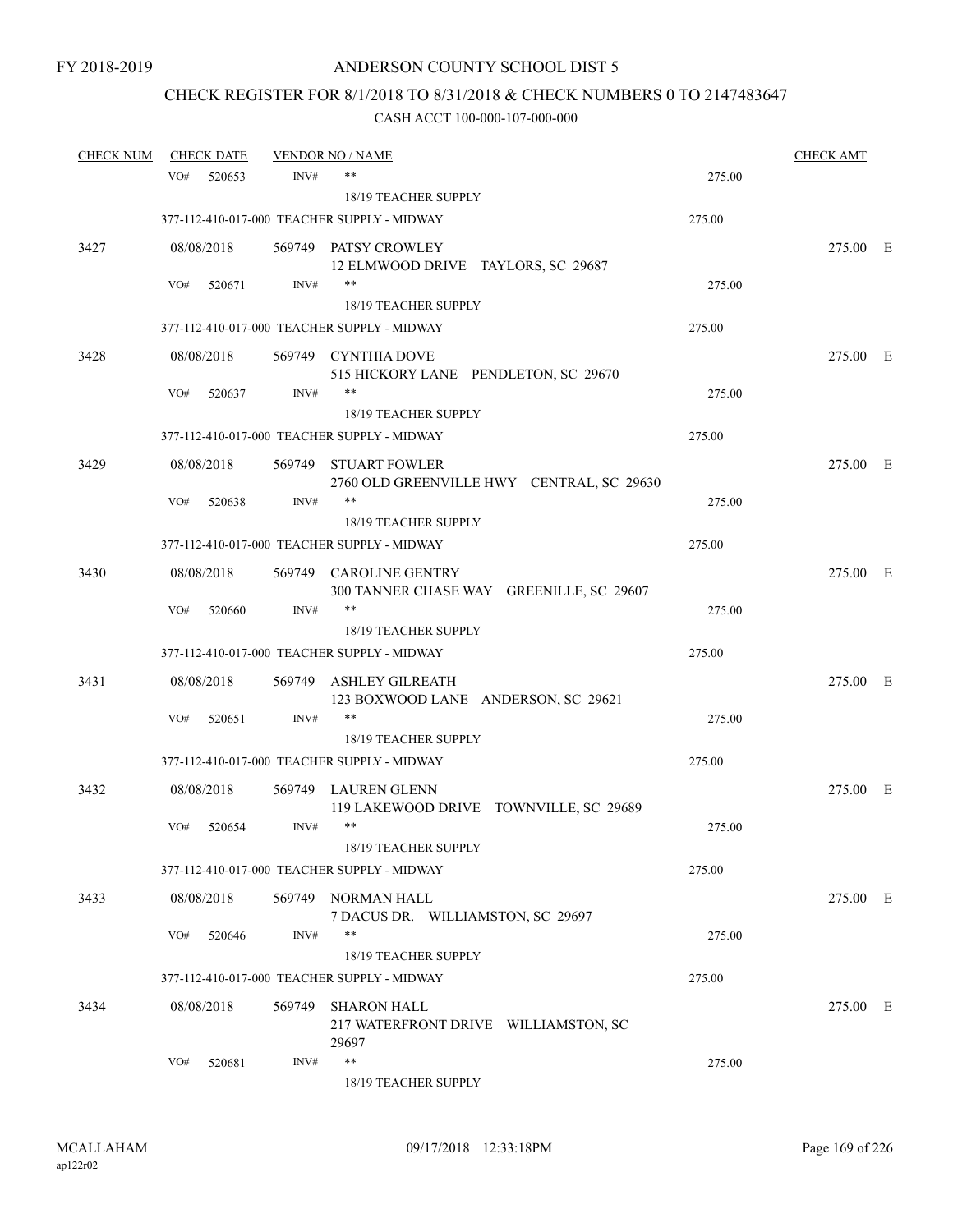### CHECK REGISTER FOR 8/1/2018 TO 8/31/2018 & CHECK NUMBERS 0 TO 2147483647

| <b>CHECK NUM</b> | <b>CHECK DATE</b> |        | <b>VENDOR NO / NAME</b>                                         |        | <b>CHECK AMT</b> |  |
|------------------|-------------------|--------|-----------------------------------------------------------------|--------|------------------|--|
|                  |                   |        | 377-112-410-017-000 TEACHER SUPPLY - MIDWAY                     | 275.00 |                  |  |
| 3435             | 08/08/2018        |        | 569749 DANIEL HALLMAN<br>125 HERD PARK COURT ANDERSON, SC 29621 |        | 275.00 E         |  |
|                  | VO#<br>520639     | INV#   | **<br><b>18/19 TEACHER SUPPLY</b>                               | 275.00 |                  |  |
|                  |                   |        | 377-112-410-017-000 TEACHER SUPPLY - MIDWAY                     | 275.00 |                  |  |
| 3436             | 08/08/2018        |        | 569749 KURTIS HOLZSHU<br>1018 CARLISLE PLACE ANDERSON, SC 29621 |        | 275.00 E         |  |
|                  | VO#<br>520663     | INV#   | **<br>18/19 TEACHER SUPPLY                                      | 275.00 |                  |  |
|                  |                   |        | 377-112-410-017-000 TEACHER SUPPLY - MIDWAY                     | 275.00 |                  |  |
| 3437             | 08/08/2018        |        | 569749 LESLIE HORNICK<br>117 CHAD COURT ANDERSON, SC 29621      |        | 275.00 E         |  |
|                  | VO#<br>520650     | INV#   | **<br>18/19 TEACHER SUPPLY                                      | 275.00 |                  |  |
|                  |                   |        | 377-112-410-017-000 TEACHER SUPPLY - MIDWAY                     | 275.00 |                  |  |
| 3438             | 08/08/2018        |        | 569749 KIMBERLY HOSKINS<br>102 NATURAL SPRINGS BELTON, SC 29627 |        | 275.00 E         |  |
|                  | VO#<br>520644     | INV#   | $***$<br><b>18/19 TEACHER SUPPLY</b>                            | 275.00 |                  |  |
|                  |                   |        | 377-112-410-017-000 TEACHER SUPPLY - MIDWAY                     | 275.00 |                  |  |
| 3439             | 08/08/2018        |        | 569749 WHITNEY JACKSON<br>119 TAYLORS TRAIL ANDERSON, SC 29621  |        | 275.00 E         |  |
|                  | VO#<br>520657     | INV#   | **<br>18/19 TEACHER SUPPLY                                      | 275.00 |                  |  |
|                  |                   |        | 377-112-410-017-000 TEACHER SUPPLY - MIDWAY                     | 275.00 |                  |  |
| 3440             | 08/08/2018        | 569749 | TRACY JONES<br>112 HERD PARK COURT ANDERSON, SC 29621           |        | 275.00 E         |  |
|                  | VO#<br>520677     | INV#   | **                                                              | 275.00 |                  |  |
|                  |                   |        | 18/19 TEACHER SUPPLY                                            |        |                  |  |
|                  |                   |        | 377-112-410-017-000 TEACHER SUPPLY - MIDWAY                     | 275.00 |                  |  |
| 3441             | 08/08/2018        |        | 569749 SARA KINSEY<br>6 GLENWOOD ROAD LK HOPATCONG, NJ 07849    |        | 275.00 E         |  |
|                  | VO#<br>520682     | INV#   | **<br>18/19 TEACHER SUPPLY                                      | 275.00 |                  |  |
|                  |                   |        | 377-112-410-017-000 TEACHER SUPPLY - MIDWAY                     | 275.00 |                  |  |
| 3442             | 08/08/2018        | 569749 | TETA LEWIS<br>315 TILLOTSON ROAD ANDERSON, SC 29621             |        | 275.00 E         |  |
|                  | VO#<br>520661     | INV#   | **<br>18/19 TEACHER SUPPLY                                      | 275.00 |                  |  |
|                  |                   |        | 377-112-410-017-000 TEACHER SUPPLY - MIDWAY                     | 275.00 |                  |  |
| 3443             | 08/08/2018        | 569749 | SARAH LYNAM<br>221 WIMBERLY FARMS LANE EASLEY, SC 29642         |        | 275.00 E         |  |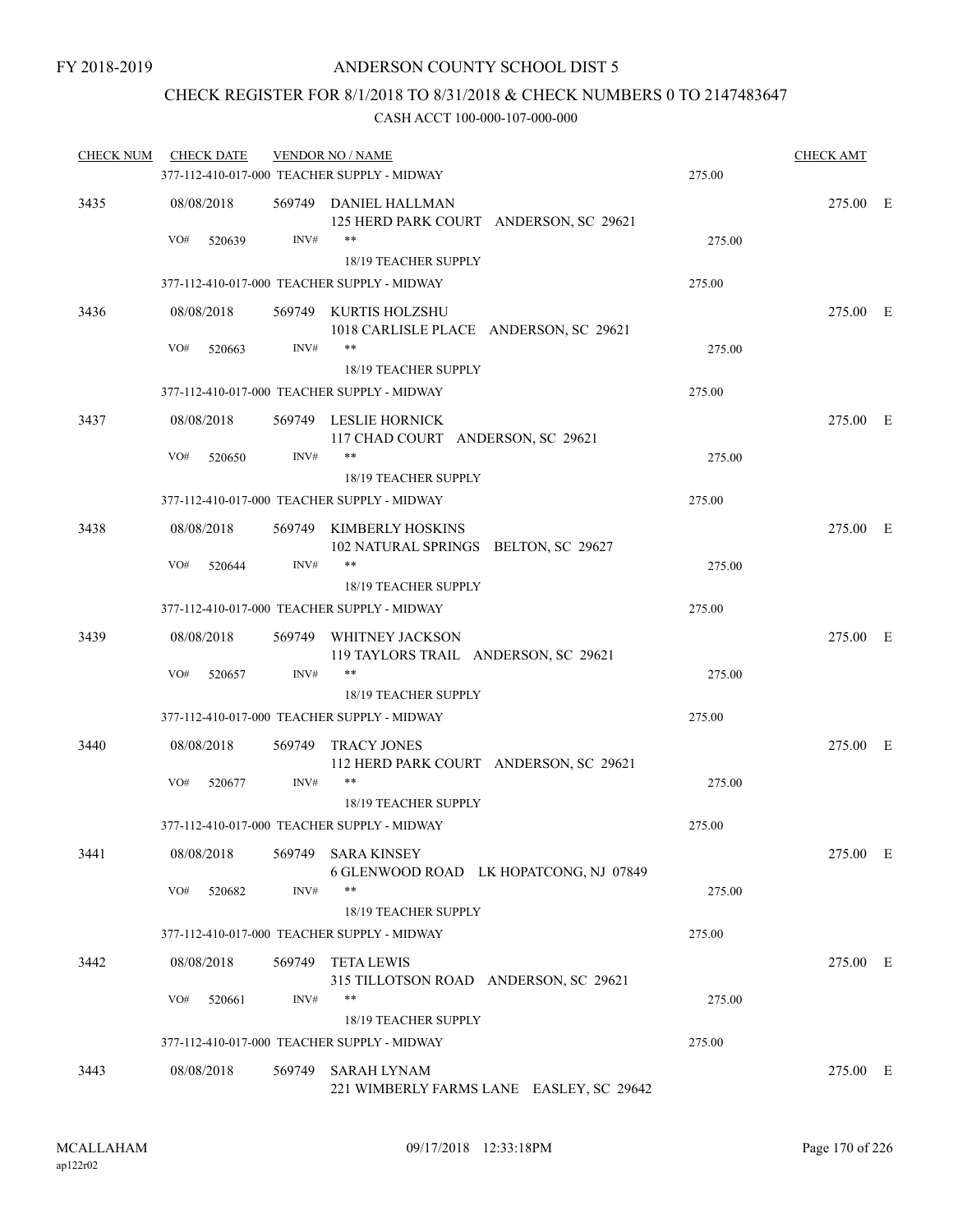# CHECK REGISTER FOR 8/1/2018 TO 8/31/2018 & CHECK NUMBERS 0 TO 2147483647

| <b>CHECK NUM</b> |     | <b>CHECK DATE</b> |        | <b>VENDOR NO / NAME</b>                                                 |        | <b>CHECK AMT</b> |  |
|------------------|-----|-------------------|--------|-------------------------------------------------------------------------|--------|------------------|--|
|                  | VO# | 520683            | INV#   | $***$                                                                   | 275.00 |                  |  |
|                  |     |                   |        | <b>18/19 TEACHER SUPPLY</b>                                             |        |                  |  |
|                  |     |                   |        | 377-112-410-017-000 TEACHER SUPPLY - MIDWAY                             | 275.00 |                  |  |
| 3444             |     | 08/08/2018        |        | 569749 MORGAN MARTIN                                                    |        | 275.00 E         |  |
|                  |     |                   |        | 102 BROOKWOOD COURT ANDERSON, SC 29621                                  |        |                  |  |
|                  | VO# | 520665            | INV#   | $***$                                                                   | 275.00 |                  |  |
|                  |     |                   |        | 18/19 TEACHER SUPPLY                                                    |        |                  |  |
|                  |     |                   |        | 377-112-410-017-000 TEACHER SUPPLY - MIDWAY                             | 275.00 |                  |  |
| 3445             |     | 08/08/2018        |        | 569749 MARCIA MIMS<br>5690 OLD PEARMAN DAIRY ROAD ANDERSON,<br>SC 29625 |        | 275.00 E         |  |
|                  | VO# | 520684            | INV#   | **                                                                      | 275.00 |                  |  |
|                  |     |                   |        | <b>18/19 TEACHER SUPPLY</b>                                             |        |                  |  |
|                  |     |                   |        | 377-112-410-017-000 TEACHER SUPPLY - MIDWAY                             | 275.00 |                  |  |
| 3446             |     | 08/08/2018        |        | 569749 KAYLA PEGRAM<br>123 SHADOW CREEK LANE ANDERSON, SC 29621         |        | 275.00 E         |  |
|                  | VO# | 520675            | INV#   | $***$                                                                   | 275.00 |                  |  |
|                  |     |                   |        | 18/19 TEACHER SUPPLY                                                    |        |                  |  |
|                  |     |                   |        | 377-112-410-017-000 TEACHER SUPPLY - MIDWAY                             | 275.00 |                  |  |
| 3447             |     | 08/08/2018        |        | 569749 SYDNEY PHILLIPS                                                  |        | 275.00 E         |  |
|                  |     |                   |        | 243 ANSONBOROUGH BELTON, SC 29627                                       |        |                  |  |
|                  | VO# | 520655            | INV#   | $***$                                                                   | 275.00 |                  |  |
|                  |     |                   |        | <b>18/19 TEACHER SUPPLY</b>                                             |        |                  |  |
|                  |     |                   |        | 377-112-410-017-000 TEACHER SUPPLY - MIDWAY                             | 275.00 |                  |  |
| 3448             |     | 08/08/2018        | 569749 | MARY ANN RENO<br>409 QUAIL HOLLOW RD. ANDERSON, SC 29621                |        | 275.00 E         |  |
|                  | VO# | 520658            | INV#   | **                                                                      | 275.00 |                  |  |
|                  |     |                   |        | 18/19 TEACHER SUPPLY                                                    |        |                  |  |
|                  |     |                   |        | 377-112-410-017-000 TEACHER SUPPLY - MIDWAY                             | 275.00 |                  |  |
| 3449             |     | 08/08/2018        |        | 569749 KAYLA ROMAN                                                      |        | 275.00 E         |  |
|                  |     |                   |        | 707 WATERMARKE LANE ANDERSON, SC 29625                                  |        |                  |  |
|                  | VO# | 520674            | INV#   |                                                                         | 275.00 |                  |  |
|                  |     |                   |        | 18/19 TEACHER SUPPLY<br>377-112-410-017-000 TEACHER SUPPLY - MIDWAY     | 275.00 |                  |  |
|                  |     |                   |        |                                                                         |        |                  |  |
| 3450             |     | 08/08/2018        | 569749 | <b>JENNIFER ROPER</b><br>128 SITKA LANE LIBERTY, SC 29657               |        | 275.00 E         |  |
|                  | VO# | 520649            | INV#   | **                                                                      | 275.00 |                  |  |
|                  |     |                   |        | 18/19 TEACHER SUPPLY                                                    |        |                  |  |
|                  |     |                   |        | 377-112-410-017-000 TEACHER SUPPLY - MIDWAY                             | 275.00 |                  |  |
| 3451             |     | 08/08/2018        |        | 569749 HOLLY SCHLATER                                                   |        | 275.00 E         |  |
|                  |     |                   |        | 110 BEECH LANE ANDERSON, SC 29621                                       |        |                  |  |
|                  | VO# | 520680            | INV#   | **<br>18/19 TEACHER SUPPLY                                              | 275.00 |                  |  |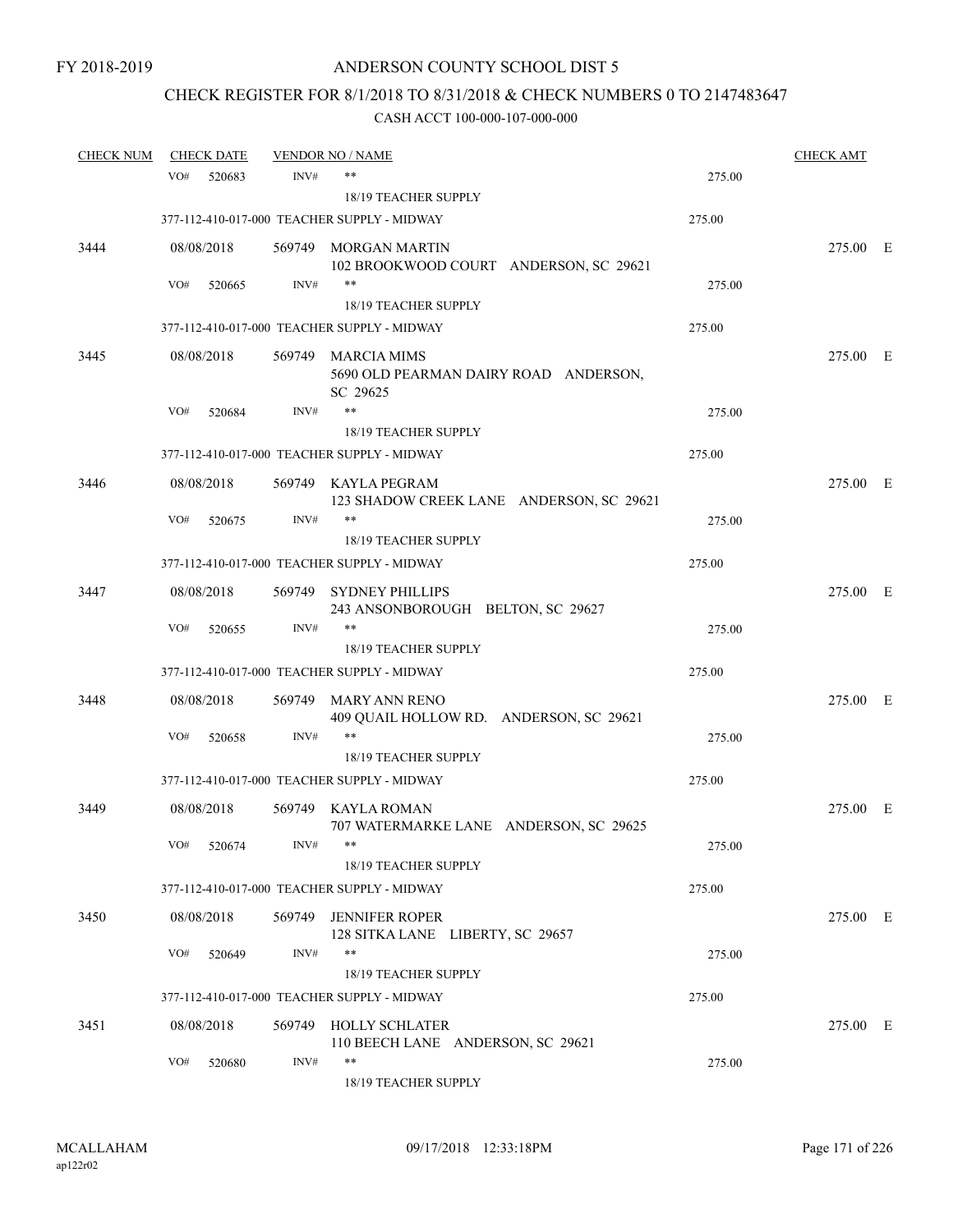### CHECK REGISTER FOR 8/1/2018 TO 8/31/2018 & CHECK NUMBERS 0 TO 2147483647

| <b>CHECK NUM</b> | <b>CHECK DATE</b> |        | <b>VENDOR NO / NAME</b>                                              |        | <b>CHECK AMT</b> |  |
|------------------|-------------------|--------|----------------------------------------------------------------------|--------|------------------|--|
|                  |                   |        | 377-112-410-017-000 TEACHER SUPPLY - MIDWAY                          | 275.00 |                  |  |
| 3452             | 08/08/2018        |        | 569749 MARCIA SELMAN<br>132 CHAD COURT ANDERSON, SC 29621            |        | 275.00 E         |  |
|                  | VO#<br>520640     | INV#   | $***$<br>18/19 TEACHER SUPPLY                                        | 275.00 |                  |  |
|                  |                   |        | 377-112-410-017-000 TEACHER SUPPLY - MIDWAY                          | 275.00 |                  |  |
| 3453             | 08/08/2018        |        | 569749 MARY SHIRLEY<br>215 OBANNON COURT ANDERSON, SC 29621          |        | 275.00 E         |  |
|                  | VO#<br>520676     | INV#   | $***$<br>18/19 TEACHER SUPPLY                                        | 275.00 |                  |  |
|                  |                   |        | 377-112-410-017-000 TEACHER SUPPLY - MIDWAY                          | 275.00 |                  |  |
| 3454             | 08/08/2018        |        | 569749 STACI STEIN<br>209 PEACHTREE ST. ANDERSON, SC 29621           |        | 275.00 E         |  |
|                  | VO#<br>520641     | INV#   | $***$<br>18/19 TEACHER SUPPLY                                        | 275.00 |                  |  |
|                  |                   |        | 377-112-410-017-000 TEACHER SUPPLY - MIDWAY                          | 275.00 |                  |  |
| 3455             | 08/08/2018        |        | 569749 AMY STROM<br>122 MARIPOSA CIRCLE ANDERSON, SC 29621           |        | 275.00 E         |  |
|                  | VO#<br>520662     | INV#   | **<br><b>18/19 TEACHER SUPPLY</b>                                    | 275.00 |                  |  |
|                  |                   |        | 377-112-410-017-000 TEACHER SUPPLY - MIDWAY                          | 275.00 |                  |  |
| 3456             | 08/08/2018        |        | 569749 APRIL TUCKER<br>1702 MILLGATE RD ANDERSON, SC 29621           |        | 275.00 E         |  |
|                  | VO#<br>520642     | INV#   | **<br>18/19 TEACHER SUPPLY                                           | 275.00 |                  |  |
|                  |                   |        | 377-112-410-017-000 TEACHER SUPPLY - MIDWAY                          | 275.00 |                  |  |
| 3457             | 08/08/2018        |        | 569749 ROBIN TWITTY<br>408 HOPEWELL RIDGE ANDERSON, SC 29621         |        | 275.00 E         |  |
|                  | VO#<br>520647     | INV#   | **                                                                   | 275.00 |                  |  |
|                  |                   |        | 18/19 TEACHER SUPPLY                                                 |        |                  |  |
|                  |                   |        | 377-112-410-017-000 TEACHER SUPPLY - MIDWAY                          | 275.00 |                  |  |
| 3458             | 08/08/2018<br>VO# | INV#   | 569749 HEATHER UHALL<br>1177 MURDOCK ROAD HONEA PATH, SC 29654<br>** |        | 275.00 E         |  |
|                  | 520668            |        | 18/19 TEACHER SUPPLY                                                 | 275.00 |                  |  |
|                  |                   |        | 377-112-410-017-000 TEACHER SUPPLY - MIDWAY                          | 275.00 |                  |  |
| 3459             | 08/08/2018        | 569749 | AMANDA VICKERY<br>255 PAULAN RD WILLIAMSTON, SC 29697                |        | 275.00 E         |  |
|                  | VO#<br>520643     | INV#   | **<br>18/19 TEACHER SUPPLY                                           | 275.00 |                  |  |
|                  |                   |        | 377-112-410-017-000 TEACHER SUPPLY - MIDWAY                          | 275.00 |                  |  |
| 3460             | 08/08/2018        | 569749 | <b>KRISTIN WATKINS</b><br>1509 HILLTOP DRIVE ANDERSON, SC 29621      |        | 275.00 E         |  |
|                  |                   |        |                                                                      |        |                  |  |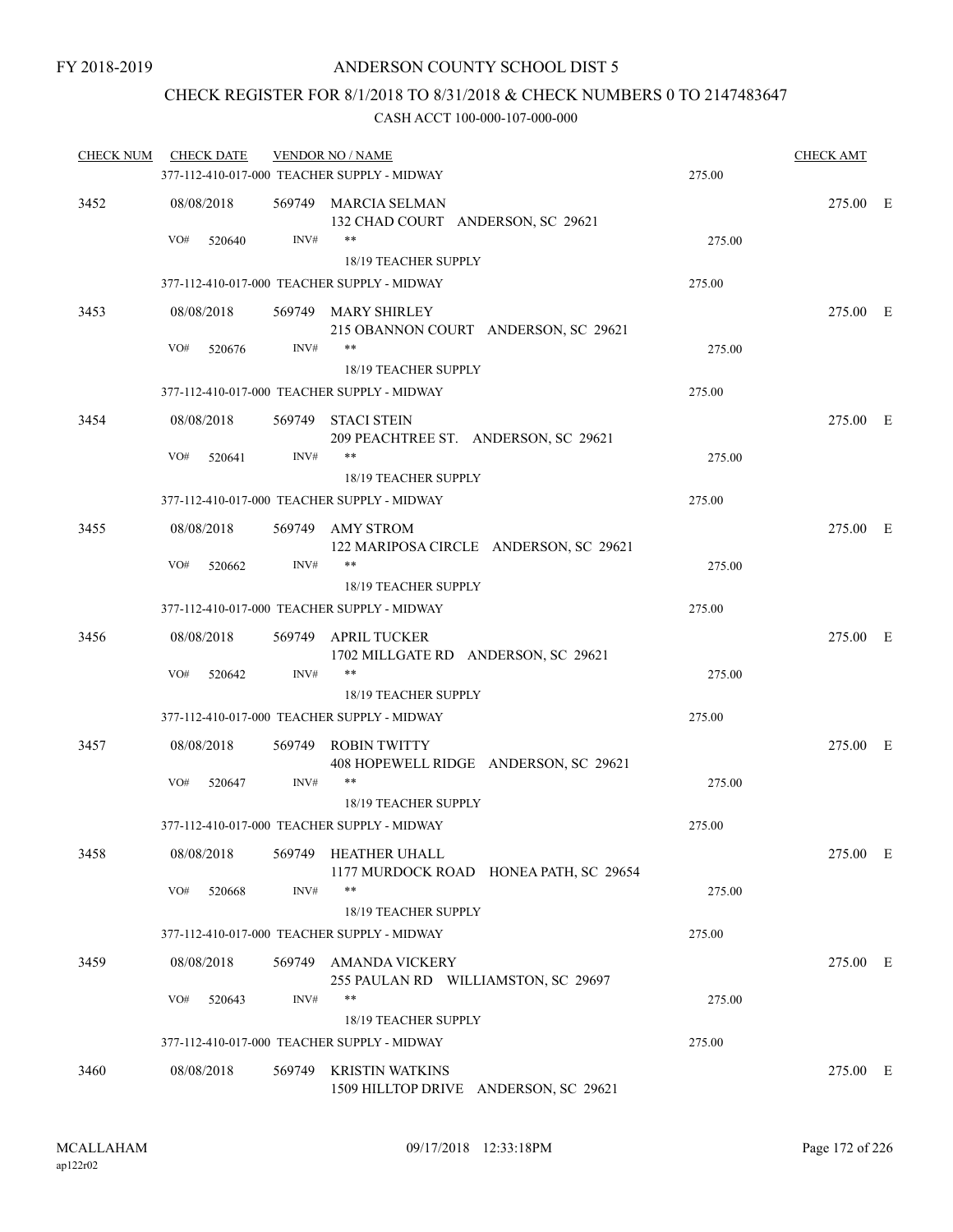# CHECK REGISTER FOR 8/1/2018 TO 8/31/2018 & CHECK NUMBERS 0 TO 2147483647

| <b>CHECK NUM</b> |     | <b>CHECK DATE</b> |      | <b>VENDOR NO / NAME</b>                                             |        | <b>CHECK AMT</b> |  |
|------------------|-----|-------------------|------|---------------------------------------------------------------------|--------|------------------|--|
|                  | VO# | 520669            | INV# | $***$                                                               | 275.00 |                  |  |
|                  |     |                   |      | <b>18/19 TEACHER SUPPLY</b>                                         |        |                  |  |
|                  |     |                   |      | 377-112-410-017-000 TEACHER SUPPLY - MIDWAY                         | 275.00 |                  |  |
| 3461             |     | 08/08/2018        |      | 569749 ASHLEY WELLS                                                 |        | 275.00 E         |  |
|                  |     |                   |      | 210 LAUREL RIDGE ROAD ANDERSON, SC 29621                            |        |                  |  |
|                  | VO# | 520679            | INV# | $***$                                                               | 275.00 |                  |  |
|                  |     |                   |      | 18/19 TEACHER SUPPLY                                                |        |                  |  |
|                  |     |                   |      | 377-112-410-017-000 TEACHER SUPPLY - MIDWAY                         | 275.00 |                  |  |
| 3462             |     | 08/08/2018        |      | 569749 NANCY WITCHER                                                |        | 275.00 E         |  |
|                  |     |                   |      | 206 SMITHFIELD DR. ANDERSON, SC 29621                               |        |                  |  |
|                  | VO# | 520645            | INV# | **                                                                  | 275.00 |                  |  |
|                  |     |                   |      | 18/19 TEACHER SUPPLY<br>377-112-410-017-000 TEACHER SUPPLY - MIDWAY | 275.00 |                  |  |
|                  |     |                   |      |                                                                     |        |                  |  |
| 3463             |     | 08/08/2018        |      | 569749 PATRINA ALEXANDER                                            |        | 275.00 E         |  |
|                  |     |                   |      | 4205 WEATHERSTONE WAY ANDERSON, SC<br>29621                         |        |                  |  |
|                  | VO# | 520685            | INV# | **                                                                  | 275.00 |                  |  |
|                  |     |                   |      | 18/19 TEACHER SUPPLY                                                |        |                  |  |
|                  |     |                   |      | 377-113-410-005-000 TEACHER SUPPLY - MCCANTS                        | 275.00 |                  |  |
| 3464             |     | 08/08/2018        |      | 569749 LOUANN BATTON                                                |        | 275.00 E         |  |
|                  |     |                   |      | 1046 NORTH SHORE DRIVE ANDERSON, SC 29625                           |        |                  |  |
|                  | VO# | 520686            | INV# | $***$                                                               | 275.00 |                  |  |
|                  |     |                   |      | 18/19 TEACHER SUPPLY                                                |        |                  |  |
|                  |     |                   |      | 377-113-410-005-000 TEACHER SUPPLY - MCCANTS                        | 275.00 |                  |  |
| 3465             |     | 08/08/2018        |      | 569749 CARRIE BOYCE                                                 |        | 275.00 E         |  |
|                  |     |                   |      | 210 MEADOWOOD DR. ANDERSON, SC 29626                                |        |                  |  |
|                  | VO# | 520702            | INV# | $***$                                                               | 275.00 |                  |  |
|                  |     |                   |      | 18/19 TEACHER SUPPLY                                                |        |                  |  |
|                  |     |                   |      | 377-113-410-005-000 TEACHER SUPPLY - MCCANTS                        | 275.00 |                  |  |
| 3466             |     | 08/08/2018        |      | 569749 ELIZABETH BRANNON                                            |        | 275.00 E         |  |
|                  | VO# | 520687            | INV# | 706 WESTCHESTER DR ANDERSON, SC 29621                               | 275.00 |                  |  |
|                  |     |                   |      | 18/19 TEACHER SUPPLY                                                |        |                  |  |
|                  |     |                   |      | 377-113-410-005-000 TEACHER SUPPLY - MCCANTS                        | 275.00 |                  |  |
|                  |     |                   |      |                                                                     |        |                  |  |
| 3467             |     | 08/08/2018        |      | 569749 LINDA BROWN<br>3201 ALLEN AVENUE ANDERSON, SC 29624          |        | 275.00 E         |  |
|                  | VO# | 520688            | INV# | $***$                                                               | 275.00 |                  |  |
|                  |     |                   |      | 18/19 TEACHER SUPPLY                                                |        |                  |  |
|                  |     |                   |      | 377-113-410-005-000 TEACHER SUPPLY - MCCANTS                        | 275.00 |                  |  |
| 3468             |     | 08/08/2018        |      | 569749 NICHOLAS BURRELL                                             |        | 275.00 E         |  |
|                  |     |                   |      | 410 DICKARD ROAD SENECA, SC 29672                                   |        |                  |  |
|                  | VO# | 520723            | INV# | **                                                                  | 275.00 |                  |  |
|                  |     |                   |      | 18/19 TEACHER SUPPLY                                                |        |                  |  |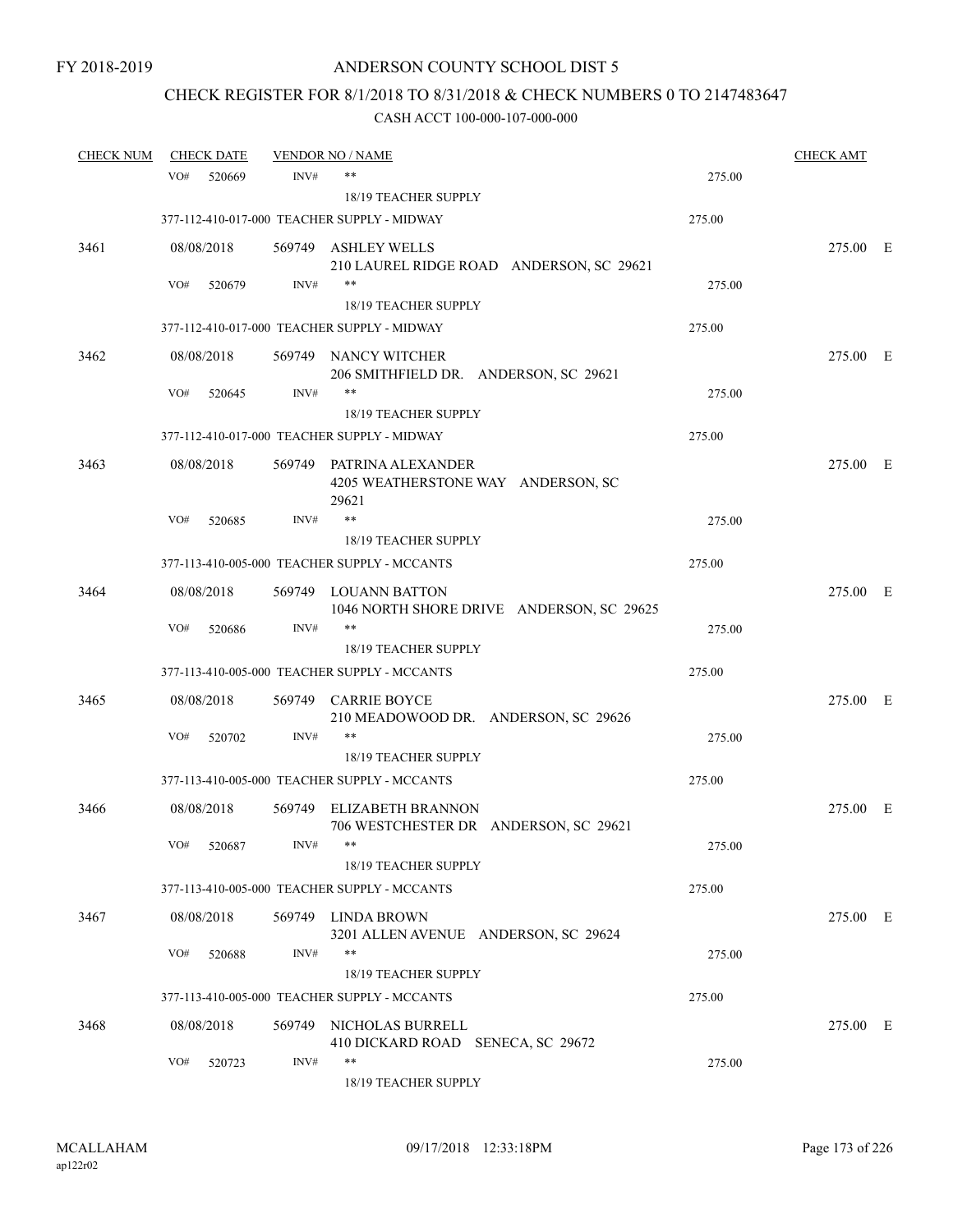## CHECK REGISTER FOR 8/1/2018 TO 8/31/2018 & CHECK NUMBERS 0 TO 2147483647

| <b>CHECK NUM</b> | <b>CHECK DATE</b> |      | <b>VENDOR NO / NAME</b>                                               |        | <b>CHECK AMT</b> |  |
|------------------|-------------------|------|-----------------------------------------------------------------------|--------|------------------|--|
|                  |                   |      | 377-113-410-005-000 TEACHER SUPPLY - MCCANTS                          | 275.00 |                  |  |
| 3469             | 08/08/2018        |      | 569749 CARLA CLARDY<br>108 NORTH AVENUE ANDERSON, SC 29621            |        | 275.00 E         |  |
|                  | VO#<br>520726     | INV# | $***$<br>18/19 TEACHER SUPPLY                                         | 275.00 |                  |  |
|                  |                   |      | 377-113-410-005-000 TEACHER SUPPLY - MCCANTS                          | 275.00 |                  |  |
| 3470             | 08/08/2018        |      | 569749 NIKITA COWAN<br>1200 RAMONA DRIVE BELTON, SC 29627             |        | 275.00 E         |  |
|                  | VO#<br>520712     | INV# | $***$<br>18/19 TEACHER SUPPLY                                         | 275.00 |                  |  |
|                  |                   |      | 377-113-410-005-000 TEACHER SUPPLY - MCCANTS                          | 275.00 |                  |  |
| 3471             | 08/08/2018        |      | 569749 JOSHUA DAVIS<br>119 TURNBERRY ROAD ANDERSON, SC 29621          |        | 275.00 E         |  |
|                  | VO#<br>520727     | INV# | $***$                                                                 | 275.00 |                  |  |
|                  |                   |      | 18/19 TEACHER SUPPLY                                                  |        |                  |  |
|                  |                   |      | 377-113-410-005-000 TEACHER SUPPLY - MCCANTS                          | 275.00 |                  |  |
| 3472             | 08/08/2018        |      | 569749 QUINCY DEL COLLETTI<br>1001 CARLISLE PLACE ANDERSON, SC 29621  |        | 275.00 E         |  |
|                  | VO#<br>520708     | INV# | $***$<br>18/19 TEACHER SUPPLY                                         | 275.00 |                  |  |
|                  |                   |      | 377-113-410-005-000 TEACHER SUPPLY - MCCANTS                          | 275.00 |                  |  |
| 3473             | 08/08/2018        |      | 569749 MISTY DILLARD<br>217 GRAYLYN DRIVE ANDERSON, SC 29621          |        | 275.00 E         |  |
|                  | VO#<br>520689     | INV# | **                                                                    | 275.00 |                  |  |
|                  |                   |      | 18/19 TEACHER SUPPLY                                                  |        |                  |  |
|                  |                   |      | 377-113-410-005-000 TEACHER SUPPLY - MCCANTS                          | 275.00 |                  |  |
| 3474             | 08/08/2018        |      | 569749 RACHEL DUFFEY<br>4008 BRACKENBERRY DRIVE ANDERSON, SC<br>29621 |        | 275.00 E         |  |
|                  | VO#<br>520736     | INV# | **                                                                    | 275.00 |                  |  |
|                  |                   |      | <b>18/19 TEACHER SUPPLY</b>                                           |        |                  |  |
|                  |                   |      | 377-113-410-005-000 TEACHER SUPPLY - MCCANTS                          | 275.00 |                  |  |
| 3475             | 08/08/2018        |      | 569749 THOMAS FARRAR<br>2509 SAXONY DRIVE ANDERSON, SC 29621          |        | 275.00 E         |  |
|                  | VO#<br>520690     | INV# | **                                                                    | 275.00 |                  |  |
|                  |                   |      | 18/19 TEACHER SUPPLY                                                  |        |                  |  |
|                  |                   |      | 377-113-410-005-000 TEACHER SUPPLY - MCCANTS                          | 275.00 |                  |  |
| 3476             | 08/08/2018        |      | 569749 AMY FORTNER<br>525 BARKERS CREEK ROAD HONEA PATH, SC<br>29654  |        | 275.00 E         |  |
|                  | VO#<br>520731     | INV# | $***$                                                                 | 275.00 |                  |  |
|                  |                   |      | 18/19 TEACHER SUPPLY                                                  |        |                  |  |
|                  |                   |      | 377-113-410-005-000 TEACHER SUPPLY - MCCANTS                          | 275.00 |                  |  |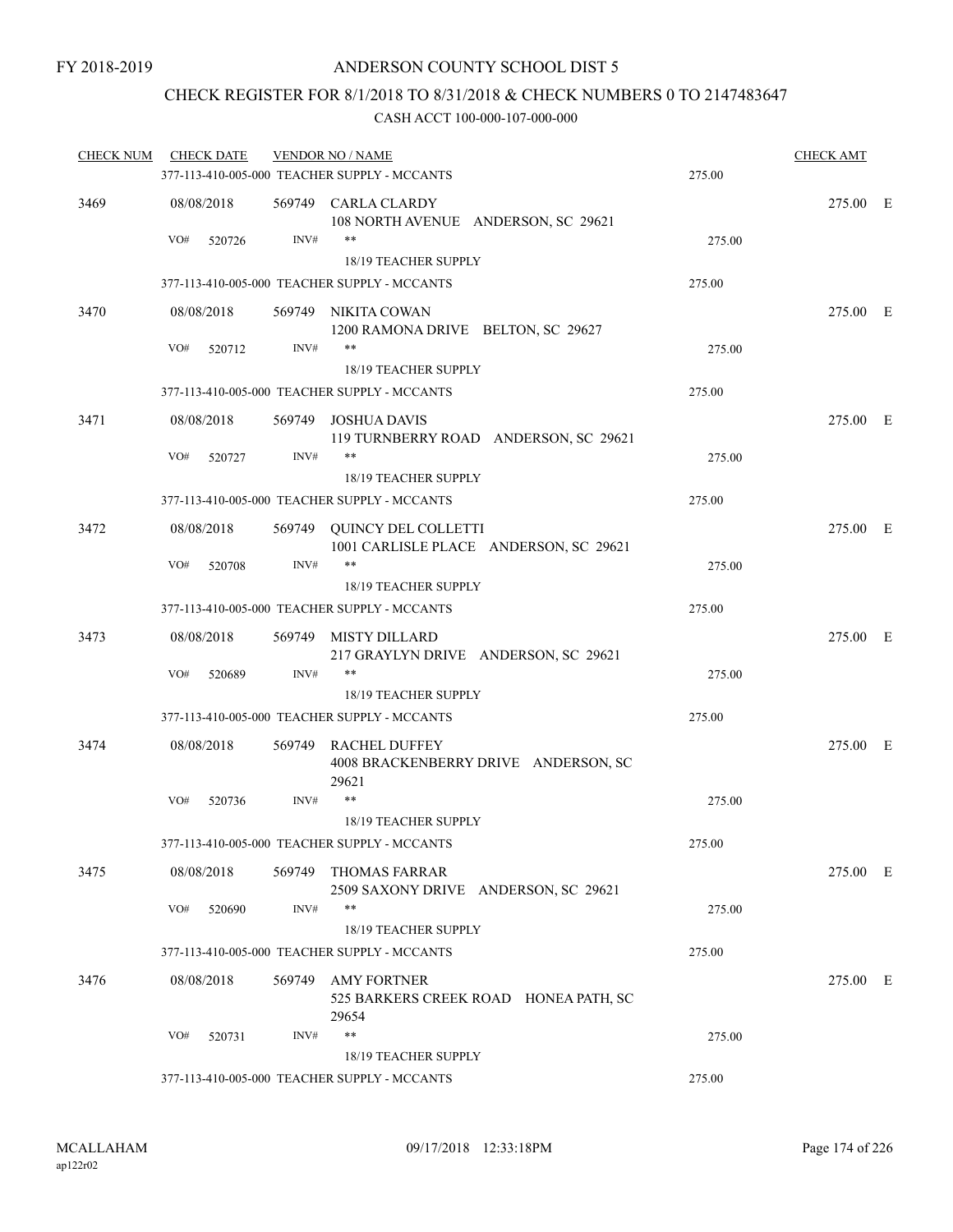## CHECK REGISTER FOR 8/1/2018 TO 8/31/2018 & CHECK NUMBERS 0 TO 2147483647

| <b>CHECK NUM</b> | <b>CHECK DATE</b> | <b>VENDOR NO / NAME</b> |                                                                      |        | <b>CHECK AMT</b> |  |
|------------------|-------------------|-------------------------|----------------------------------------------------------------------|--------|------------------|--|
| 3477             | 08/08/2018        |                         | 569749 LAUREN HAMBY<br>1186 DALRYMPLE ROAD ANDERSON, SC 29621        |        | 275.00 E         |  |
|                  | VO#<br>520713     | INV#                    | $***$<br>18/19 TEACHER SUPPLY                                        | 275.00 |                  |  |
|                  |                   |                         | 377-113-410-005-000 TEACHER SUPPLY - MCCANTS                         | 275.00 |                  |  |
| 3478             | 08/08/2018        |                         | 569749 COURTNEY HARMON<br>118 KILSPRINGS ROAD ANDERSON, SC 29621     |        | 275.00 E         |  |
|                  | VO#<br>520714     | INV#                    | $***$<br>18/19 TEACHER SUPPLY                                        | 275.00 |                  |  |
|                  |                   |                         | 377-113-410-005-000 TEACHER SUPPLY - MCCANTS                         | 275.00 |                  |  |
| 3479             | 08/08/2018        |                         | 569749 BRIAN HEATON<br>1001 CARLISLE PLACE ANDERSON, SC 29621        |        | 275.00 E         |  |
|                  | VO#<br>520707     | INV#                    | $***$<br>18/19 TEACHER SUPPLY                                        | 275.00 |                  |  |
|                  |                   |                         | 377-113-410-005-000 TEACHER SUPPLY - MCCANTS                         | 275.00 |                  |  |
| 3480             | 08/08/2018        |                         | 569749 JOSEPH JACKSON<br>119 TAYLORS TRAIL ANDERSON, SC 29621        |        | 275.00 E         |  |
|                  | VO#<br>520711     | INV#                    | $***$<br>18/19 TEACHER SUPPLY                                        | 275.00 |                  |  |
|                  |                   |                         | 377-113-410-005-000 TEACHER SUPPLY - MCCANTS                         | 275.00 |                  |  |
| 3481             | 08/08/2018        |                         | 569749 DEBORAH KIFFER<br>2740 FLAT ROCK ROAD STARR, SC 29684         |        | 275.00 E         |  |
|                  | VO#<br>520717     | INV#                    | $***$<br>18/19 TEACHER SUPPLY                                        | 275.00 |                  |  |
|                  |                   |                         | 377-113-410-005-000 TEACHER SUPPLY - MCCANTS                         | 275.00 |                  |  |
| 3482             | 08/08/2018        | 569749                  | <b>JULIE LANCE</b><br>113 COBBLESTONE COURT ANDERSON, SC 29621       |        | 275.00 E         |  |
|                  | VO#<br>520733     | INV#                    | $***$<br>18/19 TEACHER SUPPLY                                        | 275.00 |                  |  |
|                  |                   |                         | 377-113-410-005-000 TEACHER SUPPLY - MCCANTS                         | 275.00 |                  |  |
| 3483             | 08/08/2018        | 569749                  | WILLIAM LITTLE<br>105 VICTORIA CIRCLE ANDERSON, SC 29621             |        | 275.00 E         |  |
|                  | VO#<br>520691     | INV#                    | $***$<br>18/19 TEACHER SUPPLY                                        | 275.00 |                  |  |
|                  |                   |                         | 377-113-410-005-000 TEACHER SUPPLY - MCCANTS                         | 275.00 |                  |  |
| 3484             | 08/08/2018        |                         | 569749 POLLY LUDENA<br>105 NATURAL SPRINGS BELTON, SC 29627          |        | 275.00 E         |  |
|                  | VO#<br>520715     | INV#                    | **                                                                   | 275.00 |                  |  |
|                  |                   |                         | 18/19 TEACHER SUPPLY<br>377-113-410-005-000 TEACHER SUPPLY - MCCANTS | 275.00 |                  |  |
| 3485             | 08/08/2018        | 569749                  | <b>TERESA MADDEN</b><br>604 LAURENS DRIVE ANDERSON, SC 29621         |        | 275.00 E         |  |
|                  | VO#<br>520692     | INV#                    | $***$                                                                | 275.00 |                  |  |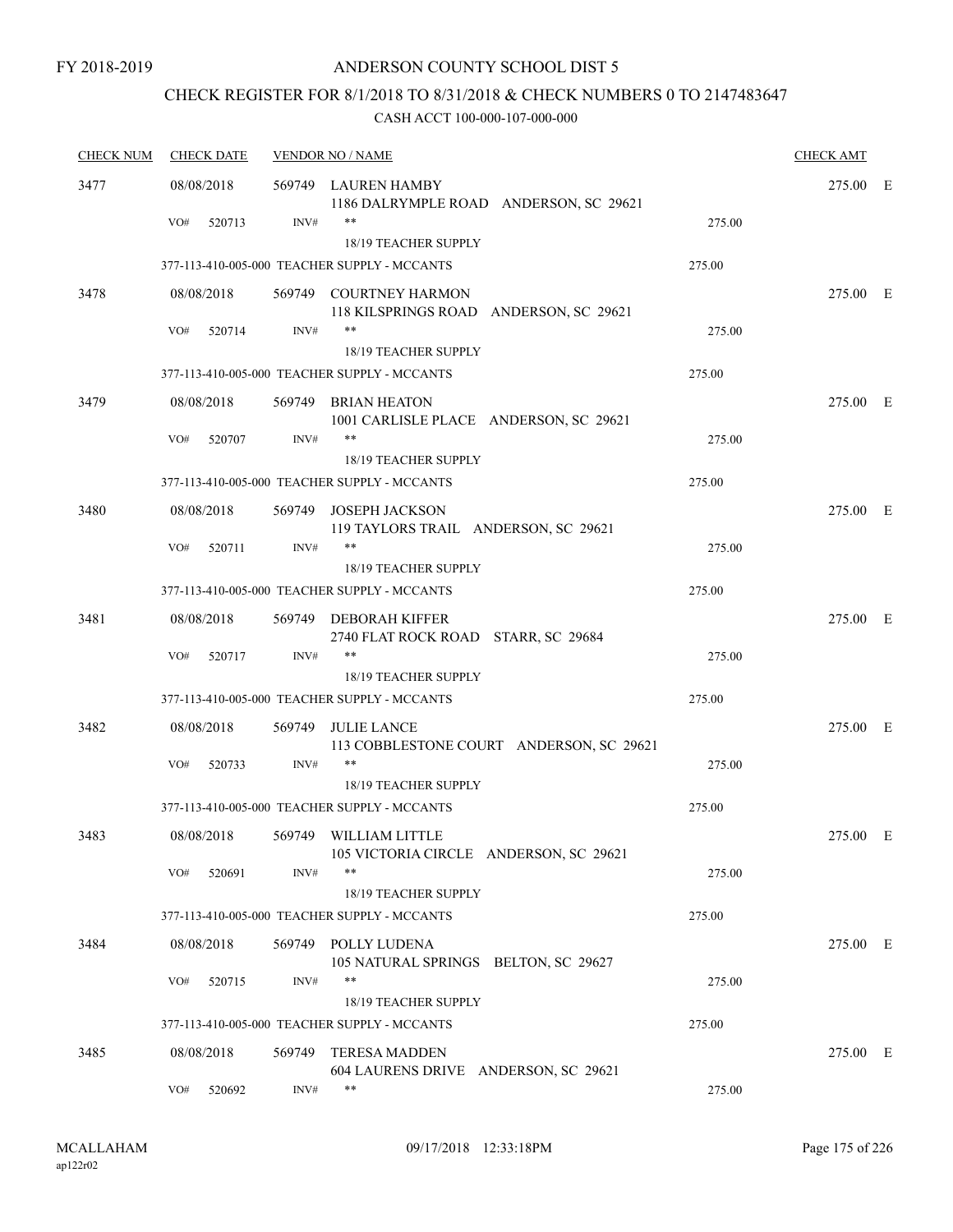### CHECK REGISTER FOR 8/1/2018 TO 8/31/2018 & CHECK NUMBERS 0 TO 2147483647

| <b>CHECK NUM</b> | <b>CHECK DATE</b> |        | <b>VENDOR NO / NAME</b>                                                 |        | <b>CHECK AMT</b> |  |
|------------------|-------------------|--------|-------------------------------------------------------------------------|--------|------------------|--|
|                  |                   |        | 18/19 TEACHER SUPPLY                                                    |        |                  |  |
|                  |                   |        | 377-113-410-005-000 TEACHER SUPPLY - MCCANTS                            | 275.00 |                  |  |
| 3486             | 08/08/2018        |        | 569749 LINDA MANLY<br>1003 GLENWOOD AVE ANDERSON, SC 29625              |        | 275.00 E         |  |
|                  | VO#<br>520693     | INV#   | $***$                                                                   | 275.00 |                  |  |
|                  |                   |        | 18/19 TEACHER SUPPLY                                                    |        |                  |  |
|                  |                   |        | 377-113-410-005-000 TEACHER SUPPLY - MCCANTS                            | 275.00 |                  |  |
| 3487             | 08/08/2018        |        | 569749 THOMAS MCDOWELL<br>702 BRITTON STREET ANDERSON, SC 29621         |        | 275.00 E         |  |
|                  | VO#<br>520724     | INV#   | $***$                                                                   | 275.00 |                  |  |
|                  |                   |        | 18/19 TEACHER SUPPLY                                                    |        |                  |  |
|                  |                   |        | 377-113-410-005-000 TEACHER SUPPLY - MCCANTS                            | 275.00 |                  |  |
| 3488             | 08/08/2018        |        | 569749 CAROLE MCLELLAN                                                  |        | 275.00 E         |  |
|                  |                   |        | 113 AMBERWOOD DRIVE ANDERSON, SC 29621                                  |        |                  |  |
|                  | VO#<br>520695     | INV#   | **                                                                      | 275.00 |                  |  |
|                  |                   |        | 18/19 TEACHER SUPPLY                                                    |        |                  |  |
|                  |                   |        | 377-113-410-005-000 TEACHER SUPPLY - MCCANTS                            | 275.00 |                  |  |
|                  |                   |        |                                                                         |        |                  |  |
| 3489             | 08/08/2018        |        | 569749 MELANIE MCMANN<br>2209 HUNTER DRIVE ANDERSON, SC 29625           |        | 275.00 E         |  |
|                  | VO#<br>520694     | INV#   | $***$                                                                   | 275.00 |                  |  |
|                  |                   |        | 18/19 TEACHER SUPPLY                                                    |        |                  |  |
|                  |                   |        | 377-113-410-005-000 TEACHER SUPPLY - MCCANTS                            | 275.00 |                  |  |
| 3490             | 08/08/2018        |        | 569749 KELSIE MEETZE<br>2828 NEW EASLEY HIGHWAY GREENVILLE, SC<br>29611 |        | 275.00 E         |  |
|                  | VO#<br>520716     | INV#   | $***$                                                                   | 275.00 |                  |  |
|                  |                   |        | 18/19 TEACHER SUPPLY                                                    |        |                  |  |
|                  |                   |        | 377-113-410-005-000 TEACHER SUPPLY - MCCANTS                            | 275.00 |                  |  |
| 3491             | 08/08/2018        |        | 569749 ALISSA MOORE<br>125 TOWNE CREEK TRAIL ANDERSON, SC 29621         |        | 275.00 E         |  |
|                  | VO#<br>520735     | INV#   | $***$                                                                   | 275.00 |                  |  |
|                  |                   |        | 18/19 TEACHER SUPPLY                                                    |        |                  |  |
|                  |                   |        | 377-113-410-005-000 TEACHER SUPPLY - MCCANTS                            | 275.00 |                  |  |
| 3492             | 08/08/2018        | 569749 | MILDRED MOSLEY<br>127 VERANDA CIR PENDLETON, SC 29670-8869              |        | 275.00 E         |  |
|                  | VO#<br>520721     | INV#   | $***$                                                                   | 275.00 |                  |  |
|                  |                   |        | 18/19 TEACHER SUPPLY                                                    |        |                  |  |
|                  |                   |        | 377-113-410-005-000 TEACHER SUPPLY - MCCANTS                            | 275.00 |                  |  |
| 3493             | 08/08/2018        | 569749 | <b>JENNIFER NELSON</b><br>320 STEPHEN KING DRIVE ANDERSON, SC 29621     |        | 275.00 E         |  |
|                  | VO#<br>520706     | INV#   | $***$                                                                   | 275.00 |                  |  |
|                  |                   |        | 18/19 TEACHER SUPPLY                                                    |        |                  |  |
|                  |                   |        | 377-113-410-005-000 TEACHER SUPPLY - MCCANTS                            | 275.00 |                  |  |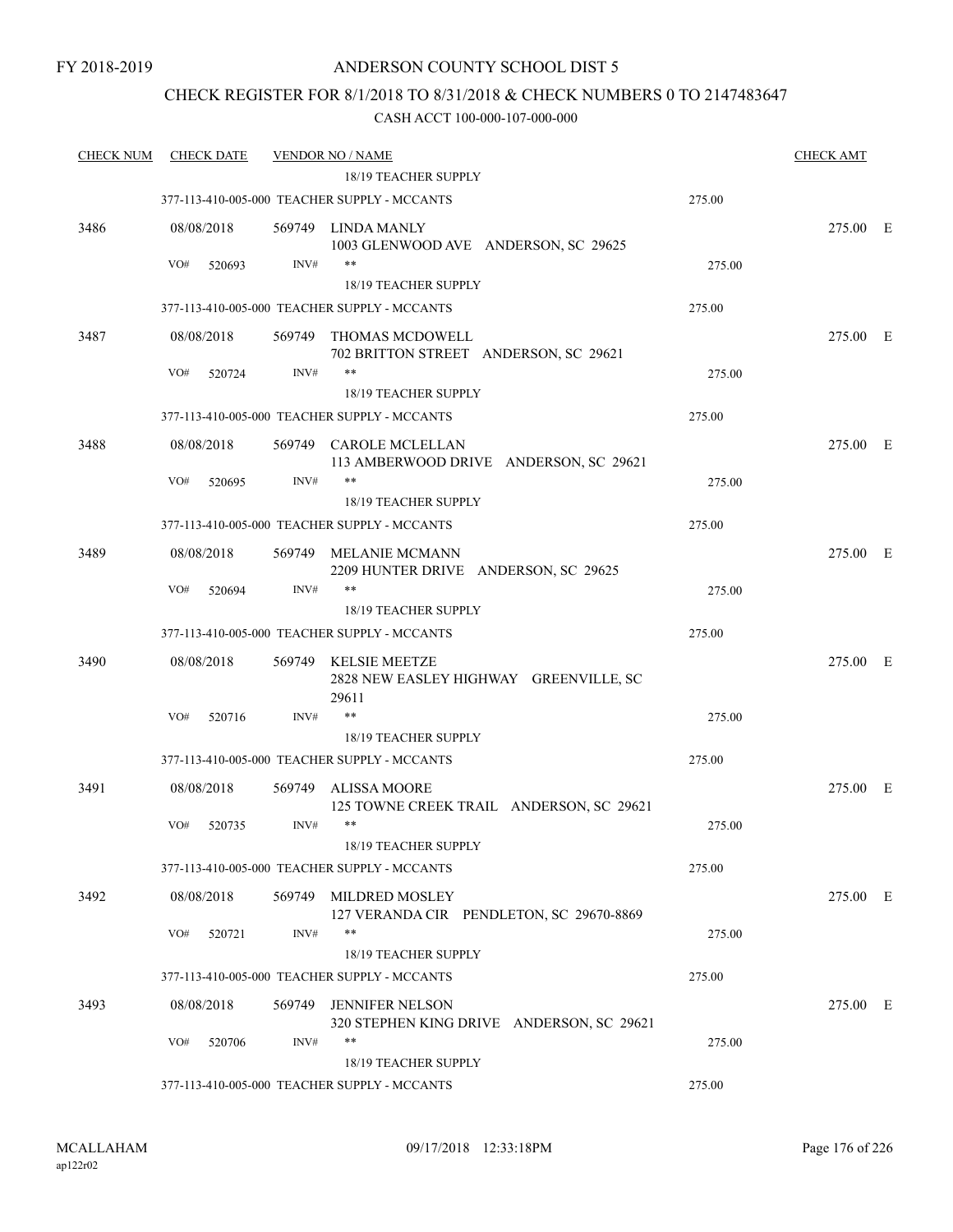# CHECK REGISTER FOR 8/1/2018 TO 8/31/2018 & CHECK NUMBERS 0 TO 2147483647

| <b>CHECK NUM</b> | <b>CHECK DATE</b> | <b>VENDOR NO / NAME</b> |                                                                         | <b>CHECK AMT</b> |          |  |
|------------------|-------------------|-------------------------|-------------------------------------------------------------------------|------------------|----------|--|
| 3494             | 08/08/2018        | 569749                  | <b>JODY ONEILL</b><br>105 TROJAN LANE ANDERSON, SC 29621                |                  | 275.00 E |  |
|                  | VO#<br>520725     | INV#                    | $***$<br>18/19 TEACHER SUPPLY                                           | 275.00           |          |  |
|                  |                   |                         | 377-113-410-005-000 TEACHER SUPPLY - MCCANTS                            | 275.00           |          |  |
| 3495             | 08/08/2018        |                         | 569749 KARLI PARKER<br>543 BROOKWOOD DRIVE LAVONIA, GA 30553            |                  | 275.00 E |  |
|                  | VO#<br>520722     | INV#                    | $***$<br>18/19 TEACHER SUPPLY                                           | 275.00           |          |  |
|                  |                   |                         | 377-113-410-005-000 TEACHER SUPPLY - MCCANTS                            | 275.00           |          |  |
| 3496             | 08/08/2018        |                         | 569749 YUDERKIS RODRIGUEZ<br>400 CUMBERLAND WAY ANDERSON, SC 29621      |                  | 275.00 E |  |
|                  | VO#<br>520710     | INV#                    | $***$<br>18/19 TEACHER SUPPLY                                           | 275.00           |          |  |
|                  |                   |                         | 377-113-410-005-000 TEACHER SUPPLY - MCCANTS                            | 275.00           |          |  |
| 3497             | 08/08/2018        |                         | 569749 MARIE SAMSTAG<br>103 CREEKSIDE COURT ANDERSON, SC 29621          |                  | 275.00 E |  |
|                  | VO#<br>520704     | INV#                    | $***$<br><b>18/19 TEACHER SUPPLY</b>                                    | 275.00           |          |  |
|                  |                   |                         | 377-113-410-005-000 TEACHER SUPPLY - MCCANTS                            | 275.00           |          |  |
| 3498             | 08/08/2018        | 569749                  | <b>JOHN SHAW</b><br>435 HALTIWANGER ROAD APT. 28 GREENWOOD,<br>SC 29648 |                  | 275.00 E |  |
|                  | VO#<br>520734     | INV#                    | $***$<br><b>18/19 TEACHER SUPPLY</b>                                    | 275.00           |          |  |
|                  |                   |                         | 377-113-410-005-000 TEACHER SUPPLY - MCCANTS                            | 275.00           |          |  |
| 3499             | 08/08/2018        | 569749                  | KATHY SHILLINGBURG<br>602 CREEK DRIVE EASLEY, SC 29642                  |                  | 275.00 E |  |
|                  | VO#<br>520709     | INV#                    | $***$<br>18/19 TEACHER SUPPLY                                           | 275.00           |          |  |
|                  |                   |                         | 377-113-410-005-000 TEACHER SUPPLY - MCCANTS                            | 275.00           |          |  |
| 3500             | 08/08/2018        |                         | 569749 KELLY SIMPSON<br>105 AMBERWOOD DR. ANDERSON, SC 29621            |                  | 275.00 E |  |
|                  | VO#<br>520718     | INV#                    | $***$<br>18/19 TEACHER SUPPLY                                           | 275.00           |          |  |
|                  |                   |                         | 377-113-410-005-000 TEACHER SUPPLY - MCCANTS                            | 275.00           |          |  |
| 3501             | 08/08/2018        | 569749                  | <b>DOROTHY SMITH</b><br>119 EDGEWATER DR ANDERSON, SC 29626             |                  | 275.00 E |  |
|                  | VO#<br>520696     | INV#                    | **                                                                      | 275.00           |          |  |
|                  |                   |                         | 18/19 TEACHER SUPPLY<br>377-113-410-005-000 TEACHER SUPPLY - MCCANTS    | 275.00           |          |  |
|                  |                   |                         |                                                                         |                  |          |  |
| 3502             | 08/08/2018        | 569749                  | <b>MARSHALL SMITH</b><br>2603 LINDALE ROAD ANDERSON, SC 29621           |                  | 275.00 E |  |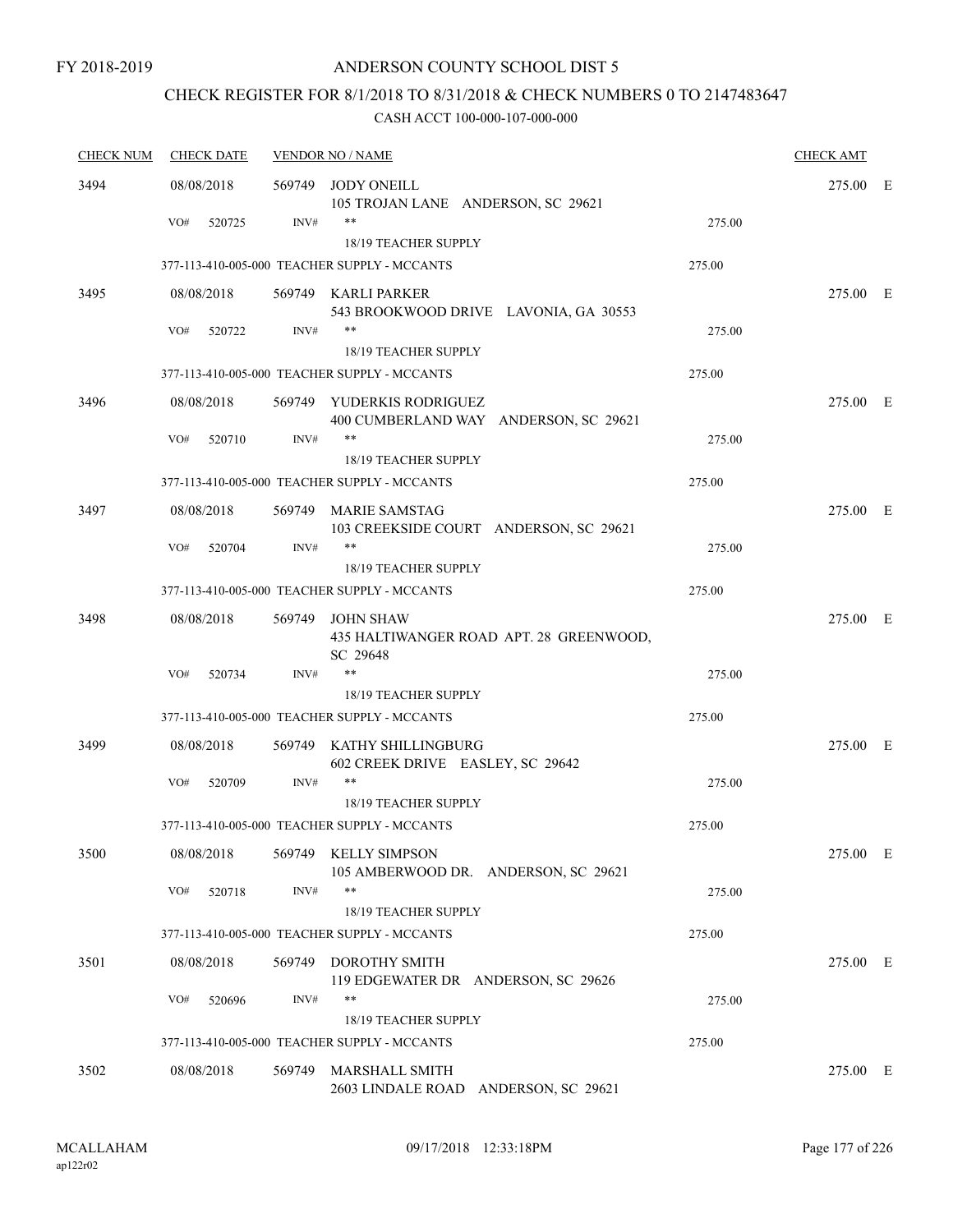# CHECK REGISTER FOR 8/1/2018 TO 8/31/2018 & CHECK NUMBERS 0 TO 2147483647

| <b>CHECK NUM</b> | <b>CHECK DATE</b> |        | <b>VENDOR NO / NAME</b>                                                 |        | <b>CHECK AMT</b> |  |
|------------------|-------------------|--------|-------------------------------------------------------------------------|--------|------------------|--|
|                  | VO#<br>520728     | INV#   | $***$                                                                   | 275.00 |                  |  |
|                  |                   |        | <b>18/19 TEACHER SUPPLY</b>                                             |        |                  |  |
|                  |                   |        | 377-113-410-005-000 TEACHER SUPPLY - MCCANTS                            | 275.00 |                  |  |
| 3503             | 08/08/2018        |        | 569749 MICHELLE STEMPNIAK<br>1100 WHITE OAK DR ANDERSON, SC 29621       |        | 275.00 E         |  |
|                  | VO#<br>520703     | INV#   | $***$                                                                   | 275.00 |                  |  |
|                  |                   |        | 18/19 TEACHER SUPPLY                                                    |        |                  |  |
|                  |                   |        | 377-113-410-005-000 TEACHER SUPPLY - MCCANTS                            | 275.00 |                  |  |
| 3504             | 08/08/2018        |        | 569749 SYDNEY TARRANT<br>120 PERRY BEND CIRCLE #104 EASLEY, SC 29640    |        | 275.00 E         |  |
|                  | VO#<br>520729     | INV#   | $***$<br>18/19 TEACHER SUPPLY                                           | 275.00 |                  |  |
|                  |                   |        | 377-113-410-005-000 TEACHER SUPPLY - MCCANTS                            | 275.00 |                  |  |
| 3505             | 08/08/2018        |        | 569749 JANA TEITLOFF<br>2402 BOYCE AVE ANDERSON, SC 29625               |        | 275.00 E         |  |
|                  | VO#<br>520698     | INV#   |                                                                         | 275.00 |                  |  |
|                  |                   |        | 18/19 TEACHER SUPPLY                                                    |        |                  |  |
|                  |                   |        | 377-113-410-005-000 TEACHER SUPPLY - MCCANTS                            | 275.00 |                  |  |
| 3506             | 08/08/2018        |        | 569749 STEPHEN THRASHER<br>1035 HARRIET CIRCLE ANDERSON, SC 29621       |        | 275.00 E         |  |
|                  | VO#<br>520699     | INV#   | **                                                                      | 275.00 |                  |  |
|                  |                   |        | 18/19 TEACHER SUPPLY                                                    |        |                  |  |
|                  |                   |        | 377-113-410-005-000 TEACHER SUPPLY - MCCANTS                            | 275.00 |                  |  |
| 3507             | 08/08/2018        | 569749 | OLIVIA WALLACE<br>419 PENOBSCOT COURT SIMPSONVILLE, SC<br>29681         |        | 275.00 E         |  |
|                  | VO#<br>520720     | INV#   | $***$                                                                   | 275.00 |                  |  |
|                  |                   |        | <b>18/19 TEACHER SUPPLY</b>                                             |        |                  |  |
|                  |                   |        | 377-113-410-005-000 TEACHER SUPPLY - MCCANTS                            | 275.00 |                  |  |
| 3508             | 08/08/2018        |        | 569749 LAURA WARD<br>3515 MOUNT VERNON COURT LAWRENCEVILLE,<br>GA 30044 |        | 275.00 E         |  |
|                  | VO#<br>520732     | INV#   | $***$                                                                   | 275.00 |                  |  |
|                  |                   |        | 18/19 TEACHER SUPPLY                                                    |        |                  |  |
|                  |                   |        | 377-113-410-005-000 TEACHER SUPPLY - MCCANTS                            | 275.00 |                  |  |
| 3509             | 08/08/2018        | 569749 | <b>SARAH WENTZKY</b><br>1403 CONCORD ROAD ANDERSON, SC 29621            |        | 275.00 E         |  |
|                  | VO#<br>520719     | INV#   | $***$<br>18/19 TEACHER SUPPLY                                           | 275.00 |                  |  |
|                  |                   |        | 377-113-410-005-000 TEACHER SUPPLY - MCCANTS                            | 275.00 |                  |  |
| 3510             | 08/08/2018        | 569749 | <b>TONYA WHEELER</b><br>715 BRITTON STREET ANDERSON, SC 29621           |        | 275.00 E         |  |
|                  | VO#<br>520700     | INV#   | **<br>18/19 TEACHER SUPPLY                                              | 275.00 |                  |  |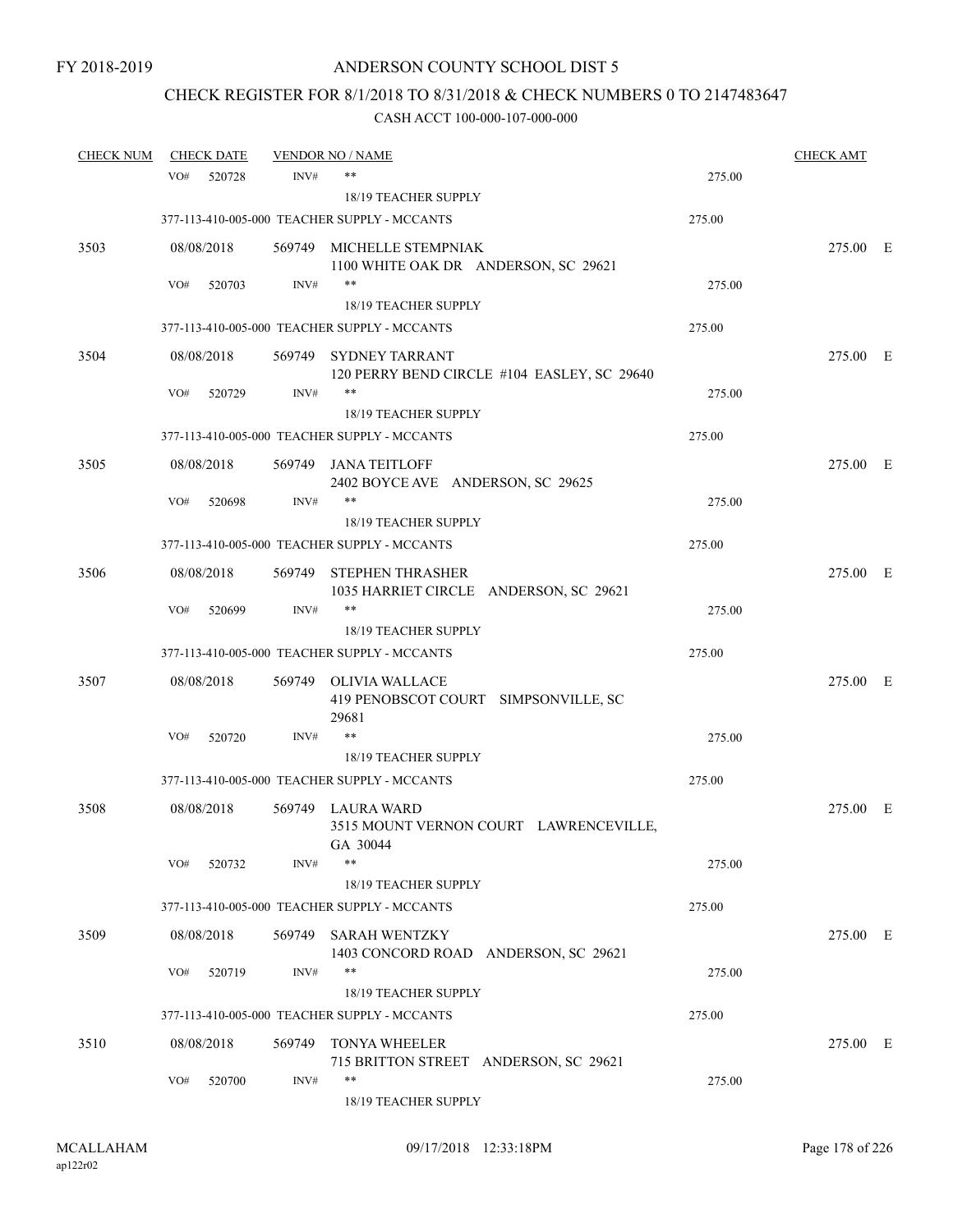### CHECK REGISTER FOR 8/1/2018 TO 8/31/2018 & CHECK NUMBERS 0 TO 2147483647

| <b>CHECK NUM</b> | <b>CHECK DATE</b>           |        | <b>VENDOR NO / NAME</b>                                                      |        | <b>CHECK AMT</b> |  |
|------------------|-----------------------------|--------|------------------------------------------------------------------------------|--------|------------------|--|
|                  |                             |        | 377-113-410-005-000 TEACHER SUPPLY - MCCANTS                                 | 275.00 |                  |  |
| 3511             | 08/08/2018<br>VO#<br>520705 | INV#   | 569749 AUDREY WICKER<br>1731 HIGHWAY 187 SOUTH ANDERSON, SC 29625<br>$***$   | 275.00 | 275.00 E         |  |
|                  |                             |        | 18/19 TEACHER SUPPLY                                                         |        |                  |  |
|                  |                             |        | 377-113-410-005-000 TEACHER SUPPLY - MCCANTS                                 | 275.00 |                  |  |
| 3512             | 08/08/2018                  | 569749 | JENNIFER WILSON<br>207 CANEBRAKE DRIVE ANDERSON, SC 29621                    |        | 275.00 E         |  |
|                  | VO#<br>520701               | INV#   | **<br>18/19 TEACHER SUPPLY                                                   | 275.00 |                  |  |
|                  |                             |        | 377-113-410-005-000 TEACHER SUPPLY - MCCANTS                                 | 275.00 |                  |  |
| 3513             | 08/08/2018                  |        | 569749 ASHLEY WOOLES<br>123 SEA PALMS DRIVE ANDERSON, SC 29621               |        | 275.00 E         |  |
|                  | VO#<br>520730               | INV#   | $***$                                                                        | 275.00 |                  |  |
|                  |                             |        | 18/19 TEACHER SUPPLY                                                         |        |                  |  |
|                  |                             |        | 377-113-410-005-000 TEACHER SUPPLY - MCCANTS                                 | 275.00 |                  |  |
| 3514             | 08/08/2018                  |        | 569749 GAIL ABERCROMBIE<br>35 KIRKPATRICK ROAD DONALDS, SC 29638             |        | 275.00 E         |  |
|                  | VO#<br>520878               | INV#   | $***$<br><b>18/19 TEACHER SUPPLY</b>                                         | 275.00 |                  |  |
|                  |                             |        | 377-113-410-006-000 TEACHER SUPPLY - ROBERT ANDERSON                         | 275.00 |                  |  |
| 3515             | 08/08/2018                  |        | 569749 DANAE ACKER<br>100 SOARING HAWK COURT ANDERSON, SC<br>29621           |        | 275.00 E         |  |
|                  | VO#<br>520881               | INV#   | $\ast\ast$                                                                   | 275.00 |                  |  |
|                  |                             |        | 18/19 TEACHER SUPPLY                                                         |        |                  |  |
|                  |                             |        | 377-113-410-006-000 TEACHER SUPPLY - ROBERT ANDERSON                         | 275.00 |                  |  |
| 3516             | 08/08/2018                  |        | 569749 FRANK ACORD<br>290 COVESEND POINT SENECA, SC 29678                    |        | 275.00 E         |  |
|                  | VO#<br>520902               | INV#   | $***$<br><b>18/19 TEACHER SUPPLY</b>                                         | 275.00 |                  |  |
|                  |                             |        | 377-113-410-006-000 TEACHER SUPPLY - ROBERT ANDERSON                         | 275.00 |                  |  |
| 3517             | 08/08/2018                  |        | 569749 NICKALAS ANDREWS<br>5026 WESTWIND WAY ANDERSON, SC 29626              |        | 275.00 E         |  |
|                  | VO#<br>520895               | INV#   | $***$                                                                        | 275.00 |                  |  |
|                  |                             |        | 18/19 TEACHER SUPPLY<br>377-113-410-006-000 TEACHER SUPPLY - ROBERT ANDERSON | 275.00 |                  |  |
|                  |                             |        | 569749 RICHARD ANNIS                                                         |        |                  |  |
| 3518             | 08/08/2018                  |        | 114 CANDI DRIVE ANDERSON, SC 29625                                           |        | 275.00 E         |  |
|                  | VO#<br>520888               | INV#   | $***$<br>18/19 TEACHER SUPPLY                                                | 275.00 |                  |  |
|                  |                             |        | 377-113-410-006-000 TEACHER SUPPLY - ROBERT ANDERSON                         | 275.00 |                  |  |
| 3519             | 08/08/2018                  |        | 569749 KELLIE BROWN                                                          |        | 275.00 E         |  |
|                  |                             |        |                                                                              |        |                  |  |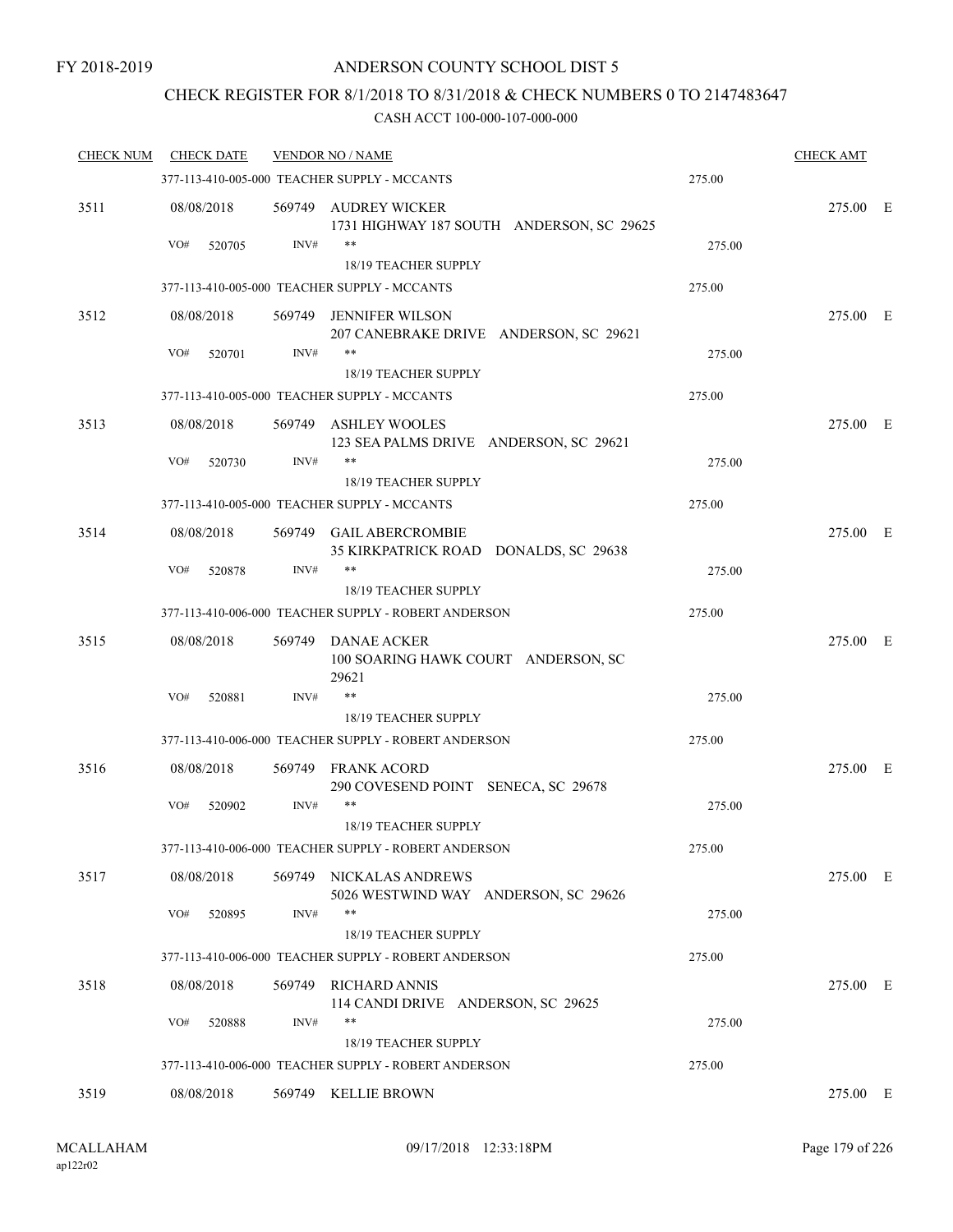FY 2018-2019

### ANDERSON COUNTY SCHOOL DIST 5

### CHECK REGISTER FOR 8/1/2018 TO 8/31/2018 & CHECK NUMBERS 0 TO 2147483647

| <b>CHECK NUM</b> |     | <b>CHECK DATE</b> |      | <b>VENDOR NO / NAME</b>                              |        | <b>CHECK AMT</b> |  |
|------------------|-----|-------------------|------|------------------------------------------------------|--------|------------------|--|
|                  |     |                   |      | 2008 BEAVER LAKE ROAD ANDERSON, SC 29625             |        |                  |  |
|                  | VO# | 520822            | INV# | $***$                                                | 275.00 |                  |  |
|                  |     |                   |      | 18/19 TEACHER SUPPLY                                 |        |                  |  |
|                  |     |                   |      | 377-113-410-006-000 TEACHER SUPPLY - ROBERT ANDERSON | 275.00 |                  |  |
| 3520             |     | 08/08/2018        |      | 569749 CHAD CALDWELL                                 |        | 275.00 E         |  |
|                  |     |                   |      | 8800 HWY 24 TOWNVILLE, SC 29689                      |        |                  |  |
|                  | VO# | 520824            | INV# | **                                                   | 275.00 |                  |  |
|                  |     |                   |      | 18/19 TEACHER SUPPLY                                 |        |                  |  |
|                  |     |                   |      | 377-113-410-006-000 TEACHER SUPPLY - ROBERT ANDERSON | 275.00 |                  |  |
| 3521             |     | 08/08/2018        |      | 569749 JUDITH CARSON                                 |        | 275.00 E         |  |
|                  |     |                   |      | 2510 LINMAR CIRCLE ANDERSON, SC 29621                |        |                  |  |
|                  | VO# | 520861            | INV# | **                                                   | 275.00 |                  |  |
|                  |     |                   |      | 18/19 TEACHER SUPPLY                                 |        |                  |  |
|                  |     |                   |      | 377-113-410-006-000 TEACHER SUPPLY - ROBERT ANDERSON | 275.00 |                  |  |
| 3522             |     | 08/08/2018        |      | 569749 MATTHEW CHILDRESS                             |        | 275.00 E         |  |
|                  |     |                   |      | 4414 MIDWAY ROAD BELTON, SC 29627                    |        |                  |  |
|                  | VO# | 520877            | INV# | **                                                   | 275.00 |                  |  |
|                  |     |                   |      | 18/19 TEACHER SUPPLY                                 |        |                  |  |
|                  |     |                   |      | 377-113-410-006-000 TEACHER SUPPLY - ROBERT ANDERSON | 275.00 |                  |  |
| 3523             |     | 08/08/2018        |      | 569749 GINA COLLIER                                  |        | 275.00 E         |  |
|                  |     |                   |      | 114 AYCOCK DRIVE ANDERSON, SC 29621                  |        |                  |  |
|                  | VO# | 520825            | INV# | **                                                   | 275.00 |                  |  |
|                  |     |                   |      | 18/19 TEACHER SUPPLY                                 |        |                  |  |
|                  |     |                   |      | 377-113-410-006-000 TEACHER SUPPLY - ROBERT ANDERSON | 275.00 |                  |  |
| 3524             |     | 08/08/2018        |      | 569749 KERI COMPTON                                  |        | 275.00 E         |  |
|                  |     |                   |      | 105 ROSE HILL ANDERSON, SC 29624                     |        |                  |  |
|                  | VO# | 520858            | INV# | **                                                   | 275.00 |                  |  |
|                  |     |                   |      | 18/19 TEACHER SUPPLY                                 |        |                  |  |
|                  |     |                   |      | 377-113-410-006-000 TEACHER SUPPLY - ROBERT ANDERSON | 275.00 |                  |  |
| 3525             |     | 08/08/2018        |      | 569749 JENNIFER COOK                                 |        | 275.00 E         |  |
|                  |     |                   |      | 108 LOBLOLLY LANE GREENVILLE, SC 29607               |        |                  |  |
|                  |     | VO# 520889        | INV# | **                                                   | 275.00 |                  |  |
|                  |     |                   |      | 18/19 TEACHER SUPPLY                                 |        |                  |  |
|                  |     |                   |      | 377-113-410-006-000 TEACHER SUPPLY - ROBERT ANDERSON | 275.00 |                  |  |
| 3526             |     | 08/08/2018        |      | 569749 CAROL CORNELL                                 |        | 275.00 E         |  |
|                  |     |                   |      | 114 WOODSIDE DRIVE HONEA PATH, SC 29654              |        |                  |  |
|                  | VO# | 520828            | INV# | **                                                   | 275.00 |                  |  |
|                  |     |                   |      | 18/19 TEACHER SUPPLY                                 |        |                  |  |
|                  |     |                   |      | 377-113-410-006-000 TEACHER SUPPLY - ROBERT ANDERSON | 275.00 |                  |  |
| 3527             |     | 08/08/2018        |      | 569749 KIMBERLY CRENSHAW                             |        | 275.00 E         |  |
|                  |     |                   |      | 1103 WHITFIELD POINT ROAD ANDERSON, SC               |        |                  |  |
|                  |     |                   |      | 29626                                                |        |                  |  |
|                  | VO# | 520826            | INV# | $***$                                                | 275.00 |                  |  |
|                  |     |                   |      | 18/19 TEACHER SUPPLY                                 |        |                  |  |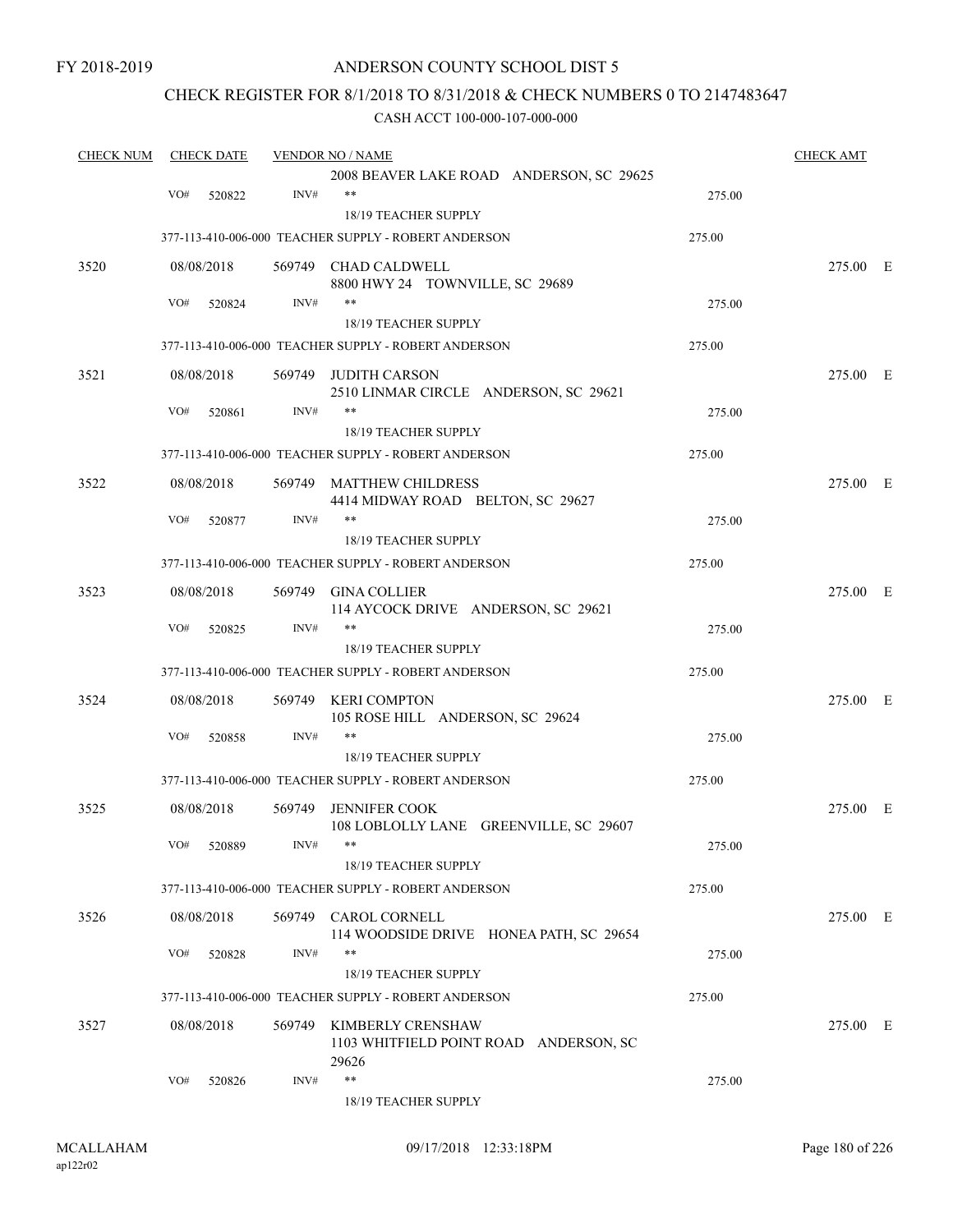### CHECK REGISTER FOR 8/1/2018 TO 8/31/2018 & CHECK NUMBERS 0 TO 2147483647

| <b>CHECK NUM</b> | <b>CHECK DATE</b> |        | <b>VENDOR NO / NAME</b>                                            |        | <b>CHECK AMT</b> |  |
|------------------|-------------------|--------|--------------------------------------------------------------------|--------|------------------|--|
|                  |                   |        | 377-113-410-006-000 TEACHER SUPPLY - ROBERT ANDERSON               | 275.00 |                  |  |
| 3528             | 08/08/2018        |        | 569749 MARGARET DILLARD<br>522 WELLESLEY PLACE EASLEY, SC 29642    |        | 275.00 E         |  |
|                  | VO#<br>520894     | INV#   | **<br>18/19 TEACHER SUPPLY                                         | 275.00 |                  |  |
|                  |                   |        | 377-113-410-006-000 TEACHER SUPPLY - ROBERT ANDERSON               | 275.00 |                  |  |
| 3529             | 08/08/2018        |        | 569749 CHALLISA DILWORTH<br>2208 MARCHBANKS AVE ANDERSON, SC 29621 |        | 275.00 E         |  |
|                  | VO#<br>520852     | INV#   | **<br>18/19 TEACHER SUPPLY                                         | 275.00 |                  |  |
|                  |                   |        | 377-113-410-006-000 TEACHER SUPPLY - ROBERT ANDERSON               | 275.00 |                  |  |
| 3530             | 08/08/2018        |        | 569749 JAYME DUNN<br>110 HOPSEWEE DRIVE PIEDMONT, SC 29673         |        | 275.00 E         |  |
|                  | VO#<br>520887     | INV#   |                                                                    | 275.00 |                  |  |
|                  |                   |        | 18/19 TEACHER SUPPLY                                               |        |                  |  |
|                  |                   |        | 377-113-410-006-000 TEACHER SUPPLY - ROBERT ANDERSON               | 275.00 |                  |  |
| 3531             | 08/08/2018        |        | 569749 MARY EASLER<br>512 EDGEWATER DRIVE ANDERSON, SC 29626       |        | 275.00 E         |  |
|                  | VO#<br>520841     | INV#   | **<br>18/19 TEACHER SUPPLY                                         | 275.00 |                  |  |
|                  |                   |        | 377-113-410-006-000 TEACHER SUPPLY - ROBERT ANDERSON               | 275.00 |                  |  |
| 3532             | 08/08/2018        |        | 569749 EMILY FARLEY<br>104 MAGNOLIA LANE PENDLETON, SC 29670       |        | 275.00 E         |  |
|                  | VO#<br>520892     | INV#   | **<br>18/19 TEACHER SUPPLY                                         | 275.00 |                  |  |
|                  |                   |        | 377-113-410-006-000 TEACHER SUPPLY - ROBERT ANDERSON               | 275.00 |                  |  |
| 3533             | 08/08/2018        |        | 569749 LEAH FOSTER<br>203 BROAD STREET ANDERSON, SC 29621          |        | 275.00 E         |  |
|                  | VO#<br>520829     | INV#   | **                                                                 | 275.00 |                  |  |
|                  |                   |        | 18/19 TEACHER SUPPLY                                               |        |                  |  |
|                  |                   |        | 377-113-410-006-000 TEACHER SUPPLY - ROBERT ANDERSON               | 275.00 |                  |  |
| 3534             | 08/08/2018        | 569749 | <b>TONYA FRARE</b><br>1020 GRADY HALL ROAD ANDERSON, SC 29621      |        | 275.00 E         |  |
|                  | VO#<br>520823     | INV#   | **<br>18/19 TEACHER SUPPLY                                         | 275.00 |                  |  |
|                  |                   |        | 377-113-410-006-000 TEACHER SUPPLY - ROBERT ANDERSON               | 275.00 |                  |  |
| 3535             | 08/08/2018        |        | 569749 ALLEN GARRIS<br>156 CALEB COURT ANDERSON, SC 29625          |        | 275.00 E         |  |
|                  | VO#<br>520873     | INV#   | **<br>18/19 TEACHER SUPPLY                                         | 275.00 |                  |  |
|                  |                   |        | 377-113-410-006-000 TEACHER SUPPLY - ROBERT ANDERSON               | 275.00 |                  |  |
| 3536             | 08/08/2018        |        | 569749 LAURHYN GRIEBEL<br>5 PEARMAC COURT WOODRUFF, SC 29388       |        | 275.00 E         |  |
|                  |                   |        |                                                                    |        |                  |  |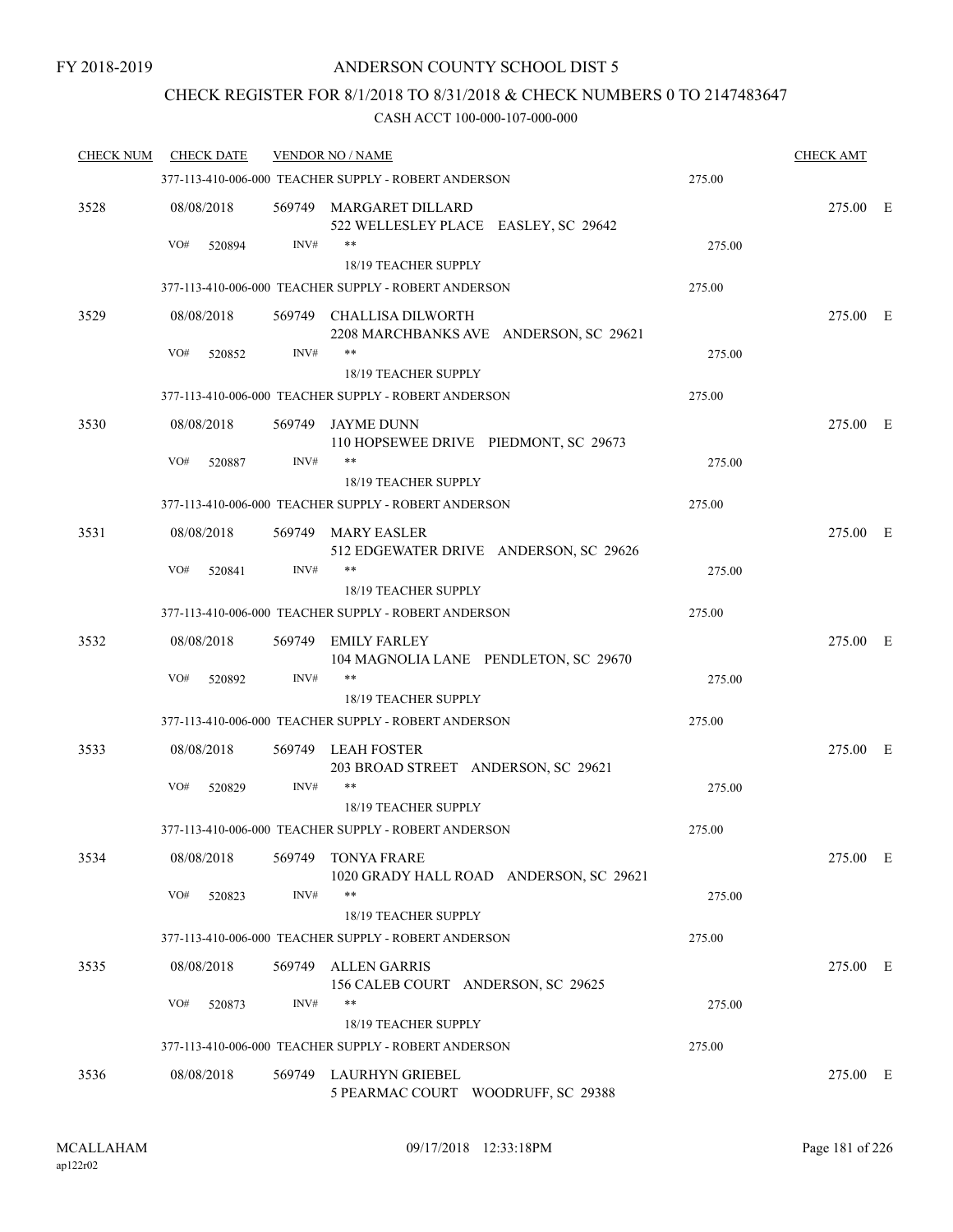# CHECK REGISTER FOR 8/1/2018 TO 8/31/2018 & CHECK NUMBERS 0 TO 2147483647

| <b>CHECK NUM</b> |     | <b>CHECK DATE</b> |        | <b>VENDOR NO / NAME</b>                                                          |        | <b>CHECK AMT</b> |  |
|------------------|-----|-------------------|--------|----------------------------------------------------------------------------------|--------|------------------|--|
|                  | VO# | 520898            | INV#   | **                                                                               | 275.00 |                  |  |
|                  |     |                   |        | <b>18/19 TEACHER SUPPLY</b>                                                      |        |                  |  |
|                  |     |                   |        | 377-113-410-006-000 TEACHER SUPPLY - ROBERT ANDERSON                             | 275.00 |                  |  |
| 3537             |     | 08/08/2018        |        | 569749 NAKITA GRIFFIN<br>1039 WHIRLAWAY CIRCLE ANDERSON, SC 29621                |        | 275.00 E         |  |
|                  | VO# | 520846            | INV#   | $***$                                                                            | 275.00 |                  |  |
|                  |     |                   |        | <b>18/19 TEACHER SUPPLY</b>                                                      |        |                  |  |
|                  |     |                   |        | 377-113-410-006-000 TEACHER SUPPLY - ROBERT ANDERSON                             | 275.00 |                  |  |
| 3538             |     | 08/08/2018        |        | 569749 MELANIE HAHN<br>1900 HIGHWAY 252 BELTON, SC 29627                         |        | 275.00 E         |  |
|                  | VO# | 520879            | INV#   | $***$                                                                            | 275.00 |                  |  |
|                  |     |                   |        | 18/19 TEACHER SUPPLY                                                             |        |                  |  |
|                  |     |                   |        | 377-113-410-006-000 TEACHER SUPPLY - ROBERT ANDERSON                             | 275.00 |                  |  |
| 3539             |     | 08/08/2018        |        | 569749 KAREN HALL<br>205 OAK DRIVE ANDERSON, SC 29625                            |        | 275.00 E         |  |
|                  | VO# | 520830            | INV#   |                                                                                  | 275.00 |                  |  |
|                  |     |                   |        | <b>18/19 TEACHER SUPPLY</b>                                                      |        |                  |  |
|                  |     |                   |        | 377-113-410-006-000 TEACHER SUPPLY - ROBERT ANDERSON                             | 275.00 |                  |  |
| 3540             |     | 08/08/2018        |        | 569749 DONNA HAMBRIGHT<br>147 B HUNTER ROAD PICKENS, SC 29671                    |        | 275.00 E         |  |
|                  | VO# | 520893            | INV#   | **                                                                               | 275.00 |                  |  |
|                  |     |                   |        | 18/19 TEACHER SUPPLY                                                             |        |                  |  |
|                  |     |                   |        | 377-113-410-006-000 TEACHER SUPPLY - ROBERT ANDERSON                             | 275.00 |                  |  |
| 3541             |     | 08/08/2018        | 569749 | ROBERT HAMMOND<br>2612 E. NORTH AVENUE ANDERSON, SC 29625                        |        | 275.00 E         |  |
|                  | VO# | 520864            | INV#   | **                                                                               | 275.00 |                  |  |
|                  |     |                   |        | 18/19 TEACHER SUPPLY                                                             |        |                  |  |
|                  |     |                   |        | 377-113-410-006-000 TEACHER SUPPLY - ROBERT ANDERSON                             | 275.00 |                  |  |
| 3542             |     | 08/08/2018        | 569749 | <b>TRAVIS HARRIS</b><br>123 SYCAMORE DRIVE MARIETTA, SC 29661                    |        | 275.00 E         |  |
|                  | VO# | 520890            | INV#   | **                                                                               | 275.00 |                  |  |
|                  |     |                   |        | 18/19 TEACHER SUPPLY                                                             |        |                  |  |
|                  |     |                   |        | 377-113-410-006-000 TEACHER SUPPLY - ROBERT ANDERSON                             | 275.00 |                  |  |
| 3543             |     | 08/08/2018        | 569749 | <b>TAMARA HEFNER</b><br>421 DUNCAN CHAPEL ROAD, APT. 418<br>GREENVILLE, SC 29617 |        | 275.00 E         |  |
|                  | VO# | 520875            | INV#   | $***$                                                                            | 275.00 |                  |  |
|                  |     |                   |        | 18/19 TEACHER SUPPLY                                                             |        |                  |  |
|                  |     |                   |        | 377-113-410-006-000 TEACHER SUPPLY - ROBERT ANDERSON                             | 275.00 |                  |  |
| 3544             |     | 08/08/2018        | 569749 | <b>STEPHANIE HOPPER</b>                                                          |        | 275.00 E         |  |
|                  |     |                   |        | 104 REGENCY CIRCLE ANDERSON, SC 29625                                            |        |                  |  |
|                  | VO# | 520857            | INV#   | **<br>18/19 TEACHER SUPPLY                                                       | 275.00 |                  |  |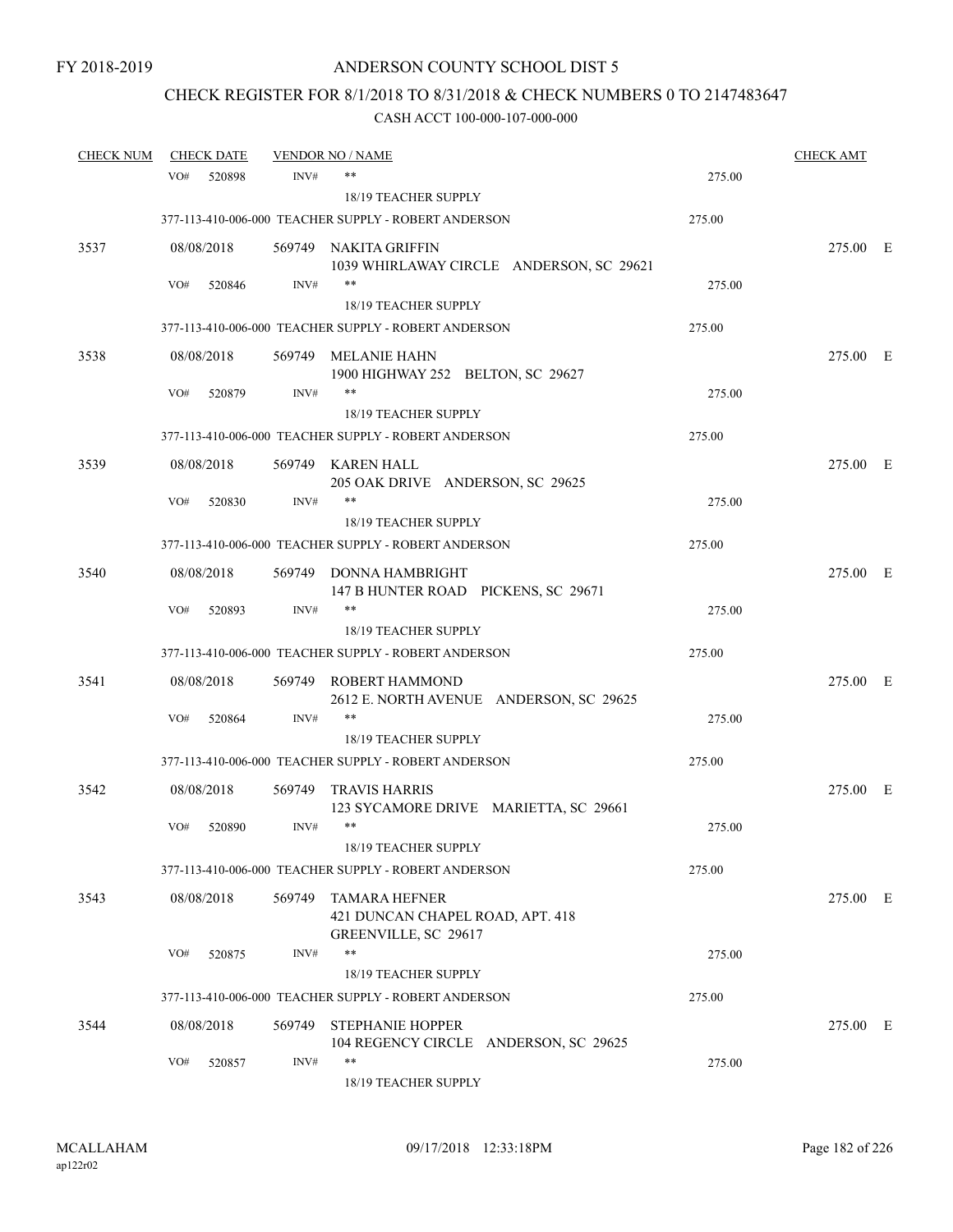### CHECK REGISTER FOR 8/1/2018 TO 8/31/2018 & CHECK NUMBERS 0 TO 2147483647

| <b>CHECK NUM</b> | <b>CHECK DATE</b> |        | <b>VENDOR NO / NAME</b>                                                  |        | <b>CHECK AMT</b> |  |
|------------------|-------------------|--------|--------------------------------------------------------------------------|--------|------------------|--|
|                  |                   |        | 377-113-410-006-000 TEACHER SUPPLY - ROBERT ANDERSON                     | 275.00 |                  |  |
| 3545             | 08/08/2018        |        | 569749 MICHELLE INGRAHAM<br>509 ELDERBERRY LANE ANDERSON, SC 29625       |        | 275.00 E         |  |
|                  | VO#<br>520831     | INV#   | **<br>18/19 TEACHER SUPPLY                                               | 275.00 |                  |  |
|                  |                   |        | 377-113-410-006-000 TEACHER SUPPLY - ROBERT ANDERSON                     | 275.00 |                  |  |
| 3546             | 08/08/2018        |        | 569749 WENDY JOHNSON<br>668 SADLERS CREEK RD ANDERSON, SC 29626          |        | 275.00 E         |  |
|                  | VO#<br>520832     | INV#   | **<br>18/19 TEACHER SUPPLY                                               | 275.00 |                  |  |
|                  |                   |        | 377-113-410-006-000 TEACHER SUPPLY - ROBERT ANDERSON                     | 275.00 |                  |  |
| 3547             | 08/08/2018        |        | 569749 MARIA KEELEY-GIL<br>500 SUSSEX WAY ANDERSON, SC 29625             |        | 275.00 E         |  |
|                  | VO#<br>520905     | INV#   | **<br><b>18/19 TEACHER SUPPLY</b>                                        | 275.00 |                  |  |
|                  |                   |        | 377-113-410-006-000 TEACHER SUPPLY - ROBERT ANDERSON                     | 275.00 |                  |  |
| 3548             | 08/08/2018        |        | 569749 GABRIELLE KITTS<br>324 SIMPSON ROAD, UNIT A ANDERSON, SC<br>29621 |        | 275.00 E         |  |
|                  | VO#<br>520901     | INV#   | $***$                                                                    | 275.00 |                  |  |
|                  |                   |        | 18/19 TEACHER SUPPLY                                                     |        |                  |  |
|                  |                   |        | 377-113-410-006-000 TEACHER SUPPLY - ROBERT ANDERSON                     | 275.00 |                  |  |
| 3549             | 08/08/2018        |        | 569749 BARBARA KOCH<br>301 WILLIAMSBURG RD ANDERSON, SC 29621            |        | 275.00 E         |  |
|                  | VO#<br>520833     | INV#   | $***$<br>18/19 TEACHER SUPPLY                                            | 275.00 |                  |  |
|                  |                   |        | 377-113-410-006-000 TEACHER SUPPLY - ROBERT ANDERSON                     | 275.00 |                  |  |
| 3550             | 08/08/2018        | 569749 | <b>CACI KOSTIK</b><br>109 DERRICK LANE ANDERSON, SC 29626                |        | 275.00 E         |  |
|                  | VO#<br>520885     | INV#   | **<br>18/19 TEACHER SUPPLY                                               | 275.00 |                  |  |
|                  |                   |        | 377-113-410-006-000 TEACHER SUPPLY - ROBERT ANDERSON                     | 275.00 |                  |  |
| 3551             | 08/08/2018        |        | 569749 CHANDA LAWSON<br>700 CONCORD AVENUE ANDERSON, SC 29621            |        | 275.00 E         |  |
|                  | VO#<br>520834     | INV#   | **                                                                       | 275.00 |                  |  |
|                  |                   |        | 18/19 TEACHER SUPPLY                                                     |        |                  |  |
|                  |                   |        | 377-113-410-006-000 TEACHER SUPPLY - ROBERT ANDERSON                     | 275.00 |                  |  |
| 3552             | 08/08/2018        |        | 569749 JENNIFER LEE<br>114 QUAIL LANE PELZER, SC 29669                   |        | 275.00 E         |  |
|                  | VO#<br>520903     | INV#   | **<br><b>18/19 TEACHER SUPPLY</b>                                        | 275.00 |                  |  |
|                  |                   |        | 377-113-410-006-000 TEACHER SUPPLY - ROBERT ANDERSON                     | 275.00 |                  |  |
| 3553             | 08/08/2018        |        | 569749 DIANTHA LITWER                                                    |        | 275.00 E         |  |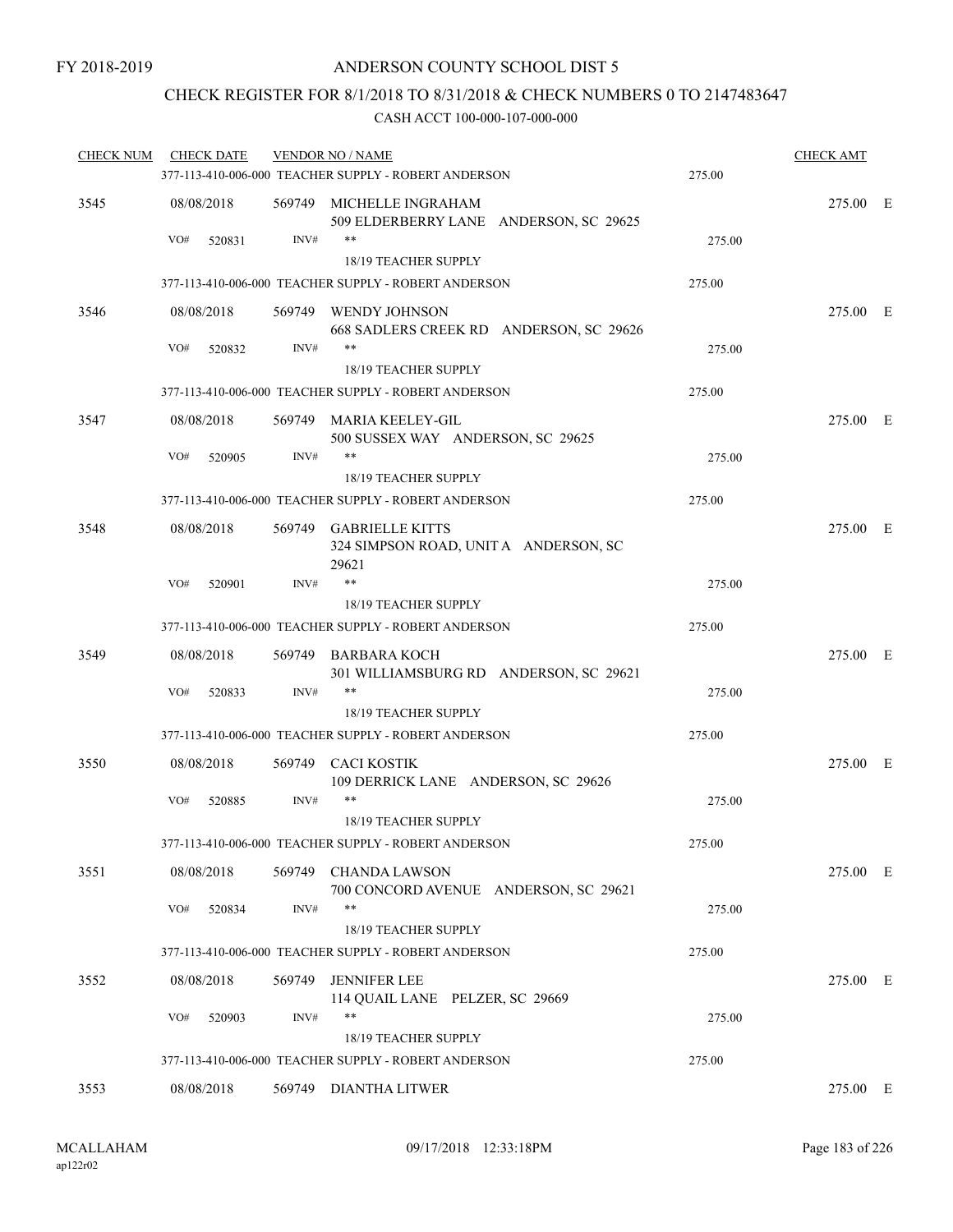### CHECK REGISTER FOR 8/1/2018 TO 8/31/2018 & CHECK NUMBERS 0 TO 2147483647

| <b>CHECK NUM</b> | <b>CHECK DATE</b> |            | <b>VENDOR NO / NAME</b> |                                                                            |        |          |  |
|------------------|-------------------|------------|-------------------------|----------------------------------------------------------------------------|--------|----------|--|
|                  |                   |            |                         | 214 KENILWORTH DRIVE GREENWOOD, SC<br>29649                                |        |          |  |
|                  | VO#               | 520868     | INV#                    | $***$                                                                      | 275.00 |          |  |
|                  |                   |            |                         | 18/19 TEACHER SUPPLY                                                       |        |          |  |
|                  |                   |            |                         | 377-113-410-006-000 TEACHER SUPPLY - ROBERT ANDERSON                       | 275.00 |          |  |
| 3554             |                   | 08/08/2018 |                         | 569749 LYNDSEY LONG<br>204 SPRUCE CREEK ANDERSON, SC 29625                 |        | 275.00 E |  |
|                  | VO#               | 520860     | INV#                    | $***$                                                                      | 275.00 |          |  |
|                  |                   |            |                         | 18/19 TEACHER SUPPLY                                                       |        |          |  |
|                  |                   |            |                         | 377-113-410-006-000 TEACHER SUPPLY - ROBERT ANDERSON                       | 275.00 |          |  |
| 3555             |                   | 08/08/2018 |                         | 569749 J DAVID MADDEN<br>108 MIDDLEWOOD LANE ANDERSON, SC 29621            |        | 275.00 E |  |
|                  | VO#               | 520856     | INV#                    | **                                                                         | 275.00 |          |  |
|                  |                   |            |                         | 18/19 TEACHER SUPPLY                                                       |        |          |  |
|                  |                   |            |                         | 377-113-410-006-000 TEACHER SUPPLY - ROBERT ANDERSON                       | 275.00 |          |  |
| 3556             |                   | 08/08/2018 |                         | 569749 ASHLEY MATTISON<br>2420 MARCHBANKS AVE APT 1G ANDERSON, SC<br>29621 |        | 275.00 E |  |
|                  | VO#               | 520882     | INV#                    | $***$                                                                      | 275.00 |          |  |
|                  |                   |            |                         | 18/19 TEACHER SUPPLY                                                       |        |          |  |
|                  |                   |            |                         | 377-113-410-006-000 TEACHER SUPPLY - ROBERT ANDERSON                       | 275.00 |          |  |
| 3557             |                   | 08/08/2018 | 569749                  | <b>RENE MCCORMICK</b><br>107 PINE TREE LN ANDERSON, SC 29625               |        | 275.00 E |  |
|                  | VO#               | 520849     | INV#                    | $***$                                                                      | 275.00 |          |  |
|                  |                   |            |                         | 18/19 TEACHER SUPPLY                                                       |        |          |  |
|                  |                   |            |                         | 377-113-410-006-000 TEACHER SUPPLY - ROBERT ANDERSON                       | 275.00 |          |  |
| 3558             |                   | 08/08/2018 | 569749                  | JEFFREY MCCOY<br>203 TILLOTSON ROAD ANDERSON, SC 29621                     |        | 275.00 E |  |
|                  | VO#               | 520871     | INV#                    | $***$                                                                      | 275.00 |          |  |
|                  |                   |            |                         | 18/19 TEACHER SUPPLY                                                       |        |          |  |
|                  |                   |            |                         | 377-113-410-006-000 TEACHER SUPPLY - ROBERT ANDERSON                       | 275.00 |          |  |
| 3559             |                   |            |                         | 08/08/2018 569749 EMILY MCDOWELL<br>702 BRITTON STREET ANDERSON, SC 29621  |        | 275.00 E |  |
|                  | VO#               | 520880     | INV#                    | **                                                                         | 275.00 |          |  |
|                  |                   |            |                         | 18/19 TEACHER SUPPLY                                                       |        |          |  |
|                  |                   |            |                         | 377-113-410-006-000 TEACHER SUPPLY - ROBERT ANDERSON                       | 275.00 |          |  |
| 3560             |                   | 08/08/2018 |                         | 569749 NORA MCMILLAN<br>110 CHESTNUT LANE ANDERSON, SC 29625               |        | 275.00 E |  |
|                  | VO#               | 520835     | INV#                    | $***$<br>18/19 TEACHER SUPPLY                                              | 275.00 |          |  |
|                  |                   |            |                         | 377-113-410-006-000 TEACHER SUPPLY - ROBERT ANDERSON                       | 275.00 |          |  |
| 3561             |                   | 08/08/2018 | 569749                  | <b>RORY MCTIGUE</b>                                                        |        | 275.00 E |  |
|                  | VO#               | 520836     | INV#                    | 506 RAINBOW RD SENECA, SC 29678<br>$***$                                   | 275.00 |          |  |
|                  |                   |            |                         |                                                                            |        |          |  |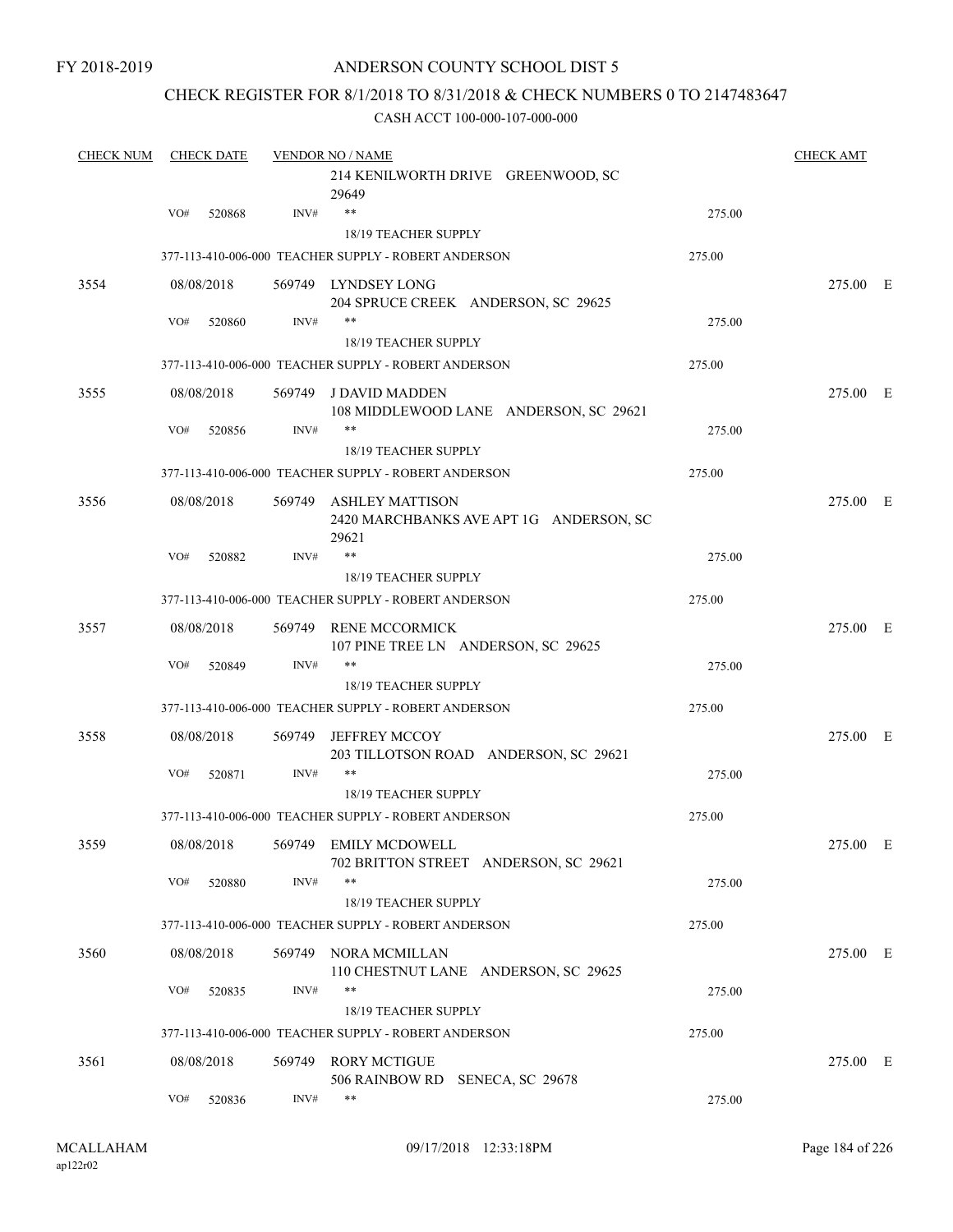### CHECK REGISTER FOR 8/1/2018 TO 8/31/2018 & CHECK NUMBERS 0 TO 2147483647

| <b>CHECK NUM</b> | <b>CHECK DATE</b> |        | <b>VENDOR NO / NAME</b><br>18/19 TEACHER SUPPLY               |        | <b>CHECK AMT</b> |
|------------------|-------------------|--------|---------------------------------------------------------------|--------|------------------|
|                  |                   |        | 377-113-410-006-000 TEACHER SUPPLY - ROBERT ANDERSON          | 275.00 |                  |
| 3562             | 08/08/2018        | 569749 | ALLIE MEADERS<br>106 OLIVE BRANCH ANDERSON, SC 29626          |        | 275.00 E         |
|                  | VO#<br>520851     | INV#   | $***$                                                         | 275.00 |                  |
|                  |                   |        | 18/19 TEACHER SUPPLY                                          |        |                  |
|                  |                   |        | 377-113-410-006-000 TEACHER SUPPLY - ROBERT ANDERSON          | 275.00 |                  |
| 3563             | 08/08/2018        |        | 569749 SARA MICKEL<br>5 UNITED AVENUE PENDLETON, SC 29670     |        | 275.00 E         |
|                  | VO#<br>520837     | INV#   | $***$                                                         | 275.00 |                  |
|                  |                   |        | 18/19 TEACHER SUPPLY                                          |        |                  |
|                  |                   |        | 377-113-410-006-000 TEACHER SUPPLY - ROBERT ANDERSON          | 275.00 |                  |
| 3564             | 08/08/2018        |        | 569749 KATIE MOORE<br>296 AXMAN RD ANDERSON, SC 29626         |        | 275.00 E         |
|                  | VO#<br>520838     | INV#   | **<br>18/19 TEACHER SUPPLY                                    | 275.00 |                  |
|                  |                   |        | 377-113-410-006-000 TEACHER SUPPLY - ROBERT ANDERSON          | 275.00 |                  |
| 3565             | 08/08/2018        |        | 569749 MELINDA OWENS<br>150 LANDAU LANE ANDERSON, SC 29625    |        | 275.00 E         |
|                  | VO#<br>520839     | INV#   | **<br>18/19 TEACHER SUPPLY                                    | 275.00 |                  |
|                  |                   |        | 377-113-410-006-000 TEACHER SUPPLY - ROBERT ANDERSON          | 275.00 |                  |
| 3566             | 08/08/2018        | 569749 | SHERYL PARK                                                   |        | 275.00 E         |
|                  |                   |        | 915 BERKELEY DRIVE CLEMSON, SC 29631                          |        |                  |
|                  | VO#<br>520840     | INV#   | $***$                                                         | 275.00 |                  |
|                  |                   |        | 18/19 TEACHER SUPPLY                                          |        |                  |
|                  |                   |        | 377-113-410-006-000 TEACHER SUPPLY - ROBERT ANDERSON          | 275.00 |                  |
| 3567             | 08/08/2018        | 569749 | KINSLEY PARKER<br>116 LYNDHURST DR ANDERSON, SC 29621         |        | 275.00 E         |
|                  | VO#<br>520863     | INV#   | **<br>18/19 TEACHER SUPPLY                                    | 275.00 |                  |
|                  |                   |        | 377-113-410-006-000 TEACHER SUPPLY - ROBERT ANDERSON          | 275.00 |                  |
| 3568             | 08/08/2018        | 569749 | KENA PAUL<br>1005 SAND PALM WAY ANDERSON, SC 29621            |        | 275.00 E         |
|                  | VO#<br>520896     | INV#   | $***$<br>18/19 TEACHER SUPPLY                                 | 275.00 |                  |
|                  |                   |        | 377-113-410-006-000 TEACHER SUPPLY - ROBERT ANDERSON          | 275.00 |                  |
| 3569             | 08/08/2018        | 569749 | LOWNDES PENDERGRASS<br>105 RICHFIELD DRIVE ANDERSON, SC 29625 |        | 275.00 E         |
|                  | VO#<br>520891     | INV#   | **                                                            | 275.00 |                  |
|                  |                   |        | 18/19 TEACHER SUPPLY                                          |        |                  |
|                  |                   |        | 377-113-410-006-000 TEACHER SUPPLY - ROBERT ANDERSON          | 275.00 |                  |
| 3570             | 08/08/2018        | 569749 | TAWANA PICKENS                                                |        | 275.00 E         |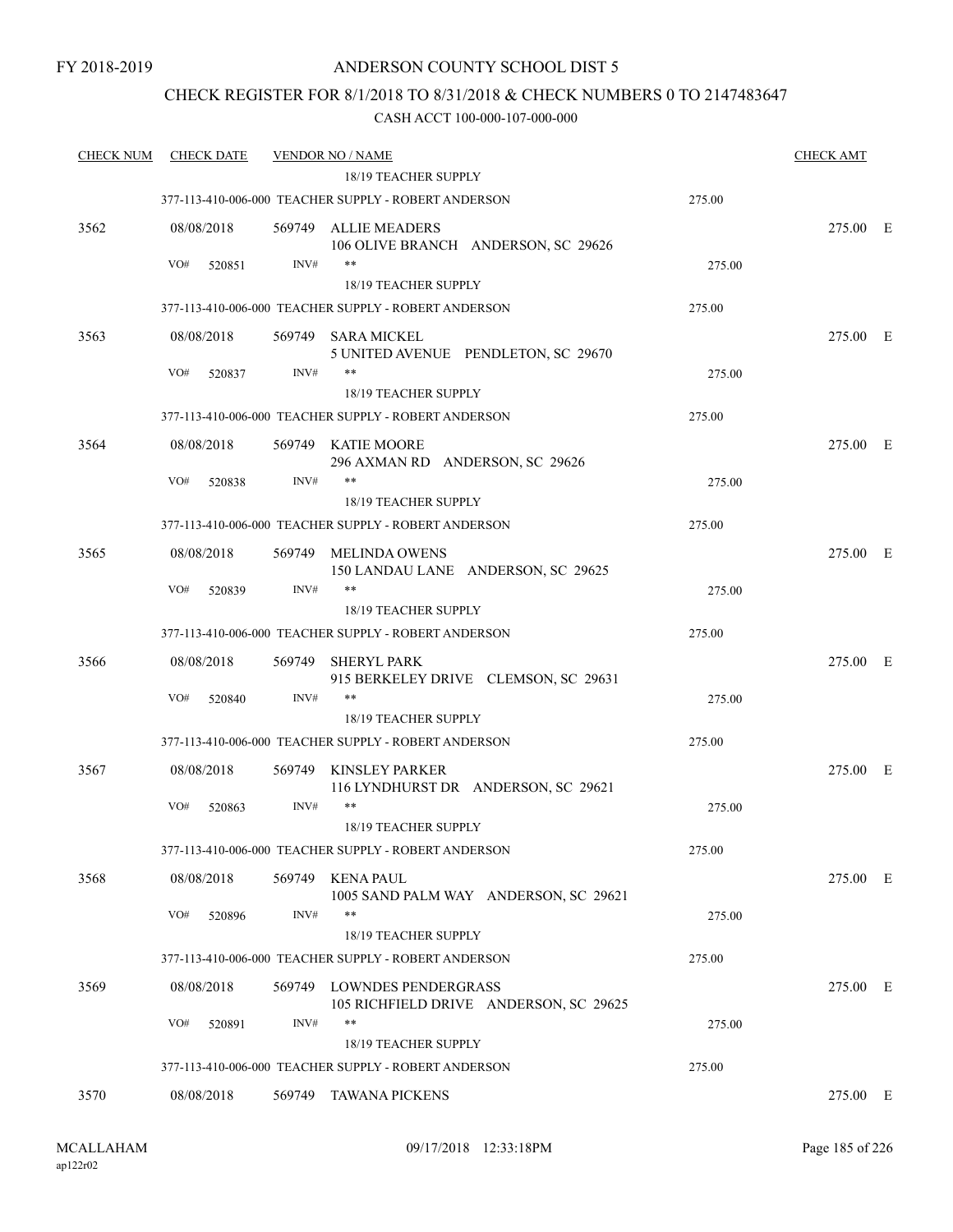### CHECK REGISTER FOR 8/1/2018 TO 8/31/2018 & CHECK NUMBERS 0 TO 2147483647

| <b>CHECK NUM</b> | <b>CHECK DATE</b> |            | <b>VENDOR NO / NAME</b> | <b>CHECK AMT</b>                                                        |        |          |  |
|------------------|-------------------|------------|-------------------------|-------------------------------------------------------------------------|--------|----------|--|
|                  |                   |            |                         | 153 CIVIC CENTER BLVD., APT 293 ANDERSON,<br>SC 29625                   |        |          |  |
|                  | VO#               | 520870     | INV#                    | $***$                                                                   | 275.00 |          |  |
|                  |                   |            |                         | <b>18/19 TEACHER SUPPLY</b>                                             |        |          |  |
|                  |                   |            |                         | 377-113-410-006-000 TEACHER SUPPLY - ROBERT ANDERSON                    | 275.00 |          |  |
| 3571             |                   | 08/08/2018 | 569749                  | <b>JENNY PIEL</b><br>1105 A VERSAILLES AVENUE ANDERSON, SC<br>29625     |        | 275.00 E |  |
|                  | VO#               | 520847     | INV#                    | $***$                                                                   | 275.00 |          |  |
|                  |                   |            |                         | <b>18/19 TEACHER SUPPLY</b>                                             |        |          |  |
|                  |                   |            |                         | 377-113-410-006-000 TEACHER SUPPLY - ROBERT ANDERSON                    | 275.00 |          |  |
| 3572             |                   | 08/08/2018 |                         | 569749 MEGHAN PORTER<br>124 NORTHWOODS DRIVE APT. H SENECA, SC<br>29678 |        | 275.00 E |  |
|                  | VO#               | 520886     | INV#                    | **                                                                      | 275.00 |          |  |
|                  |                   |            |                         | 18/19 TEACHER SUPPLY                                                    |        |          |  |
|                  |                   |            |                         | 377-113-410-006-000 TEACHER SUPPLY - ROBERT ANDERSON                    | 275.00 |          |  |
| 3573             |                   | 08/08/2018 |                         | 569749 LEEANNA RAXTER<br>1002 BERN CIRCLE ANDERSON, SC 29626            |        | 275.00 E |  |
|                  | VO#               | 520866     | INV#                    | $***$<br>18/19 TEACHER SUPPLY                                           | 275.00 |          |  |
|                  |                   |            |                         | 377-113-410-006-000 TEACHER SUPPLY - ROBERT ANDERSON                    | 275.00 |          |  |
| 3574             |                   | 08/08/2018 | 569749                  | KRISTALYN RAY<br>150 FOREST COVE ROAD ANDERSON, SC 29626                |        | 275.00 E |  |
|                  | VO#               | 520884     | INV#                    | $***$                                                                   | 275.00 |          |  |
|                  |                   |            |                         | 18/19 TEACHER SUPPLY                                                    |        |          |  |
|                  |                   |            |                         | 377-113-410-006-000 TEACHER SUPPLY - ROBERT ANDERSON                    | 275.00 |          |  |
| 3575             |                   | 08/08/2018 | 569749                  | NADIA ROBINSON<br>710 E. S. 2ND ST. SENECA, SC 29678                    |        | 275.00 E |  |
|                  | VO#               | 520859     | INV#                    | **                                                                      | 275.00 |          |  |
|                  |                   |            |                         | <b>18/19 TEACHER SUPPLY</b>                                             |        |          |  |
|                  |                   |            |                         | 377-113-410-006-000 TEACHER SUPPLY - ROBERT ANDERSON                    | 275.00 |          |  |
| 3576             |                   | 08/08/2018 |                         | 569749 MARCY ROBINSON<br>5701 ABBEVILLE HWY ANDERSON, SC 29624          |        | 275.00 E |  |
|                  | VO#               | 520867     | INV#                    | **<br>18/19 TEACHER SUPPLY                                              | 275.00 |          |  |
|                  |                   |            |                         | 377-113-410-006-000 TEACHER SUPPLY - ROBERT ANDERSON                    | 275.00 |          |  |
| 3577             |                   | 08/08/2018 |                         | 569749 KELLEY RYAN<br>315 W. PINE GROVE ROAD FAIR PLAY, SC 29643        |        | 275.00 E |  |
|                  | VO#               | 520862     | INV#                    | $***$<br>18/19 TEACHER SUPPLY                                           | 275.00 |          |  |
|                  |                   |            |                         | 377-113-410-006-000 TEACHER SUPPLY - ROBERT ANDERSON                    | 275.00 |          |  |
|                  |                   |            |                         |                                                                         |        |          |  |
| 3578             |                   | 08/08/2018 | 569749                  | <b>CHRISSIE SAUNDERS</b><br>1003 TUSCANY DRIVE ANDERSON, SC 29621       |        | 275.00 E |  |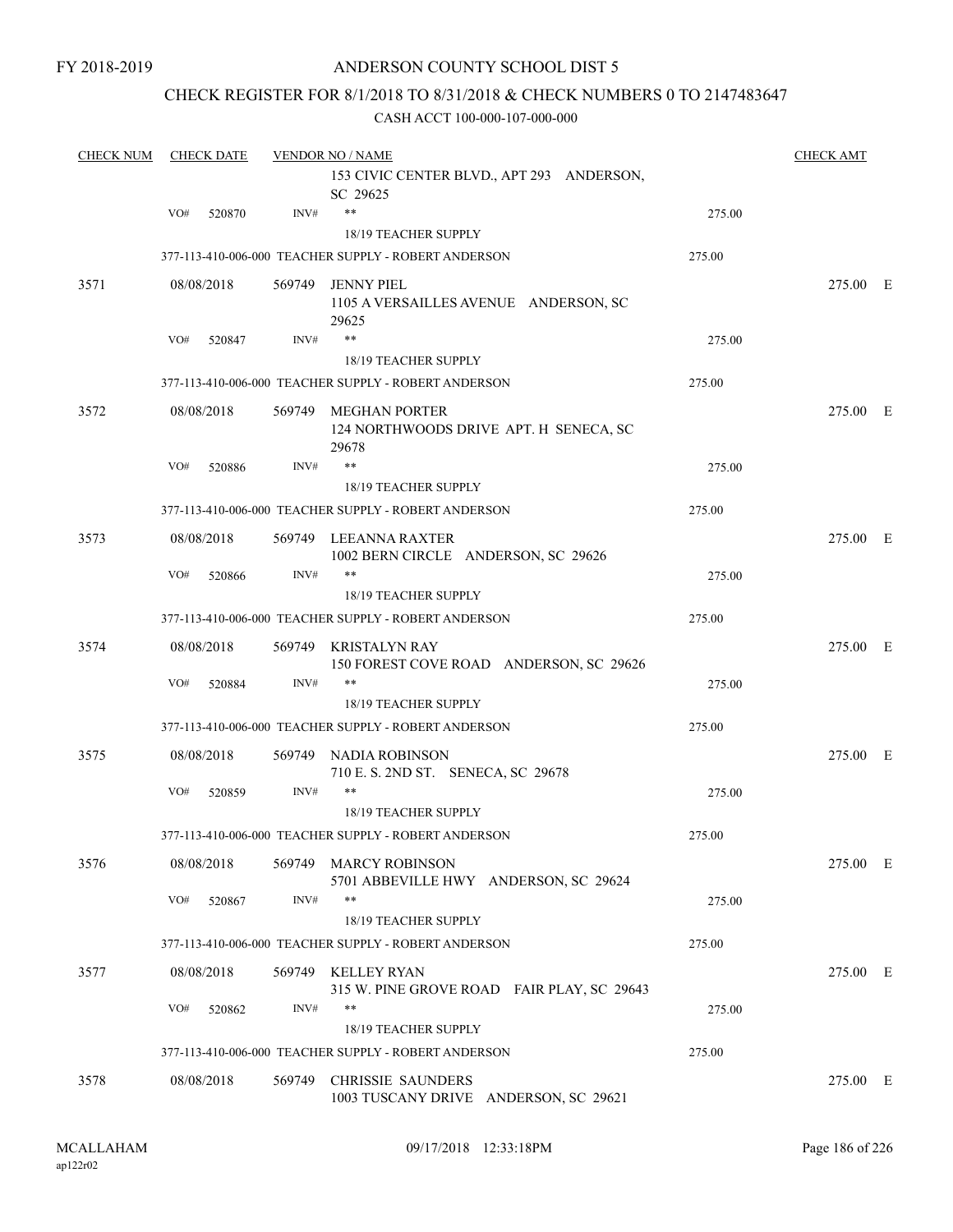# CHECK REGISTER FOR 8/1/2018 TO 8/31/2018 & CHECK NUMBERS 0 TO 2147483647

| <b>CHECK NUM</b> |     | <b>CHECK DATE</b> |        | <b>VENDOR NO / NAME</b>                                              |        | <u>CHECK AMT</u> |  |
|------------------|-----|-------------------|--------|----------------------------------------------------------------------|--------|------------------|--|
|                  | VO# | 520876            | INV#   | $***$                                                                | 275.00 |                  |  |
|                  |     |                   |        | <b>18/19 TEACHER SUPPLY</b>                                          |        |                  |  |
|                  |     |                   |        | 377-113-410-006-000 TEACHER SUPPLY - ROBERT ANDERSON                 | 275.00 |                  |  |
| 3579             |     | 08/08/2018        |        | 569749 ERICA SHAW<br>102 RHODEHAVEN DRIVE ANDERSON, SC 29625         |        | 275.00 E         |  |
|                  | VO# | 520865            | INV#   | $***$                                                                | 275.00 |                  |  |
|                  |     |                   |        | <b>18/19 TEACHER SUPPLY</b>                                          |        |                  |  |
|                  |     |                   |        | 377-113-410-006-000 TEACHER SUPPLY - ROBERT ANDERSON                 | 275.00 |                  |  |
| 3580             |     | 08/08/2018        |        | 569749 CARRIE SIMPSON<br>107 HILLCREST CIRCLE HONEA PATH, SD 29654   |        | 275.00 E         |  |
|                  | VO# | 520872            | INV#   | $***$<br>18/19 TEACHER SUPPLY                                        | 275.00 |                  |  |
|                  |     |                   |        | 377-113-410-006-000 TEACHER SUPPLY - ROBERT ANDERSON                 | 275.00 |                  |  |
| 3581             |     | 08/08/2018        |        | 569749 LESLEY SMIT<br>104 IVORY GLEN COURT GREENVILLE, SC 29611      |        | 275.00 E         |  |
|                  | VO# | 520869            | INV#   | $***$<br><b>18/19 TEACHER SUPPLY</b>                                 | 275.00 |                  |  |
|                  |     |                   |        | 377-113-410-006-000 TEACHER SUPPLY - ROBERT ANDERSON                 | 275.00 |                  |  |
| 3582             |     | 08/08/2018        | 569749 | ALLISON SMITH<br>701N. OLD PENDLETON RD. LIBERTY, SC 29657           |        | 275.00 E         |  |
|                  | VO# | 520853            | INV#   | $***$                                                                | 275.00 |                  |  |
|                  |     |                   |        | 18/19 TEACHER SUPPLY                                                 |        |                  |  |
|                  |     |                   |        | 377-113-410-006-000 TEACHER SUPPLY - ROBERT ANDERSON                 | 275.00 |                  |  |
| 3583             |     | 08/08/2018        | 569749 | <b>SUSAN SMITH</b><br>2207 RIVER ROAD PIEDMONT, SC 29673             |        | 275.00 E         |  |
|                  | VO# | 520874            | INV#   | $***$<br>18/19 TEACHER SUPPLY                                        | 275.00 |                  |  |
|                  |     |                   |        | 377-113-410-006-000 TEACHER SUPPLY - ROBERT ANDERSON                 | 275.00 |                  |  |
| 3584             |     | 08/08/2018        | 569749 | ALEXANDRA SOLLA-ELLIS<br>153 CIVIC CENTER BLVD. APT 352 ANDERSON, SC |        | 275.00 E         |  |
|                  | VO# | 520855            | INV#   | 29625<br>18/19 TEACHER SUPPLY                                        | 275.00 |                  |  |
|                  |     |                   |        | 377-113-410-006-000 TEACHER SUPPLY - ROBERT ANDERSON                 | 275.00 |                  |  |
| 3585             |     | 08/08/2018        | 569749 | <b>SHIAN SPAULDING</b>                                               |        | 275.00 E         |  |
|                  |     |                   |        | 180 HENSON DRIVE LYMAN, SC 29365                                     |        |                  |  |
|                  | VO# | 520904            | INV#   | $***$<br>18/19 TEACHER SUPPLY                                        | 275.00 |                  |  |
|                  |     |                   |        | 377-113-410-006-000 TEACHER SUPPLY - ROBERT ANDERSON                 | 275.00 |                  |  |
| 3586             |     | 08/08/2018        |        | 569749 MATTHEW SPEER<br>393 BEULAH CIRCLE CONWAY, SC 29527           |        | 275.00 E         |  |
|                  | VO# | 520842            | INV#   | $***$<br>18/19 TEACHER SUPPLY                                        | 275.00 |                  |  |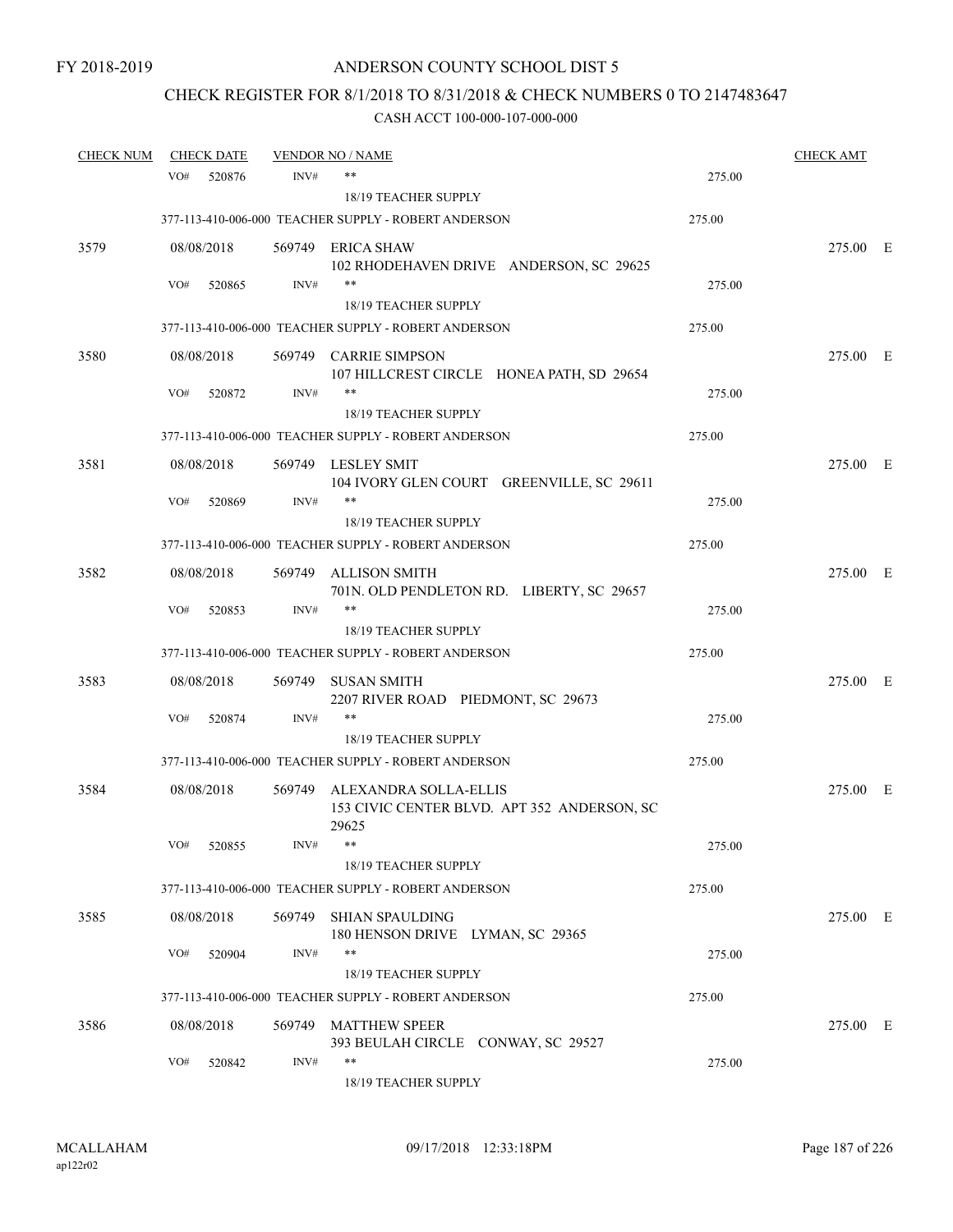### CHECK REGISTER FOR 8/1/2018 TO 8/31/2018 & CHECK NUMBERS 0 TO 2147483647

| <b>CHECK NUM</b> | <b>CHECK DATE</b> |        | <b>VENDOR NO / NAME</b>                                               |        | <b>CHECK AMT</b> |  |
|------------------|-------------------|--------|-----------------------------------------------------------------------|--------|------------------|--|
|                  |                   |        | 377-113-410-006-000 TEACHER SUPPLY - ROBERT ANDERSON                  | 275.00 |                  |  |
| 3587             | 08/08/2018        |        | 569749 CHERYL STARWALT<br>208 GREENFOREST DRIVE ANDERSON, SC 29625    |        | 275.00 E         |  |
|                  | VO#<br>520843     | INV#   | **<br>18/19 TEACHER SUPPLY                                            | 275.00 |                  |  |
|                  |                   |        | 377-113-410-006-000 TEACHER SUPPLY - ROBERT ANDERSON                  | 275.00 |                  |  |
| 3588             | 08/08/2018        |        | 569749 HEATHER SUTTON                                                 |        | 275.00 E         |  |
|                  |                   |        | 3211 HOWLAND DRIVE ANDERSON, SC 29626                                 |        |                  |  |
|                  | VO#<br>520897     | INV#   | **                                                                    | 275.00 |                  |  |
|                  |                   |        | 18/19 TEACHER SUPPLY                                                  |        |                  |  |
|                  |                   |        | 377-113-410-006-000 TEACHER SUPPLY - ROBERT ANDERSON                  | 275.00 |                  |  |
| 3589             | 08/08/2018        |        | 569749 CHARLES TARBUTTON<br>2 SQUIRRELS NEST CT WILLIAMSTON, SC 29697 |        | 275.00 E         |  |
|                  | VO#<br>520850     | INV#   | **                                                                    | 275.00 |                  |  |
|                  |                   |        | <b>18/19 TEACHER SUPPLY</b>                                           |        |                  |  |
|                  |                   |        | 377-113-410-006-000 TEACHER SUPPLY - ROBERT ANDERSON                  | 275.00 |                  |  |
| 3590             | 08/08/2018        |        | 569749 HEATHER THORE                                                  |        | 275.00 E         |  |
|                  |                   |        | 210 BLACK BASS ROAD ANDERSON, SC 29626                                |        |                  |  |
|                  | VO#<br>520854     | INV#   | **                                                                    | 275.00 |                  |  |
|                  |                   |        | 18/19 TEACHER SUPPLY                                                  |        |                  |  |
|                  |                   |        | 377-113-410-006-000 TEACHER SUPPLY - ROBERT ANDERSON                  | 275.00 |                  |  |
| 3591             | 08/08/2018        |        | 569749 TERESA TICE<br>2904 JOE WHEELER DRIVE ANDERSON, SC 29625       |        | 275.00 E         |  |
|                  | VO#<br>520827     | INV#   | **                                                                    | 275.00 |                  |  |
|                  |                   |        | 18/19 TEACHER SUPPLY                                                  |        |                  |  |
|                  |                   |        | 377-113-410-006-000 TEACHER SUPPLY - ROBERT ANDERSON                  | 275.00 |                  |  |
| 3592             | 08/08/2018        |        | 569749 LORIE TULLIS<br>110 FOX RUN HONEA PATH, SC 29654               |        | 275.00 E         |  |
|                  | VO#<br>520900     | INV#   | **                                                                    | 275.00 |                  |  |
|                  |                   |        | 18/19 TEACHER SUPPLY                                                  |        |                  |  |
|                  |                   |        | 377-113-410-006-000 TEACHER SUPPLY - ROBERT ANDERSON                  | 275.00 |                  |  |
| 3593             | 08/08/2018        |        | 569749 TRACY WEST<br>1126 KEONE CIRCLE WILLIAMSTON, SC 29697          |        | 275.00 E         |  |
|                  | VO#<br>520844     | INV#   | **                                                                    | 275.00 |                  |  |
|                  |                   |        | 18/19 TEACHER SUPPLY                                                  |        |                  |  |
|                  |                   |        | 377-113-410-006-000 TEACHER SUPPLY - ROBERT ANDERSON                  | 275.00 |                  |  |
| 3594             | 08/08/2018        | 569749 | STEPHEN WEYMOUTH<br>110 PRINCESS AVE ANDERSON, SC 29621               |        | 275.00 E         |  |
|                  | VO#<br>520848     | INV#   | **                                                                    | 275.00 |                  |  |
|                  |                   |        | 18/19 TEACHER SUPPLY                                                  |        |                  |  |
|                  |                   |        | 377-113-410-006-000 TEACHER SUPPLY - ROBERT ANDERSON                  | 275.00 |                  |  |
| 3595             | 08/08/2018        |        | 569749 CARYN WILLIAMSON<br>225 GRAYLYN DRIVE ANDERSON, SC 29621       |        | 275.00 E         |  |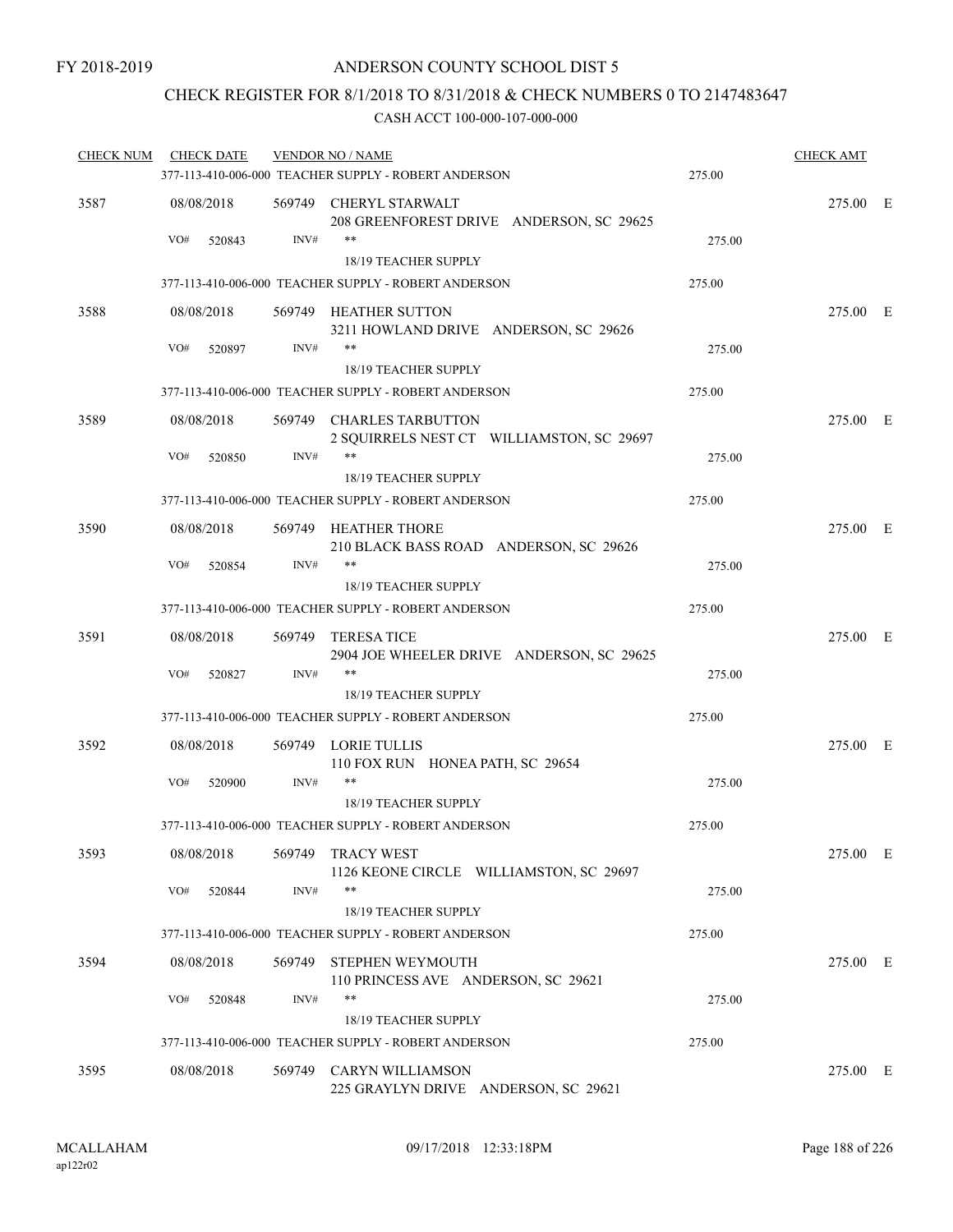# CHECK REGISTER FOR 8/1/2018 TO 8/31/2018 & CHECK NUMBERS 0 TO 2147483647

| <b>CHECK NUM</b> |            | <b>CHECK DATE</b> |        | <b>VENDOR NO / NAME</b>                                       |        | <b>CHECK AMT</b> |  |
|------------------|------------|-------------------|--------|---------------------------------------------------------------|--------|------------------|--|
|                  | VO#        | 520845            | INV#   | **                                                            | 275.00 |                  |  |
|                  |            |                   |        | 18/19 TEACHER SUPPLY                                          |        |                  |  |
|                  |            |                   |        | 377-113-410-006-000 TEACHER SUPPLY - ROBERT ANDERSON          | 275.00 |                  |  |
| 3596             | 08/08/2018 |                   |        | 569749 CHRISTAL WOLFF                                         |        | 275.00 E         |  |
|                  |            |                   |        | 457 RICES CREEK ROAD LIBERTY, SC 29657                        |        |                  |  |
|                  | VO#        | 520883            | INV#   | $***$                                                         | 275.00 |                  |  |
|                  |            |                   |        | <b>18/19 TEACHER SUPPLY</b>                                   |        |                  |  |
|                  |            |                   |        | 377-113-410-006-000 TEACHER SUPPLY - ROBERT ANDERSON          | 275.00 |                  |  |
| 3597             | 08/08/2018 |                   | 569749 | PHILLIP WOOD                                                  |        | 275.00 E         |  |
|                  |            |                   |        | 106 ELLISON CIRCLE BELTON, SC 29627<br>$***$                  |        |                  |  |
|                  | VO#        | 520899            | INV#   | 18/19 TEACHER SUPPLY                                          | 275.00 |                  |  |
|                  |            |                   |        | 377-113-410-006-000 TEACHER SUPPLY - ROBERT ANDERSON          | 275.00 |                  |  |
|                  |            |                   |        |                                                               |        |                  |  |
| 3598             | 08/08/2018 |                   | 569749 | MICHAEL WRIGHT<br>121 FERNWOOD DRIVE GAFFNEY, SC 29340        |        | 275.00 E         |  |
|                  | VO#        | 520906            | INV#   | **                                                            | 275.00 |                  |  |
|                  |            |                   |        | <b>18/19 TEACHER SUPPLY</b>                                   |        |                  |  |
|                  |            |                   |        | 377-113-410-006-000 TEACHER SUPPLY - ROBERT ANDERSON          | 275.00 |                  |  |
| 3599             | 08/08/2018 |                   | 569749 |                                                               |        | 275.00 E         |  |
|                  |            |                   |        | KRISHAUN ADAMS<br>111 BLUEBERRY LANE PENDLETON, SC 29670      |        |                  |  |
|                  | VO#        | 520985            | INV#   | $***$                                                         | 275.00 |                  |  |
|                  |            |                   |        | 18/19 TEACHER SUPPLY                                          |        |                  |  |
|                  |            |                   |        | 377-114-410-002-000 TEACHER SUPPLY - TLH                      | 275.00 |                  |  |
| 3600             | 08/08/2018 |                   | 569749 | DANA AMAN                                                     |        | 275.00 E         |  |
|                  |            |                   |        | 1107 OAK HILL DRIVE ANDERSON, SC 29621                        |        |                  |  |
|                  | VO#        | 520907            | INV#   | $***$                                                         | 275.00 |                  |  |
|                  |            |                   |        | 18/19 TEACHER SUPPLY                                          |        |                  |  |
|                  |            |                   |        | 377-114-410-002-000 TEACHER SUPPLY - TLH                      | 275.00 |                  |  |
| 3601             | 08/08/2018 |                   | 569749 | <b>JAMES ARRINGTON</b>                                        |        | 275.00 E         |  |
|                  |            |                   |        | 3515 MT VERNON CT LAWRENCEVILLE, GA                           |        |                  |  |
|                  |            |                   |        | 30044                                                         |        |                  |  |
|                  | VO#        | 520998            | INV#   | 18/19 TEACHER SUPPLY                                          | 275.00 |                  |  |
|                  |            |                   |        | 377-114-410-002-000 TEACHER SUPPLY - TLH                      | 275.00 |                  |  |
|                  |            |                   |        |                                                               |        |                  |  |
| 3602             | 08/08/2018 |                   |        | 569749 MILDRED BAILEY                                         |        | 275.00 E         |  |
|                  | VO#        | 520934            | INV#   | 221 SAVANNAH DRIVE ANDERSON, SC 29621<br>**                   | 275.00 |                  |  |
|                  |            |                   |        | 18/19 TEACHER SUPPLY                                          |        |                  |  |
|                  |            |                   |        | 377-114-410-002-000 TEACHER SUPPLY - TLH                      | 275.00 |                  |  |
|                  |            |                   |        |                                                               |        |                  |  |
| 3603             | 08/08/2018 |                   | 569749 | <b>JAMIE BAILEY</b><br>202 DRIFTWOOD DRIVE ANDERSON, SC 29621 |        | 275.00 E         |  |
|                  | VO#        | 520946            | INV#   | **                                                            | 275.00 |                  |  |
|                  |            |                   |        | 18/19 TEACHER SUPPLY                                          |        |                  |  |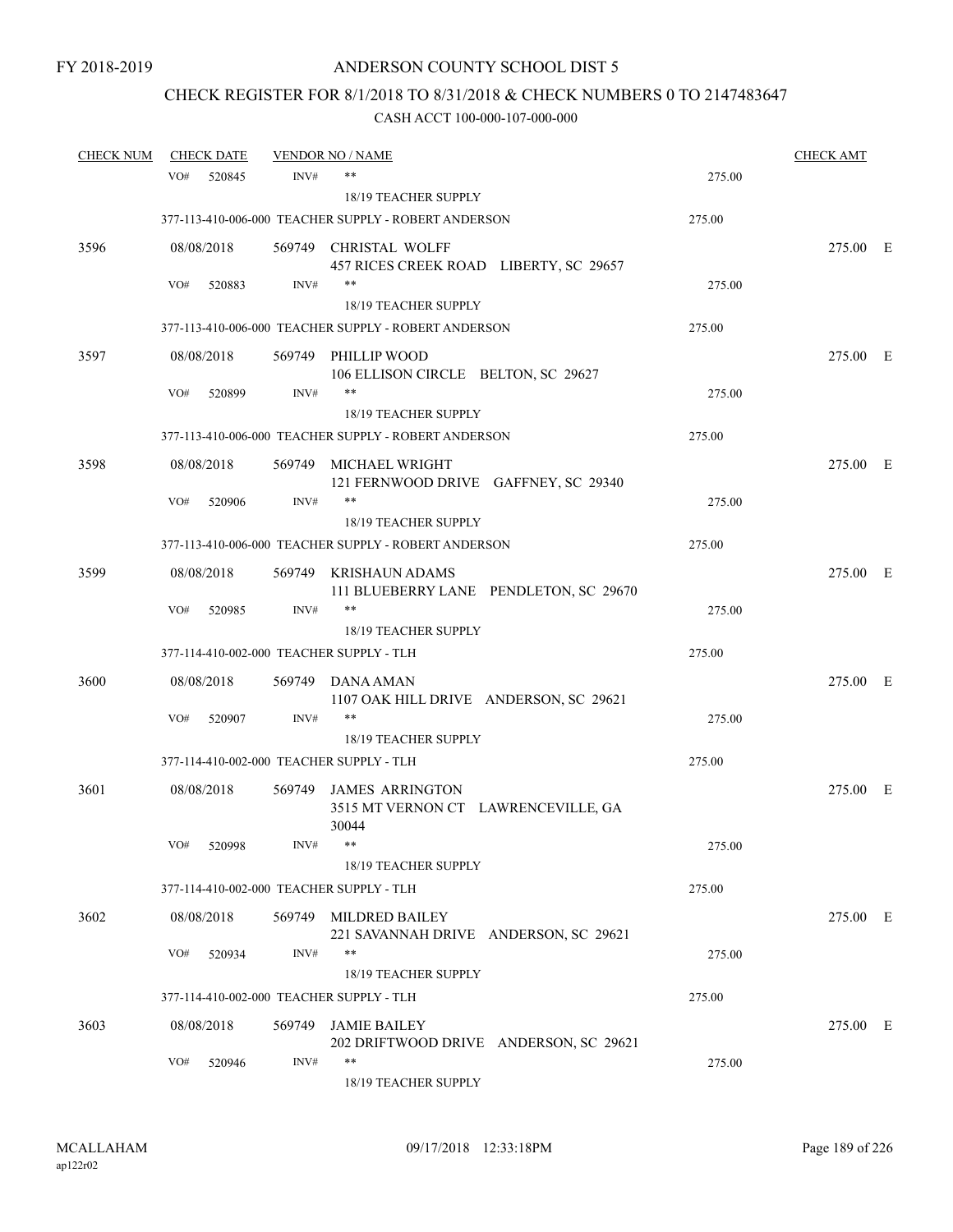## CHECK REGISTER FOR 8/1/2018 TO 8/31/2018 & CHECK NUMBERS 0 TO 2147483647

| <b>CHECK NUM</b> | <b>CHECK DATE</b>                        |        | <b>VENDOR NO / NAME</b>                                                      |        | <b>CHECK AMT</b> |  |
|------------------|------------------------------------------|--------|------------------------------------------------------------------------------|--------|------------------|--|
|                  | 377-114-410-002-000 TEACHER SUPPLY - TLH |        |                                                                              | 275.00 |                  |  |
| 3604             | 08/08/2018                               |        | 569749 BENJAMIN BARKLEY<br>100 WEXFORD DRIVE, APT. 300 ANDERSON, SC<br>29621 |        | 275.00 E         |  |
|                  | VO#<br>520980                            | INV#   | $***$<br>18/19 TEACHER SUPPLY                                                | 275.00 |                  |  |
|                  | 377-114-410-002-000 TEACHER SUPPLY - TLH |        |                                                                              | 275.00 |                  |  |
| 3605             | 08/08/2018                               |        | 569749 JONATHAN BARTAL<br>138 MCPHAIL FARMS CIRCLE ANDERSON, SC<br>29621     |        | 275.00 E         |  |
|                  | VO#<br>520940                            | INV#   | $***$<br>18/19 TEACHER SUPPLY                                                | 275.00 |                  |  |
|                  | 377-114-410-002-000 TEACHER SUPPLY - TLH |        |                                                                              | 275.00 |                  |  |
| 3606             | 08/08/2018                               |        | 569749 PATRICIA BELL<br>5401 COPELAND ROAD WILLIAMSTON, SC 29697             |        | 275.00 E         |  |
|                  | VO#<br>520944                            | INV#   | **<br><b>18/19 TEACHER SUPPLY</b>                                            | 275.00 |                  |  |
|                  | 377-114-410-002-000 TEACHER SUPPLY - TLH |        |                                                                              | 275.00 |                  |  |
| 3607             | 08/08/2018                               |        | 569749 KEVIN BENSON<br>111 HENRY ST ABBEVILLE, SC 29620                      |        | 275.00 E         |  |
|                  | VO#<br>520930                            | INV#   | $***$<br>18/19 TEACHER SUPPLY                                                | 275.00 |                  |  |
|                  | 377-114-410-002-000 TEACHER SUPPLY - TLH |        |                                                                              | 275.00 |                  |  |
| 3608             | 08/08/2018                               |        | 569749 ERIC BONA<br>1130 MIDLAND WAY LAWRENCEVILLE, GA 30043                 |        | 275.00 E         |  |
|                  | VO#<br>520986                            | INV#   | **<br>18/19 TEACHER SUPPLY                                                   | 275.00 |                  |  |
|                  | 377-114-410-002-000 TEACHER SUPPLY - TLH |        |                                                                              | 275.00 |                  |  |
| 3609             | 08/08/2018                               |        | 569749 JULIE BOONE<br>1003 SUMMER PLACE ANDERSON, SC 29621                   |        | 275.00 E         |  |
|                  | VO#<br>520923                            | INV#   | **<br>18/19 TEACHER SUPPLY                                                   | 275.00 |                  |  |
|                  | 377-114-410-002-000 TEACHER SUPPLY - TLH |        |                                                                              | 275.00 |                  |  |
| 3610             | 08/08/2018                               |        | 569749 ROBERT BRADSHAW<br>115 PRESTWICK DRIVE ANDERSON, SC 29621             |        | 275.00 E         |  |
|                  | VO#<br>520983                            | INV#   | **                                                                           | 275.00 |                  |  |
|                  |                                          |        | 18/19 TEACHER SUPPLY                                                         |        |                  |  |
|                  | 377-114-410-002-000 TEACHER SUPPLY - TLH |        |                                                                              | 275.00 |                  |  |
| 3611             | 08/08/2018                               | 569749 | <b>COREY BRIGMAN</b><br>328 FISH CAMP ROAD EASLEY, SC 29642                  |        | 275.00 E         |  |
|                  | VO#<br>520951                            | INV#   | **<br>18/19 TEACHER SUPPLY                                                   | 275.00 |                  |  |
|                  | 377-114-410-002-000 TEACHER SUPPLY - TLH |        |                                                                              | 275.00 |                  |  |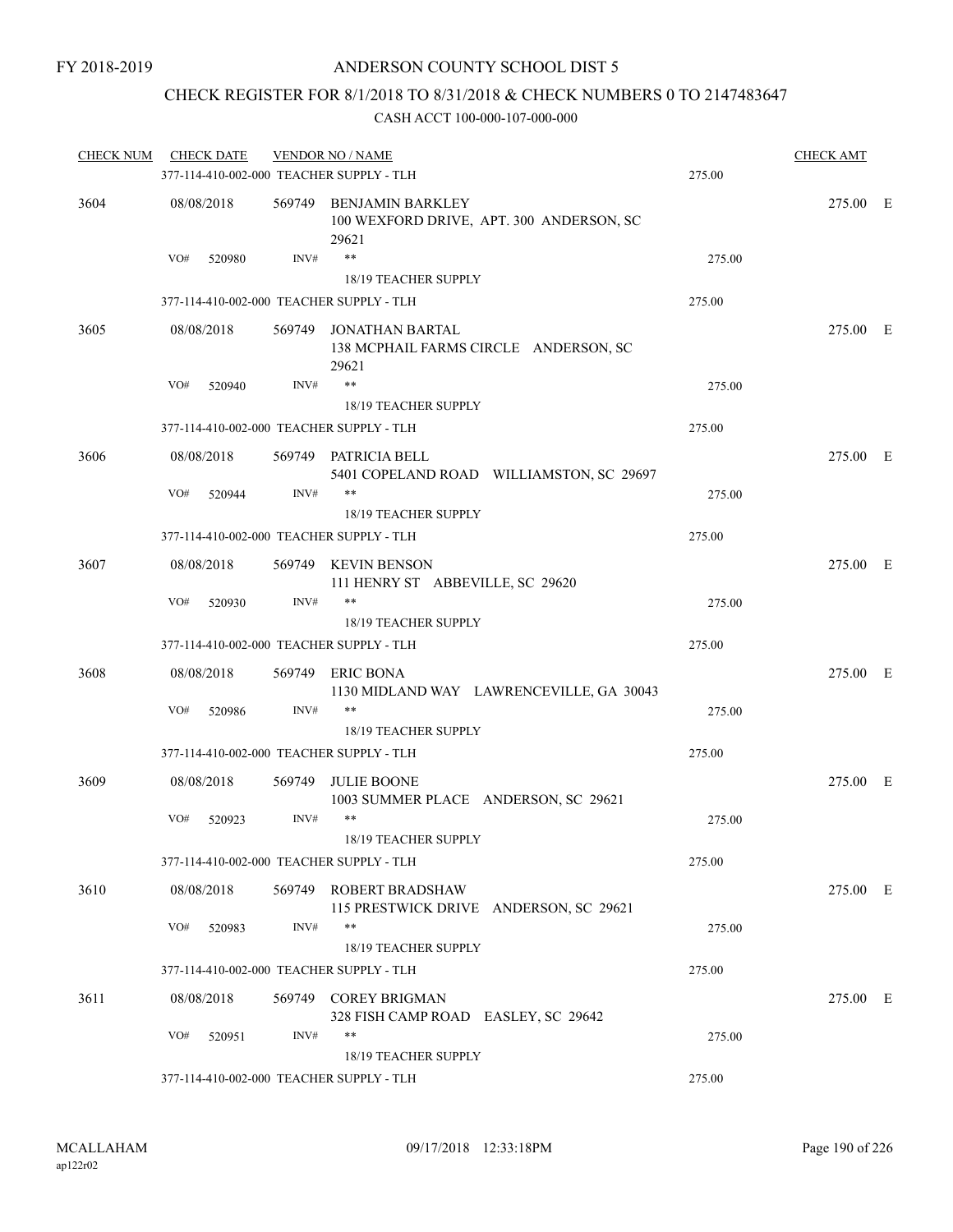### ANDERSON COUNTY SCHOOL DIST 5

## CHECK REGISTER FOR 8/1/2018 TO 8/31/2018 & CHECK NUMBERS 0 TO 2147483647

| <b>CHECK NUM</b> | <b>CHECK DATE</b>                        |        | <b>VENDOR NO / NAME</b>                                                  |        |          |  |
|------------------|------------------------------------------|--------|--------------------------------------------------------------------------|--------|----------|--|
| 3612             | 08/08/2018                               |        | 569749 TROY BROWN<br>608 B COLLEGE HEIGHTS ROAD ANDERSON, SC<br>29621    |        | 275.00 E |  |
|                  | VO#<br>520929                            | INV#   | $***$<br>18/19 TEACHER SUPPLY                                            | 275.00 |          |  |
|                  | 377-114-410-002-000 TEACHER SUPPLY - TLH |        |                                                                          | 275.00 |          |  |
| 3613             | 08/08/2018                               |        | 569749 DANETTE BUDDIN<br>503 LAUREL CREEK DRIVE ANDERSON, SC 29621       |        | 275.00 E |  |
|                  | VO#<br>520909                            | INV#   | $***$<br><b>18/19 TEACHER SUPPLY</b>                                     | 275.00 |          |  |
|                  | 377-114-410-002-000 TEACHER SUPPLY - TLH |        |                                                                          | 275.00 |          |  |
| 3614             | 08/08/2018                               |        | 569749 ASHLEY BURNS<br>301 PINE CIRCLE TOWNVILLE, SC 29689               |        | 275.00 E |  |
|                  | VO#<br>520995                            | INV#   | $***$<br>18/19 TEACHER SUPPLY                                            | 275.00 |          |  |
|                  | 377-114-410-002-000 TEACHER SUPPLY - TLH |        |                                                                          | 275.00 |          |  |
| 3615             | 08/08/2018                               |        | 569749 SANDRA CAMACHO BENAVIDES<br>105 PENDER DRIVE GREENVILLE, SC 29611 |        | 275.00 E |  |
|                  | VO#<br>520936                            | INV#   | $***$<br><b>18/19 TEACHER SUPPLY</b>                                     | 275.00 |          |  |
|                  | 377-114-410-002-000 TEACHER SUPPLY - TLH |        |                                                                          | 275.00 |          |  |
| 3616             | 08/08/2018                               |        | 569749 CHANDA CANUP<br>308 MOULTRIE SQUARE ANDERSON, SC 29621            |        | 275.00 E |  |
|                  | VO#<br>520962                            | INV#   | **<br>18/19 TEACHER SUPPLY                                               | 275.00 |          |  |
|                  | 377-114-410-002-000 TEACHER SUPPLY - TLH |        |                                                                          | 275.00 |          |  |
| 3617             | 08/08/2018                               | 569749 | <b>STACY CARLTON</b><br>107 ALENE HILLS WAY ANDERSON, SC 29625           |        | 275.00 E |  |
|                  | VO#<br>520942                            | INV#   | $***$                                                                    | 275.00 |          |  |
|                  | 377-114-410-002-000 TEACHER SUPPLY - TLH |        | <b>18/19 TEACHER SUPPLY</b>                                              | 275.00 |          |  |
| 3618             | 08/08/2018                               |        | 569749 ROBIN CATHEY<br>805 CENTERVILLE RD ANDERSON, SC 29625             |        | 275.00 E |  |
|                  | VO#<br>520910                            | INV#   | $***$<br>18/19 TEACHER SUPPLY                                            | 275.00 |          |  |
|                  | 377-114-410-002-000 TEACHER SUPPLY - TLH |        |                                                                          | 275.00 |          |  |
| 3619             | 08/08/2018                               | 569749 | SAMANTHA COLMAN                                                          |        | 275.00 E |  |
|                  | VO#<br>520976                            | INV#   | 811 LITTLE CREEK ROAD ANDERSON, SC 29621<br>**                           | 275.00 |          |  |
|                  |                                          |        | 18/19 TEACHER SUPPLY                                                     |        |          |  |
|                  | 377-114-410-002-000 TEACHER SUPPLY - TLH |        |                                                                          | 275.00 |          |  |
| 3620             | 08/08/2018                               | 569749 | <b>EMILY COPELAND</b><br>607 PERRY ROAD GREENVILLE, SC 29609             |        | 275.00 E |  |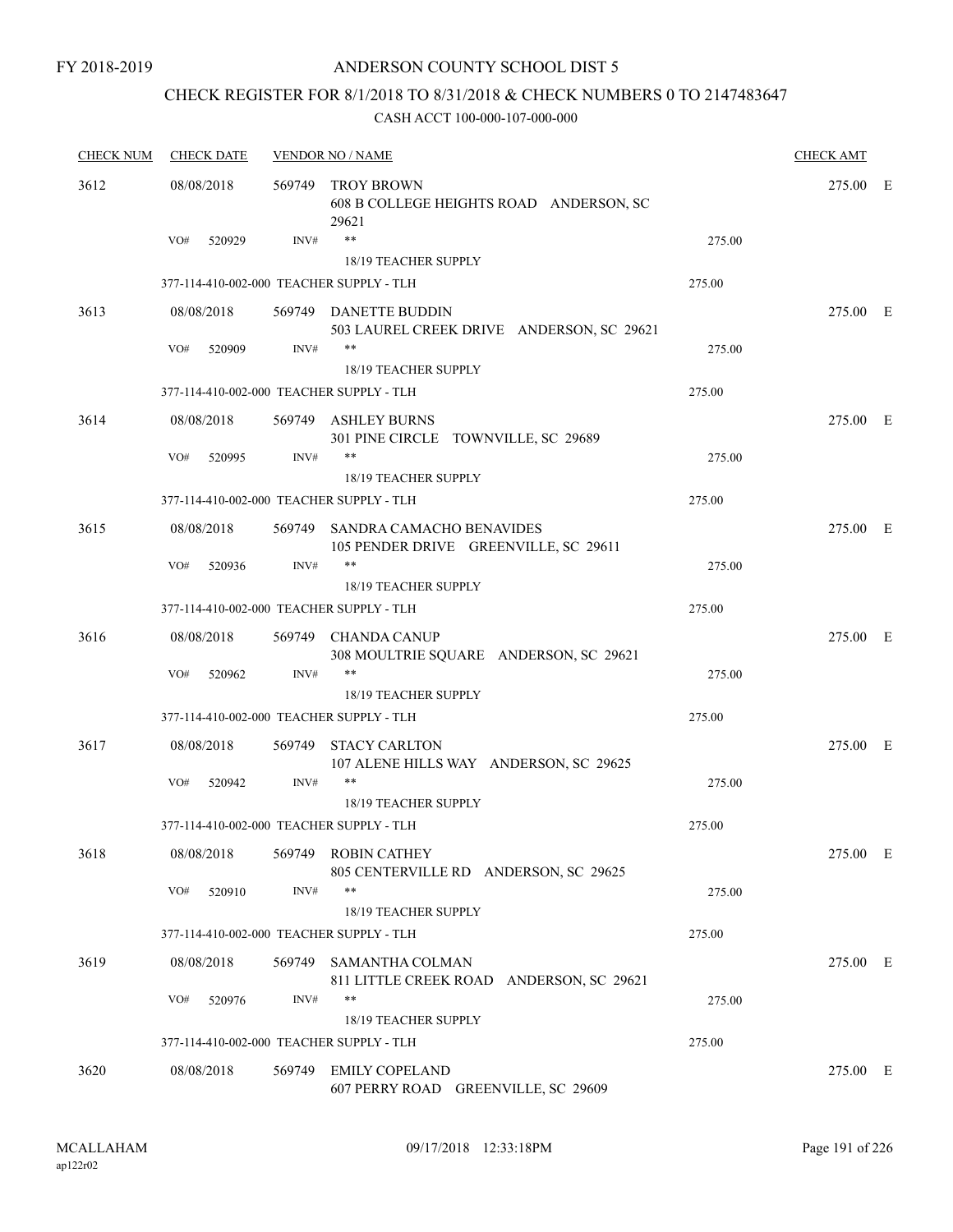# CHECK REGISTER FOR 8/1/2018 TO 8/31/2018 & CHECK NUMBERS 0 TO 2147483647

| <b>CHECK NUM</b> | <b>CHECK DATE</b> |                | <b>VENDOR NO / NAME</b>                                           |        | <b>CHECK AMT</b> |  |
|------------------|-------------------|----------------|-------------------------------------------------------------------|--------|------------------|--|
|                  | VO#               | 520972<br>INV# | $***$                                                             | 275.00 |                  |  |
|                  |                   |                | 18/19 TEACHER SUPPLY                                              |        |                  |  |
|                  |                   |                | 377-114-410-002-000 TEACHER SUPPLY - TLH                          | 275.00 |                  |  |
| 3621             | 08/08/2018        |                | 569749 JAMES COPELAND                                             |        | 275.00 E         |  |
|                  |                   |                | 802 CALVERT AVENUE CLINTON, SC 29325                              |        |                  |  |
|                  | VO#               | INV#<br>521006 | $***$                                                             | 275.00 |                  |  |
|                  |                   |                | 18/19 TEACHER SUPPLY                                              |        |                  |  |
|                  |                   |                | 377-114-410-002-000 TEACHER SUPPLY - TLH                          | 275.00 |                  |  |
| 3622             | 08/08/2018        |                | 569749 TODD COSTANZA                                              |        | 275.00 E         |  |
|                  |                   |                | 2106 RUSH STREET ANDERSON, SC 29621                               |        |                  |  |
|                  | VO#               | INV#<br>520968 | **                                                                | 275.00 |                  |  |
|                  |                   |                | 18/19 TEACHER SUPPLY                                              |        |                  |  |
|                  |                   |                | 377-114-410-002-000 TEACHER SUPPLY - TLH                          | 275.00 |                  |  |
| 3623             | 08/08/2018        |                | 569749 ELIZABETH CRANE                                            |        | 275.00 E         |  |
|                  |                   |                | 103 CLARA SMITH LANE PIEDMONT, SC 29673                           |        |                  |  |
|                  | VO#               | INV#<br>520973 | $***$                                                             | 275.00 |                  |  |
|                  |                   |                | <b>18/19 TEACHER SUPPLY</b>                                       |        |                  |  |
|                  |                   |                | 377-114-410-002-000 TEACHER SUPPLY - TLH                          | 275.00 |                  |  |
| 3624             | 08/08/2018        |                | 569749 KATHERINE CROWE                                            |        | 275.00 E         |  |
|                  |                   |                | 2814 RANCHWOOD DRIVE ANDERSON, SC 29621                           |        |                  |  |
|                  | VO#               | INV#<br>520952 | $***$                                                             | 275.00 |                  |  |
|                  |                   |                | 18/19 TEACHER SUPPLY                                              |        |                  |  |
|                  |                   |                | 377-114-410-002-000 TEACHER SUPPLY - TLH                          | 275.00 |                  |  |
| 3625             | 08/08/2018        |                | 569749 CHASE CULBERTSON                                           |        | 275.00 E         |  |
|                  | VO#               | INV#<br>520937 | 122 ARNOLD DRIVE ANDERSON, SC 29621<br>$***$                      | 275.00 |                  |  |
|                  |                   |                | 18/19 TEACHER SUPPLY                                              |        |                  |  |
|                  |                   |                | 377-114-410-002-000 TEACHER SUPPLY - TLH                          | 275.00 |                  |  |
|                  |                   |                |                                                                   |        |                  |  |
| 3626             | 08/08/2018        |                | 569749 JENNIFER CUSHMAN<br>4 WINDJAMMER LANE GREENVILLE, SC 29617 |        | 275.00 E         |  |
|                  | VO#               | INV#<br>520994 | $***$                                                             | 275.00 |                  |  |
|                  |                   |                | 18/19 TEACHER SUPPLY                                              |        |                  |  |
|                  |                   |                | 377-114-410-002-000 TEACHER SUPPLY - TLH                          | 275.00 |                  |  |
| 3627             | 08/08/2018        |                | 569749 LILY DEGEAR<br>347 FAYE CIRCLE EASLEY, SC 29640            |        | 275.00 E         |  |
|                  | VO#               | INV#<br>521000 | **                                                                | 275.00 |                  |  |
|                  |                   |                | <b>18/19 TEACHER SUPPLY</b>                                       |        |                  |  |
|                  |                   |                | 377-114-410-002-000 TEACHER SUPPLY - TLH                          | 275.00 |                  |  |
| 3628             | 08/08/2018        |                | 569749 FRANCES DEVOE                                              |        | 275.00 E         |  |
|                  |                   |                | 403 W MAIN ST WALHALLA, SC 29691                                  |        |                  |  |
|                  | VO#               | INV#<br>520924 | $***$                                                             | 275.00 |                  |  |
|                  |                   |                | 18/19 TEACHER SUPPLY                                              |        |                  |  |
|                  |                   |                | 377-114-410-002-000 TEACHER SUPPLY - TLH                          | 275.00 |                  |  |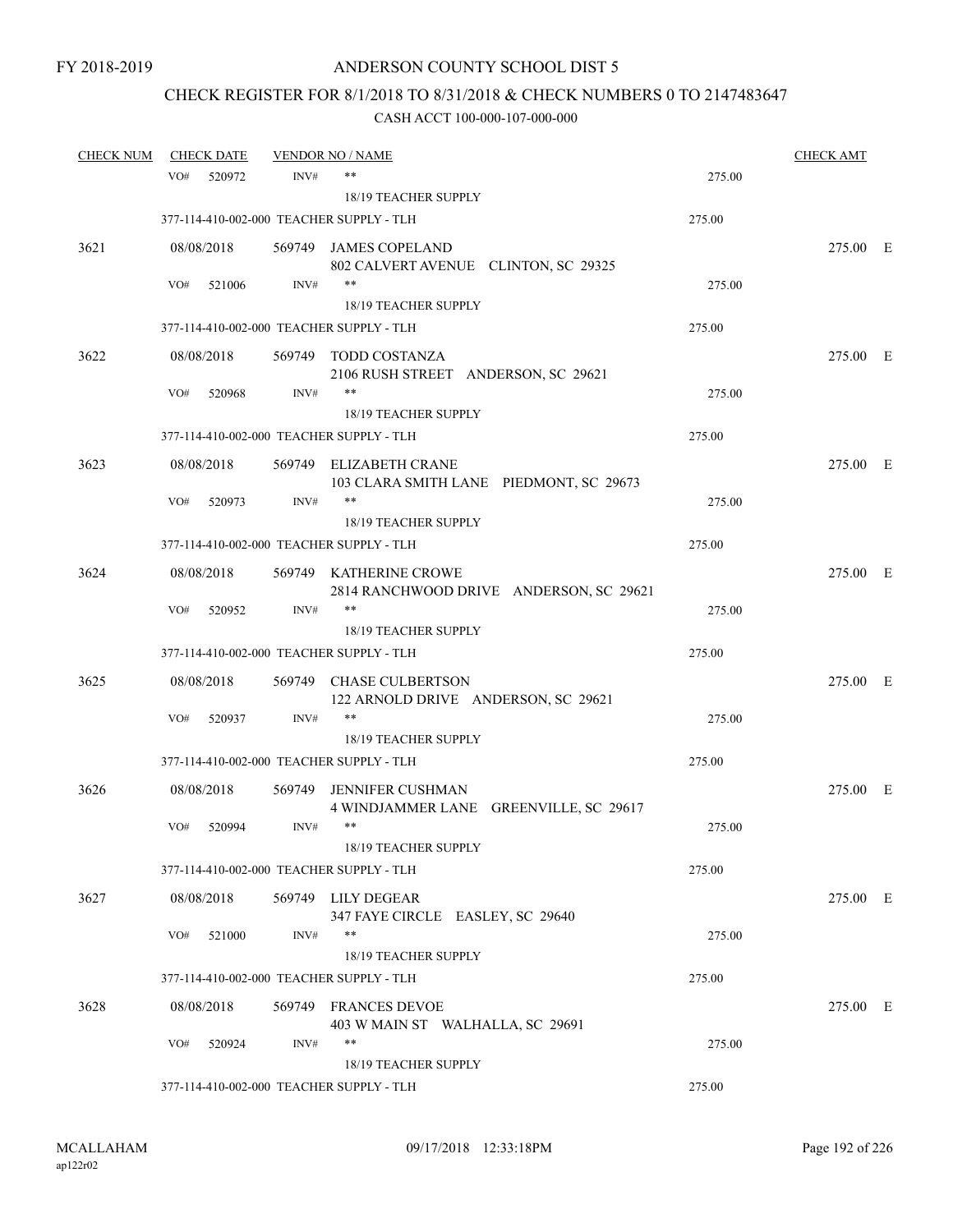### ANDERSON COUNTY SCHOOL DIST 5

## CHECK REGISTER FOR 8/1/2018 TO 8/31/2018 & CHECK NUMBERS 0 TO 2147483647

| <b>CHECK NUM</b> | <b>CHECK DATE</b>                        |        | <b>VENDOR NO / NAME</b>                                                      |        | <b>CHECK AMT</b> |  |
|------------------|------------------------------------------|--------|------------------------------------------------------------------------------|--------|------------------|--|
| 3629             | 08/08/2018                               | 569749 | JAYNE DINGLE<br>221 FAIRFOREST WAY APT. 35207 GREENVILLE,<br>SC 29607        |        | 275.00 E         |  |
|                  | VO#<br>520987                            | INV#   | $***$<br><b>18/19 TEACHER SUPPLY</b>                                         | 275.00 |                  |  |
|                  | 377-114-410-002-000 TEACHER SUPPLY - TLH |        |                                                                              | 275.00 |                  |  |
|                  |                                          |        |                                                                              |        |                  |  |
| 3630             | 08/08/2018                               | 569749 | SUSAN DYAR<br>114 KINGSWOOD TERRACE ANDERSON, SC<br>29621                    |        | 275.00 E         |  |
|                  | VO#<br>520918                            | INV#   | $***$                                                                        | 275.00 |                  |  |
|                  |                                          |        | 18/19 TEACHER SUPPLY                                                         |        |                  |  |
|                  | 377-114-410-002-000 TEACHER SUPPLY - TLH |        |                                                                              | 275.00 |                  |  |
| 3631             | 08/08/2018                               |        | 569749 MELVIN EZELL<br>600 UNIVERSITY RIDGE APT. #32 GREENVILLE,<br>SC 29601 |        | 275.00 E         |  |
|                  | VO#<br>521008                            | INV#   | $\ast\ast$                                                                   | 275.00 |                  |  |
|                  |                                          |        | 18/19 TEACHER SUPPLY                                                         |        |                  |  |
|                  | 377-114-410-002-000 TEACHER SUPPLY - TLH |        |                                                                              | 275.00 |                  |  |
| 3632             | 08/08/2018                               |        | 569749 LAWRENCE FALLOW<br>2203 MILLGATE ROAD ANDERSON, SC 29621              |        | 275.00 E         |  |
|                  | VO#<br>520988                            | INV#   | $***$                                                                        | 275.00 |                  |  |
|                  |                                          |        | 18/19 TEACHER SUPPLY                                                         |        |                  |  |
|                  | 377-114-410-002-000 TEACHER SUPPLY - TLH |        |                                                                              | 275.00 |                  |  |
| 3633             | 08/08/2018                               |        | 569749 ASHLEY FARR<br>103 ASHTON LANE ANDERSON, SC 29621                     |        | 275.00 E         |  |
|                  | VO#<br>520964                            | INV#   | $***$                                                                        | 275.00 |                  |  |
|                  |                                          |        | 18/19 TEACHER SUPPLY                                                         |        |                  |  |
|                  | 377-114-410-002-000 TEACHER SUPPLY - TLH |        |                                                                              | 275.00 |                  |  |
| 3634             | 08/08/2018                               | 569749 | <b>TAYLOR FIESER</b><br>4 CITATION COURT ANDERSON, SC 29621                  |        | 275.00 E         |  |
|                  | VO#<br>520967                            | INV#   | $***$<br>18/19 TEACHER SUPPLY                                                | 275.00 |                  |  |
|                  | 377-114-410-002-000 TEACHER SUPPLY - TLH |        |                                                                              | 275.00 |                  |  |
| 3635             | 08/08/2018                               |        | 569749 JAMIE FLETCHER<br>246 STREAMS WAY ANDERSON, SC 29625                  |        | 275.00 E         |  |
|                  | VO#<br>520949                            | INV#   | $***$                                                                        | 275.00 |                  |  |
|                  |                                          |        | 18/19 TEACHER SUPPLY                                                         |        |                  |  |
|                  | 377-114-410-002-000 TEACHER SUPPLY - TLH |        |                                                                              | 275.00 |                  |  |
| 3636             | 08/08/2018                               | 569749 | <b>CAMERON FORD</b><br>100 BANABUS LANE ANDERSON, SC 29621                   |        | 275.00 E         |  |
|                  | VO#<br>520966                            | INV#   | $***$<br>18/19 TEACHER SUPPLY                                                | 275.00 |                  |  |
|                  | 377-114-410-002-000 TEACHER SUPPLY - TLH |        |                                                                              | 275.00 |                  |  |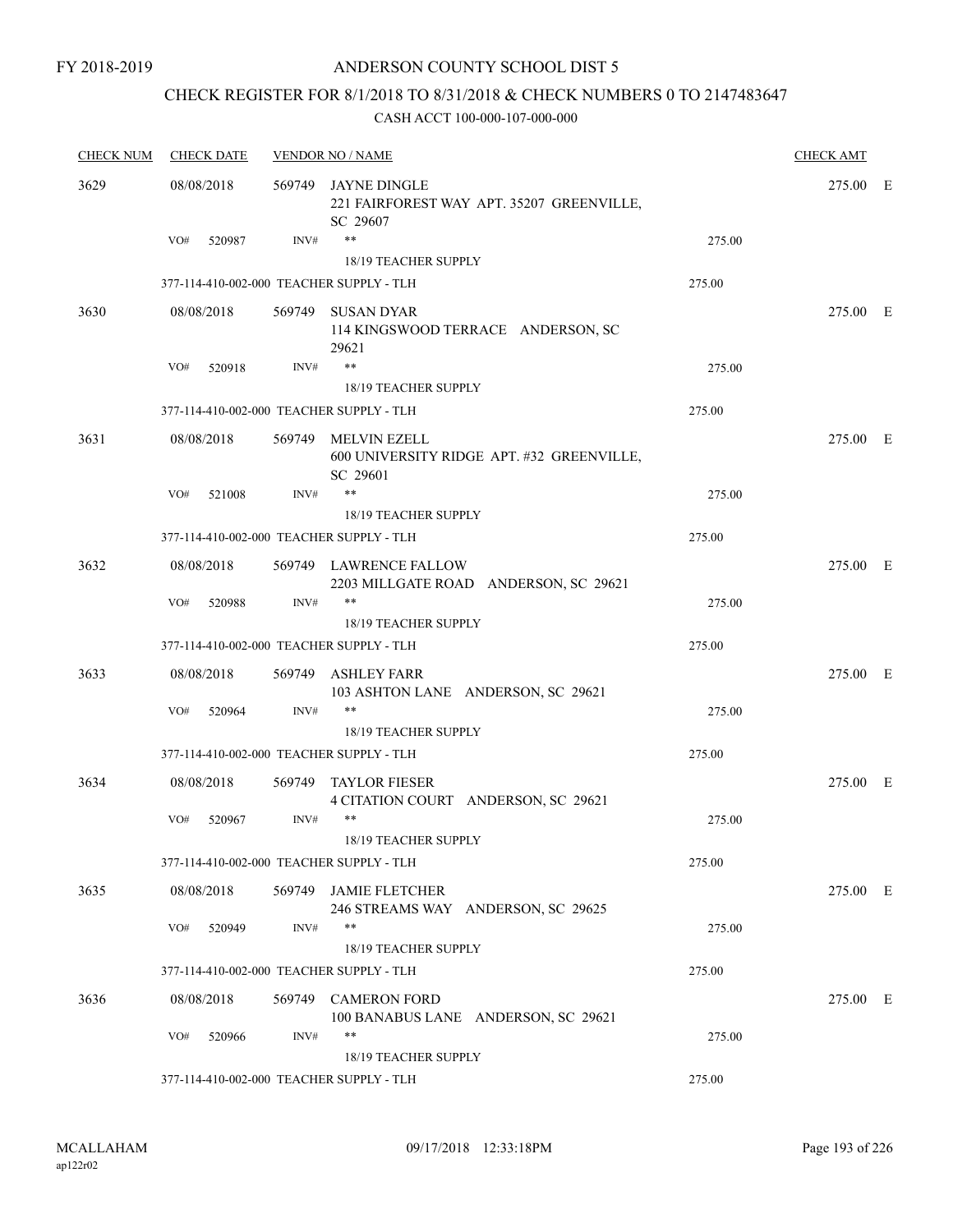## CHECK REGISTER FOR 8/1/2018 TO 8/31/2018 & CHECK NUMBERS 0 TO 2147483647

| <b>CHECK NUM</b> | <b>CHECK DATE</b>                        |        | <b>VENDOR NO / NAME</b>                                            |        | <b>CHECK AMT</b> |  |
|------------------|------------------------------------------|--------|--------------------------------------------------------------------|--------|------------------|--|
| 3637             | 08/08/2018                               |        | 569749 HALLIE FRIAR<br>P.O. BOX 5572 ANDERSON, SC 29623            |        | 275.00 E         |  |
|                  | VO#<br>520956                            | INV#   | $***$                                                              | 275.00 |                  |  |
|                  |                                          |        | 18/19 TEACHER SUPPLY                                               |        |                  |  |
|                  | 377-114-410-002-000 TEACHER SUPPLY - TLH |        |                                                                    | 275.00 |                  |  |
| 3638             | 08/08/2018                               |        | 569749 MICHELLE FULLER<br>110 TEMPLEWOOD CT. WILLIAMSTON, SC 29697 |        | 275.00 E         |  |
|                  | VO#<br>520943                            | INV#   | $***$<br>18/19 TEACHER SUPPLY                                      | 275.00 |                  |  |
|                  | 377-114-410-002-000 TEACHER SUPPLY - TLH |        |                                                                    | 275.00 |                  |  |
| 3639             | 08/08/2018                               |        | 569749 AUSTIN GARRETT<br>108 CAMERON WAY ANDERSON, SC 29621        |        | 275.00 E         |  |
|                  | VO#<br>520997                            | INV#   | $***$                                                              | 275.00 |                  |  |
|                  | 377-114-410-002-000 TEACHER SUPPLY - TLH |        | 18/19 TEACHER SUPPLY                                               | 275.00 |                  |  |
|                  |                                          |        |                                                                    |        |                  |  |
| 3640             | 08/08/2018                               |        | 569749 CHITRITA GHATAK<br>209 GRALYN DRIVE ANDERSON, SC 29621      |        | 275.00 E         |  |
|                  | VO#<br>520996                            | INV#   | $***$                                                              | 275.00 |                  |  |
|                  |                                          |        | 18/19 TEACHER SUPPLY                                               |        |                  |  |
|                  | 377-114-410-002-000 TEACHER SUPPLY - TLH |        |                                                                    | 275.00 |                  |  |
| 3641             | 08/08/2018                               |        | 569749 MARY GOOD<br>206 FOX CREEK ROAD ANDERSON, SC 29621          |        | 275.00 E         |  |
|                  | VO#<br>520941                            | INV#   | $***$                                                              | 275.00 |                  |  |
|                  | 377-114-410-002-000 TEACHER SUPPLY - TLH |        | 18/19 TEACHER SUPPLY                                               | 275.00 |                  |  |
| 3642             | 08/08/2018                               |        | 569749 ZACHARY GORDON                                              |        | 275.00 E         |  |
|                  |                                          |        | 39 ROWLEY STREET GREENVILLE, SC 29601                              |        |                  |  |
|                  | VO#<br>520989                            | INV#   | **                                                                 | 275.00 |                  |  |
|                  |                                          |        | 18/19 TEACHER SUPPLY                                               |        |                  |  |
|                  | 377-114-410-002-000 TEACHER SUPPLY - TLH |        |                                                                    | 275.00 |                  |  |
| 3643             | 08/08/2018                               |        | 569749 BRANDY GREENLEE<br>408 ASHLEY DOWNS ANDERSON, SC 29621      |        | 275.00 E         |  |
|                  | VO#<br>520911                            | INV#   | $***$                                                              | 275.00 |                  |  |
|                  |                                          |        | 18/19 TEACHER SUPPLY                                               |        |                  |  |
|                  | 377-114-410-002-000 TEACHER SUPPLY - TLH |        |                                                                    | 275.00 |                  |  |
| 3644             | 08/08/2018                               | 569749 | <b>DEREK HAMBY</b><br>1186 DALRYMPLE ROAD ANDERSON, SC 29621       |        | 275.00 E         |  |
|                  | VO#<br>520938                            | INV#   | $***$                                                              | 275.00 |                  |  |
|                  | 377-114-410-002-000 TEACHER SUPPLY - TLH |        | 18/19 TEACHER SUPPLY                                               | 275.00 |                  |  |
|                  |                                          |        |                                                                    |        |                  |  |
| 3645             | 08/08/2018                               | 569749 | <b>ANDREW HAMMETT</b><br>109 CAVERSHAM LANE ANDERSON, SC 29621     |        | 275.00 E         |  |
|                  | VO#<br>521001                            | INV#   | $***$                                                              | 275.00 |                  |  |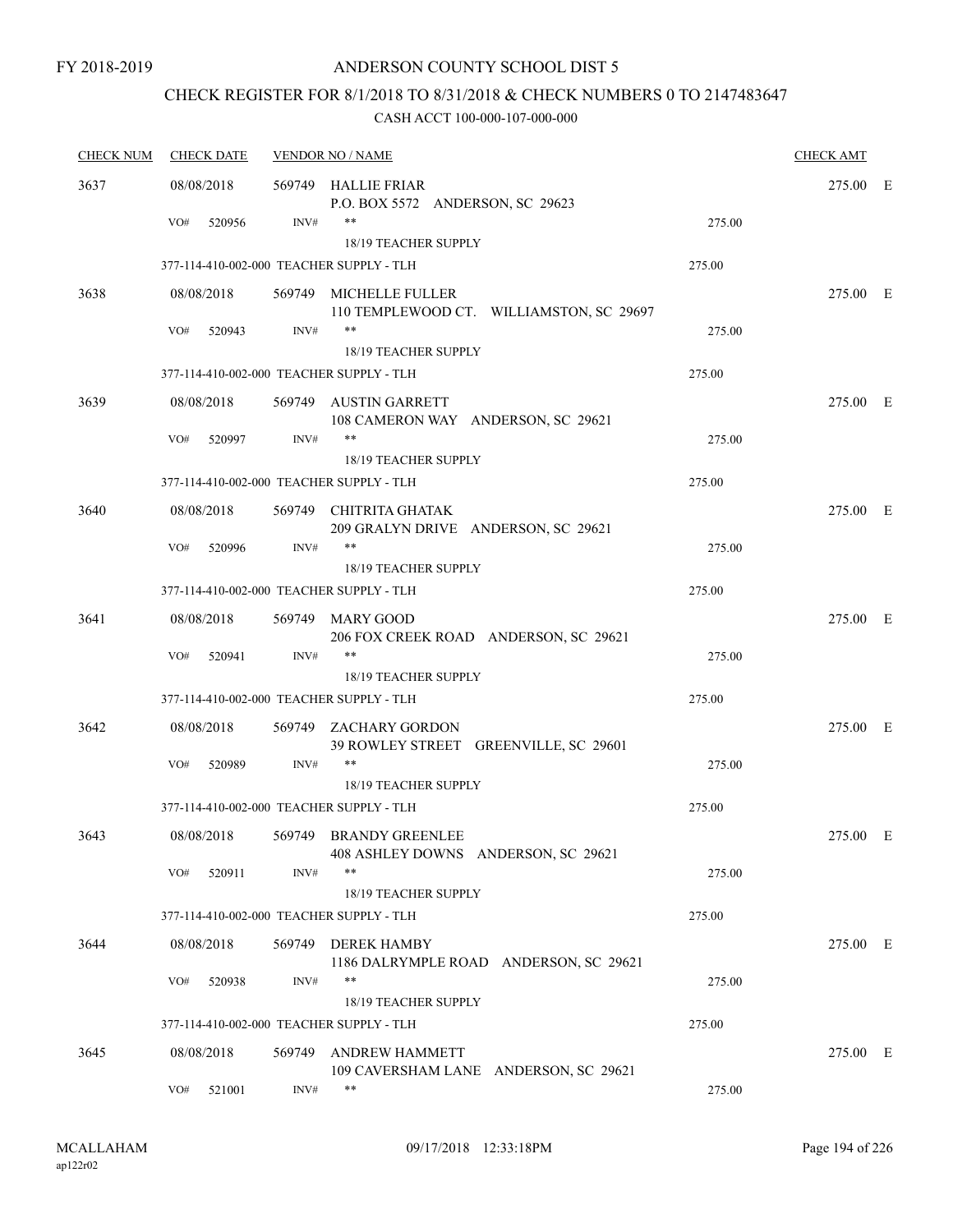### CHECK REGISTER FOR 8/1/2018 TO 8/31/2018 & CHECK NUMBERS 0 TO 2147483647

| <u>CHECK NUM</u> | <b>CHECK DATE</b>                        |        | <b>VENDOR NO / NAME</b>                                                   |        | <b>CHECK AMT</b> |  |
|------------------|------------------------------------------|--------|---------------------------------------------------------------------------|--------|------------------|--|
|                  |                                          |        | 18/19 TEACHER SUPPLY                                                      |        |                  |  |
|                  | 377-114-410-002-000 TEACHER SUPPLY - TLH |        |                                                                           | 275.00 |                  |  |
| 3646             | 08/08/2018                               |        | 569749 ANNE HARDER<br>163 NEWINGTON CIRCLE ANDERSON, SC 29621             |        | 275.00 E         |  |
|                  | VO#<br>520925                            | INV#   | $***$                                                                     | 275.00 |                  |  |
|                  |                                          |        | 18/19 TEACHER SUPPLY                                                      |        |                  |  |
|                  | 377-114-410-002-000 TEACHER SUPPLY - TLH |        |                                                                           | 275.00 |                  |  |
| 3647             | 08/08/2018                               |        | 569749 DARRIEN HARRISON<br>113 BEAN MILL WAY ANDERSON, SC 29625           |        | 275.00 E         |  |
|                  | VO#<br>520961                            | INV#   | **                                                                        | 275.00 |                  |  |
|                  |                                          |        | 18/19 TEACHER SUPPLY                                                      |        |                  |  |
|                  | 377-114-410-002-000 TEACHER SUPPLY - TLH |        |                                                                           | 275.00 |                  |  |
| 3648             | 08/08/2018                               |        | 569749 ELIZABETH HEARN<br>1210 E GREENVILLE ST ANDERSON, SC 29621         |        | 275.00 E         |  |
|                  | VO#<br>520939                            | INV#   | **                                                                        | 275.00 |                  |  |
|                  |                                          |        | 18/19 TEACHER SUPPLY                                                      |        |                  |  |
|                  | 377-114-410-002-000 TEACHER SUPPLY - TLH |        |                                                                           | 275.00 |                  |  |
| 3649             | 08/08/2018                               |        | 569749 RAMSEY HILL<br>126 PRESTWICK DR. ANDERSON, SC 29621                |        | 275.00 E         |  |
|                  | VO#<br>520957                            | INV#   | **                                                                        | 275.00 |                  |  |
|                  |                                          |        | 18/19 TEACHER SUPPLY                                                      |        |                  |  |
|                  | 377-114-410-002-000 TEACHER SUPPLY - TLH |        |                                                                           | 275.00 |                  |  |
| 3650             | 08/08/2018                               |        | 569749 COURTNEY HILL<br>126 PRESTWICK DR. ANDERSON, SC 29621              |        | 275.00 E         |  |
|                  | VO#<br>520958                            | INV#   | $***$                                                                     | 275.00 |                  |  |
|                  |                                          |        | 18/19 TEACHER SUPPLY                                                      |        |                  |  |
|                  | 377-114-410-002-000 TEACHER SUPPLY - TLH |        |                                                                           | 275.00 |                  |  |
| 3651             | 08/08/2018                               | 569749 | <b>GARRETT HOCHSTETLER</b><br>119 ANDERSON AVE ANDERSON, SC 29625         |        | 275.00 E         |  |
|                  | VO#<br>520990                            | INV#   | $***$<br>18/19 TEACHER SUPPLY                                             | 275.00 |                  |  |
|                  | 377-114-410-002-000 TEACHER SUPPLY - TLH |        |                                                                           | 275.00 |                  |  |
| 3652             | 08/08/2018                               |        | 569749 ELIZABETH HOLLINGSWORTH<br>1204 MELBOURNE DRIVE ANDERSON, SC 29621 |        | 275.00 E         |  |
|                  | VO#<br>520960                            | INV#   | $***$                                                                     | 275.00 |                  |  |
|                  |                                          |        | 18/19 TEACHER SUPPLY                                                      |        |                  |  |
|                  | 377-114-410-002-000 TEACHER SUPPLY - TLH |        |                                                                           | 275.00 |                  |  |
|                  |                                          |        |                                                                           |        |                  |  |
| 3653             | 08/08/2018                               | 569749 | <b>TERRY HONEYCUTT</b><br>133 CREEKWALK DR. ANDERSON, SC 29625            |        | 275.00 E         |  |
|                  | VO#<br>520912                            | INV#   | $***$                                                                     | 275.00 |                  |  |
|                  |                                          |        | 18/19 TEACHER SUPPLY                                                      |        |                  |  |
|                  | 377-114-410-002-000 TEACHER SUPPLY - TLH |        |                                                                           | 275.00 |                  |  |
| 3654             | 08/08/2018                               |        | 569749 MARCITA HUDSON                                                     |        | 275.00 E         |  |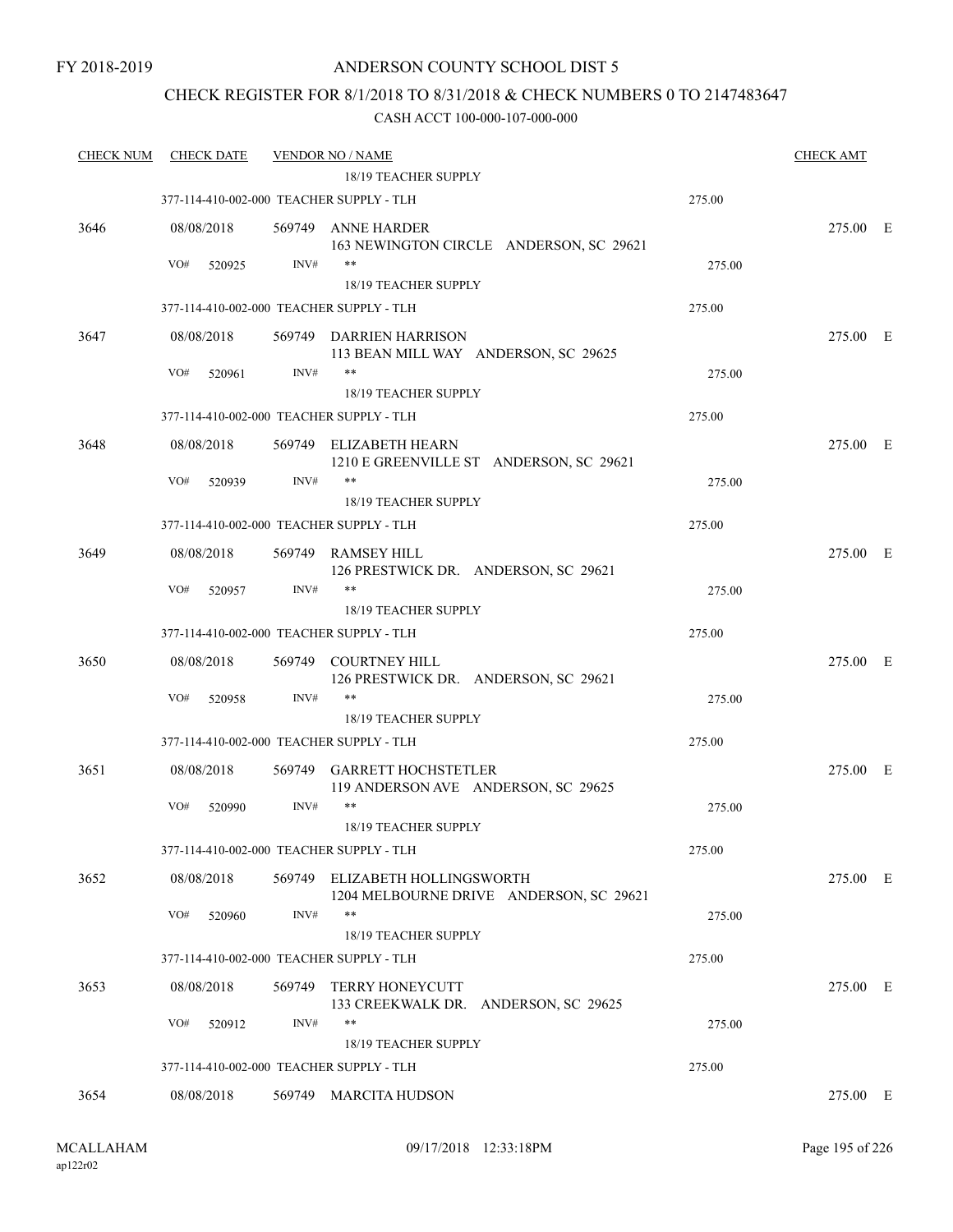### ANDERSON COUNTY SCHOOL DIST 5

### CHECK REGISTER FOR 8/1/2018 TO 8/31/2018 & CHECK NUMBERS 0 TO 2147483647

| <b>CHECK NUM</b> | <b>CHECK DATE</b> |            |        | <b>VENDOR NO / NAME</b>                                                      |        |          |  |  |
|------------------|-------------------|------------|--------|------------------------------------------------------------------------------|--------|----------|--|--|
|                  |                   |            |        | 224 CHESTNUT DRIVE BELTON, SC 29627                                          |        |          |  |  |
|                  | VO#               | 520955     | INV#   | $***$                                                                        | 275.00 |          |  |  |
|                  |                   |            |        | 18/19 TEACHER SUPPLY                                                         |        |          |  |  |
|                  |                   |            |        | 377-114-410-002-000 TEACHER SUPPLY - TLH                                     | 275.00 |          |  |  |
| 3655             |                   | 08/08/2018 |        | 569749 BRENDA HUNGERFORD<br>606 RYAN ROAD ANDERSON, SC 29625                 |        | 275.00 E |  |  |
|                  | VO#               | 520932     | INV#   | $***$                                                                        | 275.00 |          |  |  |
|                  |                   |            |        | 18/19 TEACHER SUPPLY                                                         |        |          |  |  |
|                  |                   |            |        | 377-114-410-002-000 TEACHER SUPPLY - TLH                                     | 275.00 |          |  |  |
| 3656             |                   | 08/08/2018 |        | 569749 LAJUANA JONES<br>1507 NARDIN AVENUE ANDERSON, SC 29625                |        | 275.00 E |  |  |
|                  | VO#               | 520913     | INV#   | **                                                                           | 275.00 |          |  |  |
|                  |                   |            |        | 18/19 TEACHER SUPPLY                                                         |        |          |  |  |
|                  |                   |            |        | 377-114-410-002-000 TEACHER SUPPLY - TLH                                     | 275.00 |          |  |  |
| 3657             |                   | 08/08/2018 |        | 569749 XIOMARA JONES<br>9 RIVER RUN COURT GREENVILLE, SC 29605               |        | 275.00 E |  |  |
|                  | VO#               | 520953     | INV#   | $***$                                                                        | 275.00 |          |  |  |
|                  |                   |            |        | <b>18/19 TEACHER SUPPLY</b>                                                  |        |          |  |  |
|                  |                   |            |        | 377-114-410-002-000 TEACHER SUPPLY - TLH                                     | 275.00 |          |  |  |
| 3658             |                   | 08/08/2018 | 569749 | <b>JULIA KELLER</b><br>1039 DRAKES CROSSING ANDERSON, SC 29625               |        | 275.00 E |  |  |
|                  | VO#               | 520978     | INV#   | $***$                                                                        | 275.00 |          |  |  |
|                  |                   |            |        | 18/19 TEACHER SUPPLY                                                         |        |          |  |  |
|                  |                   |            |        | 377-114-410-002-000 TEACHER SUPPLY - TLH                                     | 275.00 |          |  |  |
| 3659             |                   | 08/08/2018 | 569749 | <b>JENNIFER LEE</b><br>1007 WILLOW RUN ANDERSON, SC 29621                    |        | 275.00 E |  |  |
|                  | VO#               | 520971     | INV#   | $***$                                                                        | 275.00 |          |  |  |
|                  |                   |            |        | 18/19 TEACHER SUPPLY                                                         |        |          |  |  |
|                  |                   |            |        | 377-114-410-002-000 TEACHER SUPPLY - TLH                                     | 275.00 |          |  |  |
| 3660             |                   | 08/08/2018 | 569749 | <b>BEECHER LOCKWOOD</b><br>320 EAST BELTLINE BLVD., C7 ANDERSON, SC<br>29621 |        | 275.00 E |  |  |
|                  | VO#               | 520935     | INV#   | **                                                                           | 275.00 |          |  |  |
|                  |                   |            |        | 18/19 TEACHER SUPPLY                                                         |        |          |  |  |
|                  |                   |            |        | 377-114-410-002-000 TEACHER SUPPLY - TLH                                     | 275.00 |          |  |  |
| 3661             |                   | 08/08/2018 |        | 569749 DRAKE MCCAULEY<br>536 WINESAP CIRCLE ANDERSON, SC 29621               |        | 275.00 E |  |  |
|                  | VO#               | 520991     | INV#   | **<br>18/19 TEACHER SUPPLY                                                   | 275.00 |          |  |  |
|                  |                   |            |        | 377-114-410-002-000 TEACHER SUPPLY - TLH                                     | 275.00 |          |  |  |
| 3662             |                   | 08/08/2018 |        | 569749 KELLY MCCUEN<br>100 EASLEY HIGHWAY WEST PELZER, SC 29669              |        | 275.00 E |  |  |
|                  | VO#               | 521003     | INV#   | $***$<br>18/19 TEACHER SUPPLY                                                | 275.00 |          |  |  |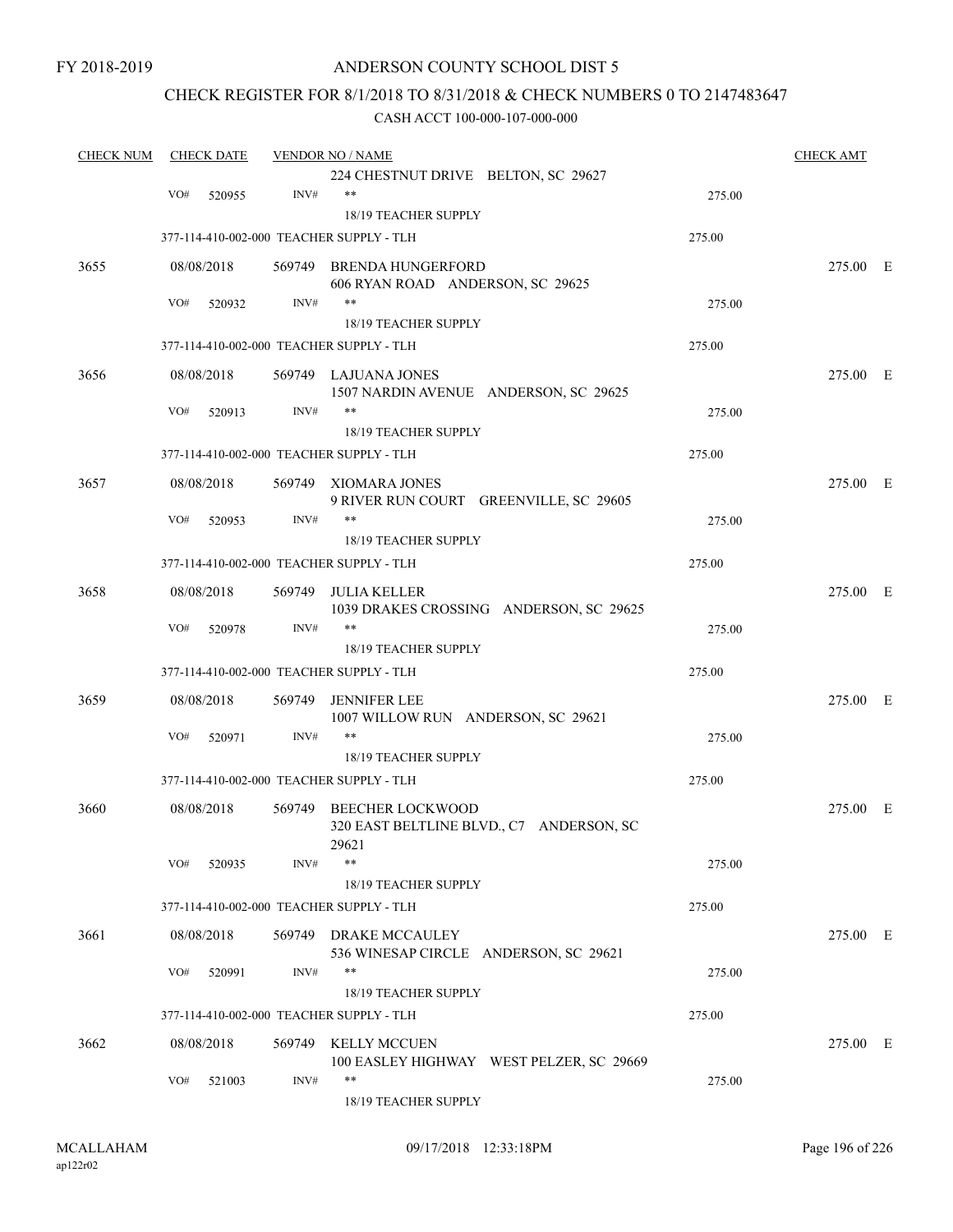### CHECK REGISTER FOR 8/1/2018 TO 8/31/2018 & CHECK NUMBERS 0 TO 2147483647

| <b>CHECK NUM</b> | <b>CHECK DATE</b> |        | <b>VENDOR NO / NAME</b>                                               |        | <b>CHECK AMT</b> |  |
|------------------|-------------------|--------|-----------------------------------------------------------------------|--------|------------------|--|
|                  |                   |        | 377-114-410-002-000 TEACHER SUPPLY - TLH                              | 275.00 |                  |  |
| 3663             | 08/08/2018        |        | 569749 JOHN MCKELPHIN<br>88 TALL TIMBERS CIRCLE NEWNAN, GA 30265      |        | 275.00 E         |  |
|                  | VO#<br>520981     | INV#   | **                                                                    | 275.00 |                  |  |
|                  |                   |        | 18/19 TEACHER SUPPLY                                                  |        |                  |  |
|                  |                   |        | 377-114-410-002-000 TEACHER SUPPLY - TLH                              | 275.00 |                  |  |
| 3664             | 08/08/2018        |        | 569749 KATHLEEN MOORE<br>217 ANSONBOROUGH BELTON, SC 29627            |        | 275.00 E         |  |
|                  | VO#<br>520928     | INV#   | **                                                                    | 275.00 |                  |  |
|                  |                   |        | 18/19 TEACHER SUPPLY<br>377-114-410-002-000 TEACHER SUPPLY - TLH      | 275.00 |                  |  |
|                  |                   |        |                                                                       |        |                  |  |
| 3665             | 08/08/2018        |        | 569749 HANNAH MOORE<br>3113 ILLINGSWORTH AVENUE ORLANDO, FL<br>32806  |        | 275.00 E         |  |
|                  | VO#<br>521004     | INV#   | **                                                                    | 275.00 |                  |  |
|                  |                   |        | 18/19 TEACHER SUPPLY                                                  |        |                  |  |
|                  |                   |        | 377-114-410-002-000 TEACHER SUPPLY - TLH                              | 275.00 |                  |  |
| 3666             | 08/08/2018        |        | 569749 FRANCESKA MURRAY<br>327 AVENDELL DRIVE EASLEY, SC 29642        |        | 275.00 E         |  |
|                  | VO#<br>521005     | INV#   | **<br>18/19 TEACHER SUPPLY                                            | 275.00 |                  |  |
|                  |                   |        | 377-114-410-002-000 TEACHER SUPPLY - TLH                              | 275.00 |                  |  |
| 3667             | 08/08/2018        |        | 569749 JOHN NUTT<br>114 AUSTON WOODS CIRCLE APT W EASLEY, SC<br>29640 |        | 275.00 E         |  |
|                  | VO#<br>520947     | INV#   | $***$                                                                 | 275.00 |                  |  |
|                  |                   |        | 18/19 TEACHER SUPPLY                                                  |        |                  |  |
|                  |                   |        | 377-114-410-002-000 TEACHER SUPPLY - TLH                              | 275.00 |                  |  |
| 3668             | 08/08/2018        | 569749 | <b>SHARONNA PATTERSON</b><br>103 CROWN COURT WILLIAMSTON, SC 29697    |        | 275.00 E         |  |
|                  | VO#<br>520984     | INV#   | **                                                                    | 275.00 |                  |  |
|                  |                   |        | 18/19 TEACHER SUPPLY                                                  |        |                  |  |
|                  |                   |        | 377-114-410-002-000 TEACHER SUPPLY - TLH                              | 275.00 |                  |  |
| 3669             | 08/08/2018        |        | 569749 CHRISTOPHER PLYMEL<br>POBOX 325 HARTWELL, GA 30643             |        | 275.00 E         |  |
|                  | VO#<br>520931     | INV#   | **                                                                    | 275.00 |                  |  |
|                  |                   |        | 18/19 TEACHER SUPPLY                                                  |        |                  |  |
|                  |                   |        | 377-114-410-002-000 TEACHER SUPPLY - TLH                              | 275.00 |                  |  |
| 3670             | 08/08/2018        |        | 569749 JEREMY POWELL<br>290 HERMAN BROOKS ROAD BELTON, SC 29627       |        | 275.00 E         |  |
|                  | VO#<br>520933     | INV#   | **                                                                    | 275.00 |                  |  |
|                  |                   |        | 18/19 TEACHER SUPPLY                                                  |        |                  |  |
|                  |                   |        | 377-114-410-002-000 TEACHER SUPPLY - TLH                              | 275.00 |                  |  |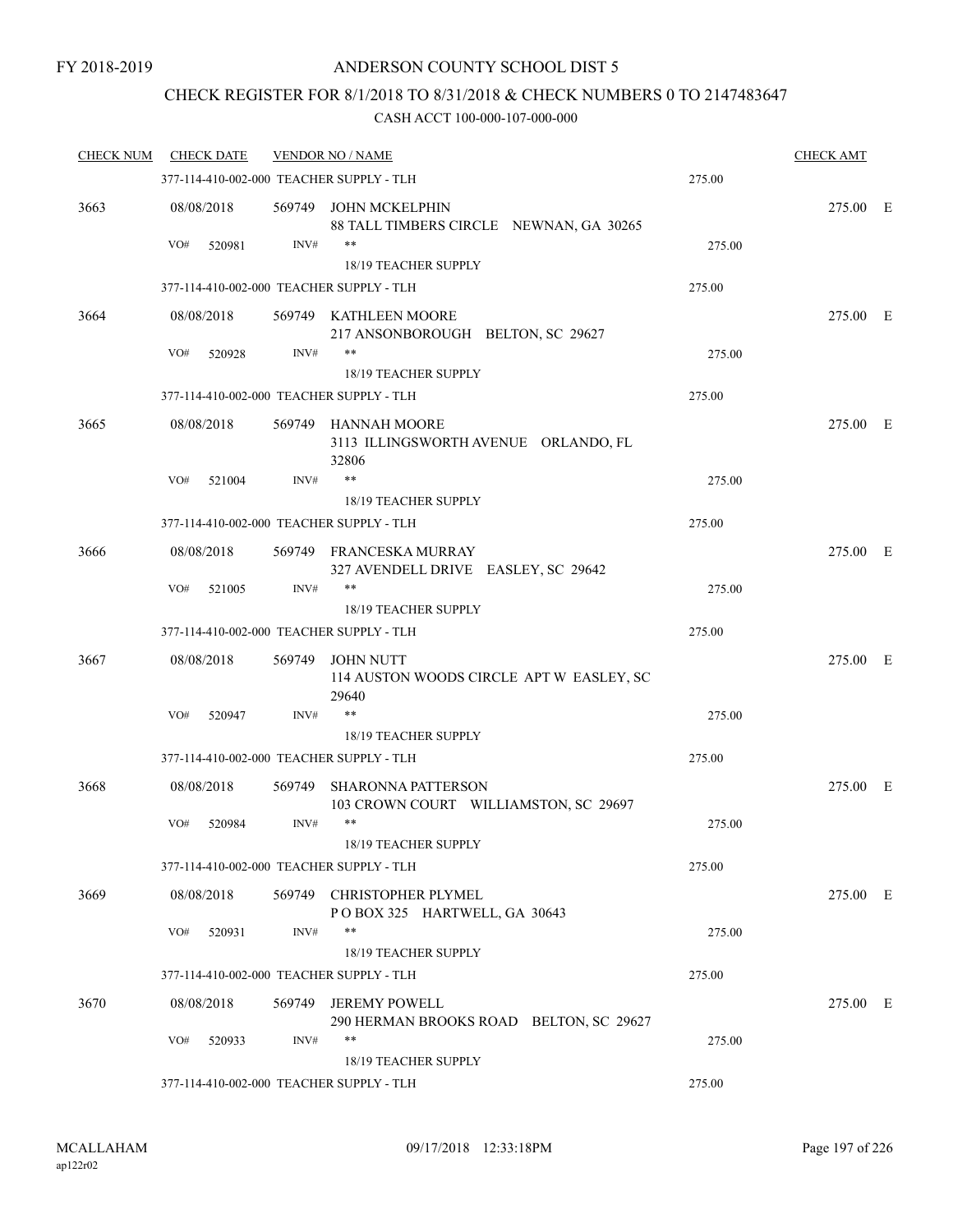## CHECK REGISTER FOR 8/1/2018 TO 8/31/2018 & CHECK NUMBERS 0 TO 2147483647

| <b>CHECK NUM</b> | <b>CHECK DATE</b>                        |        | <b>VENDOR NO / NAME</b>                                               |        |          |  |
|------------------|------------------------------------------|--------|-----------------------------------------------------------------------|--------|----------|--|
| 3671             | 08/08/2018                               |        | 569749 DAVID POWELL<br>115 GARDEN PARK DRIVE ANDERSON, SC 29621       |        | 275.00 E |  |
|                  | VO#<br>520963                            | INV#   | **<br>18/19 TEACHER SUPPLY                                            | 275.00 |          |  |
|                  | 377-114-410-002-000 TEACHER SUPPLY - TLH |        |                                                                       | 275.00 |          |  |
| 3672             | 08/08/2018                               | 569749 | <b>JEREMY PRICE</b>                                                   |        | 275.00 E |  |
|                  |                                          |        | 603 LAURENS DRIVE ANDERSON, SC 29621                                  |        |          |  |
|                  | VO#<br>520992                            | INV#   | $***$<br>18/19 TEACHER SUPPLY                                         | 275.00 |          |  |
|                  | 377-114-410-002-000 TEACHER SUPPLY - TLH |        |                                                                       | 275.00 |          |  |
| 3673             | 08/08/2018                               |        | 569749 BRIANNA RAE<br>141 BURBERRY DRIVE WILLIAMSTON, SC 29697        |        | 275.00 E |  |
|                  | VO#<br>520999                            | INV#   | **                                                                    | 275.00 |          |  |
|                  | 377-114-410-002-000 TEACHER SUPPLY - TLH |        | 18/19 TEACHER SUPPLY                                                  | 275.00 |          |  |
| 3674             | 08/08/2018                               |        | 569749 STEPHANIE RASPET                                               |        | 275.00 E |  |
|                  | VO#<br>520954                            | INV#   | 100 BUTTERCUP TRAIL ANDERSON, SC 29621<br>$***$                       | 275.00 |          |  |
|                  | 377-114-410-002-000 TEACHER SUPPLY - TLH |        | 18/19 TEACHER SUPPLY                                                  | 275.00 |          |  |
|                  |                                          |        |                                                                       |        |          |  |
| 3675             | 08/08/2018                               | 569749 | SARAH RINKER<br>205 VERDAE BOULEVARD APT 1022 GREENVILLE,<br>SC 29607 |        | 275.00 E |  |
|                  | VO#<br>520969                            | INV#   | $***$                                                                 | 275.00 |          |  |
|                  |                                          |        | 18/19 TEACHER SUPPLY                                                  |        |          |  |
|                  | 377-114-410-002-000 TEACHER SUPPLY - TLH |        |                                                                       | 275.00 |          |  |
| 3676             | 08/08/2018                               | 569749 | MISAEL RODRIGUEZ<br>400 CUMBERLAND WAY ANDERSON, SC 29621             |        | 275.00 E |  |
|                  | VO#<br>520945                            | INV#   | $***$                                                                 | 275.00 |          |  |
|                  |                                          |        | 18/19 TEACHER SUPPLY                                                  |        |          |  |
|                  | 377-114-410-002-000 TEACHER SUPPLY - TLH |        |                                                                       | 275.00 |          |  |
| 3677             | 08/08/2018                               |        | 569749 JOHN ROGERS<br>513 BRITTANY PARK ANDERSON, SC 29621            |        | 275.00 E |  |
|                  | VO#<br>520914                            | INV#   | $***$                                                                 | 275.00 |          |  |
|                  | 377-114-410-002-000 TEACHER SUPPLY - TLH |        | 18/19 TEACHER SUPPLY                                                  | 275.00 |          |  |
|                  |                                          | 569749 |                                                                       |        | 275.00 E |  |
| 3678             | 08/08/2018                               |        | ASHLEY ROUSEY<br>321 KNOLLWOOD DRIVE ANDERSON, SC 29625<br>**         |        |          |  |
|                  | VO#<br>520993                            | INV#   | 18/19 TEACHER SUPPLY                                                  | 275.00 |          |  |
|                  | 377-114-410-002-000 TEACHER SUPPLY - TLH |        |                                                                       | 275.00 |          |  |
| 3679             | 08/08/2018                               | 569749 | LUANNE ROWLAND                                                        |        | 275.00 E |  |
|                  |                                          |        | 601 LAUREL CREEK ANDERSON, SC 29621                                   |        |          |  |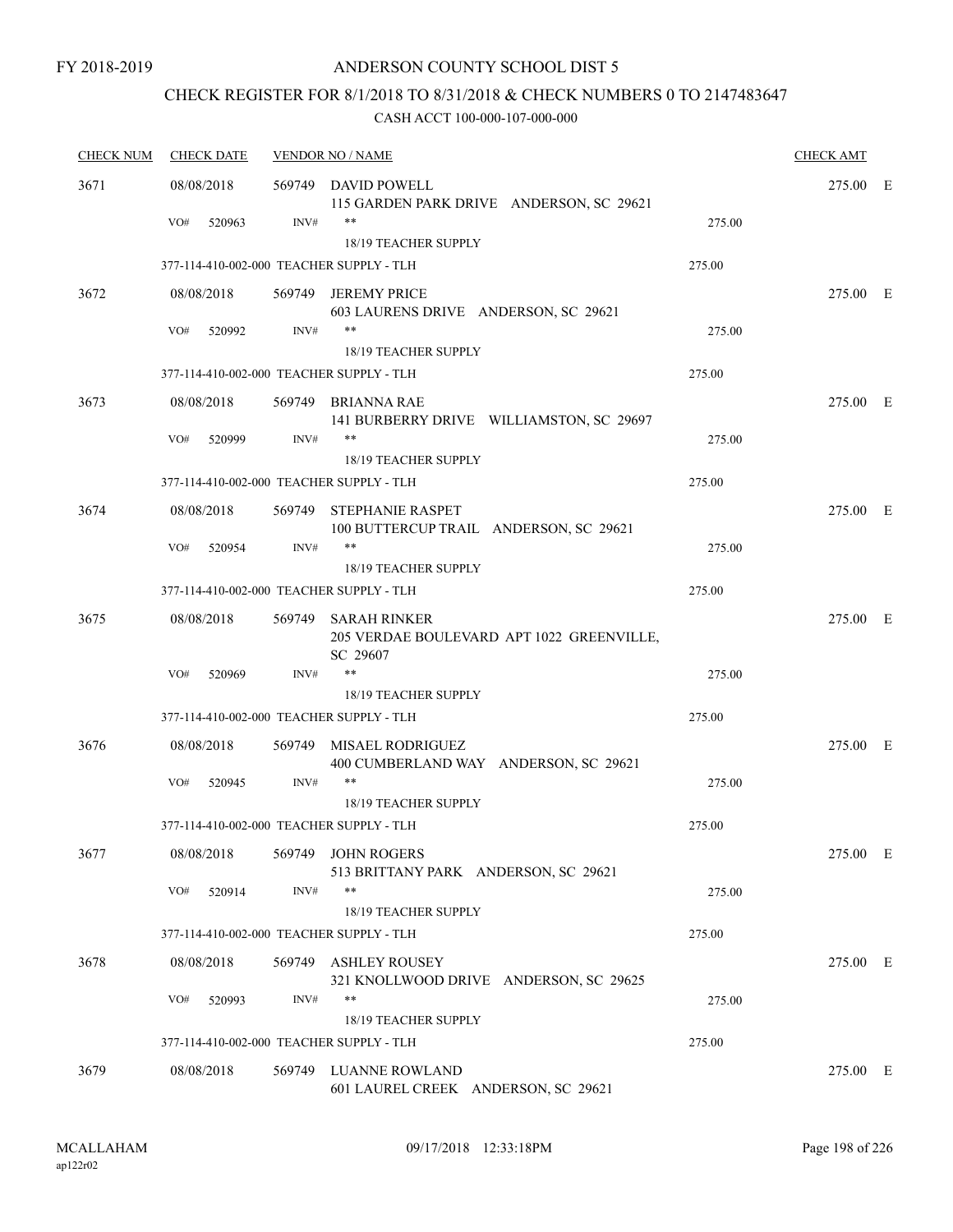## CHECK REGISTER FOR 8/1/2018 TO 8/31/2018 & CHECK NUMBERS 0 TO 2147483647

| <b>CHECK NUM</b> |     | <b>CHECK DATE</b> |        | <b>VENDOR NO / NAME</b>                                                      |        | <b>CHECK AMT</b> |  |
|------------------|-----|-------------------|--------|------------------------------------------------------------------------------|--------|------------------|--|
|                  | VO# | 520915            | INV#   | $***$                                                                        | 275.00 |                  |  |
|                  |     |                   |        | 18/19 TEACHER SUPPLY                                                         |        |                  |  |
|                  |     |                   |        | 377-114-410-002-000 TEACHER SUPPLY - TLH                                     | 275.00 |                  |  |
| 3680             |     | 08/08/2018        |        | 569749 ANSLEY RUTLAND                                                        |        | 275.00 E         |  |
|                  |     |                   |        | 126 CRESTA VERDE ROAD ANDERSON, SC 29621<br>$***$                            |        |                  |  |
|                  | VO# | 521002            | INV#   | <b>18/19 TEACHER SUPPLY</b>                                                  | 275.00 |                  |  |
|                  |     |                   |        | 377-114-410-002-000 TEACHER SUPPLY - TLH                                     | 275.00 |                  |  |
|                  |     |                   |        |                                                                              |        |                  |  |
| 3681             |     | 08/08/2018        |        | 569749 HALEY SCRUGGS<br>1108 TIGER BLVD APT 156 CLEMSON, SC 29631            |        | 275.00 E         |  |
|                  | VO# | 520982            | INV#   | $***$                                                                        | 275.00 |                  |  |
|                  |     |                   |        | 18/19 TEACHER SUPPLY                                                         |        |                  |  |
|                  |     |                   |        | 377-114-410-002-000 TEACHER SUPPLY - TLH                                     | 275.00 |                  |  |
| 3682             |     | 08/08/2018        |        | 569749 DANIEL SHERIDAN<br>108 GEORGE B TIMMERMAN DRIVE ANDERSON,<br>SC 29621 |        | 275.00 E         |  |
|                  | VO# | 520927            | INV#   | **                                                                           | 275.00 |                  |  |
|                  |     |                   |        | <b>18/19 TEACHER SUPPLY</b>                                                  |        |                  |  |
|                  |     |                   |        | 377-114-410-002-000 TEACHER SUPPLY - TLH                                     | 275.00 |                  |  |
| 3683             |     | 08/08/2018        |        | 569749 LEWIS SHERIDAN<br>108 GEORGE B. TIMMERMAN DRIVE ANDERSON,<br>SC 29621 |        | 275.00 E         |  |
|                  | VO# | 520965            | INV#   | $***$                                                                        | 275.00 |                  |  |
|                  |     |                   |        | 18/19 TEACHER SUPPLY                                                         |        |                  |  |
|                  |     |                   |        | 377-114-410-002-000 TEACHER SUPPLY - TLH                                     | 275.00 |                  |  |
| 3684             |     | 08/08/2018        | 569749 | <b>GEORGE SMITH</b><br>106 RUSTIC LANE ANDERSON, SC 29621                    |        | 275.00 E         |  |
|                  | VO# | 520916            | INV#   | $***$                                                                        | 275.00 |                  |  |
|                  |     |                   |        | 18/19 TEACHER SUPPLY                                                         |        |                  |  |
|                  |     |                   |        | 377-114-410-002-000 TEACHER SUPPLY - TLH                                     | 275.00 |                  |  |
| 3685             |     | 08/08/2018        |        | 569749 SAMUEL SMITH<br>208 HEARTHSTONE DRIVE ANDERSON, SC 29621              |        | 275.00 E         |  |
|                  | VO# | 520917            | INV#   | $***$<br>18/19 TEACHER SUPPLY                                                | 275.00 |                  |  |
|                  |     |                   |        | 377-114-410-002-000 TEACHER SUPPLY - TLH                                     | 275.00 |                  |  |
| 3686             |     | 08/08/2018        |        | 569749 PAMELA SMITH                                                          |        | 275.00 E         |  |
|                  |     |                   |        | 121 BERTHA DRIVE ANDERSON, SC 29625                                          |        |                  |  |
|                  | VO# | 520974            | INV#   | $***$                                                                        | 275.00 |                  |  |
|                  |     |                   |        | 18/19 TEACHER SUPPLY                                                         |        |                  |  |
|                  |     |                   |        | 377-114-410-002-000 TEACHER SUPPLY - TLH                                     | 275.00 |                  |  |
| 3687             |     | 08/08/2018        | 569749 | <b>ROBERT SPENCER</b><br>102 CHAD COURT ANDERSON, SC 29621                   |        | 275.00 E         |  |
|                  | VO# | 520950            | INV#   | $***$<br>18/19 TEACHER SUPPLY                                                | 275.00 |                  |  |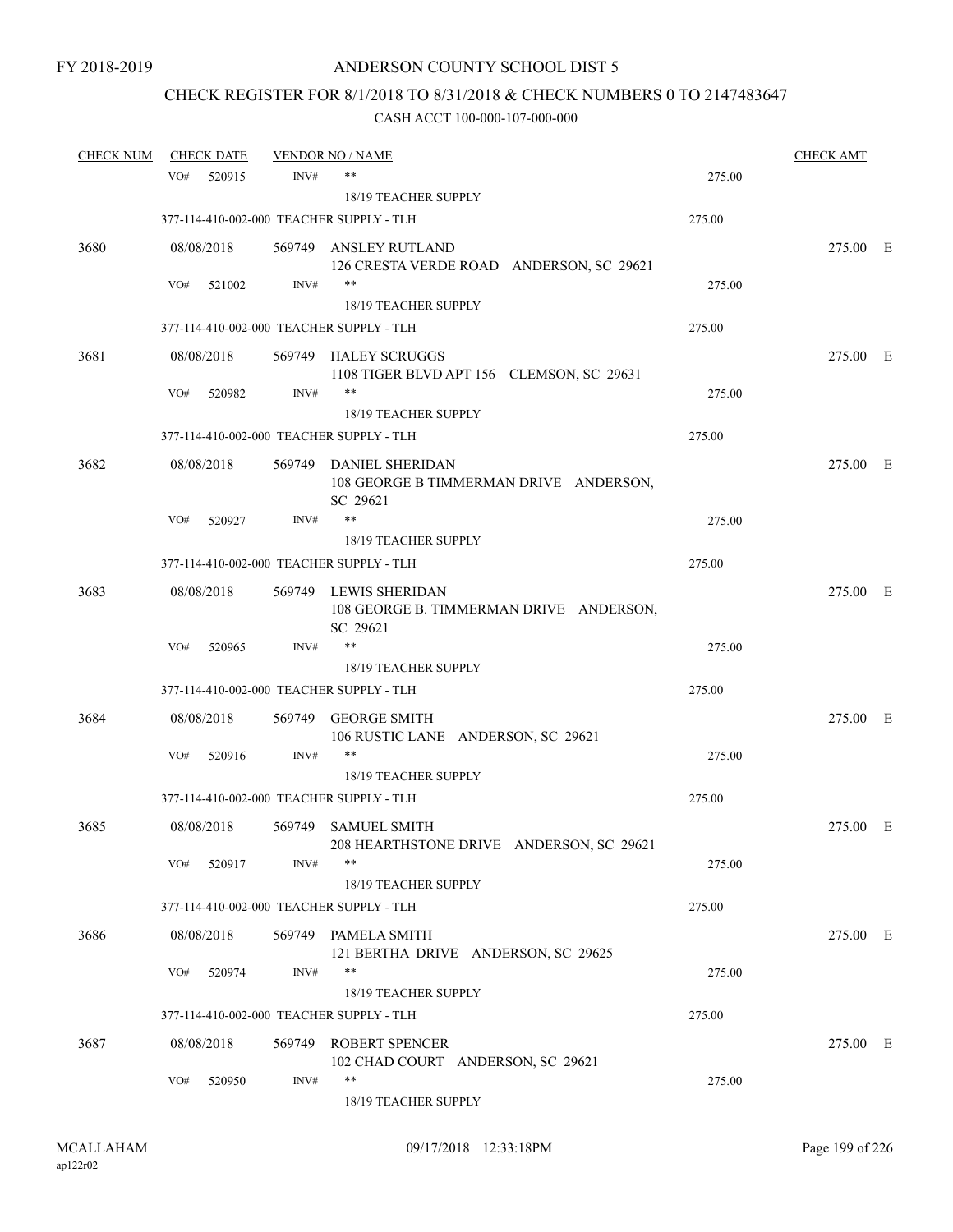### CHECK REGISTER FOR 8/1/2018 TO 8/31/2018 & CHECK NUMBERS 0 TO 2147483647

| <b>CHECK NUM</b> | <b>CHECK DATE</b>                        |      | <b>VENDOR NO / NAME</b>                                                       |        | <b>CHECK AMT</b> |  |
|------------------|------------------------------------------|------|-------------------------------------------------------------------------------|--------|------------------|--|
|                  | 377-114-410-002-000 TEACHER SUPPLY - TLH |      |                                                                               | 275.00 |                  |  |
| 3688             | 08/08/2018                               |      | 569749 CHRISTOPHER STANZIONE<br>1003 WILLOW RUN ANDERSON, SC 29621            |        | 275.00 E         |  |
|                  | VO#<br>520919                            | INV# | **                                                                            | 275.00 |                  |  |
|                  |                                          |      | 18/19 TEACHER SUPPLY                                                          |        |                  |  |
|                  | 377-114-410-002-000 TEACHER SUPPLY - TLH |      |                                                                               | 275.00 |                  |  |
| 3689             | 08/08/2018                               |      | 569749 JACQUELYN STONE<br>107 WOOD DUCK ROAD ANDERSON, SC 29621               |        | 275.00 E         |  |
|                  | VO#<br>520920                            | INV# | **                                                                            | 275.00 |                  |  |
|                  | 377-114-410-002-000 TEACHER SUPPLY - TLH |      | 18/19 TEACHER SUPPLY                                                          | 275.00 |                  |  |
|                  |                                          |      |                                                                               |        |                  |  |
| 3690             | 08/08/2018                               |      | 569749 WHITNEY SUTTON<br>153 CIVIC CENTER BLVD. APT 311 ANDERSON,<br>SC 29625 |        | 275.00 E         |  |
|                  | VO#<br>520977                            | INV# | $***$                                                                         | 275.00 |                  |  |
|                  |                                          |      | 18/19 TEACHER SUPPLY                                                          |        |                  |  |
|                  | 377-114-410-002-000 TEACHER SUPPLY - TLH |      |                                                                               | 275.00 |                  |  |
| 3691             | 08/08/2018                               |      | 569749 KACIE TAYLOR<br>310 STRAWBERRY LANE ANDERSON, SC 29625                 |        | 275.00 E         |  |
|                  | VO#<br>520975                            | INV# | **                                                                            | 275.00 |                  |  |
|                  |                                          |      | 18/19 TEACHER SUPPLY                                                          |        |                  |  |
|                  | 377-114-410-002-000 TEACHER SUPPLY - TLH |      |                                                                               | 275.00 |                  |  |
| 3692             | 08/08/2018                               |      | 569749 JENNIFER TEAGUE<br>392 WILLOW LANE LAVONIA, GA 30553                   |        | 275.00 E         |  |
|                  | VO#<br>521009                            | INV# | $***$<br>18/19 TEACHER SUPPLY                                                 | 275.00 |                  |  |
|                  | 377-114-410-002-000 TEACHER SUPPLY - TLH |      |                                                                               | 275.00 |                  |  |
| 3693             | 08/08/2018                               |      | 569749 JASON TONE<br>937 CAMEO COURT ANDERSON, SC 29621                       |        | 275.00 E         |  |
|                  | VO#<br>520979                            | INV# | $***$<br>18/19 TEACHER SUPPLY                                                 | 275.00 |                  |  |
|                  | 377-114-410-002-000 TEACHER SUPPLY - TLH |      |                                                                               | 275.00 |                  |  |
| 3694             | 08/08/2018                               |      | 569749 KRISTINA TURNER<br>115 STREETER LANE ANDERSON, SC 29625                |        | 275.00 E         |  |
|                  | VO#<br>520921                            | INV# | **                                                                            | 275.00 |                  |  |
|                  |                                          |      | 18/19 TEACHER SUPPLY                                                          |        |                  |  |
|                  | 377-114-410-002-000 TEACHER SUPPLY - TLH |      |                                                                               | 275.00 |                  |  |
| 3695             | 08/08/2018                               |      | 569749 PATRICIA WEAVER<br>408 CANEBRAKE DR ANDERSON, SC 29621                 |        | 275.00 E         |  |
|                  | VO#<br>520926                            | INV# | **<br>18/19 TEACHER SUPPLY                                                    | 275.00 |                  |  |
|                  | 377-114-410-002-000 TEACHER SUPPLY - TLH |      |                                                                               | 275.00 |                  |  |
|                  |                                          |      |                                                                               |        |                  |  |
| 3696             | 08/08/2018                               |      | 569749 DIEDRE WESLEY                                                          |        | 275.00 E         |  |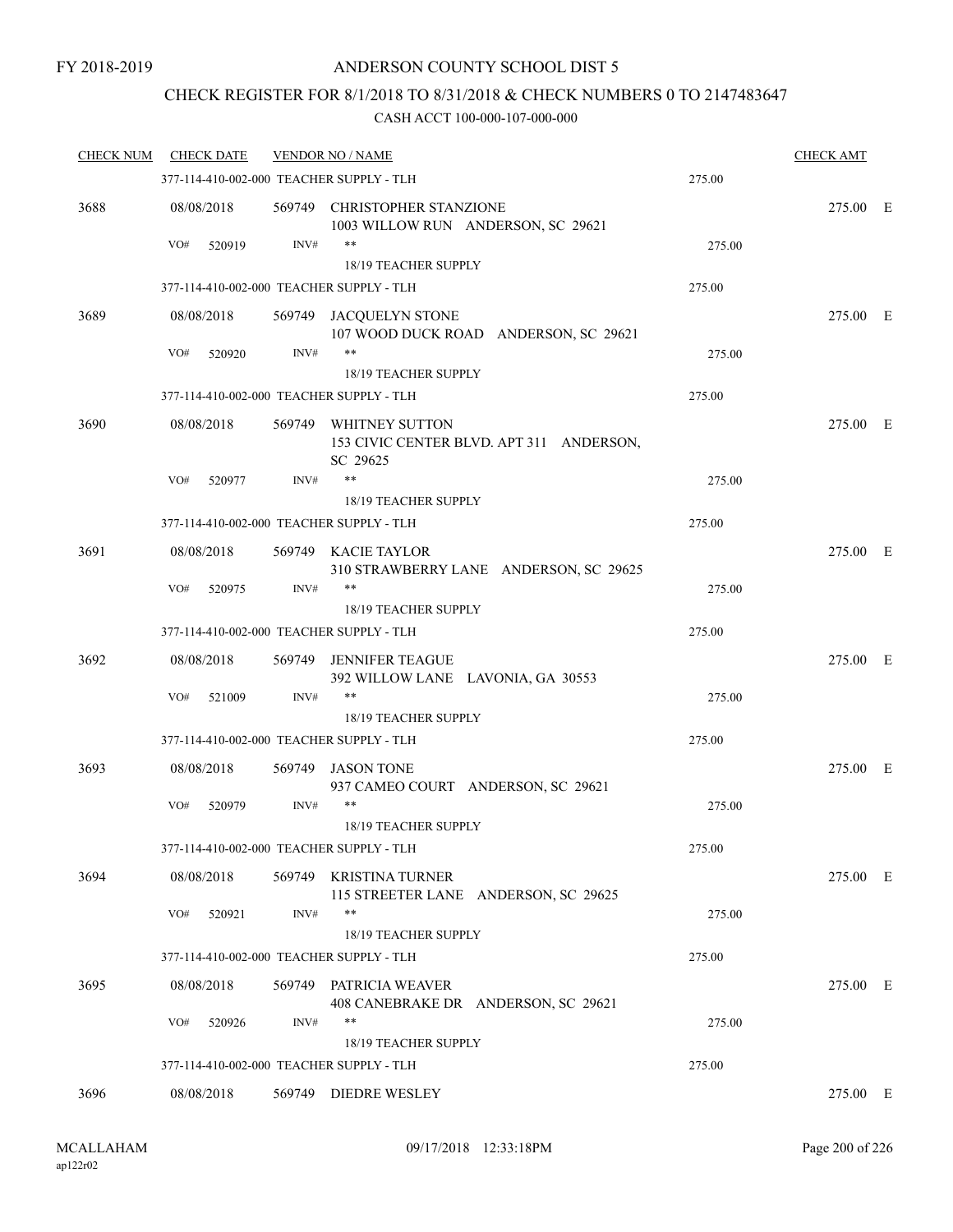### ANDERSON COUNTY SCHOOL DIST 5

### CHECK REGISTER FOR 8/1/2018 TO 8/31/2018 & CHECK NUMBERS 0 TO 2147483647

| <b>CHECK NUM</b> |     | <b>CHECK DATE</b> |        | <b>VENDOR NO / NAME</b>                          |        | <b>CHECK AMT</b> |  |
|------------------|-----|-------------------|--------|--------------------------------------------------|--------|------------------|--|
|                  |     |                   |        | 62 SMYTHE AVENUE GREENVILLE, SC 29605            |        |                  |  |
|                  | VO# | 520970            | INV#   | **                                               | 275.00 |                  |  |
|                  |     |                   |        | 18/19 TEACHER SUPPLY                             |        |                  |  |
|                  |     |                   |        | 377-114-410-002-000 TEACHER SUPPLY - TLH         | 275.00 |                  |  |
| 3697             |     | 08/08/2018        |        | 569749 BRIAN WHITE                               |        | 275.00 E         |  |
|                  |     |                   |        | 102 KILSPRINGS ANDERSON, SC 29622                |        |                  |  |
|                  | VO# | 520922            | INV#   | $***$                                            | 275.00 |                  |  |
|                  |     |                   |        | 18/19 TEACHER SUPPLY                             |        |                  |  |
|                  |     |                   |        | 377-114-410-002-000 TEACHER SUPPLY - TLH         | 275.00 |                  |  |
| 3698             |     | 08/08/2018        |        | 569749 MELINDA WHITMIRE                          |        | 275.00 E         |  |
|                  |     |                   |        | 222 MONTANA ROAD EASLEY, SC 29640                |        |                  |  |
|                  | VO# | 520959            | INV#   | **                                               | 275.00 |                  |  |
|                  |     |                   |        | 18/19 TEACHER SUPPLY                             |        |                  |  |
|                  |     |                   |        | 377-114-410-002-000 TEACHER SUPPLY - TLH         | 275.00 |                  |  |
| 3699             |     | 08/08/2018        |        | 569749 NICHOLAS AGNELLO                          |        | 275.00 E         |  |
|                  |     |                   |        | 605 BLUME ROAD ANDERSON, SC 29625                |        |                  |  |
|                  | VO# | 521154            | INV#   | **                                               | 275.00 |                  |  |
|                  |     |                   |        | 18/19 TEACHER SUPPLY                             |        |                  |  |
|                  |     |                   |        | 377-114-410-003-000 TEACHER SUPPLY - WHS         | 275.00 |                  |  |
| 3700             |     | 08/08/2018        |        | 569749 JACOB ALEWINE                             |        | 275.00 E         |  |
|                  |     |                   |        | 826 WINONA CHURCH ROAD DONALDS, SC               |        |                  |  |
|                  |     |                   |        | 29638                                            |        |                  |  |
|                  | VO# | 521181            | INV#   | $***$                                            | 275.00 |                  |  |
|                  |     |                   |        | 18/19 TEACHER SUPPLY                             |        |                  |  |
|                  |     |                   |        | 377-114-410-003-000 TEACHER SUPPLY - WHS         | 275.00 |                  |  |
| 3701             |     | 08/08/2018        |        | 569749 CLAIRE ARMSTRONG                          |        | 275.00 E         |  |
|                  |     |                   |        | 922 CAMEO COURT ANDERSON, SC 29621               |        |                  |  |
|                  | VO# | 521189            | INV#   | **                                               | 275.00 |                  |  |
|                  |     |                   |        | <b>18/19 TEACHER SUPPLY</b>                      |        |                  |  |
|                  |     |                   |        | 377-114-410-003-000 TEACHER SUPPLY - WHS         | 275.00 |                  |  |
|                  |     |                   |        |                                                  |        |                  |  |
| 3702             |     | 08/08/2018        | 569749 | JILL BAILEY                                      |        | 275.00 E         |  |
|                  |     |                   |        | 218 BAY RIDGE DRIVE TOWNVILLE, SC 29689<br>$***$ |        |                  |  |
|                  | VO# | 521187            | INV#   |                                                  | 275.00 |                  |  |
|                  |     |                   |        | 18/19 TEACHER SUPPLY                             |        |                  |  |
|                  |     |                   |        | 377-114-410-003-000 TEACHER SUPPLY - WHS         | 275.00 |                  |  |
| 3703             |     | 08/08/2018        |        | 569749 ROSE BAKER                                |        | 275.00 E         |  |
|                  |     |                   |        | 706 BRITTON STREET ANDERSON, SC 29621            |        |                  |  |
|                  | VO# | 521165            | INV#   |                                                  | 275.00 |                  |  |
|                  |     |                   |        | 18/19 TEACHER SUPPLY                             |        |                  |  |
|                  |     |                   |        | 377-114-410-003-000 TEACHER SUPPLY - WHS         | 275.00 |                  |  |
| 3704             |     | 08/08/2018        |        | 569749 JOYCE BEATTY                              |        | 275.00 E         |  |
|                  |     |                   |        | 215 SIMPSON STREET WESTMINSTER, SC 29693         |        |                  |  |
|                  | VO# | 521134            | INV#   | **                                               | 275.00 |                  |  |
|                  |     |                   |        | 18/19 TEACHER SUPPLY                             |        |                  |  |
|                  |     |                   |        |                                                  |        |                  |  |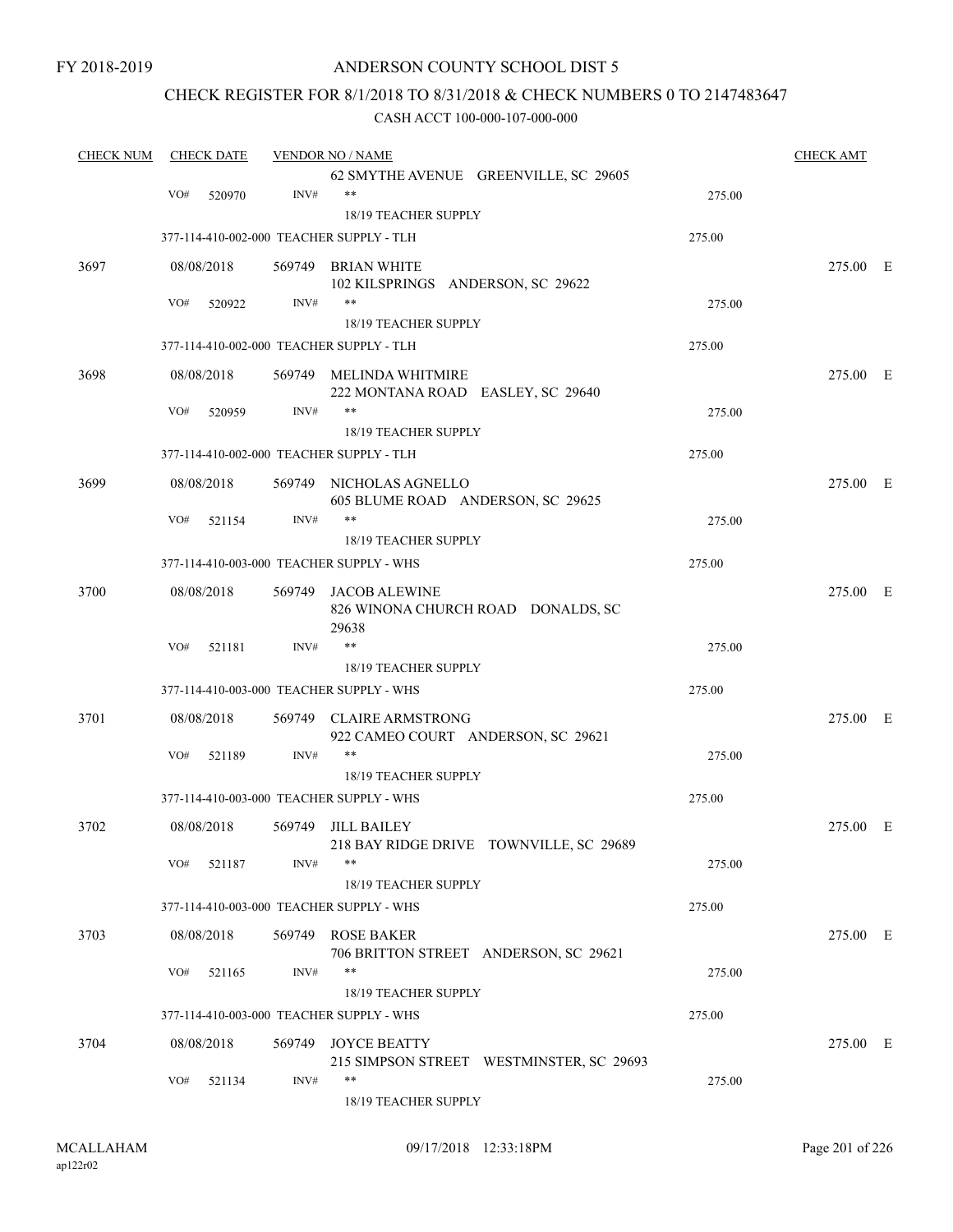### CHECK REGISTER FOR 8/1/2018 TO 8/31/2018 & CHECK NUMBERS 0 TO 2147483647

| <b>CHECK NUM</b> | <b>CHECK DATE</b> |      | <b>VENDOR NO / NAME</b>                                                   |        | <b>CHECK AMT</b> |  |
|------------------|-------------------|------|---------------------------------------------------------------------------|--------|------------------|--|
|                  |                   |      | 377-114-410-003-000 TEACHER SUPPLY - WHS                                  | 275.00 |                  |  |
| 3705             | 08/08/2018        |      | 569749 PHILIP BEBEN<br>1103 PLUM LANE ANDERSON, SC 29621                  |        | 275.00 E         |  |
|                  | VO#<br>521128     | INV# | **                                                                        | 275.00 |                  |  |
|                  |                   |      | 18/19 TEACHER SUPPLY                                                      |        |                  |  |
|                  |                   |      | 377-114-410-003-000 TEACHER SUPPLY - WHS                                  | 275.00 |                  |  |
| 3706             | 08/08/2018        |      | 569749 MORIAH BECHTEL<br>170 FRANK HILBERT ROAD JONESBOROUGH, TN<br>37659 |        | 275.00 E         |  |
|                  | VO#<br>521192     | INV# | $***$                                                                     | 275.00 |                  |  |
|                  |                   |      | 18/19 TEACHER SUPPLY                                                      |        |                  |  |
|                  |                   |      | 377-114-410-003-000 TEACHER SUPPLY - WHS                                  | 275.00 |                  |  |
| 3707             | 08/08/2018        |      | 569749 KATHERINE BERRY-BURNS<br>110 STANMOORE DRIVE ANDERSON, SC 29621    |        | 275.00 E         |  |
|                  | VO#<br>521122     | INV# | $***$                                                                     | 275.00 |                  |  |
|                  |                   |      | 18/19 TEACHER SUPPLY<br>377-114-410-003-000 TEACHER SUPPLY - WHS          | 275.00 |                  |  |
|                  |                   |      |                                                                           |        |                  |  |
| 3708             | 08/08/2018        |      | 569749 KATI BORING<br>200 TRAVIS ROAD STARR, SC 29684                     |        | 275.00 E         |  |
|                  | VO#<br>521138     | INV# | $***$                                                                     | 275.00 |                  |  |
|                  |                   |      | 18/19 TEACHER SUPPLY<br>377-114-410-003-000 TEACHER SUPPLY - WHS          |        |                  |  |
|                  |                   |      |                                                                           | 275.00 |                  |  |
| 3709             | 08/08/2018        |      | 569749 CHRIS BOWEN<br>1202 NORTHAMPTON RD ANDERSON, SC 29621              |        | 275.00 E         |  |
|                  | VO#<br>521104     | INV# | $***$                                                                     | 275.00 |                  |  |
|                  |                   |      | 18/19 TEACHER SUPPLY                                                      |        |                  |  |
|                  |                   |      | 377-114-410-003-000 TEACHER SUPPLY - WHS                                  | 275.00 |                  |  |
| 3710             | 08/08/2018        |      | 569749 PAUL BROWN                                                         |        | 275.00 E         |  |
|                  | VO#<br>521105     | INV# | 1510 NATURE'S TRAIL ANDERSON, SC 29625<br>$***$                           | 275.00 |                  |  |
|                  |                   |      | 18/19 TEACHER SUPPLY                                                      |        |                  |  |
|                  |                   |      | 377-114-410-003-000 TEACHER SUPPLY - WHS                                  | 275.00 |                  |  |
| 3711             | 08/08/2018        |      | 569749 POLLY BROWN                                                        |        | 275.00 E         |  |
|                  |                   |      | 3350 CENTERVILLE ROAD ANDERSON, SC 29625                                  |        |                  |  |
|                  | VO#<br>521139     | INV# | $***$                                                                     | 275.00 |                  |  |
|                  |                   |      | 18/19 TEACHER SUPPLY                                                      |        |                  |  |
|                  |                   |      | 377-114-410-003-000 TEACHER SUPPLY - WHS                                  | 275.00 |                  |  |
| 3712             | 08/08/2018        |      | 569749 RODNEY BURDETTE<br>P.O. BOX 1714 IVA, SC 29655                     |        | 275.00 E         |  |
|                  | VO#<br>521147     | INV# | **                                                                        | 275.00 |                  |  |
|                  |                   |      | 18/19 TEACHER SUPPLY                                                      |        |                  |  |
|                  |                   |      | 377-114-410-003-000 TEACHER SUPPLY - WHS                                  | 275.00 |                  |  |
| 3713             | 08/08/2018        |      | 569749 CATHY BUSBY                                                        |        | 275.00 E         |  |
|                  |                   |      |                                                                           |        |                  |  |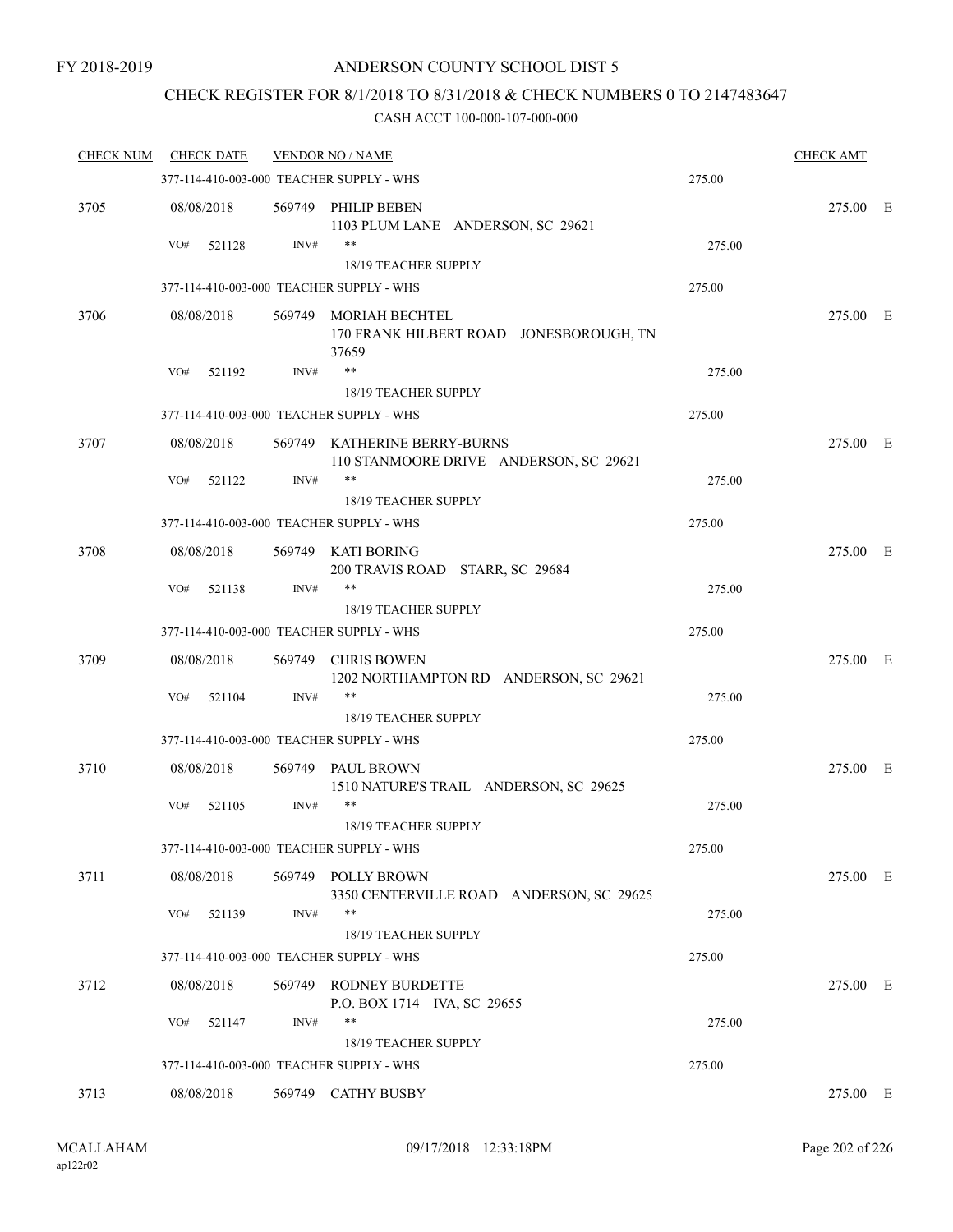### ANDERSON COUNTY SCHOOL DIST 5

### CHECK REGISTER FOR 8/1/2018 TO 8/31/2018 & CHECK NUMBERS 0 TO 2147483647

| <b>CHECK NUM</b> |     | <b>CHECK DATE</b> |      | <b>VENDOR NO / NAME</b>                                          |        | <b>CHECK AMT</b> |  |
|------------------|-----|-------------------|------|------------------------------------------------------------------|--------|------------------|--|
|                  |     |                   |      | 216 STREAMS WAY ANDERSON, SC 29625                               |        |                  |  |
|                  | VO# | 521131            | INV# | **                                                               | 275.00 |                  |  |
|                  |     |                   |      | 18/19 TEACHER SUPPLY                                             |        |                  |  |
|                  |     |                   |      | 377-114-410-003-000 TEACHER SUPPLY - WHS                         | 275.00 |                  |  |
| 3714             |     | 08/08/2018        |      | 569749 DENIELA COLLINGTON                                        |        | 275.00 E         |  |
|                  |     |                   |      | 15 ROHAN DRIVE ANDERSON, SC 29621                                |        |                  |  |
|                  | VO# | 521180            | INV# | **                                                               | 275.00 |                  |  |
|                  |     |                   |      | 18/19 TEACHER SUPPLY                                             |        |                  |  |
|                  |     |                   |      | 377-114-410-003-000 TEACHER SUPPLY - WHS                         | 275.00 |                  |  |
| 3715             |     | 08/08/2018        |      | 569749 DESTINEE COOPER<br>211 FOREST AVENUE ANDERSON, SC 29625   |        | 275.00 E         |  |
|                  | VO# | 521159            | INV# | **                                                               | 275.00 |                  |  |
|                  |     |                   |      | 18/19 TEACHER SUPPLY                                             |        |                  |  |
|                  |     |                   |      | 377-114-410-003-000 TEACHER SUPPLY - WHS                         | 275.00 |                  |  |
|                  |     |                   |      |                                                                  |        |                  |  |
| 3716             |     | 08/08/2018        |      | 569749 LINDA COUCH<br>105 WICKER LANE ANDERSON, SC 29621         |        | 275.00 E         |  |
|                  | VO# | 521106            | INV# | **                                                               | 275.00 |                  |  |
|                  |     |                   |      | <b>18/19 TEACHER SUPPLY</b>                                      |        |                  |  |
|                  |     |                   |      | 377-114-410-003-000 TEACHER SUPPLY - WHS                         | 275.00 |                  |  |
| 3717             |     | 08/08/2018        |      | 569749 JAMES DAWSON                                              |        | 275.00 E         |  |
|                  |     |                   |      | 107 MARIA DRIVE ANDERSON, SC 29625                               |        |                  |  |
|                  | VO# | 521124            | INV# | $***$                                                            | 275.00 |                  |  |
|                  |     |                   |      | <b>18/19 TEACHER SUPPLY</b>                                      |        |                  |  |
|                  |     |                   |      | 377-114-410-003-000 TEACHER SUPPLY - WHS                         | 275.00 |                  |  |
| 3718             |     | 08/08/2018        |      | 569749 AMANDA DAWSON                                             |        | 275.00 E         |  |
|                  | VO# | 521148            | INV# | 38 VOYLES ROAD ABBEVILLE, SC 29620<br>**                         | 275.00 |                  |  |
|                  |     |                   |      |                                                                  |        |                  |  |
|                  |     |                   |      | 18/19 TEACHER SUPPLY                                             |        |                  |  |
|                  |     |                   |      | 377-114-410-003-000 TEACHER SUPPLY - WHS                         | 275.00 |                  |  |
| 3719             |     | 08/08/2018        |      | 569749 SARAH DENHARTOG<br>122 PALM BRANCH WAY ANDERSON, SC 29621 |        | 275.00 E         |  |
|                  |     | VO# 521149        | INV# | **                                                               | 275.00 |                  |  |
|                  |     |                   |      | 18/19 TEACHER SUPPLY                                             |        |                  |  |
|                  |     |                   |      | 377-114-410-003-000 TEACHER SUPPLY - WHS                         | 275.00 |                  |  |
| 3720             |     | 08/08/2018        |      | 569749 KATHERINE RENEE DRAKE                                     |        | 275.00 E         |  |
|                  |     |                   |      | 1012 THORNEHILL DRIVE ANDERSON, SC 29621                         |        |                  |  |
|                  | VO# | 521110            | INV# |                                                                  | 275.00 |                  |  |
|                  |     |                   |      | 18/19 TEACHER SUPPLY                                             |        |                  |  |
|                  |     |                   |      | 377-114-410-003-000 TEACHER SUPPLY - WHS                         | 275.00 |                  |  |
| 3721             |     | 08/08/2018        |      | 569749 CHRISTINA EBERHARD                                        |        | 275.00 E         |  |
|                  |     |                   |      | 209 RHOE CIRCLE ANDERSON, SC 29621                               |        |                  |  |
|                  | VO# | 521173            | INV# | **                                                               | 275.00 |                  |  |
|                  |     |                   |      | 18/19 TEACHER SUPPLY                                             |        |                  |  |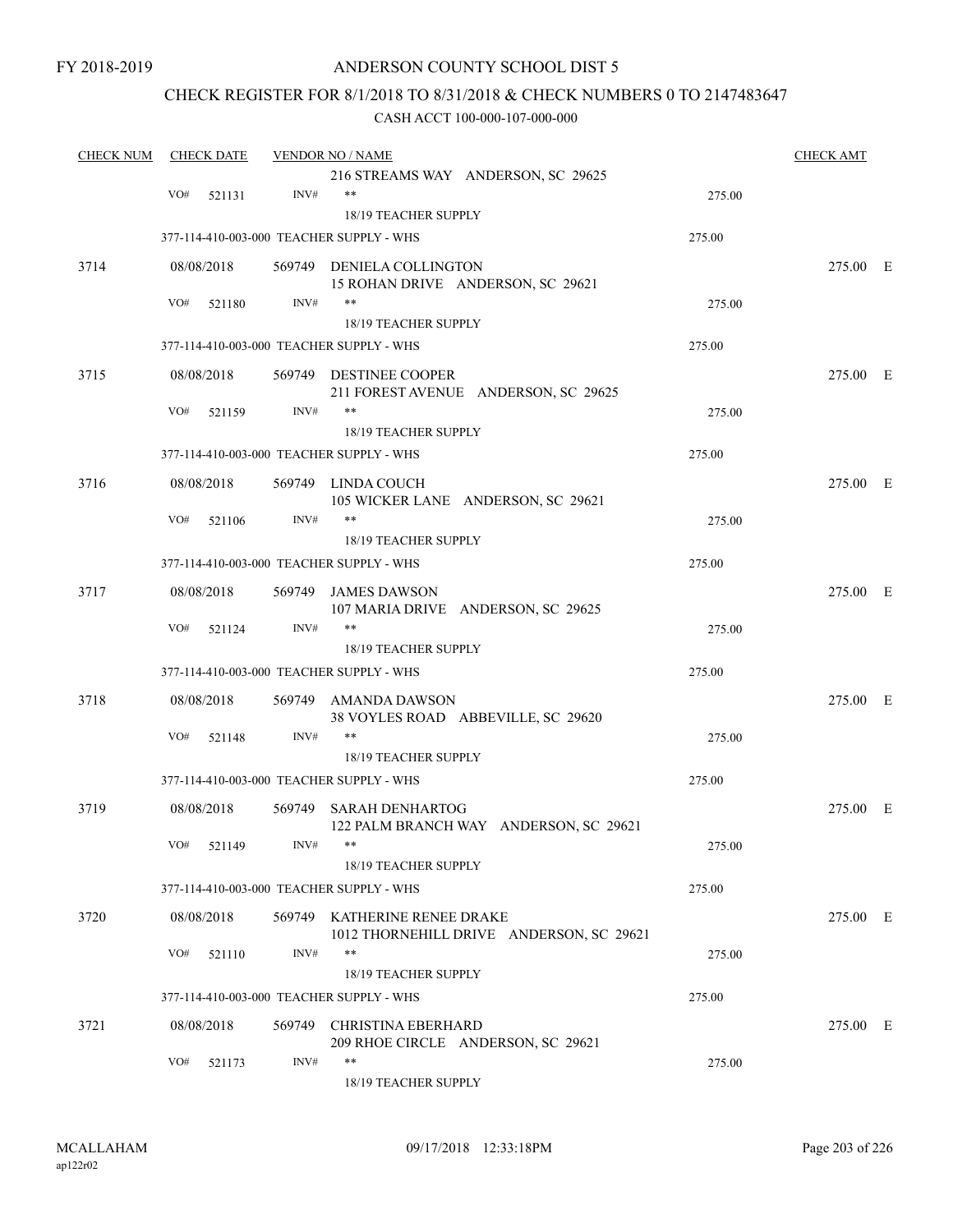### CHECK REGISTER FOR 8/1/2018 TO 8/31/2018 & CHECK NUMBERS 0 TO 2147483647

| <u>CHECK NUM</u> | CHECK DATE    |        | <b>VENDOR NO / NAME</b><br>377-114-410-003-000 TEACHER SUPPLY - WHS            | 275.00 | <b>CHECK AMT</b> |  |
|------------------|---------------|--------|--------------------------------------------------------------------------------|--------|------------------|--|
| 3722             | 08/08/2018    |        | 569749 TAYLOR EDMONDS<br>412 HAMILTON PARKWAY EASLEY, SC 29642                 |        | 275.00 E         |  |
|                  | VO#<br>521161 | INV#   | **<br>18/19 TEACHER SUPPLY                                                     | 275.00 |                  |  |
|                  |               |        | 377-114-410-003-000 TEACHER SUPPLY - WHS                                       | 275.00 |                  |  |
| 3723             | 08/08/2018    |        | 569749 CARRIE EVANS<br>718 E CALHOUN STREET ANDERSON, SC 29621                 |        | 275.00 E         |  |
|                  | VO#<br>521107 | INV#   | $***$<br><b>18/19 TEACHER SUPPLY</b>                                           | 275.00 |                  |  |
|                  |               |        | 377-114-410-003-000 TEACHER SUPPLY - WHS                                       | 275.00 |                  |  |
| 3724             | 08/08/2018    |        | 569749 TONI EVANS                                                              |        | 275.00 E         |  |
|                  |               | INV#   | 104 SWEET SPRINGS ANDERSON, SC 29625<br>$***$                                  |        |                  |  |
|                  | VO#<br>521126 |        | <b>18/19 TEACHER SUPPLY</b>                                                    | 275.00 |                  |  |
|                  |               |        | 377-114-410-003-000 TEACHER SUPPLY - WHS                                       | 275.00 |                  |  |
| 3725             | 08/08/2018    |        | 569749 JOY FISHER<br>1113 ROOKS DRIVE ANDERSON, SC 29625                       |        | 275.00 E         |  |
|                  | VO#<br>521108 | INV#   | $***$<br><b>18/19 TEACHER SUPPLY</b>                                           | 275.00 |                  |  |
|                  |               |        | 377-114-410-003-000 TEACHER SUPPLY - WHS                                       | 275.00 |                  |  |
| 3726             | 08/08/2018    |        | 569749 YEZID FLORES<br>319 WILKES WAY ANDERSON, SC 29621                       |        | 275.00 E         |  |
|                  | VO#<br>521137 | INV#   | $***$<br>18/19 TEACHER SUPPLY                                                  | 275.00 |                  |  |
|                  |               |        | 377-114-410-003-000 TEACHER SUPPLY - WHS                                       | 275.00 |                  |  |
| 3727             | 08/08/2018    |        | 569749 KATHERINE FORD<br>5592 CREPE MYRTLE DRIVE YORK, SC 29745                |        | 275.00 E         |  |
|                  | VO#<br>521184 | INV#   | **<br>18/19 TEACHER SUPPLY                                                     | 275.00 |                  |  |
|                  |               |        | 377-114-410-003-000 TEACHER SUPPLY - WHS                                       | 275.00 |                  |  |
|                  | 08/08/2018    | 569749 |                                                                                |        |                  |  |
| 3728             |               |        | <b>JOHN FORSHEY</b><br>2225 ASHLEY RIVER ROAD APT. 377<br>CHARLESTON, SC 29434 |        | 275.00 E         |  |
|                  | VO#<br>521169 | INV#   | $***$<br>18/19 TEACHER SUPPLY                                                  | 275.00 |                  |  |
|                  |               |        | 377-114-410-003-000 TEACHER SUPPLY - WHS                                       | 275.00 |                  |  |
| 3729             | 08/08/2018    |        | 569749 CARNITA FOSTER<br>1196 DALRYMPLE ROAD ANDERSON, SC 29621                |        | 275.00 E         |  |
|                  | VO#<br>521109 | INV#   | $***$                                                                          | 275.00 |                  |  |
|                  |               |        | 18/19 TEACHER SUPPLY                                                           |        |                  |  |
|                  |               |        | 377-114-410-003-000 TEACHER SUPPLY - WHS                                       | 275.00 |                  |  |
| 3730             | 08/08/2018    |        | 569749 LINDSEY FOULDS                                                          |        | 275.00 E         |  |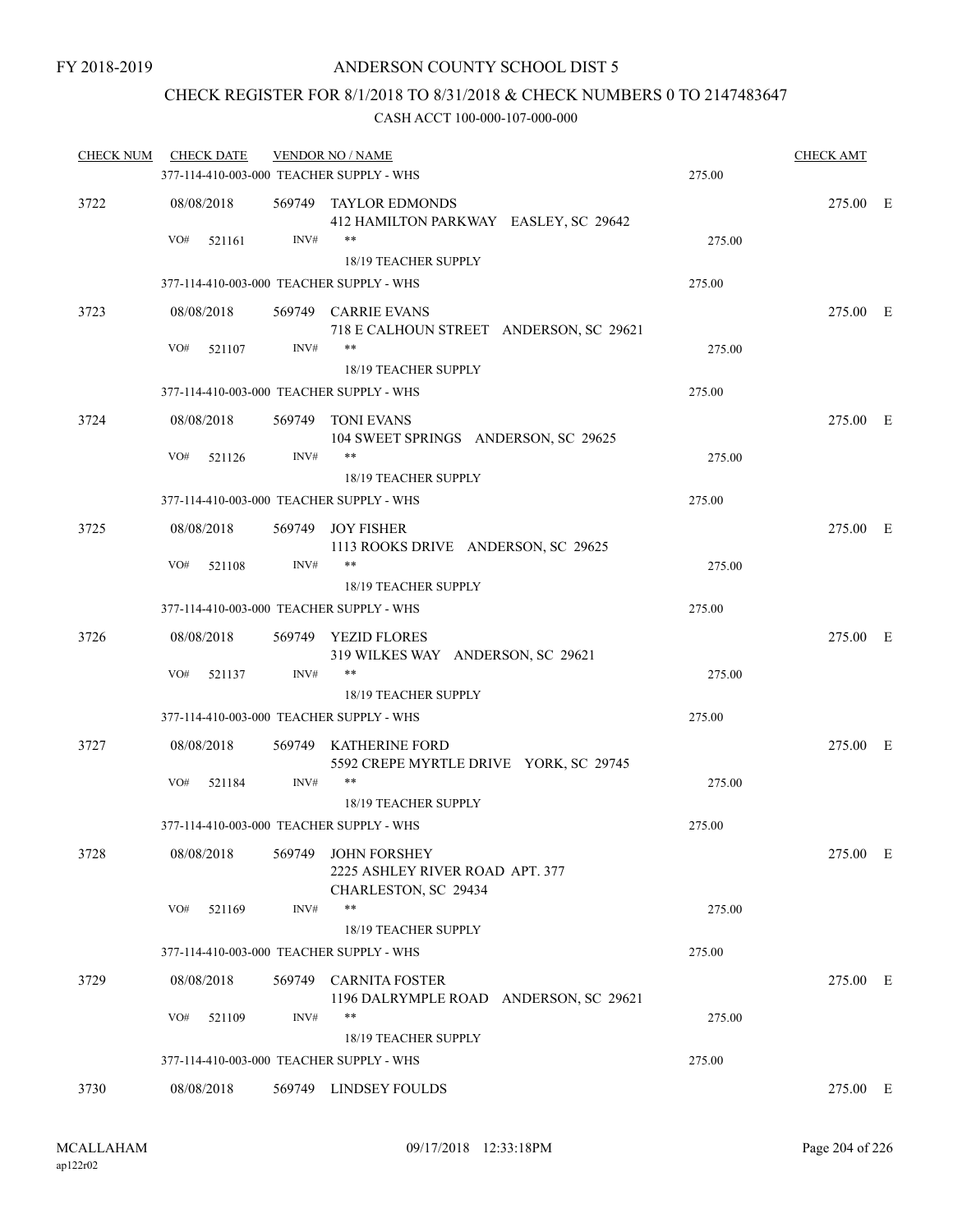### ANDERSON COUNTY SCHOOL DIST 5

### CHECK REGISTER FOR 8/1/2018 TO 8/31/2018 & CHECK NUMBERS 0 TO 2147483647

| <b>CHECK NUM</b> |     | <b>CHECK DATE</b> |      | <b>VENDOR NO / NAME</b>                  |        | <b>CHECK AMT</b> |  |
|------------------|-----|-------------------|------|------------------------------------------|--------|------------------|--|
|                  |     |                   |      | 1027 STONEHAM CIRCLE ANDERSON, SC 29626  |        |                  |  |
|                  | VO# | 521175            | INV# | $***$                                    | 275.00 |                  |  |
|                  |     |                   |      | 18/19 TEACHER SUPPLY                     |        |                  |  |
|                  |     |                   |      | 377-114-410-003-000 TEACHER SUPPLY - WHS | 275.00 |                  |  |
| 3731             |     | 08/08/2018        |      | 569749 JOHN FRADY                        |        | 275.00 E         |  |
|                  |     |                   |      | 201 HOLLIDAY LANE PENDLETON, SC 29670    |        |                  |  |
|                  | VO# | 521145            | INV# | $***$                                    | 275.00 |                  |  |
|                  |     |                   |      | 18/19 TEACHER SUPPLY                     |        |                  |  |
|                  |     |                   |      | 377-114-410-003-000 TEACHER SUPPLY - WHS | 275.00 |                  |  |
| 3732             |     | 08/08/2018        |      | 569749 LUIS FRAGOSO                      |        | 275.00 E         |  |
|                  |     |                   |      | 207 STONINGTON WAY TAYLORS, SC 29687     |        |                  |  |
|                  | VO# | 521178            | INV# | **                                       | 275.00 |                  |  |
|                  |     |                   |      | 18/19 TEACHER SUPPLY                     |        |                  |  |
|                  |     |                   |      | 377-114-410-003-000 TEACHER SUPPLY - WHS | 275.00 |                  |  |
| 3733             |     | 08/08/2018        |      | 569749 KAITLYN GARRETT                   |        | 275.00 E         |  |
|                  |     |                   |      | 19138 S. HWY 11 FAIR PLAY, SC 29643      |        |                  |  |
|                  | VO# | 521163            | INV# | $***$                                    | 275.00 |                  |  |
|                  |     |                   |      | 18/19 TEACHER SUPPLY                     |        |                  |  |
|                  |     |                   |      | 377-114-410-003-000 TEACHER SUPPLY - WHS | 275.00 |                  |  |
| 3734             |     | 08/08/2018        |      | 569749 CHRISTINE HARTNESS                |        | 275.00 E         |  |
|                  |     |                   |      | 141 MEADOW CREEK COURT COMMERCE, GA      |        |                  |  |
|                  |     |                   |      | 30530                                    |        |                  |  |
|                  | VO# | 521182            | INV# | $***$                                    | 275.00 |                  |  |
|                  |     |                   |      | <b>18/19 TEACHER SUPPLY</b>              |        |                  |  |
|                  |     |                   |      | 377-114-410-003-000 TEACHER SUPPLY - WHS | 275.00 |                  |  |
| 3735             |     | 08/08/2018        |      | 569749 DEBRA HELLARD                     |        | 275.00 E         |  |
|                  |     |                   |      | 108 LINKSIDE DRIVE ANDERSON, SC 29621    |        |                  |  |
|                  | VO# | 521190            | INV# | **                                       | 275.00 |                  |  |
|                  |     |                   |      | 18/19 TEACHER SUPPLY                     |        |                  |  |
|                  |     |                   |      | 377-114-410-003-000 TEACHER SUPPLY - WHS | 275.00 |                  |  |
| 3736             |     | 08/08/2018        |      | 569749 WILLIAM HOLBROOK                  |        | 275.00 E         |  |
|                  |     |                   |      | 404 TIMBERLAKE ROAD ANDERSON, SC 29625   |        |                  |  |
|                  | VO# | 521151            | INV# | $***$                                    | 275.00 |                  |  |
|                  |     |                   |      | 18/19 TEACHER SUPPLY                     |        |                  |  |
|                  |     |                   |      | 377-114-410-003-000 TEACHER SUPPLY - WHS | 275.00 |                  |  |
| 3737             |     | 08/08/2018        |      | 569749 JOHN HOLLAND                      |        | 275.00 E         |  |
|                  |     |                   |      | 312 RHODEHAVEN DRIVE ANDERSON, SC 29625  |        |                  |  |
|                  | VO# | 521130            | INV# | **                                       | 275.00 |                  |  |
|                  |     |                   |      | 18/19 TEACHER SUPPLY                     |        |                  |  |
|                  |     |                   |      | 377-114-410-003-000 TEACHER SUPPLY - WHS | 275.00 |                  |  |
| 3738             |     | 08/08/2018        |      | 569749 STEPHANIE HUDSON                  |        | 275.00 E         |  |
|                  |     |                   |      | 2420 MARCHBANKS AVENUE APT. 6D ANDERSON, |        |                  |  |
|                  |     |                   |      | SC 29621                                 |        |                  |  |
|                  | VO# | 521170            | INV# | $\ast\ast$                               | 275.00 |                  |  |
|                  |     |                   |      |                                          |        |                  |  |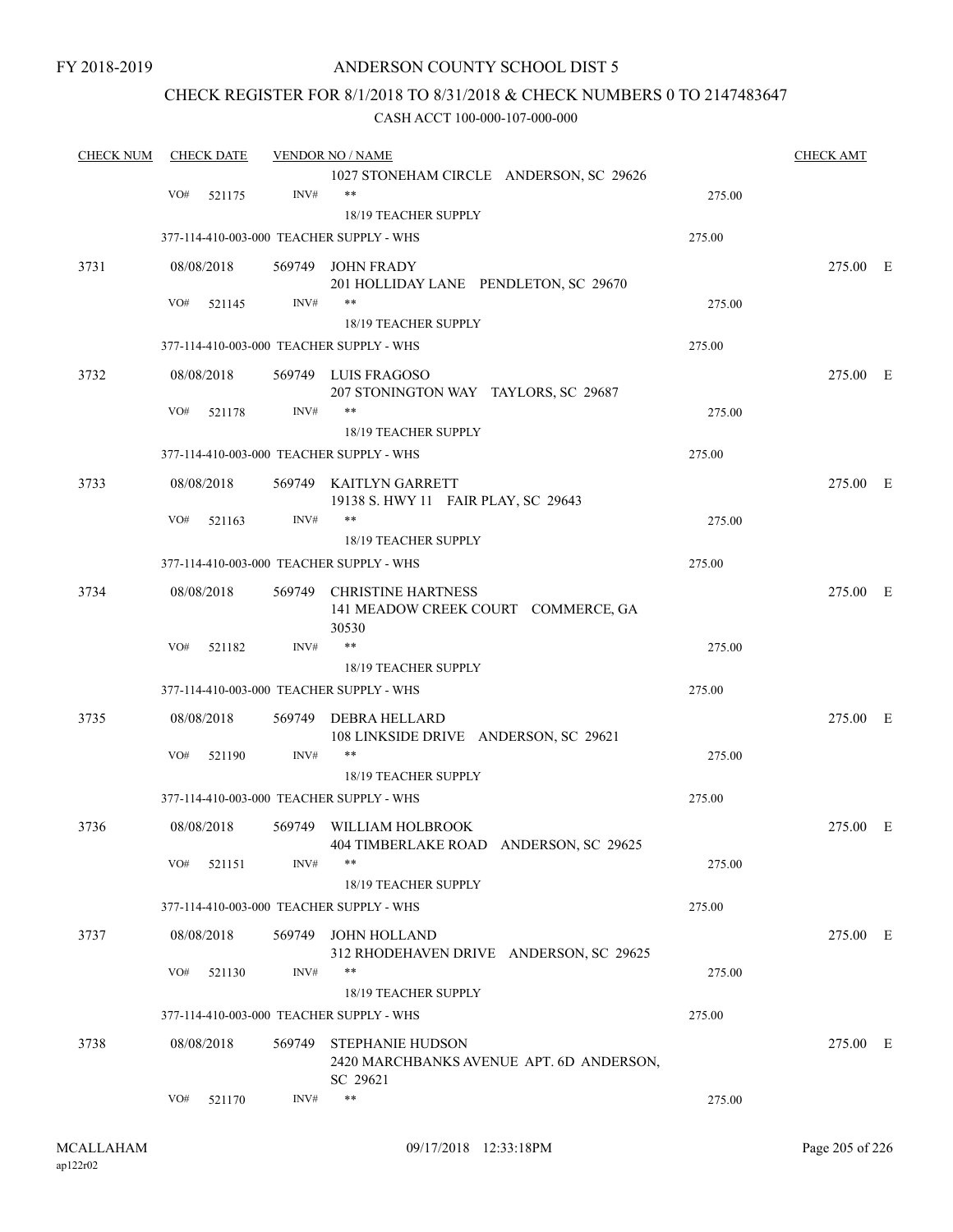### CHECK REGISTER FOR 8/1/2018 TO 8/31/2018 & CHECK NUMBERS 0 TO 2147483647

| <b>CHECK NUM</b> | <b>CHECK DATE</b> |                | <b>VENDOR NO / NAME</b>                                            |        | <b>CHECK AMT</b> |  |
|------------------|-------------------|----------------|--------------------------------------------------------------------|--------|------------------|--|
|                  |                   |                | 18/19 TEACHER SUPPLY                                               |        |                  |  |
|                  |                   |                | 377-114-410-003-000 TEACHER SUPPLY - WHS                           | 275.00 |                  |  |
| 3739             | 08/08/2018        |                | 569749 BRETT HUNGERFORD<br>606 RYAN ROAD ANDERSON, SC 29625        |        | 275.00 E         |  |
|                  | VO#<br>521135     | INV#           | $***$                                                              | 275.00 |                  |  |
|                  |                   |                | 18/19 TEACHER SUPPLY                                               |        |                  |  |
|                  |                   |                | 377-114-410-003-000 TEACHER SUPPLY - WHS                           | 275.00 |                  |  |
| 3740             | 08/08/2018        |                | 569749 JANE ISBELL<br>441 SANDERS ROAD PENDLETON, SC 29670         |        | 275.00 E         |  |
|                  | VO#<br>521127     | INV#           | $***$<br>18/19 TEACHER SUPPLY                                      | 275.00 |                  |  |
|                  |                   |                | 377-114-410-003-000 TEACHER SUPPLY - WHS                           | 275.00 |                  |  |
| 3741             | 08/08/2018        |                | 569749 TRACY JAMES<br>115 DEVON WAY ANDERSON, SC 29621             |        | 275.00 E         |  |
|                  | VO#<br>521125     | INV#           | **                                                                 | 275.00 |                  |  |
|                  |                   |                | <b>18/19 TEACHER SUPPLY</b>                                        |        |                  |  |
|                  |                   |                | 377-114-410-003-000 TEACHER SUPPLY - WHS                           | 275.00 |                  |  |
| 3742             | 08/08/2018        |                | 569749 JERRY KOCIURUBA<br>133 SHADOW CREEK LANE ANDERSON, SC 29621 |        | 275.00 E         |  |
|                  | VO#<br>521183     | INV#           | $***$<br>18/19 TEACHER SUPPLY                                      | 275.00 |                  |  |
|                  |                   |                | 377-114-410-003-000 TEACHER SUPPLY - WHS                           | 275.00 |                  |  |
|                  |                   |                |                                                                    |        |                  |  |
| 3743             | 08/08/2018<br>VO# | 569749<br>INV# | JESSICA LANGBEHN<br>119 FREEDOM DRIVE CLEMSON, SC 29631<br>$***$   |        | 275.00 E         |  |
|                  | 521188            |                | 18/19 TEACHER SUPPLY                                               | 275.00 |                  |  |
|                  |                   |                | 377-114-410-003-000 TEACHER SUPPLY - WHS                           | 275.00 |                  |  |
|                  |                   |                |                                                                    |        |                  |  |
| 3744             | 08/08/2018        |                | 569749 MELISSA LOONEY<br>PO BOX 3871 ANDERSON, SC 29622            |        | 275.00 E         |  |
|                  | VO#<br>521141     | INV#           | $***$<br>18/19 TEACHER SUPPLY                                      | 275.00 |                  |  |
|                  |                   |                | 377-114-410-003-000 TEACHER SUPPLY - WHS                           | 275.00 |                  |  |
| 3745             | 08/08/2018        | 569749         | <b>CARA LOTT</b><br>306 WEST FREDERICKS STREET ANDERSON, SC        |        | 275.00 E         |  |
|                  | VO#<br>521120     | INV#           | 29625<br>$***$                                                     | 275.00 |                  |  |
|                  |                   |                | <b>18/19 TEACHER SUPPLY</b>                                        |        |                  |  |
|                  |                   |                | 377-114-410-003-000 TEACHER SUPPLY - WHS                           | 275.00 |                  |  |
| 3746             | 08/08/2018        | 569749         | <b>BRITTANY LOUDERMILK</b><br>100 LAURENS CT ANDERSON, SC 29621    |        | 275.00 E         |  |
|                  | VO#<br>521160     | INV#           | $***$                                                              | 275.00 |                  |  |
|                  |                   |                | 18/19 TEACHER SUPPLY                                               |        |                  |  |
|                  |                   |                | 377-114-410-003-000 TEACHER SUPPLY - WHS                           | 275.00 |                  |  |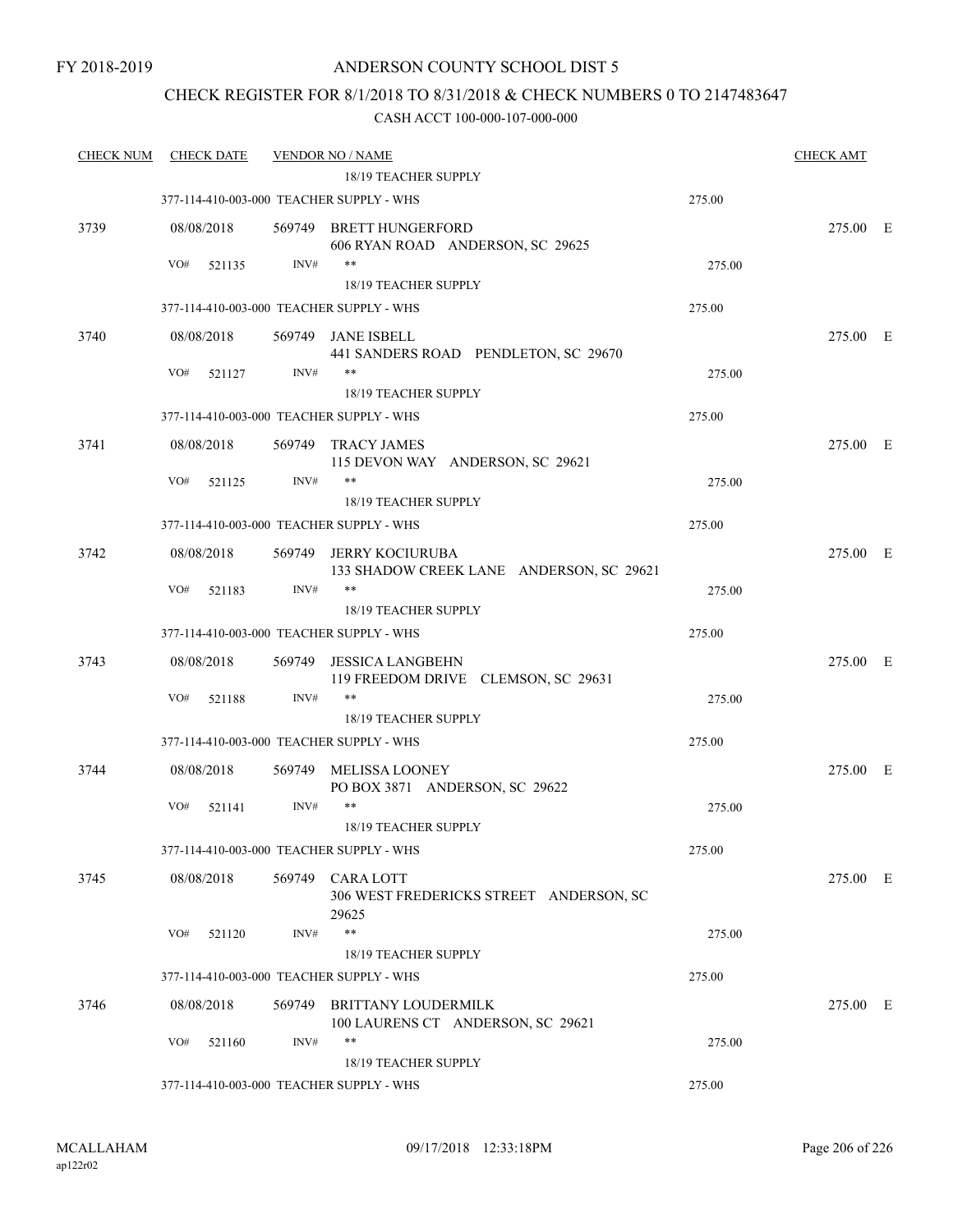# CHECK REGISTER FOR 8/1/2018 TO 8/31/2018 & CHECK NUMBERS 0 TO 2147483647

| <b>CHECK NUM</b> | <b>CHECK DATE</b>                        |        | <b>VENDOR NO / NAME</b>                                              |        | <b>CHECK AMT</b> |  |
|------------------|------------------------------------------|--------|----------------------------------------------------------------------|--------|------------------|--|
| 3747             | 08/08/2018                               |        | 569749 TALISHA MADISON<br>1037 ANNA LANE ANDERSON, SC 29625          |        | 275.00 E         |  |
|                  | VO#<br>521193                            | INV#   | $***$<br>18/19 TEACHER SUPPLY                                        | 275.00 |                  |  |
|                  | 377-114-410-003-000 TEACHER SUPPLY - WHS |        |                                                                      | 275.00 |                  |  |
| 3748             | 08/08/2018                               |        | 569749 GEORGE MATHIS<br>145 MILLRACE CIRCLE AIKEN, SC 29805          |        | 275.00 E         |  |
|                  | VO#<br>521157                            | INV#   | $***$<br>18/19 TEACHER SUPPLY                                        | 275.00 |                  |  |
|                  | 377-114-410-003-000 TEACHER SUPPLY - WHS |        |                                                                      | 275.00 |                  |  |
| 3749             | 08/08/2018                               |        | 569749 TERRI MATTRESS<br>117 EDGEWATER DRIVE ANDERSON, SC 29626      |        | 275.00 E         |  |
|                  | VO#<br>521111                            | INV#   | $***$<br><b>18/19 TEACHER SUPPLY</b>                                 | 275.00 |                  |  |
|                  | 377-114-410-003-000 TEACHER SUPPLY - WHS |        |                                                                      | 275.00 |                  |  |
| 3750             | 08/08/2018                               |        | 569749 BAILEY MCCARLEY<br>104 WAVERLY ROAD ANDERSON, SC 29625        |        | 275.00 E         |  |
|                  | VO#<br>521132                            | INV#   | $***$<br>18/19 TEACHER SUPPLY                                        | 275.00 |                  |  |
|                  | 377-114-410-003-000 TEACHER SUPPLY - WHS |        |                                                                      | 275.00 |                  |  |
| 3751             | 08/08/2018                               |        | 569749 MAKAELA MCCARTHA<br>232 CRIMSON OAK DRIVE LEXINGTON, SC 29072 |        | 275.00 E         |  |
|                  | VO#<br>521168                            | INV#   | $***$<br>18/19 TEACHER SUPPLY                                        | 275.00 |                  |  |
|                  | 377-114-410-003-000 TEACHER SUPPLY - WHS |        |                                                                      | 275.00 |                  |  |
| 3752             | 08/08/2018                               |        | 569749 JILL MCCLAIN<br>206 LAUREL HEIGHTS ANDERSON, SC 29621         |        | 275.00 E         |  |
|                  | VO#<br>521144                            | INV#   | $***$<br>18/19 TEACHER SUPPLY                                        | 275.00 |                  |  |
|                  | 377-114-410-003-000 TEACHER SUPPLY - WHS |        |                                                                      | 275.00 |                  |  |
| 3753             | 08/08/2018                               |        | 569749 MICHAEL MCCOY<br>2205 EDGEWOOD AVENUE ANDERSON, SC 29625      |        | 275.00 E         |  |
|                  | VO#<br>521153                            | INV#   | $***$<br>18/19 TEACHER SUPPLY                                        | 275.00 |                  |  |
|                  | 377-114-410-003-000 TEACHER SUPPLY - WHS |        |                                                                      | 275.00 |                  |  |
| 3754             | 08/08/2018                               |        | 569749 MIRANDA MCINTOSH<br>430 SHORE LINE DRIVE ANDERSON, SC 29626   |        | 275.00 E         |  |
|                  | VO#<br>521152                            | INV#   | **<br>18/19 TEACHER SUPPLY                                           | 275.00 |                  |  |
|                  | 377-114-410-003-000 TEACHER SUPPLY - WHS |        |                                                                      | 275.00 |                  |  |
| 3755             | 08/08/2018                               | 569749 | <b>MARY ELLEN MINNIEAR</b><br>406 WOODFERN CIRCLE ANDERSON, SC 29625 |        | 275.00 E         |  |
|                  | VO#<br>521112                            | INV#   | $***$                                                                | 275.00 |                  |  |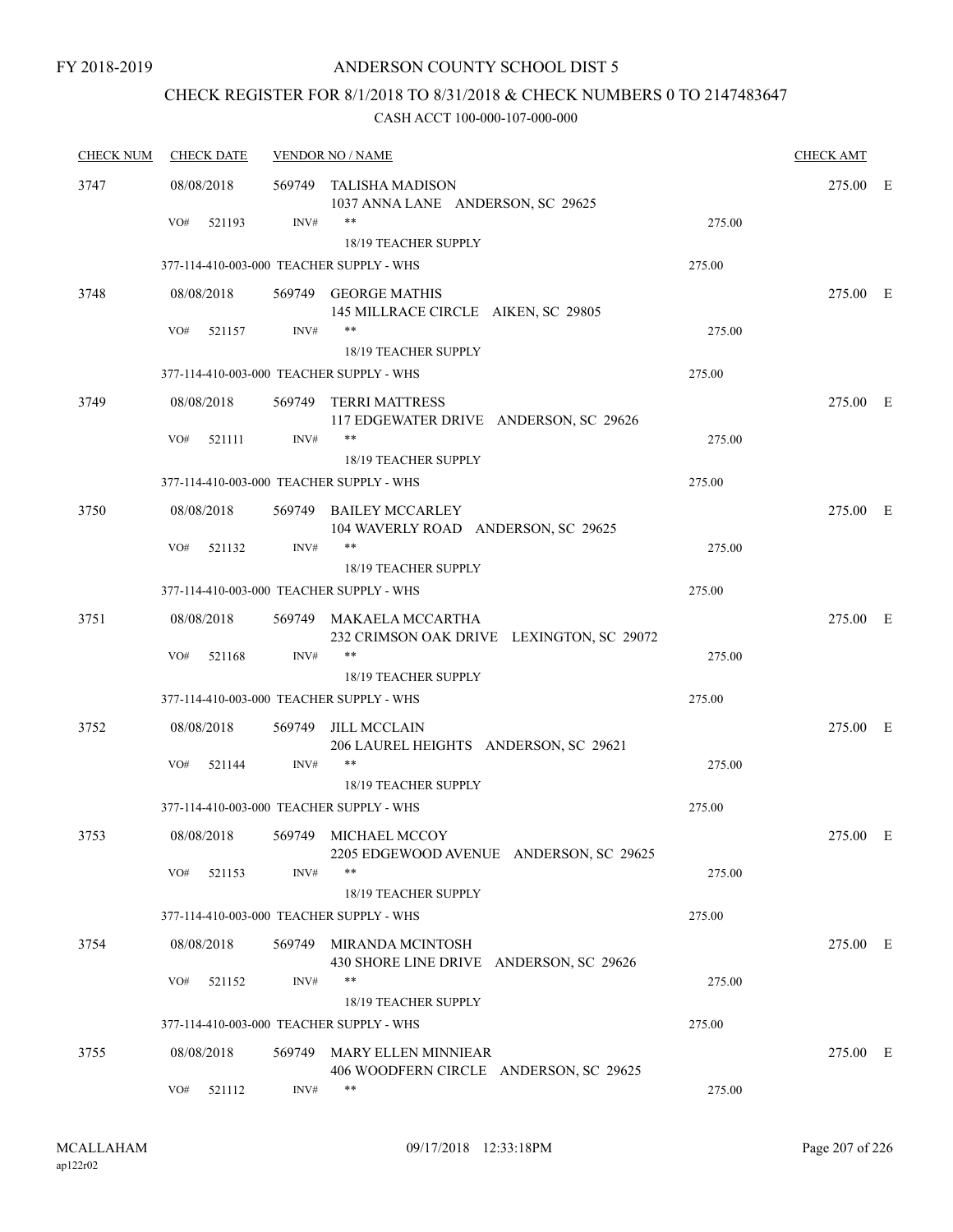### CHECK REGISTER FOR 8/1/2018 TO 8/31/2018 & CHECK NUMBERS 0 TO 2147483647

| <b>CHECK NUM</b> | <b>CHECK DATE</b>                        |        | <b>VENDOR NO / NAME</b><br>18/19 TEACHER SUPPLY                   |        | <b>CHECK AMT</b> |  |
|------------------|------------------------------------------|--------|-------------------------------------------------------------------|--------|------------------|--|
|                  | 377-114-410-003-000 TEACHER SUPPLY - WHS |        |                                                                   | 275.00 |                  |  |
| 3756             | 08/08/2018                               |        | 569749 JENILYN MULKEY<br>224 SPRUCE CREEK ANDERSON, SC 29625      |        | 275.00 E         |  |
|                  | VO#<br>521156                            | INV#   | $***$                                                             | 275.00 |                  |  |
|                  |                                          |        | 18/19 TEACHER SUPPLY                                              |        |                  |  |
|                  | 377-114-410-003-000 TEACHER SUPPLY - WHS |        |                                                                   | 275.00 |                  |  |
| 3757             | 08/08/2018                               |        | 569749 ROSEMARY MYERS<br>206 AMETHYST WAY SENECA, SC 29672        |        | 275.00 E         |  |
|                  | VO#<br>521174                            | INV#   | $***$<br>18/19 TEACHER SUPPLY                                     | 275.00 |                  |  |
|                  | 377-114-410-003-000 TEACHER SUPPLY - WHS |        |                                                                   | 275.00 |                  |  |
| 3758             | 08/08/2018                               |        | 569749 HEATHER NEARY<br>201 RIVER DRIVE WILLIAMSTON, SC 29697     |        | 275.00 E         |  |
|                  | VO#<br>521143                            | INV#   | **<br>18/19 TEACHER SUPPLY                                        | 275.00 |                  |  |
|                  | 377-114-410-003-000 TEACHER SUPPLY - WHS |        |                                                                   | 275.00 |                  |  |
| 3759             | 08/08/2018                               |        | 569749 RYAN NEGOSKI<br>111 REGALIA COURT #107 CLEMSON, SC 29631   |        | 275.00 E         |  |
|                  | VO#<br>521196                            | INV#   | $***$                                                             | 275.00 |                  |  |
|                  |                                          |        | 18/19 TEACHER SUPPLY                                              |        |                  |  |
|                  | 377-114-410-003-000 TEACHER SUPPLY - WHS |        |                                                                   | 275.00 |                  |  |
| 3760             | 08/08/2018                               |        | 569749 ANGELA NEW<br>205 CHATEAU ROAD ANDERSON, SC 29625          |        | 275.00 E         |  |
|                  | VO#<br>521113                            | INV#   | $***$<br>18/19 TEACHER SUPPLY                                     | 275.00 |                  |  |
|                  | 377-114-410-003-000 TEACHER SUPPLY - WHS |        |                                                                   | 275.00 |                  |  |
| 3761             | 08/08/2018                               | 569749 | WRIGHT PARKER<br>104 GREENWAY DRIVE ANDERSON, SC 29625            |        | 275.00 E         |  |
|                  | VO#<br>521186                            | INV#   | $***$<br>18/19 TEACHER SUPPLY                                     | 275.00 |                  |  |
|                  | 377-114-410-003-000 TEACHER SUPPLY - WHS |        |                                                                   | 275.00 |                  |  |
| 3762             | 08/08/2018                               | 569749 | <b>JARROD PAYNE</b><br>200 GEORGETOWN ROAD EASLEY, SC 29640       |        | 275.00 E         |  |
|                  | VO#<br>521191                            | INV#   | **<br>18/19 TEACHER SUPPLY                                        | 275.00 |                  |  |
|                  | 377-114-410-003-000 TEACHER SUPPLY - WHS |        |                                                                   | 275.00 |                  |  |
| 3763             | 08/08/2018                               | 569749 | <b>ROBERT PETTIGREW</b><br>190 SENTELL ROAD WILLIAMSTON, SC 29697 |        | 275.00 E         |  |
|                  | VO#<br>521167                            | INV#   | **<br>18/19 TEACHER SUPPLY                                        | 275.00 |                  |  |
|                  | 377-114-410-003-000 TEACHER SUPPLY - WHS |        |                                                                   | 275.00 |                  |  |
| 3764             | 08/08/2018                               |        | 569749 HERBERT PHILLIPS                                           |        | 275.00 E         |  |
|                  |                                          |        |                                                                   |        |                  |  |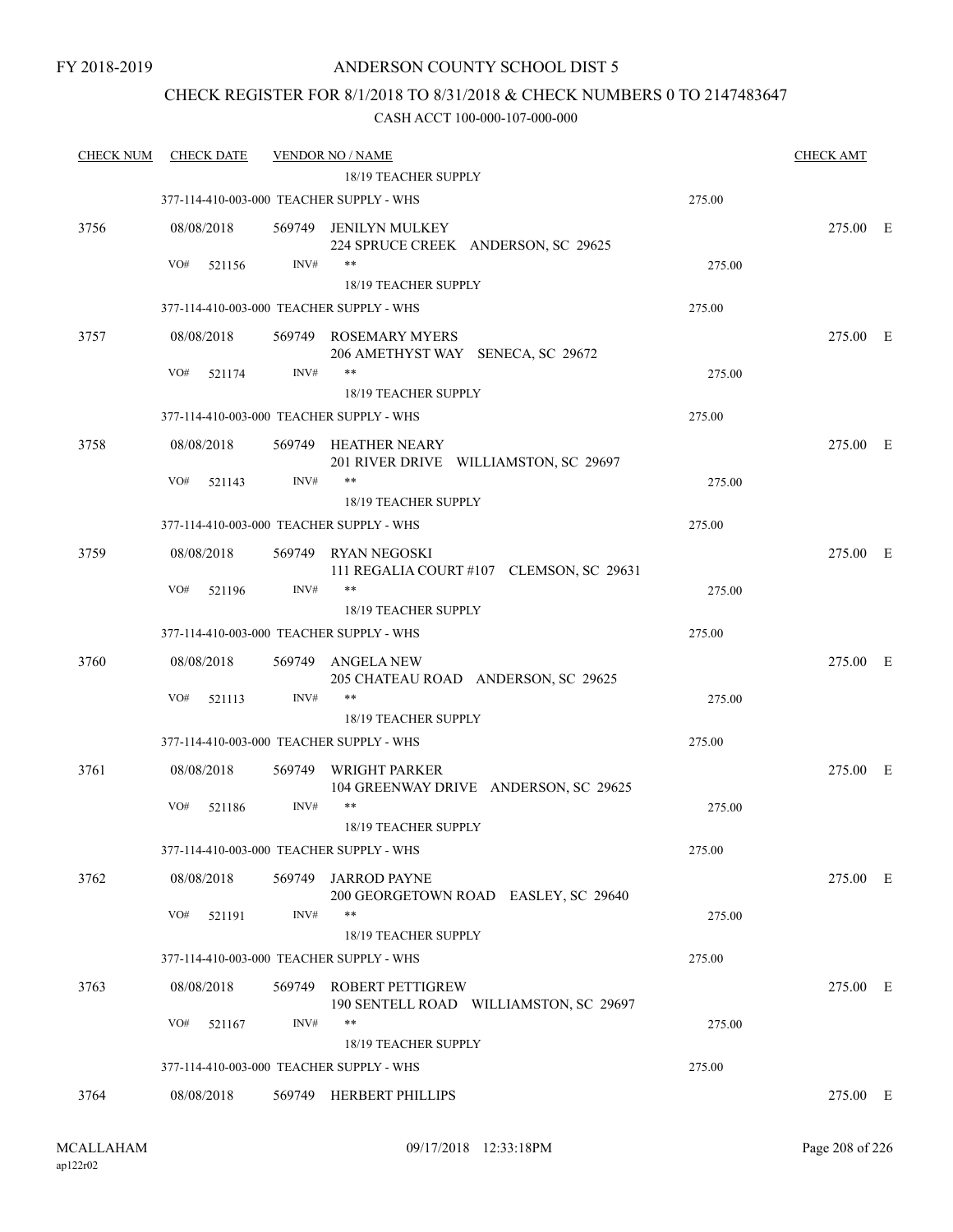### ANDERSON COUNTY SCHOOL DIST 5

### CHECK REGISTER FOR 8/1/2018 TO 8/31/2018 & CHECK NUMBERS 0 TO 2147483647

| <b>CHECK NUM</b> |     | <b>CHECK DATE</b> |      | <b>VENDOR NO / NAME</b>                                                 |        | <b>CHECK AMT</b> |  |
|------------------|-----|-------------------|------|-------------------------------------------------------------------------|--------|------------------|--|
|                  |     |                   |      | 410 KINGSTON WAY ANDERSON, SC 29625                                     |        |                  |  |
|                  | VO# | 521114            | INV# | $***$                                                                   | 275.00 |                  |  |
|                  |     |                   |      | 18/19 TEACHER SUPPLY                                                    |        |                  |  |
|                  |     |                   |      | 377-114-410-003-000 TEACHER SUPPLY - WHS                                | 275.00 |                  |  |
| 3765             |     | 08/08/2018        |      | 569749 CHRISTOPHER POPA                                                 |        | 275.00 E         |  |
|                  |     |                   |      | 402 NORRIS HIGHWAY CENTRAL, SC 29630                                    |        |                  |  |
|                  | VO# | 521142            | INV# | **                                                                      | 275.00 |                  |  |
|                  |     |                   |      | 18/19 TEACHER SUPPLY                                                    |        |                  |  |
|                  |     |                   |      | 377-114-410-003-000 TEACHER SUPPLY - WHS                                | 275.00 |                  |  |
| 3766             |     | 08/08/2018        |      | 569749 LEIGH RAMSEY                                                     |        | 275.00 E         |  |
|                  |     |                   |      | 631 JONAGOLD COURT ANDERSON, SC 29621                                   |        |                  |  |
|                  | VO# | 521195            | INV# | **                                                                      | 275.00 |                  |  |
|                  |     |                   |      | 18/19 TEACHER SUPPLY                                                    |        |                  |  |
|                  |     |                   |      | 377-114-410-003-000 TEACHER SUPPLY - WHS                                | 275.00 |                  |  |
| 3767             |     | 08/08/2018        |      | 569749 MICHAEL RUSHER                                                   |        | 275.00 E         |  |
|                  |     |                   |      | 100 TORTUGA LANE EASLEY, SC 29642                                       |        |                  |  |
|                  | VO# | 521140            | INV# | $***$                                                                   | 275.00 |                  |  |
|                  |     |                   |      | <b>18/19 TEACHER SUPPLY</b>                                             |        |                  |  |
|                  |     |                   |      | 377-114-410-003-000 TEACHER SUPPLY - WHS                                | 275.00 |                  |  |
| 3768             |     | 08/08/2018        |      | 569749 JOHN SCHUMPERT                                                   |        | 275.00 E         |  |
|                  |     |                   |      | 101 TIMBER TRACE WAY EASLEY, SC 29642                                   |        |                  |  |
|                  | VO# | 521150            | INV# | $***$<br>18/19 TEACHER SUPPLY                                           | 275.00 |                  |  |
|                  |     |                   |      | 377-114-410-003-000 TEACHER SUPPLY - WHS                                | 275.00 |                  |  |
|                  |     |                   |      |                                                                         |        |                  |  |
| 3769             |     | 08/08/2018        |      | 569749 RICHARD SCOTT                                                    |        | 275.00 E         |  |
|                  |     |                   |      | 424 WATERTON WAY MOORE, SC 29369<br>**                                  |        |                  |  |
|                  | VO# | 521179            | INV# |                                                                         | 275.00 |                  |  |
|                  |     |                   |      | <b>18/19 TEACHER SUPPLY</b><br>377-114-410-003-000 TEACHER SUPPLY - WHS | 275.00 |                  |  |
|                  |     |                   |      |                                                                         |        |                  |  |
| 3770             |     | 08/08/2018        |      | 569749 JANE SHARPE                                                      |        | 275.00 E         |  |
|                  |     |                   |      | 200 COUNTRY CLUB LANE #18A ANDERSON, SC<br>29625                        |        |                  |  |
|                  |     | $VO#$ 521155      | INV# | $***$                                                                   | 275.00 |                  |  |
|                  |     |                   |      | 18/19 TEACHER SUPPLY                                                    |        |                  |  |
|                  |     |                   |      | 377-114-410-003-000 TEACHER SUPPLY - WHS                                | 275.00 |                  |  |
| 3771             |     | 08/08/2018        |      | 569749 TYLER STANLEY                                                    |        | 275.00 E         |  |
|                  |     |                   |      | 130 HERITAGE RIVERWOOD DRIVE APT. I<br>CENTRAL, SC 29630                |        |                  |  |
|                  | VO# | 521177            | INV# | **                                                                      | 275.00 |                  |  |
|                  |     |                   |      | 18/19 TEACHER SUPPLY                                                    |        |                  |  |
|                  |     |                   |      | 377-114-410-003-000 TEACHER SUPPLY - WHS                                | 275.00 |                  |  |
| 3772             |     | 08/08/2018        |      | 569749 MICHAEL STRAUP                                                   |        | 275.00 E         |  |
|                  |     |                   |      | 102 HAWKS NEST BELTON, SC 29627                                         |        |                  |  |
|                  | VO# | 521115            | INV# | $***$                                                                   | 275.00 |                  |  |
|                  |     |                   |      |                                                                         |        |                  |  |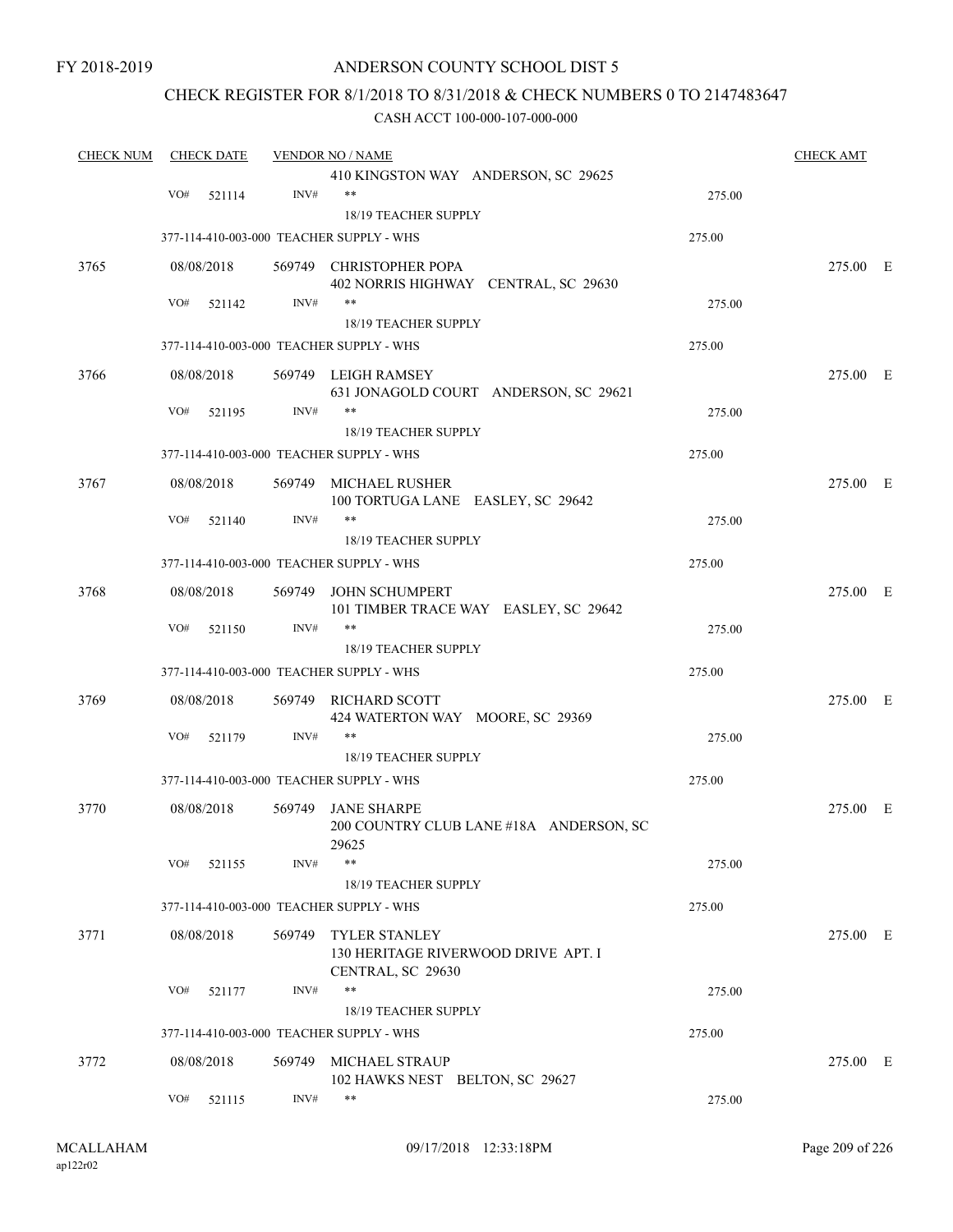### CHECK REGISTER FOR 8/1/2018 TO 8/31/2018 & CHECK NUMBERS 0 TO 2147483647

| <b>CHECK NUM</b> | <b>CHECK DATE</b>                        |        | <b>VENDOR NO / NAME</b>                                           |        | <b>CHECK AMT</b> |  |
|------------------|------------------------------------------|--------|-------------------------------------------------------------------|--------|------------------|--|
|                  |                                          |        | 18/19 TEACHER SUPPLY                                              |        |                  |  |
|                  | 377-114-410-003-000 TEACHER SUPPLY - WHS |        |                                                                   | 275.00 |                  |  |
| 3773             | 08/08/2018                               |        | 569749 WILLIS SULLIVAN<br>224 MOULTRIE SQUARE ANDERSON, SC 29621  |        | 275.00 E         |  |
|                  | VO#<br>521146                            | INV#   | $***$                                                             | 275.00 |                  |  |
|                  |                                          |        | 18/19 TEACHER SUPPLY                                              |        |                  |  |
|                  | 377-114-410-003-000 TEACHER SUPPLY - WHS |        |                                                                   | 275.00 |                  |  |
| 3774             | 08/08/2018                               |        | 569749 LURETTA SULLIVAN<br>183 LATIMER ROAD ANDERSON, SC 29626    |        | 275.00 E         |  |
|                  | VO#<br>521164                            | INV#   | $***$                                                             | 275.00 |                  |  |
|                  |                                          |        | 18/19 TEACHER SUPPLY                                              |        |                  |  |
|                  | 377-114-410-003-000 TEACHER SUPPLY - WHS |        |                                                                   | 275.00 |                  |  |
| 3775             | 08/08/2018                               | 569749 | MICHAEL SUTTON<br>107 RUDOLPH COURT ANDERSON, SC 29625            |        | 275.00 E         |  |
|                  | VO#<br>521121                            | INV#   | **                                                                | 275.00 |                  |  |
|                  |                                          |        | <b>18/19 TEACHER SUPPLY</b>                                       |        |                  |  |
|                  | 377-114-410-003-000 TEACHER SUPPLY - WHS |        |                                                                   | 275.00 |                  |  |
| 3776             | 08/08/2018                               |        | 569749 ANDREA THOMASON<br>304 CLUBSIDE DRIVE LEXINGTON, SC 29072  |        | 275.00 E         |  |
|                  | VO#<br>521116                            | INV#   | $***$                                                             | 275.00 |                  |  |
|                  |                                          |        | 18/19 TEACHER SUPPLY                                              |        |                  |  |
|                  | 377-114-410-003-000 TEACHER SUPPLY - WHS |        |                                                                   | 275.00 |                  |  |
| 3777             | 08/08/2018                               |        | 569749 JANET TINDALL<br>237 RIVERS EDGE DR. EASLEY, SC 29642      |        | 275.00 E         |  |
|                  | VO#<br>521129                            | INV#   | $***$                                                             | 275.00 |                  |  |
|                  |                                          |        | 18/19 TEACHER SUPPLY                                              |        |                  |  |
|                  | 377-114-410-003-000 TEACHER SUPPLY - WHS |        |                                                                   | 275.00 |                  |  |
| 3778             | 08/08/2018                               | 569749 | <b>RHONDA USRY</b><br>113 SPRINGSIDE CIRCLE ANDERSON, SC 29625    |        | 275.00 E         |  |
|                  | VO#<br>521117                            | INV#   | $***$<br>18/19 TEACHER SUPPLY                                     | 275.00 |                  |  |
|                  | 377-114-410-003-000 TEACHER SUPPLY - WHS |        |                                                                   | 275.00 |                  |  |
| 3779             | 08/08/2018                               | 569749 | <b>ANGELA WEISNER</b><br>102 RUSSELL STREET #205 EASLEY, SC 29640 |        | 275.00 E         |  |
|                  | VO#<br>521194                            | INV#   | $***$                                                             | 275.00 |                  |  |
|                  |                                          |        | 18/19 TEACHER SUPPLY                                              |        |                  |  |
|                  | 377-114-410-003-000 TEACHER SUPPLY - WHS |        |                                                                   | 275.00 |                  |  |
| 3780             | 08/08/2018                               | 569749 | <b>SUSAN WELBORN</b><br>203 WELBORN DRIVE ANDERSON, SC 29621      |        | 275.00 E         |  |
|                  | VO#<br>521118                            | INV#   | **                                                                | 275.00 |                  |  |
|                  |                                          |        | 18/19 TEACHER SUPPLY                                              |        |                  |  |
|                  | 377-114-410-003-000 TEACHER SUPPLY - WHS |        |                                                                   | 275.00 |                  |  |
| 3781             | 08/08/2018                               |        | 569749 CARL WENTZKY                                               |        | 275.00 E         |  |
|                  |                                          |        |                                                                   |        |                  |  |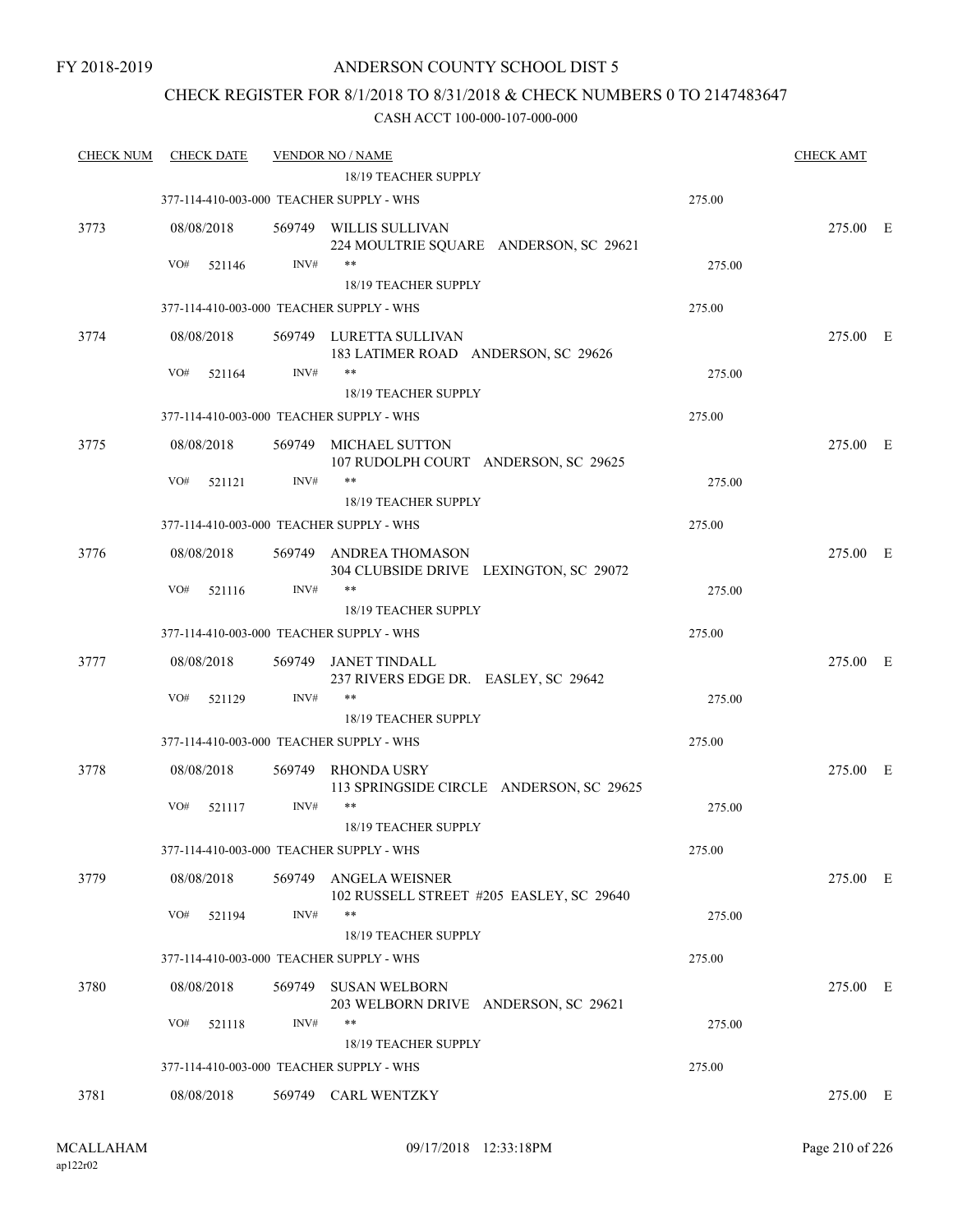# ANDERSON COUNTY SCHOOL DIST 5

## CHECK REGISTER FOR 8/1/2018 TO 8/31/2018 & CHECK NUMBERS 0 TO 2147483647

| <b>CHECK NUM</b> |     | <b>CHECK DATE</b> |        | <b>VENDOR NO / NAME</b>                                          |        | <b>CHECK AMT</b> |  |
|------------------|-----|-------------------|--------|------------------------------------------------------------------|--------|------------------|--|
|                  |     |                   |        | 135 ASHTON LANE ANDERSON, SC 29621                               |        |                  |  |
|                  | VO# | 521158            | INV#   | $***$                                                            | 275.00 |                  |  |
|                  |     |                   |        | 18/19 TEACHER SUPPLY<br>377-114-410-003-000 TEACHER SUPPLY - WHS | 275.00 |                  |  |
|                  |     |                   |        |                                                                  |        |                  |  |
| 3782             |     | 08/08/2018        | 569749 | TARA WILSON<br>2009 CARDINAL PARK DRIVE ANDERSON, SC<br>29621    |        | 275.00 E         |  |
|                  | VO# | 521123            | INV#   | $***$                                                            | 275.00 |                  |  |
|                  |     |                   |        | 18/19 TEACHER SUPPLY                                             |        |                  |  |
|                  |     |                   |        | 377-114-410-003-000 TEACHER SUPPLY - WHS                         | 275.00 |                  |  |
| 3783             |     | 08/08/2018        |        | 569749 AMY WILSON<br>206 HERIN DRIVE GREENWOOD, SC 29649         |        | 275.00 E         |  |
|                  | VO# | 521171            | INV#   | $***$<br>18/19 TEACHER SUPPLY                                    | 275.00 |                  |  |
|                  |     |                   |        | 377-114-410-003-000 TEACHER SUPPLY - WHS                         | 275.00 |                  |  |
| 3784             |     | 08/08/2018        | 569749 | JERRI WINCHESTER                                                 |        | 275.00 E         |  |
|                  |     |                   |        | 151 ASHTON LANE ANDERSON, SC 29621                               |        |                  |  |
|                  | VO# | 521136            | INV#   | $***$<br>18/19 TEACHER SUPPLY                                    | 275.00 |                  |  |
|                  |     |                   |        | 377-114-410-003-000 TEACHER SUPPLY - WHS                         | 275.00 |                  |  |
| 3785             |     | 08/08/2018        |        | 569749 CHELITA WOOD<br>140 NORFOLK CIRCLE ANDERSON, SC 29625     |        | 275.00 E         |  |
|                  | VO# | 521172            | INV#   | $***$                                                            | 275.00 |                  |  |
|                  |     |                   |        | 18/19 TEACHER SUPPLY                                             |        |                  |  |
|                  |     |                   |        | 377-114-410-003-000 TEACHER SUPPLY - WHS                         | 275.00 |                  |  |
| 3786             |     | 08/08/2018        |        | 569749 KATHERINE WOODBERRY<br>1267 RAY ROAD HEMINGWAY, SC 29554  |        | 275.00 E         |  |
|                  | VO# | 521166            | INV#   | $***$                                                            | 275.00 |                  |  |
|                  |     |                   |        | 18/19 TEACHER SUPPLY<br>377-114-410-003-000 TEACHER SUPPLY - WHS | 275.00 |                  |  |
|                  |     |                   |        |                                                                  |        |                  |  |
| 3787             |     | 08/08/2018        |        | 569749 JULIAN WRIGHT<br>115 WEST FARIS ROAD GREENVILLE, SC 29605 |        | 275.00 E         |  |
|                  | VO# | 521162            | INV#   | $***$                                                            | 275.00 |                  |  |
|                  |     |                   |        | 18/19 TEACHER SUPPLY                                             |        |                  |  |
|                  |     |                   |        | 377-114-410-003-000 TEACHER SUPPLY - WHS                         | 275.00 |                  |  |
| 3788             |     | 08/08/2018        |        | 569749 BESS WURST<br>207 LOBLOLLY DR ANDERSON, SC 29625          |        | 275.00 E         |  |
|                  | VO# | 521119            | INV#   | $***$                                                            | 275.00 |                  |  |
|                  |     |                   |        | 18/19 TEACHER SUPPLY<br>377-114-410-003-000 TEACHER SUPPLY - WHS | 275.00 |                  |  |
| * 3790           |     |                   |        |                                                                  |        | 320.68 E         |  |
|                  |     | 08/10/2018        |        | 207050 EMPLOYEE VENDOR<br>3203 HOWLAND DRIVE ANDERSON, SC 29626  |        |                  |  |
|                  | VO# | 521211            | INV#   | <b>EXPENSES</b><br>REIMBURSEMENT                                 | 117.38 |                  |  |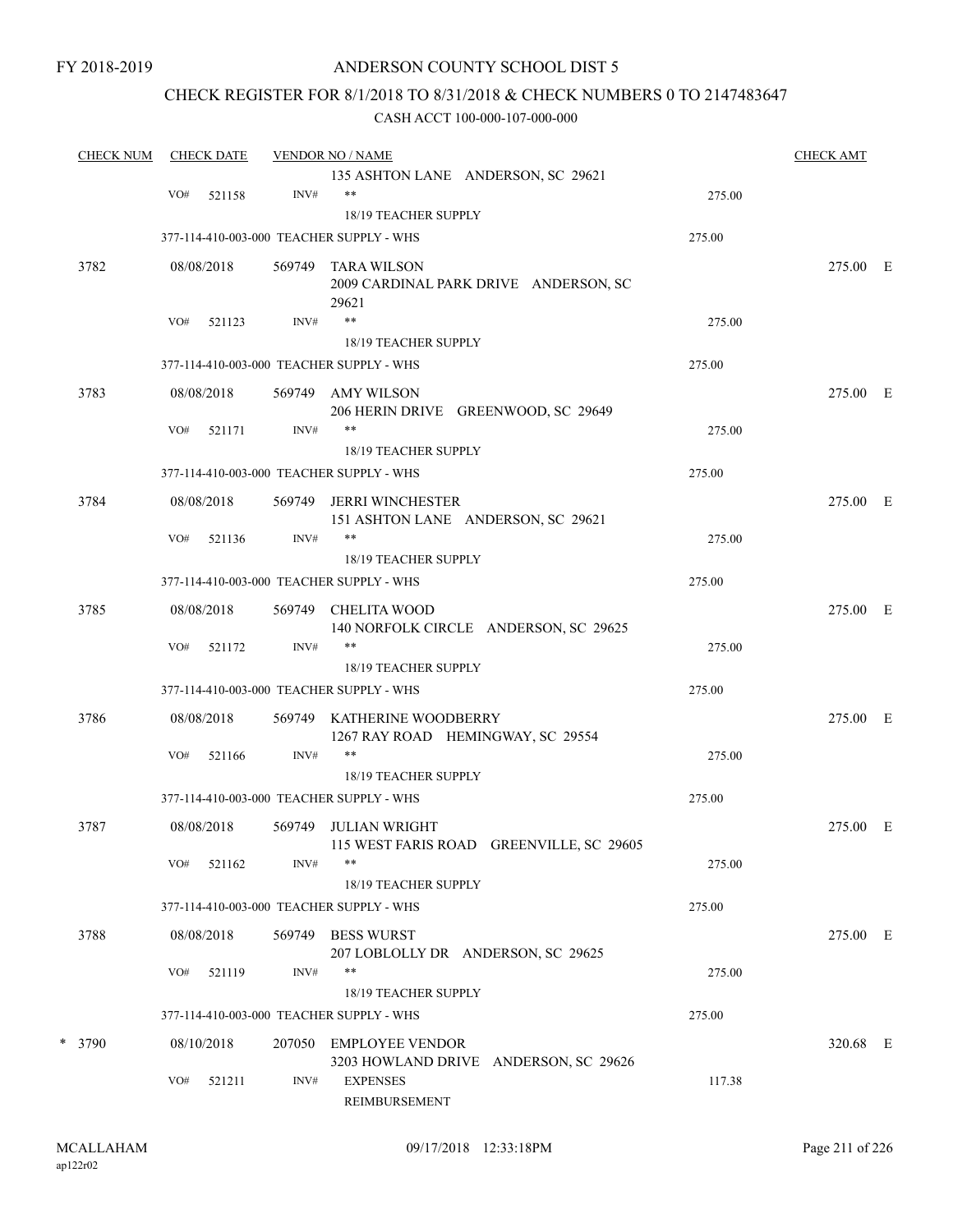# CHECK REGISTER FOR 8/1/2018 TO 8/31/2018 & CHECK NUMBERS 0 TO 2147483647

| <b>CHECK NUM</b> |     | <b>CHECK DATE</b> |                              | <b>VENDOR NO / NAME</b>                                            |          | <b>CHECK AMT</b> |  |
|------------------|-----|-------------------|------------------------------|--------------------------------------------------------------------|----------|------------------|--|
|                  |     |                   | 600-256-410-000-000 SUPPLIES |                                                                    | 117.38   |                  |  |
|                  |     | VO# 521215        | INV#                         | <b>RENTAL</b><br>REIMBURSEMENT                                     | 203.30   |                  |  |
|                  |     |                   | 600-256-410-000-000 SUPPLIES |                                                                    | 203.30   |                  |  |
| * 3792           |     | 08/10/2018        |                              | 321405 EMPLOYEE VENDOR<br>205 WILTON E HALL ROAD STARR, SC 29684   |          | 112.00 E         |  |
|                  | VO# | 521225            | INV#                         | <b>JULY 22-27</b><br><b>NASHVILLE</b>                              | 112.00   |                  |  |
|                  |     |                   |                              | 100-221-333-000-000 TRIPS AND CONFERENCES                          | 112.00   |                  |  |
| * 3794           |     | 08/10/2018        |                              | 573394 EMPLOYEE VENDOR<br>320 MURPHY ROAD ANDERSON, SC 29626       |          | 297.18 E         |  |
|                  | VO# | 521210            | INV#                         | <b>CAMERA</b><br>REIMBURSEMENT                                     | 297.18   |                  |  |
|                  |     |                   |                              | 707-190-660-007-240 YEARBOOK EXPENSE                               | 297.18   |                  |  |
| 3795             |     | 08/10/2018        |                              | 565738 EMPLOYEE VENDOR<br>100 LIMELIGHT DRIVE ANDERSON, SC 29621   |          | 118.33 E         |  |
|                  | VO# | 521202            | INV#                         | <b>GUEST BOOK</b><br><b>REIMBURSEMENT</b>                          | 14.67    |                  |  |
|                  |     |                   | 100-115-410-031-000 SUPPLIES |                                                                    | 14.67    |                  |  |
|                  | VO# | 521219            | INV#                         | JULY 30<br><b>BRASSTOWN</b>                                        | 103.66   |                  |  |
|                  |     |                   |                              | 100-254-333-000-OPS TRIPS-OPERATIONS                               | 103.66   |                  |  |
| 3796             |     | 08/10/2018        |                              | 574142 EMPLOYEE VENDOR<br>118 KILSPRINGS ROAD ANDERSON, SC 29621   |          | 862.39 E         |  |
|                  | VO# | 521232            | INV#                         | <b>JULY 8-11</b><br><b>ORLANDO</b>                                 | 862.39   |                  |  |
|                  |     |                   |                              | 100-221-333-005-000 TRIPS AND CONFERENCES                          | 862.39   |                  |  |
| * 3798           |     | 08/10/2018        |                              | 262110 EMPLOYEE VENDOR<br>207 MAGNOLIA TERRACE PENDLETON, SC 29670 |          | 137.17 E         |  |
|                  | VO# | 521234            | INV#                         | JULY 30<br><b>COLUMBIA</b>                                         | 137.17   |                  |  |
|                  |     |                   |                              | 100-257-333-000-000 TRIPS AND CONFERENCES                          | 137.17   |                  |  |
| 3799             |     | 08/10/2018        | 574903                       | <b>EMPLOYEE VENDOR</b><br>606 RYAN ROAD ANDERSON, SC 29625         |          | 427.68 E         |  |
|                  | VO# | 521214            | INV#                         | <b>HOTEL</b><br>REIMBURSEMENT                                      | 427.68   |                  |  |
|                  |     |                   |                              | 100-224-333-000-000 TRIPS/CONFERENCES                              | 427.68 A |                  |  |
| 3800             |     | 08/10/2018        | 572115                       | <b>EMPLOYEE VENDOR</b><br>2121 ROE FORD ROAD GREENVILLE, SC 29617  |          | 147.88 E         |  |
|                  | VO# | 521213            | INV#                         | <b>GIFT BAGS</b><br><b>REIMBURSEMENT</b>                           | 19.26    |                  |  |
|                  |     |                   | 600-256-410-000-000 SUPPLIES |                                                                    | 19.26    |                  |  |
|                  | VO# | 521231            | INV#                         | JULY 30                                                            | 128.62   |                  |  |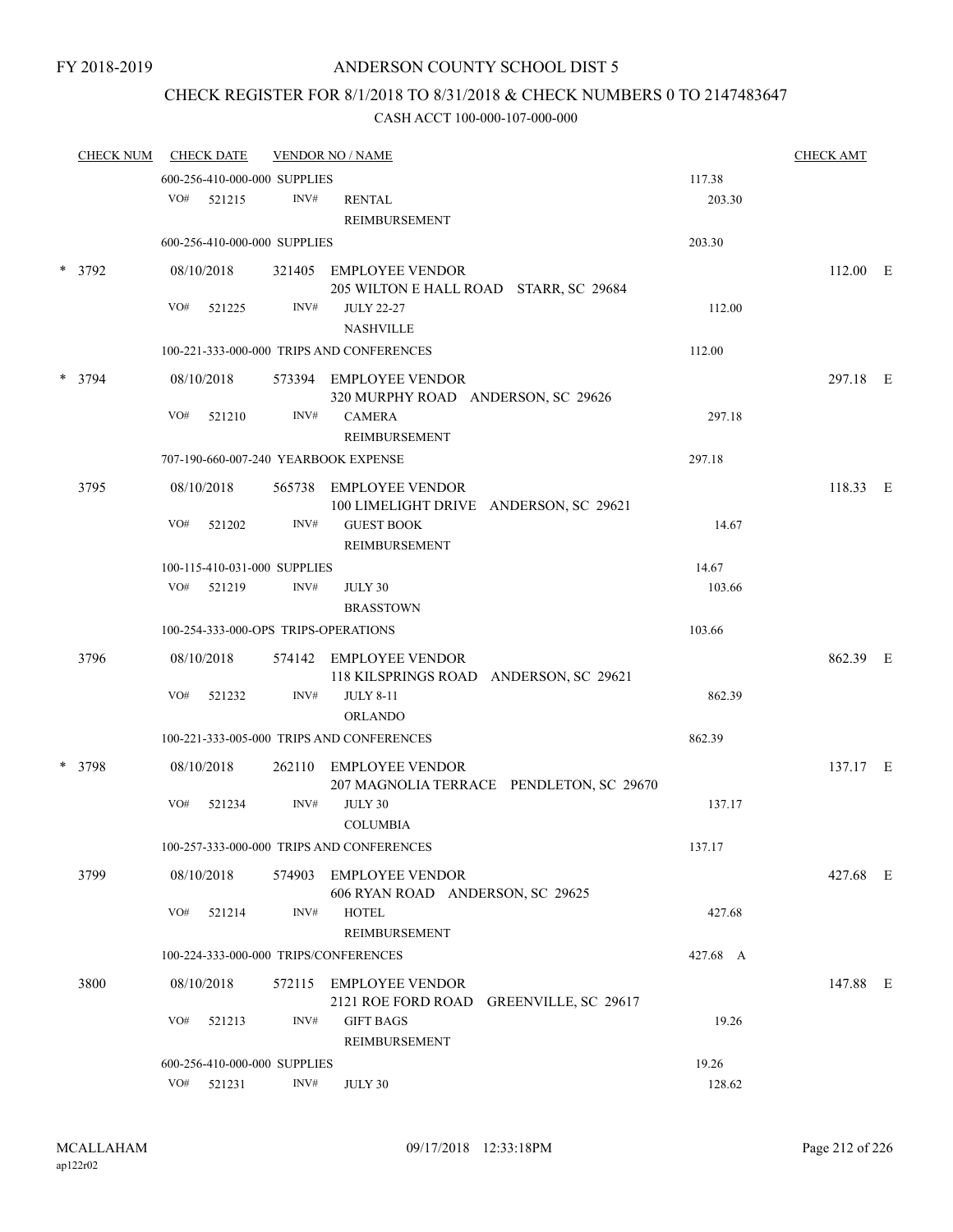### ANDERSON COUNTY SCHOOL DIST 5

### CHECK REGISTER FOR 8/1/2018 TO 8/31/2018 & CHECK NUMBERS 0 TO 2147483647

|        | <b>CHECK NUM</b> |     | <b>CHECK DATE</b>                 |      | <b>VENDOR NO / NAME</b>                                            |          | <b>CHECK AMT</b> |  |
|--------|------------------|-----|-----------------------------------|------|--------------------------------------------------------------------|----------|------------------|--|
|        |                  |     |                                   |      | <b>COLUMBIA</b>                                                    |          |                  |  |
|        |                  |     |                                   |      | 600-256-333-000-000 TRIPS AND CONFERENCES                          | 128.62   |                  |  |
|        | 3801             |     | 08/10/2018                        |      | 574666 EMPLOYEE VENDOR<br>136 MOSSCREEK DRIVE PIEDMONT, SC 29673   |          | 792.81 E         |  |
|        |                  | VO# | 521229                            | INV# | <b>JULY 10-14</b><br><b>ORLANDO</b>                                | 792.81   |                  |  |
|        |                  |     |                                   |      | 124-224-333-024-000 TRIPS AND CONFERENCES                          | 792.81   |                  |  |
| $\ast$ | 3804             |     | 08/10/2018                        |      | 575453 EMPLOYEE VENDOR<br>405 REGENCY CIR ANDERSON, SC 29625       |          | 1,153.96 E       |  |
|        |                  | VO# | 521299                            | INV# | <b>JULY 15-18</b>                                                  | 1,153.96 |                  |  |
|        |                  |     |                                   |      | <b>SAN ANTONIO</b>                                                 |          |                  |  |
|        |                  |     |                                   |      | 201-224-333-019-000 TRIPS AND CONFERENCES                          | 1,153.96 |                  |  |
|        | * 3806           |     | 08/10/2018                        |      | 575456 EMPLOYEE VENDOR<br>171 AMBERWOOD DRIVE ANDERSON, SC 29621   |          | 166.51 E         |  |
|        |                  | VO# | 521302                            | INV# | <b>JULY 18-20</b><br><b>UTAH</b>                                   | 166.51   |                  |  |
|        |                  |     |                                   |      | 311-224-312-020-000 PURCHASED SERVICES                             | 166.51   |                  |  |
|        | 3807             |     | 08/10/2018                        |      | 325525 EMPLOYEE VENDOR<br>105 VICTORIA CIRCLE ANDERSON, SC 29621   |          | 117.00 E         |  |
|        |                  | VO# | 521206                            | INV# | <b>MONITOR</b><br>REIMBURSEMENT                                    | 117.00   |                  |  |
|        |                  |     |                                   |      | 705-271-660-005-663 ATHLETIC GENERAL EXPENSE                       | 117.00   |                  |  |
|        | * 3810           |     | 08/10/2018                        |      | 334925 EMPLOYEE VENDOR<br>1003 GLENWOOD AVE ANDERSON, SC 29625     |          | 761.77 E         |  |
|        |                  | VO# | 521224                            | INV# | <b>JULY 8-11</b><br>ORLANDO                                        | 761.77   |                  |  |
|        |                  |     |                                   |      | 100-221-333-005-000 TRIPS AND CONFERENCES                          | 761.77   |                  |  |
|        | $* 3812$         |     | 08/10/2018                        |      | 574181 EMPLOYEE VENDOR<br>107 SLAWSON DRIVE WILLIAMSTON, SC 29697  |          | 1,061.37 E       |  |
|        |                  | VO# | 521298                            | INV# | <b>JULY 15-18</b><br><b>SAN ANTONIO</b>                            | 1,061.37 |                  |  |
|        |                  |     |                                   |      | 201-224-333-019-000 TRIPS AND CONFERENCES                          | 1,061.37 |                  |  |
|        | 3813             |     | 08/10/2018                        |      | 345207 EMPLOYEE VENDOR<br>1404 STONEHURST DRIVE ANDERSON, SC 29621 |          | 113.57 E         |  |
|        |                  | VO# | 521235                            | INV# | <b>JULY 18-20</b><br><b>UTAH</b>                                   | 113.57   |                  |  |
|        |                  |     |                                   |      | 311-224-312-020-000 PURCHASED SERVICES                             | 113.57   |                  |  |
|        | 3814             |     | 08/10/2018                        |      | 573328 EMPLOYEE VENDOR<br>1310 SHADOW LANE ANDERSON, SC 29625      |          | 159.14 E         |  |
|        |                  | VO# | 521233                            | INV# | JULY 17<br><b>BLYTHEWOOD</b>                                       | 159.14   |                  |  |
|        |                  |     | 283-223-333-000-000 TRIPS/MILEAGE |      |                                                                    | 159.14   |                  |  |
|        | $* 3816$         |     | 08/10/2018                        |      | 575172 EMPLOYEE VENDOR                                             |          | 558.08 E         |  |
|        |                  |     |                                   |      |                                                                    |          |                  |  |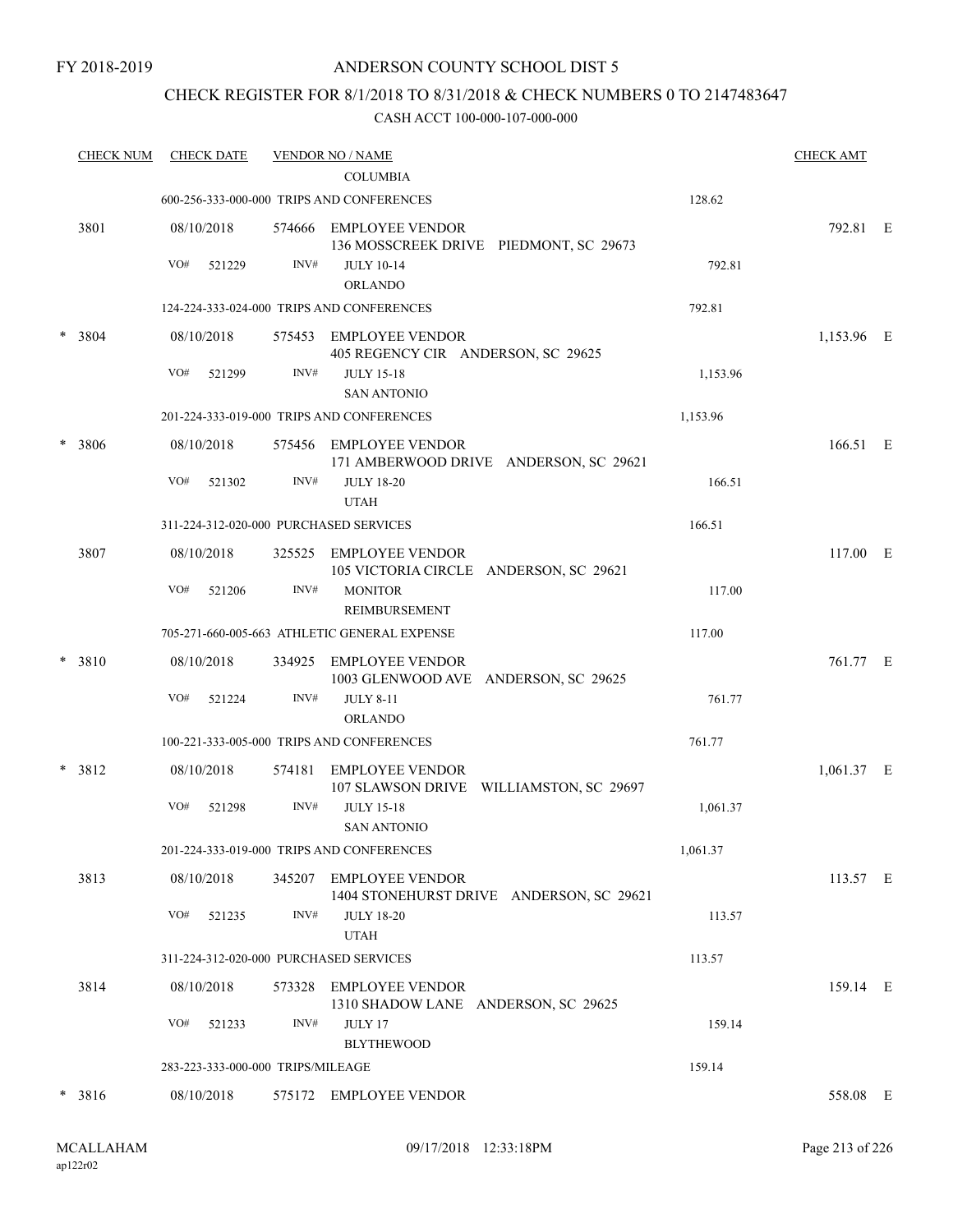### CHECK REGISTER FOR 8/1/2018 TO 8/31/2018 & CHECK NUMBERS 0 TO 2147483647

|        | <b>CHECK NUM</b> |     | <b>CHECK DATE</b> |      | <b>VENDOR NO / NAME</b>                                                              |          | <b>CHECK AMT</b> |  |
|--------|------------------|-----|-------------------|------|--------------------------------------------------------------------------------------|----------|------------------|--|
|        |                  |     |                   |      | 306 WHITEN ROAD ANDERSON, SC 29621                                                   |          |                  |  |
|        |                  | VO# | 521222            | INV# | <b>JULY 15-18</b><br><b>SAN ANTONIO</b>                                              | 558.08   |                  |  |
|        |                  |     |                   |      | 201-224-333-019-000 TRIPS AND CONFERENCES                                            | 558.08   |                  |  |
|        | $* 3818$         |     | 08/10/2018        |      | 468850 EMPLOYEE VENDOR<br>404 TIMBER LANE ANDERSON, SC 29621                         |          | 424.76 E         |  |
|        |                  | VO# | 521204            | INV# | <b>LOWES</b><br>REIMBURSEMENT                                                        | 424.76   |                  |  |
|        |                  |     |                   |      | 714-271-660-014-201 MISCELLANEOUS EXPENSE                                            | 424.76   |                  |  |
|        | 3819             |     | 08/10/2018        |      | 470850 EMPLOYEE VENDOR<br>118 GREGORY COURT ANDERSON, SC 29626                       |          | $1,111.33$ E     |  |
|        |                  | VO# | 521223            | INV# | <b>JULY 15-18</b><br><b>SAN ANTONIO</b>                                              | 1,111.33 |                  |  |
|        |                  |     |                   |      | 201-224-333-019-000 TRIPS AND CONFERENCES                                            | 1,111.33 |                  |  |
|        | 3820             |     | 08/10/2018        |      | 575452 EMPLOYEE VENDOR<br>4623 SCHIRRA COURT SPARTANBURG, SC 29301                   |          | 533.10 E         |  |
|        |                  | VO# | 521297            | INV# | <b>JULY 15-18</b><br><b>SAN ANTONIO</b>                                              | 533.10   |                  |  |
|        |                  |     |                   |      | 201-224-333-019-000 TRIPS AND CONFERENCES                                            | 533.10   |                  |  |
|        | 3821             |     | 08/10/2018        |      | 526475 EMPLOYEE VENDOR<br>2901 PLAINFIELD DRIVE ANDERSON, SC 29624                   |          | 296.32 E         |  |
|        |                  | VO# | 521218            | INV# | <b>SUPPLIES</b>                                                                      | 296.32   |                  |  |
|        |                  |     |                   |      | REIMBURSEMENT                                                                        |          |                  |  |
|        |                  |     |                   |      | 715-271-660-015-201 MISCELLANEOUS EXPENSE                                            | 296.32   |                  |  |
| $\ast$ | 3825             |     | 08/10/2018        |      | 574537 EMPLOYEE VENDOR<br>713 EAST GREENVILLE ST SUITE D, #111<br>ANDERSON, SC 29621 |          | 180.94 E         |  |
|        |                  | VO# | 521200            | INV# | <b>JULY-AUG</b>                                                                      | 180.94   |                  |  |
|        |                  |     |                   |      | <b>MILEAGE</b>                                                                       |          |                  |  |
|        |                  |     |                   |      | 100-232-333-000-000 TRIPS AND CONFERENCES                                            | 180.94   |                  |  |
|        | 3826             |     | 08/13/2018        |      | 572926 EMPLOYEE VENDOR<br>221 RICHLAND POINT ROAD ANDERSON, SC<br>29626              |          | 275.00 E         |  |
|        |                  | VO# | 521376            | INV# | 2018/2019<br><b>TEACHER SUPPLY</b>                                                   | 275.00   |                  |  |
|        |                  |     |                   |      | 377-112-410-010-000 TEACHER SUPPLY - NEW PROSPECT                                    | 275.00   |                  |  |
|        | 3827             |     | 08/13/2018        |      | 575466 EMPLOYEE VENDOR<br>423 LINDSAY RD APT 212 COLUMBIA, SC 29212                  |          | 275.00 E         |  |
|        |                  | VO# | 521371            | INV# | 2018/2019<br><b>TEACHER SUPPLY</b>                                                   | 275.00   |                  |  |
|        |                  |     |                   |      | 377-114-410-003-000 TEACHER SUPPLY - WHS                                             | 275.00   |                  |  |
|        | 3828             |     | 08/13/2018        |      | 575461 EMPLOYEE VENDOR<br>81 STONEBRIDGE DRIVE HANSON, MA 02341                      |          | 275.00 E         |  |
|        |                  | VO# | 521369            | INV# | 2018/2019                                                                            | 275.00   |                  |  |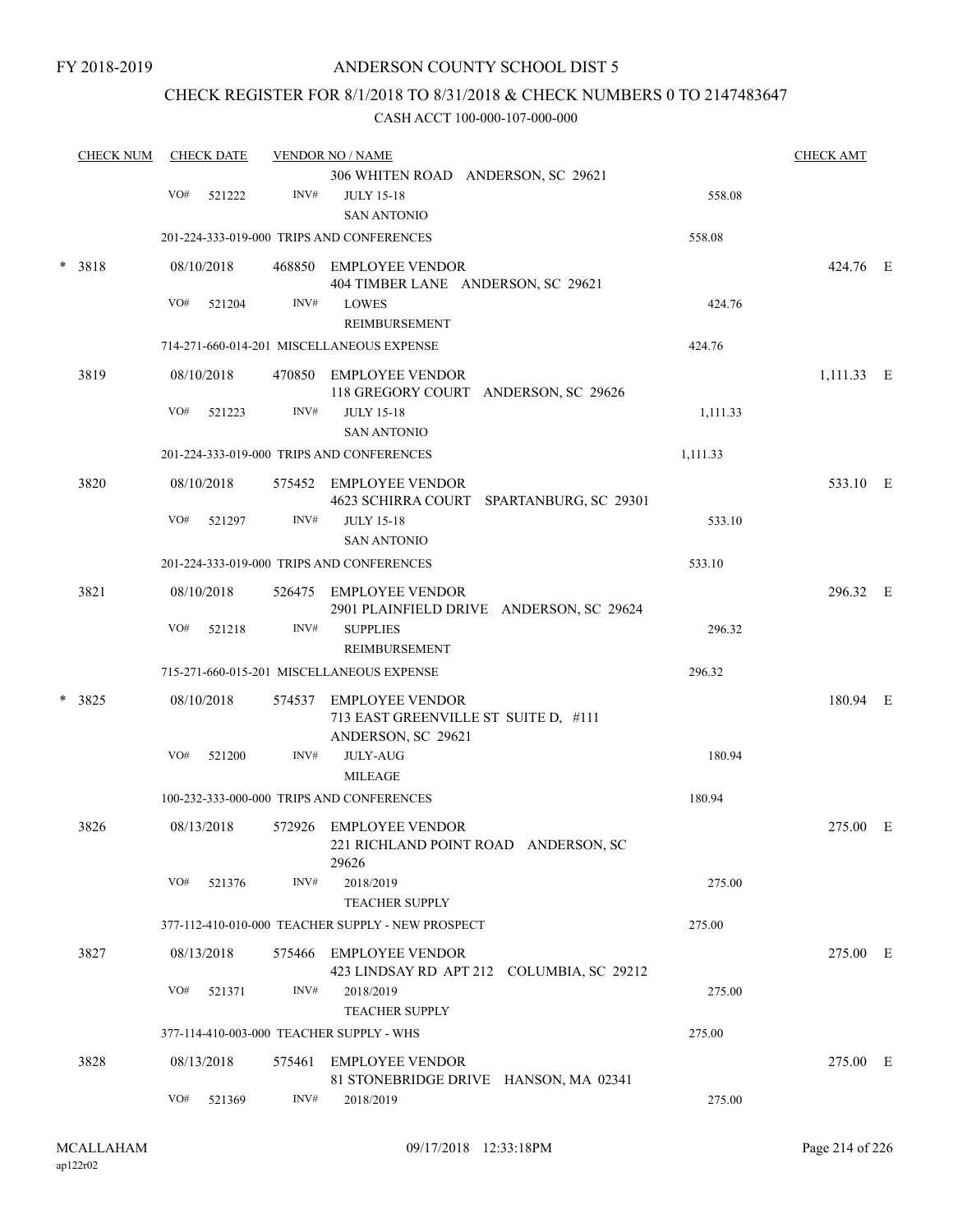### CHECK REGISTER FOR 8/1/2018 TO 8/31/2018 & CHECK NUMBERS 0 TO 2147483647

| <b>CHECK NUM</b> | <b>CHECK DATE</b>                        |      | <b>VENDOR NO / NAME</b>                                                         |        | <b>CHECK AMT</b> |  |
|------------------|------------------------------------------|------|---------------------------------------------------------------------------------|--------|------------------|--|
|                  |                                          |      | <b>TEACHER SUPPLY</b>                                                           |        |                  |  |
|                  | 377-114-410-002-000 TEACHER SUPPLY - TLH |      |                                                                                 | 275.00 |                  |  |
| 3829             | 08/13/2018                               |      | 575016 EMPLOYEE VENDOR<br>221 BROOK FOREST DRIVE ANDERSON, SC 29621             |        | 275.00 E         |  |
|                  | VO#<br>521373                            | INV# | 2018/2019<br><b>TEACHER SUPPLY</b>                                              | 275.00 |                  |  |
|                  | 377-114-410-003-000 TEACHER SUPPLY - WHS |      |                                                                                 | 275.00 |                  |  |
| 3830             | 08/13/2018                               |      | 575467 EMPLOYEE VENDOR<br>805 SHAMROCK LANE ANDERSON, SC 29621                  |        | 275.00 E         |  |
|                  | VO#<br>521370                            | INV# | 2018/2019<br><b>TEACHER SUPPLY</b>                                              | 275.00 |                  |  |
|                  |                                          |      | 377-114-410-003-000 TEACHER SUPPLY - WHS                                        | 275.00 |                  |  |
| 3831             | 08/13/2018                               |      | 575392 EMPLOYEE VENDOR<br>113 ANDERSON AVE ANDERSON, SC 29625                   |        | 275.00 E         |  |
|                  | VO#<br>521372                            | INV# | 2018/2019<br><b>TEACHER SUPPLY</b>                                              | 275.00 |                  |  |
|                  | 377-114-410-003-000 TEACHER SUPPLY - WHS |      |                                                                                 | 275.00 |                  |  |
| 3832             | 08/13/2018                               |      | 575465 EMPLOYEE VENDOR<br>2418 MARCHBANKS AVENUE APT. 33F<br>ANDERSON, SC 29621 |        | 275.00 E         |  |
|                  | VO#<br>521374                            | INV# | 2018/2019<br><b>TEACHER SUPPLY</b>                                              | 275.00 |                  |  |
|                  |                                          |      | 377-112-410-007-000 TEACHER SUPPLY - CENTERVILLE                                | 275.00 |                  |  |
| 3833             | 08/13/2018                               |      | 359675 EMPLOYEE VENDOR<br>815 O'NEAL FERRY ROAD TOWNVILLE, SC 29689             |        | 275.00 E         |  |
|                  | VO#<br>521377                            | INV# | 2018/2019<br><b>TEACHER SUPPLY</b>                                              | 275.00 |                  |  |
|                  |                                          |      | 377-112-410-011-000 TEACHER SUPPLY - HOMELAND PARK                              | 275.00 |                  |  |
| 3834             | 08/13/2018                               |      | 564602 EMPLOYEE VENDOR<br>129 GARDEN PARK DRIVE ANDERSON, SC 29621              |        | 275.00 E         |  |
|                  | VO#<br>521380                            | INV# | 2018/2019<br>TEACHER SUPPLY                                                     | 275.00 |                  |  |
|                  |                                          |      | 377-114-410-023-000 TEACHER SUPPLY - ADULT ED                                   | 275.00 |                  |  |
| 3835             | 08/13/2018                               |      | 574783 EMPLOYEE VENDOR<br>102 OLD RIVER ROAD IVA, SC 29655                      |        | 275.00 E         |  |
|                  | VO#<br>521378                            | INV# | 2018/2019<br><b>TEACHER SUPPLY</b>                                              | 275.00 |                  |  |
|                  |                                          |      | 377-113-410-020-000 TEACHER SUPPLY - GLENVIEW                                   | 275.00 |                  |  |
| 3836             | 08/13/2018                               |      | 440625 EMPLOYEE VENDOR<br>100 SUNDOWNER BLVD ANDERSON, SC 29626                 |        | 275.00 E         |  |
|                  | VO#<br>521375                            | INV# | 2018/2019<br><b>TEACHER SUPPLY</b>                                              | 275.00 |                  |  |
|                  |                                          |      | 377-112-410-008-000 TEACHER SUPPLY - MCLEES                                     | 275.00 |                  |  |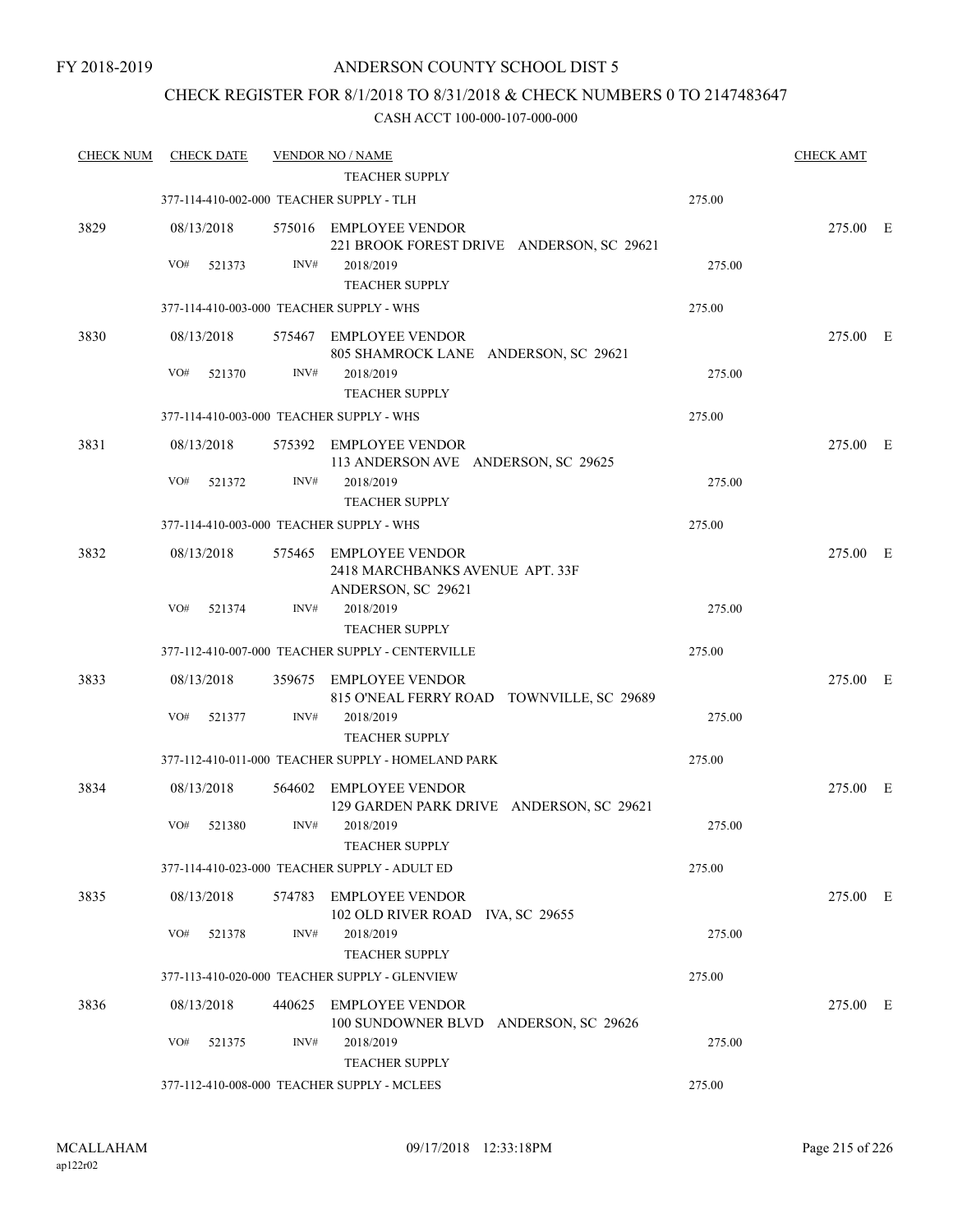## CHECK REGISTER FOR 8/1/2018 TO 8/31/2018 & CHECK NUMBERS 0 TO 2147483647

|   | <b>CHECK NUM</b> | <b>CHECK DATE</b>                                            |        | <b>VENDOR NO / NAME</b>                                                    |                  | <b>CHECK AMT</b> |  |
|---|------------------|--------------------------------------------------------------|--------|----------------------------------------------------------------------------|------------------|------------------|--|
|   | 3837             | 08/13/2018                                                   |        | 574718 EMPLOYEE VENDOR<br>513 BRITTANY PARK ANDERSON, SC 29621             |                  | 275.00 E         |  |
|   |                  | VO#<br>521379                                                | INV#   | 2018/2019<br><b>TEACHER SUPPLY</b>                                         | 275.00           |                  |  |
|   |                  |                                                              |        | 377-113-410-021-000 TEACHER SUPPLY - SOUTHWOOD                             | 275.00           |                  |  |
|   | 3838             | 08/13/2018                                                   |        | 575459 EMPLOYEE VENDOR<br>200 B WARDLAW STREET ABBEVILLE, SC 29620         |                  | 275.00 E         |  |
|   |                  | VO#<br>521367                                                | INV#   | 2018/2019<br><b>TEACHER SUPPLY</b>                                         | 275.00           |                  |  |
|   |                  |                                                              |        | 377-114-410-002-000 TEACHER SUPPLY - TLH                                   | 275.00           |                  |  |
|   | 3839             | 08/13/2018                                                   |        | 575460 EMPLOYEE VENDOR<br>105 DEBOS LANE ANDERSON, SC 29625                |                  | 275.00 E         |  |
|   |                  | VO#<br>521368                                                | INV#   | 2018/2019<br><b>TEACHER SUPPLY</b>                                         | 275.00           |                  |  |
|   |                  |                                                              |        | 377-115-410-001-000 TEACHER SUPPLY - AVCC                                  | 275.00           |                  |  |
| * | 3842             | 08/15/2018                                                   | 572771 | <b>EMPLOYEE VENDOR</b><br>124 HIGH C DRIVE ANDERSON, SC 29621              |                  | 101.07 E         |  |
|   |                  | VO#<br>521437                                                | INV#   | <b>DECALS</b><br><b>REIMBURSEMENT</b>                                      | 101.07           |                  |  |
|   |                  | 124-114-410-024-000 SUPPLIES                                 |        |                                                                            | 101.07           |                  |  |
|   | 3843             | 08/15/2018                                                   |        | 211400 EMPLOYEE VENDOR<br>204 ARDEN CHASE ANDERSON, SC 29621               |                  | 102.90 E         |  |
|   |                  | VO#<br>521449                                                | INV#   | <b>JULY 30-AUG 1</b><br><b>BRASSTOWN</b>                                   | 102.90           |                  |  |
|   |                  |                                                              |        | 100-221-333-000-000 TRIPS AND CONFERENCES                                  | 102.90           |                  |  |
|   | 3844             | 08/15/2018                                                   |        | 573862 EMPLOYEE VENDOR<br>3022 BRACKENBERRY DRIVE ANDERSON, SC<br>29621    |                  | 118.27 E         |  |
|   |                  | VO#<br>521448                                                | INV#   | <b>JULY 30-AUG 1</b><br><b>BRASSTOWN</b>                                   | 118.27           |                  |  |
|   |                  | 100-252-380-000-000 TRAVEL                                   |        |                                                                            | 118.27           |                  |  |
| * | 3846             | 08/15/2018                                                   | 575469 | EMPLOYEE VENDOR<br>102 WALNUT HILL EASLEY, SC 29642                        |                  | 1,140.11 E       |  |
|   |                  | VO#<br>521451                                                | INV#   | <b>JULY 15-18</b><br><b>SAN ANTONIO</b>                                    | 1,140.11         |                  |  |
|   |                  |                                                              |        | 201-224-333-019-000 TRIPS AND CONFERENCES                                  | 1,140.11         |                  |  |
|   | 3847             | 08/15/2018                                                   | 321400 | <b>EMPLOYEE VENDOR</b><br>1 RIVER DRIVE EXTENSION WILLIAMSTON, SC<br>29697 |                  | 336.11 E         |  |
|   |                  | VO#<br>521439                                                | INV#   | <b>SUPPLIES</b><br>REIMBURSEMENT                                           | 336.11           |                  |  |
|   |                  | 100-113-410-014-000 SUPPLIES<br>100-113-410-014-000 SUPPLIES |        |                                                                            | 215.34<br>120.77 |                  |  |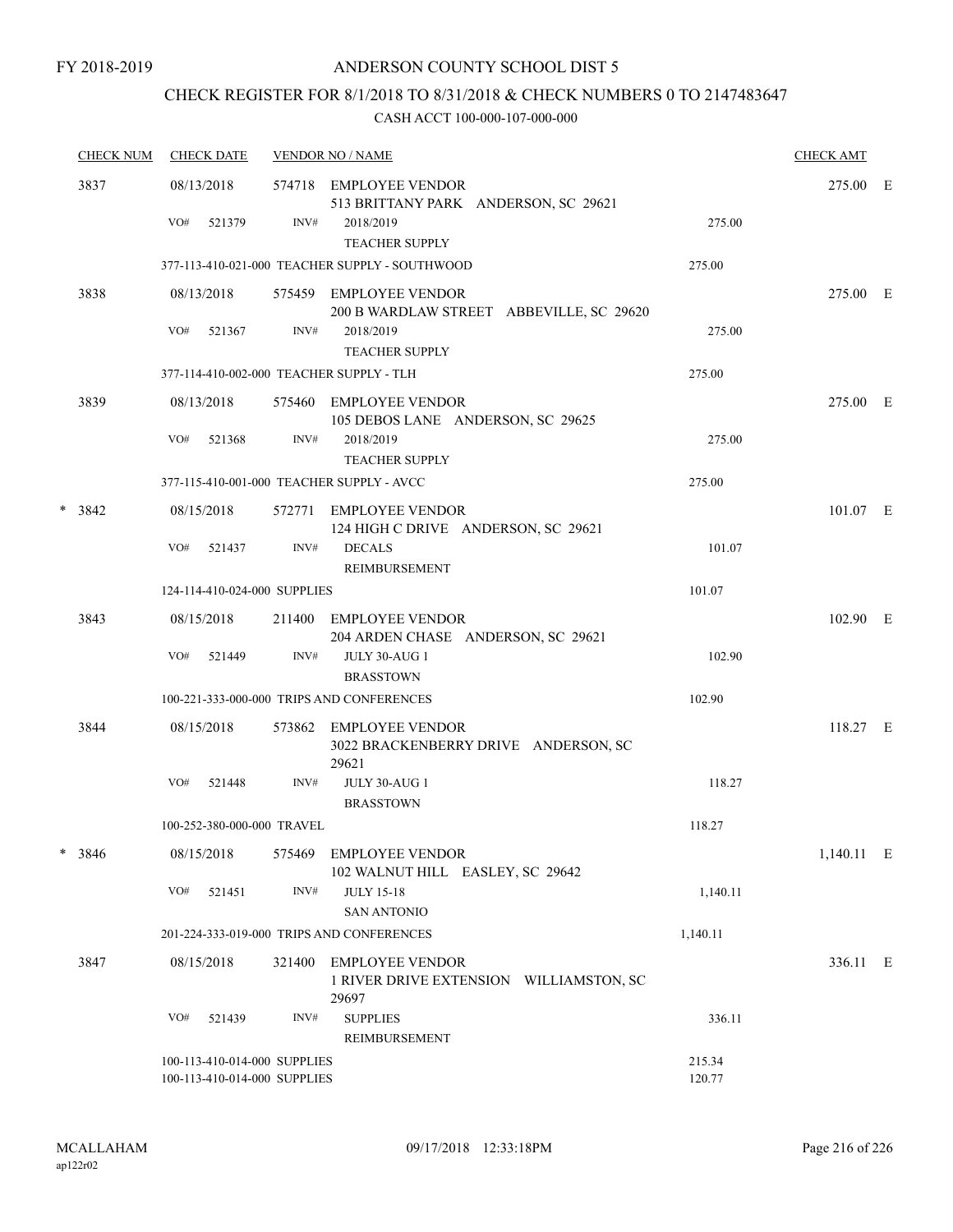FY 2018-2019

## ANDERSON COUNTY SCHOOL DIST 5

# CHECK REGISTER FOR 8/1/2018 TO 8/31/2018 & CHECK NUMBERS 0 TO 2147483647

| <b>CHECK NUM</b> | <b>CHECK DATE</b>                       |      | <b>VENDOR NO / NAME</b>                                                     |          | <b>CHECK AMT</b> |  |
|------------------|-----------------------------------------|------|-----------------------------------------------------------------------------|----------|------------------|--|
| 3848             | 08/15/2018                              |      | 575468 EMPLOYEE VENDOR<br>1600 OLD DENVER SCHOOL ROAD ANDERSON,<br>SC 29625 |          | $106.08$ E       |  |
|                  | VO#<br>521445                           | INV# | <b>MAMA PENNS</b><br>REIMBURSEMENT                                          | 106.08   |                  |  |
|                  |                                         |      | 723-190-660-023-911 MISCELLANEOUS- ADULT ED EXPENSE                         | 106.08   |                  |  |
| * 3850           | 08/15/2018                              |      | 573328 EMPLOYEE VENDOR<br>1310 SHADOW LANE ANDERSON, SC 29625               |          | 159.37 E         |  |
|                  | VO#<br>521450                           | INV# | <b>AUGUST7</b><br><b>COLUMBIA</b>                                           | 159.37   |                  |  |
|                  | 283-223-333-000-000 TRIPS/MILEAGE       |      |                                                                             | 159.37   |                  |  |
| $* 3854$         | 08/15/2018                              |      | 575458 EMPLOYEE VENDOR<br>110 HARRINGTON AVE. GREENVILLE, SC 29607          |          | 163.54 E         |  |
|                  | VO#<br>521447                           | INV# | <b>JULY 16-19</b><br><b>BLYTHEWOOD</b>                                      | 163.54   |                  |  |
|                  | 267-224-333-000-PD5 TRIPS- SC STANDARDS |      |                                                                             | 163.54   |                  |  |
| $* 3856$         | 08/17/2018                              |      | 575143 EMPLOYEE VENDOR<br>621 COUNTRY FARM WAY ANDERSON, SC 29626           |          | 139.73 E         |  |
|                  | VO#<br>521496                           | INV# | <b>LOWES</b><br>REIMBURSEMENT                                               | 139.73   |                  |  |
|                  |                                         |      | 708-271-660-008-201 MISCELLANEOUS EXPENSE                                   | 139.73   |                  |  |
| $* 3858$         | 08/17/2018                              |      | 575009 EMPLOYEE VENDOR<br>110 BOYD MOSS ROAD WEST UNION, SC 29696           |          | 212.94 E         |  |
|                  | VO#<br>521454                           | INV# | <b>SUPPLIES</b><br>REIMBURSEMENT                                            | 212.94   |                  |  |
|                  | 100-115-410-001-000 SUPPLIES            |      |                                                                             | 19.68 A  |                  |  |
|                  | 387-224-410-000-SUS SUPPLIES            |      |                                                                             | 193.26 A |                  |  |
| * 3860           | 08/17/2018                              |      | 572115 EMPLOYEE VENDOR<br>2121 ROE FORD ROAD GREENVILLE, SC 29617           |          | 307.59 E         |  |
|                  | VO#<br>521500                           | INV# | AUG 9&10 MTGS<br>REIMBURSEMENT                                              | 307.59   |                  |  |
|                  | 600-256-410-000-000 SUPPLIES            |      |                                                                             | 307.59   |                  |  |
| 3861             | 08/17/2018                              |      | 563964 EMPLOYEE VENDOR<br>11 MATTESON BROOK LANE SIMPSONVILLE, SC<br>29681  |          | 137.08 E         |  |
|                  | VO#<br>521491                           | INV# | <b>JULY 2018</b><br><b>MILEAGE</b>                                          | 137.08   |                  |  |
|                  | 100-266-332-000-000 IN-DISTRICT TRAVEL  |      |                                                                             | 137.08   |                  |  |
| $* 3863$         | 08/17/2018                              |      | 345710 EMPLOYEE VENDOR<br>224 PENINSULA DRIVE ANDERSON, SC 29626            |          | 122.84 E         |  |
|                  | VO#<br>521498                           | INV# | <b>SNACKS</b><br>REIMBURSEMENT                                              | 122.84   |                  |  |
|                  |                                         |      | 100-224-312-000-000 STAFF DEV. - PURCHASED SERVICES                         | 122.84   |                  |  |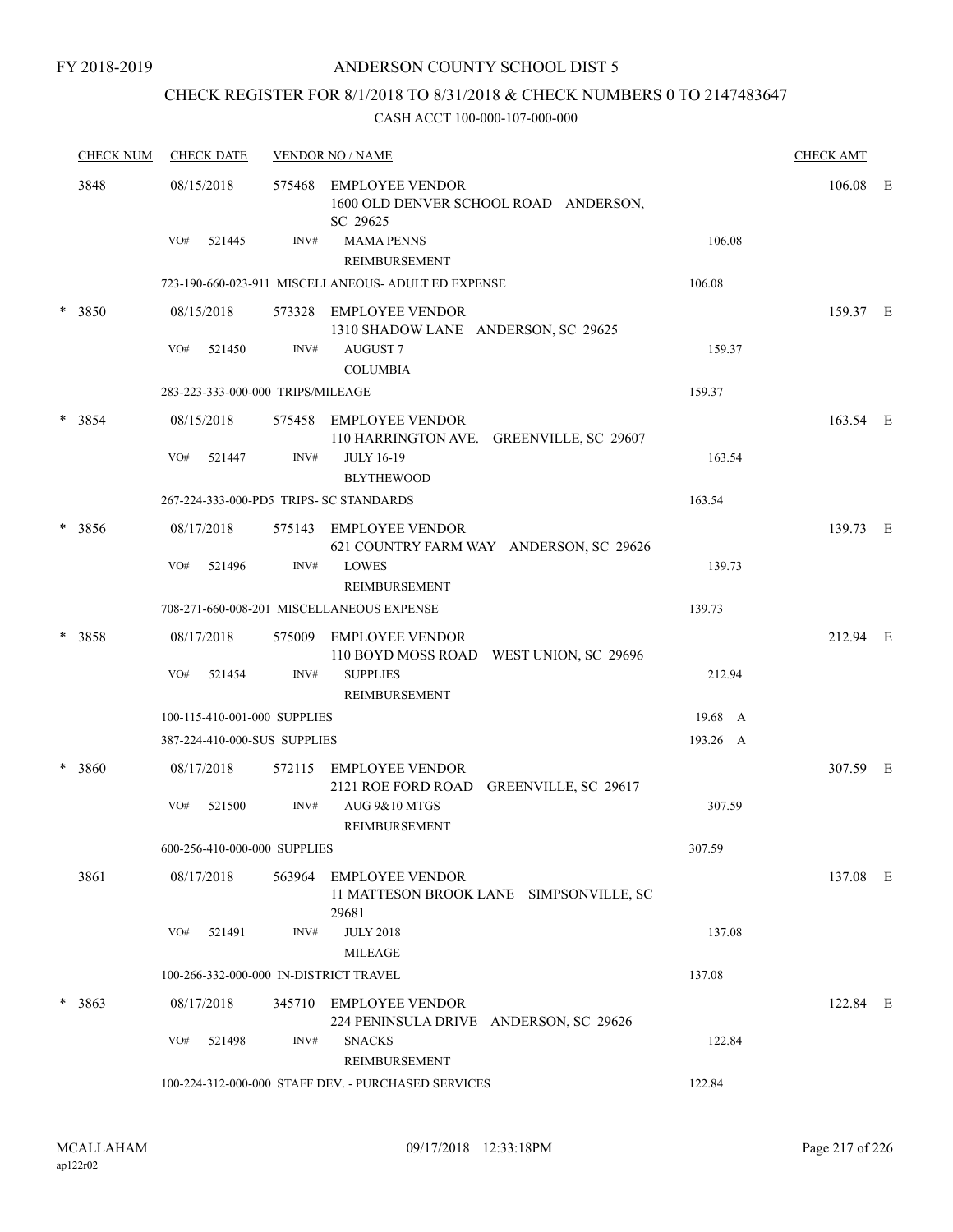# CHECK REGISTER FOR 8/1/2018 TO 8/31/2018 & CHECK NUMBERS 0 TO 2147483647

| <b>CHECK NUM</b><br><b>CHECK DATE</b> |                   |        | <b>VENDOR NO / NAME</b>      |                                                                     |        |          |  |
|---------------------------------------|-------------------|--------|------------------------------|---------------------------------------------------------------------|--------|----------|--|
| 3864                                  | 08/17/2018<br>VO# |        | INV#                         | 226700 EMPLOYEE VENDOR<br>102 GREENBRIAR ROAD ANDERSON, SC 29621    |        | 420.98 E |  |
|                                       |                   | 521497 |                              | <b>MISC EXPENSES</b><br><b>REIMBURSEMENT</b>                        | 420.98 |          |  |
|                                       |                   |        |                              | 718-271-660-018-201 MISCELLANEOUS EXPENSE                           | 420.98 |          |  |
| 3865                                  | 08/17/2018        |        |                              | 571837 EMPLOYEE VENDOR<br>202 FOX CREEK RD ANDERSON, SC 29621       |        | 140.00 E |  |
|                                       | VO#               | 521494 | INV#                         | <b>RED LOBSTER</b><br>REIMBURSEMENT                                 | 140.00 |          |  |
|                                       |                   |        |                              | 717-190-660-017-201 MISCELLANEOUS EXPENSE                           | 140.00 |          |  |
| 3866                                  | 08/17/2018        |        |                              | 363600 EMPLOYEE VENDOR<br>408 RED FERN TRAIL SIMPSONVILLE, SC 29681 |        | 143.76 E |  |
|                                       | VO#               | 521561 | INV#                         | <b>SAMS CLUB</b><br><b>REIMBURSEMENT</b>                            | 143.76 |          |  |
|                                       |                   |        | 820-264-410-000-000 SUPPLIES |                                                                     | 143.76 |          |  |
| 3867                                  | 08/17/2018        |        |                              | 572025 EMPLOYEE VENDOR<br>105 HANOVER CIRCLE ANDERSON, SC 29621     |        | 223.31 E |  |
|                                       | VO#               | 521564 | INV#                         | <b>GRACES LUNCH</b><br><b>REIMBURSEMENT</b>                         | 81.95  |          |  |
|                                       |                   |        |                              | 100-264-312-000-ERP EMPLOYEE RECOGNITION PROGRAM                    | 81.95  |          |  |
|                                       | VO#               | 521565 | INV#                         | <b>HONEY HAM</b><br>REIMBURSEMENT                                   | 40.54  |          |  |
|                                       |                   |        |                              | 100-264-312-000-ERP EMPLOYEE RECOGNITION PROGRAM                    | 40.54  |          |  |
|                                       | VO#               | 521566 | INV#                         | JULY 30<br><b>BRASSTOWN</b>                                         | 100.82 |          |  |
|                                       |                   |        |                              | 100-263-333-000-000 TRIPS AND CONFERENCES                           | 100.82 |          |  |
| 3868                                  | 08/17/2018        |        | 565357                       | EMPLOYEE VENDOR<br>103 LINKSIDE DRIVE ANDERSON, SC 29621            |        | 148.52 E |  |
|                                       | VO#               | 521502 | INV#                         | <b>AUGUST7</b><br><b>COLUMBIA</b>                                   | 148.52 |          |  |
|                                       |                   |        |                              | 100-221-333-000-000 TRIPS AND CONFERENCES                           | 148.52 |          |  |
| 3869                                  | 08/17/2018        |        | 574491                       | <b>EMPLOYEE VENDOR</b><br>107 NETTLES ROAD CLEMSON, SC 29631        |        | 149.80 E |  |
|                                       | VO#               | 521490 | INV#                         | <b>AUGUST 2</b><br><b>COLUMBIA</b>                                  | 149.80 |          |  |
|                                       |                   |        |                              | 201-224-333-010-000 TRIPS & CONFERENCES                             | 149.80 |          |  |
| 3870                                  | 08/17/2018        |        | 574606                       | <b>EMPLOYEE VENDOR</b><br>7 TIN ROOF CT. PENDLETON, SC 29670        |        | 134.62 E |  |
|                                       | VO#               | 521503 | INV#                         | <b>AUGUST 2</b><br><b>COLUMBIA</b>                                  | 134.62 |          |  |
|                                       |                   |        |                              | 100-221-333-000-000 TRIPS AND CONFERENCES                           | 134.62 |          |  |
| * 3872                                | 08/21/2018        |        | 185675                       | <b>EMPLOYEE VENDOR</b><br>PO BOX 386 ANDERSON, SC 29622             |        | 275.00 E |  |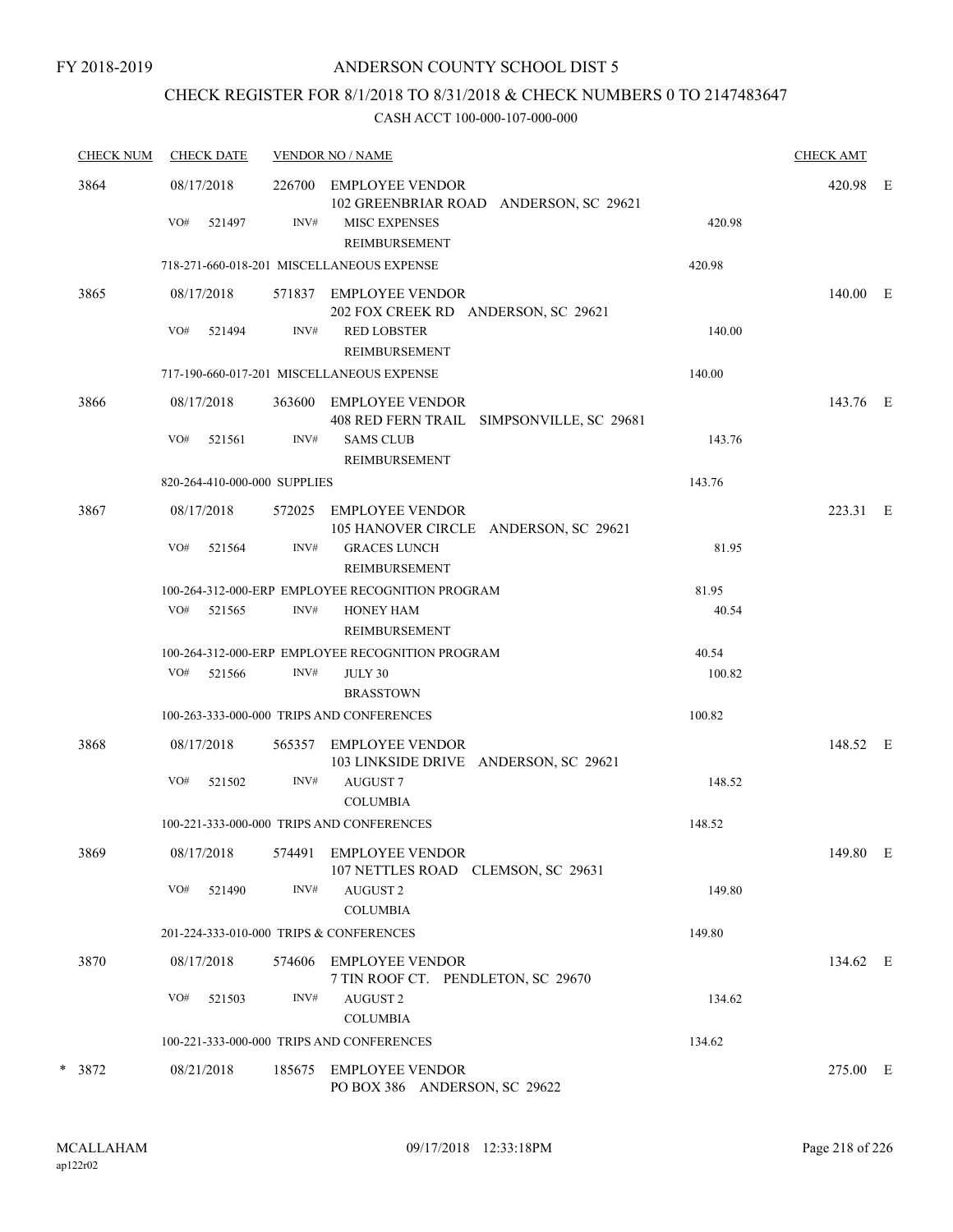# CHECK REGISTER FOR 8/1/2018 TO 8/31/2018 & CHECK NUMBERS 0 TO 2147483647

| <b>CHECK NUM</b> |     | <b>CHECK DATE</b> |                              | <b>VENDOR NO / NAME</b>                                              |        | <b>CHECK AMT</b> |  |
|------------------|-----|-------------------|------------------------------|----------------------------------------------------------------------|--------|------------------|--|
|                  | VO# | 521631            | INV#                         | 2018-2019<br><b>TEACHER SUPPLY</b>                                   | 275.00 |                  |  |
|                  |     |                   |                              | 377-112-410-016-000 TEACHER SUPPLY - VARENNES                        | 275.00 |                  |  |
| 3873             |     | 08/21/2018        |                              | 575474 EMPLOYEE VENDOR<br>502 BLUE SAGE PLACE SIMPSONVILLE, SC 29680 |        | 275.00 E         |  |
|                  | VO# | 521584            | INV#                         | 2018-2019<br><b>TEACHER SUPPLY</b>                                   | 275.00 |                  |  |
|                  |     |                   |                              | 377-112-410-019-000 TEACHER SUPPLY - WHITEHALL                       | 275.00 |                  |  |
| $*3875$          |     | 08/24/2018        |                              | 574706 EMPLOYEE VENDOR<br>412 ARCADIA DR ANDERSON, SC 29621          |        | 273.88 E         |  |
|                  | VO# | 521660            | INV#                         | <b>DUNKIN DONUTS</b><br>REIMBURSEMENT                                | 70.58  |                  |  |
|                  |     |                   |                              | 717-190-660-017-375 FACULTY EXPENSE                                  | 70.58  |                  |  |
|                  | VO# | 521775            | INV#                         | REIMBURSEMENT<br><b>COMPOSITION BOOKS</b>                            | 203.30 |                  |  |
|                  |     |                   | 100-112-410-017-000 SUPPLIES |                                                                      | 203.30 |                  |  |
| 3876             |     | 08/24/2018        |                              | 574512 EMPLOYEE VENDOR<br>2001 RIDGEVIEW LANE SENECA, SC 29678       |        | 354.29 E         |  |
|                  | VO# | 521661            | INV#                         | <b>E2 SUPPLIES</b><br><b>REIMBURSEMENT</b>                           | 354.29 |                  |  |
|                  |     |                   |                              | 100-221-410-000-000 SUPPLIES AND MATERIALS                           | 354.29 |                  |  |
| 3877             |     | 08/24/2018        |                              | 573677 EMPLOYEE VENDOR<br>307 READING COURT EASLEY, SC 29642         |        | 172.51 E         |  |
|                  | VO# | 521772            | INV#                         | REIMBURSEMENT<br><b>SUPPLIES</b>                                     | 172.51 |                  |  |
|                  |     |                   |                              | 712-271-660-012-201 MISCELLANEOUS EXPENSE                            | 172.51 |                  |  |
| 3878             |     | 08/24/2018        | 575109                       | EMPLOYEE VENDOR<br>116 CROSSCREEK DRIVE ANDERSON, SC 29621           |        | 299.75 E         |  |
|                  | VO# | 521736            | INV#                         | 07/30-08/01/18<br><b>COLUMBIA</b>                                    | 299.75 |                  |  |
|                  |     |                   |                              | 100-221-333-000-000 TRIPS AND CONFERENCES                            | 299.75 |                  |  |
| 3879             |     | 08/24/2018        |                              | 147195 EMPLOYEE VENDOR<br>417 BLAIR STREET ANDERSON, SC 29625        |        | 275.00 E         |  |
|                  | VO# | 521666            | INV#                         | <b>TIME CLOCK</b><br>REIMBURSEMENT                                   | 275.00 |                  |  |
|                  |     |                   |                              | 124-114-445-024-000 TECHNOLOGY SUPPLIES                              | 275.00 |                  |  |
| 3880             |     | 08/24/2018        | 574867                       | EMPLOYEE VENDOR<br>323 SMITHFIELD DRIVE ANDERSON, SC 29621           |        | 275.00 E         |  |
|                  | VO# | 521744            | INV#                         | 2018-2019<br><b>TEACHER SUPPLY</b>                                   | 275.00 |                  |  |
|                  |     |                   |                              | 377-112-410-013-000 TEACHER SUPPLY - NORTH POINTE                    | 275.00 |                  |  |
| * 3883           |     | 08/24/2018        | 572771                       | EMPLOYEE VENDOR<br>124 HIGH C DRIVE ANDERSON, SC 29621               |        | 886.65 E         |  |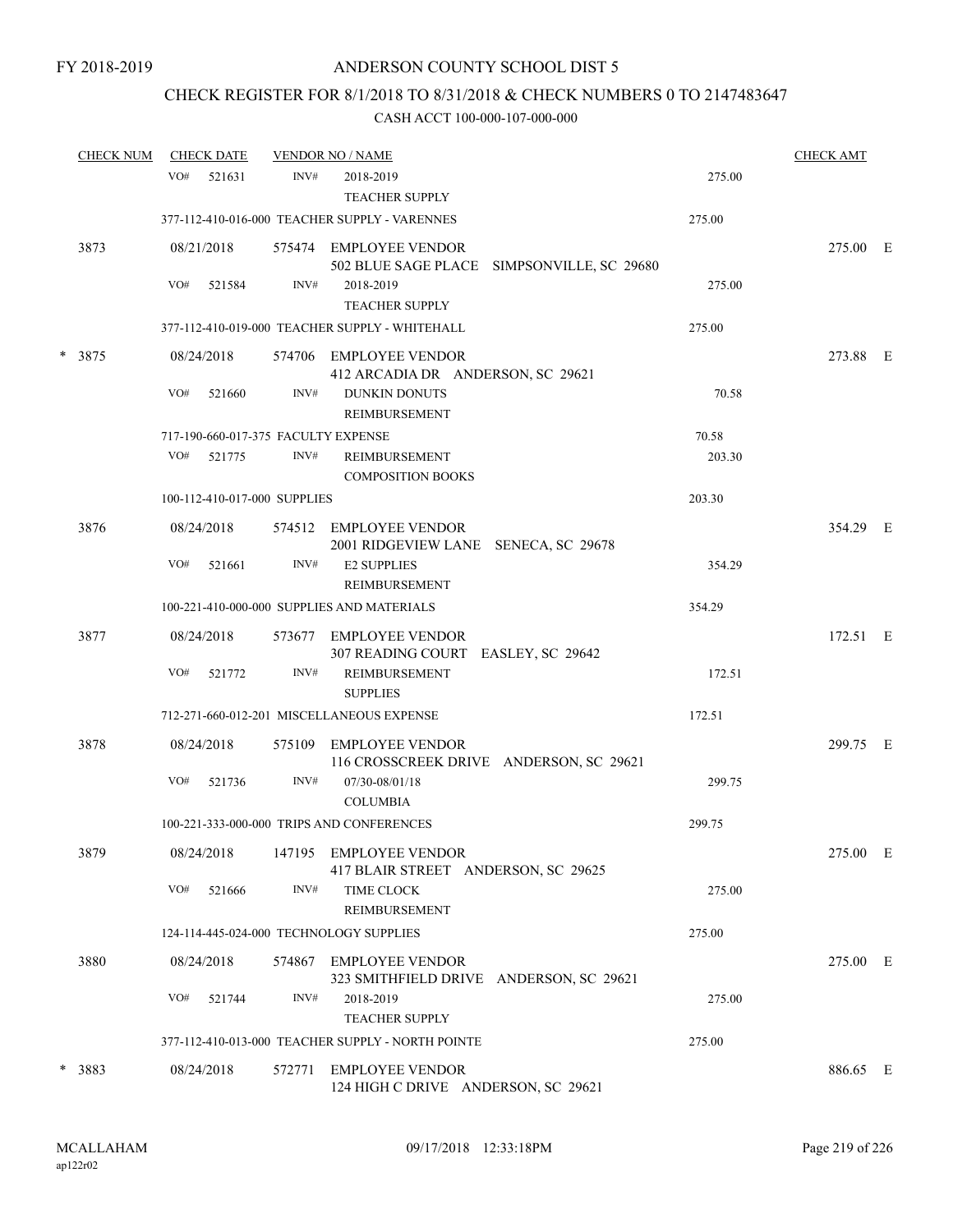## CHECK REGISTER FOR 8/1/2018 TO 8/31/2018 & CHECK NUMBERS 0 TO 2147483647

| <b>CHECK NUM</b> |     | <b>CHECK DATE</b>            |        | <b>VENDOR NO / NAME</b>                                             |        | <b>CHECK AMT</b> |  |
|------------------|-----|------------------------------|--------|---------------------------------------------------------------------|--------|------------------|--|
|                  | VO# | 521663                       | INV#   | <b>J PETERS</b><br><b>REIMBURSEMENT</b>                             | 92.65  |                  |  |
|                  |     |                              |        | 724-271-660-024-410 GENERAL ADMINISTRATION EXPENSE                  | 92.65  |                  |  |
|                  | VO# | 521664                       | INV#   | <b>DESKS</b><br>REIMBURSEMENT                                       | 695.00 |                  |  |
|                  |     | 124-114-410-024-000 SUPPLIES |        |                                                                     | 695.00 |                  |  |
|                  |     | $VO#$ 521665                 | INV#   | <b>DESK</b><br><b>REIMBURSEMENT</b>                                 | 99.00  |                  |  |
|                  |     | 124-114-410-024-000 SUPPLIES |        |                                                                     | 99.00  |                  |  |
| * 3891           |     | 08/24/2018                   |        | 575482 EMPLOYEE VENDOR<br>503 WATKINS DRIVE PENDLETON, SC 29670     |        | 275.00 E         |  |
|                  | VO# | 521681                       | INV#   | 2018-2019<br><b>TEACHER SUPPLY</b>                                  | 275.00 |                  |  |
|                  |     |                              |        | 377-114-410-003-000 TEACHER SUPPLY - WHS                            | 275.00 |                  |  |
| 3892             |     | 08/24/2018                   |        | 574312 EMPLOYEE VENDOR<br>1205 COX LAKE RD BELTON, SC 29627         |        | 179.50 E         |  |
|                  | VO# | 521807                       | INV#   | REIMBURSEMENT<br><b>CUSHIONS</b>                                    | 179.50 |                  |  |
|                  |     |                              |        | 717-190-660-017-201 MISCELLANEOUS EXPENSE                           | 179.50 |                  |  |
| * 3894           |     | 08/24/2018                   |        | 307650 EMPLOYEE VENDOR<br>106 WYCOMBE DRIVE ANDERSON, SC 29621      |        | 117.72 E         |  |
|                  | VO# | 521673                       | INV#   | JULY 30<br><b>AIKEN SC</b>                                          | 117.72 |                  |  |
|                  |     |                              |        | 100-221-333-000-000 TRIPS AND CONFERENCES                           | 117.72 |                  |  |
| 3895             |     | 08/24/2018                   |        | 574889 EMPLOYEE VENDOR<br>118 WISTERIA WAY PENDLETON, SC 29670      |        | 809.16 E         |  |
|                  | VO# | 521684                       | INV#   | <b>POSTAGE</b><br>REIMBURSEMENT                                     | 525.00 |                  |  |
|                  |     |                              |        | 719-271-660-019-201 MISCELLANEOUS EXPENSE                           | 525.00 |                  |  |
|                  | VO# | 521764                       | INV#   | REIMBURSEMENT<br><b>SUPPLIES</b>                                    | 284.16 |                  |  |
|                  |     |                              |        | 719-271-660-019-201 MISCELLANEOUS EXPENSE                           | 284.16 |                  |  |
| $*$ 3899         |     | 08/24/2018                   | 573789 | <b>EMPLOYEE VENDOR</b><br>102 CARRIE LEIGH LANE PENDLETON, SC 29670 |        | 160.51 E         |  |
|                  | VO# | 521739                       | INV#   | 08/09/018<br>NEWTON, NC                                             | 160.51 |                  |  |
|                  |     |                              |        | 201-224-333-010-000 TRIPS & CONFERENCES                             | 160.51 |                  |  |
| 3900             |     | 08/24/2018                   | 226700 | <b>EMPLOYEE VENDOR</b><br>102 GREENBRIAR ROAD ANDERSON, SC 29621    |        | 493.14 E         |  |
|                  | VO# | 521685                       | INV#   | <b>MEALS</b><br><b>REIMBURSEMENT</b>                                | 205.28 |                  |  |
|                  |     |                              |        | 718-271-660-018-201 MISCELLANEOUS EXPENSE                           | 205.28 |                  |  |
|                  | VO# | 521686                       | INV#   | <b>BOOK BAGS</b><br>REIMBURSEMENT                                   | 287.86 |                  |  |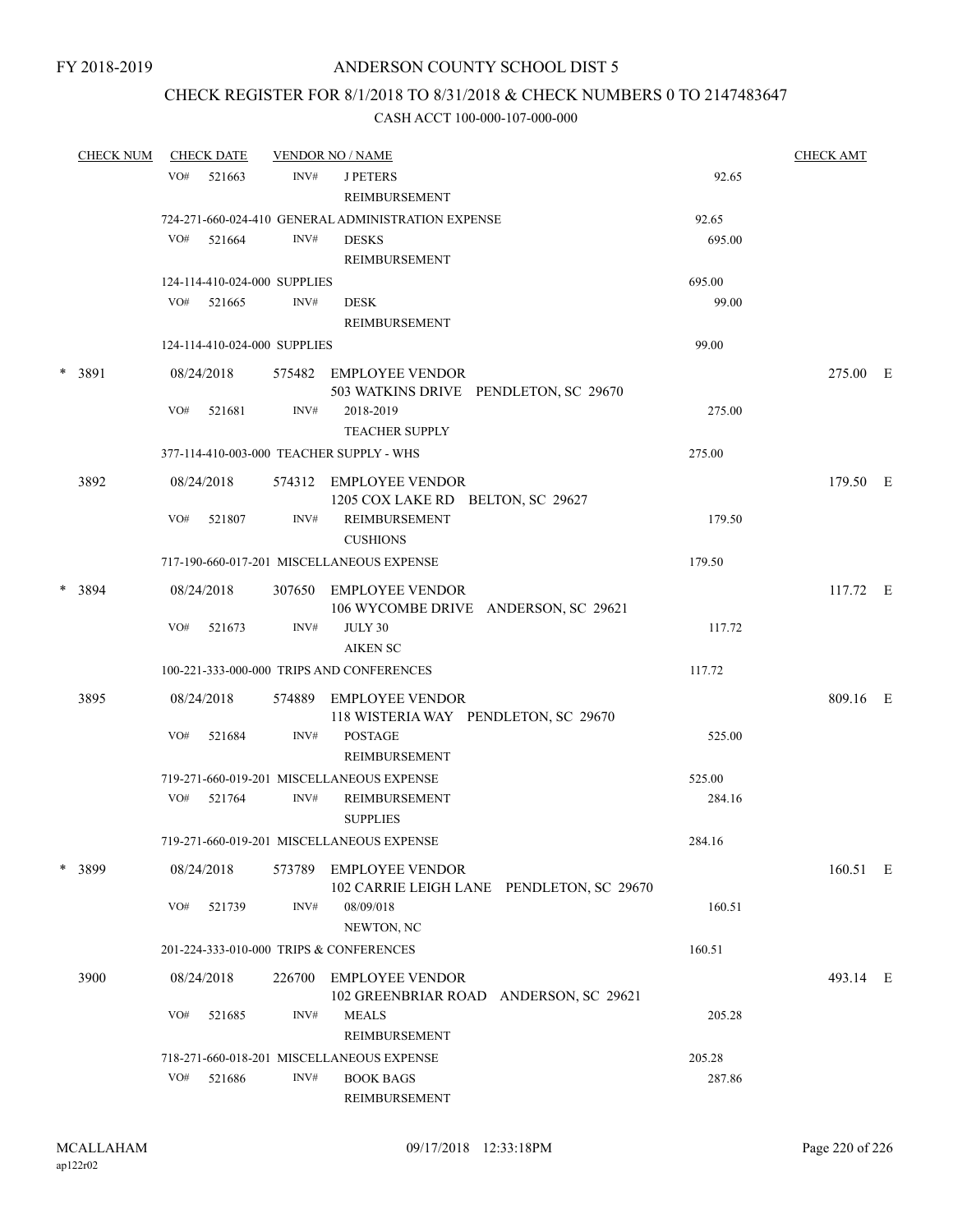## CHECK REGISTER FOR 8/1/2018 TO 8/31/2018 & CHECK NUMBERS 0 TO 2147483647

|   | <b>CHECK NUM</b> | <b>CHECK DATE</b>                                                                                                                |        | <b>VENDOR NO / NAME</b>                                                                            |                         | <b>CHECK AMT</b> |  |
|---|------------------|----------------------------------------------------------------------------------------------------------------------------------|--------|----------------------------------------------------------------------------------------------------|-------------------------|------------------|--|
|   |                  |                                                                                                                                  |        | 718-271-660-018-280 REGISTRATION/WKLY FEES EXPENSE                                                 | 287.86                  |                  |  |
|   | * 3902           | 08/24/2018                                                                                                                       |        | 572183 EMPLOYEE VENDOR<br>4003 BRACKENBERRY DRIVE ANDERSON, SC<br>29621                            |                         | 301.58 E         |  |
|   |                  | VO#<br>521662                                                                                                                    | INV#   | <b>MISC SUPPLIES</b><br>REIMBURSEMENT                                                              | 301.58                  |                  |  |
|   |                  |                                                                                                                                  |        | 100-221-410-000-000 SUPPLIES AND MATERIALS                                                         | 301.58                  |                  |  |
|   | * 3905           | 08/24/2018                                                                                                                       |        | 575484 EMPLOYEE VENDOR<br>190 SENTELL ROAD WILLIAMSTON, SC 29697                                   |                         | 289.00 E         |  |
|   |                  | VO#<br>521675                                                                                                                    | INV#   | <b>WHS BAND</b><br>REIMBURSEMENT                                                                   | 289.00                  |                  |  |
|   |                  | 100-114-410-003-001 BAND SUPPLIES                                                                                                |        |                                                                                                    | 289.00                  |                  |  |
|   | 3906             | 08/24/2018                                                                                                                       |        | 573851 EMPLOYEE VENDOR<br>112 ASHLAWN CT ANDERSON, SC 29625                                        |                         | 162.02 E         |  |
|   |                  | VO#<br>521752                                                                                                                    | INV#   | REIMBURSEMENT<br><b>SUPPLIES</b>                                                                   | 162.02                  |                  |  |
|   |                  |                                                                                                                                  |        | 207-115-312-001-C10 STUDENT ORGANIZATIONS (C/O)<br>207-115-312-001-C10 STUDENT ORGANIZATIONS (C/O) | 15.14<br>26.70          |                  |  |
|   |                  | 329-115-410-001-0CO SUPPLIES-STATE (C/O)<br>329-115-410-001-0CO SUPPLIES-STATE (C/O)<br>329-115-410-001-0CO SUPPLIES-STATE (C/O) |        |                                                                                                    | 57.16<br>27.16<br>20.27 |                  |  |
|   |                  | 701-271-660-001-891 BIOMED 2 EXPENSE                                                                                             |        |                                                                                                    | 15.59                   |                  |  |
|   | 3907             | 08/24/2018                                                                                                                       |        | 443575 EMPLOYEE VENDOR<br>601 LAUREL CREEK ANDERSON, SC 29621                                      |                         | 192.65 E         |  |
|   |                  | VO#<br>521731                                                                                                                    | INV#   | 07/16-07/19/18<br><b>CALIFORNIA</b>                                                                | 192.65                  |                  |  |
|   |                  | 312-266-312-000-000 PROF DEV                                                                                                     |        |                                                                                                    | 192.65                  |                  |  |
| * | 3909             | 08/24/2018                                                                                                                       | 469975 | <b>EMPLOYEE VENDOR</b><br>407 PATERS WAY WESTMINSTER, SC 29693                                     |                         | 177.27 E         |  |
|   |                  | VO#<br>521667                                                                                                                    | INV#   | <b>INGLES</b><br>REIMBURSEMENT                                                                     | 73.58                   |                  |  |
|   |                  |                                                                                                                                  |        | 707-190-660-007-201 MISCELLANEOUS EXPENSE                                                          | 73.58                   |                  |  |
|   |                  | VO#<br>521768                                                                                                                    | INV#   | REIMBURSEMENT<br><b>PLANTS</b>                                                                     | 103.69                  |                  |  |
|   |                  |                                                                                                                                  |        | 707-190-660-007-201 MISCELLANEOUS EXPENSE                                                          | 103.69                  |                  |  |
|   | $*$ 3915         | 08/24/2018                                                                                                                       |        | 575112 EMPLOYEE VENDOR<br>200 COUNTRY CLUB LANE APT D13 ANDERSON,<br>SC 29625                      |                         | 109.35 E         |  |
|   |                  | VO#<br>521682                                                                                                                    | INV#   | <b>INGLES</b><br><b>REIMBURSEMENT</b>                                                              | 30.92                   |                  |  |
|   |                  | 701-271-660-001-850 FFA EXPENSE                                                                                                  |        |                                                                                                    | 30.92                   |                  |  |
|   |                  | VO#<br>521732                                                                                                                    | INV#   | 07/30-08/03/18<br><b>CHERRY GROVE</b>                                                              | 78.43                   |                  |  |
|   |                  |                                                                                                                                  |        | 207-115-312-001-010 STUDENT ORGANIZATIONS                                                          | 78.43                   |                  |  |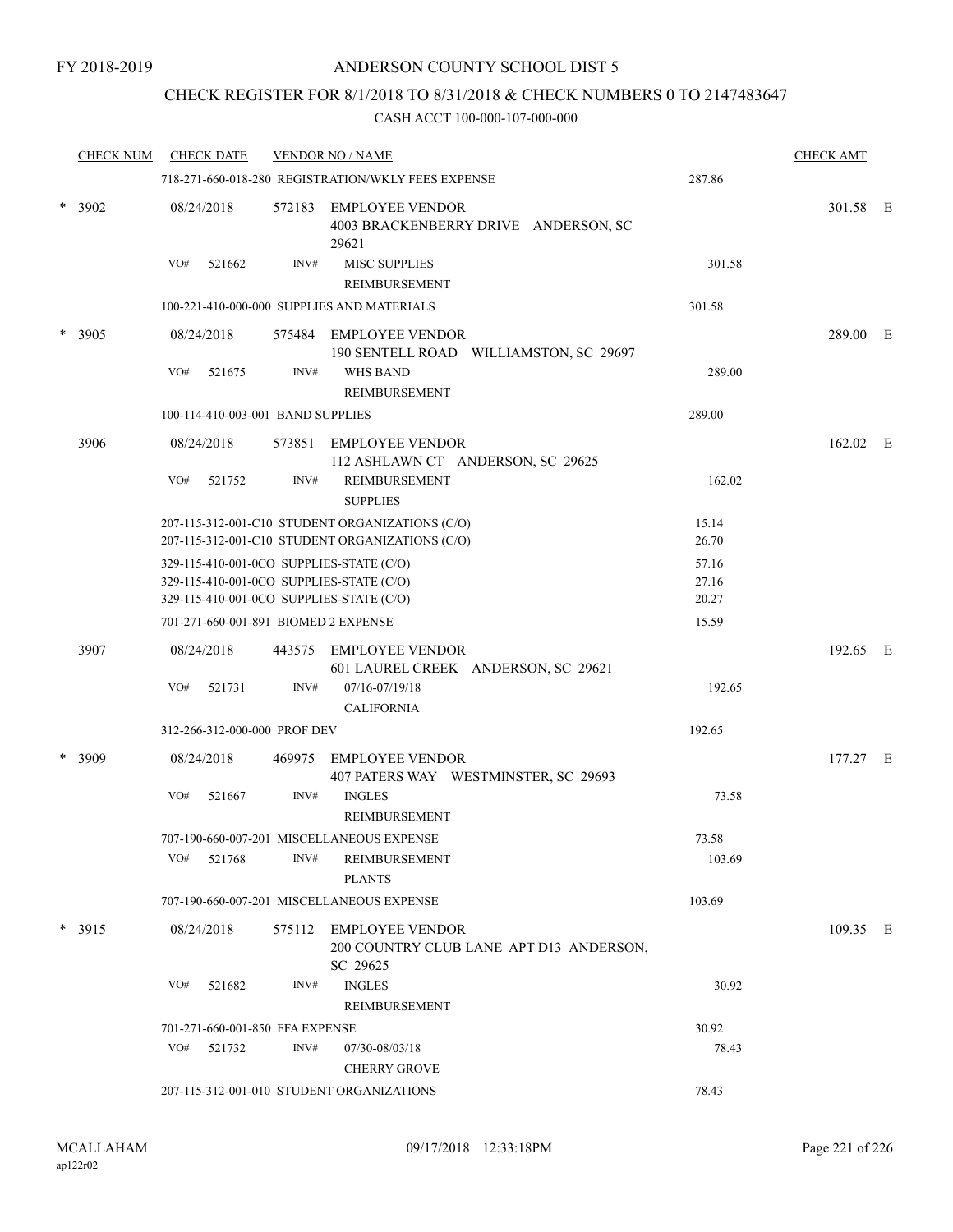## CHECK REGISTER FOR 8/1/2018 TO 8/31/2018 & CHECK NUMBERS 0 TO 2147483647

| <b>CHECK NUM</b> | <b>CHECK DATE</b>                                            |        | <b>VENDOR NO / NAME</b>                                                               |     |       |                 | <b>CHECK AMT</b> |  |
|------------------|--------------------------------------------------------------|--------|---------------------------------------------------------------------------------------|-----|-------|-----------------|------------------|--|
| $* 3917$         | 08/31/2018                                                   |        | 574673 EMPLOYEE VENDOR<br>109 COUNTRY GARDEN LANE ANDERSON, SC<br>29626               |     |       |                 | 558.66 E         |  |
|                  | VO#<br>522010                                                | INV#   | <b>EXPENSES</b><br>REIMBURSEMENT                                                      |     |       | 558.66          |                  |  |
|                  | 100-115-410-001-000 SUPPLIES<br>100-115-410-001-000 SUPPLIES |        |                                                                                       |     |       | 25.96<br>162.70 |                  |  |
|                  |                                                              |        | 329-115-410-001-000 SUPPLIES-STATE EQUIPMENT                                          |     |       | 370.00          |                  |  |
| $*3920$          | 08/31/2018                                                   |        | 564276 EMPLOYEE VENDOR<br>936 CAMEO COURT ANDERSON, SC 29621                          |     |       |                 | 347.71 E         |  |
|                  | VO#<br>521997                                                | INV#   | <b>STAFF LUNCH</b><br>REIMBURSEMENT                                                   |     |       | 347.71          |                  |  |
|                  | 201-224-410-011-000 SUPPLIES- PROF DEV                       |        |                                                                                       |     |       | 347.71          |                  |  |
| 3921             | 08/31/2018                                                   |        | 564176 BSN SPORTS, LLC<br>PO BOX 660176 DALLAS, TX 75209-0176                         |     |       |                 | 10,064.04 E      |  |
|                  | VO#<br>521978                                                | INV#   | 902516438A<br><b>VINYL COVER</b>                                                      | PO# | 98765 | 5,032.02        |                  |  |
|                  | 100-271-410-003-000 SUPPLIES                                 |        |                                                                                       |     |       | 5,032.02 A      |                  |  |
|                  | VO#<br>521979                                                | INV#   | 902589684A<br><b>VINYL COVER</b>                                                      | PO# | 98766 | 5,032.02        |                  |  |
|                  | 100-271-410-002-000 SUPPLIES                                 |        |                                                                                       |     |       | 5,032.02 A      |                  |  |
| 3922             | 08/31/2018                                                   |        | 564711 EMPLOYEE VENDOR<br>1003 DICKERSON RD. ANDERSON, SC 29626                       |     |       |                 | 155.52 E         |  |
|                  | VO#<br>522092                                                | INV#   | AUG <sub>27</sub><br><b>COLUMBIA</b>                                                  |     |       | 155.52          |                  |  |
|                  |                                                              |        | 100-264-333-000-000 TRIPS AND CONFERENCES                                             |     |       | 155.52          |                  |  |
| 3923             | 08/31/2018                                                   | 198651 | DELL MARKETING LP<br>PO BOX 534118 ATT: ACCOUNTS RECEIVABLE<br>ATLANTA, GA 30353-4118 |     |       |                 | 561.08 E         |  |
|                  | VO#<br>521980                                                | INV#   | 10262418284<br><b>TONER</b>                                                           | PO# | 99324 | 561.08          |                  |  |
|                  | 100-264-410-000-000 SUPPLIES                                 |        |                                                                                       |     |       | 561.08          |                  |  |
| 3924             | 08/31/2018                                                   |        | 575413 EMPLOYEE VENDOR<br>221 FAIRFOREST WAY APT. 35207 GREENVILLE,<br>SC 29607       |     |       |                 | 1,211.19 E       |  |
|                  | VO#<br>522006                                                | INV#   | <b>JULY 15-18</b>                                                                     |     |       | 1,211.19        |                  |  |
|                  |                                                              |        | <b>ORLANDO</b>                                                                        |     |       |                 |                  |  |
|                  | 311-224-312-002-000 PURCHASED SERVICES                       |        |                                                                                       |     |       | 1,211.19        |                  |  |
| $*$ 3927         | 08/31/2018                                                   |        | 237555 FORMS & SUPPLY<br>POBOX 563953 ATT: ACCOUNTS RECEIVABLE<br>CHARLOTTE, NC 28256 |     |       |                 | 1,411.51 E       |  |
|                  | VO#<br>521975                                                | INV#   | <b>CONCORD ELEM</b><br><b>SUPPLIES</b>                                                |     |       | 959.81          |                  |  |
|                  |                                                              |        | 709-271-660-009-201 MISCELLANEOUS EXPENSE                                             |     |       | 75.33           |                  |  |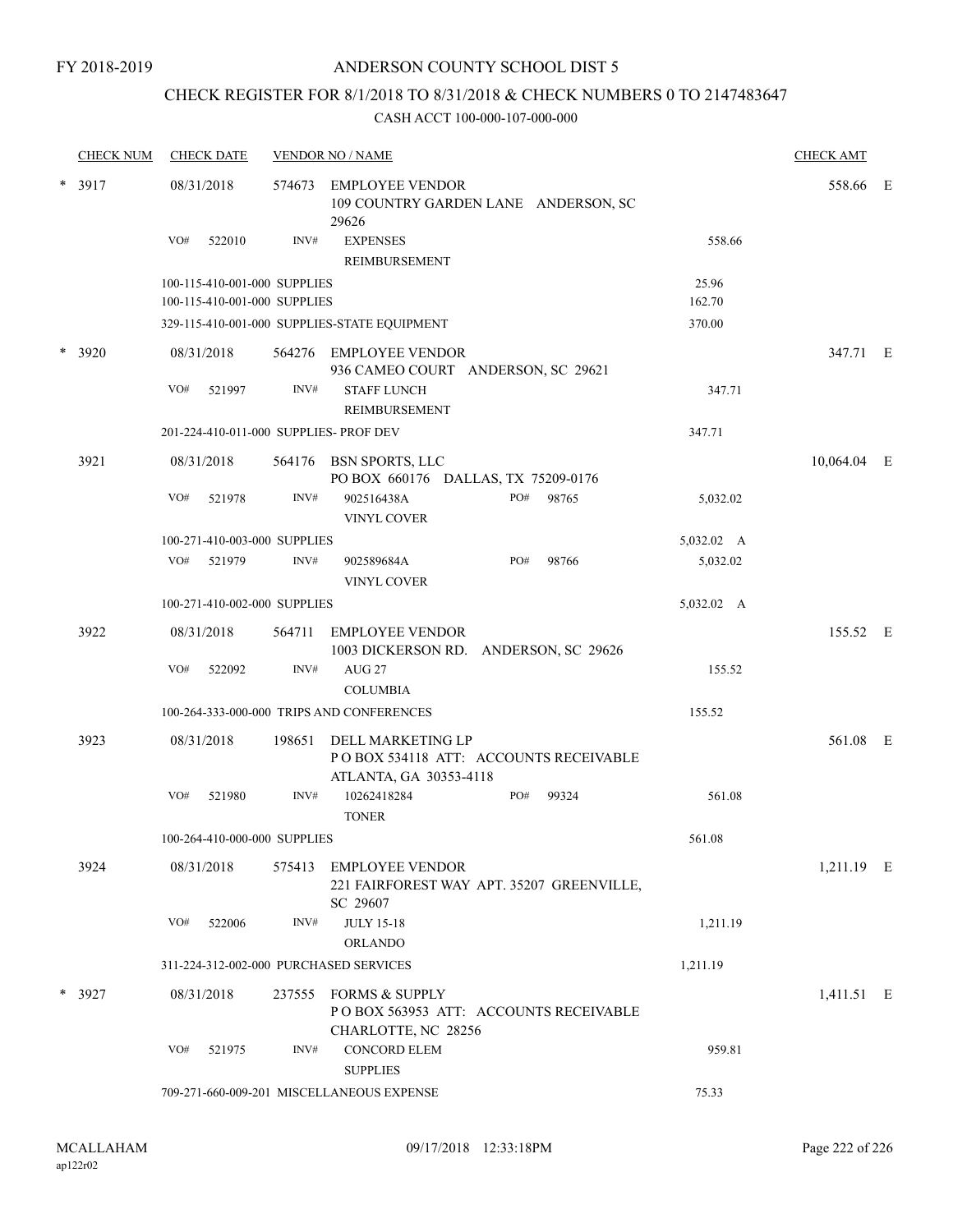## CHECK REGISTER FOR 8/1/2018 TO 8/31/2018 & CHECK NUMBERS 0 TO 2147483647

| <b>CHECK NUM</b> | <b>CHECK DATE</b>                        |        | <b>VENDOR NO / NAME</b>                                            |     |       |        | <b>CHECK AMT</b> |  |
|------------------|------------------------------------------|--------|--------------------------------------------------------------------|-----|-------|--------|------------------|--|
|                  |                                          |        | 709-271-660-009-201 MISCELLANEOUS EXPENSE                          |     |       | 124.47 |                  |  |
|                  |                                          |        | 709-271-660-009-201 MISCELLANEOUS EXPENSE                          |     |       | 578.32 |                  |  |
|                  |                                          |        | 709-271-660-009-201 MISCELLANEOUS EXPENSE                          |     |       | 45.41  |                  |  |
|                  |                                          |        | 709-271-660-009-201 MISCELLANEOUS EXPENSE                          |     |       | 60.14  |                  |  |
|                  |                                          |        | 709-271-660-009-201 MISCELLANEOUS EXPENSE                          |     |       | 76.14  |                  |  |
|                  | VO# 521985                               | INV#   | 4711355<br><b>SUPPLIES</b>                                         | PO# | 99271 | 260.00 |                  |  |
|                  |                                          |        | 100-252-410-000-000 SUPPLIES AND MATERIALS                         |     |       | 260.00 |                  |  |
|                  | VO#<br>522122                            | INV#   | WHITEHALL ELEM<br><b>SUPPLIES</b>                                  |     |       | 191.70 |                  |  |
|                  |                                          |        | 719-271-660-019-201 MISCELLANEOUS EXPENSE                          |     |       | 42.02  |                  |  |
|                  |                                          |        | 719-271-660-019-201 MISCELLANEOUS EXPENSE                          |     |       | 127.89 |                  |  |
|                  |                                          |        | 719-271-660-019-201 MISCELLANEOUS EXPENSE                          |     |       | 21.79  |                  |  |
| $* 3930$         | 08/31/2018                               |        | 564815 EMPLOYEE VENDOR<br>106 PROSPECT COURT ANDERSON, SC 29625    |     |       |        | 761.32 E         |  |
|                  | VO#<br>521994                            | INV#   | <b>EXPENSES</b><br>REIMBURSEMENT                                   |     |       | 446.74 |                  |  |
|                  |                                          |        | 100-113-410-021-VEN SUPPLY-ADDT'L FOR LOST VENDING                 |     |       | 368.69 |                  |  |
|                  | 721-190-660-021-429 FACULTY EXPENSE      |        |                                                                    |     |       | 78.05  |                  |  |
|                  | VO#<br>522078                            | INV#   | <b>HOME DEPOT</b><br><b>REIMBURSEMENT</b>                          |     |       | 314.58 |                  |  |
|                  |                                          |        | 721-190-660-021-411 MISCELLANEOUS EXPENSE                          |     |       | 314.58 |                  |  |
|                  |                                          |        |                                                                    |     |       |        |                  |  |
| $*3933$          | 08/31/2018                               |        | 575199 EMPLOYEE VENDOR<br>702 WESTCHESTER DRIVE ANDERSON, SC 29621 |     |       |        | 229.58 E         |  |
|                  | VO#<br>522088                            | INV#   | AUG 9                                                              |     |       | 115.35 |                  |  |
|                  |                                          |        | <b>CHAPIN</b>                                                      |     |       |        |                  |  |
|                  |                                          |        | 100-233-333-031-000 TRIPS AND CONFERENCES                          |     |       | 115.35 |                  |  |
|                  | VO#<br>522089                            | INV#   | AUG 23                                                             |     |       | 114.23 |                  |  |
|                  |                                          |        | <b>CHAPIN</b>                                                      |     |       |        |                  |  |
|                  |                                          |        | 207-224-333-001-004 TRIPS AND CONFERENCES                          |     |       | 114.23 |                  |  |
| $*3937$          | 08/31/2018                               | 306050 | <b>EMPLOYEE VENDOR</b><br>104 LYNDHURST DRIVE ANDERSON, SC 29621   |     |       |        | 168.42 E         |  |
|                  | VO#<br>521992                            | INV#   | <b>SUPPLIES</b><br>REIMBURSEMENT                                   |     |       | 168.42 |                  |  |
|                  | 203-127-410-007-000 SUPPLIES-LD/DD/OHI   |        |                                                                    |     |       | 168.42 |                  |  |
| 3938             | 08/31/2018                               |        | 307650 EMPLOYEE VENDOR<br>106 WYCOMBE DRIVE ANDERSON, SC 29621     |     |       |        | 136.17 E         |  |
|                  | VO#<br>522097                            | INV#   | AUG 24<br><b>COLUMBIA</b>                                          |     |       | 136.17 |                  |  |
|                  | 311-224-333-000-0BK TRIPS- BRENDA KELLEY |        |                                                                    |     |       | 136.17 |                  |  |
|                  |                                          |        |                                                                    |     |       |        |                  |  |
| $* 3941$         | 08/31/2018                               | 574761 | EMPLOYEE VENDOR<br>106 HARLOND DRIVE ANDERSON, SC 29621            |     |       |        | 128.21 E         |  |
|                  | VO#<br>522095                            | INV#   | AUG 6<br><b>GREENVILLE</b>                                         |     |       | 128.21 |                  |  |
|                  |                                          |        | 100-221-333-000-000 TRIPS AND CONFERENCES                          |     |       | 128.21 |                  |  |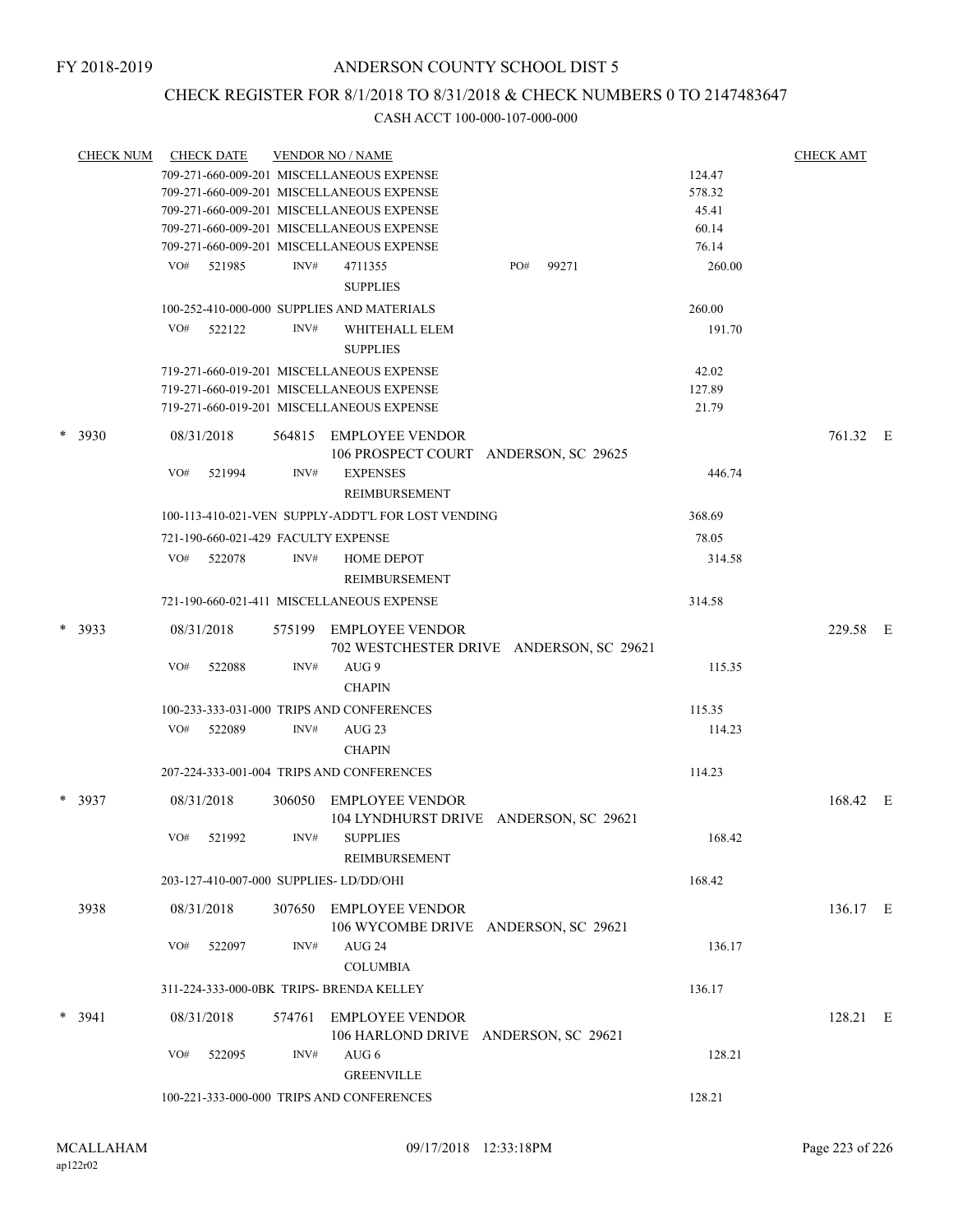# CHECK REGISTER FOR 8/1/2018 TO 8/31/2018 & CHECK NUMBERS 0 TO 2147483647

| <b>CHECK NUM</b><br><b>CHECK DATE</b> |          |     | <b>VENDOR NO / NAME</b>      |        |                                                                                                 |     |       | <b>CHECK AMT</b> |            |  |
|---------------------------------------|----------|-----|------------------------------|--------|-------------------------------------------------------------------------------------------------|-----|-------|------------------|------------|--|
|                                       | 3942     |     | 08/31/2018                   | 327400 | <b>EMPLOYEE VENDOR</b><br>208 MIRIAM RD. STARR, SC 29684                                        |     |       |                  | 144.24 E   |  |
|                                       |          | VO# | 522093                       | INV#   | AUG 6<br><b>GREENVILLE</b>                                                                      |     |       | 144.24           |            |  |
|                                       |          |     |                              |        | 100-221-333-000-000 TRIPS AND CONFERENCES                                                       |     |       | 144.24           |            |  |
|                                       | 3943     |     | 08/31/2018                   |        | 332725 EMPLOYEE VENDOR<br>314 PRINCESS GRACE AVE. CLEMSON, SC 29631                             |     |       |                  | 309.60 E   |  |
|                                       |          | VO# | 522094                       | INV#   | <b>JULY 8-20</b><br><b>COLUMBIA</b>                                                             |     |       | 309.60           |            |  |
|                                       |          |     |                              |        | 328-115-312-001-0CO PURCHASED SERVICES (C/O)                                                    |     |       | 309.60           |            |  |
|                                       | $*$ 3945 |     | 08/31/2018                   |        | 568087 EMPLOYEE VENDOR<br>401 MARTIN ROAD WILLIAMSTON, SC 29697                                 |     |       |                  | 141.70 E   |  |
|                                       |          | VO# | 522087                       | INV#   | JULY 30<br><b>COLUMBIA</b>                                                                      |     |       | 141.70           |            |  |
|                                       |          |     |                              |        | 100-221-333-000-001 GRANT WRITER TRAVEL                                                         |     |       | 141.70           |            |  |
|                                       | $*$ 3949 |     | 08/31/2018                   | 572025 | EMPLOYEE VENDOR<br>105 HANOVER CIRCLE ANDERSON, SC 29621                                        |     |       |                  | 991.52 E   |  |
|                                       |          | VO# | 522091                       | INV#   | AUG 24-26<br><b>MYRTLE BEACH</b>                                                                |     |       | 991.52           |            |  |
|                                       |          |     |                              |        | 100-263-333-000-000 TRIPS AND CONFERENCES                                                       |     |       | 991.52           |            |  |
|                                       | $* 3951$ |     | 08/31/2018                   | 571705 | EMPLOYEE VENDOR<br>203 SAVANNAH DRIVE ANDERSON, SC 29621                                        |     |       |                  | 110.00 E   |  |
|                                       |          | VO# | 521995                       | INV#   | <b>NAFME</b>                                                                                    |     |       | 110.00           |            |  |
|                                       |          |     |                              |        | <b>REIMBURSEMENT</b>                                                                            |     |       |                  |            |  |
|                                       |          |     |                              |        | 721-190-660-021-411 MISCELLANEOUS EXPENSE                                                       |     |       | 110.00           |            |  |
|                                       | * 3953   |     | 08/31/2018                   | 416350 | PRESENTATION SYSTEMS SOUTH, INC<br>POBOX 3872 ATT: ACCOUNTS RECEIVABLE<br>MOORESVILLE, NC 28117 |     |       |                  | 653.67 E   |  |
|                                       |          | VO# | 521976                       | INV#   | 182190<br><b>SUPPLIES</b>                                                                       |     |       | 653.67           |            |  |
|                                       |          |     |                              |        | 713-271-660-013-201 MISCELLANEOUS EXPENSE                                                       |     |       | 653.67           |            |  |
| *                                     | 3956     |     | 08/31/2018                   | 440950 | ROCHESTER 100 INC<br>POBOX 92801 ATT: ACCOUNTS RECEIVABLE<br>ROCHESTER, NY 14692                |     |       |                  | 1,375.00 E |  |
|                                       |          | VO# | 521982                       | INV#   | A10309<br><b>SUPPLIES</b>                                                                       | PO# | 99314 | 625.00           |            |  |
|                                       |          |     | 201-188-410-011-000 SUPPLIES |        |                                                                                                 |     |       | 625.00           |            |  |
|                                       |          | VO# | 521986                       | INV#   | P91574<br><b>SUPPLIES</b>                                                                       |     |       | 750.00           |            |  |
|                                       |          |     | 100-111-410-013-000 SUPPLIES |        |                                                                                                 |     |       | 106.25           |            |  |
|                                       |          |     | 100-112-410-013-000 SUPPLIES |        |                                                                                                 |     |       | 325.00           |            |  |
|                                       |          |     | 100-113-410-013-000 SUPPLIES |        |                                                                                                 |     |       | 262.50           |            |  |
|                                       |          |     | 100-139-410-013-000 SUPPLIES |        |                                                                                                 |     |       | 56.25            |            |  |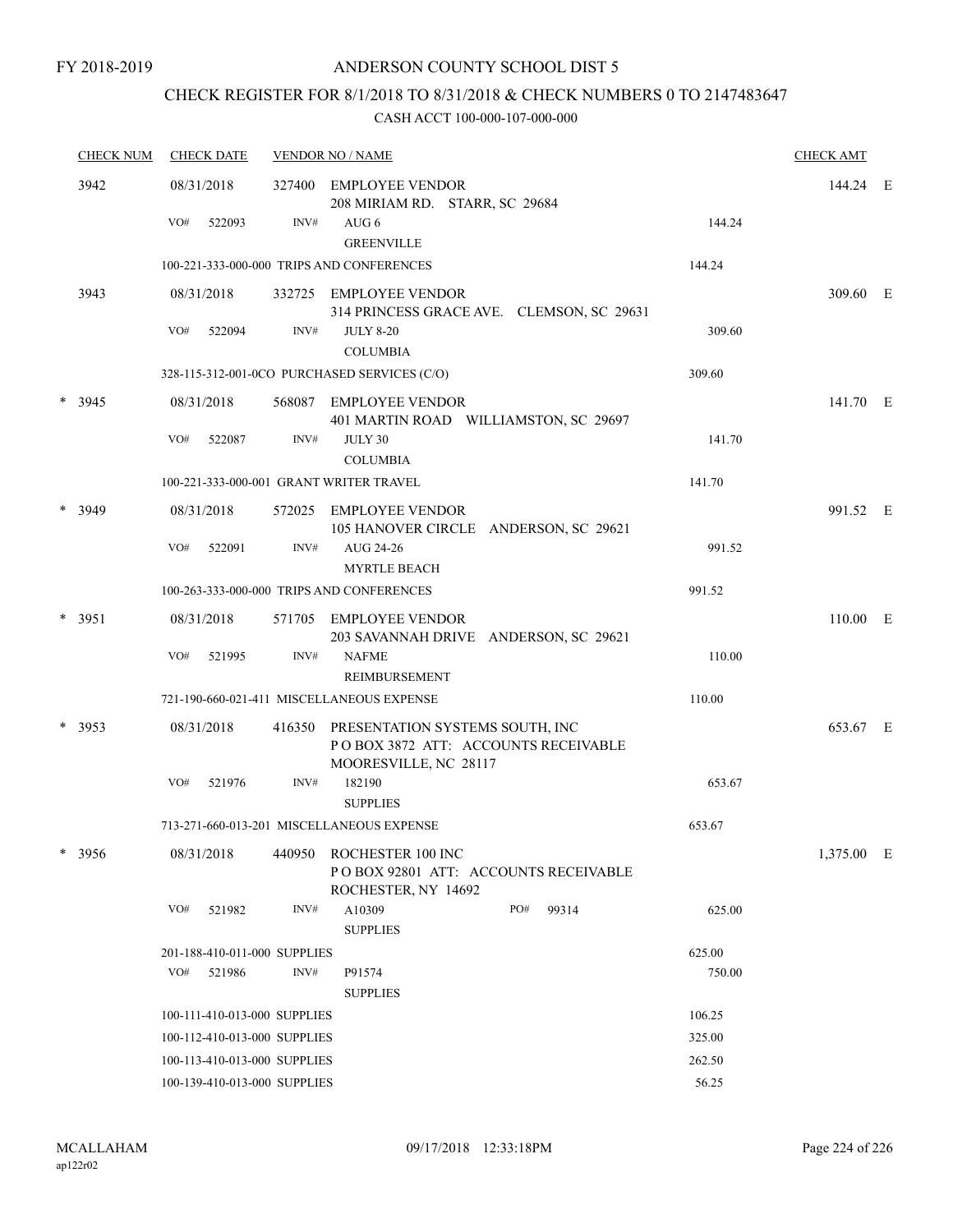FY 2018-2019

## ANDERSON COUNTY SCHOOL DIST 5

# CHECK REGISTER FOR 8/1/2018 TO 8/31/2018 & CHECK NUMBERS 0 TO 2147483647

| <b>CHECK NUM</b> |     | <b>CHECK DATE</b>               |        | <b>VENDOR NO / NAME</b>                                                                                  |           | <b>CHECK AMT</b> |  |
|------------------|-----|---------------------------------|--------|----------------------------------------------------------------------------------------------------------|-----------|------------------|--|
| 3957             |     | 08/31/2018                      | 570099 | SCHOOL SPECIALTY, INC.<br>32656 COLLECTION CENTER DR. ATT:<br>ACCOUNTS RECEIVABLE CHICAGO, IL 60693-0656 |           | 209.49 E         |  |
|                  | VO# | 521977                          | INV#   | 208120498386<br><b>SUPPLIES</b>                                                                          | 209.49    |                  |  |
|                  |     | 713-271-660-013-228 ART EXPENSE |        |                                                                                                          | 209.49    |                  |  |
| * 3959           |     | 08/31/2018                      |        | 563982 SOUTHEASTERN PAPER GROUP<br>PO BOX 890671 ATT: ACCOUNTS RECEIVABLE<br>CHARLOTTE, NC 28289-0671    |           | 10,542.18 E      |  |
|                  | VO# | 521984                          | INV#   | 4239823<br>PO#<br>99282<br><b>PAPER</b>                                                                  | 10,542.18 |                  |  |
|                  |     |                                 |        | 100-000-170-000-000 WAREHOUSE INVENTORY                                                                  | 10,542.18 |                  |  |
| 3960             |     | 08/31/2018                      |        | 565412 EMPLOYEE VENDOR<br>1100 WHITE OAK DR ANDERSON, SC 29621                                           |           | 955.89 E         |  |
|                  | VO# | 522077                          | INV#   | <b>MOVING MINDS</b><br><b>REIMBURSEMENT</b>                                                              | 955.89    |                  |  |
|                  |     |                                 |        | 900-113-416-005-MFS MICHELLE STEMPNIAK 18/19 SUPPLIES                                                    | 955.89    |                  |  |
| 3961             |     | 08/31/2018                      | 570855 | ULINE - ATLANTA<br>P.O. BOX 88741 ATT: ACCOUNTS RECEIVABLE<br>CHICAGO, IL 60680-1741                     |           | 1,120.10 E       |  |
|                  | VO# | 521981                          | INV#   | 100292637<br><b>TOTES</b>                                                                                | 66.28     |                  |  |
|                  |     |                                 |        | 100-266-345-000-000 TECHNOLOGY INFRASTRUCTURE                                                            | 66.28     |                  |  |
|                  | VO# | 521987                          | INV#   | 100460461<br><b>SUPPLIES</b>                                                                             | 1,053.82  |                  |  |
|                  |     |                                 |        | 100-266-345-000-000 TECHNOLOGY INFRASTRUCTURE                                                            | 1,053.82  |                  |  |
| 3962             |     | 08/31/2018                      | 526475 | EMPLOYEE VENDOR<br>2901 PLAINFIELD DRIVE ANDERSON, SC 29624                                              |           | 208.50 E         |  |
|                  | VO# | 522079                          | INV#   | <b>AMAZON</b><br><b>REIMBURSEMENT</b>                                                                    | 208.50    |                  |  |
|                  |     |                                 |        | 715-271-660-015-201 MISCELLANEOUS EXPENSE                                                                | 208.50    |                  |  |
| 3964             |     | 08/31/2018                      |        | 536250 EMPLOYEE VENDOR<br>1420 HARD HILLHOUSE DRIVE ANDERSON, SC<br>29626                                |           | 230.53 E         |  |
|                  | VO# | 522002                          | INV#   | <b>SUPPLIES</b><br>REIMBURSEMENT                                                                         | 158.47    |                  |  |
|                  |     |                                 |        | 326-112-410-000-000 SCIENCE KITS SUPPLIES                                                                | 158.47    |                  |  |
|                  | VO# | 522080                          | INV#   | K-5 SCIENCE<br>REIMBURSEMENT                                                                             | 72.06     |                  |  |
|                  |     |                                 |        | 326-112-410-000-000 SCIENCE KITS SUPPLIES                                                                | 72.06     |                  |  |
|                  |     |                                 |        |                                                                                                          |           |                  |  |